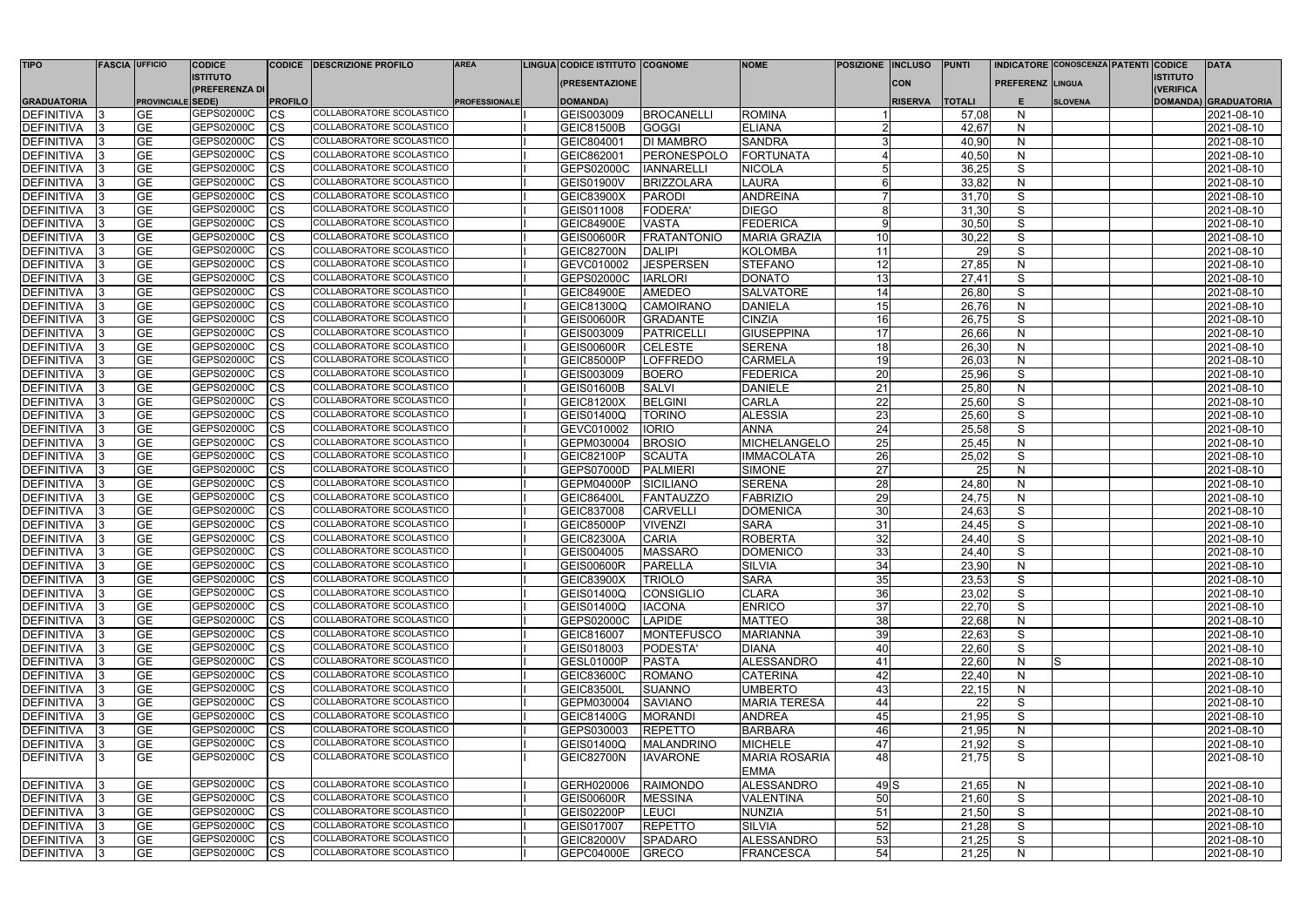| DEFINITIVA 3      |     | <b>GE</b>  | GEPS02000C | <b>CS</b> | COLLABORATORE SCOLASTICO        | <b>GEIC85100E</b> | <b>GRANDE</b>     | <b>MARIANNA</b>   | 55  | 21,20 | S            |  | 2021-08-10 |
|-------------------|-----|------------|------------|-----------|---------------------------------|-------------------|-------------------|-------------------|-----|-------|--------------|--|------------|
| DEFINITIVA        |     | <b>GE</b>  | GEPS02000C | <b>CS</b> | COLLABORATORE SCOLASTICO        | <b>GEIC84900E</b> | MOGNI             | <b>ALESSANDRA</b> | 56  | 21,12 | N            |  | 2021-08-10 |
| DEFINITIVA        |     | <b>GE</b>  | GEPS02000C | <b>CS</b> | COLLABORATORE SCOLASTICO        | <b>GEIC84900E</b> | PREVI             | <b>DIEGO</b>      | 57  | 21,03 | S            |  | 2021-08-10 |
| <b>DEFINITIVA</b> |     | <b>GE</b>  | GEPS02000C | <b>CS</b> | COLLABORATORE SCOLASTICO        | <b>GEIC83500L</b> | <b>SUANNO</b>     | <b>ANTONIO</b>    | 58  | 21    | S            |  | 2021-08-10 |
| DEFINITIVA        |     | <b>GE</b>  | GEPS02000C | <b>CS</b> | COLLABORATORE SCOLASTICO        | <b>GEIS00600R</b> | <b>MARCENARO</b>  | <b>ROBERTA</b>    | 59  | 21    | N            |  | 2021-08-10 |
| DEFINITIVA        |     | <b>GE</b>  | GEPS02000C | <b>CS</b> | <b>COLLABORATORE SCOLASTICO</b> | GEIS003009        | <b>MEZZATESTA</b> | <b>ANTONELLA</b>  | 60  | 20,85 | S            |  | 2021-08-10 |
|                   |     |            |            |           |                                 |                   |                   | <b>MICHELINA</b>  |     |       |              |  |            |
| <b>DEFINITIVA</b> |     | <b>GE</b>  | GEPS02000C | <b>CS</b> | COLLABORATORE SCOLASTICO        | GEIS004005        | <b>GAGLIANO</b>   | <b>PIETRO</b>     | 61  | 20,80 | N            |  | 2021-08-10 |
| DEFINITIVA        |     | <b>GE</b>  | GEPS02000C | <b>CS</b> | COLLABORATORE SCOLASTICO        | <b>GEIC84800P</b> | <b>WIESNER</b>    | <b>KARIN</b>      | 62  | 20,70 | S            |  | 2021-08-10 |
| DEFINITIVA        |     | <b>GE</b>  | GEPS02000C | <b>CS</b> | COLLABORATORE SCOLASTICO        | GEIS017007        | <b>SCHENONE</b>   | <b>LUCA</b>       | 63  | 20,57 | $\mathsf{N}$ |  | 2021-08-10 |
| DEFINITIVA        |     | <b>GE</b>  | GEPS02000C | <b>CS</b> | COLLABORATORE SCOLASTICO        | <b>GEIC85100E</b> | <b>ESPOSITO</b>   | <b>ROSA</b>       | 64  | 20,55 | S            |  | 2021-08-10 |
| DEFINITIVA        |     | <b>GE</b>  | GEPS02000C | <b>CS</b> | COLLABORATORE SCOLASTICO        | <b>GEIC83600C</b> | <b>GUARRASI</b>   | <b>ANNA MARIA</b> | 65  | 20,53 | $\mathsf{N}$ |  | 2021-08-10 |
|                   |     |            |            |           |                                 |                   |                   | <b>GRAZIA</b>     |     |       |              |  |            |
| <b>DEFINITIVA</b> |     | <b>GE</b>  | GEPS02000C | <b>CS</b> | COLLABORATORE SCOLASTICO        | GEIC816007        | PARODI            | <b>GIULIA</b>     | 66  | 20,45 | N            |  | 2021-08-10 |
| <b>DEFINITIVA</b> |     | <b>GE</b>  | GEPS02000C | <b>CS</b> | COLLABORATORE SCOLASTICO        | GEIS012004        | <b>MARASCHI</b>   | <b>FIORELLA</b>   | 67  | 20,42 | $\mathsf{N}$ |  | 2021-08-10 |
| <b>DEFINITIVA</b> |     | <b>GE</b>  | GEPS02000C | <b>CS</b> | COLLABORATORE SCOLASTICO        | GERI07000P        | <b>IZZO</b>       | <b>CARMINE</b>    | 68  | 20,40 | S            |  | 2021-08-10 |
|                   |     |            |            |           |                                 |                   |                   | <b>FABIANO</b>    |     |       |              |  |            |
| <b>DEFINITIVA</b> |     | <b>GE</b>  | GEPS02000C | <b>CS</b> | <b>COLLABORATORE SCOLASTICO</b> | GEIS018003        | <b>REINA</b>      | <b>VALENTINA</b>  | 69  | 20,30 | S            |  | 2021-08-10 |
| DEFINITIVA        |     | <b>GE</b>  | GEPS02000C | <b>CS</b> | COLLABORATORE SCOLASTICO        | GEVC010002        | <b>GRONDONA</b>   | <b>MONICA</b>     | 70  | 20,30 | $\mathsf{N}$ |  | 2021-08-10 |
| DEFINITIVA        |     | <b>GE</b>  | GEPS02000C | <b>CS</b> | <b>COLLABORATORE SCOLASTICO</b> | <b>GEIC82200E</b> | <b>SALAPETE</b>   | <b>SILVIA</b>     | 71  | 20,30 | $\mathsf{N}$ |  | 2021-08-10 |
| DEFINITIVA        |     | <b>GE</b>  | GEPS02000C | <b>CS</b> | COLLABORATORE SCOLASTICO        | GEPM030004        | <b>GIACALONE</b>  | <b>ROSAMARIA</b>  | 72  | 20,25 | S            |  | 2021-08-10 |
| <b>DEFINITIVA</b> |     | <b>GE</b>  | GEPS02000C | <b>CS</b> | COLLABORATORE SCOLASTICO        | <b>GEIC82100P</b> | <b>LIPARI</b>     | <b>MASSIMO</b>    | 73  | 20,20 | $\mathsf{N}$ |  | 2021-08-10 |
| DEFINITIVA        |     | <b>GE</b>  | GEPS02000C | <b>CS</b> | COLLABORATORE SCOLASTICO        | GEIC837008        | <b>FUTIA</b>      | <b>ELISABETTA</b> | 74  | 20,10 | S            |  | 2021-08-10 |
|                   |     |            |            |           |                                 |                   |                   | <b>IMMACOLATA</b> |     |       |              |  |            |
| DEFINITIVA        |     | <b>GE</b>  | GEPS02000C | <b>CS</b> | COLLABORATORE SCOLASTICO        | GERI07000P        | <b>BOTTONE</b>    | <b>FRANCESCA</b>  | 75  | 20,10 | N            |  | 2021-08-10 |
| DEFINITIVA        |     | <b>GE</b>  | GEPS02000C | <b>CS</b> | COLLABORATORE SCOLASTICO        | <b>GEIC85100E</b> | <b>AMEGLIO</b>    | <b>MARIA</b>      | 76  | 20,05 | S            |  | 2021-08-10 |
| DEFINITIVA        |     | <b>GE</b>  | GEPS02000C | <b>CS</b> | COLLABORATORE SCOLASTICO        | <b>GEIC80600L</b> | <b>QUARANTA</b>   | <b>ILARIA</b>     | 77  | 20    | $\mathsf{N}$ |  | 2021-08-10 |
| DEFINITIVA        |     | <b>GE</b>  | GEPS02000C | <b>CS</b> | COLLABORATORE SCOLASTICO        | <b>GEIC82300A</b> | BARILLÀ           | <b>VIVIANA</b>    | 78  | 19,99 | N            |  | 2021-08-10 |
| <b>DEFINITIVA</b> |     | <b>GE</b>  | GEPS02000C | <b>CS</b> | COLLABORATORE SCOLASTICO        | GEIC825002        | <b>STAIANO</b>    | <b>BARBARA</b>    | 79  | 19,97 | S            |  | 2021-08-10 |
| <b>DEFINITIVA</b> |     | <b>GE</b>  | GEPS02000C | <b>CS</b> | COLLABORATORE SCOLASTICO        | <b>GEIC85100E</b> | <b>MARCHI</b>     | <b>ELISABETTA</b> | 80  | 19,83 | S            |  | 2021-08-10 |
| <b>DEFINITIVA</b> |     | <b>GE</b>  | GEPS02000C | <b>CS</b> | COLLABORATORE SCOLASTICO        | GEIC825002        | <b>SEDDA</b>      | <b>CRISTIANO</b>  | 81  | 19,80 | S            |  | 2021-08-10 |
| <b>DEFINITIVA</b> |     | <b>GE</b>  | GEPS02000C | <b>CS</b> | COLLABORATORE SCOLASTICO        | GEIC816007        | <b>DIMASI</b>     | <b>VANESSA</b>    | 82  | 19,75 | N            |  | 2021-08-10 |
| DEFINITIVA        |     | <b>GE</b>  | GEPS02000C | <b>CS</b> | COLLABORATORE SCOLASTICO        | GEIC81300Q        | <b>FUSCO</b>      | <b>VALERIA</b>    | 83  | 19,60 | N            |  | 2021-08-10 |
| DEFINITIVA        |     | <b>GE</b>  | GEPS02000C | <b>CS</b> | COLLABORATORE SCOLASTICO        | GEIC853006        | <b>MOTTA</b>      | <b>MANUELA</b>    | 84  | 19,50 | S            |  | 2021-08-10 |
| DEFINITIVA        |     | <b>GE</b>  | GEPS02000C | <b>CS</b> | COLLABORATORE SCOLASTICO        | GEIC84900E        | <b>AIRÒ</b>       | <b>MONICA</b>     | 85  | 19,45 | $\mathsf{N}$ |  | 2021-08-10 |
| DEFINITIVA 3      |     | <b>IGE</b> | GEPS02000C | <b>CS</b> | COLLABORATORE SCOLASTICO        | GEPM030004        | <b>REPICI</b>     | <b>MARIA</b>      | 86  | 19.40 | S.           |  | 2021-08-10 |
|                   |     |            |            |           |                                 |                   |                   | <b>CATERINA</b>   |     |       |              |  |            |
| DEFINITIVA        |     | <b>GE</b>  | GEPS02000C | <b>CS</b> | COLLABORATORE SCOLASTICO        | <b>GEIS01600B</b> | <b>SEVERINO</b>   | <b>CARMINE</b>    | 87  | 19,40 | S            |  | 2021-08-10 |
| DEFINITIVA        |     | <b>GE</b>  | GEPS02000C | <b>CS</b> | COLLABORATORE SCOLASTICO        | <b>GEIS01600B</b> | <b>RISI</b>       | <b>ALESSIA</b>    | 88  | 19,30 | S            |  | 2021-08-10 |
| DEFINITIVA        |     | <b>GE</b>  | GEPS02000C | <b>CS</b> | COLLABORATORE SCOLASTICO        | GETH020002        | BELVEDERE         | <b>ANTONIO</b>    | 89  | 19,30 | S            |  | 2021-08-10 |
| <b>DEFINITIVA</b> |     | <b>GE</b>  | GEPS02000C | <b>CS</b> | COLLABORATORE SCOLASTICO        | GEIS018003        | SORBARA           | <b>FABIO</b>      | 90  | 19,20 | S            |  | 2021-08-10 |
| DEFINITIVA        | -13 | <b>GE</b>  | GEPS02000C | <b>CS</b> | COLLABORATORE SCOLASTICO        | GEVC010002        | SORANNO           | <b>PAOLO</b>      | 91  | 19,20 | N            |  | 2021-08-10 |
| DEFINITIVA        |     | <b>GE</b>  | GEPS02000C | <b>CS</b> | COLLABORATORE SCOLASTICO        | GEIC82600T        | <b>CONTI</b>      | <b>ROBERTA</b>    | 92  | 19    | $\mathsf{N}$ |  | 2021-08-10 |
| DEFINITIVA        |     | <b>GE</b>  | GEPS02000C | <b>CS</b> | COLLABORATORE SCOLASTICO        | GEIC82700N        | <b>IALONGO</b>    | <b>ARMIDA</b>     | 93  | 19    | N            |  | 2021-08-10 |
| DEFINITIVA        |     | <b>GE</b>  | GEPS02000C | <b>CS</b> | COLLABORATORE SCOLASTICO        | GEIS012004        | <b>DELUCCHI</b>   | <b>ELENA</b>      | 94  | 18,95 | S            |  | 2021-08-10 |
| <b>DEFINITIVA</b> |     | <b>GE</b>  | GEPS02000C | <b>CS</b> | COLLABORATORE SCOLASTICO        | <b>GEIC82300A</b> | <b>CIMINO</b>     | <b>CARMELA</b>    | 95  | 18,90 | S            |  | 2021-08-10 |
| DEFINITIVA        | -13 | <b>GE</b>  | GEPS02000C | <b>CS</b> | COLLABORATORE SCOLASTICO        | GERH020006        | <b>GANINO</b>     | <b>FRANCESCO</b>  | 96  | 18,80 | S            |  | 2021-08-10 |
| DEFINITIVA        |     | <b>GE</b>  | GEPS02000C | <b>CS</b> | COLLABORATORE SCOLASTICO        | <b>GEIC84900E</b> | ROGGERONE         | <b>CINZIA</b>     | 97  | 18,80 | N            |  | 2021-08-10 |
| DEFINITIVA 3      |     | <b>GE</b>  | GEPS02000C | <b>CS</b> | COLLABORATORE SCOLASTICO        | <b>GEIC85100E</b> | PEZZOLO           | <b>LUISA</b>      | 98  | 18,75 | $\mathsf{N}$ |  | 2021-08-10 |
| DEFINITIVA        |     | <b>GE</b>  | GEPS02000C | <b>CS</b> | COLLABORATORE SCOLASTICO        | <b>GEIC81400G</b> | <b>PONTE</b>      | <b>ENRICA</b>     | 99  | 18,67 | S            |  | 2021-08-10 |
| DEFINITIVA        |     | <b>GE</b>  | GEPS02000C | <b>CS</b> | COLLABORATORE SCOLASTICO        | <b>GEIC84900E</b> | <b>BENVENUTO</b>  | <b>BARBARA</b>    | 100 | 18,67 | N            |  | 2021-08-10 |
| DEFINITIVA        |     | <b>GE</b>  | GEPS02000C | <b>CS</b> | COLLABORATORE SCOLASTICO        | <b>GEIC83900X</b> | <b>BERNARDI</b>   | <b>CINZIA</b>     | 101 | 18,60 | N            |  | 2021-08-10 |
| DEFINITIVA 3      |     | <b>GE</b>  | GEPS02000C | <b>CS</b> | COLLABORATORE SCOLASTICO        | <b>GEIC82300A</b> | <b>DE NICOLO</b>  | <b>GIUSEPPINA</b> | 102 | 18,55 | S            |  | 2021-08-10 |
| DEFINITIVA        | -13 | <b>GE</b>  | GEPS02000C | <b>CS</b> | COLLABORATORE SCOLASTICO        | GEIC85000P        | POLLIO            | <b>PAOLA</b>      | 103 | 18,50 | S            |  | 2021-08-10 |
| <b>DEFINITIVA</b> | -13 | <b>GE</b>  | GEPS02000C | <b>CS</b> | COLLABORATORE SCOLASTICO        | <b>GEIC82300A</b> | <b>SARNO</b>      | <b>ANTONIO</b>    | 104 | 18,50 | N            |  | 2021-08-10 |
|                   |     |            |            |           |                                 |                   |                   | <b>GERARDO</b>    |     |       |              |  |            |
| DEFINITIVA        |     | <b>GE</b>  | GEPS02000C | <b>CS</b> | COLLABORATORE SCOLASTICO        | GEIS02200P        | <b>CARVELLI</b>   | <b>ANTONIO</b>    | 105 | 18,47 | S            |  | 2021-08-10 |
| DEFINITIVA 3      |     | <b>GE</b>  | GEPS02000C | <b>CS</b> | COLLABORATORE SCOLASTICO        | <b>GEIS01400Q</b> | SATRANITI         | <b>TOMMASO</b>    | 106 | 18,40 | S            |  | 2021-08-10 |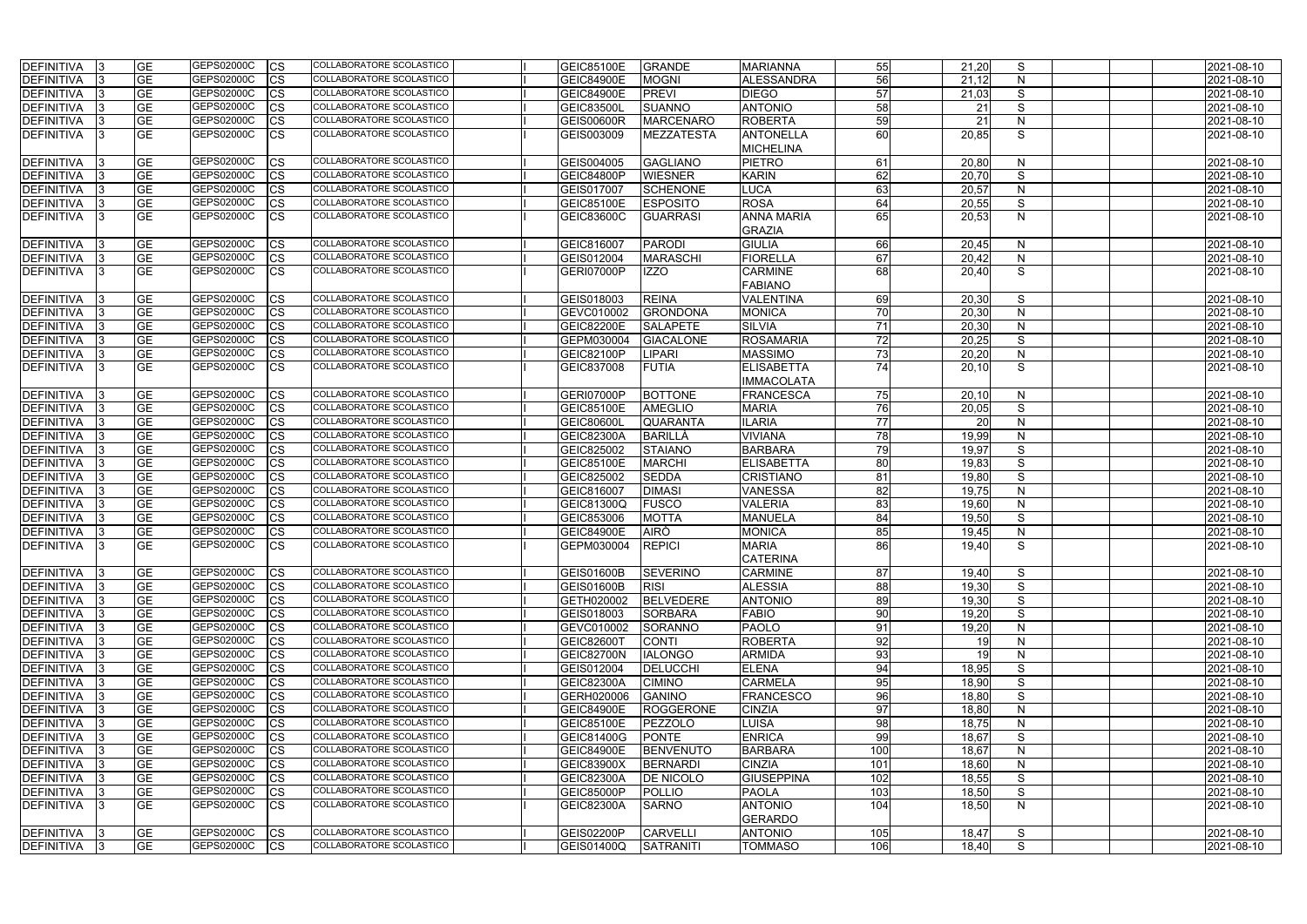| DEFINITIVA        | <b>GE</b>       | <b>GEPS02000C</b><br><b>CS</b> | COLLABORATORE SCOLASTICO        | <b>GEPS02000C</b> | GULLI              | <b>STEFANIA</b>       | 107 | 18,35 | S            | 2021-08-10 |
|-------------------|-----------------|--------------------------------|---------------------------------|-------------------|--------------------|-----------------------|-----|-------|--------------|------------|
| <b>DEFINITIVA</b> | <b>GE</b>       | GEPS02000C<br>CS               | COLLABORATORE SCOLASTICO        | GEVC010002        | <b>CALZAVARA</b>   | <b>RICCARDO</b>       | 108 | 18,30 | $\mathsf{N}$ | 2021-08-10 |
| <b>DEFINITIVA</b> | <b>GE</b>       | GEPS02000C<br>СS               | COLLABORATORE SCOLASTICO        | GEPM04000P        | <b>MASSA</b>       | <b>ULIANA</b>         | 109 | 18,30 | $\mathsf{N}$ | 2021-08-10 |
| <b>DEFINITIVA</b> | <b>GE</b>       | GEPS02000C<br>СS               | COLLABORATORE SCOLASTICO        | <b>GEIS00600R</b> | <b>TIMOSSI</b>     | <b>ALESSANDRA</b>     | 110 | 18,25 | S            | 2021-08-10 |
| <b>DEFINITIVA</b> | <b>GE</b>       | GEPS02000C<br>CS               | COLLABORATORE SCOLASTICO        | GEIC811004        | PAGLIALUNGA        | <b>ELISA</b>          | 111 | 18,25 | S            | 2021-08-10 |
| <b>DEFINITIVA</b> | <b>GE</b>       | GEPS02000C<br>CS               | COLLABORATORE SCOLASTICO        | GERH020006        | <b>CARVELLI</b>    | <b>ANGELA</b>         | 112 | 18,25 | $\mathsf{N}$ | 2021-08-10 |
| DEFINITIVA        | <b>GE</b>       | GEPS02000C<br>СS               | COLLABORATORE SCOLASTICO        | GEIS004005        | <b>BASILE</b>      | <b>VALENTINA</b>      | 113 | 18,20 | N            | 2021-08-10 |
| DEFINITIVA        | <b>GE</b>       | GEPS02000C<br>CS               | COLLABORATORE SCOLASTICO        | <b>GEIC82100P</b> | <b>OTTONELLO</b>   | <b>MARINA</b>         | 114 | 18,17 | S            | 2021-08-10 |
| DEFINITIVA        | <b>GE</b>       | GEPS02000C<br>CS               | COLLABORATORE SCOLASTICO        | <b>GEIC82200E</b> | <b>MARCUZZI</b>    | <b>WALTER</b>         | 115 | 18,15 | $\mathsf{N}$ | 2021-08-10 |
| <b>DEFINITIVA</b> | <b>GE</b>       | GEPS02000C<br>СS               | <b>COLLABORATORE SCOLASTICO</b> | GEIC816007        | <b>PITTO</b>       | <b>LARIA</b>          | 116 | 18,05 | N            | 2021-08-10 |
| <b>DEFINITIVA</b> | $\overline{GE}$ | GEPS02000C<br>СS               | <b>COLLABORATORE SCOLASTICO</b> | GEIC854002        | <b>DE LUCA</b>     | <b>SILVIA</b>         | 117 |       | S            | 2021-08-10 |
| <b>DEFINITIVA</b> | <b>GE</b>       | GEPS02000C<br>CS               | COLLABORATORE SCOLASTICO        | GEIC817003        | <b>TIRASSO</b>     | <b>ERIKA</b>          | 118 | 18    | $\mathsf{N}$ | 2021-08-10 |
| DEFINITIVA        | <b>GE</b>       | GEPS02000C<br>CS               | COLLABORATORE SCOLASTICO        | <b>GEIC85000P</b> | <b>PUPPO</b>       | <b>PATRIZIA</b>       | 119 |       | N            | 2021-08-10 |
| <b>DEFINITIVA</b> | <b>GE</b>       | GEPS02000C<br>СS               | COLLABORATORE SCOLASTICO        | <b>GEIC81400G</b> | PIERUCCI           | <b>MANUELA</b>        | 120 | 17,92 | S            | 2021-08-10 |
| <b>DEFINITIVA</b> | <b>GE</b>       | GEPS02000C<br>СS               | COLLABORATORE SCOLASTICO        | <b>GEPC01000P</b> | <b>BOCCHIO</b>     | <b>ITALA</b>          | 121 | 17,90 | S            | 2021-08-10 |
| <b>DEFINITIVA</b> | <b>GE</b>       | GEPS02000C<br>CS               | COLLABORATORE SCOLASTICO        | GEIC808008        | <b>NICASTRI</b>    | <b>CATERINA</b>       | 122 | 17,90 | S            | 2021-08-10 |
| <b>DEFINITIVA</b> | <b>GE</b>       | GEPS02000C<br>СS               | COLLABORATORE SCOLASTICO        | <b>GERH01000G</b> | <b>LA PIETRA</b>   | <b>UMBERTO</b>        | 123 | 17,85 | S            | 2021-08-10 |
| <b>DEFINITIVA</b> | <b>GE</b>       | GEPS02000C<br>СS               | <b>COLLABORATORE SCOLASTICO</b> | GEPM030004        | <b>BIANCHI</b>     | <b>SARA</b>           | 124 | 17,80 | S            | 2021-08-10 |
| DEFINITIVA        | <b>GE</b>       | GEPS02000C<br>CS               | COLLABORATORE SCOLASTICO        | GEIC831009        | <b>CIULO</b>       | <b>RAMONA</b>         | 125 | 17,80 | S            | 2021-08-10 |
| DEFINITIVA        | <b>GE</b>       | GEPS02000C<br>СS               | COLLABORATORE SCOLASTICO        | <b>GEIC82100P</b> | <b>MANTERO</b>     | <b>ROBERTA</b>        | 126 | 17,76 | $\mathsf{N}$ | 2021-08-10 |
| <b>DEFINITIVA</b> | <b>GE</b>       | GEPS02000C<br><b>CS</b>        | COLLABORATORE SCOLASTICO        | GEIC831009        | <b>VESCOVI</b>     | <b>ILARIA BARBARA</b> | 127 | 17,70 | $\mathsf{N}$ | 2021-08-10 |
|                   |                 |                                |                                 |                   |                    |                       |     |       |              |            |
| <b>DEFINITIVA</b> | <b>GE</b>       | GEPS02000C<br><b>CS</b>        | <b>COLLABORATORE SCOLASTICO</b> | GEIC838004        | GIOMELLI           | <b>DIONISIO</b>       | 128 | 17,50 | S            | 2021-08-10 |
| <b>DEFINITIVA</b> | <b>GE</b>       | GEPS02000C<br>CS               | COLLABORATORE SCOLASTICO        | <b>GEPS07000D</b> | MACRI'             | <b>MARIA</b>          | 129 | 17,50 | S            | 2021-08-10 |
|                   |                 |                                |                                 |                   |                    | <b>CARMELA</b>        |     |       |              |            |
| DEFINITIVA        | <b>GE</b>       | GEPS02000C<br>CS               | COLLABORATORE SCOLASTICO        | GEIS018003        | <b>POLIMENI</b>    | <b>CRISTIAN</b>       | 130 | 17,48 | N            | 2021-08-10 |
| <b>DEFINITIVA</b> | <b>GE</b>       | GEPS02000C<br>СS               | COLLABORATORE SCOLASTICO        | <b>GEIS00600R</b> | PAGANO             | <b>DANIELA</b>        | 131 | 17,38 | S            | 2021-08-10 |
| <b>DEFINITIVA</b> | <b>GE</b>       | GEPS02000C<br>СS               | COLLABORATORE SCOLASTICO        | GEIC81900P        | <b>GAIARDO</b>     | <b>SERENA</b>         | 132 | 17,36 | $\mathsf{N}$ | 2021-08-10 |
| <b>DEFINITIVA</b> | <b>GE</b>       | GEPS02000C<br>СS               | COLLABORATORE SCOLASTICO        | GEIC817003        | <b>MOROSI</b>      | <b>GIULIANA</b>       | 133 | 17,30 | S            | 2021-08-10 |
| <b>DEFINITIVA</b> | <b>GE</b>       | GEPS02000C<br>СS               | COLLABORATORE SCOLASTICO        | GEPS02000C        | <b>GANDOLFO</b>    | <b>ANNALISA</b>       | 134 | 17,30 | S            | 2021-08-10 |
| <b>DEFINITIVA</b> | <b>GE</b>       | GEPS02000C<br>СS               | COLLABORATORE SCOLASTICO        | <b>GEIC86400L</b> | PEZZELLA           | <b>ROBERTO</b>        | 135 | 17,30 | $\mathsf{N}$ | 2021-08-10 |
| DEFINITIVA        | <b>GE</b>       | GEPS02000C<br>СS               | COLLABORATORE SCOLASTICO        | <b>GEIC84100X</b> | <b>MAMMOLA</b>     | <b>SARA</b>           | 136 | 17,27 | S            | 2021-08-10 |
| <b>DEFINITIVA</b> | <b>GE</b>       | GEPS02000C<br><b>CS</b>        | COLLABORATORE SCOLASTICO        | GEIC866008        | <b>SESSA DE</b>    | <b>ALDO</b>           | 137 | 17,25 | $\mathsf{N}$ | 2021-08-10 |
|                   |                 |                                |                                 |                   | <b>PRISCO</b>      |                       |     |       |              |            |
| DEFINITIVA        | <b>GE</b>       | GEPS02000C<br>CS               | COLLABORATORE SCOLASTICO        | <b>GERI02000N</b> | <b>MONTEROSSO</b>  | <b>BIAGIO ANDREA</b>  | 138 | 17,20 | N            | 2021-08-10 |
| <b>DEFINITIVA</b> | <b>GE</b>       | GEPS02000C<br><b>I</b> CS      | COLLABORATORE SCOLASTICO        | GEIC838004        | <b>CHIABORELLI</b> | <b>MICHELA</b>        | 139 | 17,07 | S            | 2021-08-10 |
| DEFINITIVA 3      | <b>GE</b>       | GEPS02000C<br><b>CS</b>        | <b>COLLABORATORE SCOLASTICO</b> | GEIC838004        | <b>TANZILLO</b>    | <b>LUCIO</b>          | 140 | 17    | S            | 2021-08-10 |
| DEFINITIVA        | <b>GE</b>       | GEPS02000C<br><b>CS</b>        | COLLABORATORE SCOLASTICO        | <b>GERH01000G</b> | FERRARI            | <b>CARLO</b>          | 141 | 17    | S            | 2021-08-10 |
| DEFINITIVA        | <b>GE</b>       | GEPS02000C<br><b>CS</b>        | COLLABORATORE SCOLASTICO        | GEIS018003        | <b>BETTI</b>       | <b>LAURA</b>          | 142 | 17    | $\mathsf{N}$ | 2021-08-10 |
| DEFINITIVA        | <b>GE</b>       | GEPS02000C<br><b>CS</b>        | COLLABORATORE SCOLASTICO        | <b>GEIS01600B</b> | <b>ROGGERONE</b>   | <b>ALESSIA</b>        | 143 | 16,95 | S            | 2021-08-10 |
| DEFINITIVA        | <b>GE</b>       | GEPS02000C<br>СS               | COLLABORATORE SCOLASTICO        | <b>GEIC85100E</b> | BELVEDERE          | <b>NADIA</b>          | 144 | 16,90 | S            | 2021-08-10 |
| DEFINITIVA        | <b>GE</b>       | GEPS02000C<br>CS               | COLLABORATORE SCOLASTICO        | GEIC811004        | <b>FURCI</b>       | <b>BIANCAMARIA</b>    | 145 | 16,80 | S            | 2021-08-10 |
| DEFINITIVA        | <b>GE</b>       | GEPS02000C<br><b>ICS</b>       | COLLABORATORE SCOLASTICO        | <b>GEIC81400G</b> | PORRATA            | <b>ELISABETTA</b>     | 146 | 16,80 | S            | 2021-08-10 |
| <b>DEFINITIVA</b> | <b>GE</b>       | GEPS02000C<br><b>CS</b>        | COLLABORATORE SCOLASTICO        | GEIS003009        | <b>MULINARO</b>    | <b>VINCENZO</b>       | 147 | 16,75 | S            | 2021-08-10 |
| <b>DEFINITIVA</b> | <b>GE</b>       | GEPS02000C<br><b>CS</b>        | COLLABORATORE SCOLASTICO        | GERI07000P        | <b>SALVI</b>       | <b>SARA</b>           | 148 | 16,70 | S            | 2021-08-10 |
| <b>DEFINITIVA</b> | <b>GE</b>       | GEPS02000C<br><b>CS</b>        | COLLABORATORE SCOLASTICO        | GEIC837008        | <b>LOPREVITE</b>   | <b>FRANCESCA</b>      | 149 | 16,70 | S            | 2021-08-10 |
| DEFINITIVA        | <b>GE</b>       | GEPS02000C<br><b>CS</b>        | <b>COLLABORATORE SCOLASTICO</b> | GEPS02000C        | <b>GIULIANO</b>    | <b>MARCO</b>          | 150 | 16,68 | S            | 2021-08-10 |
| DEFINITIVA        | <b>GE</b>       | GEPS02000C<br><b>CS</b>        | COLLABORATORE SCOLASTICO        | <b>GEIS01400Q</b> | <b>ARECCO</b>      | <b>RICCARDO</b>       | 151 | 16,67 | S            | 2021-08-10 |
| DEFINITIVA        | <b>GE</b>       | GEPS02000C<br><b>CS</b>        | COLLABORATORE SCOLASTICO        | GEIS018003        | <b>PARODI</b>      | <b>IRENE</b>          | 152 | 16,57 | $\mathsf{N}$ | 2021-08-10 |
| <b>DEFINITIVA</b> | <b>GE</b>       | GEPS02000C<br>CS               | COLLABORATORE SCOLASTICO        | GERI02000N        | <b>SCIANNA</b>     | <b>CATERINA</b>       | 153 | 16,55 | S            | 2021-08-10 |
| DEFINITIVA        | <b>GE</b>       | <b>GEPS02000C</b><br><b>CS</b> | COLLABORATORE SCOLASTICO        | <b>GEIS00600R</b> | <b>ALLARA</b>      | <b>GAIA</b>           | 154 | 16,55 | N            | 2021-08-10 |
|                   |                 |                                |                                 |                   | <b>TRAVAGLI</b>    |                       |     |       |              |            |
| <b>DEFINITIVA</b> | <b>GE</b>       | GEPS02000C<br><b>CS</b>        | COLLABORATORE SCOLASTICO        | GEPS02000C        | <b>SORCE</b>       | <b>CALOGERO</b>       | 155 | 16,53 | S            | 2021-08-10 |
| <b>DEFINITIVA</b> | <b>GE</b>       | GEPS02000C<br>СS               | COLLABORATORE SCOLASTICO        | GEIC808008        | <b>BRUNETTI</b>    | <b>SILVANA</b>        | 156 | 16,52 | S            | 2021-08-10 |
| DEFINITIVA        | <b>GE</b>       | GEPS02000C<br><b>CS</b>        | COLLABORATORE SCOLASTICO        | GEIC816007        | <b>CARPANETO</b>   | <b>MONICA</b>         | 157 | 16,42 | $\mathsf{N}$ | 2021-08-10 |
| DEFINITIVA        | <b>GE</b>       | GEPS02000C<br>CS               | COLLABORATORE SCOLASTICO        | <b>GERH01000G</b> | LICATA             | <b>FRANCESCA</b>      | 158 | 16,35 | S            | 2021-08-10 |
| DEFINITIVA        | <b>GE</b>       | GEPS02000C<br><b>CS</b>        | COLLABORATORE SCOLASTICO        | GEIC817003        | <b>ROSSI</b>       | <b>CRISTINA</b>       | 159 | 16,35 | N            | 2021-08-10 |
| <b>DEFINITIVA</b> | <b>GE</b>       | GEPS02000C<br><b>CS</b>        | COLLABORATORE SCOLASTICO        | GEPS050008        | CONDORELLI         | <b>VINCENZA</b>       | 160 | 16,35 | $\mathsf{N}$ | 2021-08-10 |
|                   |                 |                                |                                 |                   |                    |                       |     |       |              |            |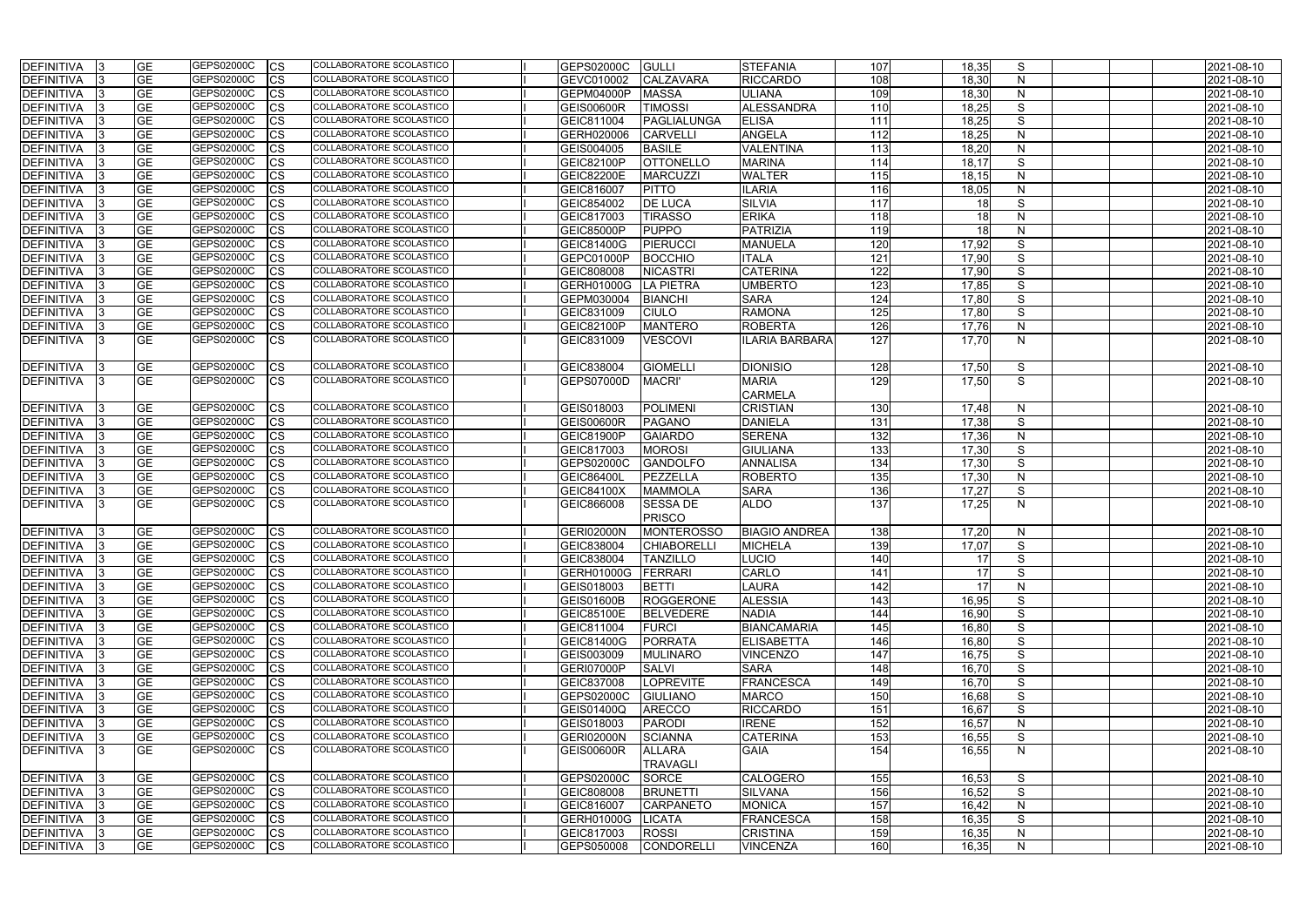| <b>DEFINITIVA</b> | <b>GE</b>       | <b>GEPS02000C</b><br>CS  | COLLABORATORE SCOLASTICO        | <b>GEIC84100X</b> | <b>ARGILLI</b>    | <b>ANDREA</b>                     | 161 | 16,30 | S            |  | 2021-08-10 |
|-------------------|-----------------|--------------------------|---------------------------------|-------------------|-------------------|-----------------------------------|-----|-------|--------------|--|------------|
| DEFINITIVA        | <b>GE</b>       | GEPS02000C<br>CS         | COLLABORATORE SCOLASTICO        | GEIC825002        | <b>ROSSI</b>      | <b>GINEVRA</b>                    | 162 | 16,30 | S            |  | 2021-08-10 |
| <b>DEFINITIVA</b> | <b>GE</b>       | GEPS02000C<br>СS         | COLLABORATORE SCOLASTICO        | <b>GEIC85200A</b> | <b>NICOLAZZO</b>  | <b>AURORA</b>                     | 163 | 16,30 | N            |  | 2021-08-10 |
| <b>DEFINITIVA</b> | <b>GE</b>       | <b>GEPS02000C</b><br>СS  | COLLABORATORE SCOLASTICO        | GESL01000P        | SANTAMARIA        | <b>ALESSANDRA</b>                 | 164 | 16,20 | S            |  | 2021-08-10 |
| DEFINITIVA        | <b>GE</b>       | GEPS02000C<br>CS         | COLLABORATORE SCOLASTICO        | GEIC858009        | <b>MIDORE</b>     | <b>CHIARA</b>                     | 165 | 16,20 | S            |  | 2021-08-10 |
| <b>DEFINITIVA</b> | <b>GE</b>       | GEPS02000C<br>СS         | COLLABORATORE SCOLASTICO        | GEIC860009        | ZACCARIA          | <b>ALFONSO</b>                    | 166 | 16,20 | S            |  | 2021-08-10 |
| <b>DEFINITIVA</b> | <b>GE</b>       | GEPS02000C<br>СS         | COLLABORATORE SCOLASTICO        | <b>GEIC86300R</b> | <b>SCOTTON</b>    | ALIZE'                            | 167 | 16,15 | S            |  | 2021-08-10 |
| <b>DEFINITIVA</b> | <b>GE</b>       | GEPS02000C<br>CS         | COLLABORATORE SCOLASTICO        | <b>GEIC84900E</b> | <b>DIGNO</b>      | <b>GRAZIA</b>                     | 168 | 16,10 | S            |  | 2021-08-10 |
| <b>DEFINITIVA</b> | <b>GE</b>       | GEPS02000C<br>СS         | COLLABORATORE SCOLASTICO        | GEPC020009        | <b>MARTURANO</b>  | <b>FABIOLA</b>                    | 169 | 16,10 | S            |  | 2021-08-10 |
| <b>DEFINITIVA</b> | <b>GE</b>       | GEPS02000C<br>СS         | COLLABORATORE SCOLASTICO        | GEIC838004        | <b>POGGI</b>      | <b>ELISA</b>                      | 170 | 16,10 | N            |  | 2021-08-10 |
| <b>DEFINITIVA</b> | $\overline{GE}$ | GEPS02000C<br>СS         | COLLABORATORE SCOLASTICO        | GEIS00700L        | <b>CARLOMAGNO</b> | <b>TEODORA</b>                    | 171 | 16,05 | S            |  | 2021-08-10 |
| <b>DEFINITIVA</b> | <b>GE</b>       | GEPS02000C<br>СS         | <b>COLLABORATORE SCOLASTICO</b> | GETH020002        | <b>CAVELLI</b>    | <b>MAURIZIO</b>                   | 172 | 16,05 | S            |  | 2021-08-10 |
| DEFINITIVA        | <b>GE</b>       | GEPS02000C<br>СS         | COLLABORATORE SCOLASTICO        | GEIC81200X        | <b>BIANCO</b>     | <b>SILVIA</b>                     | 173 | 16,05 | S            |  | 2021-08-10 |
| <b>DEFINITIVA</b> | $\overline{GE}$ | GEPS02000C<br>СS         | COLLABORATORE SCOLASTICO        | GEIC83600C        | LONGO             | <b>FRANCESCA</b>                  | 174 |       | S            |  | 2021-08-10 |
| <b>DEFINITIVA</b> | <b>GE</b>       | GEPS02000C<br>СS         | COLLABORATORE SCOLASTICO        | GEIC81400G        | <b>OLIVERI</b>    | <b>MONICA</b>                     | 175 |       | $\mathsf{N}$ |  | 2021-08-10 |
| <b>DEFINITIVA</b> | <b>GE</b>       | GEPS02000C<br>СS         | COLLABORATORE SCOLASTICO        | <b>GEIC84200Q</b> | <b>VALENTE</b>    | <b>VALENTINA</b>                  | 176 | 15,95 | S            |  | 2021-08-10 |
| <b>DEFINITIVA</b> | <b>GE</b>       | GEPS02000C<br>СS         | COLLABORATORE SCOLASTICO        | GEIC861005        | <b>TOSCANO</b>    | <b>ANTONIETTA</b>                 | 177 | 15,95 | N            |  | 2021-08-10 |
| <b>DEFINITIVA</b> | <b>GE</b>       | GEPS02000C<br>СS         | COLLABORATORE SCOLASTICO        | GEIC84100X        | <b>ALAIMO</b>     | <b>SAMUELE</b>                    | 178 | 15,95 | N            |  | 2021-08-10 |
| <b>DEFINITIVA</b> | <b>GE</b>       | GEPS02000C<br>СS         | COLLABORATORE SCOLASTICO        | <b>GEIC84200Q</b> | <b>GALLO</b>      | <b>VALENTINA</b>                  | 179 | 15,90 | S            |  | 2021-08-10 |
| DEFINITIVA        | <b>GE</b>       | <b>GEPS02000C</b><br>СS  | COLLABORATORE SCOLASTICO        | GEPS02000C        | <b>GRILLEA</b>    | <b>STEFANIA</b>                   | 180 | 15,75 | $\mathsf{N}$ |  | 2021-08-10 |
| <b>DEFINITIVA</b> | <b>GE</b>       | GEPS02000C<br>СS         | COLLABORATORE SCOLASTICO        | GEIS01400Q        | <b>DI TERMINI</b> | <b>SIMONE</b>                     | 181 | 15,70 | S            |  | 2021-08-10 |
| <b>DEFINITIVA</b> | <b>GE</b>       | GEPS02000C<br>CS         | COLLABORATORE SCOLASTICO        | GETH020002        | <b>BAROTTO</b>    | <b>FRANCESCA</b>                  | 182 | 15,60 | N            |  | 2021-08-10 |
| <b>DEFINITIVA</b> | <b>GE</b>       | GEPS02000C<br>СS         | <b>COLLABORATORE SCOLASTICO</b> | GEIC862001        | <b>CURUNELLA</b>  | <b>GIAN LUCA</b>                  | 183 | 15,60 | N            |  | 2021-08-10 |
| <b>DEFINITIVA</b> | <b>GE</b>       | GEPS02000C<br>СS         | COLLABORATORE SCOLASTICO        | GEIS018003        | <b>CARRIERE</b>   | <b>PIERANNA</b>                   | 184 | 15,60 | N            |  | 2021-08-10 |
| <b>DEFINITIVA</b> | <b>GE</b>       | GEPS02000C<br>СS         | COLLABORATORE SCOLASTICO        | GEIS017007        | <b>SALVAREZZA</b> | <b>FABRIZIO</b>                   | 185 | 15,60 | $\mathsf{N}$ |  | 2021-08-10 |
| DEFINITIVA        | <b>GE</b>       | GEPS02000C<br>СS         | COLLABORATORE SCOLASTICO        | GEIC83400R        | <b>MAROTTA</b>    | LOREDANA                          | 186 | 15,60 | N            |  | 2021-08-10 |
| <b>DEFINITIVA</b> | <b>GE</b>       | GEPS02000C<br>СS         | COLLABORATORE SCOLASTICO        | GEIC840004        | <b>BIANCO</b>     | <b>STEFANIA</b>                   | 187 | 15,60 | N            |  | 2021-08-10 |
| DEFINITIVA        | <b>GE</b>       | GEPS02000C<br>СS         | COLLABORATORE SCOLASTICO        | GEIC816007        | <b>MANINI</b>     | <b>MAURIZIO</b>                   | 188 | 15,58 | N            |  | 2021-08-10 |
| <b>DEFINITIVA</b> | <b>GE</b>       | GEPS02000C<br>СS         | COLLABORATORE SCOLASTICO        | <b>GEIC85100E</b> | <b>CANEPA</b>     | <b>CLAUDIA</b>                    | 189 | 15,50 | S            |  | 2021-08-10 |
| <b>DEFINITIVA</b> | <b>GE</b>       | GEPS02000C<br>СS         | COLLABORATORE SCOLASTICO        | GEPS030003        | <b>GALANO</b>     | <b>LAURA EMILIA</b>               | 190 | 15,50 | S            |  | 2021-08-10 |
| <b>DEFINITIVA</b> | <b>GE</b>       | GEPS02000C<br>СS         | COLLABORATORE SCOLASTICO        | GERH020006        | LODATO            | <b>ANTONIO</b>                    | 191 | 15,50 | S            |  | 2021-08-10 |
| <b>DEFINITIVA</b> | <b>GE</b>       | GEPS02000C<br>СS         | COLLABORATORE SCOLASTICO        | GEIC840004        | <b>ESPOSITO</b>   | <b>MARCELLO</b>                   | 192 | 15,50 | N            |  | 2021-08-10 |
| <b>DEFINITIVA</b> | <b>GE</b>       | GEPS02000C<br>СS         | COLLABORATORE SCOLASTICO        | <b>GEPS07000D</b> | <b>GRASSO</b>     | <b>FLAVIO</b>                     | 193 | 15,48 | S            |  | 2021-08-10 |
| DEFINITIVA        | <b>GE</b>       | GEPS02000C<br>СS         | COLLABORATORE SCOLASTICO        | GEIC80700C        | <b>SALVINI</b>    | LAURA                             | 194 | 15,47 | S            |  | 2021-08-10 |
| DEFINITIVA        | <b>GE</b>       | GEPS02000C<br>СS         | <b>COLLABORATORE SCOLASTICO</b> | GESL01000P        | <b>JEMINA</b>     | <b>ELENA</b>                      | 195 | 15,45 | N            |  | 2021-08-10 |
| DEFINITIVA        | <b>GE</b>       | GEPS02000C<br><b>CS</b>  | COLLABORATORE SCOLASTICO        | GERH01000G        | <b>MAGGI</b>      | LUANA                             | 196 | 15,32 | S.           |  | 2021-08-10 |
| DEFINITIVA 3      | <b>GE</b>       | GEPS02000C<br><b>CS</b>  | COLLABORATORE SCOLASTICO        | GEIC854002        | <b>TAFURO</b>     | <b>CINZIA</b>                     | 197 | 15,32 | N            |  | 2021-08-10 |
| DEFINITIVA        | <b>GE</b>       | GEPS02000C<br><b>CS</b>  | COLLABORATORE SCOLASTICO        | GEIC840004        | <b>CAROLLO</b>    | <b>CLELIA</b>                     | 198 | 15,30 | S            |  | 2021-08-10 |
| DEFINITIVA        | <b>GE</b>       | GEPS02000C<br><b>CS</b>  | COLLABORATORE SCOLASTICO        | GEIC867004        | <b>TRAVERSONE</b> | <b>SERGIO</b>                     | 199 | 15,30 | $\mathsf{N}$ |  | 2021-08-10 |
| DEFINITIVA        | <b>GE</b>       | GEPS02000C<br>CS         | COLLABORATORE SCOLASTICO        | GEPS030003        | <b>NIGRO</b>      | <b>ANNA</b>                       | 200 | 15,20 | S            |  | 2021-08-10 |
| DEFINITIVA        | <b>GE</b>       | GEPS02000C<br>СS         | COLLABORATORE SCOLASTICO        | <b>GEIC84100X</b> | <b>CALIGIURI</b>  | <b>ERCOLE</b>                     | 201 | 15,20 | $\mathsf{N}$ |  | 2021-08-10 |
| DEFINITIVA        | <b>GE</b>       | GEPS02000C<br>СS         | COLLABORATORE SCOLASTICO        | <b>GEIC82000V</b> | <b>ROSANA</b>     | <b>RAFFAELLA</b>                  | 202 | 15,15 | S            |  | 2021-08-10 |
| <b>DEFINITIVA</b> | <b>GE</b>       | GEPS02000C<br>CS         | COLLABORATORE SCOLASTICO        | <b>GEIC85600N</b> | <b>POLLASTO</b>   | <b>MARIA</b>                      | 203 | 15,10 | S            |  | 2021-08-10 |
| <b>DEFINITIVA</b> | <b>GE</b>       | GEPS02000C<br>CS         | <b>COLLABORATORE SCOLASTICO</b> | GEIS004005        | <b>BONACASA</b>   | <b>GIUSEPPE</b>                   | 204 | 15,05 | S            |  | 2021-08-10 |
| <b>DEFINITIVA</b> | <b>GE</b>       | GEPS02000C<br><b>CS</b>  | <b>COLLABORATORE SCOLASTICO</b> | GEPS080004        | <b>CUSATO</b>     | <b>SONIA</b>                      | 205 | 15,03 | S            |  | 2021-08-10 |
| DEFINITIVA        | <b>GE</b>       | GEPS02000C<br><b>CS</b>  | COLLABORATORE SCOLASTICO        | GEIC854002        | <b>BARTOLOZZI</b> | <b>MARINA</b>                     | 206 | 15    | N            |  | 2021-08-10 |
| DEFINITIVA        | <b>GE</b>       | GEPS02000C<br><b>CS</b>  | COLLABORATORE SCOLASTICO        | GERI07000P        | <b>SARDELLI</b>   | <b>MICHELA</b>                    | 207 | 15    | N            |  | 2021-08-10 |
| DEFINITIVA        | <b>GE</b>       | GEPS02000C<br>ICS.       | COLLABORATORE SCOLASTICO        | <b>GEIC84900E</b> | <b>SCAGLIONE</b>  | <b>ALESSANDRA</b><br><b>GIUSI</b> | 208 | 14,95 | S            |  | 2021-08-10 |
| <b>DEFINITIVA</b> | <b>GE</b>       | GEPS02000C<br><b>CS</b>  | COLLABORATORE SCOLASTICO        | GEPS02000C        | PASCUZZI          | <b>ROSSELLA</b>                   | 209 | 14,95 | S.           |  | 2021-08-10 |
| DEFINITIVA        | <b>GE</b>       | GEPS02000C<br><b>CS</b>  | COLLABORATORE SCOLASTICO        | GERI07000P        | <b>RELLECATI</b>  | CARLO                             | 210 | 14,93 | S            |  | 2021-08-10 |
| DEFINITIVA        | <b>GE</b>       | GEPS02000C<br>СS         | COLLABORATORE SCOLASTICO        | <b>GEIS02200P</b> | <b>CHELO</b>      | <b>CINZIA</b>                     | 211 | 14,90 | S            |  | 2021-08-10 |
| DEFINITIVA        | <b>GE</b>       | GEPS02000C<br>СS         | COLLABORATORE SCOLASTICO        | <b>GEIS00600R</b> | <b>GIANGRANDE</b> | <b>ROSELINDA</b>                  | 212 | 14,90 | S            |  | 2021-08-10 |
| DEFINITIVA        | <b>GE</b>       | GEPS02000C<br>СS         | COLLABORATORE SCOLASTICO        | <b>GEIS01400Q</b> | <b>MAMELI</b>     | <b>MARISTELLA</b>                 | 213 | 14,88 | S            |  | 2021-08-10 |
| <b>DEFINITIVA</b> | <b>GE</b>       | GEPS02000C<br>CS         | COLLABORATORE SCOLASTICO        | GEIC824006        | <b>VETTONE</b>    | <b>ANTONIA</b>                    | 214 | 14,88 | $\mathsf{N}$ |  | 2021-08-10 |
| <b>DEFINITIVA</b> | <b>GE</b>       | GEPS02000C<br>CS         | COLLABORATORE SCOLASTICO        | GEIC829009        | <b>MONETA</b>     | <b>VALENTINA</b>                  | 215 | 14,85 | S            |  | 2021-08-10 |
| <b>DEFINITIVA</b> | <b>GE</b>       | GEPS02000C<br><b>CS</b>  | COLLABORATORE SCOLASTICO        | <b>GEIC84100X</b> | <b>FAILLI</b>     | LARA                              | 216 | 14,80 | S            |  | 2021-08-10 |
| <b>DEFINITIVA</b> | <b>GE</b>       | GEPS02000C<br><b>ICS</b> | COLLABORATORE SCOLASTICO        | GEIS004005        | ANNUNZIATO        | <b>MARIO</b>                      | 217 | 14,80 | $\mathsf{N}$ |  | 2021-08-10 |
|                   |                 |                          |                                 |                   |                   |                                   |     |       |              |  |            |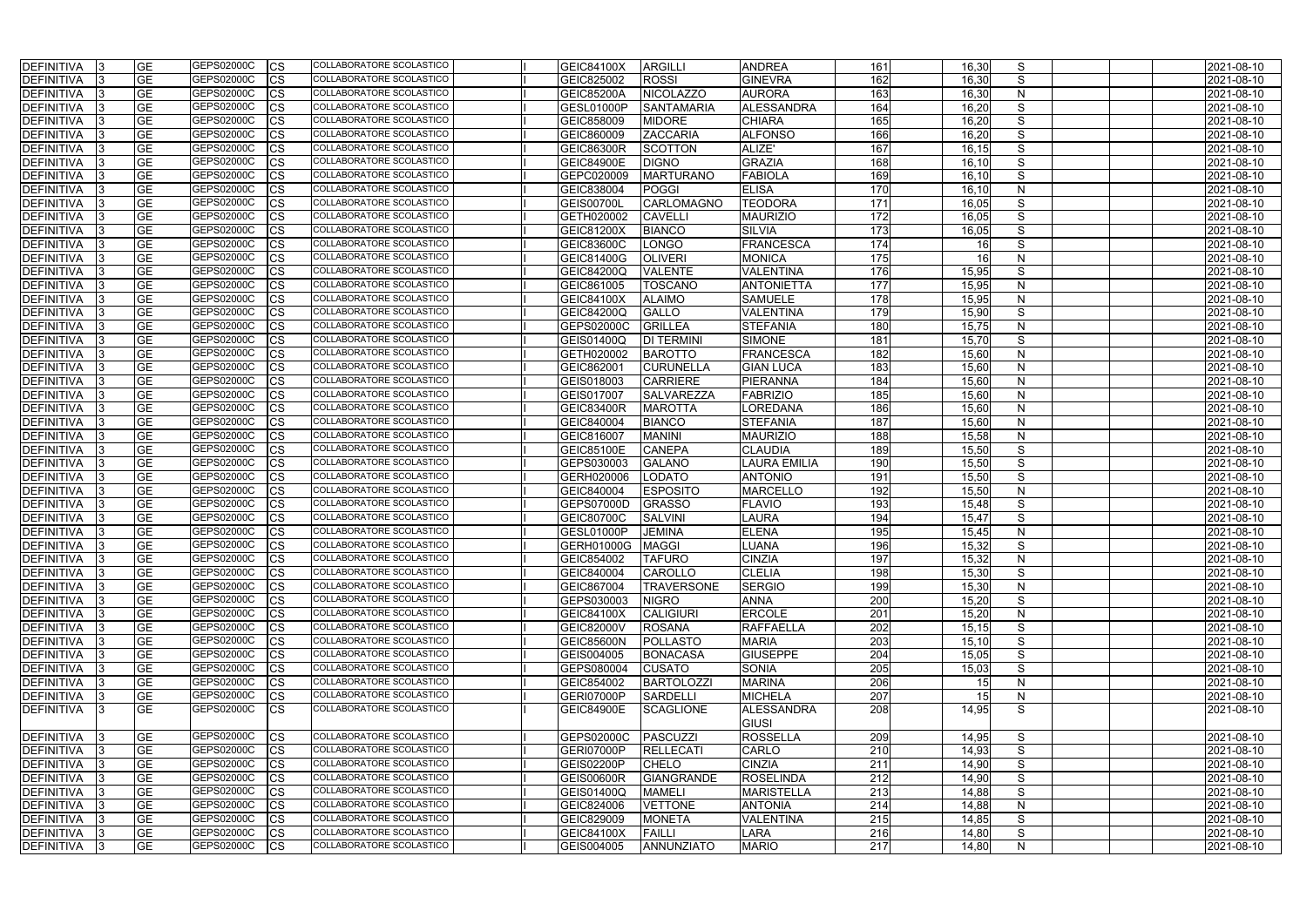| <b>DEFINITIVA</b>  | <b>GE</b>              | GEPS02000C | <b>ICS</b>  | COLLABORATORE SCOLASTICO                             | GEIC81900P        | <b>TROPIANO</b>    | <b>BARBARA</b>                  | 218              | 14,80 | N            |  | 2021-08-10               |
|--------------------|------------------------|------------|-------------|------------------------------------------------------|-------------------|--------------------|---------------------------------|------------------|-------|--------------|--|--------------------------|
| <b>DEFINITIVA</b>  | <b>GE</b>              | GEPS02000C | <b>CS</b>   | COLLABORATORE SCOLASTICO                             | <b>GEIC85100E</b> | <b>PRIOLO</b>      | <b>TERESA</b>                   | 219              | 14,75 | S            |  | 2021-08-10               |
| <b>DEFINITIVA</b>  | <b>GE</b>              | GEPS02000C | CS          | COLLABORATORE SCOLASTICO                             | GEIC860009        | <b>COSTANZA</b>    | <b>DALILA</b>                   | 220              | 14,75 | N            |  | 2021-08-10               |
| DEFINITIVA         | <b>GE</b>              | GEPS02000C | CS          | COLLABORATORE SCOLASTICO                             | GEPC01000P        | <b>SANTINI</b>     | <b>ANNALISA</b>                 | 221              | 14,75 | N            |  | 2021-08-10               |
| <b>DEFINITIVA</b>  | <b>GE</b>              | GEPS02000C | <b>CS</b>   | COLLABORATORE SCOLASTICO                             | GEIS017007        | <b>D'AGOSTINO</b>  | <b>DEBORAH</b>                  | 222              | 14,75 | $\mathsf{N}$ |  | 2021-08-10               |
| DEFINITIVA         | <b>GE</b>              | GEPS02000C | <b>CS</b>   | COLLABORATORE SCOLASTICO                             | <b>GEIS01600B</b> | <b>D'AGOSTINO</b>  | <b>CESARIO</b>                  | 223              | 14,70 | S            |  | 2021-08-10               |
| <b>DEFINITIVA</b>  | <b>GE</b>              | GEPS02000C | <b>CS</b>   | COLLABORATORE SCOLASTICO                             | GERH01000G        | <b>DI SPIRITO</b>  | <b>SIMONA</b>                   | 224              | 14,67 | S            |  | 2021-08-10               |
| <b>DEFINITIVA</b>  | <b>GE</b>              | GEPS02000C | <b>CS</b>   | COLLABORATORE SCOLASTICO                             | GETD03000V        | GARDELLA           | <b>SIMONE</b>                   | 225              | 14,65 | S            |  | 2021-08-10               |
| <b>DEFINITIVA</b>  | <b>GE</b>              | GEPS02000C | CS          | COLLABORATORE SCOLASTICO                             | <b>GERI07000P</b> | CASSAVIA           | <b>DIEGO</b>                    | 226              | 14,60 | S            |  | 2021-08-10               |
| <b>DEFINITIVA</b>  | <b>GE</b>              | GEPS02000C | CS          | COLLABORATORE SCOLASTICO                             | <b>GEIC85100E</b> | FERRARO            | <b>MIRIANA</b>                  | 227              | 14,60 | $\mathsf{N}$ |  | 2021-08-10               |
| <b>DEFINITIVA</b>  | <b>GE</b>              | GEPS02000C | CS          | <b>COLLABORATORE SCOLASTICO</b>                      | GETH020002        | <b>GALEOTTI</b>    | <b>MARCO</b>                    | 228              | 14,55 | S            |  | 2021-08-10               |
| DEFINITIVA         | <b>GE</b>              | GEPS02000C | CS          | COLLABORATORE SCOLASTICO                             | GEIC84200Q        | <b>MAIENZA</b>     | LUIGI MAURIZIO                  | 229              | 14,55 | $\mathsf{N}$ |  | 2021-08-10               |
| <b>DEFINITIVA</b>  | <b>GE</b>              | GEPS02000C | <b>CS</b>   | COLLABORATORE SCOLASTICO                             | <b>GEIC82700N</b> | <b>BENINCASA</b>   | <b>PAOLA</b>                    | 230              | 14,52 | S            |  | 2021-08-10               |
| <b>IDEFINITIVA</b> | <b>GE</b>              | GEPS02000C | <b>CS</b>   | COLLABORATORE SCOLASTICO                             | GEPS02000C        | <b>CAMMAROTO</b>   | <b>MARIAGIOVANN</b>             | 231              | 14,50 | S            |  | 2021-08-10               |
|                    |                        |            |             |                                                      |                   |                    |                                 |                  |       |              |  |                          |
| <b>DEFINITIVA</b>  | <b>GE</b>              | GEPS02000C | <b>CS</b>   | COLLABORATORE SCOLASTICO                             | <b>GEIC85200A</b> | <b>CRESCENZO</b>   | <b>FEDERICA</b>                 | 232              | 14,50 | N            |  | 2021-08-10               |
| <b>DEFINITIVA</b>  | <b>GE</b>              | GEPS02000C | Ics         | COLLABORATORE SCOLASTICO                             | <b>GEIC85200A</b> | FUMAGALLI          | <b>FULVIA</b>                   | 233              | 14,50 | N            |  | 2021-08-10               |
| <b>DEFINITIVA</b>  | <b>GE</b>              | GEPS02000C | <b>CS</b>   | COLLABORATORE SCOLASTICO                             | <b>GEIC85100E</b> | <b>VARRONE</b>     | <b>DENISE</b>                   | 234              | 14,49 | S            |  | 2021-08-10               |
| <b>DEFINITIVA</b>  | <b>GE</b>              | GEPS02000C | <b>CS</b>   | COLLABORATORE SCOLASTICO                             | GEIC831009        | <b>VENTURA</b>     | <b>MARIA</b>                    | 235              | 14,45 | S            |  | 2021-08-10               |
|                    |                        |            |             |                                                      |                   |                    | <b>VINCENZA</b>                 |                  |       |              |  |                          |
| <b>DEFINITIVA</b>  | <b>GE</b>              | GEPS02000C | <b>CS</b>   | COLLABORATORE SCOLASTICO                             | <b>GEPM04000P</b> | <b>CALAFATO</b>    | <b>ALESSIA</b>                  | 236              | 14,40 | N.           |  | 2021-08-10               |
| <b>DEFINITIVA</b>  | <b>GE</b>              | GEPS02000C | <b>I</b> CS | COLLABORATORE SCOLASTICO                             | GEIC838004        | <b>RIZZO</b>       | <b>FRANCESCO</b>                | 237              | 14,40 | $\mathsf{N}$ |  | 2021-08-10               |
| <b>DEFINITIVA</b>  | <b>GE</b>              | GEPS02000C | <b>CS</b>   | COLLABORATORE SCOLASTICO                             | GEPC020009        | <b>VULLO</b>       | <b>MARIA</b>                    | 238              | 14,35 | $\mathsf{N}$ |  | 2021-08-10               |
| <b>DEFINITIVA</b>  | <b>GE</b>              | GEPS02000C | CS          | COLLABORATORE SCOLASTICO                             | GEPM030004        | <b>ALOISI</b>      | <b>BENEDETTA</b>                | 239              | 14,30 | S            |  | 2021-08-10               |
| <b>DEFINITIVA</b>  | <b>GE</b>              | GEPS02000C | <b>CS</b>   | COLLABORATORE SCOLASTICO                             | <b>GEIC85000P</b> | NOVIELLO           | <b>ELVIRA</b>                   | 240              | 14,23 | $\mathsf{N}$ |  | 2021-08-10               |
| <b>DEFINITIVA</b>  | <b>GE</b>              | GEPS02000C | <b>CS</b>   | COLLABORATORE SCOLASTICO                             | GERH01000G        | <b>CLEMENTE</b>    | <b>ANTONIO</b>                  | 241              | 14,20 | S            |  | 2021-08-10               |
| <b>DEFINITIVA</b>  | <b>GE</b>              | GEPS02000C | CS          | COLLABORATORE SCOLASTICO                             | GEIC825002        | <b>GAGGIOL</b>     | <b>SABINA</b>                   | 242              | 14,17 | S            |  | 2021-08-10               |
| <b>DEFINITIVA</b>  | <b>GE</b>              | GEPS02000C | CS          | COLLABORATORE SCOLASTICO                             | <b>GEIC83500L</b> | <b>DELFINO</b>     | <b>CARLA</b>                    | $\overline{243}$ | 14,17 | $\mathsf{N}$ |  | 2021-08-10               |
| <b>DEFINITIVA</b>  | <b>GE</b>              | GEPS02000C | CS          | COLLABORATORE SCOLASTICO                             | <b>GEIS01300X</b> | BENEDETTI          | <b>MANUELA</b>                  | 244              | 14,17 | $\mathsf{N}$ |  | 2021-08-10               |
| <b>DEFINITIVA</b>  | <b>GE</b>              | GEPS02000C | <b>CS</b>   | COLLABORATORE SCOLASTICO                             | <b>GEIC84200Q</b> | <b>VIGILANTE</b>   | <b>CONCETTA</b>                 | 245              | 14,15 | S            |  | 2021-08-10               |
| <b>DEFINITIVA</b>  | <b>GE</b>              | GEPS02000C | <b>CS</b>   | COLLABORATORE SCOLASTICO                             | GEIS017007        | <b>GUGLIELMINO</b> | <b>BEATRICE</b>                 | 246              | 14,10 | S            |  | 2021-08-10               |
| DEFINITIVA         | <b>GE</b>              | GEPS02000C | <b>CS</b>   | COLLABORATORE SCOLASTICO                             | <b>GERI02000N</b> | <b>ROGGERONE</b>   | <b>SERENA</b>                   | 247              | 14,10 | S            |  | 2021-08-10               |
| <b>DEFINITIVA</b>  | <b>GE</b>              | GEPS02000C | <b>CS</b>   | COLLABORATORE SCOLASTICO                             | GEPS080004        | <b>DURANTE</b>     | <b>ANNA</b>                     | 248              | 14,10 | S            |  | 2021-08-10               |
| <b>DEFINITIVA</b>  | <b>GE</b>              | GEPS02000C | <b>CS</b>   | <b>COLLABORATORE SCOLASTICO</b>                      | GEIC808008        | <b>MOSCATO</b>     | LEANDRA                         | 249              | 14,10 | N            |  | 2021-08-10               |
| <b>DEFINITIVA</b>  | <b>GE</b>              | GEPS02000C | <b>ICS</b>  | COLLABORATORE SCOLASTICO                             | GEIC84200Q        | <b>MARTELLO</b>    | <b>IRENA</b>                    | 250              | 14,08 | N            |  | 2021-08-10               |
| DEFINITIVA         | <b>IGE</b>             | GEPS02000C | <b>I</b> CS | COLLABORATORE SCOLASTICO                             | GEPS080004        | <b>CASILE</b>      | <b>GIUDITTA</b>                 | 251              | 14,07 | N            |  |                          |
| <b>DEFINITIVA</b>  | <b>GE</b>              | GEPS02000C | <b>ICS</b>  | COLLABORATORE SCOLASTICO                             | GERI07000P        | <b>BAIO</b>        | <b>PIETRO</b>                   | 252              | 14,05 | N            |  | 2021-08-10<br>2021-08-10 |
| <b>DEFINITIVA</b>  | <b>GE</b>              | GEPS02000C | <b>ICS</b>  | COLLABORATORE SCOLASTICO                             | GERH020006        | <b>BORRELLI</b>    | <b>FRANCESCO</b>                | $\overline{253}$ | 14,05 | $\mathsf{N}$ |  | 2021-08-10               |
| <b>DEFINITIVA</b>  | <b>GE</b>              | GEPS02000C | <b>CS</b>   | COLLABORATORE SCOLASTICO                             | GEIS004005        | PALI               | <b>SIMONETTA</b>                | 254              | 13,90 | S            |  | 2021-08-10               |
| DEFINITIVA         | <b>GE</b>              | GEPS02000C | <b>CS</b>   | COLLABORATORE SCOLASTICO                             | GEPC01000P        | <b>GRASSO</b>      | <b>GIACOMO</b>                  | 255              | 13,90 | S            |  | 2021-08-10               |
| <b>DEFINITIVA</b>  | <b>GE</b>              | GEPS02000C | <b>ICS</b>  | COLLABORATORE SCOLASTICO                             | GEIC825002        | <b>MANFREDA</b>    | <b>FRANCESCO</b>                | 256              | 13,90 | S            |  | 2021-08-10               |
| DEFINITIVA         | <b>GE</b>              | GEPS02000C | <b>ICS</b>  | COLLABORATORE SCOLASTICO                             | GEIC859005        | <b>LA SPADA</b>    | <b>MARILENA</b>                 | 257              | 13,90 | S            |  | 2021-08-10               |
| DEFINITIVA         | <b>GE</b>              | GEPS02000C | <b>CS</b>   | COLLABORATORE SCOLASTICO                             | GEIS018003        | <b>MORABITO</b>    | <b>MICHELE</b>                  | 258              | 13,87 | S            |  | 2021-08-10               |
|                    | <b>GE</b>              | GEPS02000C | <b>ICS</b>  | COLLABORATORE SCOLASTICO                             |                   |                    |                                 |                  |       |              |  |                          |
| <b>DEFINITIVA</b>  |                        |            |             |                                                      | GERI02000N        | <b>CEPOLINA</b>    | <b>EMANUELA</b><br><b>ELISA</b> | 259              | 13,87 | $\mathsf{N}$ |  | 2021-08-10               |
|                    |                        | GEPS02000C |             | COLLABORATORE SCOLASTICO                             |                   |                    |                                 |                  |       |              |  |                          |
| DEFINITIVA         | <b>GE</b><br><b>GE</b> | GEPS02000C | <b>CS</b>   | COLLABORATORE SCOLASTICO                             | GEPC04000E        | <b>GRIFFO</b>      | <b>GIOVANNA</b>                 | 260<br>261       | 13,85 | N            |  | 2021-08-10               |
| <b>DEFINITIVA</b>  |                        |            | <b>ICS</b>  | COLLABORATORE SCOLASTICO                             | <b>GEIC81200X</b> | PATANIA            | <b>MARIATERESA</b>              |                  | 13,85 | $\mathsf{N}$ |  | 2021-08-10               |
| <b>DEFINITIVA</b>  | <b>GE</b>              | GEPS02000C | <b>ICS</b>  |                                                      | GEIC817003        | <b>BRUZZO</b>      | <b>DEBORA</b>                   | 262              | 13,83 | S            |  | 2021-08-10               |
| <b>DEFINITIVA</b>  | <b>GE</b>              | GEPS02000C | <b>CS</b>   | COLLABORATORE SCOLASTICO<br>COLLABORATORE SCOLASTICO | GEIC858009        | SQUASSAFICHI       | <b>ROBERTA</b>                  | 263              | 13,83 | S            |  | 2021-08-10               |
| <b>DEFINITIVA</b>  | <b>GE</b>              | GEPS02000C | <b>ICS</b>  | COLLABORATORE SCOLASTICO                             | GERH020006        | <b>ROSSOTTI</b>    | <b>LAURA</b>                    | 264              | 13,80 | $\mathsf{S}$ |  | 2021-08-10               |
| <b>DEFINITIVA</b>  | <b>GE</b>              | GEPS02000C | <b>CS</b>   |                                                      | <b>GEIS00600R</b> | <b>GENEROSO</b>    | <b>CONCETTA</b>                 | 265              | 13,80 | $\mathsf{N}$ |  | 2021-08-10               |
| DEFINITIVA         | <b>GE</b>              | GEPS02000C | <b>CS</b>   | COLLABORATORE SCOLASTICO                             | <b>GEIC84900E</b> | <b>TILLI</b>       | <b>BARBARA</b>                  | 266              | 13,78 | S            |  | 2021-08-10               |
| <b>DEFINITIVA</b>  | <b>GE</b>              | GEPS02000C | <b>ICS</b>  | COLLABORATORE SCOLASTICO                             | <b>GEIC81200X</b> | <b>CATANIA</b>     | <b>ERIKA MARIA</b>              | 267              | 13,77 | S            |  | 2021-08-10               |
| DEFINITIVA         | <b>GE</b>              | GEPS02000C | <b>CS</b>   | COLLABORATORE SCOLASTICO                             | GESL01000P        | PIETRAGALLA        | <b>TIZIANA</b>                  | 268              | 13,77 | S            |  | 2021-08-10               |
| DEFINITIVA         | <b>GE</b>              | GEPS02000C | <b>ICS</b>  | COLLABORATORE SCOLASTICO                             | GEPC04000E        | PALLADINO          | <b>MARIO</b>                    | 269              | 13,75 | S            |  | 2021-08-10               |
| DEFINITIVA         | <b>GE</b>              | GEPS02000C | <b>ICS</b>  | COLLABORATORE SCOLASTICO                             | GERH020006        | <b>INCARNATO</b>   | <b>MARILINA</b>                 | 270              | 13,75 | S            |  | 2021-08-10               |
| <b>DEFINITIVA</b>  | <b>GE</b>              | GEPS02000C | <b>ICS</b>  | COLLABORATORE SCOLASTICO                             | GEIC85000P        | <b>PIANO</b>       | <b>ELIANA</b>                   | 271              | 13,75 | N            |  | 2021-08-10               |
| <b>DEFINITIVA</b>  | <b>GE</b>              | GEPS02000C | <b>CS</b>   | COLLABORATORE SCOLASTICO                             | <b>GEIC84900E</b> | SITA'              | <b>CHIARA</b>                   | 272              | 13,70 | S            |  | 2021-08-10               |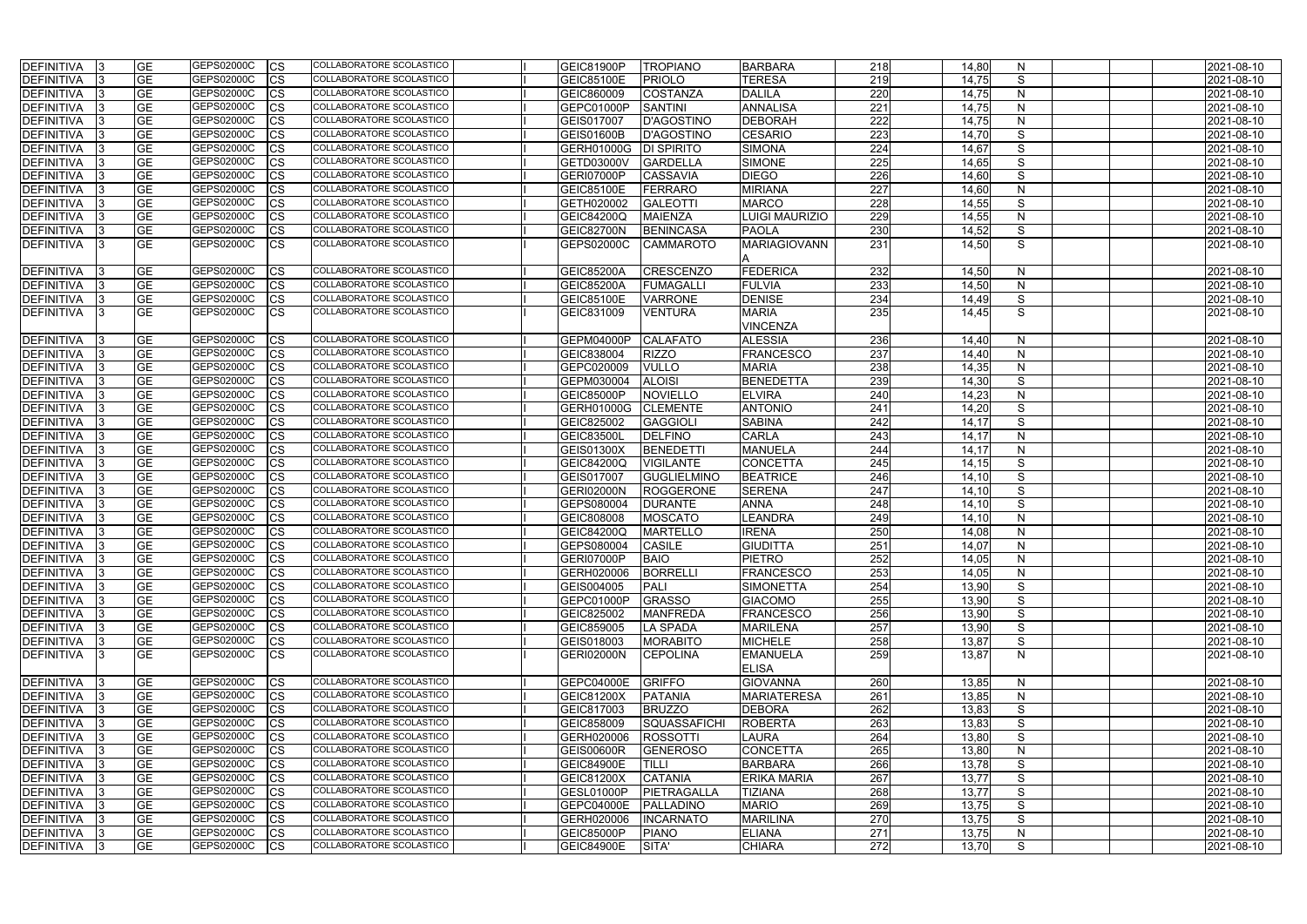| DEFINITIVA        | <b>GE</b>       | GEPS02000C<br>CS          | COLLABORATORE SCOLASTICO        | <b>GEIC83900X</b> | <b>FACCO</b>       | <b>FRANCESCA</b>  | 273 | 13,70 | S            | 2021-08-10 |
|-------------------|-----------------|---------------------------|---------------------------------|-------------------|--------------------|-------------------|-----|-------|--------------|------------|
| <b>DEFINITIVA</b> | <b>GE</b>       | GEPS02000C<br>CS          | COLLABORATORE SCOLASTICO        | <b>GERH01000G</b> | <b>MANCA</b>       | <b>ANDREA</b>     | 274 | 13,67 | S            | 2021-08-10 |
| <b>DEFINITIVA</b> | <b>GE</b>       | GEPS02000C<br>СS          | <b>COLLABORATORE SCOLASTICO</b> | GERH020006        | <b>QUARTARONE</b>  | <b>ALESSANDRA</b> | 275 | 13,65 | S            | 2021-08-10 |
| <b>DEFINITIVA</b> | <b>GE</b>       | GEPS02000C<br>СS          | COLLABORATORE SCOLASTICO        | GEIC838004        | <b>CARADOLFO</b>   | <b>RITA</b>       | 276 | 13,63 | S            | 2021-08-10 |
| <b>DEFINITIVA</b> | <b>GE</b>       | GEPS02000C<br>СS          | COLLABORATORE SCOLASTICO        | <b>GEIC83400R</b> | <b>COLAMASTO</b>   | <b>SIMONE</b>     | 277 | 13,60 | S            | 2021-08-10 |
| <b>DEFINITIVA</b> | <b>GE</b>       | GEPS02000C<br>СS          | COLLABORATORE SCOLASTICO        | <b>GESL01000P</b> | GIGLIO             | <b>CARLA</b>      | 278 | 13,60 | S            | 2021-08-10 |
| <b>DEFINITIVA</b> | <b>GE</b>       | GEPS02000C<br>СS          | COLLABORATORE SCOLASTICO        | GEPC01000P        | PERZIANO           | <b>MONICA</b>     | 279 | 13,60 | S            | 2021-08-10 |
| DEFINITIVA        | <b>GE</b>       | GEPS02000C<br>СS          | COLLABORATORE SCOLASTICO        | GERH020006        | FRICANO            | <b>GIUSEPPE</b>   | 280 | 13,60 | $\mathsf{N}$ | 2021-08-10 |
| DEFINITIVA        | <b>GE</b>       | GEPS02000C<br>СS          | <b>COLLABORATORE SCOLASTICO</b> | GEPS080004        | <b>RUBINI</b>      | <b>ANTONELLA</b>  | 281 | 13,55 | S            | 2021-08-10 |
| <b>DEFINITIVA</b> | <b>GE</b>       | GEPS02000C<br>СS          | COLLABORATORE SCOLASTICO        | <b>GERH01000G</b> | <b>FACCIUOLO</b>   | <b>CATERINA</b>   | 282 | 13,52 | S            | 2021-08-10 |
| <b>DEFINITIVA</b> | <b>GE</b>       | GEPS02000C<br>CS          | COLLABORATORE SCOLASTICO        | GEIC83600C        | <b>VITALE</b>      | <b>GIADA</b>      | 283 | 13,52 | $\mathsf{N}$ | 2021-08-10 |
| <b>DEFINITIVA</b> | <b>GE</b>       | GEPS02000C<br>СS          | COLLABORATORE SCOLASTICO        | GEIS018003        | PINELLI            | <b>MONICA</b>     | 284 | 13,50 | S            | 2021-08-10 |
| <b>DEFINITIVA</b> | <b>GE</b>       | GEPS02000C<br>СS          | COLLABORATORE SCOLASTICO        | GEIC809004        | <b>GATTO</b>       | <b>MARTA</b>      | 285 | 13,50 | S            | 2021-08-10 |
| <b>DEFINITIVA</b> | <b>GE</b>       | GEPS02000C<br>СS          | COLLABORATORE SCOLASTICO        | GEIC862001        | <b>FAZZALARI</b>   | <b>ROSELLA</b>    | 286 | 13,50 | S            | 2021-08-10 |
| <b>DEFINITIVA</b> | <b>GE</b>       | GEPS02000C<br>СS          | COLLABORATORE SCOLASTICO        | <b>GEIC81400G</b> | <b>PORRATA</b>     | <b>ALESSANDRO</b> | 287 | 13,50 | N            | 2021-08-10 |
| <b>DEFINITIVA</b> | <b>GE</b>       | GEPS02000C<br>СS          | COLLABORATORE SCOLASTICO        | GEIC829009        | <b>MENNA</b>       | <b>ROSA</b>       | 288 | 13,50 | N            | 2021-08-10 |
| DEFINITIVA        | <b>GE</b>       | GEPS02000C<br>CS          | COLLABORATORE SCOLASTICO        | GEIC809004        | <b>SIRAGO</b>      | <b>GIUSEPPINA</b> | 289 | 13,50 | N            | 2021-08-10 |
| DEFINITIVA        | <b>GE</b>       | GEPS02000C<br>СS          | COLLABORATORE SCOLASTICO        | GEIC85500T        | <b>FONDA</b>       | <b>MATTEO</b>     | 290 | 13,45 | N            | 2021-08-10 |
| DEFINITIVA        | <b>GE</b>       | GEPS02000C<br>CS          | COLLABORATORE SCOLASTICO        | GEPS030003        | <b>BEGHELLO</b>    | <b>MONICA</b>     | 291 | 13,40 | S            | 2021-08-10 |
| <b>DEFINITIVA</b> | <b>GE</b>       | GEPS02000C<br>CS          | COLLABORATORE SCOLASTICO        | <b>GEIC84900E</b> | <b>CIOTTA</b>      | <b>ELISEO</b>     | 292 | 13,40 | $\mathsf{N}$ | 2021-08-10 |
|                   |                 |                           |                                 |                   |                    | <b>VINCENZO</b>   |     |       |              |            |
| <b>DEFINITIVA</b> | <b>GE</b>       | GEPS02000C<br>СS          | <b>COLLABORATORE SCOLASTICO</b> | GEIC837008        | POLITANO           | <b>STEFANIA</b>   | 293 | 13,33 | N            | 2021-08-10 |
| <b>DEFINITIVA</b> | <b>GE</b>       | GEPS02000C<br>CS          | <b>COLLABORATORE SCOLASTICO</b> | GEIC838004        | <b>PONTE</b>       | <b>FABIO</b>      | 294 | 13,32 | S            | 2021-08-10 |
| <b>DEFINITIVA</b> | <b>GE</b>       | GEPS02000C<br>CS          | COLLABORATORE SCOLASTICO        | <b>GEIC81400G</b> | <b>PUPPO</b>       | <b>CLAUDIO</b>    | 295 | 13,30 | $\mathsf{N}$ | 2021-08-10 |
| <b>DEFINITIVA</b> | <b>GE</b>       | <b>GEPS02000C</b><br>СS   | COLLABORATORE SCOLASTICO        | GEPC04000E        | <b>MEDAGLIA</b>    | <b>PAOLA</b>      | 296 | 13,27 | S            | 2021-08-10 |
| <b>DEFINITIVA</b> | <b>GE</b>       | GEPS02000C<br>CS          | COLLABORATORE SCOLASTICO        | GEIS01400Q        | <b>POGGIO</b>      | <b>ILARIA</b>     | 297 | 13,25 | S            | 2021-08-10 |
| <b>DEFINITIVA</b> | <b>GE</b>       | GEPS02000C<br>СS          | COLLABORATORE SCOLASTICO        | GEIS017007        | <b>CIPOLLINA</b>   | <b>FEDERICA</b>   | 298 | 13,22 | S            | 2021-08-10 |
| <b>DEFINITIVA</b> | <b>GE</b>       | <b>GEPS02000C</b><br>СS   | COLLABORATORE SCOLASTICO        | GEIC831009        | <b>PRONESTI'</b>   | <b>DONATELLA</b>  | 299 | 13,20 | S            | 2021-08-10 |
| <b>DEFINITIVA</b> | <b>GE</b>       | GEPS02000C<br>CS          | COLLABORATORE SCOLASTICO        | GEIC862001        | PANZERI            | <b>CAMILLA</b>    | 300 | 13,20 | $\mathsf{N}$ | 2021-08-10 |
| <b>DEFINITIVA</b> | <b>GE</b>       | GEPS02000C<br>CS          | COLLABORATORE SCOLASTICO        | <b>GEIS00700L</b> | <b>SERINO</b>      | <b>LUCA</b>       | 301 | 13,20 | N            | 2021-08-10 |
| <b>DEFINITIVA</b> | <b>GE</b>       | GEPS02000C<br>СS          | COLLABORATORE SCOLASTICO        | GEIC804001        | <b>SCUZZARELLO</b> | <b>ELENA</b>      | 302 | 13,20 | N            | 2021-08-10 |
| <b>DEFINITIVA</b> | <b>GE</b>       | GEPS02000C<br>CS          | COLLABORATORE SCOLASTICO        | <b>GEIC82100P</b> | <b>OLIVERI</b>     | <b>BARBARA</b>    | 303 | 13,20 | $\mathsf{N}$ | 2021-08-10 |
| <b>DEFINITIVA</b> | <b>GE</b>       | GEPS02000C<br>СS          | COLLABORATORE SCOLASTICO        | <b>GEIC82300A</b> | <b>ZERBINI</b>     | <b>STEFANO</b>    | 304 | 13,10 | S            | 2021-08-10 |
| DEFINITIVA        | <b>GE</b>       | GEPS02000C<br>СS          | COLLABORATORE SCOLASTICO        | GERH020006        | <b>DE FALCO</b>    | <b>GRETA</b>      | 305 | 13,10 | N            | 2021-08-10 |
| <b>DEFINITIVA</b> | $\overline{GE}$ | GEPS02000C<br>СS          | COLLABORATORE SCOLASTICO        | <b>GERI07000P</b> | <b>ASMUNDO</b>     | <b>SIMONA</b>     | 306 | 13,07 | S            | 2021-08-10 |
| DEFINITIVA        | <b>GE</b>       | GEPS02000C<br><b>I</b> CS | COLLABORATORE SCOLASTICO        | <b>GEIC85200A</b> | <b>ALOISIO</b>     | <b>CRISTINA</b>   | 307 | 13.05 | S            | 2021-08-10 |
| <b>DEFINITIVA</b> | <b>GE</b>       | GEPS02000C<br><b>CS</b>   | COLLABORATORE SCOLASTICO        | GEIS003009        | <b>DONATO</b>      | <b>FRANCESCA</b>  | 308 | 13,05 | N            | 2021-08-10 |
| <b>DEFINITIVA</b> | <b>GE</b>       | GEPS02000C<br><b>CS</b>   | COLLABORATORE SCOLASTICO        | <b>GEIC81200X</b> | NICOLETTI          | <b>SABRINA</b>    | 309 | 13,05 | $\mathsf{N}$ | 2021-08-10 |
| <b>DEFINITIVA</b> | <b>GE</b>       | GEPS02000C<br><b>CS</b>   | COLLABORATORE SCOLASTICO        | <b>GEIC81400G</b> | <b>MACKENCIE</b>   | <b>CECILIA</b>    | 310 | 13    | S            | 2021-08-10 |
|                   |                 |                           |                                 |                   |                    | <b>LORENA</b>     |     |       |              |            |
| DEFINITIVA        | <b>GE</b>       | GEPS02000C<br><b>CS</b>   | COLLABORATORE SCOLASTICO        | <b>GEIS00600R</b> | <b>COLINA</b>      | <b>ANTONELLA</b>  | 311 | 13    | N            | 2021-08-10 |
| <b>DEFINITIVA</b> | <b>GE</b>       | GEPS02000C<br>ICS         | COLLABORATORE SCOLASTICO        | GEPS080004        | <b>DAL MONTE</b>   | <b>CRISTINA</b>   | 312 | 13    | N            | 2021-08-10 |
| DEFINITIVA        | <b>GE</b>       | GEPS02000C<br><b>CS</b>   | COLLABORATORE SCOLASTICO        | GEIC840004        | <b>BRUZZONE</b>    | <b>ILEANA</b>     | 313 | 12,95 | S            | 2021-08-10 |
| DEFINITIVA        | <b>GE</b>       | GEPS02000C<br><b>CS</b>   | COLLABORATORE SCOLASTICO        | <b>GEIS01600B</b> | <b>CARIATI</b>     | <b>ANTONIO</b>    | 314 | 12,95 | N            | 2021-08-10 |
| <b>DEFINITIVA</b> | <b>GE</b>       | GEPS02000C<br><b>CS</b>   | COLLABORATORE SCOLASTICO        | GEIC83400R        | <b>ROMEI</b>       | <b>CRISTINA</b>   | 315 | 12,90 | S            | 2021-08-10 |
| DEFINITIVA        | <b>GE</b>       | GEPS02000C<br><b>CS</b>   | <b>COLLABORATORE SCOLASTICO</b> | GEPS030003        | <b>MUSMECI</b>     | <b>LUCA</b>       | 316 | 12,90 | $\mathsf{N}$ | 2021-08-10 |
| DEFINITIVA        | <b>GE</b>       | GEPS02000C<br><b>CS</b>   | COLLABORATORE SCOLASTICO        | GEIS003009        | <b>COSSO</b>       | <b>GIULIO</b>     | 317 | 12,90 | N            | 2021-08-10 |
| DEFINITIVA        | <b>GE</b>       | GEPS02000C<br><b>CS</b>   | COLLABORATORE SCOLASTICO        | <b>GEIC85600N</b> | GRANERO            | <b>ELISA</b>      | 318 | 12,90 | $\mathsf{N}$ | 2021-08-10 |
| DEFINITIVA        | <b>GE</b>       | GEPS02000C<br><b>CS</b>   | COLLABORATORE SCOLASTICO        | <b>GEIC80700C</b> | <b>SEMINO</b>      | <b>CRISTINA</b>   | 319 | 12,85 | S            | 2021-08-10 |
| DEFINITIVA        | <b>GE</b>       | GEPS02000C<br>CS          | COLLABORATORE SCOLASTICO        | <b>GEIC84900E</b> | <b>ZINGARIELLO</b> | <b>MICHELA</b>    | 320 | 12,83 | $\mathsf{N}$ | 2021-08-10 |
| DEFINITIVA        | <b>GE</b>       | GEPS02000C<br>CS          | COLLABORATORE SCOLASTICO        | GERI07000P        | <b>NATI</b>        | <b>RAFFAELLA</b>  | 321 | 12,83 | $\mathsf{N}$ | 2021-08-10 |
| DEFINITIVA        | <b>GE</b>       | GEPS02000C<br>СS          | <b>COLLABORATORE SCOLASTICO</b> | GEIS017007        | <b>GRASSI</b>      | <b>AGATA</b>      | 322 | 12,83 | N            | 2021-08-10 |
| DEFINITIVA        | <b>GE</b>       | GEPS02000C<br>СS          | <b>COLLABORATORE SCOLASTICO</b> | GERI02000N        | <b>TORNUSCIOLO</b> | <b>DANTE</b>      | 323 | 12,80 | S            | 2021-08-10 |
| DEFINITIVA        | <b>GE</b>       | GEPS02000C<br>CS          | COLLABORATORE SCOLASTICO        | GEPM030004        | <b>ROMEO</b>       | <b>FABIO</b>      | 324 | 12,80 | $\mathsf{N}$ | 2021-08-10 |
| <b>DEFINITIVA</b> | <b>GE</b>       | GEPS02000C<br>ICS         | COLLABORATORE SCOLASTICO        | <b>GEIC80700C</b> | <b>BUONOCORE</b>   | <b>ELIO</b>       | 325 | 12,80 | N            | 2021-08-10 |
| <b>DEFINITIVA</b> | <b>GE</b>       | GEPS02000C<br><b>CS</b>   | COLLABORATORE SCOLASTICO        | GEIC831009        | <b>GULLUNI</b>     | <b>SARA</b>       | 326 | 12,80 | N            | 2021-08-10 |
| <b>DEFINITIVA</b> | <b>GE</b>       | GEPS02000C<br><b>CS</b>   | COLLABORATORE SCOLASTICO        | GEIC86400L        | <b>DI FUSCO</b>    | <b>LUCIA</b>      | 327 | 12,80 | $\mathsf{N}$ | 2021-08-10 |
| DEFINITIVA        | <b>GE</b>       | GEPS02000C<br><b>CS</b>   | COLLABORATORE SCOLASTICO        | GEIC831009        | <b>IACONO</b>      | <b>LAURA</b>      | 328 | 12,80 | $\mathsf{N}$ | 2021-08-10 |
|                   |                 |                           |                                 |                   |                    |                   |     |       |              |            |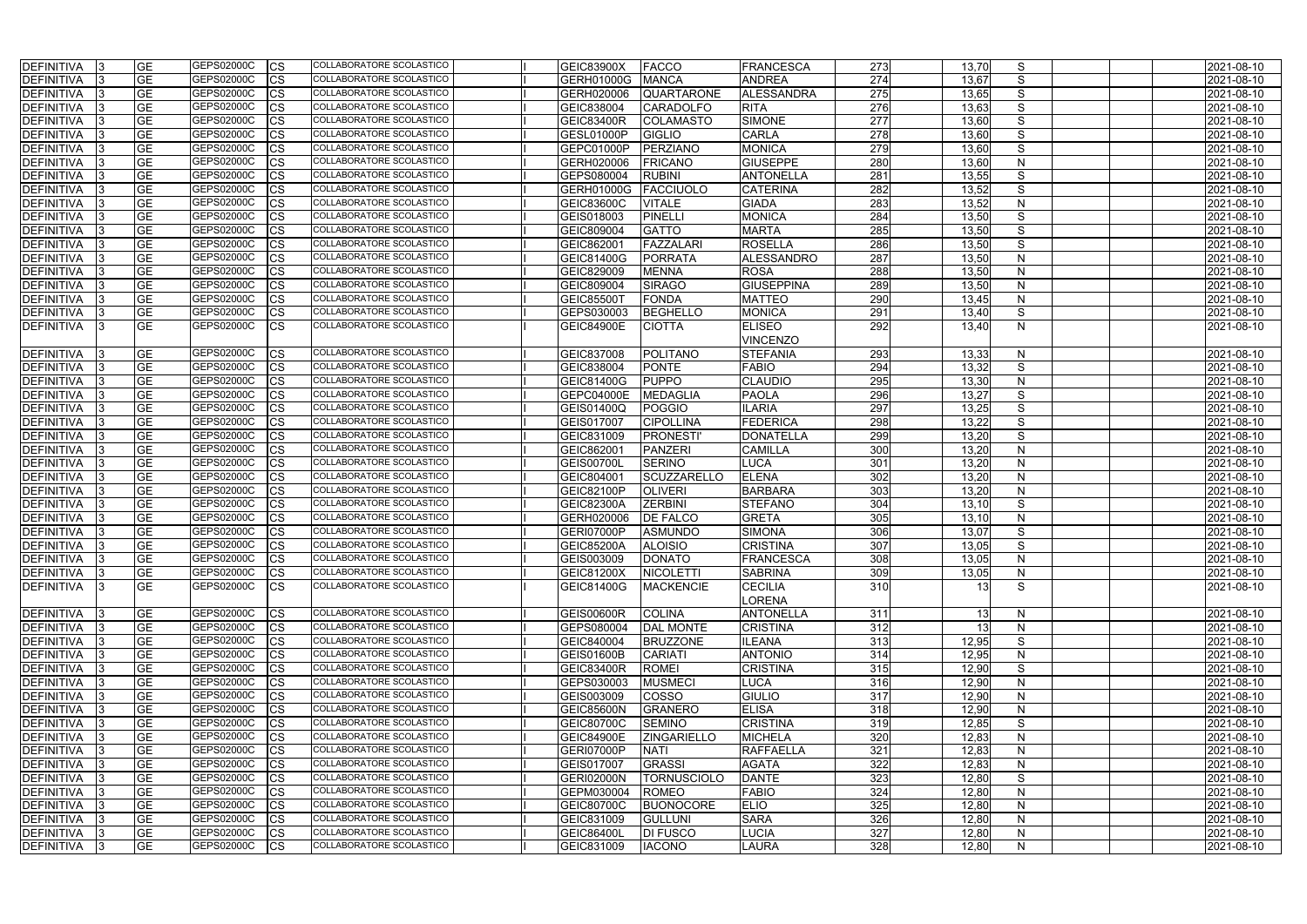| <b>DEFINITIVA</b> | <b>GE</b>  | GEPS02000C | <b>ICS</b> | COLLABORATORE SCOLASTICO        | GEIS018003        | <b>AZZALI</b>     | <b>EVA</b>           | 329 | 12,78 | S            | 2021-08-10 |
|-------------------|------------|------------|------------|---------------------------------|-------------------|-------------------|----------------------|-----|-------|--------------|------------|
| <b>DEFINITIVA</b> | <b>GE</b>  | GEPS02000C | <b>CS</b>  | COLLABORATORE SCOLASTICO        | <b>GEIC85200A</b> | <b>PUGLIESE</b>   | <b>ROSA</b>          | 330 | 12,75 | S            | 2021-08-10 |
| <b>DEFINITIVA</b> | <b>GE</b>  | GEPS02000C | <b>CS</b>  | COLLABORATORE SCOLASTICO        | GEIS017007        | PAGANO            | <b>ENRICO</b>        | 331 | 12,75 | S            | 2021-08-10 |
|                   |            |            |            |                                 |                   |                   | <b>SALVATORE</b>     |     |       |              |            |
| <b>DEFINITIVA</b> | <b>GE</b>  | GEPS02000C | CS         | COLLABORATORE SCOLASTICO        | GEIC811004        | FALSAPERNA        | <b>AGATA TIZIANA</b> | 332 | 12,75 | S            | 2021-08-10 |
| <b>DEFINITIVA</b> | <b>GE</b>  | GEPS02000C | <b>CS</b>  | COLLABORATORE SCOLASTICO        | GEIC804001        | <b>AKBASH</b>     | <b>IULIIA</b>        | 333 | 12,70 | S            | 2021-08-10 |
| <b>DEFINITIVA</b> | <b>GE</b>  | GEPS02000C | CS         | COLLABORATORE SCOLASTICO        | <b>GEIC85000P</b> | <b>LISI</b>       | LOREDANA             | 334 | 12,70 | N            | 2021-08-10 |
| DEFINITIVA        | <b>GE</b>  | GEPS02000C | <b>CS</b>  | COLLABORATORE SCOLASTICO        | <b>GEIS02200P</b> | <b>MONTESORO</b>  | <b>GISELLA</b>       | 335 | 12,70 | N            | 2021-08-10 |
| <b>DEFINITIVA</b> | <b>GE</b>  | GEPS02000C | <b>CS</b>  | COLLABORATORE SCOLASTICO        | GEIC837008        | <b>DEMASI</b>     | <b>SIMONA</b>        | 336 | 12,65 | S            | 2021-08-10 |
| <b>DEFINITIVA</b> | <b>GE</b>  | GEPS02000C | <b>CS</b>  | COLLABORATORE SCOLASTICO        | <b>GEIC83600C</b> | <b>SORIENTE</b>   | PASQUALE             | 337 | 12,65 | S            | 2021-08-10 |
| <b>DEFINITIVA</b> | <b>GE</b>  | GEPS02000C | <b>CS</b>  | <b>COLLABORATORE SCOLASTICO</b> | <b>GEIC83500L</b> | SPERANDIO         | <b>TIZIANA</b>       | 338 | 12,65 | N            | 2021-08-10 |
| <b>DEFINITIVA</b> | <b>GE</b>  | GEPS02000C | CS         | COLLABORATORE SCOLASTICO        | <b>GEIC83900X</b> | <b>BOTTA</b>      | <b>CALOGERA</b>      | 339 | 12,63 | S            | 2021-08-10 |
| <b>DEFINITIVA</b> | <b>GE</b>  | GEPS02000C | <b>CS</b>  | COLLABORATORE SCOLASTICO        | <b>GEIC83900X</b> | RODÀ              | <b>SAVERIO GUIDO</b> | 340 | 12,63 | S            | 2021-08-10 |
|                   | <b>GE</b>  | GEPS02000C |            | COLLABORATORE SCOLASTICO        | <b>GEIC85000P</b> |                   |                      | 341 |       |              |            |
| <b>DEFINITIVA</b> |            | GEPS02000C | CS         | COLLABORATORE SCOLASTICO        |                   | PLUMERI           | LOREDANA             |     | 12,63 | N            | 2021-08-10 |
| <b>DEFINITIVA</b> | <b>GE</b>  | GEPS02000C | <b>CS</b>  |                                 | GERH020006        | <b>QUERCIA</b>    | <b>MARTA</b>         | 342 | 12,60 | S            | 2021-08-10 |
| <b>DEFINITIVA</b> | <b>GE</b>  |            | <b>CS</b>  | COLLABORATORE SCOLASTICO        | <b>GEIC85200A</b> | <b>FIGLIOMENI</b> | <b>SARA</b>          | 343 | 12,60 | N            | 2021-08-10 |
| <b>DEFINITIVA</b> | <b>GE</b>  | GEPS02000C | <b>CS</b>  | COLLABORATORE SCOLASTICO        | <b>GEIS00600R</b> | <b>MOSCATELL</b>  | <b>CHIARA</b>        | 344 | 12,60 | N            | 2021-08-10 |
| <b>DEFINITIVA</b> | <b>GE</b>  | GEPS02000C | CS         | COLLABORATORE SCOLASTICO        | GEVC010002        | <b>CENTONZE</b>   | <b>MARIANNA</b>      | 345 | 12,60 | N            | 2021-08-10 |
| <b>DEFINITIVA</b> | <b>GE</b>  | GEPS02000C | <b>CS</b>  | COLLABORATORE SCOLASTICO        | <b>GEIC84400B</b> | <b>GRANCELLI</b>  | <b>MASSIMO</b>       | 346 | 12,55 | S            | 2021-08-10 |
| <b>DEFINITIVA</b> | <b>GE</b>  | GEPS02000C | <b>CS</b>  | <b>COLLABORATORE SCOLASTICO</b> | GEIC84200Q        | <b>GENESINI</b>   | <b>GRAZIELLA</b>     | 347 | 12,55 | S            | 2021-08-10 |
| <b>DEFINITIVA</b> | <b>GE</b>  | GEPS02000C | <b>CS</b>  | COLLABORATORE SCOLASTICO        | <b>GEIC86300R</b> | <b>MEZZAR</b>     | <b>ELISA</b>         | 348 | 12,55 | S            | 2021-08-10 |
| <b>DEFINITIVA</b> | <b>GE</b>  | GEPS02000C | <b>CS</b>  | COLLABORATORE SCOLASTICO        | GEIC81400G        | <b>MOIZO</b>      | <b>MARIA LAURA</b>   | 349 | 12,55 | $\mathsf{N}$ | 2021-08-10 |
| <b>DEFINITIVA</b> | <b>GE</b>  | GEPS02000C | <b>CS</b>  | COLLABORATORE SCOLASTICO        | <b>GEIS00600R</b> | <b>COSSO</b>      | <b>STEFANO</b>       | 350 | 12,55 | N            | 2021-08-10 |
| <b>DEFINITIVA</b> | <b>GE</b>  | GEPS02000C | <b>CS</b>  | COLLABORATORE SCOLASTICO        | <b>GEIC83400R</b> | <b>STELITANO</b>  | VALENTINA            | 351 | 12,50 | S            | 2021-08-10 |
| <b>DEFINITIVA</b> | <b>GE</b>  | GEPS02000C | <b>CS</b>  | COLLABORATORE SCOLASTICO        | GEIC81400G        | <b>ROSI</b>       | <b>CHIARA</b>        | 352 | 12,50 | S            | 2021-08-10 |
| <b>DEFINITIVA</b> | <b>GE</b>  | GEPS02000C | <b>CS</b>  | COLLABORATORE SCOLASTICO        | <b>GEIC84100X</b> | <b>BORGO</b>      | <b>DANIELA</b>       | 353 | 12,50 | N            | 2021-08-10 |
| <b>DEFINITIVA</b> | <b>GE</b>  | GEPS02000C | <b>CS</b>  | COLLABORATORE SCOLASTICO        | <b>GEIC83900X</b> | <b>DI DIO</b>     | <b>MARZIA</b>        | 354 | 12,47 | S            | 2021-08-10 |
|                   |            |            |            |                                 |                   |                   | <b>MARIALUISA</b>    |     |       |              |            |
| <b>DEFINITIVA</b> | <b>GE</b>  | GEPS02000C | <b>CS</b>  | COLLABORATORE SCOLASTICO        | <b>GEIC83600C</b> | NOVELLO           | <b>TERESINA</b>      | 355 | 12,47 | N            | 2021-08-10 |
| <b>DEFINITIVA</b> | <b>GE</b>  | GEPS02000C | <b>CS</b>  | COLLABORATORE SCOLASTICO        | GEIC85000P        | PERAZZO           | <b>RAFFAELLA</b>     | 356 | 12,45 | S            | 2021-08-10 |
| <b>DEFINITIVA</b> | <b>GE</b>  | GEPS02000C | <b>CS</b>  | COLLABORATORE SCOLASTICO        | GERI07000P        | <b>MUOLLO</b>     | <b>LEDA</b>          | 357 | 12,45 | N            | 2021-08-10 |
| <b>DEFINITIVA</b> | <b>GE</b>  | GEPS02000C | <b>CS</b>  | COLLABORATORE SCOLASTICO        | <b>GEIS00600R</b> | RICCHINI          | <b>ALICE</b>         | 358 | 12,45 | N            | 2021-08-10 |
| <b>DEFINITIVA</b> | <b>GE</b>  | GEPS02000C | <b>CS</b>  | COLLABORATORE SCOLASTICO        | <b>GEIS00600R</b> | <b>CARTA</b>      | <b>ANGELA</b>        | 359 | 12,40 | S            | 2021-08-10 |
| <b>DEFINITIVA</b> | <b>GE</b>  | GEPS02000C | <b>CS</b>  | COLLABORATORE SCOLASTICO        | GERH020006        | <b>VERBENI</b>    | <b>FRANCESCA</b>     | 360 | 12,40 | S            | 2021-08-10 |
| <b>DEFINITIVA</b> | <b>GE</b>  | GEPS02000C | <b>CS</b>  | <b>COLLABORATORE SCOLASTICO</b> | GEIC840004        | PAPPALARDO        | <b>MARIA</b>         | 361 | 12,40 | S            | 2021-08-10 |
| <b>DEFINITIVA</b> | <b>IGE</b> | GEPS02000C | <b>CS</b>  | COLLABORATORE SCOLASTICO        | GEPS07000D        | <b>MILITELLO</b>  | <b>LUCA</b>          | 362 | 12,40 | N.           | 2021-08-10 |
| <b>DEFINITIVA</b> | <b>GE</b>  | GEPS02000C | <b>CS</b>  | COLLABORATORE SCOLASTICO        | GEIC838004        | <b>CARTA</b>      | <b>DANIELA</b>       | 363 | 12,40 | N            | 2021-08-10 |
| <b>DEFINITIVA</b> | <b>GE</b>  | GEPS02000C | <b>CS</b>  | COLLABORATORE SCOLASTICO        | <b>GEIS00600R</b> | BARRANCA          | <b>ROSSANO</b>       | 364 | 12,37 | S            | 2021-08-10 |
| DEFINITIVA        | <b>GE</b>  | GEPS02000C | <b>CS</b>  | COLLABORATORE SCOLASTICO        | GETH020002        | <b>TAGLIAFICO</b> | <b>ROMINA</b>        | 365 | 12,33 | $\mathsf{N}$ | 2021-08-10 |
| <b>DEFINITIVA</b> | <b>GE</b>  | GEPS02000C | <b>ICS</b> | COLLABORATORE SCOLASTICO        | GEIC840004        | LANZA             | <b>GABRIELE</b>      | 366 | 12,30 | $\mathsf{N}$ | 2021-08-10 |
| DEFINITIVA        | <b>GE</b>  | GEPS02000C | <b>ICS</b> | COLLABORATORE SCOLASTICO        | GEIC817003        | FERRARO           | <b>CRISTINA</b>      | 367 | 12,25 | S            | 2021-08-10 |
| <b>DEFINITIVA</b> | <b>GE</b>  | GEPS02000C | <b>CS</b>  | COLLABORATORE SCOLASTICO        | <b>GERH01000G</b> | ROMANO            | <b>GIUSEPPE</b>      | 368 | 12,25 | S            | 2021-08-10 |
| <b>DEFINITIVA</b> | <b>GE</b>  | GEPS02000C | <b>ICS</b> | COLLABORATORE SCOLASTICO        | GEIC81400G        | <b>OTTONELLO</b>  | <b>LUCIA</b>         | 369 | 12,25 | $\mathsf{N}$ | 2021-08-10 |
| DEFINITIVA        | <b>GE</b>  | GEPS02000C | <b>CS</b>  | COLLABORATORE SCOLASTICO        | GEIC838004        | <b>MADERA</b>     | <b>FRANCESCO</b>     | 370 | 12,25 | N            | 2021-08-10 |
| DEFINITIVA        | <b>GE</b>  | GEPS02000C | <b>ICS</b> | COLLABORATORE SCOLASTICO        | <b>GEIS00600R</b> | <b>CUTULI</b>     | <b>FRANCESCA</b>     | 371 | 12,25 | N            | 2021-08-10 |
| <b>DEFINITIVA</b> | <b>GE</b>  | GEPS02000C | <b>ICS</b> | COLLABORATORE SCOLASTICO        | GEIC831009        | PAPALEO           | ANNUNZIATA           | 372 | 12,25 | $\mathsf{N}$ | 2021-08-10 |
| <b>DEFINITIVA</b> | <b>GE</b>  | GEPS02000C | <b>CS</b>  | COLLABORATORE SCOLASTICO        | GEVC010002        | PAGANO            | ALESSANDRO           | 373 | 12,25 | N            | 2021-08-10 |
| <b>DEFINITIVA</b> | <b>GE</b>  | GEPS02000C | <b>CS</b>  | COLLABORATORE SCOLASTICO        | GEPS080004        | NICEFORO          | <b>ORLANDO</b>       | 374 | 12,25 | N            | 2021-08-10 |
| <b>DEFINITIVA</b> | <b>GE</b>  | GEPS02000C | <b>CS</b>  | COLLABORATORE SCOLASTICO        | GEIS018003        | GOSLINO           | <b>ALBERTO</b>       | 375 | 12,20 | S            | 2021-08-10 |
| <b>DEFINITIVA</b> | <b>GE</b>  | GEPS02000C | <b>ICS</b> | COLLABORATORE SCOLASTICO        | <b>GEIC81200X</b> | <b>DE BATTE'</b>  | <b>GABRIELE</b>      | 376 | 12,20 | S            | 2021-08-10 |
| <b>DEFINITIVA</b> | <b>GE</b>  | GEPS02000C | <b>CS</b>  | COLLABORATORE SCOLASTICO        | <b>GEIC84900E</b> | VÁSQUEZ           | <b>MAYRA SONIA</b>   | 377 | 12,20 | S            | 2021-08-10 |
|                   |            |            |            |                                 |                   | <b>BURGOS</b>     |                      |     |       |              |            |
| DEFINITIVA        | <b>GE</b>  | GEPS02000C | <b>CS</b>  | COLLABORATORE SCOLASTICO        | GERI07000P        | <b>CATTAFI</b>    | <b>PIETRO</b>        | 378 | 12,20 | S            | 2021-08-10 |
| <b>DEFINITIVA</b> | <b>GE</b>  | GEPS02000C | <b>ICS</b> | COLLABORATORE SCOLASTICO        | GETH020002        | <b>DABUSTI</b>    | <b>SIMONE</b>        | 379 | 12,20 | N            | 2021-08-10 |
| DEFINITIVA        | <b>GE</b>  | GEPS02000C | <b>ICS</b> | COLLABORATORE SCOLASTICO        | GEIC817003        | COSENTINO         | <b>AMEDEO</b>        | 380 | 12,20 | N            | 2021-08-10 |
| DEFINITIVA        | <b>GE</b>  | GEPS02000C | <b>CS</b>  | COLLABORATORE SCOLASTICO        | GEIC81900P        | PEDEMONTE         | <b>GIULIA MARIA</b>  | 381 | 12,20 | N            | 2021-08-10 |
| DEFINITIVA        | <b>GE</b>  | GEPS02000C | <b>ICS</b> | COLLABORATORE SCOLASTICO        | GETH020002        | <b>D'ALBA</b>     | <b>ANDREA</b>        | 382 | 12,20 | N            | 2021-08-10 |
| <b>DEFINITIVA</b> | <b>GE</b>  | GEPS02000C | <b>CS</b>  | COLLABORATORE SCOLASTICO        | <b>GERI02000N</b> | GIUGNO            | <b>ANGELO</b>        | 383 | 12,17 | S            | 2021-08-10 |
|                   |            |            |            |                                 |                   |                   |                      |     |       |              |            |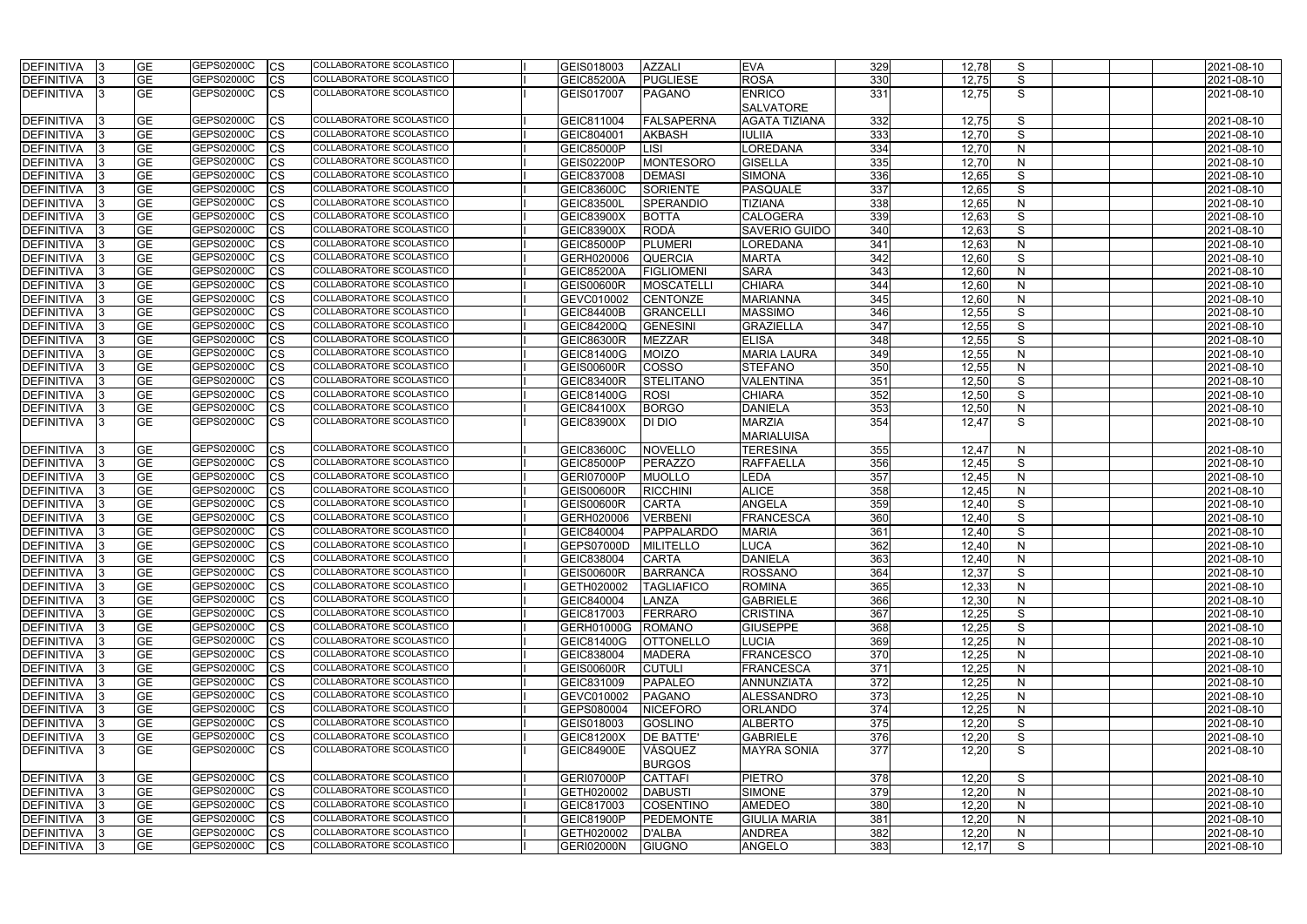| <b>DEFINITIVA</b> | <b>GE</b>       | <b>GEPS02000C</b><br><b>CS</b> | COLLABORATORE SCOLASTICO                                    | <b>GEPS07000D</b> | <b>MUSSINO</b>       | <b>FRANCESCA</b>   | 384 | 12,15 | S            | 2021-08-10 |
|-------------------|-----------------|--------------------------------|-------------------------------------------------------------|-------------------|----------------------|--------------------|-----|-------|--------------|------------|
|                   |                 |                                |                                                             |                   |                      | <b>MARIA</b>       |     |       |              |            |
| <b>DEFINITIVA</b> | <b>GE</b>       | GEPS02000C<br>СS               | COLLABORATORE SCOLASTICO                                    | GEIC824006        | PAOLETTI             | <b>ROCCO</b>       | 385 | 12,10 | S            | 2021-08-10 |
| <b>DEFINITIVA</b> | <b>GE</b>       | GEPS02000C<br>СS               | COLLABORATORE SCOLASTICO                                    | GEIC82600T        | <b>MENEGATTI</b>     | <b>VIVIANA</b>     | 386 | 12,10 | $\mathsf{N}$ | 2021-08-10 |
| DEFINITIVA        | <b>GE</b>       | GEPS02000C<br>CS               | COLLABORATORE SCOLASTICO                                    | GETH020002        | PRATOLONGO           | <b>DAVIDE</b>      | 387 | 12,10 | $\mathsf{N}$ | 2021-08-10 |
| <b>DEFINITIVA</b> | <b>GE</b>       | GEPS02000C<br>СS               | COLLABORATORE SCOLASTICO                                    | <b>GEIC82300A</b> | FERRAIOL             | <b>DYANA</b>       | 388 | 12,10 | N            | 2021-08-10 |
| <b>DEFINITIVA</b> | <b>GE</b>       | GEPS02000C<br>CS               | COLLABORATORE SCOLASTICO                                    | <b>GEIC85200A</b> | <b>CAPANNA</b>       | <b>SAVERIO</b>     | 389 | 12,10 | $\mathsf{N}$ | 2021-08-10 |
| <b>DEFINITIVA</b> | <b>GE</b>       | GEPS02000C<br>CS               | COLLABORATORE SCOLASTICO                                    | GEPC01000P        | <b>SERPA</b>         | <b>ILARIA</b>      | 390 | 12,10 | $\mathsf{N}$ | 2021-08-10 |
| <b>DEFINITIVA</b> | <b>GE</b>       | GEPS02000C<br>СS               | COLLABORATORE SCOLASTICO                                    | <b>GEIC85100E</b> | <b>GRANDE</b>        | <b>FRANCESCA</b>   | 391 | 12,10 | N            | 2021-08-10 |
| <b>DEFINITIVA</b> | <b>GE</b>       | GEPS02000C<br>CS               | COLLABORATORE SCOLASTICO                                    | <b>GEIS01600B</b> | <b>OLIA</b>          | <b>ANTONIO</b>     | 392 | 12,05 | S            | 2021-08-10 |
|                   |                 |                                |                                                             |                   |                      | <b>SALVATORE</b>   |     |       |              |            |
| DEFINITIVA        | <b>GE</b>       | GEPS02000C<br>CS               | COLLABORATORE SCOLASTICO                                    | <b>GEIS01600B</b> | <b>GRECO</b>         | <b>DANILO</b>      | 393 | 12,05 | S            | 2021-08-10 |
| <b>DEFINITIVA</b> | <b>GE</b>       | <b>GEPS02000C</b><br>CS        | COLLABORATORE SCOLASTICO                                    | GEIS018003        | <b>CAMMARATA</b>     | <b>JESSICA</b>     | 394 | 12,05 | S            | 2021-08-10 |
| <b>DEFINITIVA</b> | $\overline{GE}$ | GEPS02000C<br>СS               | COLLABORATORE SCOLASTICO                                    | GEIC84200Q        | <b>ZAPPIA</b>        | <b>CHIARA</b>      | 395 | 12,05 | $\mathsf{N}$ | 2021-08-10 |
| <b>DEFINITIVA</b> | <b>GE</b>       | GEPS02000C<br>СS               | COLLABORATORE SCOLASTICO                                    | GETH020002        | <b>NAPOLI</b>        | <b>ANDREA</b>      | 396 | 12,03 | S            | 2021-08-10 |
| <b>DEFINITIVA</b> | <b>GE</b>       | GEPS02000C<br>СS               | COLLABORATORE SCOLASTICO                                    | GEIC860009        | <b>TACCHI</b>        | <b>ENRICO</b>      | 397 | 12,03 | N            | 2021-08-10 |
| <b>DEFINITIVA</b> | <b>GE</b>       | GEPS02000C<br>CS               | COLLABORATORE SCOLASTICO                                    | <b>GEIC84200Q</b> | <b>ODDONE</b>        | <b>NICOLETTA</b>   | 398 | 12    | S            | 2021-08-10 |
| <b>DEFINITIVA</b> | <b>GE</b>       | GEPS02000C<br>СS               | COLLABORATORE SCOLASTICO                                    | GEPC01000P        | <b>GAROFALO</b>      | <b>GIUSEPPINA</b>  | 399 | 12    | S            | 2021-08-10 |
| <b>DEFINITIVA</b> | <b>GE</b>       | GEPS02000C<br>CS               | COLLABORATORE SCOLASTICO                                    | GEIC817003        | PINEROLO             | <b>PAOLA</b>       | 400 | 12    | S            | 2021-08-10 |
| <b>DEFINITIVA</b> | <b>GE</b>       | GEPS02000C<br><b>CS</b>        | <b>COLLABORATORE SCOLASTICO</b>                             | <b>GERH01000G</b> | <b>VIONE</b>         | <b>ANTONIO</b>     | 401 | 12    | S            | 2021-08-10 |
|                   |                 |                                |                                                             |                   |                      | <b>GIOVANNI</b>    |     |       |              |            |
| DEFINITIVA        | <b>GE</b>       | GEPS02000C<br>СS               | <b>COLLABORATORE SCOLASTICO</b>                             | <b>GEIC83900X</b> | <b>CHIARAVALLOTI</b> | <b>MARIA</b>       | 402 | 12    | N            | 2021-08-10 |
| <b>DEFINITIVA</b> | <b>GE</b>       | GEPS02000C<br>CS               | <b>COLLABORATORE SCOLASTICO</b>                             | <b>GEIC83400R</b> | <b>PIANA</b>         | <b>ELEONORA</b>    | 403 | 12    | $\mathsf{N}$ | 2021-08-10 |
| <b>DEFINITIVA</b> | <b>GE</b>       | GEPS02000C<br>CS               | COLLABORATORE SCOLASTICO                                    | <b>GEIS01600B</b> | <b>ZAMBITO</b>       | <b>CARLA</b>       | 404 | 12    | $\mathsf{N}$ | 2021-08-10 |
| <b>DEFINITIVA</b> | <b>GE</b>       | GEPS02000C<br>CS               | COLLABORATORE SCOLASTICO                                    | <b>GEIC82300A</b> | <b>CECERE</b>        | <b>ELISA</b>       | 405 | 12    | N            | 2021-08-10 |
| <b>DEFINITIVA</b> | <b>GE</b>       | GEPS02000C<br>CS               | COLLABORATORE SCOLASTICO                                    | GEIC804001        | <b>RODIO</b>         | <b>ALESSANDRA</b>  | 406 | 12    | N            | 2021-08-10 |
|                   | <b>GE</b>       | GEPS02000C                     | COLLABORATORE SCOLASTICO                                    | <b>GEIC82200E</b> | <b>TROVATO</b>       | <b>MARIAGRAZIA</b> | 407 | 12    | N            | 2021-08-10 |
| <b>DEFINITIVA</b> | <b>GE</b>       | СS<br>GEPS02000C               | COLLABORATORE SCOLASTICO                                    |                   |                      | <b>CARLA</b>       |     |       |              |            |
| <b>DEFINITIVA</b> |                 | СS                             |                                                             | GEVC010002        | LATTARO              |                    | 408 | 12    | N            | 2021-08-10 |
| <b>DEFINITIVA</b> | <b>GE</b>       | GEPS02000C<br>CS               | COLLABORATORE SCOLASTICO<br><b>COLLABORATORE SCOLASTICO</b> | GEPM030004        | SILVI                | <b>ANNA MARIA</b>  | 409 | 12    | N            | 2021-08-10 |
| DEFINITIVA        | <b>GE</b>       | GEPS02000C<br><b>CS</b>        |                                                             | GEIS004005        | FANELLO              | <b>LUCIA</b>       | 410 | 11,95 | N            | 2021-08-10 |
| DEFINITIVA        | <b>GE</b>       | GEPS02000C<br>СS               | COLLABORATORE SCOLASTICO                                    | <b>GEIS01600B</b> | <b>RONGA</b>         | <b>FABRIZIO</b>    | 411 | 11,95 | N            | 2021-08-10 |
| DEFINITIVA        | <b>GE</b>       | GEPS02000C<br>CS               | <b>COLLABORATORE SCOLASTICO</b>                             | <b>GEIC81200X</b> | <b>BELMONTE</b>      | <b>CARMELO</b>     | 412 | 11,95 | $\mathsf{N}$ | 2021-08-10 |
| DEFINITIVA        | <b>GE</b>       | GEPS02000C<br>CS               | <b>COLLABORATORE SCOLASTICO</b>                             | <b>GEIC82700N</b> | SGULO'               | <b>ROSANNA</b>     | 413 | 11,93 | S            | 2021-08-10 |
| DEFINITIVA        | <b>GE</b>       | GEPS02000C<br>СS               | COLLABORATORE SCOLASTICO                                    | <b>GEIC81200X</b> | <b>GAZZO</b>         | <b>ANGELA</b>      | 414 | 11,92 | N            | 2021-08-10 |
| <b>DEFINITIVA</b> | $\overline{GE}$ | GEPS02000C<br>СS               | <b>COLLABORATORE SCOLASTICO</b>                             | <b>GEIC83400R</b> | <b>SORRENTINO</b>    | <b>CLARA</b>       | 415 | 11,92 | N            | 2021-08-10 |
| <b>DEFINITIVA</b> | <b>GE</b>       | GEPS02000C<br><b>I</b> CS      | COLLABORATORE SCOLASTICO                                    | GEIC859005        | <b>LUISELLI</b>      | <b>SERENA</b>      | 416 | 11.90 | S            | 2021-08-10 |
| <b>DEFINITIVA</b> | <b>GE</b>       | GEPS02000C<br><b>CS</b>        | COLLABORATORE SCOLASTICO                                    | GEPS02000C        | <b>GERMANO</b>       | <b>DORIANA</b>     | 417 | 11,90 | N.           | 2021-08-10 |
|                   |                 |                                |                                                             |                   | <b>NARCISO</b>       |                    |     |       |              |            |
| <b>DEFINITIVA</b> | <b>GE</b>       | GEPS02000C<br><b>CS</b>        | COLLABORATORE SCOLASTICO                                    | GEIC833001        | LA ROSA              | <b>ROSALIA</b>     | 418 | 11,90 | $\mathsf{N}$ | 2021-08-10 |
| DEFINITIVA        | <b>GE</b>       | GEPS02000C<br>CS               | COLLABORATORE SCOLASTICO                                    | <b>GEIC85200A</b> | FANFANI              | <b>FRANCESCO</b>   | 419 | 11,90 | N            | 2021-08-10 |
| DEFINITIVA        | <b>GE</b>       | GEPS02000C<br>CS               | COLLABORATORE SCOLASTICO                                    | GEIS017007        | <b>BEROLDO</b>       | <b>MARIA ROSA</b>  | 420 | 11,87 | N            | 2021-08-10 |
| DEFINITIVA        | <b>GE</b>       | GEPS02000C<br><b>CS</b>        | COLLABORATORE SCOLASTICO                                    | GERI07000P        | <b>CATTAFI</b>       | <b>SANTINO</b>     | 421 | 11,85 | S            | 2021-08-10 |
| <b>DEFINITIVA</b> | <b>GE</b>       | GEPS02000C<br>CS               | COLLABORATORE SCOLASTICO                                    | GERI02000N        | BALOCCHI             | <b>GIORGIA</b>     | 422 | 11,80 | S            | 2021-08-10 |
| <b>DEFINITIVA</b> | <b>GE</b>       | GEPS02000C<br><b>CS</b>        | COLLABORATORE SCOLASTICO                                    | GEIC837008        | <b>DE ROSA</b>       | <b>ALESSANDRO</b>  | 423 | 11,80 | N            | 2021-08-10 |
| <b>DEFINITIVA</b> | <b>GE</b>       | GEPS02000C<br><b>CS</b>        | COLLABORATORE SCOLASTICO                                    | GEIC840004        | TICLI                | <b>MARIATERESA</b> | 424 | 11,80 | $\mathsf{N}$ | 2021-08-10 |
| <b>DEFINITIVA</b> | <b>GE</b>       | GEPS02000C<br><b>CS</b>        | COLLABORATORE SCOLASTICO                                    | GERH020006        | <b>GUARINO</b>       | <b>GIOVANNI</b>    | 425 | 11,80 | N            | 2021-08-10 |
| <b>DEFINITIVA</b> | <b>GE</b>       | GEPS02000C<br><b>CS</b>        | COLLABORATORE SCOLASTICO                                    | GEIC85500T        | <b>RINDONE</b>       | <b>BIAGIO</b>      | 426 | 11,80 | N            | 2021-08-10 |
| <b>DEFINITIVA</b> | <b>GE</b>       | GEPS02000C<br><b>CS</b>        | COLLABORATORE SCOLASTICO                                    | GERI07000P        | <b>SALERNO</b>       | <b>SALVATORE</b>   | 427 | 11,78 | $\mathsf{N}$ | 2021-08-10 |
| DEFINITIVA        | <b>GE</b>       | GEPS02000C<br><b>CS</b>        | COLLABORATORE SCOLASTICO                                    | GEIS017007        | <b>VINCI</b>         | <b>GIORGIO</b>     | 428 | 11,75 | S<br>IS.     | 2021-08-10 |
|                   |                 |                                |                                                             |                   |                      | <b>ANGELO</b>      |     |       |              |            |
| <b>DEFINITIVA</b> | <b>GE</b>       | GEPS02000C<br><b>CS</b>        | COLLABORATORE SCOLASTICO                                    | GEIC831009        | <b>CARETTI</b>       | <b>GIORGIA</b>     | 429 | 11,75 | $\mathsf{N}$ | 2021-08-10 |
| DEFINITIVA        | <b>GE</b>       | GEPS02000C<br>CS               | COLLABORATORE SCOLASTICO                                    | <b>GEIC85200A</b> | <b>CESARO</b>        | <b>ALESSIA</b>     | 430 | 11,70 | N            | 2021-08-10 |
| DEFINITIVA        | <b>GE</b>       | GEPS02000C<br>СS               | <b>COLLABORATORE SCOLASTICO</b>                             | <b>GEIC82000V</b> | <b>TUBARO</b>        | <b>FEDERICO</b>    | 431 | 11,67 | N            | 2021-08-10 |
| <b>DEFINITIVA</b> | <b>GE</b>       | GEPS02000C<br>CS               | COLLABORATORE SCOLASTICO                                    | GEPS030003        | <b>SCHENA</b>        | <b>ROBERTO</b>     | 432 | 11,67 | $\mathsf{N}$ | 2021-08-10 |
| <b>DEFINITIVA</b> | <b>GE</b>       | GEPS02000C<br>ICS              | COLLABORATORE SCOLASTICO                                    | GEIS017007        | <b>CUOZZO</b>        | <b>GIULIA</b>      | 433 | 11,65 | S            | 2021-08-10 |
| <b>DEFINITIVA</b> | <b>GE</b>       | GEPS02000C<br><b>CS</b>        | COLLABORATORE SCOLASTICO                                    | GERH020006        | <b>GIANFRATE</b>     | <b>EMILIO</b>      | 434 | 11,65 | S            | 2021-08-10 |
| <b>DEFINITIVA</b> | <b>GE</b>       | GEPS02000C<br><b>CS</b>        | COLLABORATORE SCOLASTICO                                    | GEIS018003        | <b>IERARDI</b>       | <b>GIOVANNI</b>    | 435 | 11,65 | $\mathsf{N}$ | 2021-08-10 |
| DEFINITIVA        | <b>GE</b>       | GEPS02000C<br><b>CS</b>        | COLLABORATORE SCOLASTICO                                    | GEPS030003        | <b>FLORI</b>         | <b>DALILA</b>      | 436 | 11,60 | S            | 2021-08-10 |
|                   |                 |                                |                                                             |                   |                      |                    |     |       |              |            |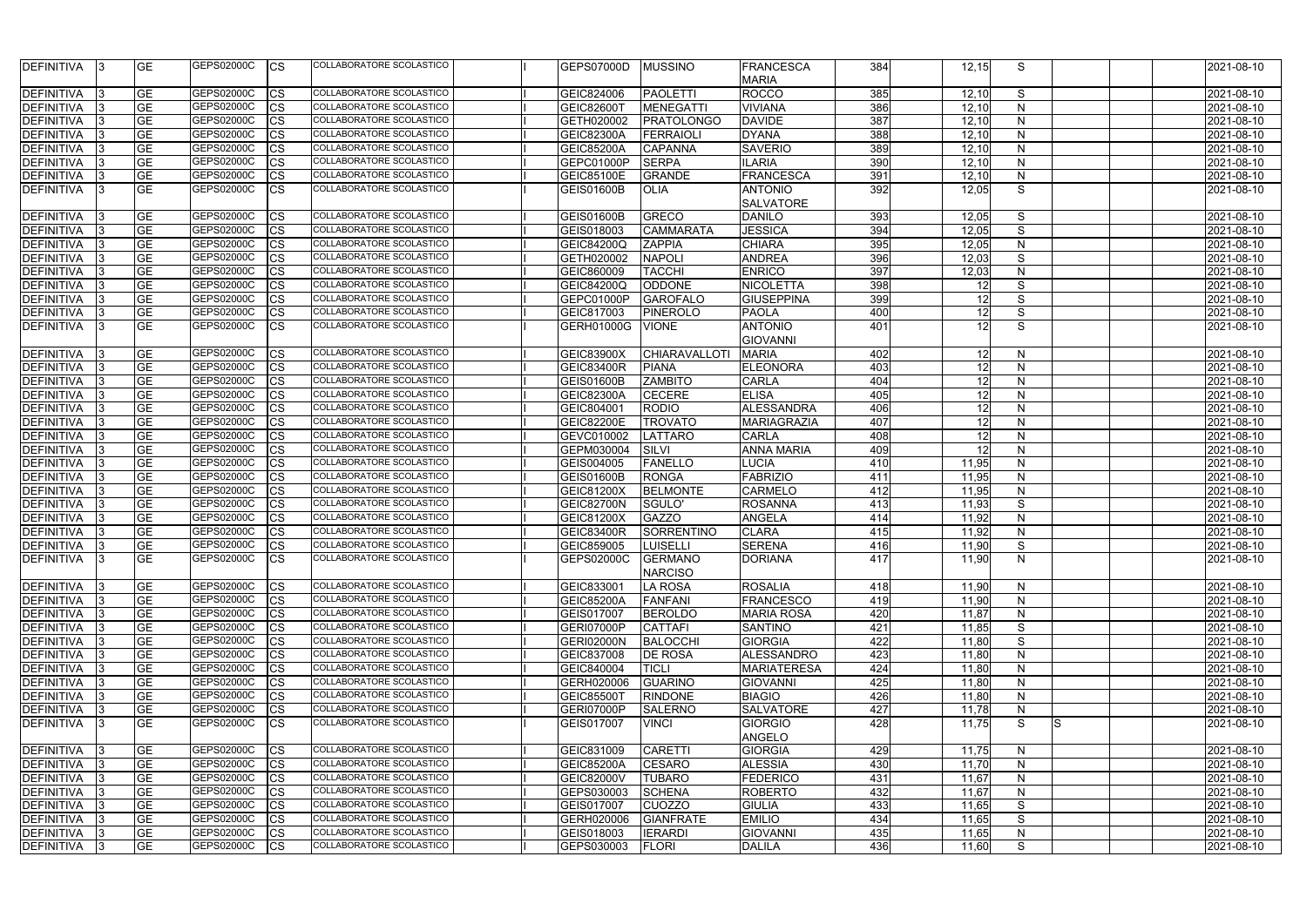| DEFINITIVA        | <b>GE</b>       | <b>GEPS02000C</b><br>CS  | COLLABORATORE SCOLASTICO        | <b>GEIC85200A</b> | <b>FEBBRAIO</b>    | <b>SARA</b>          | 437 | 11,60 | <sup>N</sup> |  | 2021-08-10 |
|-------------------|-----------------|--------------------------|---------------------------------|-------------------|--------------------|----------------------|-----|-------|--------------|--|------------|
| <b>DEFINITIVA</b> | <b>GE</b>       | GEPS02000C<br>CS         | COLLABORATORE SCOLASTICO        | GEIC840004        | <b>CUFFARI</b>     | <b>FEDERICO</b>      | 438 | 11,60 | $\mathsf{N}$ |  | 2021-08-10 |
| <b>DEFINITIVA</b> | <b>GE</b>       | <b>GEPS02000C</b><br>СS  | COLLABORATORE SCOLASTICO        | GEIC854002        | <b>TEDONE</b>      | <b>CATERINA</b>      | 439 | 11,60 | N            |  | 2021-08-10 |
| <b>DEFINITIVA</b> | <b>GE</b>       | <b>GEPS02000C</b><br>СS  | COLLABORATORE SCOLASTICO        | <b>GEIC85000P</b> | GHERARDI           | <b>STEFANO</b>       | 440 | 11,55 | S            |  | 2021-08-10 |
| DEFINITIVA        | <b>GE</b>       | GEPS02000C<br>CS         | COLLABORATORE SCOLASTICO        | <b>GEIC81400G</b> | <b>GIANNINI</b>    | <b>GRAZIELLA</b>     | 441 | 11,55 | $\mathsf{N}$ |  | 2021-08-10 |
| <b>DEFINITIVA</b> | <b>GE</b>       | GEPS02000C<br>CS         | COLLABORATORE SCOLASTICO        | GEIC817003        | <b>GHIGLIONE</b>   | <b>MARA</b>          | 442 | 11,52 | $\mathsf{N}$ |  | 2021-08-10 |
| DEFINITIVA        | <b>GE</b>       | GEPS02000C<br>СS         | COLLABORATORE SCOLASTICO        | <b>GEIC83400R</b> | LASALANDRA         | <b>GERARDA</b>       | 443 | 11,50 | S            |  | 2021-08-10 |
| DEFINITIVA        | <b>GE</b>       | GEPS02000C<br>CS         | COLLABORATORE SCOLASTICO        | <b>GEIC84900E</b> | <b>LUCIA</b>       | <b>GAETANO</b>       | 444 | 11,50 | S            |  | 2021-08-10 |
| <b>DEFINITIVA</b> | <b>GE</b>       | GEPS02000C<br>CS         | <b>COLLABORATORE SCOLASTICO</b> | GEIC854002        | <b>ZARA</b>        | <b>VALENTINA</b>     | 445 | 11,50 | S            |  | 2021-08-10 |
| <b>DEFINITIVA</b> | <b>GE</b>       | GEPS02000C<br>СS         | COLLABORATORE SCOLASTICO        | GERH020006        | <b>DI LEONARDO</b> | <b>FILIPPO</b>       | 446 | 11,50 | $\mathsf{N}$ |  | 2021-08-10 |
| <b>DEFINITIVA</b> | $\overline{GE}$ | GEPS02000C<br>СS         | <b>COLLABORATORE SCOLASTICO</b> | <b>GEIC85200A</b> | <b>ZIRINO</b>      | <b>SILVIA</b>        | 447 | 11,50 | N            |  | 2021-08-10 |
| <b>DEFINITIVA</b> | <b>GE</b>       | GEPS02000C<br>CS         | COLLABORATORE SCOLASTICO        | <b>GERI02000N</b> | <b>CIANCIA</b>     | <b>BENITO</b>        | 448 | 11,50 | $\mathsf{N}$ |  | 2021-08-10 |
| DEFINITIVA        | <b>GE</b>       | GEPS02000C<br>CS         | COLLABORATORE SCOLASTICO        | <b>GEIS00700L</b> | <b>STELLA</b>      | <b>CRISTIAN</b>      | 449 | 11,45 | $\mathsf{N}$ |  | 2021-08-10 |
| <b>DEFINITIVA</b> | $\overline{GE}$ | GEPS02000C<br>СS         | COLLABORATORE SCOLASTICO        | GEIS01400Q        | <b>CUCÉ</b>        | <b>ANTHONY</b>       | 450 | 11,45 | N            |  | 2021-08-10 |
| <b>DEFINITIVA</b> | <b>GE</b>       | GEPS02000C<br>СS         | COLLABORATORE SCOLASTICO        | <b>GEIC85100E</b> | <b>FERRO</b>       | <b>EMANUELA</b>      | 451 | 11,42 | N            |  | 2021-08-10 |
| <b>DEFINITIVA</b> | <b>GE</b>       | GEPS02000C<br>СS         | COLLABORATORE SCOLASTICO        | <b>GEIC84100X</b> | BELCASTRO          | <b>DANIELA</b>       | 452 | 11,40 | S            |  | 2021-08-10 |
| <b>DEFINITIVA</b> | <b>GE</b>       | GEPS02000C<br>СS         | COLLABORATORE SCOLASTICO        | <b>GEIS01600B</b> | <b>CAVALLARO</b>   | <b>JESSICA</b>       | 453 | 11,40 | S            |  | 2021-08-10 |
| <b>DEFINITIVA</b> | <b>GE</b>       | GEPS02000C<br>СS         | <b>COLLABORATORE SCOLASTICO</b> | GERH020006        | <b>GAROFALO</b>    | <b>ANTONELLA</b>     | 454 | 11,40 | S            |  | 2021-08-10 |
| DEFINITIVA        | <b>GE</b>       | GEPS02000C<br>CS         | COLLABORATORE SCOLASTICO        | GEPS02000C        | <b>MARCU</b>       | <b>ALINA LORETA</b>  | 455 | 11,40 | $\mathsf{N}$ |  | 2021-08-10 |
| <b>DEFINITIVA</b> | <b>GE</b>       | GEPS02000C<br>СS         | COLLABORATORE SCOLASTICO        | <b>GEIC85200A</b> | <b>LEOPALDI</b>    | <b>RENATO</b>        | 456 | 11,40 | $\mathsf{N}$ |  | 2021-08-10 |
| DEFINITIVA        | <b>GE</b>       | GEPS02000C<br><b>CS</b>  | COLLABORATORE SCOLASTICO        | GEVC010002        | <b>BERARDI</b>     | <b>ELEONORA</b>      | 457 | 11,38 | S            |  | 2021-08-10 |
|                   |                 |                          |                                 |                   |                    | <b>GRAZIA</b>        |     |       |              |  |            |
| DEFINITIVA        | <b>GE</b>       | GEPS02000C<br>СS         | COLLABORATORE SCOLASTICO        | GEIS018003        | <b>ANASTASI</b>    | <b>DONATELLA</b>     | 458 | 11,35 | S            |  | 2021-08-10 |
| <b>DEFINITIVA</b> | <b>GE</b>       | GEPS02000C<br>CS         | COLLABORATORE SCOLASTICO        | GEIC86300R        | <b>VEDELAGO</b>    | <b>SILVIA</b>        | 459 | 11,35 | S            |  | 2021-08-10 |
| <b>DEFINITIVA</b> | <b>GE</b>       | GEPS02000C<br>СS         | COLLABORATORE SCOLASTICO        | <b>GEIS00600R</b> | <b>MACCIONI</b>    | <b>CRISTIANA</b>     | 460 | 11,35 | $\mathsf{N}$ |  | 2021-08-10 |
| DEFINITIVA        | <b>GE</b>       | GEPS02000C<br>СS         | COLLABORATORE SCOLASTICO        | <b>GEIS02200P</b> | <b>GIORDANO</b>    | <b>SIMONA</b>        | 461 | 11,33 | S            |  | 2021-08-10 |
| DEFINITIVA        | <b>GE</b>       | GEPS02000C<br>СS         | COLLABORATORE SCOLASTICO        | GEIC81400G        | <b>VIGNOLI</b>     | MADDALENA            | 462 | 11,33 | S            |  | 2021-08-10 |
| <b>DEFINITIVA</b> | <b>GE</b>       | GEPS02000C<br>СS         | COLLABORATORE SCOLASTICO        | <b>GEPS17000A</b> | <b>FUSCA</b>       | GIUSEPPINA           | 463 | 11,33 | S            |  | 2021-08-10 |
|                   |                 |                          |                                 |                   |                    | <b>FRANCESCA</b>     |     |       |              |  |            |
| DEFINITIVA        | <b>GE</b>       | GEPS02000C<br>СS         | <b>COLLABORATORE SCOLASTICO</b> | <b>GEIC85200A</b> | <b>GIACALONE</b>   | <b>ANTONELLA</b>     | 464 | 11,33 | N            |  | 2021-08-10 |
| <b>DEFINITIVA</b> | <b>GE</b>       | GEPS02000C<br>СS         | COLLABORATORE SCOLASTICO        | <b>GERI07000P</b> | <b>BALBO</b>       | <b>DOMENICA</b>      | 465 | 11,33 | N            |  | 2021-08-10 |
| <b>DEFINITIVA</b> | <b>GE</b>       | GEPS02000C<br>СS         | COLLABORATORE SCOLASTICO        | GEIC817003        | <b>CARDULLO</b>    | <b>CATENA</b>        | 466 | 11,30 | S            |  | 2021-08-10 |
| DEFINITIVA        | <b>GE</b>       | GEPS02000C<br>CS         | COLLABORATORE SCOLASTICO        | <b>GEIC82700N</b> | <b>FASSARI</b>     | <b>MARIA FELICIA</b> | 467 | 11,30 | S            |  | 2021-08-10 |
| <b>DEFINITIVA</b> | <b>GE</b>       | GEPS02000C<br>СS         | COLLABORATORE SCOLASTICO        | GEPS030003        | <b>ROSSI</b>       | <b>GIORGIA</b>       | 468 | 11,30 | N            |  | 2021-08-10 |
| DEFINITIVA        | <b>GE</b>       | GEPS02000C<br>СS         | COLLABORATORE SCOLASTICO        | GERH01000G        | PANARIELLO         | <b>MARIA</b>         | 469 | 11,30 | N            |  | 2021-08-10 |
| DEFINITIVA        | <b>GE</b>       | GEPS02000C<br><b>CS</b>  | COLLABORATORE SCOLASTICO        | GEIS017007        | <b>RUGGIERO</b>    | <b>GIANNI</b>        | 470 | 11,30 | N            |  | 2021-08-10 |
| DEFINITIVA 3      | <b>GE</b>       | GEPS02000C<br><b>CS</b>  | COLLABORATORE SCOLASTICO        | GEIC816007        | <b>SANNERIS</b>    | <b>DEBORA</b>        | 471 | 11,25 | S            |  | 2021-08-10 |
| DEFINITIVA        | <b>GE</b>       | GEPS02000C<br><b>CS</b>  | COLLABORATORE SCOLASTICO        | <b>GERI02000N</b> | <b>RAVERA</b>      | <b>DAVIDE</b>        | 472 | 11,25 | S            |  | 2021-08-10 |
| DEFINITIVA        | <b>GE</b>       | GEPS02000C<br><b>CS</b>  | COLLABORATORE SCOLASTICO        | <b>GEIS00600R</b> | <b>STURIALE</b>    | <b>FILIPPO</b>       | 473 | 11,25 | S            |  | 2021-08-10 |
| DEFINITIVA        | <b>GE</b>       | GEPS02000C<br>CS         | COLLABORATORE SCOLASTICO        | GEPS030003        | <b>GENNA</b>       | <b>GIUSEPPE</b>      | 474 | 11,25 | N            |  | 2021-08-10 |
| DEFINITIVA        | <b>GE</b>       | GEPS02000C<br>СS         | COLLABORATORE SCOLASTICO        | GEIS003009        | <b>BARBERA</b>     | <b>ANTONINO</b>      | 475 | 11,20 | S            |  | 2021-08-10 |
| DEFINITIVA        | <b>GE</b>       | GEPS02000C<br>СS         | COLLABORATORE SCOLASTICO        | <b>GEIS01600B</b> | <b>CELLI</b>       | <b>SABRINA</b>       | 476 | 11,20 | S            |  | 2021-08-10 |
| DEFINITIVA        | <b>GE</b>       | GEPS02000C<br>CS         | COLLABORATORE SCOLASTICO        | <b>GEIC82300A</b> | <b>GIMONDO</b>     | <b>MATTEO</b>        | 477 | 11,20 | $\mathsf{N}$ |  | 2021-08-10 |
| <b>DEFINITIVA</b> | <b>GE</b>       | GEPS02000C<br>CS         | <b>COLLABORATORE SCOLASTICO</b> | <b>GEPS07000D</b> | <b>BORZONE</b>     | <b>BEATRICE</b>      | 478 | 11,20 | N            |  | 2021-08-10 |
| <b>DEFINITIVA</b> | <b>GE</b>       | GEPS02000C<br><b>CS</b>  | COLLABORATORE SCOLASTICO        | <b>GEIS02200P</b> | <b>BUTTACI</b>     | <b>MARIELLA</b>      | 479 | 11,20 | $\mathsf{N}$ |  | 2021-08-10 |
| DEFINITIVA        | <b>GE</b>       | GEPS02000C<br>CS         | COLLABORATORE SCOLASTICO        | <b>GEIC84900E</b> | <b>DE MEO</b>      | <b>SIMONA</b>        | 480 | 11,20 | N            |  | 2021-08-10 |
| <b>DEFINITIVA</b> | <b>GE</b>       | GEPS02000C<br>CS         | COLLABORATORE SCOLASTICO        | <b>GEIC85000P</b> | <b>MONTAGNA</b>    | <b>MONICA</b>        | 481 | 11,20 | N            |  | 2021-08-10 |
| DEFINITIVA        | <b>GE</b>       | GEPS02000C<br><b>CS</b>  | COLLABORATORE SCOLASTICO        | <b>GEIC81200X</b> | <b>GIANNOTTI</b>   | <b>ALICE</b>         | 482 | 11,15 | S            |  | 2021-08-10 |
| DEFINITIVA        | <b>GE</b>       | GEPS02000C<br><b>ICS</b> | COLLABORATORE SCOLASTICO        | GEIS003009        | <b>PUCCIO</b>      | <b>ANGELO</b>        | 483 | 11,15 | S            |  | 2021-08-10 |
|                   |                 |                          |                                 |                   |                    | <b>SALVATORE</b>     |     |       |              |  |            |
| <b>DEFINITIVA</b> | <b>GE</b>       | GEPS02000C<br><b>CS</b>  | COLLABORATORE SCOLASTICO        | <b>GEIC85000P</b> | <b>MANINI</b>      | <b>FIORELLA</b>      | 484 | 11,15 | N            |  | 2021-08-10 |
| DEFINITIVA        | <b>GE</b>       | GEPS02000C<br>CS         | COLLABORATORE SCOLASTICO        | <b>GEIC85700D</b> | <b>COPPOLA</b>     | <b>FRANCESCO</b>     | 485 | 11,15 | $\mathsf{N}$ |  | 2021-08-10 |
| DEFINITIVA        | <b>GE</b>       | GEPS02000C<br>СS         | COLLABORATORE SCOLASTICO        | <b>GEIC81300Q</b> | PERI               | <b>FRANCESCA</b>     | 486 | 11,15 | N            |  | 2021-08-10 |
| DEFINITIVA        | <b>GE</b>       | GEPS02000C<br>СS         | COLLABORATORE SCOLASTICO        | <b>GEIS01600B</b> | <b>SABATINO</b>    | <b>MARIANNA</b>      | 487 | 11,13 | S            |  | 2021-08-10 |
| <b>DEFINITIVA</b> | <b>GE</b>       | GEPS02000C<br><b>CS</b>  | COLLABORATORE SCOLASTICO        | <b>GEIC85200A</b> | <b>CASACCIA</b>    | <b>MONICA CARLA</b>  | 488 | 11,13 | S            |  | 2021-08-10 |
| <b>DEFINITIVA</b> | <b>GE</b>       | GEPS02000C<br>CS         | COLLABORATORE SCOLASTICO        | GEPS050008        | <b>PICCIONELLO</b> | <b>SILVANA</b>       | 489 | 11,13 | S            |  | 2021-08-10 |
| <b>DEFINITIVA</b> | <b>GE</b>       | GEPS02000C<br><b>CS</b>  | COLLABORATORE SCOLASTICO        | <b>GEIC82000V</b> | <b>BOCCARDO</b>    | <b>GIADA</b>         | 490 | 11,10 | S            |  | 2021-08-10 |
| <b>DEFINITIVA</b> | <b>GE</b>       | GEPS02000C<br><b>ICS</b> | COLLABORATORE SCOLASTICO        | GEIC817003        | <b>SACCHI</b>      | <b>CLAUDIA</b>       | 491 | 11,10 | $\mathsf{N}$ |  | 2021-08-10 |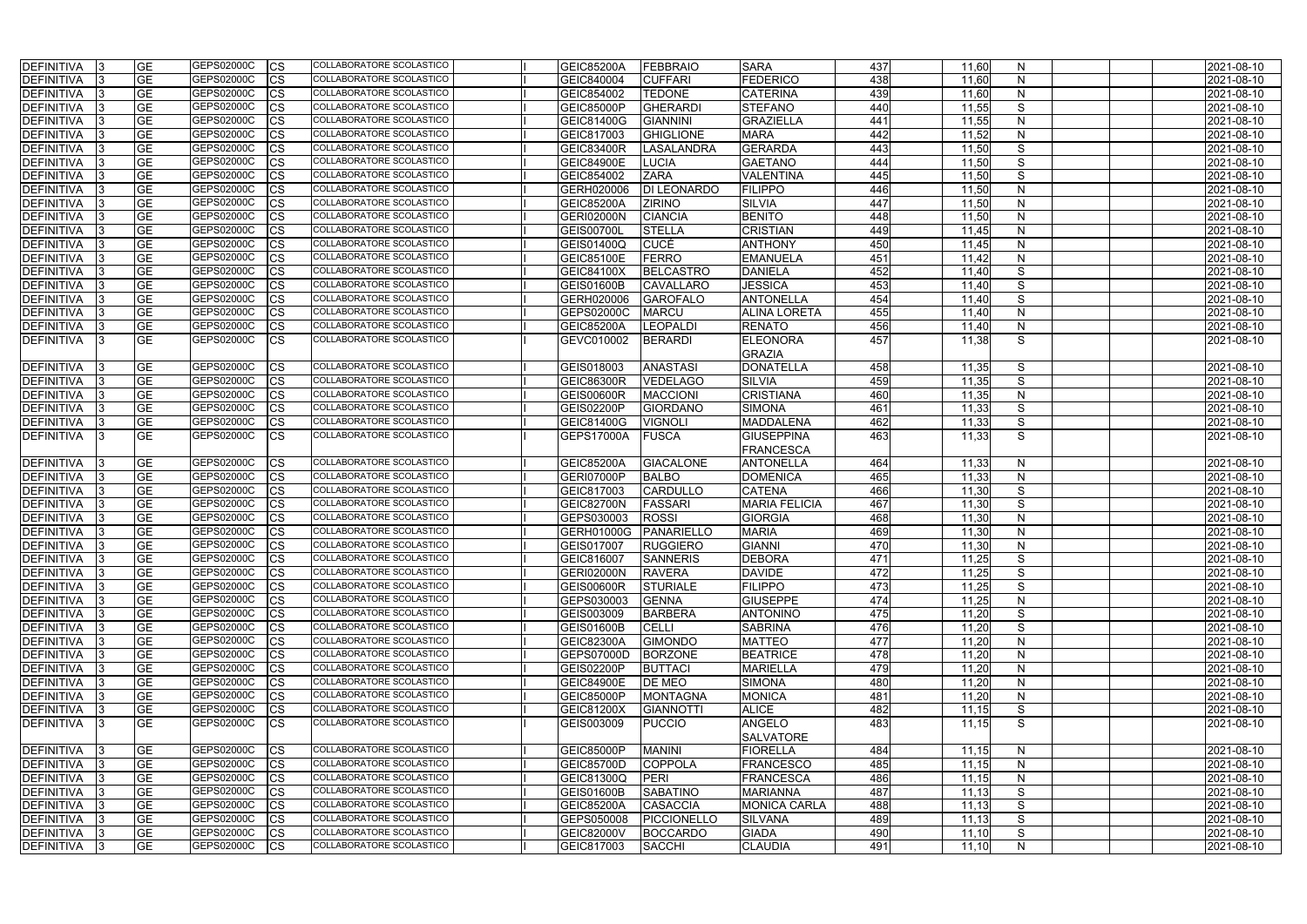| DEFINITIVA 3      |     | <b>GE</b>  | GEPS02000C | <b>CS</b> | COLLABORATORE SCOLASTICO        | GEPC04000E        | SCIUTTI            | <b>ALICE</b>         | 492              | 11,10 | N            | 2021-08-10 |  |
|-------------------|-----|------------|------------|-----------|---------------------------------|-------------------|--------------------|----------------------|------------------|-------|--------------|------------|--|
| DEFINITIVA        |     | <b>GE</b>  | GEPS02000C | <b>CS</b> | COLLABORATORE SCOLASTICO        | <b>GEIC85100E</b> | <b>AUGUSTO</b>     | <b>STELLA</b>        | 493              | 11,10 | N            | 2021-08-10 |  |
| DEFINITIVA        |     | <b>GE</b>  | GEPS02000C | <b>CS</b> | COLLABORATORE SCOLASTICO        | GEPS080004        | PICCARDO           | ANTONELLA            | 494              | 11,08 | N            | 2021-08-10 |  |
| DEFINITIVA        |     | <b>GE</b>  | GEPS02000C | <b>CS</b> | COLLABORATORE SCOLASTICO        | GEIC831009        | <b>GALANZI</b>     | <b>MANUELA</b>       | 495              | 11,05 | S            | 2021-08-10 |  |
| <b>DEFINITIVA</b> |     | <b>GE</b>  | GEPS02000C | <b>CS</b> | COLLABORATORE SCOLASTICO        | GEIC804001        | <b>SANNA</b>       | <b>GLORIA</b>        | 496              | 11,05 | N            | 2021-08-10 |  |
| DEFINITIVA        |     | <b>GE</b>  | GEPS02000C | <b>CS</b> | COLLABORATORE SCOLASTICO        | <b>GEIC84400B</b> | PEZZI              | <b>TIZIANA</b>       | 497              | -11   | S            | 2021-08-10 |  |
| DEFINITIVA        |     | <b>GE</b>  | GEPS02000C | <b>CS</b> | COLLABORATORE SCOLASTICO        | <b>GEIC81400G</b> | <b>LEONCINI</b>    | <b>SANDRA</b>        | 498              | 11    | S            | 2021-08-10 |  |
| <b>DEFINITIVA</b> |     | <b>GE</b>  | GEPS02000C | <b>CS</b> | COLLABORATORE SCOLASTICO        | GEIC837008        | <b>TRAVERSONE</b>  | <b>DONATA</b>        | 499              | 11    | S            | 2021-08-10 |  |
| <b>DEFINITIVA</b> |     | <b>GE</b>  | GEPS02000C | <b>CS</b> | COLLABORATORE SCOLASTICO        | <b>GEMM18500G</b> | <b>TROIAN</b>      | <b>JACOPO</b>        | 500              | 11    | S            | 2021-08-10 |  |
| <b>DEFINITIVA</b> |     | <b>GE</b>  | GEPS02000C | <b>CS</b> | COLLABORATORE SCOLASTICO        | <b>GEIC83500L</b> | <b>BELVEDERE</b>   | ALESSANDRA           | 501              | 11    | N            | 2021-08-10 |  |
| <b>DEFINITIVA</b> |     | <b>GE</b>  | GEPS02000C | <b>CS</b> | COLLABORATORE SCOLASTICO        | <b>GEIC80700C</b> | <b>SFOCO</b>       | <b>ANNA</b>          | 502              | 11    | N            | 2021-08-10 |  |
| <b>DEFINITIVA</b> |     | <b>GE</b>  | GEPS02000C | <b>CS</b> | COLLABORATORE SCOLASTICO        | GEPS02000C        | FERRARO            | <b>LUANA</b>         | 503              | 11    | N            | 2021-08-10 |  |
| DEFINITIVA        |     | <b>GE</b>  | GEPS02000C | <b>CS</b> | COLLABORATORE SCOLASTICO        | GEIC83600C        | <b>CATTIDE</b>     | <b>ROSSANA</b>       | 504              | 11    | N            | 2021-08-10 |  |
| <b>DEFINITIVA</b> |     | <b>GE</b>  | GEPS02000C | <b>CS</b> | COLLABORATORE SCOLASTICO        | <b>GEIC82200E</b> | PIZZI              | <b>ANTONELLA</b>     | 505              | 11    | N            | 2021-08-10 |  |
| DEFINITIVA        |     | <b>GE</b>  | GEPS02000C | <b>CS</b> | COLLABORATORE SCOLASTICO        | GEIC833001        | <b>LO PRESTI</b>   | <b>MARCO</b>         | 506              | 10,98 | N            | 2021-08-10 |  |
| DEFINITIVA        |     | <b>GE</b>  | GEPS02000C | <b>CS</b> | COLLABORATORE SCOLASTICO        | <b>GEIC81400G</b> | PIANA              | <b>FEDERICA</b>      | 507              | 10,98 | N            | 2021-08-10 |  |
| DEFINITIVA        |     | <b>GE</b>  | GEPS02000C | <b>CS</b> | COLLABORATORE SCOLASTICO        | GEPC020009        | <b>GOBBI</b>       | <b>ELVIRA GIULIA</b> | 508              | 10,97 | N            | 2021-08-10 |  |
| <b>DEFINITIVA</b> |     | <b>GE</b>  | GEPS02000C | <b>CS</b> | COLLABORATORE SCOLASTICO        | GEIS02200P        | <b>NICOSIA</b>     | <b>ANITA</b>         | 509              | 10,95 | S            | 2021-08-10 |  |
|                   |     |            |            |           |                                 |                   | <b>CIRASELLA</b>   |                      |                  |       |              |            |  |
| <b>DEFINITIVA</b> |     | <b>GE</b>  | GEPS02000C | <b>CS</b> | COLLABORATORE SCOLASTICO        | GEIS011008        | <b>SCROFANO</b>    | <b>CORRADO</b>       | 510              | 10,95 | N            | 2021-08-10 |  |
| <b>DEFINITIVA</b> |     | <b>GE</b>  | GEPS02000C | <b>CS</b> | COLLABORATORE SCOLASTICO        | GEIS017007        | <b>CALLERO</b>     | <b>MARA</b>          | 511              | 10,90 | S            | 2021-08-10 |  |
| DEFINITIVA        |     | <b>GE</b>  | GEPS02000C | <b>CS</b> | <b>COLLABORATORE SCOLASTICO</b> | GEIS004005        | <b>MASULLI</b>     | <b>MARCO</b>         | 512              | 10,90 | S            | 2021-08-10 |  |
| <b>DEFINITIVA</b> |     | <b>GE</b>  | GEPS02000C | <b>CS</b> | <b>COLLABORATORE SCOLASTICO</b> | <b>GEIC82300A</b> | DAGOSTINO          | <b>GIROLAMO</b>      | 513              | 10,90 | $\mathsf{N}$ | 2021-08-10 |  |
| <b>DEFINITIVA</b> |     | <b>GE</b>  | GEPS02000C | <b>CS</b> | COLLABORATORE SCOLASTICO        | <b>GEIC82300A</b> | <b>D'ETTORRE</b>   | FEDERICA             | 514              | 10,90 | $\mathsf{N}$ | 2021-08-10 |  |
| DEFINITIVA        |     | <b>GE</b>  | GEPS02000C | <b>CS</b> | COLLABORATORE SCOLASTICO        | <b>GEIC83400R</b> | <b>CANEPA</b>      | <b>MARIA ELISA</b>   | 515              | 10,90 | N            | 2021-08-10 |  |
| DEFINITIVA        |     | <b>GE</b>  | GEPS02000C | <b>CS</b> | COLLABORATORE SCOLASTICO        | GEIC854002        | <b>PICONE</b>      | <b>LORENA</b>        | 516              | 10,88 | N            | 2021-08-10 |  |
| DEFINITIVA        |     | <b>GE</b>  | GEPS02000C | <b>CS</b> | COLLABORATORE SCOLASTICO        | GEIC859005        | <b>BONFANTI</b>    | <b>MANUELA</b>       | 517              | 10,85 | S            | 2021-08-10 |  |
| DEFINITIVA        |     | <b>GE</b>  | GEPS02000C | <b>CS</b> | COLLABORATORE SCOLASTICO        | GEIC811004        | <b>DELLA CORTE</b> | <b>COSTANTINO</b>    | 518              | 10,85 | S            | 2021-08-10 |  |
| <b>DEFINITIVA</b> |     | <b>GE</b>  | GEPS02000C | <b>CS</b> | COLLABORATORE SCOLASTICO        | GEIC858009        | BUONASERA          | ALESSANDRA           | 519 <sub>S</sub> | 10,85 | N            | 2021-08-10 |  |
| <b>DEFINITIVA</b> |     | <b>GE</b>  | GEPS02000C | <b>CS</b> | COLLABORATORE SCOLASTICO        | GEPS050008        | <b>ADDEO</b>       | <b>SANTINA</b>       | 520              | 10,85 | N            | 2021-08-10 |  |
| <b>DEFINITIVA</b> |     | <b>GE</b>  | GEPS02000C | <b>CS</b> | COLLABORATORE SCOLASTICO        | GETH020002        | <b>MULEO</b>       | <b>PAOLA</b>         | 521              | 10,83 | S            | 2021-08-10 |  |
| <b>DEFINITIVA</b> |     | <b>GE</b>  | GEPS02000C | <b>CS</b> | COLLABORATORE SCOLASTICO        | <b>GEIC83400R</b> | <b>CASARINO</b>    | <b>ROMINA</b>        | 522              | 10,83 | $\mathsf{N}$ | 2021-08-10 |  |
| <b>DEFINITIVA</b> |     | <b>GE</b>  | GEPS02000C | <b>CS</b> | <b>COLLABORATORE SCOLASTICO</b> | GEIC837008        | PARODI             | <b>ANNA MARIA</b>    | 523              | 10,82 | S            | 2021-08-10 |  |
| <b>DEFINITIVA</b> |     | <b>GE</b>  | GEPS02000C | <b>CS</b> | <b>COLLABORATORE SCOLASTICO</b> | <b>GEIS00600R</b> | <b>DE ROSA</b>     | MARIANGELA           | 524              | 10,80 | S            | 2021-08-10 |  |
| <b>DEFINITIVA</b> |     | <b>GE</b>  | GEPS02000C | <b>CS</b> | <b>COLLABORATORE SCOLASTICO</b> | GEPS07000D        | <b>DAZZO</b>       | <b>CATERINA</b>      | 525              | 10,80 | N            | 2021-08-10 |  |
| <b>DEFINITIVA</b> |     | <b>IGE</b> | GEPS02000C | <b>CS</b> | COLLABORATORE SCOLASTICO        | GEIS003009        | <b>FERRARA</b>     | <b>ELENA</b>         | 526              | 10.80 | N            | 2021-08-10 |  |
| DEFINITIVA 3      |     | <b>GE</b>  | GEPS02000C | <b>CS</b> | COLLABORATORE SCOLASTICO        | GEIS01600B        | <b>VICIDOMINI</b>  | <b>GERARDO</b>       | 527              | 10,80 | N            | 2021-08-10 |  |
| DEFINITIVA 3      |     | <b>GE</b>  | GEPS02000C | <b>CS</b> | COLLABORATORE SCOLASTICO        | <b>GEIC82200E</b> | <b>SERRA</b>       | <b>GIACOMO</b>       | 528              | 10,80 | $\mathsf{N}$ | 2021-08-10 |  |
| DEFINITIVA        |     | <b>GE</b>  | GEPS02000C | <b>CS</b> | COLLABORATORE SCOLASTICO        | GERH020006        | <b>IENTILE</b>     | <b>SIMONA</b>        | 529              | 10,80 | $\mathsf{N}$ | 2021-08-10 |  |
| DEFINITIVA        |     | <b>GE</b>  | GEPS02000C | <b>CS</b> | COLLABORATORE SCOLASTICO        | GERH020006        | <b>CARIFI</b>      | <b>DEBORA</b>        | 530              | 10,79 | N            | 2021-08-10 |  |
| DEFINITIVA 3      |     | <b>GE</b>  | GEPS02000C | <b>CS</b> | COLLABORATORE SCOLASTICO        | GEPC01000P        | <b>DEL VINO</b>    | <b>TIZIANO</b>       | 531              | 10,75 | S            | 2021-08-10 |  |
| DEFINITIVA        |     | <b>GE</b>  | GEPS02000C | <b>CS</b> | COLLABORATORE SCOLASTICO        | <b>GERI02000N</b> | <b>CORAZZESI</b>   | <b>ENZO</b>          | 532              | 10,75 | S            | 2021-08-10 |  |
| DEFINITIVA        |     | <b>GE</b>  | GEPS02000C | <b>CS</b> | COLLABORATORE SCOLASTICO        | <b>GEIC81400G</b> | <b>TOLOMEO</b>     | DEBORAH              | 533              | 10,75 | N            | 2021-08-10 |  |
| DEFINITIVA        | -13 | <b>GE</b>  | GEPS02000C | <b>CS</b> | COLLABORATORE SCOLASTICO        | GEIC804001        | BESAGNO            | <b>ELENA</b>         | 534              | 10,75 | N            | 2021-08-10 |  |
| DEFINITIVA        |     | <b>GE</b>  | GEPS02000C | <b>CS</b> | COLLABORATORE SCOLASTICO        | GEPS17000A        | <b>AURIOSO</b>     | <b>EMANUELE</b>      | 535              | 10,75 | N            | 2021-08-10 |  |
| DEFINITIVA        |     | <b>GE</b>  | GEPS02000C | <b>CS</b> | COLLABORATORE SCOLASTICO        | GEPS030003        | PERROZZI           | <b>DARIA</b>         | 536              | 10,70 | S            | 2021-08-10 |  |
| DEFINITIVA        |     | <b>GE</b>  | GEPS02000C | <b>CS</b> | COLLABORATORE SCOLASTICO        | <b>GEIC85200A</b> | <b>CATALANO</b>    | <b>LORENA</b>        | 537              | 10,70 | S            | 2021-08-10 |  |
| DEFINITIVA        |     | <b>GE</b>  | GEPS02000C | <b>CS</b> | COLLABORATORE SCOLASTICO        | GEIC861005        | PARATORE           | <b>DOMIZIA</b>       | 538              | 10,70 | S            | 2021-08-10 |  |
| DEFINITIVA        |     | <b>GE</b>  | GEPS02000C | <b>CS</b> | COLLABORATORE SCOLASTICO        | GEIS017007        | <b>SARDO</b>       | <b>GIANLUCA</b>      | 539              | 10,70 | $\mathsf{N}$ | 2021-08-10 |  |
| DEFINITIVA 3      |     | <b>GE</b>  | GEPS02000C | <b>CS</b> | COLLABORATORE SCOLASTICO        | GEIC816007        | <b>AGOSTI</b>      | <b>CLAUDIA</b>       | 540              | 10,66 | N            | 2021-08-10 |  |
| DEFINITIVA  3     |     | <b>GE</b>  | GEPS02000C | <b>CS</b> | COLLABORATORE SCOLASTICO        | GEPS080004        | <b>MARFOGLIA</b>   | <b>MIRELLA</b>       | 541              | 10,65 | S            | 2021-08-10 |  |
| DEFINITIVA        |     | <b>GE</b>  | GEPS02000C | <b>CS</b> | COLLABORATORE SCOLASTICO        | GEIC860009        | <b>SEGHI</b>       | <b>FEDERICA</b>      | 542              | 10,65 | S            | 2021-08-10 |  |
| DEFINITIVA        |     | <b>GE</b>  | GEPS02000C | <b>CS</b> | COLLABORATORE SCOLASTICO        | GEVC010002        | FAZZI              | <b>ARIANNA</b>       | 543              | 10,65 | S            | 2021-08-10 |  |
| DEFINITIVA 3      |     | <b>GE</b>  | GEPS02000C | <b>CS</b> | COLLABORATORE SCOLASTICO        | GEVC010002        | <b>LA MONICA</b>   | <b>VLADIMIRO</b>     | 544              | 10,65 | N            | 2021-08-10 |  |
| DEFINITIVA        |     | <b>GE</b>  | GEPS02000C | <b>CS</b> | COLLABORATORE SCOLASTICO        | GEPS02000C        | <b>TARDITO</b>     | <b>MARZIA</b>        | 545              | 10,65 | N            | 2021-08-10 |  |
| DEFINITIVA<br>-13 |     | <b>GE</b>  | GEPS02000C | <b>CS</b> | COLLABORATORE SCOLASTICO        | <b>GEIC85500T</b> | <b>MARRAS</b>      | <b>LARA</b>          | 546              | 10,60 | S            | 2021-08-10 |  |
| DEFINITIVA  3     |     | <b>GE</b>  | GEPS02000C | <b>CS</b> | COLLABORATORE SCOLASTICO        | GEIS003009        | <b>MUSMECI</b>     | <b>MAURIZIO</b>      | 547              | 10,60 | S            | 2021-08-10 |  |
| DEFINITIVA 3      |     | <b>GE</b>  | GEPS02000C | <b>CS</b> | COLLABORATORE SCOLASTICO        | GEIS004005        | <b>CADAMURO</b>    | <b>ROBERTO</b>       | 548              | 10,60 | S            | 2021-08-10 |  |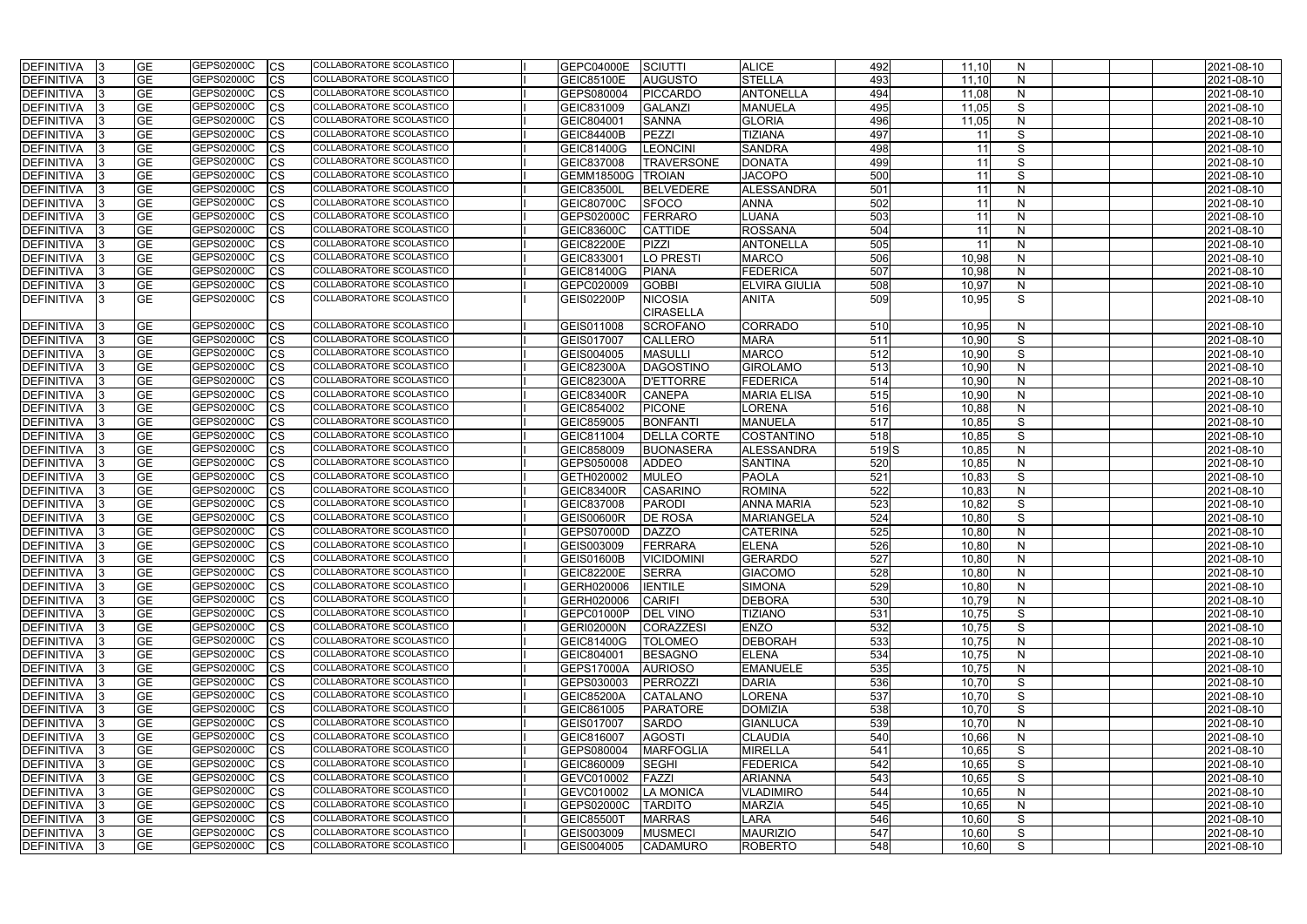| DEFINITIVA        | <b>GE</b>       | <b>GEPS02000C</b><br>CS  | COLLABORATORE SCOLASTICO        | <b>GEIC82600T</b> | <b>LA BANCA</b>      | <b>FILIPPO</b>     | 549 | 10,60 | <sub>N</sub> | 2021-08-10 |
|-------------------|-----------------|--------------------------|---------------------------------|-------------------|----------------------|--------------------|-----|-------|--------------|------------|
| DEFINITIVA        | <b>GE</b>       | GEPS02000C<br>CS         | COLLABORATORE SCOLASTICO        | <b>GEIC83600C</b> | <b>GUIDA</b>         | <b>ILENIA</b>      | 550 | 10,60 | N            | 2021-08-10 |
| <b>DEFINITIVA</b> | <b>GE</b>       | GEPS02000C<br>СS         | COLLABORATORE SCOLASTICO        | <b>GEIC85100E</b> | <b>MODAFFERI</b>     | <b>FABIO</b>       | 551 | 10,60 | $\mathsf{N}$ | 2021-08-10 |
| <b>DEFINITIVA</b> | <b>GE</b>       | GEPS02000C<br>СS         | COLLABORATORE SCOLASTICO        | <b>GEIC81200X</b> | ABBAGNALE            | PALMA MARIA        | 552 | 10,60 | N            | 2021-08-10 |
| <b>DEFINITIVA</b> | <b>GE</b>       | GEPS02000C<br>CS         | COLLABORATORE SCOLASTICO        | GERH01000G        | <b>AULICINO</b>      | <b>ANNA</b>        | 553 | 10,60 | $\mathsf{N}$ | 2021-08-10 |
| <b>DEFINITIVA</b> | <b>GE</b>       | GEPS02000C<br>CS         | COLLABORATORE SCOLASTICO        | GEPS080004        | <b>BRUZZO</b>        | <b>ROSANNA</b>     | 554 | 10,57 | S            | 2021-08-10 |
| <b>DEFINITIVA</b> | <b>GE</b>       | GEPS02000C<br>СS         | COLLABORATORE SCOLASTICO        | <b>GEIC85000P</b> | <b>BERNINI</b>       | <b>DANIELA</b>     | 555 | 10,55 | N            | 2021-08-10 |
| DEFINITIVA        | <b>GE</b>       | GEPS02000C<br>CS         | COLLABORATORE SCOLASTICO        | GEPC020009        | <b>ESPOSITO</b>      | <b>ARIANNA</b>     | 556 | 10,55 | $\mathsf{N}$ | 2021-08-10 |
| <b>DEFINITIVA</b> | <b>GE</b>       | GEPS02000C<br>CS         | COLLABORATORE SCOLASTICO        | <b>GEIC81200X</b> | <b>ANTELMI</b>       | <b>MICHELA</b>     | 557 | 10,55 | $\mathsf{N}$ | 2021-08-10 |
| <b>DEFINITIVA</b> | <b>GE</b>       | GEPS02000C<br>СS         | <b>COLLABORATORE SCOLASTICO</b> | <b>GEIC81900P</b> | <b>DIMARTINO</b>     | <b>MAURA</b>       | 558 | 10,50 | S            | 2021-08-10 |
| <b>DEFINITIVA</b> | $\overline{GE}$ | GEPS02000C<br>СS         | <b>COLLABORATORE SCOLASTICO</b> | <b>GEIC80700C</b> | GUZZARDO             | <b>MARTINA</b>     | 559 | 10,50 | $\mathsf{N}$ | 2021-08-10 |
| <b>DEFINITIVA</b> | <b>GE</b>       | GEPS02000C<br>CS         | COLLABORATORE SCOLASTICO        | GEIS003009        | COSTANZO             | <b>ANDREA</b>      | 560 | 10,50 | $\mathsf{N}$ | 2021-08-10 |
| DEFINITIVA        | <b>GE</b>       | GEPS02000C<br>CS         | COLLABORATORE SCOLASTICO        | <b>GEPS17000A</b> | <b>GAETANI LISEO</b> | <b>GIUSEPPE</b>    | 561 | 10,50 | N            | 2021-08-10 |
| <b>DEFINITIVA</b> | <b>GE</b>       | GEPS02000C<br>СS         | COLLABORATORE SCOLASTICO        | GEIS017007        | <b>CUSTODE</b>       | CARLO              | 562 | 10,50 | $\mathsf{N}$ | 2021-08-10 |
| <b>DEFINITIVA</b> | <b>GE</b>       | GEPS02000C<br>СS         | COLLABORATORE SCOLASTICO        | <b>GEIC82600T</b> | <b>SCARPITTA</b>     | <b>MARCELLO</b>    | 563 | 10,50 | N            | 2021-08-10 |
| <b>DEFINITIVA</b> | <b>GE</b>       | GEPS02000C<br>СS         | COLLABORATORE SCOLASTICO        | GEIC83400R        | <b>TASSONE</b>       | <b>OMBRETTA</b>    | 564 | 10,50 | N            | 2021-08-10 |
| <b>DEFINITIVA</b> | <b>GE</b>       | GEPS02000C<br>СS         | COLLABORATORE SCOLASTICO        | <b>GEIC85100E</b> | <b>AVEGNO</b>        | <b>LUCIA</b>       | 565 | 10,50 | N            | 2021-08-10 |
| <b>DEFINITIVA</b> | <b>GE</b>       | GEPS02000C<br>СS         | COLLABORATORE SCOLASTICO        | GESD010008        | <b>INGRASCI</b>      | <b>SANTINA</b>     | 566 | 10,50 | N            | 2021-08-10 |
| DEFINITIVA        | <b>GE</b>       | GEPS02000C<br>CS         | COLLABORATORE SCOLASTICO        | <b>GEIC85200A</b> | <b>PULEJO</b>        | <b>TERESA</b>      | 567 | 10,50 | N            | 2021-08-10 |
| DEFINITIVA        | <b>GE</b>       | GEPS02000C<br>СS         | <b>COLLABORATORE SCOLASTICO</b> | GEIC840004        | <b>LIGIOS</b>        | <b>MIRKO</b>       | 568 | 10,47 | S            | 2021-08-10 |
| <b>DEFINITIVA</b> | <b>GE</b>       | GEPS02000C<br>СS         | COLLABORATORE SCOLASTICO        | GEIS012004        | <b>DI MARTINO</b>    | <b>LUCIANO</b>     | 569 | 10,45 | $\mathsf{N}$ | 2021-08-10 |
| DEFINITIVA        | <b>GE</b>       | GEPS02000C<br>CS         | COLLABORATORE SCOLASTICO        | GEIS004005        | <b>FERRANTE</b>      | <b>DANIELE</b>     | 570 | 10,45 | $\mathsf{N}$ | 2021-08-10 |
| <b>DEFINITIVA</b> | <b>GE</b>       | GEPS02000C<br>СS         | COLLABORATORE SCOLASTICO        | GETH020002        | <b>DURACCIO</b>      | <b>MORENA</b>      | 571 | 10,45 | N            | 2021-08-10 |
| <b>DEFINITIVA</b> | <b>GE</b>       | GEPS02000C<br>CS         | COLLABORATORE SCOLASTICO        | <b>GEIS00700L</b> | <b>BISESTI</b>       | <b>LUISA</b>       | 572 | 10,45 | $\mathsf{N}$ | 2021-08-10 |
| <b>DEFINITIVA</b> | <b>GE</b>       | GEPS02000C<br>CS         | <b>COLLABORATORE SCOLASTICO</b> | GEIS01400Q        | <b>BRIGATI</b>       | <b>STEFANIA</b>    | 573 | 10,45 | N            | 2021-08-10 |
| DEFINITIVA        | <b>GE</b>       | GEPS02000C<br>СS         | COLLABORATORE SCOLASTICO        | <b>GEIS02200P</b> | <b>CATALDI</b>       | <b>EVELINA</b>     | 574 | 10,42 | S            | 2021-08-10 |
| <b>DEFINITIVA</b> | <b>GE</b>       | GEPS02000C<br>СS         | COLLABORATORE SCOLASTICO        | GEVC010002        | <b>DE ANGELIS</b>    | <b>CINZIA</b>      | 575 | 10,40 | $\mathsf{N}$ | 2021-08-10 |
| DEFINITIVA        | <b>GE</b>       | GEPS02000C<br>СS         | COLLABORATORE SCOLASTICO        | GEPC020009        | <b>CIARDIELLO</b>    | <b>RAFFAELLA</b>   | 576 | 10,40 | N            | 2021-08-10 |
| <b>DEFINITIVA</b> | <b>GE</b>       | GEPS02000C<br>СS         | COLLABORATORE SCOLASTICO        | <b>GERI02000N</b> | <b>TABACCO</b>       | <b>GIOVANNI</b>    | 577 | 10,40 | N            | 2021-08-10 |
| <b>DEFINITIVA</b> | <b>GE</b>       | GEPS02000C<br>СS         | COLLABORATORE SCOLASTICO        | <b>GEIS01600B</b> | <b>ASSANDRI</b>      | <b>MIRKO</b>       | 578 | 10,40 | N            | 2021-08-10 |
| <b>DEFINITIVA</b> | <b>GE</b>       | GEPS02000C<br>СS         | <b>COLLABORATORE SCOLASTICO</b> | <b>GEIS01300X</b> | <b>RICCI</b>         | <b>MARCO</b>       | 579 | 10,37 | S            | 2021-08-10 |
| <b>DEFINITIVA</b> | <b>GE</b>       | GEPS02000C<br>CS         | COLLABORATORE SCOLASTICO        | GEPS030003        | <b>PRINCIPATO</b>    | LUCY GIOVANNA      | 580 | 10,35 | S            | 2021-08-10 |
|                   |                 |                          |                                 |                   |                      |                    |     |       |              |            |
| DEFINITIVA        | <b>GE</b>       | GEPS02000C<br><b>CS</b>  | <b>COLLABORATORE SCOLASTICO</b> | GEIS017007        | <b>BALBI</b>         | <b>ANDREA</b>      | 581 | 10,35 | N            | 2021-08-10 |
| <b>DEFINITIVA</b> | <b>GE</b>       | GEPS02000C<br>СS         | COLLABORATORE SCOLASTICO        | GETH020002        | <b>MAINARDI</b>      | <b>FILOMENA</b>    | 582 | 10,35 | N            | 2021-08-10 |
| DEFINITIVA        | <b>GE</b>       | GEPS02000C<br>Ics        | COLLABORATORE SCOLASTICO        | GEIC817003        | <b>CANDURA</b>       | <b>ELISABETTA</b>  | 583 | 10,35 | N            | 2021-08-10 |
| DEFINITIVA  3     | <b>GE</b>       | GEPS02000C<br><b>CS</b>  | <b>COLLABORATORE SCOLASTICO</b> | GEIC82100P        | <b>MALAGAMBA</b>     | <b>VALENTINA</b>   | 584 | 10,33 | S            | 2021-08-10 |
| DEFINITIVA        | <b>GE</b>       | GEPS02000C<br><b>CS</b>  | COLLABORATORE SCOLASTICO        | <b>GEIC83900X</b> | <b>MARTINO</b>       | <b>LAURA</b>       | 585 | 10,33 | S            | 2021-08-10 |
| DEFINITIVA        | <b>GE</b>       | GEPS02000C<br><b>CS</b>  | COLLABORATORE SCOLASTICO        | <b>GEIC83500L</b> | <b>ARGENTIERI</b>    | <b>VIVIANA</b>     | 586 | 10,33 | ${\sf N}$    | 2021-08-10 |
| DEFINITIVA        | <b>GE</b>       | GEPS02000C<br><b>CS</b>  | COLLABORATORE SCOLASTICO        | GEIC837008        | <b>DIMASI</b>        | <b>CONCETTA</b>    | 587 | 10,33 | $\mathsf{N}$ | 2021-08-10 |
| DEFINITIVA        | <b>GE</b>       | GEPS02000C<br>CS         | COLLABORATORE SCOLASTICO        | <b>GEIC84900E</b> | <b>CAROSI</b>        | <b>ELISABETTA</b>  | 588 | 10,33 | N            | 2021-08-10 |
| <b>DEFINITIVA</b> | <b>GE</b>       | GEPS02000C<br>CS         | COLLABORATORE SCOLASTICO        | <b>GEIC82000V</b> | FERRARO              | <b>DANILO</b>      | 589 | 10,32 | S            | 2021-08-10 |
| DEFINITIVA        | <b>GE</b>       | GEPS02000C<br><b>ICS</b> | COLLABORATORE SCOLASTICO        | GEIC811004        | <b>BUTTIGLIERI</b>   | <b>FRANCESCA</b>   | 590 | 10,30 | S            | 2021-08-10 |
| <b>DEFINITIVA</b> | <b>GE</b>       | GEPS02000C<br><b>CS</b>  | COLLABORATORE SCOLASTICO        | <b>GEIC83500L</b> | <b>ZANFERRARI</b>    | <b>CINZIA</b>      | 591 | 10,30 | S            | 2021-08-10 |
| <b>DEFINITIVA</b> | <b>GE</b>       | GEPS02000C<br><b>CS</b>  | COLLABORATORE SCOLASTICO        | GEIC838004        | <b>GALLO</b>         | <b>ROBERTA</b>     | 592 | 10,30 | S            | 2021-08-10 |
| DEFINITIVA        | <b>GE</b>       | GEPS02000C<br><b>CS</b>  | COLLABORATORE SCOLASTICO        | <b>GEIC82200E</b> | <b>MAFFEIS</b>       | <b>VALENTINA</b>   | 593 | 10,30 | S            | 2021-08-10 |
| DEFINITIVA        | <b>GE</b>       | GEPS02000C<br><b>CS</b>  | COLLABORATORE SCOLASTICO        | GEIS018003        | <b>AZZARO</b>        | <b>BRUNO</b>       | 594 | 10,30 | S            | 2021-08-10 |
| DEFINITIVA        | <b>GE</b>       | GEPS02000C<br><b>CS</b>  | COLLABORATORE SCOLASTICO        | GERI02000N        | <b>ESPOSITO</b>      | <b>IDA</b>         | 595 | 10,30 | S            | 2021-08-10 |
| DEFINITIVA        | <b>GE</b>       | GEPS02000C<br><b>ICS</b> | COLLABORATORE SCOLASTICO        | <b>GEIS01300X</b> | NUNZIATA             | <b>STEFANO</b>     | 596 | 10,30 | $\mathsf{N}$ | 2021-08-10 |
| DEFINITIVA        | <b>GE</b>       | GEPS02000C<br>CS         | COLLABORATORE SCOLASTICO        | GEIC838004        | <b>SPANO</b>         | <b>FRANCESCA</b>   | 597 | 10,30 | N            | 2021-08-10 |
| DEFINITIVA        | <b>GE</b>       | GEPS02000C<br><b>CS</b>  | COLLABORATORE SCOLASTICO        | <b>GEIS01400Q</b> | SPARTA'              | LORENZO            | 598 | 10,30 | N            | 2021-08-10 |
| DEFINITIVA        | <b>GE</b>       | GEPS02000C<br>СS         | COLLABORATORE SCOLASTICO        | <b>GEIC81400G</b> | <b>TIRO</b>          | <b>HELENA</b>      | 599 | 10,30 | $\mathsf{N}$ | 2021-08-10 |
| DEFINITIVA        | <b>GE</b>       | GEPS02000C<br>СS         | COLLABORATORE SCOLASTICO        | GEPS080004        | <b>CORLETO</b>       | <b>MARTINA</b>     | 600 | 10,30 | N            | 2021-08-10 |
| <b>DEFINITIVA</b> | <b>GE</b>       | GEPS02000C<br>СS         | COLLABORATORE SCOLASTICO        | <b>GEIC85100E</b> | <b>SACCO</b>         | <b>FEDERICO</b>    | 601 | 10,30 | N            | 2021-08-10 |
| <b>DEFINITIVA</b> | <b>GE</b>       | GEPS02000C<br><b>CS</b>  | COLLABORATORE SCOLASTICO        | <b>GEIC80700C</b> | <b>DEVASTATO</b>     | <b>AURORA</b>      | 602 | 10,30 | $\mathsf{N}$ | 2021-08-10 |
| <b>DEFINITIVA</b> | <b>GE</b>       | GEPS02000C<br>ICS.       | COLLABORATORE SCOLASTICO        | GERH020006        | MONTALBANO           | <b>MARIA ELISA</b> | 603 | 10,30 | N            | 2021-08-10 |
| <b>DEFINITIVA</b> | <b>GE</b>       | GEPS02000C<br><b>CS</b>  | COLLABORATORE SCOLASTICO        | <b>GEIC85100E</b> | <b>PEZONE</b>        | <b>LUCIA</b>       | 604 | 10,30 | N            | 2021-08-10 |
| <b>DEFINITIVA</b> | <b>GE</b>       | GEPS02000C<br><b>ICS</b> | COLLABORATORE SCOLASTICO        | <b>GEIC86300R</b> | <b>RAGOSTA</b>       | <b>MARIANNA</b>    | 605 | 10,30 | $\mathsf{N}$ | 2021-08-10 |
|                   |                 |                          |                                 |                   |                      |                    |     |       |              |            |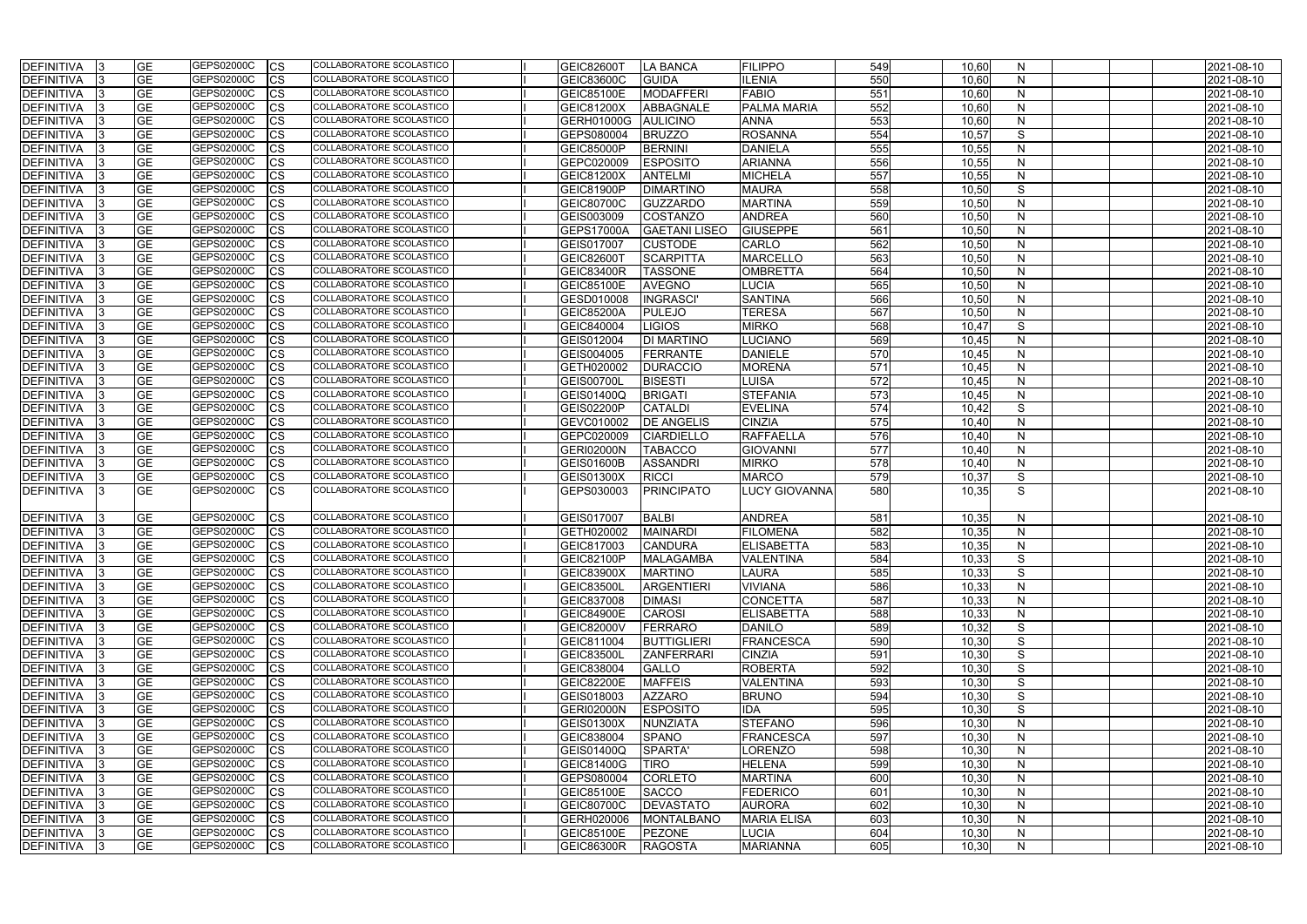| <b>DEFINITIVA</b> | <b>GE</b>       | <b>GEPS02000C</b><br>CS        | COLLABORATORE SCOLASTICO        | <b>GEIC83500L</b> | <b>DE PAOLA</b>      | <b>FRANCESCA</b>     | 606 | 10,30  | <sup>N</sup> |  | 2021-08-10 |
|-------------------|-----------------|--------------------------------|---------------------------------|-------------------|----------------------|----------------------|-----|--------|--------------|--|------------|
| DEFINITIVA        | <b>GE</b>       | GEPS02000C<br>CS               | COLLABORATORE SCOLASTICO        | <b>GEIC84400B</b> | <b>SAPIO</b>         | LUIGI                | 607 | 10,30  | $\mathsf{N}$ |  | 2021-08-10 |
| <b>DEFINITIVA</b> | <b>GE</b>       | GEPS02000C<br>СS               | COLLABORATORE SCOLASTICO        | GEIC858009        | <b>MANAVELLA</b>     | <b>GIORGIA</b>       | 608 | 10,30  | N            |  | 2021-08-10 |
| <b>DEFINITIVA</b> | <b>GE</b>       | <b>GEPS02000C</b><br>СS        | COLLABORATORE SCOLASTICO        | <b>GEIC83900X</b> | SCIMONELLO           | <b>DANILA</b>        | 609 | 10,30  | N            |  | 2021-08-10 |
| DEFINITIVA        | <b>GE</b>       | GEPS02000C<br>CS               | COLLABORATORE SCOLASTICO        | GEIC817003        | <b>COTELLA</b>       | <b>PAMELA</b>        | 610 | 10,30  | N            |  | 2021-08-10 |
| <b>DEFINITIVA</b> | <b>GE</b>       | GEPS02000C<br>СS               | COLLABORATORE SCOLASTICO        | GEIS01400Q        | <b>MONACO</b>        | <b>SIMONA</b>        | 611 | 10,30  | $\mathsf{N}$ |  | 2021-08-10 |
| <b>DEFINITIVA</b> | <b>GE</b>       | GEPS02000C<br>СS               | COLLABORATORE SCOLASTICO        | GEPC01000P        | <b>GIAMBARRESI</b>   | <b>GIULIO</b>        | 612 | 10,30  | N            |  | 2021-08-10 |
| <b>DEFINITIVA</b> | <b>GE</b>       | GEPS02000C<br>CS               | COLLABORATORE SCOLASTICO        | GETH020002        | SOLI                 | <b>EGIDIO</b>        | 613 | 10,30  | $\mathsf{N}$ |  | 2021-08-10 |
| <b>DEFINITIVA</b> | <b>GE</b>       | GEPS02000C<br>СS               | COLLABORATORE SCOLASTICO        | <b>GEIS01600B</b> | <b>GUARDO</b>        | <b>DANIELA</b>       | 614 | 10,28  | S            |  | 2021-08-10 |
| <b>DEFINITIVA</b> | <b>GE</b>       | GEPS02000C<br>СS               | COLLABORATORE SCOLASTICO        | GETD03000V        | <b>FASCIA</b>        | <b>GILBERTO</b>      | 615 | 10,27  | $\mathsf{N}$ |  | 2021-08-10 |
| <b>DEFINITIVA</b> | $\overline{GE}$ | GEPS02000C<br>СS               | COLLABORATORE SCOLASTICO        | GEPS050008        | <b>CROCCO</b>        | <b>MAURO</b>         | 616 | 10,25  | S            |  | 2021-08-10 |
| <b>DEFINITIVA</b> | <b>GE</b>       | GEPS02000C<br>СS               | COLLABORATORE SCOLASTICO        | GEPS030003        | <b>PEDDIS</b>        | <b>STEFANIA</b>      | 617 | 10,25  | $\mathsf{N}$ |  | 2021-08-10 |
| DEFINITIVA        | <b>GE</b>       | GEPS02000C<br>СS               | COLLABORATORE SCOLASTICO        | <b>GEIC82700N</b> | DI GRUCCIO           | <b>EMILIA</b>        | 618 | 10,25  | $\mathsf{N}$ |  | 2021-08-10 |
| <b>DEFINITIVA</b> | $\overline{GE}$ | GEPS02000C<br>СS               | COLLABORATORE SCOLASTICO        | GEIS011008        | <b>STRAFORINI</b>    | <b>ANDREA</b>        | 619 | 10,25  | N            |  | 2021-08-10 |
| <b>DEFINITIVA</b> | <b>GE</b>       | GEPS02000C<br>СS               | COLLABORATORE SCOLASTICO        | GEIC837008        | ROCCA                | <b>ALESSANDRO</b>    | 620 | 10,25  | N            |  | 2021-08-10 |
| <b>DEFINITIVA</b> | <b>GE</b>       | GEPS02000C<br>СS               | COLLABORATORE SCOLASTICO        | GEIC838004        | <b>GUARASCIO</b>     | <b>ROSSANA</b>       | 621 | 10,25  | N            |  | 2021-08-10 |
| <b>DEFINITIVA</b> | <b>GE</b>       | GEPS02000C<br>СS               | COLLABORATORE SCOLASTICO        | GEIS017007        | <b>D'ASARO</b>       | <b>MARIANA</b>       | 622 | 10,25  | N            |  | 2021-08-10 |
| <b>DEFINITIVA</b> | <b>GE</b>       | GEPS02000C<br>СS               | COLLABORATORE SCOLASTICO        | GEPM030004        | SANTONOCITO          | <b>AIRINA</b>        | 623 | 10,25  | N            |  | 2021-08-10 |
| <b>DEFINITIVA</b> | <b>GE</b>       | GEPS02000C<br>СS               | COLLABORATORE SCOLASTICO        | GEPS080004        | <b>VALLARINO</b>     | <b>GABRIELE</b>      | 624 | 10,25  | $\mathsf{N}$ |  | 2021-08-10 |
| DEFINITIVA        | <b>GE</b>       | GEPS02000C<br>СS               | COLLABORATORE SCOLASTICO        | <b>GEPS17000A</b> | <b>GIARDINA PAPA</b> | <b>MAURIZIO</b>      | 625 | 10,25  | $\mathsf{N}$ |  | 2021-08-10 |
| <b>DEFINITIVA</b> | <b>GE</b>       | GEPS02000C<br>СS               | COLLABORATORE SCOLASTICO        | GEPS030003        | <b>GATTI</b>         | <b>SERENA</b>        | 626 | 10,25  | N            |  | 2021-08-10 |
| <b>DEFINITIVA</b> | <b>GE</b>       | GEPS02000C<br>CS               | COLLABORATORE SCOLASTICO        | <b>GEIS02200P</b> | <b>CORRENTI</b>      | <b>MARTINA</b>       | 627 | 10,25  | N            |  | 2021-08-10 |
| <b>DEFINITIVA</b> | <b>GE</b>       | GEPS02000C<br>СS               | <b>COLLABORATORE SCOLASTICO</b> | GEPC04000E        | <b>TRUCCO</b>        | <b>CORINNA</b>       | 628 | 10,25  | N            |  | 2021-08-10 |
| <b>DEFINITIVA</b> | <b>GE</b>       | GEPS02000C<br>СS               | COLLABORATORE SCOLASTICO        | <b>GEIC84800P</b> | PISANZIO             | <b>ANNA RITA</b>     | 629 | 10,25  | N            |  | 2021-08-10 |
| <b>DEFINITIVA</b> | <b>GE</b>       | GEPS02000C<br>CS               | COLLABORATORE SCOLASTICO        | GEIC817003        | <b>PEDEMONTE</b>     | ALESSANDRA           | 630 | 10,25  | $\mathsf{N}$ |  | 2021-08-10 |
| DEFINITIVA        | <b>GE</b>       | GEPS02000C<br>СS               | COLLABORATORE SCOLASTICO        | GEPC04000E        | CANNAVO              | LUCIANA              | 631 | 10,25  | N            |  | 2021-08-10 |
| <b>DEFINITIVA</b> | <b>GE</b>       | GEPS02000C<br>СS               | COLLABORATORE SCOLASTICO        | GEIC82300A        | <b>CRAVINO</b>       | <b>SIMONA</b>        | 632 | 10,25  | N            |  | 2021-08-10 |
| DEFINITIVA        | <b>GE</b>       | GEPS02000C<br>СS               | COLLABORATORE SCOLASTICO        | GEPS02000C        | <b>IORIO</b>         | <b>ANTONIO</b>       | 633 | 10,22  | S            |  | 2021-08-10 |
| <b>DEFINITIVA</b> | <b>GE</b>       | GEPS02000C<br>СS               | COLLABORATORE SCOLASTICO        | GEIC859005        | <b>CAMMARATA</b>     | <b>TERESA</b>        | 634 | 10,20  | S            |  | 2021-08-10 |
| <b>DEFINITIVA</b> | <b>GE</b>       | GEPS02000C<br>СS               | COLLABORATORE SCOLASTICO        | <b>GEIS00700L</b> | <b>MIRANDA</b>       | <b>FRANCESCA</b>     | 635 | 10,20  | S            |  | 2021-08-10 |
| <b>DEFINITIVA</b> | <b>GE</b>       | GEPS02000C<br>СS               | COLLABORATORE SCOLASTICO        | GEIC83600C        | <b>MENCARELLI</b>    | <b>FEDERICA</b>      | 636 | 10,20  | S            |  | 2021-08-10 |
| <b>DEFINITIVA</b> | <b>GE</b>       | GEPS02000C<br>СS               | COLLABORATORE SCOLASTICO        | <b>GEPS07000D</b> | <b>CAMBRIA</b>       | <b>GIANLUCA</b>      | 637 | 10,20  | N            |  | 2021-08-10 |
| <b>DEFINITIVA</b> | <b>GE</b>       | GEPS02000C<br>СS               | COLLABORATORE SCOLASTICO        | GEIC854002        | <b>SCIUTO</b>        | <b>EMANUELE</b>      | 638 | 10,20  | N            |  | 2021-08-10 |
| DEFINITIVA        | <b>GE</b>       | GEPS02000C<br>СS               | COLLABORATORE SCOLASTICO        | GEIC860009        | LO COCO              | <b>GIORGIA</b>       | 639 | 10,20  | N            |  | 2021-08-10 |
| DEFINITIVA        | <b>GE</b>       | GEPS02000C<br>СS               | <b>COLLABORATORE SCOLASTICO</b> | GEIS01600B        | <b>CALABRESE</b>     | <b>JESSICA</b>       | 640 | 10,20  | N            |  | 2021-08-10 |
| DEFINITIVA        | <b>GE</b>       | GEPS02000C<br><b>CS</b>        | COLLABORATORE SCOLASTICO        | GEIC809004        | <b>D'AVOLA</b>       | <b>ROSY</b>          | 641 | 10,20  | N            |  | 2021-08-10 |
| DEFINITIVA 3      | <b>GE</b>       | GEPS02000C<br><b>CS</b>        | COLLABORATORE SCOLASTICO        | GEPC020009        | <b>ROMANI</b>        | <b>SARA</b>          | 642 | 10,20  | N.           |  | 2021-08-10 |
| DEFINITIVA        | <b>GE</b>       | GEPS02000C<br><b>CS</b>        | COLLABORATORE SCOLASTICO        | <b>GEIC85100E</b> | <b>D'IGLIO</b>       | LIBERA               | 643 | 10,20  | N            |  | 2021-08-10 |
| DEFINITIVA        | <b>GE</b>       | GEPS02000C<br><b>CS</b>        | COLLABORATORE SCOLASTICO        | <b>GEIC82200E</b> | <b>CERVETTO</b>      | <b>ELISA</b>         | 644 | 10,15  | S            |  | 2021-08-10 |
| DEFINITIVA        | <b>GE</b>       | GEPS02000C<br>CS               | COLLABORATORE SCOLASTICO        | <b>GEIC82300A</b> | <b>DEMARTINI</b>     | <b>ALICE</b>         | 645 | 10,15  | $\mathsf{N}$ |  | 2021-08-10 |
| DEFINITIVA        | <b>GE</b>       | GEPS02000C<br>СS               | COLLABORATORE SCOLASTICO        | GESL01000P        | <b>GAGGERO</b>       | <b>BEATRICE</b>      | 646 | 10,15  | $\mathsf{N}$ |  | 2021-08-10 |
| <b>DEFINITIVA</b> | <b>GE</b>       | GEPS02000C<br>СS               | COLLABORATORE SCOLASTICO        | GEIC840004        | <b>ABBISSO</b>       | <b>AURORA</b>        | 647 | 10,15  | $\mathsf{N}$ |  | 2021-08-10 |
| DEFINITIVA        | <b>GE</b>       | GEPS02000C<br>CS               | COLLABORATORE SCOLASTICO        | GEVC010002        | <b>DI LIBERTO</b>    | <b>SALVATORE</b>     | 648 | 10, 15 | $\mathsf{N}$ |  | 2021-08-10 |
| <b>DEFINITIVA</b> | <b>GE</b>       | GEPS02000C<br>CS               | <b>COLLABORATORE SCOLASTICO</b> | GEIC804001        | <b>LATELLA</b>       | <b>MARCO</b>         | 649 | 10, 15 | N            |  | 2021-08-10 |
| <b>DEFINITIVA</b> | <b>GE</b>       | GEPS02000C<br><b>CS</b>        | <b>COLLABORATORE SCOLASTICO</b> | GEIC825002        | <b>MENNA</b>         | <b>FILOMENA</b>      | 650 | 10,15  | $\mathsf{N}$ |  | 2021-08-10 |
| <b>DEFINITIVA</b> | <b>GE</b>       | GEPS02000C<br>CS               | COLLABORATORE SCOLASTICO        | GEIC816007        | <b>SANDALO</b>       | <b>CRISTINA</b>      | 651 | 10, 13 | N            |  | 2021-08-10 |
| DEFINITIVA        | <b>GE</b>       | GEPS02000C<br>CS               | COLLABORATORE SCOLASTICO        | <b>GEIS01300X</b> | <b>PASTORE</b>       | LUCA                 | 652 | 10, 10 | S            |  | 2021-08-10 |
| DEFINITIVA        | <b>GE</b>       | GEPS02000C<br><b>CS</b>        | COLLABORATORE SCOLASTICO        | <b>GEPC04000E</b> | SALERNO              | <b>NICOLE</b>        | 653 | 10,10  | $\mathsf{N}$ |  | 2021-08-10 |
| DEFINITIVA        | <b>GE</b>       | GEPS02000C<br><b>CS</b>        | COLLABORATORE SCOLASTICO        | GEPC020009        | <b>MILANO</b>        | <b>MARCO</b>         | 654 | 10, 10 | $\mathsf{N}$ |  | 2021-08-10 |
| <b>DEFINITIVA</b> | <b>GE</b>       | GEPS02000C<br>CS               | COLLABORATORE SCOLASTICO        | GEIC81900P        | <b>CORANA</b>        | <b>ELENA</b>         | 655 | 10,10  | N            |  | 2021-08-10 |
| DEFINITIVA        | <b>GE</b>       | <b>GEPS02000C</b><br><b>CS</b> | COLLABORATORE SCOLASTICO        | GEIC808008        | <b>SANTAMBROGIO</b>  | <b>ADALGISA</b>      | 656 | 10,08  | N            |  | 2021-08-10 |
|                   |                 |                                |                                 |                   |                      | <b>CARMELA</b>       |     |        |              |  |            |
|                   |                 |                                |                                 |                   |                      | <b>TIZIANA MARIA</b> |     |        |              |  |            |
| <b>DEFINITIVA</b> | <b>GE</b>       | GEPS02000C<br>CS               | COLLABORATORE SCOLASTICO        | <b>GEIC82000V</b> | <b>CASANOVA</b>      | <b>CRISTINA</b>      | 657 | 10,07  | S            |  | 2021-08-10 |
| <b>DEFINITIVA</b> | <b>GE</b>       | GEPS02000C<br><b>CS</b>        | COLLABORATORE SCOLASTICO        | GERH01000G        | <b>SQUITIERI</b>     | <b>JESSICA</b>       | 658 | 10,05  | S            |  | 2021-08-10 |
| <b>DEFINITIVA</b> | <b>GE</b>       | GEPS02000C<br>CS               | COLLABORATORE SCOLASTICO        | GEVC010002        | <b>ADDEO</b>         | <b>ANGELO</b>        | 659 | 10,05  | S            |  | 2021-08-10 |
| DEFINITIVA        | <b>GE</b>       | GEPS02000C<br><b>CS</b>        | COLLABORATORE SCOLASTICO        | GEPS030003        | <b>SIMEONE</b>       | <b>MARIA</b>         | 660 | 10,05  | N            |  | 2021-08-10 |
| <b>DEFINITIVA</b> | <b>GE</b>       | GEPS02000C<br><b>CS</b>        | COLLABORATORE SCOLASTICO        | <b>GEIC81400G</b> | <b>BONO</b>          | <b>GLORIA</b>        | 661 | 10,05  | $\mathsf{N}$ |  | 2021-08-10 |
|                   |                 |                                |                                 |                   |                      |                      |     |        |              |  |            |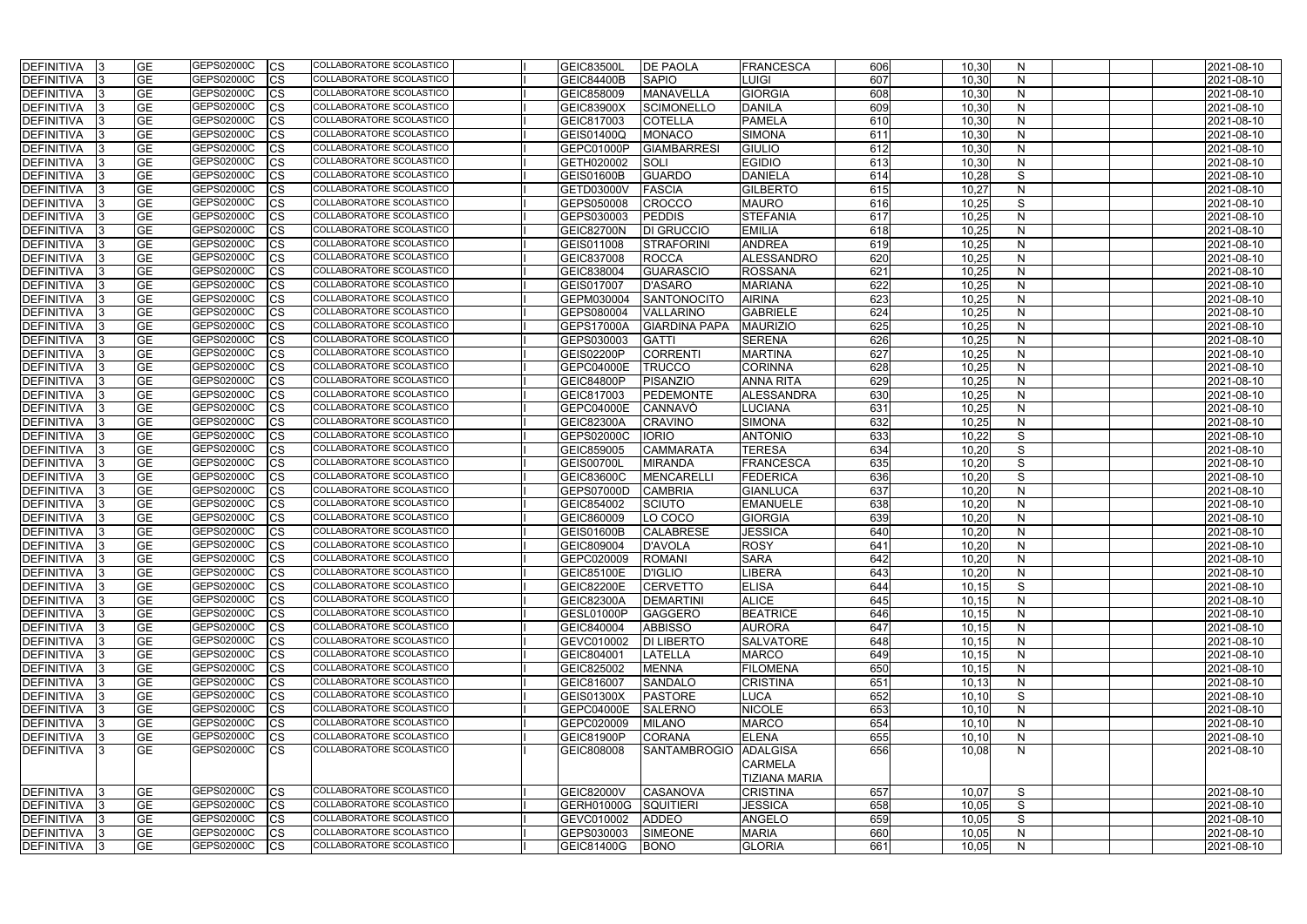| <b>DEFINITIVA</b>                      | <b>GE</b>       | GEPS02000C               | <b>ICS</b>             | COLLABORATORE SCOLASTICO                             | GEIC861005               | FEDELE                      | <b>GIOVANNI</b>                   | 662        |    | S                 |  | 2021-08-10               |
|----------------------------------------|-----------------|--------------------------|------------------------|------------------------------------------------------|--------------------------|-----------------------------|-----------------------------------|------------|----|-------------------|--|--------------------------|
| <b>DEFINITIVA</b>                      | GЕ              | GEPS02000C               | <b>CS</b>              | COLLABORATORE SCOLASTICO                             | <b>GERH01000G</b>        | <b>ROSSI</b>                | <b>NICOLA</b>                     | 663        | 10 | S                 |  | 2021-08-10               |
| <b>DEFINITIVA</b>                      | GЕ              | GEPS02000C               | <b>CS</b>              | COLLABORATORE SCOLASTICO                             | GERH020006               | <b>TRAVERSO</b>             | <b>SARA</b>                       | 664        | 10 | S                 |  | 2021-08-10               |
| <b>DEFINITIVA</b>                      | GЕ              | GEPS02000C               | CS                     | COLLABORATORE SCOLASTICO                             | GEIC862001               | <b>PETRACCA</b>             | FLORA                             | 665        |    | S                 |  | 2021-08-10               |
| <b>DEFINITIVA</b>                      | GЕ              | GEPS02000C               | <b>CS</b>              | COLLABORATORE SCOLASTICO                             | GEIC861005               | <b>SALONIA</b>              | MICHELA                           | 666        |    | S                 |  | 2021-08-10               |
| DEFINITIVA                             | GE              | GEPS02000C               | CS                     | COLLABORATORE SCOLASTICO                             | GEIS012004               | <b>MARINO</b>               | <b>ROSA</b>                       | 667        |    | S                 |  | 2021-08-10               |
| DEFINITIVA                             | <b>GE</b>       | GEPS02000C               | CS                     | COLLABORATORE SCOLASTICO                             | GERH020006               | <b>SAVONITTO</b>            | <b>GIACOMO</b>                    | 668        | 10 | S                 |  | 2021-08-10               |
| <b>DEFINITIVA</b>                      | <b>GE</b>       | GEPS02000C               | <b>CS</b>              | COLLABORATORE SCOLASTICO                             | <b>GEIC83400R</b>        | <b>BARISONE</b>             | <b>CINZIA MARIA</b>               | 669        |    | S                 |  | 2021-08-10               |
| <b>DEFINITIVA</b>                      | GЕ              | GEPS02000C               | CS                     | COLLABORATORE SCOLASTICO                             | GEIC817003               | <b>VISCONTI</b>             | <b>LAURA</b>                      | 670        |    | S                 |  | 2021-08-10               |
| <b>DEFINITIVA</b>                      | GЕ              | GEPS02000C               | <b>CS</b>              | <b>COLLABORATORE SCOLASTICO</b>                      | <b>GEIC81400G</b>        | <b>MINETTI</b>              | FEDERICA                          | 671        | 10 | S                 |  | 2021-08-10               |
| DEFINITIVA                             | GЕ              | GEPS02000C               | CS                     | COLLABORATORE SCOLASTICO                             | GEIC82100P               | <b>VALLARINO</b>            | <b>ALICE</b>                      | 672        |    | S                 |  | 2021-08-10               |
| <b>DEFINITIVA</b>                      | GЕ              | GEPS02000C               | CS                     | COLLABORATORE SCOLASTICO                             | GEIC854002               | FODDIS                      | VALENTINA                         | 673        |    | S                 |  | 2021-08-10               |
| DEFINITIVA                             | GE              | GEPS02000C               | CS                     | COLLABORATORE SCOLASTICO                             | GEIC80700C               | <b>URSO</b>                 | <b>ROSANGELA</b>                  | 674        |    | S                 |  | 2021-08-10               |
| <b>DEFINITIVA</b>                      | GE              | GEPS02000C               | CS                     | COLLABORATORE SCOLASTICO                             | GERH020006               | <b>MELIS</b>                | <b>ERIKA</b>                      | 675        | 10 | S                 |  | 2021-08-10               |
| <b>DEFINITIVA</b>                      | GЕ              | GEPS02000C               | CS                     | COLLABORATORE SCOLASTICO                             | GEPS030003               | PEZZANO                     | <b>RAFFAELE</b><br><b>ANTONIO</b> | 676        | 10 | S                 |  | 2021-08-10               |
| <b>DEFINITIVA</b>                      | GЕ              | GEPS02000C               | <b>CS</b>              | COLLABORATORE SCOLASTICO                             | <b>GEIC84200Q</b>        | GRECO                       | <b>LUCIANA</b>                    | 677        | 10 | S                 |  | 2021-08-10               |
| <b>DEFINITIVA</b>                      | GЕ              | GEPS02000C               | <b>ICS</b>             | COLLABORATORE SCOLASTICO                             | GEIC82300A               | <b>RODRIGUEZ</b>            | <b>NATHALEE</b>                   | 678        |    | S                 |  | 2021-08-10               |
|                                        |                 |                          |                        |                                                      |                          | VEINTIMILLA                 | <b>ALEXANDRA</b>                  |            |    |                   |  |                          |
| <b>DEFINITIVA</b>                      | GЕ              | GEPS02000C               | <b>CS</b>              | COLLABORATORE SCOLASTICO                             | GEIC853006               | CONDOLUCI                   | <b>CATERINA</b>                   | 679        | 10 | S                 |  | 2021-08-10               |
| <b>DEFINITIVA</b>                      | GЕ              | GEPS02000C               | ICS                    | COLLABORATORE SCOLASTICO                             | <b>GEIS00600R</b>        | <b>GAGLIANO</b>             | <b>MELANIA</b>                    | 680        | 10 | N                 |  | 2021-08-10               |
| <b>DEFINITIVA</b>                      | <b>GE</b>       | GEPS02000C               | <b>CS</b>              | COLLABORATORE SCOLASTICO                             | GEIS018003               | PALMINTERI                  | <b>MARTINA</b>                    | 681        | 10 | $\mathsf{N}$      |  | 2021-08-10               |
| <b>DEFINITIVA</b>                      | GЕ              | GEPS02000C               | <b>CS</b>              | COLLABORATORE SCOLASTICO                             | <b>GEIC85500T</b>        | FERRARA                     | <b>ELISA</b>                      | 682        | 10 | N                 |  | 2021-08-10               |
| <b>DEFINITIVA</b>                      | GЕ              | GEPS02000C               | CS                     | <b>COLLABORATORE SCOLASTICO</b>                      | <b>GEIS01600B</b>        | <b>TURCATO</b>              | <b>MARCO</b>                      | 683        |    | N                 |  | 2021-08-10               |
| <b>DEFINITIVA</b>                      | <b>GE</b>       | GEPS02000C               | CS                     | COLLABORATORE SCOLASTICO                             | GEPM030004               | <b>TRAVALI</b>              | <b>VITTORIO</b>                   | 684        | 10 | N                 |  | 2021-08-10               |
| <b>DEFINITIVA</b>                      | GЕ              | GEPS02000C               | <b>CS</b>              | COLLABORATORE SCOLASTICO                             | GEIS018003               | BENVENUTO                   | <b>FEDERICO</b>                   | 685        | 10 | N                 |  | 2021-08-10               |
| <b>DEFINITIVA</b>                      | GЕ              | GEPS02000C               | CS                     | COLLABORATORE SCOLASTICO                             | <b>GEIC83600C</b>        | <b>MANTERO</b>              | <b>CHIARA</b>                     | 686        | 10 | N                 |  | 2021-08-10               |
| <b>DEFINITIVA</b>                      | GЕ              | GEPS02000C               | CS                     | COLLABORATORE SCOLASTICO                             | GEIC840004               | <b>RUOTOLO</b>              | <b>CARMELA</b>                    | 687        | 10 | N                 |  | 2021-08-10               |
| <b>DEFINITIVA</b>                      | GЕ              | GEPS02000C               | <b>CS</b>              | COLLABORATORE SCOLASTICO                             | <b>GEPS07000D</b>        | <b>ARALDO</b>               | <b>SIMONA</b>                     | 688        | 10 | N                 |  | 2021-08-10               |
| DEFINITIVA                             | GE              | GEPS02000C               | <b>CS</b>              | <b>COLLABORATORE SCOLASTICO</b>                      | GEIC840004               | <b>CORNETO</b>              | <b>MARTINA</b>                    | 689        |    | N                 |  | 2021-08-10               |
|                                        |                 |                          |                        |                                                      |                          |                             | PROVVIDENZA                       |            |    |                   |  |                          |
| <b>DEFINITIVA</b>                      | <b>GE</b>       | GEPS02000C               | <b>ICS</b>             | COLLABORATORE SCOLASTICO                             | GERH020006               | <b>DAMIANO</b>              | <b>ELISABETH</b>                  | 690        | 10 | N                 |  | 2021-08-10               |
| <b>DEFINITIVA</b>                      | GЕ              | GEPS02000C               | <b>ICS</b>             | COLLABORATORE SCOLASTICO                             | GETH020002               | <b>GARAVENTA</b>            | <b>MARCO</b>                      | 691        | 10 | N                 |  | 2021-08-10               |
| <b>DEFINITIVA</b>                      | <b>GE</b>       | GEPS02000C               | <b>CS</b>              | COLLABORATORE SCOLASTICO                             | GEIC85000P               | <b>LI CASTRI</b>            | <b>GIULIA</b>                     | 692        | 10 | N                 |  | 2021-08-10               |
| <b>DEFINITIVA</b>                      | GЕ              | GEPS02000C               | CS                     | COLLABORATORE SCOLASTICO                             | GEIC85500T               | <b>VERO</b>                 | <b>IRENE</b>                      | 693        |    | N                 |  | 2021-08-10               |
| <b>DEFINITIVA</b>                      | GЕ              | GEPS02000C               | <b>CS</b>              | COLLABORATORE SCOLASTICO                             | GERH01000G               | <b>FINCATO</b>              | <b>SILVIA</b>                     | 694        | 10 | N                 |  | 2021-08-10               |
| DEFINITIVA  3                          | <b>GE</b>       | GEPS02000C               | <b>CS</b>              | COLLABORATORE SCOLASTICO                             | GEIS02200P               | <b>TARANTO</b>              | <b>MARIKA</b>                     | 695        | 10 | N                 |  | 2021-08-10               |
| DEFINITIVA 3                           | <b>GE</b>       | GEPS02000C               | <b>CS</b>              | COLLABORATORE SCOLASTICO                             | <b>GEIC80700C</b>        | <b>SISCA</b>                | <b>GIUSEPPE</b>                   | 696        | 10 | N                 |  | 2021-08-10               |
| DEFINITIVA                             | <b>GE</b>       | GEPS02000C               | <b>CS</b>              | COLLABORATORE SCOLASTICO                             | GEIC860009               | <b>FERRO</b>                | <b>AMBRA</b>                      | 697        | 10 | N                 |  | 2021-08-10               |
| <b>DEFINITIVA</b>                      | GЕ              | GEPS02000C               | <b>ICS</b>             | COLLABORATORE SCOLASTICO                             | GERH020006               | <b>BORRELLI</b>             | <b>FRANCESCA</b>                  | 698        | 10 | N                 |  | 2021-08-10               |
| <b>DEFINITIVA</b>                      | GЕ              | GEPS02000C               | <b>ICS</b>             | COLLABORATORE SCOLASTICO                             | GEIS003009               | SANTAGUIDA                  | <b>JACOPO</b>                     | 699        | 10 | $\mathsf{N}$      |  | 2021-08-10               |
| <b>DEFINITIVA</b>                      | GЕ              | GEPS02000C               | <b>CS</b>              | COLLABORATORE SCOLASTICO                             | GEIC83900X               | <b>AFFLITTO</b>             | <b>IRENE</b>                      | 700        | 10 | N                 |  | 2021-08-10               |
| <b>DEFINITIVA</b>                      | GЕ              | GEPS02000C               | <b>CS</b>              | COLLABORATORE SCOLASTICO                             | GEIC817003               | PARODI                      | <b>MARTA</b>                      | 701        | 10 | N                 |  | 2021-08-10               |
| <b>DEFINITIVA</b>                      | <b>GE</b>       | GEPS02000C               | <b>CS</b>              | COLLABORATORE SCOLASTICO                             | GEIC837008               | <b>NICOLOSI</b>             | <b>MATTEO</b>                     | 702        | 10 | N                 |  | 2021-08-10               |
| <b>DEFINITIVA</b>                      | <b>GE</b>       | GEPS02000C               | <b>CS</b>              | COLLABORATORE SCOLASTICO                             | GEIC859005               | <b>ORLANDI</b>              | <b>GIULIA</b>                     | 703        | 10 | N                 |  | 2021-08-10               |
| <b>DEFINITIVA</b>                      | <b>GE</b>       | GEPS02000C               | <b>ICS</b>             | COLLABORATORE SCOLASTICO                             | GEIC80700C               | PALUMBO                     | <b>FRANCESCA</b>                  | 704        | 10 | N.                |  | 2021-08-10               |
| <b>DEFINITIVA</b>                      | <b>GE</b>       | GEPS02000C               | <b>CS</b>              | COLLABORATORE SCOLASTICO                             | GEIC859005               | <b>MICIELI</b>              | ALESSANDRO                        | 705        | 10 | $\mathsf{N}$      |  | 2021-08-10               |
| <b>DEFINITIVA</b>                      | GE              | GEPS02000C               | <b>CS</b>              | COLLABORATORE SCOLASTICO                             | <b>GEIS01900V</b>        | PALUMBO                     | <b>GIOVANNI</b>                   | 706        | 10 | N                 |  | 2021-08-10               |
| DEFINITIVA                             | GE              | GEPS02000C               | <b>CS</b>              | COLLABORATORE SCOLASTICO                             | GEPC020009               | FERRARI                     | <b>ILARIA</b>                     | 707        | 10 | N                 |  | 2021-08-10               |
| <b>DEFINITIVA</b>                      | <b>GE</b>       | GEPS02000C               | <b>CS</b>              | COLLABORATORE SCOLASTICO                             | <b>GEIC83500L</b>        | <b>RIGHETTO</b>             | LETIZIA                           | 708        | 10 | $\mathsf{N}$      |  | 2021-08-10               |
| DEFINITIVA                             | <b>GE</b>       | GEPS02000C               | <b>CS</b>              | COLLABORATORE SCOLASTICO                             | <b>GEIC85600N</b>        | <b>RANDISI</b>              | <b>FRANCESCO</b>                  | 709        | 10 | N                 |  | 2021-08-10               |
|                                        |                 |                          |                        |                                                      |                          |                             | <b>MATTEO</b>                     |            |    |                   |  |                          |
| DEFINITIVA                             | <b>GE</b>       | GEPS02000C               | <b>I</b> CS            | COLLABORATORE SCOLASTICO                             | GEPS02000C               | <b>IAVARONE</b>             | <b>MAURO</b>                      | 710        | 10 | N                 |  | 2021-08-10               |
| <b>DEFINITIVA</b>                      | GE              | GEPS02000C               | <b>ICS</b>             | COLLABORATORE SCOLASTICO                             | GEIC81900P               | BARBUTO                     | <b>ANDREA</b>                     | 711        | 10 | N                 |  | 2021-08-10               |
| <b>DEFINITIVA</b>                      | GE              | GEPS02000C               | CS                     | COLLABORATORE SCOLASTICO                             | <b>GEIS00600R</b>        | MINNULIA                    | <b>DESIREE</b>                    | 712        |    | N                 |  | 2021-08-10               |
| <b>DEFINITIVA</b>                      | <b>GE</b>       | GEPS02000C               | <b>CS</b>              | COLLABORATORE SCOLASTICO                             | GEMM18500G BUTTAZZO      |                             | <b>MARZIA</b>                     | 713        | 10 | $\mathsf{N}$      |  | 2021-08-10               |
|                                        |                 |                          |                        |                                                      |                          |                             |                                   |            |    |                   |  |                          |
| <b>DEFINITIVA</b><br><b>DEFINITIVA</b> | <b>GE</b><br>GE | GEPS02000C<br>GEPS02000C | <b>CS</b><br><b>CS</b> | COLLABORATORE SCOLASTICO<br>COLLABORATORE SCOLASTICO | GEIC85000P<br>GERH020006 | FERRI<br><b>AFFORTUNATO</b> | <b>JESSICA</b><br><b>ROCCO</b>    | 714<br>715 | 10 | $\mathsf{N}$<br>N |  | 2021-08-10<br>2021-08-10 |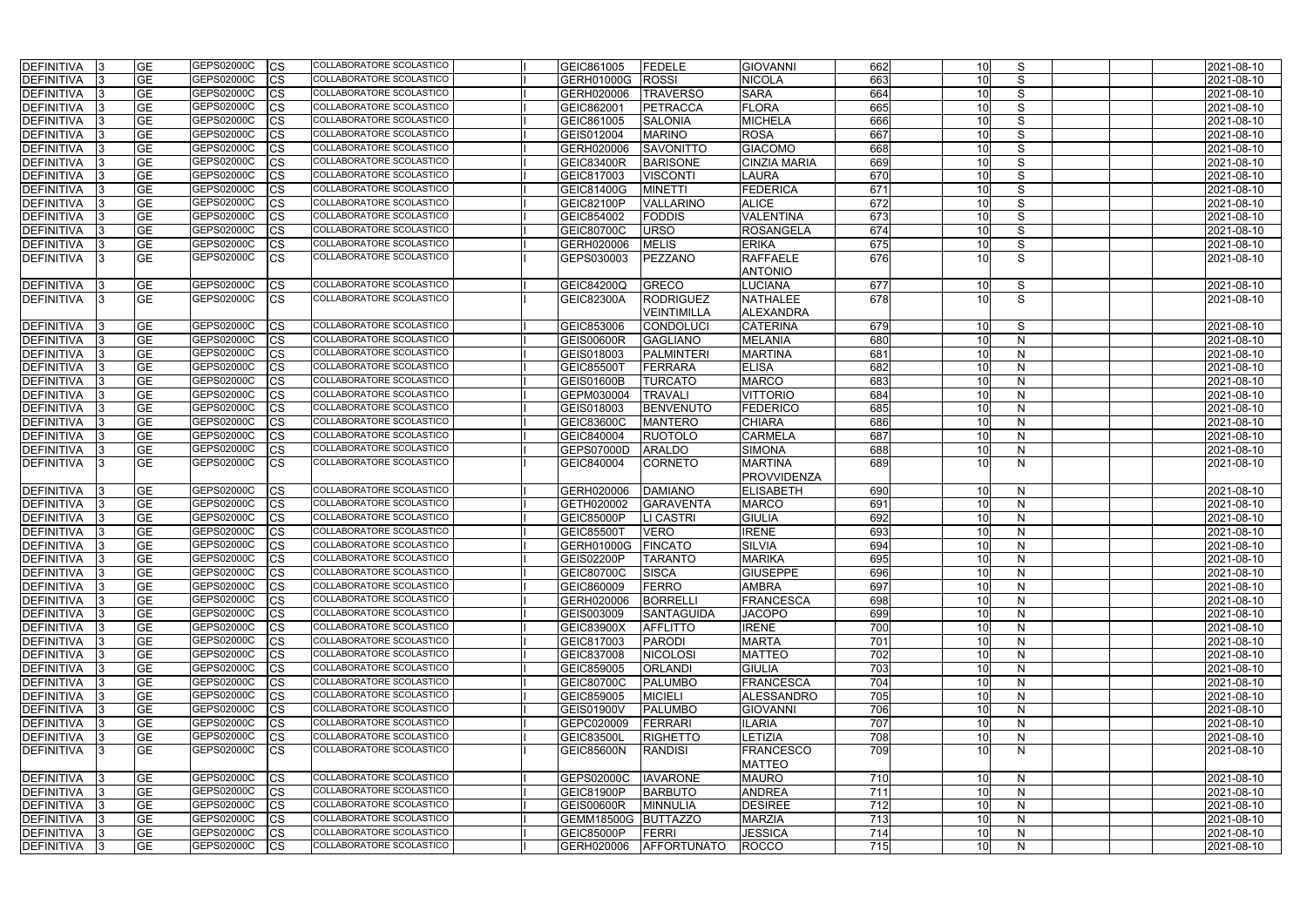| <b>DEFINITIVA</b> | <b>GE</b> | GEPS02000C        | CS        | <b>COLLABORATORE SCOLASTICO</b> | <b>GEIC84900E</b> | <b>RIGHI</b>        | <b>MIRIANA</b>        | 716 | 10   | N            |  | 2021-08-10 |
|-------------------|-----------|-------------------|-----------|---------------------------------|-------------------|---------------------|-----------------------|-----|------|--------------|--|------------|
| <b>DEFINITIVA</b> | <b>GE</b> | GEPS02000C        | СS        | COLLABORATORE SCOLASTICO        | GEPS030003        | <b>ZIRPOLI</b>      | <b>ORENZO</b>         | 717 | 10   | N            |  | 2021-08-10 |
| <b>DEFINITIVA</b> | <b>GE</b> | GEPS02000C        | СS        | <b>COLLABORATORE SCOLASTICO</b> | GEIC808008        | <b>PACIFICO</b>     | <b>ELEONORA</b>       | 718 | 10   | N            |  | 2021-08-10 |
| <b>DEFINITIVA</b> | <b>GE</b> | GEPS02000C        | СS        | COLLABORATORE SCOLASTICO        | GEIS017007        | <b>FUSCO</b>        | <b>GIANLUCA</b>       | 719 | 10   | N            |  | 2021-08-10 |
| DEFINITIVA        | <b>GE</b> | GEPS02000C        | СS        | COLLABORATORE SCOLASTICO        | GEIC81300Q        | <b>OLIVERI</b>      | <b>VALENTINA</b>      | 720 | 10   | N            |  | 2021-08-10 |
| <b>DEFINITIVA</b> | <b>GE</b> | GEPS02000C        | СS        | COLLABORATORE SCOLASTICO        | GEPM030004        | <b>PERUGGI</b>      | ANDREA                | 721 |      | <sup>N</sup> |  | 2021-08-10 |
|                   |           |                   |           |                                 |                   |                     | <b>GIAMPAOLO</b>      |     |      |              |  |            |
| <b>DEFINITIVA</b> | <b>GE</b> | GEPS02000C        | CS        | COLLABORATORE SCOLASTICO        | GEIS004005        | <b>AIELLO</b>       | <b>ROSARIA ILENIA</b> | 722 | 10   | N            |  | 2021-08-10 |
| <b>DEFINITIVA</b> | <b>GE</b> | GEPS02000C        | СS        | COLLABORATORE SCOLASTICO        | GERI07000P        | <b>ALFIERI</b>      | <b>ROBERTO</b>        | 723 | 10   | N            |  | 2021-08-10 |
| <b>DEFINITIVA</b> | <b>GE</b> | GEPS02000C        | СS        | COLLABORATORE SCOLASTICO        | <b>GEIC81900P</b> | <b>OLIVIERI</b>     | <b>MARTINA</b>        | 724 | 10   | N            |  | 2021-08-10 |
| <b>DEFINITIVA</b> | <b>GE</b> | GEPS02000C        | CS        | COLLABORATORE SCOLASTICO        | GERI07000P        | <b>BOTTONE</b>      | <b>GIOVANNI</b>       | 725 |      | N            |  | 2021-08-10 |
| <b>DEFINITIVA</b> | <b>GE</b> | GEPS02000C        | СS        | COLLABORATORE SCOLASTICO        | GEIC840004        | <b>TROPIANO</b>     | <b>MARTA</b>          | 726 |      | N.           |  | 2021-08-10 |
| <b>DEFINITIVA</b> | <b>GE</b> | GEPS02000C        | СS        | COLLABORATORE SCOLASTICO        | GEPS02000C        | <b>BRUZZONE</b>     | <b>MARTA</b>          | 727 |      | N            |  | 2021-08-10 |
| <b>DEFINITIVA</b> | <b>GE</b> | GEPS02000C        | СS        | COLLABORATORE SCOLASTICO        | GEIC861005        | <b>MUSIU</b>        | <b>JESSICA</b>        | 728 | 10   | $\mathsf{N}$ |  | 2021-08-10 |
| <b>DEFINITIVA</b> | <b>GE</b> | GEPS02000C        | СS        | COLLABORATORE SCOLASTICO        | GEPS030003        | <b>MANDORINO</b>    | <b>MARIA CHIARA</b>   | 729 | 10   | N            |  | 2021-08-10 |
| <b>DEFINITIVA</b> | <b>GE</b> | <b>GEPS02000C</b> | СS        | COLLABORATORE SCOLASTICO        | <b>GEPM04000P</b> | <b>LAROSA</b>       | <b>VALENTINA</b>      | 730 | 10   | N            |  | 2021-08-10 |
| <b>DEFINITIVA</b> | <b>GE</b> | GEPS02000C        | СS        | COLLABORATORE SCOLASTICO        | GEPS02000C        | <b>ACCILI</b>       | <b>ALESSIA</b>        | 731 |      | N            |  | 2021-08-10 |
| DEFINITIVA        | <b>GE</b> | GEPS02000C        | СS        | COLLABORATORE SCOLASTICO        | <b>GEIS00100N</b> | <b>PARODI</b>       | <b>CHIARA</b>         | 732 |      | <sup>N</sup> |  | 2021-08-10 |
| <b>DEFINITIVA</b> | <b>GE</b> | GEPS02000C        | СS        | COLLABORATORE SCOLASTICO        | GEIC854002        | <b>DOSSI</b>        | <b>SARA</b>           | 733 |      | N            |  | 2021-08-10 |
| <b>DEFINITIVA</b> | <b>GE</b> | GEPS02000C        | СS        | COLLABORATORE SCOLASTICO        | GEVC010002        | <b>GRIDA' CUCCO</b> | <b>SARA</b>           | 734 | 10   | N            |  | 2021-08-10 |
| <b>DEFINITIVA</b> | <b>GE</b> | GEPS02000C        | СS        | COLLABORATORE SCOLASTICO        | GEIC808008        | <b>CASSARA</b>      | <b>STEFANO</b>        | 735 | 10   | N            |  | 2021-08-10 |
| <b>DEFINITIVA</b> | <b>GE</b> | GEPS02000C        | СS        | <b>COLLABORATORE SCOLASTICO</b> | GEIS018003        | <b>TRAPASSO</b>     | <b>ANDREA</b>         | 736 | 10   | N            |  | 2021-08-10 |
| <b>DEFINITIVA</b> | <b>GE</b> | GEPS02000C        | CS        | <b>COLLABORATORE SCOLASTICO</b> | GEIC829009        | GESSI               | <b>STEFANIA</b>       | 737 |      | $\mathsf{N}$ |  | 2021-08-10 |
| <b>DEFINITIVA</b> | <b>GE</b> | GEPS02000C        | CS        | COLLABORATORE SCOLASTICO        | GEPC04000E        | <b>GRIFFO</b>       | <b>MARIA TERESA</b>   | 738 |      | $\mathsf{N}$ |  | 2021-08-10 |
| <b>DEFINITIVA</b> | <b>GE</b> | GEPS02000C        | СS        | COLLABORATORE SCOLASTICO        | GEPC020009        | <b>CHIARA</b>       | <b>ELISA</b>          | 739 |      | N            |  | 2021-08-10 |
| <b>DEFINITIVA</b> | <b>GE</b> | GEPS02000C        | CS        | COLLABORATORE SCOLASTICO        | GEIC825002        | <b>CAPUANO</b>      | <b>EDUARDO</b>        | 740 |      | N            |  | 2021-08-10 |
| <b>DEFINITIVA</b> | <b>GE</b> | GEPS02000C        | СS        | COLLABORATORE SCOLASTICO        | GEIC833001        | <b>ROSSI</b>        | <b>CHIARA</b>         | 741 |      | $\mathsf{N}$ |  | 2021-08-10 |
| <b>DEFINITIVA</b> | <b>GE</b> | <b>GEPS02000C</b> | СS        | COLLABORATORE SCOLASTICO        | GEIC808008        | <b>BACIGALUPI</b>   | <b>MARGHERITA</b>     | 742 | 10   | <sup>N</sup> |  | 2021-08-10 |
| <b>DEFINITIVA</b> | <b>GE</b> | GEPS02000C        | CS        | COLLABORATORE SCOLASTICO        | <b>GEIC85000P</b> | <b>MACCIÒ</b>       | <b>SILVIA</b>         | 743 |      | N            |  | 2021-08-10 |
| <b>DEFINITIVA</b> | <b>GE</b> | GEPS02000C        | СS        | COLLABORATORE SCOLASTICO        | GEIC825002        | <b>GIOFFRE</b>      | LAURA                 | 744 |      | N            |  | 2021-08-10 |
| <b>DEFINITIVA</b> | <b>GE</b> | GEPS02000C        | СS        | COLLABORATORE SCOLASTICO        | GEIC837008        | <b>DOLERMO</b>      | <b>CRISTINA</b>       | 745 |      | N.           |  | 2021-08-10 |
| <b>DEFINITIVA</b> | <b>GE</b> | GEPS02000C        | CS        | COLLABORATORE SCOLASTICO        | <b>GEIC84900E</b> | <b>SPATARI</b>      | <b>STEFANIA</b>       | 746 | 10   | N            |  | 2021-08-10 |
| <b>DEFINITIVA</b> | <b>GE</b> | GEPS02000C        | СS        | COLLABORATORE SCOLASTICO        | GEPC04000E        | <b>CLEMENTE</b>     | LUISA                 | 747 |      | N            |  | 2021-08-10 |
| <b>DEFINITIVA</b> | <b>GE</b> | GEPS02000C        | СS        | <b>COLLABORATORE SCOLASTICO</b> | GEIC840004        | <b>ALTEMANI</b>     | <b>STEFANO</b>        | 748 |      | N            |  | 2021-08-10 |
| <b>DEFINITIVA</b> | <b>GE</b> | GEPS02000C        | СS        | COLLABORATORE SCOLASTICO        | GEPC04000E        | <b>CLEMENTE</b>     | <b>ALESSANDRA</b>     | 749 |      | N            |  | 2021-08-10 |
| DEFINITIVA        | <b>GE</b> | GEPS02000C        | Ics       | COLLABORATORE SCOLASTICO        | <b>GEIC83900X</b> | <b>PERRE</b>        | <b>VALENTINA</b>      | 750 |      | N            |  | 2021-08-10 |
| <b>DEFINITIVA</b> | <b>GE</b> | GEPS02000C        | <b>CS</b> | COLLABORATORE SCOLASTICO        | GEPS02000C        | <b>PAOLETTA</b>     | <b>GIANLUCA</b>       | 751 |      | <sub>N</sub> |  | 2021-08-10 |
| DEFINITIVA        | <b>GE</b> | GEPS02000C        | <b>CS</b> | COLLABORATORE SCOLASTICO        | GEIC831009        | DELORENZI           | <b>MAURO</b>          | 752 | 10   | N            |  | 2021-08-10 |
| DEFINITIVA        | <b>GE</b> | GEPS02000C        | <b>CS</b> | COLLABORATORE SCOLASTICO        | <b>GEIC81300Q</b> | <b>DI ROCCO</b>     | <b>PATRIZIA</b>       | 753 | 10   | N            |  | 2021-08-10 |
| DEFINITIVA        | <b>GE</b> | GEPS02000C        | СS        | COLLABORATORE SCOLASTICO        | GEIC833001        | <b>GANGAI</b>       | <b>CARMELA</b>        | 754 | 10   | N            |  | 2021-08-10 |
| <b>DEFINITIVA</b> | <b>GE</b> | GEPS02000C        | CS        | COLLABORATORE SCOLASTICO        | GEPS02000C        | <b>BALBIANO</b>     | <b>MAURIZIO</b>       | 755 | 10   | N            |  | 2021-08-10 |
| <b>DEFINITIVA</b> | <b>GE</b> | GEPS02000C        | CS        | COLLABORATORE SCOLASTICO        | GEVC010002        | <b>BOLLA</b>        | <b>ELISABETTA</b>     | 756 | 9,98 | N            |  | 2021-08-10 |
|                   |           |                   |           |                                 |                   | PITTALUGA           |                       |     |      |              |  |            |
| <b>DEFINITIVA</b> | <b>GE</b> | GEPS02000C        | <b>CS</b> | COLLABORATORE SCOLASTICO        | <b>GEIC84200Q</b> | <b>MANNO</b>        | <b>DEBORA</b>         | 757 | 9,97 | S            |  | 2021-08-10 |
| <b>DEFINITIVA</b> | <b>GE</b> | GEPS02000C        | <b>CS</b> | COLLABORATORE SCOLASTICO        | <b>GEIC84200Q</b> | <b>GAGGERO</b>      | <b>ROBERTA</b>        | 758 | 9,97 | S            |  | 2021-08-10 |
| <b>DEFINITIVA</b> | <b>GE</b> | GEPS02000C        | <b>CS</b> | <b>COLLABORATORE SCOLASTICO</b> | GEPS080004        | <b>AMATO</b>        | <b>GIUSEPPE</b>       | 759 | 9,97 | N            |  | 2021-08-10 |
| DEFINITIVA        | <b>GE</b> | GEPS02000C        | ICS.      | COLLABORATORE SCOLASTICO        | GERH020006        | <b>BOSCO</b>        | <b>MARIA</b>          | 760 | 9,95 | S            |  | 2021-08-10 |
|                   |           |                   |           |                                 |                   |                     | <b>ANTONIETTA</b>     |     |      |              |  |            |
| <b>DEFINITIVA</b> | <b>GE</b> | GEPS02000C        | <b>CS</b> | COLLABORATORE SCOLASTICO        | GEPS080004        | <b>VILLA</b>        | <b>MARCO</b>          | 761 | 9,95 | N            |  | 2021-08-10 |
| DEFINITIVA        | <b>GE</b> | GEPS02000C        | CS        | COLLABORATORE SCOLASTICO        | <b>GEPS07000D</b> | <b>COPPOLA</b>      | <b>FRANCESCO</b>      | 762 | 9,95 | $\mathsf{N}$ |  | 2021-08-10 |
| DEFINITIVA        | <b>GE</b> | GEPS02000C        | <b>CS</b> | COLLABORATORE SCOLASTICO        | GEVC010002        | <b>GRECO</b>        | <b>GIUSEPPE</b>       | 763 | 9,95 | $\mathsf{N}$ |  | 2021-08-10 |
| DEFINITIVA        | <b>GE</b> | GEPS02000C        | СS        | COLLABORATORE SCOLASTICO        | <b>GEIC83400R</b> | <b>RUSSO</b>        | <b>TAMARA</b>         | 764 | 9,92 | $\mathsf{N}$ |  | 2021-08-10 |
| DEFINITIVA        | <b>GE</b> | GEPS02000C        | СS        | COLLABORATORE SCOLASTICO        | <b>GEIS00700L</b> | <b>TUCCITTO</b>     | <b>ANTONINO</b>       | 765 | 9,92 | $\mathsf{N}$ |  | 2021-08-10 |
| DEFINITIVA        | <b>GE</b> | GEPS02000C        | CS        | COLLABORATORE SCOLASTICO        | GEIC82700N        | <b>MOSCA</b>        | <b>MASSIMO</b>        | 766 | 9,90 | S            |  | 2021-08-10 |
| <b>DEFINITIVA</b> | <b>GE</b> | GEPS02000C        | CS        | COLLABORATORE SCOLASTICO        | <b>GEIC84200Q</b> | <b>COSTANTINO</b>   | <b>CRISTINA</b>       | 767 | 9,90 | S            |  | 2021-08-10 |
| <b>DEFINITIVA</b> | <b>GE</b> | GEPS02000C        | <b>CS</b> | COLLABORATORE SCOLASTICO        | GERI07000P        | <b>VILLA</b>        | <b>CORRADO</b>        | 768 | 9,90 | S            |  | 2021-08-10 |
| <b>DEFINITIVA</b> | <b>GE</b> | GEPS02000C        | <b>CS</b> | COLLABORATORE SCOLASTICO        | <b>GEIC82300A</b> | <b>STRAFACE</b>     | <b>ARIANNA</b>        | 769 | 9,90 | S            |  | 2021-08-10 |
| DEFINITIVA        | <b>GE</b> | GEPS02000C        | <b>CS</b> | COLLABORATORE SCOLASTICO        | GEIC85000P        | <b>FOSSA</b>        | <b>LAURA</b>          | 770 | 9,90 | $\mathsf{N}$ |  | 2021-08-10 |
|                   |           |                   |           |                                 |                   |                     |                       |     |      |              |  |            |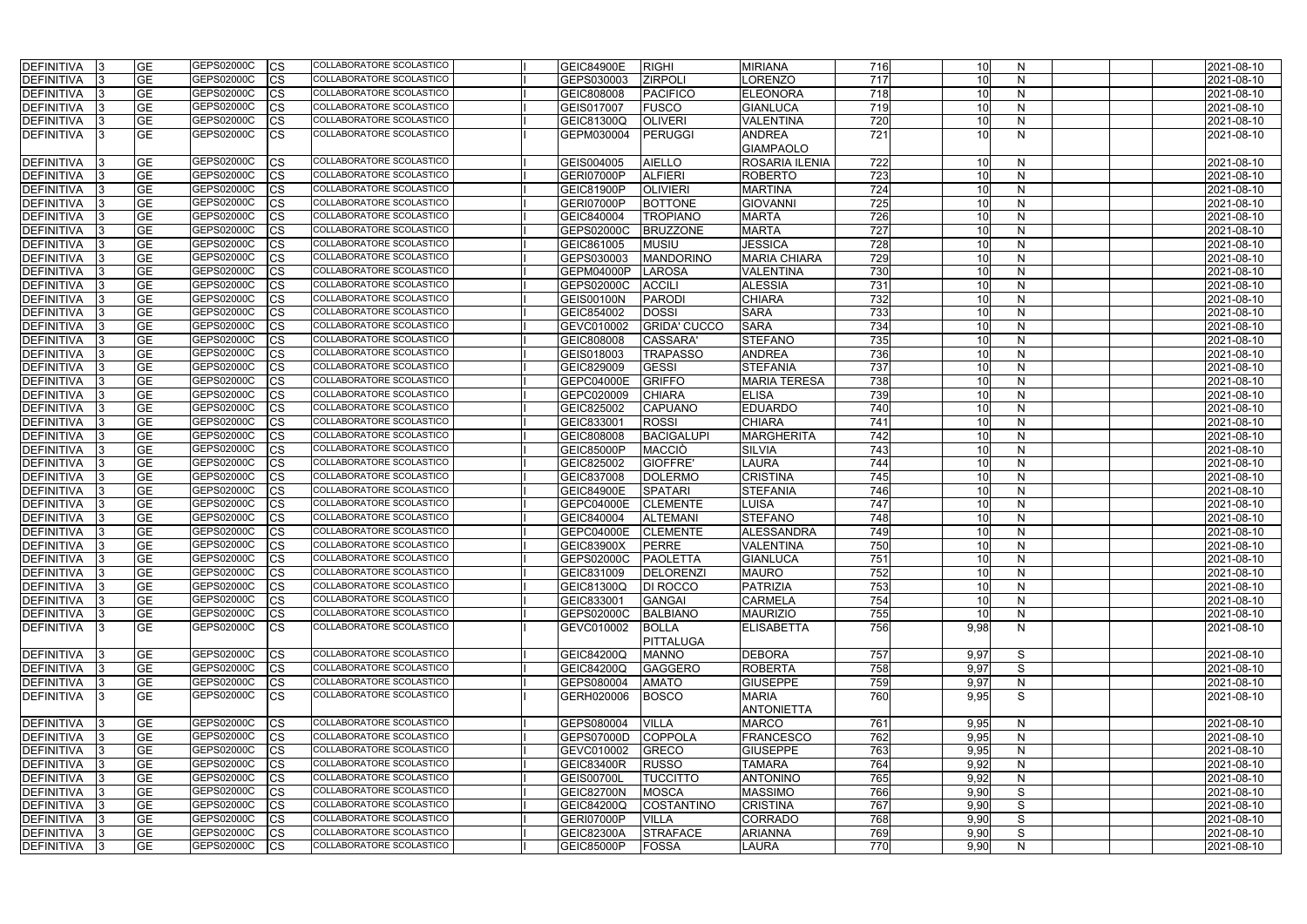| <b>DEFINITIVA</b>                      | <b>GE</b>              | GEPS02000C        | <b>CS</b>       | COLLABORATORE SCOLASTICO        | <b>GEIS00100N</b> | <b>PIAGGIONE</b>                 | LUCA VITO                     | 771        | 9,90 | N                 | 2021-08-10 |
|----------------------------------------|------------------------|-------------------|-----------------|---------------------------------|-------------------|----------------------------------|-------------------------------|------------|------|-------------------|------------|
| <b>DEFINITIVA</b>                      | <b>GE</b>              | GEPS02000C        | <b>CS</b>       | COLLABORATORE SCOLASTICO        | <b>GEIS00600R</b> | <b>DI GIULIANI</b>               | <b>CARLOTTA</b>               | 772        | 9,90 | N                 | 2021-08-10 |
|                                        |                        |                   |                 |                                 |                   |                                  | <b>CHIARA</b>                 |            |      |                   |            |
| <b>DEFINITIVA</b>                      | <b>GE</b>              | GEPS02000C        | CS              | COLLABORATORE SCOLASTICO        | <b>GERI07000P</b> | <b>PRIOLO</b>                    | <b>REBECCA</b>                | 773        | 9,90 | N                 | 2021-08-10 |
| <b>DEFINITIVA</b>                      | <b>GE</b>              | GEPS02000C        | lCS             | COLLABORATORE SCOLASTICO        | GEIC824006        | <b>MACCARRONE</b>                | <b>ENRICO</b>                 | 774        | 9,90 | $\mathsf{N}$      | 2021-08-10 |
| DEFINITIVA                             | <b>GE</b>              | GEPS02000C        | CS              | COLLABORATORE SCOLASTICO        | <b>GERI07000P</b> | <b>SITZIA</b>                    | <b>CHIARA</b>                 | 775        | 9,90 | N                 | 2021-08-10 |
| <b>DEFINITIVA</b>                      | <b>GE</b>              | GEPS02000C        | <b>CS</b>       | COLLABORATORE SCOLASTICO        | GEPC020009        | PASQUARIELLO                     | ANNABELLA                     | 776        | 9,90 | $\mathsf{N}$      | 2021-08-10 |
| <b>DEFINITIVA</b>                      | <b>GE</b>              | GEPS02000C        | <b>CS</b>       | COLLABORATORE SCOLASTICO        | GEIS01600B        | <b>GIANGREGORIO</b>              | <b>DAVIDE</b>                 | 777        | 9,90 | N                 | 2021-08-10 |
| DEFINITIVA                             | <b>GE</b>              | GEPS02000C        | <b>CS</b>       | COLLABORATORE SCOLASTICO        | GEIC83500L        | <b>PISANI</b>                    | <b>FRANCESCA</b>              | 778        | 9,90 | N                 | 2021-08-10 |
| <b>DEFINITIVA</b>                      | <b>GE</b>              | GEPS02000C        | CS              | COLLABORATORE SCOLASTICO        | GEPS030003        | <b>CORELLI</b>                   | <b>FEDERICO</b>               | 779        | 9,90 | $\mathsf{N}$      | 2021-08-10 |
| <b>DEFINITIVA</b>                      | <b>GE</b>              | GEPS02000C        | <b>CS</b>       | COLLABORATORE SCOLASTICO        | GEIC853006        | <b>MORLA CRESPIN</b>             | <b>MARIA DEL</b>              | 780        | 9,90 | $\mathsf{N}$      | 2021-08-10 |
|                                        |                        |                   |                 |                                 |                   |                                  | <b>ROSARIO</b>                |            |      |                   |            |
| <b>DEFINITIVA</b>                      | <b>GE</b>              | GEPS02000C        | <b>CS</b>       | COLLABORATORE SCOLASTICO        | <b>GEIC86400L</b> | <b>VACCARO</b>                   | <b>GIORGIA MARIA</b>          | 781        | 9,85 | N                 | 2021-08-10 |
| <b>DEFINITIVA</b>                      | <b>GE</b>              | GEPS02000C        | CS              | COLLABORATORE SCOLASTICO        | GEPS02000C        | <b>GEMELLI</b>                   | <b>ALESSANDRA</b>             | 782        | 9,85 | $\mathsf{N}$      | 2021-08-10 |
| <b>DEFINITIVA</b>                      | <b>GE</b>              | GEPS02000C        | CS              | COLLABORATORE SCOLASTICO        | <b>GEIC80700C</b> | <b>NICOLAZZI</b>                 | <b>TERESA</b>                 | 783        | 9,85 | N                 | 2021-08-10 |
| <b>DEFINITIVA</b>                      | <b>GE</b>              | GEPS02000C        | СS              | COLLABORATORE SCOLASTICO        | <b>GERI02000N</b> | CARMAGNANI                       | <b>GRAZIA</b>                 | 784        | 9,85 | N                 | 2021-08-10 |
| <b>DEFINITIVA</b>                      | <b>GE</b>              | GEPS02000C        | CS              | COLLABORATORE SCOLASTICO        | <b>GEIC83500L</b> | <b>BATTAGLIA</b>                 | <b>SIMONA</b>                 | 785        | 9,83 | S                 | 2021-08-10 |
| <b>DEFINITIVA</b>                      | <b>GE</b>              | GEPS02000C        | <b>CS</b>       | COLLABORATORE SCOLASTICO        | <b>GEIC85000P</b> | <b>VIVACQUA</b>                  | <b>MARCELLA</b>               | 786        | 9,80 | S                 | 2021-08-10 |
|                                        |                        | GEPS02000C        |                 | COLLABORATORE SCOLASTICO        |                   |                                  |                               |            |      |                   |            |
| <b>DEFINITIVA</b><br><b>DEFINITIVA</b> | <b>GE</b><br><b>GE</b> | GEPS02000C        | CS<br><b>CS</b> | <b>COLLABORATORE SCOLASTICO</b> | GERH020006        | <b>BORRELLI</b><br><b>PRUGNO</b> | <b>LUIGI</b><br><b>TERESA</b> | 787<br>788 | 9,80 | N<br>$\mathsf{N}$ | 2021-08-10 |
|                                        |                        |                   |                 |                                 | GEIC809004        |                                  |                               |            | 9,80 |                   | 2021-08-10 |
|                                        |                        |                   |                 |                                 |                   |                                  | <b>MARTINA</b>                |            |      |                   |            |
| <b>DEFINITIVA</b>                      | <b>GE</b>              | GEPS02000C        | <b>CS</b>       | COLLABORATORE SCOLASTICO        | GEIS004005        | <b>DI PALMA</b>                  | <b>EMMANUEL</b>               | 789        | 9,80 | N                 | 2021-08-10 |
| <b>DEFINITIVA</b>                      | <b>GE</b>              | <b>GEPS02000C</b> | <b>CS</b>       | <b>COLLABORATORE SCOLASTICO</b> | GEPS080004        | <b>BOZZO</b>                     | <b>ANNA</b>                   | 790        | 9,80 | ${\sf N}$         | 2021-08-10 |
| <b>DEFINITIVA</b>                      | <b>GE</b>              | GEPS02000C        | <b>CS</b>       | COLLABORATORE SCOLASTICO        | <b>GEIC80700C</b> | <b>CERAVOLO</b>                  | <b>MICHELE</b>                | 791        | 9,80 | $\mathsf{N}$      | 2021-08-10 |
| <b>DEFINITIVA</b>                      | <b>GE</b>              | GEPS02000C        | CS              | COLLABORATORE SCOLASTICO        | <b>GERI02000N</b> | <b>RAVERA</b>                    | <b>CLAUDIO</b>                | 792        | 9,80 | N                 | 2021-08-10 |
| DEFINITIVA                             | <b>GE</b>              | GEPS02000C        | CS              | COLLABORATORE SCOLASTICO        | <b>GEIS00600R</b> | <b>GATTA</b>                     | <b>LUDOVICO</b>               | 793        | 9,80 | $\mathsf{N}$      | 2021-08-10 |
| <b>DEFINITIVA</b>                      | <b>GE</b>              | GEPS02000C        | CS              | COLLABORATORE SCOLASTICO        | <b>GEPS17000A</b> | <b>SOLANO</b>                    | <b>FABIO</b>                  | 794        | 9,80 | N                 | 2021-08-10 |
| <b>DEFINITIVA</b>                      | <b>GE</b>              | GEPS02000C        | СS              | COLLABORATORE SCOLASTICO        | GEIC804001        | <b>BESAGNO</b>                   | <b>ROSA</b>                   | 795        | 9,80 | N                 | 2021-08-10 |
| <b>DEFINITIVA</b>                      | <b>GE</b>              | GEPS02000C        | CS              | COLLABORATORE SCOLASTICO        | <b>GEPS07000D</b> | <b>ARCHETTI</b>                  | <b>BIANCA</b>                 | 796        | 9,80 | $\mathsf{N}$      | 2021-08-10 |
| DEFINITIVA                             | <b>GE</b>              | GEPS02000C        | <b>CS</b>       | COLLABORATORE SCOLASTICO        | <b>GEIC86400L</b> | <b>SCALI</b>                     | <b>ANNAMARIA</b>              | 797        | 9,80 | N                 | 2021-08-10 |
|                                        |                        |                   |                 |                                 |                   |                                  | <b>TERESA</b>                 |            |      |                   |            |
| <b>DEFINITIVA</b>                      | <b>GE</b>              | GEPS02000C        | <b>CS</b>       | COLLABORATORE SCOLASTICO        | GEIC854002        | <b>CAPIZZI</b>                   | <b>MARIA</b>                  | 798        | 9,80 | N                 | 2021-08-10 |
|                                        |                        |                   |                 |                                 |                   |                                  | <b>VERONICA</b>               |            |      |                   |            |
| <b>DEFINITIVA</b>                      | <b>GE</b>              | GEPS02000C        | CS              | COLLABORATORE SCOLASTICO        | GEIC816007        | <b>GRANERO</b>                   | <b>BEATRICE</b>               | 799        | 9,80 | N                 | 2021-08-10 |
| <b>DEFINITIVA</b>                      | $\overline{GE}$        | GEPS02000C        | CS              | <b>COLLABORATORE SCOLASTICO</b> | GEIC862001        | <b>TRAVERSO</b>                  | <b>GAIA</b>                   | 800        | 9,80 | $\mathsf{N}$      | 2021-08-10 |
| <b>DEFINITIVA</b>                      | <b>IGE</b>             | GEPS02000C        | <b>CS</b>       | COLLABORATORE SCOLASTICO        | <b>GEPS07000D</b> | <b>ALFANO</b>                    | <b>ARIANNA</b>                | 801        | 9.80 | N                 | 2021-08-10 |
| <b>DEFINITIVA</b>                      | <b>GE</b>              | GEPS02000C        | <b>CS</b>       | COLLABORATORE SCOLASTICO        | <b>GEIC84200Q</b> | <b>CHIDDA</b>                    | <b>ALEX</b>                   | 802        | 9,80 | N                 | 2021-08-10 |
| <b>DEFINITIVA</b>                      | <b>GE</b>              | GEPS02000C        | <b>CS</b>       | COLLABORATORE SCOLASTICO        | <b>GEPS17000A</b> | <b>IZZO</b>                      | <b>GIUSEPPE</b>               | 803        | 9,80 | $\mathsf{N}$      | 2021-08-10 |
| DEFINITIVA                             | <b>GE</b>              | GEPS02000C        | <b>CS</b>       | COLLABORATORE SCOLASTICO        | GEIC824006        | <b>BARBETTI</b>                  | <b>GINEVRA</b>                | 804        | 9,80 | $\mathsf{N}$      | 2021-08-10 |
| DEFINITIVA                             | <b>GE</b>              | GEPS02000C        | <b>CS</b>       | COLLABORATORE SCOLASTICO        | <b>GERH01000G</b> | RAMO'                            | <b>ANNA</b>                   | 805        | 9,80 | N                 | 2021-08-10 |
| DEFINITIVA                             | <b>GE</b>              | GEPS02000C        | <b>CS</b>       | <b>COLLABORATORE SCOLASTICO</b> | GEIC804001        | <b>LAROSA</b>                    | <b>SARA</b>                   | 806        | 9,80 | N                 | 2021-08-10 |
| <b>DEFINITIVA</b>                      | <b>GE</b>              | GEPS02000C        | <b>ICS</b>      | COLLABORATORE SCOLASTICO        | <b>GERH01000G</b> | <b>MOLINARO</b>                  | <b>DEBORA</b>                 | 807        | 9,80 | N                 | 2021-08-10 |
| <b>DEFINITIVA</b>                      | <b>GE</b>              | GEPS02000C        | <b>CS</b>       | COLLABORATORE SCOLASTICO        | <b>GEIC85600N</b> | <b>NANO</b>                      | <b>ANAIS</b>                  | 808        | 9,80 | N                 | 2021-08-10 |
| <b>DEFINITIVA</b>                      | <b>GE</b>              | GEPS02000C        | <b>CS</b>       | <b>COLLABORATORE SCOLASTICO</b> | GEIC860009        | <b>ALTOMONTE</b>                 | <b>AGATA</b>                  | 809        | 9,80 | N                 | 2021-08-10 |
| <b>DEFINITIVA</b>                      | <b>GE</b>              | GEPS02000C        | <b>CS</b>       | COLLABORATORE SCOLASTICO        | <b>GEIS00600R</b> | LA PLACA                         | <b>SILVIA</b>                 | 810        | 9,80 | N                 | 2021-08-10 |
| <b>DEFINITIVA</b>                      | <b>GE</b>              | GEPS02000C        | <b>CS</b>       | COLLABORATORE SCOLASTICO        | <b>GEIC80700C</b> | <b>DI MARCO</b>                  | <b>DANIELA</b>                | 811        | 9,80 | N                 | 2021-08-10 |
| DEFINITIVA                             | <b>GE</b>              | GEPS02000C        | <b>CS</b>       | COLLABORATORE SCOLASTICO        | <b>GEIS01900V</b> | <b>PALUMBO</b>                   | <b>MICHELANGELO</b>           | 812        | 9,80 | N                 | 2021-08-10 |
| <b>DEFINITIVA</b>                      | <b>GE</b>              | GEPS02000C        | <b>CS</b>       | COLLABORATORE SCOLASTICO        | GEIC853006        | <b>OLIVIERO</b>                  | <b>DANIELA</b>                | 813        | 9,80 | $\mathsf{N}$      | 2021-08-10 |
| <b>DEFINITIVA</b>                      | <b>GE</b>              | GEPS02000C        | <b>CS</b>       | COLLABORATORE SCOLASTICO        | GETH020002        | <b>CATALANO</b>                  | <b>FRANCESCO</b>              | 814        | 9,80 | N                 | 2021-08-10 |
| DEFINITIVA                             | <b>GE</b>              | GEPS02000C        | <b>CS</b>       | COLLABORATORE SCOLASTICO        | GEIC809004        | <b>PISNOLI</b>                   | <b>ELENA</b>                  | 815        | 9,80 | N                 | 2021-08-10 |
| DEFINITIVA                             | <b>GE</b>              | GEPS02000C        | <b>CS</b>       | COLLABORATORE SCOLASTICO        | GERH020006        | <b>LORETTA</b>                   | <b>ROBERTA</b>                | 816        | 9,80 | N                 | 2021-08-10 |
| DEFINITIVA                             | <b>GE</b>              | GEPS02000C        | CS              | COLLABORATORE SCOLASTICO        |                   | <b>GIACONI</b>                   | <b>ELEONORA</b>               | 817        | 9,80 | N                 | 2021-08-10 |
|                                        |                        | GEPS02000C        |                 | COLLABORATORE SCOLASTICO        | GEIC804001        |                                  |                               |            |      |                   |            |
| DEFINITIVA                             | <b>GE</b>              |                   | CS              |                                 | GEIC817003        | <b>CELOTTO</b>                   | <b>SELINA</b>                 | 818        | 9,80 | N                 | 2021-08-10 |
| DEFINITIVA                             | <b>GE</b>              | GEPS02000C        | <b>CS</b>       | COLLABORATORE SCOLASTICO        | <b>GEIC85200A</b> | DE MEO                           | <b>FABRIZIO</b>               | 819        | 9,80 | N                 | 2021-08-10 |
| <b>DEFINITIVA</b>                      | <b>GE</b>              | GEPS02000C        | <b>ICS</b>      | COLLABORATORE SCOLASTICO        | GEIC837008        | <b>OLIVIERI</b>                  | <b>SABRINA</b>                | 820        | 9,75 | N                 | 2021-08-10 |
| <b>DEFINITIVA</b>                      | <b>GE</b>              | GEPS02000C        | <b>CS</b>       | COLLABORATORE SCOLASTICO        | GEIS011008        | <b>FRAGALE</b>                   | <b>GIOVANNI</b>               | 821        | 9,75 | N                 | 2021-08-10 |
| DEFINITIVA 3                           | <b>GE</b>              | GEPS02000C        | <b>CS</b>       | COLLABORATORE SCOLASTICO        | GEIC838004        | <b>CASTELLA</b>                  | <b>MONICA</b>                 | 822        | 9,74 | S                 | 2021-08-10 |
| DEFINITIVA 3                           | <b>GE</b>              | GEPS02000C        | <b>CS</b>       | COLLABORATORE SCOLASTICO        | GEIC831009        | <b>SPARACO</b>                   | <b>VANDA</b>                  | 823        | 9,72 | $\mathsf{N}$      | 2021-08-10 |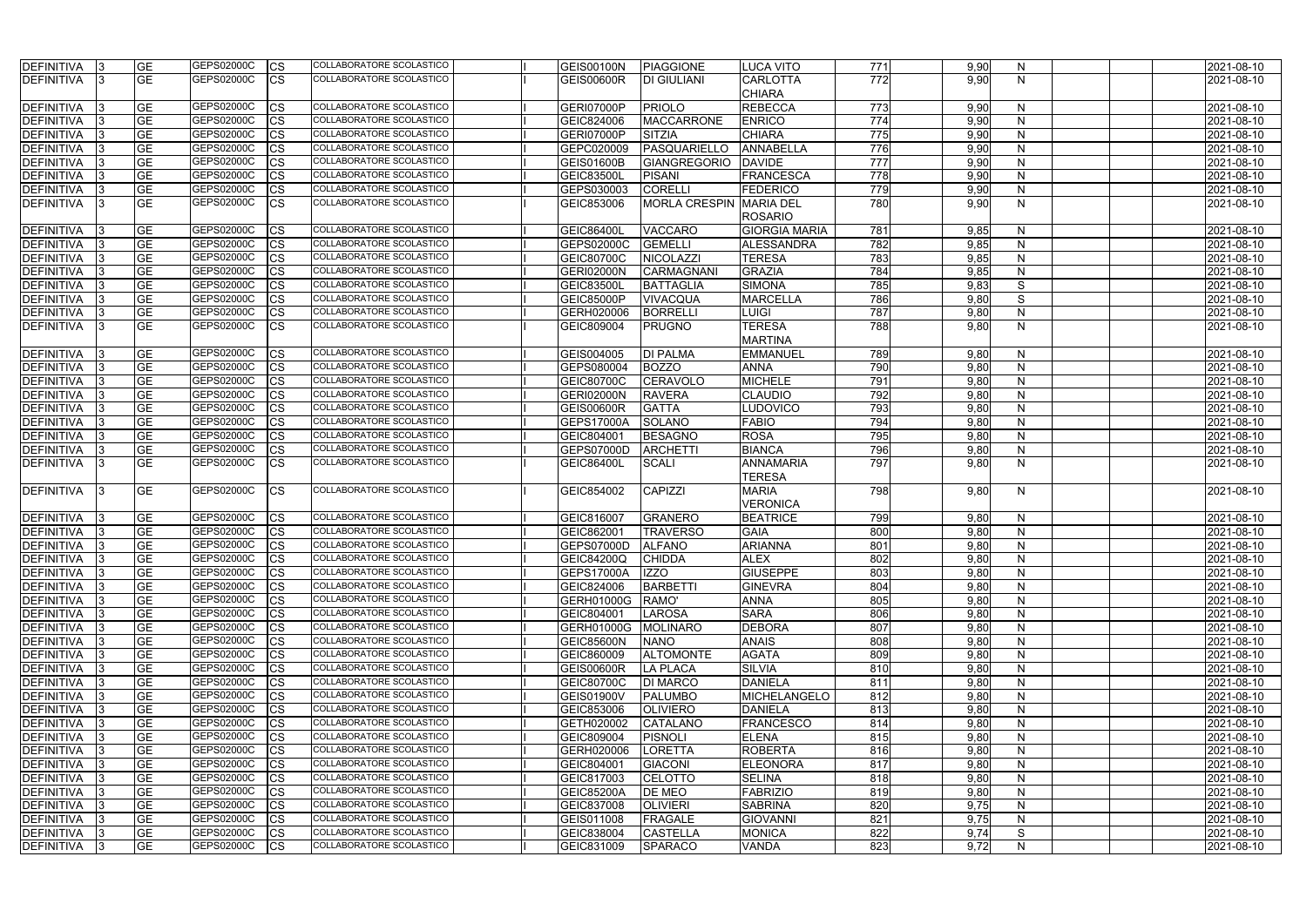| DEFINITIVA 3              |     | <b>GE</b>  | GEPS02000C | <b>CS</b>  | COLLABORATORE SCOLASTICO                                    | <b>GEPS17000A</b> | PONZIANO          | <b>JESSICA</b>        | 824 | 9,70         | S                 |  | 2021-08-10 |
|---------------------------|-----|------------|------------|------------|-------------------------------------------------------------|-------------------|-------------------|-----------------------|-----|--------------|-------------------|--|------------|
| DEFINITIVA                |     | <b>GE</b>  | GEPS02000C | <b>CS</b>  | COLLABORATORE SCOLASTICO                                    | <b>GEIC85100E</b> | <b>SANNA</b>      | <b>ROBERTA</b>        | 825 | 9,70         | S                 |  | 2021-08-10 |
| DEFINITIVA                |     | <b>GE</b>  | GEPS02000C | <b>CS</b>  | COLLABORATORE SCOLASTICO                                    | GEIC867004        | FUCCI             | <b>FRANCESCA</b>      | 826 | 9,70         | N                 |  | 2021-08-10 |
| DEFINITIVA                |     | <b>GE</b>  | GEPS02000C | <b>CS</b>  | COLLABORATORE SCOLASTICO                                    | GEIC81900P        | <b>SCARSI</b>     | <b>ANNA MARIA</b>     | 827 | 9,70         | N                 |  | 2021-08-10 |
| DEFINITIVA                |     | <b>GE</b>  | GEPS02000C | <b>CS</b>  | COLLABORATORE SCOLASTICO                                    | GEIC811004        | <b>INDELICATO</b> | <b>CHIARA</b>         | 828 | 9,70         | N                 |  | 2021-08-10 |
| DEFINITIVA                |     | <b>GE</b>  | GEPS02000C | <b>CS</b>  | COLLABORATORE SCOLASTICO                                    | <b>GEIC85000P</b> | GIANNUZZI         | <b>ELISABETTA</b>     | 829 | 9,70         | N                 |  | 2021-08-10 |
| DEFINITIVA                |     | <b>GE</b>  | GEPS02000C | <b>CS</b>  | COLLABORATORE SCOLASTICO                                    | GEPS050008        | <b>CHESSA</b>     | <b>CHIARA</b>         | 830 | 9,70         | N                 |  | 2021-08-10 |
| <b>DEFINITIVA</b>         |     | <b>GE</b>  | GEPS02000C | <b>CS</b>  | COLLABORATORE SCOLASTICO                                    | GERH01000G        | PRIOLO            | <b>CHIARA</b>         | 831 | 9,70         | N                 |  | 2021-08-10 |
| <b>DEFINITIVA</b>         |     | <b>GE</b>  | GEPS02000C | <b>CS</b>  | COLLABORATORE SCOLASTICO                                    | <b>GERI02000N</b> | <b>MANUZIO</b>    | <b>GIOVANNI</b>       | 832 | 9,70         | N                 |  | 2021-08-10 |
| DEFINITIVA                |     | <b>GE</b>  | GEPS02000C | <b>CS</b>  | COLLABORATORE SCOLASTICO                                    | <b>GEIC80700C</b> | <b>MOLARO</b>     | <b>NICOLETTA</b>      | 833 | 9,70         | N                 |  | 2021-08-10 |
| <b>DEFINITIVA</b>         |     | <b>GE</b>  | GEPS02000C | <b>CS</b>  | <b>COLLABORATORE SCOLASTICO</b>                             | GEPS080004        | <b>NUCCIO</b>     | <b>FEDERICA</b>       | 834 | 9,70         | N                 |  | 2021-08-10 |
| DEFINITIVA                |     | <b>GE</b>  | GEPS02000C | <b>CS</b>  | COLLABORATORE SCOLASTICO                                    | <b>GERI02000N</b> | <b>MULTARI</b>    | <b>GIOVANNI</b>       | 835 | 9,70         | N                 |  | 2021-08-10 |
| DEFINITIVA                |     | <b>GE</b>  | GEPS02000C | <b>CS</b>  | COLLABORATORE SCOLASTICO                                    | GEIS003009        | PANICELLI         | <b>RAUL</b>           | 836 | 9,70         | N                 |  | 2021-08-10 |
| DEFINITIVA                |     | <b>GE</b>  | GEPS02000C | <b>CS</b>  | COLLABORATORE SCOLASTICO                                    | <b>GERH01000G</b> | <b>VECCHIONE</b>  | <b>SABATO</b>         | 837 | 9,70         | $\mathsf{N}$      |  | 2021-08-10 |
| DEFINITIVA                |     | <b>GE</b>  | GEPS02000C | <b>CS</b>  | COLLABORATORE SCOLASTICO                                    | <b>GEIS01300X</b> | <b>IDONOSO</b>    | <b>SILVIA</b>         | 838 | 9,70         | N                 |  | 2021-08-10 |
| <b>DEFINITIVA</b>         |     | <b>GE</b>  | GEPS02000C | <b>CS</b>  | COLLABORATORE SCOLASTICO                                    | <b>GEIC85100E</b> | <b>CARRENO</b>    | <b>NINFA LISSETTE</b> | 839 | 9,70         | N                 |  | 2021-08-10 |
|                           |     |            |            |            |                                                             |                   | <b>JACHO</b>      |                       |     |              |                   |  |            |
| <b>DEFINITIVA</b>         |     | <b>IGE</b> | GEPS02000C | <b>CS</b>  | COLLABORATORE SCOLASTICO                                    | GEIC816007        | <b>SCIACCA</b>    | <b>GIULIO</b>         | 840 | 9,70         | N                 |  | 2021-08-10 |
| DEFINITIVA                |     | <b>GE</b>  | GEPS02000C | <b>CS</b>  | COLLABORATORE SCOLASTICO                                    | <b>GEIS01600B</b> | <b>SAPIO</b>      | <b>OSCAR</b>          | 841 | 9,70         | N                 |  | 2021-08-10 |
| DEFINITIVA                |     | <b>GE</b>  | GEPS02000C | <b>CS</b>  | COLLABORATORE SCOLASTICO                                    | GEPS07000D        | <b>GIACOVELLI</b> | <b>CRISTIAN</b>       | 842 | 9,70         | $\mathsf{N}$      |  | 2021-08-10 |
| <b>DEFINITIVA</b>         |     | <b>GE</b>  | GEPS02000C | <b>CS</b>  | COLLABORATORE SCOLASTICO                                    | <b>GEIC85200A</b> | <b>LAROSA</b>     | <b>SANDRA</b>         | 843 | 9,70         | N                 |  | 2021-08-10 |
| DEFINITIVA                |     | <b>GE</b>  | GEPS02000C | <b>CS</b>  | <b>COLLABORATORE SCOLASTICO</b>                             | <b>GEIS00600R</b> | <b>MAMELI</b>     | <b>TIZIANA</b>        | 844 | 9,70         | N                 |  | 2021-08-10 |
| <b>DEFINITIVA</b>         |     | <b>GE</b>  | GEPS02000C | <b>CS</b>  | COLLABORATORE SCOLASTICO                                    | <b>GEIC85000P</b> | <b>ESPOSTO</b>    | <b>ELENA</b>          | 845 | 9,67         | S                 |  | 2021-08-10 |
| DEFINITIVA                |     | <b>GE</b>  | GEPS02000C | <b>CS</b>  | COLLABORATORE SCOLASTICO                                    | <b>GEIC82200E</b> | PATRONE           | <b>ANTONELLA</b>      | 846 | 9,67         | S                 |  | 2021-08-10 |
|                           |     | <b>GE</b>  | GEPS02000C | <b>CS</b>  | COLLABORATORE SCOLASTICO                                    | <b>GEIC82300A</b> | <b>CAMPORA</b>    | <b>LAURA</b>          | 847 |              |                   |  | 2021-08-10 |
| DEFINITIVA                |     | <b>GE</b>  | GEPS02000C | <b>CS</b>  | COLLABORATORE SCOLASTICO                                    |                   | <b>MORANDI</b>    | <b>SABRINA</b>        | 848 | 9,67<br>9,67 | N<br>$\mathsf{N}$ |  |            |
| DEFINITIVA                |     | <b>GE</b>  | GEPS02000C | <b>CS</b>  | COLLABORATORE SCOLASTICO                                    | <b>GEIC85200A</b> | <b>VERNA</b>      |                       | 849 |              | $\mathsf{N}$      |  | 2021-08-10 |
| DEFINITIVA                |     |            | GEPS02000C |            | COLLABORATORE SCOLASTICO                                    | <b>GEIC85200A</b> |                   | <b>VIVIANA</b>        |     | 9,67         |                   |  | 2021-08-10 |
| DEFINITIVA                |     | <b>GE</b>  | GEPS02000C | <b>CS</b>  | COLLABORATORE SCOLASTICO                                    | GEIC82700N        | <b>FIANDRA</b>    | <b>BARBARA</b>        | 850 | 9,67         | N                 |  | 2021-08-10 |
| DEFINITIVA                |     | <b>GE</b>  | GEPS02000C | <b>CS</b>  | COLLABORATORE SCOLASTICO                                    | GEIC837008        | <b>CAVANNA</b>    | <b>DANIELA</b>        | 851 | 9,67         | $\mathsf{N}$      |  | 2021-08-10 |
| <b>DEFINITIVA</b>         |     | <b>GE</b>  |            | <b>CS</b>  |                                                             | GEIC81200X        | <b>TRAVERSO</b>   | <b>LAURA</b>          | 852 | 9,67         | $\mathsf{N}$      |  | 2021-08-10 |
| DEFINITIVA                |     | <b>GE</b>  | GEPS02000C | <b>CS</b>  | COLLABORATORE SCOLASTICO<br><b>COLLABORATORE SCOLASTICO</b> | <b>GEIC80700C</b> | <b>PAVAN</b>      | <b>MARINO</b>         | 853 | 9,67         | N                 |  | 2021-08-10 |
| <b>DEFINITIVA</b>         |     | <b>GE</b>  | GEPS02000C | <b>CS</b>  | <b>COLLABORATORE SCOLASTICO</b>                             | GEPS07000D        | SERVI             | <b>SABRINA</b>        | 854 | 9,67         | $\mathsf{N}$      |  | 2021-08-10 |
| <b>DEFINITIVA</b>         |     | <b>GE</b>  | GEPS02000C | <b>CS</b>  |                                                             | GEIS01400Q        | PARODI            | <b>EUGENIO</b>        | 855 | 9,66         | $\mathsf{N}$      |  | 2021-08-10 |
| <b>DEFINITIVA</b>         |     | <b>GE</b>  | GEPS02000C | <b>CS</b>  | <b>COLLABORATORE SCOLASTICO</b>                             | <b>GEIC82100P</b> | <b>BRAJA</b>      | <b>FILIPPO</b>        | 856 | 9,65         | N                 |  | 2021-08-10 |
| DEFINITIVA                |     | <b>GE</b>  | GEPS02000C | <b>CS</b>  | <b>COLLABORATORE SCOLASTICO</b>                             | GEPS02000C        | <b>CASCIELLO</b>  | <b>ANNA</b>           | 857 | 9,65         | N                 |  | 2021-08-10 |
| DEFINITIVA                |     | <b>IGE</b> | GEPS02000C | <b>CS</b>  | COLLABORATORE SCOLASTICO                                    | GEIC80700C        | <b>BOERO</b>      | <b>GABRIELE</b>       | 858 | 9.65         | N                 |  | 2021-08-10 |
| DEFINITIVA  3             |     | <b>GE</b>  | GEPS02000C | <b>CS</b>  | COLLABORATORE SCOLASTICO                                    | GEIC829009        | <b>DE CARO</b>    | <b>MARIALAURA</b>     | 859 | 9,65         | N                 |  | 2021-08-10 |
| DEFINITIVA 3              |     | <b>GE</b>  | GEPS02000C | <b>CS</b>  | COLLABORATORE SCOLASTICO                                    | <b>GEIC86400L</b> | <b>DORATI</b>     | <b>LORENZO</b>        | 860 | 9,65         | $\mathsf{N}$      |  | 2021-08-10 |
| DEFINITIVA 3              |     | <b>GE</b>  | GEPS02000C | <b>CS</b>  | COLLABORATORE SCOLASTICO                                    | GESL01000P        | <b>PENNISI</b>    | <b>ANTONIETTA</b>     | 861 | 9,63         | S                 |  | 2021-08-10 |
| DEFINITIVA                |     | <b>GE</b>  | GEPS02000C | <b>CS</b>  | COLLABORATORE SCOLASTICO                                    | GEIC854002        | <b>REPETTO</b>    | <b>VALERIA</b>        | 862 | 9,62         | S                 |  | 2021-08-10 |
| DEFINITIVA 3              |     | <b>GE</b>  | GEPS02000C | <b>CS</b>  | COLLABORATORE SCOLASTICO                                    | GEPM030004        | SILIPIGNI         | <b>ANGELO</b>         | 863 | 9,60         | S                 |  | 2021-08-10 |
| DEFINITIVA 3              |     | <b>GE</b>  | GEPS02000C | <b>CS</b>  | COLLABORATORE SCOLASTICO                                    | <b>GEIC85200A</b> | <b>CAMPORA</b>    | <b>CAMILLA</b>        | 864 | 9,60         | S                 |  | 2021-08-10 |
| DEFINITIVA                |     | <b>GE</b>  | GEPS02000C | <b>CS</b>  | COLLABORATORE SCOLASTICO                                    | GEIC810008        | <b>SCIANCA</b>    | <b>ANTONELLA</b>      | 865 | 9,60         | S                 |  | 2021-08-10 |
| DEFINITIVA                | -13 | <b>GE</b>  | GEPS02000C | <b>CS</b>  | COLLABORATORE SCOLASTICO                                    | <b>GERH01000G</b> | <b>ROSSINI</b>    | <b>GIUSEPPE</b>       | 866 | 9,60         | S                 |  | 2021-08-10 |
| DEFINITIVA                |     | <b>GE</b>  | GEPS02000C | <b>CS</b>  | COLLABORATORE SCOLASTICO                                    | <b>GEIC80700C</b> | <b>MAMMOLENTI</b> | <b>ANGELA</b>         | 867 | 9,60         | S                 |  | 2021-08-10 |
| DEFINITIVA                |     | <b>GE</b>  | GEPS02000C | <b>CS</b>  | COLLABORATORE SCOLASTICO                                    | GEIC810008        | <b>RONCONI</b>    | <b>CLAUDIA</b>        | 868 | 9,60         | N                 |  | 2021-08-10 |
| <b>DEFINITIVA</b>         |     | <b>GE</b>  | GEPS02000C | <b>CS</b>  | COLLABORATORE SCOLASTICO                                    | <b>GEIS01600B</b> | <b>RAMPININI</b>  | <b>ALESSANDRO</b>     | 869 | 9,60         | $\mathsf{N}$      |  | 2021-08-10 |
| DEFINITIVA                | 13. | <b>GE</b>  | GEPS02000C | <b>CS</b>  | COLLABORATORE SCOLASTICO                                    | GEPS02000C        | <b>BACH</b>       | <b>GIACOMO</b>        | 870 | 9,60         | $\mathsf{N}$      |  | 2021-08-10 |
| <b>DEFINITIVA</b>         |     | <b>GE</b>  | GEPS02000C | <b>CS</b>  | COLLABORATORE SCOLASTICO                                    | GEPC01000P        | GRECO             | <b>FRANCESCO</b>      | 871 | 9,60         | N                 |  | 2021-08-10 |
|                           |     |            |            |            |                                                             |                   |                   | <b>DANIELE PIO</b>    |     |              |                   |  |            |
| DEFINITIVA 3              |     | <b>GE</b>  | GEPS02000C | <b>CS</b>  | COLLABORATORE SCOLASTICO                                    | GETH020002        | <b>AIELLO</b>     | <b>FABIO</b>          | 872 | 9,60         | $\mathsf{N}$      |  | 2021-08-10 |
| DEFINITIVA 3              |     | <b>GE</b>  | GEPS02000C | <b>CS</b>  | COLLABORATORE SCOLASTICO                                    | <b>GEIC84900E</b> | <b>VERTERAMO</b>  | <b>SARA</b>           | 873 | 9,60         | $\mathsf{N}$      |  | 2021-08-10 |
| DEFINITIVA $\overline{3}$ |     | <b>GE</b>  | GEPS02000C | <b>CS</b>  | COLLABORATORE SCOLASTICO                                    | GEPC04000E        | <b>CERALDI</b>    | <b>ALESSIA</b>        | 874 | 9,60         | N                 |  | 2021-08-10 |
| DEFINITIVA 3              |     | <b>GE</b>  | GEPS02000C | <b>CS</b>  | COLLABORATORE SCOLASTICO                                    | GEIC837008        | <b>RIGA</b>       | <b>ROBERTA</b>        | 875 | 9,60         | $\mathsf{N}$      |  | 2021-08-10 |
| DEFINITIVA 3              |     | <b>GE</b>  | GEPS02000C | <b>CS</b>  | COLLABORATORE SCOLASTICO                                    | <b>GEIC84900E</b> | POGGIO            | <b>MATILDE</b>        | 876 | 9,60         | N                 |  | 2021-08-10 |
| DEFINITIVA 3              |     | <b>GE</b>  | GEPS02000C | <b>CS</b>  | COLLABORATORE SCOLASTICO                                    | GETH020002        | <b>FUCCI</b>      | <b>MARTINA</b>        | 877 | 9,60         | N                 |  | 2021-08-10 |
| DEFINITIVA 3              |     | <b>GE</b>  | GEPS02000C | <b>ICS</b> | COLLABORATORE SCOLASTICO                                    | GEIC816007        | <b>MANCUSO</b>    | <b>MARINA</b>         | 878 | 9,60         | N                 |  | 2021-08-10 |
| DEFINITIVA 3              |     | <b>GE</b>  | GEPS02000C | <b>CS</b>  | COLLABORATORE SCOLASTICO                                    | GEIC811004        | <b>MAZZOTTA</b>   | ELEONORA              | 879 | 9,60         | $\mathsf{N}$      |  | 2021-08-10 |
|                           |     |            |            |            |                                                             |                   |                   |                       |     |              |                   |  |            |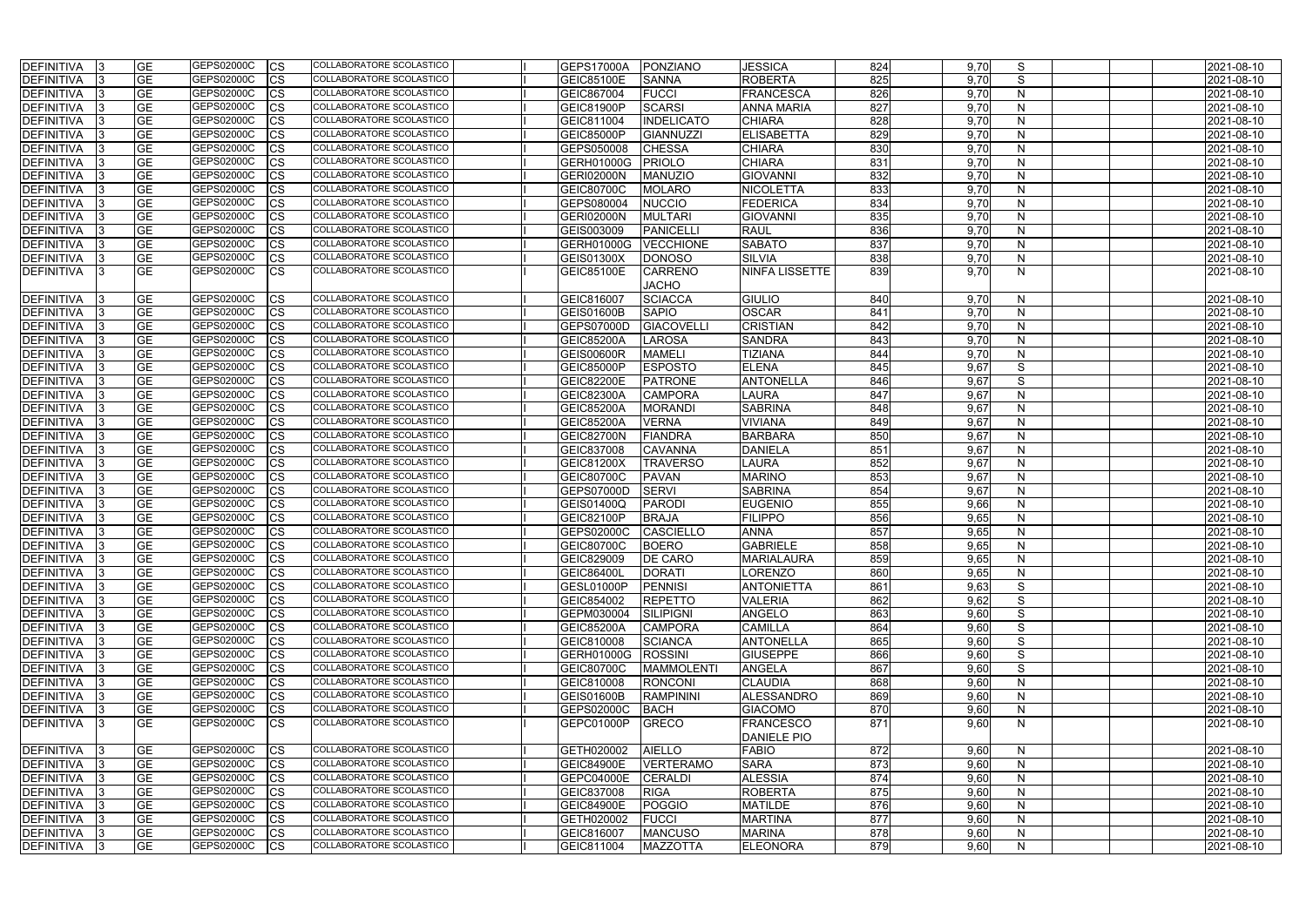| DEFINITIVA         |     | <b>GE</b> | GEPS02000C        | СS        | COLLABORATORE SCOLASTICO        | GEPS02000C        | <b>MITIDIERI</b>    | <b>GIANLUCA</b>      | 880  | 9,60 | N            |  | 2021-08-10 |
|--------------------|-----|-----------|-------------------|-----------|---------------------------------|-------------------|---------------------|----------------------|------|------|--------------|--|------------|
| <b>DEFINITIVA</b>  |     | <b>GE</b> | GEPS02000C        | СS        | COLLABORATORE SCOLASTICO        | GERH020006        | <b>NOTO</b>         | <b>SALVATORE</b>     | 881S | 9,60 | N            |  | 2021-08-10 |
| <b>DEFINITIVA</b>  |     | <b>GE</b> | GEPS02000C        | СS        | COLLABORATORE SCOLASTICO        | GEIC816007        | <b>COLLURA</b>      | <b>MELANIA</b>       | 882  | 9,60 | N            |  | 2021-08-10 |
| DEFINITIVA         |     | <b>GE</b> | GEPS02000C        | СS        | COLLABORATORE SCOLASTICO        | GEPC020009        | <b>MACALUSO</b>     | <b>NUNZIO</b>        | 883  | 9,60 | N            |  | 2021-08-10 |
|                    |     |           |                   |           |                                 |                   |                     | <b>MAURIZIO</b>      |      |      |              |  |            |
| DEFINITIVA         |     | <b>GE</b> | <b>GEPS02000C</b> | СS        | <b>COLLABORATORE SCOLASTICO</b> | GEIC816007        | <b>MILLACI</b>      | <b>SILVANA</b>       | 884  | 9,60 | N            |  | 2021-08-10 |
|                    |     |           |                   |           |                                 |                   |                     | <b>AUGUSTA</b>       |      |      |              |  |            |
| <b>DEFINITIVA</b>  |     | <b>GE</b> | GEPS02000C        | СS        | COLLABORATORE SCOLASTICO        | GEPS030003        | <b>MAGNO</b>        | <b>ALESSIA</b>       | 885  | 9,58 | N            |  | 2021-08-10 |
| <b>DEFINITIVA</b>  |     | <b>GE</b> | GEPS02000C        | СS        | COLLABORATORE SCOLASTICO        | GERH01000G        | MONTALBANO          | <b>GIUSEPPE</b>      | 886  | 9,57 | S            |  | 2021-08-10 |
| <b>DEFINITIVA</b>  |     | <b>GE</b> | GEPS02000C        | СS        | COLLABORATORE SCOLASTICO        | <b>GEIC82100P</b> | <b>DI VERA</b>      | <b>ANTONELLA</b>     | 887  | 9,55 | S            |  | 2021-08-10 |
| <b>DEFINITIVA</b>  |     | <b>GE</b> | GEPS02000C        | СS        | COLLABORATORE SCOLASTICO        | GEIS004005        | <b>DENITTO</b>      | <b>SILVIA</b>        | 888  | 9,55 | S            |  | 2021-08-10 |
| <b>DEFINITIVA</b>  |     | <b>GE</b> | GEPS02000C        | СS        | COLLABORATORE SCOLASTICO        | <b>GERI02000N</b> | <b>MUIA'</b>        | <b>CHIARA</b>        | 889  | 9,55 | N            |  | 2021-08-10 |
| <b>DEFINITIVA</b>  |     | <b>GE</b> | GEPS02000C        | СS        | COLLABORATORE SCOLASTICO        | <b>GEIC86300R</b> | SABBADINI           | <b>MARIA EUGENIA</b> | 890  | 9,55 | $\mathsf{N}$ |  | 2021-08-10 |
| <b>DEFINITIVA</b>  |     | <b>GE</b> | GEPS02000C        | СS        | COLLABORATORE SCOLASTICO        | <b>GEIC85700D</b> | <b>MANCUSO</b>      | <b>GIUSEPPE</b>      | 891  | 9,55 | $\mathsf{N}$ |  | 2021-08-10 |
| <b>DEFINITIVA</b>  |     | <b>GE</b> | GEPS02000C        | СS        | COLLABORATORE SCOLASTICO        | GEVC010002        | <b>CALVI</b>        | NICCOLO MARIA        | 892  | 9,55 | N            |  | 2021-08-10 |
| <b>DEFINITIVA</b>  |     | <b>GE</b> | GEPS02000C        | СS        | COLLABORATORE SCOLASTICO        | GEIC816007        | <b>GRASSO</b>       | <b>MARIA AZZURRA</b> | 893  | 9,52 | S            |  | 2021-08-10 |
| <b>DEFINITIVA</b>  |     | <b>GE</b> | GEPS02000C        | СS        | COLLABORATORE SCOLASTICO        | <b>GEIC83500L</b> | <b>GABBRIELLI</b>   | <b>CHIARA</b>        | 894  | 9,50 | S            |  | 2021-08-10 |
| <b>DEFINITIVA</b>  |     | <b>GE</b> | GEPS02000C        | СS        | COLLABORATORE SCOLASTICO        | <b>GEIC85000P</b> | <b>ZERLA</b>        | <b>TIZIANA</b>       | 895  | 9,50 | S            |  | 2021-08-10 |
| <b>DEFINITIVA</b>  |     | <b>GE</b> | GEPS02000C        | СS        | COLLABORATORE SCOLASTICO        | GEPS02000C        | NATARELLI           | <b>VALENTINA</b>     | 896  | 9,50 | S            |  | 2021-08-10 |
| DEFINITIVA         |     | <b>GE</b> | GEPS02000C        | СS        | COLLABORATORE SCOLASTICO        | <b>GEIC84900E</b> | <b>REPICI</b>       | <b>VINCENZO</b>      | 897  | 9,50 | S            |  | 2021-08-10 |
| <b>DEFINITIVA</b>  |     | <b>GE</b> | GEPS02000C        | СS        | COLLABORATORE SCOLASTICO        | <b>GERI02000N</b> | <b>FINELLI</b>      | <b>MARCO</b>         | 898  | 9,50 | S            |  | 2021-08-10 |
| <b>DEFINITIVA</b>  |     | <b>GE</b> | GEPS02000C        | СS        | COLLABORATORE SCOLASTICO        | <b>GEIC81200X</b> | <b>TORTORA</b>      | <b>ELVIRA</b>        | 899  | 9,50 | S            |  | 2021-08-10 |
| <b>DEFINITIVA</b>  |     | <b>GE</b> | GEPS02000C        | СS        | COLLABORATORE SCOLASTICO        | <b>GEIC85100E</b> | <b>MEZA FALQUEZ</b> | <b>OFELIA TERESA</b> | 900  | 9,50 | S            |  | 2021-08-10 |
| <b>DEFINITIVA</b>  |     | <b>GE</b> | GEPS02000C        | СS        | COLLABORATORE SCOLASTICO        | GEPS030003        | <b>GALLO</b>        | ANNUNZIATA           | 901  | 9,50 | S            |  | 2021-08-10 |
| <b>DEFINITIVA</b>  |     | <b>GE</b> | GEPS02000C        | СS        | COLLABORATORE SCOLASTICO        | GEIS018003        | <b>DI GIOVANNA</b>  | <b>ANNA RITA</b>     | 902  | 9,50 | N            |  | 2021-08-10 |
| <b>DEFINITIVA</b>  |     | <b>GE</b> | GEPS02000C        |           | COLLABORATORE SCOLASTICO        | GEPC01000P        | <b>MASSIRIO</b>     | <b>GIACOMO</b>       | 903  |      |              |  |            |
|                    |     | <b>GE</b> | GEPS02000C        | СS        | COLLABORATORE SCOLASTICO        |                   |                     |                      | 904  | 9,50 | N<br>N       |  | 2021-08-10 |
| <b>DEFINITIVA</b>  |     |           | GEPS02000C        | СS        | COLLABORATORE SCOLASTICO        | <b>GEIC81200X</b> | PUOPOLO             | <b>FELICE</b>        | 905  | 9,50 |              |  | 2021-08-10 |
| <b>DEFINITIVA</b>  |     | <b>GE</b> |                   | СS        | COLLABORATORE SCOLASTICO        | GEIC83900X        | DAVI'               | <b>MARTINA</b>       |      | 9,50 | N            |  | 2021-08-10 |
| DEFINITIVA         |     | <b>GE</b> | GEPS02000C        | СS        |                                 | GEIC808008        | <b>BALUTA</b>       | <b>CRISTINA ANA</b>  | 906  | 9,50 | N            |  | 2021-08-10 |
|                    |     |           |                   |           |                                 |                   |                     | <b>MARIA</b>         |      |      |              |  |            |
| <b>DEFINITIVA</b>  |     | GЕ        | GEPS02000C        | СS        | COLLABORATORE SCOLASTICO        | <b>GEIC81400G</b> | <b>OLIVERI</b>      | <b>MARCO</b>         | 907  | 9,50 | N            |  | 2021-08-10 |
| DEFINITIVA         |     | <b>GE</b> | GEPS02000C        | СS        | COLLABORATORE SCOLASTICO        | GEIC837008        | MALAGO'             | <b>SIMONA</b>        | 908  | 9,50 | N            |  | 2021-08-10 |
| <b>DEFINITIVA</b>  |     | <b>GE</b> | GEPS02000C        | СS        | COLLABORATORE SCOLASTICO        | <b>GEIC80700C</b> | <b>URSO</b>         | <b>ALESSIA GIUSY</b> | 909  | 9,50 | N            |  | 2021-08-10 |
| <b>DEFINITIVA</b>  |     | <b>GE</b> | GEPS02000C        | СS        | COLLABORATORE SCOLASTICO        | GEIS018003        | <b>GHIGLIOTTI</b>   | <b>DANIELA</b>       | 910  | 9,50 | N            |  | 2021-08-10 |
| <b>DEFINITIVA</b>  |     | <b>GE</b> | GEPS02000C        | СS        | COLLABORATORE SCOLASTICO        | GEIC808008        | PETRUCCI            | <b>GIUSEPPE</b>      | 911  | 9,50 | N            |  | 2021-08-10 |
| DEFINITIVA<br>- 13 |     | <b>GE</b> | GEPS02000C        | CS        | COLLABORATORE SCOLASTICO        | <b>GEIC81300Q</b> | <b>CASSULLO</b>     | <b>MARCO</b>         | 912  | 9,50 | N            |  | 2021-08-10 |
| DEFINITIVA  3      |     | <b>GE</b> | GEPS02000C        | <b>CS</b> | <b>COLLABORATORE SCOLASTICO</b> | GEIC81300Q        | <b>ZUNINO</b>       | <b>DEBORA</b>        | 913  | 9,50 | N.           |  | 2021-08-10 |
| DEFINITIVA  3      |     | <b>GE</b> | GEPS02000C        | CS        | COLLABORATORE SCOLASTICO        | <b>GEIC82600T</b> | <b>DI SIMONE</b>    | MADDALENA            | 914  | 9,50 | N            |  | 2021-08-10 |
| DEFINITIVA 3       |     | <b>GE</b> | GEPS02000C        | CS        | COLLABORATORE SCOLASTICO        | GEIC804001        | <b>MAGGIALI</b>     | NICOLO'              | 915  | 9,50 | $\mathsf{N}$ |  | 2021-08-10 |
| DEFINITIVA         |     | <b>GE</b> | GEPS02000C        | СS        | COLLABORATORE SCOLASTICO        | <b>GERI02000N</b> | D'AVANZO            | <b>CARMINE</b>       | 916  | 9,50 | $\mathsf{N}$ |  | 2021-08-10 |
| DEFINITIVA 3       |     | <b>GE</b> | GEPS02000C        | СS        | COLLABORATORE SCOLASTICO        | <b>GEIC84900E</b> | <b>RICCI</b>        | <b>EUGENIO</b>       | 917  | 9,50 | N            |  | 2021-08-10 |
| DEFINITIVA  3      |     | <b>GE</b> | GEPS02000C        | СS        | COLLABORATORE SCOLASTICO        | <b>GEIS01600B</b> | <b>PILOTTA</b>      | <b>FILIPPO</b>       | 918  | 9,50 | $\mathsf{N}$ |  | 2021-08-10 |
| DEFINITIVA         |     | <b>GE</b> | GEPS02000C        | СS        | COLLABORATORE SCOLASTICO        | GEIC809004        | GUIDUCCI            | <b>SILVIA</b>        | 919  | 9,50 | $\mathsf{N}$ |  | 2021-08-10 |
| DEFINITIVA         | -13 | <b>GE</b> | GEPS02000C        | СS        | <b>COLLABORATORE SCOLASTICO</b> | <b>GEPS07000D</b> | <b>LAPORTA</b>      | <b>LUCA</b>          | 920  | 9,50 | N            |  | 2021-08-10 |
| DEFINITIVA         | -13 | <b>GE</b> | GEPS02000C        | СS        | COLLABORATORE SCOLASTICO        | GEIS003009        | <b>MUGNO</b>        | <b>MARIA GRAZIA</b>  | 921  | 9,50 | $\mathsf{N}$ |  | 2021-08-10 |
| DEFINITIVA         |     | <b>GE</b> | GEPS02000C        | СS        | COLLABORATORE SCOLASTICO        | <b>GEIS00600R</b> | <b>DI CAMILLO</b>   | <b>EMILIO</b>        | 922  | 9,50 | N            |  | 2021-08-10 |
| DEFINITIVA         |     | <b>GE</b> | GEPS02000C        | СS        | COLLABORATORE SCOLASTICO        | <b>GEIC86400L</b> | <b>SALAZAR</b>      | <b>JOHANNA</b>       | 923  | 9,50 | N            |  | 2021-08-10 |
|                    |     |           |                   |           |                                 |                   | <b>RAMIREZ</b>      | <b>PAOLA</b>         |      |      |              |  |            |
| <b>DEFINITIVA</b>  |     | <b>GE</b> | GEPS02000C        | СS        | COLLABORATORE SCOLASTICO        | <b>GEIC81200X</b> | <b>BONDI</b>        | <b>STEFANIA</b>      | 924  | 9,50 | N            |  | 2021-08-10 |
|                    |     |           |                   |           |                                 |                   |                     | <b>CATERINA</b>      |      |      |              |  |            |
| DEFINITIVA 3       |     | <b>GE</b> | GEPS02000C        | CS        | COLLABORATORE SCOLASTICO        | GETH020002        | <b>AGNINI</b>       | <b>STEFANO</b>       | 925  | 9,50 | N            |  | 2021-08-10 |
| DEFINITIVA 3       |     | <b>GE</b> | GEPS02000C        | СS        | COLLABORATORE SCOLASTICO        | <b>GEIS00600R</b> | <b>TESORO</b>       | <b>DESIREE</b>       | 926  | 9,47 | $\mathsf{N}$ |  | 2021-08-10 |
| DEFINITIVA         |     | <b>GE</b> | GEPS02000C        | СS        | COLLABORATORE SCOLASTICO        | GERI07000P        | <b>GAVIGLIO</b>     | <b>ANDREA</b>        | 927  | 9,45 | S            |  | 2021-08-10 |
| DEFINITIVA 3       |     | <b>GE</b> | GEPS02000C        | СS        | COLLABORATORE SCOLASTICO        | GEIC81300Q        | LAVIOSA             | <b>ANDREA</b>        | 928  | 9,45 | $\mathsf{N}$ |  | 2021-08-10 |
| DEFINITIVA 3       |     | <b>GE</b> | GEPS02000C        | СS        | COLLABORATORE SCOLASTICO        | GEIS011008        | <b>LONGO</b>        | <b>LUIGI</b>         | 929  | 9,45 | $\mathsf{N}$ |  | 2021-08-10 |
| DEFINITIVA         |     | <b>GE</b> | GEPS02000C        | СS        | COLLABORATORE SCOLASTICO        | GEPC01000P        | FERRETTI            | <b>ILARIA</b>        | 930  | 9,45 | $\mathsf{N}$ |  | 2021-08-10 |
| DEFINITIVA 3       |     | <b>GE</b> | GEPS02000C        | СS        | COLLABORATORE SCOLASTICO        | GEIS011008        | <b>GHIORZO</b>      | <b>DANIELE</b>       | 931  | 9,42 | N            |  | 2021-08-10 |
| DEFINITIVA<br>- 13 |     | <b>GE</b> | GEPS02000C        | CS        | COLLABORATORE SCOLASTICO        | <b>GEIC82100P</b> | <b>GIUSTO</b>       | <b>CORINNE</b>       | 932  | 9,42 | $\mathsf{N}$ |  | 2021-08-10 |
|                    |     |           |                   |           |                                 |                   |                     |                      |      |      |              |  |            |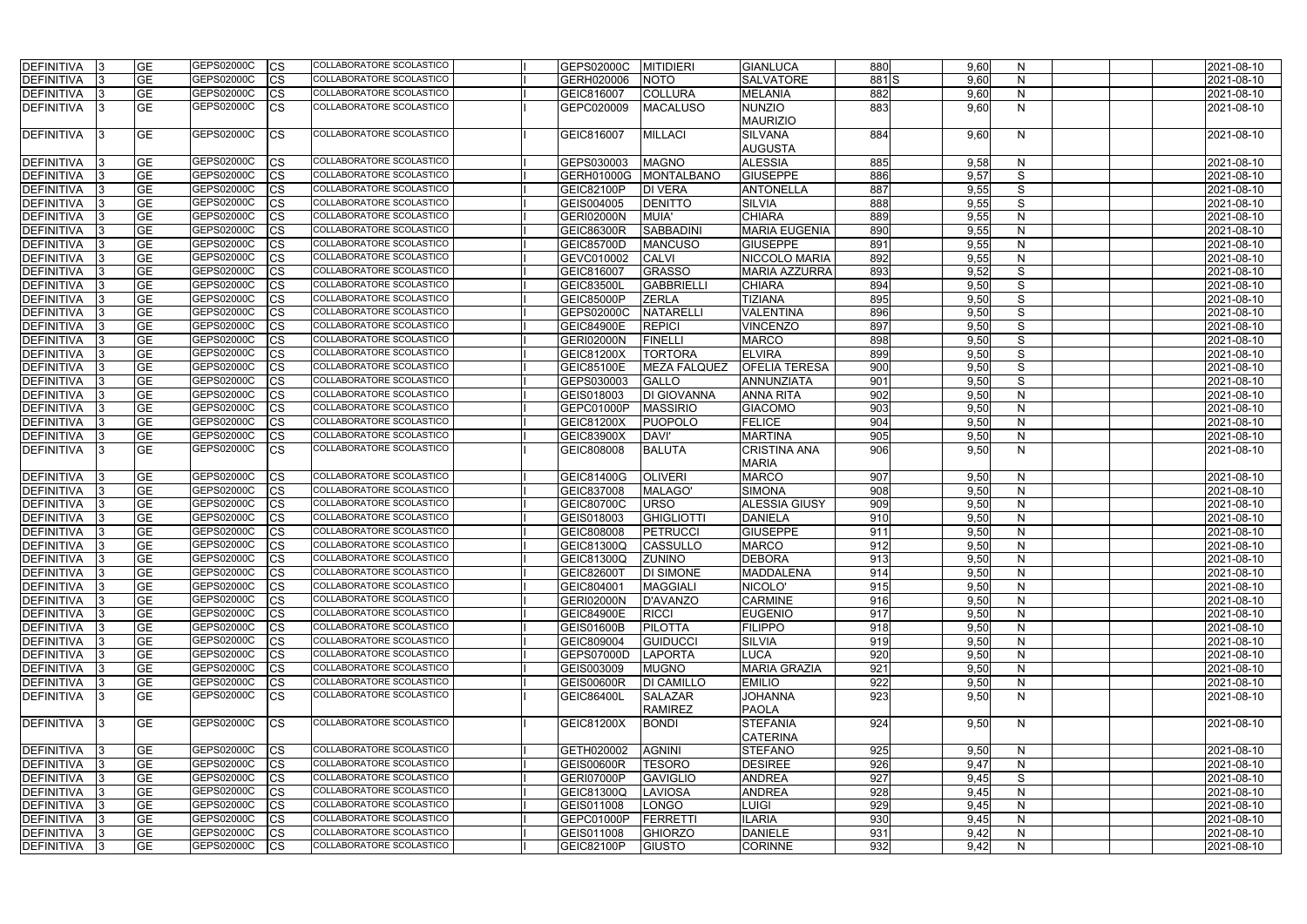| <b>DEFINITIVA</b>            |     | <b>GE</b> | GEPS02000C        | <b>CS</b>   | COLLABORATORE SCOLASTICO | GERH020006        | <b>TORAZZA</b>      | <b>MICHELA</b>      | 933 | 9,41 | S.           |    | 2021-08-10 |
|------------------------------|-----|-----------|-------------------|-------------|--------------------------|-------------------|---------------------|---------------------|-----|------|--------------|----|------------|
|                              |     |           |                   |             |                          |                   | <b>MASSONE</b>      |                     |     |      |              |    |            |
| DEFINITIVA                   |     | <b>GE</b> | GEPS02000C        | <b>CS</b>   | COLLABORATORE SCOLASTICO | GEPS07000D        | <b>VELLA</b>        | <b>ILARIA</b>       | 934 | 9,40 | S            |    | 2021-08-10 |
| DEFINITIVA                   |     | <b>GE</b> | GEPS02000C        | <b>CS</b>   | COLLABORATORE SCOLASTICO | GEIC81200X        | DA ROS              | DANIELA             | 935 | 9,40 | S            |    | 2021-08-10 |
| DEFINITIVA                   |     | <b>GE</b> | GEPS02000C        | <b>CS</b>   | COLLABORATORE SCOLASTICO | GEIC837008        | DAGNINO             | <b>CLARISSA</b>     | 936 | 9,40 | S            |    | 2021-08-10 |
| DEFINITIVA                   |     | <b>GE</b> | GEPS02000C        | <b>CS</b>   | COLLABORATORE SCOLASTICO | GEPS050008        | <b>MONTELEONE</b>   | <b>VALENTINA</b>    | 937 | 9,40 | N            |    | 2021-08-10 |
| <b>DEFINITIVA</b>            |     | <b>GE</b> | GEPS02000C        | <b>CS</b>   | COLLABORATORE SCOLASTICO | GERH020006        | <b>AMETRANO</b>     | <b>GIUSEPPE</b>     | 938 | 9,40 | N            |    | 2021-08-10 |
| <b>DEFINITIVA</b>            |     | <b>GE</b> | GEPS02000C        | <b>CS</b>   | COLLABORATORE SCOLASTICO | GEIC81300Q        | <b>CANEPA</b>       | <b>MATTEO</b>       | 939 | 9,40 | $\mathsf{N}$ |    | 2021-08-10 |
| <b>DEFINITIVA</b>            |     | <b>GE</b> | GEPS02000C        | <b>CS</b>   | COLLABORATORE SCOLASTICO | <b>GEPS07000D</b> | <b>SCOTTO</b>       | FRANCESCA           | 940 | 9,40 | $\mathsf{N}$ |    | 2021-08-10 |
| <b>DEFINITIVA</b>            |     | <b>GE</b> | GEPS02000C        | <b>CS</b>   | COLLABORATORE SCOLASTICO | <b>GEIS01900V</b> | <b>CELLA</b>        | <b>MATTEO</b>       | 941 | 9,40 | N            |    | 2021-08-10 |
| DEFINITIVA                   |     | <b>GE</b> | GEPS02000C        | <b>CS</b>   | COLLABORATORE SCOLASTICO | GERH020006        | <b>ALAMPI</b>       | <b>FRANCESCO</b>    | 942 | 9,40 | $\mathsf{N}$ |    | 2021-08-10 |
| <b>DEFINITIVA</b>            |     | <b>GE</b> | GEPS02000C        | <b>CS</b>   | COLLABORATORE SCOLASTICO | GEPS02000C        | PANGALLO            | <b>CARMELA</b>      | 943 | 9,40 | $\mathsf{N}$ |    | 2021-08-10 |
| <b>DEFINITIVA</b>            |     | <b>GE</b> | GEPS02000C        | <b>CS</b>   | COLLABORATORE SCOLASTICO | GEPS080004        | <b>SOLAZZO</b>      | <b>LUCA</b>         | 944 | 9,40 | N            |    | 2021-08-10 |
| DEFINITIVA                   |     | <b>GE</b> | GEPS02000C        | <b>CS</b>   | COLLABORATORE SCOLASTICO | GEPS02000C        | BENNARDO            | <b>TERESA</b>       | 945 | 9,40 | $\mathsf{N}$ |    | 2021-08-10 |
| <b>DEFINITIVA</b>            |     | <b>GE</b> | GEPS02000C        | <b>CS</b>   | COLLABORATORE SCOLASTICO | <b>GEIS01300X</b> | <b>VOCCIA</b>       | <b>INES ELDA</b>    | 946 | 9,40 | N            |    | 2021-08-10 |
| <b>DEFINITIVA</b>            |     | <b>GE</b> | GEPS02000C        | <b>CS</b>   | COLLABORATORE SCOLASTICO | GERI02000N        | <b>ROBERTO</b>      | <b>SIMONE</b>       | 947 | 9,40 | N            | S. | 2021-08-10 |
| DEFINITIVA                   |     | <b>GE</b> | GEPS02000C        | <b>CS</b>   | COLLABORATORE SCOLASTICO | GEIC81500B        | <b>BACIGALUPO</b>   | MARIA-ELENA         | 948 | 9,40 | N            |    | 2021-08-10 |
| DEFINITIVA                   |     | <b>GE</b> | GEPS02000C        | <b>CS</b>   | COLLABORATORE SCOLASTICO | GEPS030003        | <b>COSTANZO</b>     | <b>ILENIA</b>       | 949 | 9,40 | N            |    | 2021-08-10 |
| <b>DEFINITIVA</b>            |     | <b>GE</b> | GEPS02000C        | <b>CS</b>   | COLLABORATORE SCOLASTICO | <b>GEIS01600B</b> | <b>FRASSETTO</b>    | <b>FEDERICO</b>     | 950 | 9,40 | N            |    | 2021-08-10 |
| <b>DEFINITIVA</b>            |     | <b>GE</b> | GEPS02000C        | <b>CS</b>   | COLLABORATORE SCOLASTICO | GEIC804001        | <b>COSTANZO</b>     | SILVIA              | 951 | 9,40 | $\mathsf{N}$ |    | 2021-08-10 |
| <b>DEFINITIVA</b>            |     | <b>GE</b> | GEPS02000C        | <b>CS</b>   | COLLABORATORE SCOLASTICO | GEIC808008        | <b>NOBILE</b>       | <b>GIUSEPPE</b>     | 952 | 9,40 | $\mathsf{N}$ |    | 2021-08-10 |
| <b>DEFINITIVA</b>            |     | <b>GE</b> | GEPS02000C        | <b>CS</b>   | COLLABORATORE SCOLASTICO | GEIC81200X        | <b>DE PIETRO</b>    | <b>MARTA</b>        | 953 | 9,40 | N            |    | 2021-08-10 |
| <b>DEFINITIVA</b>            |     | <b>GE</b> | GEPS02000C        | <b>CS</b>   | COLLABORATORE SCOLASTICO | GERH01000G        | <b>ANANIA</b>       | <b>GIUSEPPE</b>     | 954 | 9,40 | $\mathsf{N}$ |    | 2021-08-10 |
| DEFINITIVA                   |     | <b>GE</b> | GEPS02000C        | <b>CS</b>   | COLLABORATORE SCOLASTICO | GERH020006        | <b>RANDO</b>        | GIAMPAOLO           | 955 | 9,40 | $\mathsf{N}$ |    | 2021-08-10 |
| DEFINITIVA                   |     | <b>GE</b> | GEPS02000C        | <b>CS</b>   | COLLABORATORE SCOLASTICO | GEIC809004        | FERRARO             | <b>FELICE</b>       | 956 | 9,35 | $\mathsf{N}$ |    | 2021-08-10 |
| DEFINITIVA                   |     | <b>GE</b> | GEPS02000C        | <b>CS</b>   | COLLABORATORE SCOLASTICO | GEIS012004        | FASULO              | <b>VALERIA</b>      | 957 | 9,35 | N            |    | 2021-08-10 |
| DEFINITIVA                   |     | <b>GE</b> | GEPS02000C        | <b>CS</b>   | COLLABORATORE SCOLASTICO | <b>GEIC80700C</b> | <b>HROMIN</b>       | <b>VALENTINA</b>    | 958 | 9,33 | S            |    | 2021-08-10 |
|                              |     |           |                   |             |                          |                   |                     | <b>IRENE</b>        |     |      |              |    |            |
| <b>DEFINITIVA</b>            |     | <b>GE</b> | GEPS02000C        | <b>CS</b>   | COLLABORATORE SCOLASTICO | <b>GEIC82300A</b> | <b>TESORO</b>       | <b>ENRICA</b>       | 959 | 9,33 | S            |    | 2021-08-10 |
| DEFINITIVA                   |     | <b>GE</b> | GEPS02000C        | <b>CS</b>   | COLLABORATORE SCOLASTICO | <b>GEIC83600C</b> | <b>KURTAGA</b>      | <b>SONILA</b>       | 960 | 9,33 | S            |    | 2021-08-10 |
| <b>DEFINITIVA</b>            |     | <b>GE</b> | GEPS02000C        | <b>CS</b>   | COLLABORATORE SCOLASTICO | <b>GEIC84200Q</b> | <b>MARINELLO</b>    | <b>MIRIAM</b>       | 961 | 9,33 | S            |    | 2021-08-10 |
| DEFINITIVA                   |     | <b>GE</b> | GEPS02000C        | <b>CS</b>   | COLLABORATORE SCOLASTICO | <b>GEIC84900E</b> | BARTOLETTI          | ALESSANDRO          | 962 | 9,33 | S            |    | 2021-08-10 |
| DEFINITIVA                   |     | <b>GE</b> | GEPS02000C        | <b>CS</b>   | COLLABORATORE SCOLASTICO | GEPS02000C        | MAZZILLI            | <b>ENZO</b>         | 963 | 9,33 | S            |    | 2021-08-10 |
| DEFINITIVA                   |     | <b>GE</b> | GEPS02000C        | <b>CS</b>   | COLLABORATORE SCOLASTICO | GEIC83600C        | AGOSTINO            | <b>MASSIMILIANO</b> | 964 | 9,33 | S            |    | 2021-08-10 |
| DEFINITIVA                   |     | <b>GE</b> | GEPS02000C        | <b>CS</b>   | COLLABORATORE SCOLASTICO | GEIC81300Q        | PARODI              | <b>EMANUELA</b>     | 965 | 9,33 | N            |    | 2021-08-10 |
|                              |     | <b>GE</b> | GEPS02000C        | <b>CS</b>   | COLLABORATORE SCOLASTICO | GEIC809004        | <b>MANGANARO</b>    | <b>GIOVANNA</b>     | 966 | 9,33 |              |    | 2021-08-10 |
| DEFINITIVA                   | -13 |           | GEPS02000C        |             | COLLABORATORE SCOLASTICO |                   |                     |                     |     |      | N            |    |            |
| DEFINITIVA 3<br>DEFINITIVA 3 |     | <b>GE</b> | GEPS02000C        | $ {\rm CS}$ | COLLABORATORE SCOLASTICO | GEIC824006        | <b>BASSI</b>        | <b>RITA</b>         | 967 | 9,33 | N            |    | 2021-08-10 |
|                              |     | <b>GE</b> | GEPS02000C        | <b>CS</b>   | COLLABORATORE SCOLASTICO | GEIC82700N        | <b>TROCINO</b>      | <b>PAOLA</b>        | 968 | 9,33 | N            |    | 2021-08-10 |
| DEFINITIVA 3                 |     | <b>GE</b> |                   | <b>CS</b>   | COLLABORATORE SCOLASTICO | GEIC840004        | <b>RATTO</b>        | <b>SANDRA</b>       | 969 | 9,33 | $\mathsf{N}$ |    | 2021-08-10 |
| DEFINITIVA                   | -13 | <b>GE</b> | GEPS02000C        | <b>CS</b>   |                          | <b>GEPC04000E</b> | LOREFICE            | <b>CORRADA</b>      | 970 | 9,33 | $\mathsf{N}$ |    | 2021-08-10 |
|                              |     |           |                   |             |                          |                   |                     | <b>CARMELA</b>      |     |      |              |    |            |
| DEFINITIVA 3                 |     | <b>GE</b> | <b>GEPS02000C</b> | <b>CS</b>   | COLLABORATORE SCOLASTICO | <b>GEIC85200A</b> | <b>SCAGLIONI</b>    | LOREDANA            | 971 | 9,32 | N            |    | 2021-08-10 |
| DEFINITIVA 3                 |     | <b>GE</b> | GEPS02000C        | <b>CS</b>   | COLLABORATORE SCOLASTICO | <b>GEIC84200Q</b> | <b>GAROFALO</b>     | <b>ANNALISA</b>     | 972 | 9,30 | S            |    | 2021-08-10 |
| DEFINITIVA 3                 |     | <b>GE</b> | GEPS02000C        | <b>CS</b>   | COLLABORATORE SCOLASTICO | GEIC862001        | <b>DE FALCO</b>     | <b>GIADA</b>        | 973 | 9,30 | S            |    | 2021-08-10 |
| DEFINITIVA                   | -13 | <b>GE</b> | GEPS02000C        | <b>CS</b>   | COLLABORATORE SCOLASTICO | GEIC838004        | <b>DIFATO</b>       | <b>MARIANA</b>      | 974 | 9,30 | S            |    | 2021-08-10 |
|                              |     |           |                   |             |                          |                   | <b>BARTOVA</b>      |                     |     |      |              |    |            |
| DEFINITIVA 3                 |     | <b>GE</b> | GEPS02000C        | <b>CS</b>   | COLLABORATORE SCOLASTICO | GEIC824006        | <b>DECHERCHI</b>    | <b>GIULIA</b>       | 975 | 9,30 | S            |    | 2021-08-10 |
| DEFINITIVA 3                 |     | <b>GE</b> | GEPS02000C        | <b>CS</b>   | COLLABORATORE SCOLASTICO | GEIC824006        | <b>VANO</b>         | <b>GIULIANA</b>     | 976 | 9,30 | S            |    | 2021-08-10 |
| DEFINITIVA 3                 |     | <b>GE</b> | GEPS02000C        | <b>CS</b>   | COLLABORATORE SCOLASTICO | GEIS017007        | FRATIA              | <b>SALVATORE</b>    | 977 | 9,30 | S            |    | 2021-08-10 |
| DEFINITIVA 3                 |     | <b>GE</b> | GEPS02000C        | <b>CS</b>   | COLLABORATORE SCOLASTICO | GETD03000V        | <b>GODINO</b>       | <b>ADRIANO</b>      | 978 | 9,30 | S            |    | 2021-08-10 |
| DEFINITIVA 3                 |     | <b>GE</b> | GEPS02000C        | <b>CS</b>   | COLLABORATORE SCOLASTICO | GEIC85000P        | <b>AMAYA SUAREZ</b> | <b>DELIA</b>        | 979 | 9,30 | $\mathsf{N}$ |    | 2021-08-10 |
| DEFINITIVA 3                 |     | <b>GE</b> | GEPS02000C        | <b>CS</b>   | COLLABORATORE SCOLASTICO | GEPS02000C        | <b>GAROFALO</b>     | <b>ALESSIA</b>      | 980 | 9,30 | $\mathsf{N}$ |    | 2021-08-10 |
| DEFINITIVA 3                 |     | <b>GE</b> | GEPS02000C        | <b>CS</b>   | COLLABORATORE SCOLASTICO | <b>GERI02000N</b> | <b>RICCIOTTI</b>    | <b>LORENZO</b>      | 981 | 9,30 | N            |    | 2021-08-10 |
| DEFINITIVA 3                 |     | <b>GE</b> | GEPS02000C        | <b>CS</b>   | COLLABORATORE SCOLASTICO | GEIC816007        | <b>QUELL'OLLER</b>  | <b>ALESSANDRO</b>   | 982 | 9,30 | N            |    | 2021-08-10 |
| DEFINITIVA 3                 |     | <b>GE</b> | GEPS02000C        | <b>CS</b>   | COLLABORATORE SCOLASTICO | GEPM04000P        | <b>CAPONE</b>       | <b>MARIA</b>        | 983 | 9,30 | $\mathsf{N}$ |    | 2021-08-10 |
| DEFINITIVA 3                 |     | <b>GE</b> | GEPS02000C        | <b>ICS</b>  | COLLABORATORE SCOLASTICO | GEPC04000E        | <b>BAFFA</b>        | <b>ROSANNA</b>      | 984 | 9,30 | N.           |    | 2021-08-10 |
| DEFINITIVA 3                 |     | <b>GE</b> | GEPS02000C        | <b>CS</b>   | COLLABORATORE SCOLASTICO | GEIC86500C        | <b>FLORO</b>        | <b>NOEMI</b>        | 985 | 9,30 | N            |    | 2021-08-10 |
| DEFINITIVA 3                 |     | <b>GE</b> | GEPS02000C        | <b>CS</b>   | COLLABORATORE SCOLASTICO | GEPS080004        | <b>SANGINETO</b>    | <b>LUCIA</b>        | 986 | 9,30 | N            |    | 2021-08-10 |
|                              |     |           |                   |             |                          |                   |                     |                     |     |      |              |    |            |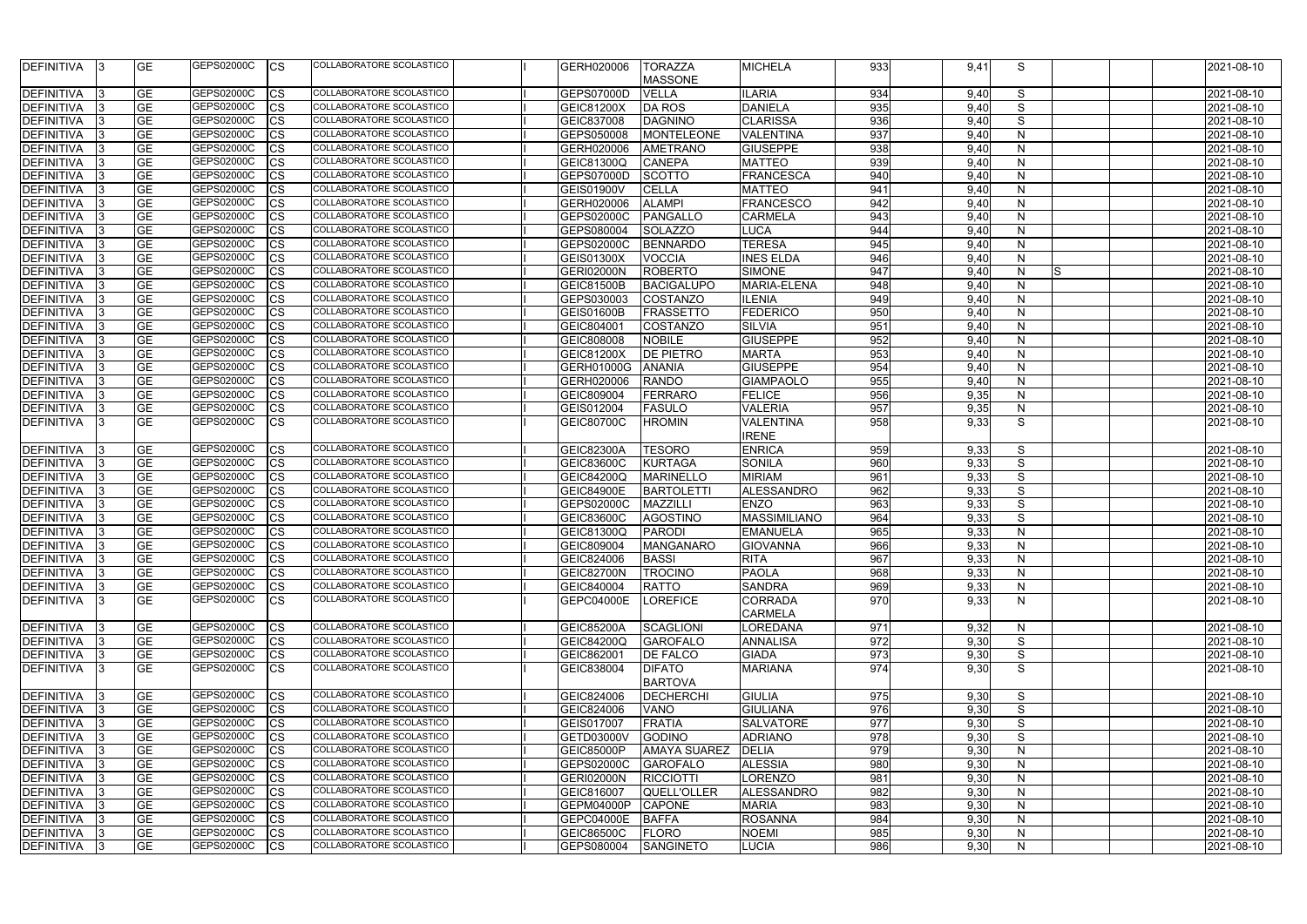| <b>DEFINITIVA</b>           |                 | <b>GE</b> | GEPS02000C               | <b>CS</b>  | COLLABORATORE SCOLASTICO                             | <b>GEIC82600T</b> | <b>GIAIMO</b>       | <b>MARIATERESA</b>    | 987  | 9,30 | N            |  | 2021-08-10 |
|-----------------------------|-----------------|-----------|--------------------------|------------|------------------------------------------------------|-------------------|---------------------|-----------------------|------|------|--------------|--|------------|
| DEFINITIVA                  |                 | <b>GE</b> | GEPS02000C               | <b>CS</b>  | COLLABORATORE SCOLASTICO                             | GEIS018003        | <b>RIZZO</b>        | <b>COSIMO</b>         | 988  | 9,30 | N            |  | 2021-08-10 |
| DEFINITIVA                  |                 | <b>GE</b> | GEPS02000C               | <b>CS</b>  | COLLABORATORE SCOLASTICO                             | GEVC010002        | <b>PAVESE</b>       | <b>NAOMI</b>          | 989  | 9,30 | N            |  | 2021-08-10 |
| DEFINITIVA                  |                 | <b>GE</b> | GEPS02000C               | <b>CS</b>  | COLLABORATORE SCOLASTICO                             | GEPM04000P        | <b>IACUCCI</b>      | <b>SERENA</b>         | 990  | 9,30 | N            |  | 2021-08-10 |
| DEFINITIVA                  |                 | <b>GE</b> | GEPS02000C               | <b>CS</b>  | <b>COLLABORATORE SCOLASTICO</b>                      | GEIC840004        | <b>FRACCHIOLLA</b>  | <b>VALENTINA</b>      | 991  | 9,30 | N            |  | 2021-08-10 |
| DEFINITIVA                  |                 | <b>GE</b> | GEPS02000C               | <b>CS</b>  | COLLABORATORE SCOLASTICO                             | GEIC838004        | <b>ALBORINO</b>     | <b>TERESA</b>         | 992  | 9,30 | N            |  | 2021-08-10 |
| <b>DEFINITIVA</b>           |                 | <b>GE</b> | GEPS02000C               | <b>CS</b>  | COLLABORATORE SCOLASTICO                             | GEPC020009        | <b>BECCARO</b>      | <b>MARTINA</b>        | 993  | 9,30 | N            |  | 2021-08-10 |
| <b>DEFINITIVA</b>           |                 | <b>GE</b> | GEPS02000C               | <b>CS</b>  | COLLABORATORE SCOLASTICO                             | GEPS02000C        | <b>QUAINO</b>       | <b>TIZIANA</b>        | 994  | 9,30 | N            |  | 2021-08-10 |
| <b>DEFINITIVA</b>           |                 | <b>GE</b> | GEPS02000C               | <b>CS</b>  | COLLABORATORE SCOLASTICO                             | GERH020006        | <b>DI SCIACCA</b>   | <b>ENZO</b>           | 995  | 9,30 | N            |  | 2021-08-10 |
| DEFINITIVA                  |                 | <b>GE</b> | GEPS02000C               | <b>CS</b>  | COLLABORATORE SCOLASTICO                             | <b>GEIC82600T</b> | <b>SCOPELLITI</b>   | <b>CRISTINA</b>       | 996  | 9,30 | $\mathsf{N}$ |  | 2021-08-10 |
| <b>DEFINITIVA</b>           |                 | <b>GE</b> | GEPS02000C               | CS         | COLLABORATORE SCOLASTICO                             | GEIS018003        | <b>MARRA</b>        | <b>PASQUALE</b>       | 997  | 9,30 | $\mathsf{N}$ |  | 2021-08-10 |
| DEFINITIVA                  |                 | <b>GE</b> | GEPS02000C               | <b>CS</b>  | COLLABORATORE SCOLASTICO                             | GEIC81900P        | <b>MIGLIARO</b>     | <b>MARIA</b>          | 998  | 9,30 | N            |  | 2021-08-10 |
|                             |                 |           |                          |            |                                                      |                   |                     | <b>CONCETTA</b>       |      |      |              |  |            |
| DEFINITIVA                  |                 | <b>GE</b> | GEPS02000C               | <b>CS</b>  | COLLABORATORE SCOLASTICO                             | GEIC860009        | <b>PRATTICO'</b>    | <b>FABRIZIO MARIA</b> | 999  | 9,28 | N            |  | 2021-08-10 |
| DEFINITIVA                  |                 | <b>GE</b> | GEPS02000C               | <b>CS</b>  | COLLABORATORE SCOLASTICO                             | GEIS018003        | <b>DE BLASI</b>     | <b>RICCARDO</b>       | 1000 | 9,27 | S            |  | 2021-08-10 |
| DEFINITIVA                  |                 | <b>GE</b> | GEPS02000C               | <b>CS</b>  | COLLABORATORE SCOLASTICO                             | <b>GERI02000N</b> | <b>DI GIGLIO</b>    | <b>ANTONINO</b>       | 1001 | 9,27 | S            |  | 2021-08-10 |
| DEFINITIVA                  |                 | <b>GE</b> | GEPS02000C               | <b>CS</b>  | COLLABORATORE SCOLASTICO                             | GEIC838004        | <b>DUGONI</b>       | <b>ROBERTA</b>        | 1002 | 9,25 | S            |  | 2021-08-10 |
| DEFINITIVA                  |                 | <b>GE</b> | GEPS02000C               | <b>CS</b>  | COLLABORATORE SCOLASTICO                             | <b>GEIC82300A</b> | <b>MARINO</b>       | <b>IRENE</b>          | 1003 | 9,25 | N            |  | 2021-08-10 |
| DEFINITIVA                  |                 | <b>GE</b> | GEPS02000C               | <b>CS</b>  | COLLABORATORE SCOLASTICO                             | GEPS17000A        | <b>CUOMO</b>        | <b>PASQUALE</b>       | 1004 | 9,25 | N            |  | 2021-08-10 |
| DEFINITIVA                  |                 | <b>GE</b> | GEPS02000C               | <b>CS</b>  | <b>COLLABORATORE SCOLASTICO</b>                      | <b>GEIC83900X</b> | SURIOSINI           | <b>ELENA</b>          | 1005 | 9,25 | N            |  | 2021-08-10 |
| DEFINITIVA                  |                 | <b>GE</b> | GEPS02000C               | <b>CS</b>  | COLLABORATORE SCOLASTICO                             | GEPS02000C        | <b>CHIRCHIRILLO</b> | <b>GABRIELE</b>       | 1006 | 9,25 | N            |  | 2021-08-10 |
| DEFINITIVA                  |                 | <b>GE</b> | GEPS02000C               | <b>CS</b>  | COLLABORATORE SCOLASTICO                             | GEIS017007        | <b>D'ALESSANDRO</b> | <b>DANIELA</b>        | 1007 | 9,25 | $\mathsf{N}$ |  | 2021-08-10 |
| DEFINITIVA                  |                 | <b>GE</b> | GEPS02000C               | <b>CS</b>  | COLLABORATORE SCOLASTICO                             | GEIC860009        | <b>MITOLA</b>       | <b>BEATRICE</b>       | 1008 | 9,25 | $\mathsf{N}$ |  | 2021-08-10 |
| DEFINITIVA                  |                 | <b>GE</b> | GEPS02000C               | <b>CS</b>  | COLLABORATORE SCOLASTICO                             | GEIS003009        | <b>FLORIO</b>       | <b>MARINA</b>         | 1009 | 9,25 | N            |  | 2021-08-10 |
| DEFINITIVA                  |                 | <b>GE</b> | GEPS02000C               | <b>CS</b>  | COLLABORATORE SCOLASTICO                             | <b>GEIC84200Q</b> | <b>ANDOLINA</b>     | <b>DAVIDE</b>         | 1010 | 9,23 | S            |  | 2021-08-10 |
| DEFINITIVA                  |                 | <b>GE</b> | GEPS02000C               | <b>CS</b>  | COLLABORATORE SCOLASTICO                             | <b>GEIC83500L</b> | <b>D'AGOSTINO</b>   | <b>CHIARA</b>         | 1011 | 9,21 | N            |  | 2021-08-10 |
| DEFINITIVA                  |                 | <b>GE</b> | GEPS02000C               | <b>CS</b>  | COLLABORATORE SCOLASTICO                             | <b>GEIC81200X</b> | GIAGGERI            | <b>SALVATORE</b>      | 1012 | 9,20 | S            |  | 2021-08-10 |
| DEFINITIVA                  |                 | <b>GE</b> | GEPS02000C               | <b>CS</b>  | COLLABORATORE SCOLASTICO                             | <b>GEIS00600R</b> | <b>SERRA</b>        | <b>ROBERTA</b>        | 1013 | 9,20 | S            |  | 2021-08-10 |
| DEFINITIVA                  |                 | <b>GE</b> | GEPS02000C               | <b>CS</b>  | COLLABORATORE SCOLASTICO                             | GESL01000P        | PARAPANOVA          | <b>RALITSA</b>        | 1014 | 9,20 | S            |  | 2021-08-10 |
|                             |                 |           |                          |            |                                                      |                   |                     | LYUBENOVA             |      |      |              |  |            |
| <b>DEFINITIVA</b>           |                 | <b>GE</b> | GEPS02000C               | <b>CS</b>  | COLLABORATORE SCOLASTICO                             | GEIS004005        | <b>SFORZA</b>       | <b>ILARIA</b>         | 1015 | 9,20 | S            |  | 2021-08-10 |
| DEFINITIVA                  |                 | <b>GE</b> | GEPS02000C               | <b>CS</b>  | COLLABORATORE SCOLASTICO                             | <b>GEIC84900E</b> | <b>GATTO</b>        | <b>ALESSIA</b>        | 1016 | 9,20 | S            |  | 2021-08-10 |
| DEFINITIVA                  |                 | <b>GE</b> | GEPS02000C               | <b>CS</b>  | COLLABORATORE SCOLASTICO                             | <b>GEIC81900P</b> | CAMEZZANA           | <b>ELENA</b>          | 1017 | 9,20 | N            |  | 2021-08-10 |
| DEFINITIVA                  |                 | <b>GE</b> | GEPS02000C               | <b>CS</b>  | COLLABORATORE SCOLASTICO                             | <b>GEIC81300Q</b> | <b>RISSOTTO</b>     | <b>ALICE</b>          | 1018 | 9,20 | N            |  | 2021-08-10 |
| DEFINITIVA                  |                 | <b>GE</b> | GEPS02000C               | <b>CS</b>  | COLLABORATORE SCOLASTICO                             | GEPS17000A        | <b>CRISCUOLO</b>    | <b>MATTIA</b>         | 1019 | 9,20 | N            |  | 2021-08-10 |
| DEFINITIVA 3                |                 | <b>GE</b> | GEPS02000C               | <b>ICS</b> | COLLABORATORE SCOLASTICO                             | <b>GEIC80700C</b> | <b>TALARICO</b>     | <b>MARIA TERESA</b>   | 1020 | 9,20 | <sub>N</sub> |  | 2021-08-10 |
| DEFINITIVA 3                |                 | <b>GE</b> | GEPS02000C               | <b>CS</b>  | COLLABORATORE SCOLASTICO                             | GEIC833001        | <b>LIPARI</b>       | <b>MATTEO</b>         | 1021 | 9,20 | N            |  | 2021-08-10 |
| DEFINITIVA 3                |                 | <b>GE</b> | GEPS02000C               | <b>CS</b>  | COLLABORATORE SCOLASTICO                             | GEIC808008        | <b>AQUINO</b>       | <b>GIUSEPPE</b>       | 1022 | 9,20 | N            |  | 2021-08-10 |
| DEFINITIVA 3                |                 | <b>GE</b> | GEPS02000C               | <b>ICS</b> | COLLABORATORE SCOLASTICO                             | <b>GEIC81300Q</b> | <b>ZAGARELLA</b>    | <b>MARTINA</b>        | 1023 | 9,20 | $\mathsf{N}$ |  | 2021-08-10 |
| DEFINITIVA 3                |                 | <b>GE</b> | GEPS02000C               | <b>CS</b>  | COLLABORATORE SCOLASTICO                             | <b>GEIC84900E</b> | <b>MASCOLO</b>      | <b>RACHELE</b>        | 1024 | 9,20 | N            |  | 2021-08-10 |
| DEFINITIVA                  | - 13            | <b>GE</b> | GEPS02000C               | <b>CS</b>  | COLLABORATORE SCOLASTICO                             | GEPM04000P        | <b>IDE</b>          | <b>MARTINA</b>        | 1025 | 9,20 | $\mathsf{N}$ |  | 2021-08-10 |
|                             |                 |           |                          |            |                                                      |                   | <b>GIOVANNIELLO</b> |                       |      |      |              |  |            |
| DEFINITIVA                  | - 13            | <b>GE</b> | GEPS02000C               | <b>CS</b>  | COLLABORATORE SCOLASTICO                             | GEIC837008        | <b>CARDAMONE</b>    | <b>ANGELO</b>         | 1026 | 9,20 | N            |  | 2021-08-10 |
| DEFINITIVA 3                |                 | <b>GE</b> | GEPS02000C               | <b>CS</b>  | COLLABORATORE SCOLASTICO                             | GEPS080004        | <b>SPERANDIO</b>    | <b>NADIA</b>          | 1027 | 9,20 | $\mathsf{N}$ |  | 2021-08-10 |
| DEFINITIVA                  | - 13            | <b>GE</b> | GEPS02000C               | <b>CS</b>  | COLLABORATORE SCOLASTICO                             | GEIC86500C        | <b>DE MARZO</b>     | <b>ROBERTA</b>        | 1028 | 9,20 | N            |  | 2021-08-10 |
| DEFINITIVA 3                |                 | <b>GE</b> | GEPS02000C               | <b>CS</b>  | COLLABORATORE SCOLASTICO                             | GEIC85600N        | BOCCASSINI          | <b>VERA SILVIA</b>    | 1029 | 9,20 | N            |  | 2021-08-10 |
| DEFINITIVA 3                |                 | <b>GE</b> | GEPS02000C               | <b>CS</b>  | COLLABORATORE SCOLASTICO                             | GEPM030004        | STEFANI             | <b>ANDREA</b>         | 1030 | 9,20 | $\mathsf{N}$ |  | 2021-08-10 |
| DEFINITIVA 3                |                 | <b>GE</b> | GEPS02000C               | <b>CS</b>  | COLLABORATORE SCOLASTICO                             | <b>GEIC83900X</b> | RASCHILLA'          | <b>MONICA</b>         | 1031 | 9,17 | S            |  | 2021-08-10 |
| DEFINITIVA  3               |                 | <b>GE</b> | GEPS02000C               | <b>CS</b>  | COLLABORATORE SCOLASTICO                             | GERH020006        | <b>AMBROSINI</b>    | <b>EGLE</b>           | 1032 | 9,17 | S            |  | 2021-08-10 |
| DEFINITIVA 3                |                 | <b>GE</b> | GEPS02000C               | <b>CS</b>  | COLLABORATORE SCOLASTICO                             | GEIC84200Q        | <b>MANTELLI</b>     | <b>DANIELA</b>        | 1033 | 9,17 | $\mathsf{N}$ |  | 2021-08-10 |
| DEFINITIVA 3                |                 | <b>GE</b> | GEPS02000C               | <b>CS</b>  | COLLABORATORE SCOLASTICO                             | <b>GEIC86500C</b> | FILIPELLI           | <b>CINZIA IOLE</b>    | 1034 | 9,17 | $\mathsf{N}$ |  | 2021-08-10 |
| $DEFINITIVA$ $\overline{3}$ |                 | <b>GE</b> | GEPS02000C               | <b>CS</b>  | COLLABORATORE SCOLASTICO                             | <b>GEIS00600R</b> | GRECO               | <b>CINZIA</b>         | 1035 | 9,17 | N            |  | 2021-08-10 |
| DEFINITIVA 3                |                 | <b>GE</b> | GEPS02000C               | <b>CS</b>  | COLLABORATORE SCOLASTICO                             | GEIC81400G        | BOZZANO             | <b>MARIELLA</b>       | 1036 | 9,17 | $\mathsf{N}$ |  | 2021-08-10 |
| DEFINITIVA 3                |                 | <b>GE</b> | GEPS02000C               | <b>CS</b>  | COLLABORATORE SCOLASTICO<br>COLLABORATORE SCOLASTICO | GEPS080004        | BOTTINO             | <b>DANIELA</b>        | 1037 | 9,17 | $\mathsf{N}$ |  | 2021-08-10 |
| DEFINITIVA                  |                 | <b>GE</b> | GEPS02000C               | <b>CS</b>  | COLLABORATORE SCOLASTICO                             | <b>GEPS17000A</b> | <b>AURIOSO</b>      | <b>DANIELE</b>        | 1038 | 9,15 | N            |  | 2021-08-10 |
| DEFINITIVA                  |                 | <b>GE</b> | GEPS02000C<br>GEPS02000C | <b>CS</b>  | COLLABORATORE SCOLASTICO                             | GEIC816007        | <b>SERRA</b>        | <b>GIULIA</b>         | 1039 | 9,15 | N            |  | 2021-08-10 |
| DEFINITIVA                  | -13             | <b>GE</b> |                          | <b>CS</b>  | COLLABORATORE SCOLASTICO                             | GETD03000V        | GRILLO              | <b>MARIO</b>          | 1040 | 9,15 | N            |  | 2021-08-10 |
| DEFINITIVA                  | $\vert 3 \vert$ | <b>GE</b> | GEPS02000C               | <b>CS</b>  |                                                      | GETH020002        | <b>LIVORSI</b>      | <b>ANGELO</b>         | 1041 | 9,10 | S            |  | 2021-08-10 |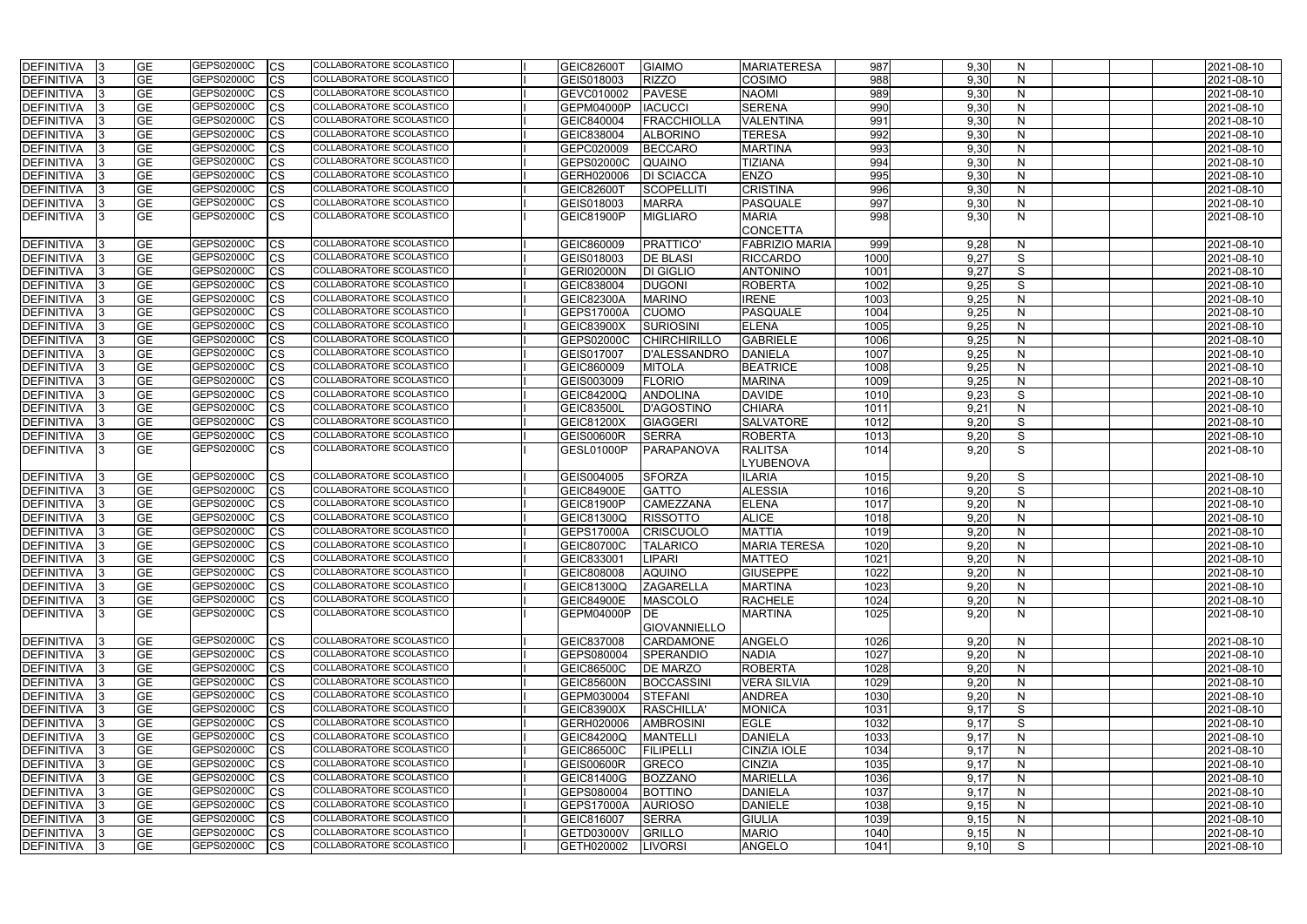| DEFINITIVA        |      | <b>GE</b> | <b>GEPS02000C</b> | СS         | COLLABORATORE SCOLASTICO        | <b>GEIC83900X</b> | <b>ZUMBO</b>       | <b>FORTUNATA</b><br><b>ANGELA RITA</b> | 1042 | 9,10     | S            |  | 2021-08-10 |
|-------------------|------|-----------|-------------------|------------|---------------------------------|-------------------|--------------------|----------------------------------------|------|----------|--------------|--|------------|
| DEFINITIVA        |      | <b>GE</b> | GEPS02000C        | СS         | COLLABORATORE SCOLASTICO        | GETD03000V        | <b>GULLA'</b>      | <b>MARIACATERINA</b>                   | 1043 | 9,10     | S            |  | 2021-08-10 |
| <b>DEFINITIVA</b> |      | <b>GE</b> | GEPS02000C        | СS         | COLLABORATORE SCOLASTICO        | <b>GEIC84400B</b> | <b>BONFIRRARO</b>  | <b>SAMANTHA</b><br><b>LUANA KATIA</b>  | 1044 | 9,10     | S            |  | 2021-08-10 |
| <b>DEFINITIVA</b> |      | <b>GE</b> | GEPS02000C        | СS         | COLLABORATORE SCOLASTICO        | GEPC04000E        | <b>DONADIO</b>     | <b>MARTINA</b>                         | 1045 | 9,10     | S            |  | 2021-08-10 |
| <b>DEFINITIVA</b> |      | <b>GE</b> | GEPS02000C        | CS         | COLLABORATORE SCOLASTICO        | <b>GEIC81200X</b> | <b>RUGGERI</b>     | <b>ALBA MARIA</b><br><b>DANILA</b>     | 1046 | 9,10     | S            |  | 2021-08-10 |
| DEFINITIVA        |      | <b>GE</b> | GEPS02000C        | СS         | COLLABORATORE SCOLASTICO        | <b>GEPS07000D</b> | <b>BARTOLI</b>     | <b>ELISA</b>                           | 1047 | 9,10     | S            |  | 2021-08-10 |
| <b>DEFINITIVA</b> |      | <b>GE</b> | GEPS02000C        | СS         | COLLABORATORE SCOLASTICO        | GERH020006        | LUCIANO            | <b>VINCENZO</b>                        | 1048 | 9,10     | N            |  | 2021-08-10 |
| <b>DEFINITIVA</b> |      | <b>GE</b> | GEPS02000C        | СS         | COLLABORATORE SCOLASTICO        | <b>GEIC85100E</b> | MAZZONI            | <b>ELISA</b>                           | 1049 | 9,10     | N            |  | 2021-08-10 |
| <b>DEFINITIVA</b> |      | <b>GE</b> | GEPS02000C        | СS         | COLLABORATORE SCOLASTICO        | GERH020006        | <b>TRAVO</b>       | <b>BRUNA</b>                           | 1050 | 9,10     | $\mathsf{N}$ |  | 2021-08-10 |
| <b>DEFINITIVA</b> |      | <b>GE</b> | GEPS02000C        | СS         | COLLABORATORE SCOLASTICO        | GEIS003009        | <b>CANANZI</b>     | <b>DOMENICO</b>                        | 1051 | 9,10     | $\mathsf{N}$ |  | 2021-08-10 |
| <b>DEFINITIVA</b> |      | <b>GE</b> | GEPS02000C        | СS         | COLLABORATORE SCOLASTICO        | GEIC824006        | <b>VENEZIANI</b>   | <b>SARA</b>                            | 1052 | 9,10     | $\mathsf{N}$ |  | 2021-08-10 |
| <b>DEFINITIVA</b> |      | <b>GE</b> | GEPS02000C        | СS         | COLLABORATORE SCOLASTICO        | <b>GEIC85000P</b> | <b>DE MORO</b>     | <b>ANDREA</b>                          | 1053 | 9,10     | $\mathsf{N}$ |  | 2021-08-10 |
| <b>DEFINITIVA</b> |      | <b>GE</b> | GEPS02000C        | СS         | COLLABORATORE SCOLASTICO        | GEIS003009        | <b>DE PASQUALE</b> | <b>MIRIAM</b>                          | 1054 | 9,10     | $\mathsf{N}$ |  | 2021-08-10 |
| <b>DEFINITIVA</b> |      | <b>GE</b> | GEPS02000C        | СS         | COLLABORATORE SCOLASTICO        | <b>GERI02000N</b> | <b>MANUZIO</b>     | <b>ANTONIETTA</b>                      | 1055 | 9,10     | $\mathsf{N}$ |  | 2021-08-10 |
| <b>DEFINITIVA</b> |      | <b>GE</b> | GEPS02000C        | СS         | COLLABORATORE SCOLASTICO        | <b>GEIC83900X</b> | <b>DE PONTE</b>    | <b>DAVIDE</b><br><b>THOMAS</b>         | 1056 | 9,10     | $\mathsf{N}$ |  | 2021-08-10 |
| <b>DEFINITIVA</b> |      | <b>GE</b> | GEPS02000C        | СS         | COLLABORATORE SCOLASTICO        | GEIS018003        | <b>RONCO</b>       | <b>SARA</b>                            | 1057 | 9,10     | N            |  | 2021-08-10 |
| <b>DEFINITIVA</b> |      | <b>GE</b> | GEPS02000C        | СS         | COLLABORATORE SCOLASTICO        | <b>GEIC85000P</b> | <b>VONA</b>        | <b>IRENE</b>                           | 1058 | 9,10     | N            |  | 2021-08-10 |
| <b>DEFINITIVA</b> |      | <b>GE</b> | GEPS02000C        | CS         | COLLABORATORE SCOLASTICO        | <b>GEIC81200X</b> | PRUGNO             | PATRIZIA                               | 1059 | 9,10     | $\mathsf{N}$ |  | 2021-08-10 |
| <b>DEFINITIVA</b> |      | <b>GE</b> | GEPS02000C        | СS         | COLLABORATORE SCOLASTICO        | GEIC81400G        | <b>OTTONELLO</b>   | <b>CECILIA</b>                         | 1060 | 9,10     | $\mathsf{N}$ |  | 2021-08-10 |
| <b>DEFINITIVA</b> |      | <b>GE</b> | GEPS02000C        | СS         | COLLABORATORE SCOLASTICO        | <b>GERI07000P</b> | <b>CUCCHIARA</b>   | <b>ROBERTA</b>                         | 1061 | 9,10     | $\mathsf{N}$ |  | 2021-08-10 |
| <b>DEFINITIVA</b> |      | <b>GE</b> | GEPS02000C        | СS         | COLLABORATORE SCOLASTICO        | <b>GEIS01300X</b> | <b>CIACCIO</b>     | <b>CLELIA</b>                          | 1062 | 9,10     | $\mathsf{N}$ |  | 2021-08-10 |
| <b>DEFINITIVA</b> |      | <b>GE</b> | GEPS02000C        | СS         | COLLABORATORE SCOLASTICO        | <b>GERI07000P</b> | <b>GARRUZZO</b>    | <b>MARILENA</b>                        | 1063 | 9,10     | $\mathsf{N}$ |  | 2021-08-10 |
| <b>DEFINITIVA</b> |      | <b>GE</b> | GEPS02000C        | СS         | COLLABORATORE SCOLASTICO        | GEPS080004        | <b>PATRONE</b>     | <b>DAMIANO</b>                         | 1064 | 9,10     | N            |  | 2021-08-10 |
| <b>DEFINITIVA</b> |      | <b>GE</b> | GEPS02000C        | СS         | COLLABORATORE SCOLASTICO        | <b>GEIC81900P</b> | <b>RUSSO</b>       | <b>GIANLUCA</b>                        | 1065 | 9,10     | N            |  | 2021-08-10 |
| <b>DEFINITIVA</b> |      | <b>GE</b> | GEPS02000C        | СS         | COLLABORATORE SCOLASTICO        | <b>GEIC85100E</b> | <b>REPETTO</b>     | ALESSANDRA                             | 1066 | 9,10     | $\mathsf{N}$ |  | 2021-08-10 |
| <b>DEFINITIVA</b> |      | <b>GE</b> | GEPS02000C        | СS         | COLLABORATORE SCOLASTICO        | GEIS01400Q        | <b>LAMATTINA</b>   | <b>GIANMARIO</b>                       | 1067 | 9,10     | N            |  | 2021-08-10 |
| <b>DEFINITIVA</b> |      | <b>GE</b> | GEPS02000C        | СS         | <b>COLLABORATORE SCOLASTICO</b> | <b>GEIC85700D</b> | <b>IOSSI</b>       | <b>MARINA</b>                          | 1068 | 9,10     | $\mathsf{N}$ |  | 2021-08-10 |
| <b>DEFINITIVA</b> |      | <b>GE</b> | GEPS02000C        | СS         | COLLABORATORE SCOLASTICO        | <b>GERI02000N</b> | <b>MARCHESE</b>    | <b>DANIELE</b>                         | 1069 | 9,10     | $\mathsf{N}$ |  | 2021-08-10 |
| <b>DEFINITIVA</b> |      | <b>GE</b> | GEPS02000C        | СS         | COLLABORATORE SCOLASTICO        | <b>GEIC80700C</b> | <b>BILOTTO</b>     | <b>ARMANDO</b>                         | 1070 | 9,10     | N            |  | 2021-08-10 |
| <b>DEFINITIVA</b> |      | <b>GE</b> | GEPS02000C        | СS         | COLLABORATORE SCOLASTICO        | GEIS003009        | <b>GIGLIO</b>      | <b>DAVID</b>                           | 1071 | 9,10     | $\mathsf{N}$ |  | 2021-08-10 |
| DEFINITIVA        |      | <b>GE</b> | GEPS02000C        | CS         | COLLABORATORE SCOLASTICO        | GETH020002        | <b>ZOLLO</b>       | <b>ANGELO</b>                          | 1072 | 9,05     | S            |  | 2021-08-10 |
| <b>DEFINITIVA</b> |      | <b>GE</b> | GEPS02000C        | CS         | COLLABORATORE SCOLASTICO        | GETH020002        | PINNA              | <b>MELANIE</b>                         | 1073 | 9,05     | N            |  | 2021-08-10 |
| DEFINITIVA        |      | <b>GE</b> | GEPS02000C        | СS         | COLLABORATORE SCOLASTICO        | GEIC816007        | <b>VALLERINO</b>   | <b>SOFIA</b>                           | 1074 | 9,05     | $\mathsf{N}$ |  | 2021-08-10 |
| DEFINITIVA        |      | <b>GE</b> | GEPS02000C        | <b>CS</b>  | COLLABORATORE SCOLASTICO        | <b>GEIC85600N</b> | PIEROZZI           | <b>LINDA</b>                           | 1075 | 9,05     | $\mathsf{N}$ |  | 2021-08-10 |
| DEFINITIVA        |      | <b>GE</b> | GEPS02000C        | СS         | COLLABORATORE SCOLASTICO        | <b>GEIS01600B</b> | <b>BUTTA</b>       | <b>ALESSANDRA</b>                      | 1076 | 9,05     | N            |  | 2021-08-10 |
| DEFINITIVA        |      | <b>GE</b> | GEPS02000C        | СS         | COLLABORATORE SCOLASTICO        | <b>GEIS02200P</b> | <b>PRATO</b>       | <b>ALESSIA</b>                         | 1077 | 9,05     | N            |  | 2021-08-10 |
| DEFINITIVA        | - 13 | <b>GE</b> | GEPS02000C        | СS         | COLLABORATORE SCOLASTICO        | GEIC866008        | <b>ROMEO</b>       | <b>NICODEMO</b>                        | 1078 | 9,05     | N            |  | 2021-08-10 |
| DEFINITIVA        |      | <b>GE</b> | GEPS02000C        | СS         | <b>COLLABORATORE SCOLASTICO</b> | <b>GEIC82100P</b> | <b>IANNELLO</b>    | <b>ROSSANA</b>                         | 1079 | 9,03     | N            |  | 2021-08-10 |
| DEFINITIVA        |      | <b>GE</b> | GEPS02000C        | СS         | <b>COLLABORATORE SCOLASTICO</b> | <b>GEIC82300A</b> | <b>CAPOSTAGNO</b>  | <b>RAFFAELE</b>                        | 1080 |          | S            |  | 2021-08-10 |
| DEFINITIVA        |      | <b>GE</b> | GEPS02000C        | СS         | COLLABORATORE SCOLASTICO        | GEIC825002        | <b>ANSELMO</b>     | <b>ROMINA</b>                          | 1081 | a        | S            |  | 2021-08-10 |
| <b>DEFINITIVA</b> |      | <b>GE</b> | GEPS02000C        | СS         | COLLABORATORE SCOLASTICO        | <b>GEIC83900X</b> | <b>FICELI</b>      | <b>MARIA</b>                           | 1082 |          | S            |  | 2021-08-10 |
| <b>DEFINITIVA</b> |      | <b>GE</b> | GEPS02000C        | СS         | COLLABORATORE SCOLASTICO        | GEIC817003        | <b>MANTOVANI</b>   | <b>ELISA</b>                           | 1083 |          | S            |  | 2021-08-10 |
| <b>DEFINITIVA</b> |      | <b>GE</b> | GEPS02000C        | CS         | COLLABORATORE SCOLASTICO        | <b>GEIC84900E</b> | <b>GRECO</b>       | <b>PIERINO</b>                         | 1084 |          | S            |  | 2021-08-10 |
| <b>DEFINITIVA</b> |      | <b>GE</b> | GEPS02000C        | СS         | COLLABORATORE SCOLASTICO        | GEIC833001        | <b>CONTINI</b>     | <b>ANNA</b>                            | 1085 |          | S            |  | 2021-08-10 |
| <b>DEFINITIVA</b> |      | <b>GE</b> | GEPS02000C        | СS         | COLLABORATORE SCOLASTICO        | GEPC01000P        | <b>ROERA</b>       | <b>GIULIA</b>                          | 1086 |          | S            |  | 2021-08-10 |
| DEFINITIVA        |      | <b>GE</b> | GEPS02000C        | СS         | COLLABORATORE SCOLASTICO        | <b>GEIC85100E</b> | <b>POLIMENI</b>    | <b>ELISA</b>                           | 1087 |          | S            |  | 2021-08-10 |
| DEFINITIVA        |      | <b>GE</b> | GEPS02000C        | СS         | COLLABORATORE SCOLASTICO        | <b>GEIC85200A</b> | LO GRASSO          | <b>CLAUDIA</b>                         | 1088 |          | S            |  | 2021-08-10 |
| DEFINITIVA        |      | <b>GE</b> | GEPS02000C        | СS         | COLLABORATORE SCOLASTICO        | GEIC829009        | <b>CAVALERI</b>    | <b>FILIPPO</b>                         | 1089 |          | S            |  | 2021-08-10 |
| DEFINITIVA        |      | <b>GE</b> | GEPS02000C        | CS         | COLLABORATORE SCOLASTICO        | <b>GEIS01600B</b> | <b>CELENTANO</b>   | <b>SONIA</b>                           | 1090 |          | S            |  | 2021-08-10 |
| DEFINITIVA        |      | <b>GE</b> | GEPS02000C        | СS         | COLLABORATORE SCOLASTICO        | <b>GEIC83900X</b> | <b>MARINO</b>      | <b>SILVANA</b>                         | 1091 |          | S            |  | 2021-08-10 |
| DEFINITIVA        |      | <b>GE</b> | GEPS02000C        | СS         | COLLABORATORE SCOLASTICO        | GETH020002        | <b>VENERE</b>      | <b>GIOVANNI</b>                        | 1092 | O        | N            |  | 2021-08-10 |
| DEFINITIVA        |      | <b>GE</b> | GEPS02000C        | CS         | COLLABORATORE SCOLASTICO        | <b>GEIS00600R</b> | <b>BARBERIS</b>    | <b>EDOARDO</b>                         | 1093 | <b>g</b> | N            |  | 2021-08-10 |
| DEFINITIVA        |      | <b>GE</b> | GEPS02000C        | <b>ICS</b> | COLLABORATORE SCOLASTICO        | <b>GEIC84900E</b> | <b>MASSARA</b>     | <b>FATMA</b>                           | 1094 | 9        | N            |  | 2021-08-10 |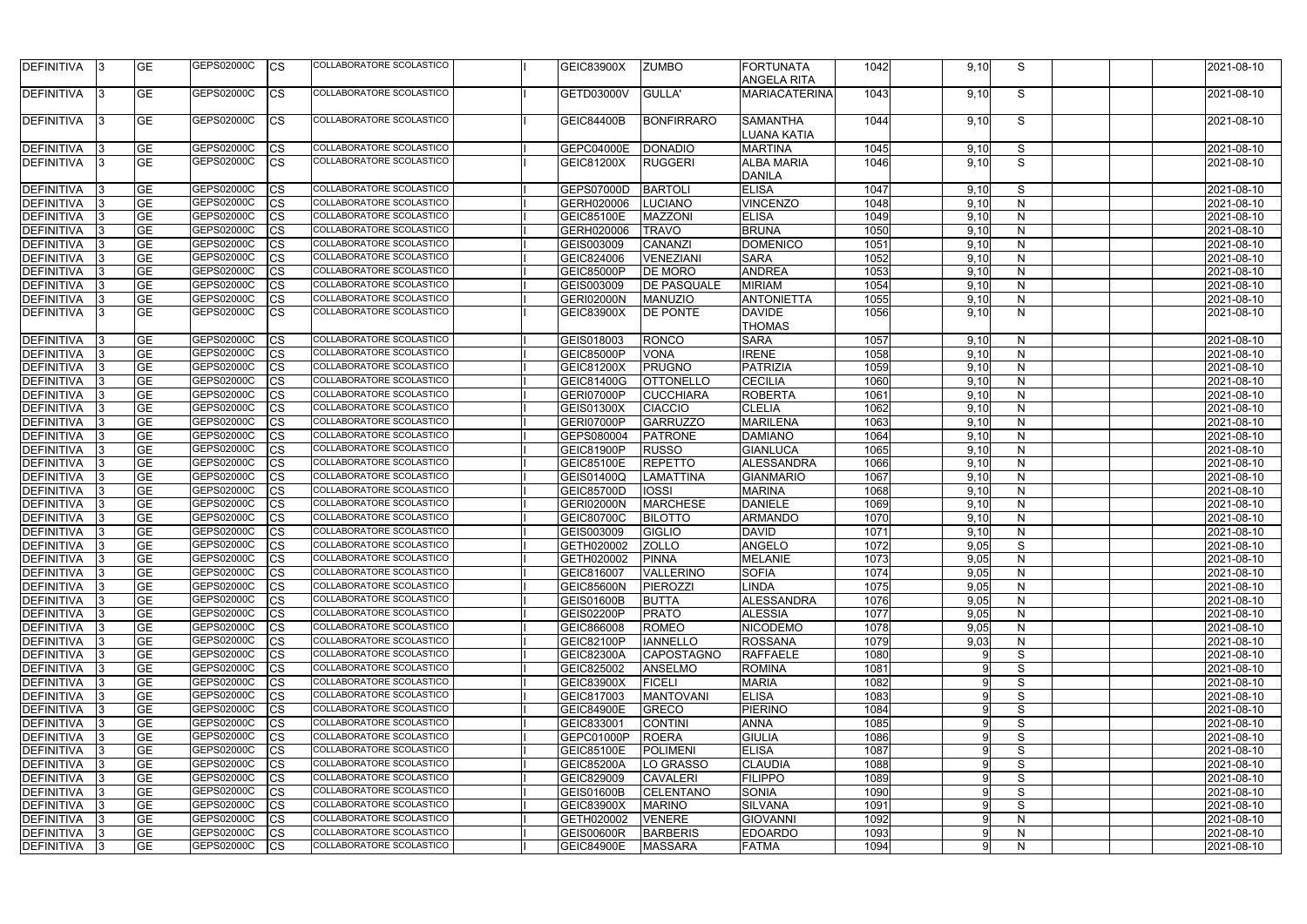| <b>GE</b><br>GEPS02000C<br><b>CS</b><br>COLLABORATORE SCOLASTICO<br>1096<br>N<br>GEIC853006<br>SGULO'<br><b>ANTONIO</b><br>2021-08-10<br><b>DEFINITIVA</b><br><b>GE</b><br>GEPS02000C<br>GEIS003009<br><b>STELLA</b><br>1097<br>$\mathsf{N}$<br><b>CS</b><br>COLLABORATORE SCOLASTICO<br><b>ALEX</b><br>2021-08-10<br>DEFINITIVA<br>GEPS02000C<br>1098<br>DEFINITIVA<br><b>GE</b><br><b>CS</b><br>COLLABORATORE SCOLASTICO<br>GETH020002<br><b>TAGLIAFIERRO</b><br><b>VALERIO</b><br>2021-08-10<br>N<br>GEPS02000C<br><b>GE</b><br><b>CS</b><br>COLLABORATORE SCOLASTICO<br>GEIS003009<br><b>CLAVARINO</b><br><b>EMANUELE</b><br>1099<br>$\mathsf{N}$<br>2021-08-10<br>DEFINITIVA<br>GEPS02000C<br><b>GE</b><br>COLLABORATORE SCOLASTICO<br><b>MARIALUCIA</b><br>1100<br><b>CS</b><br><b>GEIC80700C</b><br><b>MORGILLO</b><br>N<br>2021-08-10<br>DEFINITIVA<br>GEPS02000C<br>COLLABORATORE SCOLASTICO<br><b>GE</b><br><b>CS</b><br><b>GEIC83600C</b><br><b>CUTRARO</b><br><b>SAMUELE</b><br>1101<br>2021-08-10<br>DEFINITIVA<br>N<br><b>GE</b><br>GEPS02000C<br>COLLABORATORE SCOLASTICO<br>1102<br><b>CS</b><br>GETH020002<br>SPINELLI<br><b>LUNA</b><br>N<br>2021-08-10<br>DEFINITIVA<br><b>GE</b><br>GEPS02000C<br>COLLABORATORE SCOLASTICO<br><b>CS</b><br><b>STEFANIA</b><br>1103<br>N<br>2021-08-10<br>GEIC80700C<br><b>ZAPPIA</b><br><b>DEFINITIVA</b><br><b>GE</b><br>GEPS02000C<br><b>COLLABORATORE SCOLASTICO</b><br><b>TAVERNA</b><br>1104<br><b>CS</b><br><b>GERI07000P</b><br><b>MARCO</b><br>N<br>2021-08-10<br><b>DEFINITIVA</b><br><b>GE</b><br>GEPS02000C<br>COLLABORATORE SCOLASTICO<br><b>TORTI</b><br><b>ILENIA</b><br>1105<br><b>CS</b><br>GEIC840004<br>N<br>2021-08-10<br><b>DEFINITIVA</b><br><b>GE</b><br>GEPS02000C<br>COLLABORATORE SCOLASTICO<br><b>ANGIONI</b><br><b>EDMOND</b><br>1106<br><b>CS</b><br><b>GERI02000N</b><br>N<br>2021-08-10<br><b>DEFINITIVA</b><br><b>GE</b><br>GEPS02000C<br><b>CS</b><br>COLLABORATORE SCOLASTICO<br><b>CHIARA</b><br>1107<br><b>GERI07000P</b><br><b>TRUCCO</b><br>N<br>2021-08-10<br><b>DEFINITIVA</b><br><b>GE</b><br>GEPS02000C<br>1108<br><b>CS</b><br>COLLABORATORE SCOLASTICO<br><b>GEIC80700C</b><br><b>SCAVONE</b><br><b>SIMONA</b><br>N<br>2021-08-10<br><b>DEFINITIVA</b><br><b>GE</b><br>GEPS02000C<br><b>CS</b><br>COLLABORATORE SCOLASTICO<br>1109<br>GEVC010002<br><b>ALESSANDRO</b><br>N<br>2021-08-10<br><b>DEFINITIVA</b><br><b>FAVARO</b><br><b>GE</b><br>GEPS02000C<br>COLLABORATORE SCOLASTICO<br>1110<br>DEFINITIVA<br><b>CS</b><br><b>GEIC83900X</b><br><b>FRANCESCO</b><br>N<br>2021-08-10<br><b>DEMICHELIS</b><br>GEPS02000C<br>GEPC020009<br>1111<br>DEFINITIVA<br><b>GE</b><br><b>CS</b><br><b>COLLABORATORE SCOLASTICO</b><br><b>DE VITO</b><br><b>BARBARA</b><br>N<br>2021-08-10<br>GEPS02000C<br>COLLABORATORE SCOLASTICO<br>1112<br><b>GE</b><br><b>CS</b><br><b>GEIS00600R</b><br><b>MORTELLARO</b><br><b>FRANCESCA</b><br>N<br>2021-08-10<br>DEFINITIVA<br><b>GE</b><br>GEPS02000C<br><b>COLLABORATORE SCOLASTICO</b><br>1113<br><b>CS</b><br>GEPM04000P<br><b>SCALETTA</b><br><b>MELANIA</b><br>N<br>2021-08-10<br>DEFINITIVA<br><b>GE</b><br>GEPS02000C<br><b>COLLABORATORE SCOLASTICO</b><br><b>ANTONELLA</b><br>1114<br><b>CS</b><br><b>GEIC84100X</b><br><b>GUARASCIO</b><br>N<br>2021-08-10<br> DEFINITIVA<br><b>GE</b><br>GEPS02000C<br>COLLABORATORE SCOLASTICO<br><b>BEI</b><br>1115<br><b>CS</b><br><b>GEIC85200A</b><br><b>CLAUDIO</b><br>N<br>2021-08-10<br><b>DEFINITIVA</b><br>a<br><b>GE</b><br>GEPS02000C<br>COLLABORATORE SCOLASTICO<br>1116<br>GEPC020009<br>FERRERI<br><b>GAIA</b><br><b>CS</b><br>N<br>2021-08-10<br><b>DEFINITIVA</b><br>COLLABORATORE SCOLASTICO<br><b>GE</b><br>GEPS02000C<br>GEIC831009<br><b>TEDONE</b><br><b>ANDREA</b><br>1117<br><b>CS</b><br>N<br>2021-08-10<br>DEFINITIVA<br><b>GE</b><br>GEPS02000C<br><b>CS</b><br>COLLABORATORE SCOLASTICO<br>GEIC83600C<br><b>GUAGLIARDI</b><br><b>SARA</b><br>1118<br>N<br>2021-08-10<br>DEFINITIVA<br><b>GE</b><br>GEPS02000C<br>1119<br>COLLABORATORE SCOLASTICO<br><b>SIMONA</b><br><b>CS</b><br><b>GEIC82100P</b><br>MONCADA<br>N<br>2021-08-10<br>DEFINITIVA<br><b>GE</b><br>GEPS02000C<br>COLLABORATORE SCOLASTICO<br><b>PAMELA</b><br>1120<br><b>CS</b><br>GEIS018003<br><b>RUSSELLO</b><br>N<br>2021-08-10<br>DEFINITIVA<br><b>GE</b><br>GEPS02000C<br><b>CS</b><br><b>FRANCESCA</b><br>1121<br>COLLABORATORE SCOLASTICO<br>GEIS017007<br><b>DI BIASE</b><br>N<br>2021-08-10<br><b>DEFINITIVA</b><br><b>GE</b><br>1122<br>GEPS02000C<br><b>CS</b><br>COLLABORATORE SCOLASTICO<br>GEIC831009<br>PARRINELLO<br><b>FRANCESCA</b><br>N<br>2021-08-10<br>DEFINITIVA<br><b>GE</b><br>GEPS02000C<br>COLLABORATORE SCOLASTICO<br>1123<br>DEFINITIVA<br><b>CS</b><br><b>GEIC85100E</b><br><b>MAURICI</b><br><b>FRANCESCO</b><br>N<br>2021-08-10<br>GEPS02000C<br><b>GE</b><br><b>CS</b><br>COLLABORATORE SCOLASTICO<br><b>TRUCCO</b><br><b>CRISTINA</b><br>1124<br>DEFINITIVA<br>GERI07000P<br>N<br>2021-08-10<br><b>GE</b><br>GEPS02000C<br><b>COLLABORATORE SCOLASTICO</b><br>FERRANDO<br>1125<br><b>CS</b><br><b>GEIC85000P</b><br><b>TERESA</b><br>N<br>2021-08-10<br>DEFINITIVA<br><b>GE</b><br>GEPS02000C<br>COLLABORATORE SCOLASTICO<br><b>FEDERICO</b><br>1126<br><b>CS</b><br>GEPC04000E<br><b>MASSA</b><br>N<br>2021-08-10<br><b>DEFINITIVA</b><br>GEPS02000C<br>COLLABORATORE SCOLASTICO<br>1127<br><b>GE</b><br><b>CS</b><br>GURRERA<br><b>MASSIMILIANO</b><br>2021-08-10<br><b>GEIC83600C</b><br>q<br>N<br> DEFINITIVA<br><b>GE</b><br>GEPS02000C<br>COLLABORATORE SCOLASTICO<br><b>RICCI</b><br><b>AMBRA</b><br>1128<br><b>CS</b><br>GEIC811004<br>N<br>2021-08-10<br>DEFINITIVA<br>a<br><b>IGE</b><br>COLLABORATORE SCOLASTICO<br>GEPS02000C<br>GEPC01000P<br><b>COSTA DA</b><br><b>ADEMILDE</b><br>1129<br>ICS<br>N.<br>2021-08-10<br><b>DAMARYS</b><br><b>CAMARA</b><br>GEPS02000C<br><b>GE</b><br>$ {\rm CS}$<br>COLLABORATORE SCOLASTICO<br><b>ELENA</b><br>DEFINITIVA 3<br><b>GEIC80700C</b><br>FELTRIN<br>1130<br>2021-08-10<br>N<br>GEPS02000C<br>COLLABORATORE SCOLASTICO<br>DEFINITIVA 3<br><b>GE</b><br><b>CS</b><br>GEIC85000P<br><b>DEVITA</b><br><b>ROSSANA</b><br>1131<br>N<br>2021-08-10<br>GEPS02000C<br>COLLABORATORE SCOLASTICO<br><b>GE</b><br><b>CS</b><br><b>GLORIA</b><br>1132<br>$\mathsf{N}$<br><b>GEIS01400Q</b><br><b>DEIANA</b><br>2021-08-10<br>DEFINITIVA  3<br>GEPS02000C<br>COLLABORATORE SCOLASTICO<br><b>GE</b><br>1133<br>DEFINITIVA 3<br><b>CS</b><br>GEIC808008<br><b>FUSCO</b><br><b>FEDERICA</b><br>N<br>2021-08-10<br><b>GE</b><br>GEPS02000C<br>COLLABORATORE SCOLASTICO<br>1134<br>DEFINITIVA 3<br><b>CS</b><br>GEPC01000P<br><b>CEDDIA</b><br><b>PAOLA</b><br>N<br>2021-08-10<br><b>BENEDETTA</b><br>GEPS02000C<br>COLLABORATORE SCOLASTICO<br><b>CS</b><br><b>MARA</b><br>1135<br>2021-08-10<br>DEFINITIVA 3<br><b>GE</b><br><b>GEIS01600B</b><br>PEDULLA'<br>N<br>a<br>GEPS02000C<br><b>GE</b><br>COLLABORATORE SCOLASTICO<br>GEPS080004<br><b>TRONI</b><br><b>LORENZO</b><br>1136<br>2021-08-10<br>DEFINITIVA 3<br><b>CS</b><br>N<br>GEPS02000C<br>COLLABORATORE SCOLASTICO<br><b>GE</b><br><b>GESUINA</b><br>1137<br>2021-08-10<br>DEFINITIVA 3<br><b>CS</b><br><b>GEIC85100E</b><br>PILI<br>N<br>a<br>GEPS02000C<br>COLLABORATORE SCOLASTICO<br><b>GE</b><br><b>GEIS00700L</b><br><b>SANSALONE</b><br><b>LUIGI</b><br>1138<br><b>CS</b><br>N<br>2021-08-10<br>DEFINITIVA<br>GEPS02000C<br>COLLABORATORE SCOLASTICO<br><b>GE</b><br>GEIS02200P<br><b>GIANLUCA</b><br>1139<br><b>CS</b><br><b>DE MARTINI</b><br>2021-08-10<br>N<br>- 13<br><b>GE</b><br>GEPS02000C<br>COLLABORATORE SCOLASTICO<br><b>GEIC85500T</b><br>MAZZONE<br>1140<br>DEFINITIVA 3<br><b>CS</b><br><b>MARCO</b><br>N<br>2021-08-10<br><b>GE</b><br>GEPS02000C<br>COLLABORATORE SCOLASTICO<br><b>MARIANGELA</b><br>1141<br>DEFINITIVA 3<br><b>CS</b><br><b>GEIC80700C</b><br><b>SALVIA</b><br>N<br>2021-08-10<br><b>GE</b><br>GEPS02000C<br>COLLABORATORE SCOLASTICO<br>PATRIZIA<br>1142<br>DEFINITIVA 3<br><b>CS</b><br><b>GEIC83900X</b><br><b>ZICHICHI</b><br>2021-08-10<br>N<br><b>GE</b><br>GEPS02000C<br>COLLABORATORE SCOLASTICO<br>1143<br>DEFINITIVA 3<br><b>CS</b><br>GEIC831009<br><b>IORIO</b><br><b>CLAUDIO</b><br>N<br>2021-08-10<br><b>GE</b><br>GEPS02000C<br><b>CS</b><br>COLLABORATORE SCOLASTICO<br><b>GEIS00600R</b><br><b>CASATI</b><br>1144<br>$\mathsf{N}$<br>DEFINITIVA 3<br><b>MANUELA</b><br>2021-08-10<br><b>GE</b><br>GEPS02000C<br>COLLABORATORE SCOLASTICO<br><b>CRISTINA</b><br>1145<br>DEFINITIVA 3<br><b>CS</b><br><b>GEIC84100X</b><br>PITTALUGA<br>N<br>2021-08-10<br>GEPS02000C<br>COLLABORATORE SCOLASTICO<br><b>GE</b><br><b>GEIC85200A</b><br><b>SEBASTIANA</b><br>1146<br>DEFINITIVA 3<br><b>CS</b><br><b>CALVISI</b><br>N<br>2021-08-10<br>GEPS02000C<br>1147<br>DEFINITIVA 3<br><b>GE</b><br><b>CS</b><br>COLLABORATORE SCOLASTICO<br>GEIC825002<br><b>COSIMINA</b><br>$\mathsf{N}$<br><b>DAMIANO</b><br>2021-08-10<br>GEPS02000C<br>COLLABORATORE SCOLASTICO<br><b>GE</b><br><b>GEIC82000V</b><br>1148<br>DEFINITIVA 3<br><b>ICS</b><br>LAZZARI<br><b>CRISTINA</b><br>2021-08-10<br>N<br>GEPS02000C<br>COLLABORATORE SCOLASTICO<br><b>GE</b><br>GEIC804001<br>1149<br>2021-08-10<br>DEFINITIVA 3<br><b>CS</b><br><b>BORDO</b><br><b>ANNA</b><br>N<br><b>GE</b><br>GEPS02000C<br>COLLABORATORE SCOLASTICO<br>1150<br><b>CS</b><br>GRAZIUSO<br><b>GIUSEPPINA</b><br>DEFINITIVA 3<br><b>GEIC86500C</b><br>9<br>N<br>2021-08-10 | DEFINITIVA 3      | <b>GE</b> | GEPS02000C | <b>CS</b> | COLLABORATORE SCOLASTICO | <b>GEIC81200X</b> | <b>MASSARI</b> | <b>BARBARA</b> | 1095 | <sub>N</sub> |  | 2021-08-10 |
|-------------------------------------------------------------------------------------------------------------------------------------------------------------------------------------------------------------------------------------------------------------------------------------------------------------------------------------------------------------------------------------------------------------------------------------------------------------------------------------------------------------------------------------------------------------------------------------------------------------------------------------------------------------------------------------------------------------------------------------------------------------------------------------------------------------------------------------------------------------------------------------------------------------------------------------------------------------------------------------------------------------------------------------------------------------------------------------------------------------------------------------------------------------------------------------------------------------------------------------------------------------------------------------------------------------------------------------------------------------------------------------------------------------------------------------------------------------------------------------------------------------------------------------------------------------------------------------------------------------------------------------------------------------------------------------------------------------------------------------------------------------------------------------------------------------------------------------------------------------------------------------------------------------------------------------------------------------------------------------------------------------------------------------------------------------------------------------------------------------------------------------------------------------------------------------------------------------------------------------------------------------------------------------------------------------------------------------------------------------------------------------------------------------------------------------------------------------------------------------------------------------------------------------------------------------------------------------------------------------------------------------------------------------------------------------------------------------------------------------------------------------------------------------------------------------------------------------------------------------------------------------------------------------------------------------------------------------------------------------------------------------------------------------------------------------------------------------------------------------------------------------------------------------------------------------------------------------------------------------------------------------------------------------------------------------------------------------------------------------------------------------------------------------------------------------------------------------------------------------------------------------------------------------------------------------------------------------------------------------------------------------------------------------------------------------------------------------------------------------------------------------------------------------------------------------------------------------------------------------------------------------------------------------------------------------------------------------------------------------------------------------------------------------------------------------------------------------------------------------------------------------------------------------------------------------------------------------------------------------------------------------------------------------------------------------------------------------------------------------------------------------------------------------------------------------------------------------------------------------------------------------------------------------------------------------------------------------------------------------------------------------------------------------------------------------------------------------------------------------------------------------------------------------------------------------------------------------------------------------------------------------------------------------------------------------------------------------------------------------------------------------------------------------------------------------------------------------------------------------------------------------------------------------------------------------------------------------------------------------------------------------------------------------------------------------------------------------------------------------------------------------------------------------------------------------------------------------------------------------------------------------------------------------------------------------------------------------------------------------------------------------------------------------------------------------------------------------------------------------------------------------------------------------------------------------------------------------------------------------------------------------------------------------------------------------------------------------------------------------------------------------------------------------------------------------------------------------------------------------------------------------------------------------------------------------------------------------------------------------------------------------------------------------------------------------------------------------------------------------------------------------------------------------------------------------------------------------------------------------------------------------------------------------------------------------------------------------------------------------------------------------------------------------------------------------------------------------------------------------------------------------------------------------------------------------------------------------------------------------------------------------------------------------------------------------------------------------------------------------------------------------------------------------------------------------------------------------------------------------------------------------------------------------------------------------------------------------------------------------------------------------------------------------------------------------------------------------------------------------------------------------------------------------------------------------------------------------------------------------------------------------------------------------------------------------------------------------------------------------------------------------------------------------------------------------------------------------------------------------------------------------------------------------------------------------------------------------------------------------------------------------------------------------------------------------------------------------------------------------------------------------------------------------------------------------------------------------------------------------------------------------------------------------------------------------------------------------------------------------------------------------------------------------------------------------------------------------------------------------------------------------------------------------------------------------------------------------------------------------------------------------------------------------------------------------------------------------------------------------------------------------------------------------------------------------------------------------------------------------------------------------------------------------------------------------------------------------------------------------------------------------------------------------------------------------------------------------------------------------------------------------------------------------------------------------------------------------------------------------------------------------------------------------------------------------------------------------------------------------------------------------------------------------------------------------------------------------------------------------------------------------------------------------------------------------------------------------------------------------------|-------------------|-----------|------------|-----------|--------------------------|-------------------|----------------|----------------|------|--------------|--|------------|
|                                                                                                                                                                                                                                                                                                                                                                                                                                                                                                                                                                                                                                                                                                                                                                                                                                                                                                                                                                                                                                                                                                                                                                                                                                                                                                                                                                                                                                                                                                                                                                                                                                                                                                                                                                                                                                                                                                                                                                                                                                                                                                                                                                                                                                                                                                                                                                                                                                                                                                                                                                                                                                                                                                                                                                                                                                                                                                                                                                                                                                                                                                                                                                                                                                                                                                                                                                                                                                                                                                                                                                                                                                                                                                                                                                                                                                                                                                                                                                                                                                                                                                                                                                                                                                                                                                                                                                                                                                                                                                                                                                                                                                                                                                                                                                                                                                                                                                                                                                                                                                                                                                                                                                                                                                                                                                                                                                                                                                                                                                                                                                                                                                                                                                                                                                                                                                                                                                                                                                                                                                                                                                                                                                                                                                                                                                                                                                                                                                                                                                                                                                                                                                                                                                                                                                                                                                                                                                                                                                                                                                                                                                                                                                                                                                                                                                                                                                                                                                                                                                                                                                                                                                                                                                                                                                                                                                                                                                                                                                                                                                                                                                                                                                                                                                                                                                                                                                                                                                                                                                                                                                                                                                                                                                                                                                                                                                                                                                                                                                                                                                                                                                                                                                                                                                                                                                                                                                                                                                                                                           |                   |           |            |           |                          |                   |                |                |      |              |  |            |
|                                                                                                                                                                                                                                                                                                                                                                                                                                                                                                                                                                                                                                                                                                                                                                                                                                                                                                                                                                                                                                                                                                                                                                                                                                                                                                                                                                                                                                                                                                                                                                                                                                                                                                                                                                                                                                                                                                                                                                                                                                                                                                                                                                                                                                                                                                                                                                                                                                                                                                                                                                                                                                                                                                                                                                                                                                                                                                                                                                                                                                                                                                                                                                                                                                                                                                                                                                                                                                                                                                                                                                                                                                                                                                                                                                                                                                                                                                                                                                                                                                                                                                                                                                                                                                                                                                                                                                                                                                                                                                                                                                                                                                                                                                                                                                                                                                                                                                                                                                                                                                                                                                                                                                                                                                                                                                                                                                                                                                                                                                                                                                                                                                                                                                                                                                                                                                                                                                                                                                                                                                                                                                                                                                                                                                                                                                                                                                                                                                                                                                                                                                                                                                                                                                                                                                                                                                                                                                                                                                                                                                                                                                                                                                                                                                                                                                                                                                                                                                                                                                                                                                                                                                                                                                                                                                                                                                                                                                                                                                                                                                                                                                                                                                                                                                                                                                                                                                                                                                                                                                                                                                                                                                                                                                                                                                                                                                                                                                                                                                                                                                                                                                                                                                                                                                                                                                                                                                                                                                                                                           |                   |           |            |           |                          |                   |                |                |      |              |  |            |
|                                                                                                                                                                                                                                                                                                                                                                                                                                                                                                                                                                                                                                                                                                                                                                                                                                                                                                                                                                                                                                                                                                                                                                                                                                                                                                                                                                                                                                                                                                                                                                                                                                                                                                                                                                                                                                                                                                                                                                                                                                                                                                                                                                                                                                                                                                                                                                                                                                                                                                                                                                                                                                                                                                                                                                                                                                                                                                                                                                                                                                                                                                                                                                                                                                                                                                                                                                                                                                                                                                                                                                                                                                                                                                                                                                                                                                                                                                                                                                                                                                                                                                                                                                                                                                                                                                                                                                                                                                                                                                                                                                                                                                                                                                                                                                                                                                                                                                                                                                                                                                                                                                                                                                                                                                                                                                                                                                                                                                                                                                                                                                                                                                                                                                                                                                                                                                                                                                                                                                                                                                                                                                                                                                                                                                                                                                                                                                                                                                                                                                                                                                                                                                                                                                                                                                                                                                                                                                                                                                                                                                                                                                                                                                                                                                                                                                                                                                                                                                                                                                                                                                                                                                                                                                                                                                                                                                                                                                                                                                                                                                                                                                                                                                                                                                                                                                                                                                                                                                                                                                                                                                                                                                                                                                                                                                                                                                                                                                                                                                                                                                                                                                                                                                                                                                                                                                                                                                                                                                                                                           |                   |           |            |           |                          |                   |                |                |      |              |  |            |
|                                                                                                                                                                                                                                                                                                                                                                                                                                                                                                                                                                                                                                                                                                                                                                                                                                                                                                                                                                                                                                                                                                                                                                                                                                                                                                                                                                                                                                                                                                                                                                                                                                                                                                                                                                                                                                                                                                                                                                                                                                                                                                                                                                                                                                                                                                                                                                                                                                                                                                                                                                                                                                                                                                                                                                                                                                                                                                                                                                                                                                                                                                                                                                                                                                                                                                                                                                                                                                                                                                                                                                                                                                                                                                                                                                                                                                                                                                                                                                                                                                                                                                                                                                                                                                                                                                                                                                                                                                                                                                                                                                                                                                                                                                                                                                                                                                                                                                                                                                                                                                                                                                                                                                                                                                                                                                                                                                                                                                                                                                                                                                                                                                                                                                                                                                                                                                                                                                                                                                                                                                                                                                                                                                                                                                                                                                                                                                                                                                                                                                                                                                                                                                                                                                                                                                                                                                                                                                                                                                                                                                                                                                                                                                                                                                                                                                                                                                                                                                                                                                                                                                                                                                                                                                                                                                                                                                                                                                                                                                                                                                                                                                                                                                                                                                                                                                                                                                                                                                                                                                                                                                                                                                                                                                                                                                                                                                                                                                                                                                                                                                                                                                                                                                                                                                                                                                                                                                                                                                                                                           |                   |           |            |           |                          |                   |                |                |      |              |  |            |
|                                                                                                                                                                                                                                                                                                                                                                                                                                                                                                                                                                                                                                                                                                                                                                                                                                                                                                                                                                                                                                                                                                                                                                                                                                                                                                                                                                                                                                                                                                                                                                                                                                                                                                                                                                                                                                                                                                                                                                                                                                                                                                                                                                                                                                                                                                                                                                                                                                                                                                                                                                                                                                                                                                                                                                                                                                                                                                                                                                                                                                                                                                                                                                                                                                                                                                                                                                                                                                                                                                                                                                                                                                                                                                                                                                                                                                                                                                                                                                                                                                                                                                                                                                                                                                                                                                                                                                                                                                                                                                                                                                                                                                                                                                                                                                                                                                                                                                                                                                                                                                                                                                                                                                                                                                                                                                                                                                                                                                                                                                                                                                                                                                                                                                                                                                                                                                                                                                                                                                                                                                                                                                                                                                                                                                                                                                                                                                                                                                                                                                                                                                                                                                                                                                                                                                                                                                                                                                                                                                                                                                                                                                                                                                                                                                                                                                                                                                                                                                                                                                                                                                                                                                                                                                                                                                                                                                                                                                                                                                                                                                                                                                                                                                                                                                                                                                                                                                                                                                                                                                                                                                                                                                                                                                                                                                                                                                                                                                                                                                                                                                                                                                                                                                                                                                                                                                                                                                                                                                                                                           |                   |           |            |           |                          |                   |                |                |      |              |  |            |
|                                                                                                                                                                                                                                                                                                                                                                                                                                                                                                                                                                                                                                                                                                                                                                                                                                                                                                                                                                                                                                                                                                                                                                                                                                                                                                                                                                                                                                                                                                                                                                                                                                                                                                                                                                                                                                                                                                                                                                                                                                                                                                                                                                                                                                                                                                                                                                                                                                                                                                                                                                                                                                                                                                                                                                                                                                                                                                                                                                                                                                                                                                                                                                                                                                                                                                                                                                                                                                                                                                                                                                                                                                                                                                                                                                                                                                                                                                                                                                                                                                                                                                                                                                                                                                                                                                                                                                                                                                                                                                                                                                                                                                                                                                                                                                                                                                                                                                                                                                                                                                                                                                                                                                                                                                                                                                                                                                                                                                                                                                                                                                                                                                                                                                                                                                                                                                                                                                                                                                                                                                                                                                                                                                                                                                                                                                                                                                                                                                                                                                                                                                                                                                                                                                                                                                                                                                                                                                                                                                                                                                                                                                                                                                                                                                                                                                                                                                                                                                                                                                                                                                                                                                                                                                                                                                                                                                                                                                                                                                                                                                                                                                                                                                                                                                                                                                                                                                                                                                                                                                                                                                                                                                                                                                                                                                                                                                                                                                                                                                                                                                                                                                                                                                                                                                                                                                                                                                                                                                                                                           |                   |           |            |           |                          |                   |                |                |      |              |  |            |
|                                                                                                                                                                                                                                                                                                                                                                                                                                                                                                                                                                                                                                                                                                                                                                                                                                                                                                                                                                                                                                                                                                                                                                                                                                                                                                                                                                                                                                                                                                                                                                                                                                                                                                                                                                                                                                                                                                                                                                                                                                                                                                                                                                                                                                                                                                                                                                                                                                                                                                                                                                                                                                                                                                                                                                                                                                                                                                                                                                                                                                                                                                                                                                                                                                                                                                                                                                                                                                                                                                                                                                                                                                                                                                                                                                                                                                                                                                                                                                                                                                                                                                                                                                                                                                                                                                                                                                                                                                                                                                                                                                                                                                                                                                                                                                                                                                                                                                                                                                                                                                                                                                                                                                                                                                                                                                                                                                                                                                                                                                                                                                                                                                                                                                                                                                                                                                                                                                                                                                                                                                                                                                                                                                                                                                                                                                                                                                                                                                                                                                                                                                                                                                                                                                                                                                                                                                                                                                                                                                                                                                                                                                                                                                                                                                                                                                                                                                                                                                                                                                                                                                                                                                                                                                                                                                                                                                                                                                                                                                                                                                                                                                                                                                                                                                                                                                                                                                                                                                                                                                                                                                                                                                                                                                                                                                                                                                                                                                                                                                                                                                                                                                                                                                                                                                                                                                                                                                                                                                                                                           |                   |           |            |           |                          |                   |                |                |      |              |  |            |
|                                                                                                                                                                                                                                                                                                                                                                                                                                                                                                                                                                                                                                                                                                                                                                                                                                                                                                                                                                                                                                                                                                                                                                                                                                                                                                                                                                                                                                                                                                                                                                                                                                                                                                                                                                                                                                                                                                                                                                                                                                                                                                                                                                                                                                                                                                                                                                                                                                                                                                                                                                                                                                                                                                                                                                                                                                                                                                                                                                                                                                                                                                                                                                                                                                                                                                                                                                                                                                                                                                                                                                                                                                                                                                                                                                                                                                                                                                                                                                                                                                                                                                                                                                                                                                                                                                                                                                                                                                                                                                                                                                                                                                                                                                                                                                                                                                                                                                                                                                                                                                                                                                                                                                                                                                                                                                                                                                                                                                                                                                                                                                                                                                                                                                                                                                                                                                                                                                                                                                                                                                                                                                                                                                                                                                                                                                                                                                                                                                                                                                                                                                                                                                                                                                                                                                                                                                                                                                                                                                                                                                                                                                                                                                                                                                                                                                                                                                                                                                                                                                                                                                                                                                                                                                                                                                                                                                                                                                                                                                                                                                                                                                                                                                                                                                                                                                                                                                                                                                                                                                                                                                                                                                                                                                                                                                                                                                                                                                                                                                                                                                                                                                                                                                                                                                                                                                                                                                                                                                                                                           |                   |           |            |           |                          |                   |                |                |      |              |  |            |
|                                                                                                                                                                                                                                                                                                                                                                                                                                                                                                                                                                                                                                                                                                                                                                                                                                                                                                                                                                                                                                                                                                                                                                                                                                                                                                                                                                                                                                                                                                                                                                                                                                                                                                                                                                                                                                                                                                                                                                                                                                                                                                                                                                                                                                                                                                                                                                                                                                                                                                                                                                                                                                                                                                                                                                                                                                                                                                                                                                                                                                                                                                                                                                                                                                                                                                                                                                                                                                                                                                                                                                                                                                                                                                                                                                                                                                                                                                                                                                                                                                                                                                                                                                                                                                                                                                                                                                                                                                                                                                                                                                                                                                                                                                                                                                                                                                                                                                                                                                                                                                                                                                                                                                                                                                                                                                                                                                                                                                                                                                                                                                                                                                                                                                                                                                                                                                                                                                                                                                                                                                                                                                                                                                                                                                                                                                                                                                                                                                                                                                                                                                                                                                                                                                                                                                                                                                                                                                                                                                                                                                                                                                                                                                                                                                                                                                                                                                                                                                                                                                                                                                                                                                                                                                                                                                                                                                                                                                                                                                                                                                                                                                                                                                                                                                                                                                                                                                                                                                                                                                                                                                                                                                                                                                                                                                                                                                                                                                                                                                                                                                                                                                                                                                                                                                                                                                                                                                                                                                                                                           |                   |           |            |           |                          |                   |                |                |      |              |  |            |
|                                                                                                                                                                                                                                                                                                                                                                                                                                                                                                                                                                                                                                                                                                                                                                                                                                                                                                                                                                                                                                                                                                                                                                                                                                                                                                                                                                                                                                                                                                                                                                                                                                                                                                                                                                                                                                                                                                                                                                                                                                                                                                                                                                                                                                                                                                                                                                                                                                                                                                                                                                                                                                                                                                                                                                                                                                                                                                                                                                                                                                                                                                                                                                                                                                                                                                                                                                                                                                                                                                                                                                                                                                                                                                                                                                                                                                                                                                                                                                                                                                                                                                                                                                                                                                                                                                                                                                                                                                                                                                                                                                                                                                                                                                                                                                                                                                                                                                                                                                                                                                                                                                                                                                                                                                                                                                                                                                                                                                                                                                                                                                                                                                                                                                                                                                                                                                                                                                                                                                                                                                                                                                                                                                                                                                                                                                                                                                                                                                                                                                                                                                                                                                                                                                                                                                                                                                                                                                                                                                                                                                                                                                                                                                                                                                                                                                                                                                                                                                                                                                                                                                                                                                                                                                                                                                                                                                                                                                                                                                                                                                                                                                                                                                                                                                                                                                                                                                                                                                                                                                                                                                                                                                                                                                                                                                                                                                                                                                                                                                                                                                                                                                                                                                                                                                                                                                                                                                                                                                                                                           |                   |           |            |           |                          |                   |                |                |      |              |  |            |
|                                                                                                                                                                                                                                                                                                                                                                                                                                                                                                                                                                                                                                                                                                                                                                                                                                                                                                                                                                                                                                                                                                                                                                                                                                                                                                                                                                                                                                                                                                                                                                                                                                                                                                                                                                                                                                                                                                                                                                                                                                                                                                                                                                                                                                                                                                                                                                                                                                                                                                                                                                                                                                                                                                                                                                                                                                                                                                                                                                                                                                                                                                                                                                                                                                                                                                                                                                                                                                                                                                                                                                                                                                                                                                                                                                                                                                                                                                                                                                                                                                                                                                                                                                                                                                                                                                                                                                                                                                                                                                                                                                                                                                                                                                                                                                                                                                                                                                                                                                                                                                                                                                                                                                                                                                                                                                                                                                                                                                                                                                                                                                                                                                                                                                                                                                                                                                                                                                                                                                                                                                                                                                                                                                                                                                                                                                                                                                                                                                                                                                                                                                                                                                                                                                                                                                                                                                                                                                                                                                                                                                                                                                                                                                                                                                                                                                                                                                                                                                                                                                                                                                                                                                                                                                                                                                                                                                                                                                                                                                                                                                                                                                                                                                                                                                                                                                                                                                                                                                                                                                                                                                                                                                                                                                                                                                                                                                                                                                                                                                                                                                                                                                                                                                                                                                                                                                                                                                                                                                                                                           |                   |           |            |           |                          |                   |                |                |      |              |  |            |
|                                                                                                                                                                                                                                                                                                                                                                                                                                                                                                                                                                                                                                                                                                                                                                                                                                                                                                                                                                                                                                                                                                                                                                                                                                                                                                                                                                                                                                                                                                                                                                                                                                                                                                                                                                                                                                                                                                                                                                                                                                                                                                                                                                                                                                                                                                                                                                                                                                                                                                                                                                                                                                                                                                                                                                                                                                                                                                                                                                                                                                                                                                                                                                                                                                                                                                                                                                                                                                                                                                                                                                                                                                                                                                                                                                                                                                                                                                                                                                                                                                                                                                                                                                                                                                                                                                                                                                                                                                                                                                                                                                                                                                                                                                                                                                                                                                                                                                                                                                                                                                                                                                                                                                                                                                                                                                                                                                                                                                                                                                                                                                                                                                                                                                                                                                                                                                                                                                                                                                                                                                                                                                                                                                                                                                                                                                                                                                                                                                                                                                                                                                                                                                                                                                                                                                                                                                                                                                                                                                                                                                                                                                                                                                                                                                                                                                                                                                                                                                                                                                                                                                                                                                                                                                                                                                                                                                                                                                                                                                                                                                                                                                                                                                                                                                                                                                                                                                                                                                                                                                                                                                                                                                                                                                                                                                                                                                                                                                                                                                                                                                                                                                                                                                                                                                                                                                                                                                                                                                                                                           |                   |           |            |           |                          |                   |                |                |      |              |  |            |
|                                                                                                                                                                                                                                                                                                                                                                                                                                                                                                                                                                                                                                                                                                                                                                                                                                                                                                                                                                                                                                                                                                                                                                                                                                                                                                                                                                                                                                                                                                                                                                                                                                                                                                                                                                                                                                                                                                                                                                                                                                                                                                                                                                                                                                                                                                                                                                                                                                                                                                                                                                                                                                                                                                                                                                                                                                                                                                                                                                                                                                                                                                                                                                                                                                                                                                                                                                                                                                                                                                                                                                                                                                                                                                                                                                                                                                                                                                                                                                                                                                                                                                                                                                                                                                                                                                                                                                                                                                                                                                                                                                                                                                                                                                                                                                                                                                                                                                                                                                                                                                                                                                                                                                                                                                                                                                                                                                                                                                                                                                                                                                                                                                                                                                                                                                                                                                                                                                                                                                                                                                                                                                                                                                                                                                                                                                                                                                                                                                                                                                                                                                                                                                                                                                                                                                                                                                                                                                                                                                                                                                                                                                                                                                                                                                                                                                                                                                                                                                                                                                                                                                                                                                                                                                                                                                                                                                                                                                                                                                                                                                                                                                                                                                                                                                                                                                                                                                                                                                                                                                                                                                                                                                                                                                                                                                                                                                                                                                                                                                                                                                                                                                                                                                                                                                                                                                                                                                                                                                                                                           |                   |           |            |           |                          |                   |                |                |      |              |  |            |
|                                                                                                                                                                                                                                                                                                                                                                                                                                                                                                                                                                                                                                                                                                                                                                                                                                                                                                                                                                                                                                                                                                                                                                                                                                                                                                                                                                                                                                                                                                                                                                                                                                                                                                                                                                                                                                                                                                                                                                                                                                                                                                                                                                                                                                                                                                                                                                                                                                                                                                                                                                                                                                                                                                                                                                                                                                                                                                                                                                                                                                                                                                                                                                                                                                                                                                                                                                                                                                                                                                                                                                                                                                                                                                                                                                                                                                                                                                                                                                                                                                                                                                                                                                                                                                                                                                                                                                                                                                                                                                                                                                                                                                                                                                                                                                                                                                                                                                                                                                                                                                                                                                                                                                                                                                                                                                                                                                                                                                                                                                                                                                                                                                                                                                                                                                                                                                                                                                                                                                                                                                                                                                                                                                                                                                                                                                                                                                                                                                                                                                                                                                                                                                                                                                                                                                                                                                                                                                                                                                                                                                                                                                                                                                                                                                                                                                                                                                                                                                                                                                                                                                                                                                                                                                                                                                                                                                                                                                                                                                                                                                                                                                                                                                                                                                                                                                                                                                                                                                                                                                                                                                                                                                                                                                                                                                                                                                                                                                                                                                                                                                                                                                                                                                                                                                                                                                                                                                                                                                                                                           |                   |           |            |           |                          |                   |                |                |      |              |  |            |
|                                                                                                                                                                                                                                                                                                                                                                                                                                                                                                                                                                                                                                                                                                                                                                                                                                                                                                                                                                                                                                                                                                                                                                                                                                                                                                                                                                                                                                                                                                                                                                                                                                                                                                                                                                                                                                                                                                                                                                                                                                                                                                                                                                                                                                                                                                                                                                                                                                                                                                                                                                                                                                                                                                                                                                                                                                                                                                                                                                                                                                                                                                                                                                                                                                                                                                                                                                                                                                                                                                                                                                                                                                                                                                                                                                                                                                                                                                                                                                                                                                                                                                                                                                                                                                                                                                                                                                                                                                                                                                                                                                                                                                                                                                                                                                                                                                                                                                                                                                                                                                                                                                                                                                                                                                                                                                                                                                                                                                                                                                                                                                                                                                                                                                                                                                                                                                                                                                                                                                                                                                                                                                                                                                                                                                                                                                                                                                                                                                                                                                                                                                                                                                                                                                                                                                                                                                                                                                                                                                                                                                                                                                                                                                                                                                                                                                                                                                                                                                                                                                                                                                                                                                                                                                                                                                                                                                                                                                                                                                                                                                                                                                                                                                                                                                                                                                                                                                                                                                                                                                                                                                                                                                                                                                                                                                                                                                                                                                                                                                                                                                                                                                                                                                                                                                                                                                                                                                                                                                                                                           |                   |           |            |           |                          |                   |                |                |      |              |  |            |
|                                                                                                                                                                                                                                                                                                                                                                                                                                                                                                                                                                                                                                                                                                                                                                                                                                                                                                                                                                                                                                                                                                                                                                                                                                                                                                                                                                                                                                                                                                                                                                                                                                                                                                                                                                                                                                                                                                                                                                                                                                                                                                                                                                                                                                                                                                                                                                                                                                                                                                                                                                                                                                                                                                                                                                                                                                                                                                                                                                                                                                                                                                                                                                                                                                                                                                                                                                                                                                                                                                                                                                                                                                                                                                                                                                                                                                                                                                                                                                                                                                                                                                                                                                                                                                                                                                                                                                                                                                                                                                                                                                                                                                                                                                                                                                                                                                                                                                                                                                                                                                                                                                                                                                                                                                                                                                                                                                                                                                                                                                                                                                                                                                                                                                                                                                                                                                                                                                                                                                                                                                                                                                                                                                                                                                                                                                                                                                                                                                                                                                                                                                                                                                                                                                                                                                                                                                                                                                                                                                                                                                                                                                                                                                                                                                                                                                                                                                                                                                                                                                                                                                                                                                                                                                                                                                                                                                                                                                                                                                                                                                                                                                                                                                                                                                                                                                                                                                                                                                                                                                                                                                                                                                                                                                                                                                                                                                                                                                                                                                                                                                                                                                                                                                                                                                                                                                                                                                                                                                                                                           |                   |           |            |           |                          |                   |                |                |      |              |  |            |
|                                                                                                                                                                                                                                                                                                                                                                                                                                                                                                                                                                                                                                                                                                                                                                                                                                                                                                                                                                                                                                                                                                                                                                                                                                                                                                                                                                                                                                                                                                                                                                                                                                                                                                                                                                                                                                                                                                                                                                                                                                                                                                                                                                                                                                                                                                                                                                                                                                                                                                                                                                                                                                                                                                                                                                                                                                                                                                                                                                                                                                                                                                                                                                                                                                                                                                                                                                                                                                                                                                                                                                                                                                                                                                                                                                                                                                                                                                                                                                                                                                                                                                                                                                                                                                                                                                                                                                                                                                                                                                                                                                                                                                                                                                                                                                                                                                                                                                                                                                                                                                                                                                                                                                                                                                                                                                                                                                                                                                                                                                                                                                                                                                                                                                                                                                                                                                                                                                                                                                                                                                                                                                                                                                                                                                                                                                                                                                                                                                                                                                                                                                                                                                                                                                                                                                                                                                                                                                                                                                                                                                                                                                                                                                                                                                                                                                                                                                                                                                                                                                                                                                                                                                                                                                                                                                                                                                                                                                                                                                                                                                                                                                                                                                                                                                                                                                                                                                                                                                                                                                                                                                                                                                                                                                                                                                                                                                                                                                                                                                                                                                                                                                                                                                                                                                                                                                                                                                                                                                                                                           |                   |           |            |           |                          |                   |                |                |      |              |  |            |
|                                                                                                                                                                                                                                                                                                                                                                                                                                                                                                                                                                                                                                                                                                                                                                                                                                                                                                                                                                                                                                                                                                                                                                                                                                                                                                                                                                                                                                                                                                                                                                                                                                                                                                                                                                                                                                                                                                                                                                                                                                                                                                                                                                                                                                                                                                                                                                                                                                                                                                                                                                                                                                                                                                                                                                                                                                                                                                                                                                                                                                                                                                                                                                                                                                                                                                                                                                                                                                                                                                                                                                                                                                                                                                                                                                                                                                                                                                                                                                                                                                                                                                                                                                                                                                                                                                                                                                                                                                                                                                                                                                                                                                                                                                                                                                                                                                                                                                                                                                                                                                                                                                                                                                                                                                                                                                                                                                                                                                                                                                                                                                                                                                                                                                                                                                                                                                                                                                                                                                                                                                                                                                                                                                                                                                                                                                                                                                                                                                                                                                                                                                                                                                                                                                                                                                                                                                                                                                                                                                                                                                                                                                                                                                                                                                                                                                                                                                                                                                                                                                                                                                                                                                                                                                                                                                                                                                                                                                                                                                                                                                                                                                                                                                                                                                                                                                                                                                                                                                                                                                                                                                                                                                                                                                                                                                                                                                                                                                                                                                                                                                                                                                                                                                                                                                                                                                                                                                                                                                                                                           |                   |           |            |           |                          |                   |                |                |      |              |  |            |
|                                                                                                                                                                                                                                                                                                                                                                                                                                                                                                                                                                                                                                                                                                                                                                                                                                                                                                                                                                                                                                                                                                                                                                                                                                                                                                                                                                                                                                                                                                                                                                                                                                                                                                                                                                                                                                                                                                                                                                                                                                                                                                                                                                                                                                                                                                                                                                                                                                                                                                                                                                                                                                                                                                                                                                                                                                                                                                                                                                                                                                                                                                                                                                                                                                                                                                                                                                                                                                                                                                                                                                                                                                                                                                                                                                                                                                                                                                                                                                                                                                                                                                                                                                                                                                                                                                                                                                                                                                                                                                                                                                                                                                                                                                                                                                                                                                                                                                                                                                                                                                                                                                                                                                                                                                                                                                                                                                                                                                                                                                                                                                                                                                                                                                                                                                                                                                                                                                                                                                                                                                                                                                                                                                                                                                                                                                                                                                                                                                                                                                                                                                                                                                                                                                                                                                                                                                                                                                                                                                                                                                                                                                                                                                                                                                                                                                                                                                                                                                                                                                                                                                                                                                                                                                                                                                                                                                                                                                                                                                                                                                                                                                                                                                                                                                                                                                                                                                                                                                                                                                                                                                                                                                                                                                                                                                                                                                                                                                                                                                                                                                                                                                                                                                                                                                                                                                                                                                                                                                                                                           |                   |           |            |           |                          |                   |                |                |      |              |  |            |
|                                                                                                                                                                                                                                                                                                                                                                                                                                                                                                                                                                                                                                                                                                                                                                                                                                                                                                                                                                                                                                                                                                                                                                                                                                                                                                                                                                                                                                                                                                                                                                                                                                                                                                                                                                                                                                                                                                                                                                                                                                                                                                                                                                                                                                                                                                                                                                                                                                                                                                                                                                                                                                                                                                                                                                                                                                                                                                                                                                                                                                                                                                                                                                                                                                                                                                                                                                                                                                                                                                                                                                                                                                                                                                                                                                                                                                                                                                                                                                                                                                                                                                                                                                                                                                                                                                                                                                                                                                                                                                                                                                                                                                                                                                                                                                                                                                                                                                                                                                                                                                                                                                                                                                                                                                                                                                                                                                                                                                                                                                                                                                                                                                                                                                                                                                                                                                                                                                                                                                                                                                                                                                                                                                                                                                                                                                                                                                                                                                                                                                                                                                                                                                                                                                                                                                                                                                                                                                                                                                                                                                                                                                                                                                                                                                                                                                                                                                                                                                                                                                                                                                                                                                                                                                                                                                                                                                                                                                                                                                                                                                                                                                                                                                                                                                                                                                                                                                                                                                                                                                                                                                                                                                                                                                                                                                                                                                                                                                                                                                                                                                                                                                                                                                                                                                                                                                                                                                                                                                                                                           |                   |           |            |           |                          |                   |                |                |      |              |  |            |
|                                                                                                                                                                                                                                                                                                                                                                                                                                                                                                                                                                                                                                                                                                                                                                                                                                                                                                                                                                                                                                                                                                                                                                                                                                                                                                                                                                                                                                                                                                                                                                                                                                                                                                                                                                                                                                                                                                                                                                                                                                                                                                                                                                                                                                                                                                                                                                                                                                                                                                                                                                                                                                                                                                                                                                                                                                                                                                                                                                                                                                                                                                                                                                                                                                                                                                                                                                                                                                                                                                                                                                                                                                                                                                                                                                                                                                                                                                                                                                                                                                                                                                                                                                                                                                                                                                                                                                                                                                                                                                                                                                                                                                                                                                                                                                                                                                                                                                                                                                                                                                                                                                                                                                                                                                                                                                                                                                                                                                                                                                                                                                                                                                                                                                                                                                                                                                                                                                                                                                                                                                                                                                                                                                                                                                                                                                                                                                                                                                                                                                                                                                                                                                                                                                                                                                                                                                                                                                                                                                                                                                                                                                                                                                                                                                                                                                                                                                                                                                                                                                                                                                                                                                                                                                                                                                                                                                                                                                                                                                                                                                                                                                                                                                                                                                                                                                                                                                                                                                                                                                                                                                                                                                                                                                                                                                                                                                                                                                                                                                                                                                                                                                                                                                                                                                                                                                                                                                                                                                                                                           |                   |           |            |           |                          |                   |                |                |      |              |  |            |
|                                                                                                                                                                                                                                                                                                                                                                                                                                                                                                                                                                                                                                                                                                                                                                                                                                                                                                                                                                                                                                                                                                                                                                                                                                                                                                                                                                                                                                                                                                                                                                                                                                                                                                                                                                                                                                                                                                                                                                                                                                                                                                                                                                                                                                                                                                                                                                                                                                                                                                                                                                                                                                                                                                                                                                                                                                                                                                                                                                                                                                                                                                                                                                                                                                                                                                                                                                                                                                                                                                                                                                                                                                                                                                                                                                                                                                                                                                                                                                                                                                                                                                                                                                                                                                                                                                                                                                                                                                                                                                                                                                                                                                                                                                                                                                                                                                                                                                                                                                                                                                                                                                                                                                                                                                                                                                                                                                                                                                                                                                                                                                                                                                                                                                                                                                                                                                                                                                                                                                                                                                                                                                                                                                                                                                                                                                                                                                                                                                                                                                                                                                                                                                                                                                                                                                                                                                                                                                                                                                                                                                                                                                                                                                                                                                                                                                                                                                                                                                                                                                                                                                                                                                                                                                                                                                                                                                                                                                                                                                                                                                                                                                                                                                                                                                                                                                                                                                                                                                                                                                                                                                                                                                                                                                                                                                                                                                                                                                                                                                                                                                                                                                                                                                                                                                                                                                                                                                                                                                                                                           |                   |           |            |           |                          |                   |                |                |      |              |  |            |
|                                                                                                                                                                                                                                                                                                                                                                                                                                                                                                                                                                                                                                                                                                                                                                                                                                                                                                                                                                                                                                                                                                                                                                                                                                                                                                                                                                                                                                                                                                                                                                                                                                                                                                                                                                                                                                                                                                                                                                                                                                                                                                                                                                                                                                                                                                                                                                                                                                                                                                                                                                                                                                                                                                                                                                                                                                                                                                                                                                                                                                                                                                                                                                                                                                                                                                                                                                                                                                                                                                                                                                                                                                                                                                                                                                                                                                                                                                                                                                                                                                                                                                                                                                                                                                                                                                                                                                                                                                                                                                                                                                                                                                                                                                                                                                                                                                                                                                                                                                                                                                                                                                                                                                                                                                                                                                                                                                                                                                                                                                                                                                                                                                                                                                                                                                                                                                                                                                                                                                                                                                                                                                                                                                                                                                                                                                                                                                                                                                                                                                                                                                                                                                                                                                                                                                                                                                                                                                                                                                                                                                                                                                                                                                                                                                                                                                                                                                                                                                                                                                                                                                                                                                                                                                                                                                                                                                                                                                                                                                                                                                                                                                                                                                                                                                                                                                                                                                                                                                                                                                                                                                                                                                                                                                                                                                                                                                                                                                                                                                                                                                                                                                                                                                                                                                                                                                                                                                                                                                                                                           |                   |           |            |           |                          |                   |                |                |      |              |  |            |
|                                                                                                                                                                                                                                                                                                                                                                                                                                                                                                                                                                                                                                                                                                                                                                                                                                                                                                                                                                                                                                                                                                                                                                                                                                                                                                                                                                                                                                                                                                                                                                                                                                                                                                                                                                                                                                                                                                                                                                                                                                                                                                                                                                                                                                                                                                                                                                                                                                                                                                                                                                                                                                                                                                                                                                                                                                                                                                                                                                                                                                                                                                                                                                                                                                                                                                                                                                                                                                                                                                                                                                                                                                                                                                                                                                                                                                                                                                                                                                                                                                                                                                                                                                                                                                                                                                                                                                                                                                                                                                                                                                                                                                                                                                                                                                                                                                                                                                                                                                                                                                                                                                                                                                                                                                                                                                                                                                                                                                                                                                                                                                                                                                                                                                                                                                                                                                                                                                                                                                                                                                                                                                                                                                                                                                                                                                                                                                                                                                                                                                                                                                                                                                                                                                                                                                                                                                                                                                                                                                                                                                                                                                                                                                                                                                                                                                                                                                                                                                                                                                                                                                                                                                                                                                                                                                                                                                                                                                                                                                                                                                                                                                                                                                                                                                                                                                                                                                                                                                                                                                                                                                                                                                                                                                                                                                                                                                                                                                                                                                                                                                                                                                                                                                                                                                                                                                                                                                                                                                                                                           |                   |           |            |           |                          |                   |                |                |      |              |  |            |
|                                                                                                                                                                                                                                                                                                                                                                                                                                                                                                                                                                                                                                                                                                                                                                                                                                                                                                                                                                                                                                                                                                                                                                                                                                                                                                                                                                                                                                                                                                                                                                                                                                                                                                                                                                                                                                                                                                                                                                                                                                                                                                                                                                                                                                                                                                                                                                                                                                                                                                                                                                                                                                                                                                                                                                                                                                                                                                                                                                                                                                                                                                                                                                                                                                                                                                                                                                                                                                                                                                                                                                                                                                                                                                                                                                                                                                                                                                                                                                                                                                                                                                                                                                                                                                                                                                                                                                                                                                                                                                                                                                                                                                                                                                                                                                                                                                                                                                                                                                                                                                                                                                                                                                                                                                                                                                                                                                                                                                                                                                                                                                                                                                                                                                                                                                                                                                                                                                                                                                                                                                                                                                                                                                                                                                                                                                                                                                                                                                                                                                                                                                                                                                                                                                                                                                                                                                                                                                                                                                                                                                                                                                                                                                                                                                                                                                                                                                                                                                                                                                                                                                                                                                                                                                                                                                                                                                                                                                                                                                                                                                                                                                                                                                                                                                                                                                                                                                                                                                                                                                                                                                                                                                                                                                                                                                                                                                                                                                                                                                                                                                                                                                                                                                                                                                                                                                                                                                                                                                                                                           |                   |           |            |           |                          |                   |                |                |      |              |  |            |
|                                                                                                                                                                                                                                                                                                                                                                                                                                                                                                                                                                                                                                                                                                                                                                                                                                                                                                                                                                                                                                                                                                                                                                                                                                                                                                                                                                                                                                                                                                                                                                                                                                                                                                                                                                                                                                                                                                                                                                                                                                                                                                                                                                                                                                                                                                                                                                                                                                                                                                                                                                                                                                                                                                                                                                                                                                                                                                                                                                                                                                                                                                                                                                                                                                                                                                                                                                                                                                                                                                                                                                                                                                                                                                                                                                                                                                                                                                                                                                                                                                                                                                                                                                                                                                                                                                                                                                                                                                                                                                                                                                                                                                                                                                                                                                                                                                                                                                                                                                                                                                                                                                                                                                                                                                                                                                                                                                                                                                                                                                                                                                                                                                                                                                                                                                                                                                                                                                                                                                                                                                                                                                                                                                                                                                                                                                                                                                                                                                                                                                                                                                                                                                                                                                                                                                                                                                                                                                                                                                                                                                                                                                                                                                                                                                                                                                                                                                                                                                                                                                                                                                                                                                                                                                                                                                                                                                                                                                                                                                                                                                                                                                                                                                                                                                                                                                                                                                                                                                                                                                                                                                                                                                                                                                                                                                                                                                                                                                                                                                                                                                                                                                                                                                                                                                                                                                                                                                                                                                                                                           |                   |           |            |           |                          |                   |                |                |      |              |  |            |
|                                                                                                                                                                                                                                                                                                                                                                                                                                                                                                                                                                                                                                                                                                                                                                                                                                                                                                                                                                                                                                                                                                                                                                                                                                                                                                                                                                                                                                                                                                                                                                                                                                                                                                                                                                                                                                                                                                                                                                                                                                                                                                                                                                                                                                                                                                                                                                                                                                                                                                                                                                                                                                                                                                                                                                                                                                                                                                                                                                                                                                                                                                                                                                                                                                                                                                                                                                                                                                                                                                                                                                                                                                                                                                                                                                                                                                                                                                                                                                                                                                                                                                                                                                                                                                                                                                                                                                                                                                                                                                                                                                                                                                                                                                                                                                                                                                                                                                                                                                                                                                                                                                                                                                                                                                                                                                                                                                                                                                                                                                                                                                                                                                                                                                                                                                                                                                                                                                                                                                                                                                                                                                                                                                                                                                                                                                                                                                                                                                                                                                                                                                                                                                                                                                                                                                                                                                                                                                                                                                                                                                                                                                                                                                                                                                                                                                                                                                                                                                                                                                                                                                                                                                                                                                                                                                                                                                                                                                                                                                                                                                                                                                                                                                                                                                                                                                                                                                                                                                                                                                                                                                                                                                                                                                                                                                                                                                                                                                                                                                                                                                                                                                                                                                                                                                                                                                                                                                                                                                                                                           |                   |           |            |           |                          |                   |                |                |      |              |  |            |
|                                                                                                                                                                                                                                                                                                                                                                                                                                                                                                                                                                                                                                                                                                                                                                                                                                                                                                                                                                                                                                                                                                                                                                                                                                                                                                                                                                                                                                                                                                                                                                                                                                                                                                                                                                                                                                                                                                                                                                                                                                                                                                                                                                                                                                                                                                                                                                                                                                                                                                                                                                                                                                                                                                                                                                                                                                                                                                                                                                                                                                                                                                                                                                                                                                                                                                                                                                                                                                                                                                                                                                                                                                                                                                                                                                                                                                                                                                                                                                                                                                                                                                                                                                                                                                                                                                                                                                                                                                                                                                                                                                                                                                                                                                                                                                                                                                                                                                                                                                                                                                                                                                                                                                                                                                                                                                                                                                                                                                                                                                                                                                                                                                                                                                                                                                                                                                                                                                                                                                                                                                                                                                                                                                                                                                                                                                                                                                                                                                                                                                                                                                                                                                                                                                                                                                                                                                                                                                                                                                                                                                                                                                                                                                                                                                                                                                                                                                                                                                                                                                                                                                                                                                                                                                                                                                                                                                                                                                                                                                                                                                                                                                                                                                                                                                                                                                                                                                                                                                                                                                                                                                                                                                                                                                                                                                                                                                                                                                                                                                                                                                                                                                                                                                                                                                                                                                                                                                                                                                                                                           |                   |           |            |           |                          |                   |                |                |      |              |  |            |
|                                                                                                                                                                                                                                                                                                                                                                                                                                                                                                                                                                                                                                                                                                                                                                                                                                                                                                                                                                                                                                                                                                                                                                                                                                                                                                                                                                                                                                                                                                                                                                                                                                                                                                                                                                                                                                                                                                                                                                                                                                                                                                                                                                                                                                                                                                                                                                                                                                                                                                                                                                                                                                                                                                                                                                                                                                                                                                                                                                                                                                                                                                                                                                                                                                                                                                                                                                                                                                                                                                                                                                                                                                                                                                                                                                                                                                                                                                                                                                                                                                                                                                                                                                                                                                                                                                                                                                                                                                                                                                                                                                                                                                                                                                                                                                                                                                                                                                                                                                                                                                                                                                                                                                                                                                                                                                                                                                                                                                                                                                                                                                                                                                                                                                                                                                                                                                                                                                                                                                                                                                                                                                                                                                                                                                                                                                                                                                                                                                                                                                                                                                                                                                                                                                                                                                                                                                                                                                                                                                                                                                                                                                                                                                                                                                                                                                                                                                                                                                                                                                                                                                                                                                                                                                                                                                                                                                                                                                                                                                                                                                                                                                                                                                                                                                                                                                                                                                                                                                                                                                                                                                                                                                                                                                                                                                                                                                                                                                                                                                                                                                                                                                                                                                                                                                                                                                                                                                                                                                                                                           |                   |           |            |           |                          |                   |                |                |      |              |  |            |
|                                                                                                                                                                                                                                                                                                                                                                                                                                                                                                                                                                                                                                                                                                                                                                                                                                                                                                                                                                                                                                                                                                                                                                                                                                                                                                                                                                                                                                                                                                                                                                                                                                                                                                                                                                                                                                                                                                                                                                                                                                                                                                                                                                                                                                                                                                                                                                                                                                                                                                                                                                                                                                                                                                                                                                                                                                                                                                                                                                                                                                                                                                                                                                                                                                                                                                                                                                                                                                                                                                                                                                                                                                                                                                                                                                                                                                                                                                                                                                                                                                                                                                                                                                                                                                                                                                                                                                                                                                                                                                                                                                                                                                                                                                                                                                                                                                                                                                                                                                                                                                                                                                                                                                                                                                                                                                                                                                                                                                                                                                                                                                                                                                                                                                                                                                                                                                                                                                                                                                                                                                                                                                                                                                                                                                                                                                                                                                                                                                                                                                                                                                                                                                                                                                                                                                                                                                                                                                                                                                                                                                                                                                                                                                                                                                                                                                                                                                                                                                                                                                                                                                                                                                                                                                                                                                                                                                                                                                                                                                                                                                                                                                                                                                                                                                                                                                                                                                                                                                                                                                                                                                                                                                                                                                                                                                                                                                                                                                                                                                                                                                                                                                                                                                                                                                                                                                                                                                                                                                                                                           |                   |           |            |           |                          |                   |                |                |      |              |  |            |
|                                                                                                                                                                                                                                                                                                                                                                                                                                                                                                                                                                                                                                                                                                                                                                                                                                                                                                                                                                                                                                                                                                                                                                                                                                                                                                                                                                                                                                                                                                                                                                                                                                                                                                                                                                                                                                                                                                                                                                                                                                                                                                                                                                                                                                                                                                                                                                                                                                                                                                                                                                                                                                                                                                                                                                                                                                                                                                                                                                                                                                                                                                                                                                                                                                                                                                                                                                                                                                                                                                                                                                                                                                                                                                                                                                                                                                                                                                                                                                                                                                                                                                                                                                                                                                                                                                                                                                                                                                                                                                                                                                                                                                                                                                                                                                                                                                                                                                                                                                                                                                                                                                                                                                                                                                                                                                                                                                                                                                                                                                                                                                                                                                                                                                                                                                                                                                                                                                                                                                                                                                                                                                                                                                                                                                                                                                                                                                                                                                                                                                                                                                                                                                                                                                                                                                                                                                                                                                                                                                                                                                                                                                                                                                                                                                                                                                                                                                                                                                                                                                                                                                                                                                                                                                                                                                                                                                                                                                                                                                                                                                                                                                                                                                                                                                                                                                                                                                                                                                                                                                                                                                                                                                                                                                                                                                                                                                                                                                                                                                                                                                                                                                                                                                                                                                                                                                                                                                                                                                                                                           |                   |           |            |           |                          |                   |                |                |      |              |  |            |
|                                                                                                                                                                                                                                                                                                                                                                                                                                                                                                                                                                                                                                                                                                                                                                                                                                                                                                                                                                                                                                                                                                                                                                                                                                                                                                                                                                                                                                                                                                                                                                                                                                                                                                                                                                                                                                                                                                                                                                                                                                                                                                                                                                                                                                                                                                                                                                                                                                                                                                                                                                                                                                                                                                                                                                                                                                                                                                                                                                                                                                                                                                                                                                                                                                                                                                                                                                                                                                                                                                                                                                                                                                                                                                                                                                                                                                                                                                                                                                                                                                                                                                                                                                                                                                                                                                                                                                                                                                                                                                                                                                                                                                                                                                                                                                                                                                                                                                                                                                                                                                                                                                                                                                                                                                                                                                                                                                                                                                                                                                                                                                                                                                                                                                                                                                                                                                                                                                                                                                                                                                                                                                                                                                                                                                                                                                                                                                                                                                                                                                                                                                                                                                                                                                                                                                                                                                                                                                                                                                                                                                                                                                                                                                                                                                                                                                                                                                                                                                                                                                                                                                                                                                                                                                                                                                                                                                                                                                                                                                                                                                                                                                                                                                                                                                                                                                                                                                                                                                                                                                                                                                                                                                                                                                                                                                                                                                                                                                                                                                                                                                                                                                                                                                                                                                                                                                                                                                                                                                                                                           |                   |           |            |           |                          |                   |                |                |      |              |  |            |
|                                                                                                                                                                                                                                                                                                                                                                                                                                                                                                                                                                                                                                                                                                                                                                                                                                                                                                                                                                                                                                                                                                                                                                                                                                                                                                                                                                                                                                                                                                                                                                                                                                                                                                                                                                                                                                                                                                                                                                                                                                                                                                                                                                                                                                                                                                                                                                                                                                                                                                                                                                                                                                                                                                                                                                                                                                                                                                                                                                                                                                                                                                                                                                                                                                                                                                                                                                                                                                                                                                                                                                                                                                                                                                                                                                                                                                                                                                                                                                                                                                                                                                                                                                                                                                                                                                                                                                                                                                                                                                                                                                                                                                                                                                                                                                                                                                                                                                                                                                                                                                                                                                                                                                                                                                                                                                                                                                                                                                                                                                                                                                                                                                                                                                                                                                                                                                                                                                                                                                                                                                                                                                                                                                                                                                                                                                                                                                                                                                                                                                                                                                                                                                                                                                                                                                                                                                                                                                                                                                                                                                                                                                                                                                                                                                                                                                                                                                                                                                                                                                                                                                                                                                                                                                                                                                                                                                                                                                                                                                                                                                                                                                                                                                                                                                                                                                                                                                                                                                                                                                                                                                                                                                                                                                                                                                                                                                                                                                                                                                                                                                                                                                                                                                                                                                                                                                                                                                                                                                                                                           |                   |           |            |           |                          |                   |                |                |      |              |  |            |
|                                                                                                                                                                                                                                                                                                                                                                                                                                                                                                                                                                                                                                                                                                                                                                                                                                                                                                                                                                                                                                                                                                                                                                                                                                                                                                                                                                                                                                                                                                                                                                                                                                                                                                                                                                                                                                                                                                                                                                                                                                                                                                                                                                                                                                                                                                                                                                                                                                                                                                                                                                                                                                                                                                                                                                                                                                                                                                                                                                                                                                                                                                                                                                                                                                                                                                                                                                                                                                                                                                                                                                                                                                                                                                                                                                                                                                                                                                                                                                                                                                                                                                                                                                                                                                                                                                                                                                                                                                                                                                                                                                                                                                                                                                                                                                                                                                                                                                                                                                                                                                                                                                                                                                                                                                                                                                                                                                                                                                                                                                                                                                                                                                                                                                                                                                                                                                                                                                                                                                                                                                                                                                                                                                                                                                                                                                                                                                                                                                                                                                                                                                                                                                                                                                                                                                                                                                                                                                                                                                                                                                                                                                                                                                                                                                                                                                                                                                                                                                                                                                                                                                                                                                                                                                                                                                                                                                                                                                                                                                                                                                                                                                                                                                                                                                                                                                                                                                                                                                                                                                                                                                                                                                                                                                                                                                                                                                                                                                                                                                                                                                                                                                                                                                                                                                                                                                                                                                                                                                                                                           | <b>DEFINITIVA</b> |           |            |           |                          |                   |                |                |      |              |  |            |
|                                                                                                                                                                                                                                                                                                                                                                                                                                                                                                                                                                                                                                                                                                                                                                                                                                                                                                                                                                                                                                                                                                                                                                                                                                                                                                                                                                                                                                                                                                                                                                                                                                                                                                                                                                                                                                                                                                                                                                                                                                                                                                                                                                                                                                                                                                                                                                                                                                                                                                                                                                                                                                                                                                                                                                                                                                                                                                                                                                                                                                                                                                                                                                                                                                                                                                                                                                                                                                                                                                                                                                                                                                                                                                                                                                                                                                                                                                                                                                                                                                                                                                                                                                                                                                                                                                                                                                                                                                                                                                                                                                                                                                                                                                                                                                                                                                                                                                                                                                                                                                                                                                                                                                                                                                                                                                                                                                                                                                                                                                                                                                                                                                                                                                                                                                                                                                                                                                                                                                                                                                                                                                                                                                                                                                                                                                                                                                                                                                                                                                                                                                                                                                                                                                                                                                                                                                                                                                                                                                                                                                                                                                                                                                                                                                                                                                                                                                                                                                                                                                                                                                                                                                                                                                                                                                                                                                                                                                                                                                                                                                                                                                                                                                                                                                                                                                                                                                                                                                                                                                                                                                                                                                                                                                                                                                                                                                                                                                                                                                                                                                                                                                                                                                                                                                                                                                                                                                                                                                                                                           |                   |           |            |           |                          |                   |                |                |      |              |  |            |
|                                                                                                                                                                                                                                                                                                                                                                                                                                                                                                                                                                                                                                                                                                                                                                                                                                                                                                                                                                                                                                                                                                                                                                                                                                                                                                                                                                                                                                                                                                                                                                                                                                                                                                                                                                                                                                                                                                                                                                                                                                                                                                                                                                                                                                                                                                                                                                                                                                                                                                                                                                                                                                                                                                                                                                                                                                                                                                                                                                                                                                                                                                                                                                                                                                                                                                                                                                                                                                                                                                                                                                                                                                                                                                                                                                                                                                                                                                                                                                                                                                                                                                                                                                                                                                                                                                                                                                                                                                                                                                                                                                                                                                                                                                                                                                                                                                                                                                                                                                                                                                                                                                                                                                                                                                                                                                                                                                                                                                                                                                                                                                                                                                                                                                                                                                                                                                                                                                                                                                                                                                                                                                                                                                                                                                                                                                                                                                                                                                                                                                                                                                                                                                                                                                                                                                                                                                                                                                                                                                                                                                                                                                                                                                                                                                                                                                                                                                                                                                                                                                                                                                                                                                                                                                                                                                                                                                                                                                                                                                                                                                                                                                                                                                                                                                                                                                                                                                                                                                                                                                                                                                                                                                                                                                                                                                                                                                                                                                                                                                                                                                                                                                                                                                                                                                                                                                                                                                                                                                                                                           |                   |           |            |           |                          |                   |                |                |      |              |  |            |
|                                                                                                                                                                                                                                                                                                                                                                                                                                                                                                                                                                                                                                                                                                                                                                                                                                                                                                                                                                                                                                                                                                                                                                                                                                                                                                                                                                                                                                                                                                                                                                                                                                                                                                                                                                                                                                                                                                                                                                                                                                                                                                                                                                                                                                                                                                                                                                                                                                                                                                                                                                                                                                                                                                                                                                                                                                                                                                                                                                                                                                                                                                                                                                                                                                                                                                                                                                                                                                                                                                                                                                                                                                                                                                                                                                                                                                                                                                                                                                                                                                                                                                                                                                                                                                                                                                                                                                                                                                                                                                                                                                                                                                                                                                                                                                                                                                                                                                                                                                                                                                                                                                                                                                                                                                                                                                                                                                                                                                                                                                                                                                                                                                                                                                                                                                                                                                                                                                                                                                                                                                                                                                                                                                                                                                                                                                                                                                                                                                                                                                                                                                                                                                                                                                                                                                                                                                                                                                                                                                                                                                                                                                                                                                                                                                                                                                                                                                                                                                                                                                                                                                                                                                                                                                                                                                                                                                                                                                                                                                                                                                                                                                                                                                                                                                                                                                                                                                                                                                                                                                                                                                                                                                                                                                                                                                                                                                                                                                                                                                                                                                                                                                                                                                                                                                                                                                                                                                                                                                                                                           |                   |           |            |           |                          |                   |                |                |      |              |  |            |
|                                                                                                                                                                                                                                                                                                                                                                                                                                                                                                                                                                                                                                                                                                                                                                                                                                                                                                                                                                                                                                                                                                                                                                                                                                                                                                                                                                                                                                                                                                                                                                                                                                                                                                                                                                                                                                                                                                                                                                                                                                                                                                                                                                                                                                                                                                                                                                                                                                                                                                                                                                                                                                                                                                                                                                                                                                                                                                                                                                                                                                                                                                                                                                                                                                                                                                                                                                                                                                                                                                                                                                                                                                                                                                                                                                                                                                                                                                                                                                                                                                                                                                                                                                                                                                                                                                                                                                                                                                                                                                                                                                                                                                                                                                                                                                                                                                                                                                                                                                                                                                                                                                                                                                                                                                                                                                                                                                                                                                                                                                                                                                                                                                                                                                                                                                                                                                                                                                                                                                                                                                                                                                                                                                                                                                                                                                                                                                                                                                                                                                                                                                                                                                                                                                                                                                                                                                                                                                                                                                                                                                                                                                                                                                                                                                                                                                                                                                                                                                                                                                                                                                                                                                                                                                                                                                                                                                                                                                                                                                                                                                                                                                                                                                                                                                                                                                                                                                                                                                                                                                                                                                                                                                                                                                                                                                                                                                                                                                                                                                                                                                                                                                                                                                                                                                                                                                                                                                                                                                                                                           |                   |           |            |           |                          |                   |                |                |      |              |  |            |
|                                                                                                                                                                                                                                                                                                                                                                                                                                                                                                                                                                                                                                                                                                                                                                                                                                                                                                                                                                                                                                                                                                                                                                                                                                                                                                                                                                                                                                                                                                                                                                                                                                                                                                                                                                                                                                                                                                                                                                                                                                                                                                                                                                                                                                                                                                                                                                                                                                                                                                                                                                                                                                                                                                                                                                                                                                                                                                                                                                                                                                                                                                                                                                                                                                                                                                                                                                                                                                                                                                                                                                                                                                                                                                                                                                                                                                                                                                                                                                                                                                                                                                                                                                                                                                                                                                                                                                                                                                                                                                                                                                                                                                                                                                                                                                                                                                                                                                                                                                                                                                                                                                                                                                                                                                                                                                                                                                                                                                                                                                                                                                                                                                                                                                                                                                                                                                                                                                                                                                                                                                                                                                                                                                                                                                                                                                                                                                                                                                                                                                                                                                                                                                                                                                                                                                                                                                                                                                                                                                                                                                                                                                                                                                                                                                                                                                                                                                                                                                                                                                                                                                                                                                                                                                                                                                                                                                                                                                                                                                                                                                                                                                                                                                                                                                                                                                                                                                                                                                                                                                                                                                                                                                                                                                                                                                                                                                                                                                                                                                                                                                                                                                                                                                                                                                                                                                                                                                                                                                                                                           |                   |           |            |           |                          |                   |                |                |      |              |  |            |
|                                                                                                                                                                                                                                                                                                                                                                                                                                                                                                                                                                                                                                                                                                                                                                                                                                                                                                                                                                                                                                                                                                                                                                                                                                                                                                                                                                                                                                                                                                                                                                                                                                                                                                                                                                                                                                                                                                                                                                                                                                                                                                                                                                                                                                                                                                                                                                                                                                                                                                                                                                                                                                                                                                                                                                                                                                                                                                                                                                                                                                                                                                                                                                                                                                                                                                                                                                                                                                                                                                                                                                                                                                                                                                                                                                                                                                                                                                                                                                                                                                                                                                                                                                                                                                                                                                                                                                                                                                                                                                                                                                                                                                                                                                                                                                                                                                                                                                                                                                                                                                                                                                                                                                                                                                                                                                                                                                                                                                                                                                                                                                                                                                                                                                                                                                                                                                                                                                                                                                                                                                                                                                                                                                                                                                                                                                                                                                                                                                                                                                                                                                                                                                                                                                                                                                                                                                                                                                                                                                                                                                                                                                                                                                                                                                                                                                                                                                                                                                                                                                                                                                                                                                                                                                                                                                                                                                                                                                                                                                                                                                                                                                                                                                                                                                                                                                                                                                                                                                                                                                                                                                                                                                                                                                                                                                                                                                                                                                                                                                                                                                                                                                                                                                                                                                                                                                                                                                                                                                                                                           |                   |           |            |           |                          |                   |                |                |      |              |  |            |
|                                                                                                                                                                                                                                                                                                                                                                                                                                                                                                                                                                                                                                                                                                                                                                                                                                                                                                                                                                                                                                                                                                                                                                                                                                                                                                                                                                                                                                                                                                                                                                                                                                                                                                                                                                                                                                                                                                                                                                                                                                                                                                                                                                                                                                                                                                                                                                                                                                                                                                                                                                                                                                                                                                                                                                                                                                                                                                                                                                                                                                                                                                                                                                                                                                                                                                                                                                                                                                                                                                                                                                                                                                                                                                                                                                                                                                                                                                                                                                                                                                                                                                                                                                                                                                                                                                                                                                                                                                                                                                                                                                                                                                                                                                                                                                                                                                                                                                                                                                                                                                                                                                                                                                                                                                                                                                                                                                                                                                                                                                                                                                                                                                                                                                                                                                                                                                                                                                                                                                                                                                                                                                                                                                                                                                                                                                                                                                                                                                                                                                                                                                                                                                                                                                                                                                                                                                                                                                                                                                                                                                                                                                                                                                                                                                                                                                                                                                                                                                                                                                                                                                                                                                                                                                                                                                                                                                                                                                                                                                                                                                                                                                                                                                                                                                                                                                                                                                                                                                                                                                                                                                                                                                                                                                                                                                                                                                                                                                                                                                                                                                                                                                                                                                                                                                                                                                                                                                                                                                                                                           |                   |           |            |           |                          |                   |                |                |      |              |  |            |
|                                                                                                                                                                                                                                                                                                                                                                                                                                                                                                                                                                                                                                                                                                                                                                                                                                                                                                                                                                                                                                                                                                                                                                                                                                                                                                                                                                                                                                                                                                                                                                                                                                                                                                                                                                                                                                                                                                                                                                                                                                                                                                                                                                                                                                                                                                                                                                                                                                                                                                                                                                                                                                                                                                                                                                                                                                                                                                                                                                                                                                                                                                                                                                                                                                                                                                                                                                                                                                                                                                                                                                                                                                                                                                                                                                                                                                                                                                                                                                                                                                                                                                                                                                                                                                                                                                                                                                                                                                                                                                                                                                                                                                                                                                                                                                                                                                                                                                                                                                                                                                                                                                                                                                                                                                                                                                                                                                                                                                                                                                                                                                                                                                                                                                                                                                                                                                                                                                                                                                                                                                                                                                                                                                                                                                                                                                                                                                                                                                                                                                                                                                                                                                                                                                                                                                                                                                                                                                                                                                                                                                                                                                                                                                                                                                                                                                                                                                                                                                                                                                                                                                                                                                                                                                                                                                                                                                                                                                                                                                                                                                                                                                                                                                                                                                                                                                                                                                                                                                                                                                                                                                                                                                                                                                                                                                                                                                                                                                                                                                                                                                                                                                                                                                                                                                                                                                                                                                                                                                                                                           |                   |           |            |           |                          |                   |                |                |      |              |  |            |
|                                                                                                                                                                                                                                                                                                                                                                                                                                                                                                                                                                                                                                                                                                                                                                                                                                                                                                                                                                                                                                                                                                                                                                                                                                                                                                                                                                                                                                                                                                                                                                                                                                                                                                                                                                                                                                                                                                                                                                                                                                                                                                                                                                                                                                                                                                                                                                                                                                                                                                                                                                                                                                                                                                                                                                                                                                                                                                                                                                                                                                                                                                                                                                                                                                                                                                                                                                                                                                                                                                                                                                                                                                                                                                                                                                                                                                                                                                                                                                                                                                                                                                                                                                                                                                                                                                                                                                                                                                                                                                                                                                                                                                                                                                                                                                                                                                                                                                                                                                                                                                                                                                                                                                                                                                                                                                                                                                                                                                                                                                                                                                                                                                                                                                                                                                                                                                                                                                                                                                                                                                                                                                                                                                                                                                                                                                                                                                                                                                                                                                                                                                                                                                                                                                                                                                                                                                                                                                                                                                                                                                                                                                                                                                                                                                                                                                                                                                                                                                                                                                                                                                                                                                                                                                                                                                                                                                                                                                                                                                                                                                                                                                                                                                                                                                                                                                                                                                                                                                                                                                                                                                                                                                                                                                                                                                                                                                                                                                                                                                                                                                                                                                                                                                                                                                                                                                                                                                                                                                                                                           |                   |           |            |           |                          |                   |                |                |      |              |  |            |
|                                                                                                                                                                                                                                                                                                                                                                                                                                                                                                                                                                                                                                                                                                                                                                                                                                                                                                                                                                                                                                                                                                                                                                                                                                                                                                                                                                                                                                                                                                                                                                                                                                                                                                                                                                                                                                                                                                                                                                                                                                                                                                                                                                                                                                                                                                                                                                                                                                                                                                                                                                                                                                                                                                                                                                                                                                                                                                                                                                                                                                                                                                                                                                                                                                                                                                                                                                                                                                                                                                                                                                                                                                                                                                                                                                                                                                                                                                                                                                                                                                                                                                                                                                                                                                                                                                                                                                                                                                                                                                                                                                                                                                                                                                                                                                                                                                                                                                                                                                                                                                                                                                                                                                                                                                                                                                                                                                                                                                                                                                                                                                                                                                                                                                                                                                                                                                                                                                                                                                                                                                                                                                                                                                                                                                                                                                                                                                                                                                                                                                                                                                                                                                                                                                                                                                                                                                                                                                                                                                                                                                                                                                                                                                                                                                                                                                                                                                                                                                                                                                                                                                                                                                                                                                                                                                                                                                                                                                                                                                                                                                                                                                                                                                                                                                                                                                                                                                                                                                                                                                                                                                                                                                                                                                                                                                                                                                                                                                                                                                                                                                                                                                                                                                                                                                                                                                                                                                                                                                                                                           |                   |           |            |           |                          |                   |                |                |      |              |  |            |
|                                                                                                                                                                                                                                                                                                                                                                                                                                                                                                                                                                                                                                                                                                                                                                                                                                                                                                                                                                                                                                                                                                                                                                                                                                                                                                                                                                                                                                                                                                                                                                                                                                                                                                                                                                                                                                                                                                                                                                                                                                                                                                                                                                                                                                                                                                                                                                                                                                                                                                                                                                                                                                                                                                                                                                                                                                                                                                                                                                                                                                                                                                                                                                                                                                                                                                                                                                                                                                                                                                                                                                                                                                                                                                                                                                                                                                                                                                                                                                                                                                                                                                                                                                                                                                                                                                                                                                                                                                                                                                                                                                                                                                                                                                                                                                                                                                                                                                                                                                                                                                                                                                                                                                                                                                                                                                                                                                                                                                                                                                                                                                                                                                                                                                                                                                                                                                                                                                                                                                                                                                                                                                                                                                                                                                                                                                                                                                                                                                                                                                                                                                                                                                                                                                                                                                                                                                                                                                                                                                                                                                                                                                                                                                                                                                                                                                                                                                                                                                                                                                                                                                                                                                                                                                                                                                                                                                                                                                                                                                                                                                                                                                                                                                                                                                                                                                                                                                                                                                                                                                                                                                                                                                                                                                                                                                                                                                                                                                                                                                                                                                                                                                                                                                                                                                                                                                                                                                                                                                                                                           |                   |           |            |           |                          |                   |                |                |      |              |  |            |
|                                                                                                                                                                                                                                                                                                                                                                                                                                                                                                                                                                                                                                                                                                                                                                                                                                                                                                                                                                                                                                                                                                                                                                                                                                                                                                                                                                                                                                                                                                                                                                                                                                                                                                                                                                                                                                                                                                                                                                                                                                                                                                                                                                                                                                                                                                                                                                                                                                                                                                                                                                                                                                                                                                                                                                                                                                                                                                                                                                                                                                                                                                                                                                                                                                                                                                                                                                                                                                                                                                                                                                                                                                                                                                                                                                                                                                                                                                                                                                                                                                                                                                                                                                                                                                                                                                                                                                                                                                                                                                                                                                                                                                                                                                                                                                                                                                                                                                                                                                                                                                                                                                                                                                                                                                                                                                                                                                                                                                                                                                                                                                                                                                                                                                                                                                                                                                                                                                                                                                                                                                                                                                                                                                                                                                                                                                                                                                                                                                                                                                                                                                                                                                                                                                                                                                                                                                                                                                                                                                                                                                                                                                                                                                                                                                                                                                                                                                                                                                                                                                                                                                                                                                                                                                                                                                                                                                                                                                                                                                                                                                                                                                                                                                                                                                                                                                                                                                                                                                                                                                                                                                                                                                                                                                                                                                                                                                                                                                                                                                                                                                                                                                                                                                                                                                                                                                                                                                                                                                                                                           | DEFINITIVA        |           |            |           |                          |                   |                |                |      |              |  |            |
|                                                                                                                                                                                                                                                                                                                                                                                                                                                                                                                                                                                                                                                                                                                                                                                                                                                                                                                                                                                                                                                                                                                                                                                                                                                                                                                                                                                                                                                                                                                                                                                                                                                                                                                                                                                                                                                                                                                                                                                                                                                                                                                                                                                                                                                                                                                                                                                                                                                                                                                                                                                                                                                                                                                                                                                                                                                                                                                                                                                                                                                                                                                                                                                                                                                                                                                                                                                                                                                                                                                                                                                                                                                                                                                                                                                                                                                                                                                                                                                                                                                                                                                                                                                                                                                                                                                                                                                                                                                                                                                                                                                                                                                                                                                                                                                                                                                                                                                                                                                                                                                                                                                                                                                                                                                                                                                                                                                                                                                                                                                                                                                                                                                                                                                                                                                                                                                                                                                                                                                                                                                                                                                                                                                                                                                                                                                                                                                                                                                                                                                                                                                                                                                                                                                                                                                                                                                                                                                                                                                                                                                                                                                                                                                                                                                                                                                                                                                                                                                                                                                                                                                                                                                                                                                                                                                                                                                                                                                                                                                                                                                                                                                                                                                                                                                                                                                                                                                                                                                                                                                                                                                                                                                                                                                                                                                                                                                                                                                                                                                                                                                                                                                                                                                                                                                                                                                                                                                                                                                                                           |                   |           |            |           |                          |                   |                |                |      |              |  |            |
|                                                                                                                                                                                                                                                                                                                                                                                                                                                                                                                                                                                                                                                                                                                                                                                                                                                                                                                                                                                                                                                                                                                                                                                                                                                                                                                                                                                                                                                                                                                                                                                                                                                                                                                                                                                                                                                                                                                                                                                                                                                                                                                                                                                                                                                                                                                                                                                                                                                                                                                                                                                                                                                                                                                                                                                                                                                                                                                                                                                                                                                                                                                                                                                                                                                                                                                                                                                                                                                                                                                                                                                                                                                                                                                                                                                                                                                                                                                                                                                                                                                                                                                                                                                                                                                                                                                                                                                                                                                                                                                                                                                                                                                                                                                                                                                                                                                                                                                                                                                                                                                                                                                                                                                                                                                                                                                                                                                                                                                                                                                                                                                                                                                                                                                                                                                                                                                                                                                                                                                                                                                                                                                                                                                                                                                                                                                                                                                                                                                                                                                                                                                                                                                                                                                                                                                                                                                                                                                                                                                                                                                                                                                                                                                                                                                                                                                                                                                                                                                                                                                                                                                                                                                                                                                                                                                                                                                                                                                                                                                                                                                                                                                                                                                                                                                                                                                                                                                                                                                                                                                                                                                                                                                                                                                                                                                                                                                                                                                                                                                                                                                                                                                                                                                                                                                                                                                                                                                                                                                                                           |                   |           |            |           |                          |                   |                |                |      |              |  |            |
|                                                                                                                                                                                                                                                                                                                                                                                                                                                                                                                                                                                                                                                                                                                                                                                                                                                                                                                                                                                                                                                                                                                                                                                                                                                                                                                                                                                                                                                                                                                                                                                                                                                                                                                                                                                                                                                                                                                                                                                                                                                                                                                                                                                                                                                                                                                                                                                                                                                                                                                                                                                                                                                                                                                                                                                                                                                                                                                                                                                                                                                                                                                                                                                                                                                                                                                                                                                                                                                                                                                                                                                                                                                                                                                                                                                                                                                                                                                                                                                                                                                                                                                                                                                                                                                                                                                                                                                                                                                                                                                                                                                                                                                                                                                                                                                                                                                                                                                                                                                                                                                                                                                                                                                                                                                                                                                                                                                                                                                                                                                                                                                                                                                                                                                                                                                                                                                                                                                                                                                                                                                                                                                                                                                                                                                                                                                                                                                                                                                                                                                                                                                                                                                                                                                                                                                                                                                                                                                                                                                                                                                                                                                                                                                                                                                                                                                                                                                                                                                                                                                                                                                                                                                                                                                                                                                                                                                                                                                                                                                                                                                                                                                                                                                                                                                                                                                                                                                                                                                                                                                                                                                                                                                                                                                                                                                                                                                                                                                                                                                                                                                                                                                                                                                                                                                                                                                                                                                                                                                                                           |                   |           |            |           |                          |                   |                |                |      |              |  |            |
|                                                                                                                                                                                                                                                                                                                                                                                                                                                                                                                                                                                                                                                                                                                                                                                                                                                                                                                                                                                                                                                                                                                                                                                                                                                                                                                                                                                                                                                                                                                                                                                                                                                                                                                                                                                                                                                                                                                                                                                                                                                                                                                                                                                                                                                                                                                                                                                                                                                                                                                                                                                                                                                                                                                                                                                                                                                                                                                                                                                                                                                                                                                                                                                                                                                                                                                                                                                                                                                                                                                                                                                                                                                                                                                                                                                                                                                                                                                                                                                                                                                                                                                                                                                                                                                                                                                                                                                                                                                                                                                                                                                                                                                                                                                                                                                                                                                                                                                                                                                                                                                                                                                                                                                                                                                                                                                                                                                                                                                                                                                                                                                                                                                                                                                                                                                                                                                                                                                                                                                                                                                                                                                                                                                                                                                                                                                                                                                                                                                                                                                                                                                                                                                                                                                                                                                                                                                                                                                                                                                                                                                                                                                                                                                                                                                                                                                                                                                                                                                                                                                                                                                                                                                                                                                                                                                                                                                                                                                                                                                                                                                                                                                                                                                                                                                                                                                                                                                                                                                                                                                                                                                                                                                                                                                                                                                                                                                                                                                                                                                                                                                                                                                                                                                                                                                                                                                                                                                                                                                                                           |                   |           |            |           |                          |                   |                |                |      |              |  |            |
|                                                                                                                                                                                                                                                                                                                                                                                                                                                                                                                                                                                                                                                                                                                                                                                                                                                                                                                                                                                                                                                                                                                                                                                                                                                                                                                                                                                                                                                                                                                                                                                                                                                                                                                                                                                                                                                                                                                                                                                                                                                                                                                                                                                                                                                                                                                                                                                                                                                                                                                                                                                                                                                                                                                                                                                                                                                                                                                                                                                                                                                                                                                                                                                                                                                                                                                                                                                                                                                                                                                                                                                                                                                                                                                                                                                                                                                                                                                                                                                                                                                                                                                                                                                                                                                                                                                                                                                                                                                                                                                                                                                                                                                                                                                                                                                                                                                                                                                                                                                                                                                                                                                                                                                                                                                                                                                                                                                                                                                                                                                                                                                                                                                                                                                                                                                                                                                                                                                                                                                                                                                                                                                                                                                                                                                                                                                                                                                                                                                                                                                                                                                                                                                                                                                                                                                                                                                                                                                                                                                                                                                                                                                                                                                                                                                                                                                                                                                                                                                                                                                                                                                                                                                                                                                                                                                                                                                                                                                                                                                                                                                                                                                                                                                                                                                                                                                                                                                                                                                                                                                                                                                                                                                                                                                                                                                                                                                                                                                                                                                                                                                                                                                                                                                                                                                                                                                                                                                                                                                                                           |                   |           |            |           |                          |                   |                |                |      |              |  |            |
|                                                                                                                                                                                                                                                                                                                                                                                                                                                                                                                                                                                                                                                                                                                                                                                                                                                                                                                                                                                                                                                                                                                                                                                                                                                                                                                                                                                                                                                                                                                                                                                                                                                                                                                                                                                                                                                                                                                                                                                                                                                                                                                                                                                                                                                                                                                                                                                                                                                                                                                                                                                                                                                                                                                                                                                                                                                                                                                                                                                                                                                                                                                                                                                                                                                                                                                                                                                                                                                                                                                                                                                                                                                                                                                                                                                                                                                                                                                                                                                                                                                                                                                                                                                                                                                                                                                                                                                                                                                                                                                                                                                                                                                                                                                                                                                                                                                                                                                                                                                                                                                                                                                                                                                                                                                                                                                                                                                                                                                                                                                                                                                                                                                                                                                                                                                                                                                                                                                                                                                                                                                                                                                                                                                                                                                                                                                                                                                                                                                                                                                                                                                                                                                                                                                                                                                                                                                                                                                                                                                                                                                                                                                                                                                                                                                                                                                                                                                                                                                                                                                                                                                                                                                                                                                                                                                                                                                                                                                                                                                                                                                                                                                                                                                                                                                                                                                                                                                                                                                                                                                                                                                                                                                                                                                                                                                                                                                                                                                                                                                                                                                                                                                                                                                                                                                                                                                                                                                                                                                                                           |                   |           |            |           |                          |                   |                |                |      |              |  |            |
|                                                                                                                                                                                                                                                                                                                                                                                                                                                                                                                                                                                                                                                                                                                                                                                                                                                                                                                                                                                                                                                                                                                                                                                                                                                                                                                                                                                                                                                                                                                                                                                                                                                                                                                                                                                                                                                                                                                                                                                                                                                                                                                                                                                                                                                                                                                                                                                                                                                                                                                                                                                                                                                                                                                                                                                                                                                                                                                                                                                                                                                                                                                                                                                                                                                                                                                                                                                                                                                                                                                                                                                                                                                                                                                                                                                                                                                                                                                                                                                                                                                                                                                                                                                                                                                                                                                                                                                                                                                                                                                                                                                                                                                                                                                                                                                                                                                                                                                                                                                                                                                                                                                                                                                                                                                                                                                                                                                                                                                                                                                                                                                                                                                                                                                                                                                                                                                                                                                                                                                                                                                                                                                                                                                                                                                                                                                                                                                                                                                                                                                                                                                                                                                                                                                                                                                                                                                                                                                                                                                                                                                                                                                                                                                                                                                                                                                                                                                                                                                                                                                                                                                                                                                                                                                                                                                                                                                                                                                                                                                                                                                                                                                                                                                                                                                                                                                                                                                                                                                                                                                                                                                                                                                                                                                                                                                                                                                                                                                                                                                                                                                                                                                                                                                                                                                                                                                                                                                                                                                                                           |                   |           |            |           |                          |                   |                |                |      |              |  |            |
|                                                                                                                                                                                                                                                                                                                                                                                                                                                                                                                                                                                                                                                                                                                                                                                                                                                                                                                                                                                                                                                                                                                                                                                                                                                                                                                                                                                                                                                                                                                                                                                                                                                                                                                                                                                                                                                                                                                                                                                                                                                                                                                                                                                                                                                                                                                                                                                                                                                                                                                                                                                                                                                                                                                                                                                                                                                                                                                                                                                                                                                                                                                                                                                                                                                                                                                                                                                                                                                                                                                                                                                                                                                                                                                                                                                                                                                                                                                                                                                                                                                                                                                                                                                                                                                                                                                                                                                                                                                                                                                                                                                                                                                                                                                                                                                                                                                                                                                                                                                                                                                                                                                                                                                                                                                                                                                                                                                                                                                                                                                                                                                                                                                                                                                                                                                                                                                                                                                                                                                                                                                                                                                                                                                                                                                                                                                                                                                                                                                                                                                                                                                                                                                                                                                                                                                                                                                                                                                                                                                                                                                                                                                                                                                                                                                                                                                                                                                                                                                                                                                                                                                                                                                                                                                                                                                                                                                                                                                                                                                                                                                                                                                                                                                                                                                                                                                                                                                                                                                                                                                                                                                                                                                                                                                                                                                                                                                                                                                                                                                                                                                                                                                                                                                                                                                                                                                                                                                                                                                                                           |                   |           |            |           |                          |                   |                |                |      |              |  |            |
|                                                                                                                                                                                                                                                                                                                                                                                                                                                                                                                                                                                                                                                                                                                                                                                                                                                                                                                                                                                                                                                                                                                                                                                                                                                                                                                                                                                                                                                                                                                                                                                                                                                                                                                                                                                                                                                                                                                                                                                                                                                                                                                                                                                                                                                                                                                                                                                                                                                                                                                                                                                                                                                                                                                                                                                                                                                                                                                                                                                                                                                                                                                                                                                                                                                                                                                                                                                                                                                                                                                                                                                                                                                                                                                                                                                                                                                                                                                                                                                                                                                                                                                                                                                                                                                                                                                                                                                                                                                                                                                                                                                                                                                                                                                                                                                                                                                                                                                                                                                                                                                                                                                                                                                                                                                                                                                                                                                                                                                                                                                                                                                                                                                                                                                                                                                                                                                                                                                                                                                                                                                                                                                                                                                                                                                                                                                                                                                                                                                                                                                                                                                                                                                                                                                                                                                                                                                                                                                                                                                                                                                                                                                                                                                                                                                                                                                                                                                                                                                                                                                                                                                                                                                                                                                                                                                                                                                                                                                                                                                                                                                                                                                                                                                                                                                                                                                                                                                                                                                                                                                                                                                                                                                                                                                                                                                                                                                                                                                                                                                                                                                                                                                                                                                                                                                                                                                                                                                                                                                                                           |                   |           |            |           |                          |                   |                |                |      |              |  |            |
|                                                                                                                                                                                                                                                                                                                                                                                                                                                                                                                                                                                                                                                                                                                                                                                                                                                                                                                                                                                                                                                                                                                                                                                                                                                                                                                                                                                                                                                                                                                                                                                                                                                                                                                                                                                                                                                                                                                                                                                                                                                                                                                                                                                                                                                                                                                                                                                                                                                                                                                                                                                                                                                                                                                                                                                                                                                                                                                                                                                                                                                                                                                                                                                                                                                                                                                                                                                                                                                                                                                                                                                                                                                                                                                                                                                                                                                                                                                                                                                                                                                                                                                                                                                                                                                                                                                                                                                                                                                                                                                                                                                                                                                                                                                                                                                                                                                                                                                                                                                                                                                                                                                                                                                                                                                                                                                                                                                                                                                                                                                                                                                                                                                                                                                                                                                                                                                                                                                                                                                                                                                                                                                                                                                                                                                                                                                                                                                                                                                                                                                                                                                                                                                                                                                                                                                                                                                                                                                                                                                                                                                                                                                                                                                                                                                                                                                                                                                                                                                                                                                                                                                                                                                                                                                                                                                                                                                                                                                                                                                                                                                                                                                                                                                                                                                                                                                                                                                                                                                                                                                                                                                                                                                                                                                                                                                                                                                                                                                                                                                                                                                                                                                                                                                                                                                                                                                                                                                                                                                                                           |                   |           |            |           |                          |                   |                |                |      |              |  |            |
|                                                                                                                                                                                                                                                                                                                                                                                                                                                                                                                                                                                                                                                                                                                                                                                                                                                                                                                                                                                                                                                                                                                                                                                                                                                                                                                                                                                                                                                                                                                                                                                                                                                                                                                                                                                                                                                                                                                                                                                                                                                                                                                                                                                                                                                                                                                                                                                                                                                                                                                                                                                                                                                                                                                                                                                                                                                                                                                                                                                                                                                                                                                                                                                                                                                                                                                                                                                                                                                                                                                                                                                                                                                                                                                                                                                                                                                                                                                                                                                                                                                                                                                                                                                                                                                                                                                                                                                                                                                                                                                                                                                                                                                                                                                                                                                                                                                                                                                                                                                                                                                                                                                                                                                                                                                                                                                                                                                                                                                                                                                                                                                                                                                                                                                                                                                                                                                                                                                                                                                                                                                                                                                                                                                                                                                                                                                                                                                                                                                                                                                                                                                                                                                                                                                                                                                                                                                                                                                                                                                                                                                                                                                                                                                                                                                                                                                                                                                                                                                                                                                                                                                                                                                                                                                                                                                                                                                                                                                                                                                                                                                                                                                                                                                                                                                                                                                                                                                                                                                                                                                                                                                                                                                                                                                                                                                                                                                                                                                                                                                                                                                                                                                                                                                                                                                                                                                                                                                                                                                                                           |                   |           |            |           |                          |                   |                |                |      |              |  |            |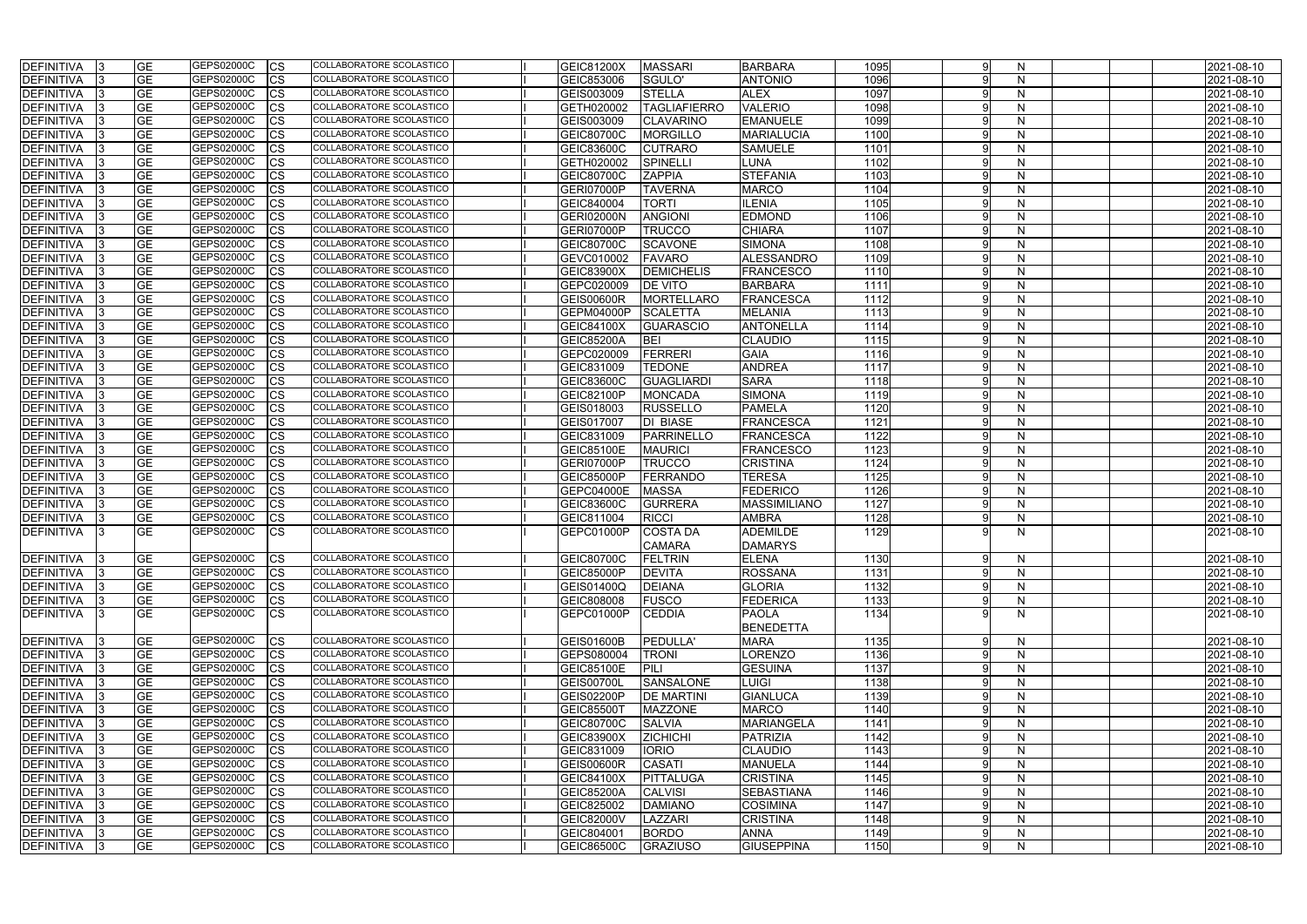| <b>GE</b><br>GEPS02000C<br>СS<br>COLLABORATORE SCOLASTICO<br><b>GIUSEPPE</b><br>N<br>GEPC01000P<br><b>TALOTTA</b><br>1152<br>8,98<br>2021-08-10<br><b>DAVIDE</b><br>GEPS02000C<br>2021-08-10<br><b>GE</b><br>CS<br>COLLABORATORE SCOLASTICO<br>GEPS02000C<br><b>BENVENUTO</b><br><b>ANDREA</b><br>1153<br>8,97<br>N<br>GEPS02000C<br><b>GE</b><br><b>CS</b><br>COLLABORATORE SCOLASTICO<br><b>ANTONIETTA</b><br>1154<br>$\mathsf{N}$<br>2021-08-10<br><b>GEIC80700C</b><br><b>DONNARUMMA</b><br>8,97<br>GEPS02000C<br><b>GE</b><br><b>CS</b><br>COLLABORATORE SCOLASTICO<br><b>EMMANUELA</b><br>1155<br>8,95<br>$\mathsf{N}$<br>2021-08-10<br><b>GEIC86300R</b><br><b>DI GIORGIO</b><br>COLLABORATORE SCOLASTICO<br><b>GE</b><br>GEPS02000C<br>CS<br><b>VINCENZO</b><br>1156<br>8,95<br>N<br>2021-08-10<br>GERH01000G<br><b>AVERSA</b><br><b>MARIA</b><br>GEPS02000C<br>COLLABORATORE SCOLASTICO<br><b>COSTANZA</b><br>GЕ<br>СS<br><b>GEIC84900E</b><br>1157<br>8,95<br>N<br>2021-08-10<br><b>ROMANISIO</b><br><b>GE</b><br>COLLABORATORE SCOLASTICO<br>GEPS02000C<br><b>CS</b><br><b>MACCHIA</b><br>$\mathsf{N}$<br>GEIC861005<br><b>YLENIA</b><br>1158<br>8,95<br>2021-08-10<br><b>GE</b><br>GEPS02000C<br>COLLABORATORE SCOLASTICO<br><b>PARLATO</b><br><b>SILVANA</b><br>1159<br>$\mathsf{N}$<br>2021-08-10<br>CS<br><b>GEIC84300G</b><br>8,95<br>GE<br>GEPS02000C<br>CS<br>COLLABORATORE SCOLASTICO<br><b>DIGIOIA</b><br><b>ANTONIO</b><br>1160<br>8,93<br>$\mathsf{N}$<br><b>DEFINITIVA</b><br>GEIC80700C<br>2021-08-10<br>GE<br>GEPS02000C<br>CS<br>COLLABORATORE SCOLASTICO<br><b>VISENTIN</b><br><b>ALESSANDRA</b><br>1161<br>8,93<br>$\mathsf{N}$<br><b>DEFINITIVA</b><br><b>GEIS00600R</b><br>2021-08-10<br>GЕ<br>GEPS02000C<br>СS<br><b>MASSIMILIANO</b><br>1162<br>8,93<br>$\mathsf{N}$<br><b>DEFINITIVA</b><br>COLLABORATORE SCOLASTICO<br>GEIC804001<br><b>PRINCIPATO</b><br>2021-08-10<br>GE<br>GEPS02000C<br>СS<br>COLLABORATORE SCOLASTICO<br>8,92<br>N<br><b>DEFINITIVA</b><br>GEIC831009<br><b>CHIAPPORI</b><br><b>MARCO</b><br>1163<br>2021-08-10<br>GEPS02000C<br>S<br>GЕ<br>CS<br>COLLABORATORE SCOLASTICO<br>8,90<br><b>DEFINITIVA</b><br>GEIS01400Q<br><b>SANNA</b><br><b>ENRICO</b><br>1164<br>2021-08-10<br>S<br><b>DEFINITIVA</b><br>GЕ<br>GEPS02000C<br>1165<br>СS<br>COLLABORATORE SCOLASTICO<br><b>GEIC81200X</b><br><b>GJOKA</b><br><b>ALMA</b><br>8,90<br>2021-08-10<br>S<br><b>DEFINITIVA</b><br>GEPS02000C<br>GERH020006<br><b>ALESSANDRO</b><br>1166<br>2021-08-10<br>GЕ<br>CS<br><b>COLLABORATORE SCOLASTICO</b><br><b>GAVAZZI</b><br>8,90<br>GEPS02000C<br>COLLABORATORE SCOLASTICO<br>S<br>GЕ<br>CS<br><b>ALESSIA</b><br>1167<br>GEPC04000E<br><b>D'AMICO</b><br>8,90<br>2021-08-10<br>GЕ<br>GEPS02000C<br><b>CS</b><br>COLLABORATORE SCOLASTICO<br><b>LUIGI</b><br>1168<br>8,90<br>GEIS018003<br>SCHIPANI<br>N<br>2021-08-10<br><b>GE</b><br>GEPS02000C<br><b>CS</b><br>COLLABORATORE SCOLASTICO<br>GEIC811004<br><b>GIACOMO</b><br>1169<br>8,90<br>N<br>2021-08-10<br><b>CALLORI</b><br>GEPS02000C<br>COLLABORATORE SCOLASTICO<br><b>GE</b><br><b>CS</b><br><b>GEIC81200X</b><br><b>OFFREDI</b><br><b>GAIA</b><br>1170<br>8,90<br>N<br>2021-08-10<br><b>GE</b><br>GEPS02000C<br>COLLABORATORE SCOLASTICO<br><b>CS</b><br>GEIC84200Q<br><b>FAUCI</b><br><b>ANDREA</b><br>1171<br>8,90<br>N<br>2021-08-10<br><b>DEFINITIVA</b><br><b>GE</b><br>GEPS02000C<br>CS<br>COLLABORATORE SCOLASTICO<br><b>CUSIMANO</b><br><b>GABRIELE</b><br>1172<br>$\mathsf{N}$<br>GERH020006<br>8,90<br>2021-08-10<br><b>ROSARIO</b><br><b>GE</b><br>GEPS02000C<br>COLLABORATORE SCOLASTICO<br><b>FRANCESCA</b><br>CS<br><b>TERRIOTI</b><br>1173<br>N<br><b>GEIC81900P</b><br>8,90<br>2021-08-10<br><b>VINCENZA</b><br>GEPS02000C<br>2021-08-10<br>GЕ<br>CS<br>COLLABORATORE SCOLASTICO<br><b>GEIC82200E</b><br><b>DUCA</b><br><b>SALVATORE</b><br>1174<br>N<br>8,90<br><b>DEFINITIVA</b><br>GЕ<br>GEPS02000C<br>COLLABORATORE SCOLASTICO<br><b>SIVERO</b><br>1175<br>2021-08-10<br>СS<br>GEIC861005<br><b>GENNARO</b><br>8,90<br>N<br>GEPS02000C<br><b>DEFINITIVA</b><br>GЕ<br>COLLABORATORE SCOLASTICO<br><b>BOTTONE</b><br><b>ALESSIA</b><br>1176<br>$\mathsf{N}$<br>2021-08-10<br>CS<br><b>GERI07000P</b><br>8,90<br><b>DEFINITIVA</b><br>GЕ<br>GEPS02000C<br>СS<br>COLLABORATORE SCOLASTICO<br><b>ANNALISA</b><br>1177<br><b>DELLA GALA</b><br>8,90<br>N<br>2021-08-10<br>GEIC80700C<br>COLLABORATORE SCOLASTICO<br><b>DEFINITIVA</b><br>GЕ<br>GEPS02000C<br>СS<br>1178<br>$\mathsf{N}$<br>2021-08-10<br>GEIC809004<br><b>VENTURINO</b><br><b>GIULIA</b><br>8,90<br>GEPS02000C<br>COLLABORATORE SCOLASTICO<br><b>DEFINITIVA</b><br><b>GE</b><br><b>CS</b><br><b>ANGELA</b><br>1179<br>8,90<br>N<br>2021-08-10<br><b>GEIC80700C</b><br><b>DELLO MARGIO</b><br><b>GE</b><br>GEPS02000C<br><b>CS</b><br>COLLABORATORE SCOLASTICO<br>$\mathsf{N}$<br>2021-08-10<br>GERI07000P<br><b>FRANGIPANE</b><br><b>VANESSA</b><br>1180<br>8,90<br><b>GE</b><br>COLLABORATORE SCOLASTICO<br><b>DEFINITIVA</b><br>GEPS02000C<br>СS<br><b>FERRANDO</b><br><b>GIULIA</b><br>1181<br>8,90<br>N<br>2021-08-10<br>GEIC840004<br>DEFINITIVA 3<br><b>GE</b><br>GEPS02000C<br>COLLABORATORE SCOLASTICO<br>CS<br><b>LOREFICE</b><br><b>MARTINA</b><br>1182<br>8,90<br>2021-08-10<br><b>GEIC84400B</b><br>N.<br>DEFINITIVA  3<br>GEPS02000C<br><b>GE</b><br><b>ICS</b><br>COLLABORATORE SCOLASTICO<br><b>TORO</b><br><b>GEIC81900P</b><br><b>GIOVANNA</b><br>1183<br>8,90<br>2021-08-10<br>N<br>DEFINITIVA  3<br>GEPS02000C<br>COLLABORATORE SCOLASTICO<br>GE<br><b>CS</b><br><b>OUERTANI</b><br><b>AHMED</b><br>1184<br>8,90<br>N<br>2021-08-10<br>GEVC010002<br><b>GE</b><br>GEPS02000C<br>COLLABORATORE SCOLASTICO<br>DEFINITIVA  3<br><b>CS</b><br><b>ROSSANA</b><br>1185<br>8,90<br>$\mathsf{N}$<br>GEIS011008<br><b>ROMANINO</b><br>2021-08-10<br>GEPS02000C<br>COLLABORATORE SCOLASTICO<br><b>GE</b><br><b>CS</b><br>$\mathsf{N}$<br>DEFINITIVA 3<br><b>GEIC86300R</b><br>NGUYENOVA<br>1186<br>8,89<br>2021-08-10<br><b>MONIKA</b><br><b>GE</b><br>GEPS02000C<br>COLLABORATORE SCOLASTICO<br>DEFINITIVA 3<br>CS<br>GEIS017007<br><b>GATTO</b><br><b>MARIA</b><br>1187<br>8,86<br>N<br>2021-08-10<br>S<br>DEFINITIVA 3<br>GEPS02000C<br>COLLABORATORE SCOLASTICO<br>1188<br>8,85<br><b>GE</b><br>CS<br>GETH020002<br><b>RANIERI</b><br><b>GIOVANNI</b><br>2021-08-10<br>GEPS02000C<br>COLLABORATORE SCOLASTICO<br>S<br><b>GE</b><br><b>CS</b><br><b>SERAFINA</b><br>1189<br>2021-08-10<br><b>GEIC82700N</b><br><b>CASUCCI</b><br>8,85<br><b>DEFINITIVA</b><br>GEPS02000C<br><b>GE</b><br><b>CS</b><br>COLLABORATORE SCOLASTICO<br>S<br><b>GEIC83900X</b><br><b>CHIARAVALLOTI</b><br><b>ALESSIA</b><br>1190<br>8,85<br>2021-08-10<br><b>DEFINITIVA</b><br>COLLABORATORE SCOLASTICO<br><b>GE</b><br>GEPS02000C<br>1191<br>8,85<br>$\mathsf{N}$<br>2021-08-10<br>CS<br>GEIS004005<br><b>CECALUPO</b><br><b>DEBORA</b><br>GEPS02000C<br>COLLABORATORE SCOLASTICO<br>DEFINITIVA<br><b>GE</b><br>$\mathsf{N}$<br><b>CS</b><br><b>GEIS02200P</b><br><b>NATALIYA</b><br>1192<br>8,85<br>2021-08-10<br><b>DIDYK</b><br><b>IHORIVNA</b><br>DEFINITIVA 3<br>GEPS02000C<br>COLLABORATORE SCOLASTICO<br>2021-08-10<br><b>GE</b><br><b>CS</b><br><b>TUMMIOLO</b><br><b>MARIA SERENA</b><br>1193<br>8,85<br><b>GEIC82700N</b><br>N<br><b>DEFINITIVA</b><br><b>GE</b><br>COLLABORATORE SCOLASTICO<br>GEPS02000C<br><b>CS</b><br><b>GOBBI</b><br><b>CONCETTA</b><br>1194<br>8,85<br>N<br>2021-08-10<br>GEPC020009<br><b>GIOVANNA</b><br>DEFINITIVA  3<br><b>GE</b><br>GEPS02000C<br><b>CS</b><br>COLLABORATORE SCOLASTICO<br><b>RAFFAELLA</b><br>S<br>GEIC811004<br><b>OLIVIERI</b><br>1195<br>8,83<br>2021-08-10<br><b>GE</b><br>GEPS02000C<br>COLLABORATORE SCOLASTICO<br>$\mathsf{N}$<br>DEFINITIVA 3<br><b>CS</b><br><b>CAVIGLIA</b><br><b>FEDERICA</b><br>1196<br>2021-08-10<br>GEIC817003<br>8,83<br><b>GE</b><br>GEPS02000C<br>COLLABORATORE SCOLASTICO<br>DEFINITIVA  3<br><b>CS</b><br><b>GEIC82600T</b><br><b>VALERIANO</b><br><b>GIULIO</b><br>1197<br>8,83<br>N<br>2021-08-10<br>GEPS02000C<br>COLLABORATORE SCOLASTICO<br>DEFINITIVA 3<br><b>GE</b><br>1198<br>$\mathsf{N}$<br>CS<br>GEIC860009<br><b>BRESSANI</b><br><b>ANNALISA</b><br>8,83<br>2021-08-10<br>DEFINITIVA 3<br>GEPS02000C<br>COLLABORATORE SCOLASTICO<br><b>GE</b><br><b>CONCETTA</b><br>1199<br>8,81<br>$\mathsf{N}$<br>2021-08-10<br>CS<br><b>GEIC82100P</b><br><b>AURELIO</b><br>GEPS02000C<br>COLLABORATORE SCOLASTICO<br>S<br><b>GE</b><br><b>CS</b><br><b>CATERINA</b><br>1200<br>8,80<br><b>GEIC86400L</b><br><b>RAIMONDI</b><br>2021-08-10<br>DEFINITIVA  3<br>COLLABORATORE SCOLASTICO<br>GEPS02000C<br><b>CS</b><br>GEPS050008<br>1201<br>S<br>2021-08-10<br><b>GE</b><br>8,80<br>PRONZATI<br><b>PAOLA</b><br>DEFINITIVA 3<br>COLLABORATORE SCOLASTICO<br><b>GE</b><br>GEPS02000C<br><b>CS</b><br><b>INNOCENZO</b><br>1202<br>8,80<br>S<br>GESD010008<br><b>MORACE</b><br>2021-08-10 | <b>DEFINITIVA</b> | <b>GE</b> | GEPS02000C | <b>CS</b> | COLLABORATORE SCOLASTICO | <b>GEIC82300A</b> | <b>DE PALMA</b> | <b>MATTEO</b> | 1151 | 8,98 | S | 2021-08-10 |
|---------------------------------------------------------------------------------------------------------------------------------------------------------------------------------------------------------------------------------------------------------------------------------------------------------------------------------------------------------------------------------------------------------------------------------------------------------------------------------------------------------------------------------------------------------------------------------------------------------------------------------------------------------------------------------------------------------------------------------------------------------------------------------------------------------------------------------------------------------------------------------------------------------------------------------------------------------------------------------------------------------------------------------------------------------------------------------------------------------------------------------------------------------------------------------------------------------------------------------------------------------------------------------------------------------------------------------------------------------------------------------------------------------------------------------------------------------------------------------------------------------------------------------------------------------------------------------------------------------------------------------------------------------------------------------------------------------------------------------------------------------------------------------------------------------------------------------------------------------------------------------------------------------------------------------------------------------------------------------------------------------------------------------------------------------------------------------------------------------------------------------------------------------------------------------------------------------------------------------------------------------------------------------------------------------------------------------------------------------------------------------------------------------------------------------------------------------------------------------------------------------------------------------------------------------------------------------------------------------------------------------------------------------------------------------------------------------------------------------------------------------------------------------------------------------------------------------------------------------------------------------------------------------------------------------------------------------------------------------------------------------------------------------------------------------------------------------------------------------------------------------------------------------------------------------------------------------------------------------------------------------------------------------------------------------------------------------------------------------------------------------------------------------------------------------------------------------------------------------------------------------------------------------------------------------------------------------------------------------------------------------------------------------------------------------------------------------------------------------------------------------------------------------------------------------------------------------------------------------------------------------------------------------------------------------------------------------------------------------------------------------------------------------------------------------------------------------------------------------------------------------------------------------------------------------------------------------------------------------------------------------------------------------------------------------------------------------------------------------------------------------------------------------------------------------------------------------------------------------------------------------------------------------------------------------------------------------------------------------------------------------------------------------------------------------------------------------------------------------------------------------------------------------------------------------------------------------------------------------------------------------------------------------------------------------------------------------------------------------------------------------------------------------------------------------------------------------------------------------------------------------------------------------------------------------------------------------------------------------------------------------------------------------------------------------------------------------------------------------------------------------------------------------------------------------------------------------------------------------------------------------------------------------------------------------------------------------------------------------------------------------------------------------------------------------------------------------------------------------------------------------------------------------------------------------------------------------------------------------------------------------------------------------------------------------------------------------------------------------------------------------------------------------------------------------------------------------------------------------------------------------------------------------------------------------------------------------------------------------------------------------------------------------------------------------------------------------------------------------------------------------------------------------------------------------------------------------------------------------------------------------------------------------------------------------------------------------------------------------------------------------------------------------------------------------------------------------------------------------------------------------------------------------------------------------------------------------------------------------------------------------------------------------------------------------------------------------------------------------------------------------------------------------------------------------------------------------------------------------------------------------------------------------------------------------------------------------------------------------------------------------------------------------------------------------------------------------------------------------------------------------------------------------------------------------------------------------------------------------------------------------------------------------------------------------------------------------------------------------------------------------------------------------------------------------------------------------------------------------------------------------------------------------------------------------------------------------------------------------------------------------------------------------------------------------------------------------------------------------------------------------------------------------------------------------------------------------------------------------------------------------------------------------------------------------------------------------------------------------------------------------------------------------------------------------------------------------------------------------------------------------------------------------------------------------------------------------------------------------------------------------------------------------------------------------------------------------------------------------------------------------------------------------------------------------------------------------------------------------------------------------------------------------------------------------------------------------------------------------------------------------------------------------------------------------------------------------------|-------------------|-----------|------------|-----------|--------------------------|-------------------|-----------------|---------------|------|------|---|------------|
|                                                                                                                                                                                                                                                                                                                                                                                                                                                                                                                                                                                                                                                                                                                                                                                                                                                                                                                                                                                                                                                                                                                                                                                                                                                                                                                                                                                                                                                                                                                                                                                                                                                                                                                                                                                                                                                                                                                                                                                                                                                                                                                                                                                                                                                                                                                                                                                                                                                                                                                                                                                                                                                                                                                                                                                                                                                                                                                                                                                                                                                                                                                                                                                                                                                                                                                                                                                                                                                                                                                                                                                                                                                                                                                                                                                                                                                                                                                                                                                                                                                                                                                                                                                                                                                                                                                                                                                                                                                                                                                                                                                                                                                                                                                                                                                                                                                                                                                                                                                                                                                                                                                                                                                                                                                                                                                                                                                                                                                                                                                                                                                                                                                                                                                                                                                                                                                                                                                                                                                                                                                                                                                                                                                                                                                                                                                                                                                                                                                                                                                                                                                                                                                                                                                                                                                                                                                                                                                                                                                                                                                                                                                                                                                                                                                                                                                                                                                                                                                                                                                                                                                                                                                                                                                                                                                                                                                                                                                                                                                                                                                                                                                                                                                                                                                                                                                                                                                                                                                                                                                                                                                                                                                                                                                                                                                                                                                                                                                                                               | <b>DEFINITIVA</b> |           |            |           |                          |                   |                 |               |      |      |   |            |
|                                                                                                                                                                                                                                                                                                                                                                                                                                                                                                                                                                                                                                                                                                                                                                                                                                                                                                                                                                                                                                                                                                                                                                                                                                                                                                                                                                                                                                                                                                                                                                                                                                                                                                                                                                                                                                                                                                                                                                                                                                                                                                                                                                                                                                                                                                                                                                                                                                                                                                                                                                                                                                                                                                                                                                                                                                                                                                                                                                                                                                                                                                                                                                                                                                                                                                                                                                                                                                                                                                                                                                                                                                                                                                                                                                                                                                                                                                                                                                                                                                                                                                                                                                                                                                                                                                                                                                                                                                                                                                                                                                                                                                                                                                                                                                                                                                                                                                                                                                                                                                                                                                                                                                                                                                                                                                                                                                                                                                                                                                                                                                                                                                                                                                                                                                                                                                                                                                                                                                                                                                                                                                                                                                                                                                                                                                                                                                                                                                                                                                                                                                                                                                                                                                                                                                                                                                                                                                                                                                                                                                                                                                                                                                                                                                                                                                                                                                                                                                                                                                                                                                                                                                                                                                                                                                                                                                                                                                                                                                                                                                                                                                                                                                                                                                                                                                                                                                                                                                                                                                                                                                                                                                                                                                                                                                                                                                                                                                                                                               |                   |           |            |           |                          |                   |                 |               |      |      |   |            |
|                                                                                                                                                                                                                                                                                                                                                                                                                                                                                                                                                                                                                                                                                                                                                                                                                                                                                                                                                                                                                                                                                                                                                                                                                                                                                                                                                                                                                                                                                                                                                                                                                                                                                                                                                                                                                                                                                                                                                                                                                                                                                                                                                                                                                                                                                                                                                                                                                                                                                                                                                                                                                                                                                                                                                                                                                                                                                                                                                                                                                                                                                                                                                                                                                                                                                                                                                                                                                                                                                                                                                                                                                                                                                                                                                                                                                                                                                                                                                                                                                                                                                                                                                                                                                                                                                                                                                                                                                                                                                                                                                                                                                                                                                                                                                                                                                                                                                                                                                                                                                                                                                                                                                                                                                                                                                                                                                                                                                                                                                                                                                                                                                                                                                                                                                                                                                                                                                                                                                                                                                                                                                                                                                                                                                                                                                                                                                                                                                                                                                                                                                                                                                                                                                                                                                                                                                                                                                                                                                                                                                                                                                                                                                                                                                                                                                                                                                                                                                                                                                                                                                                                                                                                                                                                                                                                                                                                                                                                                                                                                                                                                                                                                                                                                                                                                                                                                                                                                                                                                                                                                                                                                                                                                                                                                                                                                                                                                                                                                                               | <b>DEFINITIVA</b> |           |            |           |                          |                   |                 |               |      |      |   |            |
|                                                                                                                                                                                                                                                                                                                                                                                                                                                                                                                                                                                                                                                                                                                                                                                                                                                                                                                                                                                                                                                                                                                                                                                                                                                                                                                                                                                                                                                                                                                                                                                                                                                                                                                                                                                                                                                                                                                                                                                                                                                                                                                                                                                                                                                                                                                                                                                                                                                                                                                                                                                                                                                                                                                                                                                                                                                                                                                                                                                                                                                                                                                                                                                                                                                                                                                                                                                                                                                                                                                                                                                                                                                                                                                                                                                                                                                                                                                                                                                                                                                                                                                                                                                                                                                                                                                                                                                                                                                                                                                                                                                                                                                                                                                                                                                                                                                                                                                                                                                                                                                                                                                                                                                                                                                                                                                                                                                                                                                                                                                                                                                                                                                                                                                                                                                                                                                                                                                                                                                                                                                                                                                                                                                                                                                                                                                                                                                                                                                                                                                                                                                                                                                                                                                                                                                                                                                                                                                                                                                                                                                                                                                                                                                                                                                                                                                                                                                                                                                                                                                                                                                                                                                                                                                                                                                                                                                                                                                                                                                                                                                                                                                                                                                                                                                                                                                                                                                                                                                                                                                                                                                                                                                                                                                                                                                                                                                                                                                                                               | DEFINITIVA        |           |            |           |                          |                   |                 |               |      |      |   |            |
|                                                                                                                                                                                                                                                                                                                                                                                                                                                                                                                                                                                                                                                                                                                                                                                                                                                                                                                                                                                                                                                                                                                                                                                                                                                                                                                                                                                                                                                                                                                                                                                                                                                                                                                                                                                                                                                                                                                                                                                                                                                                                                                                                                                                                                                                                                                                                                                                                                                                                                                                                                                                                                                                                                                                                                                                                                                                                                                                                                                                                                                                                                                                                                                                                                                                                                                                                                                                                                                                                                                                                                                                                                                                                                                                                                                                                                                                                                                                                                                                                                                                                                                                                                                                                                                                                                                                                                                                                                                                                                                                                                                                                                                                                                                                                                                                                                                                                                                                                                                                                                                                                                                                                                                                                                                                                                                                                                                                                                                                                                                                                                                                                                                                                                                                                                                                                                                                                                                                                                                                                                                                                                                                                                                                                                                                                                                                                                                                                                                                                                                                                                                                                                                                                                                                                                                                                                                                                                                                                                                                                                                                                                                                                                                                                                                                                                                                                                                                                                                                                                                                                                                                                                                                                                                                                                                                                                                                                                                                                                                                                                                                                                                                                                                                                                                                                                                                                                                                                                                                                                                                                                                                                                                                                                                                                                                                                                                                                                                                                               | <b>DEFINITIVA</b> |           |            |           |                          |                   |                 |               |      |      |   |            |
|                                                                                                                                                                                                                                                                                                                                                                                                                                                                                                                                                                                                                                                                                                                                                                                                                                                                                                                                                                                                                                                                                                                                                                                                                                                                                                                                                                                                                                                                                                                                                                                                                                                                                                                                                                                                                                                                                                                                                                                                                                                                                                                                                                                                                                                                                                                                                                                                                                                                                                                                                                                                                                                                                                                                                                                                                                                                                                                                                                                                                                                                                                                                                                                                                                                                                                                                                                                                                                                                                                                                                                                                                                                                                                                                                                                                                                                                                                                                                                                                                                                                                                                                                                                                                                                                                                                                                                                                                                                                                                                                                                                                                                                                                                                                                                                                                                                                                                                                                                                                                                                                                                                                                                                                                                                                                                                                                                                                                                                                                                                                                                                                                                                                                                                                                                                                                                                                                                                                                                                                                                                                                                                                                                                                                                                                                                                                                                                                                                                                                                                                                                                                                                                                                                                                                                                                                                                                                                                                                                                                                                                                                                                                                                                                                                                                                                                                                                                                                                                                                                                                                                                                                                                                                                                                                                                                                                                                                                                                                                                                                                                                                                                                                                                                                                                                                                                                                                                                                                                                                                                                                                                                                                                                                                                                                                                                                                                                                                                                                               | <b>DEFINITIVA</b> |           |            |           |                          |                   |                 |               |      |      |   |            |
|                                                                                                                                                                                                                                                                                                                                                                                                                                                                                                                                                                                                                                                                                                                                                                                                                                                                                                                                                                                                                                                                                                                                                                                                                                                                                                                                                                                                                                                                                                                                                                                                                                                                                                                                                                                                                                                                                                                                                                                                                                                                                                                                                                                                                                                                                                                                                                                                                                                                                                                                                                                                                                                                                                                                                                                                                                                                                                                                                                                                                                                                                                                                                                                                                                                                                                                                                                                                                                                                                                                                                                                                                                                                                                                                                                                                                                                                                                                                                                                                                                                                                                                                                                                                                                                                                                                                                                                                                                                                                                                                                                                                                                                                                                                                                                                                                                                                                                                                                                                                                                                                                                                                                                                                                                                                                                                                                                                                                                                                                                                                                                                                                                                                                                                                                                                                                                                                                                                                                                                                                                                                                                                                                                                                                                                                                                                                                                                                                                                                                                                                                                                                                                                                                                                                                                                                                                                                                                                                                                                                                                                                                                                                                                                                                                                                                                                                                                                                                                                                                                                                                                                                                                                                                                                                                                                                                                                                                                                                                                                                                                                                                                                                                                                                                                                                                                                                                                                                                                                                                                                                                                                                                                                                                                                                                                                                                                                                                                                                                               |                   |           |            |           |                          |                   |                 |               |      |      |   |            |
|                                                                                                                                                                                                                                                                                                                                                                                                                                                                                                                                                                                                                                                                                                                                                                                                                                                                                                                                                                                                                                                                                                                                                                                                                                                                                                                                                                                                                                                                                                                                                                                                                                                                                                                                                                                                                                                                                                                                                                                                                                                                                                                                                                                                                                                                                                                                                                                                                                                                                                                                                                                                                                                                                                                                                                                                                                                                                                                                                                                                                                                                                                                                                                                                                                                                                                                                                                                                                                                                                                                                                                                                                                                                                                                                                                                                                                                                                                                                                                                                                                                                                                                                                                                                                                                                                                                                                                                                                                                                                                                                                                                                                                                                                                                                                                                                                                                                                                                                                                                                                                                                                                                                                                                                                                                                                                                                                                                                                                                                                                                                                                                                                                                                                                                                                                                                                                                                                                                                                                                                                                                                                                                                                                                                                                                                                                                                                                                                                                                                                                                                                                                                                                                                                                                                                                                                                                                                                                                                                                                                                                                                                                                                                                                                                                                                                                                                                                                                                                                                                                                                                                                                                                                                                                                                                                                                                                                                                                                                                                                                                                                                                                                                                                                                                                                                                                                                                                                                                                                                                                                                                                                                                                                                                                                                                                                                                                                                                                                                                               | <b>DEFINITIVA</b> |           |            |           |                          |                   |                 |               |      |      |   |            |
|                                                                                                                                                                                                                                                                                                                                                                                                                                                                                                                                                                                                                                                                                                                                                                                                                                                                                                                                                                                                                                                                                                                                                                                                                                                                                                                                                                                                                                                                                                                                                                                                                                                                                                                                                                                                                                                                                                                                                                                                                                                                                                                                                                                                                                                                                                                                                                                                                                                                                                                                                                                                                                                                                                                                                                                                                                                                                                                                                                                                                                                                                                                                                                                                                                                                                                                                                                                                                                                                                                                                                                                                                                                                                                                                                                                                                                                                                                                                                                                                                                                                                                                                                                                                                                                                                                                                                                                                                                                                                                                                                                                                                                                                                                                                                                                                                                                                                                                                                                                                                                                                                                                                                                                                                                                                                                                                                                                                                                                                                                                                                                                                                                                                                                                                                                                                                                                                                                                                                                                                                                                                                                                                                                                                                                                                                                                                                                                                                                                                                                                                                                                                                                                                                                                                                                                                                                                                                                                                                                                                                                                                                                                                                                                                                                                                                                                                                                                                                                                                                                                                                                                                                                                                                                                                                                                                                                                                                                                                                                                                                                                                                                                                                                                                                                                                                                                                                                                                                                                                                                                                                                                                                                                                                                                                                                                                                                                                                                                                                               | DEFINITIVA        |           |            |           |                          |                   |                 |               |      |      |   |            |
|                                                                                                                                                                                                                                                                                                                                                                                                                                                                                                                                                                                                                                                                                                                                                                                                                                                                                                                                                                                                                                                                                                                                                                                                                                                                                                                                                                                                                                                                                                                                                                                                                                                                                                                                                                                                                                                                                                                                                                                                                                                                                                                                                                                                                                                                                                                                                                                                                                                                                                                                                                                                                                                                                                                                                                                                                                                                                                                                                                                                                                                                                                                                                                                                                                                                                                                                                                                                                                                                                                                                                                                                                                                                                                                                                                                                                                                                                                                                                                                                                                                                                                                                                                                                                                                                                                                                                                                                                                                                                                                                                                                                                                                                                                                                                                                                                                                                                                                                                                                                                                                                                                                                                                                                                                                                                                                                                                                                                                                                                                                                                                                                                                                                                                                                                                                                                                                                                                                                                                                                                                                                                                                                                                                                                                                                                                                                                                                                                                                                                                                                                                                                                                                                                                                                                                                                                                                                                                                                                                                                                                                                                                                                                                                                                                                                                                                                                                                                                                                                                                                                                                                                                                                                                                                                                                                                                                                                                                                                                                                                                                                                                                                                                                                                                                                                                                                                                                                                                                                                                                                                                                                                                                                                                                                                                                                                                                                                                                                                                               | <b>DEFINITIVA</b> |           |            |           |                          |                   |                 |               |      |      |   |            |
|                                                                                                                                                                                                                                                                                                                                                                                                                                                                                                                                                                                                                                                                                                                                                                                                                                                                                                                                                                                                                                                                                                                                                                                                                                                                                                                                                                                                                                                                                                                                                                                                                                                                                                                                                                                                                                                                                                                                                                                                                                                                                                                                                                                                                                                                                                                                                                                                                                                                                                                                                                                                                                                                                                                                                                                                                                                                                                                                                                                                                                                                                                                                                                                                                                                                                                                                                                                                                                                                                                                                                                                                                                                                                                                                                                                                                                                                                                                                                                                                                                                                                                                                                                                                                                                                                                                                                                                                                                                                                                                                                                                                                                                                                                                                                                                                                                                                                                                                                                                                                                                                                                                                                                                                                                                                                                                                                                                                                                                                                                                                                                                                                                                                                                                                                                                                                                                                                                                                                                                                                                                                                                                                                                                                                                                                                                                                                                                                                                                                                                                                                                                                                                                                                                                                                                                                                                                                                                                                                                                                                                                                                                                                                                                                                                                                                                                                                                                                                                                                                                                                                                                                                                                                                                                                                                                                                                                                                                                                                                                                                                                                                                                                                                                                                                                                                                                                                                                                                                                                                                                                                                                                                                                                                                                                                                                                                                                                                                                                                               |                   |           |            |           |                          |                   |                 |               |      |      |   |            |
|                                                                                                                                                                                                                                                                                                                                                                                                                                                                                                                                                                                                                                                                                                                                                                                                                                                                                                                                                                                                                                                                                                                                                                                                                                                                                                                                                                                                                                                                                                                                                                                                                                                                                                                                                                                                                                                                                                                                                                                                                                                                                                                                                                                                                                                                                                                                                                                                                                                                                                                                                                                                                                                                                                                                                                                                                                                                                                                                                                                                                                                                                                                                                                                                                                                                                                                                                                                                                                                                                                                                                                                                                                                                                                                                                                                                                                                                                                                                                                                                                                                                                                                                                                                                                                                                                                                                                                                                                                                                                                                                                                                                                                                                                                                                                                                                                                                                                                                                                                                                                                                                                                                                                                                                                                                                                                                                                                                                                                                                                                                                                                                                                                                                                                                                                                                                                                                                                                                                                                                                                                                                                                                                                                                                                                                                                                                                                                                                                                                                                                                                                                                                                                                                                                                                                                                                                                                                                                                                                                                                                                                                                                                                                                                                                                                                                                                                                                                                                                                                                                                                                                                                                                                                                                                                                                                                                                                                                                                                                                                                                                                                                                                                                                                                                                                                                                                                                                                                                                                                                                                                                                                                                                                                                                                                                                                                                                                                                                                                                               |                   |           |            |           |                          |                   |                 |               |      |      |   |            |
|                                                                                                                                                                                                                                                                                                                                                                                                                                                                                                                                                                                                                                                                                                                                                                                                                                                                                                                                                                                                                                                                                                                                                                                                                                                                                                                                                                                                                                                                                                                                                                                                                                                                                                                                                                                                                                                                                                                                                                                                                                                                                                                                                                                                                                                                                                                                                                                                                                                                                                                                                                                                                                                                                                                                                                                                                                                                                                                                                                                                                                                                                                                                                                                                                                                                                                                                                                                                                                                                                                                                                                                                                                                                                                                                                                                                                                                                                                                                                                                                                                                                                                                                                                                                                                                                                                                                                                                                                                                                                                                                                                                                                                                                                                                                                                                                                                                                                                                                                                                                                                                                                                                                                                                                                                                                                                                                                                                                                                                                                                                                                                                                                                                                                                                                                                                                                                                                                                                                                                                                                                                                                                                                                                                                                                                                                                                                                                                                                                                                                                                                                                                                                                                                                                                                                                                                                                                                                                                                                                                                                                                                                                                                                                                                                                                                                                                                                                                                                                                                                                                                                                                                                                                                                                                                                                                                                                                                                                                                                                                                                                                                                                                                                                                                                                                                                                                                                                                                                                                                                                                                                                                                                                                                                                                                                                                                                                                                                                                                                               |                   |           |            |           |                          |                   |                 |               |      |      |   |            |
|                                                                                                                                                                                                                                                                                                                                                                                                                                                                                                                                                                                                                                                                                                                                                                                                                                                                                                                                                                                                                                                                                                                                                                                                                                                                                                                                                                                                                                                                                                                                                                                                                                                                                                                                                                                                                                                                                                                                                                                                                                                                                                                                                                                                                                                                                                                                                                                                                                                                                                                                                                                                                                                                                                                                                                                                                                                                                                                                                                                                                                                                                                                                                                                                                                                                                                                                                                                                                                                                                                                                                                                                                                                                                                                                                                                                                                                                                                                                                                                                                                                                                                                                                                                                                                                                                                                                                                                                                                                                                                                                                                                                                                                                                                                                                                                                                                                                                                                                                                                                                                                                                                                                                                                                                                                                                                                                                                                                                                                                                                                                                                                                                                                                                                                                                                                                                                                                                                                                                                                                                                                                                                                                                                                                                                                                                                                                                                                                                                                                                                                                                                                                                                                                                                                                                                                                                                                                                                                                                                                                                                                                                                                                                                                                                                                                                                                                                                                                                                                                                                                                                                                                                                                                                                                                                                                                                                                                                                                                                                                                                                                                                                                                                                                                                                                                                                                                                                                                                                                                                                                                                                                                                                                                                                                                                                                                                                                                                                                                                               |                   |           |            |           |                          |                   |                 |               |      |      |   |            |
|                                                                                                                                                                                                                                                                                                                                                                                                                                                                                                                                                                                                                                                                                                                                                                                                                                                                                                                                                                                                                                                                                                                                                                                                                                                                                                                                                                                                                                                                                                                                                                                                                                                                                                                                                                                                                                                                                                                                                                                                                                                                                                                                                                                                                                                                                                                                                                                                                                                                                                                                                                                                                                                                                                                                                                                                                                                                                                                                                                                                                                                                                                                                                                                                                                                                                                                                                                                                                                                                                                                                                                                                                                                                                                                                                                                                                                                                                                                                                                                                                                                                                                                                                                                                                                                                                                                                                                                                                                                                                                                                                                                                                                                                                                                                                                                                                                                                                                                                                                                                                                                                                                                                                                                                                                                                                                                                                                                                                                                                                                                                                                                                                                                                                                                                                                                                                                                                                                                                                                                                                                                                                                                                                                                                                                                                                                                                                                                                                                                                                                                                                                                                                                                                                                                                                                                                                                                                                                                                                                                                                                                                                                                                                                                                                                                                                                                                                                                                                                                                                                                                                                                                                                                                                                                                                                                                                                                                                                                                                                                                                                                                                                                                                                                                                                                                                                                                                                                                                                                                                                                                                                                                                                                                                                                                                                                                                                                                                                                                                               |                   |           |            |           |                          |                   |                 |               |      |      |   |            |
|                                                                                                                                                                                                                                                                                                                                                                                                                                                                                                                                                                                                                                                                                                                                                                                                                                                                                                                                                                                                                                                                                                                                                                                                                                                                                                                                                                                                                                                                                                                                                                                                                                                                                                                                                                                                                                                                                                                                                                                                                                                                                                                                                                                                                                                                                                                                                                                                                                                                                                                                                                                                                                                                                                                                                                                                                                                                                                                                                                                                                                                                                                                                                                                                                                                                                                                                                                                                                                                                                                                                                                                                                                                                                                                                                                                                                                                                                                                                                                                                                                                                                                                                                                                                                                                                                                                                                                                                                                                                                                                                                                                                                                                                                                                                                                                                                                                                                                                                                                                                                                                                                                                                                                                                                                                                                                                                                                                                                                                                                                                                                                                                                                                                                                                                                                                                                                                                                                                                                                                                                                                                                                                                                                                                                                                                                                                                                                                                                                                                                                                                                                                                                                                                                                                                                                                                                                                                                                                                                                                                                                                                                                                                                                                                                                                                                                                                                                                                                                                                                                                                                                                                                                                                                                                                                                                                                                                                                                                                                                                                                                                                                                                                                                                                                                                                                                                                                                                                                                                                                                                                                                                                                                                                                                                                                                                                                                                                                                                                                               |                   |           |            |           |                          |                   |                 |               |      |      |   |            |
|                                                                                                                                                                                                                                                                                                                                                                                                                                                                                                                                                                                                                                                                                                                                                                                                                                                                                                                                                                                                                                                                                                                                                                                                                                                                                                                                                                                                                                                                                                                                                                                                                                                                                                                                                                                                                                                                                                                                                                                                                                                                                                                                                                                                                                                                                                                                                                                                                                                                                                                                                                                                                                                                                                                                                                                                                                                                                                                                                                                                                                                                                                                                                                                                                                                                                                                                                                                                                                                                                                                                                                                                                                                                                                                                                                                                                                                                                                                                                                                                                                                                                                                                                                                                                                                                                                                                                                                                                                                                                                                                                                                                                                                                                                                                                                                                                                                                                                                                                                                                                                                                                                                                                                                                                                                                                                                                                                                                                                                                                                                                                                                                                                                                                                                                                                                                                                                                                                                                                                                                                                                                                                                                                                                                                                                                                                                                                                                                                                                                                                                                                                                                                                                                                                                                                                                                                                                                                                                                                                                                                                                                                                                                                                                                                                                                                                                                                                                                                                                                                                                                                                                                                                                                                                                                                                                                                                                                                                                                                                                                                                                                                                                                                                                                                                                                                                                                                                                                                                                                                                                                                                                                                                                                                                                                                                                                                                                                                                                                                               |                   |           |            |           |                          |                   |                 |               |      |      |   |            |
|                                                                                                                                                                                                                                                                                                                                                                                                                                                                                                                                                                                                                                                                                                                                                                                                                                                                                                                                                                                                                                                                                                                                                                                                                                                                                                                                                                                                                                                                                                                                                                                                                                                                                                                                                                                                                                                                                                                                                                                                                                                                                                                                                                                                                                                                                                                                                                                                                                                                                                                                                                                                                                                                                                                                                                                                                                                                                                                                                                                                                                                                                                                                                                                                                                                                                                                                                                                                                                                                                                                                                                                                                                                                                                                                                                                                                                                                                                                                                                                                                                                                                                                                                                                                                                                                                                                                                                                                                                                                                                                                                                                                                                                                                                                                                                                                                                                                                                                                                                                                                                                                                                                                                                                                                                                                                                                                                                                                                                                                                                                                                                                                                                                                                                                                                                                                                                                                                                                                                                                                                                                                                                                                                                                                                                                                                                                                                                                                                                                                                                                                                                                                                                                                                                                                                                                                                                                                                                                                                                                                                                                                                                                                                                                                                                                                                                                                                                                                                                                                                                                                                                                                                                                                                                                                                                                                                                                                                                                                                                                                                                                                                                                                                                                                                                                                                                                                                                                                                                                                                                                                                                                                                                                                                                                                                                                                                                                                                                                                                               | DEFINITIVA        |           |            |           |                          |                   |                 |               |      |      |   |            |
|                                                                                                                                                                                                                                                                                                                                                                                                                                                                                                                                                                                                                                                                                                                                                                                                                                                                                                                                                                                                                                                                                                                                                                                                                                                                                                                                                                                                                                                                                                                                                                                                                                                                                                                                                                                                                                                                                                                                                                                                                                                                                                                                                                                                                                                                                                                                                                                                                                                                                                                                                                                                                                                                                                                                                                                                                                                                                                                                                                                                                                                                                                                                                                                                                                                                                                                                                                                                                                                                                                                                                                                                                                                                                                                                                                                                                                                                                                                                                                                                                                                                                                                                                                                                                                                                                                                                                                                                                                                                                                                                                                                                                                                                                                                                                                                                                                                                                                                                                                                                                                                                                                                                                                                                                                                                                                                                                                                                                                                                                                                                                                                                                                                                                                                                                                                                                                                                                                                                                                                                                                                                                                                                                                                                                                                                                                                                                                                                                                                                                                                                                                                                                                                                                                                                                                                                                                                                                                                                                                                                                                                                                                                                                                                                                                                                                                                                                                                                                                                                                                                                                                                                                                                                                                                                                                                                                                                                                                                                                                                                                                                                                                                                                                                                                                                                                                                                                                                                                                                                                                                                                                                                                                                                                                                                                                                                                                                                                                                                                               | DEFINITIVA        |           |            |           |                          |                   |                 |               |      |      |   |            |
|                                                                                                                                                                                                                                                                                                                                                                                                                                                                                                                                                                                                                                                                                                                                                                                                                                                                                                                                                                                                                                                                                                                                                                                                                                                                                                                                                                                                                                                                                                                                                                                                                                                                                                                                                                                                                                                                                                                                                                                                                                                                                                                                                                                                                                                                                                                                                                                                                                                                                                                                                                                                                                                                                                                                                                                                                                                                                                                                                                                                                                                                                                                                                                                                                                                                                                                                                                                                                                                                                                                                                                                                                                                                                                                                                                                                                                                                                                                                                                                                                                                                                                                                                                                                                                                                                                                                                                                                                                                                                                                                                                                                                                                                                                                                                                                                                                                                                                                                                                                                                                                                                                                                                                                                                                                                                                                                                                                                                                                                                                                                                                                                                                                                                                                                                                                                                                                                                                                                                                                                                                                                                                                                                                                                                                                                                                                                                                                                                                                                                                                                                                                                                                                                                                                                                                                                                                                                                                                                                                                                                                                                                                                                                                                                                                                                                                                                                                                                                                                                                                                                                                                                                                                                                                                                                                                                                                                                                                                                                                                                                                                                                                                                                                                                                                                                                                                                                                                                                                                                                                                                                                                                                                                                                                                                                                                                                                                                                                                                                               | <b>DEFINITIVA</b> |           |            |           |                          |                   |                 |               |      |      |   |            |
|                                                                                                                                                                                                                                                                                                                                                                                                                                                                                                                                                                                                                                                                                                                                                                                                                                                                                                                                                                                                                                                                                                                                                                                                                                                                                                                                                                                                                                                                                                                                                                                                                                                                                                                                                                                                                                                                                                                                                                                                                                                                                                                                                                                                                                                                                                                                                                                                                                                                                                                                                                                                                                                                                                                                                                                                                                                                                                                                                                                                                                                                                                                                                                                                                                                                                                                                                                                                                                                                                                                                                                                                                                                                                                                                                                                                                                                                                                                                                                                                                                                                                                                                                                                                                                                                                                                                                                                                                                                                                                                                                                                                                                                                                                                                                                                                                                                                                                                                                                                                                                                                                                                                                                                                                                                                                                                                                                                                                                                                                                                                                                                                                                                                                                                                                                                                                                                                                                                                                                                                                                                                                                                                                                                                                                                                                                                                                                                                                                                                                                                                                                                                                                                                                                                                                                                                                                                                                                                                                                                                                                                                                                                                                                                                                                                                                                                                                                                                                                                                                                                                                                                                                                                                                                                                                                                                                                                                                                                                                                                                                                                                                                                                                                                                                                                                                                                                                                                                                                                                                                                                                                                                                                                                                                                                                                                                                                                                                                                                                               | DEFINITIVA        |           |            |           |                          |                   |                 |               |      |      |   |            |
|                                                                                                                                                                                                                                                                                                                                                                                                                                                                                                                                                                                                                                                                                                                                                                                                                                                                                                                                                                                                                                                                                                                                                                                                                                                                                                                                                                                                                                                                                                                                                                                                                                                                                                                                                                                                                                                                                                                                                                                                                                                                                                                                                                                                                                                                                                                                                                                                                                                                                                                                                                                                                                                                                                                                                                                                                                                                                                                                                                                                                                                                                                                                                                                                                                                                                                                                                                                                                                                                                                                                                                                                                                                                                                                                                                                                                                                                                                                                                                                                                                                                                                                                                                                                                                                                                                                                                                                                                                                                                                                                                                                                                                                                                                                                                                                                                                                                                                                                                                                                                                                                                                                                                                                                                                                                                                                                                                                                                                                                                                                                                                                                                                                                                                                                                                                                                                                                                                                                                                                                                                                                                                                                                                                                                                                                                                                                                                                                                                                                                                                                                                                                                                                                                                                                                                                                                                                                                                                                                                                                                                                                                                                                                                                                                                                                                                                                                                                                                                                                                                                                                                                                                                                                                                                                                                                                                                                                                                                                                                                                                                                                                                                                                                                                                                                                                                                                                                                                                                                                                                                                                                                                                                                                                                                                                                                                                                                                                                                                                               |                   |           |            |           |                          |                   |                 |               |      |      |   |            |
|                                                                                                                                                                                                                                                                                                                                                                                                                                                                                                                                                                                                                                                                                                                                                                                                                                                                                                                                                                                                                                                                                                                                                                                                                                                                                                                                                                                                                                                                                                                                                                                                                                                                                                                                                                                                                                                                                                                                                                                                                                                                                                                                                                                                                                                                                                                                                                                                                                                                                                                                                                                                                                                                                                                                                                                                                                                                                                                                                                                                                                                                                                                                                                                                                                                                                                                                                                                                                                                                                                                                                                                                                                                                                                                                                                                                                                                                                                                                                                                                                                                                                                                                                                                                                                                                                                                                                                                                                                                                                                                                                                                                                                                                                                                                                                                                                                                                                                                                                                                                                                                                                                                                                                                                                                                                                                                                                                                                                                                                                                                                                                                                                                                                                                                                                                                                                                                                                                                                                                                                                                                                                                                                                                                                                                                                                                                                                                                                                                                                                                                                                                                                                                                                                                                                                                                                                                                                                                                                                                                                                                                                                                                                                                                                                                                                                                                                                                                                                                                                                                                                                                                                                                                                                                                                                                                                                                                                                                                                                                                                                                                                                                                                                                                                                                                                                                                                                                                                                                                                                                                                                                                                                                                                                                                                                                                                                                                                                                                                                               | DEFINITIVA        |           |            |           |                          |                   |                 |               |      |      |   |            |
|                                                                                                                                                                                                                                                                                                                                                                                                                                                                                                                                                                                                                                                                                                                                                                                                                                                                                                                                                                                                                                                                                                                                                                                                                                                                                                                                                                                                                                                                                                                                                                                                                                                                                                                                                                                                                                                                                                                                                                                                                                                                                                                                                                                                                                                                                                                                                                                                                                                                                                                                                                                                                                                                                                                                                                                                                                                                                                                                                                                                                                                                                                                                                                                                                                                                                                                                                                                                                                                                                                                                                                                                                                                                                                                                                                                                                                                                                                                                                                                                                                                                                                                                                                                                                                                                                                                                                                                                                                                                                                                                                                                                                                                                                                                                                                                                                                                                                                                                                                                                                                                                                                                                                                                                                                                                                                                                                                                                                                                                                                                                                                                                                                                                                                                                                                                                                                                                                                                                                                                                                                                                                                                                                                                                                                                                                                                                                                                                                                                                                                                                                                                                                                                                                                                                                                                                                                                                                                                                                                                                                                                                                                                                                                                                                                                                                                                                                                                                                                                                                                                                                                                                                                                                                                                                                                                                                                                                                                                                                                                                                                                                                                                                                                                                                                                                                                                                                                                                                                                                                                                                                                                                                                                                                                                                                                                                                                                                                                                                                               |                   |           |            |           |                          |                   |                 |               |      |      |   |            |
|                                                                                                                                                                                                                                                                                                                                                                                                                                                                                                                                                                                                                                                                                                                                                                                                                                                                                                                                                                                                                                                                                                                                                                                                                                                                                                                                                                                                                                                                                                                                                                                                                                                                                                                                                                                                                                                                                                                                                                                                                                                                                                                                                                                                                                                                                                                                                                                                                                                                                                                                                                                                                                                                                                                                                                                                                                                                                                                                                                                                                                                                                                                                                                                                                                                                                                                                                                                                                                                                                                                                                                                                                                                                                                                                                                                                                                                                                                                                                                                                                                                                                                                                                                                                                                                                                                                                                                                                                                                                                                                                                                                                                                                                                                                                                                                                                                                                                                                                                                                                                                                                                                                                                                                                                                                                                                                                                                                                                                                                                                                                                                                                                                                                                                                                                                                                                                                                                                                                                                                                                                                                                                                                                                                                                                                                                                                                                                                                                                                                                                                                                                                                                                                                                                                                                                                                                                                                                                                                                                                                                                                                                                                                                                                                                                                                                                                                                                                                                                                                                                                                                                                                                                                                                                                                                                                                                                                                                                                                                                                                                                                                                                                                                                                                                                                                                                                                                                                                                                                                                                                                                                                                                                                                                                                                                                                                                                                                                                                                                               | DEFINITIVA        |           |            |           |                          |                   |                 |               |      |      |   |            |
|                                                                                                                                                                                                                                                                                                                                                                                                                                                                                                                                                                                                                                                                                                                                                                                                                                                                                                                                                                                                                                                                                                                                                                                                                                                                                                                                                                                                                                                                                                                                                                                                                                                                                                                                                                                                                                                                                                                                                                                                                                                                                                                                                                                                                                                                                                                                                                                                                                                                                                                                                                                                                                                                                                                                                                                                                                                                                                                                                                                                                                                                                                                                                                                                                                                                                                                                                                                                                                                                                                                                                                                                                                                                                                                                                                                                                                                                                                                                                                                                                                                                                                                                                                                                                                                                                                                                                                                                                                                                                                                                                                                                                                                                                                                                                                                                                                                                                                                                                                                                                                                                                                                                                                                                                                                                                                                                                                                                                                                                                                                                                                                                                                                                                                                                                                                                                                                                                                                                                                                                                                                                                                                                                                                                                                                                                                                                                                                                                                                                                                                                                                                                                                                                                                                                                                                                                                                                                                                                                                                                                                                                                                                                                                                                                                                                                                                                                                                                                                                                                                                                                                                                                                                                                                                                                                                                                                                                                                                                                                                                                                                                                                                                                                                                                                                                                                                                                                                                                                                                                                                                                                                                                                                                                                                                                                                                                                                                                                                                                               |                   |           |            |           |                          |                   |                 |               |      |      |   |            |
|                                                                                                                                                                                                                                                                                                                                                                                                                                                                                                                                                                                                                                                                                                                                                                                                                                                                                                                                                                                                                                                                                                                                                                                                                                                                                                                                                                                                                                                                                                                                                                                                                                                                                                                                                                                                                                                                                                                                                                                                                                                                                                                                                                                                                                                                                                                                                                                                                                                                                                                                                                                                                                                                                                                                                                                                                                                                                                                                                                                                                                                                                                                                                                                                                                                                                                                                                                                                                                                                                                                                                                                                                                                                                                                                                                                                                                                                                                                                                                                                                                                                                                                                                                                                                                                                                                                                                                                                                                                                                                                                                                                                                                                                                                                                                                                                                                                                                                                                                                                                                                                                                                                                                                                                                                                                                                                                                                                                                                                                                                                                                                                                                                                                                                                                                                                                                                                                                                                                                                                                                                                                                                                                                                                                                                                                                                                                                                                                                                                                                                                                                                                                                                                                                                                                                                                                                                                                                                                                                                                                                                                                                                                                                                                                                                                                                                                                                                                                                                                                                                                                                                                                                                                                                                                                                                                                                                                                                                                                                                                                                                                                                                                                                                                                                                                                                                                                                                                                                                                                                                                                                                                                                                                                                                                                                                                                                                                                                                                                                               | <b>DEFINITIVA</b> |           |            |           |                          |                   |                 |               |      |      |   |            |
|                                                                                                                                                                                                                                                                                                                                                                                                                                                                                                                                                                                                                                                                                                                                                                                                                                                                                                                                                                                                                                                                                                                                                                                                                                                                                                                                                                                                                                                                                                                                                                                                                                                                                                                                                                                                                                                                                                                                                                                                                                                                                                                                                                                                                                                                                                                                                                                                                                                                                                                                                                                                                                                                                                                                                                                                                                                                                                                                                                                                                                                                                                                                                                                                                                                                                                                                                                                                                                                                                                                                                                                                                                                                                                                                                                                                                                                                                                                                                                                                                                                                                                                                                                                                                                                                                                                                                                                                                                                                                                                                                                                                                                                                                                                                                                                                                                                                                                                                                                                                                                                                                                                                                                                                                                                                                                                                                                                                                                                                                                                                                                                                                                                                                                                                                                                                                                                                                                                                                                                                                                                                                                                                                                                                                                                                                                                                                                                                                                                                                                                                                                                                                                                                                                                                                                                                                                                                                                                                                                                                                                                                                                                                                                                                                                                                                                                                                                                                                                                                                                                                                                                                                                                                                                                                                                                                                                                                                                                                                                                                                                                                                                                                                                                                                                                                                                                                                                                                                                                                                                                                                                                                                                                                                                                                                                                                                                                                                                                                                               |                   |           |            |           |                          |                   |                 |               |      |      |   |            |
|                                                                                                                                                                                                                                                                                                                                                                                                                                                                                                                                                                                                                                                                                                                                                                                                                                                                                                                                                                                                                                                                                                                                                                                                                                                                                                                                                                                                                                                                                                                                                                                                                                                                                                                                                                                                                                                                                                                                                                                                                                                                                                                                                                                                                                                                                                                                                                                                                                                                                                                                                                                                                                                                                                                                                                                                                                                                                                                                                                                                                                                                                                                                                                                                                                                                                                                                                                                                                                                                                                                                                                                                                                                                                                                                                                                                                                                                                                                                                                                                                                                                                                                                                                                                                                                                                                                                                                                                                                                                                                                                                                                                                                                                                                                                                                                                                                                                                                                                                                                                                                                                                                                                                                                                                                                                                                                                                                                                                                                                                                                                                                                                                                                                                                                                                                                                                                                                                                                                                                                                                                                                                                                                                                                                                                                                                                                                                                                                                                                                                                                                                                                                                                                                                                                                                                                                                                                                                                                                                                                                                                                                                                                                                                                                                                                                                                                                                                                                                                                                                                                                                                                                                                                                                                                                                                                                                                                                                                                                                                                                                                                                                                                                                                                                                                                                                                                                                                                                                                                                                                                                                                                                                                                                                                                                                                                                                                                                                                                                                               |                   |           |            |           |                          |                   |                 |               |      |      |   |            |
|                                                                                                                                                                                                                                                                                                                                                                                                                                                                                                                                                                                                                                                                                                                                                                                                                                                                                                                                                                                                                                                                                                                                                                                                                                                                                                                                                                                                                                                                                                                                                                                                                                                                                                                                                                                                                                                                                                                                                                                                                                                                                                                                                                                                                                                                                                                                                                                                                                                                                                                                                                                                                                                                                                                                                                                                                                                                                                                                                                                                                                                                                                                                                                                                                                                                                                                                                                                                                                                                                                                                                                                                                                                                                                                                                                                                                                                                                                                                                                                                                                                                                                                                                                                                                                                                                                                                                                                                                                                                                                                                                                                                                                                                                                                                                                                                                                                                                                                                                                                                                                                                                                                                                                                                                                                                                                                                                                                                                                                                                                                                                                                                                                                                                                                                                                                                                                                                                                                                                                                                                                                                                                                                                                                                                                                                                                                                                                                                                                                                                                                                                                                                                                                                                                                                                                                                                                                                                                                                                                                                                                                                                                                                                                                                                                                                                                                                                                                                                                                                                                                                                                                                                                                                                                                                                                                                                                                                                                                                                                                                                                                                                                                                                                                                                                                                                                                                                                                                                                                                                                                                                                                                                                                                                                                                                                                                                                                                                                                                                               |                   |           |            |           |                          |                   |                 |               |      |      |   |            |
|                                                                                                                                                                                                                                                                                                                                                                                                                                                                                                                                                                                                                                                                                                                                                                                                                                                                                                                                                                                                                                                                                                                                                                                                                                                                                                                                                                                                                                                                                                                                                                                                                                                                                                                                                                                                                                                                                                                                                                                                                                                                                                                                                                                                                                                                                                                                                                                                                                                                                                                                                                                                                                                                                                                                                                                                                                                                                                                                                                                                                                                                                                                                                                                                                                                                                                                                                                                                                                                                                                                                                                                                                                                                                                                                                                                                                                                                                                                                                                                                                                                                                                                                                                                                                                                                                                                                                                                                                                                                                                                                                                                                                                                                                                                                                                                                                                                                                                                                                                                                                                                                                                                                                                                                                                                                                                                                                                                                                                                                                                                                                                                                                                                                                                                                                                                                                                                                                                                                                                                                                                                                                                                                                                                                                                                                                                                                                                                                                                                                                                                                                                                                                                                                                                                                                                                                                                                                                                                                                                                                                                                                                                                                                                                                                                                                                                                                                                                                                                                                                                                                                                                                                                                                                                                                                                                                                                                                                                                                                                                                                                                                                                                                                                                                                                                                                                                                                                                                                                                                                                                                                                                                                                                                                                                                                                                                                                                                                                                                                               |                   |           |            |           |                          |                   |                 |               |      |      |   |            |
|                                                                                                                                                                                                                                                                                                                                                                                                                                                                                                                                                                                                                                                                                                                                                                                                                                                                                                                                                                                                                                                                                                                                                                                                                                                                                                                                                                                                                                                                                                                                                                                                                                                                                                                                                                                                                                                                                                                                                                                                                                                                                                                                                                                                                                                                                                                                                                                                                                                                                                                                                                                                                                                                                                                                                                                                                                                                                                                                                                                                                                                                                                                                                                                                                                                                                                                                                                                                                                                                                                                                                                                                                                                                                                                                                                                                                                                                                                                                                                                                                                                                                                                                                                                                                                                                                                                                                                                                                                                                                                                                                                                                                                                                                                                                                                                                                                                                                                                                                                                                                                                                                                                                                                                                                                                                                                                                                                                                                                                                                                                                                                                                                                                                                                                                                                                                                                                                                                                                                                                                                                                                                                                                                                                                                                                                                                                                                                                                                                                                                                                                                                                                                                                                                                                                                                                                                                                                                                                                                                                                                                                                                                                                                                                                                                                                                                                                                                                                                                                                                                                                                                                                                                                                                                                                                                                                                                                                                                                                                                                                                                                                                                                                                                                                                                                                                                                                                                                                                                                                                                                                                                                                                                                                                                                                                                                                                                                                                                                                                               |                   |           |            |           |                          |                   |                 |               |      |      |   |            |
|                                                                                                                                                                                                                                                                                                                                                                                                                                                                                                                                                                                                                                                                                                                                                                                                                                                                                                                                                                                                                                                                                                                                                                                                                                                                                                                                                                                                                                                                                                                                                                                                                                                                                                                                                                                                                                                                                                                                                                                                                                                                                                                                                                                                                                                                                                                                                                                                                                                                                                                                                                                                                                                                                                                                                                                                                                                                                                                                                                                                                                                                                                                                                                                                                                                                                                                                                                                                                                                                                                                                                                                                                                                                                                                                                                                                                                                                                                                                                                                                                                                                                                                                                                                                                                                                                                                                                                                                                                                                                                                                                                                                                                                                                                                                                                                                                                                                                                                                                                                                                                                                                                                                                                                                                                                                                                                                                                                                                                                                                                                                                                                                                                                                                                                                                                                                                                                                                                                                                                                                                                                                                                                                                                                                                                                                                                                                                                                                                                                                                                                                                                                                                                                                                                                                                                                                                                                                                                                                                                                                                                                                                                                                                                                                                                                                                                                                                                                                                                                                                                                                                                                                                                                                                                                                                                                                                                                                                                                                                                                                                                                                                                                                                                                                                                                                                                                                                                                                                                                                                                                                                                                                                                                                                                                                                                                                                                                                                                                                                               | DEFINITIVA        |           |            |           |                          |                   |                 |               |      |      |   |            |
|                                                                                                                                                                                                                                                                                                                                                                                                                                                                                                                                                                                                                                                                                                                                                                                                                                                                                                                                                                                                                                                                                                                                                                                                                                                                                                                                                                                                                                                                                                                                                                                                                                                                                                                                                                                                                                                                                                                                                                                                                                                                                                                                                                                                                                                                                                                                                                                                                                                                                                                                                                                                                                                                                                                                                                                                                                                                                                                                                                                                                                                                                                                                                                                                                                                                                                                                                                                                                                                                                                                                                                                                                                                                                                                                                                                                                                                                                                                                                                                                                                                                                                                                                                                                                                                                                                                                                                                                                                                                                                                                                                                                                                                                                                                                                                                                                                                                                                                                                                                                                                                                                                                                                                                                                                                                                                                                                                                                                                                                                                                                                                                                                                                                                                                                                                                                                                                                                                                                                                                                                                                                                                                                                                                                                                                                                                                                                                                                                                                                                                                                                                                                                                                                                                                                                                                                                                                                                                                                                                                                                                                                                                                                                                                                                                                                                                                                                                                                                                                                                                                                                                                                                                                                                                                                                                                                                                                                                                                                                                                                                                                                                                                                                                                                                                                                                                                                                                                                                                                                                                                                                                                                                                                                                                                                                                                                                                                                                                                                                               |                   |           |            |           |                          |                   |                 |               |      |      |   |            |
|                                                                                                                                                                                                                                                                                                                                                                                                                                                                                                                                                                                                                                                                                                                                                                                                                                                                                                                                                                                                                                                                                                                                                                                                                                                                                                                                                                                                                                                                                                                                                                                                                                                                                                                                                                                                                                                                                                                                                                                                                                                                                                                                                                                                                                                                                                                                                                                                                                                                                                                                                                                                                                                                                                                                                                                                                                                                                                                                                                                                                                                                                                                                                                                                                                                                                                                                                                                                                                                                                                                                                                                                                                                                                                                                                                                                                                                                                                                                                                                                                                                                                                                                                                                                                                                                                                                                                                                                                                                                                                                                                                                                                                                                                                                                                                                                                                                                                                                                                                                                                                                                                                                                                                                                                                                                                                                                                                                                                                                                                                                                                                                                                                                                                                                                                                                                                                                                                                                                                                                                                                                                                                                                                                                                                                                                                                                                                                                                                                                                                                                                                                                                                                                                                                                                                                                                                                                                                                                                                                                                                                                                                                                                                                                                                                                                                                                                                                                                                                                                                                                                                                                                                                                                                                                                                                                                                                                                                                                                                                                                                                                                                                                                                                                                                                                                                                                                                                                                                                                                                                                                                                                                                                                                                                                                                                                                                                                                                                                                                               |                   |           |            |           |                          |                   |                 |               |      |      |   |            |
|                                                                                                                                                                                                                                                                                                                                                                                                                                                                                                                                                                                                                                                                                                                                                                                                                                                                                                                                                                                                                                                                                                                                                                                                                                                                                                                                                                                                                                                                                                                                                                                                                                                                                                                                                                                                                                                                                                                                                                                                                                                                                                                                                                                                                                                                                                                                                                                                                                                                                                                                                                                                                                                                                                                                                                                                                                                                                                                                                                                                                                                                                                                                                                                                                                                                                                                                                                                                                                                                                                                                                                                                                                                                                                                                                                                                                                                                                                                                                                                                                                                                                                                                                                                                                                                                                                                                                                                                                                                                                                                                                                                                                                                                                                                                                                                                                                                                                                                                                                                                                                                                                                                                                                                                                                                                                                                                                                                                                                                                                                                                                                                                                                                                                                                                                                                                                                                                                                                                                                                                                                                                                                                                                                                                                                                                                                                                                                                                                                                                                                                                                                                                                                                                                                                                                                                                                                                                                                                                                                                                                                                                                                                                                                                                                                                                                                                                                                                                                                                                                                                                                                                                                                                                                                                                                                                                                                                                                                                                                                                                                                                                                                                                                                                                                                                                                                                                                                                                                                                                                                                                                                                                                                                                                                                                                                                                                                                                                                                                                               |                   |           |            |           |                          |                   |                 |               |      |      |   |            |
|                                                                                                                                                                                                                                                                                                                                                                                                                                                                                                                                                                                                                                                                                                                                                                                                                                                                                                                                                                                                                                                                                                                                                                                                                                                                                                                                                                                                                                                                                                                                                                                                                                                                                                                                                                                                                                                                                                                                                                                                                                                                                                                                                                                                                                                                                                                                                                                                                                                                                                                                                                                                                                                                                                                                                                                                                                                                                                                                                                                                                                                                                                                                                                                                                                                                                                                                                                                                                                                                                                                                                                                                                                                                                                                                                                                                                                                                                                                                                                                                                                                                                                                                                                                                                                                                                                                                                                                                                                                                                                                                                                                                                                                                                                                                                                                                                                                                                                                                                                                                                                                                                                                                                                                                                                                                                                                                                                                                                                                                                                                                                                                                                                                                                                                                                                                                                                                                                                                                                                                                                                                                                                                                                                                                                                                                                                                                                                                                                                                                                                                                                                                                                                                                                                                                                                                                                                                                                                                                                                                                                                                                                                                                                                                                                                                                                                                                                                                                                                                                                                                                                                                                                                                                                                                                                                                                                                                                                                                                                                                                                                                                                                                                                                                                                                                                                                                                                                                                                                                                                                                                                                                                                                                                                                                                                                                                                                                                                                                                                               |                   |           |            |           |                          |                   |                 |               |      |      |   |            |
|                                                                                                                                                                                                                                                                                                                                                                                                                                                                                                                                                                                                                                                                                                                                                                                                                                                                                                                                                                                                                                                                                                                                                                                                                                                                                                                                                                                                                                                                                                                                                                                                                                                                                                                                                                                                                                                                                                                                                                                                                                                                                                                                                                                                                                                                                                                                                                                                                                                                                                                                                                                                                                                                                                                                                                                                                                                                                                                                                                                                                                                                                                                                                                                                                                                                                                                                                                                                                                                                                                                                                                                                                                                                                                                                                                                                                                                                                                                                                                                                                                                                                                                                                                                                                                                                                                                                                                                                                                                                                                                                                                                                                                                                                                                                                                                                                                                                                                                                                                                                                                                                                                                                                                                                                                                                                                                                                                                                                                                                                                                                                                                                                                                                                                                                                                                                                                                                                                                                                                                                                                                                                                                                                                                                                                                                                                                                                                                                                                                                                                                                                                                                                                                                                                                                                                                                                                                                                                                                                                                                                                                                                                                                                                                                                                                                                                                                                                                                                                                                                                                                                                                                                                                                                                                                                                                                                                                                                                                                                                                                                                                                                                                                                                                                                                                                                                                                                                                                                                                                                                                                                                                                                                                                                                                                                                                                                                                                                                                                                               |                   |           |            |           |                          |                   |                 |               |      |      |   |            |
|                                                                                                                                                                                                                                                                                                                                                                                                                                                                                                                                                                                                                                                                                                                                                                                                                                                                                                                                                                                                                                                                                                                                                                                                                                                                                                                                                                                                                                                                                                                                                                                                                                                                                                                                                                                                                                                                                                                                                                                                                                                                                                                                                                                                                                                                                                                                                                                                                                                                                                                                                                                                                                                                                                                                                                                                                                                                                                                                                                                                                                                                                                                                                                                                                                                                                                                                                                                                                                                                                                                                                                                                                                                                                                                                                                                                                                                                                                                                                                                                                                                                                                                                                                                                                                                                                                                                                                                                                                                                                                                                                                                                                                                                                                                                                                                                                                                                                                                                                                                                                                                                                                                                                                                                                                                                                                                                                                                                                                                                                                                                                                                                                                                                                                                                                                                                                                                                                                                                                                                                                                                                                                                                                                                                                                                                                                                                                                                                                                                                                                                                                                                                                                                                                                                                                                                                                                                                                                                                                                                                                                                                                                                                                                                                                                                                                                                                                                                                                                                                                                                                                                                                                                                                                                                                                                                                                                                                                                                                                                                                                                                                                                                                                                                                                                                                                                                                                                                                                                                                                                                                                                                                                                                                                                                                                                                                                                                                                                                                                               |                   |           |            |           |                          |                   |                 |               |      |      |   |            |
|                                                                                                                                                                                                                                                                                                                                                                                                                                                                                                                                                                                                                                                                                                                                                                                                                                                                                                                                                                                                                                                                                                                                                                                                                                                                                                                                                                                                                                                                                                                                                                                                                                                                                                                                                                                                                                                                                                                                                                                                                                                                                                                                                                                                                                                                                                                                                                                                                                                                                                                                                                                                                                                                                                                                                                                                                                                                                                                                                                                                                                                                                                                                                                                                                                                                                                                                                                                                                                                                                                                                                                                                                                                                                                                                                                                                                                                                                                                                                                                                                                                                                                                                                                                                                                                                                                                                                                                                                                                                                                                                                                                                                                                                                                                                                                                                                                                                                                                                                                                                                                                                                                                                                                                                                                                                                                                                                                                                                                                                                                                                                                                                                                                                                                                                                                                                                                                                                                                                                                                                                                                                                                                                                                                                                                                                                                                                                                                                                                                                                                                                                                                                                                                                                                                                                                                                                                                                                                                                                                                                                                                                                                                                                                                                                                                                                                                                                                                                                                                                                                                                                                                                                                                                                                                                                                                                                                                                                                                                                                                                                                                                                                                                                                                                                                                                                                                                                                                                                                                                                                                                                                                                                                                                                                                                                                                                                                                                                                                                                               |                   |           |            |           |                          |                   |                 |               |      |      |   |            |
|                                                                                                                                                                                                                                                                                                                                                                                                                                                                                                                                                                                                                                                                                                                                                                                                                                                                                                                                                                                                                                                                                                                                                                                                                                                                                                                                                                                                                                                                                                                                                                                                                                                                                                                                                                                                                                                                                                                                                                                                                                                                                                                                                                                                                                                                                                                                                                                                                                                                                                                                                                                                                                                                                                                                                                                                                                                                                                                                                                                                                                                                                                                                                                                                                                                                                                                                                                                                                                                                                                                                                                                                                                                                                                                                                                                                                                                                                                                                                                                                                                                                                                                                                                                                                                                                                                                                                                                                                                                                                                                                                                                                                                                                                                                                                                                                                                                                                                                                                                                                                                                                                                                                                                                                                                                                                                                                                                                                                                                                                                                                                                                                                                                                                                                                                                                                                                                                                                                                                                                                                                                                                                                                                                                                                                                                                                                                                                                                                                                                                                                                                                                                                                                                                                                                                                                                                                                                                                                                                                                                                                                                                                                                                                                                                                                                                                                                                                                                                                                                                                                                                                                                                                                                                                                                                                                                                                                                                                                                                                                                                                                                                                                                                                                                                                                                                                                                                                                                                                                                                                                                                                                                                                                                                                                                                                                                                                                                                                                                                               |                   |           |            |           |                          |                   |                 |               |      |      |   |            |
|                                                                                                                                                                                                                                                                                                                                                                                                                                                                                                                                                                                                                                                                                                                                                                                                                                                                                                                                                                                                                                                                                                                                                                                                                                                                                                                                                                                                                                                                                                                                                                                                                                                                                                                                                                                                                                                                                                                                                                                                                                                                                                                                                                                                                                                                                                                                                                                                                                                                                                                                                                                                                                                                                                                                                                                                                                                                                                                                                                                                                                                                                                                                                                                                                                                                                                                                                                                                                                                                                                                                                                                                                                                                                                                                                                                                                                                                                                                                                                                                                                                                                                                                                                                                                                                                                                                                                                                                                                                                                                                                                                                                                                                                                                                                                                                                                                                                                                                                                                                                                                                                                                                                                                                                                                                                                                                                                                                                                                                                                                                                                                                                                                                                                                                                                                                                                                                                                                                                                                                                                                                                                                                                                                                                                                                                                                                                                                                                                                                                                                                                                                                                                                                                                                                                                                                                                                                                                                                                                                                                                                                                                                                                                                                                                                                                                                                                                                                                                                                                                                                                                                                                                                                                                                                                                                                                                                                                                                                                                                                                                                                                                                                                                                                                                                                                                                                                                                                                                                                                                                                                                                                                                                                                                                                                                                                                                                                                                                                                                               | DEFINITIVA        |           |            |           |                          |                   |                 |               |      |      |   |            |
|                                                                                                                                                                                                                                                                                                                                                                                                                                                                                                                                                                                                                                                                                                                                                                                                                                                                                                                                                                                                                                                                                                                                                                                                                                                                                                                                                                                                                                                                                                                                                                                                                                                                                                                                                                                                                                                                                                                                                                                                                                                                                                                                                                                                                                                                                                                                                                                                                                                                                                                                                                                                                                                                                                                                                                                                                                                                                                                                                                                                                                                                                                                                                                                                                                                                                                                                                                                                                                                                                                                                                                                                                                                                                                                                                                                                                                                                                                                                                                                                                                                                                                                                                                                                                                                                                                                                                                                                                                                                                                                                                                                                                                                                                                                                                                                                                                                                                                                                                                                                                                                                                                                                                                                                                                                                                                                                                                                                                                                                                                                                                                                                                                                                                                                                                                                                                                                                                                                                                                                                                                                                                                                                                                                                                                                                                                                                                                                                                                                                                                                                                                                                                                                                                                                                                                                                                                                                                                                                                                                                                                                                                                                                                                                                                                                                                                                                                                                                                                                                                                                                                                                                                                                                                                                                                                                                                                                                                                                                                                                                                                                                                                                                                                                                                                                                                                                                                                                                                                                                                                                                                                                                                                                                                                                                                                                                                                                                                                                                                               |                   |           |            |           |                          |                   |                 |               |      |      |   |            |
|                                                                                                                                                                                                                                                                                                                                                                                                                                                                                                                                                                                                                                                                                                                                                                                                                                                                                                                                                                                                                                                                                                                                                                                                                                                                                                                                                                                                                                                                                                                                                                                                                                                                                                                                                                                                                                                                                                                                                                                                                                                                                                                                                                                                                                                                                                                                                                                                                                                                                                                                                                                                                                                                                                                                                                                                                                                                                                                                                                                                                                                                                                                                                                                                                                                                                                                                                                                                                                                                                                                                                                                                                                                                                                                                                                                                                                                                                                                                                                                                                                                                                                                                                                                                                                                                                                                                                                                                                                                                                                                                                                                                                                                                                                                                                                                                                                                                                                                                                                                                                                                                                                                                                                                                                                                                                                                                                                                                                                                                                                                                                                                                                                                                                                                                                                                                                                                                                                                                                                                                                                                                                                                                                                                                                                                                                                                                                                                                                                                                                                                                                                                                                                                                                                                                                                                                                                                                                                                                                                                                                                                                                                                                                                                                                                                                                                                                                                                                                                                                                                                                                                                                                                                                                                                                                                                                                                                                                                                                                                                                                                                                                                                                                                                                                                                                                                                                                                                                                                                                                                                                                                                                                                                                                                                                                                                                                                                                                                                                                               |                   |           |            |           |                          |                   |                 |               |      |      |   |            |
|                                                                                                                                                                                                                                                                                                                                                                                                                                                                                                                                                                                                                                                                                                                                                                                                                                                                                                                                                                                                                                                                                                                                                                                                                                                                                                                                                                                                                                                                                                                                                                                                                                                                                                                                                                                                                                                                                                                                                                                                                                                                                                                                                                                                                                                                                                                                                                                                                                                                                                                                                                                                                                                                                                                                                                                                                                                                                                                                                                                                                                                                                                                                                                                                                                                                                                                                                                                                                                                                                                                                                                                                                                                                                                                                                                                                                                                                                                                                                                                                                                                                                                                                                                                                                                                                                                                                                                                                                                                                                                                                                                                                                                                                                                                                                                                                                                                                                                                                                                                                                                                                                                                                                                                                                                                                                                                                                                                                                                                                                                                                                                                                                                                                                                                                                                                                                                                                                                                                                                                                                                                                                                                                                                                                                                                                                                                                                                                                                                                                                                                                                                                                                                                                                                                                                                                                                                                                                                                                                                                                                                                                                                                                                                                                                                                                                                                                                                                                                                                                                                                                                                                                                                                                                                                                                                                                                                                                                                                                                                                                                                                                                                                                                                                                                                                                                                                                                                                                                                                                                                                                                                                                                                                                                                                                                                                                                                                                                                                                                               |                   |           |            |           |                          |                   |                 |               |      |      |   |            |
|                                                                                                                                                                                                                                                                                                                                                                                                                                                                                                                                                                                                                                                                                                                                                                                                                                                                                                                                                                                                                                                                                                                                                                                                                                                                                                                                                                                                                                                                                                                                                                                                                                                                                                                                                                                                                                                                                                                                                                                                                                                                                                                                                                                                                                                                                                                                                                                                                                                                                                                                                                                                                                                                                                                                                                                                                                                                                                                                                                                                                                                                                                                                                                                                                                                                                                                                                                                                                                                                                                                                                                                                                                                                                                                                                                                                                                                                                                                                                                                                                                                                                                                                                                                                                                                                                                                                                                                                                                                                                                                                                                                                                                                                                                                                                                                                                                                                                                                                                                                                                                                                                                                                                                                                                                                                                                                                                                                                                                                                                                                                                                                                                                                                                                                                                                                                                                                                                                                                                                                                                                                                                                                                                                                                                                                                                                                                                                                                                                                                                                                                                                                                                                                                                                                                                                                                                                                                                                                                                                                                                                                                                                                                                                                                                                                                                                                                                                                                                                                                                                                                                                                                                                                                                                                                                                                                                                                                                                                                                                                                                                                                                                                                                                                                                                                                                                                                                                                                                                                                                                                                                                                                                                                                                                                                                                                                                                                                                                                                                               |                   |           |            |           |                          |                   |                 |               |      |      |   |            |
|                                                                                                                                                                                                                                                                                                                                                                                                                                                                                                                                                                                                                                                                                                                                                                                                                                                                                                                                                                                                                                                                                                                                                                                                                                                                                                                                                                                                                                                                                                                                                                                                                                                                                                                                                                                                                                                                                                                                                                                                                                                                                                                                                                                                                                                                                                                                                                                                                                                                                                                                                                                                                                                                                                                                                                                                                                                                                                                                                                                                                                                                                                                                                                                                                                                                                                                                                                                                                                                                                                                                                                                                                                                                                                                                                                                                                                                                                                                                                                                                                                                                                                                                                                                                                                                                                                                                                                                                                                                                                                                                                                                                                                                                                                                                                                                                                                                                                                                                                                                                                                                                                                                                                                                                                                                                                                                                                                                                                                                                                                                                                                                                                                                                                                                                                                                                                                                                                                                                                                                                                                                                                                                                                                                                                                                                                                                                                                                                                                                                                                                                                                                                                                                                                                                                                                                                                                                                                                                                                                                                                                                                                                                                                                                                                                                                                                                                                                                                                                                                                                                                                                                                                                                                                                                                                                                                                                                                                                                                                                                                                                                                                                                                                                                                                                                                                                                                                                                                                                                                                                                                                                                                                                                                                                                                                                                                                                                                                                                                                               |                   |           |            |           |                          |                   |                 |               |      |      |   |            |
|                                                                                                                                                                                                                                                                                                                                                                                                                                                                                                                                                                                                                                                                                                                                                                                                                                                                                                                                                                                                                                                                                                                                                                                                                                                                                                                                                                                                                                                                                                                                                                                                                                                                                                                                                                                                                                                                                                                                                                                                                                                                                                                                                                                                                                                                                                                                                                                                                                                                                                                                                                                                                                                                                                                                                                                                                                                                                                                                                                                                                                                                                                                                                                                                                                                                                                                                                                                                                                                                                                                                                                                                                                                                                                                                                                                                                                                                                                                                                                                                                                                                                                                                                                                                                                                                                                                                                                                                                                                                                                                                                                                                                                                                                                                                                                                                                                                                                                                                                                                                                                                                                                                                                                                                                                                                                                                                                                                                                                                                                                                                                                                                                                                                                                                                                                                                                                                                                                                                                                                                                                                                                                                                                                                                                                                                                                                                                                                                                                                                                                                                                                                                                                                                                                                                                                                                                                                                                                                                                                                                                                                                                                                                                                                                                                                                                                                                                                                                                                                                                                                                                                                                                                                                                                                                                                                                                                                                                                                                                                                                                                                                                                                                                                                                                                                                                                                                                                                                                                                                                                                                                                                                                                                                                                                                                                                                                                                                                                                                                               |                   |           |            |           |                          |                   |                 |               |      |      |   |            |
|                                                                                                                                                                                                                                                                                                                                                                                                                                                                                                                                                                                                                                                                                                                                                                                                                                                                                                                                                                                                                                                                                                                                                                                                                                                                                                                                                                                                                                                                                                                                                                                                                                                                                                                                                                                                                                                                                                                                                                                                                                                                                                                                                                                                                                                                                                                                                                                                                                                                                                                                                                                                                                                                                                                                                                                                                                                                                                                                                                                                                                                                                                                                                                                                                                                                                                                                                                                                                                                                                                                                                                                                                                                                                                                                                                                                                                                                                                                                                                                                                                                                                                                                                                                                                                                                                                                                                                                                                                                                                                                                                                                                                                                                                                                                                                                                                                                                                                                                                                                                                                                                                                                                                                                                                                                                                                                                                                                                                                                                                                                                                                                                                                                                                                                                                                                                                                                                                                                                                                                                                                                                                                                                                                                                                                                                                                                                                                                                                                                                                                                                                                                                                                                                                                                                                                                                                                                                                                                                                                                                                                                                                                                                                                                                                                                                                                                                                                                                                                                                                                                                                                                                                                                                                                                                                                                                                                                                                                                                                                                                                                                                                                                                                                                                                                                                                                                                                                                                                                                                                                                                                                                                                                                                                                                                                                                                                                                                                                                                                               |                   |           |            |           |                          |                   |                 |               |      |      |   |            |
|                                                                                                                                                                                                                                                                                                                                                                                                                                                                                                                                                                                                                                                                                                                                                                                                                                                                                                                                                                                                                                                                                                                                                                                                                                                                                                                                                                                                                                                                                                                                                                                                                                                                                                                                                                                                                                                                                                                                                                                                                                                                                                                                                                                                                                                                                                                                                                                                                                                                                                                                                                                                                                                                                                                                                                                                                                                                                                                                                                                                                                                                                                                                                                                                                                                                                                                                                                                                                                                                                                                                                                                                                                                                                                                                                                                                                                                                                                                                                                                                                                                                                                                                                                                                                                                                                                                                                                                                                                                                                                                                                                                                                                                                                                                                                                                                                                                                                                                                                                                                                                                                                                                                                                                                                                                                                                                                                                                                                                                                                                                                                                                                                                                                                                                                                                                                                                                                                                                                                                                                                                                                                                                                                                                                                                                                                                                                                                                                                                                                                                                                                                                                                                                                                                                                                                                                                                                                                                                                                                                                                                                                                                                                                                                                                                                                                                                                                                                                                                                                                                                                                                                                                                                                                                                                                                                                                                                                                                                                                                                                                                                                                                                                                                                                                                                                                                                                                                                                                                                                                                                                                                                                                                                                                                                                                                                                                                                                                                                                                               |                   |           |            |           |                          |                   |                 |               |      |      |   |            |
|                                                                                                                                                                                                                                                                                                                                                                                                                                                                                                                                                                                                                                                                                                                                                                                                                                                                                                                                                                                                                                                                                                                                                                                                                                                                                                                                                                                                                                                                                                                                                                                                                                                                                                                                                                                                                                                                                                                                                                                                                                                                                                                                                                                                                                                                                                                                                                                                                                                                                                                                                                                                                                                                                                                                                                                                                                                                                                                                                                                                                                                                                                                                                                                                                                                                                                                                                                                                                                                                                                                                                                                                                                                                                                                                                                                                                                                                                                                                                                                                                                                                                                                                                                                                                                                                                                                                                                                                                                                                                                                                                                                                                                                                                                                                                                                                                                                                                                                                                                                                                                                                                                                                                                                                                                                                                                                                                                                                                                                                                                                                                                                                                                                                                                                                                                                                                                                                                                                                                                                                                                                                                                                                                                                                                                                                                                                                                                                                                                                                                                                                                                                                                                                                                                                                                                                                                                                                                                                                                                                                                                                                                                                                                                                                                                                                                                                                                                                                                                                                                                                                                                                                                                                                                                                                                                                                                                                                                                                                                                                                                                                                                                                                                                                                                                                                                                                                                                                                                                                                                                                                                                                                                                                                                                                                                                                                                                                                                                                                                               |                   |           |            |           |                          |                   |                 |               |      |      |   |            |
|                                                                                                                                                                                                                                                                                                                                                                                                                                                                                                                                                                                                                                                                                                                                                                                                                                                                                                                                                                                                                                                                                                                                                                                                                                                                                                                                                                                                                                                                                                                                                                                                                                                                                                                                                                                                                                                                                                                                                                                                                                                                                                                                                                                                                                                                                                                                                                                                                                                                                                                                                                                                                                                                                                                                                                                                                                                                                                                                                                                                                                                                                                                                                                                                                                                                                                                                                                                                                                                                                                                                                                                                                                                                                                                                                                                                                                                                                                                                                                                                                                                                                                                                                                                                                                                                                                                                                                                                                                                                                                                                                                                                                                                                                                                                                                                                                                                                                                                                                                                                                                                                                                                                                                                                                                                                                                                                                                                                                                                                                                                                                                                                                                                                                                                                                                                                                                                                                                                                                                                                                                                                                                                                                                                                                                                                                                                                                                                                                                                                                                                                                                                                                                                                                                                                                                                                                                                                                                                                                                                                                                                                                                                                                                                                                                                                                                                                                                                                                                                                                                                                                                                                                                                                                                                                                                                                                                                                                                                                                                                                                                                                                                                                                                                                                                                                                                                                                                                                                                                                                                                                                                                                                                                                                                                                                                                                                                                                                                                                                               |                   |           |            |           |                          |                   |                 |               |      |      |   |            |
|                                                                                                                                                                                                                                                                                                                                                                                                                                                                                                                                                                                                                                                                                                                                                                                                                                                                                                                                                                                                                                                                                                                                                                                                                                                                                                                                                                                                                                                                                                                                                                                                                                                                                                                                                                                                                                                                                                                                                                                                                                                                                                                                                                                                                                                                                                                                                                                                                                                                                                                                                                                                                                                                                                                                                                                                                                                                                                                                                                                                                                                                                                                                                                                                                                                                                                                                                                                                                                                                                                                                                                                                                                                                                                                                                                                                                                                                                                                                                                                                                                                                                                                                                                                                                                                                                                                                                                                                                                                                                                                                                                                                                                                                                                                                                                                                                                                                                                                                                                                                                                                                                                                                                                                                                                                                                                                                                                                                                                                                                                                                                                                                                                                                                                                                                                                                                                                                                                                                                                                                                                                                                                                                                                                                                                                                                                                                                                                                                                                                                                                                                                                                                                                                                                                                                                                                                                                                                                                                                                                                                                                                                                                                                                                                                                                                                                                                                                                                                                                                                                                                                                                                                                                                                                                                                                                                                                                                                                                                                                                                                                                                                                                                                                                                                                                                                                                                                                                                                                                                                                                                                                                                                                                                                                                                                                                                                                                                                                                                                               |                   |           |            |           |                          |                   |                 |               |      |      |   |            |
|                                                                                                                                                                                                                                                                                                                                                                                                                                                                                                                                                                                                                                                                                                                                                                                                                                                                                                                                                                                                                                                                                                                                                                                                                                                                                                                                                                                                                                                                                                                                                                                                                                                                                                                                                                                                                                                                                                                                                                                                                                                                                                                                                                                                                                                                                                                                                                                                                                                                                                                                                                                                                                                                                                                                                                                                                                                                                                                                                                                                                                                                                                                                                                                                                                                                                                                                                                                                                                                                                                                                                                                                                                                                                                                                                                                                                                                                                                                                                                                                                                                                                                                                                                                                                                                                                                                                                                                                                                                                                                                                                                                                                                                                                                                                                                                                                                                                                                                                                                                                                                                                                                                                                                                                                                                                                                                                                                                                                                                                                                                                                                                                                                                                                                                                                                                                                                                                                                                                                                                                                                                                                                                                                                                                                                                                                                                                                                                                                                                                                                                                                                                                                                                                                                                                                                                                                                                                                                                                                                                                                                                                                                                                                                                                                                                                                                                                                                                                                                                                                                                                                                                                                                                                                                                                                                                                                                                                                                                                                                                                                                                                                                                                                                                                                                                                                                                                                                                                                                                                                                                                                                                                                                                                                                                                                                                                                                                                                                                                                               |                   |           |            |           |                          |                   |                 |               |      |      |   |            |
|                                                                                                                                                                                                                                                                                                                                                                                                                                                                                                                                                                                                                                                                                                                                                                                                                                                                                                                                                                                                                                                                                                                                                                                                                                                                                                                                                                                                                                                                                                                                                                                                                                                                                                                                                                                                                                                                                                                                                                                                                                                                                                                                                                                                                                                                                                                                                                                                                                                                                                                                                                                                                                                                                                                                                                                                                                                                                                                                                                                                                                                                                                                                                                                                                                                                                                                                                                                                                                                                                                                                                                                                                                                                                                                                                                                                                                                                                                                                                                                                                                                                                                                                                                                                                                                                                                                                                                                                                                                                                                                                                                                                                                                                                                                                                                                                                                                                                                                                                                                                                                                                                                                                                                                                                                                                                                                                                                                                                                                                                                                                                                                                                                                                                                                                                                                                                                                                                                                                                                                                                                                                                                                                                                                                                                                                                                                                                                                                                                                                                                                                                                                                                                                                                                                                                                                                                                                                                                                                                                                                                                                                                                                                                                                                                                                                                                                                                                                                                                                                                                                                                                                                                                                                                                                                                                                                                                                                                                                                                                                                                                                                                                                                                                                                                                                                                                                                                                                                                                                                                                                                                                                                                                                                                                                                                                                                                                                                                                                                                               | DEFINITIVA        |           |            |           |                          |                   |                 |               |      |      |   |            |
|                                                                                                                                                                                                                                                                                                                                                                                                                                                                                                                                                                                                                                                                                                                                                                                                                                                                                                                                                                                                                                                                                                                                                                                                                                                                                                                                                                                                                                                                                                                                                                                                                                                                                                                                                                                                                                                                                                                                                                                                                                                                                                                                                                                                                                                                                                                                                                                                                                                                                                                                                                                                                                                                                                                                                                                                                                                                                                                                                                                                                                                                                                                                                                                                                                                                                                                                                                                                                                                                                                                                                                                                                                                                                                                                                                                                                                                                                                                                                                                                                                                                                                                                                                                                                                                                                                                                                                                                                                                                                                                                                                                                                                                                                                                                                                                                                                                                                                                                                                                                                                                                                                                                                                                                                                                                                                                                                                                                                                                                                                                                                                                                                                                                                                                                                                                                                                                                                                                                                                                                                                                                                                                                                                                                                                                                                                                                                                                                                                                                                                                                                                                                                                                                                                                                                                                                                                                                                                                                                                                                                                                                                                                                                                                                                                                                                                                                                                                                                                                                                                                                                                                                                                                                                                                                                                                                                                                                                                                                                                                                                                                                                                                                                                                                                                                                                                                                                                                                                                                                                                                                                                                                                                                                                                                                                                                                                                                                                                                                                               |                   |           |            |           |                          |                   |                 |               |      |      |   |            |
|                                                                                                                                                                                                                                                                                                                                                                                                                                                                                                                                                                                                                                                                                                                                                                                                                                                                                                                                                                                                                                                                                                                                                                                                                                                                                                                                                                                                                                                                                                                                                                                                                                                                                                                                                                                                                                                                                                                                                                                                                                                                                                                                                                                                                                                                                                                                                                                                                                                                                                                                                                                                                                                                                                                                                                                                                                                                                                                                                                                                                                                                                                                                                                                                                                                                                                                                                                                                                                                                                                                                                                                                                                                                                                                                                                                                                                                                                                                                                                                                                                                                                                                                                                                                                                                                                                                                                                                                                                                                                                                                                                                                                                                                                                                                                                                                                                                                                                                                                                                                                                                                                                                                                                                                                                                                                                                                                                                                                                                                                                                                                                                                                                                                                                                                                                                                                                                                                                                                                                                                                                                                                                                                                                                                                                                                                                                                                                                                                                                                                                                                                                                                                                                                                                                                                                                                                                                                                                                                                                                                                                                                                                                                                                                                                                                                                                                                                                                                                                                                                                                                                                                                                                                                                                                                                                                                                                                                                                                                                                                                                                                                                                                                                                                                                                                                                                                                                                                                                                                                                                                                                                                                                                                                                                                                                                                                                                                                                                                                                               |                   |           |            |           |                          |                   |                 |               |      |      |   |            |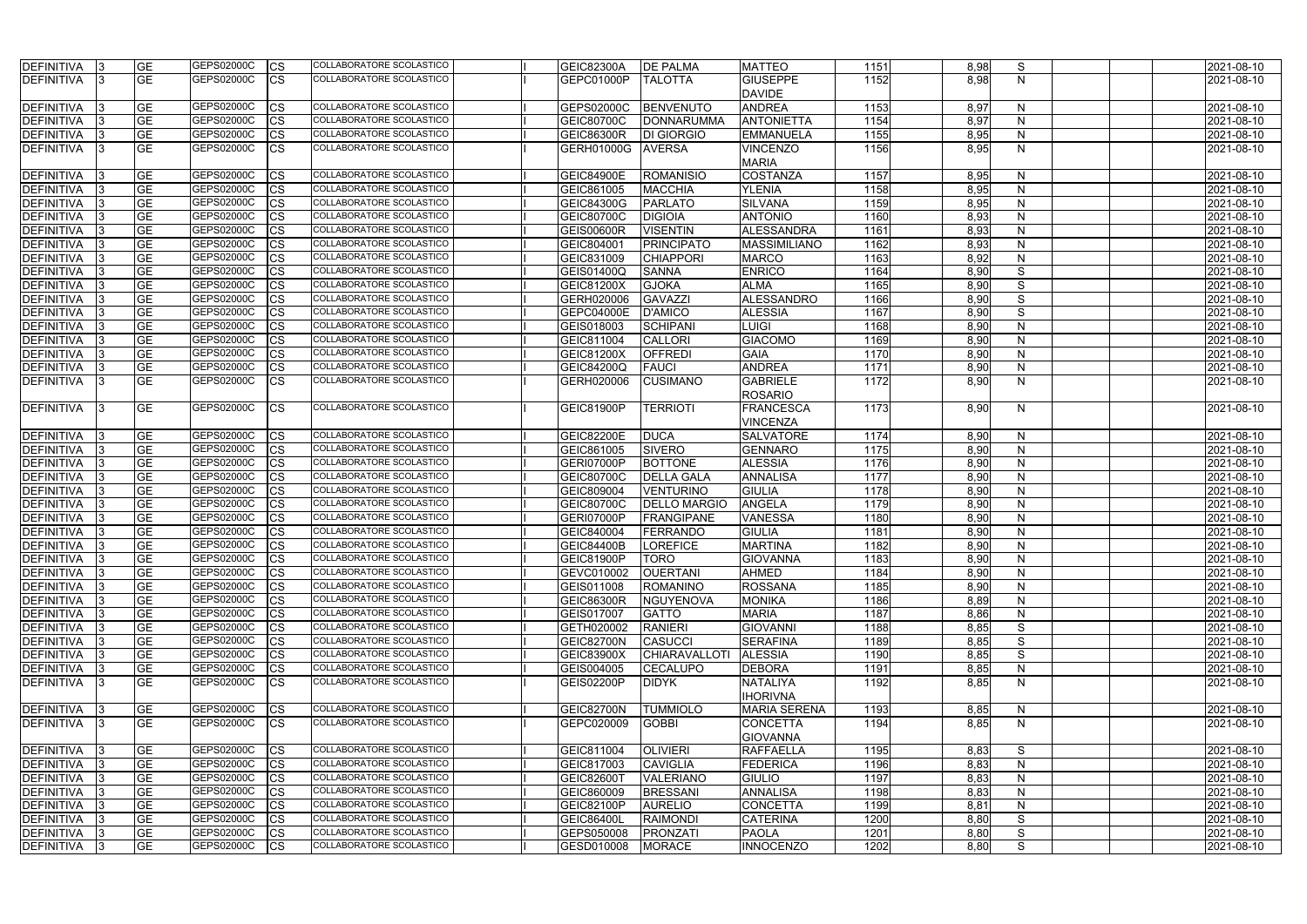| DEFINITIVA        | <b>GE</b> | GEPS02000C | <b>CS</b>  | COLLABORATORE SCOLASTICO        | GEIC831009        | PAGANO              | <b>GIOVANNI</b>                      | 1203 | 8,80 | S            |  | 2021-08-10 |
|-------------------|-----------|------------|------------|---------------------------------|-------------------|---------------------|--------------------------------------|------|------|--------------|--|------------|
| <b>DEFINITIVA</b> | <b>GE</b> | GEPS02000C | <b>CS</b>  | COLLABORATORE SCOLASTICO        | GEIS004005        | <b>MINI</b>         | <b>MANUELA</b>                       | 1204 | 8,80 | S            |  | 2021-08-10 |
| <b>DEFINITIVA</b> | <b>GE</b> | GEPS02000C | <b>CS</b>  | COLLABORATORE SCOLASTICO        | <b>GEIC82100P</b> | <b>CHIAUDANI</b>    | <b>MARIA DESIREE</b>                 | 1205 | 8,80 | S            |  | 2021-08-10 |
| <b>DEFINITIVA</b> | <b>GE</b> | GEPS02000C | CS         | COLLABORATORE SCOLASTICO        | GEPC01000P        | <b>GRASSO</b>       | <b>EMANUELE</b>                      | 1206 | 8,80 | $\mathsf{N}$ |  | 2021-08-10 |
| <b>DEFINITIVA</b> | <b>GE</b> | GEPS02000C | <b>ICS</b> | COLLABORATORE SCOLASTICO        | <b>GEIC82200E</b> | <b>DAMIANO</b>      | <b>FORTUNATO</b><br><b>FRANCESCO</b> | 1207 | 8,80 | $\mathsf{N}$ |  | 2021-08-10 |
| <b>DEFINITIVA</b> | <b>GE</b> | GEPS02000C | <b>CS</b>  | COLLABORATORE SCOLASTICO        | GEIS01400Q        | <b>GULLI'</b>       | <b>GIORGIA</b>                       | 1208 | 8,80 | $\mathsf{N}$ |  | 2021-08-10 |
| <b>DEFINITIVA</b> | <b>GE</b> | GEPS02000C | <b>CS</b>  | COLLABORATORE SCOLASTICO        | GERH01000G        | <b>OCCHIPINTI</b>   | <b>MARTINA</b>                       | 1209 | 8,80 | N            |  | 2021-08-10 |
| <b>DEFINITIVA</b> | <b>GE</b> | GEPS02000C | <b>CS</b>  | COLLABORATORE SCOLASTICO        | <b>GEIS02200P</b> | BENTIVEGNA          | <b>CLARA</b>                         | 1210 | 8,80 | N            |  | 2021-08-10 |
| <b>DEFINITIVA</b> | <b>GE</b> | GEPS02000C | <b>CS</b>  | COLLABORATORE SCOLASTICO        | GERI07000P        | <b>CHIMERA</b>      | <b>GRETA</b>                         | 1211 | 8,80 | N            |  | 2021-08-10 |
| <b>DEFINITIVA</b> | <b>GE</b> | GEPS02000C | <b>ICS</b> | COLLABORATORE SCOLASTICO        | GEIC861005        | <b>VITALI</b>       | <b>GIORGIA</b>                       | 1212 | 8,80 | $\mathsf{N}$ |  | 2021-08-10 |
| <b>DEFINITIVA</b> | <b>GE</b> | GEPS02000C | CS         | COLLABORATORE SCOLASTICO        | GEPS080004        | <b>BETUZZI</b>      | <b>FEDERICA</b>                      | 1213 | 8,80 | N            |  | 2021-08-10 |
| <b>DEFINITIVA</b> | <b>GE</b> | GEPS02000C | <b>CS</b>  | COLLABORATORE SCOLASTICO        | <b>GEIC81300Q</b> | <b>CELONA</b>       | <b>DENISE</b>                        | 1214 | 8,80 | $\mathsf{N}$ |  | 2021-08-10 |
| <b>DEFINITIVA</b> | <b>GE</b> | GEPS02000C | <b>CS</b>  | COLLABORATORE SCOLASTICO        | GEIC808008        | <b>PLUAS COELLO</b> | <b>ANDRES</b>                        | 1215 | 8,80 | N            |  | 2021-08-10 |
|                   |           |            |            |                                 |                   |                     | <b>EDUARDO</b>                       |      |      |              |  |            |
| <b>DEFINITIVA</b> | <b>GE</b> | GEPS02000C | <b>CS</b>  | COLLABORATORE SCOLASTICO        | <b>GEIC80700C</b> | LIBRA               | LILLY                                | 1216 | 8,80 | N            |  | 2021-08-10 |
| <b>DEFINITIVA</b> | <b>GE</b> | GEPS02000C | CS         | COLLABORATORE SCOLASTICO        | <b>GEPS17000A</b> | <b>OTTONELLO</b>    | <b>GISELE</b>                        | 1217 | 8,80 | $\mathsf{N}$ |  | 2021-08-10 |
| <b>DEFINITIVA</b> | <b>GE</b> | GEPS02000C | CS         | COLLABORATORE SCOLASTICO        | <b>GERI02000N</b> | <b>GARREFFA</b>     | <b>GIANLUCA</b>                      | 1218 | 8,80 | N            |  | 2021-08-10 |
| <b>DEFINITIVA</b> | <b>GE</b> | GEPS02000C | <b>CS</b>  | COLLABORATORE SCOLASTICO        | <b>GEIS01400Q</b> | <b>TONZINO</b>      | <b>NICOLA</b>                        | 1219 | 8,80 | N            |  | 2021-08-10 |
| <b>DEFINITIVA</b> | <b>GE</b> | GEPS02000C | <b>CS</b>  | COLLABORATORE SCOLASTICO        | GEIC854002        | <b>NOVELLA</b>      | <b>VALENTINA</b>                     | 1220 | 8,80 | $\mathsf{N}$ |  | 2021-08-10 |
| <b>DEFINITIVA</b> | <b>GE</b> | GEPS02000C | <b>CS</b>  | COLLABORATORE SCOLASTICO        | <b>GEIS01600B</b> | <b>FANARI</b>       | <b>CHIARA</b>                        | 1221 | 8,80 | N            |  | 2021-08-10 |
| <b>DEFINITIVA</b> | <b>GE</b> | GEPS02000C | <b>CS</b>  | COLLABORATORE SCOLASTICO        | <b>GEIS01400Q</b> | <b>ALBANESE</b>     | VALENTINA                            | 1222 | 8,80 | N            |  | 2021-08-10 |
| <b>DEFINITIVA</b> | <b>GE</b> | GEPS02000C | CS         | COLLABORATORE SCOLASTICO        | <b>GEIS01400Q</b> | <b>LAVAGGI</b>      | <b>SARA</b>                          | 1223 | 8,80 | $\mathsf{N}$ |  | 2021-08-10 |
| <b>DEFINITIVA</b> | <b>GE</b> | GEPS02000C | <b>CS</b>  | COLLABORATORE SCOLASTICO        | GEIC816007        | <b>ZITO</b>         | <b>DOMINGA</b>                       | 1224 | 8,80 | $\mathsf{N}$ |  | 2021-08-10 |
| <b>DEFINITIVA</b> | <b>GE</b> | GEPS02000C | <b>CS</b>  | COLLABORATORE SCOLASTICO        | GEPM030004        | <b>CUTRARO</b>      | <b>BIAGIO</b>                        | 1225 | 8,80 | N            |  | 2021-08-10 |
| <b>DEFINITIVA</b> | <b>GE</b> | GEPS02000C | <b>CS</b>  | COLLABORATORE SCOLASTICO        | GETH020002        | <b>CARLONI</b>      | <b>GIADA</b>                         | 1226 | 8,80 | $\mathsf{N}$ |  | 2021-08-10 |
| <b>DEFINITIVA</b> | <b>GE</b> | GEPS02000C | <b>CS</b>  | COLLABORATORE SCOLASTICO        | <b>GEIC85200A</b> | SARTIANO            | <b>DOMENICO</b>                      | 1227 | 8,80 | $\mathsf{N}$ |  | 2021-08-10 |
| <b>DEFINITIVA</b> | <b>GE</b> | GEPS02000C | CS         | COLLABORATORE SCOLASTICO        | <b>GEIC84900E</b> | <b>BURRONI</b>      | <b>BARBARA</b>                       | 1228 | 8,80 | N            |  | 2021-08-10 |
| <b>DEFINITIVA</b> | <b>GE</b> | GEPS02000C | <b>CS</b>  | COLLABORATORE SCOLASTICO        | GEIS003009        | <b>BARRETTA</b>     | <b>MIRKO</b>                         | 1229 | 8,80 | $\mathsf{N}$ |  | 2021-08-10 |
| <b>DEFINITIVA</b> | <b>GE</b> | GEPS02000C | <b>CS</b>  | COLLABORATORE SCOLASTICO        | GEIC831009        | <b>CALANNI</b>      | <b>FRANCESCA</b>                     | 1230 | 8,80 | $\mathsf{N}$ |  | 2021-08-10 |
|                   |           |            |            |                                 |                   | <b>FRACCONO</b>     |                                      |      |      |              |  |            |
| <b>DEFINITIVA</b> | <b>GE</b> | GEPS02000C | <b>CS</b>  | <b>COLLABORATORE SCOLASTICO</b> | GEIS017007        | <b>DIMATTEO</b>     | <b>GIADA</b>                         | 1231 | 8,80 | N            |  | 2021-08-10 |
| <b>DEFINITIVA</b> | <b>GE</b> | GEPS02000C | <b>CS</b>  | COLLABORATORE SCOLASTICO        | GEIC81400G        | PELLEGRINO          | <b>MARGHERITA</b>                    | 1232 | 8,80 | $\mathsf{N}$ |  | 2021-08-10 |
| <b>DEFINITIVA</b> | <b>GE</b> | GEPS02000C | CS         | <b>COLLABORATORE SCOLASTICO</b> | <b>GEPS17000A</b> | PISANI              | <b>SARA</b>                          | 1233 | 8,80 | N            |  | 2021-08-10 |
| <b>DEFINITIVA</b> | <b>GE</b> | GEPS02000C | CS         | COLLABORATORE SCOLASTICO        | <b>GEIS00700L</b> | <b>SERRA</b>        | <b>ANDREA</b>                        | 1234 | 8,80 | $\mathsf{N}$ |  | 2021-08-10 |
| <b>DEFINITIVA</b> | <b>GE</b> | GEPS02000C | <b>ICS</b> | COLLABORATORE SCOLASTICO        | GEIC858009        | GIUNTA              | <b>ROSSELLA</b>                      | 1235 | 8,80 | N            |  | 2021-08-10 |
| <b>DEFINITIVA</b> | <b>GE</b> | GEPS02000C | <b>CS</b>  | <b>COLLABORATORE SCOLASTICO</b> | <b>GEIC85100E</b> | <b>CARPINO</b>      | <b>IOLANDA</b>                       | 1236 | 8,80 | N            |  | 2021-08-10 |
| DEFINITIVA        | <b>GE</b> | GEPS02000C | <b>CS</b>  | COLLABORATORE SCOLASTICO        | <b>GEIC80700C</b> | GALIUSSI            | <b>WALTER</b>                        | 1237 | 8,80 | $\mathsf{N}$ |  | 2021-08-10 |
| <b>DEFINITIVA</b> | <b>GE</b> | GEPS02000C | <b>ICS</b> | COLLABORATORE SCOLASTICO        | <b>GEPC04000E</b> | <b>IACOVELLI</b>    | <b>MARINA</b>                        | 1238 | 8,80 | $\mathsf{N}$ |  | 2021-08-10 |
| <b>DEFINITIVA</b> | <b>GE</b> | GEPS02000C | <b>CS</b>  | COLLABORATORE SCOLASTICO        | GEIC861005        | <b>ESPOSITO</b>     | <b>DOMENICO</b>                      | 1239 | 8,78 | S            |  | 2021-08-10 |
|                   |           |            |            |                                 |                   | <b>NUZZO</b>        |                                      |      |      |              |  |            |
| <b>DEFINITIVA</b> | <b>GE</b> | GEPS02000C | <b>ICS</b> | COLLABORATORE SCOLASTICO        | <b>GEIC81400G</b> | <b>BESSINI</b>      | <b>VALERIA</b>                       | 1240 | 8,75 | S            |  | 2021-08-10 |
| <b>DEFINITIVA</b> | <b>GE</b> | GEPS02000C | <b>ICS</b> | COLLABORATORE SCOLASTICO        | GEPC04000E        | <b>GIUSTO</b>       | <b>GIULIA</b>                        | 1241 | 8,75 | $\mathsf{N}$ |  | 2021-08-10 |
| DEFINITIVA        | <b>GE</b> | GEPS02000C | <b>ICS</b> | COLLABORATORE SCOLASTICO        | GEVC010002        | <b>AMORETTI</b>     | <b>PAOLA</b>                         | 1242 | 8,75 | $\mathsf{N}$ |  | 2021-08-10 |
| <b>DEFINITIVA</b> | <b>GE</b> | GEPS02000C | <b>ICS</b> | COLLABORATORE SCOLASTICO        | <b>GEIS00600R</b> | CONDOLUCI           | <b>VINCENZO</b>                      | 1243 | 8,75 | $\mathsf{N}$ |  | 2021-08-10 |
| <b>DEFINITIVA</b> | <b>GE</b> | GEPS02000C | ICS        | COLLABORATORE SCOLASTICO        | GEPC01000P        | <b>CAPIZZI</b>      | <b>ROBERTO</b>                       | 1244 | 8,75 | N            |  | 2021-08-10 |
|                   |           |            |            |                                 |                   |                     | <b>LIBORIO</b>                       |      |      |              |  |            |
| <b>DEFINITIVA</b> | <b>GE</b> | GEPS02000C | <b>CS</b>  | COLLABORATORE SCOLASTICO        | GEPC020009        | <b>TOMASIN</b>      | <b>ALEX</b>                          | 1245 | 8,75 | N            |  | 2021-08-10 |
| <b>DEFINITIVA</b> | <b>GE</b> | GEPS02000C | <b>CS</b>  | COLLABORATORE SCOLASTICO        | GEIC81400G        | <b>RATTO</b>        | <b>LUCIA</b>                         | 1246 | 8,75 | $\mathsf{N}$ |  | 2021-08-10 |
| DEFINITIVA        | <b>GE</b> | GEPS02000C | <b>CS</b>  | COLLABORATORE SCOLASTICO        | <b>GEIC85200A</b> | LIZZI               | <b>SIMONA</b>                        | 1247 | 8,73 | $\mathsf{N}$ |  | 2021-08-10 |
| <b>DEFINITIVA</b> | <b>GE</b> | GEPS02000C | <b>CS</b>  | COLLABORATORE SCOLASTICO        | GEIC831009        | <b>BISESTI</b>      | <b>SALVATORE</b>                     | 1248 | 8,72 | $\mathsf{N}$ |  | 2021-08-10 |
| DEFINITIVA        | <b>GE</b> | GEPS02000C | <b>CS</b>  | COLLABORATORE SCOLASTICO        | GEIC837008        | SBRILLO             | <b>CAROLINA</b>                      | 1249 | 8,70 | S            |  | 2021-08-10 |
| <b>DEFINITIVA</b> | <b>GE</b> | GEPS02000C | <b>CS</b>  | COLLABORATORE SCOLASTICO        | GEIC862001        | <b>DE VANNA</b>     | <b>EMANUELE</b>                      | 1250 | 8,70 | $\mathsf{S}$ |  | 2021-08-10 |
| <b>DEFINITIVA</b> | <b>GE</b> | GEPS02000C | <b>ICS</b> | COLLABORATORE SCOLASTICO        | GEIC80700C        | PEZZINO             | <b>FEDERICA</b>                      | 1251 | 8,70 | S            |  | 2021-08-10 |
| <b>DEFINITIVA</b> | <b>GE</b> | GEPS02000C | <b>ICS</b> | COLLABORATORE SCOLASTICO        | GEPC04000E        | <b>DE MARCO</b>     | <b>ROBERTO</b>                       | 1252 | 8,70 | S            |  | 2021-08-10 |
| DEFINITIVA        | <b>GE</b> | GEPS02000C | <b>ICS</b> | COLLABORATORE SCOLASTICO        | GEPC01000P        | <b>RUSSO</b>        | <b>GIUSEPPE</b>                      | 1253 | 8,70 | $\mathsf{N}$ |  | 2021-08-10 |
| <b>DEFINITIVA</b> | <b>GE</b> | GEPS02000C | <b>ICS</b> | COLLABORATORE SCOLASTICO        | <b>GEIC80700C</b> | PARASILITI          | <b>ANTONELLA</b>                     | 1254 | 8,70 | $\mathsf{N}$ |  | 2021-08-10 |
| <b>DEFINITIVA</b> | <b>GE</b> | GEPS02000C | <b>CS</b>  | COLLABORATORE SCOLASTICO        | <b>GEIC81200X</b> | <b>COSSO</b>        | <b>SERENA</b>                        | 1255 | 8,70 | $\mathsf{N}$ |  | 2021-08-10 |
|                   |           |            |            |                                 |                   |                     |                                      |      |      |              |  |            |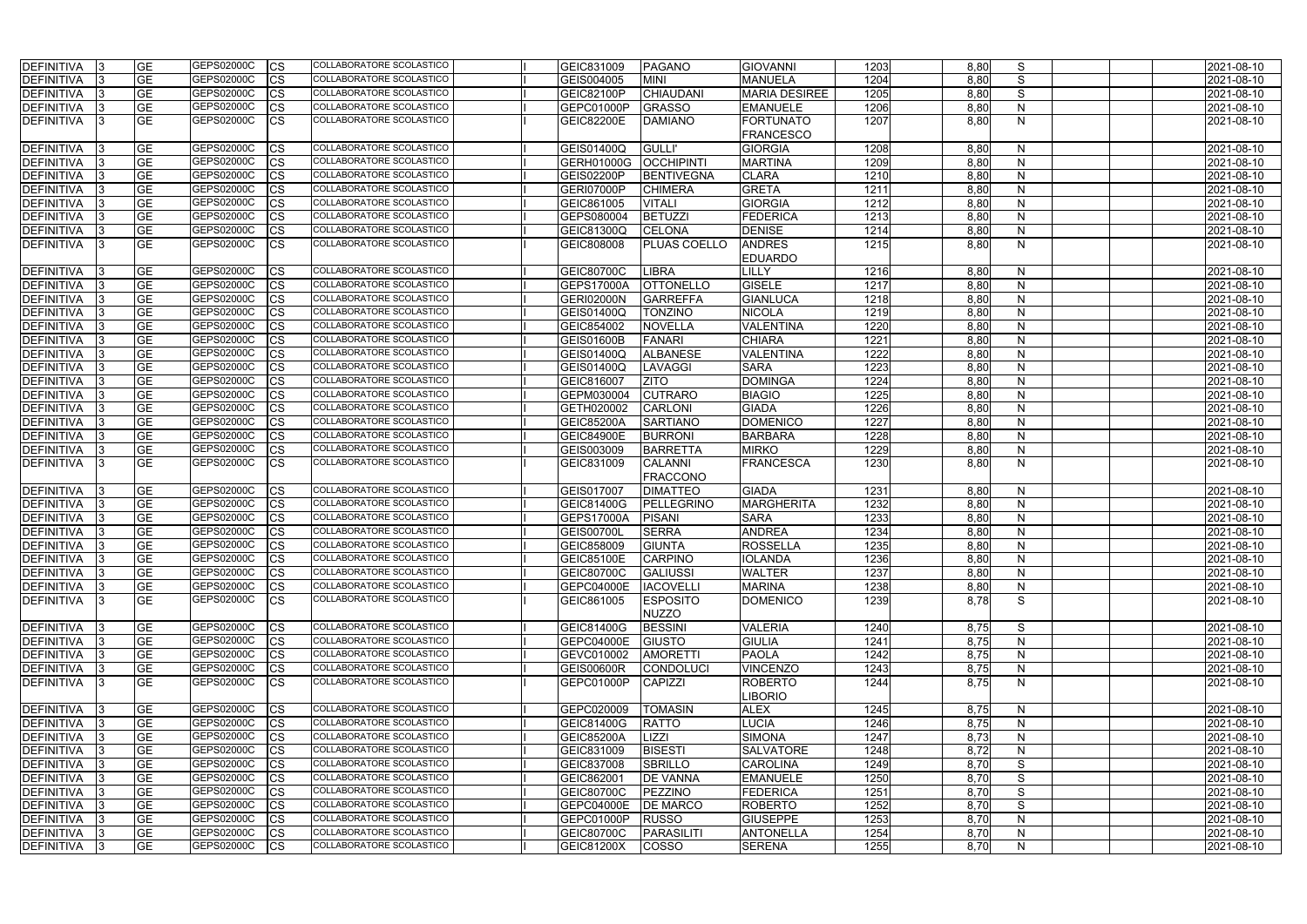| <b>DEFINITIVA</b>                 | <b>GE</b>              | GEPS02000C        | <b>CS</b>              | COLLABORATORE SCOLASTICO        | GEIS011008                      | <b>DI PASQUALE</b>                   | <b>FRANCESCO</b>                   | 1256         | 8,70         | N                 |  | 2021-08-10               |
|-----------------------------------|------------------------|-------------------|------------------------|---------------------------------|---------------------------------|--------------------------------------|------------------------------------|--------------|--------------|-------------------|--|--------------------------|
| <b>DEFINITIVA</b>                 | <b>GE</b>              | GEPS02000C        | CS                     | COLLABORATORE SCOLASTICO        | <b>GEIC84100X</b>               | CAMPAGNANO                           | <b>MARTINA</b>                     | 1257         | 8,70         | N                 |  | 2021-08-10               |
| <b>DEFINITIVA</b>                 | <b>GE</b>              | GEPS02000C        | CS                     | COLLABORATORE SCOLASTICO        | GEVC010002                      | <b>BUONINCONTI</b>                   | <b>CESARE</b>                      | 1258         | 8,70         | N                 |  | 2021-08-10               |
| <b>DEFINITIVA</b>                 | <b>GE</b>              | GEPS02000C        | CS                     | COLLABORATORE SCOLASTICO        | GERH020006                      | <b>BARBERIS</b>                      | <b>GIULIA</b>                      | 1259         | 8,70         | N                 |  | 2021-08-10               |
| DEFINITIVA                        | <b>GE</b>              | GEPS02000C        | <b>CS</b>              | COLLABORATORE SCOLASTICO        | <b>GEIS00600R</b>               | <b>VICINANZA</b>                     | <b>MARIAGABRIELI</b>               | 1260         | 8,70         | $\mathsf{N}$      |  | 2021-08-10               |
| <b>DEFINITIVA</b>                 | <b>GE</b>              | GEPS02000C        | <b>CS</b>              | COLLABORATORE SCOLASTICO        | GEIC858009                      | <b>GALLORINI</b>                     | <b>MARGHERITA</b>                  | 1261         | 8,70         | $\mathsf{N}$      |  | 2021-08-10               |
| <b>DEFINITIVA</b>                 | <b>GE</b>              | GEPS02000C        | <b>CS</b>              | COLLABORATORE SCOLASTICO        | GETH020002                      | <b>ETTORE</b>                        | <b>CHIARA</b>                      | 1262         | 8,70         | N                 |  | 2021-08-10               |
| <b>DEFINITIVA</b>                 | <b>GE</b>              | GEPS02000C        | <b>CS</b>              | COLLABORATORE SCOLASTICO        | GEIS018003                      | <b>SICCARDI</b>                      | <b>NATASHA</b>                     | 1263         | 8,70         | N                 |  | 2021-08-10               |
|                                   |                        |                   |                        |                                 |                                 | <b>AVANZINI</b>                      |                                    |              |              |                   |  |                          |
| <b>DEFINITIVA</b>                 | <b>GE</b>              | <b>GEPS02000C</b> | <b>CS</b>              | COLLABORATORE SCOLASTICO        | <b>GEIC85100E</b>               | FABRIZIO                             | <b>MARIA GIULIA</b>                | 1264         | 8,70         | N                 |  | 2021-08-10               |
| DEFINITIVA                        | <b>GE</b>              | GEPS02000C        | <b>CS</b>              | COLLABORATORE SCOLASTICO        | GEIS01600B                      | <b>VITALE</b>                        | <b>SERENA</b>                      | 1265         | 8,70         | N                 |  | 2021-08-10               |
| <b>DEFINITIVA</b>                 | <b>GE</b>              | GEPS02000C        | <b>CS</b>              | COLLABORATORE SCOLASTICO        | <b>GEIC82100P</b>               | <b>MASCARO</b>                       | <b>SIMONE</b>                      | 1266         | 8,70         | $\mathsf{N}$      |  | 2021-08-10               |
| <b>DEFINITIVA</b>                 | <b>GE</b>              | GEPS02000C        | <b>CS</b>              | COLLABORATORE SCOLASTICO        | <b>GEIC85100E</b>               | <b>CERAUDO</b>                       | <b>EMANUELE</b>                    | 1267         | 8,70         | N                 |  | 2021-08-10               |
|                                   |                        |                   |                        |                                 |                                 |                                      | <b>TOMMASO</b>                     |              |              |                   |  |                          |
| <b>DEFINITIVA</b>                 | <b>GE</b>              | GEPS02000C        | CS                     | COLLABORATORE SCOLASTICO        | <b>GEIC85000P</b>               | <b>GAVAZZI</b>                       | <b>ANDREA</b>                      | 1268         | 8,70         | N                 |  | 2021-08-10               |
| <b>DEFINITIVA</b>                 | <b>GE</b>              | GEPS02000C        | CS                     | COLLABORATORE SCOLASTICO        | <b>GEIC81200X</b>               | <b>NICORA</b>                        | <b>ALICE</b>                       | 1269         | 8,70         | $\mathsf{N}$      |  | 2021-08-10               |
| <b>DEFINITIVA</b>                 | <b>GE</b>              | GEPS02000C        | <b>CS</b>              | COLLABORATORE SCOLASTICO        | GEIC837008                      | <b>ROSSI</b>                         | <b>CLEMENTE</b>                    | 1270         | 8,70         | N                 |  | 2021-08-10               |
| <b>DEFINITIVA</b>                 | <b>GE</b>              | GEPS02000C        | <b>CS</b>              | COLLABORATORE SCOLASTICO        | GEIS004005                      | <b>BERTOLOTTO</b>                    | <b>CAMILLA</b>                     | 1271         | 8,70         | N                 |  | 2021-08-10               |
| <b>DEFINITIVA</b>                 | <b>GE</b>              | GEPS02000C        | <b>CS</b>              | COLLABORATORE SCOLASTICO        | GEIC854002                      | <b>CAPONE</b>                        | <b>ELENA</b>                       | 1272         | 8,70         | $\mathsf{N}$      |  | 2021-08-10               |
| <b>DEFINITIVA</b>                 | <b>GE</b>              | GEPS02000C        | CS                     | COLLABORATORE SCOLASTICO        | <b>GEIC84900E</b>               | <b>MALAGOLI</b>                      | <b>ELISA</b>                       | 1273         | 8,70         | N                 |  | 2021-08-10               |
| <b>DEFINITIVA</b>                 | <b>GE</b>              | GEPS02000C        | <b>CS</b>              | <b>COLLABORATORE SCOLASTICO</b> | <b>GEIC83900X</b>               | <b>CARBONE</b>                       | <b>DENISE</b>                      | 1274         | 8,70         | N                 |  | 2021-08-10               |
| DEFINITIVA                        | <b>GE</b>              | GEPS02000C        | <b>CS</b>              | <b>COLLABORATORE SCOLASTICO</b> | GEIC853006                      | <b>PARLATO</b>                       | <b>VALERIA</b>                     | 1275         | 8,70         | $\mathsf{N}$      |  | 2021-08-10               |
| DEFINITIVA                        | <b>GE</b>              | GEPS02000C        | <b>CS</b>              | COLLABORATORE SCOLASTICO        | <b>GEIS02200P</b>               | <b>MURGIA</b>                        | <b>MARCO</b>                       | 1276         | 8,70         | $\mathsf{N}$      |  | 2021-08-10               |
| DEFINITIVA                        | <b>GE</b>              | GEPS02000C        | <b>CS</b>              | COLLABORATORE SCOLASTICO        | GEVC010002                      | <b>BRUNO</b>                         | <b>LAURA</b><br><b>FILOMENA</b>    | 1277         | 8,70         | N                 |  | 2021-08-10               |
| <b>DEFINITIVA</b>                 | <b>GE</b>              | GEPS02000C        | <b>CS</b>              | COLLABORATORE SCOLASTICO        | GEPS030003                      | D'ALÙ                                | <b>MARCO</b>                       | 1278         | 8,70         | N                 |  | 2021-08-10               |
| <b>DEFINITIVA</b>                 | <b>GE</b>              | GEPS02000C        | СS                     | COLLABORATORE SCOLASTICO        | GEIS012004                      | <b>GARGIULO</b>                      | <b>ETTORE</b>                      | 1279         | 8,70         | N                 |  | 2021-08-10               |
| <b>DEFINITIVA</b>                 | <b>GE</b>              | GEPS02000C        | CS                     | COLLABORATORE SCOLASTICO        | <b>GEIC80700C</b>               | <b>PUGNO</b>                         | <b>ANDREA</b>                      | 1280         | 8,70         | $\mathsf{N}$      |  | 2021-08-10               |
| <b>DEFINITIVA</b>                 | <b>GE</b>              | GEPS02000C        | <b>CS</b>              | COLLABORATORE SCOLASTICO        | <b>GEIC83900X</b>               | <b>OTTOBRINI</b>                     | <b>MICHELA</b>                     | 1281         | 8,68         | $\mathsf S$       |  | 2021-08-10               |
| <b>DEFINITIVA</b>                 | <b>GE</b>              | GEPS02000C        | CS                     | COLLABORATORE SCOLASTICO        | <b>GEIC83600C</b>               | <b>GALLO</b>                         | <b>FILOMENA</b>                    | 1282         | 8,67         | S                 |  | 2021-08-10               |
| <b>DEFINITIVA</b>                 | <b>GE</b>              | GEPS02000C        | <b>CS</b>              | <b>COLLABORATORE SCOLASTICO</b> | <b>GEIC86300R</b>               | <b>DE MALDE'</b>                     | <b>IMMACOLATA</b>                  | 1283         | 8,67         | S                 |  | 2021-08-10               |
| <b>DEFINITIVA</b>                 | <b>GE</b>              | GEPS02000C        | <b>CS</b>              | COLLABORATORE SCOLASTICO        | <b>GEIC85000P</b>               | <b>MALAVASI</b>                      | <b>CINZIA</b>                      | 1284         | 8,67         | S                 |  | 2021-08-10               |
| <b>DEFINITIVA</b>                 | <b>GE</b>              | GEPS02000C        | CS                     | <b>COLLABORATORE SCOLASTICO</b> | <b>GEIC85000P</b>               | <b>RIMBALDO</b>                      | <b>RENATA</b>                      | 1285         | 8,67         | S                 |  | 2021-08-10               |
| <b>DEFINITIVA</b>                 | <b>GE</b>              | GEPS02000C        | CS                     | <b>COLLABORATORE SCOLASTICO</b> | <b>GEIC82200E</b>               | <b>SANNI</b>                         | <b>SABINA</b>                      | 1286         | 8,67         | ${\mathsf S}$     |  | 2021-08-10               |
| <b>DEFINITIVA</b>                 | <b>IGE</b>             | <b>GEPS02000C</b> | <b>CS</b>              | COLLABORATORE SCOLASTICO        | <b>GEIS01300X</b>               | <b>GRISTINA</b>                      | <b>MANUELA</b>                     | 1287         | 8,67         | N                 |  | 2021-08-10               |
| <b>DEFINITIVA</b>                 | <b>GE</b>              | GEPS02000C        | <b>CS</b>              | COLLABORATORE SCOLASTICO        | <b>GEIC81200X</b>               | <b>DE AGAZIO</b>                     | <b>OLINGA</b>                      | 1288         | 8,67         | N                 |  | 2021-08-10               |
| <b>DEFINITIVA</b>                 | <b>GE</b>              | GEPS02000C        | <b>CS</b>              | COLLABORATORE SCOLASTICO        | <b>GEIC83000D</b>               | <b>FIORE</b>                         | <b>VANESSA</b>                     | 1289         | 8,67         | $\mathsf{N}$      |  | 2021-08-10               |
| DEFINITIVA                        | <b>GE</b>              | GEPS02000C        | <b>CS</b>              | COLLABORATORE SCOLASTICO        | GESL01000P                      | <b>GIACCO</b>                        | <b>ELISABETTA</b>                  | 1290         | 8,67         | $\mathsf{N}$      |  | 2021-08-10               |
| DEFINITIVA                        | <b>GE</b>              | GEPS02000C        | <b>CS</b>              | COLLABORATORE SCOLASTICO        | <b>GEIC86400L</b>               | <b>IEVOLELLA</b>                     | <b>ISABELLA</b>                    | 1291         | 8,67         | N                 |  | 2021-08-10               |
| DEFINITIVA                        | <b>GE</b>              | GEPS02000C        | <b>CS</b>              | <b>COLLABORATORE SCOLASTICO</b> | <b>GEIC83400R</b>               | <b>CHIAPPORI</b>                     | <b>DANIELA</b>                     | 1292         | 8,67         | N                 |  | 2021-08-10               |
| <b>DEFINITIVA</b>                 | <b>GE</b>              | GEPS02000C        | <b>CS</b>              | COLLABORATORE SCOLASTICO        | <b>GEPC04000E</b>               | PAGANO                               | <b>OLGA</b>                        | 1293         | 8,67         | N                 |  | 2021-08-10               |
| <b>DEFINITIVA</b>                 | <b>GE</b>              | GEPS02000C        | <b>CS</b>              | COLLABORATORE SCOLASTICO        | <b>GEIC82300A</b>               | <b>BOZZOLO</b>                       | <b>SABRINA</b>                     | 1294         | 8,67         | $\mathsf{N}$      |  | 2021-08-10               |
| DEFINITIVA                        | <b>GE</b>              | GEPS02000C        | <b>CS</b>              | COLLABORATORE SCOLASTICO        | <b>GEIC85100E</b>               | <b>BOSISIO</b><br><b>CASTELLUCCI</b> | <b>STEFANIA</b>                    | 1295         | 8,67         | N                 |  | 2021-08-10               |
| <b>DEFINITIVA</b>                 | <b>GE</b>              | GEPS02000C        | <b>CS</b>              | COLLABORATORE SCOLASTICO        | GETH020002                      | <b>ROSSI</b>                         | <b>PAOLA</b>                       | 1296         | 8,67         | N                 |  | 2021-08-10               |
| DEFINITIVA                        | <b>GE</b>              | GEPS02000C        | <b>CS</b>              | COLLABORATORE SCOLASTICO        | <b>GEIS02200P</b>               | <b>MASSARO</b>                       | <b>ANNA MARIA</b>                  | 1297         | 8,66         | S                 |  | 2021-08-10               |
| <b>DEFINITIVA</b>                 | <b>GE</b>              | GEPS02000C        | <b>CS</b>              | COLLABORATORE SCOLASTICO        | <b>GEIC82100P</b>               | <b>BRUZZONE</b>                      | <b>ARIANNA</b>                     | 1298         | 8,65         | S                 |  | 2021-08-10               |
| <b>DEFINITIVA</b>                 | <b>GE</b>              | GEPS02000C        | <b>CS</b>              | COLLABORATORE SCOLASTICO        | GEIC824006                      | <b>STEFANO</b>                       | <b>LAURA</b>                       | 1299         | 8,65         | $\mathsf{N}$      |  | 2021-08-10               |
| DEFINITIVA                        | <b>GE</b>              | GEPS02000C        | <b>CS</b>              | COLLABORATORE SCOLASTICO        | GEIC825002                      | <b>MARTINEZ</b>                      | <b>TERESA</b>                      | 1300         | 8,65         | N                 |  | 2021-08-10               |
| <b>DEFINITIVA</b>                 | <b>GE</b>              | GEPS02000C        | <b>CS</b>              | COLLABORATORE SCOLASTICO        | <b>GERI07000P</b>               | <b>PIZZITOLA</b>                     | <b>MARCO</b>                       | 1301         | 8,65         | $\mathsf{N}$      |  | 2021-08-10               |
|                                   |                        | GEPS02000C        |                        | COLLABORATORE SCOLASTICO        |                                 |                                      | <b>ANTONINO</b>                    |              |              |                   |  |                          |
| <b>DEFINITIVA</b><br>DEFINITIVA 3 | <b>GE</b><br><b>GE</b> | GEPS02000C        | <b>CS</b>              | COLLABORATORE SCOLASTICO        | <b>GEIC83900X</b>               | <b>DI STEFANO</b>                    | <b>ROBERTO</b><br><b>ANTONELLA</b> | 1302<br>1303 | 8,65         | N<br>S            |  | 2021-08-10<br>2021-08-10 |
| <b>DEFINITIVA</b>                 | <b>GE</b>              | GEPS02000C        | <b>CS</b><br><b>CS</b> | COLLABORATORE SCOLASTICO        | <b>GEPC04000E</b><br>GEIC838004 | <b>MARRA</b><br><b>SABBATINI</b>     | <b>CLAUDIA</b>                     | 1304         | 8,63         | S                 |  | 2021-08-10               |
| <b>DEFINITIVA</b>                 |                        | GEPS02000C        |                        | COLLABORATORE SCOLASTICO        |                                 |                                      |                                    | 1305         | 8,63         |                   |  |                          |
| DEFINITIVA 3                      | <b>GE</b><br><b>GE</b> | GEPS02000C        | <b>CS</b><br><b>CS</b> | COLLABORATORE SCOLASTICO        | GEIC831009<br><b>GERI02000N</b> | <b>SAVELLI</b><br><b>OLIVIERI</b>    | <b>CHIARA</b><br><b>RAFFAELLA</b>  | 1306         | 8,63<br>8,63 | $\mathsf{N}$<br>N |  | 2021-08-10<br>2021-08-10 |
|                                   | <b>GE</b>              | GEPS02000C        | <b>CS</b>              | COLLABORATORE SCOLASTICO        |                                 | <b>FUSCA</b>                         |                                    |              |              |                   |  |                          |
| DEFINITIVA 3                      |                        |                   |                        |                                 | GEPS030003                      |                                      | <b>MARIA LUCIA</b>                 | 1307         | 8,63         | N                 |  | 2021-08-10               |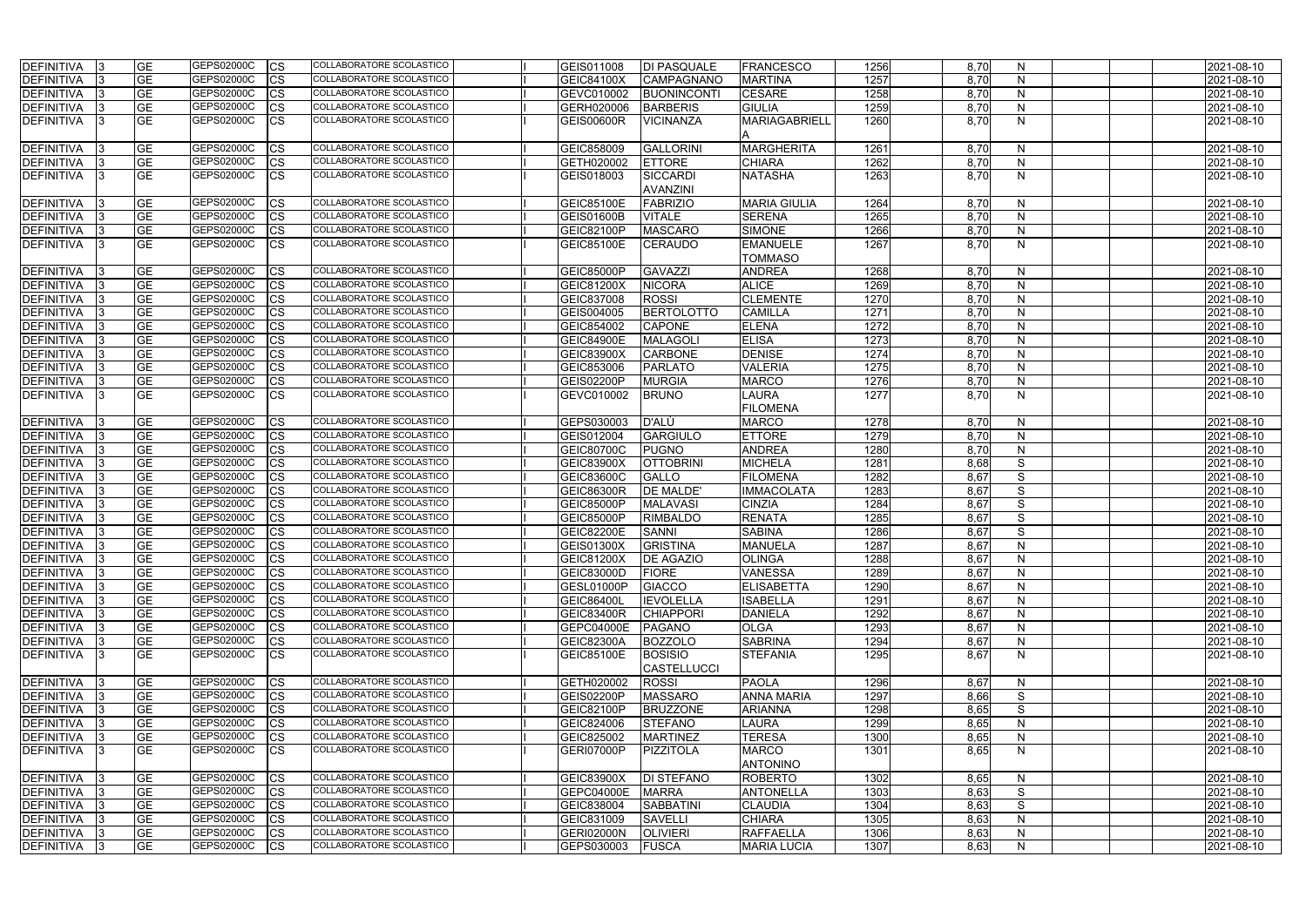| <b>DEFINITIVA</b> | <b>GE</b>       | <b>GEPS02000C</b><br>CS  | COLLABORATORE SCOLASTICO        | GEIS003009        | <b>PONTE</b>       | LUCA              | 1308 | 8,63 | N.           |     | 2021-08-10 |
|-------------------|-----------------|--------------------------|---------------------------------|-------------------|--------------------|-------------------|------|------|--------------|-----|------------|
| <b>DEFINITIVA</b> | <b>GE</b>       | GEPS02000C<br>CS         | COLLABORATORE SCOLASTICO        | <b>GEIC86400L</b> | <b>IOVINO</b>      | <b>ANNA</b>       | 1309 | 8,61 | N            |     | 2021-08-10 |
| <b>DEFINITIVA</b> | <b>GE</b>       | GEPS02000C<br>СS         | COLLABORATORE SCOLASTICO        | GEIC825002        | <b>MONACCI</b>     | <b>MICHELA</b>    | 1310 | 8,60 | S            |     | 2021-08-10 |
| <b>DEFINITIVA</b> | <b>GE</b>       | <b>GEPS02000C</b><br>СS  | COLLABORATORE SCOLASTICO        | GEIC837008        | <b>DE CHIRICO</b>  | <b>ROBERTA</b>    | 1311 | 8,60 | S            |     | 2021-08-10 |
| <b>DEFINITIVA</b> | <b>GE</b>       | <b>GEPS02000C</b><br>CS  | COLLABORATORE SCOLASTICO        | <b>GEIC85200A</b> | <b>RAIMONDO</b>    | <b>SALVATORE</b>  | 1312 | 8,60 | S            |     | 2021-08-10 |
| <b>DEFINITIVA</b> | <b>GE</b>       | GEPS02000C<br>СS         | COLLABORATORE SCOLASTICO        | <b>GEPS07000D</b> | <b>GUIDO</b>       | <b>ALESSANDRO</b> | 1313 | 8,60 | S            | lS. | 2021-08-10 |
| <b>DEFINITIVA</b> | <b>GE</b>       | GEPS02000C<br>СS         | COLLABORATORE SCOLASTICO        | GEIS01400Q        | <b>VECCHIO</b>     | <b>MICHELE</b>    | 1314 | 8,60 | <sub>N</sub> |     | 2021-08-10 |
| <b>DEFINITIVA</b> | <b>GE</b>       | GEPS02000C<br>CS         | COLLABORATORE SCOLASTICO        | GEIC81300Q        | <b>TRECCOSTI</b>   | <b>FERDINANDO</b> | 1315 | 8,60 | N            |     | 2021-08-10 |
| <b>DEFINITIVA</b> | <b>GE</b>       | GEPS02000C<br>СS         | COLLABORATORE SCOLASTICO        | GETH020002        | <b>FUMUSA</b>      | <b>ROSARIO</b>    | 1316 | 8,60 | N            |     | 2021-08-10 |
| <b>DEFINITIVA</b> | <b>GE</b>       | GEPS02000C<br>СS         | COLLABORATORE SCOLASTICO        | <b>GEIS00700L</b> | <b>ROSSINI</b>     | VERONICA          | 1317 | 8,60 | N            |     | 2021-08-10 |
| <b>DEFINITIVA</b> | $\overline{GE}$ | GEPS02000C<br>СS         | COLLABORATORE SCOLASTICO        | GEIS017007        | <b>MONGIARDINI</b> | <b>CHIARA</b>     | 1318 | 8,60 | N            |     | 2021-08-10 |
| <b>DEFINITIVA</b> | <b>GE</b>       | GEPS02000C<br>СS         | COLLABORATORE SCOLASTICO        | GEIC85000P        | <b>TACCIOL</b>     | <b>CHIARA</b>     | 1319 | 8,60 | $\mathsf{N}$ |     | 2021-08-10 |
| DEFINITIVA        | <b>GE</b>       | GEPS02000C<br>СS         | COLLABORATORE SCOLASTICO        | GETH020002        | MONTALBANO         | <b>MARTA</b>      | 1320 | 8,60 | $\mathsf{N}$ |     | 2021-08-10 |
| <b>DEFINITIVA</b> | $\overline{GE}$ | GEPS02000C<br>СS         | COLLABORATORE SCOLASTICO        | GEPS080004        | <b>CISTARO</b>     | <b>FEDERICA</b>   | 1321 | 8,60 | N            |     | 2021-08-10 |
| <b>DEFINITIVA</b> | <b>GE</b>       | GEPS02000C<br>СS         | COLLABORATORE SCOLASTICO        | GEIC825002        | <b>COGONI</b>      | LAURA             | 1322 | 8,60 | N            |     | 2021-08-10 |
| <b>DEFINITIVA</b> | <b>GE</b>       | GEPS02000C<br>СS         | COLLABORATORE SCOLASTICO        | <b>GEPM04000P</b> | <b>DEL VECCHIO</b> | MIRIAM            | 1323 | 8,60 | N            |     | 2021-08-10 |
| <b>DEFINITIVA</b> | <b>GE</b>       | GEPS02000C<br>СS         | COLLABORATORE SCOLASTICO        | GEIS004005        | <b>AIELLO</b>      | <b>ERICA</b>      | 1324 | 8,60 | N            |     | 2021-08-10 |
| <b>DEFINITIVA</b> | <b>GE</b>       | GEPS02000C<br>СS         | <b>COLLABORATORE SCOLASTICO</b> | GEPM030004        | <b>BANCHERO</b>    | VERONICA          | 1325 | 8,60 | N            |     | 2021-08-10 |
| <b>DEFINITIVA</b> | <b>GE</b>       | GEPS02000C<br>СS         | COLLABORATORE SCOLASTICO        | <b>GEIC80700C</b> | SILVESTRO          | <b>SABINA</b>     | 1326 | 8,60 | N            |     | 2021-08-10 |
| <b>DEFINITIVA</b> | <b>GE</b>       | GEPS02000C<br>СS         | COLLABORATORE SCOLASTICO        | GEIC811004        | <b>MAURO</b>       | <b>ELISA</b>      | 1327 | 8,60 | N            |     | 2021-08-10 |
| <b>DEFINITIVA</b> | <b>GE</b>       | GEPS02000C<br>СS         | COLLABORATORE SCOLASTICO        | <b>GEPS07000D</b> | <b>NICOLETTA</b>   | <b>SERENA</b>     | 1328 | 8,60 | N            |     | 2021-08-10 |
| <b>DEFINITIVA</b> | <b>GE</b>       | GEPS02000C<br>СS         | COLLABORATORE SCOLASTICO        | GEPS07000D        | <b>SENATORE</b>    | <b>FRANCESCA</b>  | 1329 | 8,60 | N            |     | 2021-08-10 |
| DEFINITIVA        | <b>GE</b>       | GEPS02000C<br>СS         | <b>COLLABORATORE SCOLASTICO</b> | GERH01000G        | <b>ROLLERO</b>     | LORENZO           | 1330 | 8,60 | N            |     | 2021-08-10 |
| <b>DEFINITIVA</b> | <b>GE</b>       | GEPS02000C<br>СS         | COLLABORATORE SCOLASTICO        | GEPC01000P        | <b>SAINATO</b>     | <b>MARICA</b>     | 1331 | 8,60 | N            |     | 2021-08-10 |
| <b>DEFINITIVA</b> | <b>GE</b>       | GEPS02000C<br>СS         | COLLABORATORE SCOLASTICO        | GEPS02000C        | <b>IOVINE</b>      | <b>PIETRO</b>     | 1332 | 8,60 | $\mathsf{N}$ |     | 2021-08-10 |
| DEFINITIVA        | <b>GE</b>       | GEPS02000C<br>СS         | COLLABORATORE SCOLASTICO        | GEIC84100X        | <b>FOGLIA</b>      | <b>GIULIANA</b>   | 1333 | 8,60 | N            |     | 2021-08-10 |
| <b>DEFINITIVA</b> | <b>GE</b>       | GEPS02000C<br>СS         | COLLABORATORE SCOLASTICO        | GEPM030004        | <b>MORABITO</b>    | <b>SIMONA</b>     | 1334 | 8,60 | N            |     | 2021-08-10 |
| DEFINITIVA        | <b>GE</b>       | GEPS02000C<br>СS         | COLLABORATORE SCOLASTICO        | GEIS018003        | <b>DELLEPIANE</b>  | <b>FEDERICO</b>   | 1335 | 8,60 | N            |     | 2021-08-10 |
| <b>DEFINITIVA</b> | <b>GE</b>       | GEPS02000C<br>СS         | COLLABORATORE SCOLASTICO        | GEPS050008        | <b>MASSARDO</b>    | <b>SARA</b>       | 1336 | 8,60 | N            |     | 2021-08-10 |
| <b>DEFINITIVA</b> | <b>GE</b>       | GEPS02000C<br>СS         | COLLABORATORE SCOLASTICO        | <b>GEIC82100P</b> | <b>SCIAMARRELL</b> | <b>FABIO</b>      | 1337 | 8,60 | N            |     | 2021-08-10 |
| DEFINITIVA        | <b>GE</b>       | GEPS02000C<br>СS         | COLLABORATORE SCOLASTICO        | <b>GEIC85100E</b> | <b>SALSONE</b>     | <b>GIACOMO</b>    | 1338 | 8,60 | N            |     | 2021-08-10 |
| <b>DEFINITIVA</b> | <b>GE</b>       | GEPS02000C<br>СS         | COLLABORATORE SCOLASTICO        | <b>GERI07000P</b> | <b>DENISI</b>      | ANNUNZIATA        | 1339 | 8,60 | N            |     | 2021-08-10 |
| <b>DEFINITIVA</b> | <b>GE</b>       | GEPS02000C<br>СS         | COLLABORATORE SCOLASTICO        | GEIS011008        | <b>PANICO</b>      | <b>ANGELA</b>     | 1340 | 8,60 | N            |     | 2021-08-10 |
| <b>DEFINITIVA</b> | <b>GE</b>       | GEPS02000C<br>СS         | COLLABORATORE SCOLASTICO        | <b>GEIC84100X</b> | <b>CAMPAGNANO</b>  | LISA              | 1341 | 8,60 | N            |     | 2021-08-10 |
| <b>DEFINITIVA</b> | <b>GE</b>       | GEPS02000C<br>СS         | <b>COLLABORATORE SCOLASTICO</b> | GEIC860009        | <b>URSI</b>        | <b>SELENE</b>     | 1342 | 8,60 | N            |     | 2021-08-10 |
| DEFINITIVA        | <b>GE</b>       | GEPS02000C<br><b>CS</b>  | COLLABORATORE SCOLASTICO        | GERI02000N        | <b>MENDITTO</b>    | <b>PASQUALE</b>   | 1343 | 8,60 | N            |     | 2021-08-10 |
| DEFINITIVA 3      | <b>GE</b>       | GEPS02000C<br><b>CS</b>  | <b>COLLABORATORE SCOLASTICO</b> | <b>GEIC84100X</b> | SCHIRRU            | <b>MARIANNA</b>   | 1344 | 8,60 | N            |     | 2021-08-10 |
| DEFINITIVA        | <b>GE</b>       | GEPS02000C<br><b>CS</b>  | COLLABORATORE SCOLASTICO        | GEIC81400G        | <b>PASTORINO</b>   | <b>ELISA</b>      | 1345 | 8,60 | N            |     | 2021-08-10 |
| DEFINITIVA        | <b>GE</b>       | GEPS02000C<br><b>CS</b>  | COLLABORATORE SCOLASTICO        | GEIC824006        | <b>VINCENZI</b>    | <b>MICHELE</b>    | 1346 | 8,60 | $\mathsf{N}$ |     | 2021-08-10 |
| DEFINITIVA        | <b>GE</b>       | GEPS02000C<br><b>CS</b>  | COLLABORATORE SCOLASTICO        | <b>GEMM18500G</b> | <b>CASTRONOVO</b>  | <b>ROBERTO</b>    | 1347 | 8,60 | $\mathsf{N}$ |     | 2021-08-10 |
| DEFINITIVA        | <b>GE</b>       | GEPS02000C<br>СS         | COLLABORATORE SCOLASTICO        | GETH020002        | <b>SPADA</b>       | <b>GIUSEPPE</b>   | 1348 | 8,60 | $\mathsf{N}$ |     | 2021-08-10 |
| DEFINITIVA        | <b>GE</b>       | GEPS02000C<br>СS         | COLLABORATORE SCOLASTICO        | GESL01000P        | LECCA BOERO        | <b>ELIO</b>       | 1349 | 8,58 | S            |     | 2021-08-10 |
| DEFINITIVA        | <b>GE</b>       | GEPS02000C<br>CS         | COLLABORATORE SCOLASTICO        | GEPS02000C        | <b>BALBIANO</b>    | <b>LAURA</b>      | 1350 | 8,58 | $\mathsf{N}$ |     | 2021-08-10 |
| <b>DEFINITIVA</b> | <b>GE</b>       | GEPS02000C<br>CS         | <b>COLLABORATORE SCOLASTICO</b> | <b>GERI07000P</b> | <b>AIELLO</b>      | <b>RICCARDO</b>   | 1351 | 8,57 | N            |     | 2021-08-10 |
| <b>DEFINITIVA</b> | <b>GE</b>       | GEPS02000C<br><b>CS</b>  | <b>COLLABORATORE SCOLASTICO</b> | GEIC831009        | <b>DI LEVA</b>     | <b>LAURA</b>      | 1352 | 8,55 | S            |     | 2021-08-10 |
| <b>DEFINITIVA</b> | <b>GE</b>       | GEPS02000C<br>CS         | COLLABORATORE SCOLASTICO        | <b>GEIS02200P</b> | <b>LOVERSO</b>     | <b>ANTONELLA</b>  | 1353 | 8,55 | S            |     | 2021-08-10 |
| DEFINITIVA        | <b>GE</b>       | GEPS02000C<br>СS         | COLLABORATORE SCOLASTICO        | <b>GESL01000P</b> | <b>PITTO</b>       | <b>DANIELE</b>    | 1354 | 8,55 | N            |     | 2021-08-10 |
| DEFINITIVA        | <b>GE</b>       | GEPS02000C<br><b>CS</b>  | COLLABORATORE SCOLASTICO        | GERH020006        | <b>COTUGNO</b>     | <b>LEONARDO</b>   | 1355 | 8,55 | N            |     | 2021-08-10 |
| DEFINITIVA        | <b>GE</b>       | GEPS02000C<br><b>CS</b>  | COLLABORATORE SCOLASTICO        | GEVC010002        | <b>CITARELLA</b>   | <b>ANTONIO</b>    | 1356 | 8,55 | $\mathsf{N}$ |     | 2021-08-10 |
| DEFINITIVA        | <b>GE</b>       | GEPS02000C<br>CS         | COLLABORATORE SCOLASTICO        | <b>GEIC81200X</b> | <b>MUTO</b>        | <b>REGINA</b>     | 1357 | 8,55 | N            |     | 2021-08-10 |
| <b>DEFINITIVA</b> | <b>GE</b>       | GEPS02000C<br><b>CS</b>  | COLLABORATORE SCOLASTICO        | GEPS02000C        | <b>VARTUCA</b>     | <b>ALESSANDRA</b> | 1358 | 8,55 | N            |     | 2021-08-10 |
| DEFINITIVA        | <b>GE</b>       | GEPS02000C<br><b>CS</b>  | COLLABORATORE SCOLASTICO        | <b>GEIC80700C</b> | <b>RAVAZZANO</b>   | <b>OMAR</b>       | 1359 | 8,55 | $\mathsf{N}$ |     | 2021-08-10 |
|                   |                 |                          |                                 |                   |                    | <b>VALENTINO</b>  |      |      |              |     |            |
|                   |                 |                          |                                 |                   |                    | <b>GRAZIANO</b>   |      |      |              |     |            |
| <b>DEFINITIVA</b> | <b>GE</b>       | GEPS02000C<br><b>ICS</b> | COLLABORATORE SCOLASTICO        | <b>GEIS01600B</b> | <b>PIACENTE</b>    | PASQUALINA        | 1360 | 8,53 | S            |     | 2021-08-10 |
| <b>DEFINITIVA</b> | <b>GE</b>       | GEPS02000C<br>CS         | COLLABORATORE SCOLASTICO        | <b>GEIC86400L</b> | <b>SCARATI</b>     | <b>ANDREA</b>     | 1361 | 8,51 | N            |     | 2021-08-10 |
| <b>DEFINITIVA</b> | <b>GE</b>       | GEPS02000C<br><b>CS</b>  | COLLABORATORE SCOLASTICO        | <b>GEIC81200X</b> | <b>CILONA</b>      | <b>ELISA</b>      | 1362 | 8,51 | N            |     | 2021-08-10 |
| <b>DEFINITIVA</b> | <b>GE</b>       | GEPS02000C<br><b>CS</b>  | COLLABORATORE SCOLASTICO        | GEPC04000E        | BERNARDO           | <b>MILENA</b>     | 1363 | 8,50 | S            |     | 2021-08-10 |
|                   |                 |                          |                                 |                   |                    |                   |      |      |              |     |            |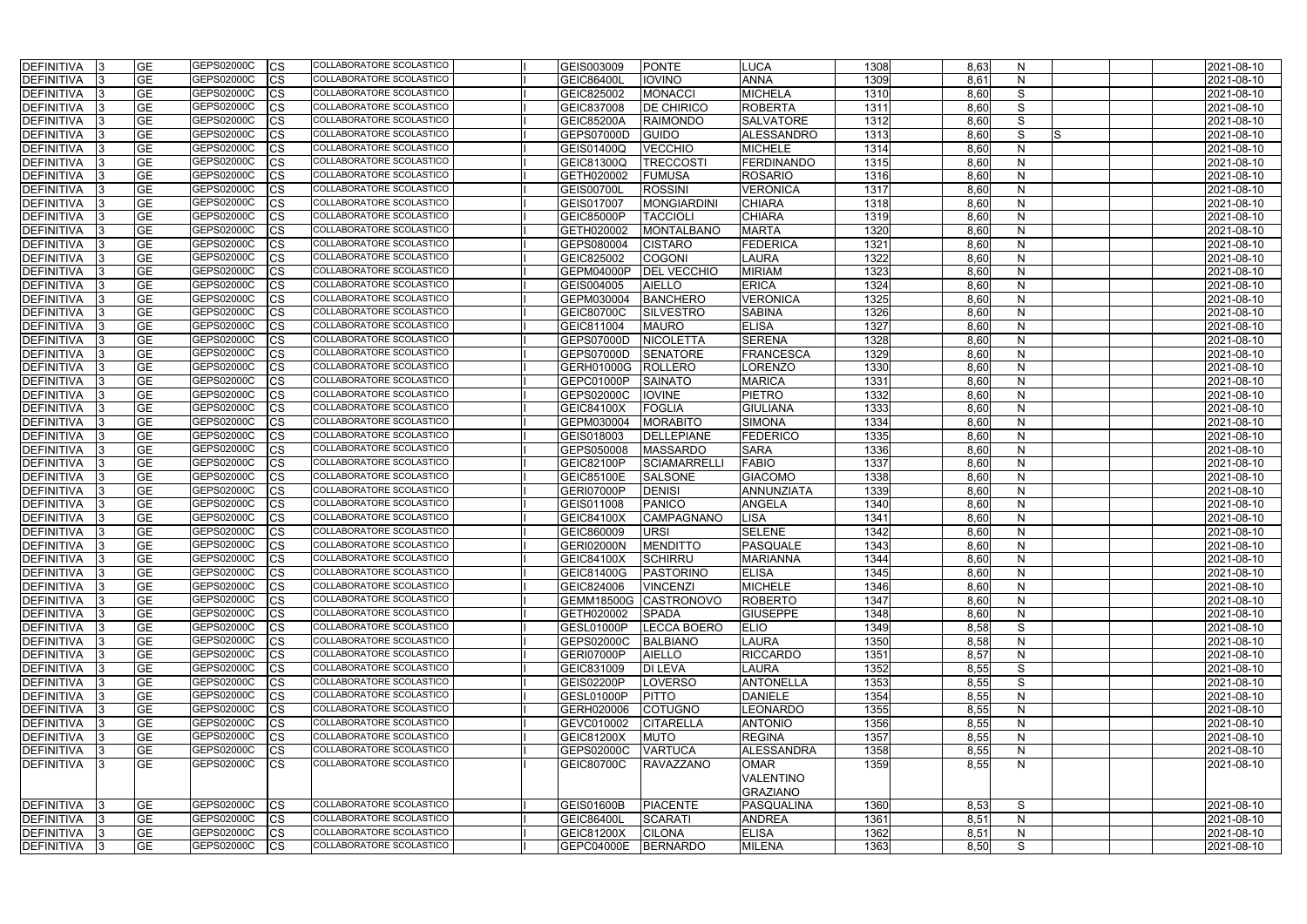| <b>DEFINITIVA</b> | <b>GE</b>  | GEPS02000C | <b>CS</b>   | COLLABORATORE SCOLASTICO        | GEIC838004        | <b>GIULIANO</b>      | <b>MARIA GRAZIA</b>   | 1364 | 8,50 | S            |  | 2021-08-10 |
|-------------------|------------|------------|-------------|---------------------------------|-------------------|----------------------|-----------------------|------|------|--------------|--|------------|
| <b>DEFINITIVA</b> | <b>GE</b>  | GEPS02000C | CS          | COLLABORATORE SCOLASTICO        | GEPM030004        | <b>JIJON PAREDES</b> | <b>MONICA</b>         | 1365 | 8,50 | S            |  | 2021-08-10 |
|                   |            |            |             |                                 |                   |                      | <b>ALEXANDRA</b>      |      |      |              |  |            |
| <b>DEFINITIVA</b> | <b>GE</b>  | GEPS02000C | <b>CS</b>   | COLLABORATORE SCOLASTICO        | GEIC804001        | <b>TRAVERSO</b>      | <b>DAVIDE MATTIA</b>  | 1366 | 8,50 | S            |  | 2021-08-10 |
| DEFINITIVA        | <b>GE</b>  | GEPS02000C | CS          | COLLABORATORE SCOLASTICO        | GEIC855001        | <b>AGRIPA</b>        | <b>ELENA</b>          | 1367 | 8,50 | S            |  | 2021-08-10 |
| <b>DEFINITIVA</b> | <b>GE</b>  | GEPS02000C | <b>CS</b>   | <b>COLLABORATORE SCOLASTICO</b> | GEVC010002        | SCHINELLI            | <b>DOMENICO</b>       | 1368 | 8,50 | S            |  | 2021-08-10 |
| <b>DEFINITIVA</b> | <b>GE</b>  | GEPS02000C | <b>CS</b>   | COLLABORATORE SCOLASTICO        | GEIS01400Q        | <b>TESTA</b>         | <b>DAVIDE</b>         | 1369 | 8,50 | S            |  | 2021-08-10 |
| DEFINITIVA        | <b>GE</b>  | GEPS02000C | CS          | COLLABORATORE SCOLASTICO        | GEIC84100X        | <b>NICOLETTI</b>     | <b>CINZIA</b>         | 1370 | 8,50 | S            |  | 2021-08-10 |
| <b>DEFINITIVA</b> | <b>GE</b>  | GEPS02000C | CS          | COLLABORATORE SCOLASTICO        | GEIC82000V        | <b>CURCILLO</b>      | <b>MARIA</b>          | 1371 | 8,50 | S            |  | 2021-08-10 |
|                   |            |            |             |                                 |                   |                      | <b>ANTONELLA</b>      |      |      |              |  |            |
| <b>DEFINITIVA</b> | <b>GE</b>  | GEPS02000C | <b>CS</b>   | COLLABORATORE SCOLASTICO        | <b>GEIC80700C</b> | <b>ZARBO</b>         | <b>ELISA PIA</b>      | 1372 | 8,50 | S            |  | 2021-08-10 |
| DEFINITIVA        | <b>GE</b>  | GEPS02000C | CS          | COLLABORATORE SCOLASTICO        | GEIS01600B        | <b>CASCONE</b>       | IVANO                 | 1373 | 8,50 | N            |  | 2021-08-10 |
| <b>DEFINITIVA</b> | <b>GE</b>  | GEPS02000C | CS          | COLLABORATORE SCOLASTICO        | GEPS02000C        | <b>REALE</b>         | <b>FILOMENA</b>       | 1374 | 8,50 | N            |  | 2021-08-10 |
| <b>DEFINITIVA</b> | <b>GE</b>  | GEPS02000C | СS          | COLLABORATORE SCOLASTICO        | GERH020006        | <b>RUNELLO</b>       | <b>MARZIA</b>         | 1375 | 8,50 | N            |  | 2021-08-10 |
| <b>DEFINITIVA</b> | <b>GE</b>  | GEPS02000C | СS          | COLLABORATORE SCOLASTICO        | GEIC81300Q        | <b>TAGLIAFICO</b>    | <b>SIMONE</b>         | 1376 | 8,50 | N            |  | 2021-08-10 |
| <b>DEFINITIVA</b> | <b>GE</b>  | GEPS02000C | CS          | COLLABORATORE SCOLASTICO        | <b>GEIC81400G</b> | <b>LONGHI</b>        | <b>ALICE</b>          | 1377 | 8,50 | N            |  | 2021-08-10 |
| DEFINITIVA        | <b>GE</b>  | GEPS02000C | CS          | COLLABORATORE SCOLASTICO        | <b>GEIC81400G</b> | <b>OLIVERI</b>       | <b>LORENZO</b>        | 1378 | 8,50 | $\mathsf{N}$ |  | 2021-08-10 |
| <b>DEFINITIVA</b> | <b>GE</b>  | GEPS02000C | <b>CS</b>   | COLLABORATORE SCOLASTICO        | GEIC833001        | <b>VIGLIAROLO</b>    | <b>VIRGINIA</b>       | 1379 | 8,50 | N            |  | 2021-08-10 |
| DEFINITIVA        | <b>GE</b>  | GEPS02000C | <b>CS</b>   | <b>COLLABORATORE SCOLASTICO</b> | <b>GEIC84400B</b> | <b>ANGONA</b>        | <b>ERIKA</b>          | 1380 | 8,50 | $\mathsf{N}$ |  | 2021-08-10 |
|                   |            |            |             |                                 |                   |                      | <b>CATERINA</b>       |      |      |              |  |            |
| <b>DEFINITIVA</b> | <b>GE</b>  | GEPS02000C | CS          | COLLABORATORE SCOLASTICO        | GEPS02000C        | <b>BARONE</b>        | <b>FRANCESCO</b>      | 1381 | 8,50 | N.           |  | 2021-08-10 |
| DEFINITIVA        | <b>GE</b>  | GEPS02000C | <b>CS</b>   | COLLABORATORE SCOLASTICO        | GEPS02000C        | <b>ALFIERI</b>       | <b>MICHELE</b>        | 1382 | 8,50 | $\mathsf{N}$ |  | 2021-08-10 |
| <b>DEFINITIVA</b> | <b>GE</b>  | GEPS02000C | <b>CS</b>   | COLLABORATORE SCOLASTICO        | GERH020006        | <b>CARIFI</b>        | <b>MARIAGRAZIA</b>    | 1383 | 8,50 | $\mathsf{N}$ |  | 2021-08-10 |
| <b>DEFINITIVA</b> | <b>GE</b>  | GEPS02000C | CS          | COLLABORATORE SCOLASTICO        | GEIC81400G        | SOTGIU               | <b>GIADA</b>          | 1384 | 8,50 | N            |  | 2021-08-10 |
| <b>DEFINITIVA</b> | <b>GE</b>  | GEPS02000C | CS          | COLLABORATORE SCOLASTICO        | <b>GEIC82100P</b> | <b>LONGOBARDI</b>    | <b>EMILIO</b>         | 1385 | 8,50 | $\mathsf{N}$ |  | 2021-08-10 |
| <b>DEFINITIVA</b> | <b>GE</b>  | GEPS02000C | СS          | COLLABORATORE SCOLASTICO        | GEIC81300Q        | <b>DURANTE</b>       | <b>CATERINA</b>       | 1386 | 8,50 | N            |  | 2021-08-10 |
| <b>DEFINITIVA</b> | <b>GE</b>  | GEPS02000C | СS          | COLLABORATORE SCOLASTICO        | <b>GEIS01600B</b> | <b>BRESAOLA</b>      | <b>MELANIA</b>        | 1387 | 8,50 | N            |  | 2021-08-10 |
| <b>DEFINITIVA</b> | <b>GE</b>  | GEPS02000C | СS          | COLLABORATORE SCOLASTICO        | <b>GEIS00700L</b> | <b>SCOTTI</b>        | <b>ALFONSO</b>        | 1388 | 8,50 | N            |  | 2021-08-10 |
| <b>DEFINITIVA</b> | <b>GE</b>  | GEPS02000C | CS          | COLLABORATORE SCOLASTICO        | GEIC83500L        | PACCHIOLI            | <b>ELISA</b>          | 1389 | 8,50 | $\mathsf{N}$ |  | 2021-08-10 |
| <b>DEFINITIVA</b> | <b>GE</b>  | GEPS02000C | CS          | COLLABORATORE SCOLASTICO        | GEIC84700V        | SCIUTTI              | <b>CECILIA</b>        | 1390 | 8,50 | N            |  | 2021-08-10 |
| <b>DEFINITIVA</b> | <b>GE</b>  | GEPS02000C | <b>CS</b>   | COLLABORATORE SCOLASTICO        | GETH020002        | <b>CARUSO</b>        | <b>SALVATORE</b>      | 1391 | 8,50 | $\mathsf{N}$ |  | 2021-08-10 |
| DEFINITIVA        | <b>GE</b>  | GEPS02000C | <b>CS</b>   | <b>COLLABORATORE SCOLASTICO</b> | <b>GEIC85000P</b> | <b>MONTESANO</b>     | <b>ALESSIA</b>        | 1392 | 8,50 | N            |  | 2021-08-10 |
| DEFINITIVA        | <b>GE</b>  | GEPS02000C | CS          | COLLABORATORE SCOLASTICO        | GEIC86300R        | <b>MACCARRONE</b>    | <b>CLARISSA GIUSI</b> | 1393 | 8,50 | N            |  | 2021-08-10 |
| <b>DEFINITIVA</b> | <b>GE</b>  | GEPS02000C | <b>CS</b>   | COLLABORATORE SCOLASTICO        | <b>GEPS07000D</b> | <b>CAMBRIA</b>       | <b>FRANCESCA</b>      | 1394 | 8,50 | N            |  | 2021-08-10 |
| <b>DEFINITIVA</b> | <b>GE</b>  | GEPS02000C | <b>CS</b>   | COLLABORATORE SCOLASTICO        | GEIC85000P        | <b>BRUZZESE</b>      | <b>CLARISSA</b>       | 1395 | 8,50 | ${\sf N}$    |  | 2021-08-10 |
| <b>DEFINITIVA</b> | <b>IGE</b> | GEPS02000C | <b>I</b> CS | COLLABORATORE SCOLASTICO        | GEPS080004        | <b>BARBERI</b>       | <b>ALESSIA</b>        | 1396 | 8,50 | N            |  | 2021-08-10 |
|                   |            |            |             |                                 |                   | <b>ETTARO</b>        |                       |      |      |              |  |            |
| <b>DEFINITIVA</b> | <b>GE</b>  | GEPS02000C | <b>CS</b>   | COLLABORATORE SCOLASTICO        | GEIC804001        | <b>GIORDANO</b>      | <b>MIRIAM</b>         | 1397 | 8,50 | $\mathsf{N}$ |  | 2021-08-10 |
| DEFINITIVA        | <b>GE</b>  | GEPS02000C | CS          | COLLABORATORE SCOLASTICO        | GEIC808008        | SITA'                | <b>ELENA</b>          | 1398 | 8,50 | N            |  | 2021-08-10 |
| DEFINITIVA        | <b>GE</b>  | GEPS02000C | CS          | <b>COLLABORATORE SCOLASTICO</b> | <b>GEIC85000P</b> | <b>ARRIGHI</b>       | <b>IRENE</b>          | 1399 | 8,50 | N            |  | 2021-08-10 |
| <b>DEFINITIVA</b> | <b>GE</b>  | GEPS02000C | <b>CS</b>   | COLLABORATORE SCOLASTICO        | <b>GEIC83400R</b> | <b>PANDOLFI</b>      | <b>SIMONE</b>         | 1400 | 8,50 | $\mathsf{N}$ |  | 2021-08-10 |
| <b>DEFINITIVA</b> | <b>GE</b>  | GEPS02000C | <b>CS</b>   | <b>COLLABORATORE SCOLASTICO</b> | GEPS02000C        | <b>RATTO</b>         | <b>ANDREA</b>         | 1401 | 8,50 | N            |  | 2021-08-10 |
| <b>DEFINITIVA</b> | <b>GE</b>  | GEPS02000C | <b>CS</b>   | COLLABORATORE SCOLASTICO        | GEIC862001        | <b>BIDDAU</b>        | <b>FEDERICO</b>       | 1402 | 8,50 | N            |  | 2021-08-10 |
| <b>DEFINITIVA</b> | <b>GE</b>  | GEPS02000C | <b>CS</b>   | COLLABORATORE SCOLASTICO        | GERH01000G        | <b>DI LORENZO</b>    | <b>PIETRO</b>         | 1403 | 8,50 | $\mathsf{N}$ |  | 2021-08-10 |
|                   |            |            |             |                                 |                   |                      | <b>ADRIANO</b>        |      |      |              |  |            |
| <b>DEFINITIVA</b> | <b>GE</b>  | GEPS02000C | CS          | COLLABORATORE SCOLASTICO        | <b>GEIS00600R</b> | <b>CICINO</b>        | <b>TERESA</b>         | 1404 | 8,50 | N            |  | 2021-08-10 |
| <b>DEFINITIVA</b> | <b>GE</b>  | GEPS02000C | <b>CS</b>   | COLLABORATORE SCOLASTICO        | GEIC824006        | <b>TRANCHESE</b>     | <b>FRANCESCA</b>      | 1405 | 8,50 | $\mathsf{N}$ |  | 2021-08-10 |
| <b>DEFINITIVA</b> | <b>GE</b>  | GEPS02000C | <b>CS</b>   | COLLABORATORE SCOLASTICO        | <b>GEIC86300R</b> | <b>TRIMARCHI</b>     | <b>VALENTINA</b>      | 1406 | 8,50 | $\mathsf{N}$ |  | 2021-08-10 |
| <b>DEFINITIVA</b> | <b>GE</b>  | GEPS02000C | <b>CS</b>   | COLLABORATORE SCOLASTICO        | <b>GEIC81200X</b> | <b>CALDERONE</b>     | <b>CHIARA</b>         | 1407 | 8,50 | N            |  | 2021-08-10 |
|                   |            |            |             |                                 |                   |                      | <b>COSIMINA</b>       |      |      |              |  |            |
| <b>DEFINITIVA</b> | <b>GE</b>  | GEPS02000C | <b>CS</b>   | COLLABORATORE SCOLASTICO        | <b>GEIC83500L</b> | <b>VIAN</b>          | <b>MARTINA</b>        | 1408 | 8,50 | $\mathsf{N}$ |  | 2021-08-10 |
| DEFINITIVA        | <b>GE</b>  | GEPS02000C | <b>CS</b>   | COLLABORATORE SCOLASTICO        | GEIC816007        | <b>MERO OLIVO</b>    | <b>EVILYN</b>         | 1409 | 8,50 | N            |  | 2021-08-10 |
|                   |            |            |             |                                 |                   |                      | <b>ANDREINA</b>       |      |      |              |  |            |
| <b>DEFINITIVA</b> | <b>GE</b>  | GEPS02000C | <b>CS</b>   | COLLABORATORE SCOLASTICO        | GEIC824006        | PLIOCENICO           | <b>ELENA</b>          | 1410 | 8,50 | $\mathsf{N}$ |  | 2021-08-10 |
| <b>DEFINITIVA</b> | <b>GE</b>  | GEPS02000C | CS          | COLLABORATORE SCOLASTICO        | GEPC01000P        | <b>COSTA</b>         | <b>WALTER</b>         | 1411 | 8,50 | $\mathsf{N}$ |  | 2021-08-10 |
| <b>DEFINITIVA</b> | <b>GE</b>  | GEPS02000C | <b>CS</b>   | COLLABORATORE SCOLASTICO        | <b>GEIC85200A</b> | <b>LITRICO</b>       | PAOLO GUIDO           | 1412 | 8,50 | $\mathsf{N}$ |  | 2021-08-10 |
| <b>DEFINITIVA</b> | <b>GE</b>  | GEPS02000C | <b>CS</b>   | COLLABORATORE SCOLASTICO        | <b>GEIC81900P</b> | <b>MENTASTI</b>      | <b>LORENZO</b>        | 1413 | 8,50 | $\mathsf{N}$ |  | 2021-08-10 |
| <b>DEFINITIVA</b> | <b>GE</b>  | GEPS02000C | CS          | COLLABORATORE SCOLASTICO        | GEIS01400Q        | <b>FRANZONI</b>      | <b>DANIELE</b>        | 1414 | 8,50 | ${\sf N}$    |  | 2021-08-10 |
|                   |            |            |             |                                 |                   |                      |                       |      |      |              |  |            |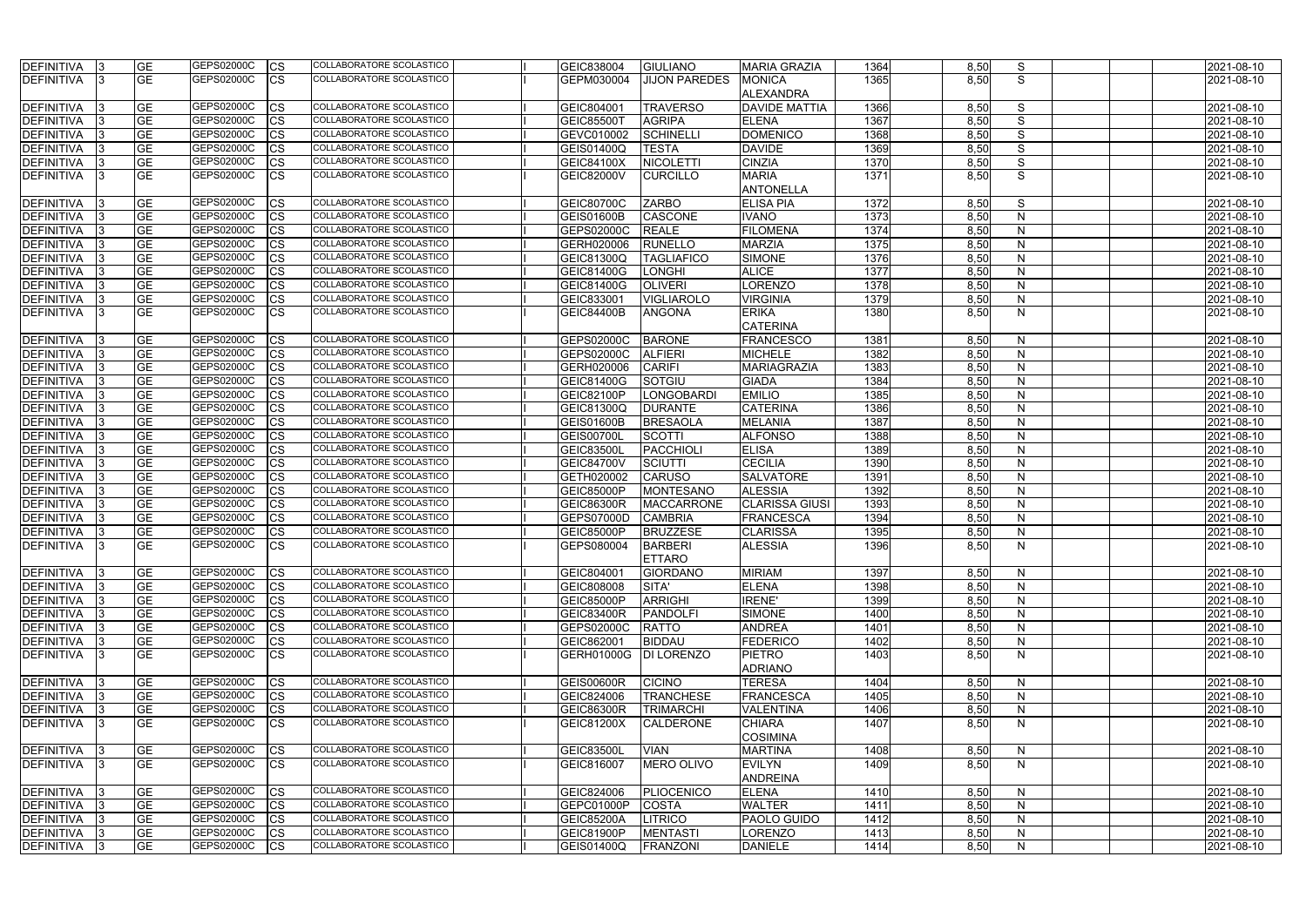| DEFINITIVA        | <b>GE</b> | GEPS02000C        | <b>CS</b>   | COLLABORATORE SCOLASTICO | <b>GEIC84900E</b> | <b>LOMBARDO</b>     | <b>FEDERICO</b>      | 1415 | 8,50 | <sub>N</sub> |  | 2021-08-10 |
|-------------------|-----------|-------------------|-------------|--------------------------|-------------------|---------------------|----------------------|------|------|--------------|--|------------|
| DEFINITIVA        | <b>GE</b> | GEPS02000C        | <b>CS</b>   | COLLABORATORE SCOLASTICO | <b>GEIC82000V</b> | <b>BORGHESI</b>     | <b>SARA</b>          | 1416 | 8,50 | $\mathsf{N}$ |  | 2021-08-10 |
| DEFINITIVA        | <b>GE</b> | GEPS02000C        | <b>CS</b>   | COLLABORATORE SCOLASTICO | <b>GEIS00100N</b> | SAPORITO            | <b>SALVATORA</b>     | 1417 | 8,50 | N            |  | 2021-08-10 |
| DEFINITIVA        | <b>GE</b> | GEPS02000C        | <b>CS</b>   | COLLABORATORE SCOLASTICO | <b>GEIC84100X</b> | <b>DELLA GRAZIA</b> | <b>ELISABETTA</b>    | 1418 | 8,50 | N            |  | 2021-08-10 |
| DEFINITIVA        | <b>GE</b> | GEPS02000C        | <b>CS</b>   | COLLABORATORE SCOLASTICO | GEIC817003        | <b>DE FALCO</b>     | <b>MARGHERITA</b>    | 1419 | 8,50 | $\mathsf{N}$ |  | 2021-08-10 |
| <b>DEFINITIVA</b> | <b>GE</b> | GEPS02000C        | <b>CS</b>   | COLLABORATORE SCOLASTICO | GEPM04000P        | <b>TERZO</b>        | <b>IVAN</b>          | 1420 | 8,50 | N            |  | 2021-08-10 |
|                   |           |                   |             |                          |                   |                     | <b>GIANDOMENICO</b>  |      |      |              |  |            |
| <b>DEFINITIVA</b> | <b>GE</b> | GEPS02000C        | <b>CS</b>   | COLLABORATORE SCOLASTICO | <b>GEIC84100X</b> | <b>ROLLERO</b>      | <b>FRANCESCA</b>     | 1421 | 8,50 | $\mathsf{N}$ |  | 2021-08-10 |
| DEFINITIVA        | <b>GE</b> | GEPS02000C        | <b>CS</b>   | COLLABORATORE SCOLASTICO | GEIC816007        | LACQUA              | <b>ALBERTO</b>       | 1422 | 8,50 | N            |  | 2021-08-10 |
| <b>DEFINITIVA</b> | <b>GE</b> | GEPS02000C        | <b>CS</b>   | COLLABORATORE SCOLASTICO | <b>GEIS02200P</b> | <b>COSTA</b>        | <b>HEE</b>           | 1423 | 8,50 | N            |  | 2021-08-10 |
| DEFINITIVA        | <b>GE</b> | <b>GEPS02000C</b> | <b>CS</b>   | COLLABORATORE SCOLASTICO | GEIS01600B        | GIORDANO            | <b>FABIO</b>         | 1424 | 8,50 | $\mathsf{N}$ |  | 2021-08-10 |
| <b>DEFINITIVA</b> | <b>GE</b> | GEPS02000C        | <b>CS</b>   | COLLABORATORE SCOLASTICO | GETH020002        | <b>ANDOLFI</b>      | <b>PAOLO</b>         | 1425 | 8,50 | N            |  | 2021-08-10 |
| <b>DEFINITIVA</b> | <b>GE</b> | GEPS02000C        | <b>CS</b>   | COLLABORATORE SCOLASTICO | GEIC831009        | <b>GIUCA</b>        | <b>ANGELA</b>        | 1426 | 8,50 | $\mathsf{N}$ |  | 2021-08-10 |
| DEFINITIVA        | <b>GE</b> | GEPS02000C        | <b>CS</b>   | COLLABORATORE SCOLASTICO | <b>GERI02000N</b> | <b>ZINGONE</b>      | <b>CINZIA IRENE</b>  | 1427 | 8,48 | $\mathsf{N}$ |  | 2021-08-10 |
| <b>DEFINITIVA</b> | <b>GE</b> | GEPS02000C        | <b>CS</b>   | COLLABORATORE SCOLASTICO | GEIS017007        | <b>PISCIONERI</b>   | <b>CESIRA</b>        | 1428 | 8,48 | N            |  | 2021-08-10 |
|                   |           |                   |             |                          |                   |                     | <b>STEFANIA</b>      |      |      |              |  |            |
| DEFINITIVA        | <b>GE</b> | GEPS02000C        | <b>CS</b>   | COLLABORATORE SCOLASTICO | <b>GEIS01300X</b> | <b>CASTAGNETO</b>   | <b>VALENTINA</b>     | 1429 | 8,47 | N            |  | 2021-08-10 |
| DEFINITIVA        | <b>GE</b> | GEPS02000C        | <b>CS</b>   | COLLABORATORE SCOLASTICO | GEIC838004        | <b>DUGONI</b>       | <b>MICHELA</b>       | 1430 | 8,45 | S            |  | 2021-08-10 |
| DEFINITIVA        | <b>GE</b> | GEPS02000C        | <b>CS</b>   | COLLABORATORE SCOLASTICO | <b>GEIC84900E</b> | <b>CASTELLINO</b>   | <b>CRISTINA</b>      | 1431 | 8,45 | $\mathsf{N}$ |  | 2021-08-10 |
| DEFINITIVA        | <b>GE</b> | GEPS02000C        | <b>CS</b>   | COLLABORATORE SCOLASTICO | GERH020006        | <b>AMETRANO</b>     | <b>GIOVANNI</b>      | 1432 | 8,45 | $\mathsf{N}$ |  | 2021-08-10 |
| DEFINITIVA        | <b>GE</b> | GEPS02000C        | <b>CS</b>   | COLLABORATORE SCOLASTICO | GEIC859005        | <b>DI FRANCO</b>    | <b>VIVIANA</b>       | 1433 | 8,45 | N            |  | 2021-08-10 |
| <b>DEFINITIVA</b> | <b>GE</b> | GEPS02000C        | <b>CS</b>   | COLLABORATORE SCOLASTICO | GEIS018003        | FRAGALE             | <b>TERESA</b>        | 1434 | 8,45 | N            |  | 2021-08-10 |
| DEFINITIVA        | <b>GE</b> | GEPS02000C        | <b>CS</b>   | COLLABORATORE SCOLASTICO | GEIC862001        | LAURINO             | <b>IRENE</b>         | 1435 | 8,45 | $\mathsf{N}$ |  | 2021-08-10 |
| DEFINITIVA        | <b>GE</b> | GEPS02000C        | <b>CS</b>   | COLLABORATORE SCOLASTICO | <b>GEIC83900X</b> | <b>APICELLA</b>     | <b>GRETA</b>         | 1436 | 8,45 | $\mathsf{N}$ |  | 2021-08-10 |
| DEFINITIVA        | <b>GE</b> | GEPS02000C        | <b>CS</b>   | COLLABORATORE SCOLASTICO | GERH020006        | <b>CARLEO</b>       | <b>VALENTINA</b>     | 1437 | 8,45 | $\mathsf{N}$ |  | 2021-08-10 |
| DEFINITIVA        | <b>GE</b> | GEPS02000C        | <b>CS</b>   | COLLABORATORE SCOLASTICO | <b>GEIC86300R</b> | PARISE              | <b>ROSARIO</b>       | 1438 | 8,45 | N            |  | 2021-08-10 |
| DEFINITIVA        | <b>GE</b> | GEPS02000C        | <b>CS</b>   | COLLABORATORE SCOLASTICO | <b>GEIC84900E</b> | POZZI               | <b>MARGHERITA</b>    | 1439 | 8,45 | N            |  | 2021-08-10 |
| DEFINITIVA        | <b>GE</b> | GEPS02000C        | <b>CS</b>   | COLLABORATORE SCOLASTICO | <b>GERI02000N</b> | <b>LA POLLA</b>     | <b>NICOLINA</b>      | 1440 | 8,45 | N            |  | 2021-08-10 |
| DEFINITIVA        | <b>GE</b> | GEPS02000C        | <b>CS</b>   | COLLABORATORE SCOLASTICO | <b>GEIC81300Q</b> | <b>BERNARDO</b>     | <b>GIUSTINA</b>      | 1441 | 8,45 | N            |  | 2021-08-10 |
| DEFINITIVA        | <b>GE</b> | GEPS02000C        | <b>CS</b>   | COLLABORATORE SCOLASTICO | GEPS050008        | <b>CERRATO</b>      | <b>ALBERTO</b>       | 1442 | 8,43 | $\mathsf{N}$ |  | 2021-08-10 |
| DEFINITIVA        | <b>GE</b> | GEPS02000C        | <b>CS</b>   | COLLABORATORE SCOLASTICO | <b>GERI02000N</b> | GULLUNI             | PIERPAOLO            | 1443 | 8,43 | N            |  | 2021-08-10 |
| DEFINITIVA        | <b>GE</b> | GEPS02000C        | <b>CS</b>   | COLLABORATORE SCOLASTICO | <b>GEIC85000P</b> | PERRONE             | <b>SIMONA</b>        | 1444 | 8,40 | S            |  | 2021-08-10 |
| DEFINITIVA        | <b>GE</b> | GEPS02000C        | <b>CS</b>   | COLLABORATORE SCOLASTICO | <b>GEIC83600C</b> | <b>DE PAOLA</b>     | <b>GIUSEPPE</b>      | 1445 | 8,40 | S            |  | 2021-08-10 |
| DEFINITIVA        | <b>GE</b> | GEPS02000C        | <b>CS</b>   | COLLABORATORE SCOLASTICO | <b>GEIC81200X</b> | <b>GIACOMEL</b>     | <b>MARTA</b>         | 1446 | 8,40 | S            |  | 2021-08-10 |
| DEFINITIVA        | <b>GE</b> | GEPS02000C        | <b>CS</b>   | COLLABORATORE SCOLASTICO | GEIC817003        | <b>CANEPA</b>       | <b>SILVIA</b>        | 1447 | 8,40 | S            |  | 2021-08-10 |
| DEFINITIVA<br>-13 | <b>GE</b> | GEPS02000C        | <b>CS</b>   | COLLABORATORE SCOLASTICO | GEIS012004        | ANZALDI             | <b>GIUSEPPINA</b>    | 1448 | 8,40 | S            |  | 2021-08-10 |
| DEFINITIVA 3      | <b>GE</b> | GEPS02000C        | $ {\rm CS}$ | COLLABORATORE SCOLASTICO | GERH020006        | <b>BUTERA</b>       | <b>GABRIELE</b>      | 1449 | 8,40 | N            |  | 2021-08-10 |
| DEFINITIVA 3      | <b>GE</b> | GEPS02000C        | <b>CS</b>   | COLLABORATORE SCOLASTICO | GEIC833001        | <b>ROSSINI</b>      | <b>SIMONA</b>        | 1450 | 8,40 | N            |  | 2021-08-10 |
| DEFINITIVA  3     | <b>GE</b> | GEPS02000C        | <b>CS</b>   | COLLABORATORE SCOLASTICO | <b>GEIS00600R</b> | PAGANO              | <b>SALVATORE</b>     | 1451 | 8,40 | $\mathsf{N}$ |  | 2021-08-10 |
| DEFINITIVA 3      | <b>GE</b> | GEPS02000C        | <b>CS</b>   | COLLABORATORE SCOLASTICO | GEPS050008        | SOMAGLIA            | <b>SARAH</b>         | 1452 | 8,40 | $\mathsf{N}$ |  | 2021-08-10 |
| DEFINITIVA 3      | <b>GE</b> | GEPS02000C        | <b>CS</b>   | COLLABORATORE SCOLASTICO | GEIC860009        | <b>BONGIORNO</b>    | <b>DALILA</b>        | 1453 | 8,40 | $\mathsf{N}$ |  | 2021-08-10 |
| DEFINITIVA 3      | <b>GE</b> | GEPS02000C        | <b>CS</b>   | COLLABORATORE SCOLASTICO | GEIS01400Q        | <b>ZUCCA</b>        | <b>MARCO</b>         | 1454 | 8,40 | $\mathsf{N}$ |  | 2021-08-10 |
| DEFINITIVA 3      | <b>GE</b> | GEPS02000C        | <b>CS</b>   | COLLABORATORE SCOLASTICO | GERH020006        | <b>HAMROUNI</b>     | <b>YASMINE</b>       | 1455 | 8,40 | N            |  | 2021-08-10 |
| DEFINITIVA 3      | <b>GE</b> | GEPS02000C        | <b>CS</b>   | COLLABORATORE SCOLASTICO | GEIC861005        | <b>BONOMO</b>       | <b>CLAUDIO</b>       | 1456 | 8,40 | N            |  | 2021-08-10 |
| DEFINITIVA 3      | <b>GE</b> | GEPS02000C        | <b>CS</b>   | COLLABORATORE SCOLASTICO | GERH020006        | <b>SCALA</b>        | <b>MARIA ROSARIA</b> | 1457 | 8,40 | $\mathsf{N}$ |  | 2021-08-10 |
| DEFINITIVA        | <b>GE</b> | GEPS02000C        | <b>CS</b>   | COLLABORATORE SCOLASTICO | GEIS012004        | <b>CARNEVALE</b>    | <b>ERICA</b>         | 1458 | 8,40 | N            |  | 2021-08-10 |
| DEFINITIVA        | <b>GE</b> | GEPS02000C        | <b>CS</b>   | COLLABORATORE SCOLASTICO | GERI02000N        | FRANZESE            | <b>SAVERIO</b>       | 1459 | 8,40 | N            |  | 2021-08-10 |
| DEFINITIVA        | <b>GE</b> | GEPS02000C        | <b>CS</b>   | COLLABORATORE SCOLASTICO | <b>GERI02000N</b> | <b>FALCONE</b>      | <b>DANIELE</b>       | 1460 | 8,40 | N            |  | 2021-08-10 |
|                   |           |                   |             |                          |                   |                     | <b>FRANCESCO</b>     |      |      |              |  |            |
| DEFINITIVA 3      | <b>GE</b> | GEPS02000C        | <b>ICS</b>  | COLLABORATORE SCOLASTICO | GERH01000G        | BASTONI             | <b>FRANCESCA</b>     | 1461 | 8,40 | N            |  | 2021-08-10 |
| DEFINITIVA 3      | <b>GE</b> | GEPS02000C        | <b>CS</b>   | COLLABORATORE SCOLASTICO | <b>GEIC84200Q</b> | <b>GUALTIERI</b>    | <b>OTTAVIO</b>       | 1462 | 8,40 | N            |  | 2021-08-10 |
| DEFINITIVA 3      | <b>GE</b> | GEPS02000C        | <b>CS</b>   | COLLABORATORE SCOLASTICO | GEIC82700N        | <b>RIZZO</b>        | <b>LORENZO</b>       | 1463 | 8,40 | $\mathsf{N}$ |  | 2021-08-10 |
| DEFINITIVA 3      | <b>GE</b> | GEPS02000C        | <b>CS</b>   | COLLABORATORE SCOLASTICO | GEIC838004        | <b>MERIALDO</b>     | <b>GIULIA</b>        | 1464 | 8,40 | N            |  | 2021-08-10 |
| DEFINITIVA 3      | <b>GE</b> | GEPS02000C        | <b>CS</b>   | COLLABORATORE SCOLASTICO | GERI07000P        | <b>D'AGRISTINA</b>  | <b>PAOLO</b>         | 1465 | 8,40 | N            |  | 2021-08-10 |
| DEFINITIVA 3      | <b>GE</b> | GEPS02000C        | <b>CS</b>   | COLLABORATORE SCOLASTICO | GEIC829009        | <b>NANNI</b>        | <b>LORENZO</b>       | 1466 | 8,40 | $\mathsf{N}$ |  | 2021-08-10 |
| DEFINITIVA 3      | <b>GE</b> | GEPS02000C        | <b>ICS</b>  | COLLABORATORE SCOLASTICO | GEPC01000P        | PICCIOLI            | <b>CHRISTIAN</b>     | 1467 | 8,40 | N            |  | 2021-08-10 |
| DEFINITIVA 3      | <b>GE</b> | GEPS02000C        | <b>CS</b>   | COLLABORATORE SCOLASTICO | GEIS018003        | <b>NORBIATO</b>     | <b>CAROLINA</b>      | 1468 | 8,40 | N            |  | 2021-08-10 |
| DEFINITIVA 3      | <b>GE</b> | GEPS02000C        | <b>CS</b>   | COLLABORATORE SCOLASTICO | <b>GEIS01600B</b> | <b>D'AURIA</b>      | <b>PASQUA</b>        | 1469 | 8,40 | $\mathsf{N}$ |  | 2021-08-10 |
|                   |           |                   |             |                          |                   |                     |                      |      |      |              |  |            |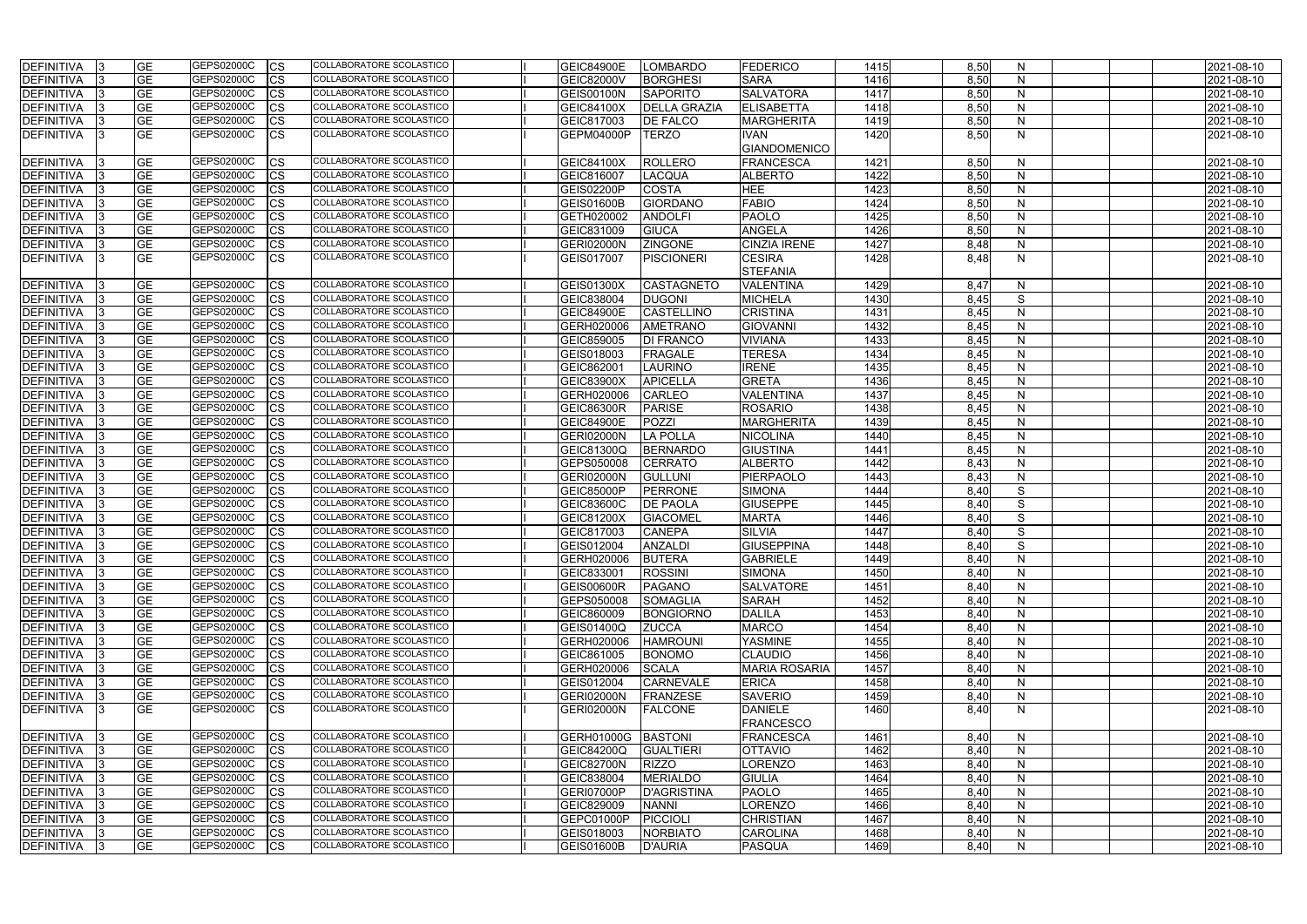| <b>DEFINITIVA</b>                      | <b>GE</b>              | GEPS02000C               | <b>CS</b>               | COLLABORATORE SCOLASTICO        | <b>GEPC04000E</b>                      | <b>IGUORI</b>      | <b>MAURIZIO</b>                   | 1470              | 8,40         | N                 |  | 2021-08-10               |
|----------------------------------------|------------------------|--------------------------|-------------------------|---------------------------------|----------------------------------------|--------------------|-----------------------------------|-------------------|--------------|-------------------|--|--------------------------|
| <b>DEFINITIVA</b>                      | <b>GE</b>              | GEPS02000C               | <b>CS</b>               | COLLABORATORE SCOLASTICO        | GEPS030003                             | <b>CRIA</b>        | FRANCESCA                         | 1471              | 8,40         | N                 |  | 2021-08-10               |
| <b>DEFINITIVA</b>                      | <b>GE</b>              | GEPS02000C               | CS                      | COLLABORATORE SCOLASTICO        | <b>GEPM04000P</b>                      | <b>COPPOLA</b>     | <b>CARMELA</b>                    | 1472              | 8,40         | N                 |  | 2021-08-10               |
| <b>DEFINITIVA</b>                      | <b>GE</b>              | GEPS02000C               | CS                      | COLLABORATORE SCOLASTICO        | GEPS030003                             | GAROFALO           | <b>ANDREA</b>                     | 1473              | 8,40         | N                 |  | 2021-08-10               |
| <b>DEFINITIVA</b>                      | <b>GE</b>              | GEPS02000C               | CS                      | COLLABORATORE SCOLASTICO        | GEIC840004                             | <b>SCELSI</b>      | <b>MARIA ANTONIA</b>              | 1474              | 8,40         | N                 |  | 2021-08-10               |
| <b>DEFINITIVA</b>                      | <b>GE</b>              | GEPS02000C               | <b>CS</b>               | COLLABORATORE SCOLASTICO        | GEIC840004                             | SCIORTINO          | <b>DIANA</b>                      | 1475              | 8,40         | N                 |  | 2021-08-10               |
| <b>DEFINITIVA</b>                      | <b>GE</b>              | GEPS02000C               | <b>CS</b>               | COLLABORATORE SCOLASTICO        | GEPS02000C                             | <b>PACE</b>        | <b>MARIA AURORA</b>               | 1476              | 8,40         | N                 |  | 2021-08-10               |
| DEFINITIVA                             | <b>GE</b>              | GEPS02000C               | СS                      | COLLABORATORE SCOLASTICO        | GEPM030004                             | <b>PARISSI</b>     | <b>MATTEO</b>                     | 1477              | 8,40         | N                 |  | 2021-08-10               |
| <b>DEFINITIVA</b>                      | <b>GE</b>              | GEPS02000C               | <b>CS</b>               | COLLABORATORE SCOLASTICO        | GEPS050008                             | <b>CRESCIMONE</b>  | <b>DANIELE</b>                    | 1478              | 8,40         | N                 |  | 2021-08-10               |
| <b>DEFINITIVA</b>                      | <b>GE</b>              | GEPS02000C               | <b>CS</b>               | COLLABORATORE SCOLASTICO        | GEIC837008                             | <b>COSTANTINO</b>  | <b>ROSY</b>                       | 1479              | 8,40         | N                 |  | 2021-08-10               |
| <b>DEFINITIVA</b>                      | <b>GE</b>              | GEPS02000C               | <b>ICS</b>              | COLLABORATORE SCOLASTICO        | <b>GEIC85500T</b>                      | <b>BOFFITO</b>     | <b>SILVIA</b>                     | 1480              | 8,40         | N                 |  | 2021-08-10               |
| DEFINITIVA                             | <b>GE</b>              | GEPS02000C               | CS                      | COLLABORATORE SCOLASTICO        | <b>GEIS01600B</b>                      | <b>DE CHIARA</b>   | <b>ORSOLA</b>                     | 1481              | 8,40         | N                 |  | 2021-08-10               |
| DEFINITIVA                             | <b>GE</b>              | GEPS02000C               | <b>CS</b>               | COLLABORATORE SCOLASTICO        | GEIC809004                             | <b>MANFREDA</b>    | <b>ANASTASIA</b>                  | 1482              | 8,40         | N                 |  | 2021-08-10               |
| <b>DEFINITIVA</b>                      | <b>GE</b>              | GEPS02000C               | CS                      | COLLABORATORE SCOLASTICO        | GEVC010002                             | <b>GINNETTI</b>    | <b>MARINA</b>                     | 1483              | 8,40         | $\mathsf{N}$      |  | 2021-08-10               |
| <b>DEFINITIVA</b>                      | <b>GE</b>              | GEPS02000C               | СS                      | COLLABORATORE SCOLASTICO        | GEIC816007                             | <b>SERRENTINO</b>  | <b>MARGHERITA</b>                 | 1484              | 8,38         | N                 |  | 2021-08-10               |
| <b>DEFINITIVA</b>                      | <b>GE</b>              | GEPS02000C               | CS                      | COLLABORATORE SCOLASTICO        | <b>GEIS02200P</b>                      | <b>GIACALONE</b>   | <b>VINCENZO</b>                   | 1485              | 8,35         | S                 |  | 2021-08-10               |
| <b>DEFINITIVA</b>                      | <b>GE</b>              | GEPS02000C               | CS                      | <b>COLLABORATORE SCOLASTICO</b> | GEIC837008                             | <b>BEVIONE</b>     | LAURA                             | 1486              | 8,35         | S                 |  | 2021-08-10               |
| DEFINITIVA                             | <b>GE</b>              | GEPS02000C               | CS                      | <b>COLLABORATORE SCOLASTICO</b> | GETH020002                             | BONIFACIO          | LUCA                              | 1487              | 8,35         | N                 |  | 2021-08-10               |
| <b>DEFINITIVA</b>                      | <b>GE</b>              | GEPS02000C               | <b>CS</b>               | <b>COLLABORATORE SCOLASTICO</b> | <b>GEIS01600B</b>                      | <b>ZAMPELLA</b>    | <b>ROSARIA</b>                    | 1488              | 8,35         | N                 |  | 2021-08-10               |
| <b>DEFINITIVA</b>                      | <b>GE</b>              | GEPS02000C               | <b>CS</b>               | COLLABORATORE SCOLASTICO        | <b>GEIC85000P</b>                      | <b>SPADAFORA</b>   | <b>VIVIANA</b>                    | 1489              | 8,35         | $\mathsf{N}$      |  | 2021-08-10               |
| <b>DEFINITIVA</b>                      | <b>GE</b>              | GEPS02000C               | СS                      | <b>COLLABORATORE SCOLASTICO</b> | <b>GEIC86300R</b>                      | <b>CANEPA</b>      | <b>ELEONORA</b>                   | 1490              | 8,35         | N                 |  | 2021-08-10               |
| <b>DEFINITIVA</b>                      | <b>GE</b>              | GEPS02000C               | CS                      | <b>COLLABORATORE SCOLASTICO</b> | GEIC83600C                             | <b>CARAMELLA</b>   | <b>ELENA</b>                      | 1491              | 8,34         | N                 |  | 2021-08-10               |
| <b>DEFINITIVA</b>                      | <b>GE</b>              | GEPS02000C               | CS                      | COLLABORATORE SCOLASTICO        | <b>GEIS02200P</b>                      | <b>ZOFREA</b>      | <b>AGAZIO</b>                     | 1492              | 8,33         | S                 |  | 2021-08-10               |
| <b>DEFINITIVA</b>                      | <b>GE</b>              | GEPS02000C               | CS                      | COLLABORATORE SCOLASTICO        | <b>GEIC85100E</b>                      | <b>PICCARDO</b>    | <b>MICHAELA</b>                   | 1493              | 8,33         | S                 |  | 2021-08-10               |
| DEFINITIVA                             | <b>GE</b>              | GEPS02000C               | CS                      | COLLABORATORE SCOLASTICO        | GEIS004005                             | LOMUOIO            | <b>MONICA</b>                     | 1494              | 8,33         | S                 |  | 2021-08-10               |
| <b>DEFINITIVA</b>                      | <b>GE</b>              | GEPS02000C               | <b>CS</b>               | COLLABORATORE SCOLASTICO        | GEPC020009                             | <b>CAIANI</b>      | <b>ELENA</b>                      | 1495              | 8,33         | S                 |  | 2021-08-10               |
| <b>DEFINITIVA</b>                      | <b>GE</b>              | GEPS02000C               | CS                      | COLLABORATORE SCOLASTICO        | <b>GEIS01600B</b>                      | <b>MALANDRINO</b>  | <b>SEBASTIANO</b>                 | 1496              | 8,33         | S                 |  | 2021-08-10               |
| <b>DEFINITIVA</b>                      | <b>GE</b>              | GEPS02000C               | CS                      | COLLABORATORE SCOLASTICO        | GEPS050008                             | <b>RIZZO</b>       | AGATA                             | 1497              | 8,33         | S                 |  | 2021-08-10               |
| <b>DEFINITIVA</b>                      | <b>GE</b>              | GEPS02000C               | CS                      | COLLABORATORE SCOLASTICO        | <b>GEIC82200E</b>                      | <b>DAGNINO</b>     | <b>GIACOMO</b>                    | 1498              | 8,33         | S                 |  | 2021-08-10               |
| <b>DEFINITIVA</b>                      | <b>GE</b>              | GEPS02000C               | CS                      | COLLABORATORE SCOLASTICO        | <b>GEPS07000D</b>                      | SCARANTINO         | <b>MARIA</b>                      | 1499              | 8,33         | S                 |  | 2021-08-10               |
| DEFINITIVA                             | <b>GE</b>              | GEPS02000C               | <b>CS</b>               | COLLABORATORE SCOLASTICO        | GEIC838004                             | MAZZOLARI          | <b>DANIELA</b>                    | 1500              | 8,33         | S                 |  | 2021-08-10               |
| <b>DEFINITIVA</b>                      | <b>GE</b>              | GEPS02000C               | <b>CS</b>               | COLLABORATORE SCOLASTICO        | <b>GEIC83400R</b>                      | <b>MAJAN</b>       | <b>ANNA</b>                       | 1501              | 8,33         | S                 |  | 2021-08-10               |
| DEFINITIVA                             | <b>IGE</b>             | GEPS02000C               | <b>CS</b>               | <b>COLLABORATORE SCOLASTICO</b> | GEIC83900X                             | <b>GORACCI</b>     | <b>STEFANIA</b>                   | 1502              | 8,33         | S                 |  | 2021-08-10               |
| <b>DEFINITIVA</b>                      | <b>GE</b>              | GEPS02000C               | CS                      | COLLABORATORE SCOLASTICO        | GEIC817003                             | PISANU             | <b>ALESSANDRO</b>                 | 1503              | 8,33         | N                 |  | 2021-08-10               |
| <b>DEFINITIVA</b>                      | <b>GE</b>              | GEPS02000C               | CS                      | COLLABORATORE SCOLASTICO        | GEVC010002                             | <b>RAVAROTTO</b>   | <b>ALDA</b>                       | 1504              | 8,33         | $\mathsf{N}$      |  | 2021-08-10               |
| <b>DEFINITIVA</b>                      | <b>IGE</b>             | GEPS02000C               | <b>ICS</b>              | COLLABORATORE SCOLASTICO        | GEIC82700N                             | <b>DISPINZERI</b>  | <b>SABRINA</b>                    | 1505              | 8,33         | N                 |  | 2021-08-10               |
| <b>DEFINITIVA</b>                      | <b>GE</b>              | GEPS02000C               | <b>CS</b>               | <b>COLLABORATORE SCOLASTICO</b> | <b>GEIC81300Q</b>                      | <b>QUAGLIA</b>     | <b>SARA</b>                       | 1506              | 8,33         | N                 |  | 2021-08-10               |
| DEFINITIVA                             | <b>GE</b>              | GEPS02000C               | <b>CS</b>               | COLLABORATORE SCOLASTICO        | GEIC83900X                             | <b>ABBATE</b>      | <b>FRANCESCA</b>                  | 1507              | 8,33         | $\mathsf{N}$      |  | 2021-08-10               |
| <b>DEFINITIVA</b>                      | <b>GE</b>              | GEPS02000C               | <b>ICS</b>              | COLLABORATORE SCOLASTICO        | <b>GEIS01300X</b>                      | <b>MOLETTIERI</b>  | <b>LUCA</b>                       | 1508              | 8,33         | $\mathsf{N}$      |  | 2021-08-10               |
| DEFINITIVA                             | <b>GE</b>              | GEPS02000C               | <b>CS</b>               | COLLABORATORE SCOLASTICO        | GEIC85000P                             | <b>CHISENA</b>     | <b>DANIELA</b>                    | 1509              | 8,33         | $\mathsf{N}$      |  | 2021-08-10               |
| DEFINITIVA                             | <b>GE</b>              | GEPS02000C               | <b>ICS</b>              | COLLABORATORE SCOLASTICO        | GEPM030004                             | BONFATTI           | <b>CINZIA</b>                     | 1510              | 8,33         | $\mathsf{N}$      |  | 2021-08-10               |
| DEFINITIVA                             | <b>GE</b>              | GEPS02000C               | <b>ICS</b>              | COLLABORATORE SCOLASTICO        | GESL01000P                             | <b>NAILI</b>       | YAMINA                            | 1511              | 8,33         | N                 |  | 2021-08-10               |
| DEFINITIVA                             | <b>GE</b>              | GEPS02000C               | <b>CS</b>               | COLLABORATORE SCOLASTICO        | GEPM04000P                             | PASTORINO          | <b>ALESSANDRA</b>                 | 1512              | 8,33         | $\mathsf{N}$      |  | 2021-08-10               |
| DEFINITIVA                             | <b>GE</b>              | GEPS02000C               | <b>ICS</b>              | COLLABORATORE SCOLASTICO        | GERH020006                             | LO PRESTI          | <b>LAURA</b>                      | 1513              | 8,33         | $\mathsf{N}$      |  | 2021-08-10               |
| <b>DEFINITIVA</b>                      | <b>GE</b>              | GEPS02000C               | <b>ICS</b>              | COLLABORATORE SCOLASTICO        | <b>GEIC85100E</b>                      | <b>REPETTO</b>     | <b>OMBRETTA</b>                   | 1514              | 8,33         | $\mathsf{N}$      |  | 2021-08-10               |
| <b>DEFINITIVA</b>                      | <b>GE</b>              | GEPS02000C               | ICS                     | COLLABORATORE SCOLASTICO        | <b>GEMM18600B</b>                      | <b>SACCO</b>       | <b>GIOVANNI</b>                   | 1515              | 8,33         | N                 |  | 2021-08-10               |
|                                        |                        |                          |                         |                                 |                                        |                    | <b>BATTISTA</b>                   |                   |              |                   |  |                          |
|                                        |                        | GEPS02000C               |                         | COLLABORATORE SCOLASTICO        |                                        |                    |                                   |                   |              |                   |  |                          |
| <b>DEFINITIVA</b><br><b>DEFINITIVA</b> | <b>GE</b><br><b>GE</b> | GEPS02000C               | <b>CS</b><br><b>ICS</b> | COLLABORATORE SCOLASTICO        | <b>GEIC82200E</b><br><b>GEIC81200X</b> | PUCCI<br>FERRARI   | <b>GIUSEPPINA</b><br><b>CARLO</b> | 1516<br>1517      | 8,33<br>8,33 | N<br>$\mathsf{N}$ |  | 2021-08-10<br>2021-08-10 |
|                                        |                        |                          |                         | COLLABORATORE SCOLASTICO        |                                        |                    |                                   |                   |              |                   |  |                          |
| <b>DEFINITIVA</b>                      | <b>GE</b>              | GEPS02000C               | <b>CS</b>               | COLLABORATORE SCOLASTICO        | <b>GEIC82600T</b>                      | <b>BOSCO</b>       | <b>ALESSANDRA</b>                 | 1518              | 8,33         | $\mathsf{N}$      |  | 2021-08-10               |
| <b>DEFINITIVA</b>                      | <b>GE</b>              | GEPS02000C               | <b>ICS</b>              | COLLABORATORE SCOLASTICO        | <b>GEIC85100E</b>                      | <b>VANNUCCI</b>    | <b>STEFANIA</b>                   | 1519              | 8,33         | $\mathsf{N}$      |  | 2021-08-10               |
| DEFINITIVA                             | <b>GE</b>              | GEPS02000C               | <b>CS</b>               | COLLABORATORE SCOLASTICO        | GEIC831009                             | PEZZERA            | <b>MARIA GRAZIA</b>               | 1520              | 8,33         | $\mathsf{N}$      |  | 2021-08-10               |
| <b>DEFINITIVA</b>                      | <b>GE</b>              | GEPS02000C<br>GEPS02000C | <b>CS</b>               | COLLABORATORE SCOLASTICO        | GEIC81300Q                             | <b>MONTI</b>       | <b>CLAUDIO</b>                    | 1521              | 8,33         | N                 |  | 2021-08-10               |
| <b>DEFINITIVA</b>                      | <b>GE</b>              | GEPS02000C               | <b>ICS</b>              | COLLABORATORE SCOLASTICO        | <b>GEIC82000V</b>                      | <b>DE MAGLIE</b>   | <b>ROBERTO</b>                    | 1522              | 8,33         | $\mathsf{N}$      |  | 2021-08-10               |
| <b>DEFINITIVA</b>                      | <b>GE</b>              | GEPS02000C               | <b>CS</b>               | COLLABORATORE SCOLASTICO        | GEIC808008                             | GHERARDI           | <b>ARIANNA</b>                    | 1523              | 8,31         | N                 |  | 2021-08-10               |
| DEFINITIVA                             | <b>GE</b>              | GEPS02000C               | <b>ICS</b>              | COLLABORATORE SCOLASTICO        | GEIC858009                             | <b>RETTAGLIATI</b> | <b>MARCO</b>                      | 1524 <sub>S</sub> | 8,31         | $\mathsf{N}$      |  | 2021-08-10               |
| <b>DEFINITIVA</b>                      | <b>GE</b>              |                          | <b>ICS</b>              | COLLABORATORE SCOLASTICO        | <b>GEIC85200A</b>                      | <b>TODISCO</b>     | <b>FRANCESCA</b>                  | 1525              | 8,30         | S                 |  | 2021-08-10               |
| <b>DEFINITIVA</b>                      | <b>GE</b>              | GEPS02000C               | <b>CS</b>               |                                 | <b>GEIC82300A</b>                      | FUCARINO           | LIDIA                             | 1526              | 8,30         | S                 |  | 2021-08-10               |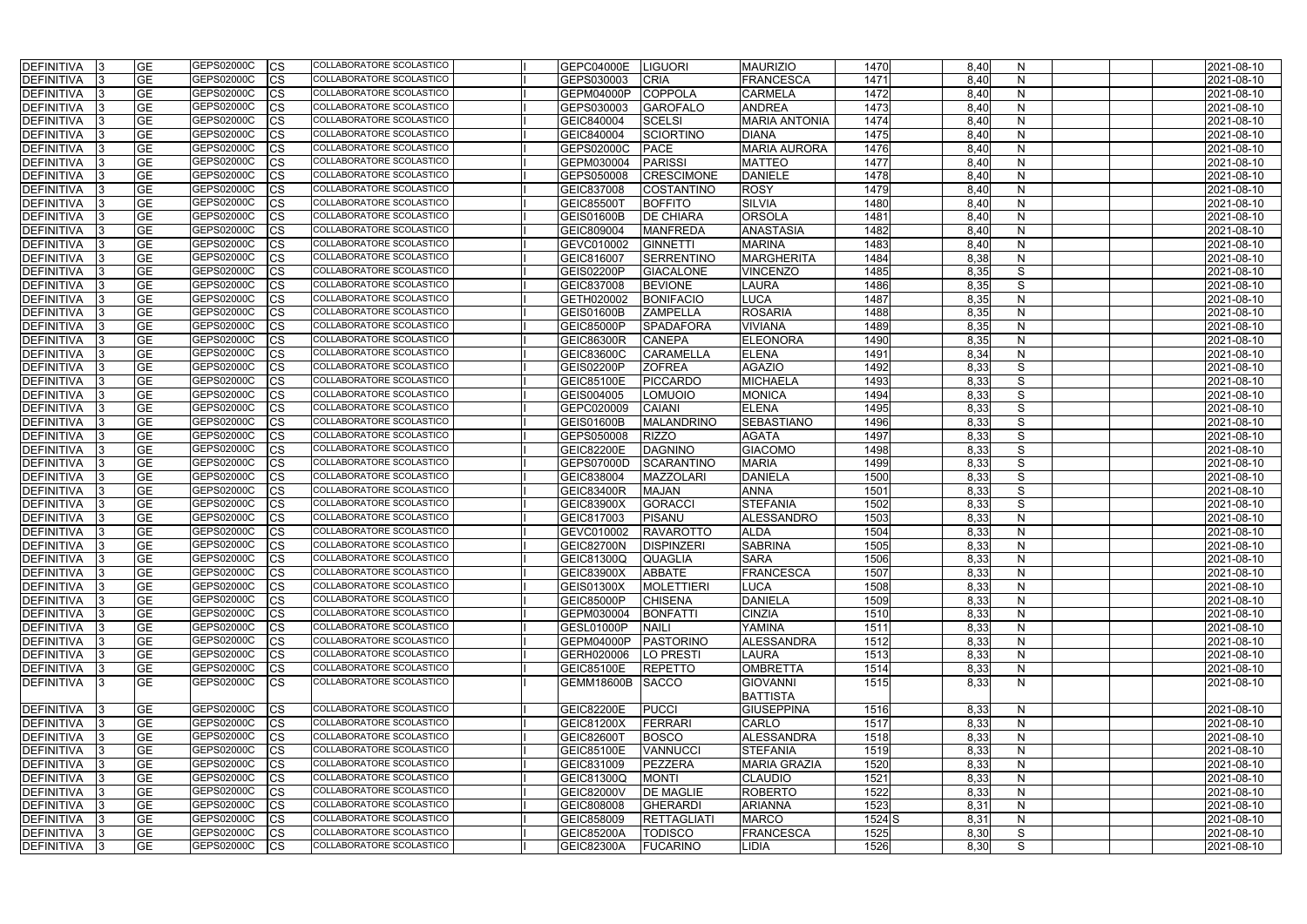| <b>DEFINITIVA</b> | <b>GE</b> | GEPS02000C | <b>ICS</b> | COLLABORATORE SCOLASTICO        | <b>GEIC84100X</b> | <b>RAGUSA</b>                     | <b>CARMELA</b>                        | 1527 | 8,30 | S            | 2021-08-10 |
|-------------------|-----------|------------|------------|---------------------------------|-------------------|-----------------------------------|---------------------------------------|------|------|--------------|------------|
| DEFINITIVA        | <b>GE</b> | GEPS02000C | lCS        | COLLABORATORE SCOLASTICO        | GEIC854002        | <b>CASANOVA</b><br><b>MAINO</b>   | <b>NOEMI</b>                          | 1528 | 8,30 | S            | 2021-08-10 |
| <b>DEFINITIVA</b> | <b>GE</b> | GEPS02000C | <b>CS</b>  | COLLABORATORE SCOLASTICO        | <b>GEPS07000D</b> | <b>DE CORSO</b>                   | <b>LUIGIPARIS</b>                     | 1529 | 8,30 | S            | 2021-08-10 |
| <b>DEFINITIVA</b> | <b>GE</b> | GEPS02000C | СS         | COLLABORATORE SCOLASTICO        | <b>GEIC84900E</b> | <b>PUGLIESE</b>                   | <b>PATRIZIA</b>                       | 1530 | 8,30 | S            | 2021-08-10 |
| DEFINITIVA        | <b>GE</b> | GEPS02000C | CS         | COLLABORATORE SCOLASTICO        | GEVC010002        | <b>MAIO</b>                       | <b>ROSA</b>                           | 1531 | 8,30 | S            | 2021-08-10 |
| <b>DEFINITIVA</b> | <b>GE</b> | GEPS02000C | <b>CS</b>  | COLLABORATORE SCOLASTICO        | <b>GEIC84900E</b> | <b>SCONFIENZA</b>                 | <b>ELISA</b>                          | 1532 | 8,30 | S            | 2021-08-10 |
| <b>DEFINITIVA</b> | <b>GE</b> | GEPS02000C | CS         | COLLABORATORE SCOLASTICO        | <b>GEIC82300A</b> | PEDEMONTE                         | <b>CHRISTIAN</b>                      | 1533 | 8,30 | N            | 2021-08-10 |
| DEFINITIVA        | <b>GE</b> | GEPS02000C | <b>CS</b>  | COLLABORATORE SCOLASTICO        | GEIS01400Q        | <b>ANZALDI</b>                    | <b>KEVIN FELICE</b>                   | 1534 | 8,30 | N            | 2021-08-10 |
| <b>DEFINITIVA</b> | <b>GE</b> | GEPS02000C | CS         | COLLABORATORE SCOLASTICO        | GEIC86400L        | <b>FARICELLI</b>                  | <b>ILARIA</b>                         | 1535 | 8,30 | $\mathsf{N}$ | 2021-08-10 |
| <b>DEFINITIVA</b> | <b>GE</b> | GEPS02000C | <b>CS</b>  | <b>COLLABORATORE SCOLASTICO</b> | GEIC84200Q        | <b>NATI</b>                       | <b>FEDERICA</b>                       | 1536 | 8,30 | N            | 2021-08-10 |
| <b>DEFINITIVA</b> | <b>GE</b> | GEPS02000C | СS         | COLLABORATORE SCOLASTICO        | GERH020006        | <b>GERVASI</b>                    | <b>DAMIANO</b>                        | 1537 | 8,30 | N            | 2021-08-10 |
| <b>DEFINITIVA</b> | <b>GE</b> | GEPS02000C | CS         | COLLABORATORE SCOLASTICO        | <b>GEIC80700C</b> | <b>IENGO</b>                      | <b>ADELE</b>                          | 1538 | 8,30 | $\mathsf{N}$ | 2021-08-10 |
| <b>DEFINITIVA</b> | <b>GE</b> | GEPS02000C | CS         | COLLABORATORE SCOLASTICO        | <b>GEIC83500L</b> | <b>DELLE CURTI</b>                | <b>CARMEN</b>                         | 1539 | 8,30 | N            | 2021-08-10 |
| <b>DEFINITIVA</b> | <b>GE</b> | GEPS02000C | CS         | COLLABORATORE SCOLASTICO        | GERH020006        | <b>BUONDONNO</b>                  | <b>CARMINE</b>                        | 1540 | 8,30 | N            | 2021-08-10 |
| <b>DEFINITIVA</b> | <b>GE</b> | GEPS02000C | СS         | COLLABORATORE SCOLASTICO        | GEIS004005        | <b>VARESIO</b>                    | <b>SARA</b>                           | 1541 | 8,30 | $\mathsf{N}$ | 2021-08-10 |
| <b>DEFINITIVA</b> | <b>GE</b> | GEPS02000C | СS         | COLLABORATORE SCOLASTICO        | <b>GEIC82200E</b> | <b>VILLA</b>                      | <b>SIMONA</b>                         | 1542 | 8,30 | N            | 2021-08-10 |
| <b>DEFINITIVA</b> | <b>GE</b> | GEPS02000C | СS         | COLLABORATORE SCOLASTICO        | GEIC804001        | <b>BOTTARI</b>                    | <b>MICHELA LAURA</b>                  | 1543 | 8,30 | N            | 2021-08-10 |
| <b>DEFINITIVA</b> | <b>GE</b> | GEPS02000C | CS         | COLLABORATORE SCOLASTICO        | GEIC825002        | <b>ZURZOLO</b>                    | LISA                                  | 1544 | 8,30 | N            | 2021-08-10 |
| <b>DEFINITIVA</b> | <b>GE</b> | GEPS02000C | <b>CS</b>  | COLLABORATORE SCOLASTICO        | <b>GEIC83600C</b> | <b>CARINO</b>                     | <b>ARIANNA</b>                        | 1545 | 8,30 | N            | 2021-08-10 |
| <b>DEFINITIVA</b> | <b>GE</b> | GEPS02000C | CS         | COLLABORATORE SCOLASTICO        | GETH020002        | <b>KOLP</b>                       | <b>VIRGINIA</b>                       | 1546 | 8,30 | N            | 2021-08-10 |
| <b>DEFINITIVA</b> | <b>GE</b> | GEPS02000C | <b>CS</b>  | COLLABORATORE SCOLASTICO        | GERH020006        | <b>TOSCANO</b>                    | <b>GIOVANNI</b>                       | 1547 | 8,30 | $\mathsf{N}$ | 2021-08-10 |
| <b>DEFINITIVA</b> | <b>GE</b> | GEPS02000C | <b>CS</b>  | COLLABORATORE SCOLASTICO        | <b>GEIC80700C</b> | <b>CACCAMO</b>                    | <b>MARTINA</b>                        | 1548 | 8,30 | N            | 2021-08-10 |
| <b>DEFINITIVA</b> | <b>GE</b> | GEPS02000C | СS         | COLLABORATORE SCOLASTICO        | <b>GEIC84400B</b> | <b>STAGNARO</b>                   | <b>ALESSIO</b>                        | 1549 | 8,30 | N            | 2021-08-10 |
| <b>DEFINITIVA</b> | <b>GE</b> | GEPS02000C | <b>CS</b>  | COLLABORATORE SCOLASTICO        | GERH020006        | <b>BARRACO</b>                    | <b>GIUSY</b>                          | 1550 | 8,30 | N            | 2021-08-10 |
| <b>DEFINITIVA</b> | <b>GE</b> | GEPS02000C | <b>CS</b>  | COLLABORATORE SCOLASTICO        | <b>GESL01000P</b> | <b>GUERISOLI</b>                  | <b>FEDERICA</b>                       | 1551 | 8,30 | $\mathsf{N}$ | 2021-08-10 |
| <b>DEFINITIVA</b> | <b>GE</b> | GEPS02000C | СS         | COLLABORATORE SCOLASTICO        | GEPS050008        | <b>SICILIA</b>                    | <b>DAVIDE</b>                         | 1552 | 8,30 | N            | 2021-08-10 |
| <b>DEFINITIVA</b> | <b>GE</b> | GEPS02000C | СS         | COLLABORATORE SCOLASTICO        | GETH020002        | <b>FRANZONE</b>                   | <b>ANDREA</b>                         | 1553 | 8,30 | $\mathsf{N}$ | 2021-08-10 |
| <b>DEFINITIVA</b> | <b>GE</b> | GEPS02000C | СS         | COLLABORATORE SCOLASTICO        | <b>GEIC85100E</b> | <b>BISIO</b>                      | <b>ALBERTO</b>                        | 1554 | 8,30 | N            | 2021-08-10 |
| <b>DEFINITIVA</b> | <b>GE</b> | GEPS02000C | СS         | COLLABORATORE SCOLASTICO        | GEIC833001        | <b>DI LIDDO</b>                   | <b>GIUSEPPE</b>                       | 1555 | 8,30 | N            | 2021-08-10 |
| <b>DEFINITIVA</b> | <b>GE</b> | GEPS02000C | CS         | COLLABORATORE SCOLASTICO        | <b>GEIC81900P</b> | <b>TAVELLA</b>                    | <b>EMANUELE</b>                       | 1556 | 8,30 | N            | 2021-08-10 |
| <b>DEFINITIVA</b> | <b>GE</b> | GEPS02000C | lCS        | COLLABORATORE SCOLASTICO        | <b>GEIS00600R</b> | SCOPELLITI                        | <b>ANDREI</b>                         | 1557 | 8,30 | N            | 2021-08-10 |
| DEFINITIVA        | <b>GE</b> | GEPS02000C | CS         | COLLABORATORE SCOLASTICO        | <b>GEIC83500L</b> | <b>BUCCARAN</b>                   | NICOLO'                               | 1558 | 8,30 | N            | 2021-08-10 |
| <b>DEFINITIVA</b> | <b>GE</b> | GEPS02000C | <b>CS</b>  | COLLABORATORE SCOLASTICO        | <b>GEIC85200A</b> | <b>NICOLAZZO</b>                  | <b>SAMANTHA</b>                       | 1559 | 8,30 | N            | 2021-08-10 |
|                   |           |            |            |                                 |                   |                                   | <b>EMANUELA</b>                       |      |      |              |            |
| <b>DEFINITIVA</b> | <b>GE</b> | GEPS02000C | <b>CS</b>  | COLLABORATORE SCOLASTICO        | GEIS018003        | LA ROCCA                          | <b>MARTINA</b>                        | 1560 | 8,30 | N.           | 2021-08-10 |
| DEFINITIVA 3      | <b>GE</b> | GEPS02000C | <b>CS</b>  | COLLABORATORE SCOLASTICO        | GEIS02200P        | <b>INGEGNIEROS</b>                | <b>CHIARA</b>                         | 1561 | 8,30 | N            | 2021-08-10 |
| <b>DEFINITIVA</b> | <b>GE</b> | GEPS02000C | <b>CS</b>  | COLLABORATORE SCOLASTICO        | GEIC831009        | <b>IANDOLO</b>                    | <b>GIUSEPPINA</b>                     | 1562 | 8,30 | N            | 2021-08-10 |
| <b>DEFINITIVA</b> | <b>GE</b> | GEPS02000C | <b>CS</b>  | COLLABORATORE SCOLASTICO        | GEPS02000C        | <b>RAMPININI</b>                  | <b>ERICA</b>                          | 1563 | 8,30 | $\mathsf{N}$ | 2021-08-10 |
| DEFINITIVA        | <b>GE</b> | GEPS02000C | <b>CS</b>  | COLLABORATORE SCOLASTICO        | <b>GESL01000P</b> | <b>MARCHESE</b>                   | <b>DENISE</b>                         | 1564 | 8,30 | N            | 2021-08-10 |
| DEFINITIVA        | <b>GE</b> | GEPS02000C | <b>CS</b>  | COLLABORATORE SCOLASTICO        | <b>GEIC85000P</b> | <b>FALVO</b>                      | <b>GIORGIA</b>                        | 1565 | 8,30 | $\mathsf{N}$ | 2021-08-10 |
| DEFINITIVA        | <b>GE</b> | GEPS02000C | CS         | COLLABORATORE SCOLASTICO        | <b>GEIC83900X</b> | <b>PALERIO</b>                    | <b>NICOLETTA</b>                      | 1566 | 8,30 | $\mathsf{N}$ | 2021-08-10 |
| DEFINITIVA        | <b>GE</b> | GEPS02000C | CS         | COLLABORATORE SCOLASTICO        | GERI07000P        | <b>COLETTA</b>                    | <b>IRENE</b>                          | 1567 | 8,30 | N            | 2021-08-10 |
| DEFINITIVA        | <b>GE</b> | GEPS02000C | <b>CS</b>  | COLLABORATORE SCOLASTICO        | GEIS004005        | <b>VERNAZZA</b>                   | <b>FEDERICO</b>                       | 1568 | 8,30 | $\mathsf{N}$ | 2021-08-10 |
| <b>DEFINITIVA</b> | <b>GE</b> | GEPS02000C | <b>CS</b>  | COLLABORATORE SCOLASTICO        | <b>GEPS07000D</b> | <b>CAMBRIA</b>                    | <b>RICCARDO</b>                       | 1569 | 8,30 | N            | 2021-08-10 |
| <b>DEFINITIVA</b> | <b>GE</b> | GEPS02000C | <b>CS</b>  | <b>COLLABORATORE SCOLASTICO</b> | <b>GEIC86300R</b> | <b>ARDAO DEL</b><br><b>CIOPPO</b> | <b>CHRISTIAN</b><br><b>ALESSANDRO</b> | 1570 | 8,30 | N            | 2021-08-10 |
| <b>DEFINITIVA</b> | <b>GE</b> | GEPS02000C | <b>CS</b>  | COLLABORATORE SCOLASTICO        | <b>GEIC85100E</b> | <b>RIGOLI</b>                     | <b>VALENTINA</b>                      | 1571 | 8,30 | $\mathsf{N}$ | 2021-08-10 |
| <b>DEFINITIVA</b> | <b>GE</b> | GEPS02000C | <b>CS</b>  | COLLABORATORE SCOLASTICO        | GEIC81300Q        | <b>PATRONE</b>                    | <b>ELENA</b>                          | 1572 | 8,30 | N            | 2021-08-10 |
| DEFINITIVA        | <b>GE</b> | GEPS02000C | <b>CS</b>  | COLLABORATORE SCOLASTICO        | <b>GEIC83600C</b> | <b>CALABRESE</b>                  | <b>GIULIA</b>                         | 1573 | 8,30 | $\mathsf{N}$ | 2021-08-10 |
| <b>DEFINITIVA</b> | <b>GE</b> | GEPS02000C | <b>CS</b>  | COLLABORATORE SCOLASTICO        | GERH020006        | <b>DI NATALE</b>                  | <b>GRAZIA</b>                         | 1574 | 8,30 | N            | 2021-08-10 |
| <b>DEFINITIVA</b> | <b>GE</b> | GEPS02000C | <b>CS</b>  | COLLABORATORE SCOLASTICO        | GEPS050008        | <b>BUONO</b>                      | <b>VINCENZO</b>                       | 1575 | 8,30 | N            | 2021-08-10 |
| DEFINITIVA        | <b>GE</b> | GEPS02000C | <b>CS</b>  | COLLABORATORE SCOLASTICO        | GEPS02000C        | <b>PAGANO</b>                     | <b>MARIA</b><br><b>GIOVANNA</b>       | 1576 | 8,30 | N            | 2021-08-10 |
| <b>DEFINITIVA</b> | <b>GE</b> | GEPS02000C | <b>CS</b>  | COLLABORATORE SCOLASTICO        | <b>GEIC86300R</b> | <b>BARTOLINI</b>                  | <b>FABIO</b>                          | 1577 | 8,30 | N            | 2021-08-10 |
| DEFINITIVA 3      | <b>GE</b> | GEPS02000C | <b>CS</b>  | COLLABORATORE SCOLASTICO        | GEVC010002        | <b>VITA</b>                       | <b>GIUSEPPE</b>                       | 1578 | 8,30 | $\mathsf{N}$ | 2021-08-10 |
| <b>DEFINITIVA</b> | <b>GE</b> | GEPS02000C | <b>ICS</b> | COLLABORATORE SCOLASTICO        | <b>GEIC81200X</b> | <b>CASELLA</b>                    | <b>CHIARA</b>                         | 1579 | 8,30 | N            | 2021-08-10 |
| <b>DEFINITIVA</b> | <b>GE</b> | GEPS02000C | <b>CS</b>  | COLLABORATORE SCOLASTICO        | GEPS030003        | <b>MATINATA</b>                   | <b>SARA</b>                           | 1580 | 8,30 | N            | 2021-08-10 |
|                   |           |            |            |                                 |                   |                                   |                                       |      |      |              |            |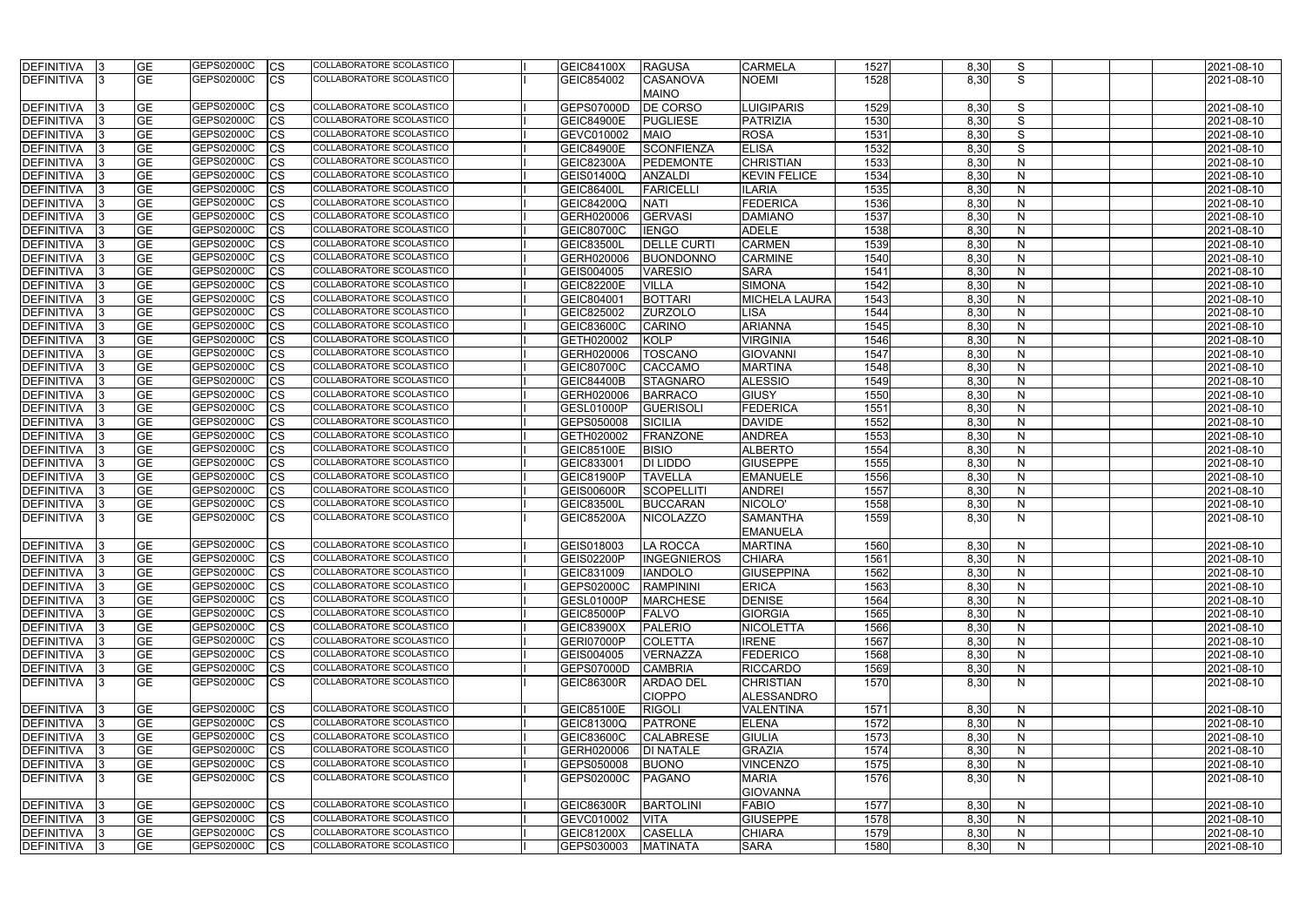| DEFINITIVA        | <b>GE</b>       | <b>GEPS02000C</b><br>CS  | COLLABORATORE SCOLASTICO        | <b>GEIC82600T</b> | <b>CAVALIERI</b>    | <b>ALESSANDRA</b>                  | 1581 | 8,30 | <sup>N</sup> |  | 2021-08-10 |
|-------------------|-----------------|--------------------------|---------------------------------|-------------------|---------------------|------------------------------------|------|------|--------------|--|------------|
| <b>DEFINITIVA</b> | <b>GE</b>       | GEPS02000C<br>CS         | COLLABORATORE SCOLASTICO        | GEIC804001        | <b>SCHIAFFINO</b>   | <b>SABRINA</b>                     | 1582 | 8,30 | N            |  | 2021-08-10 |
| <b>DEFINITIVA</b> | <b>GE</b>       | GEPS02000C<br>СS         | COLLABORATORE SCOLASTICO        | <b>GEIS01600B</b> | <b>GIUNTA</b>       | <b>DIEGO</b>                       | 1583 | 8,30 | N            |  | 2021-08-10 |
| <b>DEFINITIVA</b> | <b>GE</b>       | GEPS02000C<br>СS         | COLLABORATORE SCOLASTICO        | <b>GEIC85000P</b> | <b>ROMEO</b>        | <b>PAOLA</b>                       | 1584 | 8,30 | N            |  | 2021-08-10 |
| DEFINITIVA        | <b>GE</b>       | GEPS02000C<br>CS         | COLLABORATORE SCOLASTICO        | <b>GEIC80700C</b> | <b>LACOPO</b>       | <b>VIVIANA</b><br><b>ANTONELLA</b> | 1585 | 8,30 | N            |  | 2021-08-10 |
| <b>DEFINITIVA</b> | <b>GE</b>       | GEPS02000C<br><b>CS</b>  | COLLABORATORE SCOLASTICO        | <b>GEIC83400R</b> | <b>RUSSO</b>        | <b>CATERINA</b><br><b>GIOVANNA</b> | 1586 | 8,30 | N            |  | 2021-08-10 |
| <b>DEFINITIVA</b> | <b>GE</b>       | GEPS02000C<br>CS         | COLLABORATORE SCOLASTICO        | GEIC817003        | <b>MONTALDO</b>     | <b>NADIA</b>                       | 1587 | 8,30 | N            |  | 2021-08-10 |
| <b>DEFINITIVA</b> | <b>GE</b>       | GEPS02000C<br>СS         | COLLABORATORE SCOLASTICO        | <b>GESL01000P</b> | <b>RUBBINO</b>      | <b>ROSARIA</b>                     | 1588 | 8,30 | $\mathsf{N}$ |  | 2021-08-10 |
| <b>DEFINITIVA</b> | $\overline{GE}$ | GEPS02000C<br>СS         | <b>COLLABORATORE SCOLASTICO</b> | GEIC808008        | <b>DAMERI</b>       | <b>JESSICA</b>                     | 1589 | 8,28 | S            |  | 2021-08-10 |
| <b>DEFINITIVA</b> | <b>GE</b>       | GEPS02000C<br>CS         | COLLABORATORE SCOLASTICO        | GEIS01600B        | <b>BELTRAMI</b>     | <b>STEFANO</b>                     | 1590 | 8,27 | $\mathsf{N}$ |  | 2021-08-10 |
| DEFINITIVA        | <b>GE</b>       | GEPS02000C<br>CS         | COLLABORATORE SCOLASTICO        | <b>GEIC84900E</b> | <b>BELLANI</b>      | <b>MARTA</b>                       | 1591 | 8,25 | S            |  | 2021-08-10 |
| <b>DEFINITIVA</b> | $\overline{GE}$ | GEPS02000C<br>СS         | COLLABORATORE SCOLASTICO        | GERH020006        | <b>QUATTRONE</b>    | <b>ANNA</b>                        | 1592 | 8,25 | S            |  | 2021-08-10 |
| <b>DEFINITIVA</b> | <b>GE</b>       | GEPS02000C<br>СS         | COLLABORATORE SCOLASTICO        | GEPC01000P        | <b>DI MARIANO</b>   | <b>SIMONE</b>                      | 1593 | 8,25 | N            |  | 2021-08-10 |
| <b>DEFINITIVA</b> | <b>GE</b>       | GEPS02000C<br>СS         | COLLABORATORE SCOLASTICO        | GEIS003009        | SCUTICCHIO          | NICCOLÒ                            | 1594 | 8,25 | N            |  | 2021-08-10 |
| <b>DEFINITIVA</b> | <b>GE</b>       | GEPS02000C<br>СS         | COLLABORATORE SCOLASTICO        | GEIS004005        | <b>TRIMBOLI</b>     | <b>MARTINA</b>                     | 1595 | 8,25 | $\mathsf{N}$ |  | 2021-08-10 |
| <b>DEFINITIVA</b> | <b>GE</b>       | GEPS02000C<br>СS         | COLLABORATORE SCOLASTICO        | <b>GEIC83900X</b> | <b>MONCHIERI</b>    | VANESSA                            | 1596 | 8,25 | N            |  | 2021-08-10 |
| DEFINITIVA        | <b>GE</b>       | GEPS02000C<br>СS         | COLLABORATORE SCOLASTICO        | <b>GEIC81900P</b> | <b>TERRIOTI</b>     | LUISA                              | 1597 | 8,25 | $\mathsf{N}$ |  | 2021-08-10 |
| <b>DEFINITIVA</b> | <b>GE</b>       | GEPS02000C<br>СS         | COLLABORATORE SCOLASTICO        | GERI07000P        | <b>IOSSA</b>        | VINCENZA                           | 1598 | 8,25 | $\mathsf{N}$ |  | 2021-08-10 |
| <b>DEFINITIVA</b> | <b>GE</b>       | GEPS02000C<br>СS         | <b>COLLABORATORE SCOLASTICO</b> | GEIC81300Q        | <b>BRUZZONE</b>     | LUNA                               | 1599 | 8,25 | N            |  | 2021-08-10 |
| <b>DEFINITIVA</b> | <b>GE</b>       | GEPS02000C<br>CS         | COLLABORATORE SCOLASTICO        | <b>GEIC85000P</b> | <b>STANCAMPIANO</b> | <b>ROSARIA MARIA</b>               | 1600 | 8,25 | N            |  | 2021-08-10 |
| <b>DEFINITIVA</b> | <b>GE</b>       | GEPS02000C<br>СS         | COLLABORATORE SCOLASTICO        | GEPS050008        | <b>VALENZA</b>      | <b>VALERIA</b>                     | 1601 | 8,25 | N            |  | 2021-08-10 |
| <b>DEFINITIVA</b> | <b>GE</b>       | GEPS02000C<br>CS         | COLLABORATORE SCOLASTICO        | GEPM04000P        | <b>VACCA</b>        | <b>SERGIO</b>                      | 1602 | 8,25 | $\mathsf{N}$ |  | 2021-08-10 |
| <b>DEFINITIVA</b> | <b>GE</b>       | GEPS02000C<br>СS         | <b>COLLABORATORE SCOLASTICO</b> | <b>GEIC82700N</b> | <b>FORNEZZO</b>     | <b>CHIARA</b>                      | 1603 | 8,25 | $\mathsf{N}$ |  | 2021-08-10 |
| DEFINITIVA        | <b>GE</b>       | GEPS02000C<br>СS         | COLLABORATORE SCOLASTICO        | GEIC82300A        | <b>BIANCO</b>       | LOREDANA                           | 1604 | 8,25 | N            |  | 2021-08-10 |
| <b>DEFINITIVA</b> | <b>GE</b>       | GEPS02000C<br>СS         | COLLABORATORE SCOLASTICO        | GEIC809004        | PALANDRANI          | <b>MORENA</b>                      | 1605 | 8,25 | N            |  | 2021-08-10 |
| DEFINITIVA        | <b>GE</b>       | GEPS02000C<br>СS         | COLLABORATORE SCOLASTICO        | <b>GEIC86400L</b> | <b>ZANON</b>        | <b>CRISTINA</b>                    | 1606 | 8,23 | S            |  | 2021-08-10 |
| <b>DEFINITIVA</b> | <b>GE</b>       | GEPS02000C<br>СS         | COLLABORATORE SCOLASTICO        | GEIC86500C        | <b>VATTUONE</b>     | <b>BARBARA</b>                     | 1607 | 8,23 | S            |  | 2021-08-10 |
| <b>DEFINITIVA</b> | <b>GE</b>       | GEPS02000C<br>СS         | COLLABORATORE SCOLASTICO        | GEIS004005        | FERRERI             | <b>STELLA LUCIA</b>                | 1608 | 8,23 | S            |  | 2021-08-10 |
| <b>DEFINITIVA</b> | <b>GE</b>       | GEPS02000C<br>СS         | COLLABORATORE SCOLASTICO        | <b>GEIC82300A</b> | <b>MASSA</b>        | <b>EDMONDO</b>                     | 1609 | 8,23 | $\mathsf{N}$ |  | 2021-08-10 |
| <b>DEFINITIVA</b> | <b>GE</b>       | GEPS02000C<br>СS         | COLLABORATORE SCOLASTICO        | <b>GEIC82000V</b> | PERUZZINI           | <b>CRISTINA</b>                    | 1610 | 8,22 | S            |  | 2021-08-10 |
| <b>DEFINITIVA</b> | <b>GE</b>       | GEPS02000C<br>CS         | COLLABORATORE SCOLASTICO        | GEIC808008        | <b>GALLINOTTI</b>   | <b>SILVIA</b>                      | 1611 | 8,20 | S            |  | 2021-08-10 |
| <b>DEFINITIVA</b> | <b>GE</b>       | GEPS02000C<br>СS         | COLLABORATORE SCOLASTICO        | GEIC854002        | <b>BARDETTA</b>     | <b>NATALE</b>                      | 1612 | 8,20 | S            |  | 2021-08-10 |
| DEFINITIVA        | <b>GE</b>       | GEPS02000C<br>СS         | COLLABORATORE SCOLASTICO        | GERH01000G        | <b>MATASSA</b>      | <b>PIERO</b>                       | 1613 | 8,20 | S            |  | 2021-08-10 |
| DEFINITIVA        | <b>GE</b>       | GEPS02000C<br>Ics        | COLLABORATORE SCOLASTICO        | <b>GEIC83600C</b> | <b>LASAPONARA</b>   | FRANCESCA                          | 1614 | 8,20 | N            |  | 2021-08-10 |
| DEFINITIVA 3      | <b>GE</b>       | GEPS02000C<br><b>CS</b>  | <b>COLLABORATORE SCOLASTICO</b> | GEPS030003        | <b>BARBIERI</b>     | <b>MIRKO</b>                       | 1615 | 8,20 | N.           |  | 2021-08-10 |
| DEFINITIVA        | <b>GE</b>       | GEPS02000C<br><b>CS</b>  | COLLABORATORE SCOLASTICO        | <b>GEIC85100E</b> | <b>ROTA</b>         | <b>MATTEO</b>                      | 1616 | 8,20 | N            |  | 2021-08-10 |
| DEFINITIVA        | <b>GE</b>       | GEPS02000C<br><b>CS</b>  | COLLABORATORE SCOLASTICO        | GEIC840004        | <b>MANGRAVITI</b>   | <b>ILARIA</b>                      | 1617 | 8,20 | $\mathsf{N}$ |  | 2021-08-10 |
| DEFINITIVA        | <b>GE</b>       | GEPS02000C<br>CS         | COLLABORATORE SCOLASTICO        | <b>GEIC84900E</b> | SCOGNAMIGLIO        | <b>NICOLA</b>                      | 1618 | 8,20 | N            |  | 2021-08-10 |
| DEFINITIVA        | <b>GE</b>       | GEPS02000C<br>СS         | COLLABORATORE SCOLASTICO        | <b>GEIC81300Q</b> | <b>OTTONELLO</b>    | <b>SERENA</b>                      | 1619 | 8,20 | $\mathsf{N}$ |  | 2021-08-10 |
| DEFINITIVA        | <b>GE</b>       | GEPS02000C<br>СS         | COLLABORATORE SCOLASTICO        | GEIC82100P        | <b>FURIOSI</b>      | <b>ROSSANA</b>                     | 1620 | 8,20 | $\mathsf{N}$ |  | 2021-08-10 |
| DEFINITIVA        | <b>GE</b>       | GEPS02000C<br>CS         | COLLABORATORE SCOLASTICO        | <b>GEIC83600C</b> | <b>GUIDA</b>        | <b>ALESSIO</b>                     | 1621 | 8,20 | $\mathsf{N}$ |  | 2021-08-10 |
| <b>DEFINITIVA</b> | <b>GE</b>       | GEPS02000C<br>CS         | <b>COLLABORATORE SCOLASTICO</b> | <b>GEIC83400R</b> | <b>VENDITTI</b>     | ANNUNZIATA                         | 1622 | 8,20 | N            |  | 2021-08-10 |
| <b>DEFINITIVA</b> | <b>GE</b>       | GEPS02000C<br><b>CS</b>  | COLLABORATORE SCOLASTICO        | <b>GEIC82600T</b> | <b>RUFFINO</b>      | <b>MARTA</b>                       | 1623 | 8,20 | $\mathsf{N}$ |  | 2021-08-10 |
| DEFINITIVA        | <b>GE</b>       | GEPS02000C<br>CS         | COLLABORATORE SCOLASTICO        | GEIC853006        | <b>CALVI</b>        | <b>MARGHERITA</b>                  | 1624 | 8,20 | N            |  | 2021-08-10 |
| <b>DEFINITIVA</b> | <b>GE</b>       | GEPS02000C<br>CS         | COLLABORATORE SCOLASTICO        | <b>GEIS01400Q</b> | <b>MARCHETTI</b>    | <b>SOFIA</b>                       | 1625 | 8,20 | N            |  | 2021-08-10 |
| DEFINITIVA        | <b>GE</b>       | GEPS02000C<br><b>CS</b>  | COLLABORATORE SCOLASTICO        | GEPS030003        | <b>RAVERA</b>       | <b>BEATRICE</b>                    | 1626 | 8,20 | N            |  | 2021-08-10 |
| DEFINITIVA        | <b>GE</b>       | GEPS02000C<br><b>ICS</b> | COLLABORATORE SCOLASTICO        | <b>GEIC83000D</b> | <b>BEDUSCHI</b>     | <b>BEATRICE</b>                    | 1627 | 8,20 | N            |  | 2021-08-10 |
|                   |                 |                          |                                 |                   |                     | <b>LUCREZIA</b>                    |      |      |              |  |            |
| <b>DEFINITIVA</b> | <b>GE</b>       | GEPS02000C<br><b>CS</b>  | COLLABORATORE SCOLASTICO        | <b>GEIC80700C</b> | <b>VINCI</b>        | <b>SARA</b>                        | 1628 | 8,20 | N            |  | 2021-08-10 |
| DEFINITIVA        | <b>GE</b>       | GEPS02000C<br>CS         | COLLABORATORE SCOLASTICO        | GEIS004005        | <b>D'ANDREA</b>     | <b>ANTONIO</b>                     | 1629 | 8,20 | $\mathsf{N}$ |  | 2021-08-10 |
| DEFINITIVA        | <b>GE</b>       | GEPS02000C<br>СS         | COLLABORATORE SCOLASTICO        | GERH020006        | <b>IBRAIM</b>       | <b>MARTINA</b>                     | 1630 | 8,20 | N            |  | 2021-08-10 |
| DEFINITIVA        | <b>GE</b>       | GEPS02000C<br>СS         | COLLABORATORE SCOLASTICO        | GEIC840004        | <b>SANTORO</b>      | <b>CONCETTA</b>                    | 1631 | 8,20 | N            |  | 2021-08-10 |
| <b>DEFINITIVA</b> | <b>GE</b>       | GEPS02000C<br><b>CS</b>  | COLLABORATORE SCOLASTICO        | <b>GEPM04000P</b> | <b>MACCARI</b>      | <b>LEOPOLDO</b>                    | 1632 | 8,20 | $\mathsf{N}$ |  | 2021-08-10 |
| <b>DEFINITIVA</b> | <b>GE</b>       | GEPS02000C<br>CS         | COLLABORATORE SCOLASTICO        | <b>GEIC85500T</b> | <b>VIZZA</b>        | <b>MICHELA</b>                     | 1633 | 8,20 | N            |  | 2021-08-10 |
| <b>DEFINITIVA</b> | <b>GE</b>       | GEPS02000C<br><b>CS</b>  | COLLABORATORE SCOLASTICO        | GEIS017007        | <b>DI BIASE</b>     | <b>MATTEO</b>                      | 1634 | 8,20 | N            |  | 2021-08-10 |
| <b>DEFINITIVA</b> | <b>GE</b>       | GEPS02000C<br><b>CS</b>  | COLLABORATORE SCOLASTICO        | GEIC82100P        | <b>FASSONE</b>      | <b>TIZIANA</b>                     | 1635 | 8,20 | $\mathsf{N}$ |  | 2021-08-10 |
|                   |                 |                          |                                 |                   |                     |                                    |      |      |              |  |            |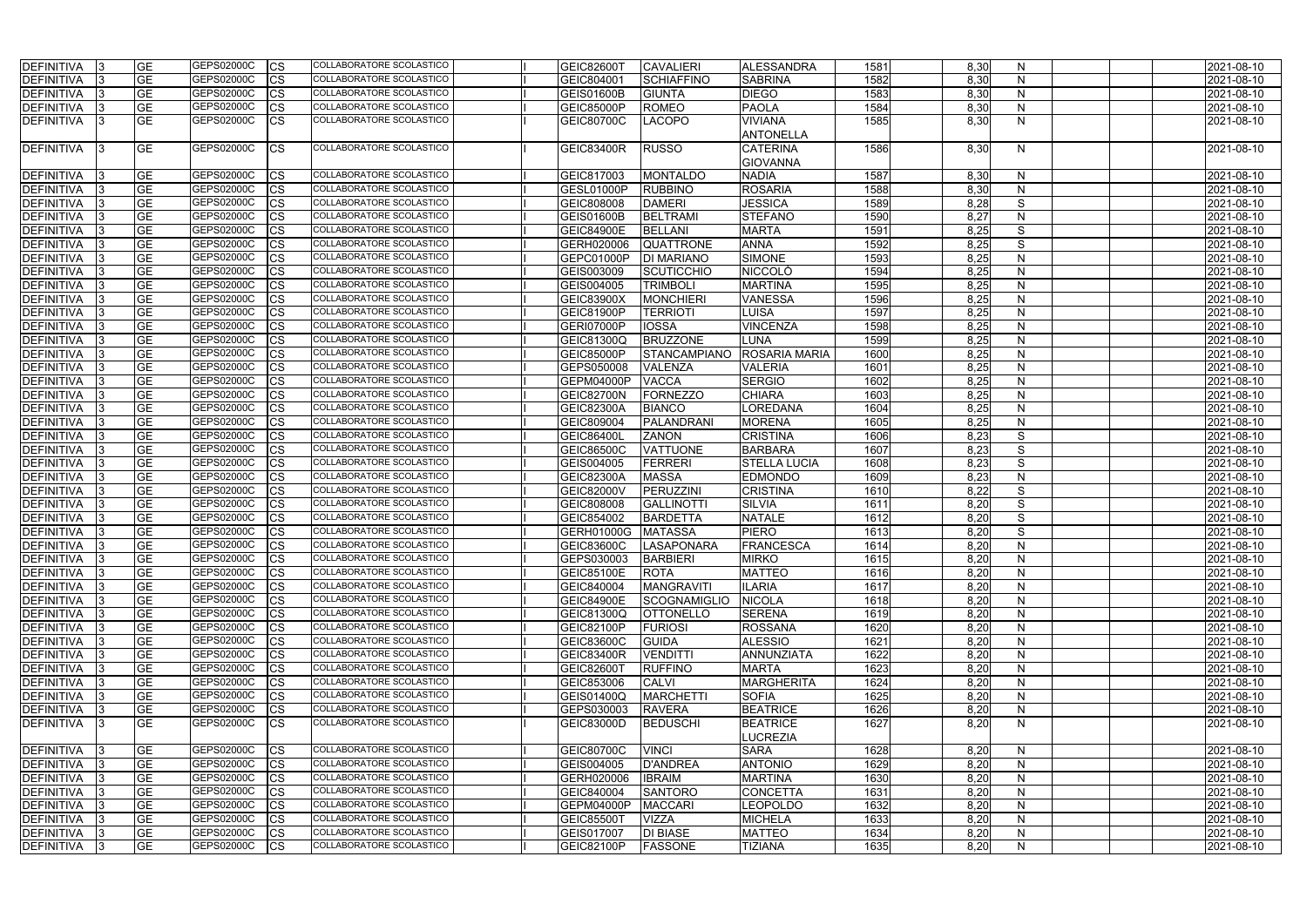| <b>DEFINITIVA</b>           |                 | <b>GE</b> | GEPS02000C | <b>CS</b>  | COLLABORATORE SCOLASTICO        | <b>GEIC84900E</b> | <b>STOCCHI</b>     | <b>SILVIA</b>        | 1636 | 8,20 | N            |  | 2021-08-10 |
|-----------------------------|-----------------|-----------|------------|------------|---------------------------------|-------------------|--------------------|----------------------|------|------|--------------|--|------------|
| DEFINITIVA                  |                 | <b>GE</b> | GEPS02000C | <b>CS</b>  | COLLABORATORE SCOLASTICO        | GEIC866008        | <b>BRUZZONE</b>    | <b>VALENTINA</b>     | 1637 | 8,20 | N            |  | 2021-08-10 |
| DEFINITIVA                  |                 | <b>GE</b> | GEPS02000C | <b>CS</b>  | COLLABORATORE SCOLASTICO        | <b>GEIC81200X</b> | <b>COSSU</b>       | <b>GIULIA</b>        | 1638 | 8,20 | N            |  | 2021-08-10 |
| DEFINITIVA                  |                 | <b>GE</b> | GEPS02000C | <b>CS</b>  | COLLABORATORE SCOLASTICO        | GEIC858009        | <b>GALLORINI</b>   | <b>PAOLO</b>         | 1639 | 8,20 | N            |  | 2021-08-10 |
| <b>DEFINITIVA</b>           |                 | <b>GE</b> | GEPS02000C | <b>CS</b>  | COLLABORATORE SCOLASTICO        | GEIC831009        | MAZZACURATI        | <b>SERENA</b>        | 1640 | 8,20 | N            |  | 2021-08-10 |
| DEFINITIVA                  |                 | <b>GE</b> | GEPS02000C | <b>CS</b>  | COLLABORATORE SCOLASTICO        | GEIS00700L        | <b>DI LUISE</b>    | <b>LUISA</b>         | 1641 | 8,20 | N            |  | 2021-08-10 |
| <b>DEFINITIVA</b>           |                 | <b>GE</b> | GEPS02000C | <b>CS</b>  | COLLABORATORE SCOLASTICO        | GETH020002        | <b>KOLP</b>        | <b>EMANUELE</b>      | 1642 | 8,20 | N            |  | 2021-08-10 |
| <b>DEFINITIVA</b>           |                 | <b>GE</b> | GEPS02000C | <b>CS</b>  | COLLABORATORE SCOLASTICO        | GEIC866008        | GRANATA            | <b>ROBERTA</b>       | 1643 | 8,20 | N            |  | 2021-08-10 |
| <b>DEFINITIVA</b>           |                 | <b>GE</b> | GEPS02000C | <b>CS</b>  | COLLABORATORE SCOLASTICO        | <b>GEIC83900X</b> | GALLUCCI           | <b>GIULIA</b>        | 1644 | 8,20 | N            |  | 2021-08-10 |
| <b>DEFINITIVA</b>           |                 | <b>GE</b> | GEPS02000C | <b>CS</b>  | COLLABORATORE SCOLASTICO        | GEIC833001        | <b>PAGANO</b>      | <b>ROSA</b>          | 1645 | 8,20 | $\mathsf{N}$ |  | 2021-08-10 |
| <b>DEFINITIVA</b>           |                 | <b>GE</b> | GEPS02000C | CS         | COLLABORATORE SCOLASTICO        | GEIC811004        | <b>ALLOCCO</b>     | <b>CARLO IVAN</b>    | 1646 | 8,20 | $\mathsf{N}$ |  | 2021-08-10 |
| DEFINITIVA                  |                 | <b>GE</b> | GEPS02000C | <b>CS</b>  | COLLABORATORE SCOLASTICO        | GEVC010002        | <b>SALERNO</b>     | <b>SIMONE</b>        | 1647 | 8,20 | N            |  | 2021-08-10 |
| <b>DEFINITIVA</b>           |                 | <b>GE</b> | GEPS02000C | <b>CS</b>  | COLLABORATORE SCOLASTICO        | GEIS018003        | <b>GRAVANTE</b>    | <b>FRANCESCO</b>     | 1648 | 8,20 | $\mathsf{N}$ |  | 2021-08-10 |
| DEFINITIVA                  |                 | <b>GE</b> | GEPS02000C | <b>CS</b>  | COLLABORATORE SCOLASTICO        | GEIC85100E        | <b>MANTUANO</b>    | <b>VINCENZO</b>      | 1649 | 8,20 | $\mathsf{N}$ |  | 2021-08-10 |
| <b>DEFINITIVA</b>           |                 | <b>GE</b> | GEPS02000C | <b>CS</b>  | COLLABORATORE SCOLASTICO        | GEPS02000C        | <b>MAGGIOLO</b>    | <b>VERONICA</b>      | 1650 | 8,20 | $\mathsf{N}$ |  | 2021-08-10 |
| <b>DEFINITIVA</b>           |                 | <b>GE</b> | GEPS02000C | <b>CS</b>  | COLLABORATORE SCOLASTICO        | GEIC85000P        | <b>DI MOLFETTA</b> | <b>YLENIA</b>        | 1651 | 8,20 | N            |  | 2021-08-10 |
|                             |                 |           |            |            |                                 |                   |                    | <b>ALESSANDRA</b>    |      |      |              |  |            |
| DEFINITIVA                  |                 | <b>GE</b> | GEPS02000C | <b>CS</b>  | COLLABORATORE SCOLASTICO        | GEIC817003        | PARODI             | <b>ADRIANA</b>       | 1652 | 8,20 | N            |  | 2021-08-10 |
| DEFINITIVA                  |                 | <b>GE</b> | GEPS02000C | <b>CS</b>  | COLLABORATORE SCOLASTICO        | GEIC816007        | <b>PRATO</b>       | <b>ANDREA</b>        | 1653 | 8,17 | S            |  | 2021-08-10 |
| DEFINITIVA                  |                 | <b>GE</b> | GEPS02000C | <b>CS</b>  | <b>COLLABORATORE SCOLASTICO</b> | GEIC833001        | <b>DI RUVO</b>     | <b>STEFANIA</b>      | 1654 | 8,17 | N            |  | 2021-08-10 |
| DEFINITIVA                  |                 | <b>GE</b> | GEPS02000C | <b>CS</b>  | COLLABORATORE SCOLASTICO        | GEIC817003        | <b>JULIO</b>       | <b>ROBERTO</b>       | 1655 | 8,17 | N            |  | 2021-08-10 |
| DEFINITIVA                  |                 | <b>GE</b> | GEPS02000C | <b>CS</b>  | COLLABORATORE SCOLASTICO        | <b>GEIC85100E</b> | <b>AGRIPA</b>      | <b>RAFFAELLA</b>     | 1656 | 8,17 | $\mathsf{N}$ |  | 2021-08-10 |
| DEFINITIVA                  |                 | <b>GE</b> | GEPS02000C | <b>CS</b>  | COLLABORATORE SCOLASTICO        | <b>GEIC83900X</b> | OBINU              | <b>FEDERICA</b>      | 1657 | 8,17 | $\mathsf{N}$ |  | 2021-08-10 |
| DEFINITIVA                  |                 | <b>GE</b> | GEPS02000C | <b>CS</b>  | COLLABORATORE SCOLASTICO        | GEIS003009        | NAPOLITANO         | <b>GENNARO</b>       | 1658 | 8,17 | N            |  | 2021-08-10 |
| DEFINITIVA                  |                 | <b>GE</b> | GEPS02000C | <b>CS</b>  | COLLABORATORE SCOLASTICO        | GEIC833001        | PEDINI             | <b>MARA</b>          | 1659 | 8,17 | N            |  | 2021-08-10 |
| DEFINITIVA                  |                 | <b>GE</b> | GEPS02000C | <b>CS</b>  | COLLABORATORE SCOLASTICO        | <b>GESL01000P</b> | <b>TAVANI</b>      | <b>DOMENICO</b>      | 1660 | 8,17 | N            |  | 2021-08-10 |
| DEFINITIVA                  |                 | <b>GE</b> | GEPS02000C | <b>CS</b>  | COLLABORATORE SCOLASTICO        | GEIC825002        | FRADDANNO          | <b>MARIA</b>         | 1661 | 8,17 | N            |  | 2021-08-10 |
| DEFINITIVA                  |                 | <b>GE</b> | GEPS02000C | <b>CS</b>  | COLLABORATORE SCOLASTICO        | <b>GEIC84100X</b> | <b>BERARDI</b>     | <b>FILOMENA</b>      | 1662 | 8,17 | N            |  | 2021-08-10 |
| DEFINITIVA                  |                 | <b>GE</b> | GEPS02000C | <b>CS</b>  | COLLABORATORE SCOLASTICO        | <b>GEIC82300A</b> | <b>MURDOCCA</b>    | <b>SAVERIO</b>       | 1663 | 8,15 | S            |  | 2021-08-10 |
| DEFINITIVA                  |                 | <b>GE</b> | GEPS02000C | <b>CS</b>  | COLLABORATORE SCOLASTICO        | <b>GEIC84200Q</b> | <b>GAIERO</b>      | <b>LISA</b>          | 1664 | 8,15 | N            |  | 2021-08-10 |
| DEFINITIVA                  |                 | <b>GE</b> | GEPS02000C | <b>CS</b>  | COLLABORATORE SCOLASTICO        | GESD010008        | GRECO              | <b>CHIARA</b>        | 1665 | 8,15 | $\mathsf{N}$ |  | 2021-08-10 |
| <b>DEFINITIVA</b>           |                 | <b>GE</b> | GEPS02000C | <b>CS</b>  | COLLABORATORE SCOLASTICO        | <b>GEPS17000A</b> | <b>BARSOTTI</b>    | <b>MASSIMILIANO</b>  | 1666 | 8,15 | N            |  | 2021-08-10 |
| <b>DEFINITIVA</b>           |                 | <b>GE</b> | GEPS02000C | <b>CS</b>  | COLLABORATORE SCOLASTICO        | GEIS003009        | <b>IZZO</b>        | <b>ANTONIO</b>       | 1667 | 8,13 | S            |  | 2021-08-10 |
| DEFINITIVA                  |                 | <b>GE</b> | GEPS02000C | <b>CS</b>  | COLLABORATORE SCOLASTICO        | GEIS018003        | BENEDETTI          | <b>NATALIA</b>       | 1668 | 8,13 | S            |  | 2021-08-10 |
|                             |                 |           |            |            |                                 |                   |                    | YOHANA               |      |      |              |  |            |
| DEFINITIVA  3               |                 | <b>GE</b> | GEPS02000C | <b>ICS</b> | COLLABORATORE SCOLASTICO        | <b>GEIC83900X</b> | <b>BENINCASA</b>   | <b>DOMENICO</b>      | 1669 | 8.12 | S            |  | 2021-08-10 |
| DEFINITIVA 3                |                 | <b>GE</b> | GEPS02000C | <b>CS</b>  | COLLABORATORE SCOLASTICO        | GEIC840004        | <b>BOCCIA</b>      | <b>ANIELLO</b>       | 1670 | 8,10 | S            |  | 2021-08-10 |
| DEFINITIVA 3                |                 | <b>GE</b> | GEPS02000C | <b>CS</b>  | COLLABORATORE SCOLASTICO        | <b>GEIS01600B</b> | <b>SCHIAVONE</b>   | <b>FRANCESCO</b>     | 1671 | 8,10 | S            |  | 2021-08-10 |
| DEFINITIVA 3                |                 | <b>GE</b> | GEPS02000C | <b>ICS</b> | COLLABORATORE SCOLASTICO        | GEIC853006        | LO COCO            | <b>ROSANNA</b>       | 1672 | 8,10 | S            |  | 2021-08-10 |
| DEFINITIVA 3                |                 | <b>GE</b> | GEPS02000C | <b>CS</b>  | COLLABORATORE SCOLASTICO        | GEPS030003        | <b>NOERA</b>       | <b>CECILIA MARIA</b> | 1673 | 8,10 | S            |  | 2021-08-10 |
| DEFINITIVA 3                |                 | <b>GE</b> | GEPS02000C | <b>CS</b>  | COLLABORATORE SCOLASTICO        | GEIS00700L        | <b>GHIDINI</b>     | <b>ANDREA</b>        | 1674 | 8,10 | S            |  | 2021-08-10 |
| DEFINITIVA 3                |                 | <b>GE</b> | GEPS02000C | <b>CS</b>  | COLLABORATORE SCOLASTICO        | GEIC831009        | <b>CARTASEGNA</b>  | <b>LEONARDO</b>      | 1675 | 8,10 | S            |  | 2021-08-10 |
| DEFINITIVA                  | - 13            | <b>GE</b> | GEPS02000C | <b>CS</b>  | COLLABORATORE SCOLASTICO        | GEPS080004        | <b>FILICE</b>      | <b>MARIA</b>         | 1676 | 8,10 | S            |  | 2021-08-10 |
| DEFINITIVA                  | 13              | <b>GE</b> | GEPS02000C | <b>CS</b>  | COLLABORATORE SCOLASTICO        | <b>GEIS00600R</b> | <b>LA BELLA</b>    | <b>MARIA</b>         | 1677 | 8,10 | $\mathsf{N}$ |  | 2021-08-10 |
|                             |                 |           |            |            |                                 |                   |                    | <b>ANTONIETTA</b>    |      |      |              |  |            |
| DEFINITIVA 3                |                 | <b>GE</b> | GEPS02000C | <b>CS</b>  | COLLABORATORE SCOLASTICO        | GEPS07000D        | <b>CIMINI</b>      | <b>JACOPO</b>        | 1678 | 8,10 | N            |  | 2021-08-10 |
| DEFINITIVA 3                |                 | <b>GE</b> | GEPS02000C | <b>CS</b>  | COLLABORATORE SCOLASTICO        | GEIS004005        | <b>IMPARATO</b>    | <b>DAVIDE</b>        | 1679 | 8,10 | $\mathsf{N}$ |  | 2021-08-10 |
| DEFINITIVA 3                |                 | <b>GE</b> | GEPS02000C | <b>CS</b>  | COLLABORATORE SCOLASTICO        | <b>GEIC85100E</b> | <b>MILITO</b>      | <b>GIUSEPPE</b>      | 1680 | 8,10 | $\mathsf{N}$ |  | 2021-08-10 |
| DEFINITIVA  3               |                 | <b>GE</b> | GEPS02000C | <b>CS</b>  | COLLABORATORE SCOLASTICO        | GEIS01400Q        | <b>BRUSCINO</b>    | <b>DONATELLA</b>     | 1681 | 8,10 | N            |  | 2021-08-10 |
| DEFINITIVA 3                |                 | <b>GE</b> | GEPS02000C | <b>CS</b>  | COLLABORATORE SCOLASTICO        | GETH020002        | <b>NICOLOSI</b>    | <b>BRIGIDA</b>       | 1682 | 8,10 | $\mathsf{N}$ |  | 2021-08-10 |
| DEFINITIVA 3                |                 | <b>GE</b> | GEPS02000C | <b>CS</b>  | COLLABORATORE SCOLASTICO        | <b>GEIC85100E</b> | <b>MONTANARO</b>   | <b>TUNDE</b>         | 1683 | 8,10 | $\mathsf{N}$ |  | 2021-08-10 |
| $DEFINITIVA$ $\overline{3}$ |                 | <b>GE</b> | GEPS02000C | <b>CS</b>  | COLLABORATORE SCOLASTICO        | GEIS004005        | <b>GENTILE</b>     | <b>GINEVRA</b>       | 1684 | 8,10 | N            |  | 2021-08-10 |
| DEFINITIVA 3                |                 | <b>GE</b> | GEPS02000C | <b>CS</b>  | COLLABORATORE SCOLASTICO        | GEIC81400G        | <b>RAVERA</b>      | <b>DAVIDE</b>        | 1685 | 8,10 | $\mathsf{N}$ |  | 2021-08-10 |
| DEFINITIVA 3                |                 | <b>GE</b> | GEPS02000C | <b>CS</b>  | COLLABORATORE SCOLASTICO        | GEIC85100E        | BELLANOVA          | <b>IRENE</b>         | 1686 | 8,10 | $\mathsf{N}$ |  | 2021-08-10 |
| DEFINITIVA                  |                 | <b>GE</b> | GEPS02000C | <b>CS</b>  | COLLABORATORE SCOLASTICO        | GEVC010002        | LO PO              | <b>LEONARDO</b>      | 1687 | 8,10 | N            |  | 2021-08-10 |
| DEFINITIVA                  |                 | <b>GE</b> | GEPS02000C | <b>CS</b>  | COLLABORATORE SCOLASTICO        | GEIC81300Q        | <b>OTTONELLO</b>   | <b>MATTEO</b>        | 1688 | 8,10 | N            |  | 2021-08-10 |
| DEFINITIVA                  | 13              | <b>GE</b> | GEPS02000C | <b>CS</b>  | COLLABORATORE SCOLASTICO        | GEIC840004        | <b>MORABITO</b>    | <b>MARTINA</b>       | 1689 | 8,10 | N            |  | 2021-08-10 |
| DEFINITIVA                  | $\vert 3 \vert$ | <b>GE</b> | GEPS02000C | <b>CS</b>  | COLLABORATORE SCOLASTICO        | <b>GEIC83600C</b> | <b>MASTRELLA</b>   | <b>SAMUEL</b>        | 1690 | 8,10 | N            |  | 2021-08-10 |
|                             |                 |           |            |            |                                 |                   |                    |                      |      |      |              |  |            |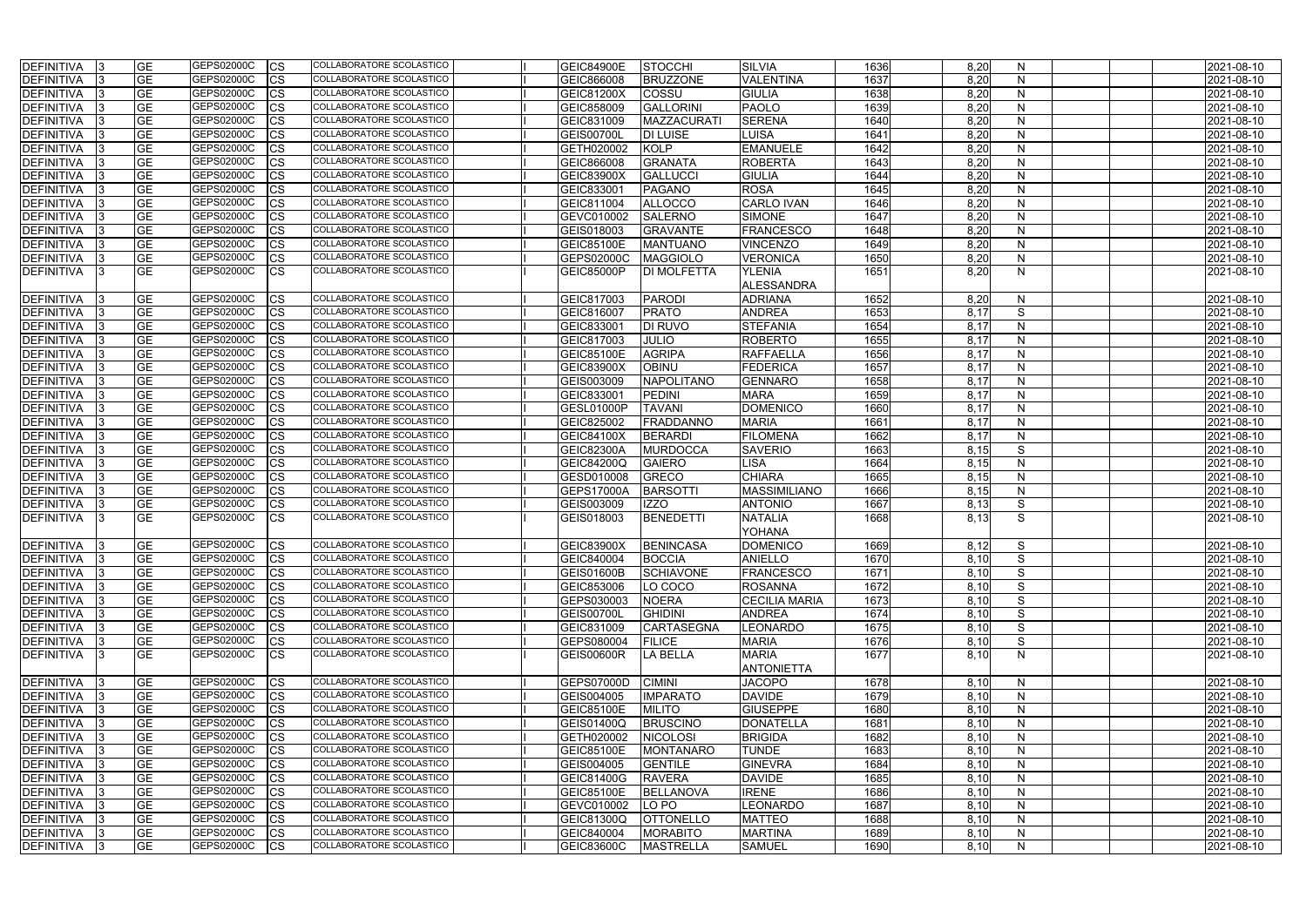| DEFINITIVA 3       |     | <b>GE</b>  | GEPS02000C | <b>CS</b>  | COLLABORATORE SCOLASTICO        | GEIS003009        | PISANI               | <b>NICOLE</b>     | 1691 | 8,10 | N            |  | 2021-08-10 |
|--------------------|-----|------------|------------|------------|---------------------------------|-------------------|----------------------|-------------------|------|------|--------------|--|------------|
| DEFINITIVA         |     | <b>GE</b>  | GEPS02000C | <b>CS</b>  | COLLABORATORE SCOLASTICO        | GERH01000G        | <b>LUCCHI</b>        | <b>DAVIDE</b>     | 1692 | 8,10 | N            |  | 2021-08-10 |
| DEFINITIVA         |     | <b>GE</b>  | GEPS02000C | <b>CS</b>  | COLLABORATORE SCOLASTICO        | GEIS004005        | <b>SBROLLINI</b>     | <b>LUCA</b>       | 1693 | 8,10 | N            |  | 2021-08-10 |
| DEFINITIVA         |     | <b>GE</b>  | GEPS02000C | <b>CS</b>  | COLLABORATORE SCOLASTICO        | <b>GEIC85000P</b> | <b>TASSISTRO</b>     | <b>MICHELA</b>    | 1694 | 8,10 | N            |  | 2021-08-10 |
| DEFINITIVA         |     | <b>GE</b>  | GEPS02000C | <b>CS</b>  | COLLABORATORE SCOLASTICO        | GEPC04000E        | <b>RIZZIERI</b>      | <b>ANITA</b>      | 1695 | 8,10 | N            |  | 2021-08-10 |
| DEFINITIVA         |     | <b>GE</b>  | GEPS02000C | <b>CS</b>  | COLLABORATORE SCOLASTICO        | GEPS07000D        | <b>ALTAVILLA</b>     | <b>EMMANUELE</b>  | 1696 | 8,10 | N            |  | 2021-08-10 |
| DEFINITIVA         |     | <b>GE</b>  | GEPS02000C | <b>CS</b>  | COLLABORATORE SCOLASTICO        | GEPC01000P        | <b>ASSUNTO</b>       | <b>ANNAMARIA</b>  | 1697 | 8,10 | N            |  | 2021-08-10 |
| <b>DEFINITIVA</b>  |     | <b>GE</b>  | GEPS02000C | <b>CS</b>  | COLLABORATORE SCOLASTICO        | GEIC838004        | <b>BORZI'</b>        | <b>ROSSELLA</b>   | 1698 | 8,10 | N            |  | 2021-08-10 |
| <b>DEFINITIVA</b>  |     | <b>GE</b>  | GEPS02000C | <b>CS</b>  | COLLABORATORE SCOLASTICO        | <b>GEPC04000E</b> | <b>ROPPO VALENTE</b> | GIOVANNI          | 1699 | 8,10 | N            |  | 2021-08-10 |
| <b>DEFINITIVA</b>  |     | <b>GE</b>  | GEPS02000C | <b>CS</b>  | COLLABORATORE SCOLASTICO        | <b>GEIC81900P</b> | <b>EUFRATE</b>       | <b>GIACOMO</b>    | 1700 | 8,10 | N            |  | 2021-08-10 |
| <b>DEFINITIVA</b>  |     | <b>GE</b>  | GEPS02000C | <b>CS</b>  | COLLABORATORE SCOLASTICO        | <b>GEPS17000A</b> | <b>MERCOGLIANO</b>   | <b>ANNA</b>       | 1701 | 8,10 | N            |  | 2021-08-10 |
| DEFINITIVA         |     | <b>GE</b>  | GEPS02000C | <b>CS</b>  | COLLABORATORE SCOLASTICO        | <b>GESL01000P</b> | BETTINOTTI           | <b>MARTINA</b>    | 1702 | 8,10 | N            |  | 2021-08-10 |
| DEFINITIVA         |     | <b>GE</b>  | GEPS02000C | <b>CS</b>  | COLLABORATORE SCOLASTICO        | <b>GEIC83500L</b> | <b>CUTROPI</b>       | <b>SARA</b>       | 1703 | 8,10 | N            |  | 2021-08-10 |
| <b>DEFINITIVA</b>  |     | <b>GE</b>  | GEPS02000C | <b>CS</b>  | COLLABORATORE SCOLASTICO        | GEIS017007        | VERTALDI             | <b>VALERIO</b>    | 1704 | 8,10 | $\mathsf{N}$ |  | 2021-08-10 |
| DEFINITIVA         |     | <b>GE</b>  | GEPS02000C | <b>CS</b>  | COLLABORATORE SCOLASTICO        | GEIS012004        | <b>IMPROTA</b>       | <b>GENNARO</b>    | 1705 | 8,10 | N            |  | 2021-08-10 |
| DEFINITIVA         |     | <b>GE</b>  | GEPS02000C | <b>CS</b>  | COLLABORATORE SCOLASTICO        | GEIC81900P        | <b>BRANDI</b>        | <b>ARIANNA</b>    | 1706 | 8,10 | N            |  | 2021-08-10 |
| DEFINITIVA         |     | <b>GE</b>  | GEPS02000C | <b>CS</b>  | COLLABORATORE SCOLASTICO        | GEIC811004        | <b>IAZZETTA</b>      | <b>DOMENICO</b>   | 1707 | 8,10 | $\mathsf{N}$ |  | 2021-08-10 |
| <b>DEFINITIVA</b>  |     | <b>IGE</b> | GEPS02000C | <b>CS</b>  | COLLABORATORE SCOLASTICO        | GERH020006        | <b>MARTINO</b>       | <b>SARA</b>       | 1708 | 8,10 | N            |  | 2021-08-10 |
| <b>DEFINITIVA</b>  |     | <b>GE</b>  | GEPS02000C | <b>CS</b>  | COLLABORATORE SCOLASTICO        | GEPS050008        | POPOLI               | <b>ANTONIO</b>    | 1709 | 8,10 | N            |  | 2021-08-10 |
| <b>DEFINITIVA</b>  |     | <b>GE</b>  | GEPS02000C | <b>CS</b>  | COLLABORATORE SCOLASTICO        | GEPM04000P        | ROCCATAGLIATA        | BIANCA            | 1710 | 8,10 | $\mathsf{N}$ |  | 2021-08-10 |
| <b>DEFINITIVA</b>  |     | <b>GE</b>  | GEPS02000C | <b>CS</b>  | COLLABORATORE SCOLASTICO        | GEIC838004        | <b>CIPOLLETTA</b>    | <b>SONIA</b>      | 1711 | 8,10 | N            |  | 2021-08-10 |
| <b>DEFINITIVA</b>  |     | <b>GE</b>  | GEPS02000C | <b>CS</b>  | <b>COLLABORATORE SCOLASTICO</b> | GEIC831009        | <b>MELFI</b>         | <b>GIOVANNI</b>   | 1712 | 8,10 | N            |  | 2021-08-10 |
| <b>DEFINITIVA</b>  |     | <b>GE</b>  | GEPS02000C | <b>CS</b>  | COLLABORATORE SCOLASTICO        | GEIC817003        | <b>LAVAGETTO</b>     | <b>AGNESE</b>     | 1713 | 8,10 | N            |  | 2021-08-10 |
| <b>DEFINITIVA</b>  |     | <b>GE</b>  | GEPS02000C | <b>CS</b>  | COLLABORATORE SCOLASTICO        | GEIS017007        | <b>REPETTO</b>       | <b>SARA ELISA</b> | 1714 | 8,10 | $\mathsf{N}$ |  | 2021-08-10 |
| DEFINITIVA         |     | <b>GE</b>  | GEPS02000C | <b>CS</b>  | COLLABORATORE SCOLASTICO        | GEIC861005        | <b>CAGGIARI</b>      | <b>CRISTINA</b>   | 1715 | 8,10 | N            |  | 2021-08-10 |
| <b>DEFINITIVA</b>  |     | <b>GE</b>  | GEPS02000C | <b>CS</b>  | COLLABORATORE SCOLASTICO        | GEIC861005        | <b>BLOISE</b>        | <b>PASQUALE</b>   | 1716 | 8,10 | $\mathsf{N}$ |  | 2021-08-10 |
| DEFINITIVA         |     | <b>GE</b>  | GEPS02000C | <b>CS</b>  | COLLABORATORE SCOLASTICO        | GEPC020009        | <b>GALLIANO</b>      | <b>SILVIA</b>     | 1717 | 8,08 | $\mathsf{N}$ |  | 2021-08-10 |
| DEFINITIVA         |     | <b>GE</b>  | GEPS02000C | <b>CS</b>  | COLLABORATORE SCOLASTICO        | GEIS004005        | <b>GERTSOS</b>       | <b>IOANNIS</b>    | 1718 | 8,05 | S            |  | 2021-08-10 |
| DEFINITIVA         |     | <b>GE</b>  | GEPS02000C | <b>CS</b>  | COLLABORATORE SCOLASTICO        | GEIC831009        | <b>BURLANDO</b>      | <b>FERRUCCIO</b>  | 1719 | 8,05 | S            |  | 2021-08-10 |
| <b>DEFINITIVA</b>  |     | <b>GE</b>  | GEPS02000C | <b>CS</b>  | COLLABORATORE SCOLASTICO        | GEIS018003        | <b>MARIANI</b>       | <b>NATALIA</b>    | 1720 | 8,05 | $\mathsf{N}$ |  | 2021-08-10 |
| DEFINITIVA         |     | <b>GE</b>  | GEPS02000C | <b>CS</b>  | COLLABORATORE SCOLASTICO        | <b>GEIC85500T</b> | <b>CAMPEGGI</b>      | <b>FRANCESCA</b>  | 1721 | 8,05 | N            |  | 2021-08-10 |
| <b>DEFINITIVA</b>  |     | <b>GE</b>  | GEPS02000C | <b>CS</b>  | <b>COLLABORATORE SCOLASTICO</b> | GEIC838004        | FERRERO              | <b>SARA</b>       | 1722 | 8,05 | $\mathsf{N}$ |  | 2021-08-10 |
| <b>DEFINITIVA</b>  |     | <b>GE</b>  | GEPS02000C | <b>CS</b>  | <b>COLLABORATORE SCOLASTICO</b> | GEIC853006        | <b>JAIBI</b>         | <b>ELEONORA</b>   | 1723 | 8,05 | $\mathsf{N}$ |  | 2021-08-10 |
| <b>DEFINITIVA</b>  |     | <b>GE</b>  | GEPS02000C | <b>CS</b>  | <b>COLLABORATORE SCOLASTICO</b> | GERH01000G        | <b>LEVRERO</b>       | <b>ELISA</b>      | 1724 | 8,05 | N            |  | 2021-08-10 |
| DEFINITIVA         |     | <b>GE</b>  | GEPS02000C | <b>CS</b>  | COLLABORATORE SCOLASTICO        | GEIC816007        | <b>REPETTO</b>       | <b>VALENTINA</b>  | 1725 | 8,05 | N            |  | 2021-08-10 |
| <b>DEFINITIVA</b>  |     | <b>IGE</b> | GEPS02000C | <b>CS</b>  | COLLABORATORE SCOLASTICO        | GEIC81900P        | <b>COVELLI</b>       | <b>ANTONELLA</b>  | 1726 | 8.02 | S            |  | 2021-08-10 |
| DEFINITIVA 3       |     | <b>GE</b>  | GEPS02000C | <b>CS</b>  | COLLABORATORE SCOLASTICO        | GEPS050008        | <b>OLIVA</b>         | <b>GIULIA</b>     | 1727 | 8,01 | S            |  | 2021-08-10 |
| DEFINITIVA 3       |     | <b>GE</b>  | GEPS02000C | <b>CS</b>  | COLLABORATORE SCOLASTICO        | GEIC816007        | D'ARIENZO            | <b>ANTONELLA</b>  | 1728 |      | S            |  | 2021-08-10 |
| DEFINITIVA 3       |     | <b>GE</b>  | GEPS02000C | <b>CS</b>  | COLLABORATORE SCOLASTICO        | GEIC838004        | <b>GUSMEROLI</b>     | <b>CRISTINA</b>   | 1729 |      | S            |  | 2021-08-10 |
| DEFINITIVA         |     | <b>GE</b>  | GEPS02000C | <b>CS</b>  | COLLABORATORE SCOLASTICO        | GEIC83400R        | <b>LISEO FODARO</b>  | <b>ELEONORA</b>   | 1730 |      | S            |  | 2021-08-10 |
| DEFINITIVA 3       |     | <b>GE</b>  | GEPS02000C | <b>CS</b>  | COLLABORATORE SCOLASTICO        | <b>GEIC85100E</b> | <b>CERAUDO</b>       | <b>GISELLA</b>    | 1731 |      | S            |  | 2021-08-10 |
| DEFINITIVA<br>- 13 |     | <b>GE</b>  | GEPS02000C | <b>CS</b>  | COLLABORATORE SCOLASTICO        | <b>GEIC84100X</b> | <b>LAROSA</b>        | <b>LOREDANA</b>   | 1732 |      | S            |  | 2021-08-10 |
| DEFINITIVA         |     | <b>GE</b>  | GEPS02000C | <b>CS</b>  | COLLABORATORE SCOLASTICO        | GEIC838004        | <b>DAMONE</b>        | <b>DANIELA</b>    | 1733 |      | S            |  | 2021-08-10 |
| DEFINITIVA         | -13 | <b>GE</b>  | GEPS02000C | <b>CS</b>  | COLLABORATORE SCOLASTICO        | GEIS012004        | <b>DI SPIRITO</b>    | <b>CARMELA</b>    | 1734 |      | S            |  | 2021-08-10 |
| DEFINITIVA         |     | <b>GE</b>  | GEPS02000C | <b>CS</b>  | COLLABORATORE SCOLASTICO        | GEIS02200P        | <b>BAFICO</b>        | <b>ALESSANDRA</b> | 1735 |      | S            |  | 2021-08-10 |
| DEFINITIVA         |     | <b>GE</b>  | GEPS02000C | <b>CS</b>  | COLLABORATORE SCOLASTICO        | <b>GEIC85100E</b> | BARTOLINI            | <b>SARAH</b>      | 1736 |      | S            |  | 2021-08-10 |
| <b>DEFINITIVA</b>  |     | <b>GE</b>  | GEPS02000C | <b>CS</b>  | COLLABORATORE SCOLASTICO        | GEPS02000C        | <b>BIANCHI</b>       | <b>SILVIA</b>     | 1737 |      | S            |  | 2021-08-10 |
| DEFINITIVA         |     | <b>GE</b>  | GEPS02000C | <b>CS</b>  | COLLABORATORE SCOLASTICO        | GEIC838004        | PORROVECCHIO         | ENZA              | 1738 |      | S            |  | 2021-08-10 |
| DEFINITIVA         |     | <b>GE</b>  | GEPS02000C | <b>CS</b>  | COLLABORATORE SCOLASTICO        | <b>GEIC83900X</b> | <b>CANTATORE</b>     | <b>CINZIA</b>     | 1739 |      | S            |  | 2021-08-10 |
| DEFINITIVA  3      |     | <b>GE</b>  | GEPS02000C | <b>CS</b>  | COLLABORATORE SCOLASTICO        | GEIC840004        | <b>GIULIANI</b>      | <b>PAOLA</b>      | 1740 |      | S            |  | 2021-08-10 |
| DEFINITIVA  3      |     | <b>GE</b>  | GEPS02000C | <b>CS</b>  | COLLABORATORE SCOLASTICO        | <b>GEIC81200X</b> | GUIDO                | <b>PATRIZIA</b>   | 1741 |      | S            |  | 2021-08-10 |
| DEFINITIVA         |     | <b>GE</b>  | GEPS02000C | <b>CS</b>  | COLLABORATORE SCOLASTICO        | GEIC85100E        | <b>FIORENZA</b>      | <b>MONICA</b>     | 1742 |      | S            |  | 2021-08-10 |
| DEFINITIVA         |     | <b>GE</b>  | GEPS02000C | <b>CS</b>  | COLLABORATORE SCOLASTICO        | GEVC010002        | <b>DE MARIANO</b>    | <b>ALESSIA</b>    | 1743 |      | S            |  | 2021-08-10 |
| DEFINITIVA 3       |     | <b>GE</b>  | GEPS02000C | <b>CS</b>  | COLLABORATORE SCOLASTICO        | <b>GEIC85100E</b> | <b>AZZARITO</b>      | <b>CATERINA</b>   | 1744 |      | S            |  | 2021-08-10 |
| DEFINITIVA         |     | <b>GE</b>  | GEPS02000C | <b>CS</b>  | COLLABORATORE SCOLASTICO        | GEIC853006        | <b>LUPI</b>          | <b>ELEONORA</b>   | 1745 |      | S            |  | 2021-08-10 |
| DEFINITIVA 3       |     | <b>GE</b>  | GEPS02000C | <b>CS</b>  | COLLABORATORE SCOLASTICO        | GEIC859005        | <b>SCHENONE</b>      | <b>GIORGIA</b>    | 1746 |      | S            |  | 2021-08-10 |
| DEFINITIVA  3      |     | <b>GE</b>  | GEPS02000C | <b>ICS</b> | COLLABORATORE SCOLASTICO        | <b>GEIC85100E</b> | <b>MURA</b>          | <b>ENRICO</b>     | 1747 | я    | S            |  | 2021-08-10 |
| DEFINITIVA 3       |     | <b>GE</b>  | GEPS02000C | <b>CS</b>  | COLLABORATORE SCOLASTICO        | <b>GEIC83900X</b> | <b>DE LUCA</b>       | <b>ALESSANDRA</b> | 1748 | 8    | S            |  | 2021-08-10 |
|                    |     |            |            |            |                                 |                   |                      |                   |      |      |              |  |            |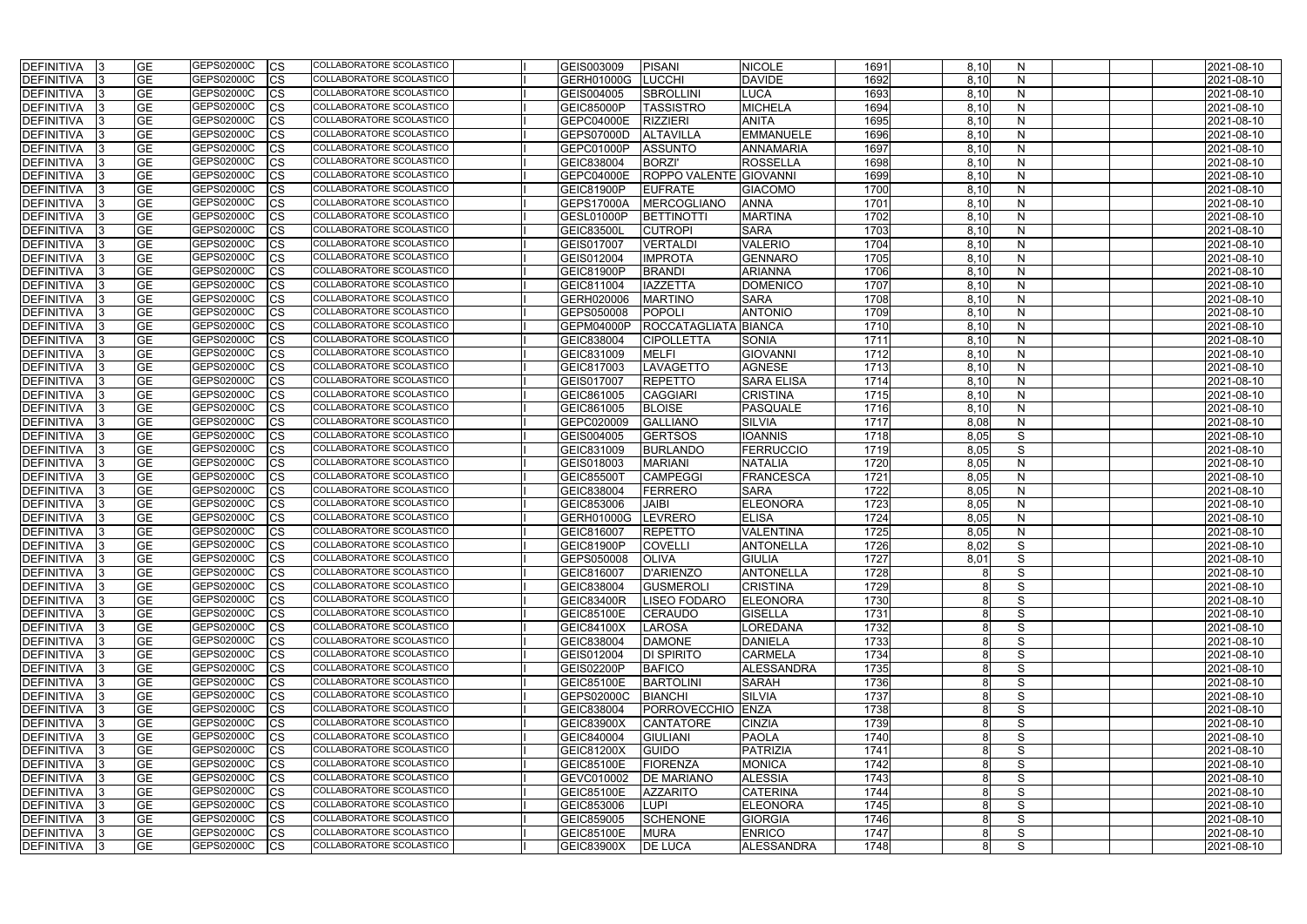| <b>DEFINITIVA</b> | <b>GE</b> | GEPS02000C | <b>ICS</b> | COLLABORATORE SCOLASTICO        | GEIC83900X        | <b>CANNELLA</b>                     | <b>ERIKA</b>                          | 1749 |   | S            |  | 2021-08-10 |
|-------------------|-----------|------------|------------|---------------------------------|-------------------|-------------------------------------|---------------------------------------|------|---|--------------|--|------------|
| <b>DEFINITIVA</b> | <b>GE</b> | GEPS02000C | <b>CS</b>  | COLLABORATORE SCOLASTICO        | GEIC808008        | <b>BERTETTI</b>                     | <b>VALERIA</b>                        | 1750 |   | N            |  | 2021-08-10 |
| <b>DEFINITIVA</b> | GЕ        | GEPS02000C | <b>CS</b>  | COLLABORATORE SCOLASTICO        | GEIC81400G        | <b>MAFFETTONE</b>                   | <b>ISABELLA PIA</b>                   | 1751 |   | N            |  | 2021-08-10 |
| <b>DEFINITIVA</b> | GЕ        | GEPS02000C | CS         | <b>COLLABORATORE SCOLASTICO</b> | <b>GEIC82200E</b> | <b>TALLARICO</b>                    | <b>FRANCESCA</b>                      | 1752 |   | N            |  | 2021-08-10 |
| <b>DEFINITIVA</b> | GЕ        | GEPS02000C | <b>CS</b>  | COLLABORATORE SCOLASTICO        | GEIC817003        | NORRITO                             | <b>LUCA</b>                           | 1753 |   | N            |  | 2021-08-10 |
| DEFINITIVA        | GE        | GEPS02000C | CS         | COLLABORATORE SCOLASTICO        | <b>GEIC80700C</b> | <b>VERDE</b>                        | <b>CHRISTIAN</b>                      | 1754 |   | N            |  | 2021-08-10 |
| DEFINITIVA        | <b>GE</b> | GEPS02000C | <b>CS</b>  | COLLABORATORE SCOLASTICO        | GETH020002        | <b>DI SALVO</b>                     | <b>CARLOTTA</b>                       | 1755 |   | N            |  | 2021-08-10 |
| <b>DEFINITIVA</b> | <b>GE</b> | GEPS02000C | <b>CS</b>  | COLLABORATORE SCOLASTICO        | <b>GEPM04000P</b> | <b>MURRONE</b>                      | <b>DAVIDE</b>                         | 1756 |   | N            |  | 2021-08-10 |
| <b>DEFINITIVA</b> | <b>GE</b> | GEPS02000C | CS         | COLLABORATORE SCOLASTICO        | <b>GEIC85600N</b> | <b>ACANFORA</b>                     | <b>SARA</b>                           | 1757 |   | N            |  | 2021-08-10 |
| <b>DEFINITIVA</b> | <b>GE</b> | GEPS02000C | <b>CS</b>  | <b>COLLABORATORE SCOLASTICO</b> | GEIC82300A        | <b>TAVERNA</b>                      | <b>ELISA</b>                          | 1758 |   | N            |  | 2021-08-10 |
| <b>DEFINITIVA</b> | GЕ        | GEPS02000C | CS         | COLLABORATORE SCOLASTICO        | GERH020006        | <b>GENOVESE</b>                     | <b>GIUSEPPINA</b>                     | 1759 |   | N            |  | 2021-08-10 |
| <b>DEFINITIVA</b> | GE        | GEPS02000C | CS         | COLLABORATORE SCOLASTICO        | <b>GEIS02200P</b> | <b>REBAGLIATI</b>                   | <b>VALERIA</b>                        | 1760 |   | N            |  | 2021-08-10 |
| <b>DEFINITIVA</b> | GE        | GEPS02000C | <b>CS</b>  | COLLABORATORE SCOLASTICO        | GEPS050008        | <b>ORRU</b>                         | <b>CHIARA</b>                         | 1761 |   | N            |  | 2021-08-10 |
| <b>DEFINITIVA</b> | GЕ        | GEPS02000C | CS         | COLLABORATORE SCOLASTICO        | GEIS018003        | <b>CRIA</b>                         | <b>ALICE</b>                          | 1762 |   | N            |  | 2021-08-10 |
| <b>DEFINITIVA</b> | GE        | GEPS02000C | CS         | COLLABORATORE SCOLASTICO        | GEIC81900P        | <b>ANTICO</b>                       | <b>FABIO</b>                          | 1763 |   | N            |  | 2021-08-10 |
| <b>DEFINITIVA</b> | GE        | GEPS02000C | <b>CS</b>  | COLLABORATORE SCOLASTICO        | GEIS02200P        | <b>SCIBETTA</b>                     | <b>DOMENICA</b><br><b>DORIANA PIA</b> | 1764 |   | N            |  | 2021-08-10 |
| <b>DEFINITIVA</b> | GЕ        | GEPS02000C | CS         | COLLABORATORE SCOLASTICO        | <b>GEIC85100E</b> | <b>DRAGONI</b>                      | <b>ALICE</b>                          | 1765 |   | N            |  | 2021-08-10 |
| <b>DEFINITIVA</b> | <b>GE</b> | GEPS02000C | <b>CS</b>  | <b>COLLABORATORE SCOLASTICO</b> | <b>GEIC83600C</b> | <b>GUAGLIARDI</b>                   | <b>MARTINA</b>                        | 1766 | я | N            |  | 2021-08-10 |
| DEFINITIVA        | GЕ        | GEPS02000C | <b>CS</b>  | COLLABORATORE SCOLASTICO        | GEIC83600C        | <b>MORANI</b>                       | <b>MARTINA</b>                        | 1767 |   | N            |  | 2021-08-10 |
| <b>DEFINITIVA</b> | GЕ        | GEPS02000C | <b>CS</b>  | COLLABORATORE SCOLASTICO        | <b>GEIC85100E</b> | <b>AMORIELLO</b>                    | <b>MICHELE</b>                        | 1768 |   | N            |  | 2021-08-10 |
| <b>DEFINITIVA</b> | <b>GE</b> | GEPS02000C | <b>CS</b>  | COLLABORATORE SCOLASTICO        | <b>GEIC84900E</b> | <b>CAVALERI</b>                     | <b>FELICE</b>                         | 1769 |   | N            |  | 2021-08-10 |
| <b>DEFINITIVA</b> | GЕ        | GEPS02000C | <b>CS</b>  | COLLABORATORE SCOLASTICO        | <b>GEIC81900P</b> | <b>AGNELLO</b>                      | <b>MARTINA</b>                        | 1770 |   | N            |  | 2021-08-10 |
| DEFINITIVA        | GE        | GEPS02000C | <b>CS</b>  | COLLABORATORE SCOLASTICO        | GEIS00700L        | <b>CABALLERO</b><br><b>CALDERON</b> | <b>NAOMI ELIANA</b>                   | 1771 |   | N            |  | 2021-08-10 |
| <b>DEFINITIVA</b> | <b>GE</b> | GEPS02000C | <b>ICS</b> | COLLABORATORE SCOLASTICO        | GEIC81400G        | PIZZORNI                            | <b>EMMA</b>                           | 1772 |   | N            |  | 2021-08-10 |
| <b>DEFINITIVA</b> | GE        | GEPS02000C | CS         | COLLABORATORE SCOLASTICO        | GEIS018003        | <b>ROSSI</b>                        | <b>GRETA</b>                          | 1773 |   | N            |  | 2021-08-10 |
| <b>DEFINITIVA</b> | GЕ        | GEPS02000C | CS         | COLLABORATORE SCOLASTICO        | <b>GEPC04000E</b> | FERRARA                             | <b>ALBERTO</b>                        | 1774 |   | N            |  | 2021-08-10 |
| <b>DEFINITIVA</b> | GЕ        | GEPS02000C | <b>CS</b>  | COLLABORATORE SCOLASTICO        | GEPS080004        | <b>ARESCA</b>                       | <b>ALESSIA</b>                        | 1775 |   | N            |  | 2021-08-10 |
| <b>DEFINITIVA</b> | GЕ        | GEPS02000C | <b>CS</b>  | COLLABORATORE SCOLASTICO        | <b>GEIC82300A</b> | <b>PROFUMO</b>                      | <b>ANITA</b>                          | 1776 |   | N            |  | 2021-08-10 |
| <b>DEFINITIVA</b> | GЕ        | GEPS02000C | <b>CS</b>  | COLLABORATORE SCOLASTICO        | <b>GEIC82600T</b> | D'AMBROSIO                          | <b>NICOLA</b>                         | 1777 |   | N            |  | 2021-08-10 |
| DEFINITIVA        | GЕ        | GEPS02000C | <b>CS</b>  | COLLABORATORE SCOLASTICO        | GEPC04000E        | <b>MARCHI</b>                       | <b>ANNA</b>                           | 1778 |   | N            |  | 2021-08-10 |
| DEFINITIVA        | <b>GE</b> | GEPS02000C | <b>CS</b>  | COLLABORATORE SCOLASTICO        | GEIC840004        | <b>ALFANO</b><br><b>CARAFFINI</b>   | <b>BEATRICE</b>                       | 1779 |   | N            |  | 2021-08-10 |
| <b>DEFINITIVA</b> | <b>GE</b> | GEPS02000C | <b>ICS</b> | COLLABORATORE SCOLASTICO        | GEPS030003        | FEZZA                               | <b>GABRIELE</b>                       | 1780 |   | N            |  | 2021-08-10 |
| <b>DEFINITIVA</b> | GЕ        | GEPS02000C | Ics        | COLLABORATORE SCOLASTICO        | GEIC85100E        | <b>CHIRIELEISON</b>                 | MANUELA                               | 1781 |   | N            |  | 2021-08-10 |
| DEFINITIVA 3      | <b>GE</b> | GEPS02000C | <b>CS</b>  | COLLABORATORE SCOLASTICO        | GERH01000G LUPARA |                                     | <b>CARLO</b>                          | 1782 |   | N            |  | 2021-08-10 |
| DEFINITIVA 3      | <b>GE</b> | GEPS02000C | <b>CS</b>  | COLLABORATORE SCOLASTICO        | <b>GEPS17000A</b> | <b>IERARDI</b>                      | LUIGI PAOLO                           | 1783 |   | N            |  | 2021-08-10 |
| DEFINITIVA        | <b>GE</b> | GEPS02000C | <b>CS</b>  | COLLABORATORE SCOLASTICO        | <b>GEIC86500C</b> | <b>DE LUCA</b>                      | <b>LAURA</b>                          | 1784 |   | N            |  | 2021-08-10 |
| DEFINITIVA        | GЕ        | GEPS02000C | <b>ICS</b> | COLLABORATORE SCOLASTICO        | <b>GETD03000V</b> | <b>CITRO</b>                        | <b>VINCENZO</b>                       | 1785 |   | N            |  | 2021-08-10 |
| <b>DEFINITIVA</b> | GЕ        | GEPS02000C | <b>ICS</b> | COLLABORATORE SCOLASTICO        | GEIC81400G        | <b>OTTONELLO</b>                    | <b>ELEONORA</b>                       | 1786 |   | $\mathsf{N}$ |  | 2021-08-10 |
| <b>DEFINITIVA</b> | GЕ        | GEPS02000C | <b>CS</b>  | COLLABORATORE SCOLASTICO        | GEVC010002        | <b>SCIBETTA</b>                     | <b>ROBERTA</b>                        | 1787 |   | N            |  | 2021-08-10 |
| <b>DEFINITIVA</b> | GЕ        | GEPS02000C | <b>CS</b>  | COLLABORATORE SCOLASTICO        | <b>GEIC82000V</b> | <b>MARIOTTI</b>                     | <b>MELISSA</b>                        | 1788 |   | N            |  | 2021-08-10 |
| <b>DEFINITIVA</b> | <b>GE</b> | GEPS02000C | <b>CS</b>  | COLLABORATORE SCOLASTICO        | <b>GEIC80700C</b> | <b>DEL GRANDE</b>                   | <b>GIUSEPPE</b>                       | 1789 |   | N            |  | 2021-08-10 |
| <b>DEFINITIVA</b> | <b>GE</b> | GEPS02000C | <b>CS</b>  | COLLABORATORE SCOLASTICO        | GEIS00700L        | SPAGNUOLO                           | <b>LIBORIO</b>                        | 1790 |   | N            |  | 2021-08-10 |
| <b>DEFINITIVA</b> | <b>GE</b> | GEPS02000C | <b>ICS</b> | COLLABORATORE SCOLASTICO        | GEIC816007        | PALMISANO                           | <b>NIVEA</b>                          | 1791 |   | N            |  | 2021-08-10 |
| <b>DEFINITIVA</b> | <b>GE</b> | GEPS02000C | <b>CS</b>  | COLLABORATORE SCOLASTICO        | GEIC81900P        | <b>CORRADI</b>                      | <b>BEATRICE</b>                       | 1792 |   | $\mathsf{N}$ |  | 2021-08-10 |
| <b>DEFINITIVA</b> | GE        | GEPS02000C | <b>ICS</b> | COLLABORATORE SCOLASTICO        | <b>GEIC83500L</b> | VAVALA'                             | <b>CRISTIAN</b>                       | 1793 |   | N            |  | 2021-08-10 |
| DEFINITIVA        | GE        | GEPS02000C | <b>CS</b>  | COLLABORATORE SCOLASTICO        | <b>GEIC83600C</b> | <b>POGGI</b>                        | <b>GIANLUCA</b>                       | 1794 |   | N            |  | 2021-08-10 |
| DEFINITIVA        | <b>GE</b> | GEPS02000C | <b>CS</b>  | COLLABORATORE SCOLASTICO        | GEPS080004        | <b>CASILE</b>                       | <b>MARIA ASSUNTA</b>                  | 1795 |   | $\mathsf{N}$ |  | 2021-08-10 |
| <b>DEFINITIVA</b> | <b>GE</b> | GEPS02000C | <b>CS</b>  | COLLABORATORE SCOLASTICO        | GEIC85000P        | <b>CAVALLARO</b>                    | ILIA                                  | 1796 |   | N            |  | 2021-08-10 |
| DEFINITIVA        | GЕ        | GEPS02000C | <b>CS</b>  | COLLABORATORE SCOLASTICO        | GEIC82100P        | <b>FASSONE</b>                      | <b>EMANUELE</b>                       | 1797 |   | N            |  | 2021-08-10 |
| <b>DEFINITIVA</b> | GЕ        | GEPS02000C | <b>ICS</b> | COLLABORATORE SCOLASTICO        | GEIS01400Q        | <b>ONGARO</b>                       | <b>SILVIA</b>                         | 1798 |   | N            |  | 2021-08-10 |
| <b>DEFINITIVA</b> | GE        | GEPS02000C | <b>ICS</b> | COLLABORATORE SCOLASTICO        | GEPS030003        | <b>DEL SORDO</b>                    | <b>CARLA</b>                          | 1799 |   | N            |  | 2021-08-10 |
| <b>DEFINITIVA</b> | GE        | GEPS02000C | CS         | COLLABORATORE SCOLASTICO        | <b>GEIC82600T</b> | <b>DI VITA</b>                      | <b>CRISTIAN</b>                       | 1800 |   | N            |  | 2021-08-10 |
| <b>DEFINITIVA</b> | <b>GE</b> | GEPS02000C | <b>CS</b>  | COLLABORATORE SCOLASTICO        | GEIC860009        | <b>AMOROSO</b>                      | <b>SALVATORE</b>                      | 1801 |   | N            |  | 2021-08-10 |
| <b>DEFINITIVA</b> | <b>GE</b> | GEPS02000C | <b>CS</b>  | COLLABORATORE SCOLASTICO        | GEPS07000D        | <b>GINEX</b>                        | <b>PIERO</b>                          | 1802 |   | N            |  | 2021-08-10 |
| <b>DEFINITIVA</b> | GE        | GEPS02000C | <b>CS</b>  | COLLABORATORE SCOLASTICO        | GEPC01000P        | <b>SERPA</b>                        | <b>AZZURRA</b>                        | 1803 |   | N            |  | 2021-08-10 |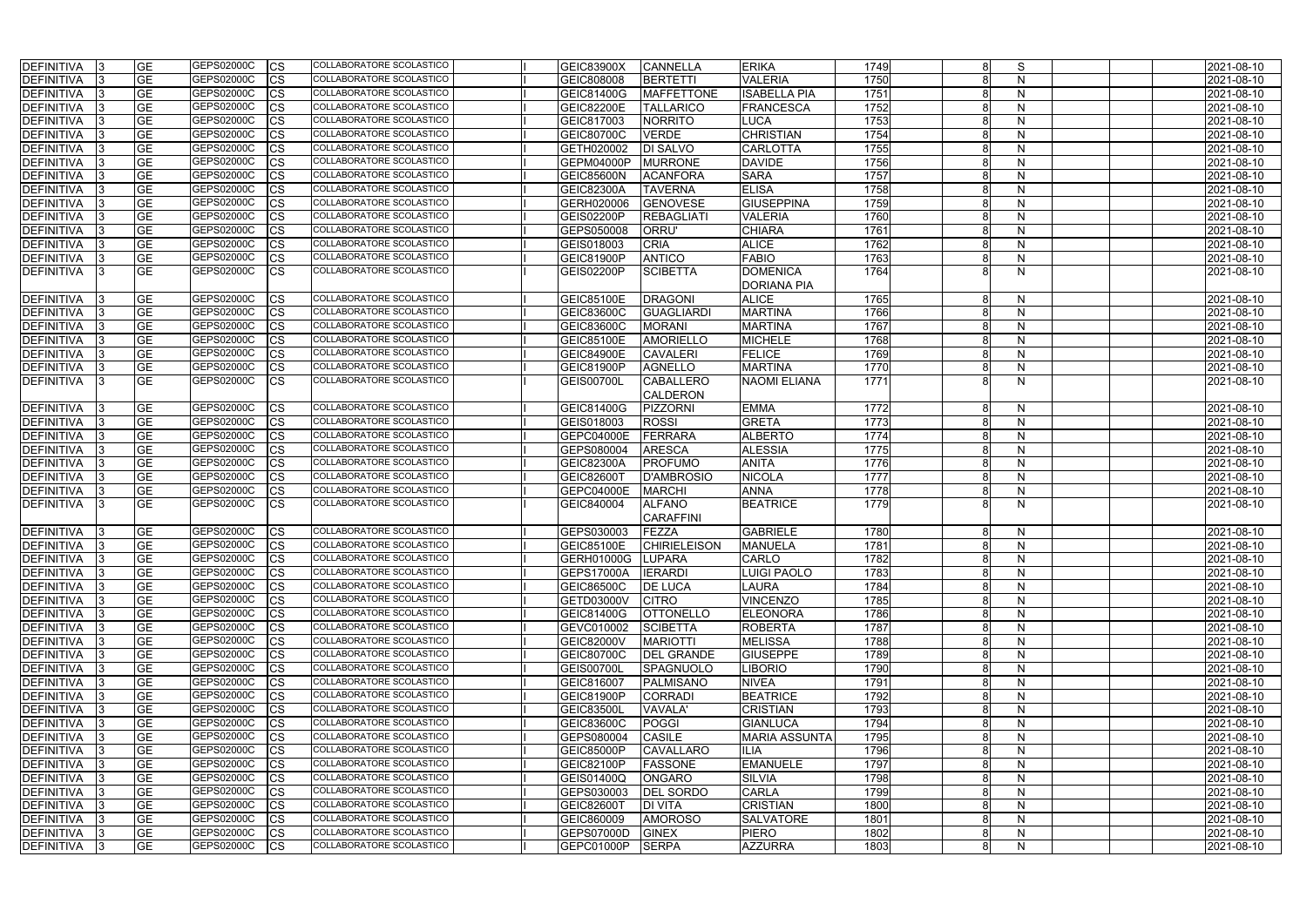| <b>DEFINITIVA</b> | <b>GE</b>                | GEPS02000C | <b>ICS</b> | COLLABORATORE SCOLASTICO        | GEIC81900P        | <b>RISSO</b>        | BENEDETTA          | 1804 |              | N  |  | 2021-08-10 |
|-------------------|--------------------------|------------|------------|---------------------------------|-------------------|---------------------|--------------------|------|--------------|----|--|------------|
|                   |                          |            |            |                                 |                   |                     | <b>MARIA</b>       |      |              |    |  |            |
| <b>DEFINITIVA</b> | GЕ                       | GEPS02000C | CS         | COLLABORATORE SCOLASTICO        | <b>GEIS00700L</b> | GAGGERI             | <b>ALESSIA</b>     | 1805 |              | N  |  | 2021-08-10 |
| <b>DEFINITIVA</b> | GЕ                       | GEPS02000C | CS         | COLLABORATORE SCOLASTICO        | <b>GEIC85100E</b> | <b>RAIMONDO</b>     | <b>GIULIA</b>      | 1806 |              | N  |  | 2021-08-10 |
| <b>DEFINITIVA</b> | GЕ                       | GEPS02000C | <b>CS</b>  | COLLABORATORE SCOLASTICO        | <b>GEIC81200X</b> | <b>BELLAMIA</b>     | GUENDALINA         | 1807 |              | N  |  | 2021-08-10 |
| DEFINITIVA        | GE                       | GEPS02000C | CS         | COLLABORATORE SCOLASTICO        | GEIS01400Q        | <b>URSO</b>         | <b>MICHELE</b>     | 1808 |              | N  |  | 2021-08-10 |
| DEFINITIVA        | GE                       | GEPS02000C | CS         | COLLABORATORE SCOLASTICO        | GEIC808008        | <b>VASILE</b>       | <b>DARIO</b>       | 1809 | R            | N  |  | 2021-08-10 |
| <b>DEFINITIVA</b> | <b>GE</b>                | GEPS02000C | <b>CS</b>  | COLLABORATORE SCOLASTICO        | GERH020006        | <b>SAPUPPO</b>      | <b>MARTA</b>       | 1810 | 8            | N  |  | 2021-08-10 |
| <b>DEFINITIVA</b> | GE                       | GEPS02000C | CS         | COLLABORATORE SCOLASTICO        | GEPS02000C        | <b>ALFIERI</b>      | <b>CATERINA</b>    | 1811 |              | N  |  | 2021-08-10 |
| DEFINITIVA        | GЕ                       | GEPS02000C | CS         | <b>COLLABORATORE SCOLASTICO</b> | <b>GEIS02200P</b> | PUTIGNANO           | <b>ANDREA</b>      | 1812 |              | N  |  | 2021-08-10 |
| DEFINITIVA        | $\overline{\mathsf{GE}}$ | GEPS02000C | <b>CS</b>  | COLLABORATORE SCOLASTICO        | GEPS07000D        | <b>PIRRONE</b>      | <b>GABRIEL</b>     | 1813 |              | N  |  | 2021-08-10 |
|                   |                          |            |            |                                 |                   |                     | <b>JOSEPH</b>      |      |              |    |  |            |
| <b>DEFINITIVA</b> | GE                       | GEPS02000C | <b>CS</b>  | COLLABORATORE SCOLASTICO        | GEIC816007        | <b>ORECCHIA</b>     | <b>IRENE</b>       | 1814 | 8            | N  |  | 2021-08-10 |
| <b>DEFINITIVA</b> | GE                       | GEPS02000C | CS         | COLLABORATORE SCOLASTICO        | <b>GEIC85700D</b> | <b>SAMARELLI</b>    | <b>DANIELE</b>     | 1815 | 8            | N  |  | 2021-08-10 |
| <b>DEFINITIVA</b> | GE                       | GEPS02000C | CS         | COLLABORATORE SCOLASTICO        | GEIC816007        | <b>DE LEONARDIS</b> | <b>MICHELA</b>     | 1816 | 8            | N  |  | 2021-08-10 |
| <b>DEFINITIVA</b> | GE                       | GEPS02000C | CS         | COLLABORATORE SCOLASTICO        | GEIC811004        | MAZZOLA             | VALENTINA          | 1817 | 8            | N  |  | 2021-08-10 |
| <b>DEFINITIVA</b> | GЕ                       | GEPS02000C | CS         | COLLABORATORE SCOLASTICO        | <b>GEIC84200Q</b> | <b>ONORI</b>        | FEDERICA           | 1818 | 8            | N  |  | 2021-08-10 |
| <b>DEFINITIVA</b> | GЕ                       | GEPS02000C | CS         | COLLABORATORE SCOLASTICO        | GERH020006        | <b>SESTITO</b>      | <b>EMANUELE</b>    | 1819 |              | N  |  | 2021-08-10 |
| <b>DEFINITIVA</b> | <b>GE</b>                | GEPS02000C | <b>CS</b>  | <b>COLLABORATORE SCOLASTICO</b> | <b>GEIS01600B</b> | <b>GALLO</b>        | <b>MARIO DARIO</b> | 1820 | 8            | N  |  | 2021-08-10 |
| DEFINITIVA        | GЕ                       | GEPS02000C | CS         | COLLABORATORE SCOLASTICO        | GEIC808008        | <b>FACCIOLO</b>     | <b>MARCO</b>       | 1821 | 8            | N  |  | 2021-08-10 |
| <b>DEFINITIVA</b> | GЕ                       | GEPS02000C | CS         | COLLABORATORE SCOLASTICO        | <b>GEIC84100X</b> | FORNARO             | <b>IULIIA</b>      | 1822 | 8            | N. |  | 2021-08-10 |
| <b>DEFINITIVA</b> | GЕ                       | GEPS02000C | CS         | COLLABORATORE SCOLASTICO        | <b>GEIC81900P</b> | <b>TA CCHELLA</b>   | <b>ELISA</b>       | 1823 | 8            | N  |  | 2021-08-10 |
| <b>DEFINITIVA</b> | GЕ                       | GEPS02000C | <b>CS</b>  | COLLABORATORE SCOLASTICO        | GEIC816007        | <b>BRUZZESE</b>     | <b>ROSA</b>        | 1824 |              | N  |  | 2021-08-10 |
| <b>DEFINITIVA</b> | GЕ                       | GEPS02000C | CS         | COLLABORATORE SCOLASTICO        | <b>GEIC84900E</b> | <b>MONTALDO</b>     | <b>SERENA</b>      | 1825 |              | N  |  | 2021-08-10 |
| <b>DEFINITIVA</b> | <b>GE</b>                | GEPS02000C | <b>CS</b>  | COLLABORATORE SCOLASTICO        | GERH020006        | <b>PISANO</b>       | <b>TERESA</b>      | 1826 | R            | N  |  | 2021-08-10 |
| <b>DEFINITIVA</b> | GE                       | GEPS02000C | CS         | COLLABORATORE SCOLASTICO        | <b>GEIC82300A</b> | <b>FOSSA</b>        | <b>ANNAMARIA</b>   | 1827 | 8            | N  |  | 2021-08-10 |
| <b>DEFINITIVA</b> | GE                       | GEPS02000C | CS         | COLLABORATORE SCOLASTICO        | <b>GEPS07000D</b> | <b>DI PETTA</b>     | <b>ANTONIO</b>     | 1828 |              | N  |  | 2021-08-10 |
| <b>DEFINITIVA</b> | GE                       | GEPS02000C | CS         | COLLABORATORE SCOLASTICO        | GEIS00600R        | <b>LOMBARDI</b>     | DANIELA            | 1829 |              | N  |  | 2021-08-10 |
| <b>DEFINITIVA</b> | GE                       | GEPS02000C | <b>CS</b>  | COLLABORATORE SCOLASTICO        | GEIC831009        | <b>PRONESTI'</b>    | <b>VINCENZA</b>    | 1830 |              | N  |  | 2021-08-10 |
| <b>DEFINITIVA</b> | GЕ                       | GEPS02000C | <b>CS</b>  | COLLABORATORE SCOLASTICO        | <b>GEIS00700L</b> | <b>APICELLA</b>     | <b>AMBRA</b>       | 1831 |              | N  |  | 2021-08-10 |
| <b>DEFINITIVA</b> | $\overline{\mathsf{GE}}$ | GEPS02000C | CS         | COLLABORATORE SCOLASTICO        | <b>GEIC82300A</b> | FAZIO               | <b>PAOLO</b>       | 1832 | я            | N  |  | 2021-08-10 |
| DEFINITIVA        | <b>GE</b>                | GEPS02000C | <b>CS</b>  | COLLABORATORE SCOLASTICO        | GEIC853006        | <b>AGUILAR</b>      | <b>ANA GESENIA</b> | 1833 |              | N  |  | 2021-08-10 |
|                   |                          |            |            |                                 |                   | <b>CHAVEZ</b>       |                    |      |              |    |  |            |
| <b>DEFINITIVA</b> | GE                       | GEPS02000C | <b>CS</b>  | COLLABORATORE SCOLASTICO        | <b>GEIC83000D</b> | <b>CARCIA</b>       | FRANCESCA          | 1834 |              | N  |  | 2021-08-10 |
| <b>DEFINITIVA</b> | GE                       | GEPS02000C | <b>CS</b>  | COLLABORATORE SCOLASTICO        | GEIC81300Q        | <b>BORRON</b>       | <b>ROBERTA</b>     | 1835 |              | N  |  | 2021-08-10 |
| DEFINITIVA        | GE                       | GEPS02000C | <b>CS</b>  | COLLABORATORE SCOLASTICO        | GEIC825002        | <b>CERULLI</b>      | <b>DORA</b>        | 1836 |              | N  |  | 2021-08-10 |
| DEFINITIVA 3      | <b>GE</b>                | GEPS02000C | <b>CS</b>  | COLLABORATORE SCOLASTICO        | <b>GEIC86400L</b> | <b>ARDINO</b>       | FEDERICA           | 1837 | 8            | N  |  | 2021-08-10 |
| DEFINITIVA 3      | <b>GE</b>                | GEPS02000C | <b>CS</b>  | COLLABORATORE SCOLASTICO        | GEIC824006        | PARODI              | <b>CATERINA</b>    | 1838 | $\mathsf{R}$ | N  |  | 2021-08-10 |
| <b>DEFINITIVA</b> | <b>GE</b>                | GEPS02000C | <b>ICS</b> | COLLABORATORE SCOLASTICO        | <b>GEIC85200A</b> | <b>CORRIGA</b>      | <b>FRANCESCA</b>   | 1839 | 8            | N  |  | 2021-08-10 |
| <b>DEFINITIVA</b> | GЕ                       | GEPS02000C | ICS        | COLLABORATORE SCOLASTICO        | GEPC01000P        | <b>MASSIMO</b>      | <b>LUISA</b>       | 1840 |              | N  |  | 2021-08-10 |
| <b>DEFINITIVA</b> | GE                       | GEPS02000C | <b>ICS</b> | COLLABORATORE SCOLASTICO        | GERH020006        | FABBRI              | FRANCESCA          | 1841 |              | N  |  | 2021-08-10 |
| <b>DEFINITIVA</b> | GЕ                       | GEPS02000C | <b>CS</b>  | COLLABORATORE SCOLASTICO        | GEIC817003        | <b>TIRASSO</b>      | FEDERICA           | 1842 |              | N  |  | 2021-08-10 |
| <b>DEFINITIVA</b> | GE                       | GEPS02000C | <b>CS</b>  | <b>COLLABORATORE SCOLASTICO</b> | GEPS02000C        | <b>ROTELLA</b>      | <b>CRISTINA</b>    | 1843 |              | N  |  | 2021-08-10 |
| <b>DEFINITIVA</b> | <b>GE</b>                | GEPS02000C | <b>ICS</b> | COLLABORATORE SCOLASTICO        | GEIC804001        | <b>CIANI</b>        | <b>SILVIA</b>      | 1844 | 8            | N  |  | 2021-08-10 |
| <b>DEFINITIVA</b> | <b>GE</b>                | GEPS02000C | <b>CS</b>  | COLLABORATORE SCOLASTICO        | GEIS017007        | <b>BALBI</b>        | <b>CARLO</b>       | 1845 | 8            | N  |  | 2021-08-10 |
|                   | <b>GE</b>                | GEPS02000C | ICS        | COLLABORATORE SCOLASTICO        | GEIC825002        |                     | <b>MAURIZIO</b>    | 1846 | 8            |    |  |            |
| <b>DEFINITIVA</b> |                          | GEPS02000C |            | COLLABORATORE SCOLASTICO        |                   | <b>TRAVERSO</b>     |                    |      |              | N  |  | 2021-08-10 |
| <b>DEFINITIVA</b> | <b>GE</b>                |            | <b>CS</b>  | COLLABORATORE SCOLASTICO        | <b>GEIS01600B</b> | <b>SASSARINI</b>    | <b>VANESSA</b>     | 1847 |              | N  |  | 2021-08-10 |
| <b>DEFINITIVA</b> | GE                       | GEPS02000C | <b>CS</b>  |                                 | <b>GEIC81200X</b> | <b>MARTONE</b>      | <b>ROSARIA</b>     | 1848 |              | N  |  | 2021-08-10 |
| DEFINITIVA        | GЕ                       | GEPS02000C | <b>CS</b>  | COLLABORATORE SCOLASTICO        | GEIC804001        | CAVAZZINI           | <b>CINZIA</b>      | 1849 |              | N  |  | 2021-08-10 |
| <b>DEFINITIVA</b> | <b>GE</b>                | GEPS02000C | <b>CS</b>  | COLLABORATORE SCOLASTICO        | GEIC860009        | <b>FRUMENTO</b>     | <b>ROBERTA</b>     | 1850 | 8            | N  |  | 2021-08-10 |
| <b>DEFINITIVA</b> | <b>GE</b>                | GEPS02000C | <b>CS</b>  | COLLABORATORE SCOLASTICO        | <b>GEIC83500L</b> | <b>GESTRO</b>       | <b>MARIA ROSA</b>  | 1851 | 8            | N  |  | 2021-08-10 |
| DEFINITIVA        | GE                       | GEPS02000C | <b>CS</b>  | COLLABORATORE SCOLASTICO        | GEIC808008        | <b>GELLENI</b>      | STEFANIA           | 1852 | 8            | N  |  | 2021-08-10 |
| <b>DEFINITIVA</b> | GE                       | GEPS02000C | Ics        | COLLABORATORE SCOLASTICO        | GEPC020009        | <b>BONINI</b>       | <b>DEBORA</b>      | 1853 |              | N  |  | 2021-08-10 |
| <b>DEFINITIVA</b> | GE                       | GEPS02000C | ICS        | COLLABORATORE SCOLASTICO        | GEIC811004        | <b>MAGLIULO</b>     | ANNUNZIATA         | 1854 |              | N  |  | 2021-08-10 |
| <b>DEFINITIVA</b> | GE                       | GEPS02000C | CS         | COLLABORATORE SCOLASTICO        | <b>GEIC85100E</b> | <b>BEVERINI</b>     | <b>CARROLL</b>     | 1855 |              | N  |  | 2021-08-10 |
| <b>DEFINITIVA</b> | <b>GE</b>                | GEPS02000C | <b>ICS</b> | COLLABORATORE SCOLASTICO        | GEIC81400G        | <b>ZUNINO</b>       | <b>RENATO</b>      | 1856 | 8            | N  |  | 2021-08-10 |
| <b>DEFINITIVA</b> | <b>GE</b>                | GEPS02000C | <b>ICS</b> | COLLABORATORE SCOLASTICO        | GEIC81200X        | <b>BARBATO</b>      | <b>ORNELLA</b>     | 1857 | 8            | N  |  | 2021-08-10 |
| <b>DEFINITIVA</b> | GE                       | GEPS02000C | <b>CS</b>  | COLLABORATORE SCOLASTICO        | <b>GERH01000G</b> | SABBATINI           | FABIO              | 1858 | 8            | N  |  | 2021-08-10 |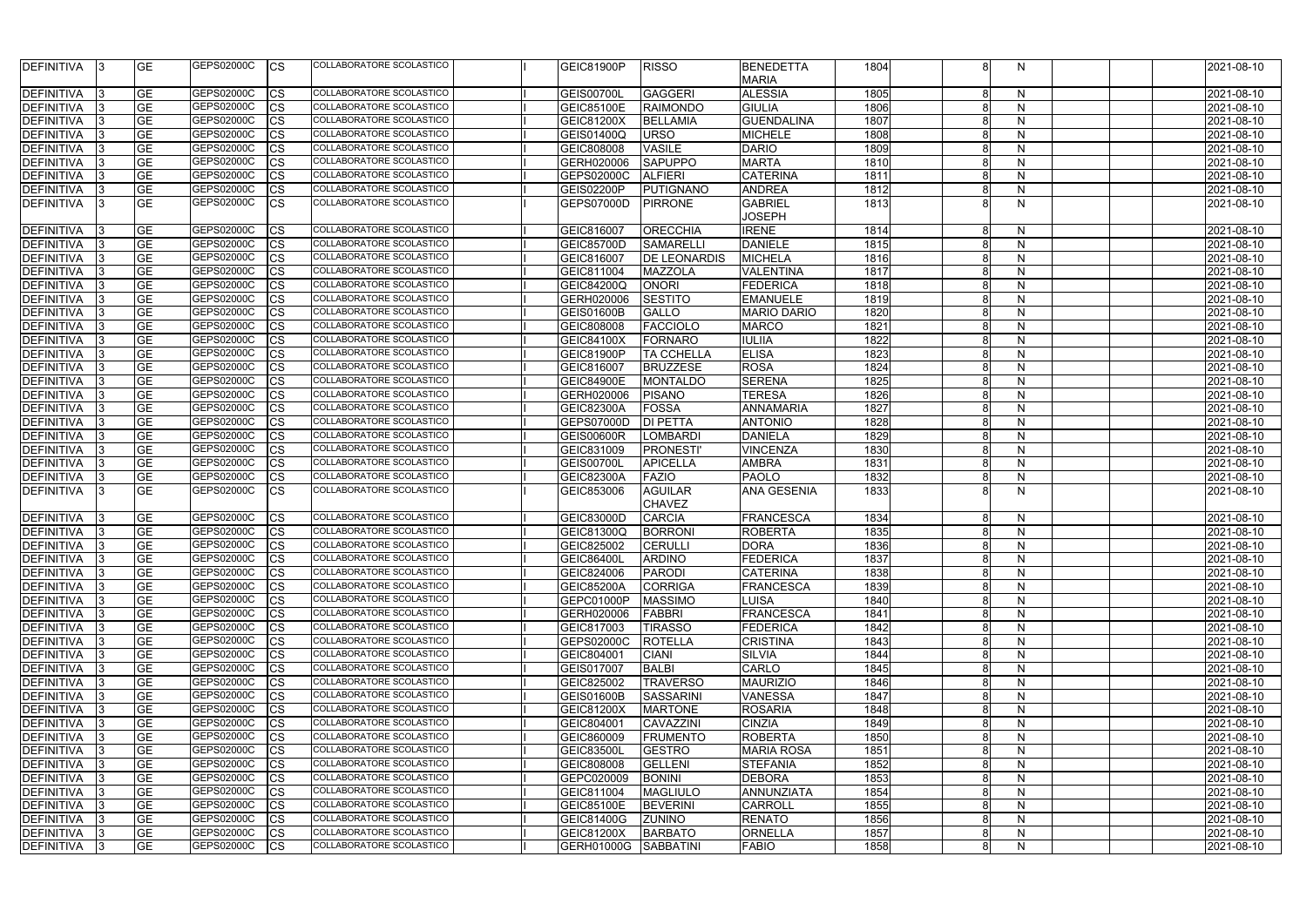| <b>DEFINITIVA</b> | <b>GE</b>  | GEPS02000C | CS        | COLLABORATORE SCOLASTICO        | GEIC84200Q        | <b>GUERRINA</b>   | <b>ANNAMARIA</b>    | 1859 |      | N            |     | 2021-08-10 |
|-------------------|------------|------------|-----------|---------------------------------|-------------------|-------------------|---------------------|------|------|--------------|-----|------------|
| DEFINITIVA        | <b>GE</b>  | GEPS02000C | СS        | COLLABORATORE SCOLASTICO        | <b>GEIC84900E</b> | <b>NAVARRA</b>    | <b>ESTER</b>        | 1860 |      | N            |     | 2021-08-10 |
| <b>DEFINITIVA</b> | <b>GE</b>  | GEPS02000C | CS        | COLLABORATORE SCOLASTICO        | GEPS080004        | <b>RUARO</b>      | <b>IOLANDA</b>      | 1861 |      | N            |     | 2021-08-10 |
| <b>DEFINITIVA</b> | <b>GE</b>  | GEPS02000C | CS        | COLLABORATORE SCOLASTICO        | <b>GEIC81200X</b> | <b>MUSSO</b>      | <b>ISABELLA</b>     | 1862 |      | N            |     | 2021-08-10 |
| DEFINITIVA        | <b>GE</b>  | GEPS02000C | СS        | COLLABORATORE SCOLASTICO        | GEPM030004        | <b>MIRABELLA</b>  | <b>MAURIZIO</b>     | 1863 |      | N            |     | 2021-08-10 |
| DEFINITIVA        | <b>GE</b>  | GEPS02000C | CS        | COLLABORATORE SCOLASTICO        | GERI07000P        | <b>DAGNINO</b>    | <b>ENRICO</b>       | 1864 |      | N            |     | 2021-08-10 |
| <b>DEFINITIVA</b> | <b>GE</b>  | GEPS02000C | СS        | <b>COLLABORATORE SCOLASTICO</b> | GEPC01000P        | <b>SBISA</b>      | <b>ISABELLA</b>     | 1865 |      | N            |     | 2021-08-10 |
| <b>DEFINITIVA</b> | <b>GE</b>  | GEPS02000C | <b>CS</b> | COLLABORATORE SCOLASTICO        | GEMM18600B        | <b>RAVI</b>       | <b>MARIA</b>        | 1866 | 7,98 | N.           |     | 2021-08-10 |
|                   |            |            |           |                                 |                   |                   | <b>ELISABETTA</b>   |      |      |              |     |            |
| <b>DEFINITIVA</b> | <b>GE</b>  | GEPS02000C | <b>CS</b> | COLLABORATORE SCOLASTICO        | GEIC811004        | NOCERINO          | <b>FLORINDA</b>     | 1867 | 7,97 | S            |     | 2021-08-10 |
| DEFINITIVA        | <b>GE</b>  | GEPS02000C | CS        | COLLABORATORE SCOLASTICO        | GEIC85100E        | <b>PORTA</b>      | <b>GIOVANNA</b>     | 1868 | 7,95 | S            |     | 2021-08-10 |
| <b>DEFINITIVA</b> | <b>GE</b>  | GEPS02000C | CS        | COLLABORATORE SCOLASTICO        | <b>GEIC85000P</b> | <b>GAGLIANO</b>   | <b>LUCA</b>         | 1869 | 7,95 | $\mathsf{N}$ |     | 2021-08-10 |
| <b>DEFINITIVA</b> | <b>GE</b>  | GEPS02000C | CS        | COLLABORATORE SCOLASTICO        | <b>GEPM04000P</b> | PONTILLO          | <b>LUIGI</b>        | 1870 | 7,95 | N            |     | 2021-08-10 |
| <b>DEFINITIVA</b> | <b>GE</b>  | GEPS02000C | СS        | COLLABORATORE SCOLASTICO        | GEIC837008        | <b>PUGLIESE</b>   | <b>FEDERICA</b>     | 1871 | 7,95 | N            |     | 2021-08-10 |
| <b>DEFINITIVA</b> | <b>GE</b>  | GEPS02000C | CS        | COLLABORATORE SCOLASTICO        | <b>GEIC84900E</b> | <b>IACUITTI</b>   | <b>STEFANO</b>      | 1872 | 7,95 | $\mathsf{N}$ |     | 2021-08-10 |
| <b>DEFINITIVA</b> | <b>GE</b>  | GEPS02000C | CS        | COLLABORATORE SCOLASTICO        | <b>GEIC80600L</b> | <b>CARLINO</b>    | <b>ROSARIA</b>      | 1873 | 7,95 | $\mathsf{N}$ |     | 2021-08-10 |
| DEFINITIVA        | <b>GE</b>  | GEPS02000C | СS        | COLLABORATORE SCOLASTICO        | GEIC83600C        | <b>CAMPAIOLA</b>  | <b>MARTINA</b>      | 1874 | 7,95 | N            |     | 2021-08-10 |
| <b>DEFINITIVA</b> | <b>GE</b>  | GEPS02000C | CS        | <b>COLLABORATORE SCOLASTICO</b> | <b>GEIS00100N</b> | <b>PIAGGIONE</b>  | <b>SILVIA</b>       | 1875 | 7,95 | $\mathsf{N}$ |     | 2021-08-10 |
| <b>DEFINITIVA</b> | <b>GE</b>  | GEPS02000C | <b>CS</b> | <b>COLLABORATORE SCOLASTICO</b> | GETH020002        | <b>GIARLETTA</b>  | <b>VITINA</b>       | 1876 | 7,95 | N            |     | 2021-08-10 |
| <b>DEFINITIVA</b> | <b>GE</b>  | GEPS02000C | СS        | <b>COLLABORATORE SCOLASTICO</b> | GEIS003009        | <b>FRAVEGA</b>    | <b>MASSIMILIANO</b> | 1877 | 7,93 | $\mathsf{N}$ |     | 2021-08-10 |
| <b>DEFINITIVA</b> | <b>GE</b>  | GEPS02000C | CS        | COLLABORATORE SCOLASTICO        | <b>GEIC82300A</b> | <b>TROVATO</b>    | <b>ROBERTA</b>      | 1878 | 7,93 | N            |     | 2021-08-10 |
| <b>DEFINITIVA</b> | <b>GE</b>  | GEPS02000C | CS        | <b>COLLABORATORE SCOLASTICO</b> | GEPS080004        | <b>TARANTINI</b>  | <b>GABRIELE</b>     | 1879 | 7,93 | $\mathsf{N}$ |     | 2021-08-10 |
| <b>DEFINITIVA</b> | <b>GE</b>  | GEPS02000C | CS        | COLLABORATORE SCOLASTICO        | GEPS02000C        | <b>BALESTRACC</b> | <b>MAURO</b>        | 1880 | 7,93 | $\mathsf{N}$ |     | 2021-08-10 |
| <b>DEFINITIVA</b> | <b>GE</b>  | GEPS02000C | CS        | COLLABORATORE SCOLASTICO        | GEPC020009        | <b>CUCCA</b>      | <b>EMANUELA</b>     | 1881 | 7,92 | S            |     | 2021-08-10 |
| <b>DEFINITIVA</b> | <b>GE</b>  | GEPS02000C | СS        | COLLABORATORE SCOLASTICO        | GEIC817003        | <b>CARUSO</b>     | <b>SANTINA</b>      | 1882 | 7,92 | S            |     | 2021-08-10 |
| <b>DEFINITIVA</b> | <b>GE</b>  | GEPS02000C | СS        | COLLABORATORE SCOLASTICO        | <b>GEIC85100E</b> | <b>RIVERSO</b>    | <b>PAOLA</b>        | 1883 | 7,92 | S            |     | 2021-08-10 |
| <b>DEFINITIVA</b> | <b>GE</b>  | GEPS02000C | CS        | COLLABORATORE SCOLASTICO        | <b>GESL01000P</b> | <b>DE PALO</b>    | <b>GIACOMINA</b>    | 1884 | 7,91 | N            |     | 2021-08-10 |
| <b>DEFINITIVA</b> | <b>GE</b>  | GEPS02000C | CS        | COLLABORATORE SCOLASTICO        | GEPS030003        | <b>DI PAOLA</b>   | <b>SONIA</b>        | 1885 | 7,90 | S            |     | 2021-08-10 |
| DEFINITIVA        | <b>GE</b>  | GEPS02000C | CS        | COLLABORATORE SCOLASTICO        | GEPS050008        | D'ANTUONO         | <b>MARIANNA</b>     | 1886 | 7,90 | S            |     | 2021-08-10 |
| DEFINITIVA        | <b>GE</b>  | GEPS02000C | CS        | COLLABORATORE SCOLASTICO        | <b>GEIC85000P</b> | <b>CASULA</b>     | <b>LUISA ANNA</b>   | 1887 | 7,90 | S            |     | 2021-08-10 |
| <b>DEFINITIVA</b> | <b>GE</b>  | GEPS02000C | <b>CS</b> | <b>COLLABORATORE SCOLASTICO</b> | GEIC83000D        | <b>LAVORATORE</b> | <b>ANTONIO</b>      | 1888 | 7,90 | S            |     | 2021-08-10 |
| <b>DEFINITIVA</b> | <b>GE</b>  | GEPS02000C | СS        | <b>COLLABORATORE SCOLASTICO</b> | GEIC804001        | <b>CARIA</b>      | <b>MICHELA</b>      | 1889 | 7,90 | S            |     | 2021-08-10 |
| <b>DEFINITIVA</b> | <b>GE</b>  | GEPS02000C | СS        | COLLABORATORE SCOLASTICO        | GERI07000P        | <b>FERRARI</b>    | <b>CHIARA</b>       | 1890 | 7,90 | S            |     | 2021-08-10 |
| <b>DEFINITIVA</b> | <b>GE</b>  | GEPS02000C | CS        | <b>COLLABORATORE SCOLASTICO</b> | GEIC82200E        | <b>DE NICOLAI</b> | <b>VANESSA</b>      | 1891 | 7,90 | S            |     | 2021-08-10 |
| <b>DEFINITIVA</b> | <b>GE</b>  | GEPS02000C | СS        | COLLABORATORE SCOLASTICO        | <b>GEIC85100E</b> | <b>VITALE</b>     | <b>FABIANA</b>      | 1892 | 7,90 | S            |     | 2021-08-10 |
| <b>DEFINITIVA</b> | <b>IGE</b> | GEPS02000C | <b>CS</b> | COLLABORATORE SCOLASTICO        | GEIC81300Q        | <b>GENUA</b>      | <b>GIOVANNI</b>     | 1893 | 7,90 | N            |     | 2021-08-10 |
| <b>DEFINITIVA</b> | <b>GE</b>  | GEPS02000C | <b>CS</b> | COLLABORATORE SCOLASTICO        | GETH020002        | <b>RISO</b>       | <b>VERONICA</b>     | 1894 | 7,90 | N            |     | 2021-08-10 |
| <b>DEFINITIVA</b> | <b>GE</b>  | GEPS02000C | <b>CS</b> | COLLABORATORE SCOLASTICO        | <b>GEIC85100E</b> | <b>TACCONE</b>    | <b>GIUSEPPE</b>     | 1895 | 7,90 | N            |     | 2021-08-10 |
| DEFINITIVA        | <b>GE</b>  | GEPS02000C | <b>CS</b> | COLLABORATORE SCOLASTICO        | <b>GEIS01600B</b> | <b>PIOLA</b>      | <b>FEDERICO</b>     | 1896 | 7,90 | N            |     | 2021-08-10 |
| DEFINITIVA        | <b>GE</b>  | GEPS02000C | <b>CS</b> | COLLABORATORE SCOLASTICO        | <b>GEIS01900V</b> | <b>ROMANO</b>     | <b>MARIA</b>        | 1897 | 7,90 | N            |     | 2021-08-10 |
|                   |            |            |           |                                 |                   |                   | <b>GIOVANNA</b>     |      |      |              |     |            |
| <b>DEFINITIVA</b> | <b>GE</b>  | GEPS02000C | <b>CS</b> | <b>COLLABORATORE SCOLASTICO</b> | <b>GEIC80700C</b> | <b>BARBATO</b>    | <b>GENNY</b>        | 1898 | 7,90 | N            |     | 2021-08-10 |
| <b>DEFINITIVA</b> | <b>GE</b>  | GEPS02000C | <b>CS</b> | COLLABORATORE SCOLASTICO        | GERH01000G        | <b>LA PIETRA</b>  | <b>ANNA MARIA</b>   | 1899 | 7,90 | N            |     | 2021-08-10 |
| <b>DEFINITIVA</b> | <b>GE</b>  | GEPS02000C | <b>CS</b> | <b>COLLABORATORE SCOLASTICO</b> | <b>GEIS00600R</b> | <b>D'EGIDIO</b>   | <b>GIORGIO</b>      | 1900 | 7,90 | $\mathsf{N}$ |     | 2021-08-10 |
| <b>DEFINITIVA</b> | <b>GE</b>  | GEPS02000C | <b>CS</b> | COLLABORATORE SCOLASTICO        | GEPS050008        | <b>TALIERCIO</b>  | <b>GIULIA</b>       | 1901 | 7,90 | N            |     | 2021-08-10 |
| <b>DEFINITIVA</b> | <b>GE</b>  | GEPS02000C | <b>CS</b> | COLLABORATORE SCOLASTICO        | <b>GEIC80700C</b> | <b>DE FIORE</b>   | <b>REDENTORE</b>    | 1902 | 7,90 | $\mathsf{N}$ |     | 2021-08-10 |
| DEFINITIVA        | <b>GE</b>  | GEPS02000C | <b>CS</b> | COLLABORATORE SCOLASTICO        | GEPS030003        | <b>ADAMO</b>      | <b>FLAVIA</b>       | 1903 | 7,90 | $\mathsf{N}$ |     | 2021-08-10 |
| DEFINITIVA        | <b>GE</b>  | GEPS02000C | <b>CS</b> | COLLABORATORE SCOLASTICO        | <b>GEIC85700D</b> | <b>MORMILE</b>    | <b>ALESSANDRO</b>   | 1904 | 7,90 | N            |     | 2021-08-10 |
| DEFINITIVA        | <b>GE</b>  | GEPS02000C | <b>CS</b> | COLLABORATORE SCOLASTICO        | GEIS018003        | <b>LICATA</b>     | <b>GIADA</b>        | 1905 | 7,90 | $\mathsf{N}$ |     | 2021-08-10 |
| DEFINITIVA        | <b>GE</b>  | GEPS02000C | <b>CS</b> | COLLABORATORE SCOLASTICO        | GERH020006        | <b>TRAVI</b>      | <b>LILIA</b>        | 1906 | 7,90 | $\mathsf{N}$ |     | 2021-08-10 |
| DEFINITIVA        | <b>GE</b>  | GEPS02000C | CS        | COLLABORATORE SCOLASTICO        | GEIS01400Q        | <b>D'AGOSTINO</b> | <b>ANNALISA</b>     | 1907 | 7,90 | N            |     | 2021-08-10 |
| DEFINITIVA        | <b>GE</b>  | GEPS02000C | <b>CS</b> | COLLABORATORE SCOLASTICO        | GEIC840004        | <b>RUTIGLIANO</b> | <b>LAURA</b>        | 1908 | 7,90 | $\mathsf{N}$ |     | 2021-08-10 |
| <b>DEFINITIVA</b> | <b>GE</b>  | GEPS02000C | <b>CS</b> | COLLABORATORE SCOLASTICO        | GEIS018003        | <b>SCARCELLI</b>  | <b>ROSSELLA</b>     | 1909 | 7,90 | $\mathsf{N}$ |     | 2021-08-10 |
| <b>DEFINITIVA</b> | <b>GE</b>  | GEPS02000C | <b>CS</b> | COLLABORATORE SCOLASTICO        | <b>GEIC81200X</b> | <b>SERRA</b>      | <b>JESSICA</b>      | 1910 | 7,90 | N            | IS. | 2021-08-10 |
| DEFINITIVA        | <b>GE</b>  | GEPS02000C | <b>CS</b> | COLLABORATORE SCOLASTICO        | GEIC804001        | <b>GIACONI</b>    | <b>GIOVANNI</b>     | 1911 | 7,90 | N            |     | 2021-08-10 |
| <b>DEFINITIVA</b> | <b>GE</b>  | GEPS02000C | <b>CS</b> | COLLABORATORE SCOLASTICO        | GEPS02000C        | <b>ARZANI</b>     | <b>CHIARA</b>       | 1912 | 7,88 | N            |     | 2021-08-10 |
| DEFINITIVA        | <b>GE</b>  | GEPS02000C | <b>CS</b> | COLLABORATORE SCOLASTICO        | GEIC816007        | <b>ZACCAGNINO</b> | <b>SILVIA</b>       | 1913 | 7,87 | S            |     | 2021-08-10 |
| DEFINITIVA        | <b>GE</b>  | GEPS02000C | <b>CS</b> | COLLABORATORE SCOLASTICO        | <b>GEIS00700L</b> | <b>DIOP</b>       | <b>FATOU</b>        | 1914 | 7,86 | N            |     | 2021-08-10 |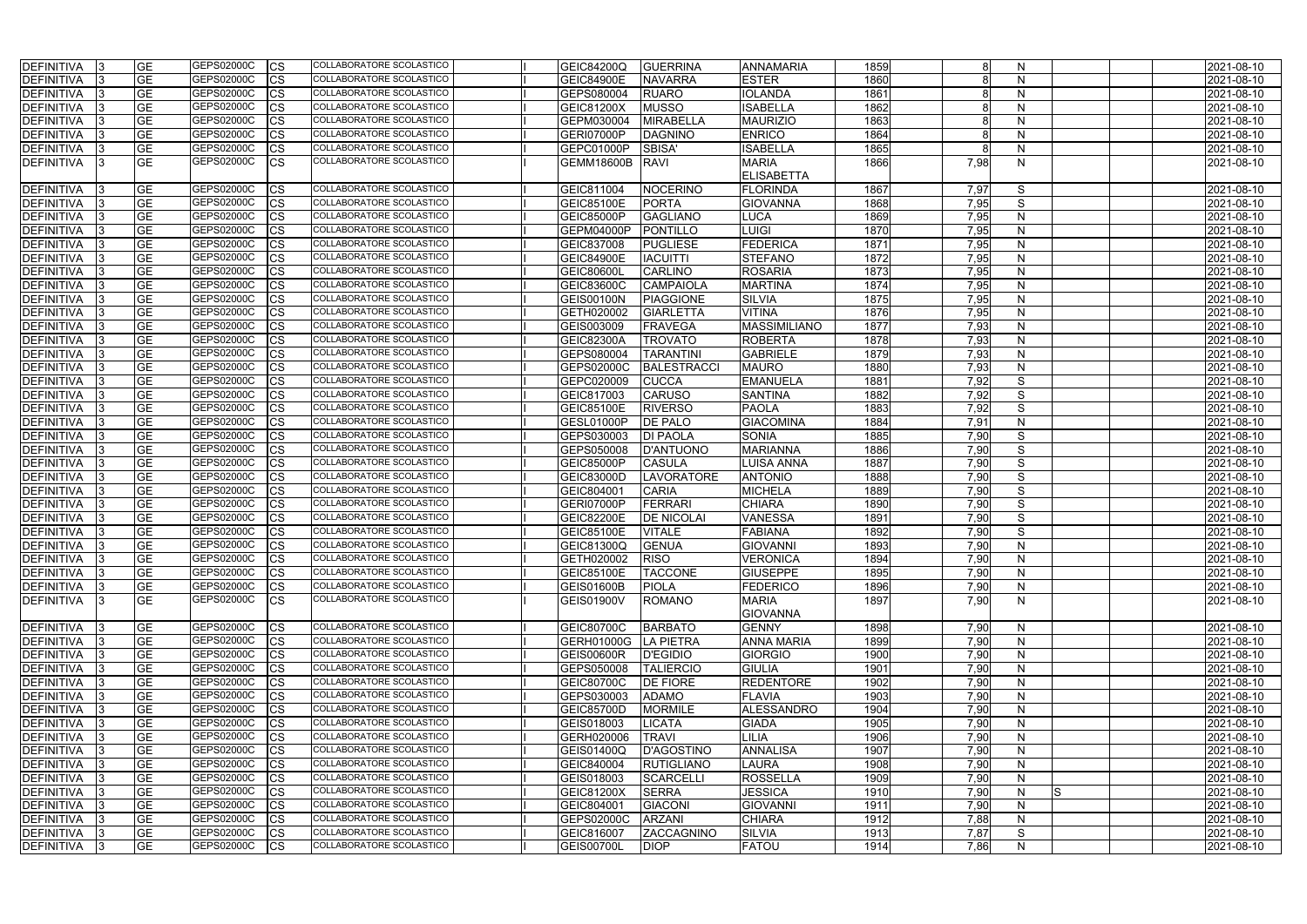| <b>GE</b><br>GEPS02000C<br><b>CS</b><br>COLLABORATORE SCOLASTICO<br><b>DEFINITIVA</b><br><b>GEIS01400Q</b><br><b>DI TERMINI</b><br><b>DAVIDE</b><br>1916<br>7,85<br>N<br><b>GE</b><br><b>ALESSANDRO</b><br>1917<br><b>DEFINITIVA</b><br>GEPS02000C<br><b>CS</b><br>COLLABORATORE SCOLASTICO<br>GEIC825002<br><b>DA CAMPO</b><br>7,85<br>N<br><b>GE</b><br>GEPS02000C<br>1918<br>7,85<br><b>DEFINITIVA</b><br><b>CS</b><br>COLLABORATORE SCOLASTICO<br><b>GEIC85000P</b><br><b>ARCHITETTO</b><br><b>MARIALUISA</b><br>N<br>GEPS02000C<br><b>GE</b><br>COLLABORATORE SCOLASTICO<br>GEPC020009<br>COCCO<br><b>ANDREA</b><br>1919<br>$\mathsf{N}$<br><b>DEFINITIVA</b><br><b>ICS</b><br>7,85<br><b>GE</b><br>GEPS02000C<br>COLLABORATORE SCOLASTICO<br><b>MASSARO</b><br><b>GIACINTO</b><br>1920<br><b>DEFINITIVA</b><br><b>CS</b><br><b>GEIC82100P</b><br>7,85<br>N<br>1921<br>S<br><b>GE</b><br>GEPS02000C<br>COLLABORATORE SCOLASTICO<br>GEIC859005<br>FRAU<br><b>ANTONELLA</b><br>7,83<br><b>DEFINITIVA</b><br><b>CS</b><br><b>GE</b><br>GEPS02000C<br>COLLABORATORE SCOLASTICO<br><b>CS</b><br><b>GARRAMONE</b><br><b>SAVERIO</b><br>1922<br>N<br><b>GEIC85500T</b><br>7,83<br>DEFINITIVA<br><b>GE</b><br>GEPS02000C<br>COLLABORATORE SCOLASTICO<br>1923<br><b>CS</b><br>GEIC817003<br><b>DE DOMENICO</b><br><b>FRANCESCA</b><br>7,83<br>N<br><b>DEFINITIVA</b><br><b>GE</b><br>GEPS02000C<br>COLLABORATORE SCOLASTICO<br><b>GIORGI</b><br><b>FRANCESCA</b><br>1924<br><b>DEFINITIVA</b><br><b>CS</b><br><b>GEIC81400G</b><br>7,83<br>N<br><b>GE</b><br>GEPS02000C<br><b>AMETRANO</b><br><b>GAETANO</b><br>1925<br>7,83<br>$\mathsf{N}$<br><b>DEFINITIVA</b><br><b>CS</b><br>COLLABORATORE SCOLASTICO<br>GERH020006<br><b>GE</b><br>GEPS02000C<br><b>CS</b><br>COLLABORATORE SCOLASTICO<br>1926<br><b>GEIC83500L</b><br><b>CAMPIDELLI</b><br><b>CRISTINA</b><br>7,83<br>N<br><b>DEFINITIVA</b><br><b>GE</b><br>GEPS02000C<br><b>CS</b><br>1927<br>7,83<br>COLLABORATORE SCOLASTICO<br>GEIC838004<br><b>GATTULLO</b><br><b>ROSANNA</b><br>N<br><b>DEFINITIVA</b><br><b>GE</b><br>GEPS02000C<br>1928<br>N<br><b>DEFINITIVA</b><br><b>CS</b><br>COLLABORATORE SCOLASTICO<br>GEPS07000D<br><b>FANTOLI</b><br><b>PAOLO</b><br>7,83<br><b>GE</b><br>GEPS02000C<br>S<br><b>CS</b><br>COLLABORATORE SCOLASTICO<br>1929<br><b>DEFINITIVA</b><br>GEIC816007<br><b>ILLIBERI</b><br><b>MADDALENA</b><br>7,82<br><b>GE</b><br>GEPS02000C<br>COLLABORATORE SCOLASTICO<br><b>IZZO</b><br>1930<br>S<br><b>DEFINITIVA</b><br>CS<br>GEIC85700D<br><b>ANNA</b><br>7,80<br><b>GE</b><br>GEPS02000C<br>1931<br>S<br>CS<br><b>COLLABORATORE SCOLASTICO</b><br>PELLEGRINO<br><b>CATERINA</b><br>7,80<br><b>DEFINITIVA</b><br>GEIC85700D<br><b>GE</b><br>GEPS02000C<br><b>COLLABORATORE SCOLASTICO</b><br><b>BUCCAFURNO</b><br><b>ANDREA</b><br>1932<br>S<br><b>DEFINITIVA</b><br><b>CS</b><br>GEIC809004<br>7,80<br><b>GE</b><br>GEPS02000C<br><b>COLLABORATORE SCOLASTICO</b><br><b>CS</b><br>GERH01000G<br><b>CAROLINA</b><br>1933<br>7,80<br>S<br><b>DEFINITIVA</b><br><b>DEL GAUDIO</b><br><b>GE</b><br>GEPS02000C<br>1934<br>S<br><b>CS</b><br>COLLABORATORE SCOLASTICO<br><b>GEIC85000P</b><br><b>SARTORELLI</b><br><b>CARLOTTA</b><br>7,80<br><b>DEFINITIVA</b><br>GEPS02000C<br><b>GE</b><br><b>COLLABORATORE SCOLASTICO</b><br><b>ALESSIA</b><br>1935<br>S<br><b>CS</b><br><b>GEIC81200X</b><br><b>FIETTA</b><br>7,80<br><b>DEFINITIVA</b> | 2021-08-10<br>2021-08-10<br>2021-08-10<br>2021-08-10<br>2021-08-10<br>2021-08-10<br>2021-08-10<br>2021-08-10<br>2021-08-10<br>2021-08-10<br>2021-08-10<br>2021-08-10<br>2021-08-10<br>2021-08-10<br>2021-08-10<br>2021-08-10<br>2021-08-10<br>2021-08-10<br>2021-08-10<br>2021-08-10<br>2021-08-10<br>2021-08-10 |
|-------------------------------------------------------------------------------------------------------------------------------------------------------------------------------------------------------------------------------------------------------------------------------------------------------------------------------------------------------------------------------------------------------------------------------------------------------------------------------------------------------------------------------------------------------------------------------------------------------------------------------------------------------------------------------------------------------------------------------------------------------------------------------------------------------------------------------------------------------------------------------------------------------------------------------------------------------------------------------------------------------------------------------------------------------------------------------------------------------------------------------------------------------------------------------------------------------------------------------------------------------------------------------------------------------------------------------------------------------------------------------------------------------------------------------------------------------------------------------------------------------------------------------------------------------------------------------------------------------------------------------------------------------------------------------------------------------------------------------------------------------------------------------------------------------------------------------------------------------------------------------------------------------------------------------------------------------------------------------------------------------------------------------------------------------------------------------------------------------------------------------------------------------------------------------------------------------------------------------------------------------------------------------------------------------------------------------------------------------------------------------------------------------------------------------------------------------------------------------------------------------------------------------------------------------------------------------------------------------------------------------------------------------------------------------------------------------------------------------------------------------------------------------------------------------------------------------------------------------------------------------------------------------------------------------------------------------------------------------------------------------------------------------------------------------------------------------------------------------------------------------------------------------------------------------------------------------------------------------------------------------------------------------------------------------------------------------------------------------------------------------------------------------------------------------|------------------------------------------------------------------------------------------------------------------------------------------------------------------------------------------------------------------------------------------------------------------------------------------------------------------|
|                                                                                                                                                                                                                                                                                                                                                                                                                                                                                                                                                                                                                                                                                                                                                                                                                                                                                                                                                                                                                                                                                                                                                                                                                                                                                                                                                                                                                                                                                                                                                                                                                                                                                                                                                                                                                                                                                                                                                                                                                                                                                                                                                                                                                                                                                                                                                                                                                                                                                                                                                                                                                                                                                                                                                                                                                                                                                                                                                                                                                                                                                                                                                                                                                                                                                                                                                                                                                               |                                                                                                                                                                                                                                                                                                                  |
|                                                                                                                                                                                                                                                                                                                                                                                                                                                                                                                                                                                                                                                                                                                                                                                                                                                                                                                                                                                                                                                                                                                                                                                                                                                                                                                                                                                                                                                                                                                                                                                                                                                                                                                                                                                                                                                                                                                                                                                                                                                                                                                                                                                                                                                                                                                                                                                                                                                                                                                                                                                                                                                                                                                                                                                                                                                                                                                                                                                                                                                                                                                                                                                                                                                                                                                                                                                                                               |                                                                                                                                                                                                                                                                                                                  |
|                                                                                                                                                                                                                                                                                                                                                                                                                                                                                                                                                                                                                                                                                                                                                                                                                                                                                                                                                                                                                                                                                                                                                                                                                                                                                                                                                                                                                                                                                                                                                                                                                                                                                                                                                                                                                                                                                                                                                                                                                                                                                                                                                                                                                                                                                                                                                                                                                                                                                                                                                                                                                                                                                                                                                                                                                                                                                                                                                                                                                                                                                                                                                                                                                                                                                                                                                                                                                               |                                                                                                                                                                                                                                                                                                                  |
|                                                                                                                                                                                                                                                                                                                                                                                                                                                                                                                                                                                                                                                                                                                                                                                                                                                                                                                                                                                                                                                                                                                                                                                                                                                                                                                                                                                                                                                                                                                                                                                                                                                                                                                                                                                                                                                                                                                                                                                                                                                                                                                                                                                                                                                                                                                                                                                                                                                                                                                                                                                                                                                                                                                                                                                                                                                                                                                                                                                                                                                                                                                                                                                                                                                                                                                                                                                                                               |                                                                                                                                                                                                                                                                                                                  |
|                                                                                                                                                                                                                                                                                                                                                                                                                                                                                                                                                                                                                                                                                                                                                                                                                                                                                                                                                                                                                                                                                                                                                                                                                                                                                                                                                                                                                                                                                                                                                                                                                                                                                                                                                                                                                                                                                                                                                                                                                                                                                                                                                                                                                                                                                                                                                                                                                                                                                                                                                                                                                                                                                                                                                                                                                                                                                                                                                                                                                                                                                                                                                                                                                                                                                                                                                                                                                               |                                                                                                                                                                                                                                                                                                                  |
|                                                                                                                                                                                                                                                                                                                                                                                                                                                                                                                                                                                                                                                                                                                                                                                                                                                                                                                                                                                                                                                                                                                                                                                                                                                                                                                                                                                                                                                                                                                                                                                                                                                                                                                                                                                                                                                                                                                                                                                                                                                                                                                                                                                                                                                                                                                                                                                                                                                                                                                                                                                                                                                                                                                                                                                                                                                                                                                                                                                                                                                                                                                                                                                                                                                                                                                                                                                                                               |                                                                                                                                                                                                                                                                                                                  |
|                                                                                                                                                                                                                                                                                                                                                                                                                                                                                                                                                                                                                                                                                                                                                                                                                                                                                                                                                                                                                                                                                                                                                                                                                                                                                                                                                                                                                                                                                                                                                                                                                                                                                                                                                                                                                                                                                                                                                                                                                                                                                                                                                                                                                                                                                                                                                                                                                                                                                                                                                                                                                                                                                                                                                                                                                                                                                                                                                                                                                                                                                                                                                                                                                                                                                                                                                                                                                               |                                                                                                                                                                                                                                                                                                                  |
|                                                                                                                                                                                                                                                                                                                                                                                                                                                                                                                                                                                                                                                                                                                                                                                                                                                                                                                                                                                                                                                                                                                                                                                                                                                                                                                                                                                                                                                                                                                                                                                                                                                                                                                                                                                                                                                                                                                                                                                                                                                                                                                                                                                                                                                                                                                                                                                                                                                                                                                                                                                                                                                                                                                                                                                                                                                                                                                                                                                                                                                                                                                                                                                                                                                                                                                                                                                                                               |                                                                                                                                                                                                                                                                                                                  |
|                                                                                                                                                                                                                                                                                                                                                                                                                                                                                                                                                                                                                                                                                                                                                                                                                                                                                                                                                                                                                                                                                                                                                                                                                                                                                                                                                                                                                                                                                                                                                                                                                                                                                                                                                                                                                                                                                                                                                                                                                                                                                                                                                                                                                                                                                                                                                                                                                                                                                                                                                                                                                                                                                                                                                                                                                                                                                                                                                                                                                                                                                                                                                                                                                                                                                                                                                                                                                               |                                                                                                                                                                                                                                                                                                                  |
|                                                                                                                                                                                                                                                                                                                                                                                                                                                                                                                                                                                                                                                                                                                                                                                                                                                                                                                                                                                                                                                                                                                                                                                                                                                                                                                                                                                                                                                                                                                                                                                                                                                                                                                                                                                                                                                                                                                                                                                                                                                                                                                                                                                                                                                                                                                                                                                                                                                                                                                                                                                                                                                                                                                                                                                                                                                                                                                                                                                                                                                                                                                                                                                                                                                                                                                                                                                                                               |                                                                                                                                                                                                                                                                                                                  |
|                                                                                                                                                                                                                                                                                                                                                                                                                                                                                                                                                                                                                                                                                                                                                                                                                                                                                                                                                                                                                                                                                                                                                                                                                                                                                                                                                                                                                                                                                                                                                                                                                                                                                                                                                                                                                                                                                                                                                                                                                                                                                                                                                                                                                                                                                                                                                                                                                                                                                                                                                                                                                                                                                                                                                                                                                                                                                                                                                                                                                                                                                                                                                                                                                                                                                                                                                                                                                               |                                                                                                                                                                                                                                                                                                                  |
|                                                                                                                                                                                                                                                                                                                                                                                                                                                                                                                                                                                                                                                                                                                                                                                                                                                                                                                                                                                                                                                                                                                                                                                                                                                                                                                                                                                                                                                                                                                                                                                                                                                                                                                                                                                                                                                                                                                                                                                                                                                                                                                                                                                                                                                                                                                                                                                                                                                                                                                                                                                                                                                                                                                                                                                                                                                                                                                                                                                                                                                                                                                                                                                                                                                                                                                                                                                                                               |                                                                                                                                                                                                                                                                                                                  |
|                                                                                                                                                                                                                                                                                                                                                                                                                                                                                                                                                                                                                                                                                                                                                                                                                                                                                                                                                                                                                                                                                                                                                                                                                                                                                                                                                                                                                                                                                                                                                                                                                                                                                                                                                                                                                                                                                                                                                                                                                                                                                                                                                                                                                                                                                                                                                                                                                                                                                                                                                                                                                                                                                                                                                                                                                                                                                                                                                                                                                                                                                                                                                                                                                                                                                                                                                                                                                               |                                                                                                                                                                                                                                                                                                                  |
|                                                                                                                                                                                                                                                                                                                                                                                                                                                                                                                                                                                                                                                                                                                                                                                                                                                                                                                                                                                                                                                                                                                                                                                                                                                                                                                                                                                                                                                                                                                                                                                                                                                                                                                                                                                                                                                                                                                                                                                                                                                                                                                                                                                                                                                                                                                                                                                                                                                                                                                                                                                                                                                                                                                                                                                                                                                                                                                                                                                                                                                                                                                                                                                                                                                                                                                                                                                                                               |                                                                                                                                                                                                                                                                                                                  |
|                                                                                                                                                                                                                                                                                                                                                                                                                                                                                                                                                                                                                                                                                                                                                                                                                                                                                                                                                                                                                                                                                                                                                                                                                                                                                                                                                                                                                                                                                                                                                                                                                                                                                                                                                                                                                                                                                                                                                                                                                                                                                                                                                                                                                                                                                                                                                                                                                                                                                                                                                                                                                                                                                                                                                                                                                                                                                                                                                                                                                                                                                                                                                                                                                                                                                                                                                                                                                               |                                                                                                                                                                                                                                                                                                                  |
|                                                                                                                                                                                                                                                                                                                                                                                                                                                                                                                                                                                                                                                                                                                                                                                                                                                                                                                                                                                                                                                                                                                                                                                                                                                                                                                                                                                                                                                                                                                                                                                                                                                                                                                                                                                                                                                                                                                                                                                                                                                                                                                                                                                                                                                                                                                                                                                                                                                                                                                                                                                                                                                                                                                                                                                                                                                                                                                                                                                                                                                                                                                                                                                                                                                                                                                                                                                                                               |                                                                                                                                                                                                                                                                                                                  |
|                                                                                                                                                                                                                                                                                                                                                                                                                                                                                                                                                                                                                                                                                                                                                                                                                                                                                                                                                                                                                                                                                                                                                                                                                                                                                                                                                                                                                                                                                                                                                                                                                                                                                                                                                                                                                                                                                                                                                                                                                                                                                                                                                                                                                                                                                                                                                                                                                                                                                                                                                                                                                                                                                                                                                                                                                                                                                                                                                                                                                                                                                                                                                                                                                                                                                                                                                                                                                               |                                                                                                                                                                                                                                                                                                                  |
|                                                                                                                                                                                                                                                                                                                                                                                                                                                                                                                                                                                                                                                                                                                                                                                                                                                                                                                                                                                                                                                                                                                                                                                                                                                                                                                                                                                                                                                                                                                                                                                                                                                                                                                                                                                                                                                                                                                                                                                                                                                                                                                                                                                                                                                                                                                                                                                                                                                                                                                                                                                                                                                                                                                                                                                                                                                                                                                                                                                                                                                                                                                                                                                                                                                                                                                                                                                                                               |                                                                                                                                                                                                                                                                                                                  |
|                                                                                                                                                                                                                                                                                                                                                                                                                                                                                                                                                                                                                                                                                                                                                                                                                                                                                                                                                                                                                                                                                                                                                                                                                                                                                                                                                                                                                                                                                                                                                                                                                                                                                                                                                                                                                                                                                                                                                                                                                                                                                                                                                                                                                                                                                                                                                                                                                                                                                                                                                                                                                                                                                                                                                                                                                                                                                                                                                                                                                                                                                                                                                                                                                                                                                                                                                                                                                               |                                                                                                                                                                                                                                                                                                                  |
|                                                                                                                                                                                                                                                                                                                                                                                                                                                                                                                                                                                                                                                                                                                                                                                                                                                                                                                                                                                                                                                                                                                                                                                                                                                                                                                                                                                                                                                                                                                                                                                                                                                                                                                                                                                                                                                                                                                                                                                                                                                                                                                                                                                                                                                                                                                                                                                                                                                                                                                                                                                                                                                                                                                                                                                                                                                                                                                                                                                                                                                                                                                                                                                                                                                                                                                                                                                                                               |                                                                                                                                                                                                                                                                                                                  |
|                                                                                                                                                                                                                                                                                                                                                                                                                                                                                                                                                                                                                                                                                                                                                                                                                                                                                                                                                                                                                                                                                                                                                                                                                                                                                                                                                                                                                                                                                                                                                                                                                                                                                                                                                                                                                                                                                                                                                                                                                                                                                                                                                                                                                                                                                                                                                                                                                                                                                                                                                                                                                                                                                                                                                                                                                                                                                                                                                                                                                                                                                                                                                                                                                                                                                                                                                                                                                               |                                                                                                                                                                                                                                                                                                                  |
| <b>GE</b><br>GEPS02000C<br>COLLABORATORE SCOLASTICO<br>GEIC808008<br>PELLE<br><b>ROSANNA</b><br>1936<br>S<br><b>DEFINITIVA</b><br><b>CS</b><br>7,80                                                                                                                                                                                                                                                                                                                                                                                                                                                                                                                                                                                                                                                                                                                                                                                                                                                                                                                                                                                                                                                                                                                                                                                                                                                                                                                                                                                                                                                                                                                                                                                                                                                                                                                                                                                                                                                                                                                                                                                                                                                                                                                                                                                                                                                                                                                                                                                                                                                                                                                                                                                                                                                                                                                                                                                                                                                                                                                                                                                                                                                                                                                                                                                                                                                                           |                                                                                                                                                                                                                                                                                                                  |
| <b>GE</b><br>GEPS02000C<br><b>CARNEVALINI</b><br>1937<br>S<br><b>CS</b><br>COLLABORATORE SCOLASTICO<br>GEIC804001<br><b>GIOVANNI</b><br>7,80<br><b>DEFINITIVA</b>                                                                                                                                                                                                                                                                                                                                                                                                                                                                                                                                                                                                                                                                                                                                                                                                                                                                                                                                                                                                                                                                                                                                                                                                                                                                                                                                                                                                                                                                                                                                                                                                                                                                                                                                                                                                                                                                                                                                                                                                                                                                                                                                                                                                                                                                                                                                                                                                                                                                                                                                                                                                                                                                                                                                                                                                                                                                                                                                                                                                                                                                                                                                                                                                                                                             |                                                                                                                                                                                                                                                                                                                  |
| <b>GE</b><br>S<br>GEPS02000C<br><b>CS</b><br>COLLABORATORE SCOLASTICO<br><b>AVELLA</b><br><b>NANCY</b><br>1938<br>7,80<br><b>DEFINITIVA</b><br>GEIC808008                                                                                                                                                                                                                                                                                                                                                                                                                                                                                                                                                                                                                                                                                                                                                                                                                                                                                                                                                                                                                                                                                                                                                                                                                                                                                                                                                                                                                                                                                                                                                                                                                                                                                                                                                                                                                                                                                                                                                                                                                                                                                                                                                                                                                                                                                                                                                                                                                                                                                                                                                                                                                                                                                                                                                                                                                                                                                                                                                                                                                                                                                                                                                                                                                                                                     | 2021-08-10                                                                                                                                                                                                                                                                                                       |
| <b>GE</b><br>S<br>GEPS02000C<br><b>CS</b><br>COLLABORATORE SCOLASTICO<br><b>DE MAIO</b><br>1939<br>7,80<br><b>DEFINITIVA</b><br>GEIC83600C<br><b>ANDREA</b>                                                                                                                                                                                                                                                                                                                                                                                                                                                                                                                                                                                                                                                                                                                                                                                                                                                                                                                                                                                                                                                                                                                                                                                                                                                                                                                                                                                                                                                                                                                                                                                                                                                                                                                                                                                                                                                                                                                                                                                                                                                                                                                                                                                                                                                                                                                                                                                                                                                                                                                                                                                                                                                                                                                                                                                                                                                                                                                                                                                                                                                                                                                                                                                                                                                                   | 2021-08-10                                                                                                                                                                                                                                                                                                       |
| <b>GE</b><br>$\mathsf{S}$<br>GEPS02000C<br>1940<br><b>CS</b><br>COLLABORATORE SCOLASTICO<br><b>CAVALLARO</b><br>7,80<br><b>DEFINITIVA</b><br><b>GEPM04000P</b><br><b>ADA</b>                                                                                                                                                                                                                                                                                                                                                                                                                                                                                                                                                                                                                                                                                                                                                                                                                                                                                                                                                                                                                                                                                                                                                                                                                                                                                                                                                                                                                                                                                                                                                                                                                                                                                                                                                                                                                                                                                                                                                                                                                                                                                                                                                                                                                                                                                                                                                                                                                                                                                                                                                                                                                                                                                                                                                                                                                                                                                                                                                                                                                                                                                                                                                                                                                                                  | 2021-08-10                                                                                                                                                                                                                                                                                                       |
| <b>GE</b><br>S<br>GEPS02000C<br><b>SARA</b><br>1941<br>7,80<br><b>DEFINITIVA</b><br><b>CS</b><br>COLLABORATORE SCOLASTICO<br><b>GEIC83600C</b><br>PAPALIA                                                                                                                                                                                                                                                                                                                                                                                                                                                                                                                                                                                                                                                                                                                                                                                                                                                                                                                                                                                                                                                                                                                                                                                                                                                                                                                                                                                                                                                                                                                                                                                                                                                                                                                                                                                                                                                                                                                                                                                                                                                                                                                                                                                                                                                                                                                                                                                                                                                                                                                                                                                                                                                                                                                                                                                                                                                                                                                                                                                                                                                                                                                                                                                                                                                                     | 2021-08-10                                                                                                                                                                                                                                                                                                       |
| <b>GE</b><br>GEPS02000C<br>1942<br>S<br><b>DEFINITIVA</b><br>CS<br>COLLABORATORE SCOLASTICO<br>GEIC838004<br><b>MICHELE</b><br>7,80<br><b>BARI</b>                                                                                                                                                                                                                                                                                                                                                                                                                                                                                                                                                                                                                                                                                                                                                                                                                                                                                                                                                                                                                                                                                                                                                                                                                                                                                                                                                                                                                                                                                                                                                                                                                                                                                                                                                                                                                                                                                                                                                                                                                                                                                                                                                                                                                                                                                                                                                                                                                                                                                                                                                                                                                                                                                                                                                                                                                                                                                                                                                                                                                                                                                                                                                                                                                                                                            | 2021-08-10                                                                                                                                                                                                                                                                                                       |
| <b>GE</b><br>GEPS02000C<br>1943<br>S<br><b>CS</b><br>COLLABORATORE SCOLASTICO<br><b>GEIC85200A</b><br>PETEI<br><b>FRANCESCA</b><br>7,80<br><b>DEFINITIVA</b>                                                                                                                                                                                                                                                                                                                                                                                                                                                                                                                                                                                                                                                                                                                                                                                                                                                                                                                                                                                                                                                                                                                                                                                                                                                                                                                                                                                                                                                                                                                                                                                                                                                                                                                                                                                                                                                                                                                                                                                                                                                                                                                                                                                                                                                                                                                                                                                                                                                                                                                                                                                                                                                                                                                                                                                                                                                                                                                                                                                                                                                                                                                                                                                                                                                                  | 2021-08-10                                                                                                                                                                                                                                                                                                       |
| GEPS02000C<br>S<br><b>GE</b><br>COLLABORATORE SCOLASTICO<br><b>CADILI RISPI</b><br><b>UMBERTO</b><br>1944<br>7,80<br><b>DEFINITIVA</b><br><b>ICS</b><br><b>GEIS01400Q</b>                                                                                                                                                                                                                                                                                                                                                                                                                                                                                                                                                                                                                                                                                                                                                                                                                                                                                                                                                                                                                                                                                                                                                                                                                                                                                                                                                                                                                                                                                                                                                                                                                                                                                                                                                                                                                                                                                                                                                                                                                                                                                                                                                                                                                                                                                                                                                                                                                                                                                                                                                                                                                                                                                                                                                                                                                                                                                                                                                                                                                                                                                                                                                                                                                                                     | 2021-08-10                                                                                                                                                                                                                                                                                                       |
| COLLABORATORE SCOLASTICO<br><b>DEFINITIVA</b><br><b>GE</b><br>GEPS02000C<br><b>CS</b><br>GEIC838004<br><b>SERENA</b><br>1945<br>7,80<br>N<br><b>FINOTTI</b>                                                                                                                                                                                                                                                                                                                                                                                                                                                                                                                                                                                                                                                                                                                                                                                                                                                                                                                                                                                                                                                                                                                                                                                                                                                                                                                                                                                                                                                                                                                                                                                                                                                                                                                                                                                                                                                                                                                                                                                                                                                                                                                                                                                                                                                                                                                                                                                                                                                                                                                                                                                                                                                                                                                                                                                                                                                                                                                                                                                                                                                                                                                                                                                                                                                                   | 2021-08-10                                                                                                                                                                                                                                                                                                       |
| <b>GE</b><br>GEPS02000C<br>COLLABORATORE SCOLASTICO<br><b>VALLI</b><br><b>GABRIELE</b><br>1946<br><b>ICS</b><br>GEIC83600C<br>7,80<br>$\mathsf{N}$<br><b>DEFINITIVA</b>                                                                                                                                                                                                                                                                                                                                                                                                                                                                                                                                                                                                                                                                                                                                                                                                                                                                                                                                                                                                                                                                                                                                                                                                                                                                                                                                                                                                                                                                                                                                                                                                                                                                                                                                                                                                                                                                                                                                                                                                                                                                                                                                                                                                                                                                                                                                                                                                                                                                                                                                                                                                                                                                                                                                                                                                                                                                                                                                                                                                                                                                                                                                                                                                                                                       | 2021-08-10                                                                                                                                                                                                                                                                                                       |
| <b>GE</b><br>GEPS02000C<br>COLLABORATORE SCOLASTICO<br><b>MELCHIORRE</b><br>1947<br>7,80<br>N<br><b>CS</b><br><b>GEIC80700C</b><br><b>SALERNO</b><br><b>DEFINITIVA</b>                                                                                                                                                                                                                                                                                                                                                                                                                                                                                                                                                                                                                                                                                                                                                                                                                                                                                                                                                                                                                                                                                                                                                                                                                                                                                                                                                                                                                                                                                                                                                                                                                                                                                                                                                                                                                                                                                                                                                                                                                                                                                                                                                                                                                                                                                                                                                                                                                                                                                                                                                                                                                                                                                                                                                                                                                                                                                                                                                                                                                                                                                                                                                                                                                                                        | 2021-08-10                                                                                                                                                                                                                                                                                                       |
| <b>GE</b><br>GEPS02000C<br>COLLABORATORE SCOLASTICO<br><b>FEDERICA</b><br>1948<br>CS<br>GEPC020009<br>FERRARO<br>7,80<br>N<br><b>DEFINITIVA</b>                                                                                                                                                                                                                                                                                                                                                                                                                                                                                                                                                                                                                                                                                                                                                                                                                                                                                                                                                                                                                                                                                                                                                                                                                                                                                                                                                                                                                                                                                                                                                                                                                                                                                                                                                                                                                                                                                                                                                                                                                                                                                                                                                                                                                                                                                                                                                                                                                                                                                                                                                                                                                                                                                                                                                                                                                                                                                                                                                                                                                                                                                                                                                                                                                                                                               | 2021-08-10                                                                                                                                                                                                                                                                                                       |
| <b>GE</b><br>1949<br>GEPS02000C<br><b>CS</b><br>COLLABORATORE SCOLASTICO<br>GETH020002<br><b>SCUTICCHIO</b><br>7,80<br>N<br><b>DEFINITIVA</b><br><b>BENEDETTA</b>                                                                                                                                                                                                                                                                                                                                                                                                                                                                                                                                                                                                                                                                                                                                                                                                                                                                                                                                                                                                                                                                                                                                                                                                                                                                                                                                                                                                                                                                                                                                                                                                                                                                                                                                                                                                                                                                                                                                                                                                                                                                                                                                                                                                                                                                                                                                                                                                                                                                                                                                                                                                                                                                                                                                                                                                                                                                                                                                                                                                                                                                                                                                                                                                                                                             | 2021-08-10                                                                                                                                                                                                                                                                                                       |
| <b>CLORINDA</b>                                                                                                                                                                                                                                                                                                                                                                                                                                                                                                                                                                                                                                                                                                                                                                                                                                                                                                                                                                                                                                                                                                                                                                                                                                                                                                                                                                                                                                                                                                                                                                                                                                                                                                                                                                                                                                                                                                                                                                                                                                                                                                                                                                                                                                                                                                                                                                                                                                                                                                                                                                                                                                                                                                                                                                                                                                                                                                                                                                                                                                                                                                                                                                                                                                                                                                                                                                                                               |                                                                                                                                                                                                                                                                                                                  |
| GEPS02000C<br><b>DEFINITIVA</b><br><b>GE</b><br><b>CS</b><br><b>COLLABORATORE SCOLASTICO</b><br><b>GIULIA</b><br>1950<br>GEIC853006<br>PADOAN<br>7,80<br>N                                                                                                                                                                                                                                                                                                                                                                                                                                                                                                                                                                                                                                                                                                                                                                                                                                                                                                                                                                                                                                                                                                                                                                                                                                                                                                                                                                                                                                                                                                                                                                                                                                                                                                                                                                                                                                                                                                                                                                                                                                                                                                                                                                                                                                                                                                                                                                                                                                                                                                                                                                                                                                                                                                                                                                                                                                                                                                                                                                                                                                                                                                                                                                                                                                                                    | 2021-08-10                                                                                                                                                                                                                                                                                                       |
| <b>GE</b><br>GEPS02000C<br><b>CS</b><br>COLLABORATORE SCOLASTICO<br><b>STEFANO</b><br>1951<br>7,80<br>$\mathsf{N}$<br><b>DEFINITIVA</b><br><b>GEIC83500L</b><br><b>OTTONELLO</b>                                                                                                                                                                                                                                                                                                                                                                                                                                                                                                                                                                                                                                                                                                                                                                                                                                                                                                                                                                                                                                                                                                                                                                                                                                                                                                                                                                                                                                                                                                                                                                                                                                                                                                                                                                                                                                                                                                                                                                                                                                                                                                                                                                                                                                                                                                                                                                                                                                                                                                                                                                                                                                                                                                                                                                                                                                                                                                                                                                                                                                                                                                                                                                                                                                              | 2021-08-10                                                                                                                                                                                                                                                                                                       |
| <b>GE</b><br>GEPS02000C<br>COLLABORATORE SCOLASTICO<br><b>ICS</b><br>1952<br>7,80<br>$\mathsf{N}$<br><b>DEFINITIVA</b><br><b>GEIC80700C</b><br><b>NASTASI</b><br><b>RICCARDO</b>                                                                                                                                                                                                                                                                                                                                                                                                                                                                                                                                                                                                                                                                                                                                                                                                                                                                                                                                                                                                                                                                                                                                                                                                                                                                                                                                                                                                                                                                                                                                                                                                                                                                                                                                                                                                                                                                                                                                                                                                                                                                                                                                                                                                                                                                                                                                                                                                                                                                                                                                                                                                                                                                                                                                                                                                                                                                                                                                                                                                                                                                                                                                                                                                                                              | 2021-08-10                                                                                                                                                                                                                                                                                                       |
| GEPS02000C<br>COLLABORATORE SCOLASTICO<br><b>GE</b><br>1953<br><b>DEFINITIVA</b><br><b>CS</b><br><b>GEIC82300A</b><br>BERTAGNINI<br>7,80<br>N<br><b>GAIA</b>                                                                                                                                                                                                                                                                                                                                                                                                                                                                                                                                                                                                                                                                                                                                                                                                                                                                                                                                                                                                                                                                                                                                                                                                                                                                                                                                                                                                                                                                                                                                                                                                                                                                                                                                                                                                                                                                                                                                                                                                                                                                                                                                                                                                                                                                                                                                                                                                                                                                                                                                                                                                                                                                                                                                                                                                                                                                                                                                                                                                                                                                                                                                                                                                                                                                  | 2021-08-10                                                                                                                                                                                                                                                                                                       |
| <b>GE</b><br>GEPS02000C<br>COLLABORATORE SCOLASTICO<br>GERH01000G<br><b>NOEMI</b><br>1954<br>DEFINITIVA<br><b>ICS</b><br><b>CLAVARINO</b><br>7,80<br>N                                                                                                                                                                                                                                                                                                                                                                                                                                                                                                                                                                                                                                                                                                                                                                                                                                                                                                                                                                                                                                                                                                                                                                                                                                                                                                                                                                                                                                                                                                                                                                                                                                                                                                                                                                                                                                                                                                                                                                                                                                                                                                                                                                                                                                                                                                                                                                                                                                                                                                                                                                                                                                                                                                                                                                                                                                                                                                                                                                                                                                                                                                                                                                                                                                                                        | 2021-08-10                                                                                                                                                                                                                                                                                                       |
| <b>GE</b><br>GEPS02000C<br>COLLABORATORE SCOLASTICO<br>DEFINITIVA<br><b>ICS</b><br><b>MARCO</b><br>1955<br>7,80<br>N<br><b>GEIC80700C</b><br><b>MAURO</b>                                                                                                                                                                                                                                                                                                                                                                                                                                                                                                                                                                                                                                                                                                                                                                                                                                                                                                                                                                                                                                                                                                                                                                                                                                                                                                                                                                                                                                                                                                                                                                                                                                                                                                                                                                                                                                                                                                                                                                                                                                                                                                                                                                                                                                                                                                                                                                                                                                                                                                                                                                                                                                                                                                                                                                                                                                                                                                                                                                                                                                                                                                                                                                                                                                                                     | 2021-08-10                                                                                                                                                                                                                                                                                                       |
| GEPS02000C<br>COLLABORATORE SCOLASTICO<br><b>GE</b><br><b>ICS</b><br><b>ALESSIA</b><br>1956<br>7,80<br><b>DEFINITIVA</b><br><b>GEIC82100P</b><br>PARODI<br>N                                                                                                                                                                                                                                                                                                                                                                                                                                                                                                                                                                                                                                                                                                                                                                                                                                                                                                                                                                                                                                                                                                                                                                                                                                                                                                                                                                                                                                                                                                                                                                                                                                                                                                                                                                                                                                                                                                                                                                                                                                                                                                                                                                                                                                                                                                                                                                                                                                                                                                                                                                                                                                                                                                                                                                                                                                                                                                                                                                                                                                                                                                                                                                                                                                                                  | 2021-08-10                                                                                                                                                                                                                                                                                                       |
| GEPS02000C<br><b>GE</b><br>COLLABORATORE SCOLASTICO<br>1957<br>DEFINITIVA<br><b>ICS</b><br>GEIC81300Q<br><b>D'ELIA</b><br><b>MARCO</b><br>7,80<br>N                                                                                                                                                                                                                                                                                                                                                                                                                                                                                                                                                                                                                                                                                                                                                                                                                                                                                                                                                                                                                                                                                                                                                                                                                                                                                                                                                                                                                                                                                                                                                                                                                                                                                                                                                                                                                                                                                                                                                                                                                                                                                                                                                                                                                                                                                                                                                                                                                                                                                                                                                                                                                                                                                                                                                                                                                                                                                                                                                                                                                                                                                                                                                                                                                                                                           | 2021-08-10                                                                                                                                                                                                                                                                                                       |
| <b>GE</b><br>GEPS02000C<br>COLLABORATORE SCOLASTICO<br><b>FEDERICA</b><br>1958<br>$\mathsf{N}$<br><b>ICS</b><br>GEIS003009<br><b>COLOMBARA</b><br>7,80<br><b>DEFINITIVA</b>                                                                                                                                                                                                                                                                                                                                                                                                                                                                                                                                                                                                                                                                                                                                                                                                                                                                                                                                                                                                                                                                                                                                                                                                                                                                                                                                                                                                                                                                                                                                                                                                                                                                                                                                                                                                                                                                                                                                                                                                                                                                                                                                                                                                                                                                                                                                                                                                                                                                                                                                                                                                                                                                                                                                                                                                                                                                                                                                                                                                                                                                                                                                                                                                                                                   | 2021-08-10                                                                                                                                                                                                                                                                                                       |
| <b>GE</b><br>GEPS02000C<br>COLLABORATORE SCOLASTICO<br><b>CS</b><br><b>VINCENZA</b><br>1959<br><b>DEFINITIVA</b><br><b>GEIC80700C</b><br>PARDO<br>7,80<br>N                                                                                                                                                                                                                                                                                                                                                                                                                                                                                                                                                                                                                                                                                                                                                                                                                                                                                                                                                                                                                                                                                                                                                                                                                                                                                                                                                                                                                                                                                                                                                                                                                                                                                                                                                                                                                                                                                                                                                                                                                                                                                                                                                                                                                                                                                                                                                                                                                                                                                                                                                                                                                                                                                                                                                                                                                                                                                                                                                                                                                                                                                                                                                                                                                                                                   | 2021-08-10                                                                                                                                                                                                                                                                                                       |
| GEPS02000C<br>COLLABORATORE SCOLASTICO<br><b>GE</b><br><b>VITALE</b><br><b>ANIELLO</b><br>1960<br><b>DEFINITIVA</b><br><b>CS</b><br><b>GERH01000G</b><br>7,80<br>N                                                                                                                                                                                                                                                                                                                                                                                                                                                                                                                                                                                                                                                                                                                                                                                                                                                                                                                                                                                                                                                                                                                                                                                                                                                                                                                                                                                                                                                                                                                                                                                                                                                                                                                                                                                                                                                                                                                                                                                                                                                                                                                                                                                                                                                                                                                                                                                                                                                                                                                                                                                                                                                                                                                                                                                                                                                                                                                                                                                                                                                                                                                                                                                                                                                            | 2021-08-10                                                                                                                                                                                                                                                                                                       |
| <b>GE</b><br>GEPS02000C<br>COLLABORATORE SCOLASTICO                                                                                                                                                                                                                                                                                                                                                                                                                                                                                                                                                                                                                                                                                                                                                                                                                                                                                                                                                                                                                                                                                                                                                                                                                                                                                                                                                                                                                                                                                                                                                                                                                                                                                                                                                                                                                                                                                                                                                                                                                                                                                                                                                                                                                                                                                                                                                                                                                                                                                                                                                                                                                                                                                                                                                                                                                                                                                                                                                                                                                                                                                                                                                                                                                                                                                                                                                                           |                                                                                                                                                                                                                                                                                                                  |
| <b>GUIDO</b><br><b>MICHELE</b><br>1961<br>$\mathsf{N}$<br><b>DEFINITIVA</b><br><b>CS</b><br>GEIC804001<br>7,80<br><b>GE</b><br>GEPS02000C<br><b>ICS</b><br>COLLABORATORE SCOLASTICO<br>1962<br><b>GEIS01400Q</b><br><b>GALLUZZO</b><br><b>DARIO</b><br>7,80<br>N<br><b>DEFINITIVA</b>                                                                                                                                                                                                                                                                                                                                                                                                                                                                                                                                                                                                                                                                                                                                                                                                                                                                                                                                                                                                                                                                                                                                                                                                                                                                                                                                                                                                                                                                                                                                                                                                                                                                                                                                                                                                                                                                                                                                                                                                                                                                                                                                                                                                                                                                                                                                                                                                                                                                                                                                                                                                                                                                                                                                                                                                                                                                                                                                                                                                                                                                                                                                         | 2021-08-10<br>2021-08-10                                                                                                                                                                                                                                                                                         |
| COLLABORATORE SCOLASTICO                                                                                                                                                                                                                                                                                                                                                                                                                                                                                                                                                                                                                                                                                                                                                                                                                                                                                                                                                                                                                                                                                                                                                                                                                                                                                                                                                                                                                                                                                                                                                                                                                                                                                                                                                                                                                                                                                                                                                                                                                                                                                                                                                                                                                                                                                                                                                                                                                                                                                                                                                                                                                                                                                                                                                                                                                                                                                                                                                                                                                                                                                                                                                                                                                                                                                                                                                                                                      |                                                                                                                                                                                                                                                                                                                  |
| <b>GE</b><br>GEPS02000C<br>$\mathsf{N}$<br><b>CS</b><br><b>GEIC85200A</b><br><b>BUSCEMI</b><br><b>FABIO</b><br>1963<br>7,80<br><b>DEFINITIVA</b><br>COLLABORATORE SCOLASTICO                                                                                                                                                                                                                                                                                                                                                                                                                                                                                                                                                                                                                                                                                                                                                                                                                                                                                                                                                                                                                                                                                                                                                                                                                                                                                                                                                                                                                                                                                                                                                                                                                                                                                                                                                                                                                                                                                                                                                                                                                                                                                                                                                                                                                                                                                                                                                                                                                                                                                                                                                                                                                                                                                                                                                                                                                                                                                                                                                                                                                                                                                                                                                                                                                                                  | 2021-08-10                                                                                                                                                                                                                                                                                                       |
| <b>GE</b><br>GEPS02000C<br><b>CS</b><br>1964<br>$\mathsf{N}$<br><b>DEFINITIVA</b><br><b>GEIC84200Q</b><br><b>TRINGALI</b><br><b>GIUSEPPE</b><br>7,80                                                                                                                                                                                                                                                                                                                                                                                                                                                                                                                                                                                                                                                                                                                                                                                                                                                                                                                                                                                                                                                                                                                                                                                                                                                                                                                                                                                                                                                                                                                                                                                                                                                                                                                                                                                                                                                                                                                                                                                                                                                                                                                                                                                                                                                                                                                                                                                                                                                                                                                                                                                                                                                                                                                                                                                                                                                                                                                                                                                                                                                                                                                                                                                                                                                                          | 2021-08-10                                                                                                                                                                                                                                                                                                       |
| <b>GE</b><br>GEPS02000C<br>COLLABORATORE SCOLASTICO<br>1965<br>$\mathsf{N}$<br><b>CS</b><br><b>GEIC85000P</b><br><b>BRUZZONE</b><br><b>MARCO</b><br>7,80<br><b>DEFINITIVA</b>                                                                                                                                                                                                                                                                                                                                                                                                                                                                                                                                                                                                                                                                                                                                                                                                                                                                                                                                                                                                                                                                                                                                                                                                                                                                                                                                                                                                                                                                                                                                                                                                                                                                                                                                                                                                                                                                                                                                                                                                                                                                                                                                                                                                                                                                                                                                                                                                                                                                                                                                                                                                                                                                                                                                                                                                                                                                                                                                                                                                                                                                                                                                                                                                                                                 | 2021-08-10                                                                                                                                                                                                                                                                                                       |
| GEPS02000C<br><b>GE</b><br>COLLABORATORE SCOLASTICO<br>GEIC861005<br>1966<br>DEFINITIVA<br><b>CS</b><br>PELIZZA<br><b>DAVIDE</b><br>7,80<br>N                                                                                                                                                                                                                                                                                                                                                                                                                                                                                                                                                                                                                                                                                                                                                                                                                                                                                                                                                                                                                                                                                                                                                                                                                                                                                                                                                                                                                                                                                                                                                                                                                                                                                                                                                                                                                                                                                                                                                                                                                                                                                                                                                                                                                                                                                                                                                                                                                                                                                                                                                                                                                                                                                                                                                                                                                                                                                                                                                                                                                                                                                                                                                                                                                                                                                 | 2021-08-10                                                                                                                                                                                                                                                                                                       |
| GEPS02000C<br>COLLABORATORE SCOLASTICO<br><b>DEFINITIVA</b><br><b>GE</b><br><b>ICS</b><br>GEIS011008<br><b>OLIVA</b><br><b>VINCENZO</b><br>1967<br>7,80<br>$\mathsf{N}$                                                                                                                                                                                                                                                                                                                                                                                                                                                                                                                                                                                                                                                                                                                                                                                                                                                                                                                                                                                                                                                                                                                                                                                                                                                                                                                                                                                                                                                                                                                                                                                                                                                                                                                                                                                                                                                                                                                                                                                                                                                                                                                                                                                                                                                                                                                                                                                                                                                                                                                                                                                                                                                                                                                                                                                                                                                                                                                                                                                                                                                                                                                                                                                                                                                       | 2021-08-10                                                                                                                                                                                                                                                                                                       |
| GEPS02000C<br><b>GE</b><br>COLLABORATORE SCOLASTICO<br>1968<br>7,80<br>DEFINITIVA<br><b>CS</b><br><b>GEIC80700C</b><br><b>ABBATE</b><br><b>ADA</b><br>N                                                                                                                                                                                                                                                                                                                                                                                                                                                                                                                                                                                                                                                                                                                                                                                                                                                                                                                                                                                                                                                                                                                                                                                                                                                                                                                                                                                                                                                                                                                                                                                                                                                                                                                                                                                                                                                                                                                                                                                                                                                                                                                                                                                                                                                                                                                                                                                                                                                                                                                                                                                                                                                                                                                                                                                                                                                                                                                                                                                                                                                                                                                                                                                                                                                                       | 2021-08-10                                                                                                                                                                                                                                                                                                       |
| GEPS02000C<br>COLLABORATORE SCOLASTICO<br><b>GE</b><br>1969<br>DEFINITIVA<br><b>ICS</b><br>GEPM04000P<br><b>ROMEO</b><br><b>EMILIA</b><br>7,80<br>N                                                                                                                                                                                                                                                                                                                                                                                                                                                                                                                                                                                                                                                                                                                                                                                                                                                                                                                                                                                                                                                                                                                                                                                                                                                                                                                                                                                                                                                                                                                                                                                                                                                                                                                                                                                                                                                                                                                                                                                                                                                                                                                                                                                                                                                                                                                                                                                                                                                                                                                                                                                                                                                                                                                                                                                                                                                                                                                                                                                                                                                                                                                                                                                                                                                                           | 2021-08-10                                                                                                                                                                                                                                                                                                       |
| COLLABORATORE SCOLASTICO<br>GEPS02000C<br><b>GE</b><br><b>ICS</b><br><b>IRENE</b><br>1970<br>7,80<br>$\mathsf{N}$<br><b>DEFINITIVA</b><br>GEIS004005<br><b>SANDALI</b>                                                                                                                                                                                                                                                                                                                                                                                                                                                                                                                                                                                                                                                                                                                                                                                                                                                                                                                                                                                                                                                                                                                                                                                                                                                                                                                                                                                                                                                                                                                                                                                                                                                                                                                                                                                                                                                                                                                                                                                                                                                                                                                                                                                                                                                                                                                                                                                                                                                                                                                                                                                                                                                                                                                                                                                                                                                                                                                                                                                                                                                                                                                                                                                                                                                        | 2021-08-10                                                                                                                                                                                                                                                                                                       |
| COLLABORATORE SCOLASTICO<br><b>GE</b><br>GEPS02000C<br><b>ICS</b><br>$\mathsf{N}$<br><b>DEFINITIVA</b><br>GETH020002<br><b>DEL GAUDIO</b><br><b>VINCENZO</b><br>1971<br>7,80                                                                                                                                                                                                                                                                                                                                                                                                                                                                                                                                                                                                                                                                                                                                                                                                                                                                                                                                                                                                                                                                                                                                                                                                                                                                                                                                                                                                                                                                                                                                                                                                                                                                                                                                                                                                                                                                                                                                                                                                                                                                                                                                                                                                                                                                                                                                                                                                                                                                                                                                                                                                                                                                                                                                                                                                                                                                                                                                                                                                                                                                                                                                                                                                                                                  | 2021-08-10                                                                                                                                                                                                                                                                                                       |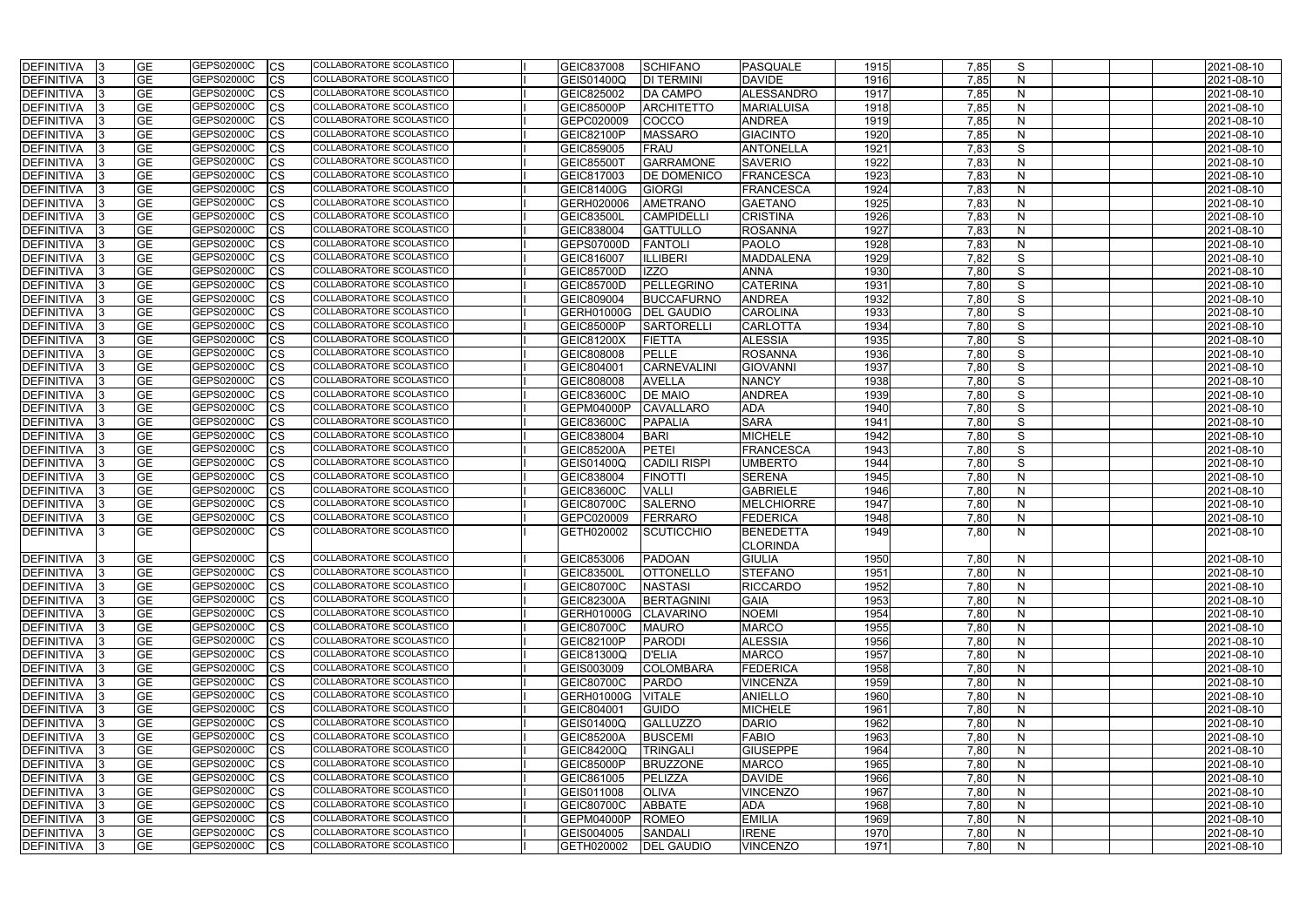| <b>DEFINITIVA</b> | <b>GE</b> | GEPS02000C | <b>ICS</b> | COLLABORATORE SCOLASTICO        | GEIC85200A        | <b>MINELLI</b>       | <b>NICOLE</b>        | 1972              | 7,80 | N            |  | 2021-08-10 |
|-------------------|-----------|------------|------------|---------------------------------|-------------------|----------------------|----------------------|-------------------|------|--------------|--|------------|
| <b>DEFINITIVA</b> | <b>GE</b> | GEPS02000C | <b>CS</b>  | <b>COLLABORATORE SCOLASTICO</b> | GEIC808008        | PASTORELLI           | <b>CLAUDIA</b>       | 1973              | 7,80 | N            |  | 2021-08-10 |
| <b>DEFINITIVA</b> | <b>GE</b> | GEPS02000C | <b>CS</b>  | COLLABORATORE SCOLASTICO        | GEIC829009        | <b>PISACANE</b>      | <b>PIETRO</b>        | 1974              | 7,80 | N            |  | 2021-08-10 |
| <b>DEFINITIVA</b> | <b>GE</b> | GEPS02000C | <b>CS</b>  | COLLABORATORE SCOLASTICO        | GEPM04000P        | <b>COMMISSO</b>      | <b>CHIARA</b>        | 1975              | 7,80 | N            |  | 2021-08-10 |
| <b>DEFINITIVA</b> | <b>GE</b> | GEPS02000C | <b>CS</b>  | COLLABORATORE SCOLASTICO        | <b>GEIS00600R</b> | PINTUCCI             | <b>DANIELE</b>       | 1976              | 7,80 | N            |  | 2021-08-10 |
| <b>DEFINITIVA</b> | <b>GE</b> | GEPS02000C | <b>ICS</b> | COLLABORATORE SCOLASTICO        | <b>GEIC86300R</b> | <b>VINCIGUERRA</b>   | <b>ALEX</b>          | 1977              | 7,80 | $\mathsf{N}$ |  | 2021-08-10 |
| <b>DEFINITIVA</b> | <b>GE</b> | GEPS02000C | <b>CS</b>  | COLLABORATORE SCOLASTICO        | GEPS02000C        | PINELLI              | <b>FABIO</b>         | 1978              | 7,80 | N            |  | 2021-08-10 |
| <b>DEFINITIVA</b> | <b>GE</b> | GEPS02000C | <b>ICS</b> | COLLABORATORE SCOLASTICO        | GEPC020009        | <b>ANGOTTI</b>       | <b>PASQUALE</b>      | 1979              | 7,80 | N            |  | 2021-08-10 |
| <b>DEFINITIVA</b> | <b>GE</b> | GEPS02000C | <b>CS</b>  | COLLABORATORE SCOLASTICO        | GEIC808008        | <b>AMELOTTI</b>      | <b>ELENA</b>         | 1980              | 7,80 | N            |  | 2021-08-10 |
| DEFINITIVA        | <b>GE</b> | GEPS02000C | CS         | <b>COLLABORATORE SCOLASTICO</b> | GEIC840004        | ANTONIOLI            | <b>STEFANIA</b>      | 1981              | 7,80 | $\mathsf{N}$ |  | 2021-08-10 |
| <b>DEFINITIVA</b> | <b>GE</b> | GEPS02000C | <b>CS</b>  | COLLABORATORE SCOLASTICO        | <b>GEIC81200X</b> | <b>VIZZARI</b>       | <b>ILENIA</b>        | 1982              | 7,80 | N            |  | 2021-08-10 |
| <b>DEFINITIVA</b> | <b>GE</b> | GEPS02000C | <b>CS</b>  | COLLABORATORE SCOLASTICO        | GEPS080004        | <b>GOBBI</b>         | NICOLO'              | 1983              | 7,80 | N            |  | 2021-08-10 |
| <b>DEFINITIVA</b> | <b>GE</b> | GEPS02000C | <b>CS</b>  | COLLABORATORE SCOLASTICO        | GEIS01400Q        | <b>GALBIATI</b>      | <b>GIULIA</b>        | 1984              | 7,80 | $\mathsf{N}$ |  | 2021-08-10 |
| <b>DEFINITIVA</b> | <b>GE</b> | GEPS02000C | <b>CS</b>  | COLLABORATORE SCOLASTICO        | <b>GEIS02200P</b> | <b>CANEPA</b>        | <b>FLAVIA</b>        | 1985              | 7,80 | N            |  | 2021-08-10 |
|                   |           | GEPS02000C |            | COLLABORATORE SCOLASTICO        |                   |                      |                      |                   |      |              |  |            |
| <b>DEFINITIVA</b> | <b>GE</b> |            | <b>CS</b>  | COLLABORATORE SCOLASTICO        | <b>GEIC80700C</b> | <b>FUCCI</b>         | <b>CLEMENTE</b>      | 1986              | 7,80 | N            |  | 2021-08-10 |
| <b>DEFINITIVA</b> | <b>GE</b> | GEPS02000C | <b>CS</b>  |                                 | GEIC816007        | <b>PROVENZALE</b>    | <b>JESSICA</b>       | 1987              | 7,80 | N            |  | 2021-08-10 |
| <b>DEFINITIVA</b> | <b>GE</b> | GEPS02000C | CS         | COLLABORATORE SCOLASTICO        | <b>GEIC82300A</b> | <b>IERVASI</b>       | <b>ERIKA</b>         | 1988              | 7,80 | N            |  | 2021-08-10 |
| <b>DEFINITIVA</b> | <b>GE</b> | GEPS02000C | <b>CS</b>  | COLLABORATORE SCOLASTICO        | GEPM030004        | <b>D'ALBA</b>        | <b>FRANCESCO</b>     | 1989              | 7,80 | N            |  | 2021-08-10 |
| <b>DEFINITIVA</b> | <b>GE</b> | GEPS02000C | <b>CS</b>  | COLLABORATORE SCOLASTICO        | <b>GEIC81400G</b> | PICCARDO             | <b>MARTINA</b>       | 1990              | 7,80 | $\mathsf{N}$ |  | 2021-08-10 |
| <b>DEFINITIVA</b> | <b>GE</b> | GEPS02000C | <b>CS</b>  | COLLABORATORE SCOLASTICO        | GEIS003009        | <b>LORETTA</b>       | <b>FILIPPO</b>       | 1991              | 7,80 | N            |  | 2021-08-10 |
| <b>DEFINITIVA</b> | <b>GE</b> | GEPS02000C | <b>CS</b>  | COLLABORATORE SCOLASTICO        | GEPS02000C        | <b>SACCO</b>         | <b>YURI</b>          | 1992              | 7,80 | N            |  | 2021-08-10 |
| <b>DEFINITIVA</b> | <b>GE</b> | GEPS02000C | <b>CS</b>  | COLLABORATORE SCOLASTICO        | GEIC840004        | <b>BERTINI</b>       | LORENA               | 1993              | 7,80 | N            |  | 2021-08-10 |
| <b>DEFINITIVA</b> | <b>GE</b> | GEPS02000C | <b>CS</b>  | COLLABORATORE SCOLASTICO        | GEPC020009        | <b>BONGIOVANNI</b>   | <b>CRISTINA</b>      | 1994              | 7,80 | N            |  | 2021-08-10 |
| <b>DEFINITIVA</b> | <b>GE</b> | GEPS02000C | <b>CS</b>  | COLLABORATORE SCOLASTICO        | GEIS011008        | <b>DI MARIANO</b>    | <b>GIUSI</b>         | 1995              | 7,80 | $\mathsf{N}$ |  | 2021-08-10 |
| <b>DEFINITIVA</b> | <b>GE</b> | GEPS02000C | <b>CS</b>  | COLLABORATORE SCOLASTICO        | GEPS050008        | <b>GIUDICEANDREA</b> | <b>MARZIA</b>        | 1996              | 7,80 | $\mathsf{N}$ |  | 2021-08-10 |
| <b>DEFINITIVA</b> | <b>GE</b> | GEPS02000C | <b>CS</b>  | COLLABORATORE SCOLASTICO        | <b>GEIC83500L</b> | <b>PISTONE</b>       | <b>GRAZIANO</b>      | 1997              | 7,80 | $\mathsf{N}$ |  | 2021-08-10 |
| <b>DEFINITIVA</b> | <b>GE</b> | GEPS02000C | <b>CS</b>  | COLLABORATORE SCOLASTICO        | GEIC817003        | <b>TAMI</b>          | <b>EMANUELA</b>      | 1998              | 7,80 | N            |  | 2021-08-10 |
| <b>DEFINITIVA</b> | <b>GE</b> | GEPS02000C | <b>CS</b>  | COLLABORATORE SCOLASTICO        | <b>GEIC81200X</b> | <b>GHIONE</b>        | <b>VALENTINA</b>     | 1999              | 7,80 | N            |  | 2021-08-10 |
| <b>DEFINITIVA</b> | <b>GE</b> | GEPS02000C | CS         | COLLABORATORE SCOLASTICO        | <b>GEIC83500L</b> | <b>BOFFA</b>         | <b>ANDREA</b>        | 2000              | 7,80 | N            |  | 2021-08-10 |
| <b>DEFINITIVA</b> | <b>GE</b> | GEPS02000C | <b>CS</b>  | COLLABORATORE SCOLASTICO        | <b>GEIC85100E</b> | <b>CORICA</b>        | <b>RAMONA</b>        | 2001              | 7,80 | N            |  | 2021-08-10 |
| <b>DEFINITIVA</b> | <b>GE</b> | GEPS02000C | <b>CS</b>  | COLLABORATORE SCOLASTICO        | <b>GEIC80700C</b> | SCILIPOTI            | <b>GIUSEPPE</b>      | 2002              | 7,80 | N            |  | 2021-08-10 |
| <b>DEFINITIVA</b> | <b>GE</b> | GEPS02000C | <b>CS</b>  | COLLABORATORE SCOLASTICO        | GEIS004005        | <b>FAMA</b>          | <b>GIUSEPPE</b>      | 2003              | 7,80 | $\mathsf{N}$ |  | 2021-08-10 |
| <b>DEFINITIVA</b> | <b>GE</b> | GEPS02000C | <b>CS</b>  | COLLABORATORE SCOLASTICO        | GESL01000P        | POGGI                | <b>MICHELE</b>       | 2004              | 7,80 | N            |  | 2021-08-10 |
| <b>DEFINITIVA</b> | <b>GE</b> | GEPS02000C | <b>CS</b>  | COLLABORATORE SCOLASTICO        | <b>GEPS07000D</b> | <b>SUDANO</b>        | <b>PAOLO</b>         | 2005              | 7,80 | N            |  | 2021-08-10 |
| <b>DEFINITIVA</b> | <b>GE</b> | GEPS02000C | ICS.       | COLLABORATORE SCOLASTICO        | GEIC837008        | <b>NARI</b>          | <b>SARA</b>          | 2006              | 7,80 | N            |  | 2021-08-10 |
|                   |           |            |            |                                 |                   |                      | <b>VALENTINA</b>     |                   |      |              |  |            |
| <b>DEFINITIVA</b> | <b>GE</b> | GEPS02000C | <b>ICS</b> | COLLABORATORE SCOLASTICO        | GEIS017007        | <b>GHEORGHE</b>      | <b>IULIANA</b>       | 2007 <sub>S</sub> | 7,80 | N            |  | 2021-08-10 |
| <b>DEFINITIVA</b> | <b>GE</b> | GEPS02000C | <b>CS</b>  | COLLABORATORE SCOLASTICO        | GEIC809004        | PIACENZA             | <b>GIUSEPPE</b>      | 2008              | 7,80 | N            |  | 2021-08-10 |
| <b>DEFINITIVA</b> | <b>GE</b> | GEPS02000C |            | COLLABORATORE SCOLASTICO        |                   |                      | LORENZA              | 2009              |      |              |  |            |
|                   |           | GEPS02000C | <b>CS</b>  | COLLABORATORE SCOLASTICO        | GEIC840004        | <b>DODDIS</b>        |                      |                   | 7,80 | $\mathsf{N}$ |  | 2021-08-10 |
| <b>DEFINITIVA</b> | <b>GE</b> | GEPS02000C | <b>CS</b>  |                                 | <b>GEIC84200Q</b> | <b>CENCIARELLI</b>   | <b>WILMA</b>         | 2010              | 7,80 | $\mathsf{N}$ |  | 2021-08-10 |
| DEFINITIVA        | <b>GE</b> |            | <b>CS</b>  | COLLABORATORE SCOLASTICO        | <b>GERH01000G</b> | <b>DE CARLO</b>      | <b>ROSE</b>          | 2011              | 7,80 | $\mathsf{N}$ |  | 2021-08-10 |
| DEFINITIVA        | <b>GE</b> | GEPS02000C | <b>CS</b>  | COLLABORATORE SCOLASTICO        | GEIC804001        | <b>OLIVIERI</b>      | <b>CINZIA</b>        | 2012              | 7,80 | $\mathsf{N}$ |  | 2021-08-10 |
| DEFINITIVA        | <b>GE</b> | GEPS02000C | <b>CS</b>  | COLLABORATORE SCOLASTICO        | GEIC838004        | <b>MORELLO</b>       | <b>GIUSEPPE</b>      | 2013              | 7,78 | S            |  | 2021-08-10 |
| DEFINITIVA        | <b>GE</b> | GEPS02000C | <b>ICS</b> | COLLABORATORE SCOLASTICO        | <b>GEIC85100E</b> | SINISI               | <b>ROSSELLA</b>      | 2014              | 7,78 | S            |  | 2021-08-10 |
| DEFINITIVA        | <b>GE</b> | GEPS02000C | <b>ICS</b> | COLLABORATORE SCOLASTICO        | GERH020006        | <b>MALLIA</b>        | <b>ROBERTA</b>       | 2015              | 7,75 | S            |  | 2021-08-10 |
| <b>DEFINITIVA</b> | <b>GE</b> | GEPS02000C | <b>ICS</b> | COLLABORATORE SCOLASTICO        | GEIC85000P        | <b>CHIAPPORI</b>     | <b>LUCIA</b>         | 2016              | 7,75 | S            |  | 2021-08-10 |
| <b>DEFINITIVA</b> | <b>GE</b> | GEPS02000C | <b>ICS</b> | COLLABORATORE SCOLASTICO        | GEPS030003        | <b>GALIETTA</b>      | <b>MARCOS</b>        | 2017              | 7,75 | S            |  | 2021-08-10 |
|                   |           |            |            |                                 |                   |                      | <b>ANTONIO</b>       |                   |      |              |  |            |
| <b>DEFINITIVA</b> | <b>GE</b> | GEPS02000C | <b>ICS</b> | COLLABORATORE SCOLASTICO        | GEIC859005        | <b>ESPOSITO</b>      | <b>SALVATORE</b>     | 2018              | 7,75 | N            |  | 2021-08-10 |
| <b>DEFINITIVA</b> | <b>GE</b> | GEPS02000C | <b>ICS</b> | COLLABORATORE SCOLASTICO        | <b>GEIS01400Q</b> | <b>LAVAGGI</b>       | <b>SIMONE</b>        | 2019              | 7,75 | N            |  | 2021-08-10 |
| DEFINITIVA        | <b>GE</b> | GEPS02000C | <b>CS</b>  | COLLABORATORE SCOLASTICO        | <b>GEIC80700C</b> | <b>D'ALESSIO</b>     | <b>MARIO</b>         | 2020              | 7,75 | N            |  | 2021-08-10 |
| <b>DEFINITIVA</b> | <b>GE</b> | GEPS02000C | <b>CS</b>  | COLLABORATORE SCOLASTICO        | GEIC85700D        | <b>VITALI</b>        | <b>ALESSANDRO</b>    | 2021              | 7,75 | $\mathsf{N}$ |  | 2021-08-10 |
| DEFINITIVA        | <b>GE</b> | GEPS02000C | <b>ICS</b> | COLLABORATORE SCOLASTICO        | <b>GEIC84200Q</b> | <b>MAZZEI</b>        | <b>DONATELLA</b>     | 2022              | 7,75 | N            |  | 2021-08-10 |
| DEFINITIVA        | <b>GE</b> | GEPS02000C | <b>CS</b>  | COLLABORATORE SCOLASTICO        | GEIS00700L        | <b>RUBATTINO</b>     | <b>LARA</b>          | 2023              | 7,71 | N            |  | 2021-08-10 |
| <b>DEFINITIVA</b> | <b>GE</b> | GEPS02000C | <b>CS</b>  | COLLABORATORE SCOLASTICO        | GEIC85000P        | <b>GIARDINA</b>      | <b>SALVATORE</b>     | 2024              | 7,70 | S            |  | 2021-08-10 |
| DEFINITIVA        | <b>GE</b> | GEPS02000C | <b>ICS</b> | COLLABORATORE SCOLASTICO        | <b>GEIS01600B</b> | <b>BARBIERI</b>      | <b>MARIA AZZURRA</b> | 2025              | 7,70 | S            |  | 2021-08-10 |
| DEFINITIVA        | <b>GE</b> | GEPS02000C | <b>CS</b>  | COLLABORATORE SCOLASTICO        | GEIS017007        | <b>LUCIA</b>         | FRANCESCO            | 2026              | 7,70 | S            |  | 2021-08-10 |
| DEFINITIVA        | <b>GE</b> | GEPS02000C | <b>CS</b>  | COLLABORATORE SCOLASTICO        | <b>GEIC81200X</b> | AUNEDDU              | <b>VALENTINA</b>     | 2027              | 7,70 | S            |  | 2021-08-10 |
|                   |           |            |            |                                 |                   |                      |                      |                   |      |              |  |            |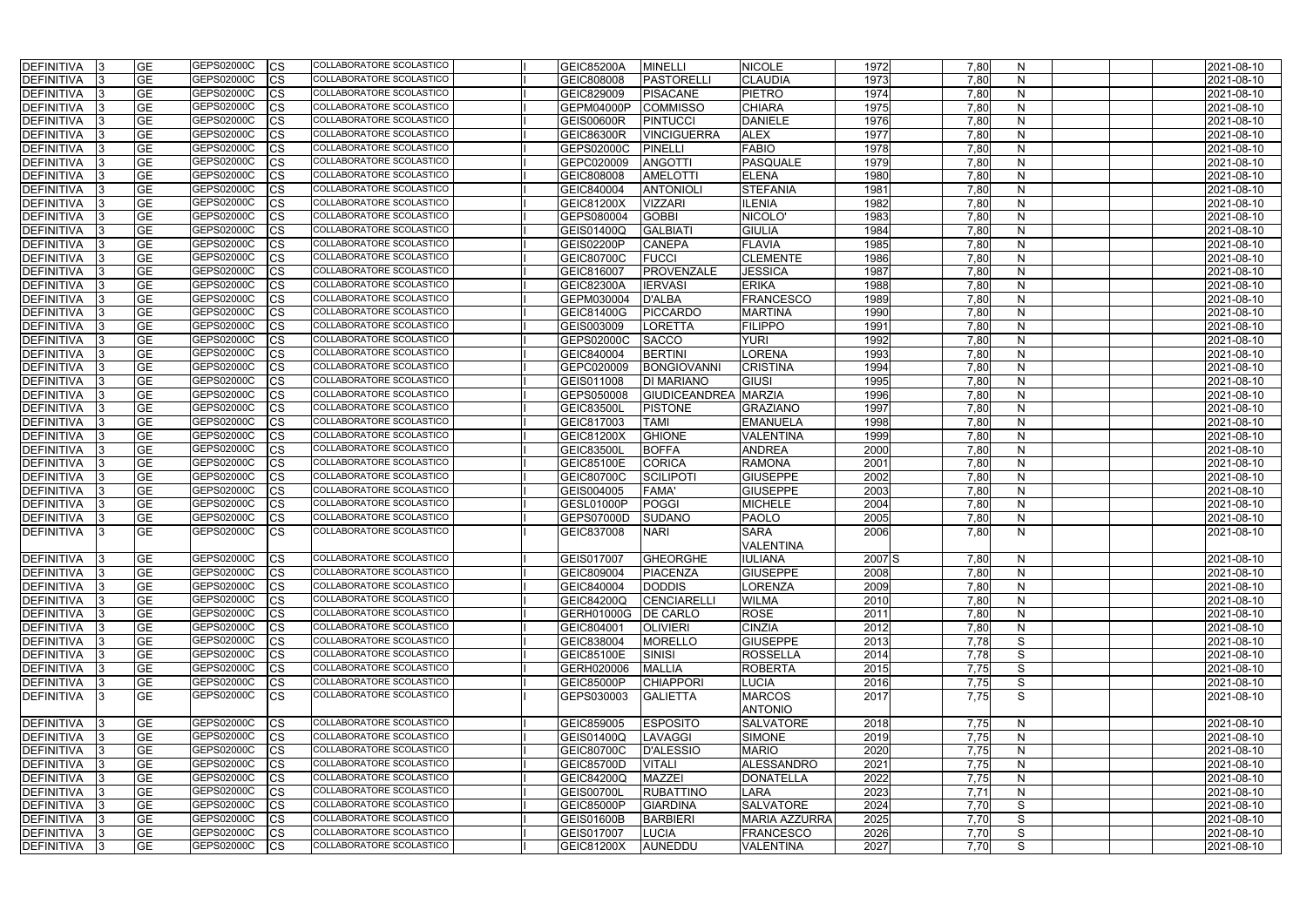| <b>DEFINITIVA</b> | <b>GE</b>  | GEPS02000C | <b>CS</b>  | COLLABORATORE SCOLASTICO        | GEIS018003        | <b>IACONA</b>    | <b>GABRIELLA</b>   | 2028 | 7,70 | S            | 2021-08-10 |  |
|-------------------|------------|------------|------------|---------------------------------|-------------------|------------------|--------------------|------|------|--------------|------------|--|
| DEFINITIVA        | <b>GE</b>  | GEPS02000C | <b>CS</b>  | COLLABORATORE SCOLASTICO        | <b>GERI02000N</b> | <b>OTTONELLO</b> | <b>MANUELA</b>     | 2029 | 7,70 | S            | 2021-08-10 |  |
| <b>DEFINITIVA</b> | <b>GE</b>  | GEPS02000C | <b>CS</b>  | COLLABORATORE SCOLASTICO        | <b>GEIC84900E</b> | <b>RIGHETTI</b>  | <b>ELFRIDA</b>     | 2030 | 7,70 | S            | 2021-08-10 |  |
| <b>DEFINITIVA</b> | <b>GE</b>  | GEPS02000C | CS         | COLLABORATORE SCOLASTICO        | GEIS018003        | <b>ORZA</b>      | <b>MATTEO</b>      | 2031 | 7,70 | S            | 2021-08-10 |  |
| <b>DEFINITIVA</b> | <b>GE</b>  | GEPS02000C | <b>ICS</b> | COLLABORATORE SCOLASTICO        | GEIC83900X        | <b>CALABRIA</b>  | <b>GIORGIO</b>     | 2032 | 7,70 | N            | 2021-08-10 |  |
| DEFINITIVA        | <b>GE</b>  | GEPS02000C | <b>CS</b>  | COLLABORATORE SCOLASTICO        | GEIS012004        | PIRAINO          | <b>MARIACHIARA</b> | 2033 | 7,70 | N            | 2021-08-10 |  |
| <b>DEFINITIVA</b> | <b>GE</b>  | GEPS02000C | <b>CS</b>  | COLLABORATORE SCOLASTICO        | GEIS00700L        | <b>ASCHIERO</b>  | <b>EMANUELE</b>    | 2034 | 7,70 | N            | 2021-08-10 |  |
| DEFINITIVA        | <b>GE</b>  | GEPS02000C | <b>CS</b>  | COLLABORATORE SCOLASTICO        | GERH01000G        | <b>DE MATTIA</b> | <b>LAURA</b>       | 2035 | 7,70 | N            | 2021-08-10 |  |
| <b>DEFINITIVA</b> | <b>GE</b>  | GEPS02000C | <b>CS</b>  | <b>COLLABORATORE SCOLASTICO</b> | GEPS080004        | GIUSTO           | <b>CHIARA</b>      | 2036 | 7,70 | N            | 2021-08-10 |  |
| <b>DEFINITIVA</b> | <b>GE</b>  | GEPS02000C | <b>CS</b>  | COLLABORATORE SCOLASTICO        | GERH01000G        | <b>VILARDO</b>   | <b>LUCA</b>        | 2037 | 7,70 | N            | 2021-08-10 |  |
| <b>DEFINITIVA</b> | <b>GE</b>  | GEPS02000C | <b>CS</b>  | COLLABORATORE SCOLASTICO        | GEIC824006        | <b>CUBEDDU</b>   | NICOLO'            | 2038 | 7,70 | N            | 2021-08-10 |  |
| <b>DEFINITIVA</b> | <b>GE</b>  | GEPS02000C | CS         | COLLABORATORE SCOLASTICO        | GERH01000G        | <b>COSTA</b>     | <b>PIETRO</b>      | 2039 | 7,70 | <sub>N</sub> | 2021-08-10 |  |
| <b>DEFINITIVA</b> | <b>GE</b>  | GEPS02000C | <b>CS</b>  | COLLABORATORE SCOLASTICO        | GEIS003009        | <b>ILACQUA</b>   | <b>MARIAPIA</b>    | 2040 | 7,70 | N            | 2021-08-10 |  |
| <b>DEFINITIVA</b> | <b>GE</b>  | GEPS02000C | CS         | COLLABORATORE SCOLASTICO        | GEIC817003        | <b>VENEZIANO</b> | <b>GIULIA</b>      | 2041 | 7,70 | N            | 2021-08-10 |  |
| <b>DEFINITIVA</b> | <b>GE</b>  | GEPS02000C | <b>CS</b>  | COLLABORATORE SCOLASTICO        | <b>GEIC85000P</b> | <b>BAROTTINO</b> | <b>ALESSIA</b>     | 2042 | 7,70 | N            | 2021-08-10 |  |
| <b>DEFINITIVA</b> | <b>GE</b>  | GEPS02000C | CS         | COLLABORATORE SCOLASTICO        | GEIC840004        | <b>ABBISSO</b>   | <b>RICCARDO</b>    | 2043 | 7,70 | N            | 2021-08-10 |  |
| <b>DEFINITIVA</b> | <b>GE</b>  | GEPS02000C | <b>CS</b>  | COLLABORATORE SCOLASTICO        | GEIS003009        | <b>BRENNA</b>    | <b>THOMAS</b>      | 2044 | 7,70 | N            | 2021-08-10 |  |
| <b>DEFINITIVA</b> | <b>GE</b>  | GEPS02000C | CS         | COLLABORATORE SCOLASTICO        | <b>GEIS02200P</b> | COPPOLA          | <b>SIMONE</b>      | 2045 | 7,70 | N            | 2021-08-10 |  |
| <b>DEFINITIVA</b> | <b>GE</b>  | GEPS02000C | <b>CS</b>  | COLLABORATORE SCOLASTICO        | <b>GEIC81400G</b> | <b>ODENISSI</b>  | <b>SARA</b>        | 2046 | 7,70 | N            | 2021-08-10 |  |
| <b>DEFINITIVA</b> | <b>GE</b>  | GEPS02000C | <b>CS</b>  | COLLABORATORE SCOLASTICO        | GETH020002        | <b>BORRELLO</b>  | <b>ROSARIO</b>     | 2047 | 7,70 | N            | 2021-08-10 |  |
| <b>DEFINITIVA</b> | <b>GE</b>  | GEPS02000C | <b>CS</b>  | <b>COLLABORATORE SCOLASTICO</b> | GEIC833001        | <b>TRIPODO</b>   | <b>MARTINA</b>     | 2048 | 7,70 | N            | 2021-08-10 |  |
| <b>DEFINITIVA</b> | <b>GE</b>  | GEPS02000C | <b>CS</b>  | COLLABORATORE SCOLASTICO        | GEPS02000C        | <b>CASSISSA</b>  | <b>ALESSIA</b>     | 2049 | 7,70 | N            | 2021-08-10 |  |
|                   |            |            |            |                                 |                   | <b>BERNARDI</b>  |                    |      |      |              |            |  |
| <b>DEFINITIVA</b> | <b>GE</b>  | GEPS02000C | <b>ICS</b> | COLLABORATORE SCOLASTICO        | <b>GEIC84100X</b> | CONCILIO         | <b>RAFFAELE</b>    | 2050 | 7,70 | N            | 2021-08-10 |  |
| <b>DEFINITIVA</b> | <b>GE</b>  | GEPS02000C | <b>CS</b>  | COLLABORATORE SCOLASTICO        | <b>GEIC82300A</b> | <b>ADDAMO</b>    | <b>PAOLO</b>       | 2051 | 7,70 | <sub>N</sub> | 2021-08-10 |  |
| <b>DEFINITIVA</b> | <b>GE</b>  | GEPS02000C | <b>CS</b>  | COLLABORATORE SCOLASTICO        | <b>GEIC84900E</b> | SITA'            | <b>STEFANO</b>     | 2052 | 7,70 | N            | 2021-08-10 |  |
| <b>DEFINITIVA</b> | <b>GE</b>  | GEPS02000C | <b>CS</b>  | COLLABORATORE SCOLASTICO        | <b>GEIC83600C</b> | <b>MARONGIU</b>  | <b>DANIELE</b>     | 2053 | 7,70 | N            | 2021-08-10 |  |
| <b>DEFINITIVA</b> | <b>GE</b>  | GEPS02000C | CS         | COLLABORATORE SCOLASTICO        | GEIS003009        | <b>MIRENZIO</b>  | <b>ANTONINO</b>    | 2054 | 7,70 | N            | 2021-08-10 |  |
| <b>DEFINITIVA</b> | <b>GE</b>  | GEPS02000C | CS         | COLLABORATORE SCOLASTICO        | GEIC816007        | <b>RONCALLO</b>  | <b>AMBRA</b>       | 2055 | 7,70 | N            | 2021-08-10 |  |
| <b>DEFINITIVA</b> | <b>GE</b>  | GEPS02000C | <b>CS</b>  | COLLABORATORE SCOLASTICO        | <b>GEIC80700C</b> | <b>ANGIUS</b>    | <b>TIZIANA</b>     | 2056 | 7,70 | N            | 2021-08-10 |  |
| DEFINITIVA        | <b>GE</b>  | GEPS02000C | <b>CS</b>  | COLLABORATORE SCOLASTICO        | GEIC854002        | <b>TIZZA</b>     | <b>MARZIA</b>      | 2057 | 7,70 | N            | 2021-08-10 |  |
| <b>DEFINITIVA</b> | <b>GE</b>  | GEPS02000C | <b>CS</b>  | <b>COLLABORATORE SCOLASTICO</b> | GEPM030004        | LINDQVIST        | <b>MARTINA</b>     | 2058 | 7,70 | N            | 2021-08-10 |  |
| DEFINITIVA        | <b>GE</b>  | GEPS02000C | <b>CS</b>  | COLLABORATORE SCOLASTICO        | GEIC817003        | <b>CARUGINI</b>  | <b>LAURA</b>       | 2059 | 7,70 | N            | 2021-08-10 |  |
| <b>DEFINITIVA</b> | <b>GE</b>  | GEPS02000C | CS         | COLLABORATORE SCOLASTICO        | GEPS050008        | SICILIA          | <b>SALVATORE</b>   | 2060 | 7,70 | N            | 2021-08-10 |  |
| <b>DEFINITIVA</b> | <b>GE</b>  | GEPS02000C | CS         | COLLABORATORE SCOLASTICO        | GEIC824006        | SIVILLI          | <b>MASSIMO</b>     | 2061 | 7,70 | N            | 2021-08-10 |  |
| <b>DEFINITIVA</b> | <b>IGE</b> | GEPS02000C | <b>ICS</b> | COLLABORATORE SCOLASTICO        | GERI07000P        | <b>FOLINO</b>    | GRAZIELLA          | 2062 | 7.70 | N            | 2021-08-10 |  |
|                   |            |            |            |                                 |                   |                  | <b>TERESA</b>      |      |      |              |            |  |
| <b>DEFINITIVA</b> | <b>GE</b>  | GEPS02000C | <b>ICS</b> | COLLABORATORE SCOLASTICO        | GERH020006        | FIGLIOMENI       | <b>RITA</b>        | 2063 | 7,70 | N            | 2021-08-10 |  |
| <b>DEFINITIVA</b> | <b>GE</b>  | GEPS02000C | <b>ICS</b> | COLLABORATORE SCOLASTICO        | GEIC81900P        | SCARDINO         | <b>GABRIELLA</b>   | 2064 | 7,70 | $\mathsf{N}$ | 2021-08-10 |  |
| <b>DEFINITIVA</b> | <b>GE</b>  | GEPS02000C | <b>CS</b>  | COLLABORATORE SCOLASTICO        | <b>GERH01000G</b> | <b>RIGIONE</b>   | <b>FILOMENA</b>    | 2065 | 7,70 | N            | 2021-08-10 |  |
| DEFINITIVA        | <b>GE</b>  | GEPS02000C | <b>ICS</b> | COLLABORATORE SCOLASTICO        | <b>GEIC82200E</b> | <b>DELFINO</b>   | <b>ENRICO</b>      | 2066 | 7,70 | N            | 2021-08-10 |  |
| DEFINITIVA        | <b>GE</b>  | GEPS02000C | <b>ICS</b> | COLLABORATORE SCOLASTICO        | <b>GEIC85100E</b> | SALIU            | <b>AMARILDA</b>    | 2067 | 7,70 | N            | 2021-08-10 |  |
| <b>DEFINITIVA</b> | <b>GE</b>  | GEPS02000C | <b>CS</b>  | COLLABORATORE SCOLASTICO        | GEIS00700L        | PAGIARO          | <b>DANIELA</b>     | 2068 | 7,70 | N            | 2021-08-10 |  |
| <b>DEFINITIVA</b> | <b>GE</b>  | GEPS02000C | <b>ICS</b> | COLLABORATORE SCOLASTICO        | GEIC861005        | <b>D'OTTAVIO</b> | <b>PAOLA</b>       | 2069 | 7,70 | N            | 2021-08-10 |  |
| <b>DEFINITIVA</b> | <b>GE</b>  | GEPS02000C | <b>ICS</b> | COLLABORATORE SCOLASTICO        | GEIC85000P        | <b>ABBADUTO</b>  | <b>JESSICA</b>     | 2070 | 7,70 | N            | 2021-08-10 |  |
| <b>DEFINITIVA</b> | <b>GE</b>  | GEPS02000C | <b>ICS</b> | COLLABORATORE SCOLASTICO        | <b>GEIC85200A</b> | <b>BONANNO</b>   | BENEDETTA          | 2071 | 7,70 | N            | 2021-08-10 |  |
| <b>DEFINITIVA</b> | <b>GE</b>  | GEPS02000C | <b>CS</b>  | COLLABORATORE SCOLASTICO        | <b>GEIS01400Q</b> | <b>BOSI</b>      | <b>MARC</b>        | 2072 | 7,70 | N            | 2021-08-10 |  |
| <b>DEFINITIVA</b> | <b>GE</b>  | GEPS02000C | <b>ICS</b> | COLLABORATORE SCOLASTICO        | <b>GEIC82600T</b> | COZZOLINO        | <b>GIOVANNI</b>    | 2073 | 7,70 | $\mathsf{N}$ | 2021-08-10 |  |
| <b>DEFINITIVA</b> | <b>GE</b>  | GEPS02000C | <b>CS</b>  | COLLABORATORE SCOLASTICO        | GEIS017007        | <b>CHARRIER</b>  | <b>FRANCESCO</b>   | 2074 | 7,70 | N            | 2021-08-10 |  |
| <b>DEFINITIVA</b> | <b>GE</b>  | GEPS02000C | <b>CS</b>  | COLLABORATORE SCOLASTICO        | GEIC837008        | PICCIRILLO       | <b>LIDIA</b>       | 2075 | 7,70 | N            | 2021-08-10 |  |
| <b>DEFINITIVA</b> | <b>GE</b>  | GEPS02000C | <b>CS</b>  | COLLABORATORE SCOLASTICO        | GESL01000P        | <b>REGAGLIO</b>  | <b>ELISA</b>       | 2076 | 7,70 | N            | 2021-08-10 |  |
| <b>DEFINITIVA</b> | <b>GE</b>  | GEPS02000C | <b>CS</b>  | COLLABORATORE SCOLASTICO        | GEIC840004        | <b>BULONE</b>    | <b>ANNALISA</b>    | 2077 | 7,70 | N            | 2021-08-10 |  |
| <b>DEFINITIVA</b> | <b>GE</b>  | GEPS02000C | <b>CS</b>  | COLLABORATORE SCOLASTICO        | <b>GEIC86500C</b> | <b>BERTONE</b>   | <b>VALENTINA</b>   | 2078 | 7,70 | N            | 2021-08-10 |  |
| DEFINITIVA        | <b>GE</b>  | GEPS02000C | <b>ICS</b> | COLLABORATORE SCOLASTICO        | GEIC853006        | <b>LEVERATTO</b> | <b>GAIA</b>        | 2079 | 7,70 | $\mathsf{N}$ | 2021-08-10 |  |
| DEFINITIVA        | <b>GE</b>  | GEPS02000C | <b>CS</b>  | COLLABORATORE SCOLASTICO        | GEIS004005        | <b>BUONO</b>     | <b>DEBORA</b>      | 2080 | 7,70 | N            | 2021-08-10 |  |
| <b>DEFINITIVA</b> | <b>GE</b>  | GEPS02000C | <b>ICS</b> | COLLABORATORE SCOLASTICO        | GEIC81300Q        | <b>CANEPA</b>    | <b>ELENA</b>       | 2081 | 7,70 | N            | 2021-08-10 |  |
| <b>DEFINITIVA</b> | <b>GE</b>  | GEPS02000C | <b>ICS</b> | COLLABORATORE SCOLASTICO        | GEIC840004        | PITTARELLO       | <b>EMANUELA</b>    | 2082 | 7,70 | N            | 2021-08-10 |  |
| DEFINITIVA        | <b>GE</b>  | GEPS02000C | <b>ICS</b> | COLLABORATORE SCOLASTICO        | GEPS02000C        | <b>MUSETTI</b>   | <b>VALENTINA</b>   | 2083 | 7,70 | N            | 2021-08-10 |  |
|                   |            |            |            |                                 |                   |                  |                    |      |      |              |            |  |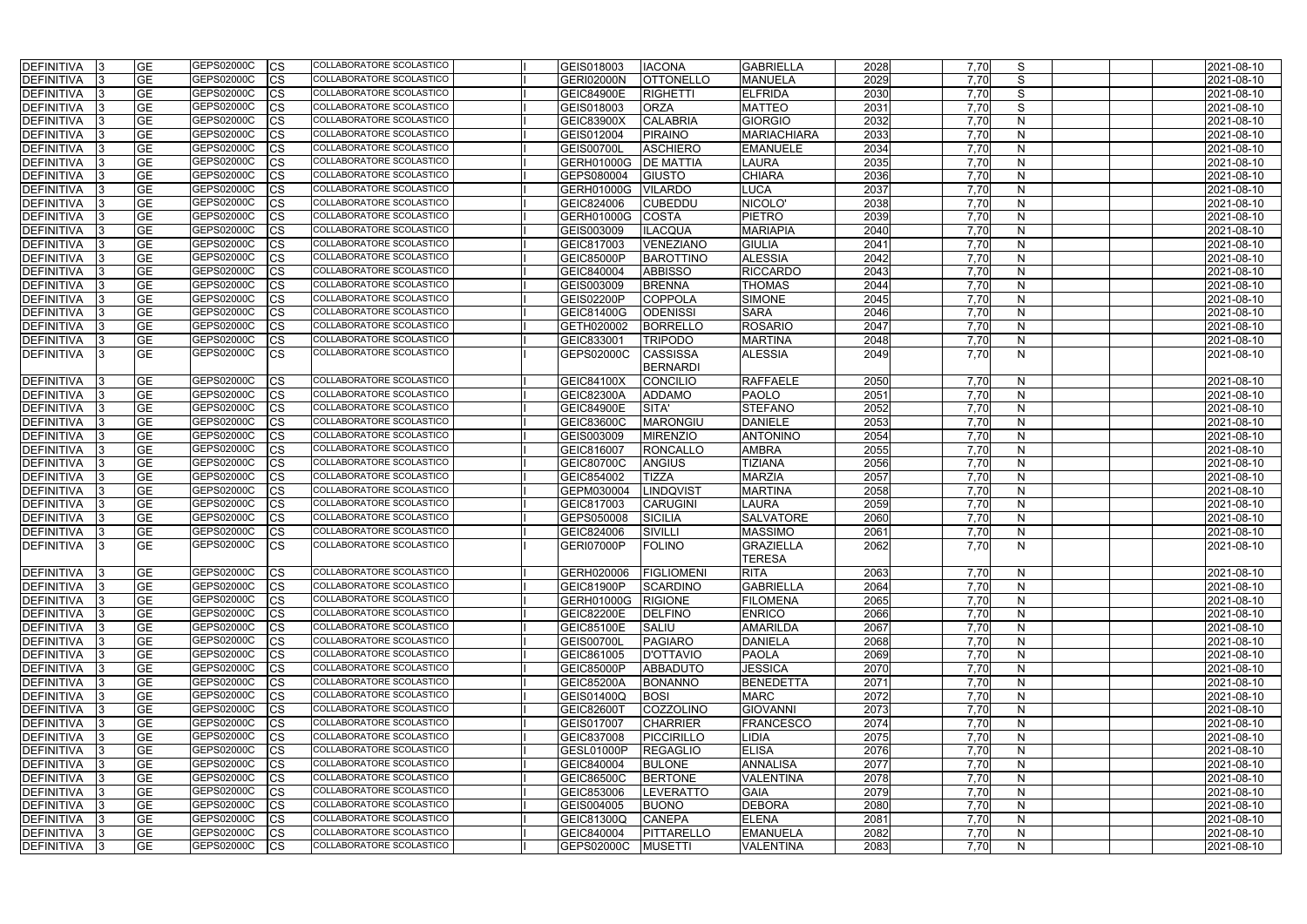| <b>DEFINITIVA</b> | <b>GE</b>  | GEPS02000C        | CS         | COLLABORATORE SCOLASTICO        | GEIC837008        | <b>SCALI</b>       | LUCA                | 2084  | 7,70 | N            | 2021-08-10 |
|-------------------|------------|-------------------|------------|---------------------------------|-------------------|--------------------|---------------------|-------|------|--------------|------------|
| DEFINITIVA        | <b>GE</b>  | GEPS02000C        | СS         | COLLABORATORE SCOLASTICO        | <b>GEIS01600B</b> | <b>RONGA</b>       | <b>CARMELINA</b>    | 2085  | 7,70 | N            | 2021-08-10 |
| <b>DEFINITIVA</b> | <b>GE</b>  | GEPS02000C        | <b>CS</b>  | COLLABORATORE SCOLASTICO        | GEIC811004        | <b>BRUNO</b>       | <b>ANTONELLA</b>    | 2086  | 7,70 | N            | 2021-08-10 |
| <b>DEFINITIVA</b> | <b>GE</b>  | GEPS02000C        | CS         | COLLABORATORE SCOLASTICO        | GEIS012004        | <b>BOSA</b>        | <b>FRANCESCA</b>    | 2087  | 7,70 | N            | 2021-08-10 |
| DEFINITIVA        | <b>GE</b>  | GEPS02000C        | <b>CS</b>  | COLLABORATORE SCOLASTICO        | GEIC838004        | <b>SEDZIMIR</b>    | <b>MARIA</b>        | 2088  | 7,68 | S            | 2021-08-10 |
|                   |            |                   |            |                                 |                   |                    | <b>MALGORZATA</b>   |       |      |              |            |
| <b>DEFINITIVA</b> | <b>GE</b>  | GEPS02000C        | CS         | COLLABORATORE SCOLASTICO        | <b>GEIS01600B</b> | <b>AIOANEI</b>     | <b>MARIA</b>        | 2089  | 7,68 | S            | 2021-08-10 |
| DEFINITIVA        | <b>GE</b>  | GEPS02000C        | СS         | <b>COLLABORATORE SCOLASTICO</b> | <b>GEPC01000P</b> | <b>BONACCI</b>     | <b>ELISA</b>        | 2090  | 7,68 | N            | 2021-08-10 |
| <b>DEFINITIVA</b> | <b>GE</b>  | GEPS02000C        | <b>CS</b>  | COLLABORATORE SCOLASTICO        | GEIS003009        | <b>RAZETO</b>      | <b>CAMILLA</b>      | 2091  | 7,67 | S            | 2021-08-10 |
|                   |            |                   |            |                                 |                   |                    | <b>MARIALUISA</b>   |       |      |              |            |
| <b>DEFINITIVA</b> | <b>GE</b>  | GEPS02000C        | CS         | COLLABORATORE SCOLASTICO        | GEIC859005        | <b>MOLLO</b>       | <b>ROSANNA</b>      | 2092  | 7,67 | S            | 2021-08-10 |
| DEFINITIVA        | <b>GE</b>  | GEPS02000C        | CS         | COLLABORATORE SCOLASTICO        | GEIC838004        | <b>GORETTI</b>     | <b>ROBERTA</b>      | 2093  | 7,67 | $\mathsf{S}$ | 2021-08-10 |
| <b>DEFINITIVA</b> | <b>GE</b>  | GEPS02000C        | CS         | COLLABORATORE SCOLASTICO        | <b>GEIC85700D</b> | <b>COPPOLA</b>     | <b>ANTONIO</b>      | 2094  | 7,67 | S            | 2021-08-10 |
| <b>DEFINITIVA</b> | <b>GE</b>  | GEPS02000C        | СS         | COLLABORATORE SCOLASTICO        | GEIC838004        | <b>RIGHETTI</b>    | <b>VALERIA</b>      | 2095  | 7,67 | S            | 2021-08-10 |
| <b>DEFINITIVA</b> | <b>GE</b>  | GEPS02000C        | CS         | COLLABORATORE SCOLASTICO        | <b>GEIC85100E</b> | <b>CARBONE</b>     | <b>ELISA</b>        | 2096  | 7,67 | S            | 2021-08-10 |
| <b>DEFINITIVA</b> | <b>GE</b>  | GEPS02000C        | CS         | <b>COLLABORATORE SCOLASTICO</b> | <b>GEPS07000D</b> | <b>FANTOLI</b>     | <b>ANDREA</b>       | 2097  | 7,67 | S            | 2021-08-10 |
| <b>DEFINITIVA</b> | <b>GE</b>  | GEPS02000C        | СS         | COLLABORATORE SCOLASTICO        | GEIC838004        | <b>VILLA</b>       | <b>MARIA GRAZIA</b> | 2098  | 7,67 | S            | 2021-08-10 |
| <b>DEFINITIVA</b> | <b>GE</b>  | GEPS02000C        | CS         | COLLABORATORE SCOLASTICO        | GERH020006        | <b>BRUZZONE</b>    | <b>MARTA</b>        | 2099  | 7,67 | $\mathsf{N}$ | 2021-08-10 |
| <b>DEFINITIVA</b> | <b>GE</b>  | GEPS02000C        | <b>CS</b>  | COLLABORATORE SCOLASTICO        | <b>GEIC85100E</b> | <b>RIDELLA</b>     | <b>EMANUELE</b>     | 2100  | 7,67 | N            | 2021-08-10 |
| <b>DEFINITIVA</b> | <b>GE</b>  | GEPS02000C        | СS         | <b>COLLABORATORE SCOLASTICO</b> | GEPS080004        | <b>CHECCHIA</b>    | <b>ARCANGELA</b>    | 2101  | 7,67 | $\mathsf{N}$ | 2021-08-10 |
| <b>DEFINITIVA</b> | <b>GE</b>  | GEPS02000C        | CS         | <b>COLLABORATORE SCOLASTICO</b> | <b>GESL01000P</b> | <b>SAINATO</b>     | <b>ANTONIO</b>      | 2102  | 7,67 | $\mathsf{N}$ | 2021-08-10 |
| <b>DEFINITIVA</b> | <b>GE</b>  | GEPS02000C        | <b>CS</b>  | COLLABORATORE SCOLASTICO        | GEIC82300A        | <b>RUBINO</b>      | <b>VALENTINA</b>    | 2103  | 7,67 | $\mathsf{N}$ | 2021-08-10 |
| <b>DEFINITIVA</b> | <b>GE</b>  | GEPS02000C        | CS         | COLLABORATORE SCOLASTICO        | GEPM030004        | <b>BARONCHELLI</b> | <b>CHRISTIAN</b>    | 2104  | 7,67 | $\mathsf{N}$ | 2021-08-10 |
| <b>DEFINITIVA</b> | <b>GE</b>  | GEPS02000C        | CS         | COLLABORATORE SCOLASTICO        | <b>GERI07000P</b> | <b>CARLARINO</b>   | <b>SILVIA</b>       | 2105  | 7,67 | $\mathsf{N}$ | 2021-08-10 |
| <b>DEFINITIVA</b> | <b>GE</b>  | GEPS02000C        | СS         | COLLABORATORE SCOLASTICO        | GEIC804001        | <b>PARODI</b>      | <b>DEBORAH</b>      | 2106  | 7,67 | N            | 2021-08-10 |
| <b>DEFINITIVA</b> | <b>GE</b>  | GEPS02000C        | СS         | COLLABORATORE SCOLASTICO        | <b>GEIC83000D</b> | <b>ALBERTI</b>     | <b>ALESSIO</b>      | 2107  | 7,67 | N            | 2021-08-10 |
| <b>DEFINITIVA</b> | <b>GE</b>  | GEPS02000C        | СS         | COLLABORATORE SCOLASTICO        | GEIC816007        | <b>FRANCIOSI</b>   | <b>PAOLA</b>        | 2108  | 7,67 | N            | 2021-08-10 |
| <b>DEFINITIVA</b> | <b>GE</b>  | GEPS02000C        | CS         | COLLABORATORE SCOLASTICO        | <b>GEIC81200X</b> | BERARDINETT        | <b>ELSA</b>         | 2109  | 7,67 | N            | 2021-08-10 |
| <b>DEFINITIVA</b> | <b>GE</b>  | GEPS02000C        | CS         | COLLABORATORE SCOLASTICO        | <b>GEIS00700L</b> | <b>BUTTAZZONI</b>  | <b>BARBARA</b>      | 2110  | 7,67 | N            | 2021-08-10 |
| DEFINITIVA        | <b>GE</b>  | GEPS02000C        | CS         | COLLABORATORE SCOLASTICO        | GEIC804001        | <b>DOSSI</b>       | <b>ENRICA</b>       | 2111  | 7,67 | N            | 2021-08-10 |
| <b>DEFINITIVA</b> | <b>GE</b>  | GEPS02000C        | <b>CS</b>  | COLLABORATORE SCOLASTICO        | GEIS003009        | <b>VENTURINO</b>   | <b>CRISTINA</b>     | 2112  | 7,67 | N            | 2021-08-10 |
| DEFINITIVA        | <b>GE</b>  | GEPS02000C        | CS         | <b>COLLABORATORE SCOLASTICO</b> | <b>GEIC82100P</b> | <b>DAMONTE</b>     | <b>ALESSANDRA</b>   | 2113  | 7,67 | $\mathsf{N}$ | 2021-08-10 |
|                   |            |                   |            |                                 |                   |                    | <b>TERESA</b>       |       |      |              |            |
| <b>DEFINITIVA</b> | <b>GE</b>  | GEPS02000C        | <b>ICS</b> | <b>COLLABORATORE SCOLASTICO</b> | <b>GEIC85000P</b> | <b>RUBINI</b>      | <b>ISABELLA</b>     | 2114  | 7,67 | N            | 2021-08-10 |
| <b>DEFINITIVA</b> | <b>GE</b>  | GEPS02000C        | CS         | COLLABORATORE SCOLASTICO        | GEIC817003        | <b>CAMINATA</b>    | <b>MICHELA</b>      | 2115  | 7,67 | N            | 2021-08-10 |
| <b>DEFINITIVA</b> | <b>IGE</b> | GEPS02000C        | <b>CS</b>  | COLLABORATORE SCOLASTICO        | <b>GEIC84900E</b> | <b>ANELLO</b>      | <b>DONATELLA</b>    | 2116  | 7.67 | N            | 2021-08-10 |
| <b>DEFINITIVA</b> | <b>GE</b>  | <b>GEPS02000C</b> | <b>CS</b>  | COLLABORATORE SCOLASTICO        | GEIC83600C        | PASTORINO          | <b>ROSALBA</b>      | 2117  | 7,67 | N            | 2021-08-10 |
| <b>DEFINITIVA</b> | <b>GE</b>  | GEPS02000C        | <b>CS</b>  | COLLABORATORE SCOLASTICO        | GEIC81400G        | MACCIO'            | <b>PIETRO</b>       | 2118  | 7,67 | N            | 2021-08-10 |
| DEFINITIVA        | <b>GE</b>  | GEPS02000C        | <b>CS</b>  | COLLABORATORE SCOLASTICO        | <b>GEIS01600B</b> | <b>SENES</b>       | <b>DANIELA</b>      | 2119  | 7,67 | $\mathsf{N}$ | 2021-08-10 |
| DEFINITIVA 3      | <b>GE</b>  | GEPS02000C        | <b>CS</b>  | COLLABORATORE SCOLASTICO        | GEIC83500L        | <b>ANDREOTTI</b>   | <b>ELIANA</b>       | 2120  | 7,67 | $\mathsf{N}$ | 2021-08-10 |
| <b>DEFINITIVA</b> | <b>GE</b>  | GEPS02000C        | <b>CS</b>  | COLLABORATORE SCOLASTICO        | <b>GEIC85600N</b> | <b>PAGANO</b>      | <b>ROBERTA</b>      | 2121  | 7,67 | N            | 2021-08-10 |
| <b>DEFINITIVA</b> | <b>GE</b>  | GEPS02000C        | <b>ICS</b> | COLLABORATORE SCOLASTICO        | GEIC809004        | <b>PALERMO</b>     | <b>MARIA</b>        | 2122  | 7,67 | N            | 2021-08-10 |
|                   |            |                   |            |                                 |                   |                    | <b>GIOVANNA</b>     |       |      |              |            |
| <b>DEFINITIVA</b> | <b>GE</b>  | GEPS02000C        | <b>CS</b>  | COLLABORATORE SCOLASTICO        | GEPM030004        | <b>BRUZZONE</b>    | <b>MARIA</b>        | 2123S | 7,67 | N            | 2021-08-10 |
|                   |            |                   |            |                                 |                   |                    | <b>GABRIELLA</b>    |       |      |              |            |
| DEFINITIVA 3      | <b>GE</b>  | GEPS02000C        | <b>CS</b>  | COLLABORATORE SCOLASTICO        | GEIC81300Q        | <b>BASSO</b>       | <b>PAOLO</b>        | 2124  | 7,67 | N            | 2021-08-10 |
| <b>DEFINITIVA</b> | <b>GE</b>  | GEPS02000C        | <b>CS</b>  | COLLABORATORE SCOLASTICO        | GEPS02000C        | <b>SANTANGELO</b>  | <b>ANDREA</b>       | 2125  | 7,65 | S            | 2021-08-10 |
| DEFINITIVA        | <b>GE</b>  | GEPS02000C        | <b>CS</b>  | COLLABORATORE SCOLASTICO        | <b>GEIC85000P</b> | <b>MANTERO</b>     | <b>GIORGIO</b>      | 2126  | 7,65 | N            | 2021-08-10 |
| DEFINITIVA 3      | <b>GE</b>  | GEPS02000C        | <b>CS</b>  | COLLABORATORE SCOLASTICO        | GEIC809004        | <b>MURATORE</b>    | <b>MARINA</b>       | 2127  | 7,65 | $\mathsf{N}$ | 2021-08-10 |
| <b>DEFINITIVA</b> | <b>GE</b>  | GEPS02000C        | <b>CS</b>  | COLLABORATORE SCOLASTICO        | <b>GERI07000P</b> | <b>MONTALDO</b>    | <b>SIMONA</b>       | 2128  | 7,65 | $\mathsf{N}$ | 2021-08-10 |
| DEFINITIVA        | <b>GE</b>  | GEPS02000C        | <b>CS</b>  | COLLABORATORE SCOLASTICO        | <b>GEIC80700C</b> | <b>VITAGLIANO</b>  | <b>ROBERTA</b>      | 2129  | 7,65 | N            | 2021-08-10 |
| DEFINITIVA 3      | <b>GE</b>  | GEPS02000C        | <b>CS</b>  | COLLABORATORE SCOLASTICO        | GEPM030004        | <b>RULLO</b>       | <b>FRANCESCO</b>    | 2130  | 7,65 | $\mathsf{N}$ | 2021-08-10 |
| DEFINITIVA        | <b>GE</b>  | GEPS02000C        | <b>CS</b>  | COLLABORATORE SCOLASTICO        | GEIC854002        | <b>VECCHIO</b>     | <b>SILVIA</b>       | 2131  | 7,65 | $\mathsf{N}$ | 2021-08-10 |
| <b>DEFINITIVA</b> | <b>GE</b>  | GEPS02000C        | <b>CS</b>  | COLLABORATORE SCOLASTICO        | <b>GEIC83600C</b> | <b>BOZZO</b>       | <b>FRANCESCA</b>    | 2132  | 7,65 | N            | 2021-08-10 |
| <b>DEFINITIVA</b> | <b>GE</b>  | GEPS02000C        | <b>CS</b>  | COLLABORATORE SCOLASTICO        | <b>GEIC85000P</b> | <b>DE BELLO</b>    | <b>SERENA</b>       | 2133  | 7,65 | N            | 2021-08-10 |
| <b>DEFINITIVA</b> | <b>GE</b>  | GEPS02000C        | <b>CS</b>  | COLLABORATORE SCOLASTICO        | <b>GEIS00600R</b> | <b>COLI</b>        | <b>MARIA GEETA</b>  | 2134  | 7,65 | N            | 2021-08-10 |
| DEFINITIVA        | <b>GE</b>  | GEPS02000C        | <b>CS</b>  | COLLABORATORE SCOLASTICO        | <b>GERI02000N</b> | APUZZO             | <b>ELISA</b>        | 2135  | 7,65 | N            | 2021-08-10 |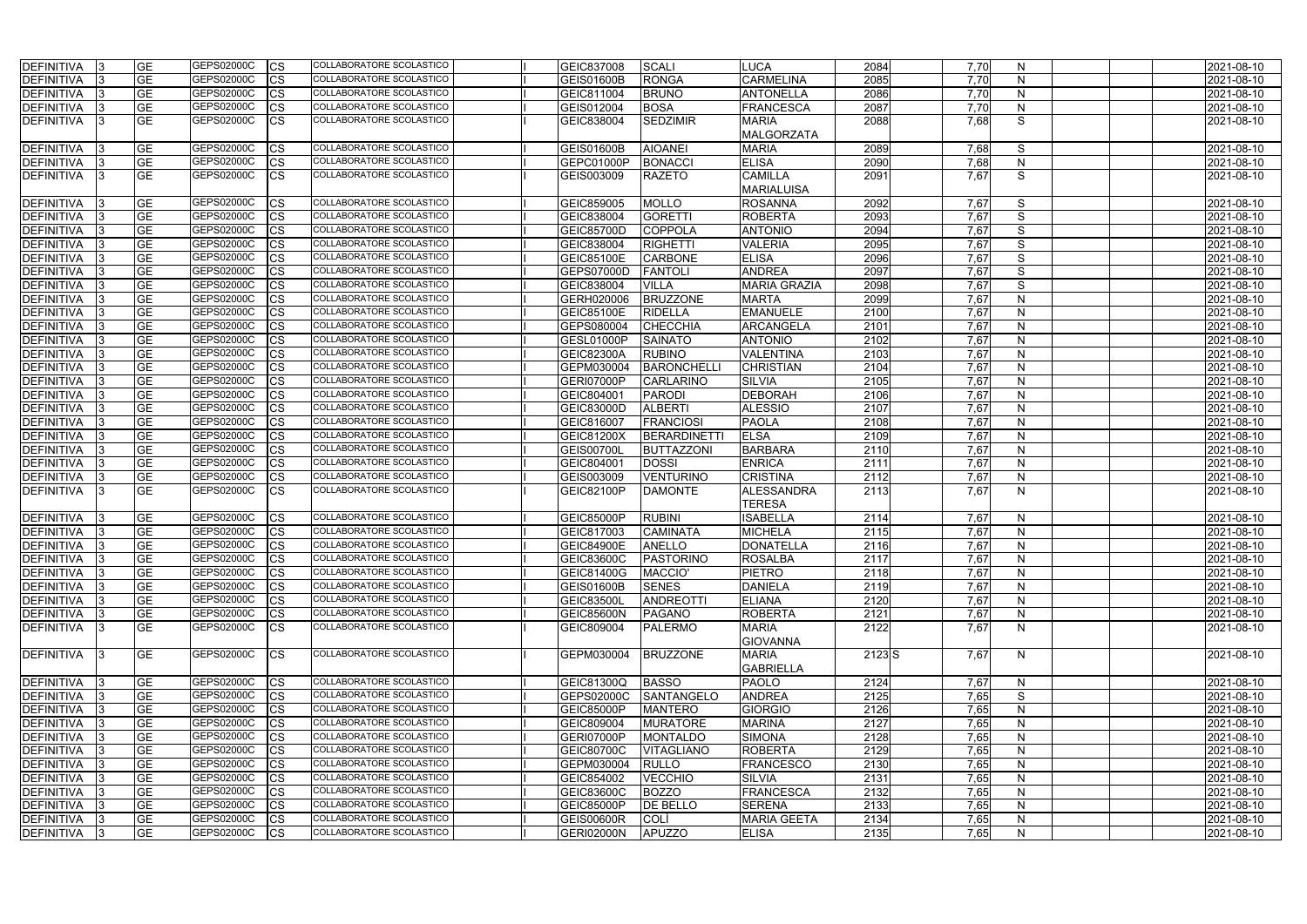| <b>DEFINITIVA</b>               | <b>GE</b>       | GEPS02000C        | <b>CS</b>       | COLLABORATORE SCOLASTICO        | <b>GEIC80700C</b>                      | POLIMENI                            | CARLO                              | 2136         | 7,63         | S                 |  | 2021-08-10               |
|---------------------------------|-----------------|-------------------|-----------------|---------------------------------|----------------------------------------|-------------------------------------|------------------------------------|--------------|--------------|-------------------|--|--------------------------|
|                                 |                 |                   |                 |                                 |                                        |                                     | <b>ALBERTO</b>                     |              |              |                   |  |                          |
| DEFINITIVA                      | <b>GE</b>       | GEPS02000C        | СS              | COLLABORATORE SCOLASTICO        | <b>GEIS01600B</b>                      | <b>MENNELLA</b>                     | <b>DANIELA</b>                     | 2137         | 7,63         | S                 |  | 2021-08-10               |
| <b>DEFINITIVA</b>               | <b>GE</b>       | GEPS02000C        | СS              | COLLABORATORE SCOLASTICO        | <b>GEIC82100P</b>                      | AVVENENTE                           | LARA                               | 2138         | 7,63         | S                 |  | 2021-08-10               |
| DEFINITIVA                      | <b>GE</b>       | GEPS02000C        | CS              | COLLABORATORE SCOLASTICO        | GEIC837008                             | <b>CAMPOMIZZI</b>                   | <b>GIOVANNA</b>                    | 2139         | 7,63         | $\mathsf{N}$      |  | 2021-08-10               |
| <b>DEFINITIVA</b>               | <b>GE</b>       | GEPS02000C        | СS              | COLLABORATORE SCOLASTICO        | <b>GEIC81200X</b>                      | <b>GENNARI</b>                      | <b>MONICA</b>                      | 2140         | 7,60         | S                 |  | 2021-08-10               |
| <b>DEFINITIVA</b>               | <b>GE</b>       | GEPS02000C        | СS              | COLLABORATORE SCOLASTICO        | GEIC829009                             | <b>CASTAGNARO</b>                   | <b>MARIA</b>                       | 2141         | 7,60         | S                 |  | 2021-08-10               |
| DEFINITIVA                      | <b>GE</b>       | GEPS02000C        | CS              | COLLABORATORE SCOLASTICO        | <b>GEIC81200X</b>                      | <b>ACERRA</b>                       | <b>GIUSEPPE</b>                    | 2142         | 7,60         | S                 |  | 2021-08-10               |
| <b>DEFINITIVA</b>               | <b>GE</b>       | GEPS02000C        | CS              | COLLABORATORE SCOLASTICO        | GEIC85100E                             | <b>CARRENO</b>                      | <b>NELLY ADRIANA</b>               | 2143         | 7,60         | S                 |  | 2021-08-10               |
|                                 |                 |                   |                 |                                 |                                        | <b>JACHO</b>                        |                                    |              |              |                   |  |                          |
| <b>DEFINITIVA</b>               | <b>GE</b>       | GEPS02000C        | <b>CS</b>       | COLLABORATORE SCOLASTICO        | <b>GEIC81900P</b>                      | <b>GAETE PONCE</b>                  | <b>ELENA</b>                       | 2144         | 7,60         | S                 |  | 2021-08-10               |
| <b>DEFINITIVA</b>               | <b>GE</b>       | GEPS02000C        | CS              | <b>COLLABORATORE SCOLASTICO</b> | GEIS00700L                             | <b>HERNANDEZ</b>                    | <b>EVA YURAIMA</b>                 | 2145         | 7,60         | S                 |  | 2021-08-10               |
| DEFINITIVA                      | <b>GE</b>       | <b>GEPS02000C</b> | СS              | COLLABORATORE SCOLASTICO        | <b>GEMM18600B</b>                      | <b>BOERO</b>                        | <b>PIETRO</b>                      | 2146         | 7,60         | S                 |  | 2021-08-10               |
| <b>DEFINITIVA</b>               | $\overline{GE}$ | GEPS02000C        | СS              | COLLABORATORE SCOLASTICO        | GERH020006                             | <b>CATANIA</b>                      | <b>ANDREA</b>                      | 2147         | 7,60         | S                 |  | 2021-08-10               |
| <b>DEFINITIVA</b>               | <b>GE</b>       | GEPS02000C        | СS              | COLLABORATORE SCOLASTICO        | <b>GEIS01900V</b>                      | <b>BORRIELLO</b>                    | <b>CIRO</b>                        | 2148         | 7,60         | S                 |  | 2021-08-10               |
| <b>DEFINITIVA</b>               | <b>GE</b>       | GEPS02000C        | СS              | COLLABORATORE SCOLASTICO        | GEIC816007                             | LICATA                              | <b>ELISA</b>                       | 2149         | 7,60         | S                 |  | 2021-08-10               |
| DEFINITIVA                      | <b>GE</b>       | GEPS02000C        | CS              | COLLABORATORE SCOLASTICO        | GEIC853006                             | SPOSICCHI                           | <b>JESSICA</b>                     | 2150         | 7,60         | S                 |  | 2021-08-10               |
| <b>DEFINITIVA</b>               | <b>GE</b>       | GEPS02000C        | СS              | COLLABORATORE SCOLASTICO        | GEIC840004                             | <b>CAROLLO</b>                      | <b>ALESSANDRO</b>                  | 2151         | 7,60         | S                 |  | 2021-08-10               |
| <b>DEFINITIVA</b>               | <b>GE</b>       | GEPS02000C        | СS              | COLLABORATORE SCOLASTICO        | GEIS01400Q                             | <b>PESCE</b>                        | <b>ALESSIA</b>                     | 2152         | 7,60         | N                 |  | 2021-08-10               |
| <b>DEFINITIVA</b>               | <b>GE</b>       | GEPS02000C        | CS              | COLLABORATORE SCOLASTICO        | <b>GEIC80700C</b>                      | <b>COFONE</b>                       | <b>FRANCESCA</b>                   | 2153         | 7,60         | $\mathsf{N}$      |  | 2021-08-10               |
| <b>DEFINITIVA</b>               | <b>GE</b>       | GEPS02000C        | СS              | <b>COLLABORATORE SCOLASTICO</b> | <b>GEIC84900E</b>                      | PIEDIGROTTA                         | <b>STEFANIA</b>                    | 2154         | 7,60         | $\mathsf{N}$      |  | 2021-08-10               |
| <b>DEFINITIVA</b>               | <b>GE</b>       | GEPS02000C        | СS              | <b>COLLABORATORE SCOLASTICO</b> | GEIC860009                             | <b>VILLARMONTE</b>                  | <b>SIMONE</b>                      | 2155         | 7,60         | N                 |  | 2021-08-10               |
| <b>DEFINITIVA</b>               | <b>GE</b>       | GEPS02000C        | CS              | <b>COLLABORATORE SCOLASTICO</b> | GEIS003009                             | <b>DIMEGLIO</b>                     | LORENZO                            | 2156         | 7,60         | $\mathsf{N}$      |  | 2021-08-10               |
| <b>DEFINITIVA</b>               | <b>GE</b>       | GEPS02000C        | CS              | COLLABORATORE SCOLASTICO        | <b>GERI07000P</b>                      | <b>DI ROSA</b>                      | <b>ENZO</b>                        | 2157         | 7,60         | $\mathsf{N}$      |  | 2021-08-10               |
| <b>DEFINITIVA</b>               | <b>GE</b>       | <b>GEPS02000C</b> | СS              | COLLABORATORE SCOLASTICO        | GEPS080004                             | <b>ZUCCA</b>                        | <b>PIETRO</b>                      | 2158         | 7,60         | N                 |  | 2021-08-10               |
| <b>DEFINITIVA</b>               | <b>GE</b>       | GEPS02000C        | CS              | COLLABORATORE SCOLASTICO        | <b>GEIC81200X</b>                      | <b>ANELLO</b>                       | <b>GIUSEPPE</b>                    | 2159         | 7,60         | $\mathsf{N}$      |  | 2021-08-10               |
| <b>DEFINITIVA</b>               | <b>GE</b>       | GEPS02000C        | СS              | COLLABORATORE SCOLASTICO        | GERH020006                             | <b>PIETROPAOLO</b>                  | <b>ALICE</b>                       | 2160         | 7,60         | $\mathsf{N}$      |  | 2021-08-10               |
| <b>DEFINITIVA</b>               | <b>GE</b>       | GEPS02000C        | СS              | COLLABORATORE SCOLASTICO        | GERH01000G                             | <b>GISMONDO</b>                     | <b>NICOLE</b>                      | 2161         | 7,60         | N                 |  | 2021-08-10               |
| <b>DEFINITIVA</b>               | <b>GE</b>       | GEPS02000C        | CS              | COLLABORATORE SCOLASTICO        | GEPS02000C                             | <b>DI LUGLIO</b>                    | <b>SILVESTRE</b>                   | 2162         | 7,60         | N                 |  | 2021-08-10               |
| DEFINITIVA                      | <b>GE</b>       | GEPS02000C        | CS              | COLLABORATORE SCOLASTICO        | GEIC808008                             | PATANE'                             | <b>GABRIELLA</b>                   | 2163         | 7,60         | $\mathsf{N}$      |  | 2021-08-10               |
| DEFINITIVA                      | <b>GE</b>       | GEPS02000C        | СS              | COLLABORATORE SCOLASTICO        | GEIS003009                             | <b>GIUGNO</b>                       | <b>NOEMI</b>                       | 2164         | 7,60         | N                 |  | 2021-08-10               |
| DEFINITIVA                      | <b>GE</b>       | GEPS02000C        | CS              | <b>COLLABORATORE SCOLASTICO</b> | GEIC853006                             | <b>RACO</b>                         | <b>FEDERICO</b>                    | 2165         | 7,60         | $\mathsf{N}$      |  | 2021-08-10               |
| DEFINITIVA                      | <b>GE</b>       | GEPS02000C        | CS              | COLLABORATORE SCOLASTICO        | GEIS01900V                             | <b>BARDI</b>                        | FENISIA                            | 2166         | 7,60         | $\mathsf{N}$      |  | 2021-08-10               |
| <b>DEFINITIVA</b>               | <b>GE</b>       | GEPS02000C        | СS              | COLLABORATORE SCOLASTICO        | GEIC808008                             | <b>DE VICO</b>                      | <b>LAURA</b>                       | 2167         | 7,60         | $\mathsf{N}$      |  | 2021-08-10               |
| <b>DEFINITIVA</b>               | $\overline{GE}$ | GEPS02000C        | СS              | <b>COLLABORATORE SCOLASTICO</b> | GEIC83600C                             | <b>BARRACCA</b>                     | <b>NIKOLAS</b>                     | 2168         | 7,60         | $\mathsf{N}$      |  | 2021-08-10               |
| DEFINITIVA                      | <b>GE</b>       | GEPS02000C        | <b>I</b> CS     | COLLABORATORE SCOLASTICO        | GERI02000N                             | PIRLO                               | <b>EMANUELE</b>                    | 2169         | 7,60         | N                 |  | 2021-08-10               |
| <b>DEFINITIVA</b>               | <b>GE</b>       | GEPS02000C        | <b>CS</b>       | COLLABORATORE SCOLASTICO        | <b>GEIC83500L</b>                      | <b>BORREANI</b>                     | <b>ANNA</b>                        | 2170         | 7,60         |                   |  | 2021-08-10               |
| DEFINITIVA                      | <b>GE</b>       | GEPS02000C        |                 | COLLABORATORE SCOLASTICO        | GEPS080004                             | <b>PATRONE</b>                      | <b>ELENA</b>                       | 2171         | 7,60         | N<br>$\mathsf{N}$ |  | 2021-08-10               |
| DEFINITIVA                      | <b>GE</b>       | GEPS02000C        | <b>CS</b>       | COLLABORATORE SCOLASTICO        |                                        |                                     |                                    | 2172         |              |                   |  |                          |
|                                 | <b>GE</b>       | GEPS02000C        | <b>CS</b>       | COLLABORATORE SCOLASTICO        | GEIC862001                             | <b>BELLA</b>                        | <b>ERIKA GIUSI</b>                 |              | 7,60         | $\mathsf{N}$      |  | 2021-08-10               |
| DEFINITIVA                      | <b>GE</b>       | GEPS02000C        | СS              | <b>COLLABORATORE SCOLASTICO</b> | <b>GEIC84900E</b><br>GERH01000G        | BELCASTRO                           | <b>CRISTIAN</b>                    | 2173         | 7,60         | $\mathsf{N}$      |  | 2021-08-10               |
| DEFINITIVA<br><b>DEFINITIVA</b> | <b>GE</b>       | GEPS02000C        | СS<br>CS        | COLLABORATORE SCOLASTICO        |                                        | <b>CUFFARI</b><br>FERRANTE          | <b>GIORGIO</b><br><b>FRANCESCA</b> | 2174<br>2175 | 7,60<br>7,60 | $\mathsf{N}$<br>N |  | 2021-08-10<br>2021-08-10 |
| <b>DEFINITIVA</b>               | <b>GE</b>       | GEPS02000C        |                 | COLLABORATORE SCOLASTICO        | GEIC817003<br><b>GEIC82300A</b>        |                                     |                                    |              |              |                   |  |                          |
| <b>DEFINITIVA</b>               | <b>GE</b>       | GEPS02000C        | CS<br><b>CS</b> | <b>COLLABORATORE SCOLASTICO</b> |                                        | <b>ALBERTO</b><br><b>COSTANTINI</b> | <b>SILVIA</b><br><b>TAIRA</b>      | 2176<br>2177 | 7,60         | N                 |  | 2021-08-10               |
| <b>DEFINITIVA</b>               | <b>GE</b>       | GEPS02000C        | <b>CS</b>       | COLLABORATORE SCOLASTICO        | <b>GEIC82300A</b><br><b>GEIC80700C</b> | <b>DE LUCA</b>                      | <b>GIOVANNI</b>                    | 2178         | 7,60<br>7,60 | N<br>$\mathsf{N}$ |  | 2021-08-10<br>2021-08-10 |
|                                 | <b>GE</b>       | GEPS02000C        |                 | COLLABORATORE SCOLASTICO        |                                        |                                     |                                    |              |              |                   |  |                          |
| <b>DEFINITIVA</b>               |                 | GEPS02000C        | CS              | COLLABORATORE SCOLASTICO        | <b>GEIC82100P</b>                      | <b>ZEULI</b>                        | <b>FEDERICA</b>                    | 2179         | 7,60         | N                 |  | 2021-08-10               |
| <b>DEFINITIVA</b>               | <b>GE</b>       |                   | СS              |                                 | GEIS003009                             | <b>GIUGNO</b>                       | <b>ROCCO</b>                       | 2180         | 7,60         | $\mathsf{N}$      |  | 2021-08-10               |
| <b>DEFINITIVA</b>               | <b>GE</b>       | GEPS02000C        | CS              | COLLABORATORE SCOLASTICO        | <b>GERH01000G</b>                      | <b>VELLA</b>                        | <b>SALVATORE</b>                   | 2181         | 7,60         | $\mathsf{N}$      |  | 2021-08-10               |
| DEFINITIVA                      | <b>GE</b>       | GEPS02000C        | <b>CS</b>       | COLLABORATORE SCOLASTICO        | GEVC010002                             | <b>RAMIREZ MATOS</b>                | <b>GLORIA</b>                      | 2182         | 7,60         | N                 |  | 2021-08-10               |
|                                 |                 |                   |                 |                                 |                                        |                                     | <b>ESTEPHANY</b>                   |              |              |                   |  |                          |
| DEFINITIVA                      | <b>GE</b>       | GEPS02000C        | <b>CS</b>       | COLLABORATORE SCOLASTICO        | GEIC825002                             | <b>IANNI</b>                        | <b>JESSICA</b>                     | 2183         | 7,60         | $\mathsf{N}$      |  | 2021-08-10               |
| DEFINITIVA                      | <b>GE</b>       | GEPS02000C        | СS              | COLLABORATORE SCOLASTICO        | GEPS050008                             | SANTOSTEFANO                        | <b>MATTEO</b>                      | 2184         | 7,60         | $\mathsf{N}$      |  | 2021-08-10               |
| DEFINITIVA                      | <b>GE</b>       | GEPS02000C        | СS              | COLLABORATORE SCOLASTICO        | GEPS02000C                             | <b>PATTI</b>                        | <b>GIULIA</b>                      | 2185         | 7,60         | N                 |  | 2021-08-10               |
| DEFINITIVA                      | <b>GE</b>       | GEPS02000C        | СS              | COLLABORATORE SCOLASTICO        | GEIC83500L                             | <b>COPPOLA</b>                      | <b>GABRIELLA</b>                   | 2186         | 7,60         | $\mathsf{N}$      |  | 2021-08-10               |
| <b>DEFINITIVA</b>               | <b>GE</b>       | GEPS02000C        | CS              | COLLABORATORE SCOLASTICO        | GEIC837008                             | <b>DE GRAZIA</b>                    | <b>LUCA</b>                        | 2187         | 7,60         | N                 |  | 2021-08-10               |
| <b>DEFINITIVA</b>               | <b>GE</b>       | GEPS02000C        | <b>CS</b>       | COLLABORATORE SCOLASTICO        | <b>GEIC83900X</b>                      | <b>SANZONE</b>                      | <b>ALESSANDRA</b>                  | 2188         | 7,60         | $\mathsf{N}$      |  | 2021-08-10               |
| <b>DEFINITIVA</b>               | <b>GE</b>       | GEPS02000C        | <b>CS</b>       | COLLABORATORE SCOLASTICO        | <b>GEIC81200X</b>                      | FERRETTI                            | <b>ELISA</b>                       | 2189         | 7,60         | N                 |  | 2021-08-10               |
| DEFINITIVA                      | <b>GE</b>       | GEPS02000C        | <b>CS</b>       | COLLABORATORE SCOLASTICO        | GEIC810008                             | <b>OLIVIERI</b>                     | <b>GIOVANNI</b>                    | 2190         | 7,60         | $\mathsf{N}$      |  | 2021-08-10               |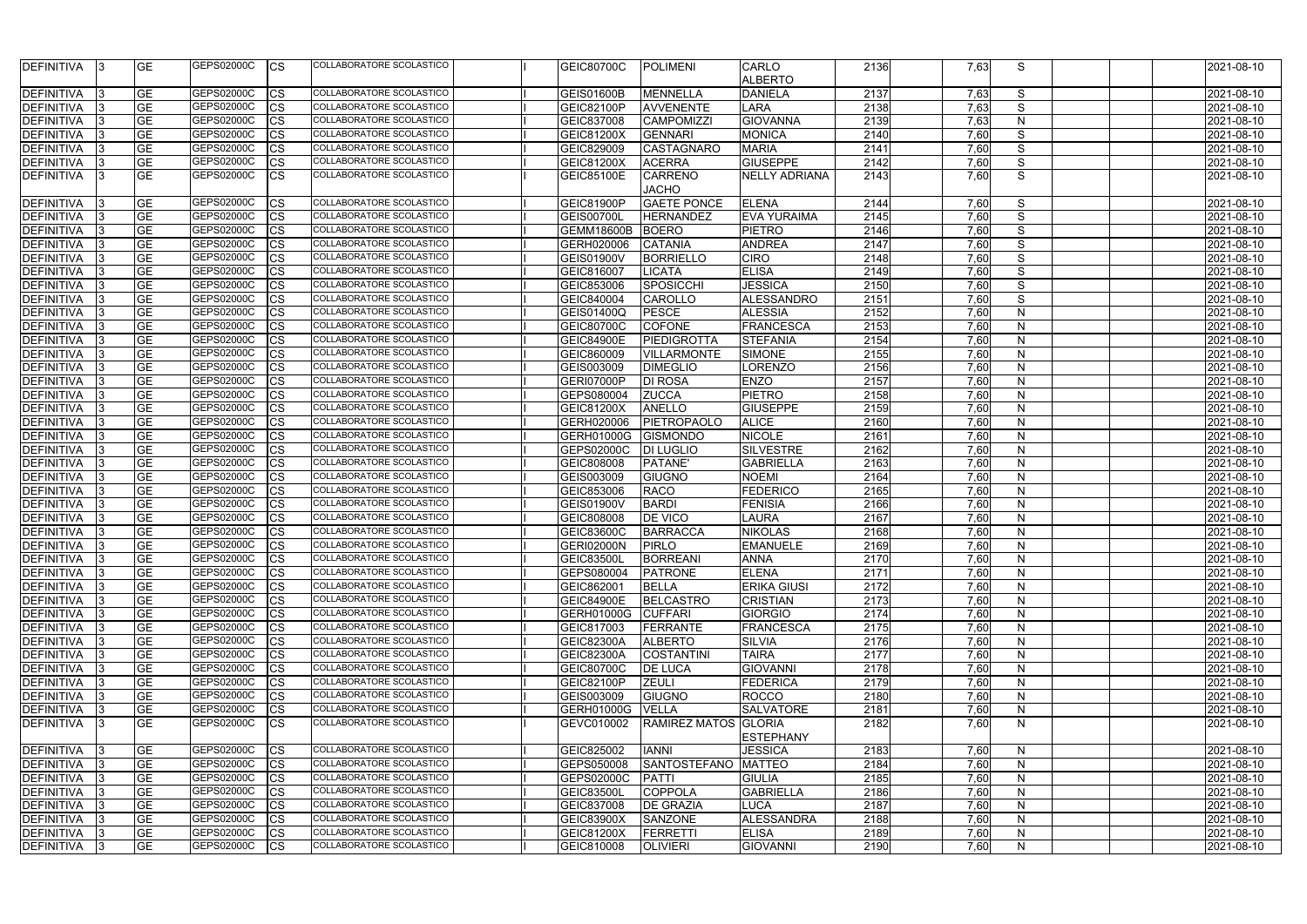| <b>DEFINITIVA</b> | <b>GE</b>       | GEPS02000C<br>CS        | COLLABORATORE SCOLASTICO        | <b>GEIC85100E</b> | <b>PALETTA</b>    | <b>DOMENICO</b>     | 2191 | 7,60 | N            | 2021-08-10 |
|-------------------|-----------------|-------------------------|---------------------------------|-------------------|-------------------|---------------------|------|------|--------------|------------|
| <b>DEFINITIVA</b> | <b>GE</b>       | <b>GEPS02000C</b><br>CS | COLLABORATORE SCOLASTICO        | GETH020002        | <b>MANGIONE</b>   | <b>GIUSEPPE</b>     | 2192 | 7,60 | N            | 2021-08-10 |
|                   |                 |                         |                                 |                   |                   | <b>EMANUELE</b>     |      |      |              |            |
| DEFINITIVA        | <b>GE</b>       | GEPS02000C<br>СS        | COLLABORATORE SCOLASTICO        | <b>GEIC85500T</b> | <b>GALVAGNO</b>   | <b>LUCA</b>         | 2193 | 7,60 | N            | 2021-08-10 |
| <b>DEFINITIVA</b> | <b>GE</b>       | GEPS02000C<br>CS        | COLLABORATORE SCOLASTICO        | GEPS030003        | GIULIOTTI         | <b>FEDERICA</b>     | 2194 | 7,60 | N            | 2021-08-10 |
| DEFINITIVA        | <b>GE</b>       | GEPS02000C<br>СS        | <b>COLLABORATORE SCOLASTICO</b> | GEIC825002        | <b>PANUSA</b>     | <b>EDOARDO</b>      | 2195 | 7,60 | N            | 2021-08-10 |
| <b>DEFINITIVA</b> | <b>GE</b>       | GEPS02000C<br>СS        | COLLABORATORE SCOLASTICO        | <b>GEIC85000P</b> | <b>LUCISANO</b>   | LINA                | 2196 | 7,60 | N            | 2021-08-10 |
| DEFINITIVA        | <b>GE</b>       | GEPS02000C<br>СS        | <b>COLLABORATORE SCOLASTICO</b> | <b>GEIC85200A</b> | <b>BUSCAGLIA</b>  | <b>CHIARA</b>       | 2197 | 7,60 | N            | 2021-08-10 |
| <b>DEFINITIVA</b> | <b>GE</b>       | GEPS02000C<br>СS        | <b>COLLABORATORE SCOLASTICO</b> | <b>GEIC82600T</b> | <b>MAMMOLA</b>    | <b>GIORGIA</b>      | 2198 | 7,60 | N            | 2021-08-10 |
| <b>DEFINITIVA</b> | <b>GE</b>       | GEPS02000C<br>СS        | COLLABORATORE SCOLASTICO        | GEIC837008        | <b>DE ROSA</b>    | <b>VINCENZO</b>     | 2199 | 7,60 | N            | 2021-08-10 |
| <b>DEFINITIVA</b> | <b>GE</b>       | GEPS02000C<br>CS        | COLLABORATORE SCOLASTICO        | GEIC817003        | <b>SACCHI</b>     | <b>SERGIO</b>       | 2200 | 7,60 | $\mathsf{N}$ | 2021-08-10 |
| <b>DEFINITIVA</b> | <b>GE</b>       | GEPS02000C<br>СS        | COLLABORATORE SCOLASTICO        | GEIC81300Q        | <b>CALLEGARI</b>  | <b>MONICA</b>       | 2201 | 7,60 | N            | 2021-08-10 |
| <b>DEFINITIVA</b> | <b>GE</b>       | GEPS02000C<br>СS        | COLLABORATORE SCOLASTICO        | <b>GEPC01000P</b> | <b>RUFFINI</b>    | <b>CAMILLA</b>      | 2202 | 7,60 | N            | 2021-08-10 |
| <b>DEFINITIVA</b> | <b>GE</b>       | GEPS02000C<br>СS        | COLLABORATORE SCOLASTICO        | GEIS003009        | <b>LOPRIORE</b>   | <b>ANTONELLA</b>    | 2203 | 7,60 | $\mathsf{N}$ | 2021-08-10 |
| <b>DEFINITIVA</b> | <b>GE</b>       | GEPS02000C<br>CS        | COLLABORATORE SCOLASTICO        | <b>GEPC04000E</b> | <b>BELLO</b>      | <b>MARIAFRANCES</b> | 2204 | 7,60 | N            | 2021-08-10 |
|                   |                 |                         |                                 |                   |                   |                     |      |      |              |            |
| <b>DEFINITIVA</b> | <b>GE</b>       | GEPS02000C<br>CS        | COLLABORATORE SCOLASTICO        | GERH020006        | <b>GAETA</b>      | <b>GABRIELE</b>     | 2205 | 7,60 | N            | 2021-08-10 |
| <b>DEFINITIVA</b> | <b>GE</b>       | GEPS02000C<br>СS        | COLLABORATORE SCOLASTICO        | <b>GEIC81200X</b> | <b>COLLU</b>      | VALENTINA           | 2206 | 7,60 | N            | 2021-08-10 |
| <b>DEFINITIVA</b> | <b>GE</b>       | GEPS02000C<br>СS        | COLLABORATORE SCOLASTICO        | GEPS050008        | <b>VIVIANI</b>    | <b>GIANLUCA</b>     | 2207 | 7,60 | N            | 2021-08-10 |
| DEFINITIVA        | <b>GE</b>       | GEPS02000C<br>CS        | <b>COLLABORATORE SCOLASTICO</b> | <b>GEIC81200X</b> | <b>SCURO</b>      | <b>ALESSANDRO</b>   | 2208 | 7,60 | $\mathsf{N}$ | 2021-08-10 |
| <b>DEFINITIVA</b> | <b>GE</b>       | GEPS02000C              | COLLABORATORE SCOLASTICO        | GEIC831009        | <b>RIMASSA</b>    | <b>MANUEL</b>       | 2209 | 7,60 |              | 2021-08-10 |
|                   |                 | СS<br>GEPS02000C        | <b>COLLABORATORE SCOLASTICO</b> |                   |                   |                     |      |      | N            |            |
| <b>DEFINITIVA</b> | <b>GE</b>       | СS<br>GEPS02000C        | <b>COLLABORATORE SCOLASTICO</b> | GEIS011008        | <b>STALFIERI</b>  | <b>FELICE ROCCO</b> | 2210 | 7,60 | N            | 2021-08-10 |
| <b>DEFINITIVA</b> | <b>GE</b>       | CS                      | COLLABORATORE SCOLASTICO        | GEIC817003        | PARODI            | <b>DANIELA</b>      | 2211 | 7,60 | $\mathsf{N}$ | 2021-08-10 |
| <b>DEFINITIVA</b> | <b>GE</b>       | GEPS02000C<br>CS        |                                 | GEIS003009        | <b>ESCELSIOR</b>  | <b>MASSIMILIANO</b> | 2212 | 7,60 | $\mathsf{N}$ | 2021-08-10 |
| <b>DEFINITIVA</b> | <b>GE</b>       | <b>GEPS02000C</b><br>СS | COLLABORATORE SCOLASTICO        | GERH020006        | <b>MILITE</b>     | <b>ALESSANDRO</b>   | 2213 | 7,60 | N            | 2021-08-10 |
| <b>DEFINITIVA</b> | <b>GE</b>       | GEPS02000C<br>CS        | COLLABORATORE SCOLASTICO        | GEIS012004        | <b>CAPRIO</b>     | <b>MAURIZIO</b>     | 2214 | 7,60 | $\mathsf{N}$ | 2021-08-10 |
| <b>DEFINITIVA</b> | <b>GE</b>       | GEPS02000C<br>СS        | COLLABORATORE SCOLASTICO        | <b>GEIS02200P</b> | <b>SANTAMARIA</b> | <b>STEFANIA</b>     | 2215 | 7,60 | $\mathsf{N}$ | 2021-08-10 |
| <b>DEFINITIVA</b> | <b>GE</b>       | <b>GEPS02000C</b><br>СS | COLLABORATORE SCOLASTICO        | GEIC81900P        | <b>STRATA</b>     | <b>ROBERTA</b>      | 2216 | 7,60 | N            | 2021-08-10 |
| <b>DEFINITIVA</b> | <b>GE</b>       | GEPS02000C<br>CS        | COLLABORATORE SCOLASTICO        | <b>GEIC82300A</b> | <b>VULLO</b>      | <b>GIUSEPPINA</b>   | 2217 | 7,60 | $\mathsf{N}$ | 2021-08-10 |
| <b>DEFINITIVA</b> | <b>GE</b>       | GEPS02000C<br>CS        | COLLABORATORE SCOLASTICO        | <b>GEIC86300R</b> | <b>RISSO</b>      | <b>PAOLA</b>        | 2218 | 7,60 | N            | 2021-08-10 |
| DEFINITIVA        | <b>GE</b>       | GEPS02000C<br>СS        | COLLABORATORE SCOLASTICO        | <b>GEIC85100E</b> | <b>DECISE'</b>    | <b>MARCO</b>        | 2219 | 7,60 | N            | 2021-08-10 |
| DEFINITIVA        | <b>GE</b>       | GEPS02000C<br>CS        | COLLABORATORE SCOLASTICO        | GEIC840004        | SIMONCELL         | <b>SARA</b>         | 2220 | 7,58 | S            | 2021-08-10 |
| <b>DEFINITIVA</b> | <b>GE</b>       | GEPS02000C<br>СS        | <b>COLLABORATORE SCOLASTICO</b> | GERH020006        | PELLIZZARI        | <b>SANDRA</b>       | 2221 | 7,58 | S            | 2021-08-10 |
| <b>DEFINITIVA</b> | <b>GE</b>       | GEPS02000C<br>СS        | COLLABORATORE SCOLASTICO        | <b>GEIC85100E</b> | <b>MAESTRI</b>    | <b>DEBORA</b>       | 2222 | 7,58 | N            | 2021-08-10 |
| <b>DEFINITIVA</b> | $\overline{GE}$ | GEPS02000C<br>СS        | <b>COLLABORATORE SCOLASTICO</b> | GEIC811004        | FRUSTERI          | <b>PAOLA</b>        | 2223 | 7,57 | N            | 2021-08-10 |
| DEFINITIVA        | <b>GE</b>       | GEPS02000C<br>Ics       | COLLABORATORE SCOLASTICO        | GEIC85000P        | <b>TALLUTO</b>    | <b>ANDREA</b>       | 2224 | 7.55 | S            | 2021-08-10 |
| <b>DEFINITIVA</b> | <b>GE</b>       | GEPS02000C<br><b>CS</b> | <b>COLLABORATORE SCOLASTICO</b> | GERH020006        | SABATINO          | <b>MIRCO</b>        | 2225 | 7,55 | N            | 2021-08-10 |
| DEFINITIVA        | <b>GE</b>       | GEPS02000C<br><b>CS</b> | COLLABORATORE SCOLASTICO        | GEIC82100P        | <b>GAMBINO</b>    | <b>GABRIELLA</b>    | 2226 | 7,55 | $\mathsf{N}$ | 2021-08-10 |
| DEFINITIVA        | <b>GE</b>       | GEPS02000C<br><b>CS</b> | COLLABORATORE SCOLASTICO        | GEIC80600L        | <b>CARLINO</b>    | <b>ADRIANA</b>      | 2227 | 7,55 | $\mathsf{N}$ | 2021-08-10 |
| DEFINITIVA        | <b>GE</b>       | GEPS02000C<br>СS        | COLLABORATORE SCOLASTICO        | GEPM030004        | <b>TANCREDI</b>   | <b>NICOLA</b>       | 2228 | 7,55 | N            | 2021-08-10 |
| <b>DEFINITIVA</b> | <b>GE</b>       | GEPS02000C<br>CS        | COLLABORATORE SCOLASTICO        | <b>GEIS00600R</b> | PANZONE           | <b>MATTEO</b>       | 2229 | 7,55 | N            | 2021-08-10 |
| <b>DEFINITIVA</b> | <b>GE</b>       | GEPS02000C<br><b>CS</b> | COLLABORATORE SCOLASTICO        | GERH020006        | <b>ORLANDO</b>    | <b>ASSUNTA</b>      | 2230 | 7,50 | S            | 2021-08-10 |
|                   |                 |                         |                                 |                   |                   | <b>MIRIANA</b>      |      |      |              |            |
| <b>DEFINITIVA</b> | <b>GE</b>       | GEPS02000C<br><b>CS</b> | COLLABORATORE SCOLASTICO        | GEIC861005        | <b>CORSI</b>      | CAMILLA             | 2231 | 7,50 | S            | 2021-08-10 |
| <b>DEFINITIVA</b> | <b>GE</b>       | GEPS02000C<br><b>CS</b> | COLLABORATORE SCOLASTICO        | GEIC837008        | <b>RUSSO</b>      | <b>DENISE</b>       | 2232 | 7,50 | S            | 2021-08-10 |
| <b>DEFINITIVA</b> | <b>GE</b>       | GEPS02000C<br><b>CS</b> | <b>COLLABORATORE SCOLASTICO</b> | GERI07000P        | PONTILLO          | <b>DANILO</b>       | 2233 | 7,50 | S            | 2021-08-10 |
| <b>DEFINITIVA</b> | <b>GE</b>       | GEPS02000C<br><b>CS</b> | COLLABORATORE SCOLASTICO        | <b>GEIC82000V</b> | <b>MARCENZI</b>   | <b>SERENA</b>       | 2234 | 7,50 | S            | 2021-08-10 |
| DEFINITIVA        | <b>GE</b>       | GEPS02000C<br><b>CS</b> | COLLABORATORE SCOLASTICO        | GEIC854002        | <b>RICCI</b>      | <b>VALENTINA</b>    | 2235 | 7,50 | S            | 2021-08-10 |
| <b>DEFINITIVA</b> | <b>GE</b>       | GEPS02000C<br><b>CS</b> | COLLABORATORE SCOLASTICO        | GEIC804001        | <b>CAVIGLIA</b>   | <b>LETIZIA</b>      | 2236 | 7,50 | S            | 2021-08-10 |
| <b>DEFINITIVA</b> | <b>GE</b>       | GEPS02000C<br>CS        | COLLABORATORE SCOLASTICO        | GEIC825002        | <b>BRUZZONE</b>   | <b>ANGELO</b>       | 2237 | 7,50 | S            | 2021-08-10 |
| DEFINITIVA        | <b>GE</b>       | GEPS02000C<br>CS        | COLLABORATORE SCOLASTICO        | <b>GEIC82300A</b> | <b>HAJDAS</b>     | <b>ANNA ANETA</b>   | 2238 | 7,50 | S            | 2021-08-10 |
| DEFINITIVA        | <b>GE</b>       | GEPS02000C<br>СS        | COLLABORATORE SCOLASTICO        | <b>GEIC83600C</b> | <b>CORETTO</b>    | <b>ANDREA</b>       | 2239 | 7,50 | S            | 2021-08-10 |
| DEFINITIVA        | <b>GE</b>       | GEPS02000C<br>СS        | COLLABORATORE SCOLASTICO        | <b>GEIC83600C</b> | <b>GIAMBRUNO</b>  | <b>CRISTINA</b>     | 2240 | 7,50 | S            | 2021-08-10 |
| DEFINITIVA        | <b>GE</b>       | GEPS02000C<br>CS        | COLLABORATORE SCOLASTICO        | GEIS018003        | LO PORTO          | <b>MARIA ANGELA</b> | 2241 | 7,50 | S            | 2021-08-10 |
| <b>DEFINITIVA</b> | <b>GE</b>       | GEPS02000C<br>ICS       | COLLABORATORE SCOLASTICO        | GERH01000G        | SCARRA'           | <b>DENISE</b>       | 2242 | 7,50 | S            | 2021-08-10 |
| <b>DEFINITIVA</b> | <b>GE</b>       | GEPS02000C<br><b>CS</b> | COLLABORATORE SCOLASTICO        | GEIS01600B        | BANCALARI         | <b>SERGIO</b>       | 2243 | 7,50 | S            | 2021-08-10 |
| <b>DEFINITIVA</b> | <b>GE</b>       | GEPS02000C<br><b>CS</b> | COLLABORATORE SCOLASTICO        | GERH020006        | <b>ZUNCHEDDU</b>  | <b>ILARIA</b>       | 2244 | 7,50 | S            | 2021-08-10 |
| DEFINITIVA        | <b>GE</b>       | GEPS02000C<br><b>CS</b> | COLLABORATORE SCOLASTICO        | GEIC82100P        | <b>RIZZELLO</b>   | <b>EMANUELE</b>     | 2245 | 7,50 | S            | 2021-08-10 |
|                   |                 |                         |                                 |                   |                   |                     |      |      |              |            |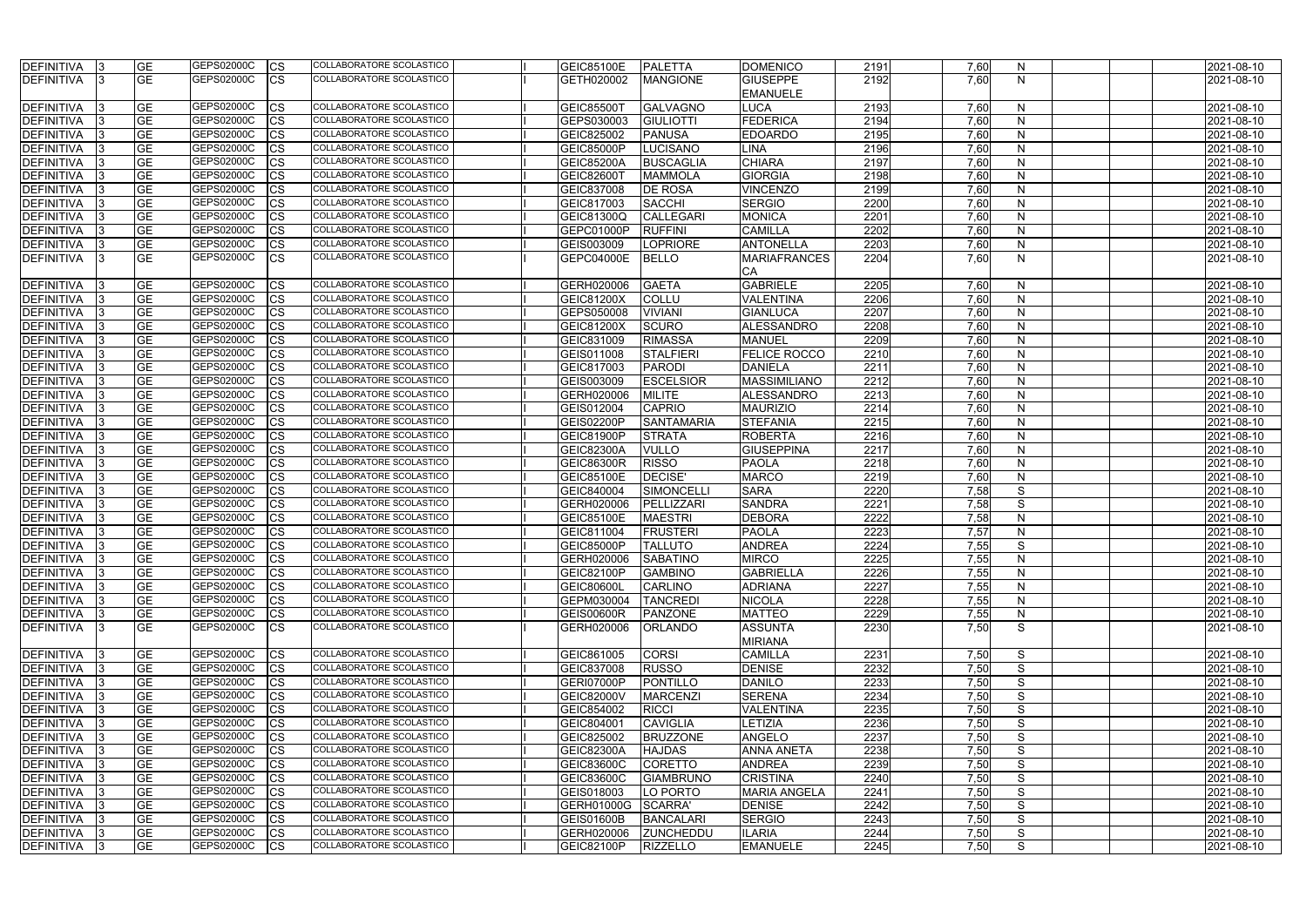| DEFINITIVA        | <b>GE</b>              | GEPS02000C | <b>CS</b>               | COLLABORATORE SCOLASTICO        | GEIC816007        | <b>CRISTIANI</b>               | <b>CRISTINA</b>                 | 2246         | 7,50         | S            |  | 2021-08-10               |
|-------------------|------------------------|------------|-------------------------|---------------------------------|-------------------|--------------------------------|---------------------------------|--------------|--------------|--------------|--|--------------------------|
| <b>DEFINITIVA</b> | <b>GE</b>              | GEPS02000C | <b>CS</b>               | COLLABORATORE SCOLASTICO        | <b>GEIC82300A</b> | <b>STIMOLO</b>                 | <b>IRENE</b>                    | 2247         | 7,50         | S            |  | 2021-08-10               |
| <b>DEFINITIVA</b> | GЕ                     | GEPS02000C | CS                      | COLLABORATORE SCOLASTICO        | GEIC862001        | <b>DE VANNA</b>                | <b>FRANCESCO</b>                | 2248         | 7,50         | S            |  | 2021-08-10               |
| <b>DEFINITIVA</b> | GЕ                     | GEPS02000C | CS                      | COLLABORATORE SCOLASTICO        | <b>GEIC83900X</b> | <b>BONELLO</b>                 | <b>ROBERTO</b>                  | 2249         | 7,50         | S            |  | 2021-08-10               |
| <b>DEFINITIVA</b> | GЕ                     | GEPS02000C | CS                      | COLLABORATORE SCOLASTICO        | <b>GEIC83900X</b> | <b>SCIBETTA</b>                | <b>YLENIA</b>                   | 2250         | 7,50         | N            |  | 2021-08-10               |
| DEFINITIVA        | GЕ                     | GEPS02000C | CS                      | COLLABORATORE SCOLASTICO        | <b>GEIC81900P</b> | <b>FLENGHI</b>                 | <b>DEBORA</b>                   | 2251         | 7,50         | N            |  | 2021-08-10               |
| <b>DEFINITIVA</b> | GЕ                     | GEPS02000C | <b>CS</b>               | COLLABORATORE SCOLASTICO        | <b>GEIC83500L</b> | FRANZONE                       | <b>ANTONINO</b>                 | 2252         | 7,50         | N            |  | 2021-08-10               |
| <b>DEFINITIVA</b> | GЕ                     | GEPS02000C | <b>CS</b>               | COLLABORATORE SCOLASTICO        | <b>GEIC82300A</b> | <b>ANGIUS</b>                  | <b>LIZA</b>                     | 2253         | 7,50         | N            |  | 2021-08-10               |
| DEFINITIVA        | GЕ                     | GEPS02000C | CS                      | COLLABORATORE SCOLASTICO        | GEIC831009        | <b>DE MARCO</b>                | <b>GIORGIA</b>                  | 2254         | 7,50         | N            |  | 2021-08-10               |
| <b>DEFINITIVA</b> | GЕ                     | GEPS02000C | CS                      | COLLABORATORE SCOLASTICO        | <b>GEIC82100P</b> | <b>SCERBO</b>                  | <b>ROSETTA</b>                  | 2255         | 7,50         | N            |  | 2021-08-10               |
| <b>DEFINITIVA</b> | GЕ                     | GEPS02000C | <b>CS</b>               | <b>COLLABORATORE SCOLASTICO</b> | <b>GEIC85600N</b> | <b>BRASACCHIO</b>              | <b>OTELLO</b>                   | 2256         | 7,50         | N            |  | 2021-08-10               |
| <b>DEFINITIVA</b> | GЕ                     | GEPS02000C | CS                      | COLLABORATORE SCOLASTICO        | <b>GEIC84200Q</b> | <b>TAMBE'</b>                  | <b>VINCENZO</b>                 | 2257         | 7,50         | N            |  | 2021-08-10               |
| <b>DEFINITIVA</b> | GЕ                     | GEPS02000C | CS                      | COLLABORATORE SCOLASTICO        | GEIC804001        | LEPRE                          | <b>MATTEO</b>                   | 2258         | 7,50         | N            |  | 2021-08-10               |
| <b>DEFINITIVA</b> | GЕ                     | GEPS02000C | CS                      | COLLABORATORE SCOLASTICO        | <b>GEIC85200A</b> | <b>GOLOTTA</b>                 | <b>GIADA</b>                    | 2259         | 7,50         | $\mathsf{N}$ |  | 2021-08-10               |
| <b>DEFINITIVA</b> | GE                     | GEPS02000C | <b>CS</b>               | COLLABORATORE SCOLASTICO        | GERH020006        | <b>FALCIONE</b>                | <b>ANGELO</b><br><b>ALESSIO</b> | 2260         | 7,50         | N            |  | 2021-08-10               |
| <b>DEFINITIVA</b> | GЕ                     | GEPS02000C | <b>ICS</b>              | COLLABORATORE SCOLASTICO        | GEIC804001        | GIZZARELL                      | <b>REBECCA</b>                  | 2261         | 7,50         | N            |  | 2021-08-10               |
| <b>DEFINITIVA</b> | GЕ                     | GEPS02000C | CS                      | COLLABORATORE SCOLASTICO        | GEIC85000P        | <b>ANNALORO</b>                | <b>CALOGERO</b>                 | 2262         | 7,50         | N            |  | 2021-08-10               |
| <b>DEFINITIVA</b> | GЕ                     | GEPS02000C | CS                      | <b>COLLABORATORE SCOLASTICO</b> | <b>GEIC81400G</b> | <b>PROSTAMO</b>                | SEBASTIANO                      | 2263         | 7,50         | N            |  | 2021-08-10               |
| DEFINITIVA        | GЕ                     | GEPS02000C | CS                      | <b>COLLABORATORE SCOLASTICO</b> | <b>GEIC82600T</b> | <b>GIAIMO</b>                  | <b>MARTINA</b>                  | 2264         | 7,50         | $\mathsf{N}$ |  | 2021-08-10               |
| DEFINITIVA        | GЕ                     | GEPS02000C | CS                      | COLLABORATORE SCOLASTICO        | GERH020006        | PARODI                         | <b>FRANCESCA</b>                | 2265         | 7,50         | N            |  | 2021-08-10               |
| <b>DEFINITIVA</b> | GЕ                     | GEPS02000C | CS                      | COLLABORATORE SCOLASTICO        | GETH020002        | <b>INGARGIOLA</b>              | <b>ANGELO</b>                   | 2266         | 7,50         | N            |  | 2021-08-10               |
| <b>DEFINITIVA</b> | <b>GE</b>              | GEPS02000C | <b>CS</b>               | COLLABORATORE SCOLASTICO        | <b>GEIS02200P</b> | <b>MOZZI</b>                   | <b>ANTON</b>                    | 2267         | 7,50         | N            |  | 2021-08-10               |
| <b>DEFINITIVA</b> | GЕ                     | GEPS02000C | <b>CS</b>               | COLLABORATORE SCOLASTICO        | <b>GEIC85100E</b> | SILVESTRI                      | <b>SOPHIA</b>                   | 2268         | 7,50         | $\mathsf{N}$ |  | 2021-08-10               |
| <b>DEFINITIVA</b> | GЕ                     | GEPS02000C | CS                      | COLLABORATORE SCOLASTICO        | <b>GERI07000P</b> | <b>SEMERARO</b>                | <b>MATTIA</b>                   | 2269         | 7,50         | N            |  | 2021-08-10               |
| <b>DEFINITIVA</b> | <b>GE</b>              | GEPS02000C | CS                      | COLLABORATORE SCOLASTICO        | GEPC01000P        | <b>GONZAGA</b>                 | <b>LORENZO</b>                  | 2270         | 7,50         | $\mathsf{N}$ |  | 2021-08-10               |
| DEFINITIVA        | GЕ                     | GEPS02000C | CS                      | COLLABORATORE SCOLASTICO        | <b>GERH01000G</b> | GRIOLI                         | <b>SILVANO</b>                  | 2271         | 7,50         | $\mathsf{N}$ |  | 2021-08-10               |
| <b>DEFINITIVA</b> | GЕ                     | GEPS02000C | CS                      | COLLABORATORE SCOLASTICO        | GETH020002        | <b>PULITANO</b>                | <b>FRANCESCO</b>                | 2272         | 7,50         | N            |  | 2021-08-10               |
| <b>DEFINITIVA</b> | GЕ                     | GEPS02000C | <b>CS</b>               | COLLABORATORE SCOLASTICO        | GEIS018003        | <b>GALVAGNO</b>                | <b>GIACOMO</b>                  | 2273         | 7,50         | $\mathsf{N}$ |  | 2021-08-10               |
| <b>DEFINITIVA</b> | GЕ                     | GEPS02000C | <b>ICS</b>              | COLLABORATORE SCOLASTICO        | <b>GEIC83400R</b> | <b>OTTONELLO</b>               | <b>ANNA</b>                     | 2274         | 7,50         | N            |  | 2021-08-10               |
| DEFINITIVA        | GЕ                     | GEPS02000C | CS                      | <b>COLLABORATORE SCOLASTICO</b> | GESL01000P        | PASTORINO                      | <b>ERICA</b>                    | 2275         | 7,50         | N            |  | 2021-08-10               |
| <b>DEFINITIVA</b> | <b>GE</b>              | GEPS02000C | <b>CS</b>               | COLLABORATORE SCOLASTICO        | GEIS004005        | <b>MARCELLO</b>                | <b>GIADA</b>                    | 2276         | 7,50         | $\mathsf{N}$ |  | 2021-08-10               |
| <b>DEFINITIVA</b> | <b>GE</b>              | GEPS02000C | <b>CS</b>               | <b>COLLABORATORE SCOLASTICO</b> | GEIC862001        | SCIARRINO                      | <b>NICOLE</b>                   | 2277         | 7,50         | $\mathsf{N}$ |  | 2021-08-10               |
| <b>DEFINITIVA</b> | <b>GE</b>              | GEPS02000C | CS                      | COLLABORATORE SCOLASTICO        | GEPS02000C        | <b>ROBUSTELL</b>               | <b>CLAUDIA</b>                  | 2278         | 7,50         | N            |  | 2021-08-10               |
| <b>DEFINITIVA</b> | GЕ                     | GEPS02000C | CS                      | <b>COLLABORATORE SCOLASTICO</b> | GEIC825002        | <b>STRAZZERI</b>               | <b>LORENZO</b>                  | 2279         | 7,50         | N            |  | 2021-08-10               |
| <b>DEFINITIVA</b> | <b>GE</b>              | GEPS02000C | <b>ICS</b>              | COLLABORATORE SCOLASTICO        | <b>GETD03000V</b> | <b>SCHENONE</b>                | FABIO                           | 2280         | 7.50         | N            |  | 2021-08-10               |
| DEFINITIVA        | GE                     | GEPS02000C | <b>CS</b>               | COLLABORATORE SCOLASTICO        | GEIC860009        | <b>GANCITANO</b>               | <b>GIACOMO</b>                  | 2281         | 7,50         | N            |  | 2021-08-10               |
| DEFINITIVA        | <b>GE</b>              | GEPS02000C | <b>CS</b>               | COLLABORATORE SCOLASTICO        | <b>GEIC81300Q</b> | PARODI                         | <b>GAIA</b>                     | 2282         | 7,50         | N            |  | 2021-08-10               |
| <b>DEFINITIVA</b> | <b>GE</b>              | GEPS02000C | <b>CS</b>               | COLLABORATORE SCOLASTICO        | <b>GEIC85200A</b> | <b>ALBANI</b>                  | <b>FEDERICO</b>                 | 2283         | 7,50         | $\mathsf{N}$ |  | 2021-08-10               |
| <b>DEFINITIVA</b> | <b>GE</b>              | GEPS02000C | <b>CS</b>               | COLLABORATORE SCOLASTICO        | GEIC85000P        | <b>FRIGNANI</b>                | <b>ILARIA</b>                   | 2284         | 7,50         | N            |  | 2021-08-10               |
| <b>DEFINITIVA</b> | GE                     | GEPS02000C | <b>CS</b>               | COLLABORATORE SCOLASTICO        | GETH020002        | <b>GIULIANA</b>                | <b>SHARON</b>                   | 2285         | 7,50         | N            |  | 2021-08-10               |
| <b>DEFINITIVA</b> | GЕ                     | GEPS02000C | <b>CS</b>               | COLLABORATORE SCOLASTICO        | GEIC858009        | <b>VRENNA</b>                  | <b>CLAUDIA ELENA</b>            | 2286         | 7,50         | N            |  | 2021-08-10               |
| <b>DEFINITIVA</b> | GE                     | GEPS02000C | <b>CS</b>               | COLLABORATORE SCOLASTICO        | <b>GEIC81300Q</b> | <b>DEL PRETE</b>               | <b>SALVATORE</b>                | 2287         | 7,50         | N            |  | 2021-08-10               |
| <b>DEFINITIVA</b> | GE                     | GEPS02000C | <b>CS</b>               | COLLABORATORE SCOLASTICO        | GEVC010002        | <b>POGGI</b>                   | <b>TOMMASO</b>                  | 2288         | 7,50         | N            |  | 2021-08-10               |
| <b>DEFINITIVA</b> | <b>GE</b>              | GEPS02000C | <b>CS</b>               | COLLABORATORE SCOLASTICO        | <b>GERH01000G</b> | <b>CAPPANERA</b>               | <b>DAVIDE</b>                   | 2289         | 7,50         | N            |  | 2021-08-10               |
| <b>DEFINITIVA</b> | <b>GE</b>              | GEPS02000C | <b>CS</b>               | COLLABORATORE SCOLASTICO        | GEIC81200X        | <b>CUCINOTTA</b>               | <b>GRAZIA</b>                   | 2290         | 7,50         | N            |  | 2021-08-10               |
| <b>DEFINITIVA</b> | <b>GE</b>              | GEPS02000C | <b>ICS</b>              | COLLABORATORE SCOLASTICO        | GERH020006        | <b>D'ANTUONO</b>               | <b>ROSARIA</b>                  | 2291         | 7,50         | N            |  | 2021-08-10               |
| <b>DEFINITIVA</b> | GE                     | GEPS02000C | <b>CS</b>               | COLLABORATORE SCOLASTICO        | <b>GEIC81300Q</b> | SCOTTO                         | <b>GRETA</b>                    | 2292         | 7,50         | N            |  | 2021-08-10               |
| <b>DEFINITIVA</b> | GЕ                     | GEPS02000C | <b>CS</b>               | COLLABORATORE SCOLASTICO        | GEIC80700C        | <b>BUONOCORE</b>               | <b>MARTA</b>                    | 2293         | 7,50         | N            |  | 2021-08-10               |
| DEFINITIVA        | <b>GE</b>              | GEPS02000C | <b>CS</b>               | COLLABORATORE SCOLASTICO        | GEIC809004        | <b>GUARNIERI</b>               | <b>CRISTOFER</b>                | 2294         | 7,50         | N            |  | 2021-08-10               |
| DEFINITIVA        | <b>GE</b>              | GEPS02000C | <b>CS</b>               | COLLABORATORE SCOLASTICO        | <b>GEIC80700C</b> | <b>VITA</b>                    | CARLO                           | 2295         | 7,50         | N            |  | 2021-08-10               |
| <b>DEFINITIVA</b> | <b>GE</b>              | GEPS02000C | <b>CS</b>               | COLLABORATORE SCOLASTICO        | GEIS003009        | <b>BRUZZESE</b>                | <b>MARTINA</b>                  | 2296         | 7,50         | N            |  | 2021-08-10               |
| <b>DEFINITIVA</b> |                        | GEPS02000C | <b>CS</b>               | COLLABORATORE SCOLASTICO        | GEIC80700C        |                                | <b>MARTINA</b>                  | 2297         | 7,50         |              |  | 2021-08-10               |
| <b>DEFINITIVA</b> | GЕ<br><b>GE</b>        | GEPS02000C | <b>ICS</b>              | COLLABORATORE SCOLASTICO        | GEIC831009        | <b>MEOLA</b><br><b>DITTAMO</b> | <b>STEFANO</b>                  | 2298         | 7,50         | N            |  | 2021-08-10               |
| <b>DEFINITIVA</b> | GE                     | GEPS02000C | <b>ICS</b>              | COLLABORATORE SCOLASTICO        | GEIC83000D        | PAGNOTTA                       | <b>EMANUELE</b>                 | 2299         | 7,50         | N<br>N       |  | 2021-08-10               |
|                   |                        | GEPS02000C |                         | COLLABORATORE SCOLASTICO        | GEIC81400G        |                                |                                 |              |              |              |  |                          |
| <b>DEFINITIVA</b> | <b>GE</b><br><b>GE</b> | GEPS02000C | <b>ICS</b><br><b>CS</b> | COLLABORATORE SCOLASTICO        | GEIC81900P        | <b>BARDI</b><br><b>MASSARO</b> | <b>JESSICA</b><br><b>GIULIA</b> | 2300<br>2301 | 7,50<br>7,50 | N            |  | 2021-08-10<br>2021-08-10 |
| DEFINITIVA        | <b>GE</b>              | GEPS02000C | <b>CS</b>               | COLLABORATORE SCOLASTICO        |                   |                                |                                 |              |              | N            |  |                          |
| <b>DEFINITIVA</b> |                        |            |                         |                                 | GEIC816007        | COSTI                          | <b>SILVIA</b>                   | 2302         | 7,50         | N            |  | 2021-08-10               |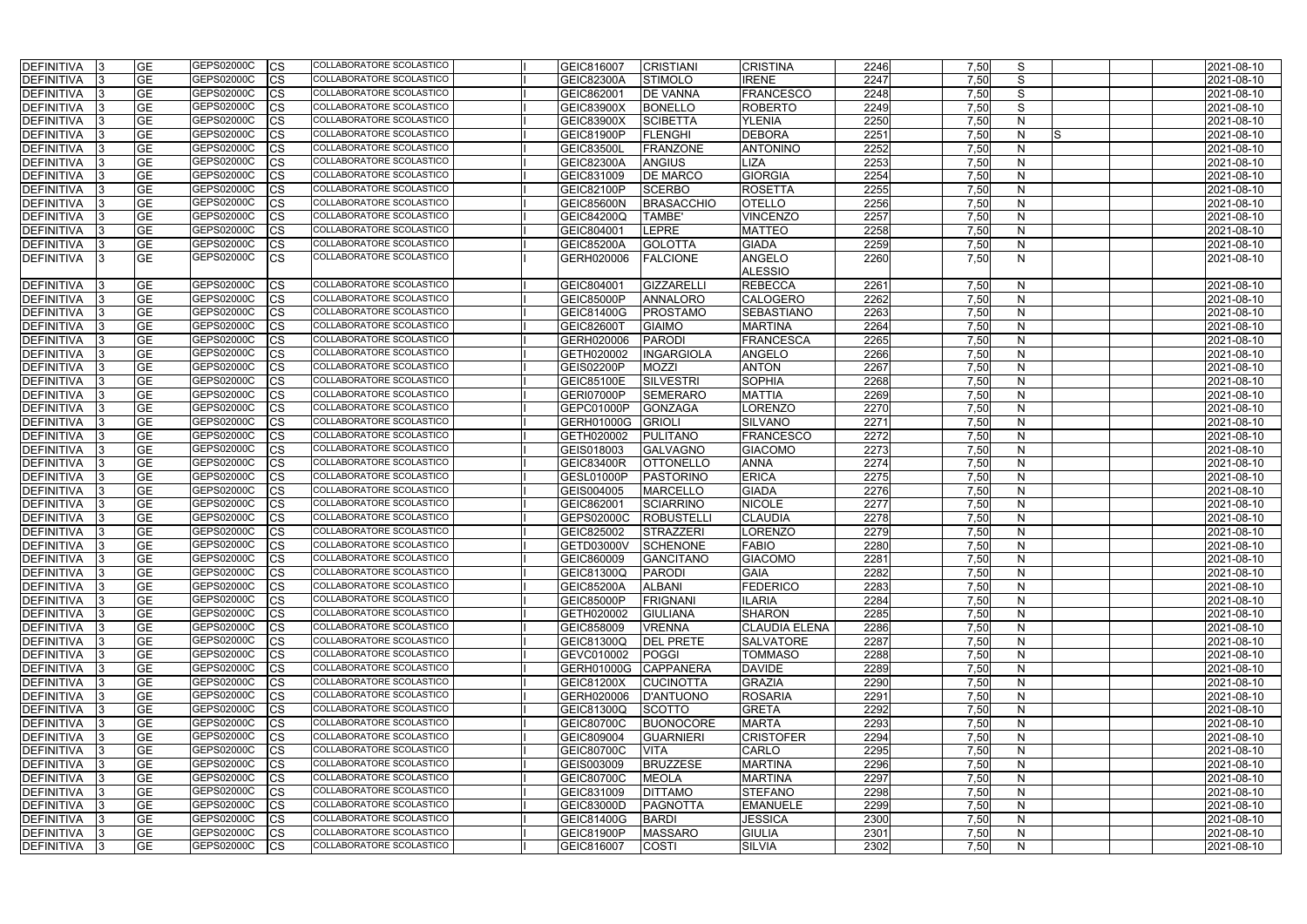| DEFINITIVA  3        | <b>GE</b> | GEPS02000C | <b>CS</b> | COLLABORATORE SCOLASTICO        | <b>GEIC83900X</b> | <b>RATTO</b>        | <b>ELISA</b>        | 2303 | 7,50 | N            |     | 2021-08-10 |
|----------------------|-----------|------------|-----------|---------------------------------|-------------------|---------------------|---------------------|------|------|--------------|-----|------------|
| <b>DEFINITIVA</b>    | <b>GE</b> | GEPS02000C | <b>CS</b> | COLLABORATORE SCOLASTICO        | GEIC80700C        | <b>PETTINATO</b>    | <b>MARIA</b>        | 2304 | 7,50 | $\mathsf{N}$ |     | 2021-08-10 |
|                      |           |            |           |                                 |                   |                     | <b>CONCETTA</b>     |      |      |              |     |            |
| DEFINITIVA           | <b>GE</b> | GEPS02000C | CS        | COLLABORATORE SCOLASTICO        | <b>GEIC83900X</b> | <b>RIGHI</b>        | <b>GRETA</b>        | 2305 | 7,50 | N            |     | 2021-08-10 |
| DEFINITIVA           | <b>GE</b> | GEPS02000C | <b>CS</b> | COLLABORATORE SCOLASTICO        | <b>GERI07000P</b> | <b>CAMPANELLA</b>   | <b>VINCENZO</b>     | 2306 | 7,50 | $\mathsf{N}$ |     | 2021-08-10 |
|                      |           |            |           |                                 |                   |                     | <b>IVANO</b>        |      |      |              |     |            |
| <b>DEFINITIVA</b>    | <b>GE</b> | GEPS02000C | СS        | COLLABORATORE SCOLASTICO        | GEPM04000P        | <b>DE PASQUALE</b>  | <b>ORAZIO</b>       | 2307 | 7,50 | N            |     | 2021-08-10 |
| <b>DEFINITIVA</b>    | GE        | GEPS02000C | <b>CS</b> | COLLABORATORE SCOLASTICO        | <b>GEIS00700L</b> | <b>ZARCONE</b>      | <b>ELISA</b>        | 2308 | 7,50 | N            |     | 2021-08-10 |
| <b>DEFINITIVA</b>    | <b>GE</b> | GEPS02000C | <b>CS</b> | COLLABORATORE SCOLASTICO        | GEIS004005        | <b>CRISCUOLO</b>    | <b>RAFFAELE</b>     | 2309 | 7,50 | N            |     | 2021-08-10 |
| <b>DEFINITIVA</b>    | <b>GE</b> | GEPS02000C | CS        | <b>COLLABORATORE SCOLASTICO</b> | GEPS080004        | <b>FIODI</b>        | <b>ALESSANDRO</b>   | 2310 | 7,50 | $\mathsf{N}$ |     | 2021-08-10 |
| <b>DEFINITIVA</b>    | <b>GE</b> | GEPS02000C | CS        | COLLABORATORE SCOLASTICO        | GEPC04000E        | <b>ZONFA</b>        | LORENZO             | 2311 | 7,50 | $\mathsf{N}$ |     | 2021-08-10 |
| <b>DEFINITIVA</b>    | GE        | GEPS02000C | СS        | <b>COLLABORATORE SCOLASTICO</b> | GEIC81400G        | <b>FIORITO</b>      | <b>DANILO</b>       | 2312 | 7,50 | N            |     | 2021-08-10 |
| <b>DEFINITIVA</b>    | <b>GE</b> | GEPS02000C | СS        | COLLABORATORE SCOLASTICO        | GERH020006        | <b>BRUZZONE</b>     | <b>FRANCESCO</b>    | 2313 | 7,50 | $\mathsf{N}$ |     | 2021-08-10 |
| <b>DEFINITIVA</b>    | <b>GE</b> | GEPS02000C | СS        | COLLABORATORE SCOLASTICO        | GEPM030004        | <b>GIULIVA</b>      | <b>FEDERICA</b>     | 2314 | 7,50 | N            |     | 2021-08-10 |
| <b>DEFINITIVA</b>    | GE        | GEPS02000C | СS        | COLLABORATORE SCOLASTICO        | GETH020002        | <b>PORCU</b>        | <b>SARAH</b>        | 2315 | 7,50 | N            |     | 2021-08-10 |
| <b>DEFINITIVA</b>    | GЕ        | GEPS02000C | СS        | COLLABORATORE SCOLASTICO        | GEIS004005        | <b>PALERMO</b>      | <b>CRISTINA</b>     | 2316 | 7,50 | $\mathsf{N}$ |     | 2021-08-10 |
| <b>DEFINITIVA</b>    | GЕ        | GEPS02000C | СS        | COLLABORATORE SCOLASTICO        | <b>GEIC83400R</b> | <b>ESPOSITO</b>     | <b>AURELIO</b>      | 2317 | 7,50 | N            | IS. | 2021-08-10 |
| <b>DEFINITIVA</b>    | GЕ        | GEPS02000C | СS        | COLLABORATORE SCOLASTICO        | GETH020002        | SIDOTI              | <b>GIUSEPPE</b>     | 2318 | 7,50 | N            |     | 2021-08-10 |
| <b>DEFINITIVA</b>    | GЕ        | GEPS02000C | СS        | <b>COLLABORATORE SCOLASTICO</b> | <b>GEIC81900P</b> | LO MONACO           | <b>ANGELICA</b>     | 2319 | 7,50 | $\mathsf{N}$ |     | 2021-08-10 |
| <b>DEFINITIVA</b>    | <b>GE</b> | GEPS02000C | СS        | COLLABORATORE SCOLASTICO        | <b>GEIC84900E</b> | CAVO                | <b>ELISA</b>        | 2320 | 7,50 | N            |     | 2021-08-10 |
| <b>DEFINITIVA</b>    | <b>GE</b> | GEPS02000C | СS        | <b>COLLABORATORE SCOLASTICO</b> | GERH01000G        | <b>VENTURA</b>      | <b>MARCELLO</b>     | 2321 | 7,50 | N            |     | 2021-08-10 |
|                      |           |            |           |                                 |                   |                     | <b>FABRIZIO</b>     |      |      |              |     |            |
| DEFINITIVA           | <b>GE</b> | GEPS02000C | <b>CS</b> | COLLABORATORE SCOLASTICO        | GEIS012004        | <b>D'ANIELLO</b>    | <b>MARIA LUANA</b>  | 2322 | 7,50 | N            |     | 2021-08-10 |
| <b>DEFINITIVA</b>    | <b>GE</b> | GEPS02000C | CS        | <b>COLLABORATORE SCOLASTICO</b> | GEVC010002        | <b>DELLO IACONO</b> | <b>MARIA</b>        | 2323 | 7,50 | $\mathsf{N}$ |     | 2021-08-10 |
| <b>DEFINITIVA</b>    | GЕ        | GEPS02000C | СS        | COLLABORATORE SCOLASTICO        | <b>GEIS02200P</b> | <b>URBANO</b>       | <b>ALESSANDRO</b>   | 2324 | 7,50 | $\mathsf{N}$ |     | 2021-08-10 |
| <b>DEFINITIVA</b>    | GE        | GEPS02000C | СS        | COLLABORATORE SCOLASTICO        | GEPS02000C        | PUCCI               | <b>STEFANIA</b>     | 2325 | 7,50 | $\mathsf{N}$ |     | 2021-08-10 |
| <b>DEFINITIVA</b>    | GЕ        | GEPS02000C | СS        | COLLABORATORE SCOLASTICO        | GEIC83600C        | <b>SACCONE</b>      | <b>FEDERICA</b>     | 2326 | 7,50 | $\mathsf{N}$ |     | 2021-08-10 |
| <b>DEFINITIVA</b>    | GЕ        | GEPS02000C | СS        | COLLABORATORE SCOLASTICO        | <b>GEIC82000V</b> | <b>RELA</b>         | <b>ELISA</b>        | 2327 | 7,50 | N            |     | 2021-08-10 |
| <b>DEFINITIVA</b>    | <b>GE</b> | GEPS02000C | CS        | COLLABORATORE SCOLASTICO        | <b>GEIC84900E</b> | <b>D'ANGELO</b>     | <b>DANIELE</b>      | 2328 | 7,50 | N            |     | 2021-08-10 |
| <b>DEFINITIVA</b>    | GЕ        | GEPS02000C | CS        | COLLABORATORE SCOLASTICO        | GEIC854002        | <b>DAMIANO</b>      | <b>LUANA</b>        | 2329 | 7,50 | $\mathsf{N}$ |     | 2021-08-10 |
| <b>DEFINITIVA</b>    | GЕ        | GEPS02000C | СS        | COLLABORATORE SCOLASTICO        | GEIS017007        | <b>SCARABAGGIO</b>  | <b>MARINA</b>       | 2330 | 7,50 | N            |     | 2021-08-10 |
| <b>DEFINITIVA</b>    | <b>GE</b> | GEPS02000C | СS        | <b>COLLABORATORE SCOLASTICO</b> | GEIC80700C        | <b>MORALI</b>       | <b>IGNAZIO</b>      | 2331 | 7,50 | $\mathsf{N}$ |     | 2021-08-10 |
| DEFINITIVA           | GE        | GEPS02000C | СS        | <b>COLLABORATORE SCOLASTICO</b> | GEIC83500L        | <b>BRONDO</b>       | <b>MASSIMILIANO</b> | 2332 | 7,50 | $\mathsf{N}$ |     | 2021-08-10 |
| DEFINITIVA           | <b>GE</b> | GEPS02000C | СS        | <b>COLLABORATORE SCOLASTICO</b> | GEIC82000V        | <b>SCHIRRU</b>      | VERONICA            | 2333 | 7,50 | N            |     | 2021-08-10 |
| <b>DEFINITIVA</b>    | <b>GE</b> | GEPS02000C | СS        | COLLABORATORE SCOLASTICO        | GEPS17000A        | PIUTTI              | <b>ANDREA</b>       | 2334 | 7,50 | $\mathsf{N}$ |     | 2021-08-10 |
| DEFINITIVA           | <b>GE</b> | GEPS02000C | <b>CS</b> | COLLABORATORE SCOLASTICO        | <b>GEIC85100E</b> | <b>OLIVIERO</b>     | <b>STEFANIA</b>     | 2335 | 7,50 | N            |     | 2021-08-10 |
| DEFINITIVA 3         | <b>GE</b> | GEPS02000C | <b>CS</b> | <b>COLLABORATORE SCOLASTICO</b> | <b>GEIC81500B</b> | <b>RAVERA</b>       | <b>MICHELE</b>      | 2336 | 7,50 | N            |     | 2021-08-10 |
| <b>DEFINITIVA</b>  3 | <b>GE</b> | GEPS02000C | <b>CS</b> | COLLABORATORE SCOLASTICO        | GEIS01400Q        | <b>BUFFETTI</b>     | <b>LARA</b>         | 2337 | 7,50 | $\mathsf{N}$ |     | 2021-08-10 |
| <b>DEFINITIVA</b>    | <b>GE</b> | GEPS02000C | <b>CS</b> | COLLABORATORE SCOLASTICO        | GEIC840004        | <b>BELLONE</b>      | <b>LORENA</b>       | 2338 | 7,50 | $\mathsf{N}$ |     | 2021-08-10 |
| DEFINITIVA           | <b>GE</b> | GEPS02000C | CS        | <b>COLLABORATORE SCOLASTICO</b> | GEVC010002        | PARODI              | <b>BARBARA</b>      | 2339 | 7,50 | N            |     | 2021-08-10 |
| DEFINITIVA 3         | <b>GE</b> | GEPS02000C | CS        | COLLABORATORE SCOLASTICO        | <b>GEIC83000D</b> | <b>MONCADA</b>      | <b>GIACOMO</b>      | 2340 | 7,50 | N            |     | 2021-08-10 |
| DEFINITIVA           | <b>GE</b> | GEPS02000C | <b>CS</b> | COLLABORATORE SCOLASTICO        | GEIC811004        | <b>TIROTTA</b>      | <b>MARZIA</b>       | 2341 | 7,50 | N            |     | 2021-08-10 |
| DEFINITIVA           | <b>GE</b> | GEPS02000C | <b>CS</b> | COLLABORATORE SCOLASTICO        | <b>GEIC82300A</b> | <b>BACHINI</b>      | <b>FEDERICA</b>     | 2342 | 7,50 | N            |     | 2021-08-10 |
| <b>DEFINITIVA</b>    | <b>GE</b> | GEPS02000C | <b>CS</b> | COLLABORATORE SCOLASTICO        | <b>GEIC80700C</b> | <b>PROSERPIO</b>    | <b>VERONICA</b>     | 2343 | 7,50 | N            |     | 2021-08-10 |
| <b>DEFINITIVA</b>    | <b>GE</b> | GEPS02000C | CS        | COLLABORATORE SCOLASTICO        | <b>GEIS01600B</b> | <b>ARMENTANO</b>    | <b>MONICA</b>       | 2344 | 7,50 | $\mathsf{N}$ |     | 2021-08-10 |
| <b>DEFINITIVA</b>    | <b>GE</b> | GEPS02000C | <b>CS</b> | <b>COLLABORATORE SCOLASTICO</b> | <b>GEIC81900P</b> | <b>RUZZA</b>        | <b>SONIA</b>        | 2345 | 7,50 | N            |     | 2021-08-10 |
| <b>DEFINITIVA</b>    | <b>GE</b> | GEPS02000C | CS        | COLLABORATORE SCOLASTICO        | <b>GEIC85100E</b> | <b>BRUNO</b>        | <b>FLORIANA</b>     | 2346 | 7,50 | N            |     | 2021-08-10 |
| <b>DEFINITIVA</b>    | <b>GE</b> | GEPS02000C | <b>CS</b> | COLLABORATORE SCOLASTICO        | GEIC824006        | <b>BALESTRERO</b>   | <b>LIA</b>          | 2347 | 7,50 | $\mathsf{N}$ |     | 2021-08-10 |
| <b>DEFINITIVA</b>    | <b>GE</b> | GEPS02000C | <b>CS</b> | COLLABORATORE SCOLASTICO        | GEIC809004        | <b>MACCARINI</b>    | <b>ALESSANDRO</b>   | 2348 | 7,50 | N            |     | 2021-08-10 |
| <b>DEFINITIVA</b>    | GЕ        | GEPS02000C | <b>CS</b> | COLLABORATORE SCOLASTICO        | <b>GEIC81200X</b> | <b>SMIRALDI</b>     | <b>CARLA</b>        | 2349 | 7,50 | N            |     | 2021-08-10 |
| DEFINITIVA           | <b>GE</b> | GEPS02000C | CS.       | COLLABORATORE SCOLASTICO        | <b>GERI02000N</b> | <b>GUARNA</b>       | <b>TEOFILO</b>      | 2350 | 7,50 | $\mathsf{N}$ |     | 2021-08-10 |
|                      |           |            |           |                                 |                   |                     | <b>DOMENICO</b>     |      |      |              |     |            |
| DEFINITIVA  3        | <b>GE</b> | GEPS02000C | <b>CS</b> | COLLABORATORE SCOLASTICO        | <b>GEIC81300Q</b> | <b>COLLARETA</b>    | <b>CLAUDIA</b>      | 2351 | 7,50 | N            |     | 2021-08-10 |
| DEFINITIVA 3         | <b>GE</b> | GEPS02000C | <b>CS</b> | COLLABORATORE SCOLASTICO        | GEIC838004        | SIMONCINI           | <b>SONIA</b>        | 2352 | 7,50 | $\mathsf{N}$ |     | 2021-08-10 |
| DEFINITIVA           | <b>GE</b> | GEPS02000C | <b>CS</b> | COLLABORATORE SCOLASTICO        | GEVC010002        | PARODI              | <b>CHIARA</b>       | 2353 | 7,50 | $\mathsf{N}$ |     | 2021-08-10 |
| DEFINITIVA           | GЕ        | GEPS02000C | <b>CS</b> | COLLABORATORE SCOLASTICO        | GEIC816007        | <b>PARODI</b>       | <b>MARIA</b>        | 2354 | 7,50 | N            |     | 2021-08-10 |
| DEFINITIVA  3        | <b>GE</b> | GEPS02000C | <b>CS</b> | COLLABORATORE SCOLASTICO        | <b>GEIS01600B</b> | <b>DI TERLIZZI</b>  | <b>MARCELLO</b>     | 2355 | 7,50 | $\mathsf{N}$ |     | 2021-08-10 |
| DEFINITIVA 3         | <b>GE</b> | GEPS02000C | <b>CS</b> | COLLABORATORE SCOLASTICO        | GEIC840004        | <b>MATARAZZO</b>    | <b>SILVIA</b>       | 2356 | 7,50 | $\mathsf{N}$ |     | 2021-08-10 |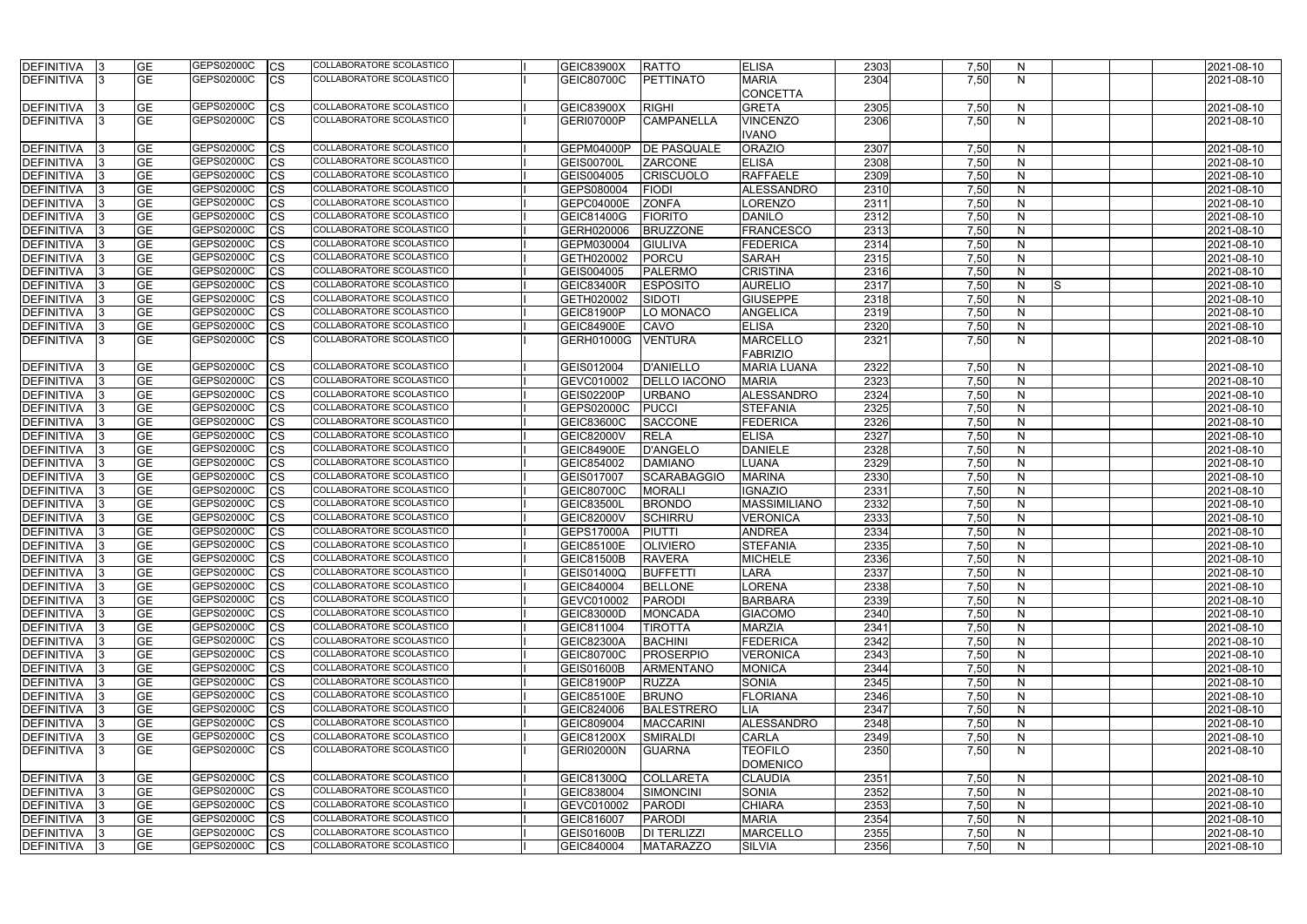| <b>DEFINITIVA</b> | <b>GE</b>       | GEPS02000C<br>CS          | COLLABORATORE SCOLASTICO        | GEIC853006        | <b>VIACAVA</b>       | LAURA                 | 2357 | 7,50 | N            |  | 2021-08-10 |
|-------------------|-----------------|---------------------------|---------------------------------|-------------------|----------------------|-----------------------|------|------|--------------|--|------------|
| <b>DEFINITIVA</b> | <b>GE</b>       | GEPS02000C<br>CS          | COLLABORATORE SCOLASTICO        | <b>GEIC81200X</b> | <b>DE BERARDINIS</b> | <b>ROSSELLA</b>       | 2358 | 7,50 | N            |  | 2021-08-10 |
| <b>DEFINITIVA</b> | <b>GE</b>       | GEPS02000C<br>СS          | <b>COLLABORATORE SCOLASTICO</b> | <b>GEIC83000D</b> | <b>ORSO</b>          | <b>ORIETTA</b>        | 2359 | 7,50 | N            |  | 2021-08-10 |
| <b>DEFINITIVA</b> | <b>GE</b>       | GEPS02000C<br>СS          | COLLABORATORE SCOLASTICO        | <b>GEIC85500T</b> | <b>LEONARDI</b>      | <b>EMANUELA</b>       | 2360 | 7,47 | N            |  | 2021-08-10 |
| DEFINITIVA        | <b>GE</b>       | GEPS02000C<br>СS          | COLLABORATORE SCOLASTICO        | GEIC861005        | <b>SALVO</b>         | <b>DOMENICO</b>       | 2361 | 7,45 | S            |  | 2021-08-10 |
| <b>DEFINITIVA</b> | <b>GE</b>       | GEPS02000C<br>СS          | COLLABORATORE SCOLASTICO        | GEIC80700C        | <b>RODI</b>          | <b>ROBERTA</b>        | 2362 | 7,45 | S            |  | 2021-08-10 |
| <b>DEFINITIVA</b> | <b>GE</b>       | GEPS02000C<br><b>CS</b>   | COLLABORATORE SCOLASTICO        | <b>GEIC80700C</b> | <b>FALCONE</b>       | <b>CARMINE</b>        | 2363 | 7,45 | S            |  | 2021-08-10 |
|                   |                 |                           |                                 |                   |                      | <b>GIOVANNI</b>       |      |      |              |  |            |
| <b>DEFINITIVA</b> | <b>GE</b>       | GEPS02000C<br>CS          | COLLABORATORE SCOLASTICO        | <b>GEIC85100E</b> | <b>CERAUDO</b>       | <b>ORNELLA</b>        | 2364 | 7,45 | N            |  | 2021-08-10 |
| DEFINITIVA        | <b>GE</b>       | GEPS02000C<br>СS          | COLLABORATORE SCOLASTICO        | <b>GEIC84900E</b> | <b>SPIRIO</b>        | <b>SILVIA</b>         | 2365 | 7,45 | N            |  | 2021-08-10 |
| <b>DEFINITIVA</b> | <b>GE</b>       | GEPS02000C<br>CS          | COLLABORATORE SCOLASTICO        | GEIC817003        | <b>VIOLA</b>         | LUCA                  | 2366 | 7,45 | $\mathsf{N}$ |  | 2021-08-10 |
| <b>DEFINITIVA</b> | <b>GE</b>       | GEPS02000C<br>СS          | COLLABORATORE SCOLASTICO        | <b>GEIS02200P</b> | <b>PETROSINO</b>     | <b>PAOLA</b>          | 2367 | 7,45 | N            |  | 2021-08-10 |
| DEFINITIVA        | <b>GE</b>       | GEPS02000C<br>СS          | COLLABORATORE SCOLASTICO        | <b>GERI02000N</b> | <b>CIPOLLA</b>       | <b>ALESSANDRA</b>     | 2368 | 7,45 | N            |  | 2021-08-10 |
| <b>DEFINITIVA</b> | <b>GE</b>       | GEPS02000C<br>СS          | COLLABORATORE SCOLASTICO        | GETD03000V        | <b>ZARRELLA</b>      | <b>GIGLIOLA</b>       | 2369 | 7,45 | N            |  | 2021-08-10 |
| <b>DEFINITIVA</b> | <b>GE</b>       | GEPS02000C<br>СS          | COLLABORATORE SCOLASTICO        | <b>GEIC82700N</b> | SCARCIGLIA           | <b>ANTONIO</b>        | 2370 | 7,45 | N            |  | 2021-08-10 |
| <b>DEFINITIVA</b> | <b>GE</b>       | GEPS02000C<br>СS          | COLLABORATORE SCOLASTICO        | <b>GEIC82600T</b> | <b>FIORENZA</b>      | <b>ANGELICA</b>       | 2371 | 7,45 | N            |  | 2021-08-10 |
| <b>DEFINITIVA</b> | <b>GE</b>       | GEPS02000C<br>CS          | COLLABORATORE SCOLASTICO        | GEIC831009        | <b>SABATELLI</b>     | <b>ELISA</b>          | 2372 | 7,45 | $\mathsf{N}$ |  | 2021-08-10 |
| <b>DEFINITIVA</b> | <b>GE</b>       | GEPS02000C<br>СS          | <b>COLLABORATORE SCOLASTICO</b> | <b>GEIC83500L</b> | <b>FEDE</b>          | <b>GIOVANNI</b>       | 2373 | 7,45 | N            |  | 2021-08-10 |
| <b>DEFINITIVA</b> | <b>GE</b>       | GEPS02000C<br>СS          | COLLABORATORE SCOLASTICO        | GEIC825002        | PASQUALI             | <b>ANDREA</b>         | 2374 | 7,45 | N            |  | 2021-08-10 |
| DEFINITIVA        | <b>GE</b>       | GEPS02000C<br>CS          | COLLABORATORE SCOLASTICO        | GEIS01400Q        | <b>VIRZI</b>         | <b>GIOVANNI</b>       | 2375 | 7,45 | $\mathsf{N}$ |  | 2021-08-10 |
| <b>DEFINITIVA</b> | <b>GE</b>       | GEPS02000C<br>СS          | COLLABORATORE SCOLASTICO        | <b>GEIC81900P</b> | <b>REPETTO</b>       | <b>ELEONORA</b>       | 2376 | 7,45 | N            |  | 2021-08-10 |
| <b>DEFINITIVA</b> | <b>GE</b>       | GEPS02000C<br>СS          | <b>COLLABORATORE SCOLASTICO</b> | <b>GEPS07000D</b> | <b>TIANO</b>         | <b>ERIKA</b>          | 2377 | 7,45 | N            |  | 2021-08-10 |
| <b>DEFINITIVA</b> | <b>GE</b>       | GEPS02000C<br>CS          | <b>COLLABORATORE SCOLASTICO</b> | <b>GEIC83600C</b> | <b>IMPELLIZZERI</b>  | <b>DARIO PHILIPPE</b> | 2378 | 7,45 | $\mathsf{N}$ |  | 2021-08-10 |
| <b>DEFINITIVA</b> | <b>GE</b>       | GEPS02000C<br>CS          | COLLABORATORE SCOLASTICO        | GEIC81900P        | <b>CALCATERRA</b>    | <b>ALFREDO</b>        | 2379 | 7,43 | S            |  | 2021-08-10 |
|                   |                 |                           |                                 |                   |                      | <b>DAVIDE</b>         |      |      |              |  |            |
| <b>DEFINITIVA</b> | <b>GE</b>       | GEPS02000C<br>CS          | COLLABORATORE SCOLASTICO        | GEIC860009        | <b>CERRI</b>         | <b>ALESSANDRA</b>     | 2380 | 7,43 | S            |  | 2021-08-10 |
| <b>DEFINITIVA</b> | <b>GE</b>       | GEPS02000C<br>СS          | COLLABORATORE SCOLASTICO        | GEIC82600T        | <b>FABBRI</b>        | <b>GIUSEPPINA</b>     | 2381 | 7,43 | N            |  | 2021-08-10 |
| <b>DEFINITIVA</b> | <b>GE</b>       | <b>GEPS02000C</b><br>СS   | COLLABORATORE SCOLASTICO        | GEIC831009        | <b>BARILE</b>        | ALESSANDRA            | 2382 | 7,42 | S            |  | 2021-08-10 |
| <b>DEFINITIVA</b> | <b>GE</b>       | GEPS02000C<br>CS          | COLLABORATORE SCOLASTICO        | GEPS02000C        | <b>BAJALARDO</b>     | <b>CINZIA</b>         | 2383 | 7,42 | S            |  | 2021-08-10 |
| <b>DEFINITIVA</b> | <b>GE</b>       | GEPS02000C<br>CS          | COLLABORATORE SCOLASTICO        | <b>GEIC84900E</b> | <b>ZUCCO</b>         | <b>MAURIZIO</b>       | 2384 | 7,42 | $\mathsf{N}$ |  | 2021-08-10 |
| <b>DEFINITIVA</b> | <b>GE</b>       | GEPS02000C<br>СS          | COLLABORATORE SCOLASTICO        | <b>GEIS01600B</b> | <b>MACRI'</b>        | <b>CORINNA</b>        | 2385 | 7,42 | N            |  | 2021-08-10 |
| DEFINITIVA        | <b>GE</b>       | GEPS02000C<br>CS          | COLLABORATORE SCOLASTICO        | GEIC804001        | <b>MAGGIAL</b>       | <b>ANDREA</b>         | 2386 | 7,42 | $\mathsf{N}$ |  | 2021-08-10 |
| DEFINITIVA        | <b>GE</b>       | GEPS02000C<br>СS          | COLLABORATORE SCOLASTICO        | GEIC80700C        | D' ANNA              | <b>VANESSA</b>        | 2387 | 7,40 | S            |  | 2021-08-10 |
| <b>DEFINITIVA</b> | <b>GE</b>       | GEPS02000C<br>СS          | COLLABORATORE SCOLASTICO        | <b>GEIC83400R</b> | <b>MARQUEZ</b>       | VALENTINA             | 2388 | 7,40 | S            |  | 2021-08-10 |
| <b>DEFINITIVA</b> | $\overline{GE}$ | GEPS02000C<br>СS          | <b>COLLABORATORE SCOLASTICO</b> | GEIC81200X        | <b>MOTTA</b>         | GIOVANNA              | 2389 | 7,40 | S            |  | 2021-08-10 |
| DEFINITIVA        | <b>GE</b>       | GEPS02000C<br><b>I</b> CS | COLLABORATORE SCOLASTICO        | GEIC825002        | <b>ROCCHI</b>        | <b>ALESSIA</b>        | 2390 | 7,40 | S            |  | 2021-08-10 |
| <b>DEFINITIVA</b> | <b>GE</b>       | GEPS02000C<br><b>CS</b>   | COLLABORATORE SCOLASTICO        | <b>GEIC81200X</b> | FRESIA               | <b>CRISTINA</b>       | 2391 | 7,40 | S            |  | 2021-08-10 |
| DEFINITIVA        | <b>GE</b>       | GEPS02000C<br><b>CS</b>   | COLLABORATORE SCOLASTICO        | <b>GEIC83600C</b> | <b>ROLLERO</b>       | <b>SARA MANUELA</b>   | 2392 | 7,40 | S            |  | 2021-08-10 |
| DEFINITIVA        | <b>GE</b>       | GEPS02000C<br><b>CS</b>   | COLLABORATORE SCOLASTICO        | <b>GEIC86300R</b> | <b>COSTA</b>         | <b>FEDERICA</b>       | 2393 | 7,40 | S            |  | 2021-08-10 |
| DEFINITIVA        | <b>GE</b>       | GEPS02000C<br>СS          | <b>COLLABORATORE SCOLASTICO</b> | GEIS018003        | <b>FOTIA</b>         | <b>SAVERIO</b>        | 2394 | 7,40 | S            |  | 2021-08-10 |
| DEFINITIVA        | <b>GE</b>       | GEPS02000C<br>CS          | <b>COLLABORATORE SCOLASTICO</b> | <b>GEIC80700C</b> | <b>TRAPASSO</b>      | <b>MARIA GRAZIA</b>   | 2395 | 7,40 | $\mathsf{N}$ |  | 2021-08-10 |
| <b>DEFINITIVA</b> | <b>GE</b>       | GEPS02000C<br>CS          | COLLABORATORE SCOLASTICO        | <b>GEIC83600C</b> | <b>ARCERI</b>        | <b>FEDERICA</b>       | 2396 | 7,40 | N            |  | 2021-08-10 |
| <b>DEFINITIVA</b> | <b>GE</b>       | GEPS02000C<br>CS          | COLLABORATORE SCOLASTICO        | <b>GEIC85200A</b> | MACCHIARELLA         | <b>MASSIMO</b>        | 2397 | 7,40 | N            |  | 2021-08-10 |
| DEFINITIVA        | <b>GE</b>       | GEPS02000C<br><b>CS</b>   | <b>COLLABORATORE SCOLASTICO</b> | <b>GEIS00600R</b> | <b>MORGILLO</b>      | <b>ANDREA</b>         | 2398 | 7,40 | N            |  | 2021-08-10 |
| <b>DEFINITIVA</b> | <b>GE</b>       | GEPS02000C<br><b>CS</b>   | COLLABORATORE SCOLASTICO        | <b>GETD03000V</b> | <b>DE VETTORI</b>    | <b>FABIO</b>          | 2399 | 7,40 | $\mathsf{N}$ |  | 2021-08-10 |
| <b>DEFINITIVA</b> | <b>GE</b>       | GEPS02000C<br>CS          | COLLABORATORE SCOLASTICO        | <b>GERH01000G</b> | <b>VONELLA</b>       | <b>BEATRICE</b>       | 2400 | 7,40 | N            |  | 2021-08-10 |
| <b>DEFINITIVA</b> | <b>GE</b>       | GEPS02000C<br><b>CS</b>   | COLLABORATORE SCOLASTICO        | <b>GEIC82300A</b> | <b>VASSALLO</b>      | <b>FRANCESCA</b>      | 2401 | 7,40 | $\mathsf{N}$ |  | 2021-08-10 |
| DEFINITIVA        | <b>GE</b>       | GEPS02000C<br><b>CS</b>   | COLLABORATORE SCOLASTICO        | <b>GEIC86300R</b> | <b>BENDIN</b>        | <b>TERESA</b>         | 2402 | 7,40 | N            |  | 2021-08-10 |
|                   |                 |                           |                                 |                   |                      | ANNAMARIA             |      |      |              |  |            |
| DEFINITIVA        | <b>GE</b>       | GEPS02000C<br><b>CS</b>   | COLLABORATORE SCOLASTICO        | <b>GEIC81400G</b> | <b>RAVERA</b>        | <b>CRISTINA</b>       | 2403 | 7,40 | N            |  | 2021-08-10 |
| DEFINITIVA        | <b>GE</b>       | GEPS02000C<br><b>CS</b>   | COLLABORATORE SCOLASTICO        | GEIC83600C        | <b>STAIANO</b>       | <b>SARA VICTORIA</b>  | 2404 | 7,40 | $\mathsf{N}$ |  | 2021-08-10 |
| DEFINITIVA        | <b>GE</b>       | GEPS02000C<br>СS          | COLLABORATORE SCOLASTICO        | GEIS017007        | <b>MIGNONE</b>       | <b>FRANCESCO</b>      | 2405 | 7,40 | $\mathsf{N}$ |  | 2021-08-10 |
| DEFINITIVA        | <b>GE</b>       | GEPS02000C<br>СS          | COLLABORATORE SCOLASTICO        | GEPS07000D        | <b>STRANO</b>        | <b>LORENZO</b>        | 2406 | 7,40 | N            |  | 2021-08-10 |
| DEFINITIVA        | <b>GE</b>       | GEPS02000C<br>CS          | COLLABORATORE SCOLASTICO        | <b>GEIS01400Q</b> | <b>PALETTA</b>       | <b>FRANCESCO</b>      | 2407 | 7,40 | $\mathsf{N}$ |  | 2021-08-10 |
| <b>DEFINITIVA</b> | <b>GE</b>       | GEPS02000C<br>CS          | COLLABORATORE SCOLASTICO        | <b>GEIC84900E</b> | <b>ROSAS</b>         | <b>FRANCESCA</b>      | 2408 | 7,40 | N            |  | 2021-08-10 |
| DEFINITIVA        | <b>GE</b>       | GEPS02000C<br><b>CS</b>   | COLLABORATORE SCOLASTICO        | GEIS00100N        | COSSU                | <b>TATIANA</b>        | 2409 | 7,40 | $\mathsf{N}$ |  | 2021-08-10 |
| <b>DEFINITIVA</b> | <b>GE</b>       | GEPS02000C<br><b>CS</b>   | COLLABORATORE SCOLASTICO        | GEIC833001        | <b>SAVERINO</b>      | <b>DEBORA</b>         | 2410 | 7,40 | N            |  | 2021-08-10 |
| DEFINITIVA        | <b>GE</b>       | GEPS02000C<br><b>CS</b>   | COLLABORATORE SCOLASTICO        | GEPC01000P        | <b>GONZAGA</b>       | <b>ALESSIA</b>        | 2411 | 7,40 | $\mathsf{N}$ |  | 2021-08-10 |
|                   |                 |                           |                                 |                   |                      |                       |      |      |              |  |            |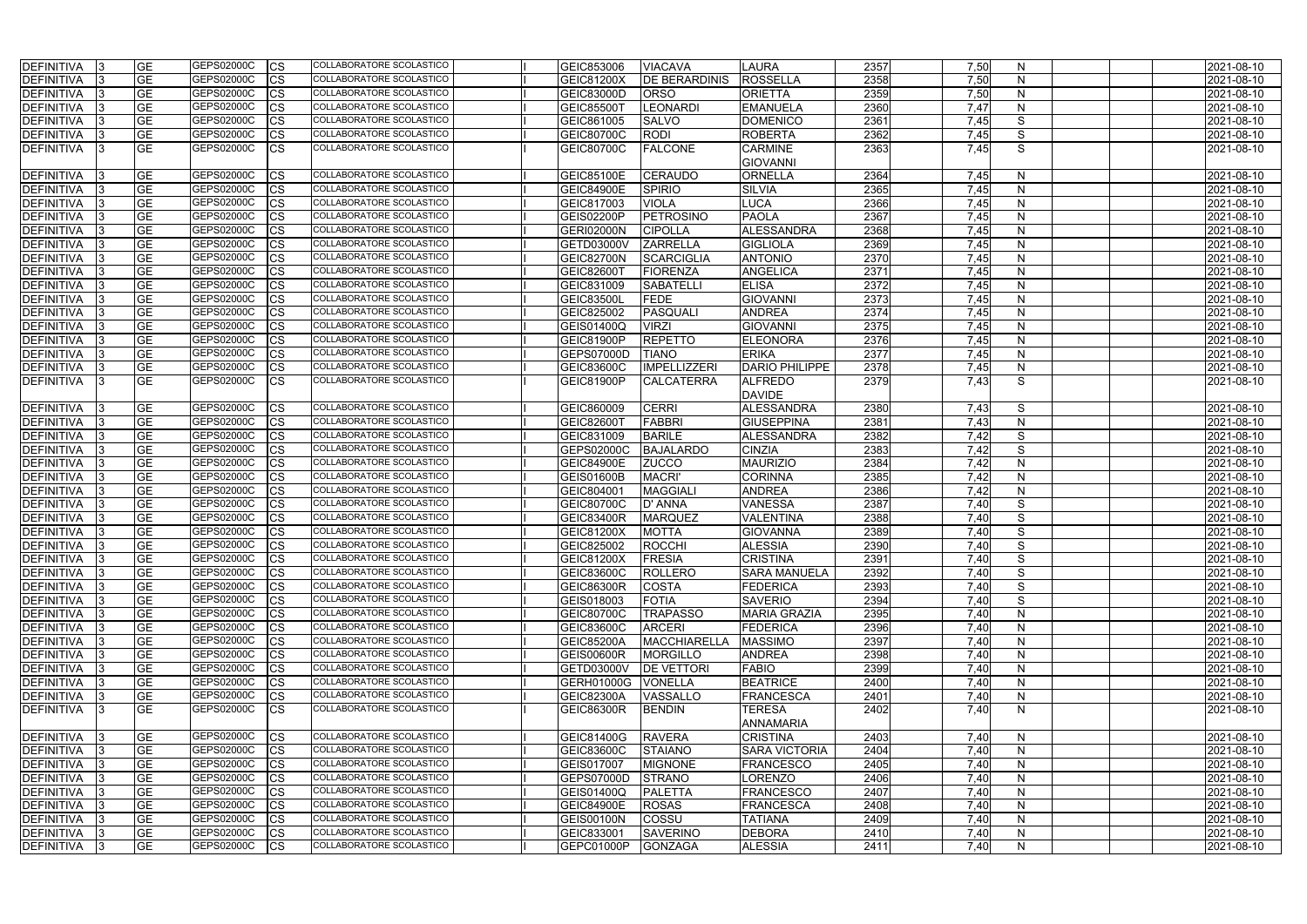| <b>DEFINITIVA</b> | <b>GE</b>  | GEPS02000C | <b>CS</b>  | COLLABORATORE SCOLASTICO        | GEIS003009        | <b>CANTO</b>        | <b>MIRKO</b>          | 2412 | 7,40 | N            | 2021-08-10 |
|-------------------|------------|------------|------------|---------------------------------|-------------------|---------------------|-----------------------|------|------|--------------|------------|
| <b>DEFINITIVA</b> | <b>GE</b>  | GEPS02000C | <b>CS</b>  | COLLABORATORE SCOLASTICO        | GEPM030004        | <b>CAROLEO</b>      | <b>GAETANO</b>        | 2413 | 7,40 | N            | 2021-08-10 |
| <b>DEFINITIVA</b> | <b>GE</b>  | GEPS02000C | <b>CS</b>  | COLLABORATORE SCOLASTICO        | GEIC83400R        | <b>LEONE</b>        | <b>GIUSEPPE</b>       | 2414 | 7,40 | N            | 2021-08-10 |
|                   |            |            |            |                                 |                   |                     | <b>LEANDRO</b>        |      |      |              |            |
| <b>DEFINITIVA</b> | <b>GE</b>  | GEPS02000C | <b>ICS</b> | COLLABORATORE SCOLASTICO        | GEIS004005        | FURGANI             | <b>SIMONE</b>         | 2415 | 7,40 | N            | 2021-08-10 |
| <b>DEFINITIVA</b> | <b>GE</b>  | GEPS02000C | <b>CS</b>  | <b>COLLABORATORE SCOLASTICO</b> | GEIS003009        | <b>RICCIO</b>       | <b>SUSANNA</b>        | 2416 | 7,40 | N            | 2021-08-10 |
| <b>DEFINITIVA</b> | <b>GE</b>  | GEPS02000C | <b>CS</b>  | COLLABORATORE SCOLASTICO        | GEPM030004        | <b>BOZZINI</b>      | <b>ALBERTO</b>        | 2417 | 7,40 | N            | 2021-08-10 |
| <b>DEFINITIVA</b> | <b>GE</b>  | GEPS02000C | <b>CS</b>  | COLLABORATORE SCOLASTICO        | <b>GEIS00100N</b> | <b>DI LORENZO</b>   | <b>MARIA VITTORIA</b> | 2418 | 7,40 | N            | 2021-08-10 |
| <b>DEFINITIVA</b> | <b>GE</b>  | GEPS02000C | <b>CS</b>  | COLLABORATORE SCOLASTICO        | <b>GERI07000P</b> | <b>BOTTONE</b>      | <b>KEROL</b>          | 2419 | 7,40 | N            | 2021-08-10 |
| <b>DEFINITIVA</b> | <b>GE</b>  | GEPS02000C | <b>CS</b>  | COLLABORATORE SCOLASTICO        | <b>GEIC85000P</b> | STOPPANI            | <b>CECILIA</b>        | 2420 | 7,40 | N            | 2021-08-10 |
| <b>DEFINITIVA</b> | <b>GE</b>  | GEPS02000C | <b>CS</b>  | COLLABORATORE SCOLASTICO        | GEPM030004        | <b>RENZI</b>        | <b>GIULIA</b>         | 2421 | 7,40 | N            | 2021-08-10 |
|                   | <b>GE</b>  | GEPS02000C | <b>CS</b>  | COLLABORATORE SCOLASTICO        | <b>GEIS00700L</b> | <b>MEDA</b>         | <b>MATTIA</b>         | 2422 | 7,40 |              |            |
| DEFINITIVA        | <b>GE</b>  | GEPS02000C |            | COLLABORATORE SCOLASTICO        |                   | <b>ROSSI</b>        |                       |      |      | <sub>N</sub> | 2021-08-10 |
| DEFINITIVA        |            | GEPS02000C | <b>CS</b>  | COLLABORATORE SCOLASTICO        | <b>GEIC86300R</b> |                     | <b>SERENA</b>         | 2423 | 7,40 | N            | 2021-08-10 |
| <b>DEFINITIVA</b> | <b>GE</b>  | GEPS02000C | CS         | COLLABORATORE SCOLASTICO        | <b>GEPS07000D</b> | <b>VELLA</b>        | <b>MATTIA</b>         | 2424 | 7,40 | N            | 2021-08-10 |
| <b>DEFINITIVA</b> | <b>GE</b>  |            | <b>CS</b>  |                                 | GEPS02000C        | <b>BARONE</b>       | <b>GEORGIA</b>        | 2425 | 7,40 | N            | 2021-08-10 |
| <b>DEFINITIVA</b> | <b>GE</b>  | GEPS02000C | CS         | COLLABORATORE SCOLASTICO        | <b>GEIC80700C</b> | PASCERI             | <b>VALENTINA</b>      | 2426 | 7,40 | N            | 2021-08-10 |
| <b>DEFINITIVA</b> | <b>GE</b>  | GEPS02000C | CS         | COLLABORATORE SCOLASTICO        | <b>GERI02000N</b> | LAGUARDIA           | <b>ROSSELLA</b>       | 2427 | 7,40 | N            | 2021-08-10 |
| <b>DEFINITIVA</b> | <b>GE</b>  | GEPS02000C | CS         | COLLABORATORE SCOLASTICO        | GEPC020009        | <b>TALOTTA</b>      | <b>ROBERTA</b>        | 2428 | 7,40 | N            | 2021-08-10 |
| <b>DEFINITIVA</b> | <b>GE</b>  | GEPS02000C | <b>CS</b>  | <b>COLLABORATORE SCOLASTICO</b> | GEIC825002        | <b>ZAPPIA</b>       | <b>DOMENICA</b>       | 2429 | 7,40 | <sub>N</sub> | 2021-08-10 |
| <b>DEFINITIVA</b> | <b>GE</b>  | GEPS02000C | <b>CS</b>  | COLLABORATORE SCOLASTICO        | GEIC83000D        | <b>RESCIGNO</b>     | <b>LUIGI</b>          | 2430 | 7,40 | N            | 2021-08-10 |
| <b>DEFINITIVA</b> | <b>GE</b>  | GEPS02000C | <b>CS</b>  | COLLABORATORE SCOLASTICO        | <b>GEIC85000P</b> | <b>DEL GENIO</b>    | <b>SILVIA</b>         | 2431 | 7,40 | N            | 2021-08-10 |
| <b>DEFINITIVA</b> | <b>GE</b>  | GEPS02000C | <b>CS</b>  | COLLABORATORE SCOLASTICO        | GEIS003009        | FERRARO             | <b>ANTONIO</b>        | 2432 | 7,40 | N            | 2021-08-10 |
| <b>DEFINITIVA</b> | <b>GE</b>  | GEPS02000C | <b>CS</b>  | COLLABORATORE SCOLASTICO        | GEIC831009        | SPADONI             | <b>GABRIELLA</b>      | 2433 | 7,40 | $\mathsf{N}$ | 2021-08-10 |
| <b>DEFINITIVA</b> | <b>GE</b>  | GEPS02000C | <b>CS</b>  | COLLABORATORE SCOLASTICO        | GEPS080004        | <b>CASILE</b>       | <b>FRANCESCO</b>      | 2434 | 7,40 | $\mathsf{N}$ | 2021-08-10 |
| DEFINITIVA        | <b>GE</b>  | GEPS02000C | <b>CS</b>  | COLLABORATORE SCOLASTICO        | GEPC020009        | <b>DE CASTRO</b>    | <b>STEFANIA</b>       | 2435 | 7,40 | <sub>N</sub> | 2021-08-10 |
| <b>DEFINITIVA</b> | <b>GE</b>  | GEPS02000C | <b>CS</b>  | COLLABORATORE SCOLASTICO        | GEIC817003        | <b>RADDAVERO</b>    | <b>ELENA</b>          | 2436 | 7,40 | N            | 2021-08-10 |
| <b>DEFINITIVA</b> | <b>GE</b>  | GEPS02000C | <b>CS</b>  | COLLABORATORE SCOLASTICO        | GEPS02000C        | ALLEGRETTI          | <b>DAVIDE</b>         | 2437 | 7,40 | N            | 2021-08-10 |
| <b>DEFINITIVA</b> | <b>GE</b>  | GEPS02000C | CS         | COLLABORATORE SCOLASTICO        | GEIC854002        | <b>BELLO</b>        | <b>CONCETTA</b>       | 2438 | 7,40 | N            | 2021-08-10 |
| <b>DEFINITIVA</b> | <b>GE</b>  | GEPS02000C | <b>CS</b>  | COLLABORATORE SCOLASTICO        | <b>GEIC83500L</b> | VAVALA'             | <b>BASILIO</b>        | 2439 | 7,40 | N            | 2021-08-10 |
| <b>DEFINITIVA</b> | <b>GE</b>  | GEPS02000C | <b>CS</b>  | COLLABORATORE SCOLASTICO        | GEIC825002        | <b>VILLANI</b>      | <b>MICHELA</b>        | 2440 | 7,40 | N            | 2021-08-10 |
| DEFINITIVA        | <b>GE</b>  | GEPS02000C | <b>CS</b>  | COLLABORATORE SCOLASTICO        | GEIS017007        | <b>CARTASSO</b>     | <b>RAFFAELLA</b>      | 2441 | 7,40 | <sub>N</sub> | 2021-08-10 |
| <b>DEFINITIVA</b> | <b>GE</b>  | GEPS02000C | <b>CS</b>  | COLLABORATORE SCOLASTICO        | GEIC840004        | <b>BERTINI</b>      | <b>SONIA</b>          | 2442 | 7,40 | N            | 2021-08-10 |
| DEFINITIVA        | <b>GE</b>  | GEPS02000C | <b>CS</b>  | COLLABORATORE SCOLASTICO        | <b>GEIC82700N</b> | <b>SILVESTRI</b>    | <b>VALENTINA</b>      | 2443 | 7,40 | $\mathsf{N}$ | 2021-08-10 |
| <b>DEFINITIVA</b> | <b>GE</b>  | GEPS02000C | CS         | COLLABORATORE SCOLASTICO        | GEIS01400Q        | <b>DIBENEDETTO</b>  | <b>ANTONIA</b>        | 2444 | 7,40 | N            | 2021-08-10 |
| <b>DEFINITIVA</b> | <b>GE</b>  | GEPS02000C | CS         | COLLABORATORE SCOLASTICO        | GEIC838004        | <b>VIGNOLO</b>      | <b>ANDREA</b>         | 2445 | 7,40 | N            | 2021-08-10 |
| <b>DEFINITIVA</b> | <b>IGE</b> | GEPS02000C | <b>ICS</b> | COLLABORATORE SCOLASTICO        | GETH020002        | PAGNOTTA            | <b>EUGENIO</b>        | 2446 | 7.40 | N            | 2021-08-10 |
| <b>DEFINITIVA</b> | <b>GE</b>  | GEPS02000C | <b>CS</b>  | <b>COLLABORATORE SCOLASTICO</b> | <b>GEIC81300Q</b> | PISANO              | <b>BEATRICE</b>       | 2447 | 7,40 | N            | 2021-08-10 |
| <b>DEFINITIVA</b> | <b>GE</b>  | GEPS02000C | <b>CS</b>  | COLLABORATORE SCOLASTICO        | GEIS02200P        | <b>SCALI</b>        | <b>LUANA</b>          | 2448 | 7,40 | $\mathsf{N}$ | 2021-08-10 |
| <b>DEFINITIVA</b> | <b>GE</b>  | GEPS02000C | <b>ICS</b> | COLLABORATORE SCOLASTICO        | <b>GEIS00100N</b> | <b>CHIRI</b>        | <b>GIAN LUCA</b>      | 2449 | 7,40 | $\mathsf{N}$ | 2021-08-10 |
| <b>DEFINITIVA</b> | <b>GE</b>  | GEPS02000C | <b>ICS</b> | COLLABORATORE SCOLASTICO        | <b>GEIC85100E</b> | PICCOLO             | <b>SANDRA</b>         | 2450 | 7,40 | N            | 2021-08-10 |
| DEFINITIVA        | <b>GE</b>  | GEPS02000C | <b>ICS</b> | COLLABORATORE SCOLASTICO        | <b>GEIC85100E</b> | <b>IPPOLITO</b>     | <b>FRANCA</b>         | 2451 | 7,40 | N            | 2021-08-10 |
| DEFINITIVA        | <b>GE</b>  | GEPS02000C | <b>ICS</b> | COLLABORATORE SCOLASTICO        | GEIC860009        | <b>OBERTI</b>       | <b>TATIANA</b>        | 2452 | 7,40 | N            | 2021-08-10 |
| <b>DEFINITIVA</b> | <b>GE</b>  | GEPS02000C | <b>CS</b>  | COLLABORATORE SCOLASTICO        | GEIS004005        | <b>MORELLI</b>      | <b>LUCIANO</b>        | 2453 | 7,40 | N            | 2021-08-10 |
| DEFINITIVA        | <b>GE</b>  | GEPS02000C | <b>ICS</b> | COLLABORATORE SCOLASTICO        | <b>GEPC04000E</b> | <b>RONCALLO</b>     | <b>BEATRICE</b>       | 2454 | 7,40 | N            | 2021-08-10 |
| <b>DEFINITIVA</b> | <b>GE</b>  | GEPS02000C | <b>ICS</b> | COLLABORATORE SCOLASTICO        | <b>GEIS01600B</b> | <b>MORENI</b>       | <b>YLENIA</b>         | 2455 | 7,39 | S            | 2021-08-10 |
| <b>DEFINITIVA</b> | <b>GE</b>  | GEPS02000C | <b>ICS</b> | COLLABORATORE SCOLASTICO        | <b>GEIC83900X</b> | <b>BARBATO</b>      | <b>ANNA</b>           | 2456 | 7,38 | N            | 2021-08-10 |
| <b>DEFINITIVA</b> | <b>GE</b>  | GEPS02000C | <b>CS</b>  | COLLABORATORE SCOLASTICO        | GEIC816007        | PESCIOLINI          | <b>ILARIA MARIA</b>   | 2457 | 7,35 | S            | 2021-08-10 |
| <b>DEFINITIVA</b> | <b>GE</b>  | GEPS02000C | <b>CS</b>  | COLLABORATORE SCOLASTICO        | <b>GEIS01400Q</b> | <b>PIANO</b>        | <b>ANDREA</b>         | 2458 | 7,35 | $\mathsf{N}$ | 2021-08-10 |
| <b>DEFINITIVA</b> | <b>GE</b>  | GEPS02000C | <b>ICS</b> | COLLABORATORE SCOLASTICO        | GEIC840004        | <b>GUALANDI</b>     | <b>ANDREA</b>         | 2459 | 7,35 | N            | 2021-08-10 |
| <b>DEFINITIVA</b> | <b>GE</b>  | GEPS02000C | <b>CS</b>  | COLLABORATORE SCOLASTICO        | GEIC824006        | <b>MULE</b>         | <b>BRUNO</b>          | 2460 | 7,35 | N            | 2021-08-10 |
| <b>DEFINITIVA</b> | <b>GE</b>  | GEPS02000C | <b>ICS</b> | COLLABORATORE SCOLASTICO        | <b>GEIC80700C</b> | <b>IMPELLIZZERI</b> | <b>ALESSIA</b>        | 2461 | 7,35 | N            | 2021-08-10 |
| DEFINITIVA        | <b>GE</b>  | GEPS02000C | <b>ICS</b> | COLLABORATORE SCOLASTICO        | GETH020002        | <b>GRAFFIONE</b>    | <b>CHRISTIAN</b>      | 2462 | 7,35 | N            | 2021-08-10 |
| DEFINITIVA        | <b>GE</b>  | GEPS02000C | <b>CS</b>  | COLLABORATORE SCOLASTICO        | <b>GEIC81200X</b> | PALAMARA            | <b>FRANCESCO</b>      | 2463 | 7,35 | N            | 2021-08-10 |
| <b>DEFINITIVA</b> | <b>GE</b>  | GEPS02000C | <b>ICS</b> | COLLABORATORE SCOLASTICO        | <b>GEIC84900E</b> | <b>PANETTA</b>      | <b>LAURA</b>          | 2464 | 7,33 | S            | 2021-08-10 |
| DEFINITIVA        | <b>GE</b>  | GEPS02000C | <b>CS</b>  | COLLABORATORE SCOLASTICO        | GEPS02000C        | <b>GASPERINI</b>    | <b>FRANCESCO</b>      | 2465 | 7,33 | S            | 2021-08-10 |
| DEFINITIVA        | <b>GE</b>  | GEPS02000C | <b>ICS</b> | COLLABORATORE SCOLASTICO        | <b>GEIC85500T</b> | <b>CANNEVA</b>      | <b>CRISTINA</b>       | 2466 | 7,33 | S            | 2021-08-10 |
| <b>DEFINITIVA</b> | <b>GE</b>  | GEPS02000C | <b>CS</b>  | COLLABORATORE SCOLASTICO        | <b>GEIC81400G</b> | PASTORINO           | <b>ELISA</b>          | 2467 | 7,33 | S            | 2021-08-10 |
| <b>DEFINITIVA</b> | <b>GE</b>  | GEPS02000C | <b>CS</b>  | COLLABORATORE SCOLASTICO        | GEIC804001        | <b>RANDAZZO</b>     | <b>MARIA ANGELA</b>   | 2468 | 7,33 | S            | 2021-08-10 |
|                   |            |            |            |                                 |                   |                     |                       |      |      |              |            |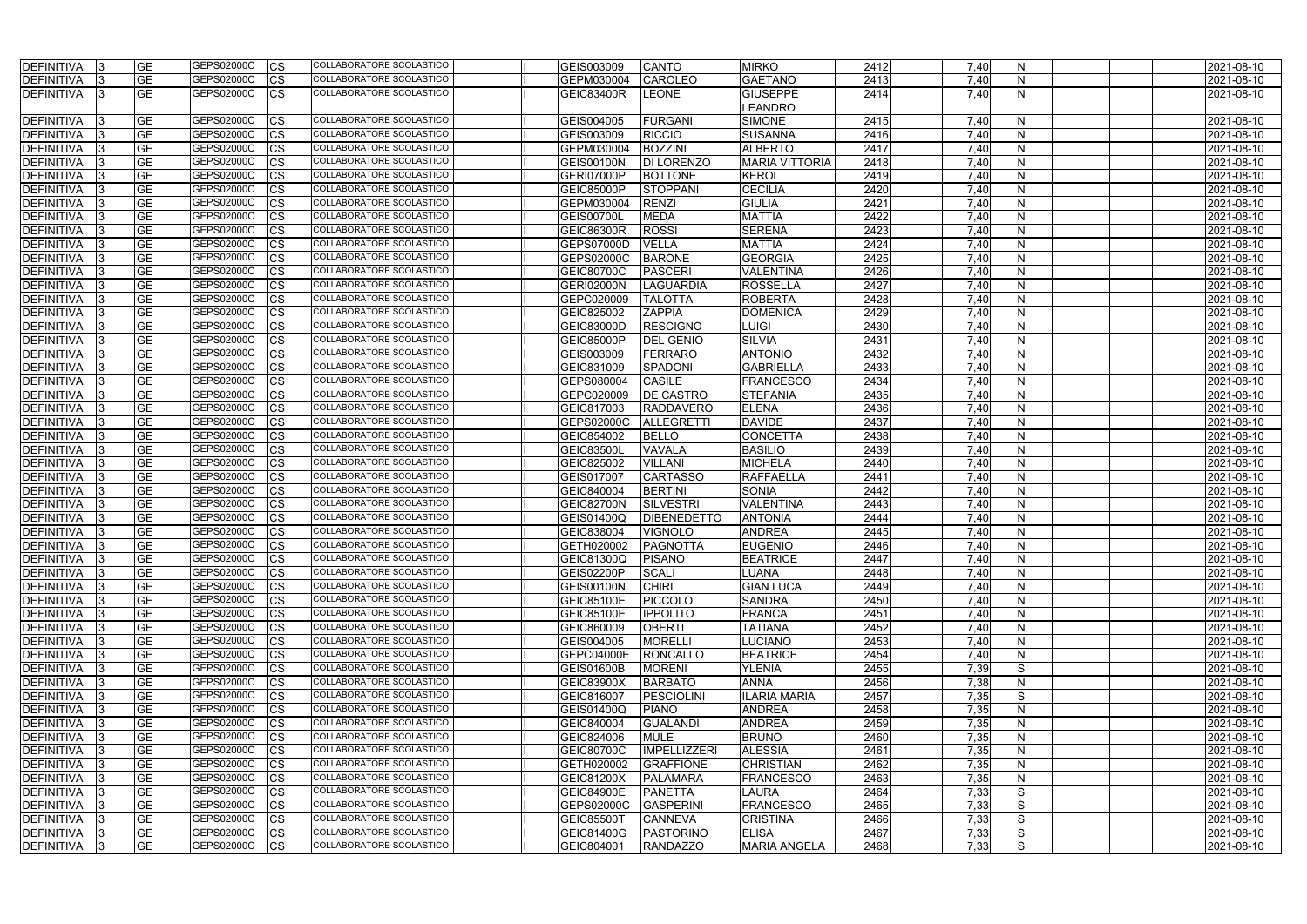| <b>DEFINITIVA</b> | <b>GE</b> | GEPS02000C | <b>CS</b>  | COLLABORATORE SCOLASTICO        | <b>GEIC83400R</b> | <b>ROMANO</b>       | <b>SABRINA</b>      | 2469 | 7,33 | S            |  | 2021-08-10 |
|-------------------|-----------|------------|------------|---------------------------------|-------------------|---------------------|---------------------|------|------|--------------|--|------------|
| <b>DEFINITIVA</b> | <b>GE</b> | GEPS02000C | CS         | COLLABORATORE SCOLASTICO        | <b>GEIC82300A</b> | <b>CUTRI</b>        | <b>IMMACOLATA</b>   | 2470 | 7,33 | S            |  | 2021-08-10 |
| <b>DEFINITIVA</b> | <b>GE</b> | GEPS02000C | <b>CS</b>  | COLLABORATORE SCOLASTICO        | GEIC811004        | <b>TITONE</b>       | <b>EVELINDA</b>     | 2471 | 7,33 | S            |  | 2021-08-10 |
| <b>DEFINITIVA</b> | <b>GE</b> | GEPS02000C | СS         | COLLABORATORE SCOLASTICO        | GEIC811004        | <b>AGAZZI</b>       | <b>GLORIA</b>       | 2472 | 7,33 | S            |  | 2021-08-10 |
| <b>DEFINITIVA</b> | <b>GE</b> | GEPS02000C | CS         | COLLABORATORE SCOLASTICO        | <b>GEPS07000D</b> | <b>BARTOLI</b>      | <b>GABRIELLO</b>    | 2473 | 7,33 | N            |  | 2021-08-10 |
| DEFINITIVA        | <b>GE</b> | GEPS02000C | lCS        | <b>COLLABORATORE SCOLASTICO</b> | GEPS030003        | <b>GARIBALDI</b>    | <b>CHIARA</b>       | 2474 | 7,33 | N            |  | 2021-08-10 |
|                   |           |            |            |                                 |                   |                     | <b>FRANCESCA</b>    |      |      |              |  |            |
| <b>DEFINITIVA</b> | <b>GE</b> | GEPS02000C | CS         | COLLABORATORE SCOLASTICO        | GEPM04000P        | <b>MERCATALI</b>    | <b>SILVIA</b>       | 2475 | 7,33 | N            |  | 2021-08-10 |
| DEFINITIVA        | <b>GE</b> | GEPS02000C | <b>CS</b>  | COLLABORATORE SCOLASTICO        | GEIC838004        | <b>LA MARCA</b>     | <b>LAURA</b>        | 2476 | 7,33 | N            |  | 2021-08-10 |
| <b>DEFINITIVA</b> | <b>GE</b> | GEPS02000C | СS         | <b>COLLABORATORE SCOLASTICO</b> | GEPS07000D        | <b>RUSSO</b>        | <b>STEFANO</b>      | 2477 | 7,33 | N            |  | 2021-08-10 |
| <b>DEFINITIVA</b> | <b>GE</b> | GEPS02000C | CS         | <b>COLLABORATORE SCOLASTICO</b> | GEIC83900X        | <b>TALARICO</b>     | <b>SABRINA</b>      | 2478 | 7,33 | N            |  | 2021-08-10 |
| <b>DEFINITIVA</b> | <b>GE</b> | GEPS02000C | CS         | <b>COLLABORATORE SCOLASTICO</b> | GEIC861005        | <b>BRUZZONE</b>     | <b>ERICA</b>        | 2479 | 7,33 | $\mathsf{N}$ |  | 2021-08-10 |
| <b>DEFINITIVA</b> | <b>GE</b> | GEPS02000C | СS         | COLLABORATORE SCOLASTICO        | <b>GEIC84900E</b> | <b>GIOIA</b>        | <b>ARIANNA</b>      | 2480 | 7,33 | $\mathsf{N}$ |  | 2021-08-10 |
| <b>DEFINITIVA</b> | <b>GE</b> | GEPS02000C | СS         | COLLABORATORE SCOLASTICO        | <b>GEIS00600R</b> | PATANE'             | <b>DANIELA</b>      | 2481 | 7,33 | N            |  | 2021-08-10 |
| <b>DEFINITIVA</b> | <b>GE</b> | GEPS02000C | CS         | COLLABORATORE SCOLASTICO        | <b>GEIC85200A</b> | PERNIGOTTI          | <b>ROBERTA</b>      | 2482 | 7,33 | N            |  | 2021-08-10 |
| <b>DEFINITIVA</b> | <b>GE</b> | GEPS02000C | СS         | COLLABORATORE SCOLASTICO        | GEPS080004        | <b>BRUZZONE</b>     | <b>TAMARA</b>       | 2483 | 7,33 | N            |  | 2021-08-10 |
| <b>DEFINITIVA</b> | <b>GE</b> | GEPS02000C | CS         | COLLABORATORE SCOLASTICO        | <b>GEIC83900X</b> | <b>GUZZINATI</b>    | <b>VANESSA</b>      | 2484 | 7,33 | N            |  | 2021-08-10 |
| <b>DEFINITIVA</b> | <b>GE</b> | GEPS02000C | CS         | <b>COLLABORATORE SCOLASTICO</b> | GEPC04000E        | <b>LESEVIC</b>      | <b>CLAUDIO</b>      | 2485 | 7,33 | N            |  | 2021-08-10 |
| DEFINITIVA        | <b>GE</b> | GEPS02000C | CS         | COLLABORATORE SCOLASTICO        | <b>GEIC81900P</b> | <b>GARRE</b>        | <b>SILVIA</b>       | 2486 | 7,33 | $\mathsf{N}$ |  | 2021-08-10 |
| DEFINITIVA        | <b>GE</b> | GEPS02000C | <b>CS</b>  | <b>COLLABORATORE SCOLASTICO</b> | GEIC831009        | <b>MELI</b>         | <b>PAOLA</b>        | 2487 | 7,33 | $\mathsf{N}$ |  | 2021-08-10 |
| <b>DEFINITIVA</b> | <b>GE</b> | GEPS02000C | <b>CS</b>  | COLLABORATORE SCOLASTICO        | GEIC831009        | <b>BUCCAFURNO</b>   | <b>GABRIELE</b>     | 2488 | 7,33 | N            |  | 2021-08-10 |
| <b>DEFINITIVA</b> | <b>GE</b> | GEPS02000C | CS         | COLLABORATORE SCOLASTICO        | <b>GEIC85200A</b> | <b>MARTINO</b>      | <b>NIRVANA</b>      | 2489 | 7,33 | N            |  | 2021-08-10 |
| <b>DEFINITIVA</b> | <b>GE</b> | GEPS02000C | CS         | <b>COLLABORATORE SCOLASTICO</b> | <b>GEIC83600C</b> | SCISCIOLO           | <b>TIZIANA</b>      | 2490 | 7,33 | N            |  | 2021-08-10 |
| <b>DEFINITIVA</b> | <b>GE</b> | GEPS02000C | CS         | <b>COLLABORATORE SCOLASTICO</b> | GEIC81400G        | <b>MINETTI</b>      | <b>CLARA</b>        | 2491 | 7,33 | $\mathsf{N}$ |  | 2021-08-10 |
| <b>DEFINITIVA</b> | <b>GE</b> | GEPS02000C | CS         | COLLABORATORE SCOLASTICO        | GEIC83900X        | <b>DEL VECCHIO</b>  | <b>GAIA</b>         | 2492 | 7,33 | $\mathsf{N}$ |  | 2021-08-10 |
| <b>DEFINITIVA</b> | <b>GE</b> | GEPS02000C | CS         | COLLABORATORE SCOLASTICO        | GEIC838004        | <b>MINETTO</b>      | LIVIANNA            | 2493 | 7,33 | N            |  | 2021-08-10 |
| <b>DEFINITIVA</b> | <b>GE</b> | GEPS02000C | СS         | COLLABORATORE SCOLASTICO        | GEIS003009        | <b>SOLE</b>         | <b>MARCO</b>        | 2494 | 7,33 | N            |  | 2021-08-10 |
| <b>DEFINITIVA</b> | <b>GE</b> | GEPS02000C | СS         | COLLABORATORE SCOLASTICO        | <b>GESL01000P</b> | <b>LA BIANCA</b>    | <b>ANNA MARIA</b>   | 2495 | 7,33 | N            |  | 2021-08-10 |
| <b>DEFINITIVA</b> | <b>GE</b> | GEPS02000C | СS         | COLLABORATORE SCOLASTICO        | GEIC816007        | <b>BURDO</b>        | <b>ELGA</b>         | 2496 | 7,33 | N            |  | 2021-08-10 |
| <b>DEFINITIVA</b> | <b>GE</b> | GEPS02000C | CS         | COLLABORATORE SCOLASTICO        | GERH020006        | <b>RAVERA</b>       | <b>RAFFAELLA</b>    | 2497 | 7,33 | N            |  | 2021-08-10 |
| <b>DEFINITIVA</b> | <b>GE</b> | GEPS02000C | СS         | COLLABORATORE SCOLASTICO        | GEIC838004        | <b>GALLO</b>        | <b>FRANCESCA</b>    | 2498 | 7,33 | N            |  | 2021-08-10 |
| DEFINITIVA        | <b>GE</b> | GEPS02000C | CS         | COLLABORATORE SCOLASTICO        | <b>GEIC85000P</b> | <b>CIONCOLONI</b>   | <b>SIMONA</b>       | 2499 | 7,33 | N            |  | 2021-08-10 |
| DEFINITIVA        | <b>GE</b> | GEPS02000C | <b>CS</b>  | COLLABORATORE SCOLASTICO        | <b>GESL01000P</b> | <b>PATRIS</b>       | <b>SUSANNA</b>      | 2500 | 7,33 | N            |  | 2021-08-10 |
| <b>DEFINITIVA</b> | <b>GE</b> | GEPS02000C | <b>CS</b>  | COLLABORATORE SCOLASTICO        | <b>GEIC85200A</b> | LOZZI               | <b>ELENA</b>        | 2501 | 7,33 | N            |  | 2021-08-10 |
| <b>DEFINITIVA</b> | <b>GE</b> | GEPS02000C | СS         | <b>COLLABORATORE SCOLASTICO</b> | <b>GEIC85200A</b> | <b>BOSELLI</b>      | <b>ROSELLA</b>      | 2502 | 7,33 | N            |  | 2021-08-10 |
| DEFINITIVA        | <b>GE</b> | GEPS02000C | <b>ICS</b> | COLLABORATORE SCOLASTICO        | <b>GEIC82600T</b> | <b>MANCUSO</b>      | <b>ANTONELLA</b>    | 2503 | 7,33 | N            |  | 2021-08-10 |
| DEFINITIVA 3      | <b>GE</b> | GEPS02000C | <b>CS</b>  | COLLABORATORE SCOLASTICO        | GEIC831009        | <b>AFRICANO</b>     | <b>ROSANNA</b>      | 2504 | 7,33 | N.           |  | 2021-08-10 |
| <b>DEFINITIVA</b> | <b>GE</b> | GEPS02000C | <b>CS</b>  | COLLABORATORE SCOLASTICO        | GEIC816007        | <b>TRONCIA</b>      | <b>PATRIZIA</b>     | 2505 | 7,33 | N            |  | 2021-08-10 |
| DEFINITIVA  3     | <b>GE</b> | GEPS02000C | <b>CS</b>  | COLLABORATORE SCOLASTICO        | GEIC85100E        | MAZZUCCHELLI        | STEFANIA            | 2506 | 7,33 | $\mathsf{N}$ |  | 2021-08-10 |
| DEFINITIVA        | <b>GE</b> | GEPS02000C | <b>CS</b>  | COLLABORATORE SCOLASTICO        | <b>GEIS01900V</b> | <b>DECONCINI</b>    | <b>MARINA</b>       | 2507 | 7,33 | N            |  | 2021-08-10 |
| DEFINITIVA        | <b>GE</b> | GEPS02000C | <b>CS</b>  | <b>COLLABORATORE SCOLASTICO</b> | GEPS080004        | <b>VITOLO</b>       | <b>ROSANNA</b>      | 2508 | 7,33 | N            |  | 2021-08-10 |
| DEFINITIVA 3      | <b>GE</b> | GEPS02000C | <b>CS</b>  | COLLABORATORE SCOLASTICO        | GEIC809004        | <b>RICCI</b>        | <b>EMILIA IVANA</b> | 2509 | 7,33 | N            |  | 2021-08-10 |
| <b>DEFINITIVA</b> | <b>GE</b> | GEPS02000C | <b>CS</b>  | COLLABORATORE SCOLASTICO        | GEIS003009        | <b>COLI</b>         | <b>DANIELE</b>      | 2510 | 7,31 | $\mathsf{N}$ |  | 2021-08-10 |
| <b>DEFINITIVA</b> | <b>GE</b> | GEPS02000C | <b>CS</b>  | <b>COLLABORATORE SCOLASTICO</b> | GEIC808008        | DEVINCENZI          | <b>LUCIA</b>        | 2511 | 7,30 | S            |  | 2021-08-10 |
| <b>DEFINITIVA</b> | <b>GE</b> | GEPS02000C | <b>CS</b>  | COLLABORATORE SCOLASTICO        | <b>GEIC83400R</b> | <b>GIANNATIEMPO</b> | <b>ROBERTA</b>      | 2512 | 7,30 | S            |  | 2021-08-10 |
| <b>DEFINITIVA</b> | <b>GE</b> | GEPS02000C | <b>CS</b>  | COLLABORATORE SCOLASTICO        | <b>GEIC84900E</b> | <b>MUSANTE</b>      | <b>DEBORA</b>       | 2513 | 7,30 | S            |  | 2021-08-10 |
| DEFINITIVA        | <b>GE</b> | GEPS02000C | <b>CS</b>  | COLLABORATORE SCOLASTICO        | GEIS01400Q        | <b>GRAMAGLIA</b>    | <b>DANIELA</b>      | 2514 | 7,30 | S            |  | 2021-08-10 |
| <b>DEFINITIVA</b> | <b>GE</b> | GEPS02000C | <b>CS</b>  | COLLABORATORE SCOLASTICO        | GERH020006        | <b>SALINI</b>       | <b>RAMONA</b>       | 2515 | 7,30 | S            |  | 2021-08-10 |
| <b>DEFINITIVA</b> | <b>GE</b> | GEPS02000C | <b>CS</b>  | COLLABORATORE SCOLASTICO        | GERH01000G        | FURNARI             | <b>ALBERTO</b>      | 2516 | 7,30 | S            |  | 2021-08-10 |
|                   |           |            |            |                                 |                   |                     | <b>MICHAEL</b>      |      |      |              |  |            |
| <b>DEFINITIVA</b> | <b>GE</b> | GEPS02000C | <b>CS</b>  | COLLABORATORE SCOLASTICO        | GEIC831009        | <b>MARTELLO</b>     | <b>ELIANA</b>       | 2517 | 7,30 | S            |  | 2021-08-10 |
| DEFINITIVA  3     | <b>GE</b> | GEPS02000C | <b>CS</b>  | COLLABORATORE SCOLASTICO        | <b>GEPM04000P</b> | <b>IELEFANTE</b>    | <b>ELISEO</b>       | 2518 | 7,30 | $\mathsf{N}$ |  | 2021-08-10 |
| DEFINITIVA        | <b>GE</b> | GEPS02000C | <b>CS</b>  | COLLABORATORE SCOLASTICO        | <b>GEIC83900X</b> | <b>IANNELLI</b>     | <b>CONCETTA</b>     | 2519 | 7,30 | N            |  | 2021-08-10 |
| DEFINITIVA        | <b>GE</b> | GEPS02000C | <b>CS</b>  | COLLABORATORE SCOLASTICO        | <b>GERI02000N</b> | <b>FRANCONERI</b>   | <b>FABIO</b>        | 2520 | 7,30 | N            |  | 2021-08-10 |
| <b>DEFINITIVA</b> | <b>GE</b> | GEPS02000C | <b>CS</b>  | COLLABORATORE SCOLASTICO        | GEIC824006        | <b>PUMA</b>         | NICOLO'             | 2521 | 7,30 | $\mathsf{N}$ |  | 2021-08-10 |
| <b>DEFINITIVA</b> | <b>GE</b> | GEPS02000C | <b>CS</b>  | COLLABORATORE SCOLASTICO        | GEPS02000C        | FERRERI             | <b>SOFIA</b>        | 2522 | 7,30 | N            |  | 2021-08-10 |
| <b>DEFINITIVA</b> | <b>GE</b> | GEPS02000C | <b>CS</b>  | COLLABORATORE SCOLASTICO        | GEIC81300Q        | <b>CICCOLONE</b>    | <b>SIRIA</b>        | 2523 | 7,30 | N            |  | 2021-08-10 |
| <b>DEFINITIVA</b> | <b>GE</b> | GEPS02000C | <b>CS</b>  | COLLABORATORE SCOLASTICO        | <b>GEIC83400R</b> | <b>BOZZANO</b>      | <b>ALESSIO</b>      | 2524 | 7,30 | ${\sf N}$    |  | 2021-08-10 |
|                   |           |            |            |                                 |                   |                     |                     |      |      |              |  |            |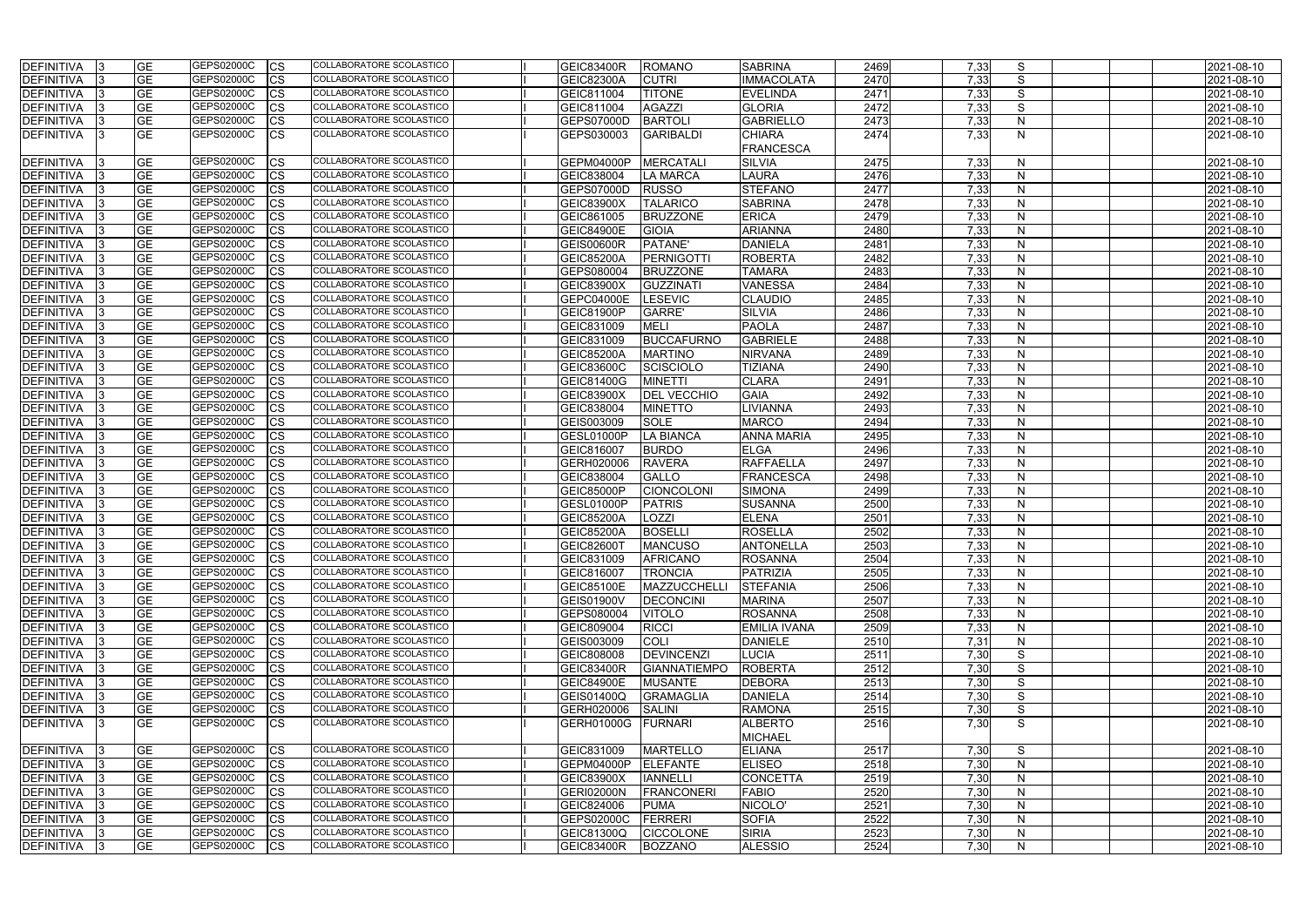| <b>GE</b><br>GEPS02000C<br>CS<br>COLLABORATORE SCOLASTICO<br>2526<br>7,30<br><b>GEIC82300A</b><br><b>PUMA</b><br><b>CLARA</b><br>N<br>2021-08-10<br><b>GE</b><br><b>RIGA</b><br>2527<br>GEPS02000C<br><b>CS</b><br>COLLABORATORE SCOLASTICO<br><b>GEIC86300R</b><br><b>DOMENICO</b><br>7,30<br>N<br>2021-08-10<br><b>GE</b><br>GEPS02000C<br>COLLABORATORE SCOLASTICO<br>GEPC020009<br><b>BOERO</b><br>2528<br>7,30<br>2021-08-10<br>СS<br><b>MATTEO</b><br>N<br><b>GE</b><br>GEPS02000C<br>COLLABORATORE SCOLASTICO<br><b>BURGIO</b><br>2529<br>7,30<br>N<br>2021-08-10<br>CS<br>GEIC833001<br><b>GIOVANNI</b><br><b>GE</b><br>GEPS02000C<br><b>COLLABORATORE SCOLASTICO</b><br>2530<br>lCS<br><b>SUAREZ</b><br><b>JORGE LUIS</b><br>7,30<br>N<br>2021-08-10<br><b>GEIC83400R</b><br>MONTESDEOCA<br>GEPS02000C<br>COLLABORATORE SCOLASTICO<br><b>GE</b><br>CS<br><b>GEIS00600R</b><br><b>MUTONE</b><br><b>GIUSEPPE</b><br>2531<br>7,30<br>$\mathsf{N}$<br>2021-08-10<br><b>GE</b><br>GEPS02000C<br><b>COLLABORATORE SCOLASTICO</b><br><b>CS</b><br><b>MINETTI</b><br>2532<br>7,30<br>N<br><b>GERH01000G</b><br>2021-08-10<br><b>ANNA</b><br><b>GE</b><br><b>ALICE</b><br>GEPS02000C<br><b>COLLABORATORE SCOLASTICO</b><br>2533<br>СS<br>GEIC811004<br><b>PARODI</b><br>7,30<br>N<br>2021-08-10<br><b>GE</b><br>GEPS02000C<br><b>COLLABORATORE SCOLASTICO</b><br><b>DE BARI</b><br>2534<br>CS<br>GEIC825002<br><b>ANDREA</b><br>7,30<br>N<br>2021-08-10<br><b>GE</b><br>2535<br>GEPS02000C<br>COLLABORATORE SCOLASTICO<br><b>MAROTTA</b><br>LAURA<br>7,30<br>$\mathsf{N}$<br><b>CS</b><br>GEPS02000C<br>2021-08-10<br><b>GE</b><br>GEPS02000C<br>СS<br>COLLABORATORE SCOLASTICO<br><b>ADELE</b><br>2536<br>7,30<br>GEIC82300A<br><b>FERRARI</b><br>N<br>2021-08-10<br><b>GE</b><br>2537<br>7,30<br>GEPS02000C<br>СS<br>COLLABORATORE SCOLASTICO<br><b>GASPARI</b><br><b>ALESSIO</b><br>N<br>2021-08-10<br>GEIS012004<br><b>GE</b><br>GEPS02000C<br>CS<br>COLLABORATORE SCOLASTICO<br>7,30<br><b>GEIC83400R</b><br><b>JESSICA</b><br>2538<br>N<br>2021-08-10<br><b>BLANDI</b><br><b>GE</b><br>GEPS02000C<br>COLLABORATORE SCOLASTICO<br>2539<br>СS<br><b>GERI07000P</b><br><b>ASSALE</b><br><b>ED CARLOS</b><br>7,30<br>N<br>2021-08-10<br><b>GE</b><br>GEPS02000C<br>СS<br>COLLABORATORE SCOLASTICO<br><b>GEIS00600R</b><br><b>RIZZO</b><br><b>NOEMI</b><br>2540<br>7,30<br>N<br>2021-08-10<br><b>GE</b><br>GEPS02000C<br>COLLABORATORE SCOLASTICO<br><b>GARGIULO</b><br><b>CRISTINA</b><br>2541<br>7,30<br>N<br>2021-08-10<br>CS<br><b>GEIC82300A</b><br><b>GE</b><br>GEPS02000C<br>COLLABORATORE SCOLASTICO<br>2542<br>7,30<br>CS<br><b>GEIC83900X</b><br>SPERANZA<br><b>JESSICA</b><br>N<br>2021-08-10<br><b>GE</b><br>COLLABORATORE SCOLASTICO<br><b>GIOVANNI</b><br>GEPS02000C<br>CS<br><b>GEIC80700C</b><br><b>PUCCIO</b><br>2543<br>7,30<br>N<br>2021-08-10<br><b>GE</b><br>GEPS02000C<br><b>COLLABORATORE SCOLASTICO</b><br><b>BUA</b><br>2544<br>7,30<br>N<br><b>CS</b><br>GEIS018003<br><b>FILIPPO</b><br>2021-08-10<br><b>GE</b><br>GEPS02000C<br><b>COLLABORATORE SCOLASTICO</b><br>CS<br><b>GEIC81900P</b><br>LUIGI<br>2545<br>7,30<br><b>BARBUTO</b><br>N<br>2021-08-10<br><b>GE</b><br><b>COLLABORATORE SCOLASTICO</b><br>GEPS02000C<br>COSSU<br>2546<br>СS<br><b>GEIC81200X</b><br><b>FABIANA</b><br>7,30<br>N<br>2021-08-10<br><b>GE</b><br>GEPS02000C<br><b>COLLABORATORE SCOLASTICO</b><br><b>CHIAPPETTA</b><br>2547<br>$\mathsf{N}$<br>CS<br>GEIC81200X<br>LINA<br>7,30<br>2021-08-10<br><b>GE</b><br>GEPS02000C<br>СS<br>COLLABORATORE SCOLASTICO<br><b>MORENA</b><br>2548<br>7,30<br>GERI07000P<br><b>SPINELLO</b><br>N<br>2021-08-10<br><b>GE</b><br>GEPS02000C<br>COLLABORATORE SCOLASTICO<br><b>ALBERTO</b><br>7,30<br>CS<br>2549<br>N<br>2021-08-10<br>GEIS01600B<br><b>RAUSO</b><br><b>GE</b><br>СS<br>2550<br>7,30<br>GEPS02000C<br>COLLABORATORE SCOLASTICO<br>DI LEO<br>N<br>2021-08-10<br><b>GEIS02200P</b><br><b>ELIANA</b><br><b>GE</b><br>2551<br>GEPS02000C<br>СS<br>COLLABORATORE SCOLASTICO<br><b>SPANO</b><br><b>ANTONIO</b><br>7,30<br>N<br>2021-08-10<br>GEIC838004<br><b>GE</b><br>GEPS02000C<br>COLLABORATORE SCOLASTICO<br>2552<br>СS<br><b>GEPS17000A</b><br><b>MAROTTA</b><br><b>ROSA</b><br>7,30<br>N<br>2021-08-10<br><b>GE</b><br>GEPS02000C<br>COLLABORATORE SCOLASTICO<br>2553<br>2021-08-10<br>CS<br><b>GEIC81900P</b><br><b>PARODI</b><br><b>CRISTINA</b><br>7,30<br>N<br><b>GE</b><br>GEPS02000C<br>COLLABORATORE SCOLASTICO<br>2554<br>СS<br><b>CHIOSSONE</b><br>GIULIA<br>7,30<br>N<br>2021-08-10<br>GEIC83400R<br><b>GE</b><br>GEPS02000C<br>COLLABORATORE SCOLASTICO<br>2555<br>CS<br>GEIC82600T<br><b>MARMORATO</b><br>VERDIANA<br>7,30<br>N<br>2021-08-10<br><b>GE</b><br>COLLABORATORE SCOLASTICO<br>GEPS02000C<br><b>CS</b><br><b>ARENA</b><br><b>ROCCO</b><br>2556<br>7,30<br>2021-08-10<br>GEPC01000P<br>N<br><b>GE</b><br>GEPS02000C<br><b>COLLABORATORE SCOLASTICO</b><br><b>GIUSEPPINA</b><br>2557<br><b>CS</b><br><b>GEIS01300X</b><br><b>MAURELLO</b><br>7,30<br>N<br>2021-08-10<br><b>GE</b><br>GEPS02000C<br>COLLABORATORE SCOLASTICO<br>DE LUCA<br><b>CHIARA</b><br>2558<br>СS<br><b>GEIC85200A</b><br>7,30<br>N.<br>2021-08-10<br><b>GE</b><br>GEPS02000C<br>COLLABORATORE SCOLASTICO<br><b>I</b> CS<br><b>RICCIO</b><br><b>CLAUDIA</b><br>2559<br>7,30<br>GEIS003009<br>N<br>2021-08-10<br>DEFINITIVA 3<br>GEPS02000C<br><b>GE</b><br><b>CS</b><br>COLLABORATORE SCOLASTICO<br><b>CHIARA</b><br>2560<br><b>GEIC85100E</b><br><b>ASSANDRI</b><br>7,30<br>2021-08-10<br>N<br><b>GE</b><br>COLLABORATORE SCOLASTICO<br>GEPS02000C<br><b>CS</b><br><b>ROSSETTANI</b><br><b>SARA</b><br>2561<br>7,30<br>N<br><b>GEIC80600L</b><br>2021-08-10<br><b>GE</b><br>GEPS02000C<br>COLLABORATORE SCOLASTICO<br>7,30<br>DEFINITIVA  3<br><b>CS</b><br><b>YLENIA</b><br>2562<br>$\mathsf{N}$<br>GEIS012004<br><b>LAURIA</b><br>2021-08-10<br><b>GE</b><br>GEPS02000C<br>COLLABORATORE SCOLASTICO<br><b>CS</b><br>2563<br>7,30<br>$\mathsf{N}$<br>GEPS02000C<br>FARGNOLI<br><b>VALENTINA</b><br>2021-08-10<br><b>GE</b><br>GEPS02000C<br>COLLABORATORE SCOLASTICO<br><b>ANTONIO</b><br>2564<br>7,30<br><b>CS</b><br><b>GEPS17000A</b><br><b>PISANI</b><br>N<br>2021-08-10<br>DEFINITIVA 3<br><b>GE</b><br>GEPS02000C<br>COLLABORATORE SCOLASTICO<br><b>ALESSANDRA</b><br>2565<br>7,30<br>$\mathsf{N}$<br><b>CS</b><br>GEPC020009<br><b>DE VITO</b><br>2021-08-10<br>GEPS02000C<br>COLLABORATORE SCOLASTICO<br><b>GE</b><br><b>GEIS00600R</b><br><b>MATTEO</b><br>2566<br>7,30<br>2021-08-10<br><b>ICS</b><br>BALDRIGHI<br>N<br><b>GE</b><br>GEPS02000C<br>COLLABORATORE SCOLASTICO<br><b>GIOVANNA</b><br>2567<br>7,30<br><b>CS</b><br><b>GEIC82700N</b><br><b>MARTUCCI</b><br>2021-08-10<br>N<br><b>GE</b><br>GEPS02000C<br>COLLABORATORE SCOLASTICO<br>2568<br>7,30<br>$\mathsf{N}$<br><b>CS</b><br>GEIC817003<br><b>PARODI</b><br><b>SABINA</b><br>2021-08-10<br><b>GE</b><br>GEPS02000C<br>COLLABORATORE SCOLASTICO<br><b>ICS</b><br>GEPC020009<br><b>MAGRI'</b><br><b>MARIA</b><br>2569<br>7,30<br>N<br>2021-08-10<br><b>BEATRICE</b><br>DEFINITIVA 3<br>GEPS02000C<br>COLLABORATORE SCOLASTICO<br><b>GE</b><br>GEIC81300Q<br><b>FABIO</b><br>2570<br>7,30<br>2021-08-10<br><b>CS</b><br><b>OTTONELLO</b><br>N<br><b>GE</b><br>GEPS02000C<br>COLLABORATORE SCOLASTICO<br><b>LARATTA</b><br><b>ANTONIO</b><br>2571<br>7,30<br>$\mathsf{N}$<br><b>CS</b><br>GEIC837008<br>2021-08-10<br><b>GE</b><br>GEPS02000C<br>COLLABORATORE SCOLASTICO<br><b>CS</b><br><b>ANGELICA</b><br>2572<br>7,30<br><b>GEIC85100E</b><br><b>TROVATO</b><br>N<br>2021-08-10<br><b>GE</b><br>GEPS02000C<br>COLLABORATORE SCOLASTICO<br>2573<br>7,30<br><b>CS</b><br>GEIC83600C<br><b>DE GIULI</b><br><b>MONICA</b><br>N<br>2021-08-10<br><b>GE</b><br><b>DEFINITIVA</b><br>GEPS02000C<br>COLLABORATORE SCOLASTICO<br>2574<br>7,30<br>$\mathsf{N}$<br><b>CS</b><br><b>GEIC83000D</b><br><b>MASSIMO</b><br>2021-08-10<br><b>PONTILLO</b><br><b>GE</b><br>GEPS02000C<br>COLLABORATORE SCOLASTICO<br><b>CS</b><br>2575<br>7,30<br><b>GEIC81200X</b><br><b>CARMINATI</b><br><b>PIERLUIGI</b><br>N<br>2021-08-10<br>GEPS02000C<br>COLLABORATORE SCOLASTICO<br><b>GE</b><br>2576<br>7,30<br><b>CS</b><br><b>GEIC80700C</b><br><b>ESPOSITO</b><br><b>VINCENZO</b><br>N<br>2021-08-10<br><b>GE</b><br>GEPS02000C<br>COLLABORATORE SCOLASTICO<br>2577<br><b>ALESSANDRA</b><br>7,30<br>$\mathsf{N}$<br>2021-08-10<br><b>CS</b><br><b>GEIC84900E</b><br><b>NASCIOLI</b><br>COLLABORATORE SCOLASTICO<br><b>GE</b><br>GEPS02000C<br><b>ICS</b><br>2578<br>7,30<br>GETH020002<br><b>ATTANASIO</b><br><b>ROBERTO</b><br>2021-08-10<br>N<br>GEPS02000C<br>COLLABORATORE SCOLASTICO<br><b>GE</b><br><b>CS</b><br>2579<br>7,30<br>GEPM030004<br><b>RISSO</b><br><b>DANIELE</b><br>2021-08-10<br>N | <b>DEFINITIVA</b> | <b>GE</b> | GEPS02000C | <b>CS</b> | COLLABORATORE SCOLASTICO | GEIC81300Q | <b>BRUSCHI</b> | <b>CRISTIAN</b> | 2525 | 7,30 | <sub>N</sub> | 2021-08-10 |
|--------------------------------------------------------------------------------------------------------------------------------------------------------------------------------------------------------------------------------------------------------------------------------------------------------------------------------------------------------------------------------------------------------------------------------------------------------------------------------------------------------------------------------------------------------------------------------------------------------------------------------------------------------------------------------------------------------------------------------------------------------------------------------------------------------------------------------------------------------------------------------------------------------------------------------------------------------------------------------------------------------------------------------------------------------------------------------------------------------------------------------------------------------------------------------------------------------------------------------------------------------------------------------------------------------------------------------------------------------------------------------------------------------------------------------------------------------------------------------------------------------------------------------------------------------------------------------------------------------------------------------------------------------------------------------------------------------------------------------------------------------------------------------------------------------------------------------------------------------------------------------------------------------------------------------------------------------------------------------------------------------------------------------------------------------------------------------------------------------------------------------------------------------------------------------------------------------------------------------------------------------------------------------------------------------------------------------------------------------------------------------------------------------------------------------------------------------------------------------------------------------------------------------------------------------------------------------------------------------------------------------------------------------------------------------------------------------------------------------------------------------------------------------------------------------------------------------------------------------------------------------------------------------------------------------------------------------------------------------------------------------------------------------------------------------------------------------------------------------------------------------------------------------------------------------------------------------------------------------------------------------------------------------------------------------------------------------------------------------------------------------------------------------------------------------------------------------------------------------------------------------------------------------------------------------------------------------------------------------------------------------------------------------------------------------------------------------------------------------------------------------------------------------------------------------------------------------------------------------------------------------------------------------------------------------------------------------------------------------------------------------------------------------------------------------------------------------------------------------------------------------------------------------------------------------------------------------------------------------------------------------------------------------------------------------------------------------------------------------------------------------------------------------------------------------------------------------------------------------------------------------------------------------------------------------------------------------------------------------------------------------------------------------------------------------------------------------------------------------------------------------------------------------------------------------------------------------------------------------------------------------------------------------------------------------------------------------------------------------------------------------------------------------------------------------------------------------------------------------------------------------------------------------------------------------------------------------------------------------------------------------------------------------------------------------------------------------------------------------------------------------------------------------------------------------------------------------------------------------------------------------------------------------------------------------------------------------------------------------------------------------------------------------------------------------------------------------------------------------------------------------------------------------------------------------------------------------------------------------------------------------------------------------------------------------------------------------------------------------------------------------------------------------------------------------------------------------------------------------------------------------------------------------------------------------------------------------------------------------------------------------------------------------------------------------------------------------------------------------------------------------------------------------------------------------------------------------------------------------------------------------------------------------------------------------------------------------------------------------------------------------------------------------------------------------------------------------------------------------------------------------------------------------------------------------------------------------------------------------------------------------------------------------------------------------------------------------------------------------------------------------------------------------------------------------------------------------------------------------------------------------------------------------------------------------------------------------------------------------------------------------------------------------------------------------------------------------------------------------------------------------------------------------------------------------------------------------------------------------------------------------------------------------------------------------------------------------------------------------------------------------------------------------------------------------------------------------------------------------------------------------------------------------------------------------------------------------------------------------------------------------------------------------------------------------------------------------------------------------------------------------------------------------------------------------------------------------------------------------------------------------------------------------------------------------------------------------------------------------------------------------------------------------------------------------------------------------------------------------------------------------------------------------------------------------------------------------------------------------------------------------------------------------------------------------------------------------------------------------------------------------------------------------------------------------------------------------------------------------------------------------------------------------------------------------------------|-------------------|-----------|------------|-----------|--------------------------|------------|----------------|-----------------|------|------|--------------|------------|
|                                                                                                                                                                                                                                                                                                                                                                                                                                                                                                                                                                                                                                                                                                                                                                                                                                                                                                                                                                                                                                                                                                                                                                                                                                                                                                                                                                                                                                                                                                                                                                                                                                                                                                                                                                                                                                                                                                                                                                                                                                                                                                                                                                                                                                                                                                                                                                                                                                                                                                                                                                                                                                                                                                                                                                                                                                                                                                                                                                                                                                                                                                                                                                                                                                                                                                                                                                                                                                                                                                                                                                                                                                                                                                                                                                                                                                                                                                                                                                                                                                                                                                                                                                                                                                                                                                                                                                                                                                                                                                                                                                                                                                                                                                                                                                                                                                                                                                                                                                                                                                                                                                                                                                                                                                                                                                                                                                                                                                                                                                                                                                                                                                                                                                                                                                                                                                                                                                                                                                                                                                                                                                                                                                                                                                                                                                                                                                                                                                                                                                                                                                                                                                                                                                                                                                                                                                                                                                                                                                                                                                                                                                                                                                                                                                                                                                                                                                                                                                                                                                                                                                                                                                                                                                                                                                                                                                                                                                                                                                                                                                                                                                                                                                                                                                                                                                                                                                                                                                                                                                                                                                                                                                                                                                                                                                                                                    | DEFINITIVA        |           |            |           |                          |            |                |                 |      |      |              |            |
|                                                                                                                                                                                                                                                                                                                                                                                                                                                                                                                                                                                                                                                                                                                                                                                                                                                                                                                                                                                                                                                                                                                                                                                                                                                                                                                                                                                                                                                                                                                                                                                                                                                                                                                                                                                                                                                                                                                                                                                                                                                                                                                                                                                                                                                                                                                                                                                                                                                                                                                                                                                                                                                                                                                                                                                                                                                                                                                                                                                                                                                                                                                                                                                                                                                                                                                                                                                                                                                                                                                                                                                                                                                                                                                                                                                                                                                                                                                                                                                                                                                                                                                                                                                                                                                                                                                                                                                                                                                                                                                                                                                                                                                                                                                                                                                                                                                                                                                                                                                                                                                                                                                                                                                                                                                                                                                                                                                                                                                                                                                                                                                                                                                                                                                                                                                                                                                                                                                                                                                                                                                                                                                                                                                                                                                                                                                                                                                                                                                                                                                                                                                                                                                                                                                                                                                                                                                                                                                                                                                                                                                                                                                                                                                                                                                                                                                                                                                                                                                                                                                                                                                                                                                                                                                                                                                                                                                                                                                                                                                                                                                                                                                                                                                                                                                                                                                                                                                                                                                                                                                                                                                                                                                                                                                                                                                                                    | <b>DEFINITIVA</b> |           |            |           |                          |            |                |                 |      |      |              |            |
|                                                                                                                                                                                                                                                                                                                                                                                                                                                                                                                                                                                                                                                                                                                                                                                                                                                                                                                                                                                                                                                                                                                                                                                                                                                                                                                                                                                                                                                                                                                                                                                                                                                                                                                                                                                                                                                                                                                                                                                                                                                                                                                                                                                                                                                                                                                                                                                                                                                                                                                                                                                                                                                                                                                                                                                                                                                                                                                                                                                                                                                                                                                                                                                                                                                                                                                                                                                                                                                                                                                                                                                                                                                                                                                                                                                                                                                                                                                                                                                                                                                                                                                                                                                                                                                                                                                                                                                                                                                                                                                                                                                                                                                                                                                                                                                                                                                                                                                                                                                                                                                                                                                                                                                                                                                                                                                                                                                                                                                                                                                                                                                                                                                                                                                                                                                                                                                                                                                                                                                                                                                                                                                                                                                                                                                                                                                                                                                                                                                                                                                                                                                                                                                                                                                                                                                                                                                                                                                                                                                                                                                                                                                                                                                                                                                                                                                                                                                                                                                                                                                                                                                                                                                                                                                                                                                                                                                                                                                                                                                                                                                                                                                                                                                                                                                                                                                                                                                                                                                                                                                                                                                                                                                                                                                                                                                                                    | <b>DEFINITIVA</b> |           |            |           |                          |            |                |                 |      |      |              |            |
|                                                                                                                                                                                                                                                                                                                                                                                                                                                                                                                                                                                                                                                                                                                                                                                                                                                                                                                                                                                                                                                                                                                                                                                                                                                                                                                                                                                                                                                                                                                                                                                                                                                                                                                                                                                                                                                                                                                                                                                                                                                                                                                                                                                                                                                                                                                                                                                                                                                                                                                                                                                                                                                                                                                                                                                                                                                                                                                                                                                                                                                                                                                                                                                                                                                                                                                                                                                                                                                                                                                                                                                                                                                                                                                                                                                                                                                                                                                                                                                                                                                                                                                                                                                                                                                                                                                                                                                                                                                                                                                                                                                                                                                                                                                                                                                                                                                                                                                                                                                                                                                                                                                                                                                                                                                                                                                                                                                                                                                                                                                                                                                                                                                                                                                                                                                                                                                                                                                                                                                                                                                                                                                                                                                                                                                                                                                                                                                                                                                                                                                                                                                                                                                                                                                                                                                                                                                                                                                                                                                                                                                                                                                                                                                                                                                                                                                                                                                                                                                                                                                                                                                                                                                                                                                                                                                                                                                                                                                                                                                                                                                                                                                                                                                                                                                                                                                                                                                                                                                                                                                                                                                                                                                                                                                                                                                                                    | <b>DEFINITIVA</b> |           |            |           |                          |            |                |                 |      |      |              |            |
|                                                                                                                                                                                                                                                                                                                                                                                                                                                                                                                                                                                                                                                                                                                                                                                                                                                                                                                                                                                                                                                                                                                                                                                                                                                                                                                                                                                                                                                                                                                                                                                                                                                                                                                                                                                                                                                                                                                                                                                                                                                                                                                                                                                                                                                                                                                                                                                                                                                                                                                                                                                                                                                                                                                                                                                                                                                                                                                                                                                                                                                                                                                                                                                                                                                                                                                                                                                                                                                                                                                                                                                                                                                                                                                                                                                                                                                                                                                                                                                                                                                                                                                                                                                                                                                                                                                                                                                                                                                                                                                                                                                                                                                                                                                                                                                                                                                                                                                                                                                                                                                                                                                                                                                                                                                                                                                                                                                                                                                                                                                                                                                                                                                                                                                                                                                                                                                                                                                                                                                                                                                                                                                                                                                                                                                                                                                                                                                                                                                                                                                                                                                                                                                                                                                                                                                                                                                                                                                                                                                                                                                                                                                                                                                                                                                                                                                                                                                                                                                                                                                                                                                                                                                                                                                                                                                                                                                                                                                                                                                                                                                                                                                                                                                                                                                                                                                                                                                                                                                                                                                                                                                                                                                                                                                                                                                                                    | DEFINITIVA        |           |            |           |                          |            |                |                 |      |      |              |            |
|                                                                                                                                                                                                                                                                                                                                                                                                                                                                                                                                                                                                                                                                                                                                                                                                                                                                                                                                                                                                                                                                                                                                                                                                                                                                                                                                                                                                                                                                                                                                                                                                                                                                                                                                                                                                                                                                                                                                                                                                                                                                                                                                                                                                                                                                                                                                                                                                                                                                                                                                                                                                                                                                                                                                                                                                                                                                                                                                                                                                                                                                                                                                                                                                                                                                                                                                                                                                                                                                                                                                                                                                                                                                                                                                                                                                                                                                                                                                                                                                                                                                                                                                                                                                                                                                                                                                                                                                                                                                                                                                                                                                                                                                                                                                                                                                                                                                                                                                                                                                                                                                                                                                                                                                                                                                                                                                                                                                                                                                                                                                                                                                                                                                                                                                                                                                                                                                                                                                                                                                                                                                                                                                                                                                                                                                                                                                                                                                                                                                                                                                                                                                                                                                                                                                                                                                                                                                                                                                                                                                                                                                                                                                                                                                                                                                                                                                                                                                                                                                                                                                                                                                                                                                                                                                                                                                                                                                                                                                                                                                                                                                                                                                                                                                                                                                                                                                                                                                                                                                                                                                                                                                                                                                                                                                                                                                                    |                   |           |            |           |                          |            |                |                 |      |      |              |            |
|                                                                                                                                                                                                                                                                                                                                                                                                                                                                                                                                                                                                                                                                                                                                                                                                                                                                                                                                                                                                                                                                                                                                                                                                                                                                                                                                                                                                                                                                                                                                                                                                                                                                                                                                                                                                                                                                                                                                                                                                                                                                                                                                                                                                                                                                                                                                                                                                                                                                                                                                                                                                                                                                                                                                                                                                                                                                                                                                                                                                                                                                                                                                                                                                                                                                                                                                                                                                                                                                                                                                                                                                                                                                                                                                                                                                                                                                                                                                                                                                                                                                                                                                                                                                                                                                                                                                                                                                                                                                                                                                                                                                                                                                                                                                                                                                                                                                                                                                                                                                                                                                                                                                                                                                                                                                                                                                                                                                                                                                                                                                                                                                                                                                                                                                                                                                                                                                                                                                                                                                                                                                                                                                                                                                                                                                                                                                                                                                                                                                                                                                                                                                                                                                                                                                                                                                                                                                                                                                                                                                                                                                                                                                                                                                                                                                                                                                                                                                                                                                                                                                                                                                                                                                                                                                                                                                                                                                                                                                                                                                                                                                                                                                                                                                                                                                                                                                                                                                                                                                                                                                                                                                                                                                                                                                                                                                                    | <b>DEFINITIVA</b> |           |            |           |                          |            |                |                 |      |      |              |            |
|                                                                                                                                                                                                                                                                                                                                                                                                                                                                                                                                                                                                                                                                                                                                                                                                                                                                                                                                                                                                                                                                                                                                                                                                                                                                                                                                                                                                                                                                                                                                                                                                                                                                                                                                                                                                                                                                                                                                                                                                                                                                                                                                                                                                                                                                                                                                                                                                                                                                                                                                                                                                                                                                                                                                                                                                                                                                                                                                                                                                                                                                                                                                                                                                                                                                                                                                                                                                                                                                                                                                                                                                                                                                                                                                                                                                                                                                                                                                                                                                                                                                                                                                                                                                                                                                                                                                                                                                                                                                                                                                                                                                                                                                                                                                                                                                                                                                                                                                                                                                                                                                                                                                                                                                                                                                                                                                                                                                                                                                                                                                                                                                                                                                                                                                                                                                                                                                                                                                                                                                                                                                                                                                                                                                                                                                                                                                                                                                                                                                                                                                                                                                                                                                                                                                                                                                                                                                                                                                                                                                                                                                                                                                                                                                                                                                                                                                                                                                                                                                                                                                                                                                                                                                                                                                                                                                                                                                                                                                                                                                                                                                                                                                                                                                                                                                                                                                                                                                                                                                                                                                                                                                                                                                                                                                                                                                                    | DEFINITIVA        |           |            |           |                          |            |                |                 |      |      |              |            |
|                                                                                                                                                                                                                                                                                                                                                                                                                                                                                                                                                                                                                                                                                                                                                                                                                                                                                                                                                                                                                                                                                                                                                                                                                                                                                                                                                                                                                                                                                                                                                                                                                                                                                                                                                                                                                                                                                                                                                                                                                                                                                                                                                                                                                                                                                                                                                                                                                                                                                                                                                                                                                                                                                                                                                                                                                                                                                                                                                                                                                                                                                                                                                                                                                                                                                                                                                                                                                                                                                                                                                                                                                                                                                                                                                                                                                                                                                                                                                                                                                                                                                                                                                                                                                                                                                                                                                                                                                                                                                                                                                                                                                                                                                                                                                                                                                                                                                                                                                                                                                                                                                                                                                                                                                                                                                                                                                                                                                                                                                                                                                                                                                                                                                                                                                                                                                                                                                                                                                                                                                                                                                                                                                                                                                                                                                                                                                                                                                                                                                                                                                                                                                                                                                                                                                                                                                                                                                                                                                                                                                                                                                                                                                                                                                                                                                                                                                                                                                                                                                                                                                                                                                                                                                                                                                                                                                                                                                                                                                                                                                                                                                                                                                                                                                                                                                                                                                                                                                                                                                                                                                                                                                                                                                                                                                                                                                    | <b>DEFINITIVA</b> |           |            |           |                          |            |                |                 |      |      |              |            |
|                                                                                                                                                                                                                                                                                                                                                                                                                                                                                                                                                                                                                                                                                                                                                                                                                                                                                                                                                                                                                                                                                                                                                                                                                                                                                                                                                                                                                                                                                                                                                                                                                                                                                                                                                                                                                                                                                                                                                                                                                                                                                                                                                                                                                                                                                                                                                                                                                                                                                                                                                                                                                                                                                                                                                                                                                                                                                                                                                                                                                                                                                                                                                                                                                                                                                                                                                                                                                                                                                                                                                                                                                                                                                                                                                                                                                                                                                                                                                                                                                                                                                                                                                                                                                                                                                                                                                                                                                                                                                                                                                                                                                                                                                                                                                                                                                                                                                                                                                                                                                                                                                                                                                                                                                                                                                                                                                                                                                                                                                                                                                                                                                                                                                                                                                                                                                                                                                                                                                                                                                                                                                                                                                                                                                                                                                                                                                                                                                                                                                                                                                                                                                                                                                                                                                                                                                                                                                                                                                                                                                                                                                                                                                                                                                                                                                                                                                                                                                                                                                                                                                                                                                                                                                                                                                                                                                                                                                                                                                                                                                                                                                                                                                                                                                                                                                                                                                                                                                                                                                                                                                                                                                                                                                                                                                                                                                    | <b>DEFINITIVA</b> |           |            |           |                          |            |                |                 |      |      |              |            |
|                                                                                                                                                                                                                                                                                                                                                                                                                                                                                                                                                                                                                                                                                                                                                                                                                                                                                                                                                                                                                                                                                                                                                                                                                                                                                                                                                                                                                                                                                                                                                                                                                                                                                                                                                                                                                                                                                                                                                                                                                                                                                                                                                                                                                                                                                                                                                                                                                                                                                                                                                                                                                                                                                                                                                                                                                                                                                                                                                                                                                                                                                                                                                                                                                                                                                                                                                                                                                                                                                                                                                                                                                                                                                                                                                                                                                                                                                                                                                                                                                                                                                                                                                                                                                                                                                                                                                                                                                                                                                                                                                                                                                                                                                                                                                                                                                                                                                                                                                                                                                                                                                                                                                                                                                                                                                                                                                                                                                                                                                                                                                                                                                                                                                                                                                                                                                                                                                                                                                                                                                                                                                                                                                                                                                                                                                                                                                                                                                                                                                                                                                                                                                                                                                                                                                                                                                                                                                                                                                                                                                                                                                                                                                                                                                                                                                                                                                                                                                                                                                                                                                                                                                                                                                                                                                                                                                                                                                                                                                                                                                                                                                                                                                                                                                                                                                                                                                                                                                                                                                                                                                                                                                                                                                                                                                                                                                    | <b>DEFINITIVA</b> |           |            |           |                          |            |                |                 |      |      |              |            |
|                                                                                                                                                                                                                                                                                                                                                                                                                                                                                                                                                                                                                                                                                                                                                                                                                                                                                                                                                                                                                                                                                                                                                                                                                                                                                                                                                                                                                                                                                                                                                                                                                                                                                                                                                                                                                                                                                                                                                                                                                                                                                                                                                                                                                                                                                                                                                                                                                                                                                                                                                                                                                                                                                                                                                                                                                                                                                                                                                                                                                                                                                                                                                                                                                                                                                                                                                                                                                                                                                                                                                                                                                                                                                                                                                                                                                                                                                                                                                                                                                                                                                                                                                                                                                                                                                                                                                                                                                                                                                                                                                                                                                                                                                                                                                                                                                                                                                                                                                                                                                                                                                                                                                                                                                                                                                                                                                                                                                                                                                                                                                                                                                                                                                                                                                                                                                                                                                                                                                                                                                                                                                                                                                                                                                                                                                                                                                                                                                                                                                                                                                                                                                                                                                                                                                                                                                                                                                                                                                                                                                                                                                                                                                                                                                                                                                                                                                                                                                                                                                                                                                                                                                                                                                                                                                                                                                                                                                                                                                                                                                                                                                                                                                                                                                                                                                                                                                                                                                                                                                                                                                                                                                                                                                                                                                                                                                    | DEFINITIVA        |           |            |           |                          |            |                |                 |      |      |              |            |
|                                                                                                                                                                                                                                                                                                                                                                                                                                                                                                                                                                                                                                                                                                                                                                                                                                                                                                                                                                                                                                                                                                                                                                                                                                                                                                                                                                                                                                                                                                                                                                                                                                                                                                                                                                                                                                                                                                                                                                                                                                                                                                                                                                                                                                                                                                                                                                                                                                                                                                                                                                                                                                                                                                                                                                                                                                                                                                                                                                                                                                                                                                                                                                                                                                                                                                                                                                                                                                                                                                                                                                                                                                                                                                                                                                                                                                                                                                                                                                                                                                                                                                                                                                                                                                                                                                                                                                                                                                                                                                                                                                                                                                                                                                                                                                                                                                                                                                                                                                                                                                                                                                                                                                                                                                                                                                                                                                                                                                                                                                                                                                                                                                                                                                                                                                                                                                                                                                                                                                                                                                                                                                                                                                                                                                                                                                                                                                                                                                                                                                                                                                                                                                                                                                                                                                                                                                                                                                                                                                                                                                                                                                                                                                                                                                                                                                                                                                                                                                                                                                                                                                                                                                                                                                                                                                                                                                                                                                                                                                                                                                                                                                                                                                                                                                                                                                                                                                                                                                                                                                                                                                                                                                                                                                                                                                                                                    | <b>DEFINITIVA</b> |           |            |           |                          |            |                |                 |      |      |              |            |
|                                                                                                                                                                                                                                                                                                                                                                                                                                                                                                                                                                                                                                                                                                                                                                                                                                                                                                                                                                                                                                                                                                                                                                                                                                                                                                                                                                                                                                                                                                                                                                                                                                                                                                                                                                                                                                                                                                                                                                                                                                                                                                                                                                                                                                                                                                                                                                                                                                                                                                                                                                                                                                                                                                                                                                                                                                                                                                                                                                                                                                                                                                                                                                                                                                                                                                                                                                                                                                                                                                                                                                                                                                                                                                                                                                                                                                                                                                                                                                                                                                                                                                                                                                                                                                                                                                                                                                                                                                                                                                                                                                                                                                                                                                                                                                                                                                                                                                                                                                                                                                                                                                                                                                                                                                                                                                                                                                                                                                                                                                                                                                                                                                                                                                                                                                                                                                                                                                                                                                                                                                                                                                                                                                                                                                                                                                                                                                                                                                                                                                                                                                                                                                                                                                                                                                                                                                                                                                                                                                                                                                                                                                                                                                                                                                                                                                                                                                                                                                                                                                                                                                                                                                                                                                                                                                                                                                                                                                                                                                                                                                                                                                                                                                                                                                                                                                                                                                                                                                                                                                                                                                                                                                                                                                                                                                                                                    | <b>DEFINITIVA</b> |           |            |           |                          |            |                |                 |      |      |              |            |
|                                                                                                                                                                                                                                                                                                                                                                                                                                                                                                                                                                                                                                                                                                                                                                                                                                                                                                                                                                                                                                                                                                                                                                                                                                                                                                                                                                                                                                                                                                                                                                                                                                                                                                                                                                                                                                                                                                                                                                                                                                                                                                                                                                                                                                                                                                                                                                                                                                                                                                                                                                                                                                                                                                                                                                                                                                                                                                                                                                                                                                                                                                                                                                                                                                                                                                                                                                                                                                                                                                                                                                                                                                                                                                                                                                                                                                                                                                                                                                                                                                                                                                                                                                                                                                                                                                                                                                                                                                                                                                                                                                                                                                                                                                                                                                                                                                                                                                                                                                                                                                                                                                                                                                                                                                                                                                                                                                                                                                                                                                                                                                                                                                                                                                                                                                                                                                                                                                                                                                                                                                                                                                                                                                                                                                                                                                                                                                                                                                                                                                                                                                                                                                                                                                                                                                                                                                                                                                                                                                                                                                                                                                                                                                                                                                                                                                                                                                                                                                                                                                                                                                                                                                                                                                                                                                                                                                                                                                                                                                                                                                                                                                                                                                                                                                                                                                                                                                                                                                                                                                                                                                                                                                                                                                                                                                                                                    | <b>DEFINITIVA</b> |           |            |           |                          |            |                |                 |      |      |              |            |
|                                                                                                                                                                                                                                                                                                                                                                                                                                                                                                                                                                                                                                                                                                                                                                                                                                                                                                                                                                                                                                                                                                                                                                                                                                                                                                                                                                                                                                                                                                                                                                                                                                                                                                                                                                                                                                                                                                                                                                                                                                                                                                                                                                                                                                                                                                                                                                                                                                                                                                                                                                                                                                                                                                                                                                                                                                                                                                                                                                                                                                                                                                                                                                                                                                                                                                                                                                                                                                                                                                                                                                                                                                                                                                                                                                                                                                                                                                                                                                                                                                                                                                                                                                                                                                                                                                                                                                                                                                                                                                                                                                                                                                                                                                                                                                                                                                                                                                                                                                                                                                                                                                                                                                                                                                                                                                                                                                                                                                                                                                                                                                                                                                                                                                                                                                                                                                                                                                                                                                                                                                                                                                                                                                                                                                                                                                                                                                                                                                                                                                                                                                                                                                                                                                                                                                                                                                                                                                                                                                                                                                                                                                                                                                                                                                                                                                                                                                                                                                                                                                                                                                                                                                                                                                                                                                                                                                                                                                                                                                                                                                                                                                                                                                                                                                                                                                                                                                                                                                                                                                                                                                                                                                                                                                                                                                                                                    | <b>DEFINITIVA</b> |           |            |           |                          |            |                |                 |      |      |              |            |
|                                                                                                                                                                                                                                                                                                                                                                                                                                                                                                                                                                                                                                                                                                                                                                                                                                                                                                                                                                                                                                                                                                                                                                                                                                                                                                                                                                                                                                                                                                                                                                                                                                                                                                                                                                                                                                                                                                                                                                                                                                                                                                                                                                                                                                                                                                                                                                                                                                                                                                                                                                                                                                                                                                                                                                                                                                                                                                                                                                                                                                                                                                                                                                                                                                                                                                                                                                                                                                                                                                                                                                                                                                                                                                                                                                                                                                                                                                                                                                                                                                                                                                                                                                                                                                                                                                                                                                                                                                                                                                                                                                                                                                                                                                                                                                                                                                                                                                                                                                                                                                                                                                                                                                                                                                                                                                                                                                                                                                                                                                                                                                                                                                                                                                                                                                                                                                                                                                                                                                                                                                                                                                                                                                                                                                                                                                                                                                                                                                                                                                                                                                                                                                                                                                                                                                                                                                                                                                                                                                                                                                                                                                                                                                                                                                                                                                                                                                                                                                                                                                                                                                                                                                                                                                                                                                                                                                                                                                                                                                                                                                                                                                                                                                                                                                                                                                                                                                                                                                                                                                                                                                                                                                                                                                                                                                                                                    | <b>DEFINITIVA</b> |           |            |           |                          |            |                |                 |      |      |              |            |
|                                                                                                                                                                                                                                                                                                                                                                                                                                                                                                                                                                                                                                                                                                                                                                                                                                                                                                                                                                                                                                                                                                                                                                                                                                                                                                                                                                                                                                                                                                                                                                                                                                                                                                                                                                                                                                                                                                                                                                                                                                                                                                                                                                                                                                                                                                                                                                                                                                                                                                                                                                                                                                                                                                                                                                                                                                                                                                                                                                                                                                                                                                                                                                                                                                                                                                                                                                                                                                                                                                                                                                                                                                                                                                                                                                                                                                                                                                                                                                                                                                                                                                                                                                                                                                                                                                                                                                                                                                                                                                                                                                                                                                                                                                                                                                                                                                                                                                                                                                                                                                                                                                                                                                                                                                                                                                                                                                                                                                                                                                                                                                                                                                                                                                                                                                                                                                                                                                                                                                                                                                                                                                                                                                                                                                                                                                                                                                                                                                                                                                                                                                                                                                                                                                                                                                                                                                                                                                                                                                                                                                                                                                                                                                                                                                                                                                                                                                                                                                                                                                                                                                                                                                                                                                                                                                                                                                                                                                                                                                                                                                                                                                                                                                                                                                                                                                                                                                                                                                                                                                                                                                                                                                                                                                                                                                                                                    | DEFINITIVA        |           |            |           |                          |            |                |                 |      |      |              |            |
|                                                                                                                                                                                                                                                                                                                                                                                                                                                                                                                                                                                                                                                                                                                                                                                                                                                                                                                                                                                                                                                                                                                                                                                                                                                                                                                                                                                                                                                                                                                                                                                                                                                                                                                                                                                                                                                                                                                                                                                                                                                                                                                                                                                                                                                                                                                                                                                                                                                                                                                                                                                                                                                                                                                                                                                                                                                                                                                                                                                                                                                                                                                                                                                                                                                                                                                                                                                                                                                                                                                                                                                                                                                                                                                                                                                                                                                                                                                                                                                                                                                                                                                                                                                                                                                                                                                                                                                                                                                                                                                                                                                                                                                                                                                                                                                                                                                                                                                                                                                                                                                                                                                                                                                                                                                                                                                                                                                                                                                                                                                                                                                                                                                                                                                                                                                                                                                                                                                                                                                                                                                                                                                                                                                                                                                                                                                                                                                                                                                                                                                                                                                                                                                                                                                                                                                                                                                                                                                                                                                                                                                                                                                                                                                                                                                                                                                                                                                                                                                                                                                                                                                                                                                                                                                                                                                                                                                                                                                                                                                                                                                                                                                                                                                                                                                                                                                                                                                                                                                                                                                                                                                                                                                                                                                                                                                                                    | DEFINITIVA        |           |            |           |                          |            |                |                 |      |      |              |            |
|                                                                                                                                                                                                                                                                                                                                                                                                                                                                                                                                                                                                                                                                                                                                                                                                                                                                                                                                                                                                                                                                                                                                                                                                                                                                                                                                                                                                                                                                                                                                                                                                                                                                                                                                                                                                                                                                                                                                                                                                                                                                                                                                                                                                                                                                                                                                                                                                                                                                                                                                                                                                                                                                                                                                                                                                                                                                                                                                                                                                                                                                                                                                                                                                                                                                                                                                                                                                                                                                                                                                                                                                                                                                                                                                                                                                                                                                                                                                                                                                                                                                                                                                                                                                                                                                                                                                                                                                                                                                                                                                                                                                                                                                                                                                                                                                                                                                                                                                                                                                                                                                                                                                                                                                                                                                                                                                                                                                                                                                                                                                                                                                                                                                                                                                                                                                                                                                                                                                                                                                                                                                                                                                                                                                                                                                                                                                                                                                                                                                                                                                                                                                                                                                                                                                                                                                                                                                                                                                                                                                                                                                                                                                                                                                                                                                                                                                                                                                                                                                                                                                                                                                                                                                                                                                                                                                                                                                                                                                                                                                                                                                                                                                                                                                                                                                                                                                                                                                                                                                                                                                                                                                                                                                                                                                                                                                                    | <b>DEFINITIVA</b> |           |            |           |                          |            |                |                 |      |      |              |            |
|                                                                                                                                                                                                                                                                                                                                                                                                                                                                                                                                                                                                                                                                                                                                                                                                                                                                                                                                                                                                                                                                                                                                                                                                                                                                                                                                                                                                                                                                                                                                                                                                                                                                                                                                                                                                                                                                                                                                                                                                                                                                                                                                                                                                                                                                                                                                                                                                                                                                                                                                                                                                                                                                                                                                                                                                                                                                                                                                                                                                                                                                                                                                                                                                                                                                                                                                                                                                                                                                                                                                                                                                                                                                                                                                                                                                                                                                                                                                                                                                                                                                                                                                                                                                                                                                                                                                                                                                                                                                                                                                                                                                                                                                                                                                                                                                                                                                                                                                                                                                                                                                                                                                                                                                                                                                                                                                                                                                                                                                                                                                                                                                                                                                                                                                                                                                                                                                                                                                                                                                                                                                                                                                                                                                                                                                                                                                                                                                                                                                                                                                                                                                                                                                                                                                                                                                                                                                                                                                                                                                                                                                                                                                                                                                                                                                                                                                                                                                                                                                                                                                                                                                                                                                                                                                                                                                                                                                                                                                                                                                                                                                                                                                                                                                                                                                                                                                                                                                                                                                                                                                                                                                                                                                                                                                                                                                                    | <b>DEFINITIVA</b> |           |            |           |                          |            |                |                 |      |      |              |            |
|                                                                                                                                                                                                                                                                                                                                                                                                                                                                                                                                                                                                                                                                                                                                                                                                                                                                                                                                                                                                                                                                                                                                                                                                                                                                                                                                                                                                                                                                                                                                                                                                                                                                                                                                                                                                                                                                                                                                                                                                                                                                                                                                                                                                                                                                                                                                                                                                                                                                                                                                                                                                                                                                                                                                                                                                                                                                                                                                                                                                                                                                                                                                                                                                                                                                                                                                                                                                                                                                                                                                                                                                                                                                                                                                                                                                                                                                                                                                                                                                                                                                                                                                                                                                                                                                                                                                                                                                                                                                                                                                                                                                                                                                                                                                                                                                                                                                                                                                                                                                                                                                                                                                                                                                                                                                                                                                                                                                                                                                                                                                                                                                                                                                                                                                                                                                                                                                                                                                                                                                                                                                                                                                                                                                                                                                                                                                                                                                                                                                                                                                                                                                                                                                                                                                                                                                                                                                                                                                                                                                                                                                                                                                                                                                                                                                                                                                                                                                                                                                                                                                                                                                                                                                                                                                                                                                                                                                                                                                                                                                                                                                                                                                                                                                                                                                                                                                                                                                                                                                                                                                                                                                                                                                                                                                                                                                                    | <b>DEFINITIVA</b> |           |            |           |                          |            |                |                 |      |      |              |            |
|                                                                                                                                                                                                                                                                                                                                                                                                                                                                                                                                                                                                                                                                                                                                                                                                                                                                                                                                                                                                                                                                                                                                                                                                                                                                                                                                                                                                                                                                                                                                                                                                                                                                                                                                                                                                                                                                                                                                                                                                                                                                                                                                                                                                                                                                                                                                                                                                                                                                                                                                                                                                                                                                                                                                                                                                                                                                                                                                                                                                                                                                                                                                                                                                                                                                                                                                                                                                                                                                                                                                                                                                                                                                                                                                                                                                                                                                                                                                                                                                                                                                                                                                                                                                                                                                                                                                                                                                                                                                                                                                                                                                                                                                                                                                                                                                                                                                                                                                                                                                                                                                                                                                                                                                                                                                                                                                                                                                                                                                                                                                                                                                                                                                                                                                                                                                                                                                                                                                                                                                                                                                                                                                                                                                                                                                                                                                                                                                                                                                                                                                                                                                                                                                                                                                                                                                                                                                                                                                                                                                                                                                                                                                                                                                                                                                                                                                                                                                                                                                                                                                                                                                                                                                                                                                                                                                                                                                                                                                                                                                                                                                                                                                                                                                                                                                                                                                                                                                                                                                                                                                                                                                                                                                                                                                                                                                                    | <b>DEFINITIVA</b> |           |            |           |                          |            |                |                 |      |      |              |            |
|                                                                                                                                                                                                                                                                                                                                                                                                                                                                                                                                                                                                                                                                                                                                                                                                                                                                                                                                                                                                                                                                                                                                                                                                                                                                                                                                                                                                                                                                                                                                                                                                                                                                                                                                                                                                                                                                                                                                                                                                                                                                                                                                                                                                                                                                                                                                                                                                                                                                                                                                                                                                                                                                                                                                                                                                                                                                                                                                                                                                                                                                                                                                                                                                                                                                                                                                                                                                                                                                                                                                                                                                                                                                                                                                                                                                                                                                                                                                                                                                                                                                                                                                                                                                                                                                                                                                                                                                                                                                                                                                                                                                                                                                                                                                                                                                                                                                                                                                                                                                                                                                                                                                                                                                                                                                                                                                                                                                                                                                                                                                                                                                                                                                                                                                                                                                                                                                                                                                                                                                                                                                                                                                                                                                                                                                                                                                                                                                                                                                                                                                                                                                                                                                                                                                                                                                                                                                                                                                                                                                                                                                                                                                                                                                                                                                                                                                                                                                                                                                                                                                                                                                                                                                                                                                                                                                                                                                                                                                                                                                                                                                                                                                                                                                                                                                                                                                                                                                                                                                                                                                                                                                                                                                                                                                                                                                                    | <b>DEFINITIVA</b> |           |            |           |                          |            |                |                 |      |      |              |            |
|                                                                                                                                                                                                                                                                                                                                                                                                                                                                                                                                                                                                                                                                                                                                                                                                                                                                                                                                                                                                                                                                                                                                                                                                                                                                                                                                                                                                                                                                                                                                                                                                                                                                                                                                                                                                                                                                                                                                                                                                                                                                                                                                                                                                                                                                                                                                                                                                                                                                                                                                                                                                                                                                                                                                                                                                                                                                                                                                                                                                                                                                                                                                                                                                                                                                                                                                                                                                                                                                                                                                                                                                                                                                                                                                                                                                                                                                                                                                                                                                                                                                                                                                                                                                                                                                                                                                                                                                                                                                                                                                                                                                                                                                                                                                                                                                                                                                                                                                                                                                                                                                                                                                                                                                                                                                                                                                                                                                                                                                                                                                                                                                                                                                                                                                                                                                                                                                                                                                                                                                                                                                                                                                                                                                                                                                                                                                                                                                                                                                                                                                                                                                                                                                                                                                                                                                                                                                                                                                                                                                                                                                                                                                                                                                                                                                                                                                                                                                                                                                                                                                                                                                                                                                                                                                                                                                                                                                                                                                                                                                                                                                                                                                                                                                                                                                                                                                                                                                                                                                                                                                                                                                                                                                                                                                                                                                                    | <b>DEFINITIVA</b> |           |            |           |                          |            |                |                 |      |      |              |            |
|                                                                                                                                                                                                                                                                                                                                                                                                                                                                                                                                                                                                                                                                                                                                                                                                                                                                                                                                                                                                                                                                                                                                                                                                                                                                                                                                                                                                                                                                                                                                                                                                                                                                                                                                                                                                                                                                                                                                                                                                                                                                                                                                                                                                                                                                                                                                                                                                                                                                                                                                                                                                                                                                                                                                                                                                                                                                                                                                                                                                                                                                                                                                                                                                                                                                                                                                                                                                                                                                                                                                                                                                                                                                                                                                                                                                                                                                                                                                                                                                                                                                                                                                                                                                                                                                                                                                                                                                                                                                                                                                                                                                                                                                                                                                                                                                                                                                                                                                                                                                                                                                                                                                                                                                                                                                                                                                                                                                                                                                                                                                                                                                                                                                                                                                                                                                                                                                                                                                                                                                                                                                                                                                                                                                                                                                                                                                                                                                                                                                                                                                                                                                                                                                                                                                                                                                                                                                                                                                                                                                                                                                                                                                                                                                                                                                                                                                                                                                                                                                                                                                                                                                                                                                                                                                                                                                                                                                                                                                                                                                                                                                                                                                                                                                                                                                                                                                                                                                                                                                                                                                                                                                                                                                                                                                                                                                                    | <b>DEFINITIVA</b> |           |            |           |                          |            |                |                 |      |      |              |            |
|                                                                                                                                                                                                                                                                                                                                                                                                                                                                                                                                                                                                                                                                                                                                                                                                                                                                                                                                                                                                                                                                                                                                                                                                                                                                                                                                                                                                                                                                                                                                                                                                                                                                                                                                                                                                                                                                                                                                                                                                                                                                                                                                                                                                                                                                                                                                                                                                                                                                                                                                                                                                                                                                                                                                                                                                                                                                                                                                                                                                                                                                                                                                                                                                                                                                                                                                                                                                                                                                                                                                                                                                                                                                                                                                                                                                                                                                                                                                                                                                                                                                                                                                                                                                                                                                                                                                                                                                                                                                                                                                                                                                                                                                                                                                                                                                                                                                                                                                                                                                                                                                                                                                                                                                                                                                                                                                                                                                                                                                                                                                                                                                                                                                                                                                                                                                                                                                                                                                                                                                                                                                                                                                                                                                                                                                                                                                                                                                                                                                                                                                                                                                                                                                                                                                                                                                                                                                                                                                                                                                                                                                                                                                                                                                                                                                                                                                                                                                                                                                                                                                                                                                                                                                                                                                                                                                                                                                                                                                                                                                                                                                                                                                                                                                                                                                                                                                                                                                                                                                                                                                                                                                                                                                                                                                                                                                                    | <b>DEFINITIVA</b> |           |            |           |                          |            |                |                 |      |      |              |            |
|                                                                                                                                                                                                                                                                                                                                                                                                                                                                                                                                                                                                                                                                                                                                                                                                                                                                                                                                                                                                                                                                                                                                                                                                                                                                                                                                                                                                                                                                                                                                                                                                                                                                                                                                                                                                                                                                                                                                                                                                                                                                                                                                                                                                                                                                                                                                                                                                                                                                                                                                                                                                                                                                                                                                                                                                                                                                                                                                                                                                                                                                                                                                                                                                                                                                                                                                                                                                                                                                                                                                                                                                                                                                                                                                                                                                                                                                                                                                                                                                                                                                                                                                                                                                                                                                                                                                                                                                                                                                                                                                                                                                                                                                                                                                                                                                                                                                                                                                                                                                                                                                                                                                                                                                                                                                                                                                                                                                                                                                                                                                                                                                                                                                                                                                                                                                                                                                                                                                                                                                                                                                                                                                                                                                                                                                                                                                                                                                                                                                                                                                                                                                                                                                                                                                                                                                                                                                                                                                                                                                                                                                                                                                                                                                                                                                                                                                                                                                                                                                                                                                                                                                                                                                                                                                                                                                                                                                                                                                                                                                                                                                                                                                                                                                                                                                                                                                                                                                                                                                                                                                                                                                                                                                                                                                                                                                                    | <b>DEFINITIVA</b> |           |            |           |                          |            |                |                 |      |      |              |            |
|                                                                                                                                                                                                                                                                                                                                                                                                                                                                                                                                                                                                                                                                                                                                                                                                                                                                                                                                                                                                                                                                                                                                                                                                                                                                                                                                                                                                                                                                                                                                                                                                                                                                                                                                                                                                                                                                                                                                                                                                                                                                                                                                                                                                                                                                                                                                                                                                                                                                                                                                                                                                                                                                                                                                                                                                                                                                                                                                                                                                                                                                                                                                                                                                                                                                                                                                                                                                                                                                                                                                                                                                                                                                                                                                                                                                                                                                                                                                                                                                                                                                                                                                                                                                                                                                                                                                                                                                                                                                                                                                                                                                                                                                                                                                                                                                                                                                                                                                                                                                                                                                                                                                                                                                                                                                                                                                                                                                                                                                                                                                                                                                                                                                                                                                                                                                                                                                                                                                                                                                                                                                                                                                                                                                                                                                                                                                                                                                                                                                                                                                                                                                                                                                                                                                                                                                                                                                                                                                                                                                                                                                                                                                                                                                                                                                                                                                                                                                                                                                                                                                                                                                                                                                                                                                                                                                                                                                                                                                                                                                                                                                                                                                                                                                                                                                                                                                                                                                                                                                                                                                                                                                                                                                                                                                                                                                                    | <b>DEFINITIVA</b> |           |            |           |                          |            |                |                 |      |      |              |            |
|                                                                                                                                                                                                                                                                                                                                                                                                                                                                                                                                                                                                                                                                                                                                                                                                                                                                                                                                                                                                                                                                                                                                                                                                                                                                                                                                                                                                                                                                                                                                                                                                                                                                                                                                                                                                                                                                                                                                                                                                                                                                                                                                                                                                                                                                                                                                                                                                                                                                                                                                                                                                                                                                                                                                                                                                                                                                                                                                                                                                                                                                                                                                                                                                                                                                                                                                                                                                                                                                                                                                                                                                                                                                                                                                                                                                                                                                                                                                                                                                                                                                                                                                                                                                                                                                                                                                                                                                                                                                                                                                                                                                                                                                                                                                                                                                                                                                                                                                                                                                                                                                                                                                                                                                                                                                                                                                                                                                                                                                                                                                                                                                                                                                                                                                                                                                                                                                                                                                                                                                                                                                                                                                                                                                                                                                                                                                                                                                                                                                                                                                                                                                                                                                                                                                                                                                                                                                                                                                                                                                                                                                                                                                                                                                                                                                                                                                                                                                                                                                                                                                                                                                                                                                                                                                                                                                                                                                                                                                                                                                                                                                                                                                                                                                                                                                                                                                                                                                                                                                                                                                                                                                                                                                                                                                                                                                                    | <b>DEFINITIVA</b> |           |            |           |                          |            |                |                 |      |      |              |            |
|                                                                                                                                                                                                                                                                                                                                                                                                                                                                                                                                                                                                                                                                                                                                                                                                                                                                                                                                                                                                                                                                                                                                                                                                                                                                                                                                                                                                                                                                                                                                                                                                                                                                                                                                                                                                                                                                                                                                                                                                                                                                                                                                                                                                                                                                                                                                                                                                                                                                                                                                                                                                                                                                                                                                                                                                                                                                                                                                                                                                                                                                                                                                                                                                                                                                                                                                                                                                                                                                                                                                                                                                                                                                                                                                                                                                                                                                                                                                                                                                                                                                                                                                                                                                                                                                                                                                                                                                                                                                                                                                                                                                                                                                                                                                                                                                                                                                                                                                                                                                                                                                                                                                                                                                                                                                                                                                                                                                                                                                                                                                                                                                                                                                                                                                                                                                                                                                                                                                                                                                                                                                                                                                                                                                                                                                                                                                                                                                                                                                                                                                                                                                                                                                                                                                                                                                                                                                                                                                                                                                                                                                                                                                                                                                                                                                                                                                                                                                                                                                                                                                                                                                                                                                                                                                                                                                                                                                                                                                                                                                                                                                                                                                                                                                                                                                                                                                                                                                                                                                                                                                                                                                                                                                                                                                                                                                                    | DEFINITIVA        |           |            |           |                          |            |                |                 |      |      |              |            |
|                                                                                                                                                                                                                                                                                                                                                                                                                                                                                                                                                                                                                                                                                                                                                                                                                                                                                                                                                                                                                                                                                                                                                                                                                                                                                                                                                                                                                                                                                                                                                                                                                                                                                                                                                                                                                                                                                                                                                                                                                                                                                                                                                                                                                                                                                                                                                                                                                                                                                                                                                                                                                                                                                                                                                                                                                                                                                                                                                                                                                                                                                                                                                                                                                                                                                                                                                                                                                                                                                                                                                                                                                                                                                                                                                                                                                                                                                                                                                                                                                                                                                                                                                                                                                                                                                                                                                                                                                                                                                                                                                                                                                                                                                                                                                                                                                                                                                                                                                                                                                                                                                                                                                                                                                                                                                                                                                                                                                                                                                                                                                                                                                                                                                                                                                                                                                                                                                                                                                                                                                                                                                                                                                                                                                                                                                                                                                                                                                                                                                                                                                                                                                                                                                                                                                                                                                                                                                                                                                                                                                                                                                                                                                                                                                                                                                                                                                                                                                                                                                                                                                                                                                                                                                                                                                                                                                                                                                                                                                                                                                                                                                                                                                                                                                                                                                                                                                                                                                                                                                                                                                                                                                                                                                                                                                                                                                    | DEFINITIVA        |           |            |           |                          |            |                |                 |      |      |              |            |
|                                                                                                                                                                                                                                                                                                                                                                                                                                                                                                                                                                                                                                                                                                                                                                                                                                                                                                                                                                                                                                                                                                                                                                                                                                                                                                                                                                                                                                                                                                                                                                                                                                                                                                                                                                                                                                                                                                                                                                                                                                                                                                                                                                                                                                                                                                                                                                                                                                                                                                                                                                                                                                                                                                                                                                                                                                                                                                                                                                                                                                                                                                                                                                                                                                                                                                                                                                                                                                                                                                                                                                                                                                                                                                                                                                                                                                                                                                                                                                                                                                                                                                                                                                                                                                                                                                                                                                                                                                                                                                                                                                                                                                                                                                                                                                                                                                                                                                                                                                                                                                                                                                                                                                                                                                                                                                                                                                                                                                                                                                                                                                                                                                                                                                                                                                                                                                                                                                                                                                                                                                                                                                                                                                                                                                                                                                                                                                                                                                                                                                                                                                                                                                                                                                                                                                                                                                                                                                                                                                                                                                                                                                                                                                                                                                                                                                                                                                                                                                                                                                                                                                                                                                                                                                                                                                                                                                                                                                                                                                                                                                                                                                                                                                                                                                                                                                                                                                                                                                                                                                                                                                                                                                                                                                                                                                                                                    | <b>DEFINITIVA</b> |           |            |           |                          |            |                |                 |      |      |              |            |
|                                                                                                                                                                                                                                                                                                                                                                                                                                                                                                                                                                                                                                                                                                                                                                                                                                                                                                                                                                                                                                                                                                                                                                                                                                                                                                                                                                                                                                                                                                                                                                                                                                                                                                                                                                                                                                                                                                                                                                                                                                                                                                                                                                                                                                                                                                                                                                                                                                                                                                                                                                                                                                                                                                                                                                                                                                                                                                                                                                                                                                                                                                                                                                                                                                                                                                                                                                                                                                                                                                                                                                                                                                                                                                                                                                                                                                                                                                                                                                                                                                                                                                                                                                                                                                                                                                                                                                                                                                                                                                                                                                                                                                                                                                                                                                                                                                                                                                                                                                                                                                                                                                                                                                                                                                                                                                                                                                                                                                                                                                                                                                                                                                                                                                                                                                                                                                                                                                                                                                                                                                                                                                                                                                                                                                                                                                                                                                                                                                                                                                                                                                                                                                                                                                                                                                                                                                                                                                                                                                                                                                                                                                                                                                                                                                                                                                                                                                                                                                                                                                                                                                                                                                                                                                                                                                                                                                                                                                                                                                                                                                                                                                                                                                                                                                                                                                                                                                                                                                                                                                                                                                                                                                                                                                                                                                                                                    | DEFINITIVA        |           |            |           |                          |            |                |                 |      |      |              |            |
|                                                                                                                                                                                                                                                                                                                                                                                                                                                                                                                                                                                                                                                                                                                                                                                                                                                                                                                                                                                                                                                                                                                                                                                                                                                                                                                                                                                                                                                                                                                                                                                                                                                                                                                                                                                                                                                                                                                                                                                                                                                                                                                                                                                                                                                                                                                                                                                                                                                                                                                                                                                                                                                                                                                                                                                                                                                                                                                                                                                                                                                                                                                                                                                                                                                                                                                                                                                                                                                                                                                                                                                                                                                                                                                                                                                                                                                                                                                                                                                                                                                                                                                                                                                                                                                                                                                                                                                                                                                                                                                                                                                                                                                                                                                                                                                                                                                                                                                                                                                                                                                                                                                                                                                                                                                                                                                                                                                                                                                                                                                                                                                                                                                                                                                                                                                                                                                                                                                                                                                                                                                                                                                                                                                                                                                                                                                                                                                                                                                                                                                                                                                                                                                                                                                                                                                                                                                                                                                                                                                                                                                                                                                                                                                                                                                                                                                                                                                                                                                                                                                                                                                                                                                                                                                                                                                                                                                                                                                                                                                                                                                                                                                                                                                                                                                                                                                                                                                                                                                                                                                                                                                                                                                                                                                                                                                                                    | <b>DEFINITIVA</b> |           |            |           |                          |            |                |                 |      |      |              |            |
|                                                                                                                                                                                                                                                                                                                                                                                                                                                                                                                                                                                                                                                                                                                                                                                                                                                                                                                                                                                                                                                                                                                                                                                                                                                                                                                                                                                                                                                                                                                                                                                                                                                                                                                                                                                                                                                                                                                                                                                                                                                                                                                                                                                                                                                                                                                                                                                                                                                                                                                                                                                                                                                                                                                                                                                                                                                                                                                                                                                                                                                                                                                                                                                                                                                                                                                                                                                                                                                                                                                                                                                                                                                                                                                                                                                                                                                                                                                                                                                                                                                                                                                                                                                                                                                                                                                                                                                                                                                                                                                                                                                                                                                                                                                                                                                                                                                                                                                                                                                                                                                                                                                                                                                                                                                                                                                                                                                                                                                                                                                                                                                                                                                                                                                                                                                                                                                                                                                                                                                                                                                                                                                                                                                                                                                                                                                                                                                                                                                                                                                                                                                                                                                                                                                                                                                                                                                                                                                                                                                                                                                                                                                                                                                                                                                                                                                                                                                                                                                                                                                                                                                                                                                                                                                                                                                                                                                                                                                                                                                                                                                                                                                                                                                                                                                                                                                                                                                                                                                                                                                                                                                                                                                                                                                                                                                                                    |                   |           |            |           |                          |            |                |                 |      |      |              |            |
|                                                                                                                                                                                                                                                                                                                                                                                                                                                                                                                                                                                                                                                                                                                                                                                                                                                                                                                                                                                                                                                                                                                                                                                                                                                                                                                                                                                                                                                                                                                                                                                                                                                                                                                                                                                                                                                                                                                                                                                                                                                                                                                                                                                                                                                                                                                                                                                                                                                                                                                                                                                                                                                                                                                                                                                                                                                                                                                                                                                                                                                                                                                                                                                                                                                                                                                                                                                                                                                                                                                                                                                                                                                                                                                                                                                                                                                                                                                                                                                                                                                                                                                                                                                                                                                                                                                                                                                                                                                                                                                                                                                                                                                                                                                                                                                                                                                                                                                                                                                                                                                                                                                                                                                                                                                                                                                                                                                                                                                                                                                                                                                                                                                                                                                                                                                                                                                                                                                                                                                                                                                                                                                                                                                                                                                                                                                                                                                                                                                                                                                                                                                                                                                                                                                                                                                                                                                                                                                                                                                                                                                                                                                                                                                                                                                                                                                                                                                                                                                                                                                                                                                                                                                                                                                                                                                                                                                                                                                                                                                                                                                                                                                                                                                                                                                                                                                                                                                                                                                                                                                                                                                                                                                                                                                                                                                                                    | <b>DEFINITIVA</b> |           |            |           |                          |            |                |                 |      |      |              |            |
|                                                                                                                                                                                                                                                                                                                                                                                                                                                                                                                                                                                                                                                                                                                                                                                                                                                                                                                                                                                                                                                                                                                                                                                                                                                                                                                                                                                                                                                                                                                                                                                                                                                                                                                                                                                                                                                                                                                                                                                                                                                                                                                                                                                                                                                                                                                                                                                                                                                                                                                                                                                                                                                                                                                                                                                                                                                                                                                                                                                                                                                                                                                                                                                                                                                                                                                                                                                                                                                                                                                                                                                                                                                                                                                                                                                                                                                                                                                                                                                                                                                                                                                                                                                                                                                                                                                                                                                                                                                                                                                                                                                                                                                                                                                                                                                                                                                                                                                                                                                                                                                                                                                                                                                                                                                                                                                                                                                                                                                                                                                                                                                                                                                                                                                                                                                                                                                                                                                                                                                                                                                                                                                                                                                                                                                                                                                                                                                                                                                                                                                                                                                                                                                                                                                                                                                                                                                                                                                                                                                                                                                                                                                                                                                                                                                                                                                                                                                                                                                                                                                                                                                                                                                                                                                                                                                                                                                                                                                                                                                                                                                                                                                                                                                                                                                                                                                                                                                                                                                                                                                                                                                                                                                                                                                                                                                                                    |                   |           |            |           |                          |            |                |                 |      |      |              |            |
|                                                                                                                                                                                                                                                                                                                                                                                                                                                                                                                                                                                                                                                                                                                                                                                                                                                                                                                                                                                                                                                                                                                                                                                                                                                                                                                                                                                                                                                                                                                                                                                                                                                                                                                                                                                                                                                                                                                                                                                                                                                                                                                                                                                                                                                                                                                                                                                                                                                                                                                                                                                                                                                                                                                                                                                                                                                                                                                                                                                                                                                                                                                                                                                                                                                                                                                                                                                                                                                                                                                                                                                                                                                                                                                                                                                                                                                                                                                                                                                                                                                                                                                                                                                                                                                                                                                                                                                                                                                                                                                                                                                                                                                                                                                                                                                                                                                                                                                                                                                                                                                                                                                                                                                                                                                                                                                                                                                                                                                                                                                                                                                                                                                                                                                                                                                                                                                                                                                                                                                                                                                                                                                                                                                                                                                                                                                                                                                                                                                                                                                                                                                                                                                                                                                                                                                                                                                                                                                                                                                                                                                                                                                                                                                                                                                                                                                                                                                                                                                                                                                                                                                                                                                                                                                                                                                                                                                                                                                                                                                                                                                                                                                                                                                                                                                                                                                                                                                                                                                                                                                                                                                                                                                                                                                                                                                                                    | DEFINITIVA        |           |            |           |                          |            |                |                 |      |      |              |            |
|                                                                                                                                                                                                                                                                                                                                                                                                                                                                                                                                                                                                                                                                                                                                                                                                                                                                                                                                                                                                                                                                                                                                                                                                                                                                                                                                                                                                                                                                                                                                                                                                                                                                                                                                                                                                                                                                                                                                                                                                                                                                                                                                                                                                                                                                                                                                                                                                                                                                                                                                                                                                                                                                                                                                                                                                                                                                                                                                                                                                                                                                                                                                                                                                                                                                                                                                                                                                                                                                                                                                                                                                                                                                                                                                                                                                                                                                                                                                                                                                                                                                                                                                                                                                                                                                                                                                                                                                                                                                                                                                                                                                                                                                                                                                                                                                                                                                                                                                                                                                                                                                                                                                                                                                                                                                                                                                                                                                                                                                                                                                                                                                                                                                                                                                                                                                                                                                                                                                                                                                                                                                                                                                                                                                                                                                                                                                                                                                                                                                                                                                                                                                                                                                                                                                                                                                                                                                                                                                                                                                                                                                                                                                                                                                                                                                                                                                                                                                                                                                                                                                                                                                                                                                                                                                                                                                                                                                                                                                                                                                                                                                                                                                                                                                                                                                                                                                                                                                                                                                                                                                                                                                                                                                                                                                                                                                                    | DEFINITIVA        |           |            |           |                          |            |                |                 |      |      |              |            |
|                                                                                                                                                                                                                                                                                                                                                                                                                                                                                                                                                                                                                                                                                                                                                                                                                                                                                                                                                                                                                                                                                                                                                                                                                                                                                                                                                                                                                                                                                                                                                                                                                                                                                                                                                                                                                                                                                                                                                                                                                                                                                                                                                                                                                                                                                                                                                                                                                                                                                                                                                                                                                                                                                                                                                                                                                                                                                                                                                                                                                                                                                                                                                                                                                                                                                                                                                                                                                                                                                                                                                                                                                                                                                                                                                                                                                                                                                                                                                                                                                                                                                                                                                                                                                                                                                                                                                                                                                                                                                                                                                                                                                                                                                                                                                                                                                                                                                                                                                                                                                                                                                                                                                                                                                                                                                                                                                                                                                                                                                                                                                                                                                                                                                                                                                                                                                                                                                                                                                                                                                                                                                                                                                                                                                                                                                                                                                                                                                                                                                                                                                                                                                                                                                                                                                                                                                                                                                                                                                                                                                                                                                                                                                                                                                                                                                                                                                                                                                                                                                                                                                                                                                                                                                                                                                                                                                                                                                                                                                                                                                                                                                                                                                                                                                                                                                                                                                                                                                                                                                                                                                                                                                                                                                                                                                                                                                    |                   |           |            |           |                          |            |                |                 |      |      |              |            |
|                                                                                                                                                                                                                                                                                                                                                                                                                                                                                                                                                                                                                                                                                                                                                                                                                                                                                                                                                                                                                                                                                                                                                                                                                                                                                                                                                                                                                                                                                                                                                                                                                                                                                                                                                                                                                                                                                                                                                                                                                                                                                                                                                                                                                                                                                                                                                                                                                                                                                                                                                                                                                                                                                                                                                                                                                                                                                                                                                                                                                                                                                                                                                                                                                                                                                                                                                                                                                                                                                                                                                                                                                                                                                                                                                                                                                                                                                                                                                                                                                                                                                                                                                                                                                                                                                                                                                                                                                                                                                                                                                                                                                                                                                                                                                                                                                                                                                                                                                                                                                                                                                                                                                                                                                                                                                                                                                                                                                                                                                                                                                                                                                                                                                                                                                                                                                                                                                                                                                                                                                                                                                                                                                                                                                                                                                                                                                                                                                                                                                                                                                                                                                                                                                                                                                                                                                                                                                                                                                                                                                                                                                                                                                                                                                                                                                                                                                                                                                                                                                                                                                                                                                                                                                                                                                                                                                                                                                                                                                                                                                                                                                                                                                                                                                                                                                                                                                                                                                                                                                                                                                                                                                                                                                                                                                                                                                    | <b>DEFINITIVA</b> |           |            |           |                          |            |                |                 |      |      |              |            |
|                                                                                                                                                                                                                                                                                                                                                                                                                                                                                                                                                                                                                                                                                                                                                                                                                                                                                                                                                                                                                                                                                                                                                                                                                                                                                                                                                                                                                                                                                                                                                                                                                                                                                                                                                                                                                                                                                                                                                                                                                                                                                                                                                                                                                                                                                                                                                                                                                                                                                                                                                                                                                                                                                                                                                                                                                                                                                                                                                                                                                                                                                                                                                                                                                                                                                                                                                                                                                                                                                                                                                                                                                                                                                                                                                                                                                                                                                                                                                                                                                                                                                                                                                                                                                                                                                                                                                                                                                                                                                                                                                                                                                                                                                                                                                                                                                                                                                                                                                                                                                                                                                                                                                                                                                                                                                                                                                                                                                                                                                                                                                                                                                                                                                                                                                                                                                                                                                                                                                                                                                                                                                                                                                                                                                                                                                                                                                                                                                                                                                                                                                                                                                                                                                                                                                                                                                                                                                                                                                                                                                                                                                                                                                                                                                                                                                                                                                                                                                                                                                                                                                                                                                                                                                                                                                                                                                                                                                                                                                                                                                                                                                                                                                                                                                                                                                                                                                                                                                                                                                                                                                                                                                                                                                                                                                                                                                    | <b>DEFINITIVA</b> |           |            |           |                          |            |                |                 |      |      |              |            |
|                                                                                                                                                                                                                                                                                                                                                                                                                                                                                                                                                                                                                                                                                                                                                                                                                                                                                                                                                                                                                                                                                                                                                                                                                                                                                                                                                                                                                                                                                                                                                                                                                                                                                                                                                                                                                                                                                                                                                                                                                                                                                                                                                                                                                                                                                                                                                                                                                                                                                                                                                                                                                                                                                                                                                                                                                                                                                                                                                                                                                                                                                                                                                                                                                                                                                                                                                                                                                                                                                                                                                                                                                                                                                                                                                                                                                                                                                                                                                                                                                                                                                                                                                                                                                                                                                                                                                                                                                                                                                                                                                                                                                                                                                                                                                                                                                                                                                                                                                                                                                                                                                                                                                                                                                                                                                                                                                                                                                                                                                                                                                                                                                                                                                                                                                                                                                                                                                                                                                                                                                                                                                                                                                                                                                                                                                                                                                                                                                                                                                                                                                                                                                                                                                                                                                                                                                                                                                                                                                                                                                                                                                                                                                                                                                                                                                                                                                                                                                                                                                                                                                                                                                                                                                                                                                                                                                                                                                                                                                                                                                                                                                                                                                                                                                                                                                                                                                                                                                                                                                                                                                                                                                                                                                                                                                                                                                    | <b>DEFINITIVA</b> |           |            |           |                          |            |                |                 |      |      |              |            |
|                                                                                                                                                                                                                                                                                                                                                                                                                                                                                                                                                                                                                                                                                                                                                                                                                                                                                                                                                                                                                                                                                                                                                                                                                                                                                                                                                                                                                                                                                                                                                                                                                                                                                                                                                                                                                                                                                                                                                                                                                                                                                                                                                                                                                                                                                                                                                                                                                                                                                                                                                                                                                                                                                                                                                                                                                                                                                                                                                                                                                                                                                                                                                                                                                                                                                                                                                                                                                                                                                                                                                                                                                                                                                                                                                                                                                                                                                                                                                                                                                                                                                                                                                                                                                                                                                                                                                                                                                                                                                                                                                                                                                                                                                                                                                                                                                                                                                                                                                                                                                                                                                                                                                                                                                                                                                                                                                                                                                                                                                                                                                                                                                                                                                                                                                                                                                                                                                                                                                                                                                                                                                                                                                                                                                                                                                                                                                                                                                                                                                                                                                                                                                                                                                                                                                                                                                                                                                                                                                                                                                                                                                                                                                                                                                                                                                                                                                                                                                                                                                                                                                                                                                                                                                                                                                                                                                                                                                                                                                                                                                                                                                                                                                                                                                                                                                                                                                                                                                                                                                                                                                                                                                                                                                                                                                                                                                    | <b>DEFINITIVA</b> |           |            |           |                          |            |                |                 |      |      |              |            |
|                                                                                                                                                                                                                                                                                                                                                                                                                                                                                                                                                                                                                                                                                                                                                                                                                                                                                                                                                                                                                                                                                                                                                                                                                                                                                                                                                                                                                                                                                                                                                                                                                                                                                                                                                                                                                                                                                                                                                                                                                                                                                                                                                                                                                                                                                                                                                                                                                                                                                                                                                                                                                                                                                                                                                                                                                                                                                                                                                                                                                                                                                                                                                                                                                                                                                                                                                                                                                                                                                                                                                                                                                                                                                                                                                                                                                                                                                                                                                                                                                                                                                                                                                                                                                                                                                                                                                                                                                                                                                                                                                                                                                                                                                                                                                                                                                                                                                                                                                                                                                                                                                                                                                                                                                                                                                                                                                                                                                                                                                                                                                                                                                                                                                                                                                                                                                                                                                                                                                                                                                                                                                                                                                                                                                                                                                                                                                                                                                                                                                                                                                                                                                                                                                                                                                                                                                                                                                                                                                                                                                                                                                                                                                                                                                                                                                                                                                                                                                                                                                                                                                                                                                                                                                                                                                                                                                                                                                                                                                                                                                                                                                                                                                                                                                                                                                                                                                                                                                                                                                                                                                                                                                                                                                                                                                                                                                    |                   |           |            |           |                          |            |                |                 |      |      |              |            |
|                                                                                                                                                                                                                                                                                                                                                                                                                                                                                                                                                                                                                                                                                                                                                                                                                                                                                                                                                                                                                                                                                                                                                                                                                                                                                                                                                                                                                                                                                                                                                                                                                                                                                                                                                                                                                                                                                                                                                                                                                                                                                                                                                                                                                                                                                                                                                                                                                                                                                                                                                                                                                                                                                                                                                                                                                                                                                                                                                                                                                                                                                                                                                                                                                                                                                                                                                                                                                                                                                                                                                                                                                                                                                                                                                                                                                                                                                                                                                                                                                                                                                                                                                                                                                                                                                                                                                                                                                                                                                                                                                                                                                                                                                                                                                                                                                                                                                                                                                                                                                                                                                                                                                                                                                                                                                                                                                                                                                                                                                                                                                                                                                                                                                                                                                                                                                                                                                                                                                                                                                                                                                                                                                                                                                                                                                                                                                                                                                                                                                                                                                                                                                                                                                                                                                                                                                                                                                                                                                                                                                                                                                                                                                                                                                                                                                                                                                                                                                                                                                                                                                                                                                                                                                                                                                                                                                                                                                                                                                                                                                                                                                                                                                                                                                                                                                                                                                                                                                                                                                                                                                                                                                                                                                                                                                                                                                    |                   |           |            |           |                          |            |                |                 |      |      |              |            |
|                                                                                                                                                                                                                                                                                                                                                                                                                                                                                                                                                                                                                                                                                                                                                                                                                                                                                                                                                                                                                                                                                                                                                                                                                                                                                                                                                                                                                                                                                                                                                                                                                                                                                                                                                                                                                                                                                                                                                                                                                                                                                                                                                                                                                                                                                                                                                                                                                                                                                                                                                                                                                                                                                                                                                                                                                                                                                                                                                                                                                                                                                                                                                                                                                                                                                                                                                                                                                                                                                                                                                                                                                                                                                                                                                                                                                                                                                                                                                                                                                                                                                                                                                                                                                                                                                                                                                                                                                                                                                                                                                                                                                                                                                                                                                                                                                                                                                                                                                                                                                                                                                                                                                                                                                                                                                                                                                                                                                                                                                                                                                                                                                                                                                                                                                                                                                                                                                                                                                                                                                                                                                                                                                                                                                                                                                                                                                                                                                                                                                                                                                                                                                                                                                                                                                                                                                                                                                                                                                                                                                                                                                                                                                                                                                                                                                                                                                                                                                                                                                                                                                                                                                                                                                                                                                                                                                                                                                                                                                                                                                                                                                                                                                                                                                                                                                                                                                                                                                                                                                                                                                                                                                                                                                                                                                                                                                    | <b>DEFINITIVA</b> |           |            |           |                          |            |                |                 |      |      |              |            |
|                                                                                                                                                                                                                                                                                                                                                                                                                                                                                                                                                                                                                                                                                                                                                                                                                                                                                                                                                                                                                                                                                                                                                                                                                                                                                                                                                                                                                                                                                                                                                                                                                                                                                                                                                                                                                                                                                                                                                                                                                                                                                                                                                                                                                                                                                                                                                                                                                                                                                                                                                                                                                                                                                                                                                                                                                                                                                                                                                                                                                                                                                                                                                                                                                                                                                                                                                                                                                                                                                                                                                                                                                                                                                                                                                                                                                                                                                                                                                                                                                                                                                                                                                                                                                                                                                                                                                                                                                                                                                                                                                                                                                                                                                                                                                                                                                                                                                                                                                                                                                                                                                                                                                                                                                                                                                                                                                                                                                                                                                                                                                                                                                                                                                                                                                                                                                                                                                                                                                                                                                                                                                                                                                                                                                                                                                                                                                                                                                                                                                                                                                                                                                                                                                                                                                                                                                                                                                                                                                                                                                                                                                                                                                                                                                                                                                                                                                                                                                                                                                                                                                                                                                                                                                                                                                                                                                                                                                                                                                                                                                                                                                                                                                                                                                                                                                                                                                                                                                                                                                                                                                                                                                                                                                                                                                                                                                    | <b>DEFINITIVA</b> |           |            |           |                          |            |                |                 |      |      |              |            |
|                                                                                                                                                                                                                                                                                                                                                                                                                                                                                                                                                                                                                                                                                                                                                                                                                                                                                                                                                                                                                                                                                                                                                                                                                                                                                                                                                                                                                                                                                                                                                                                                                                                                                                                                                                                                                                                                                                                                                                                                                                                                                                                                                                                                                                                                                                                                                                                                                                                                                                                                                                                                                                                                                                                                                                                                                                                                                                                                                                                                                                                                                                                                                                                                                                                                                                                                                                                                                                                                                                                                                                                                                                                                                                                                                                                                                                                                                                                                                                                                                                                                                                                                                                                                                                                                                                                                                                                                                                                                                                                                                                                                                                                                                                                                                                                                                                                                                                                                                                                                                                                                                                                                                                                                                                                                                                                                                                                                                                                                                                                                                                                                                                                                                                                                                                                                                                                                                                                                                                                                                                                                                                                                                                                                                                                                                                                                                                                                                                                                                                                                                                                                                                                                                                                                                                                                                                                                                                                                                                                                                                                                                                                                                                                                                                                                                                                                                                                                                                                                                                                                                                                                                                                                                                                                                                                                                                                                                                                                                                                                                                                                                                                                                                                                                                                                                                                                                                                                                                                                                                                                                                                                                                                                                                                                                                                                                    | DEFINITIVA        |           |            |           |                          |            |                |                 |      |      |              |            |
|                                                                                                                                                                                                                                                                                                                                                                                                                                                                                                                                                                                                                                                                                                                                                                                                                                                                                                                                                                                                                                                                                                                                                                                                                                                                                                                                                                                                                                                                                                                                                                                                                                                                                                                                                                                                                                                                                                                                                                                                                                                                                                                                                                                                                                                                                                                                                                                                                                                                                                                                                                                                                                                                                                                                                                                                                                                                                                                                                                                                                                                                                                                                                                                                                                                                                                                                                                                                                                                                                                                                                                                                                                                                                                                                                                                                                                                                                                                                                                                                                                                                                                                                                                                                                                                                                                                                                                                                                                                                                                                                                                                                                                                                                                                                                                                                                                                                                                                                                                                                                                                                                                                                                                                                                                                                                                                                                                                                                                                                                                                                                                                                                                                                                                                                                                                                                                                                                                                                                                                                                                                                                                                                                                                                                                                                                                                                                                                                                                                                                                                                                                                                                                                                                                                                                                                                                                                                                                                                                                                                                                                                                                                                                                                                                                                                                                                                                                                                                                                                                                                                                                                                                                                                                                                                                                                                                                                                                                                                                                                                                                                                                                                                                                                                                                                                                                                                                                                                                                                                                                                                                                                                                                                                                                                                                                                                                    |                   |           |            |           |                          |            |                |                 |      |      |              |            |
|                                                                                                                                                                                                                                                                                                                                                                                                                                                                                                                                                                                                                                                                                                                                                                                                                                                                                                                                                                                                                                                                                                                                                                                                                                                                                                                                                                                                                                                                                                                                                                                                                                                                                                                                                                                                                                                                                                                                                                                                                                                                                                                                                                                                                                                                                                                                                                                                                                                                                                                                                                                                                                                                                                                                                                                                                                                                                                                                                                                                                                                                                                                                                                                                                                                                                                                                                                                                                                                                                                                                                                                                                                                                                                                                                                                                                                                                                                                                                                                                                                                                                                                                                                                                                                                                                                                                                                                                                                                                                                                                                                                                                                                                                                                                                                                                                                                                                                                                                                                                                                                                                                                                                                                                                                                                                                                                                                                                                                                                                                                                                                                                                                                                                                                                                                                                                                                                                                                                                                                                                                                                                                                                                                                                                                                                                                                                                                                                                                                                                                                                                                                                                                                                                                                                                                                                                                                                                                                                                                                                                                                                                                                                                                                                                                                                                                                                                                                                                                                                                                                                                                                                                                                                                                                                                                                                                                                                                                                                                                                                                                                                                                                                                                                                                                                                                                                                                                                                                                                                                                                                                                                                                                                                                                                                                                                                                    | <b>DEFINITIVA</b> |           |            |           |                          |            |                |                 |      |      |              |            |
|                                                                                                                                                                                                                                                                                                                                                                                                                                                                                                                                                                                                                                                                                                                                                                                                                                                                                                                                                                                                                                                                                                                                                                                                                                                                                                                                                                                                                                                                                                                                                                                                                                                                                                                                                                                                                                                                                                                                                                                                                                                                                                                                                                                                                                                                                                                                                                                                                                                                                                                                                                                                                                                                                                                                                                                                                                                                                                                                                                                                                                                                                                                                                                                                                                                                                                                                                                                                                                                                                                                                                                                                                                                                                                                                                                                                                                                                                                                                                                                                                                                                                                                                                                                                                                                                                                                                                                                                                                                                                                                                                                                                                                                                                                                                                                                                                                                                                                                                                                                                                                                                                                                                                                                                                                                                                                                                                                                                                                                                                                                                                                                                                                                                                                                                                                                                                                                                                                                                                                                                                                                                                                                                                                                                                                                                                                                                                                                                                                                                                                                                                                                                                                                                                                                                                                                                                                                                                                                                                                                                                                                                                                                                                                                                                                                                                                                                                                                                                                                                                                                                                                                                                                                                                                                                                                                                                                                                                                                                                                                                                                                                                                                                                                                                                                                                                                                                                                                                                                                                                                                                                                                                                                                                                                                                                                                                                    | DEFINITIVA        |           |            |           |                          |            |                |                 |      |      |              |            |
|                                                                                                                                                                                                                                                                                                                                                                                                                                                                                                                                                                                                                                                                                                                                                                                                                                                                                                                                                                                                                                                                                                                                                                                                                                                                                                                                                                                                                                                                                                                                                                                                                                                                                                                                                                                                                                                                                                                                                                                                                                                                                                                                                                                                                                                                                                                                                                                                                                                                                                                                                                                                                                                                                                                                                                                                                                                                                                                                                                                                                                                                                                                                                                                                                                                                                                                                                                                                                                                                                                                                                                                                                                                                                                                                                                                                                                                                                                                                                                                                                                                                                                                                                                                                                                                                                                                                                                                                                                                                                                                                                                                                                                                                                                                                                                                                                                                                                                                                                                                                                                                                                                                                                                                                                                                                                                                                                                                                                                                                                                                                                                                                                                                                                                                                                                                                                                                                                                                                                                                                                                                                                                                                                                                                                                                                                                                                                                                                                                                                                                                                                                                                                                                                                                                                                                                                                                                                                                                                                                                                                                                                                                                                                                                                                                                                                                                                                                                                                                                                                                                                                                                                                                                                                                                                                                                                                                                                                                                                                                                                                                                                                                                                                                                                                                                                                                                                                                                                                                                                                                                                                                                                                                                                                                                                                                                                                    | <b>DEFINITIVA</b> |           |            |           |                          |            |                |                 |      |      |              |            |
|                                                                                                                                                                                                                                                                                                                                                                                                                                                                                                                                                                                                                                                                                                                                                                                                                                                                                                                                                                                                                                                                                                                                                                                                                                                                                                                                                                                                                                                                                                                                                                                                                                                                                                                                                                                                                                                                                                                                                                                                                                                                                                                                                                                                                                                                                                                                                                                                                                                                                                                                                                                                                                                                                                                                                                                                                                                                                                                                                                                                                                                                                                                                                                                                                                                                                                                                                                                                                                                                                                                                                                                                                                                                                                                                                                                                                                                                                                                                                                                                                                                                                                                                                                                                                                                                                                                                                                                                                                                                                                                                                                                                                                                                                                                                                                                                                                                                                                                                                                                                                                                                                                                                                                                                                                                                                                                                                                                                                                                                                                                                                                                                                                                                                                                                                                                                                                                                                                                                                                                                                                                                                                                                                                                                                                                                                                                                                                                                                                                                                                                                                                                                                                                                                                                                                                                                                                                                                                                                                                                                                                                                                                                                                                                                                                                                                                                                                                                                                                                                                                                                                                                                                                                                                                                                                                                                                                                                                                                                                                                                                                                                                                                                                                                                                                                                                                                                                                                                                                                                                                                                                                                                                                                                                                                                                                                                                    | <b>DEFINITIVA</b> |           |            |           |                          |            |                |                 |      |      |              |            |
|                                                                                                                                                                                                                                                                                                                                                                                                                                                                                                                                                                                                                                                                                                                                                                                                                                                                                                                                                                                                                                                                                                                                                                                                                                                                                                                                                                                                                                                                                                                                                                                                                                                                                                                                                                                                                                                                                                                                                                                                                                                                                                                                                                                                                                                                                                                                                                                                                                                                                                                                                                                                                                                                                                                                                                                                                                                                                                                                                                                                                                                                                                                                                                                                                                                                                                                                                                                                                                                                                                                                                                                                                                                                                                                                                                                                                                                                                                                                                                                                                                                                                                                                                                                                                                                                                                                                                                                                                                                                                                                                                                                                                                                                                                                                                                                                                                                                                                                                                                                                                                                                                                                                                                                                                                                                                                                                                                                                                                                                                                                                                                                                                                                                                                                                                                                                                                                                                                                                                                                                                                                                                                                                                                                                                                                                                                                                                                                                                                                                                                                                                                                                                                                                                                                                                                                                                                                                                                                                                                                                                                                                                                                                                                                                                                                                                                                                                                                                                                                                                                                                                                                                                                                                                                                                                                                                                                                                                                                                                                                                                                                                                                                                                                                                                                                                                                                                                                                                                                                                                                                                                                                                                                                                                                                                                                                                                    | <b>DEFINITIVA</b> |           |            |           |                          |            |                |                 |      |      |              |            |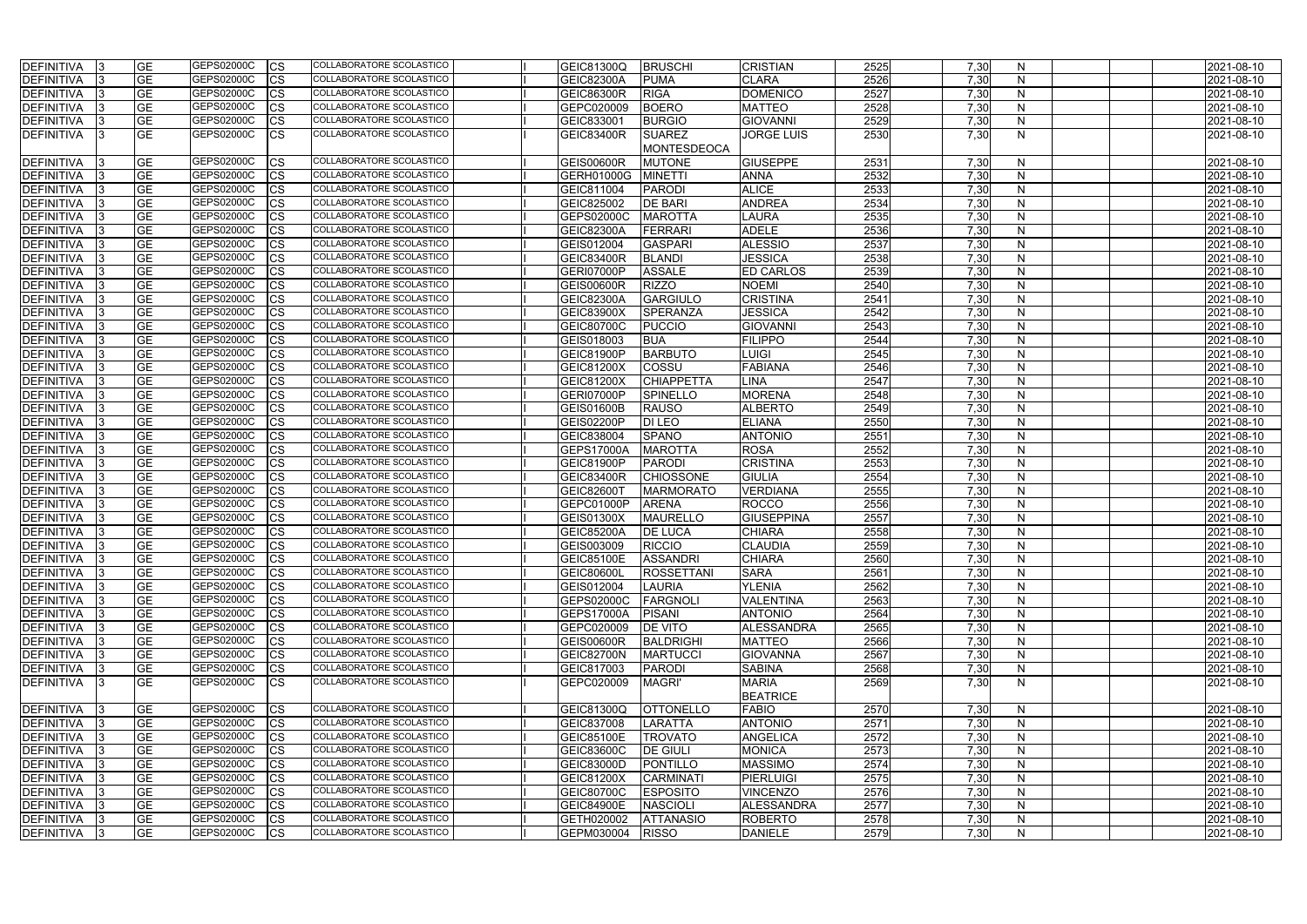| <b>DEFINITIVA</b> | <b>GE</b>       | GEPS02000C<br><b>CS</b>   | COLLABORATORE SCOLASTICO        | <b>GEIC80700C</b> | <b>SERRANO</b>      | <b>MARIA</b>        | 2580 | 7,30 | N            | 2021-08-10 |
|-------------------|-----------------|---------------------------|---------------------------------|-------------------|---------------------|---------------------|------|------|--------------|------------|
|                   |                 |                           |                                 |                   | MENDOZA             | <b>ESPERANZA</b>    |      |      |              |            |
| DEFINITIVA        | <b>GE</b>       | GEPS02000C<br>СS          | COLLABORATORE SCOLASTICO        | GEIS017007        | <b>MEDICA</b>       | <b>MARIA GRAZIA</b> | 2581 | 7,30 | N            | 2021-08-10 |
| <b>DEFINITIVA</b> | <b>GE</b>       | GEPS02000C<br>СS          | COLLABORATORE SCOLASTICO        | <b>GEIC85100E</b> | <b>ZUPI</b>         | <b>ANNA PIA</b>     | 2582 | 7,28 | S            | 2021-08-10 |
| DEFINITIVA        | <b>GE</b>       | GEPS02000C<br>CS          | COLLABORATORE SCOLASTICO        | <b>GEIC85000P</b> | PEREZ               | LICIA               | 2583 | 7,28 | $\mathsf{N}$ | 2021-08-10 |
| <b>DEFINITIVA</b> | <b>GE</b>       | GEPS02000C<br>СS          | COLLABORATORE SCOLASTICO        | <b>GEIC85000P</b> | <b>MARIOTTI</b>     | <b>GIUSEPPE</b>     | 2584 | 7,27 | S            | 2021-08-10 |
| <b>DEFINITIVA</b> | <b>GE</b>       | GEPS02000C<br>СS          | COLLABORATORE SCOLASTICO        | <b>GEIC83500L</b> | <b>AMATO</b>        | <b>CETTINA</b>      | 2585 | 7,27 | S            | 2021-08-10 |
| <b>DEFINITIVA</b> | <b>GE</b>       | GEPS02000C<br>CS          | COLLABORATORE SCOLASTICO        | GESD010008        | <b>BERONIO</b>      | <b>DIEGO</b>        | 2586 | 7,27 | $\mathsf{N}$ | 2021-08-10 |
| <b>DEFINITIVA</b> | <b>GE</b>       | GEPS02000C<br>СS          | COLLABORATORE SCOLASTICO        | <b>GEIC85000P</b> | <b>OLIVIERI</b>     | <b>ANNA MARIA</b>   | 2587 | 7,25 | S            | 2021-08-10 |
| <b>DEFINITIVA</b> | <b>GE</b>       | GEPS02000C<br>СS          | COLLABORATORE SCOLASTICO        | GEIS01600B        | <b>ROGGERONE</b>    | <b>LUCA</b>         | 2588 | 7,25 | $\mathsf{N}$ | 2021-08-10 |
| DEFINITIVA        | <b>GE</b>       | GEPS02000C<br><b>CS</b>   | COLLABORATORE SCOLASTICO        | GEIC811004        | LOGOTETA            | <b>GIOVANNA</b>     | 2589 | 7,25 | $\mathsf{N}$ | 2021-08-10 |
|                   |                 |                           |                                 |                   |                     | <b>MARIA</b>        |      |      |              |            |
| <b>DEFINITIVA</b> | <b>GE</b>       | GEPS02000C<br>CS          | COLLABORATORE SCOLASTICO        | <b>GEIC81400G</b> | <b>OTTONELLO</b>    | <b>VALERIA</b>      | 2590 | 7,25 | N            | 2021-08-10 |
| <b>DEFINITIVA</b> | $\overline{GE}$ | GEPS02000C<br>СS          | COLLABORATORE SCOLASTICO        | GETH020002        | <b>CIPOLLONE</b>    | <b>STEFANO</b>      | 2591 | 7,25 | $\mathsf{N}$ | 2021-08-10 |
| <b>DEFINITIVA</b> | <b>GE</b>       | GEPS02000C<br>СS          | COLLABORATORE SCOLASTICO        | <b>GEIC82000V</b> | <b>DI CRISCIO</b>   | <b>GIADA</b>        | 2592 | 7,25 | N            | 2021-08-10 |
| <b>DEFINITIVA</b> | <b>GE</b>       | GEPS02000C<br>СS          | COLLABORATORE SCOLASTICO        | GEIS003009        | MULINARO            | <b>MARCO</b>        | 2593 | 7,25 | N            | 2021-08-10 |
| DEFINITIVA        | <b>GE</b>       | GEPS02000C<br>CS          | COLLABORATORE SCOLASTICO        | GEVC010002        | <b>MARTINI</b>      | <b>MAURIZIO</b>     | 2594 | 7,25 | $\mathsf{N}$ | 2021-08-10 |
| <b>DEFINITIVA</b> | <b>GE</b>       | GEPS02000C<br>СS          | COLLABORATORE SCOLASTICO        | GEIC831009        | PERAGALLO           | <b>ALESSANDRA</b>   | 2595 | 7,25 | N            | 2021-08-10 |
| <b>DEFINITIVA</b> | <b>GE</b>       | GEPS02000C<br>CS          | COLLABORATORE SCOLASTICO        | GEIC838004        | <b>ROSSI</b>        | <b>FEDERICO</b>     | 2596 | 7,22 | N            | 2021-08-10 |
| <b>DEFINITIVA</b> | <b>GE</b>       | GEPS02000C<br>CS          | COLLABORATORE SCOLASTICO        | <b>GEIS01400Q</b> | <b>MASTRANGELO</b>  | <b>MARTINA</b>      | 2597 | 7,21 | $\mathsf{N}$ | 2021-08-10 |
| <b>DEFINITIVA</b> | <b>GE</b>       | GEPS02000C<br>СS          | COLLABORATORE SCOLASTICO        | <b>GEIS01400Q</b> | <b>CAPELLO</b>      | <b>ERIKA</b>        | 2598 | 7,21 | N            | 2021-08-10 |
| <b>DEFINITIVA</b> | <b>GE</b>       | GEPS02000C<br>СS          | COLLABORATORE SCOLASTICO        | GEPS080004        | <b>CALCAGNO</b>     | <b>GIANMARIO</b>    | 2599 | 7,21 | N            | 2021-08-10 |
| <b>DEFINITIVA</b> | <b>GE</b>       | GEPS02000C<br>CS          | <b>COLLABORATORE SCOLASTICO</b> | <b>GEIC81400G</b> | <b>GALLIMBERT</b>   | <b>EMANUELE</b>     | 2600 | 7,20 | S            | 2021-08-10 |
| <b>DEFINITIVA</b> | <b>GE</b>       | GEPS02000C<br>CS          | COLLABORATORE SCOLASTICO        | GEIS012004        | <b>DE BARTOLO</b>   | <b>MARIA</b>        | 2601 | 7,20 | S            | 2021-08-10 |
|                   |                 |                           |                                 |                   |                     | <b>CARMELA</b>      |      |      |              |            |
| <b>DEFINITIVA</b> | <b>GE</b>       | GEPS02000C<br>CS          | COLLABORATORE SCOLASTICO        | <b>GEIC85100E</b> | FERRARO             | <b>ROSARIO</b>      | 2602 | 7,20 | S            | 2021-08-10 |
| <b>DEFINITIVA</b> | <b>GE</b>       | <b>GEPS02000C</b><br>СS   | COLLABORATORE SCOLASTICO        | <b>GEIC83600C</b> | <b>MURGIA</b>       | <b>MANUELA</b>      | 2603 | 7,20 | S            | 2021-08-10 |
| <b>DEFINITIVA</b> | <b>GE</b>       | GEPS02000C<br>СS          | COLLABORATORE SCOLASTICO        | <b>GEIC84900E</b> | <b>TOSI</b>         | <b>ALICE</b>        | 2604 | 7,20 | S            | 2021-08-10 |
| <b>DEFINITIVA</b> | <b>GE</b>       | GEPS02000C<br>CS          | COLLABORATORE SCOLASTICO        | GEIC81900P        | <b>BRUZZONE</b>     | <b>ILARIA</b>       | 2605 | 7,20 | S            | 2021-08-10 |
| DEFINITIVA        | <b>GE</b>       | GEPS02000C<br>CS          | COLLABORATORE SCOLASTICO        | <b>GEPC04000E</b> | <b>AMODEO</b>       | <b>CATERINA</b>     | 2606 | 7,20 | S            | 2021-08-10 |
| DEFINITIVA        | <b>GE</b>       | GEPS02000C<br>СS          | COLLABORATORE SCOLASTICO        | GERH020006        | <b>PACE</b>         | <b>FEDERICA</b>     | 2607 | 7,20 | S            | 2021-08-10 |
| DEFINITIVA        | <b>GE</b>       | GEPS02000C<br>CS          | <b>COLLABORATORE SCOLASTICO</b> | GEPS02000C        | <b>SANTARSIERE</b>  | <b>GIADA</b>        | 2608 | 7,20 | S            | 2021-08-10 |
| DEFINITIVA        | <b>GE</b>       | GEPS02000C<br>CS          | <b>COLLABORATORE SCOLASTICO</b> | <b>GEIC83600C</b> | <b>LONGO</b>        | <b>DANIELE</b>      | 2609 | 7,20 | S            | 2021-08-10 |
| <b>DEFINITIVA</b> | <b>GE</b>       | GEPS02000C<br>СS          | COLLABORATORE SCOLASTICO        | <b>GEIC84900E</b> | <b>ROPIA</b>        | <b>GIORGIA</b>      | 2610 | 7,20 | S            | 2021-08-10 |
| <b>DEFINITIVA</b> | $\overline{GE}$ | GEPS02000C<br>СS          | <b>COLLABORATORE SCOLASTICO</b> | <b>GERI02000N</b> | <b>MONTINARI</b>    | <b>ANDREA</b>       | 2611 | 7,20 | $\mathsf{N}$ | 2021-08-10 |
| <b>DEFINITIVA</b> | <b>GE</b>       | GEPS02000C<br><b>I</b> CS | COLLABORATORE SCOLASTICO        | <b>GEIC80700C</b> | <b>ORMANDO</b>      | <b>AURORA</b>       | 2612 | 7,20 | N            | 2021-08-10 |
|                   |                 |                           |                                 |                   |                     | <b>AGATHA</b>       |      |      |              |            |
| <b>DEFINITIVA</b> | <b>GE</b>       | GEPS02000C<br><b>CS</b>   | COLLABORATORE SCOLASTICO        | <b>GEIC85200A</b> | <b>CATALANO</b>     | <b>MARTINA</b>      | 2613 | 7,20 | N            | 2021-08-10 |
| DEFINITIVA        | <b>GE</b>       | GEPS02000C<br><b>CS</b>   | COLLABORATORE SCOLASTICO        | GEIC81300Q        | <b>CANEPA</b>       | <b>ANNA</b>         | 2614 | 7,20 | $\mathsf{N}$ | 2021-08-10 |
| DEFINITIVA        | <b>GE</b>       | GEPS02000C<br>CS          | COLLABORATORE SCOLASTICO        | GEPS030003        | <b>BATTISTONI</b>   | <b>TOMMASO</b>      | 2615 | 7,20 | $\mathsf{N}$ | 2021-08-10 |
| DEFINITIVA        | <b>GE</b>       | GEPS02000C<br><b>CS</b>   | COLLABORATORE SCOLASTICO        | GEIS004005        | <b>MANNA</b>        | <b>ALESSANDRO</b>   | 2616 | 7,20 | $\mathsf{N}$ | 2021-08-10 |
|                   |                 |                           |                                 |                   |                     | <b>MARIA</b>        |      |      |              |            |
| <b>DEFINITIVA</b> | <b>GE</b>       | GEPS02000C<br><b>CS</b>   | <b>COLLABORATORE SCOLASTICO</b> | GEPC04000E        | <b>SORACE</b>       | <b>PIETRO</b>       | 2617 | 7,20 | $\mathsf{N}$ | 2021-08-10 |
| <b>DEFINITIVA</b> | <b>GE</b>       | GEPS02000C<br><b>CS</b>   | <b>COLLABORATORE SCOLASTICO</b> | GEIC82300A        | <b>DE NISI</b>      | <b>FLAMINIA</b>     | 2618 | 7,20 | ${\sf N}$    | 2021-08-10 |
|                   |                 |                           |                                 |                   |                     | <b>CAMILLA</b>      |      |      |              |            |
| <b>DEFINITIVA</b> | <b>GE</b>       | GEPS02000C<br><b>CS</b>   | <b>COLLABORATORE SCOLASTICO</b> | GEPM030004        | <b>GAMBINO</b>      | <b>GIORGIA</b>      | 2619 | 7,20 | N            | 2021-08-10 |
| <b>DEFINITIVA</b> | <b>GE</b>       | GEPS02000C<br>CS          | COLLABORATORE SCOLASTICO        | GEIS018003        | <b>MAMMANO</b>      | <b>SAMUEL</b>       | 2620 | 7,20 | $\mathsf{N}$ | 2021-08-10 |
| <b>DEFINITIVA</b> | <b>GE</b>       | GEPS02000C<br><b>CS</b>   | COLLABORATORE SCOLASTICO        | GERH020006        | SICLARI             | <b>ALESSIO</b>      | 2621 | 7,20 | $\mathsf{N}$ | 2021-08-10 |
| <b>DEFINITIVA</b> | <b>GE</b>       | GEPS02000C<br>CS          | <b>COLLABORATORE SCOLASTICO</b> | <b>GEIS01600B</b> | <b>CALIFANO</b>     | <b>LUIGI</b>        | 2622 | 7,20 | $\mathsf{N}$ | 2021-08-10 |
| <b>DEFINITIVA</b> | <b>GE</b>       | GEPS02000C<br>СS          | COLLABORATORE SCOLASTICO        | GEIS00700L        | <b>TAMBURELLO</b>   | <b>DANILA</b>       | 2623 | 7,20 | $\mathsf{N}$ | 2021-08-10 |
| <b>DEFINITIVA</b> | <b>GE</b>       | GEPS02000C<br>CS          | COLLABORATORE SCOLASTICO        | GEIC81900P        | <b>TAGLIAVACCHE</b> | <b>MATTEO</b>       | 2624 | 7,20 | $\mathsf{N}$ | 2021-08-10 |
| <b>DEFINITIVA</b> | <b>GE</b>       | GEPS02000C<br>CS          | COLLABORATORE SCOLASTICO        | GEIS00700L        | <b>VERONESE</b>     | <b>CARLOTTA</b>     | 2625 | 7,20 | N            | 2021-08-10 |
|                   |                 |                           |                                 |                   | MARCENO'            |                     |      |      |              |            |
| <b>DEFINITIVA</b> | <b>GE</b>       | GEPS02000C<br><b>CS</b>   | COLLABORATORE SCOLASTICO        | GEIC862001        | <b>MANTILERO</b>    | <b>MARTINA</b>      | 2626 | 7,20 | N            | 2021-08-10 |
| <b>DEFINITIVA</b> | <b>GE</b>       | GEPS02000C<br>ICS         | COLLABORATORE SCOLASTICO        | GEPS080004        | SPERANDIO           | <b>SARA</b>         | 2627 | 7,20 | N            | 2021-08-10 |
| <b>DEFINITIVA</b> | <b>GE</b>       | GEPS02000C<br><b>CS</b>   | COLLABORATORE SCOLASTICO        | GEPM030004        | <b>SARANDREA</b>    | <b>ALICE</b>        | 2628 | 7,20 | $\mathsf{N}$ | 2021-08-10 |
| DEFINITIVA        | <b>GE</b>       | GEPS02000C<br><b>CS</b>   | COLLABORATORE SCOLASTICO        | GEIS017007        | FRAU                | <b>ANTONINO</b>     | 2629 | 7,20 | N            | 2021-08-10 |
|                   |                 |                           |                                 |                   |                     | <b>ETHAN</b>        |      |      |              |            |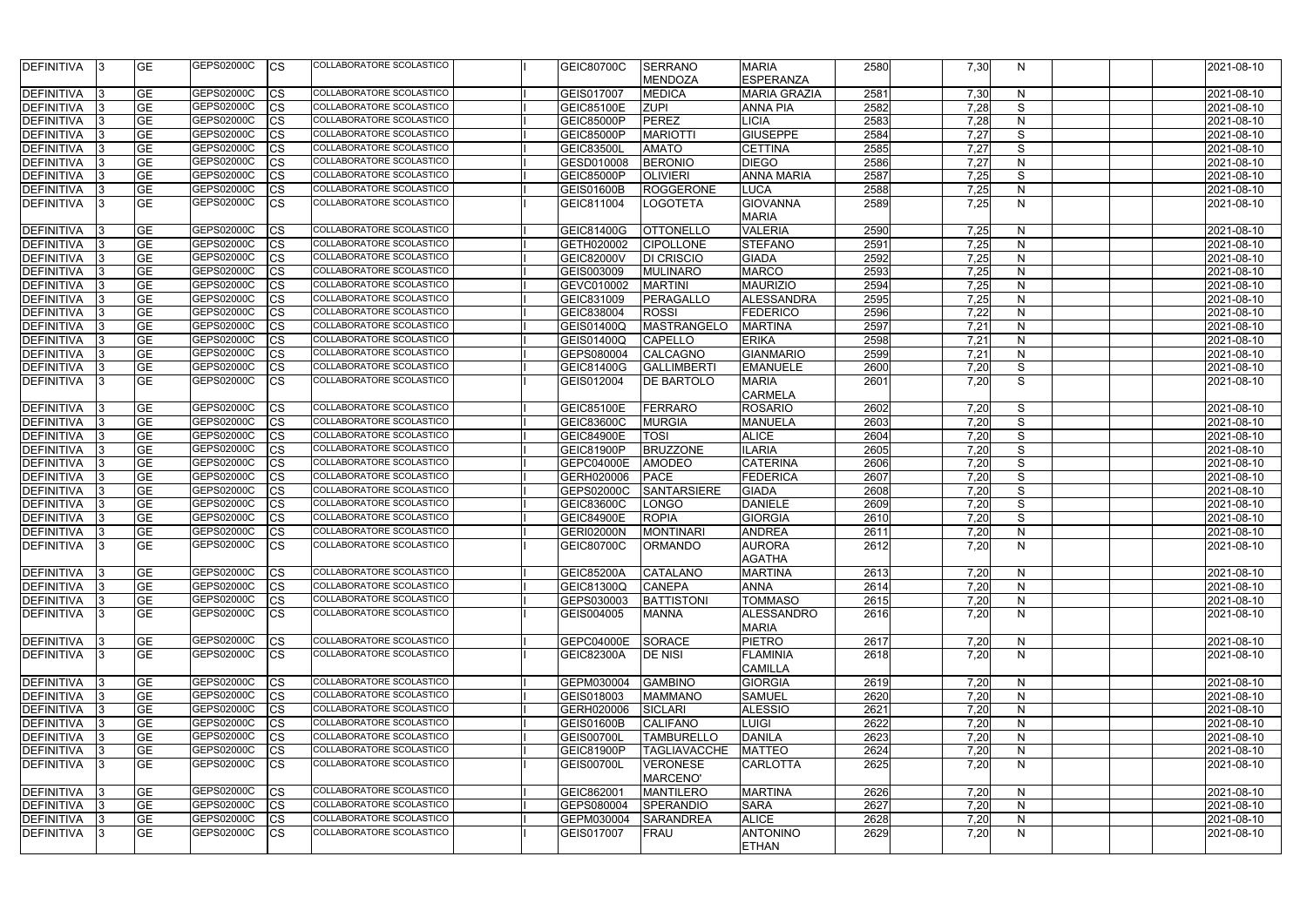| <b>DEFINITIVA</b> | <b>GE</b>       | <b>GEPS02000C</b><br>CS | COLLABORATORE SCOLASTICO        | <b>GEIC85500T</b> | <b>PINTUS</b>        | <b>GIULIA</b>       | 2630 | 7,20 | N.           |  | 2021-08-10 |
|-------------------|-----------------|-------------------------|---------------------------------|-------------------|----------------------|---------------------|------|------|--------------|--|------------|
| <b>DEFINITIVA</b> | <b>GE</b>       | GEPS02000C<br>CS        | COLLABORATORE SCOLASTICO        | <b>GEIC82300A</b> | LAROSA               | <b>NICODEMO</b>     | 2631 | 7,20 | N            |  | 2021-08-10 |
| <b>DEFINITIVA</b> | <b>GE</b>       | GEPS02000C<br>СS        | COLLABORATORE SCOLASTICO        | GEIC840004        | <b>SORESSI</b>       | <b>ELISA</b>        | 2632 | 7,20 | N            |  | 2021-08-10 |
| <b>DEFINITIVA</b> | <b>GE</b>       | <b>GEPS02000C</b><br>СS | COLLABORATORE SCOLASTICO        | GEIC837008        | PITTALUGA            | <b>ANDREA</b>       | 2633 | 7,20 | N            |  | 2021-08-10 |
| <b>DEFINITIVA</b> | <b>GE</b>       | GEPS02000C<br>CS        | COLLABORATORE SCOLASTICO        | <b>GEIC84200Q</b> | <b>CASSINELLI</b>    | <b>SARA</b>         | 2634 | 7,20 | $\mathsf{N}$ |  | 2021-08-10 |
| DEFINITIVA        | <b>GE</b>       | GEPS02000C<br>СS        | COLLABORATORE SCOLASTICO        | <b>GEIC83500L</b> | <b>ONEA</b>          | <b>ANAMARIA</b>     | 2635 | 7,20 | N            |  | 2021-08-10 |
| <b>DEFINITIVA</b> | <b>GE</b>       | GEPS02000C<br>СS        | COLLABORATORE SCOLASTICO        | <b>GERH01000G</b> | <b>PATANE</b>        | <b>CRISTIANO</b>    | 2636 | 7,20 | N.           |  | 2021-08-10 |
| DEFINITIVA        | <b>GE</b>       | GEPS02000C<br>CS        | COLLABORATORE SCOLASTICO        | <b>GEIC85000P</b> | <b>GALLIONE</b>      | <b>ENRICO</b>       | 2637 | 7,20 | N            |  | 2021-08-10 |
| <b>DEFINITIVA</b> | <b>GE</b>       | GEPS02000C<br>СS        | COLLABORATORE SCOLASTICO        | GEIC83600C        | <b>ROMANO</b>        | SONIA               | 2638 | 7,20 | $\mathsf{N}$ |  | 2021-08-10 |
| <b>DEFINITIVA</b> | <b>GE</b>       | GEPS02000C<br>СS        | COLLABORATORE SCOLASTICO        | <b>GEIC85000P</b> | <b>PETRONIO</b>      | <b>CHIARA</b>       | 2639 | 7,20 | N            |  | 2021-08-10 |
| <b>DEFINITIVA</b> | $\overline{GE}$ | GEPS02000C<br>СS        | COLLABORATORE SCOLASTICO        | GEIS01400Q        | <b>RUSSO</b>         | <b>ANDREA</b>       | 2640 | 7,20 | N            |  | 2021-08-10 |
| <b>DEFINITIVA</b> | <b>GE</b>       | GEPS02000C<br>СS        | <b>COLLABORATORE SCOLASTICO</b> | <b>GEIC82700N</b> | SILVAGNI             | <b>VALERIA</b>      | 2641 | 7,20 | $\mathsf{N}$ |  | 2021-08-10 |
| DEFINITIVA        | <b>GE</b>       | GEPS02000C<br>СS        | COLLABORATORE SCOLASTICO        | GEPS030003        | <b>BRUNDO</b>        | <b>GIANLUCA</b>     | 2642 | 7,20 | N            |  | 2021-08-10 |
| <b>DEFINITIVA</b> | $\overline{GE}$ | GEPS02000C<br>СS        | COLLABORATORE SCOLASTICO        | GEIS012004        | <b>GRIDA</b>         | <b>CHIARA</b>       | 2643 | 7,20 | $\mathsf{N}$ |  | 2021-08-10 |
| <b>DEFINITIVA</b> | <b>GE</b>       | GEPS02000C<br>СS        | COLLABORATORE SCOLASTICO        | GEIC817003        | <b>MAIOLO</b>        | <b>VALENTINA</b>    | 2644 | 7,20 | $\mathsf{N}$ |  | 2021-08-10 |
| <b>DEFINITIVA</b> | <b>GE</b>       | GEPS02000C<br>СS        | COLLABORATORE SCOLASTICO        | GEIS003009        | <b>BARILLARO</b>     | <b>GIUSEPPE</b>     | 2645 | 7,20 | N            |  | 2021-08-10 |
| <b>DEFINITIVA</b> | <b>GE</b>       | GEPS02000C<br>СS        | COLLABORATORE SCOLASTICO        | GEIS003009        | FERRARI              | <b>MATTIA</b>       | 2646 | 7,20 | N            |  | 2021-08-10 |
| <b>DEFINITIVA</b> | <b>GE</b>       | GEPS02000C<br>СS        | <b>COLLABORATORE SCOLASTICO</b> | <b>GEIS02200P</b> | <b>SPINIELLO</b>     | <b>MATTEO</b>       | 2647 | 7,20 | N            |  | 2021-08-10 |
| <b>DEFINITIVA</b> | <b>GE</b>       | GEPS02000C<br>СS        | COLLABORATORE SCOLASTICO        | GEIC833001        | <b>ROCCATAGLIATA</b> | <b>CECILIA</b>      | 2648 | 7,20 | N            |  | 2021-08-10 |
|                   | <b>GE</b>       | GEPS02000C              | <b>COLLABORATORE SCOLASTICO</b> |                   |                      |                     |      |      |              |  |            |
| <b>DEFINITIVA</b> |                 | СS                      | COLLABORATORE SCOLASTICO        | <b>GERI02000N</b> | <b>COSSO</b>         | <b>JACOPO</b>       | 2649 | 7,20 | N            |  | 2021-08-10 |
| <b>DEFINITIVA</b> | <b>GE</b>       | GEPS02000C<br>СS        |                                 | GEIC83600C        | <b>BINI</b>          | <b>ALESSIO</b>      | 2650 | 7,20 | N            |  | 2021-08-10 |
| <b>DEFINITIVA</b> | <b>GE</b>       | GEPS02000C<br>СS        | COLLABORATORE SCOLASTICO        | GEIS01600B        | <b>TESSORE</b>       | <b>PAOLO</b>        | 2651 | 7,20 | $\mathsf{N}$ |  | 2021-08-10 |
| DEFINITIVA        | <b>GE</b>       | GEPS02000C<br>СS        | COLLABORATORE SCOLASTICO        | <b>GEPS07000D</b> | <b>GRANATA</b>       | <b>ALESSANDRO</b>   | 2652 | 7,20 | N            |  | 2021-08-10 |
| <b>DEFINITIVA</b> | <b>GE</b>       | GEPS02000C<br>СS        | COLLABORATORE SCOLASTICO        | <b>GEIC84900E</b> | <b>CEGLIA</b>        | <b>ANTONELLA</b>    | 2653 | 7,20 | N            |  | 2021-08-10 |
| <b>DEFINITIVA</b> | <b>GE</b>       | GEPS02000C<br>СS        | COLLABORATORE SCOLASTICO        | GEIC83600C        | <b>BRUNELL</b>       | <b>FRANCESCA</b>    | 2654 | 7,20 | $\mathsf{N}$ |  | 2021-08-10 |
| <b>DEFINITIVA</b> | <b>GE</b>       | GEPS02000C<br>СS        | COLLABORATORE SCOLASTICO        | GEIC83400R        | LEDDA                | <b>DEBORAH</b>      | 2655 | 7,20 | N            |  | 2021-08-10 |
| <b>DEFINITIVA</b> | <b>GE</b>       | GEPS02000C<br>СS        | COLLABORATORE SCOLASTICO        | GEIC85100E        | <b>RICCO</b>         | <b>GIORGIA</b>      | 2656 | 7,20 | N            |  | 2021-08-10 |
| <b>DEFINITIVA</b> | <b>GE</b>       | GEPS02000C<br>СS        | COLLABORATORE SCOLASTICO        | <b>GEIS01600B</b> | <b>CAMPISI</b>       | <b>SIMONE</b>       | 2657 | 7,20 | N            |  | 2021-08-10 |
| <b>DEFINITIVA</b> | <b>GE</b>       | GEPS02000C<br>СS        | COLLABORATORE SCOLASTICO        | GEPC020009        | <b>CIOFFI</b>        | <b>UMBERTO</b>      | 2658 | 7,20 | N            |  | 2021-08-10 |
| <b>DEFINITIVA</b> | <b>GE</b>       | GEPS02000C<br>СS        | COLLABORATORE SCOLASTICO        | GETH020002        | <b>GRASSO</b>        | <b>SALVATORE</b>    | 2659 | 7,20 | N            |  | 2021-08-10 |
| DEFINITIVA        | <b>GE</b>       | GEPS02000C<br>СS        | COLLABORATORE SCOLASTICO        | GEVC010002        | <b>FIODI</b>         | Giulio              | 2660 | 7,20 | N            |  | 2021-08-10 |
| <b>DEFINITIVA</b> | <b>GE</b>       | GEPS02000C<br>СS        | COLLABORATORE SCOLASTICO        | GEPS17000A        | PUGLIATTI            | <b>SIMONE</b>       | 2661 | 7,20 | N            |  | 2021-08-10 |
| <b>DEFINITIVA</b> | <b>GE</b>       | GEPS02000C<br>СS        | COLLABORATORE SCOLASTICO        | GEIC840004        | <b>MOLINARI</b>      | <b>PAMELA</b>       | 2662 | 7,20 | N            |  | 2021-08-10 |
| <b>DEFINITIVA</b> | <b>GE</b>       | GEPS02000C<br>СS        | COLLABORATORE SCOLASTICO        | <b>GEIS00600R</b> | COSSU                | <b>MANUELA</b>      | 2663 | 7,20 | N            |  | 2021-08-10 |
| <b>DEFINITIVA</b> | <b>GE</b>       | GEPS02000C<br>СS        | COLLABORATORE SCOLASTICO        | GEIS01600B        | <b>SALCUNI</b>       | <b>FABRIZIO</b>     | 2664 | 7,20 | N            |  | 2021-08-10 |
| DEFINITIVA        | <b>GE</b>       | GEPS02000C<br><b>CS</b> | COLLABORATORE SCOLASTICO        | <b>GEIC82300A</b> | <b>PECORA</b>        | <b>MATTEO</b>       | 2665 | 7,20 | N            |  | 2021-08-10 |
| DEFINITIVA 3      | <b>GE</b>       | GEPS02000C<br><b>CS</b> | COLLABORATORE SCOLASTICO        | <b>GEIC85000P</b> | <b>BOCCONCELLO</b>   | <b>KATIA</b>        | 2666 | 7,20 | N            |  | 2021-08-10 |
| DEFINITIVA        | <b>GE</b>       | GEPS02000C<br><b>CS</b> | COLLABORATORE SCOLASTICO        | <b>GEIC83900X</b> | STEFANELLI           | <b>DARIA</b>        | 2667 | 7,20 | N            |  | 2021-08-10 |
| DEFINITIVA        | <b>GE</b>       | GEPS02000C<br><b>CS</b> | COLLABORATORE SCOLASTICO        | <b>GEIC85000P</b> | <b>PROVITERA</b>     | <b>SERENA</b>       | 2668 | 7,20 | $\mathsf{N}$ |  | 2021-08-10 |
| DEFINITIVA        | <b>GE</b>       | GEPS02000C<br><b>CS</b> | COLLABORATORE SCOLASTICO        | GEIC861005        | FEBBRILE             | <b>FRANCESCA</b>    | 2669 | 7,20 | $\mathsf{N}$ |  | 2021-08-10 |
| DEFINITIVA        | <b>GE</b>       | GEPS02000C<br>СS        | COLLABORATORE SCOLASTICO        | <b>GEIS00700L</b> | <b>COSTANTINI</b>    | <b>MONICA</b>       | 2670 | 7,20 | $\mathsf{N}$ |  | 2021-08-10 |
| <b>DEFINITIVA</b> | <b>GE</b>       | GEPS02000C<br>CS        | COLLABORATORE SCOLASTICO        | GEIC82100P        | <b>TROVATELLO</b>    | <b>RAFFAELLA</b>    | 2671 | 7,20 | $\mathsf{N}$ |  | 2021-08-10 |
| DEFINITIVA        | <b>GE</b>       | GEPS02000C<br><b>CS</b> | COLLABORATORE SCOLASTICO        | <b>GEIC85200A</b> | <b>PIRINO</b>        | <b>CATENA</b>       | 2672 | 7,20 | $\mathsf{N}$ |  | 2021-08-10 |
| <b>DEFINITIVA</b> | <b>GE</b>       | GEPS02000C<br><b>CS</b> | <b>COLLABORATORE SCOLASTICO</b> | GEIC867004        | <b>MAZZOLA</b>       | <b>FILIPPO</b>      | 2673 | 7,20 | N            |  | 2021-08-10 |
| <b>DEFINITIVA</b> | <b>GE</b>       | GEPS02000C<br><b>CS</b> | <b>COLLABORATORE SCOLASTICO</b> | <b>GEIC85100E</b> | <b>MAGGIORE</b>      | <b>GIOVANNA</b>     | 2674 | 7,20 | $\mathsf{N}$ |  | 2021-08-10 |
| <b>DEFINITIVA</b> | <b>GE</b>       | GEPS02000C<br><b>CS</b> | COLLABORATORE SCOLASTICO        | <b>GEIC83900X</b> | PASTORINO            | <b>MARIANGELA</b>   | 2675 | 7,20 | N            |  | 2021-08-10 |
| DEFINITIVA        | <b>GE</b>       | GEPS02000C<br><b>CS</b> | COLLABORATORE SCOLASTICO        | <b>GEIC84100X</b> | <b>FIGONE</b>        | <b>ELIDE</b>        | 2676 | 7,20 | N            |  | 2021-08-10 |
|                   |                 |                         |                                 |                   |                      |                     |      |      |              |  |            |
|                   |                 |                         |                                 |                   |                      | <b>VALENTINA</b>    |      |      |              |  |            |
| <b>DEFINITIVA</b> | <b>GE</b>       | GEPS02000C<br><b>CS</b> | COLLABORATORE SCOLASTICO        | GETH020002        | <b>PACENZA</b>       | <b>ANTONELLA</b>    | 2677 | 7,20 | N            |  | 2021-08-10 |
| DEFINITIVA        | <b>GE</b>       | GEPS02000C<br>CS        | COLLABORATORE SCOLASTICO        | <b>GEIC85000P</b> | <b>MINNITI</b>       | LUISA               | 2678 | 7,18 | N            |  | 2021-08-10 |
| DEFINITIVA        | <b>GE</b>       | GEPS02000C<br><b>CS</b> | COLLABORATORE SCOLASTICO        | GETH020002        | LO TURCO             | <b>MASSIMILIANO</b> | 2679 | 7,17 | S            |  | 2021-08-10 |
| DEFINITIVA        | <b>GE</b>       | GEPS02000C<br>СS        | COLLABORATORE SCOLASTICO        | <b>GEIC81300Q</b> | <b>NOSIGLIA</b>      | <b>MARIALUISA</b>   | 2680 | 7,17 | S            |  | 2021-08-10 |
| DEFINITIVA        | <b>GE</b>       | GEPS02000C<br>СS        | COLLABORATORE SCOLASTICO        | <b>GEIC85100E</b> | <b>CERAUDO</b>       | <b>CRISTINA</b>     | 2681 | 7,17 | S            |  | 2021-08-10 |
| DEFINITIVA        | <b>GE</b>       | GEPS02000C<br>СS        | COLLABORATORE SCOLASTICO        | GEIC862001        | <b>BOTTONE</b>       | <b>LAURA</b>        | 2682 | 7,17 | S            |  | 2021-08-10 |
| <b>DEFINITIVA</b> | <b>GE</b>       | GEPS02000C<br><b>CS</b> | COLLABORATORE SCOLASTICO        | <b>GEIS02200P</b> | <b>GAROFALO</b>      | <b>ROSITA</b>       | 2683 | 7,17 | S            |  | 2021-08-10 |
| <b>DEFINITIVA</b> | <b>GE</b>       | GEPS02000C<br>CS        | COLLABORATORE SCOLASTICO        | GEIC838004        | <b>DAGNINO</b>       | <b>TIZIANA</b>      | 2684 | 7,17 | S            |  | 2021-08-10 |
| DEFINITIVA        | <b>GE</b>       | GEPS02000C<br><b>CS</b> | COLLABORATORE SCOLASTICO        | <b>GEIC82100P</b> | <b>SALVAGGIO</b>     | <b>ROSAMARIA</b>    | 2685 | 7,17 | S            |  | 2021-08-10 |
| <b>DEFINITIVA</b> | <b>GE</b>       | GEPS02000C<br><b>CS</b> | COLLABORATORE SCOLASTICO        | <b>GEIC84200Q</b> | <b>BIZZOCCHI</b>     | <b>DANIELA</b>      | 2686 | 7,17 | S            |  | 2021-08-10 |
|                   |                 |                         |                                 |                   |                      |                     |      |      |              |  |            |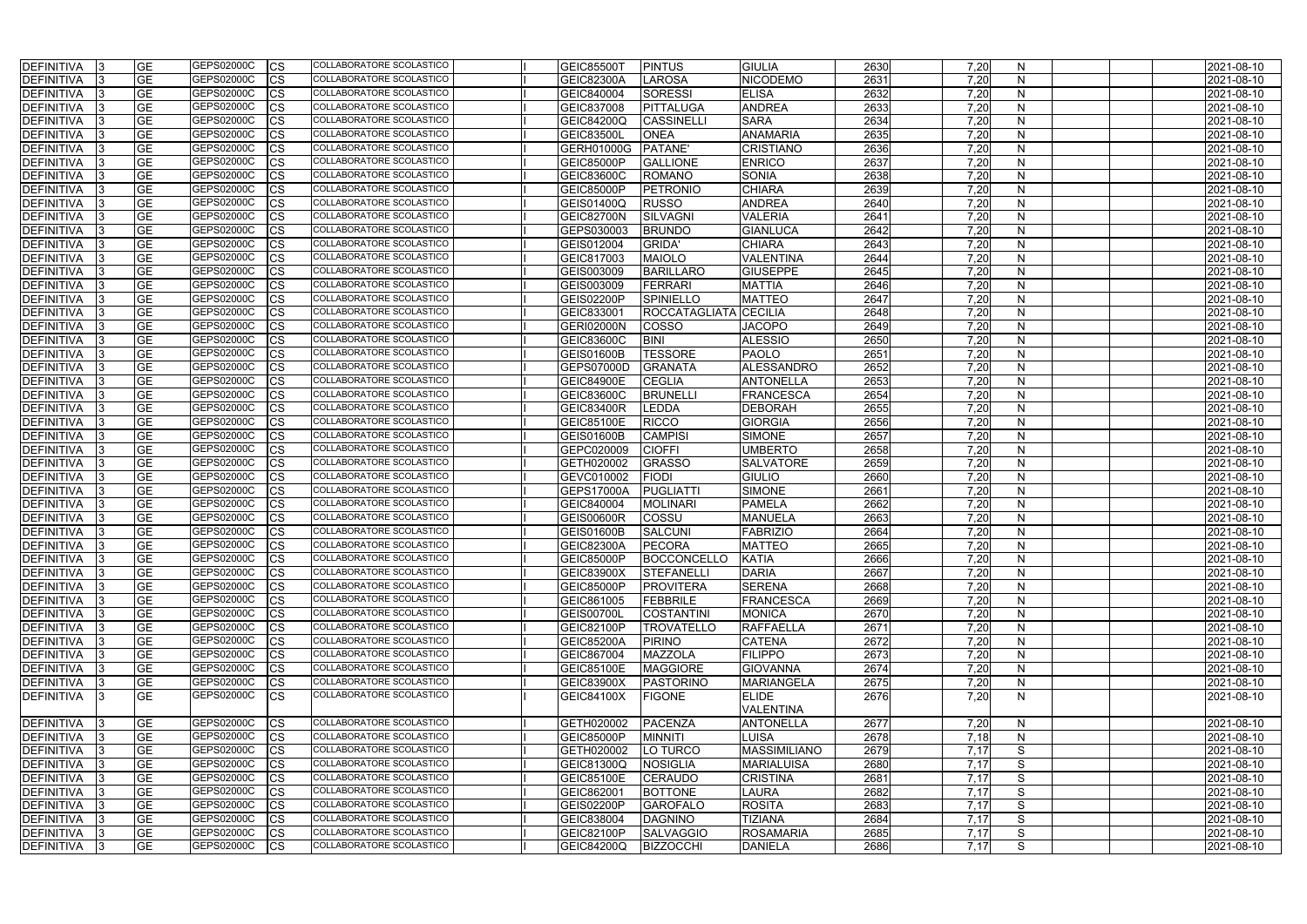| <b>DEFINITIVA</b> | <b>GE</b>       | GEPS02000C<br><b>CS</b>        | COLLABORATORE SCOLASTICO        | <b>GEIC82200E</b> | <b>CHIOSSONE</b>     | <b>ROBERTA</b>      | 2687 | 7,17 | S            |  | 2021-08-10 |
|-------------------|-----------------|--------------------------------|---------------------------------|-------------------|----------------------|---------------------|------|------|--------------|--|------------|
| DEFINITIVA        | <b>GE</b>       | <b>GEPS02000C</b><br>СS        | COLLABORATORE SCOLASTICO        | GEIC838004        | SIRI                 | <b>MARCO</b>        | 2688 | 7,17 | S            |  | 2021-08-10 |
| DEFINITIVA        | <b>GE</b>       | GEPS02000C<br>CS               | COLLABORATORE SCOLASTICO        | <b>GEIC80700C</b> | <b>CARLUCCI</b>      | <b>MARTINO</b>      | 2689 | 7,17 | S            |  | 2021-08-10 |
| <b>DEFINITIVA</b> | <b>GE</b>       | GEPS02000C<br>СS               | COLLABORATORE SCOLASTICO        | <b>GEIC84900E</b> | FANELLI              | <b>MARIA</b>        | 2690 | 7,17 | S            |  | 2021-08-10 |
| <b>DEFINITIVA</b> | <b>GE</b>       | GEPS02000C<br>СS               | COLLABORATORE SCOLASTICO        | <b>GEIC83900X</b> | LO BELLO             | <b>MONICA</b>       | 2691 | 7,17 | S            |  | 2021-08-10 |
| <b>DEFINITIVA</b> | <b>GE</b>       | GEPS02000C<br>CS               | COLLABORATORE SCOLASTICO        | <b>GEIS01600B</b> | <b>BOVIO</b>         | <b>GIORGIO</b>      | 2692 | 7,17 | S            |  | 2021-08-10 |
| <b>DEFINITIVA</b> | <b>GE</b>       | GEPS02000C<br>СS               | COLLABORATORE SCOLASTICO        | GERH01000G        | <b>AINIS</b>         | <b>ALESSANDRA</b>   | 2693 | 7,17 | N            |  | 2021-08-10 |
| <b>DEFINITIVA</b> | <b>GE</b>       | GEPS02000C<br>СS               | COLLABORATORE SCOLASTICO        | <b>GEIC86300R</b> | <b>LABIANCA</b>      | <b>VALENTINA</b>    | 2694 | 7,17 | N            |  | 2021-08-10 |
| <b>DEFINITIVA</b> | <b>GE</b>       | GEPS02000C<br>CS               | COLLABORATORE SCOLASTICO        | GEIC862001        | LUBRANO DI           | <b>DEBORAH</b>      | 2695 | 7,17 | N            |  | 2021-08-10 |
|                   |                 |                                |                                 |                   | <b>CICCONE</b>       |                     |      |      |              |  |            |
| <b>DEFINITIVA</b> | <b>GE</b>       | GEPS02000C<br>CS               | COLLABORATORE SCOLASTICO        | <b>GEIC82000V</b> | <b>MANFRINI</b>      | <b>CHIARA</b>       | 2696 | 7,17 | N            |  | 2021-08-10 |
| <b>DEFINITIVA</b> | <b>GE</b>       | GEPS02000C<br>CS               | COLLABORATORE SCOLASTICO        | <b>GEIC84900E</b> | <b>NATI</b>          | <b>PAOLO</b>        | 2697 | 7,17 | $\mathsf{N}$ |  | 2021-08-10 |
| <b>DEFINITIVA</b> | <b>GE</b>       | <b>GEPS02000C</b><br>СS        | COLLABORATORE SCOLASTICO        | <b>GEIC84700V</b> | <b>IOVINO</b>        | <b>MARIA</b>        | 2698 | 7,17 | N            |  | 2021-08-10 |
|                   |                 |                                |                                 |                   |                      | <b>AUSILIATRICE</b> |      |      |              |  |            |
| <b>DEFINITIVA</b> | <b>GE</b>       | GEPS02000C<br><b>CS</b>        | COLLABORATORE SCOLASTICO        | GEIC804001        | <b>CASANOVA</b>      | <b>CLAUDIA</b>      | 2699 | 7,17 | $\mathsf{N}$ |  | 2021-08-10 |
| <b>DEFINITIVA</b> | <b>GE</b>       | GEPS02000C<br>CS               | COLLABORATORE SCOLASTICO        | GEIC83600C        | <b>TURANO</b>        | <b>MARIA</b>        | 2700 | 7,17 | $\mathsf{N}$ |  | 2021-08-10 |
| DEFINITIVA        | <b>GE</b>       | GEPS02000C<br>СS               | <b>COLLABORATORE SCOLASTICO</b> | <b>GEIS01600B</b> | <b>SERRA</b>         | <b>ANDREINA</b>     | 2701 | 7,17 | $\mathsf{N}$ |  | 2021-08-10 |
| <b>DEFINITIVA</b> | <b>GE</b>       | GEPS02000C<br>СS               | COLLABORATORE SCOLASTICO        | GEPS02000C        | <b>BOI</b>           | <b>NADIA</b>        | 2702 | 7,17 | $\mathsf{N}$ |  | 2021-08-10 |
| DEFINITIVA        | <b>GE</b>       | GEPS02000C<br>CS               | COLLABORATORE SCOLASTICO        | <b>GEIC81900P</b> | LANATA               | <b>ISABELLA</b>     | 2703 | 7,17 | $\mathsf{N}$ |  | 2021-08-10 |
| <b>DEFINITIVA</b> | <b>GE</b>       | GEPS02000C<br>CS               | COLLABORATORE SCOLASTICO        | GERH01000G        | <b>LA ROSA</b>       | <b>ROBERTA</b>      | 2704 | 7,15 | S            |  | 2021-08-10 |
| <b>DEFINITIVA</b> | $\overline{GE}$ | GEPS02000C<br>СS               | <b>COLLABORATORE SCOLASTICO</b> | GEIC838004        | <b>GALLUCCI</b>      | <b>VALENTINA</b>    | 2705 | 7,15 | S            |  | 2021-08-10 |
| <b>DEFINITIVA</b> | <b>GE</b>       | GEPS02000C<br>CS               | COLLABORATORE SCOLASTICO        | <b>GEIS02200P</b> | <b>CARIATI</b>       | <b>FERRUCCIO</b>    | 2706 | 7,15 | $\mathsf{N}$ |  | 2021-08-10 |
| DEFINITIVA        | <b>GE</b>       | GEPS02000C<br>СS               | <b>COLLABORATORE SCOLASTICO</b> | GEPC020009        | LOIA                 | <b>CATERINA</b>     | 2707 | 7,15 | $\mathsf{N}$ |  | 2021-08-10 |
| <b>DEFINITIVA</b> | <b>GE</b>       | <b>GEPS02000C</b><br>СS        | COLLABORATORE SCOLASTICO        | GEIS003009        | <b>CARCIONE</b>      | <b>MARIA</b>        | 2708 | 7,15 | N            |  | 2021-08-10 |
|                   |                 |                                |                                 |                   |                      | <b>CONCETTA</b>     |      |      |              |  |            |
| DEFINITIVA        | <b>GE</b>       | GEPS02000C<br>CS               | COLLABORATORE SCOLASTICO        | <b>GERI07000P</b> | <b>IACONO</b>        | <b>FAUSTO</b>       | 2709 | 7,15 | N            |  | 2021-08-10 |
| <b>DEFINITIVA</b> | <b>GE</b>       | GEPS02000C<br>СS               | COLLABORATORE SCOLASTICO        | <b>GEIC84900E</b> | <b>ALBERGO</b>       | <b>FRANCESCO</b>    | 2710 | 7,13 | S            |  | 2021-08-10 |
| <b>DEFINITIVA</b> | <b>GE</b>       | GEPS02000C<br>СS               | COLLABORATORE SCOLASTICO        | <b>GEIC83500L</b> | <b>PICCARDO</b>      | <b>ANGELA</b>       | 2711 | 7,13 | N            |  | 2021-08-10 |
| DEFINITIVA        | <b>GE</b>       | GEPS02000C<br>CS               | COLLABORATORE SCOLASTICO        | <b>GEIS00600R</b> | <b>FAETTI</b>        | <b>TATIANA</b>      | 2712 | 7,12 | S            |  | 2021-08-10 |
| DEFINITIVA        | <b>GE</b>       | GEPS02000C<br>СS               | COLLABORATORE SCOLASTICO        | <b>GEIC84900E</b> | <b>BOCCACCIO</b>     | <b>NATASCIA</b>     | 2713 | 7,12 | S            |  | 2021-08-10 |
| <b>DEFINITIVA</b> | <b>GE</b>       | GEPS02000C<br>СS               | COLLABORATORE SCOLASTICO        | GEIC804001        | <b>POGGI</b>         | <b>ELISA</b>        | 2714 | 7,12 | N            |  | 2021-08-10 |
| <b>DEFINITIVA</b> | <b>GE</b>       | GEPS02000C<br>CS               | COLLABORATORE SCOLASTICO        | GEPS050008        | <b>COGNO</b>         | <b>MANUELA</b>      | 2715 | 7,10 | S            |  | 2021-08-10 |
| <b>DEFINITIVA</b> | <b>GE</b>       | GEPS02000C<br>СS               | <b>COLLABORATORE SCOLASTICO</b> | <b>GEIC84900E</b> | <b>SCALA</b>         | <b>FRANCESCA</b>    | 2716 | 7,10 | S            |  | 2021-08-10 |
| <b>DEFINITIVA</b> | <b>GE</b>       | GEPS02000C<br>CS               | COLLABORATORE SCOLASTICO        | GEIC816007        | <b>CARVELL</b>       | <b>TIZIANA</b>      | 2717 | 7,10 | S            |  | 2021-08-10 |
| <b>DEFINITIVA</b> | <b>GE</b>       | GEPS02000C<br>CS               | COLLABORATORE SCOLASTICO        | GEIS018003        | <b>PAPALIA</b>       | <b>AGOSTINO</b>     | 2718 | 7,10 | S            |  | 2021-08-10 |
| DEFINITIVA        | <b>IGE</b>      | <b>GEPS02000C</b><br><b>CS</b> | COLLABORATORE SCOLASTICO        | GEIC858009        | <b>VINDIGNI</b>      | <b>GIUSEPPE</b>     | 2719 | 7.10 | S.           |  | 2021-08-10 |
| <b>DEFINITIVA</b> | <b>GE</b>       | GEPS02000C<br><b>CS</b>        | COLLABORATORE SCOLASTICO        | GEIS017007        | <b>BADINO</b>        | <b>ROBERTO</b>      | 2720 | 7,10 | S            |  | 2021-08-10 |
| DEFINITIVA        | <b>GE</b>       | GEPS02000C<br><b>CS</b>        | COLLABORATORE SCOLASTICO        | GEIC840004        | <b>MARONGIU</b>      | <b>SILVIA</b>       | 2721 | 7,10 | S            |  | 2021-08-10 |
| DEFINITIVA        | <b>GE</b>       | GEPS02000C<br>СS               | COLLABORATORE SCOLASTICO        | GEPC020009        | <b>DE INNOCENTIS</b> | <b>NICOLETTA</b>    | 2722 | 7,10 | S            |  | 2021-08-10 |
| DEFINITIVA        | <b>GE</b>       | GEPS02000C<br>CS               | COLLABORATORE SCOLASTICO        | GERH020006        | <b>BRUNELLI</b>      | <b>EROL</b>         | 2723 | 7,10 | $\mathsf{N}$ |  | 2021-08-10 |
| DEFINITIVA        | <b>GE</b>       | GEPS02000C<br>CS               | COLLABORATORE SCOLASTICO        | GEIC80700C        | <b>D'AURIA</b>       | <b>VERONICA</b>     | 2724 | 7,10 | N            |  | 2021-08-10 |
| <b>DEFINITIVA</b> | <b>GE</b>       | GEPS02000C<br>CS               | COLLABORATORE SCOLASTICO        | GEIC853006        | FERRARESE            | <b>BRUNA</b>        | 2725 | 7,10 | N            |  | 2021-08-10 |
| <b>DEFINITIVA</b> | <b>GE</b>       | GEPS02000C<br><b>CS</b>        | COLLABORATORE SCOLASTICO        | GEPM030004        | <b>PESCE</b>         | <b>MANUELA</b>      | 2726 | 7,10 | N            |  | 2021-08-10 |
| DEFINITIVA        | <b>GE</b>       | GEPS02000C<br><b>CS</b>        | <b>COLLABORATORE SCOLASTICO</b> | GEPS080004        | <b>SERRA</b>         | LUDOVICO            | 2727 | 7,10 | $\mathsf{N}$ |  | 2021-08-10 |
| DEFINITIVA        | <b>GE</b>       | GEPS02000C<br>CS               | COLLABORATORE SCOLASTICO        | <b>GEIC85200A</b> | <b>ARTOSI</b>        | <b>ARIANNA</b>      | 2728 | 7,10 | N            |  | 2021-08-10 |
| DEFINITIVA        | <b>GE</b>       | GEPS02000C<br>CS               | COLLABORATORE SCOLASTICO        | <b>GEIC83900X</b> | <b>SPINETTI</b>      | <b>GIULIA</b>       | 2729 | 7,10 | $\mathsf{N}$ |  | 2021-08-10 |
| <b>DEFINITIVA</b> | <b>GE</b>       | GEPS02000C<br><b>CS</b>        | COLLABORATORE SCOLASTICO        | <b>GEIC84200Q</b> | <b>URSO</b>          | <b>ANASTASIA</b>    | 2730 | 7,10 | $\mathsf{N}$ |  | 2021-08-10 |
| DEFINITIVA        | <b>GE</b>       | GEPS02000C<br>СS               | COLLABORATORE SCOLASTICO        | <b>GERH01000G</b> | <b>COVELLI</b>       | <b>GIORGIA</b>      | 2731 | 7,10 | N            |  | 2021-08-10 |
| DEFINITIVA        | <b>GE</b>       | GEPS02000C<br>CS               | COLLABORATORE SCOLASTICO        | GERH020006        | <b>TESORIERE</b>     | <b>GIULIA</b>       | 2732 | 7,10 | $\mathsf{N}$ |  | 2021-08-10 |
| DEFINITIVA        | <b>GE</b>       | GEPS02000C<br>СS               | COLLABORATORE SCOLASTICO        | GEPS02000C        | <b>RIVAROLI</b>      | <b>FEDERICO</b>     | 2733 | 7,10 | $\mathsf{N}$ |  | 2021-08-10 |
| DEFINITIVA        | <b>GE</b>       | GEPS02000C<br>СS               | COLLABORATORE SCOLASTICO        | GEPC020009        | FANNUNZA             | <b>MELANIA</b>      | 2734 | 7,10 | N            |  | 2021-08-10 |
| DEFINITIVA        | <b>GE</b>       | GEPS02000C<br>СS               | COLLABORATORE SCOLASTICO        | GEIS012004        | <b>SECCO</b>         | <b>GIUSEPPE</b>     | 2735 | 7,10 | $\mathsf{N}$ |  | 2021-08-10 |
| DEFINITIVA        | <b>GE</b>       | GEPS02000C<br>CS               | COLLABORATORE SCOLASTICO        | GEIC861005        | <b>CAPRASECCA</b>    | <b>MARIACHIARA</b>  | 2736 | 7,10 | $\mathsf{N}$ |  | 2021-08-10 |
| <b>DEFINITIVA</b> | <b>GE</b>       | GEPS02000C<br>CS               | COLLABORATORE SCOLASTICO        | GEIC82700N        | <b>RISSO</b>         | LORENZO             | 2737 | 7,10 | N            |  | 2021-08-10 |
| <b>DEFINITIVA</b> | <b>GE</b>       | GEPS02000C<br><b>CS</b>        | COLLABORATORE SCOLASTICO        | <b>GERH01000G</b> | <b>VONELLA</b>       | <b>LETIZIA</b>      | 2738 | 7,10 | N            |  | 2021-08-10 |
| <b>DEFINITIVA</b> | <b>GE</b>       | GEPS02000C<br><b>CS</b>        | COLLABORATORE SCOLASTICO        | <b>GERH01000G</b> | <b>SCARPA</b>        | <b>MARIA</b>        | 2739 | 7,10 | N            |  | 2021-08-10 |
|                   |                 |                                |                                 |                   |                      | <b>CARLOTTA</b>     |      |      |              |  |            |
| DEFINITIVA        | <b>GE</b>       | GEPS02000C<br><b>CS</b>        | COLLABORATORE SCOLASTICO        | GERH020006        | FAWZI                | <b>SARAH</b>        | 2740 | 7,10 | N            |  | 2021-08-10 |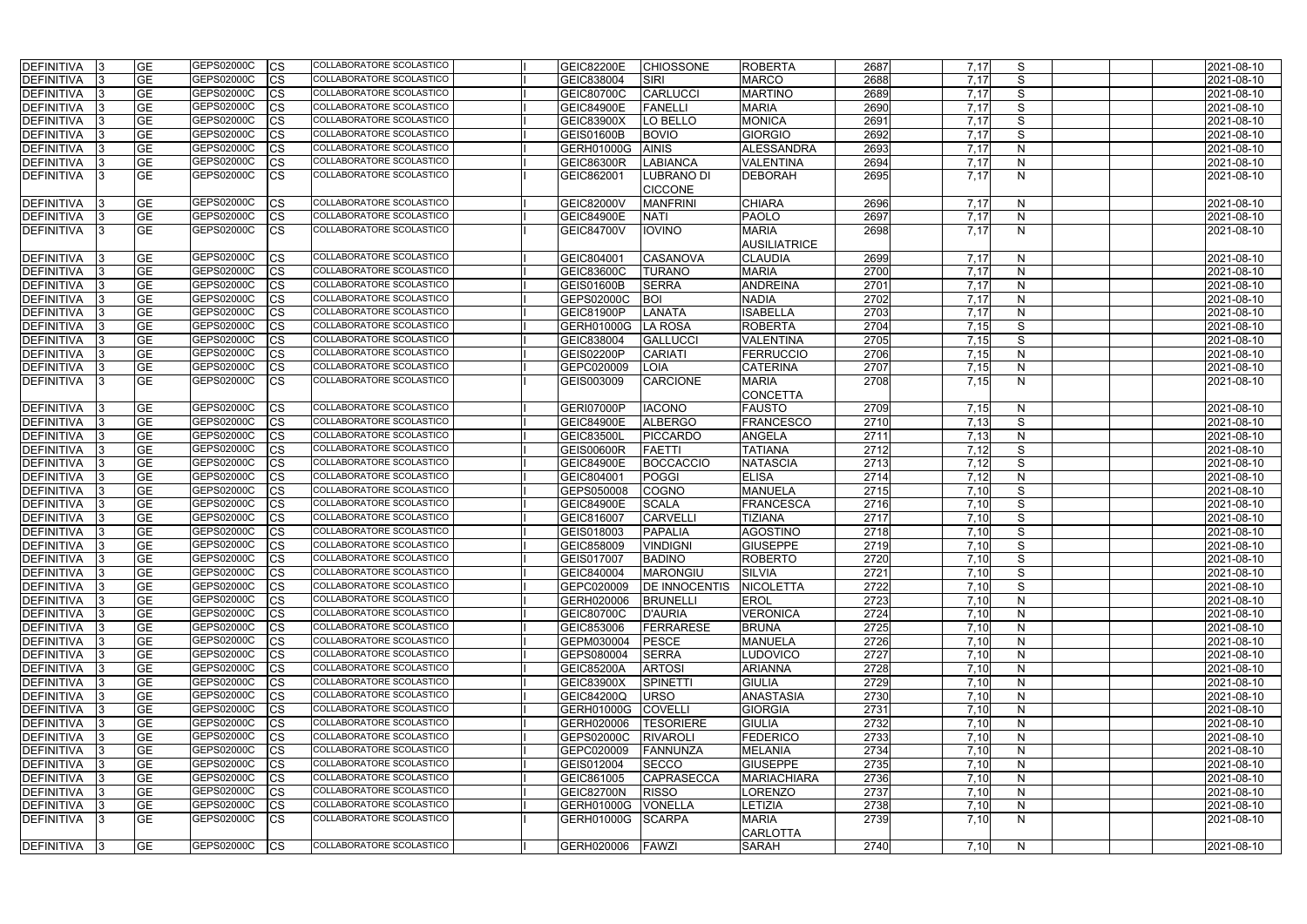| <b>DEFINITIVA</b> | <b>GE</b>  | GEPS02000C | <b>ICS</b> | COLLABORATORE SCOLASTICO        | GERH020006           | <b>BORRELL</b>    | <b>CRISTIAN</b>      | 2741 | 7,10         | N                 | 2021-08-10 |
|-------------------|------------|------------|------------|---------------------------------|----------------------|-------------------|----------------------|------|--------------|-------------------|------------|
| <b>DEFINITIVA</b> | <b>GE</b>  | GEPS02000C | <b>CS</b>  | COLLABORATORE SCOLASTICO        | <b>GEIC84200Q</b>    | <b>AMBESI</b>     | <b>ILARIA</b>        | 2742 | 7,10         | N                 | 2021-08-10 |
| <b>DEFINITIVA</b> | <b>GE</b>  | GEPS02000C | <b>CS</b>  | COLLABORATORE SCOLASTICO        | GEIC862001           | <b>BONAFFINI</b>  | <b>SALVATORE</b>     | 2743 | 7,10         | N                 | 2021-08-10 |
| <b>DEFINITIVA</b> | <b>GE</b>  | GEPS02000C | <b>CS</b>  | COLLABORATORE SCOLASTICO        | <b>GEIC85600N</b>    | <b>BRUNELLI</b>   | SIMONE               | 2744 | 7,10         | N                 | 2021-08-10 |
| <b>DEFINITIVA</b> | <b>GE</b>  | GEPS02000C | <b>CS</b>  | COLLABORATORE SCOLASTICO        | GEIS012004           | <b>CASTELLISI</b> | <b>VALENTINA</b>     | 2745 | 7,10         | N                 | 2021-08-10 |
| DEFINITIVA        | <b>GE</b>  | GEPS02000C | <b>CS</b>  | COLLABORATORE SCOLASTICO        | <b>GEIC85000P</b>    | MAURIZI           | <b>MANUELA</b>       | 2746 | 7,10         | N                 | 2021-08-10 |
| <b>DEFINITIVA</b> | <b>GE</b>  | GEPS02000C | <b>CS</b>  | COLLABORATORE SCOLASTICO        | <b>GEIC80700C</b>    | RONDINELLI        | <b>ORAZIO</b>        | 2747 | 7,10         | N                 | 2021-08-10 |
| <b>DEFINITIVA</b> | <b>GE</b>  | GEPS02000C | <b>CS</b>  | COLLABORATORE SCOLASTICO        | GEPC04000E           | <b>PLANO</b>      | <b>SERENA</b>        | 2748 | 7,10         | N                 | 2021-08-10 |
| <b>DEFINITIVA</b> | <b>GE</b>  | GEPS02000C | <b>CS</b>  | COLLABORATORE SCOLASTICO        | <b>GEIC80600L</b>    | <b>MARZIANO</b>   | <b>MIRKO</b>         | 2749 | 7,10         | N                 | 2021-08-10 |
| <b>DEFINITIVA</b> | <b>GE</b>  | GEPS02000C | <b>CS</b>  | COLLABORATORE SCOLASTICO        | GEIS004005           | <b>BISACCIA</b>   | <b>GIULIA</b>        | 2750 | 7,10         | $\mathsf{N}$      | 2021-08-10 |
| <b>DEFINITIVA</b> | <b>GE</b>  | GEPS02000C | CS         | COLLABORATORE SCOLASTICO        | <b>GEIC82200E</b>    | <b>TERSITTI</b>   | <b>MARTINA</b>       | 2751 | 7,10         | N                 | 2021-08-10 |
| <b>DEFINITIVA</b> | <b>GE</b>  | GEPS02000C | CS         | COLLABORATORE SCOLASTICO        | <b>GEIC83900X</b>    | GASPARINI         | <b>ELISA</b>         | 2752 | 7,10         | N                 | 2021-08-10 |
| <b>DEFINITIVA</b> | <b>GE</b>  | GEPS02000C | <b>CS</b>  | COLLABORATORE SCOLASTICO        | GEPS080004           | CANNAVINO         | <b>SARA</b>          | 2753 | 7,10         | N                 | 2021-08-10 |
| <b>DEFINITIVA</b> | <b>GE</b>  | GEPS02000C | CS         | COLLABORATORE SCOLASTICO        | GEIC831009           | <b>BADOLATO</b>   | <b>VALENTINA</b>     | 2754 | 7,10         | N                 | 2021-08-10 |
| <b>DEFINITIVA</b> | <b>GE</b>  | GEPS02000C | CS         | COLLABORATORE SCOLASTICO        | <b>GEIC84900E</b>    | PARODI            | <b>GIULIA</b>        | 2755 | 7,10         | N                 | 2021-08-10 |
| <b>DEFINITIVA</b> | <b>GE</b>  | GEPS02000C | CS         | COLLABORATORE SCOLASTICO        | <b>GEIC80700C</b>    | <b>CARROZZA</b>   | FRANCESCA            | 2756 | 7,10         | N                 | 2021-08-10 |
| <b>DEFINITIVA</b> | <b>GE</b>  | GEPS02000C | <b>CS</b>  | COLLABORATORE SCOLASTICO        | GEIS004005           | <b>TRIMBOLI</b>   | <b>DENISE</b>        | 2757 | 7,10         | N                 | 2021-08-10 |
| <b>DEFINITIVA</b> | <b>GE</b>  | GEPS02000C | <b>CS</b>  | COLLABORATORE SCOLASTICO        | GEIC854002           | <b>RIZZO</b>      | <b>TERESA</b>        | 2758 | 7,10         | N                 | 2021-08-10 |
|                   |            |            |            |                                 |                      |                   | <b>FIORELLA</b>      |      |              |                   |            |
| <b>DEFINITIVA</b> | <b>GE</b>  | GEPS02000C | <b>CS</b>  | <b>COLLABORATORE SCOLASTICO</b> | GEIC862001           | <b>RUSSO</b>      | <b>ANTONELLA</b>     | 2759 | 7,10         | N                 | 2021-08-10 |
| <b>DEFINITIVA</b> | <b>GE</b>  | GEPS02000C | <b>CS</b>  | <b>COLLABORATORE SCOLASTICO</b> | <b>GEIC83600C</b>    | PAPALIA           | <b>MATTEO</b>        | 2760 | 7,10         | N                 | 2021-08-10 |
| <b>DEFINITIVA</b> | <b>GE</b>  | GEPS02000C | <b>CS</b>  | COLLABORATORE SCOLASTICO        | GEIC838004           | <b>TURCO</b>      | <b>MARIA</b>         | 2761 | 7,10         | $\mathsf{N}$      | 2021-08-10 |
| <b>DEFINITIVA</b> | <b>GE</b>  | GEPS02000C | <b>CS</b>  | COLLABORATORE SCOLASTICO        | GEIS004005           | <b>VERGANO</b>    | <b>ENRICO</b>        | 2762 | 7,10         | N                 | 2021-08-10 |
| <b>DEFINITIVA</b> | <b>GE</b>  | GEPS02000C | <b>CS</b>  | COLLABORATORE SCOLASTICO        | <b>GEPS07000D</b>    | LAZZANO           | <b>PAOLA</b>         | 2763 | 7,10         | N                 | 2021-08-10 |
| <b>DEFINITIVA</b> | <b>GE</b>  | GEPS02000C | <b>CS</b>  | COLLABORATORE SCOLASTICO        | GEIC824006           | <b>CIPRIANI</b>   | <b>ALESSANDRA</b>    | 2764 | 7,10         | $\mathsf{N}$      | 2021-08-10 |
| <b>DEFINITIVA</b> | <b>GE</b>  | GEPS02000C | <b>CS</b>  | COLLABORATORE SCOLASTICO        | <b>GEIS01600B</b>    | <b>GRASSO</b>     | <b>LAURA</b>         | 2765 | 7,10         | N                 | 2021-08-10 |
| <b>DEFINITIVA</b> | <b>GE</b>  | GEPS02000C | <b>CS</b>  | COLLABORATORE SCOLASTICO        | GETH020002           | <b>CAMPAGNA</b>   | <b>IRENE</b>         | 2766 | 7,10         | N                 | 2021-08-10 |
| <b>DEFINITIVA</b> | <b>GE</b>  | GEPS02000C | CS         | COLLABORATORE SCOLASTICO        | GEPC020009           | <b>ODDO</b>       | <b>CARINA MILENA</b> | 2767 | 7,10         | N                 | 2021-08-10 |
| <b>DEFINITIVA</b> | <b>GE</b>  | GEPS02000C | <b>CS</b>  | COLLABORATORE SCOLASTICO        | <b>GEIS00600R</b>    | <b>DE MARCO</b>   | <b>CHIARA</b>        | 2768 | 7,10         | N                 | 2021-08-10 |
| <b>DEFINITIVA</b> | <b>GE</b>  | GEPS02000C | <b>CS</b>  | <b>COLLABORATORE SCOLASTICO</b> | GEVC010002           | <b>DE PRISCO</b>  | <b>ANNA MARIA</b>    | 2769 | 7,10         | N                 | 2021-08-10 |
| <b>DEFINITIVA</b> | <b>GE</b>  | GEPS02000C | <b>ICS</b> | COLLABORATORE SCOLASTICO        | GEIS018003           | <b>AMARO</b>      | <b>FABIO</b>         | 2770 | 7,10         | $\mathsf{N}$      | 2021-08-10 |
| <b>DEFINITIVA</b> | <b>GE</b>  | GEPS02000C | <b>CS</b>  | COLLABORATORE SCOLASTICO        | GEIS01400Q           | <b>ZEMA</b>       | <b>GIOVANNA</b>      | 2771 | 7,10         | N                 | 2021-08-10 |
| <b>DEFINITIVA</b> | <b>GE</b>  | GEPS02000C | <b>CS</b>  | COLLABORATORE SCOLASTICO        | GEPC020009           | <b>ZURLO</b>      | NICCOLO'             | 2772 | 7,10         | N                 | 2021-08-10 |
|                   |            |            |            |                                 |                      |                   | <b>PASQUALE</b>      |      |              |                   |            |
| <b>DEFINITIVA</b> | <b>GE</b>  | GEPS02000C | <b>ICS</b> | COLLABORATORE SCOLASTICO        | <b>GEIC81200X</b>    | <b>LABANCA</b>    | <b>NICOLA</b>        | 2773 | 7,10         | N                 | 2021-08-10 |
| DEFINITIVA        | <b>IGE</b> | GEPS02000C | <b>ICS</b> | COLLABORATORE SCOLASTICO        | GEIS004005           | <b>CAPUTO</b>     | ANGIOLINO            | 2774 | 7.10         | <sub>N</sub>      | 2021-08-10 |
| <b>DEFINITIVA</b> | <b>GE</b>  | GEPS02000C | <b>CS</b>  | COLLABORATORE SCOLASTICO        | GERH01000G   MORETTI |                   | <b>LUANA</b>         | 2775 | 7,08         | S                 | 2021-08-10 |
| <b>DEFINITIVA</b> | <b>GE</b>  | GEPS02000C | <b>CS</b>  | COLLABORATORE SCOLASTICO        | GEIS003009           | <b>COMPAGNO</b>   | <b>RENATO</b>        | 2776 | 7,08         | S                 | 2021-08-10 |
| DEFINITIVA        | <b>GE</b>  | GEPS02000C | <b>CS</b>  | COLLABORATORE SCOLASTICO        | <b>GEMM18600B</b>    | SCHENONE          | <b>DAVIDE</b>        | 2777 | 7,08         | $\mathsf{N}$      | 2021-08-10 |
| DEFINITIVA        | <b>GE</b>  | GEPS02000C | <b>CS</b>  | COLLABORATORE SCOLASTICO        | GEIS003009           | <b>CASTAGNOLA</b> | <b>MICHELA</b>       | 2778 | 7,08         | N                 | 2021-08-10 |
| <b>DEFINITIVA</b> | <b>GE</b>  | GEPS02000C | <b>ICS</b> | COLLABORATORE SCOLASTICO        | GEIC85000P           | <b>SACCO</b>      | <b>VALENTINA</b>     | 2779 | 7,05         | S                 | 2021-08-10 |
| DEFINITIVA        | <b>GE</b>  | GEPS02000C | <b>ICS</b> | COLLABORATORE SCOLASTICO        | <b>GEIC82300A</b>    | <b>SERVATO</b>    | <b>EMANUELA</b>      | 2780 | 7,05         | S                 | 2021-08-10 |
| DEFINITIVA        | <b>GE</b>  | GEPS02000C | <b>CS</b>  | COLLABORATORE SCOLASTICO        | GETH020002           | GISSI             | <b>NICOLA</b>        | 2781 | 7,05         | S                 | 2021-08-10 |
| <b>DEFINITIVA</b> | <b>GE</b>  | GEPS02000C | <b>ICS</b> | COLLABORATORE SCOLASTICO        | GESL01000P           | <b>FOGGIA</b>     | <b>FABIO</b>         | 2782 | 7,05         | $\mathsf{N}$      | 2021-08-10 |
| <b>DEFINITIVA</b> | <b>GE</b>  | GEPS02000C | <b>ICS</b> | COLLABORATORE SCOLASTICO        | <b>GEIS00600R</b>    | <b>BAVOSI</b>     | <b>ADRIANO</b>       | 2783 | 7,05         | N                 | 2021-08-10 |
| <b>DEFINITIVA</b> | <b>GE</b>  | GEPS02000C | <b>CS</b>  | COLLABORATORE SCOLASTICO        | <b>GEIC84200Q</b>    | <b>VENZA</b>      | VALENTINA            | 2784 | 7,05         | N                 | 2021-08-10 |
| <b>DEFINITIVA</b> | <b>GE</b>  | GEPS02000C | <b>ICS</b> | COLLABORATORE SCOLASTICO        | GERH020006           | <b>ARMENIA</b>    | <b>ANTONY</b>        | 2785 | 7,05         | $\mathsf{N}$      | 2021-08-10 |
| <b>DEFINITIVA</b> | <b>GE</b>  | GEPS02000C | <b>ICS</b> | COLLABORATORE SCOLASTICO        | GEIC854002           | MOLENDINI         | <b>RACHELE</b>       | 2786 | 7,05         | $\mathsf{N}$      | 2021-08-10 |
| <b>DEFINITIVA</b> | <b>GE</b>  | GEPS02000C | <b>ICS</b> | COLLABORATORE SCOLASTICO        | <b>GEIC82300A</b>    | <b>BANDINI</b>    | PASQUALE             | 2787 | 7,05         | N                 | 2021-08-10 |
|                   |            |            |            |                                 |                      | <b>CAMPOLO</b>    |                      |      |              |                   |            |
| DEFINITIVA        | <b>GE</b>  | GEPS02000C | <b>CS</b>  | COLLABORATORE SCOLASTICO        | GEPC01000P           | <b>CALIFRI</b>    | <b>CARMINE</b>       | 2788 | 7,05         | N                 | 2021-08-10 |
| <b>DEFINITIVA</b> | <b>GE</b>  | GEPS02000C | <b>ICS</b> | COLLABORATORE SCOLASTICO        | GEIC82100P           | <b>BRUZZONE</b>   | <b>MARTINA</b>       | 2789 |              |                   | 2021-08-10 |
| <b>DEFINITIVA</b> | <b>GE</b>  | GEPS02000C | <b>ICS</b> | COLLABORATORE SCOLASTICO        | <b>GEIS01600B</b>    | <b>VIRZI'</b>     | <b>MICHELE</b>       | 2790 | 7,05<br>7,05 | N<br>$\mathsf{N}$ | 2021-08-10 |
| DEFINITIVA        | <b>GE</b>  | GEPS02000C | <b>CS</b>  | COLLABORATORE SCOLASTICO        | GEPS02000C           | <b>LISENA</b>     | <b>STEFANIA</b>      | 2791 | 7,04         | S                 | 2021-08-10 |
| DEFINITIVA        | <b>GE</b>  | GEPS02000C | <b>CS</b>  | COLLABORATORE SCOLASTICO        | <b>GEIC83500L</b>    | <b>TIRENDI</b>    | <b>SARA</b>          | 2792 | 7,01         | N                 | 2021-08-10 |
|                   | <b>GE</b>  | GEPS02000C | <b>ICS</b> | COLLABORATORE SCOLASTICO        | <b>GEIC83900X</b>    | SCOGNAMIGLIO      | SIMONA               | 2793 | 7,01         |                   | 2021-08-10 |
| <b>DEFINITIVA</b> | <b>GE</b>  | GEPS02000C | <b>ICS</b> | COLLABORATORE SCOLASTICO        |                      | DI RE             |                      |      |              | $\mathsf{N}$<br>S |            |
| <b>DEFINITIVA</b> |            |            |            |                                 | GEIC811004           |                   | <b>PAMELA</b>        | 2794 |              |                   | 2021-08-10 |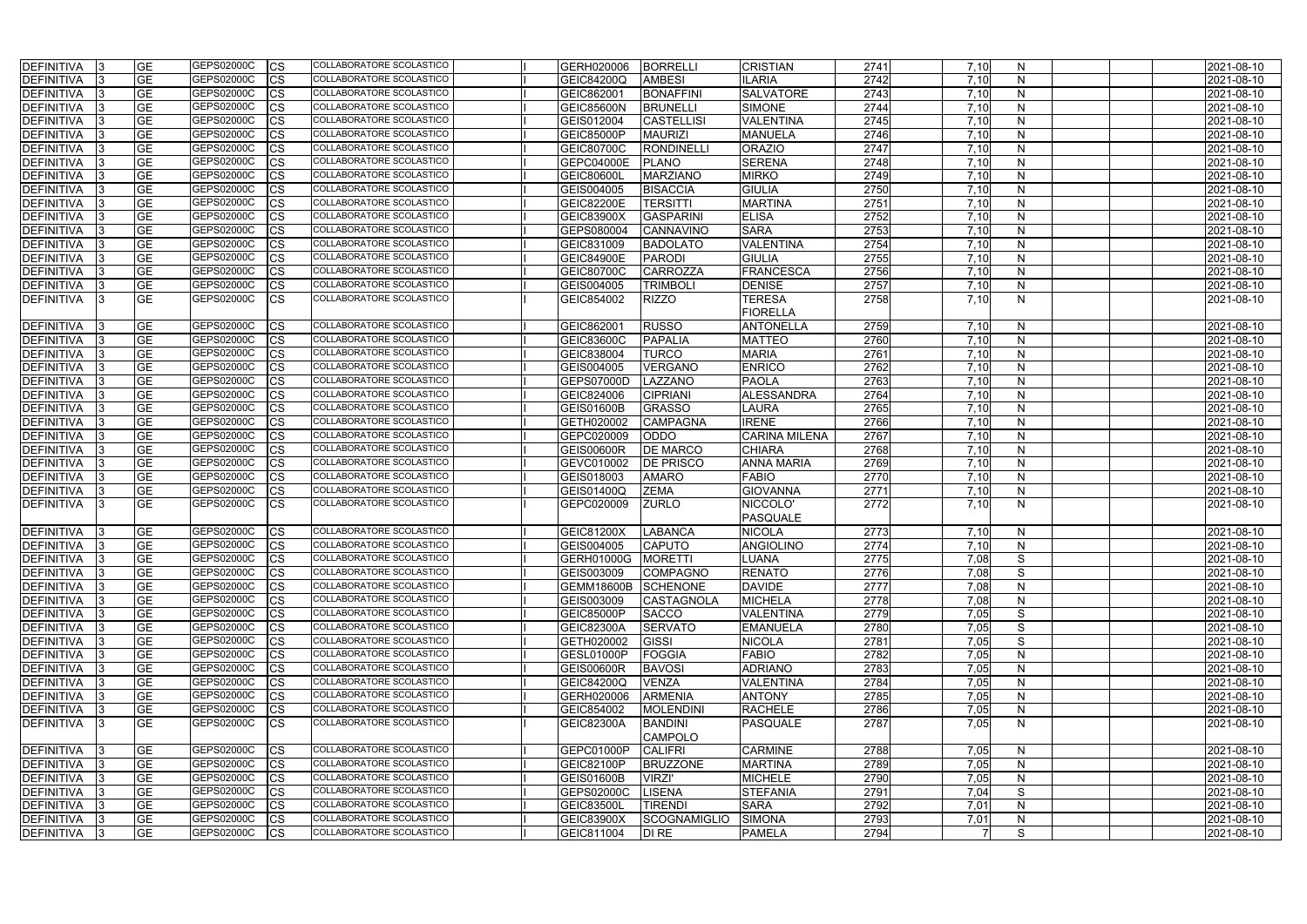| DEFINITIVA                             | GE                       | GEPS02000C | ICS                    | COLLABORATORE SCOLASTICO        | GEIC85000P               | <b>BOFFARDI</b>                    | <b>NAZRET</b>                | 2795         | S      |  | 2021-08-10               |
|----------------------------------------|--------------------------|------------|------------------------|---------------------------------|--------------------------|------------------------------------|------------------------------|--------------|--------|--|--------------------------|
|                                        |                          |            |                        |                                 |                          | <b>OKUBAI</b>                      |                              |              |        |  |                          |
| <b>DEFINITIVA</b>                      | GE                       | GEPS02000C | CS                     | COLLABORATORE SCOLASTICO        | GEIS00600R               | <b>RICCHI</b>                      | <b>ROMANO</b>                | 2796         | S      |  | 2021-08-10               |
| <b>DEFINITIVA</b>                      | GE                       | GEPS02000C | CS                     | COLLABORATORE SCOLASTICO        | <b>GEIC84700V</b>        | <b>SALOMONE</b>                    | ANTONELLA                    | 2797         | S      |  | 2021-08-10               |
| <b>DEFINITIVA</b>                      | GE                       | GEPS02000C | <b>CS</b>              | COLLABORATORE SCOLASTICO        | <b>GEIC84900E</b>        | <b>SANTINI</b>                     | <b>PAOLA</b>                 | 2798         | S      |  | 2021-08-10               |
| <b>DEFINITIVA</b>                      | GЕ                       | GEPS02000C | CS                     | COLLABORATORE SCOLASTICO        | <b>GEIS00700L</b>        | <b>REITANO</b>                     | <b>ROSARIO</b>               | 2799         | S      |  | 2021-08-10               |
| <b>DEFINITIVA</b>                      | GЕ                       | GEPS02000C | CS                     | COLLABORATORE SCOLASTICO        | GEIC83900X               | <b>BARALIS</b>                     | <b>STEFANIA</b>              | 2800         | S      |  | 2021-08-10               |
| <b>DEFINITIVA</b>                      | GЕ                       | GEPS02000C | CS                     | COLLABORATORE SCOLASTICO        | <b>GEIC85100E</b>        | <b>SAVELLA</b>                     | <b>FLORINDA</b>              | 2801         | S      |  | 2021-08-10               |
| DEFINITIVA                             | GE                       | GEPS02000C | CS                     | COLLABORATORE SCOLASTICO        | <b>GEIC85600N</b>        | <b>SCIARRONE</b>                   | <b>SELENE</b>                | 2802         | S      |  | 2021-08-10               |
| DEFINITIVA                             | GE                       | GEPS02000C | CS                     | COLLABORATORE SCOLASTICO        | GEIC840004               | <b>D'ANIELLO</b>                   | <b>BARBARA</b>               | 2803         | S      |  | 2021-08-10               |
| DEFINITIVA                             | GE                       | GEPS02000C | CS                     | COLLABORATORE SCOLASTICO        | GEIC816007               | <b>CINTI</b>                       | <b>VALERIA</b>               | 2804         | S      |  | 2021-08-10               |
| <b>DEFINITIVA</b>                      | GE                       | GEPS02000C | CS                     | COLLABORATORE SCOLASTICO        | GEIC804001               | <b>PARISI</b>                      | <b>SABRINA</b>               | 2805         | S      |  | 2021-08-10               |
| <b>DEFINITIVA</b>                      | GE                       | GEPS02000C | CS                     | COLLABORATORE SCOLASTICO        | GEIS004005               | LAZZERINI                          | <b>LAURA</b>                 | 2806         | S      |  | 2021-08-10               |
| <b>DEFINITIVA</b>                      | GE                       | GEPS02000C | CS                     | COLLABORATORE SCOLASTICO        | GEIC81400G               | <b>SOBRERO</b>                     | RAFFAELLA                    | 2807         | S      |  | 2021-08-10               |
| <b>DEFINITIVA</b>                      | GE                       | GEPS02000C | CS                     | COLLABORATORE SCOLASTICO        | GEVC010002               | <b>URGEGHE</b>                     | LORENZA                      | 2808         | S      |  | 2021-08-10               |
| DEFINITIVA                             | <b>GE</b>                | GEPS02000C | CS                     | COLLABORATORE SCOLASTICO        | GEIC837008               | <b>MAIOLO</b>                      | <b>DEBORAH</b>               | 2809         | S      |  | 2021-08-10               |
| DEFINITIVA                             | GE                       | GEPS02000C | <b>CS</b>              | COLLABORATORE SCOLASTICO        | GEVC010002               | <b>TONI</b>                        | <b>MICHELA</b>               | 2810         | S      |  | 2021-08-10               |
| <b>DEFINITIVA</b>                      | GЕ                       | GEPS02000C | CS                     | COLLABORATORE SCOLASTICO        | GEIC85000P               | <b>COSTA</b>                       | <b>LAURA</b>                 | 2811         | S      |  | 2021-08-10               |
| <b>DEFINITIVA</b>                      | GE                       | GEPS02000C | <b>CS</b>              | COLLABORATORE SCOLASTICO        | GEIS017007               | <b>BURGAZZI</b>                    | <b>MARIA LUISA</b>           | 2812         | S      |  | 2021-08-10               |
| <b>DEFINITIVA</b>                      | GE                       | GEPS02000C | <b>CS</b>              | <b>COLLABORATORE SCOLASTICO</b> | <b>GEIC85200A</b>        | <b>DEL SORDO</b>                   | <b>GAETANA</b>               | 2813         | S      |  | 2021-08-10               |
| DEFINITIVA                             | GЕ                       | GEPS02000C | CS                     | COLLABORATORE SCOLASTICO        | GEIC840004               | <b>BRIGNOLA</b>                    | <b>MARILENA</b>              | 2814         | S      |  | 2021-08-10               |
| DEFINITIVA                             | <b>GE</b>                | GEPS02000C | <b>CS</b>              | COLLABORATORE SCOLASTICO        | <b>GEIC80700C</b>        | <b>VELLA</b>                       | PASQUALE                     | 2815         | S      |  | 2021-08-10               |
| DEFINITIVA                             | <b>GE</b>                | GEPS02000C | <b>CS</b>              | COLLABORATORE SCOLASTICO        | GEIC809004               | <b>DAVERIO</b>                     | LORENZO                      | 2816         | S      |  | 2021-08-10               |
| <b>DEFINITIVA</b>                      | GЕ                       | GEPS02000C | CS                     | COLLABORATORE SCOLASTICO        | GEIS004005               | <b>CASTALD</b>                     | <b>AMBRA LUNA</b>            | 2817         | S      |  | 2021-08-10               |
| <b>DEFINITIVA</b>                      | GE                       | GEPS02000C | CS                     | COLLABORATORE SCOLASTICO        | GEIC808008               | FANARA                             | <b>LIBORIO</b>               | 2818         | S      |  | 2021-08-10               |
| <b>DEFINITIVA</b>                      | GE                       | GEPS02000C | CS                     | COLLABORATORE SCOLASTICO        | GEIC804001               | <b>ROTUNNO</b>                     | <b>ALICE</b>                 | 2819         | S      |  | 2021-08-10               |
| <b>DEFINITIVA</b>                      | GЕ                       | GEPS02000C | CS                     | COLLABORATORE SCOLASTICO        | GEIC840004               | PILI                               | <b>FEDERICA</b>              | 2820         | S      |  | 2021-08-10               |
| <b>DEFINITIVA</b>                      | $\overline{\mathsf{GE}}$ | GEPS02000C | CS                     | COLLABORATORE SCOLASTICO        | GEIS01400Q               | <b>DONATI</b>                      | <b>ILARIA</b>                | 2821         | S      |  | 2021-08-10               |
| <b>DEFINITIVA</b>                      | GE                       | GEPS02000C | <b>CS</b>              | COLLABORATORE SCOLASTICO        | GEIC824006               | <b>QUAGLIA</b>                     | <b>LAURA</b>                 | 2822         | S      |  | 2021-08-10               |
| <b>DEFINITIVA</b>                      | GE                       | GEPS02000C | <b>CS</b>              | COLLABORATORE SCOLASTICO        | GEIC811004               | <b>BERTUCCI</b>                    | <b>MARCO</b>                 | 2823         | S      |  | 2021-08-10               |
| <b>DEFINITIVA</b>                      | GЕ                       | GEPS02000C | CS                     | COLLABORATORE SCOLASTICO        | GEIC837008               | <b>ZITO</b>                        | <b>VALERIA</b>               | 2824         | S      |  | 2021-08-10               |
| <b>DEFINITIVA</b>                      | GE                       | GEPS02000C | CS                     | COLLABORATORE SCOLASTICO        | GEIC862001               | POGGIO                             | <b>CORRADO</b>               | 2825         | S      |  | 2021-08-10               |
| DEFINITIVA                             | GЕ                       | GEPS02000C | CS                     | COLLABORATORE SCOLASTICO        | GEIC81400G               | <b>BRUZZONE</b>                    | <b>ANTONELLA</b>             | 2826         | S      |  | 2021-08-10               |
| DEFINITIVA                             | GE                       | GEPS02000C | CS                     | <b>COLLABORATORE SCOLASTICO</b> | GEIS004005               | <b>CARBONE</b>                     | FEDERICA                     | 2827         | S      |  | 2021-08-10               |
| DEFINITIVA                             | GE                       | GEPS02000C | CS                     | COLLABORATORE SCOLASTICO        | GEIC825002               | <b>BURLANDO</b>                    | <b>BARBARA</b>               | 2828         | S      |  | 2021-08-10               |
| <b>DEFINITIVA</b>                      | <b>GE</b>                | GEPS02000C | <b>CS</b>              | COLLABORATORE SCOLASTICO        | GEIC854002               | ARIU                               | <b>SANDRO</b>                | 2829         | S      |  | 2021-08-10               |
| DEFINITIVA 3                           | <b>GE</b>                | GEPS02000C | <b>CS</b>              | COLLABORATORE SCOLASTICO        | GEIC81200X               | <b>BARISONE</b>                    | <b>EDITH VANESSA</b>         | 2830         | S      |  | 2021-08-10               |
| DEFINITIVA                             | GE                       | GEPS02000C | <b>CS</b>              | COLLABORATORE SCOLASTICO        | GEIC840004               | <b>DI DIO</b>                      | <b>SIMONE</b>                | 2831         | S      |  | 2021-08-10               |
| <b>DEFINITIVA</b>                      | <b>GE</b>                | GEPS02000C | <b>CS</b>              | COLLABORATORE SCOLASTICO        | GERH020006               | <b>ZUNINO</b>                      | <b>SILVIA MARIA</b>          | 2832         | S      |  | 2021-08-10               |
| DEFINITIVA                             | <b>GE</b>                | GEPS02000C | <b>CS</b>              | COLLABORATORE SCOLASTICO        | <b>GEIC83600C</b>        | <b>SALCUNI</b>                     | <b>VALERIA</b>               | 2833         | S      |  | 2021-08-10               |
| <b>DEFINITIVA</b>                      | <b>GE</b>                | GEPS02000C | <b>CS</b>              | COLLABORATORE SCOLASTICO        | <b>GEIC84900E</b>        | <b>SCARFONE</b>                    | <b>LAURA</b>                 | 2834         | S      |  | 2021-08-10               |
| <b>DEFINITIVA</b>                      | <b>GE</b>                | GEPS02000C | <b>CS</b>              | COLLABORATORE SCOLASTICO        | <b>GEIC83600C</b>        | <b>CHIOSSA</b>                     | <b>CINZIA</b>                | 2835         | S      |  | 2021-08-10               |
| <b>DEFINITIVA</b>                      | GE                       | GEPS02000C | CS                     | COLLABORATORE SCOLASTICO        | GEIC817003               | GANASSOLI                          | <b>FRANCESCO</b>             | 2836         | S      |  | 2021-08-10               |
| <b>DEFINITIVA</b>                      | GE                       | GEPS02000C | <b>CS</b>              | COLLABORATORE SCOLASTICO        | GERI07000P               | <b>DI SANZO</b>                    | <b>RAFFAELLA</b>             | 2837         | S      |  | 2021-08-10               |
| <b>DEFINITIVA</b>                      | GE                       | GEPS02000C | <b>CS</b>              | COLLABORATORE SCOLASTICO        | <b>GEPC04000E</b>        | DATO                               | <b>TEODORA</b>               | 2838         | S      |  | 2021-08-10               |
| <b>DEFINITIVA</b>                      | <b>GE</b>                | GEPS02000C | <b>CS</b>              | COLLABORATORE SCOLASTICO        | <b>GEIC85200A</b>        | BIZZARRO                           | <b>ANTONELLA</b>             | 2839         | S      |  | 2021-08-10               |
| <b>DEFINITIVA</b>                      | <b>GE</b>                | GEPS02000C | <b>CS</b>              | COLLABORATORE SCOLASTICO        | GEIC860009               | FELLINI                            | <b>LUCA</b>                  | 2840         | S      |  | 2021-08-10               |
|                                        | <b>GE</b>                | GEPS02000C | <b>CS</b>              | COLLABORATORE SCOLASTICO        | <b>GEIS01400Q</b>        | <b>TRAVERSO</b>                    | <b>VERONICA</b>              | 2841         | N      |  | 2021-08-10               |
| DEFINITIVA                             |                          | GEPS02000C |                        | COLLABORATORE SCOLASTICO        |                          |                                    |                              |              |        |  |                          |
| DEFINITIVA                             | <b>GE</b>                | GEPS02000C | <b>CS</b><br><b>CS</b> | COLLABORATORE SCOLASTICO        | GEIC817003<br>GEIC83400R | <b>BASILIO</b><br><b>RAPISARDA</b> | <b>MARA</b><br><b>MARINA</b> | 2842<br>2843 | N      |  | 2021-08-10               |
| <b>DEFINITIVA</b><br><b>DEFINITIVA</b> | <b>GE</b>                | GEPS02000C | <b>CS</b>              | COLLABORATORE SCOLASTICO        | <b>GERI02000N</b>        | <b>BARBATO</b>                     | <b>ANGELO</b>                | 2844         | N<br>N |  | 2021-08-10<br>2021-08-10 |
|                                        | GE                       |            |                        |                                 |                          |                                    |                              |              |        |  |                          |
| DEFINITIVA                             | GE                       | GEPS02000C | <b>CS</b>              | COLLABORATORE SCOLASTICO        | <b>GERH01000G</b>        | SERRAU                             | <b>GRETA</b>                 | 2845         | N      |  | 2021-08-10               |
| <b>DEFINITIVA</b>                      | <b>GE</b>                | GEPS02000C | <b>CS</b>              | COLLABORATORE SCOLASTICO        | GEIS003009               | <b>BARBUTO</b><br>FERRAIUOLO       | <b>VINCENZO</b>              | 2846         | N      |  | 2021-08-10               |
| <b>DEFINITIVA</b>                      | <b>GE</b>                | GEPS02000C | <b>ICS</b>             | COLLABORATORE SCOLASTICO        | <b>GEIC85500T</b>        | <b>TRIANNI</b>                     | <b>SAMUELE</b>               | 2847         | N      |  | 2021-08-10               |
| <b>DEFINITIVA</b>                      | <b>GE</b>                | GEPS02000C | Ics                    | COLLABORATORE SCOLASTICO        | GEIC85200A               | <b>MONTAQUILA</b>                  | <b>ANTONELLA</b>             | 2848         | N      |  | 2021-08-10               |
| <b>DEFINITIVA</b>                      | <b>GE</b><br>13.         | GEPS02000C | Ics                    | COLLABORATORE SCOLASTICO        | <b>GEIC80700C</b>        | <b>ZAPPIA</b>                      | <b>GIUSEPPE</b>              | 2849         | N      |  | 2021-08-10               |
|                                        |                          |            |                        |                                 |                          |                                    | <b>FRANCESCO</b>             |              |        |  |                          |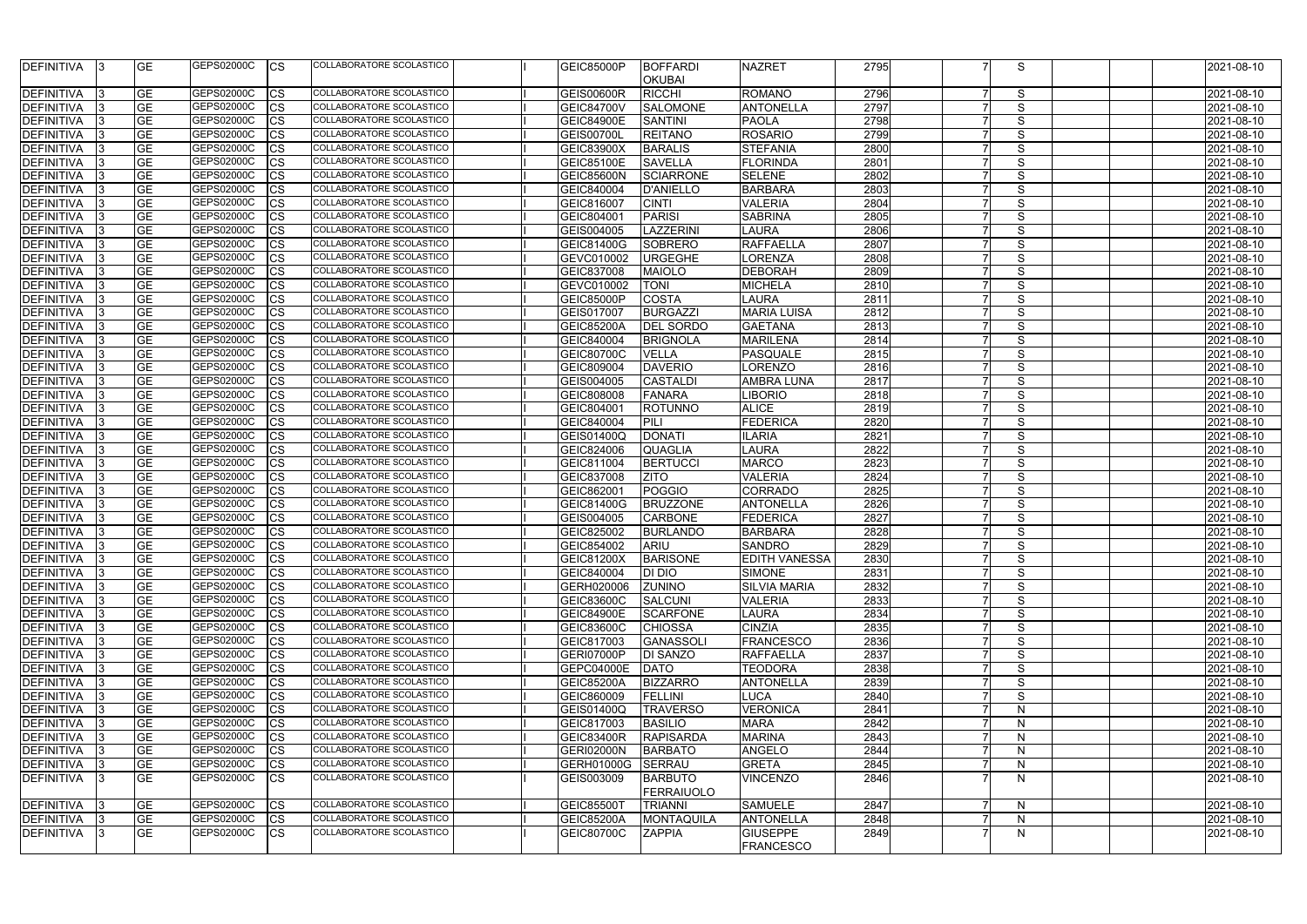| <b>DEFINITIVA</b> |     | GE        | GEPS02000C | <b>CS</b>  | COLLABORATORE SCOLASTICO | GEPM030004        | <b>DOGLIO</b>      | <b>GIOVANNI</b>                  | 2850 | <sub>N</sub> | 2021-08-10 |
|-------------------|-----|-----------|------------|------------|--------------------------|-------------------|--------------------|----------------------------------|------|--------------|------------|
| <b>DEFINITIVA</b> |     | <b>GE</b> | GEPS02000C | <b>CS</b>  | COLLABORATORE SCOLASTICO | GEPM04000P        | <b>WILLEMSEN</b>   | <b>GAIA</b>                      | 2851 | N            | 2021-08-10 |
| <b>DEFINITIVA</b> |     | <b>GE</b> | GEPS02000C | <b>CS</b>  | COLLABORATORE SCOLASTICO | GEIC816007        | <b>CHESTA</b>      | <b>MICHAEL</b>                   | 2852 | N            | 2021-08-10 |
| <b>DEFINITIVA</b> |     | GЕ        | GEPS02000C | CS         | COLLABORATORE SCOLASTICO | GEIC83400R        | <b>ODICINI</b>     | <b>DARIA</b>                     | 2853 | N            | 2021-08-10 |
| <b>DEFINITIVA</b> |     | GЕ        | GEPS02000C | <b>ICS</b> | COLLABORATORE SCOLASTICO | <b>GEIS01600B</b> | <b>DELLA PORTA</b> | ALESSANDRO                       | 2854 | $\mathsf{N}$ | 2021-08-10 |
| <b>DEFINITIVA</b> |     | GE        | GEPS02000C | <b>CS</b>  | COLLABORATORE SCOLASTICO | GERI02000N        | <b>MIRABILE</b>    | <b>MORENA</b><br><b>ANTONINA</b> | 2855 | N            | 2021-08-10 |
| <b>DEFINITIVA</b> |     | <b>GE</b> | GEPS02000C | <b>ICS</b> | COLLABORATORE SCOLASTICO | <b>GEIC85100E</b> | <b>SANFILIPPO</b>  | <b>FABIO</b>                     | 2856 | N            | 2021-08-10 |
| <b>DEFINITIVA</b> |     | <b>GE</b> | GEPS02000C | <b>ICS</b> | COLLABORATORE SCOLASTICO | <b>GEIC82300A</b> | BERTAGNINI         | <b>ALICE</b>                     | 2857 | N            | 2021-08-10 |
| <b>DEFINITIVA</b> |     | <b>GE</b> | GEPS02000C | CS         | COLLABORATORE SCOLASTICO | GEIS003009        | <b>ORIOTTI</b>     | <b>SOFIA</b>                     | 2858 | N            | 2021-08-10 |
| <b>DEFINITIVA</b> |     | <b>GE</b> | GEPS02000C | <b>CS</b>  | COLLABORATORE SCOLASTICO | GEIC862001        | <b>CANEPA</b>      | <b>ALBERTO</b>                   | 2859 | N            | 2021-08-10 |
| <b>DEFINITIVA</b> |     | GЕ        | GEPS02000C | <b>CS</b>  | COLLABORATORE SCOLASTICO | GEIC824006        | <b>NONNIS</b>      | <b>LORENZO</b>                   | 2860 | N            | 2021-08-10 |
| DEFINITIVA        |     | GЕ        | GEPS02000C | CS         | COLLABORATORE SCOLASTICO | GEIC862001        | <b>IOSIA</b>       | <b>ALESSANDRA</b>                | 2861 | N            | 2021-08-10 |
| DEFINITIVA        |     | <b>GE</b> | GEPS02000C | CS         | COLLABORATORE SCOLASTICO | <b>GEIC82000V</b> | <b>DA SILVA</b>    | <b>DAMARES</b>                   | 2862 | N            | 2021-08-10 |
|                   |     |           |            |            |                          |                   | <b>BEZERRA</b>     | <b>LILYANE</b>                   |      |              |            |
| <b>DEFINITIVA</b> |     | GE        | GEPS02000C | <b>ICS</b> | COLLABORATORE SCOLASTICO | GEVC010002        | <b>PIPITONE</b>    | <b>ANTONINO</b>                  | 2863 | N.           | 2021-08-10 |
| <b>DEFINITIVA</b> |     | GЕ        | GEPS02000C | <b>CS</b>  | COLLABORATORE SCOLASTICO | GEIC811004        | <b>SCARPATI</b>    | <b>SIMONE</b>                    | 2864 | N            | 2021-08-10 |
| <b>DEFINITIVA</b> |     | GЕ        | GEPS02000C | <b>CS</b>  | COLLABORATORE SCOLASTICO | GEIS018003        | <b>MORRONE</b>     | <b>GIUSEPPE</b>                  | 2865 | N            | 2021-08-10 |
| <b>DEFINITIVA</b> |     | GЕ        | GEPS02000C | <b>CS</b>  | COLLABORATORE SCOLASTICO | GEIC831009        | <b>SCARPULLA</b>   | <b>DAVIDE</b>                    | 2866 | N            | 2021-08-10 |
| DEFINITIVA        |     | GE        | GEPS02000C | <b>CS</b>  | COLLABORATORE SCOLASTICO | <b>GEIC83500L</b> | <b>ZELO</b>        | <b>ANDREA</b>                    | 2867 | N            | 2021-08-10 |
| <b>DEFINITIVA</b> |     | <b>GE</b> | GEPS02000C | <b>CS</b>  | COLLABORATORE SCOLASTICO | GEIC831009        | <b>GIBELLA</b>     | <b>TERESA</b>                    | 2868 | N            | 2021-08-10 |
| <b>DEFINITIVA</b> |     | <b>GE</b> | GEPS02000C | <b>CS</b>  | COLLABORATORE SCOLASTICO | GEIC808008        | GIRACELLO          | <b>LORENZO</b>                   | 2869 | N            | 2021-08-10 |
| <b>DEFINITIVA</b> |     | <b>GE</b> | GEPS02000C | <b>CS</b>  | COLLABORATORE SCOLASTICO | <b>GEIS00600R</b> | SANGERARDI         | DANIEL                           | 2870 | N            | 2021-08-10 |
| <b>DEFINITIVA</b> |     | <b>GE</b> | GEPS02000C | <b>CS</b>  | COLLABORATORE SCOLASTICO | GEIC808008        | <b>CAMPORA</b>     | <b>BORIS</b>                     | 2871 | N            | 2021-08-10 |
| <b>DEFINITIVA</b> |     | GЕ        | GEPS02000C | CS         | COLLABORATORE SCOLASTICO | GEIS004005        | COSTANZO           | <b>ROBERTO</b>                   | 2872 | N            | 2021-08-10 |
| <b>DEFINITIVA</b> |     | GE        | GEPS02000C | CS         | COLLABORATORE SCOLASTICO | GEIC811004        | <b>TRINGALE</b>    | <b>FEDERICO</b>                  | 2873 | N            | 2021-08-10 |
| <b>DEFINITIVA</b> |     | <b>GE</b> | GEPS02000C | <b>CS</b>  | COLLABORATORE SCOLASTICO | GEPM030004        | <b>ZOLI</b>        | <b>GIULIA</b>                    | 2874 | N            | 2021-08-10 |
| <b>DEFINITIVA</b> |     | <b>GE</b> | GEPS02000C | <b>CS</b>  | COLLABORATORE SCOLASTICO | <b>GEIC85200A</b> | <b>CALABRESE</b>   | <b>MICHELE</b>                   | 2875 | N            | 2021-08-10 |
|                   |     |           |            |            |                          |                   |                    | <b>RAFFAELE</b>                  |      |              |            |
| <b>DEFINITIVA</b> |     | GE        | GEPS02000C | <b>ICS</b> | COLLABORATORE SCOLASTICO | <b>GEIC84900E</b> | <b>VERTERAMO</b>   | <b>VINCENZO</b>                  | 2876 | N            | 2021-08-10 |
| <b>DEFINITIVA</b> |     | GЕ        | GEPS02000C | <b>ICS</b> | COLLABORATORE SCOLASTICO | <b>GEIC83500L</b> | <b>VALENTINI</b>   | <b>LORIS</b>                     | 2877 | N            | 2021-08-10 |
| <b>DEFINITIVA</b> |     | GE        | GEPS02000C | <b>CS</b>  | COLLABORATORE SCOLASTICO | GEPM030004        | <b>FORTE</b>       | <b>NOEMI</b>                     | 2878 | N            | 2021-08-10 |
| <b>DEFINITIVA</b> |     | <b>GE</b> | GEPS02000C | <b>CS</b>  | COLLABORATORE SCOLASTICO | <b>GEIS02200P</b> | <b>BERTORELLO</b>  | <b>SIMONA</b>                    | 2879 | N            | 2021-08-10 |
| <b>DEFINITIVA</b> |     | <b>GE</b> | GEPS02000C | <b>CS</b>  | COLLABORATORE SCOLASTICO | <b>GEIC82300A</b> | PINNA              | <b>ALESSIA</b>                   | 2880 | N            | 2021-08-10 |
| <b>DEFINITIVA</b> |     | GЕ        | GEPS02000C | CS         | COLLABORATORE SCOLASTICO | <b>GEIC85000P</b> | <b>LAURO</b>       | <b>FEDERICA</b>                  | 2881 | N            | 2021-08-10 |
| <b>DEFINITIVA</b> |     | <b>GE</b> | GEPS02000C | <b>ICS</b> | COLLABORATORE SCOLASTICO | GEIS018003        | <b>FALCONE</b>     | <b>COSTANZA</b>                  | 2882 | N            | 2021-08-10 |
| DEFINITIVA 3      |     | GE        | GEPS02000C | <b>CS</b>  | COLLABORATORE SCOLASTICO | <b>GEIC83000D</b> | FABBRI             | <b>JACOPO</b>                    | 2883 | N            | 2021-08-10 |
| DEFINITIVA 3      |     | <b>GE</b> | GEPS02000C | <b>CS</b>  | COLLABORATORE SCOLASTICO | GEIS017007        | <b>EL AAMARI</b>   | <b>OUMAYMA</b>                   | 2884 | N            | 2021-08-10 |
| DEFINITIVA        | 13. | <b>GE</b> | GEPS02000C | <b>CS</b>  | COLLABORATORE SCOLASTICO | <b>GEPS17000A</b> | <b>SCHIERA</b>     | <b>SALVATORE</b>                 | 2885 | N            | 2021-08-10 |
|                   |     |           |            |            |                          |                   |                    | <b>MARIA</b>                     |      |              |            |
| DEFINITIVA        |     | <b>GE</b> | GEPS02000C | <b>CS</b>  | COLLABORATORE SCOLASTICO | <b>GERH01000G</b> | <b>AVERSA</b>      | <b>DAVIDE</b>                    | 2886 | N            | 2021-08-10 |
| DEFINITIVA        |     | <b>GE</b> | GEPS02000C | <b>CS</b>  | COLLABORATORE SCOLASTICO | GEPS02000C        | BERTUCCIO          | <b>DANILO</b>                    | 2887 | N            | 2021-08-10 |
| <b>DEFINITIVA</b> |     | GE        | GEPS02000C | <b>ICS</b> | COLLABORATORE SCOLASTICO | GERH020006        | <b>TORRI</b>       | <b>SERENA</b>                    | 2888 | N            | 2021-08-10 |
| <b>DEFINITIVA</b> |     | GE        | GEPS02000C | <b>ICS</b> | COLLABORATORE SCOLASTICO | GETH020002        | <b>PUTRONE</b>     | <b>GIUSEPPE</b>                  | 2889 | N            | 2021-08-10 |
| DEFINITIVA        |     | <b>GE</b> | GEPS02000C | <b>CS</b>  | COLLABORATORE SCOLASTICO | GEPM04000P        | <b>CARRUBBA</b>    | <b>LEANDRO</b>                   | 2890 | N            | 2021-08-10 |
| <b>DEFINITIVA</b> |     | <b>GE</b> | GEPS02000C | <b>CS</b>  | COLLABORATORE SCOLASTICO | <b>GEIC82300A</b> | <b>ZANFRINO</b>    | <b>ANDREA</b>                    | 2891 | N            | 2021-08-10 |
| <b>DEFINITIVA</b> |     | <b>GE</b> | GEPS02000C | <b>ICS</b> | COLLABORATORE SCOLASTICO | GEPS030003        | <b>CARAFFINI</b>   | <b>ENRICA</b>                    | 2892 | N            | 2021-08-10 |
| DEFINITIVA        |     | <b>GE</b> | GEPS02000C | <b>ICS</b> | COLLABORATORE SCOLASTICO | GEIS018003        | <b>FALCONE</b>     | GIORGIO                          | 2893 | N            | 2021-08-10 |
| DEFINITIVA        |     | <b>GE</b> | GEPS02000C | <b>ICS</b> | COLLABORATORE SCOLASTICO | <b>GEIC82300A</b> | <b>GULLOTTO</b>    | <b>MATTEO</b>                    | 2894 | N            | 2021-08-10 |
| <b>DEFINITIVA</b> |     | GЕ        | GEPS02000C | <b>CS</b>  | COLLABORATORE SCOLASTICO | <b>GEIS01400Q</b> | <b>MAGAGLIO</b>    | <b>JESSICA</b>                   | 2895 | N            | 2021-08-10 |
| DEFINITIVA 3      |     | <b>GE</b> | GEPS02000C | <b>CS</b>  | COLLABORATORE SCOLASTICO | GEIC837008        | <b>CIVETTA</b>     | FEDERICA                         | 2896 | N            | 2021-08-10 |
| DEFINITIVA 3      |     | <b>GE</b> | GEPS02000C | <b>CS</b>  | COLLABORATORE SCOLASTICO | GEIS003009        | <b>DI TOMASI</b>   | <b>GIOVANNI</b>                  | 2897 | N            | 2021-08-10 |
| DEFINITIVA        |     | <b>GE</b> | GEPS02000C | <b>ICS</b> | COLLABORATORE SCOLASTICO | GEIS02200P        | <b>FRANDINA</b>    | <b>MIRKO</b>                     | 2898 | N            | 2021-08-10 |
| DEFINITIVA        |     | GЕ        | GEPS02000C | <b>ICS</b> | COLLABORATORE SCOLASTICO | GEIC831009        | <b>BIRINGHELLI</b> | <b>ILARIA</b>                    | 2899 | N            | 2021-08-10 |
| <b>DEFINITIVA</b> |     | GЕ        | GEPS02000C | <b>ICS</b> | COLLABORATORE SCOLASTICO | GEIC831009        | <b>GROSSI</b>      | <b>IVAN</b>                      | 2900 | N            | 2021-08-10 |
| <b>DEFINITIVA</b> |     | GЕ        | GEPS02000C | ICS.       | COLLABORATORE SCOLASTICO | GEIC82100P        | <b>GRASSO</b>      | <b>CHIARA</b>                    | 2901 | N            | 2021-08-10 |
| DEFINITIVA        |     | GE        | GEPS02000C | <b>CS</b>  | COLLABORATORE SCOLASTICO | GEIC838004        | <b>COSTA</b>       | <b>MARTINA</b>                   | 2902 | N            | 2021-08-10 |
| DEFINITIVA        | -13 | <b>GE</b> | GEPS02000C | <b>CS</b>  | COLLABORATORE SCOLASTICO | GEIS02200P        | <b>SOLANO</b>      | <b>ANTONELLA</b>                 | 2903 | N            | 2021-08-10 |
|                   |     |           |            |            |                          |                   |                    |                                  |      |              |            |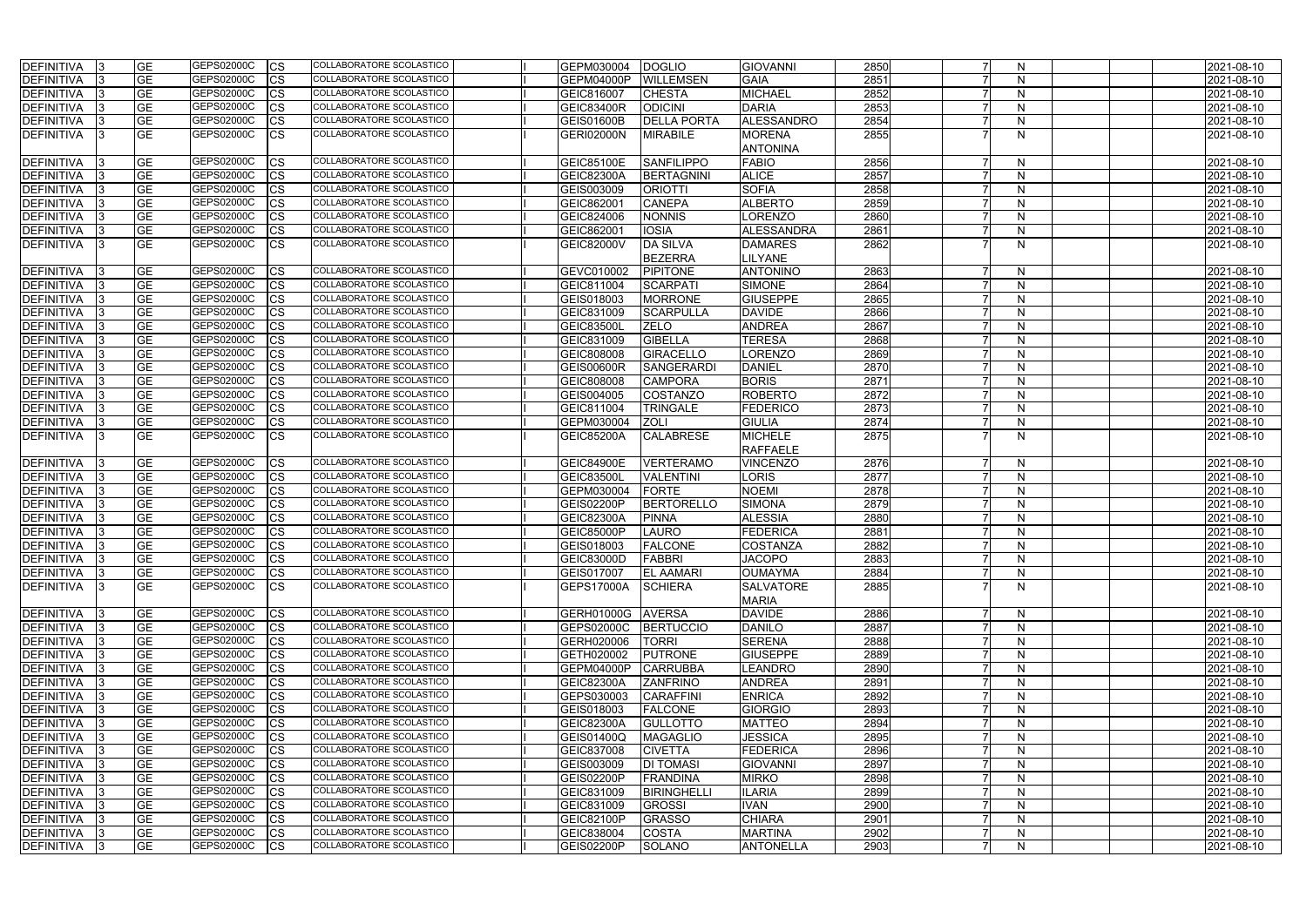| <b>DEFINITIVA</b> | <b>GE</b> | GEPS02000C | <b>CS</b>   | COLLABORATORE SCOLASTICO        | GEPM030004        | <b>LONGO</b>      | <b>VERONICA</b>                 | 2904 | N            | 2021-08-10 |
|-------------------|-----------|------------|-------------|---------------------------------|-------------------|-------------------|---------------------------------|------|--------------|------------|
| <b>DEFINITIVA</b> | <b>GE</b> | GEPS02000C | <b>CS</b>   | COLLABORATORE SCOLASTICO        | GEIC829009        | <b>PICCIOLO</b>   | <b>MARTINA</b>                  | 2905 | N            | 2021-08-10 |
| <b>DEFINITIVA</b> | <b>GE</b> | GEPS02000C | CS          | COLLABORATORE SCOLASTICO        | <b>GEIC81200X</b> | <b>COSSU</b>      | <b>VALERIA</b>                  | 2906 | N            | 2021-08-10 |
| <b>DEFINITIVA</b> | <b>GE</b> | GEPS02000C | CS          | COLLABORATORE SCOLASTICO        | GEIC838004        | <b>PUPPO</b>      | <b>BARBARA</b>                  | 2907 | N            | 2021-08-10 |
| DEFINITIVA        | GE        | GEPS02000C | <b>CS</b>   | COLLABORATORE SCOLASTICO        | <b>GEIS00600R</b> | <b>CANGINI</b>    | <b>SIMONE</b>                   | 2908 | N            | 2021-08-10 |
| <b>DEFINITIVA</b> | <b>GE</b> | GEPS02000C | <b>CS</b>   | COLLABORATORE SCOLASTICO        | <b>GEIC85100E</b> | <b>IACOPINO</b>   | <b>ALICE</b>                    | 2909 | N            | 2021-08-10 |
| DEFINITIVA        | <b>GE</b> | GEPS02000C | <b>CS</b>   | COLLABORATORE SCOLASTICO        | <b>GERI07000P</b> | <b>PUPPO</b>      | <b>ROBERTA</b>                  | 2910 | N            | 2021-08-10 |
| <b>DEFINITIVA</b> | <b>GE</b> | GEPS02000C | <b>CS</b>   | COLLABORATORE SCOLASTICO        | GEIC83600C        | <b>VASTA</b>      | <b>CHIARA</b>                   | 2911 | N            | 2021-08-10 |
| <b>DEFINITIVA</b> | <b>GE</b> | GEPS02000C | CS          | COLLABORATORE SCOLASTICO        | <b>GEIC82100P</b> | POLLINO           | <b>FRANCESCOPIO</b>             | 2912 | N            | 2021-08-10 |
| <b>DEFINITIVA</b> | <b>GE</b> | GEPS02000C | CS          | <b>COLLABORATORE SCOLASTICO</b> | GERH01000G        | <b>CORDA</b>      | <b>CAROLINA</b>                 | 2913 | N            | 2021-08-10 |
| <b>DEFINITIVA</b> | GЕ        | GEPS02000C | CS          | COLLABORATORE SCOLASTICO        | GEIC826001        | <b>FALCONE</b>    | <b>KATIA</b>                    | 2914 | N            | 2021-08-10 |
| <b>DEFINITIVA</b> | GE        | GEPS02000C | CS          | COLLABORATORE SCOLASTICO        | GEIC825002        | NUREDINI          | <b>MARSIDA</b>                  | 2915 | N            | 2021-08-10 |
| <b>DEFINITIVA</b> | GE        | GEPS02000C | CS          | COLLABORATORE SCOLASTICO        | GEPC04000E        | <b>LO PRESTI</b>  | <b>CLAUDIA</b>                  | 2916 | N            | 2021-08-10 |
| <b>DEFINITIVA</b> | GE        | GEPS02000C | CS          | COLLABORATORE SCOLASTICO        | GEIC838004        | <b>RASCHELLA</b>  | <b>CLARA</b>                    | 2917 | N            | 2021-08-10 |
| <b>DEFINITIVA</b> | GЕ        | GEPS02000C | CS          | COLLABORATORE SCOLASTICO        | GEPS050008        | VALLARELLI        | <b>CHIARA</b>                   | 2918 | N            | 2021-08-10 |
| <b>DEFINITIVA</b> | <b>GE</b> | GEPS02000C | <b>CS</b>   | COLLABORATORE SCOLASTICO        | GEIS004005        | <b>RAGUSA</b>     | <b>UMBERTO</b>                  | 2919 | N            | 2021-08-10 |
|                   |           |            |             |                                 |                   |                   | <b>MATTIA LAERTE</b>            |      |              |            |
| <b>DEFINITIVA</b> | GЕ        | GEPS02000C | <b>CS</b>   | COLLABORATORE SCOLASTICO        | GEVC010002        | <b>BILARDI</b>    | <b>GIANLUCA</b>                 | 2920 | N            | 2021-08-10 |
| <b>DEFINITIVA</b> | <b>GE</b> | GEPS02000C | <b>CS</b>   | <b>COLLABORATORE SCOLASTICO</b> | GEIC859005        | <b>CARINI</b>     | <b>FEDERICA</b>                 | 2921 | N            | 2021-08-10 |
| <b>DEFINITIVA</b> | <b>GE</b> | GEPS02000C | CS          | COLLABORATORE SCOLASTICO        | GEPC01000P        | <b>GIREI</b>      | <b>SILVIA</b>                   | 2922 | N            | 2021-08-10 |
| <b>DEFINITIVA</b> | <b>GE</b> | GEPS02000C | CS          | COLLABORATORE SCOLASTICO        | <b>GEIC80700C</b> | FERRARO           | <b>VERONICA</b>                 | 2923 | N            | 2021-08-10 |
| <b>DEFINITIVA</b> | <b>GE</b> | GEPS02000C | CS          | COLLABORATORE SCOLASTICO        | GEIC810008        | <b>OLIVIERI</b>   | <b>GIULIA</b>                   | 2924 | N            | 2021-08-10 |
| DEFINITIVA        | GE        | GEPS02000C | <b>CS</b>   | COLLABORATORE SCOLASTICO        | <b>GEPS17000A</b> | <b>FABIANO</b>    | <b>WALTER</b>                   | 2925 | N            | 2021-08-10 |
|                   |           |            |             |                                 |                   |                   | <b>STEFANO</b>                  |      |              |            |
| <b>DEFINITIVA</b> | <b>GE</b> | GEPS02000C | CS          | COLLABORATORE SCOLASTICO        | <b>GEIC80500R</b> | <b>RIGA</b>       | <b>VITTORIO</b>                 | 2926 | N            | 2021-08-10 |
| <b>DEFINITIVA</b> | GE        | GEPS02000C | <b>CS</b>   | COLLABORATORE SCOLASTICO        | GEVC010002        | <b>DI MAURO</b>   | <b>PAOLA</b>                    | 2927 | N            | 2021-08-10 |
| <b>DEFINITIVA</b> | GЕ        | GEPS02000C | CS          | COLLABORATORE SCOLASTICO        | GEIC804001        | <b>CAPUTO</b>     | <b>SERAFINA</b>                 | 2928 | N            | 2021-08-10 |
| <b>DEFINITIVA</b> | <b>GE</b> | GEPS02000C | <b>CS</b>   | COLLABORATORE SCOLASTICO        | GEIS003009        | PICCIUOLO         | <b>STEFANO</b>                  | 2929 | N            | 2021-08-10 |
| <b>DEFINITIVA</b> | GЕ        | GEPS02000C | <b>CS</b>   | COLLABORATORE SCOLASTICO        | <b>GERI07000P</b> | <b>RIMMAUDO</b>   | <b>DAFNE</b>                    | 2930 | N            | 2021-08-10 |
| <b>DEFINITIVA</b> | GE        | GEPS02000C | <b>CS</b>   | COLLABORATORE SCOLASTICO        | <b>GEIS02200P</b> | <b>DE MARTINI</b> | <b>ALBERTO</b>                  | 2931 | N            | 2021-08-10 |
| <b>DEFINITIVA</b> | <b>GE</b> | GEPS02000C | <b>CS</b>   | COLLABORATORE SCOLASTICO        | GEIC838004        | <b>DIRANNO</b>    | <b>SIMONE</b>                   | 2932 | N            | 2021-08-10 |
| <b>DEFINITIVA</b> | GE        | GEPS02000C | <b>CS</b>   | COLLABORATORE SCOLASTICO        | GEIC86300R        | ANDREACCHIO       | <b>MARTA</b>                    | 2933 | N            | 2021-08-10 |
| <b>DEFINITIVA</b> | GE        | GEPS02000C | <b>CS</b>   | COLLABORATORE SCOLASTICO        | GEPS080004        | <b>CHECCHIA</b>   | <b>DANIELE</b>                  | 2934 | N            | 2021-08-10 |
| <b>DEFINITIVA</b> | <b>GE</b> | GEPS02000C | <b>CS</b>   | COLLABORATORE SCOLASTICO        | <b>GEIC83400R</b> | <b>GIACOBBE</b>   | <b>LORENZO</b>                  | 2935 | N            | 2021-08-10 |
| <b>DEFINITIVA</b> | GЕ        | GEPS02000C | CS          | COLLABORATORE SCOLASTICO        | GEIC817003        | <b>MINA</b>       | <b>ALESSIA</b>                  | 2936 | N            | 2021-08-10 |
| <b>DEFINITIVA</b> | <b>GE</b> | GEPS02000C | CS          | COLLABORATORE SCOLASTICO        | <b>GEIC84100X</b> | <b>BROSIDO</b>    | <b>SILVIA</b>                   | 2937 | N            | 2021-08-10 |
| <b>DEFINITIVA</b> | <b>GE</b> | GEPS02000C | <b>I</b> CS | COLLABORATORE SCOLASTICO        | GEIC82300A        | <b>MINEVA</b>     | <b>EVGENIYA</b>                 | 2938 | N.           | 2021-08-10 |
|                   |           |            |             |                                 |                   |                   | <b>PETROVA</b>                  |      |              |            |
| DEFINITIVA        | <b>GE</b> | GEPS02000C | <b>ICS</b>  | COLLABORATORE SCOLASTICO        | GEIC860009        | <b>MANTOVANI</b>  | <b>LEONARDO</b>                 | 2939 | N            | 2021-08-10 |
| <b>DEFINITIVA</b> | <b>GE</b> | GEPS02000C | <b>ICS</b>  | COLLABORATORE SCOLASTICO        | <b>GEIC82300A</b> | <b>LIMA</b>       | <b>ANTONELLA</b>                | 2940 | N            | 2021-08-10 |
| <b>DEFINITIVA</b> | <b>GE</b> | GEPS02000C | <b>CS</b>   | COLLABORATORE SCOLASTICO        | GEPS050008        | BAUDANZA          | <b>DORA</b>                     | 2941 | $\mathsf{N}$ | 2021-08-10 |
| <b>DEFINITIVA</b> | <b>GE</b> | GEPS02000C | <b>CS</b>   | COLLABORATORE SCOLASTICO        | GEIC82100P        | SCARIMBOLO        | <b>PAOLA</b>                    | 2942 | <sub>N</sub> | 2021-08-10 |
| <b>DEFINITIVA</b> | <b>GE</b> | GEPS02000C | <b>CS</b>   | COLLABORATORE SCOLASTICO        | GEPS17000A        | <b>MARANDO</b>    | <b>EMANUELE</b>                 | 2943 | N            | 2021-08-10 |
| <b>DEFINITIVA</b> | <b>GE</b> | GEPS02000C | <b>CS</b>   | COLLABORATORE SCOLASTICO        | <b>GERI02000N</b> | BARTUCCA          | <b>GENAI</b>                    | 2944 | N            | 2021-08-10 |
| <b>DEFINITIVA</b> | <b>GE</b> | GEPS02000C | <b>CS</b>   | COLLABORATORE SCOLASTICO        | GEIC840004        | D'ANNA            | <b>LAURA</b>                    | 2945 | N            | 2021-08-10 |
| <b>DEFINITIVA</b> | <b>GE</b> | GEPS02000C | <b>CS</b>   | COLLABORATORE SCOLASTICO        | GEIC831009        | <b>CIERVO</b>     | <b>GABRIELE</b>                 | 2946 | N            | 2021-08-10 |
| <b>DEFINITIVA</b> | <b>GE</b> | GEPS02000C | <b>CS</b>   | COLLABORATORE SCOLASTICO        | GEIC82300A        | <b>ZITO</b>       | <b>SIMONA</b>                   | 2947 | $\mathsf{N}$ | 2021-08-10 |
| <b>DEFINITIVA</b> | <b>GE</b> | GEPS02000C | <b>CS</b>   | COLLABORATORE SCOLASTICO        | GETH020002        | SAPIENZA          | FEDERICA                        | 2948 | N            | 2021-08-10 |
| <b>DEFINITIVA</b> | <b>GE</b> | GEPS02000C | CS          | COLLABORATORE SCOLASTICO        | <b>GEIS00600R</b> | <b>DI MICCO</b>   | <b>SILVANA</b>                  | 2949 | N            | 2021-08-10 |
| <b>DEFINITIVA</b> | <b>GE</b> | GEPS02000C | <b>CS</b>   | COLLABORATORE SCOLASTICO        | GEIC83600C        | CAPIZZI           | <b>SABRINA</b>                  | 2950 | $\mathsf{N}$ | 2021-08-10 |
| <b>DEFINITIVA</b> | <b>GE</b> | GEPS02000C | <b>CS</b>   | COLLABORATORE SCOLASTICO        | <b>GEIS00600R</b> | <b>MASCHIETTO</b> | <b>EMANUELA</b>                 | 2951 | N            | 2021-08-10 |
| DEFINITIVA        | <b>GE</b> | GEPS02000C | <b>CS</b>   | COLLABORATORE SCOLASTICO        | <b>GEIC83500L</b> | <b>CARBONE</b>    | FABRIZIO                        | 2952 | N            | 2021-08-10 |
| <b>DEFINITIVA</b> | <b>GE</b> | GEPS02000C | <b>ICS</b>  | COLLABORATORE SCOLASTICO        | GEVC010002        | DECARO            | <b>ERIKA</b>                    | 2953 | $\mathsf{N}$ | 2021-08-10 |
| <b>DEFINITIVA</b> | <b>GE</b> | GEPS02000C | <b>ICS</b>  | COLLABORATORE SCOLASTICO        | GESL01000P        | FURFARO           | <b>PIETRO</b>                   | 2954 | N            | 2021-08-10 |
| <b>DEFINITIVA</b> | <b>GE</b> | GEPS02000C | <b>ICS</b>  | COLLABORATORE SCOLASTICO        | GEIC808008        | <b>INCOLLU</b>    | <b>MONA LISA</b><br><b>ANNA</b> | 2955 | N            | 2021-08-10 |
| <b>DEFINITIVA</b> | <b>GE</b> | GEPS02000C | <b>ICS</b>  | COLLABORATORE SCOLASTICO        | GEIC817003        | <b>VIVENZI</b>    | <b>MONICA</b>                   | 2956 | N            | 2021-08-10 |
| <b>DEFINITIVA</b> | <b>GE</b> | GEPS02000C | <b>CS</b>   | COLLABORATORE SCOLASTICO        | GETH020002        | PERCIVALE         | <b>MARCO</b>                    | 2957 | N            | 2021-08-10 |
|                   |           |            |             |                                 |                   |                   |                                 |      |              |            |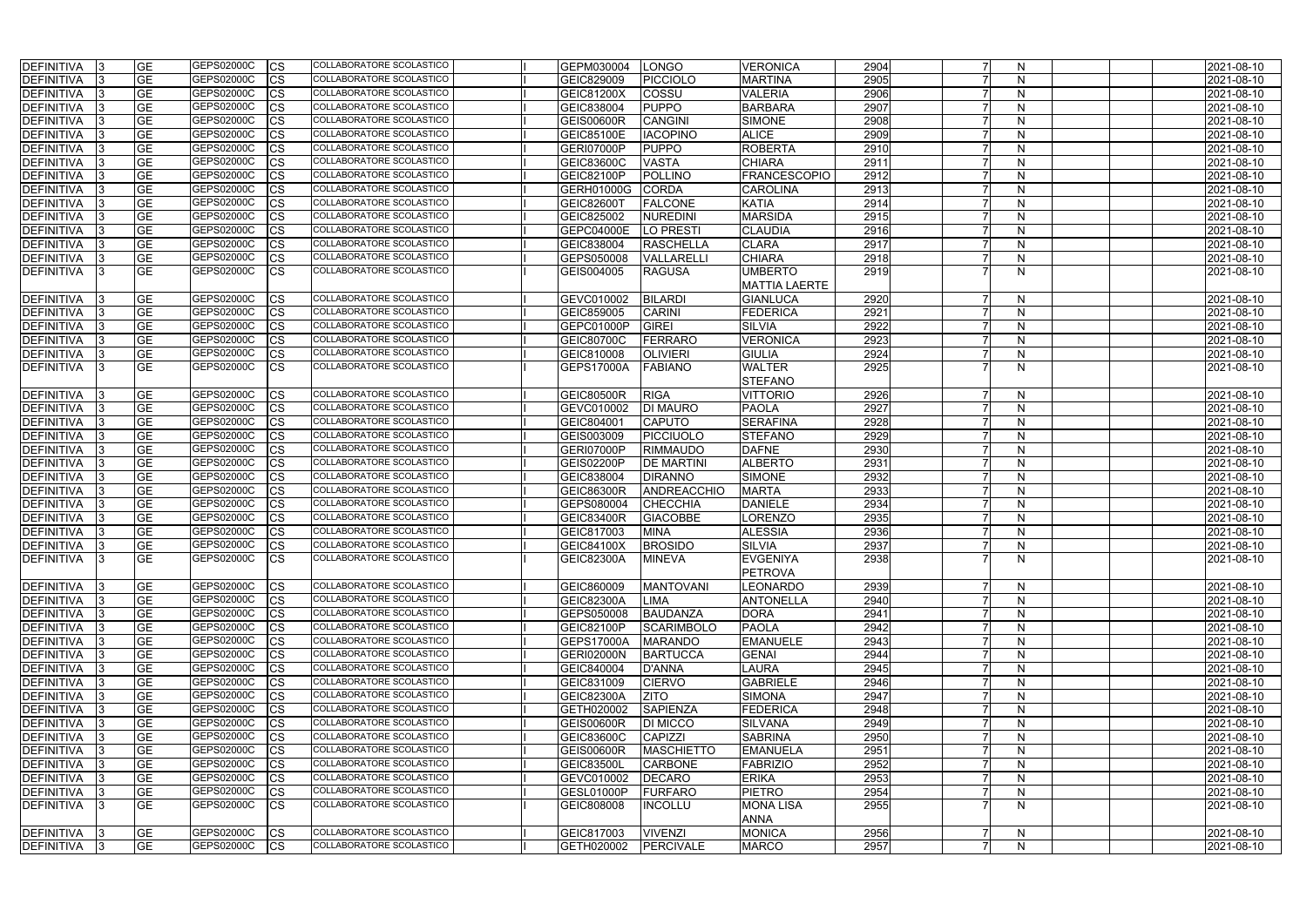| <b>DEFINITIVA</b> | <b>GE</b> | GEPS02000C | <b>CS</b>  | COLLABORATORE SCOLASTICO        | GEIC85000P        | <b>MICELI</b>     | ROSANNA              | 2958              | N            |  | 2021-08-10 |
|-------------------|-----------|------------|------------|---------------------------------|-------------------|-------------------|----------------------|-------------------|--------------|--|------------|
| <b>DEFINITIVA</b> | <b>GE</b> | GEPS02000C | CS         | COLLABORATORE SCOLASTICO        | GEIC804001        | <b>MOGGIO</b>     | <b>ALESSANDRA</b>    | 2959              | N            |  | 2021-08-10 |
| <b>DEFINITIVA</b> | GЕ        | GEPS02000C | <b>CS</b>  | COLLABORATORE SCOLASTICO        | <b>GEIC85100E</b> | <b>ROSSI</b>      | <b>ANNALISA</b>      | 2960              | N            |  | 2021-08-10 |
| <b>DEFINITIVA</b> | GЕ        | GEPS02000C | CS         | COLLABORATORE SCOLASTICO        | GEIC825002        | <b>GIULIANI</b>   | <b>MICHELA</b>       | 2961              | N            |  | 2021-08-10 |
| <b>DEFINITIVA</b> | GЕ        | GEPS02000C | <b>CS</b>  | COLLABORATORE SCOLASTICO        | <b>GEIC80700C</b> | <b>CURCIO</b>     | <b>GIOVANNI</b>      | 2962              | N            |  | 2021-08-10 |
| <b>DEFINITIVA</b> | GЕ        | GEPS02000C | CS         | COLLABORATORE SCOLASTICO        | GEIC862001        | PLODARI           | VERONICA             | 2963              | N            |  | 2021-08-10 |
| DEFINITIVA        | GЕ        | GEPS02000C | СS         | COLLABORATORE SCOLASTICO        | <b>GEIC85200A</b> | <b>CAVIGLIA</b>   | <b>MANUELA</b>       | 2964              | N            |  | 2021-08-10 |
| DEFINITIVA        | GЕ        | GEPS02000C | <b>CS</b>  | COLLABORATORE SCOLASTICO        | <b>GEIC81900P</b> | <b>SCARSI</b>     | <b>FRANCESCA</b>     | 2965              | N            |  | 2021-08-10 |
| <b>DEFINITIVA</b> | <b>GE</b> | GEPS02000C | <b>CS</b>  | COLLABORATORE SCOLASTICO        | GEIC804001        | <b>MASSA</b>      | <b>SIMONA</b>        | 2966              | N            |  | 2021-08-10 |
| <b>DEFINITIVA</b> | GЕ        | GEPS02000C | CS         | COLLABORATORE SCOLASTICO        | GEIC81300Q        | <b>CRAVINO</b>    | <b>MICHELA</b>       | 2967              | N            |  | 2021-08-10 |
| <b>DEFINITIVA</b> | <b>GE</b> | GEPS02000C | CS         | <b>COLLABORATORE SCOLASTICO</b> | GEIC833001        | <b>BEVILACQUA</b> | <b>SILVIA</b>        | 2968              | N            |  | 2021-08-10 |
| <b>DEFINITIVA</b> | GЕ        | GEPS02000C | CS         | COLLABORATORE SCOLASTICO        | GEIC816007        | DAGNINO           | <b>SIMONA</b>        | 2969              | N            |  | 2021-08-10 |
| <b>DEFINITIVA</b> | GЕ        | GEPS02000C | CS         | COLLABORATORE SCOLASTICO        | GEIS018003        | NAPOLEONE         | <b>SIMONE</b>        | 2970              | N            |  | 2021-08-10 |
| <b>DEFINITIVA</b> | GЕ        | GEPS02000C | CS         | COLLABORATORE SCOLASTICO        | <b>GEIC84900E</b> | <b>ZUNINO</b>     | <b>SONIA</b>         | 2971              | N            |  | 2021-08-10 |
| <b>DEFINITIVA</b> | GЕ        | GEPS02000C | <b>CS</b>  | COLLABORATORE SCOLASTICO        | GEIC804001        | <b>FRISINA</b>    | <b>LAURA</b>         | 2972              | N            |  | 2021-08-10 |
| <b>DEFINITIVA</b> | GЕ        | GEPS02000C | <b>CS</b>  | COLLABORATORE SCOLASTICO        | <b>GEIC82000V</b> | <b>CASAZZA</b>    | <b>MARIA - ADA</b>   | 2973              | N            |  | 2021-08-10 |
| <b>DEFINITIVA</b> | GЕ        | GEPS02000C | CS         | COLLABORATORE SCOLASTICO        | <b>GEIC82200E</b> | <b>SERAFINO</b>   | <b>STEFANO</b>       | 2974              | N            |  | 2021-08-10 |
| <b>DEFINITIVA</b> | GЕ        | GEPS02000C | CS         | COLLABORATORE SCOLASTICO        | <b>GEIC85000P</b> | <b>BENATTI</b>    | <b>SIMONA</b>        | 2975              | N            |  | 2021-08-10 |
| <b>DEFINITIVA</b> | GЕ        | GEPS02000C | CS         | <b>COLLABORATORE SCOLASTICO</b> | <b>GEIS00600R</b> | <b>NERI</b>       | <b>VIVIANA LUCIA</b> | 2976              | N            |  | 2021-08-10 |
| <b>DEFINITIVA</b> | GЕ        | GEPS02000C | CS         | COLLABORATORE SCOLASTICO        | GEPS02000C        | <b>TRAPASSO</b>   | MAURIZIO             | 2977              | N            |  | 2021-08-10 |
| DEFINITIVA        | GЕ        | GEPS02000C | CS         | COLLABORATORE SCOLASTICO        | <b>GEIS01600B</b> | <b>RAFFAELE</b>   | <b>ORIETTA</b>       | 2978 <sub>S</sub> | N            |  | 2021-08-10 |
| <b>DEFINITIVA</b> | GЕ        | GEPS02000C | CS         | COLLABORATORE SCOLASTICO        | <b>GEIC84900E</b> | CAPICCHIONI       | FABRIZIA             | 2979              | N            |  | 2021-08-10 |
| <b>DEFINITIVA</b> | GЕ        | GEPS02000C | CS         | COLLABORATORE SCOLASTICO        | GEPM030004        | FILANTI           | <b>MARIANNA</b>      | 2980              | N            |  | 2021-08-10 |
| <b>DEFINITIVA</b> | GЕ        | GEPS02000C | <b>CS</b>  | COLLABORATORE SCOLASTICO        | <b>GEIC85500T</b> | <b>LERMA</b>      | <b>SIMONA</b>        | 2981              | N            |  | 2021-08-10 |
| <b>DEFINITIVA</b> | GЕ        | GEPS02000C | CS         | COLLABORATORE SCOLASTICO        | GEIS018003        | FORTI             | <b>FABRIZIO</b>      | 2982              | N            |  | 2021-08-10 |
| <b>DEFINITIVA</b> | GЕ        | GEPS02000C | CS         | COLLABORATORE SCOLASTICO        | GESL01000P        | <b>MANCINI</b>    | <b>LAURA</b>         | 2983              | N            |  | 2021-08-10 |
| <b>DEFINITIVA</b> | GЕ        | GEPS02000C | CS         | COLLABORATORE SCOLASTICO        | <b>GEIC85100E</b> | <b>ARADO</b>      | <b>DANIELA</b>       | 2984              | N            |  | 2021-08-10 |
| <b>DEFINITIVA</b> | GЕ        | GEPS02000C | CS         | COLLABORATORE SCOLASTICO        | <b>GEIS01600B</b> | <b>BERTOLDI</b>   | <b>SIMONA</b>        | 2985              | N            |  | 2021-08-10 |
| <b>DEFINITIVA</b> | GЕ        | GEPS02000C | CS         | COLLABORATORE SCOLASTICO        | <b>GEIC85000P</b> | PIU               | <b>SANDRA</b>        | 2986              | N            |  | 2021-08-10 |
| <b>DEFINITIVA</b> | GЕ        | GEPS02000C | <b>CS</b>  | COLLABORATORE SCOLASTICO        | GEPM030004        | <b>CALDERINO</b>  | <b>MARIA</b>         | 2987              | N            |  | 2021-08-10 |
| DEFINITIVA        | GЕ        | GEPS02000C | CS         | <b>COLLABORATORE SCOLASTICO</b> | <b>GEIC83000D</b> | <b>ALLEGRI</b>    | <b>LAURA</b>         | 2988              | N            |  | 2021-08-10 |
| <b>DEFINITIVA</b> | GE        | GEPS02000C | CS         | COLLABORATORE SCOLASTICO        | GEPM04000P        | <b>TIRAFERRI</b>  | MARIALUISA           | 2989              | N            |  | 2021-08-10 |
| <b>DEFINITIVA</b> | GЕ        | GEPS02000C | <b>CS</b>  | COLLABORATORE SCOLASTICO        | GEIC817003        | <b>TASSISTRO</b>  | <b>MIRIAM</b>        | 2990              | N            |  | 2021-08-10 |
| DEFINITIVA        | GЕ        | GEPS02000C | CS         | COLLABORATORE SCOLASTICO        | <b>GEIC82300A</b> | <b>BURINI</b>     | <b>CINZIA</b>        | 2991              | N            |  | 2021-08-10 |
| <b>DEFINITIVA</b> | GЕ        | GEPS02000C | CS         | COLLABORATORE SCOLASTICO        | GERH020006        | <b>TEDESCO</b>    | <b>RENZO</b>         | 2992              | N            |  | 2021-08-10 |
| <b>DEFINITIVA</b> | GЕ        | GEPS02000C | <b>ICS</b> | COLLABORATORE SCOLASTICO        | <b>GEIC84100X</b> | <b>MARRAS</b>     | ANTONELLA            | 2993              | N            |  | 2021-08-10 |
| DEFINITIVA 3      | GE        | GEPS02000C | <b>CS</b>  | COLLABORATORE SCOLASTICO        | GEPS080004        | <b>NERI</b>       | ANNUNZIATA           | 2994              | N            |  | 2021-08-10 |
| DEFINITIVA  3     | GE        | GEPS02000C | <b>CS</b>  | COLLABORATORE SCOLASTICO        | GEIC804001        | <b>RASPITZU</b>   | <b>CRISTINA</b>      | 2995              | N            |  | 2021-08-10 |
| DEFINITIVA 3      | <b>GE</b> | GEPS02000C | <b>CS</b>  | COLLABORATORE SCOLASTICO        | <b>GEIC85100E</b> | STAITI            | <b>ROSA</b>          | 2996              | $\mathsf{N}$ |  | 2021-08-10 |
| DEFINITIVA        | <b>GE</b> | GEPS02000C | <b>CS</b>  | COLLABORATORE SCOLASTICO        | GEIC825002        | <b>TUCCILLO</b>   | <b>EMILIA</b>        | 2997              | $\mathsf{N}$ |  | 2021-08-10 |
| <b>DEFINITIVA</b> | <b>GE</b> | GEPS02000C | <b>CS</b>  | COLLABORATORE SCOLASTICO        | <b>GEIC82300A</b> | <b>DE ROSA</b>    | <b>LAURA</b>         | 2998              | N            |  | 2021-08-10 |
| DEFINITIVA        | <b>GE</b> | GEPS02000C | <b>ICS</b> | COLLABORATORE SCOLASTICO        | GEPS030003        | <b>TASSARA</b>    | <b>GIOVANNI</b>      | 2999              | N            |  | 2021-08-10 |
|                   |           |            |            |                                 |                   |                   | <b>BATTISTA</b>      |                   |              |  |            |
| DEFINITIVA        | GE        | GEPS02000C | <b>CS</b>  | COLLABORATORE SCOLASTICO        | <b>GEIC85100E</b> | FERRONI           | <b>ANNA MARIA</b>    | 3000              | N            |  | 2021-08-10 |
| DEFINITIVA        | <b>GE</b> | GEPS02000C | <b>CS</b>  | COLLABORATORE SCOLASTICO        | GEIC824006        | <b>MEREU</b>      | ALESSANDRO           | 3001              | N            |  | 2021-08-10 |
| <b>DEFINITIVA</b> | <b>GE</b> | GEPS02000C | <b>CS</b>  | COLLABORATORE SCOLASTICO        | GEIC85000P        | <b>CARBONERI</b>  | <b>ROBERTA</b>       | 3002              | N            |  | 2021-08-10 |
| <b>DEFINITIVA</b> | <b>GE</b> | GEPS02000C | <b>ICS</b> | COLLABORATORE SCOLASTICO        | GEIC838004        | <b>LAURO</b>      | <b>ANTONIETTA</b>    | 3003              | N            |  | 2021-08-10 |
| DEFINITIVA        | <b>GE</b> | GEPS02000C | <b>ICS</b> | COLLABORATORE SCOLASTICO        | GEPM04000P        | <b>ESPOSITO</b>   | <b>CARMELA</b>       | 3004              | N            |  | 2021-08-10 |
| DEFINITIVA        | <b>GE</b> | GEPS02000C | <b>ICS</b> | COLLABORATORE SCOLASTICO        | GEIC85000P        | <b>DI BELLA</b>   | <b>PAOLA</b>         | 3005              | N            |  | 2021-08-10 |
| <b>DEFINITIVA</b> | GЕ        | GEPS02000C | <b>CS</b>  | COLLABORATORE SCOLASTICO        | GEIC808008        | <b>RAMPI</b>      | <b>SIMONA</b>        | 3006              | N            |  | 2021-08-10 |
| DEFINITIVA 3      | <b>GE</b> | GEPS02000C | <b>CS</b>  | COLLABORATORE SCOLASTICO        | GERI07000P        | <b>VALLEBONA</b>  | <b>STEFANO</b>       | 3007              | N            |  | 2021-08-10 |
| DEFINITIVA 3      | <b>GE</b> | GEPS02000C | <b>CS</b>  | COLLABORATORE SCOLASTICO        | GEIC838004        | PIQUET            | <b>RITA</b>          | 3008              | N            |  | 2021-08-10 |
| DEFINITIVA        | <b>GE</b> | GEPS02000C | <b>ICS</b> | COLLABORATORE SCOLASTICO        | GEPS02000C        | <b>DI GIACOMO</b> | <b>LOREDANA</b>      | 3009              | N            |  | 2021-08-10 |
| DEFINITIVA        | GЕ        | GEPS02000C | <b>ICS</b> | COLLABORATORE SCOLASTICO        | <b>GEIC85100E</b> | LASI              | <b>BARBARA</b>       | 3010              | N            |  | 2021-08-10 |
| <b>DEFINITIVA</b> | GЕ        | GEPS02000C | <b>ICS</b> | COLLABORATORE SCOLASTICO        | GEIC81900P        | <b>TAVELLA</b>    | <b>ORIETTA</b>       | 3011              | $\mathsf{N}$ |  | 2021-08-10 |
| <b>DEFINITIVA</b> | GЕ        | GEPS02000C | ICS.       | COLLABORATORE SCOLASTICO        | GEPC01000P        | <b>DE MORO</b>    | <b>GIUSEPPE</b>      | 3012              | N            |  | 2021-08-10 |
| DEFINITIVA        | GE        | GEPS02000C | <b>CS</b>  | COLLABORATORE SCOLASTICO        | <b>GEIS01600B</b> | <b>CERRONI</b>    | <b>ELISA</b>         | 3013              | N            |  | 2021-08-10 |
| DEFINITIVA<br>-13 | <b>GE</b> | GEPS02000C | <b>CS</b>  | COLLABORATORE SCOLASTICO        | <b>GEIC81200X</b> | PAGLIANI          | <b>PAOLA</b>         | 3014              | N            |  | 2021-08-10 |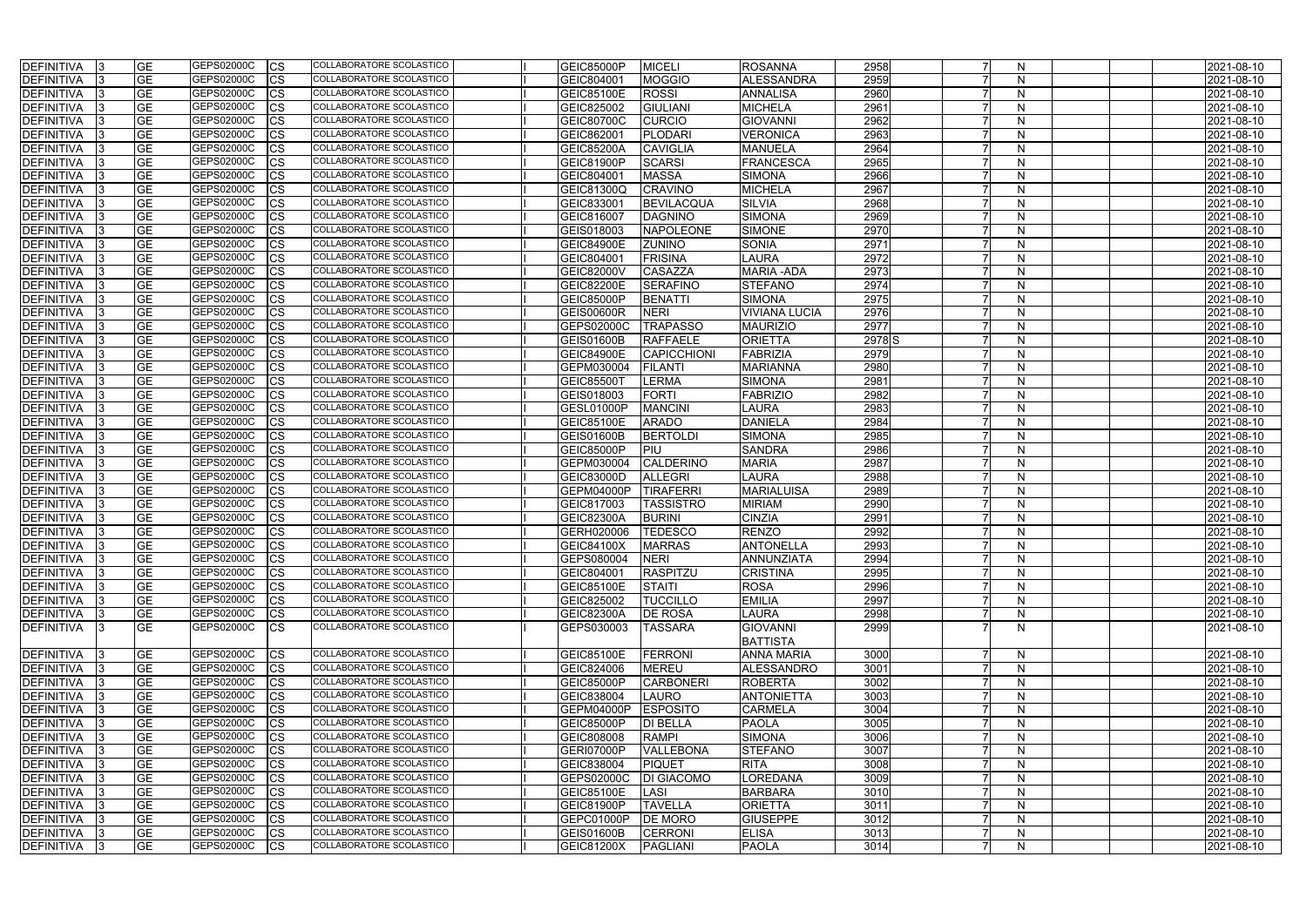| DEFINITIVA 3      |     | <b>GE</b> | GEPS02000C        | <b>CS</b> | COLLABORATORE SCOLASTICO        | <b>GEIS01400Q</b> | <b>DEL SESTO</b>   | GERARDO             | 3015 | 6,98 | S            | 2021-08-10 |
|-------------------|-----|-----------|-------------------|-----------|---------------------------------|-------------------|--------------------|---------------------|------|------|--------------|------------|
| DEFINITIVA        |     | <b>GE</b> | GEPS02000C        | <b>CS</b> | COLLABORATORE SCOLASTICO        | GETH020002        | <b>GIACALONE</b>   | <b>GASPARE</b>      | 3016 | 6,98 | N            | 2021-08-10 |
| <b>DEFINITIVA</b> |     | <b>GE</b> | GEPS02000C        | <b>CS</b> | COLLABORATORE SCOLASTICO        | <b>GEIC82000V</b> | <b>TACCHELLA</b>   | <b>GIORGIA</b>      | 3017 | 6,97 | S            | 2021-08-10 |
|                   |     |           |                   |           |                                 |                   |                    | <b>VITTORIA</b>     |      |      |              |            |
| DEFINITIVA        |     | <b>GE</b> | GEPS02000C        | <b>CS</b> | COLLABORATORE SCOLASTICO        | GEIC80700C        | <b>CAPPARELL</b>   | <b>ANDREA</b>       | 3018 | 6,97 | S            | 2021-08-10 |
| DEFINITIVA        |     | <b>GE</b> | GEPS02000C        | <b>CS</b> | COLLABORATORE SCOLASTICO        | <b>GEIC86300R</b> | PIZZORNO           | <b>RAFFAELLA</b>    | 3019 | 6,97 | S            | 2021-08-10 |
| DEFINITIVA        | -13 | <b>GE</b> | GEPS02000C        | <b>CS</b> | COLLABORATORE SCOLASTICO        | GEIC85000P        | <b>SACCO</b>       | <b>ILARIA</b>       | 3020 | 6,97 | S            | 2021-08-10 |
| <b>DEFINITIVA</b> |     | <b>GE</b> | GEPS02000C        | <b>CS</b> | COLLABORATORE SCOLASTICO        | GEPS030003        | <b>SAFFIOTI</b>    | <b>MASSIMO</b>      | 3021 | 6,97 | S            | 2021-08-10 |
| DEFINITIVA        |     | <b>GE</b> | GEPS02000C        | <b>CS</b> | COLLABORATORE SCOLASTICO        | <b>GEIC84100X</b> | <b>BERTIN</b>      | <b>SARAH</b>        | 3022 | 6,97 | $\mathsf{N}$ | 2021-08-10 |
| DEFINITIVA        |     | <b>GE</b> | GEPS02000C        | <b>CS</b> | COLLABORATORE SCOLASTICO        | GEPS080004        | SPERANDIO          | <b>CLAUDIO</b>      | 3023 | 6,97 | N            | 2021-08-10 |
| DEFINITIVA        |     | <b>GE</b> | GEPS02000C        | <b>CS</b> | COLLABORATORE SCOLASTICO        | <b>GEIC84900E</b> | <b>RIZZO</b>       | <b>GIUSEPPE</b>     | 3024 | 6,95 | S            | 2021-08-10 |
|                   |     |           |                   |           |                                 |                   |                    | <b>SALVATORE</b>    |      |      |              |            |
| DEFINITIVA        |     | <b>GE</b> | GEPS02000C        | <b>CS</b> | COLLABORATORE SCOLASTICO        | GEIC85000P        | <b>BARRECA</b>     | <b>GABRIELE</b>     | 3025 | 6,95 | S            | 2021-08-10 |
| DEFINITIVA        |     | <b>GE</b> | GEPS02000C        | <b>CS</b> | COLLABORATORE SCOLASTICO        | <b>GEIC84900E</b> | <b>GIAMBARRESI</b> | <b>FABRIZIO</b>     | 3026 | 6,95 | N            | 2021-08-10 |
| DEFINITIVA        |     | <b>GE</b> | GEPS02000C        | <b>CS</b> | COLLABORATORE SCOLASTICO        | <b>GEIC82600T</b> | <b>LENTINI</b>     | ALESSANDRO          | 3027 | 6,95 | N            | 2021-08-10 |
| DEFINITIVA        |     | <b>GE</b> | GEPS02000C        | <b>CS</b> | COLLABORATORE SCOLASTICO        | <b>GEIC84400B</b> | <b>FRAGNITO</b>    | <b>GAETANO</b>      | 3028 | 6,95 | N            | 2021-08-10 |
| DEFINITIVA        |     | <b>GE</b> | GEPS02000C        | <b>CS</b> | COLLABORATORE SCOLASTICO        | <b>GERI02000N</b> | <b>FRATTINI</b>    | <b>SERENA</b>       | 3029 | 6,95 | N            | 2021-08-10 |
| DEFINITIVA        |     | <b>GE</b> | GEPS02000C        | <b>CS</b> | COLLABORATORE SCOLASTICO        | <b>GEIC83500L</b> | <b>GUALA</b>       | <b>ANGELA</b>       | 3030 | 6,95 | N            | 2021-08-10 |
| <b>DEFINITIVA</b> |     | <b>GE</b> | GEPS02000C        | <b>CS</b> | COLLABORATORE SCOLASTICO        | GETH020002        | <b>CAVALLARO</b>   | <b>UBALDO</b>       | 3031 | 6,95 | N            | 2021-08-10 |
|                   |     |           |                   |           |                                 |                   |                    | <b>FRANCESCO</b>    |      |      |              |            |
| DEFINITIVA        |     | <b>GE</b> | <b>GEPS02000C</b> | <b>CS</b> | COLLABORATORE SCOLASTICO        | GEPS080004        | <b>MASSARO</b>     | <b>DANIELE</b>      | 3032 | 6,93 | S            | 2021-08-10 |
| DEFINITIVA        |     | <b>GE</b> | GEPS02000C        | <b>CS</b> | <b>COLLABORATORE SCOLASTICO</b> | GEPC020009        | <b>LANCELLOTTI</b> | <b>PAOLO</b>        | 3033 | 6,93 | N            | 2021-08-10 |
| <b>DEFINITIVA</b> |     | <b>GE</b> | <b>GEPS02000C</b> | <b>CS</b> | COLLABORATORE SCOLASTICO        | <b>GEIC82600T</b> | POGGI              | <b>CLAUDIO</b>      | 3034 | 6,93 | $\mathsf{N}$ | 2021-08-10 |
| DEFINITIVA        |     | <b>GE</b> | GEPS02000C        | <b>CS</b> | COLLABORATORE SCOLASTICO        | GEIC829009        | SACCHITELLI        | <b>MICHELE</b>      | 3035 | 6,93 | $\mathsf{N}$ | 2021-08-10 |
| DEFINITIVA        |     | <b>GE</b> | GEPS02000C        | <b>CS</b> | COLLABORATORE SCOLASTICO        | GERI07000P        | <b>SCOLA</b>       | <b>ROBERTO</b>      | 3036 | 6,93 | N            | 2021-08-10 |
| DEFINITIVA        |     | <b>GE</b> | GEPS02000C        | <b>CS</b> | COLLABORATORE SCOLASTICO        | GEIS00700L        | <b>BRUZZESE</b>    | <b>CLAUDIO</b>      | 3037 | 6,93 | $\mathsf{N}$ | 2021-08-10 |
| DEFINITIVA        |     | <b>GE</b> | GEPS02000C        | <b>CS</b> | COLLABORATORE SCOLASTICO        | GEIS01600B        | <b>VITTORINO</b>   | <b>TERESA</b>       | 3038 | 6,92 | N            | 2021-08-10 |
| <b>DEFINITIVA</b> |     | <b>GE</b> | GEPS02000C        | <b>CS</b> | COLLABORATORE SCOLASTICO        | GEIS004005        | <b>ANNUNZIATO</b>  | <b>NADIA</b>        | 3039 | 6,91 | S            | 2021-08-10 |
|                   |     |           |                   |           |                                 |                   |                    | <b>ANASTASIA</b>    |      |      |              |            |
| <b>DEFINITIVA</b> |     | <b>GE</b> | GEPS02000C        | <b>CS</b> | COLLABORATORE SCOLASTICO        | GERH01000G        | <b>MALFATTO</b>    | <b>CAMILLA</b>      | 3040 | 6,91 | $\mathsf{N}$ | 2021-08-10 |
| DEFINITIVA        |     | <b>GE</b> | GEPS02000C        | <b>CS</b> | COLLABORATORE SCOLASTICO        | GEIC838004        | <b>MASALA</b>      | <b>PAOLO</b>        | 3041 | 6,90 | S            | 2021-08-10 |
| <b>DEFINITIVA</b> |     | <b>GE</b> | GEPS02000C        | <b>CS</b> | <b>COLLABORATORE SCOLASTICO</b> | GEIC80700C        | <b>POMPEI</b>      | FORTUNA             | 3042 | 6,90 | S            | 2021-08-10 |
| <b>DEFINITIVA</b> |     | <b>GE</b> | GEPS02000C        | <b>CS</b> | <b>COLLABORATORE SCOLASTICO</b> | <b>GEIS01600B</b> | <b>GAGGERO</b>     | <b>CHIARA</b>       | 3043 | 6,90 | S            | 2021-08-10 |
| DEFINITIVA        |     | <b>GE</b> | GEPS02000C        | <b>CS</b> | COLLABORATORE SCOLASTICO        | GEIC81400G        | <b>BRIASCO</b>     | <b>BARBARA</b>      | 3044 | 6,90 | S            | 2021-08-10 |
| DEFINITIVA        |     | <b>GE</b> | GEPS02000C        | <b>CS</b> | <b>COLLABORATORE SCOLASTICO</b> | GETH020002        | <b>BALOCCO</b>     | <b>PAOLO</b>        | 3045 | 6,90 | S            | 2021-08-10 |
| DEFINITIVA        |     | <b>GE</b> | GEPS02000C        | <b>CS</b> | COLLABORATORE SCOLASTICO        | GEPS080004        | <b>VOLPE</b>       | <b>ALESSANDRO</b>   | 3046 | 6.90 | S            | 2021-08-10 |
| DEFINITIVA  3     |     | <b>GE</b> | GEPS02000C        | <b>CS</b> | COLLABORATORE SCOLASTICO        | GEIC85000P        | POLIDORO           | <b>SONIA</b>        | 3047 | 6,90 | N            | 2021-08-10 |
| DEFINITIVA        | -13 | <b>GE</b> | GEPS02000C        | <b>CS</b> | COLLABORATORE SCOLASTICO        | <b>GEIC84100X</b> | <b>ONORATO</b>     | <b>MAIKOL</b>       | 3048 | 6,90 | $\mathsf{N}$ | 2021-08-10 |
|                   |     |           |                   |           |                                 |                   |                    | <b>ALESSANDRO</b>   |      |      |              |            |
| DEFINITIVA        | 13  | <b>GE</b> | GEPS02000C        | <b>CS</b> | COLLABORATORE SCOLASTICO        | <b>GERH01000G</b> | PAGANO             | <b>MARIAROSARIA</b> | 3049 | 6,90 | N            | 2021-08-10 |
| DEFINITIVA 3      |     | <b>GE</b> | GEPS02000C        | <b>CS</b> | COLLABORATORE SCOLASTICO        | <b>GEIC83600C</b> | <b>TANCREDI</b>    | <b>CELESTE</b>      | 3050 | 6,90 | N            | 2021-08-10 |
| DEFINITIVA 3      |     | <b>GE</b> | <b>GEPS02000C</b> | <b>CS</b> | COLLABORATORE SCOLASTICO        | GEIC808008        | <b>VACCARINO</b>   | <b>ELISA</b>        | 3051 | 6,90 | N            | 2021-08-10 |
| DEFINITIVA        | 13  | <b>GE</b> | GEPS02000C        | <b>CS</b> | COLLABORATORE SCOLASTICO        | GEIS01300X        | <b>DE FALCO</b>    | PAOLINO             | 3052 | 6,90 | N            | 2021-08-10 |
| DEFINITIVA        | -13 | <b>GE</b> | GEPS02000C        | <b>CS</b> | COLLABORATORE SCOLASTICO        | GEIC840004        | PANICO             | <b>VALENTINA</b>    | 3053 | 6,90 | $\mathsf{N}$ | 2021-08-10 |
| DEFINITIVA        |     | <b>GE</b> | GEPS02000C        | <b>CS</b> | COLLABORATORE SCOLASTICO        | <b>GEIC84900E</b> | <b>REBORA</b>      | <b>SABRINA</b>      | 3054 | 6,90 | $\mathsf{N}$ | 2021-08-10 |
| DEFINITIVA        |     | <b>GE</b> | GEPS02000C        | <b>CS</b> | COLLABORATORE SCOLASTICO        | GEIC81300Q        | <b>GILARDI</b>     | <b>GIULIA</b>       | 3055 | 6,90 | N            | 2021-08-10 |
| DEFINITIVA        |     | <b>GE</b> | GEPS02000C        | <b>CS</b> | COLLABORATORE SCOLASTICO        | <b>GERH01000G</b> | <b>RISO</b>        | <b>ALFREDO</b>      | 3056 | 6,90 | $\mathsf{N}$ | 2021-08-10 |
| DEFINITIVA        |     | <b>GE</b> | GEPS02000C        | <b>CS</b> | COLLABORATORE SCOLASTICO        | <b>GEIC83500L</b> | <b>GUASTELLA</b>   | <b>DANILO</b>       | 3057 | 6,90 | $\mathsf{N}$ | 2021-08-10 |
| DEFINITIVA        |     | <b>GE</b> | GEPS02000C        | <b>CS</b> | COLLABORATORE SCOLASTICO        | <b>GEIC82300A</b> | <b>CALEMMA</b>     | <b>CRISTINA</b>     | 3058 | 6,90 | N            | 2021-08-10 |
| DEFINITIVA 3      |     | <b>GE</b> | GEPS02000C        | <b>CS</b> | COLLABORATORE SCOLASTICO        | GEIC83400R        | <b>MAGNANO</b>     | <b>GIULIA</b>       | 3059 | 6,90 | $\mathsf{N}$ | 2021-08-10 |
| DEFINITIVA  3     |     | <b>GE</b> | GEPS02000C        | <b>CS</b> | COLLABORATORE SCOLASTICO        | <b>GEIC80700C</b> | <b>DITTAMO</b>     | <b>SIMONE</b>       | 3060 | 6,90 | N            | 2021-08-10 |
| DEFINITIVA        |     | <b>GE</b> | GEPS02000C        | <b>CS</b> | COLLABORATORE SCOLASTICO        | GEIS018003        | <b>NORBIATO</b>    | <b>MARCO</b>        | 3061 | 6,90 | N            | 2021-08-10 |
| DEFINITIVA        |     | <b>GE</b> | GEPS02000C        | <b>CS</b> | COLLABORATORE SCOLASTICO        | <b>GEIC82200E</b> | <b>GIUSTO</b>      | <b>RICCARDO</b>     | 3062 | 6,90 | N            | 2021-08-10 |
| DEFINITIVA 3      |     | <b>GE</b> | GEPS02000C        | <b>CS</b> | COLLABORATORE SCOLASTICO        | GERI02000N        | <b>TINNIRELLO</b>  | BENEDETTO           | 3063 | 6,90 | $\mathsf{N}$ | 2021-08-10 |
| DEFINITIVA 3      |     | <b>GE</b> | GEPS02000C        | <b>CS</b> | COLLABORATORE SCOLASTICO        | <b>GEIC84900E</b> | <b>MASCARDI</b>    | <b>DEBORA</b>       | 3064 | 6,90 | N            | 2021-08-10 |
| DEFINITIVA 3      |     | <b>GE</b> | GEPS02000C        | <b>CS</b> | COLLABORATORE SCOLASTICO        | <b>GEIC81200X</b> | <b>CAIAZZO</b>     | <b>UMBERTO</b>      | 3065 | 6,90 | $\mathsf{N}$ | 2021-08-10 |
| DEFINITIVA 3      |     | <b>GE</b> | GEPS02000C        | <b>CS</b> | COLLABORATORE SCOLASTICO        | GEIS018003        | <b>CIRILLO</b>     | <b>DENISE</b>       | 3066 | 6,90 | N            | 2021-08-10 |
| DEFINITIVA 3      |     | <b>GE</b> | GEPS02000C        | <b>CS</b> | COLLABORATORE SCOLASTICO        | <b>GEIS01400Q</b> | <b>OLLANO</b>      | <b>JESSICA</b>      | 3067 | 6,90 | N            | 2021-08-10 |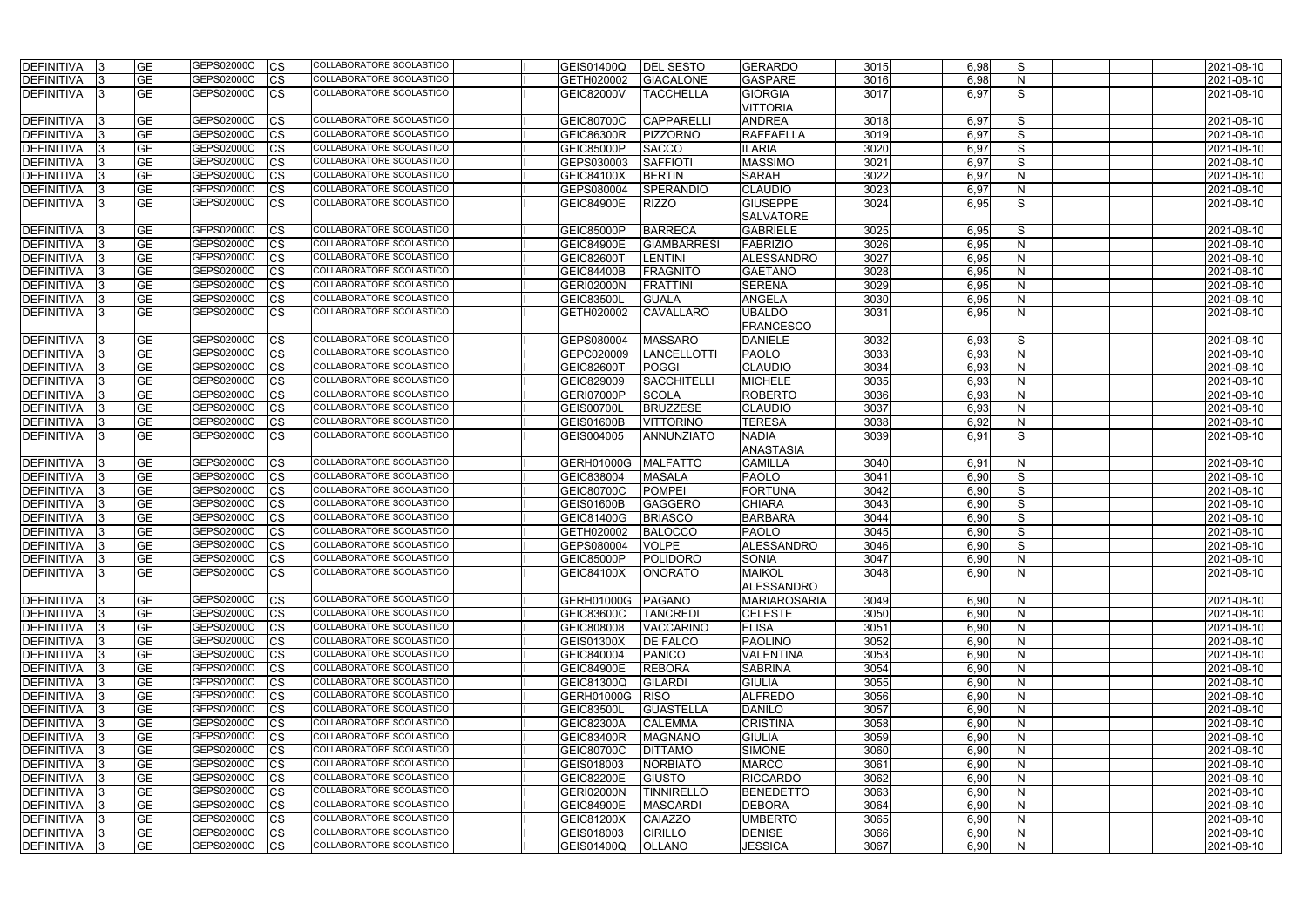| DEFINITIVA 3      | <b>GE</b> | GEPS02000C | <b>CS</b>  | COLLABORATORE SCOLASTICO        | GEIC85000P        | <b>CAMBRIA</b>     | <b>CHRISTIAN</b>    | 3068 | 6,90 | N            |  | 2021-08-10 |
|-------------------|-----------|------------|------------|---------------------------------|-------------------|--------------------|---------------------|------|------|--------------|--|------------|
| <b>DEFINITIVA</b> | <b>GE</b> | GEPS02000C | <b>CS</b>  | COLLABORATORE SCOLASTICO        | GEIS018003        | <b>IACOPONELL</b>  | <b>FRANCESCO</b>    | 3069 | 6,90 | N            |  | 2021-08-10 |
| <b>DEFINITIVA</b> | GЕ        | GEPS02000C | CS         | COLLABORATORE SCOLASTICO        | GEPC020009        | <b>CARBONE</b>     | SIMONA              | 3070 | 6,90 | N            |  | 2021-08-10 |
| <b>DEFINITIVA</b> | GЕ        | GEPS02000C | CS         | COLLABORATORE SCOLASTICO        | GEIC82100P        | <b>IANNELLO</b>    | <b>FRANCESCO</b>    | 3071 | 6,90 | N            |  | 2021-08-10 |
| <b>DEFINITIVA</b> | GЕ        | GEPS02000C | CS         | COLLABORATORE SCOLASTICO        | <b>GERH01000G</b> | SCUOTTO            | <b>SIMONA</b>       | 3072 | 6,90 | N            |  | 2021-08-10 |
| <b>DEFINITIVA</b> | GЕ        | GEPS02000C | CS         | COLLABORATORE SCOLASTICO        | <b>GEIC85500T</b> | <b>LANATA</b>      | <b>PAOLO</b>        | 3073 | 6,90 | N            |  | 2021-08-10 |
| <b>DEFINITIVA</b> | GЕ        | GEPS02000C | <b>CS</b>  | COLLABORATORE SCOLASTICO        | GEIS00700L        | <b>ARECCO</b>      | <b>LUCA</b>         | 3074 | 6,90 | N            |  | 2021-08-10 |
| DEFINITIVA        | GЕ        | GEPS02000C | <b>CS</b>  | COLLABORATORE SCOLASTICO        | <b>GEPM04000P</b> | GAGLIOTI           | <b>SILVIA</b>       | 3075 | 6,90 | N            |  | 2021-08-10 |
| DEFINITIVA        | GЕ        | GEPS02000C | CS         | COLLABORATORE SCOLASTICO        | GEIC816007        | <b>BRUZZO</b>      | <b>MONICA</b>       | 3076 | 6,90 | N            |  | 2021-08-10 |
| <b>DEFINITIVA</b> | GЕ        | GEPS02000C | CS         | COLLABORATORE SCOLASTICO        | <b>GEIC80700C</b> | BENDANDI           | <b>LUNA</b>         | 3077 | 6,90 | N            |  | 2021-08-10 |
| <b>DEFINITIVA</b> | GЕ        | GEPS02000C | <b>CS</b>  | <b>COLLABORATORE SCOLASTICO</b> | GEPS02000C        | <b>BERSANO</b>     | <b>LAURA</b>        | 3078 | 6,90 | N            |  | 2021-08-10 |
| DEFINITIVA        | GЕ        | GEPS02000C | CS         | COLLABORATORE SCOLASTICO        | <b>GEIC83400R</b> | GAI                | <b>MARCO</b>        | 3079 | 6,90 | N            |  | 2021-08-10 |
| <b>DEFINITIVA</b> | GЕ        | GEPS02000C | CS         | COLLABORATORE SCOLASTICO        | GEIC854002        | <b>GIUSTI</b>      | <b>DAVIDE</b>       | 3080 | 6,90 | N            |  | 2021-08-10 |
|                   |           |            |            |                                 |                   |                    | <b>GIANLUIGI</b>    |      |      |              |  |            |
| <b>DEFINITIVA</b> | GЕ        | GEPS02000C | Ics        | COLLABORATORE SCOLASTICO        | GEPS02000C        | <b>SILVESTRI</b>   | <b>ANTONELLA</b>    | 3081 | 6,90 | N.           |  | 2021-08-10 |
| <b>DEFINITIVA</b> | GЕ        | GEPS02000C | CS         | COLLABORATORE SCOLASTICO        | GEPM04000P        | PANEBIANCO         | <b>ROMINA</b>       | 3082 | 6,90 | N            |  | 2021-08-10 |
| <b>DEFINITIVA</b> | GЕ        | GEPS02000C | <b>CS</b>  | COLLABORATORE SCOLASTICO        | <b>GEIC81200X</b> | <b>FEDERICO</b>    | <b>TEODORA</b>      | 3083 | 6,90 | N            |  | 2021-08-10 |
| <b>DEFINITIVA</b> | GЕ        | GEPS02000C | CS         | <b>COLLABORATORE SCOLASTICO</b> | <b>GEIC81300Q</b> | <b>FRANZE'</b>     | <b>ADRIANO</b>      | 3084 | 6,89 | N            |  | 2021-08-10 |
| <b>DEFINITIVA</b> | GЕ        | GEPS02000C |            | <b>COLLABORATORE SCOLASTICO</b> | <b>GEIC85100E</b> | <b>MUSETTI</b>     | <b>SIMONA</b>       | 3085 | 6,87 | N            |  | 2021-08-10 |
|                   | <b>GE</b> | GEPS02000C | CS         | COLLABORATORE SCOLASTICO        | GERH020006        |                    | SEBASTIANO          | 3086 | 6,85 | S            |  | 2021-08-10 |
| DEFINITIVA        |           |            | CS         | COLLABORATORE SCOLASTICO        |                   | <b>DI BELLA</b>    |                     |      |      |              |  |            |
| DEFINITIVA        | GЕ        | GEPS02000C | CS         | COLLABORATORE SCOLASTICO        | GEPC01000P        | <b>TESTE</b>       | <b>GIUSEPPE</b>     | 3087 | 6,85 | S            |  | 2021-08-10 |
| <b>DEFINITIVA</b> | GЕ        | GEPS02000C | CS         | <b>COLLABORATORE SCOLASTICO</b> | <b>GERI02000N</b> | <b>NOTARO</b>      | <b>GIUSEPPE</b>     | 3088 | 6,85 | N            |  | 2021-08-10 |
| <b>DEFINITIVA</b> | <b>GE</b> | GEPS02000C | <b>CS</b>  |                                 | GEIC80700C        | <b>PULERA</b>      | <b>PAOLO AMEDEO</b> | 3089 | 6,85 | N            |  | 2021-08-10 |
| <b>DEFINITIVA</b> | GЕ        | GEPS02000C | <b>CS</b>  | COLLABORATORE SCOLASTICO        | GEIC831009        | MAZZOLI            | STEFANIA            | 3090 | 6,85 | $\mathsf{N}$ |  | 2021-08-10 |
| <b>DEFINITIVA</b> | GЕ        | GEPS02000C | CS         | COLLABORATORE SCOLASTICO        | GEVC010002        | <b>LA MONICA</b>   | <b>ANGELO</b>       | 3091 | 6,85 | N            |  | 2021-08-10 |
| <b>DEFINITIVA</b> | <b>GE</b> | GEPS02000C | CS         | COLLABORATORE SCOLASTICO        | GEIS003009        | <b>MANGANARO</b>   | <b>CLAUDIA</b>      | 3092 | 6,85 | $\mathsf{N}$ |  | 2021-08-10 |
| <b>DEFINITIVA</b> | GЕ        | GEPS02000C | CS         | COLLABORATORE SCOLASTICO        | <b>GEIC85000P</b> | <b>BECATTINI</b>   | <b>ARIANNA</b>      | 3093 | 6,85 | $\mathsf{N}$ |  | 2021-08-10 |
| <b>DEFINITIVA</b> | GЕ        | GEPS02000C | CS         | COLLABORATORE SCOLASTICO        | GEIC808008        | <b>PRESA</b>       | <b>ALESSIA</b>      | 3094 | 6,85 | N            |  | 2021-08-10 |
| <b>DEFINITIVA</b> | GЕ        | GEPS02000C | <b>CS</b>  | COLLABORATORE SCOLASTICO        | <b>GEIC83500L</b> | <b>LORUSSO</b>     | <b>ROSANGELA</b>    | 3095 | 6,85 | $\mathsf{N}$ |  | 2021-08-10 |
| <b>DEFINITIVA</b> | GЕ        | GEPS02000C | <b>ICS</b> | COLLABORATORE SCOLASTICO        | <b>GEIC81300Q</b> | <b>STALTARI</b>    | BARBARA             | 3096 | 6,85 | N            |  | 2021-08-10 |
| DEFINITIVA        | GЕ        | GEPS02000C | CS         | <b>COLLABORATORE SCOLASTICO</b> | GEIC85000P        | BONARRIGO          | <b>LORENZA</b>      | 3097 | 6,83 | S            |  | 2021-08-10 |
| DEFINITIVA        | <b>GE</b> | GEPS02000C | <b>CS</b>  | COLLABORATORE SCOLASTICO        | <b>GEIC82300A</b> | <b>BANIN THURY</b> | <b>VIOLETA</b>      | 3098 | 6,83 | S            |  | 2021-08-10 |
| <b>DEFINITIVA</b> | <b>GE</b> | GEPS02000C | <b>CS</b>  | COLLABORATORE SCOLASTICO        | GEIS018003        | MALCHIODI          | <b>SIMONA</b>       | 3099 | 6,83 | S            |  | 2021-08-10 |
| <b>DEFINITIVA</b> | <b>GE</b> | GEPS02000C | CS         | COLLABORATORE SCOLASTICO        | <b>GEIC82600T</b> | SUCICH             | <b>CRISTINA</b>     | 3100 | 6,83 | S            |  | 2021-08-10 |
| <b>DEFINITIVA</b> | GЕ        | GEPS02000C | CS         | <b>COLLABORATORE SCOLASTICO</b> | GEIC81300Q        | <b>CANEPA</b>      | <b>NICOLA</b>       | 3101 | 6,83 | S            |  | 2021-08-10 |
| <b>DEFINITIVA</b> | <b>GE</b> | GEPS02000C | <b>ICS</b> | COLLABORATORE SCOLASTICO        | GEIC85000P        | PASTORINO          | <b>SAMANTHA</b>     | 3102 | 6.83 | S            |  | 2021-08-10 |
|                   |           |            |            |                                 |                   |                    | <b>ALESSANDRA</b>   |      |      |              |  |            |
| DEFINITIVA        | <b>GE</b> | GEPS02000C | <b>CS</b>  | COLLABORATORE SCOLASTICO        | GEIC817003        | ARDU               | <b>DIEGO</b>        | 3103 | 6,83 | N            |  | 2021-08-10 |
| DEFINITIVA        | <b>GE</b> | GEPS02000C | <b>CS</b>  | COLLABORATORE SCOLASTICO        | GEIC860009        | <b>PELUSO</b>      | <b>SIMONA</b>       | 3104 | 6,83 | N            |  | 2021-08-10 |
| <b>DEFINITIVA</b> | <b>GE</b> | GEPS02000C | <b>CS</b>  | COLLABORATORE SCOLASTICO        | <b>GEIC82600T</b> | <b>REBUTTINI</b>   | <b>ELISABETTA</b>   | 3105 | 6,83 | N            |  | 2021-08-10 |
| <b>DEFINITIVA</b> | GE        | GEPS02000C | <b>CS</b>  | COLLABORATORE SCOLASTICO        | GEIC854002        | <b>GENTA</b>       | <b>SIMONA</b>       | 3106 | 6,83 | N            |  | 2021-08-10 |
| <b>DEFINITIVA</b> | GЕ        | GEPS02000C | <b>CS</b>  | COLLABORATORE SCOLASTICO        | <b>GEIC85200A</b> | <b>NAPOLI</b>      | <b>MARIA STELLA</b> | 3107 | 6,83 | N            |  | 2021-08-10 |
| <b>DEFINITIVA</b> | GE        | GEPS02000C | <b>ICS</b> | COLLABORATORE SCOLASTICO        | <b>GEIC82200E</b> | <b>TRONI</b>       | <b>SIMONA</b>       | 3108 | 6,83 | N            |  | 2021-08-10 |
| <b>DEFINITIVA</b> | <b>GE</b> | GEPS02000C | <b>CS</b>  | COLLABORATORE SCOLASTICO        | GEIC816007        | PATRONE            | <b>MARIA GRAZIA</b> | 3109 | 6,83 | N            |  | 2021-08-10 |
| <b>DEFINITIVA</b> | <b>GE</b> | GEPS02000C | <b>CS</b>  | COLLABORATORE SCOLASTICO        | GEIS003009        | <b>PROIETTO</b>    | <b>MAURA</b>        | 3110 | 6,83 | N            |  | 2021-08-10 |
| <b>DEFINITIVA</b> | <b>GE</b> | GEPS02000C | <b>CS</b>  | COLLABORATORE SCOLASTICO        | GEIC82300A        | <b>BARRA</b>       | <b>GIUSEPPE</b>     | 3111 | 6,82 | S            |  | 2021-08-10 |
| <b>DEFINITIVA</b> | <b>GE</b> | GEPS02000C | <b>CS</b>  | COLLABORATORE SCOLASTICO        | GERH020006        | FOTINO             | <b>LAURA</b>        | 3112 | 6,81 | N            |  | 2021-08-10 |
| <b>DEFINITIVA</b> | GE        | GEPS02000C | <b>CS</b>  | COLLABORATORE SCOLASTICO        | <b>GEIC86400L</b> | <b>D ACAMPO</b>    | <b>ELEONORA</b>     | 3113 | 6,80 | S            |  | 2021-08-10 |
| <b>DEFINITIVA</b> | <b>GE</b> | GEPS02000C | CS         | COLLABORATORE SCOLASTICO        | <b>GEIC82300A</b> | FAZIO              | <b>BARBARA</b>      | 3114 | 6,80 | S            |  | 2021-08-10 |
|                   |           |            |            |                                 |                   |                    | FRANCESCA           |      |      |              |  |            |
| <b>DEFINITIVA</b> | <b>GE</b> | GEPS02000C | <b>CS</b>  | COLLABORATORE SCOLASTICO        | GEIC83400R        | <b>BERNABEI</b>    | <b>ALESSIA</b>      | 3115 | 6,80 | S            |  | 2021-08-10 |
| <b>DEFINITIVA</b> | <b>GE</b> | GEPS02000C | <b>CS</b>  | COLLABORATORE SCOLASTICO        | <b>GEIC83600C</b> | <b>GUIDETTI</b>    | <b>DENIS</b>        | 3116 | 6,80 | S            |  | 2021-08-10 |
| <b>DEFINITIVA</b> |           | GEPS02000C |            | COLLABORATORE SCOLASTICO        |                   |                    |                     | 3117 |      |              |  |            |
|                   | GE        | GEPS02000C | <b>CS</b>  | COLLABORATORE SCOLASTICO        | GEIC817003        | PARODI             | DANILO              |      | 6,80 | S            |  | 2021-08-10 |
| <b>DEFINITIVA</b> | <b>GE</b> |            | <b>ICS</b> | COLLABORATORE SCOLASTICO        | GEIC85000P        | PERAZZO            | EMANUELA            | 3118 | 6,80 | S            |  | 2021-08-10 |
| <b>DEFINITIVA</b> | GE        | GEPS02000C | <b>ICS</b> | COLLABORATORE SCOLASTICO        | GEIC82700N        | <b>SELMI</b>       | <b>LUCIA</b>        | 3119 | 6,80 | S            |  | 2021-08-10 |
| <b>DEFINITIVA</b> | <b>GE</b> | GEPS02000C | <b>CS</b>  |                                 | <b>GEIC82200E</b> | <b>IORIO</b>       | <b>CARLA</b>        | 3120 | 6,80 | S            |  | 2021-08-10 |
| DEFINITIVA        | <b>GE</b> | GEPS02000C | <b>CS</b>  | COLLABORATORE SCOLASTICO        | GEPC020009        | <b>BOZZO</b>       | <b>AMBRA</b>        | 3121 | 6,80 | S            |  | 2021-08-10 |
| <b>DEFINITIVA</b> | <b>GE</b> | GEPS02000C | <b>CS</b>  | COLLABORATORE SCOLASTICO        | GEIS01400Q        | GULLI              | <b>EMANUELA</b>     | 3122 | 6,80 | S            |  | 2021-08-10 |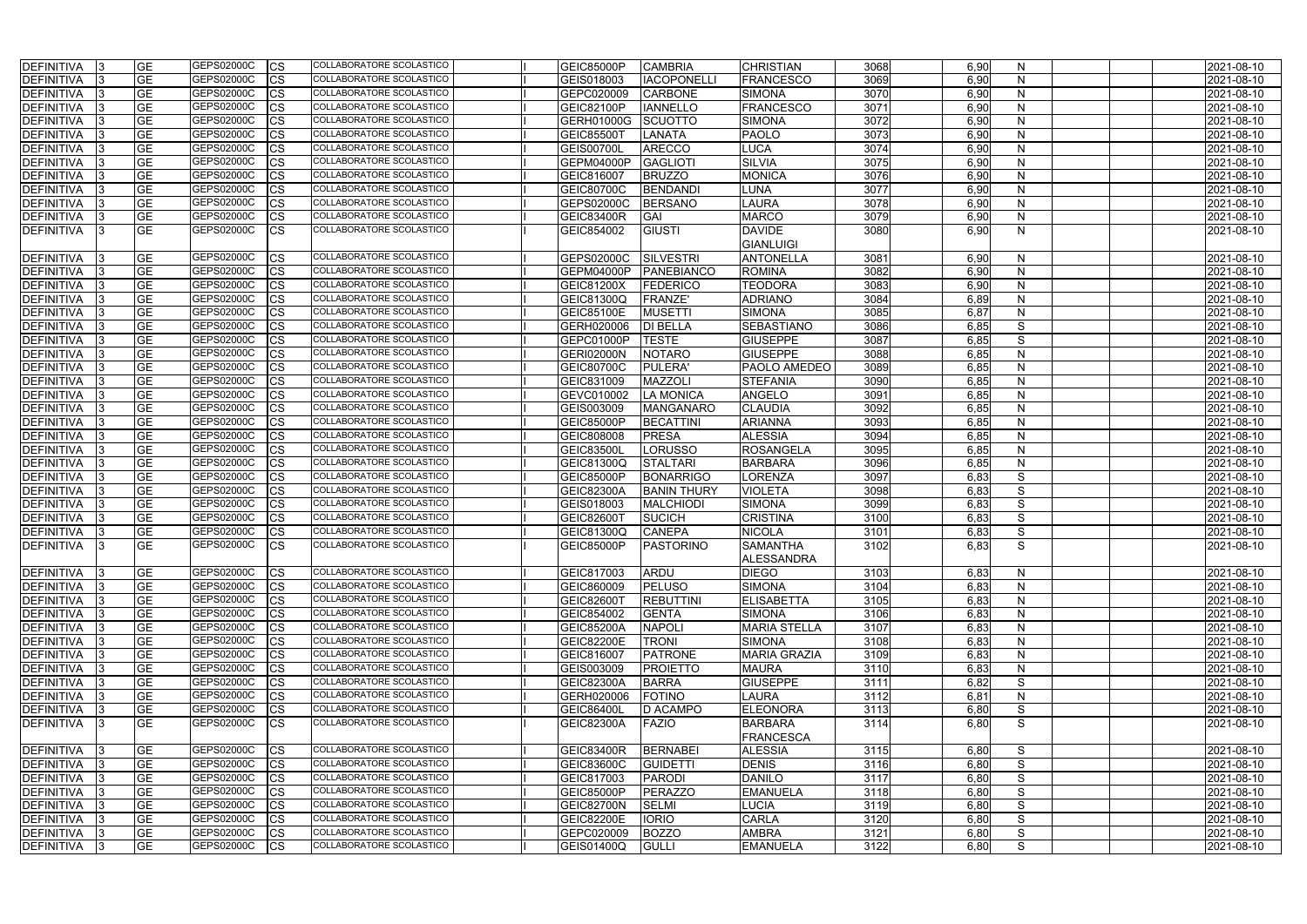| <b>DEFINITIVA</b>                      | <b>GE</b> | GEPS02000C               | <b>CS</b>  | COLLABORATORE SCOLASTICO                                           | <b>GEIC83900X</b> | <b>CERESETO</b>           | <b>SAMANTHA</b>                  | 3123         | 6,80 | S                 | 2021-08-10               |
|----------------------------------------|-----------|--------------------------|------------|--------------------------------------------------------------------|-------------------|---------------------------|----------------------------------|--------------|------|-------------------|--------------------------|
| DEFINITIVA                             | <b>GE</b> | GEPS02000C               | CS         | COLLABORATORE SCOLASTICO                                           | GEIC861005        | <b>GATTARI</b>            | <b>FRANCESCO</b>                 | 3124         | 6,80 | S                 | 2021-08-10               |
| <b>DEFINITIVA</b>                      | <b>GE</b> | GEPS02000C               | <b>CS</b>  | COLLABORATORE SCOLASTICO                                           | GEIC825002        | <b>LA VECCHIA</b>         | <b>MANUELA</b>                   | 3125         | 6,80 | S                 | 2021-08-10               |
| <b>DEFINITIVA</b>                      | <b>GE</b> | GEPS02000C               | СS         | COLLABORATORE SCOLASTICO                                           | <b>GEIC85100E</b> | FERRARA                   | <b>ELENA</b>                     | 3126         | 6,80 | S                 | 2021-08-10               |
| <b>DEFINITIVA</b>                      | <b>GE</b> | GEPS02000C               | CS         | COLLABORATORE SCOLASTICO                                           | GEIC840004        | <b>DE PALO</b>            | <b>ALESSANDRO</b>                | 3127         | 6,80 | S                 | 2021-08-10               |
| DEFINITIVA                             | <b>GE</b> | GEPS02000C               | lCS        | <b>COLLABORATORE SCOLASTICO</b>                                    | GEIC853006        | <b>CASALE</b>             | <b>RENATO</b><br><b>GIOVANNI</b> | 3128         | 6,80 | N                 | 2021-08-10               |
| <b>DEFINITIVA</b>                      | <b>GE</b> | GEPS02000C               | CS         | COLLABORATORE SCOLASTICO                                           | GEIC81400G        | <b>OLIVERI</b>            | NICOLO'                          | 3129         | 6,80 | $\mathsf{N}$      | 2021-08-10               |
| DEFINITIVA                             | <b>GE</b> | GEPS02000C               | <b>CS</b>  | <b>COLLABORATORE SCOLASTICO</b>                                    | <b>GEIS00100N</b> | <b>DE ROSA</b>            | <b>MARIO</b>                     | 3130         | 6,80 | N                 | 2021-08-10               |
| <b>DEFINITIVA</b>                      | <b>GE</b> | GEPS02000C               | СS         | <b>COLLABORATORE SCOLASTICO</b>                                    | <b>GESL01000P</b> | <b>CALABRO</b>            | <b>NOEMI</b>                     | 3131         | 6,80 | N                 | 2021-08-10               |
| <b>DEFINITIVA</b>                      | <b>GE</b> | GEPS02000C               | CS         | <b>COLLABORATORE SCOLASTICO</b>                                    | <b>GEIC80700C</b> | <b>GIRONE</b>             | LORENZO                          | 3132         | 6,80 | N                 | 2021-08-10               |
| <b>DEFINITIVA</b>                      | <b>GE</b> | GEPS02000C               | <b>CS</b>  | COLLABORATORE SCOLASTICO                                           | <b>GESL01000P</b> | <b>MILICI</b>             | LAURA                            | 3133         | 6,80 | $\mathsf{N}$      | 2021-08-10               |
| <b>DEFINITIVA</b>                      | <b>GE</b> | GEPS02000C               |            | COLLABORATORE SCOLASTICO                                           | GEPC020009        | <b>CARAMAZZA</b>          | <b>ANTHONY</b>                   | 3134         | 6,80 |                   |                          |
| <b>DEFINITIVA</b>                      | <b>GE</b> | GEPS02000C               | СS         | COLLABORATORE SCOLASTICO                                           | <b>GEIC80500R</b> | SCIUTTI                   | <b>FRANCESCO</b>                 | 3135         | 6,80 | N<br>$\mathsf{N}$ | 2021-08-10<br>2021-08-10 |
|                                        | <b>GE</b> | GEPS02000C               | СS<br>CS   | COLLABORATORE SCOLASTICO                                           |                   |                           |                                  |              |      | N                 |                          |
| <b>DEFINITIVA</b>                      | <b>GE</b> | GEPS02000C               |            | COLLABORATORE SCOLASTICO                                           | GEPS02000C        | <b>BERTUCCIO</b>          | <b>CHIARA</b>                    | 3136<br>3137 | 6,80 |                   | 2021-08-10               |
| <b>DEFINITIVA</b>                      |           | GEPS02000C               | СS         | COLLABORATORE SCOLASTICO                                           | GEIC81400G        | <b>MASSONE</b>            | <b>SERGIO</b>                    |              | 6,80 | N                 | 2021-08-10               |
| <b>DEFINITIVA</b><br><b>DEFINITIVA</b> | <b>GE</b> |                          | СS         | <b>COLLABORATORE SCOLASTICO</b>                                    | GEIC838004        | <b>TITTON</b>             | <b>ANDREAA</b>                   | 3138         | 6,80 | N                 | 2021-08-10               |
|                                        | <b>GE</b> | GEPS02000C<br>GEPS02000C | CS         | COLLABORATORE SCOLASTICO                                           | GEIC84100X        | <b>CORBO</b><br>PORTALUPI | <b>GIANVITO</b>                  | 3139         | 6,80 | N                 | 2021-08-10               |
| DEFINITIVA                             | <b>GE</b> |                          | CS         | COLLABORATORE SCOLASTICO                                           | GERH01000G        |                           | <b>MARTINA</b>                   | 3140         | 6,80 | N                 | 2021-08-10               |
| DEFINITIVA                             | <b>GE</b> | GEPS02000C<br>GEPS02000C | CS         | <b>COLLABORATORE SCOLASTICO</b>                                    | GEIC862001        | <b>FARACI</b>             | <b>MILENA</b>                    | 3141         | 6,80 | N                 | 2021-08-10               |
| <b>DEFINITIVA</b>                      | <b>GE</b> |                          | <b>CS</b>  |                                                                    | GEPM04000P        | <b>AMORIELLO</b>          | <b>ELEONORA</b>                  | 3142         | 6,80 | N                 | 2021-08-10               |
| <b>DEFINITIVA</b>                      | <b>GE</b> | GEPS02000C               | CS         | <b>COLLABORATORE SCOLASTICO</b><br><b>COLLABORATORE SCOLASTICO</b> | GEIC808008        | <b>ORSI</b>               | <b>MICHELA</b>                   | 3143         | 6,80 | N                 | 2021-08-10               |
| <b>DEFINITIVA</b>                      | <b>GE</b> | GEPS02000C               | СS         |                                                                    | <b>GESL01000P</b> | <b>BONANNO</b>            | <b>NOEMI</b>                     | 3144         | 6,80 | N                 | 2021-08-10               |
| <b>DEFINITIVA</b>                      | <b>GE</b> | GEPS02000C               | CS         | <b>COLLABORATORE SCOLASTICO</b>                                    | <b>GEIC82200E</b> | <b>GIUNTA</b>             | <b>ANTHONY</b>                   | 3145         | 6,80 | $\mathsf{N}$      | 2021-08-10               |
| <b>DEFINITIVA</b>                      | <b>GE</b> | GEPS02000C               | CS         | COLLABORATORE SCOLASTICO                                           | GEIC825002        | <b>D'APRILE</b>           | <b>SAMUELE</b>                   | 3146         | 6,80 | N                 | 2021-08-10               |
| <b>DEFINITIVA</b>                      | <b>GE</b> | GEPS02000C               | CS         | COLLABORATORE SCOLASTICO                                           | GEVC010002        | <b>PISCITELLI</b>         | <b>CARMEN</b>                    | 3147         | 6,80 | N                 | 2021-08-10               |
| <b>DEFINITIVA</b>                      | <b>GE</b> | GEPS02000C               | СS         | COLLABORATORE SCOLASTICO                                           | GERH01000G        | <b>CARTISANO</b>          | <b>ANDREA</b>                    | 3148         | 6,80 | $\mathsf{N}$      | 2021-08-10               |
| <b>DEFINITIVA</b>                      | <b>GE</b> | GEPS02000C               | СS         | COLLABORATORE SCOLASTICO                                           | <b>GERI02000N</b> | <b>SARACCO</b>            | <b>EMILIANO</b>                  | 3149         | 6,80 | N                 | 2021-08-10               |
| <b>DEFINITIVA</b>                      | <b>GE</b> | GEPS02000C               | СS         | COLLABORATORE SCOLASTICO                                           | GEIC837008        | <b>VIVIANO</b>            | <b>MATTEO</b>                    | 3150         | 6,80 | N                 | 2021-08-10               |
| <b>DEFINITIVA</b>                      | <b>GE</b> | GEPS02000C               | CS         | COLLABORATORE SCOLASTICO                                           | GEIC861005        | LO MEDICO                 | <b>LEONARDO</b>                  | 3151         | 6,80 | N                 | 2021-08-10               |
| <b>DEFINITIVA</b>                      | <b>GE</b> | GEPS02000C               | СS         | COLLABORATORE SCOLASTICO                                           | GEIC86300R        | PITTALUGA                 | <b>GIANLUCA</b>                  | 3152         | 6,80 | N                 | 2021-08-10               |
| DEFINITIVA                             | <b>GE</b> | GEPS02000C               | CS         | COLLABORATORE SCOLASTICO                                           | GEIS01400Q        | <b>SPADARO</b>            | <b>DAVIDE</b>                    | 3153         | 6,80 | N                 | 2021-08-10               |
| DEFINITIVA                             | <b>GE</b> | GEPS02000C               | <b>CS</b>  | COLLABORATORE SCOLASTICO                                           | GEIC861005        | <b>DI MARE</b>            | <b>ELIDE</b>                     | 3154         | 6,80 | N                 | 2021-08-10               |
| <b>DEFINITIVA</b>                      | <b>GE</b> | GEPS02000C               | <b>CS</b>  | <b>COLLABORATORE SCOLASTICO</b>                                    | GERH020006        | <b>CAGEGGI</b>            | <b>SIMONE</b>                    | 3155         | 6,80 | N                 | 2021-08-10               |
| DEFINITIVA                             | <b>GE</b> | GEPS02000C               | СS         | COLLABORATORE SCOLASTICO                                           | GEIC85000P        | <b>FATIGUSO</b>           | <b>DEBORAH</b>                   | 3156         | 6,80 | N                 | 2021-08-10               |
| <b>DEFINITIVA</b>                      | <b>GE</b> | GEPS02000C               | <b>ICS</b> | COLLABORATORE SCOLASTICO                                           | GEIC808008        | <b>RABBI</b>              | <b>FRANCESCA</b>                 | 3157         | 6,80 | N                 | 2021-08-10               |
| DEFINITIVA 3                           | <b>GE</b> | GEPS02000C               | <b>CS</b>  | COLLABORATORE SCOLASTICO                                           | GEIC808008        | <b>BOSCO</b>              | <b>LEANDRO</b>                   | 3158         | 6,80 | N                 | 2021-08-10               |
| <b>DEFINITIVA</b>                      | <b>GE</b> | GEPS02000C               | <b>CS</b>  | COLLABORATORE SCOLASTICO                                           | GEIC816007        | LANZAFAME                 | <b>STEFANIA</b>                  | 3159         | 6,80 | N                 | 2021-08-10               |
| DEFINITIVA                             | <b>GE</b> | GEPS02000C               | <b>CS</b>  | COLLABORATORE SCOLASTICO                                           | GETH020002        | <b>RUVOLO</b>             | <b>MARCELLA</b><br><b>AGATA</b>  | 3160         | 6,80 | $\mathsf{N}$      | 2021-08-10               |
| <b>DEFINITIVA</b>                      | <b>GE</b> | GEPS02000C               | <b>CS</b>  | <b>COLLABORATORE SCOLASTICO</b>                                    | GESL01000P        | <b>MEZZANO</b>            | <b>MATTEO</b>                    | 3161         | 6,80 | N                 | 2021-08-10               |
| DEFINITIVA 3                           | <b>GE</b> | GEPS02000C               | <b>CS</b>  | COLLABORATORE SCOLASTICO                                           | <b>GEIS02200P</b> | <b>SOLANO</b>             | <b>ROSA MARIA</b>                | 3162         | 6,80 | N                 | 2021-08-10               |
| <b>DEFINITIVA</b>                      | <b>GE</b> | GEPS02000C               | <b>ICS</b> | COLLABORATORE SCOLASTICO                                           | GEPS02000C        | <b>BERNARDI</b>           | <b>MARCO</b>                     | 3163         | 6,80 | $\mathsf{N}$      | 2021-08-10               |
| <b>DEFINITIVA</b>                      | <b>GE</b> | GEPS02000C               | <b>CS</b>  | <b>COLLABORATORE SCOLASTICO</b>                                    | GERH020006        | <b>GARAU</b>              | <b>ARIANNA</b>                   | 3164         | 6,80 | N                 | 2021-08-10               |
| DEFINITIVA 3                           | <b>GE</b> | GEPS02000C               | <b>CS</b>  | COLLABORATORE SCOLASTICO                                           | GEPS02000C        | PELLERITI                 | <b>PATRICK</b>                   | 3165         | 6,80 | $\mathsf{N}$      | 2021-08-10               |
| <b>DEFINITIVA</b>                      | <b>GE</b> | GEPS02000C               | <b>CS</b>  | COLLABORATORE SCOLASTICO                                           | <b>GEIC81200X</b> | <b>CARDINALE</b>          | <b>SIMONE</b>                    | 3166         | 6,80 | N                 | 2021-08-10               |
| DEFINITIVA                             | <b>GE</b> | GEPS02000C               | <b>CS</b>  | COLLABORATORE SCOLASTICO                                           | GEPS02000C        | <b>FRANCO</b>             | <b>MARIDA</b>                    | 3167         | 6,80 | N                 | 2021-08-10               |
| <b>DEFINITIVA</b>                      | <b>GE</b> | GEPS02000C               | <b>CS</b>  | COLLABORATORE SCOLASTICO                                           | <b>GEIC86400L</b> | <b>COSTA</b>              | <b>CHIARA</b>                    | 3168         | 6,80 | N                 | 2021-08-10               |
| <b>DEFINITIVA</b>                      | <b>GE</b> | GEPS02000C               | <b>CS</b>  | COLLABORATORE SCOLASTICO                                           | GEIC81300Q        | <b>CAMICIA</b>            | <b>RICCARDO</b>                  | 3169         | 6,80 | N                 | 2021-08-10               |
| <b>DEFINITIVA</b>                      | <b>GE</b> | GEPS02000C               | <b>CS</b>  | COLLABORATORE SCOLASTICO                                           | <b>GEIC83500L</b> | <b>VAVALA'</b>            | <b>FRANCESCO</b>                 | 3170         | 6,80 | N                 | 2021-08-10               |
| DEFINITIVA                             | <b>GE</b> | GEPS02000C               | <b>CS</b>  | COLLABORATORE SCOLASTICO                                           | GEIC831009        | PARODI                    | <b>ALESSANDRO</b>                | 3171         | 6,80 | N                 | 2021-08-10               |
| DEFINITIVA  3                          | <b>GE</b> | GEPS02000C               | <b>CS</b>  | COLLABORATORE SCOLASTICO                                           | GEIS018003        | <b>SIMONE</b>             | <b>FILOMENA</b>                  | 3172         | 6,80 | $\mathsf{N}$      | 2021-08-10               |
| <b>DEFINITIVA</b>                      | <b>GE</b> | GEPS02000C               | <b>CS</b>  | COLLABORATORE SCOLASTICO                                           | GEPC020009        | CANNOLICCHIO              | <b>MASSIMILIANO</b>              | 3173         | 6,80 | N                 | 2021-08-10               |
| DEFINITIVA                             | <b>GE</b> | GEPS02000C               | <b>CS</b>  | COLLABORATORE SCOLASTICO                                           | GEIC838004        | PERELLI                   | <b>ENRICA</b>                    | 3174         | 6,80 | N                 | 2021-08-10               |
| <b>DEFINITIVA</b>                      | <b>GE</b> | GEPS02000C               | <b>CS</b>  | COLLABORATORE SCOLASTICO                                           | GEPM030004        | <b>COCUZZA</b>            | <b>FEDERICO</b>                  | 3175         | 6,80 | $\mathsf{N}$      | 2021-08-10               |
| <b>DEFINITIVA</b>                      | <b>GE</b> | GEPS02000C               | <b>CS</b>  | COLLABORATORE SCOLASTICO                                           | <b>GEIC85000P</b> | <b>CHILLEMI</b>           | <b>ANTONELLA</b>                 | 3176         | 6,80 | N                 | 2021-08-10               |
| <b>DEFINITIVA</b>                      | <b>GE</b> | GEPS02000C               | <b>CS</b>  | COLLABORATORE SCOLASTICO                                           | <b>GEIC80700C</b> | <b>MEZZADONNA</b>         | <b>BRIGIDA</b>                   | 3177         | 6,80 | N                 | 2021-08-10               |
| <b>DEFINITIVA</b>                      | <b>GE</b> | GEPS02000C               | <b>CS</b>  | COLLABORATORE SCOLASTICO                                           | GEPC01000P        | <b>CRISTALDI</b>          | <b>LUCA</b>                      | 3178         | 6,80 | $\mathsf{N}$      | 2021-08-10               |
|                                        |           |                          |            |                                                                    |                   |                           |                                  |              |      |                   |                          |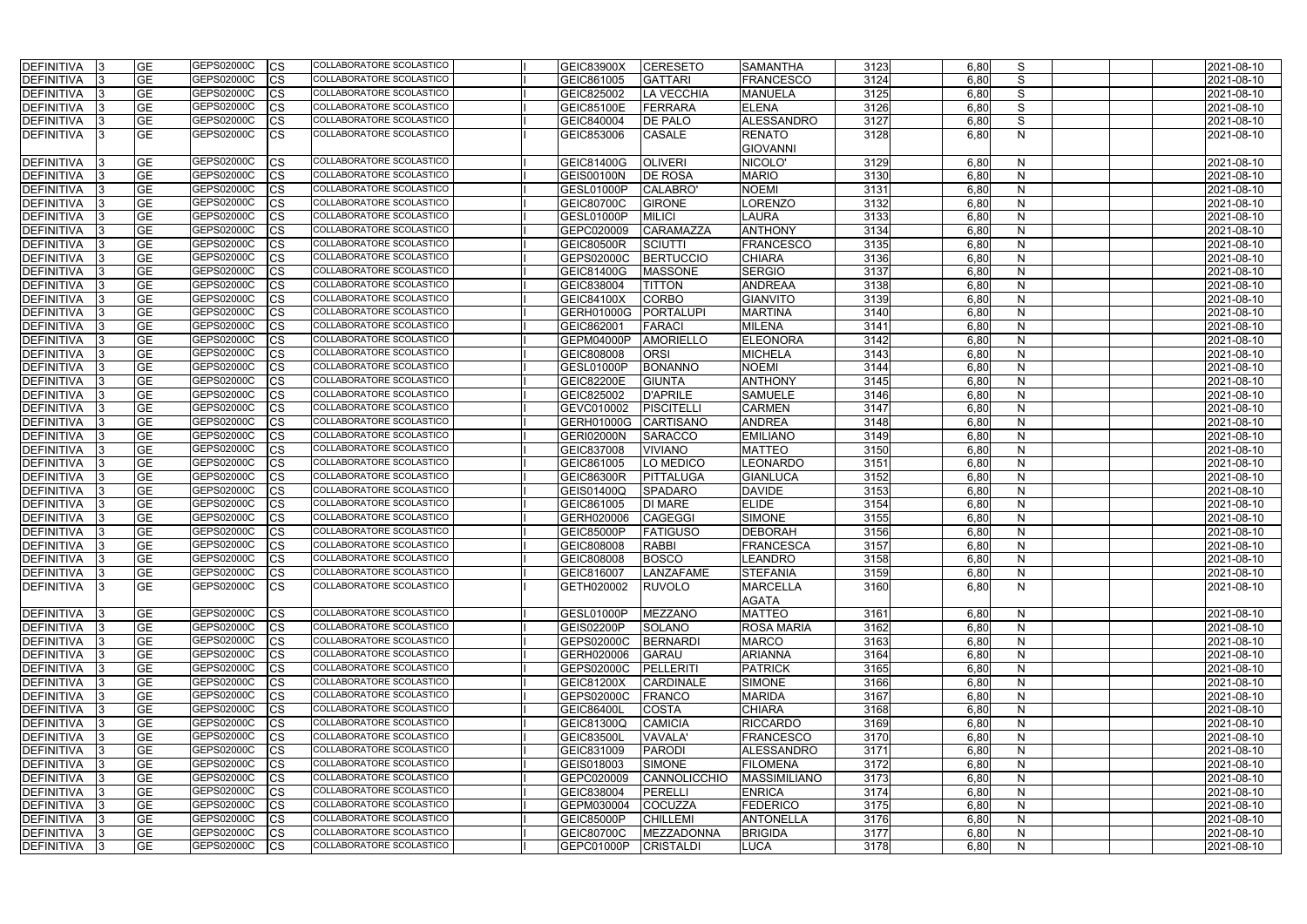| DEFINITIVA                      | <b>GE</b>              | GEPS02000C<br><b>CS</b>               | COLLABORATORE SCOLASTICO                             | GEIC85000P               | <b>RICCI</b>                    | <b>FRANCESCA</b>                   | 3179         | 6,80         | N                 | 2021-08-10               |
|---------------------------------|------------------------|---------------------------------------|------------------------------------------------------|--------------------------|---------------------------------|------------------------------------|--------------|--------------|-------------------|--------------------------|
| DEFINITIVA                      | <b>GE</b>              | <b>GEPS02000C</b><br>CS               | COLLABORATORE SCOLASTICO                             | GEIC809004               | <b>MUSOLINO</b>                 | <b>COSIMO</b>                      | 3180         | 6,80         | N                 | 2021-08-10               |
| <b>DEFINITIVA</b>               | <b>GE</b>              | GEPS02000C<br>CS                      | COLLABORATORE SCOLASTICO                             | GEIC808008               | LANZAVECCHIA                    | <b>GIADA</b>                       | 3181         | 6,80         | $\mathsf{N}$      | 2021-08-10               |
| DEFINITIVA                      | <b>GE</b>              | <b>GEPS02000C</b><br>CS               | COLLABORATORE SCOLASTICO                             | <b>GEIS00600R</b>        | <b>ALLARA</b>                   | <b>GABRIELE</b>                    | 3182         | 6,80         | N                 | 2021-08-10               |
|                                 |                        |                                       |                                                      |                          | <b>TRAVAGLI</b>                 |                                    |              |              |                   |                          |
| <b>DEFINITIVA</b>               | <b>GE</b>              | GEPS02000C<br>СS                      | <b>COLLABORATORE SCOLASTICO</b>                      | <b>GEIC80700C</b>        | <b>VASSALLO</b>                 | <b>MICHELA</b>                     | 3183         | 6,80         | N                 | 2021-08-10               |
| <b>DEFINITIVA</b>               | $\overline{GE}$        | GEPS02000C<br>CS                      | COLLABORATORE SCOLASTICO                             | GEVC010002               | <b>ADDEO</b>                    | <b>ANTONIO</b>                     | 3184         | 6,80         | $\mathsf{N}$      | 2021-08-10               |
| <b>DEFINITIVA</b>               | <b>GE</b>              | GEPS02000C<br>CS                      | COLLABORATORE SCOLASTICO                             | GEVC010002               | <b>INGEGNIERE</b>               | <b>ELENA</b>                       | 3185         | 6,80         | $\mathsf{N}$      | 2021-08-10               |
| <b>DEFINITIVA</b>               | <b>GE</b>              | GEPS02000C<br>СS                      | <b>COLLABORATORE SCOLASTICO</b>                      | <b>GEIC80700C</b>        | <b>VALLE</b>                    | <b>CHIARA</b>                      | 3186         | 6,80         | $\mathsf{N}$      | 2021-08-10               |
| <b>DEFINITIVA</b>               | <b>GE</b>              | GEPS02000C<br>CS                      | COLLABORATORE SCOLASTICO                             | <b>GEIS01600B</b>        | <b>CESARIO</b>                  | <b>GIOVANNI</b>                    | 3187         | 6,80         | $\mathsf{N}$      | 2021-08-10               |
| DEFINITIVA                      | <b>GE</b>              | GEPS02000C<br>CS                      | COLLABORATORE SCOLASTICO                             | GEIC838004               | LARUFFA                         | <b>MARIA-</b>                      | 3188         | 6,80         | $\mathsf{N}$      | 2021-08-10               |
|                                 |                        |                                       |                                                      |                          |                                 | <b>CONCETTA</b>                    |              |              |                   |                          |
| <b>DEFINITIVA</b>               | <b>GE</b>              | GEPS02000C<br>CS                      | COLLABORATORE SCOLASTICO                             | <b>GEIC85000P</b>        | <b>COLASUONO</b>                | <b>MAVI</b>                        | 3189         | 6,80         | N                 | 2021-08-10               |
| <b>DEFINITIVA</b>               | <b>GE</b>              | <b>GEPS02000C</b><br>СS               | COLLABORATORE SCOLASTICO                             | GEIC825002               | <b>GALLI</b>                    | <b>CRISTINA</b>                    | 3190         | 6,80         | N                 | 2021-08-10               |
| <b>DEFINITIVA</b>               | <b>GE</b>              | GEPS02000C<br>СS                      | COLLABORATORE SCOLASTICO                             | <b>GEIC82300A</b>        | <b>TURATTI</b>                  | <b>DIEGO</b>                       | 3191         | 6,80         | $\mathsf{N}$      | 2021-08-10               |
| <b>DEFINITIVA</b>               | <b>GE</b>              | GEPS02000C<br>СS                      | COLLABORATORE SCOLASTICO                             | GEIC808008               | <b>FALCONE</b>                  | <b>EMILIO</b>                      | 3192         | 6,80         | $\mathsf{N}$      | 2021-08-10               |
| <b>DEFINITIVA</b>               | <b>GE</b>              | GEPS02000C<br>CS                      | COLLABORATORE SCOLASTICO                             | <b>GEIS00600R</b>        | <b>CAPACCI</b>                  | <b>DANIELA MARIA</b>               | 3193         | 6,80         | $\mathsf{N}$      | 2021-08-10               |
| DEFINITIVA                      | <b>GE</b>              | <b>GEPS02000C</b><br>CS               | COLLABORATORE SCOLASTICO                             | <b>GEIC83600C</b>        | <b>TERRANA</b>                  | <b>MARISA</b>                      | 3194         | 6,80         | N                 | 2021-08-10               |
|                                 |                        |                                       |                                                      |                          |                                 | <b>ASSUNTA</b>                     |              |              |                   |                          |
| <b>DEFINITIVA</b>               | <b>GE</b>              | GEPS02000C<br>CS                      | <b>COLLABORATORE SCOLASTICO</b>                      | <b>GEIS00600R</b>        | <b>PIZZORNO</b>                 | <b>ALESSIO</b>                     | 3195         | 6,78         | $\mathsf{N}$      | 2021-08-10               |
| <b>DEFINITIVA</b>               | <b>GE</b>              | GEPS02000C<br>СS                      | <b>COLLABORATORE SCOLASTICO</b>                      | GEIS004005               | SIRIANNI                        | <b>ENRICO</b>                      | 3196         | 6,77         | S                 | 2021-08-10               |
| <b>DEFINITIVA</b>               | <b>GE</b>              | GEPS02000C<br>CS                      | COLLABORATORE SCOLASTICO                             | GEPS030003               | <b>DE PAZ</b>                   | <b>ADA</b>                         | 3197         | 6,77         | ${\sf N}$         | 2021-08-10               |
| <b>DEFINITIVA</b>               | <b>GE</b>              | GEPS02000C<br>CS                      | COLLABORATORE SCOLASTICO                             | <b>GEIS01600B</b>        | <b>RANDAZZO</b>                 | <b>FORTUNATO</b>                   | 3198         | 6,75         | S                 | 2021-08-10               |
| <b>DEFINITIVA</b>               | <b>GE</b>              | GEPS02000C<br>СS                      | COLLABORATORE SCOLASTICO                             | GEPC020009               | LANDOLINA                       | LAURA                              | 3199         | 6,75         | S                 | 2021-08-10               |
|                                 |                        |                                       |                                                      |                          |                                 | <b>ANTONINA</b>                    |              |              |                   |                          |
| DEFINITIVA                      | <b>GE</b>              | GEPS02000C<br>CS                      | COLLABORATORE SCOLASTICO                             | GEPS02000C               | <b>OTTONELLO</b>                | <b>ERICA</b>                       | 3200         | 6,75         | N                 | 2021-08-10               |
| DEFINITIVA                      | <b>GE</b>              | GEPS02000C<br>СS                      | COLLABORATORE SCOLASTICO                             | <b>GEIC82600T</b>        | <b>LAGASCIO</b>                 | <b>MARTA</b>                       | 3201         | 6,75         | N                 | 2021-08-10               |
| DEFINITIVA                      | <b>GE</b>              | GEPS02000C<br>СS                      | COLLABORATORE SCOLASTICO                             | <b>GEIC85000P</b>        | <b>TRAVERSO</b>                 | <b>GIORGIA</b>                     | 3202         | 6,75         | $\mathsf{N}$      | 2021-08-10               |
| <b>DEFINITIVA</b>               | <b>GE</b>              | GEPS02000C<br>CS                      | COLLABORATORE SCOLASTICO                             | GERH020006               | PUTRINO                         | <b>SONIA</b>                       | 3203         | 6,75         | $\mathsf{N}$      | 2021-08-10               |
| <b>DEFINITIVA</b>               | <b>GE</b>              | GEPS02000C<br>CS                      | COLLABORATORE SCOLASTICO                             | GEIC838004               | <b>ROGGERONE</b>                | <b>ELISA</b>                       | 3204         | 6,75         | N                 | 2021-08-10               |
| <b>DEFINITIVA</b>               | <b>GE</b>              | GEPS02000C<br>CS                      | <b>COLLABORATORE SCOLASTICO</b>                      | GEIC853006               | <b>FONTOLAN</b>                 | <b>SAMANTA</b>                     | 3205         | 6,75         | $\mathsf{N}$      | 2021-08-10               |
| DEFINITIVA                      | <b>GE</b>              | GEPS02000C<br>CS                      | COLLABORATORE SCOLASTICO                             | <b>GESL01000P</b>        | <b>TONCELL</b>                  | <b>MASSIMO</b>                     | 3206         | 6,75         | $\mathsf{N}$      | 2021-08-10               |
| <b>DEFINITIVA</b>               | <b>GE</b>              | GEPS02000C<br>СS                      | COLLABORATORE SCOLASTICO                             | GEIC862001               | <b>BONAFINI</b>                 | <b>ALESSIA</b>                     | 3207         | 6,75         | N                 | 2021-08-10               |
| <b>DEFINITIVA</b>               | <b>GE</b>              | GEPS02000C<br>СS                      | COLLABORATORE SCOLASTICO                             | <b>GESL01000P</b>        | <b>CACCIATORE</b>               | <b>GIOVANNA</b>                    | 3208         | 6,75         | N                 | 2021-08-10               |
| <b>DEFINITIVA</b>               | <b>GE</b>              | GEPS02000C<br>CS                      | COLLABORATORE SCOLASTICO                             | GEVC010002               | <b>VECCHIO</b>                  | <b>RACHELE</b>                     | 3209         | 6,70         | S                 | 2021-08-10               |
| DEFINITIVA                      | <b>GE</b>              | GEPS02000C<br>Ics                     | COLLABORATORE SCOLASTICO                             | GEIC831009               | FAZZARI                         | <b>DOMENICO</b>                    | 3210         | 6.70         | S                 | 2021-08-10               |
| <b>DEFINITIVA</b>               | <b>GE</b>              | GEPS02000C<br><b>CS</b>               | COLLABORATORE SCOLASTICO                             | GEIC81400G               | <b>ALGIERI</b>                  | <b>SERENA</b>                      | 3211         | 6,70         | S                 | 2021-08-10               |
| DEFINITIVA                      | <b>GE</b>              | GEPS02000C<br><b>CS</b>               | COLLABORATORE SCOLASTICO                             | GEIS017007               | FEDERIGI                        | <b>ALESSIA</b>                     | 3212         | 6,70         | S                 | 2021-08-10               |
| DEFINITIVA                      | <b>GE</b>              | GEPS02000C<br><b>CS</b>               | COLLABORATORE SCOLASTICO                             | GEIC853006               | <b>COPETTA</b>                  | <b>NOEMI</b>                       | 3213         | 6,70         | S                 | 2021-08-10               |
| <b>DEFINITIVA</b>               | <b>GE</b>              | GEPS02000C<br>СS                      | COLLABORATORE SCOLASTICO                             | <b>GEPS02000C</b>        | <b>STANCARI</b>                 | <b>AMBRA</b>                       | 3214         | 6,70         | S                 | 2021-08-10               |
| <b>DEFINITIVA</b>               | <b>GE</b>              | GEPS02000C<br><b>CS</b>               | COLLABORATORE SCOLASTICO                             | GEIC84900E               | <b>BAGLIETTO</b>                | <b>VALENTINA</b>                   | 3215         | 6,70         | $\mathsf{S}$      | 2021-08-10               |
| <b>DEFINITIVA</b>               | <b>GE</b>              | GEPS02000C<br><b>CS</b>               | COLLABORATORE SCOLASTICO                             | GEIS02200P               | BENTIVEGNA                      | <b>ANDREA</b>                      | 3216         | 6,70         | S                 | 2021-08-10               |
|                                 |                        |                                       |                                                      |                          |                                 | <b>GASPARE</b>                     |              |              |                   |                          |
| <b>DEFINITIVA</b>               | <b>GE</b>              | GEPS02000C<br><b>CS</b>               | COLLABORATORE SCOLASTICO                             | GEPS050008               | <b>VERDUCI</b>                  | <b>ANTONINO</b>                    | 3217         | 6,70         | S                 | 2021-08-10               |
|                                 |                        |                                       |                                                      |                          |                                 | <b>FORTUNATO</b>                   |              |              |                   |                          |
| <b>DEFINITIVA</b>               | <b>GE</b>              | GEPS02000C<br><b>CS</b><br>GEPS02000C | COLLABORATORE SCOLASTICO<br>COLLABORATORE SCOLASTICO | GEIC838004               | <b>SQUILLACE</b>                | <b>SANDRA</b>                      | 3218         | 6,70         | S                 | 2021-08-10               |
| <b>DEFINITIVA</b>               | <b>GE</b>              | <b>CS</b>                             |                                                      | GEIC84900E               | <b>ZODA</b>                     | <b>ANNA</b>                        | 3219         | 6,70         | ${\sf N}$         | 2021-08-10               |
| <b>DEFINITIVA</b>               | <b>GE</b>              | GEPS02000C<br><b>CS</b>               | COLLABORATORE SCOLASTICO                             | <b>GEIC85200A</b>        | PASQUALE                        | <b>RICCARDO</b>                    | 3220         | 6,70         | $\mathsf{N}$      | 2021-08-10               |
| DEFINITIVA                      | <b>GE</b>              | GEPS02000C<br>CS                      | COLLABORATORE SCOLASTICO<br>COLLABORATORE SCOLASTICO | <b>GEIC80700C</b>        | <b>DE FILIPPIS</b>              | <b>ANTONIO</b>                     | 3221         | 6,70         | N                 | 2021-08-10               |
| DEFINITIVA                      | <b>GE</b>              | GEPS02000C<br><b>CS</b>               |                                                      | GEIC859005               | <b>GERINI</b>                   | <b>SARA</b>                        | 3222         | 6,70         | ${\sf N}$         | 2021-08-10               |
| DEFINITIVA                      | <b>GE</b>              | GEPS02000C<br>CS<br>GEPS02000C        | COLLABORATORE SCOLASTICO<br>COLLABORATORE SCOLASTICO | GEIC811004               | <b>BENI</b>                     | <b>ENRICO</b>                      | 3223         | 6,70         | $\mathsf{N}$      | 2021-08-10               |
| DEFINITIVA                      | <b>GE</b>              | СS<br>GEPS02000C                      | COLLABORATORE SCOLASTICO                             | <b>GEIC83900X</b>        | SPINETTI                        | <b>ALESSANDRA</b>                  | 3224         | 6,70         | N                 | 2021-08-10               |
| DEFINITIVA<br><b>DEFINITIVA</b> | <b>GE</b><br><b>GE</b> | <b>CS</b><br>GEPS02000C<br>ICS        | COLLABORATORE SCOLASTICO                             | GEIS018003<br>GETH020002 | <b>DE LEO</b>                   | <b>SALVATORE</b><br><b>CLAUDIO</b> | 3225         | 6,70         | $\mathsf{N}$      | 2021-08-10<br>2021-08-10 |
| <b>DEFINITIVA</b>               | <b>GE</b>              | GEPS02000C<br>СS                      | COLLABORATORE SCOLASTICO                             | GEIS00100N               | <b>AMMIRATI</b><br><b>ROSSI</b> | <b>ALESSANDRO</b>                  | 3226<br>3227 | 6,70<br>6,70 | $\mathsf{N}$<br>N | 2021-08-10               |
| <b>DEFINITIVA</b>               | <b>GE</b>              | GEPS02000C<br><b>CS</b>               | COLLABORATORE SCOLASTICO                             | GEIC853006               | <b>PARODI</b>                   | <b>YLENIA</b>                      | 3228         | 6,70         | $\mathsf{N}$      | 2021-08-10               |
| DEFINITIVA                      | <b>GE</b>              | GEPS02000C<br><b>CS</b>               | COLLABORATORE SCOLASTICO                             | GERH01000G               | DELL'ANGELO                     | <b>RICCARDO</b>                    | 3229         | 6,70         | $\mathsf{N}$      | 2021-08-10               |
|                                 | <b>GE</b>              | GEPS02000C<br><b>CS</b>               | COLLABORATORE SCOLASTICO                             |                          |                                 |                                    |              |              |                   |                          |
| <b>DEFINITIVA</b>               |                        |                                       |                                                      | <b>GEIC85100E</b>        | PETROSINO                       | <b>DAVIDE</b>                      | 3230         | 6,70         | N                 | 2021-08-10               |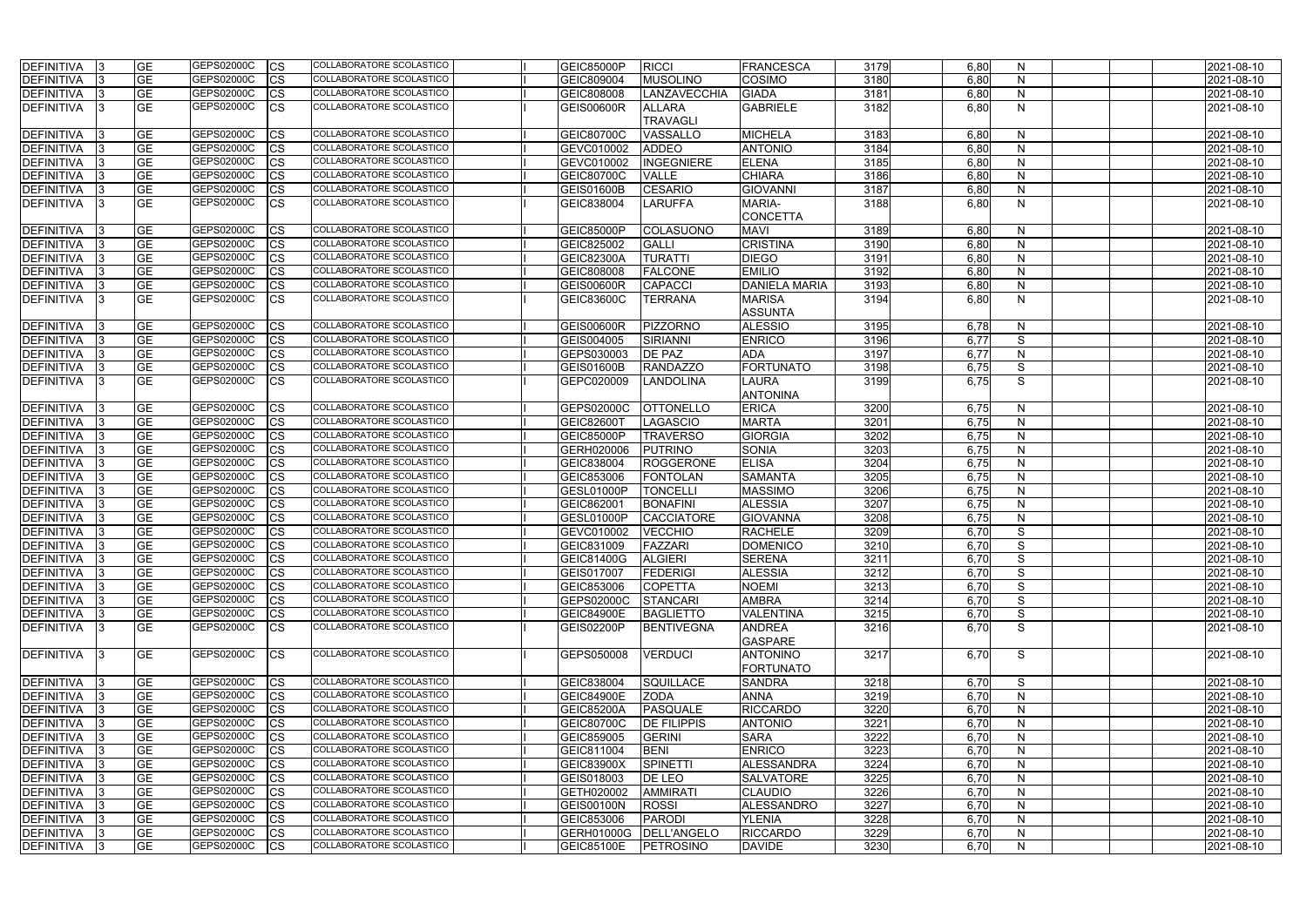| <b>DEFINITIVA</b> | <b>GE</b>  | GEPS02000C | <b>CS</b>  | COLLABORATORE SCOLASTICO        | <b>GEIS00600R</b> | <b>CENTO</b>      | <b>PAOLO</b>      | 3231 | 6,70 | N.           | 2021-08-10 |
|-------------------|------------|------------|------------|---------------------------------|-------------------|-------------------|-------------------|------|------|--------------|------------|
| <b>DEFINITIVA</b> | <b>GE</b>  | GEPS02000C | <b>CS</b>  | COLLABORATORE SCOLASTICO        | GEPC020009        | <b>VICARIO</b>    | <b>GIOVANNA</b>   | 3232 | 6,70 | N.           | 2021-08-10 |
|                   |            |            |            |                                 |                   | <b>GRANATA</b>    |                   |      |      |              |            |
| <b>DEFINITIVA</b> | <b>GE</b>  | GEPS02000C | <b>CS</b>  | COLLABORATORE SCOLASTICO        | GEIS004005        | MUSUMECI          | <b>LUCA</b>       | 3233 | 6,70 | N            | 2021-08-10 |
| <b>DEFINITIVA</b> | <b>GE</b>  | GEPS02000C | <b>CS</b>  | COLLABORATORE SCOLASTICO        | <b>GEIS01900V</b> | <b>BERTAGNI</b>   | <b>FRANCESCO</b>  | 3234 | 6,70 | N            | 2021-08-10 |
| <b>DEFINITIVA</b> | <b>GE</b>  | GEPS02000C | <b>CS</b>  | COLLABORATORE SCOLASTICO        | <b>GEIC85000P</b> | <b>CASSARINO</b>  | <b>JESSICA</b>    | 3235 | 6,70 | N            | 2021-08-10 |
| <b>DEFINITIVA</b> | <b>GE</b>  | GEPS02000C | <b>CS</b>  | COLLABORATORE SCOLASTICO        | <b>GEIC85600N</b> | <b>CIMMINO</b>    | <b>GIORGIO</b>    | 3236 | 6,70 | N            | 2021-08-10 |
| <b>DEFINITIVA</b> | <b>GE</b>  | GEPS02000C | <b>CS</b>  | COLLABORATORE SCOLASTICO        | <b>GEIC85100E</b> | <b>ABBATE</b>     | <b>CHIARA</b>     | 3237 | 6,70 | <sub>N</sub> | 2021-08-10 |
| <b>DEFINITIVA</b> | <b>GE</b>  | GEPS02000C | <b>CS</b>  | COLLABORATORE SCOLASTICO        | GEIS004005        | GIAMPAOLI         | <b>MARCO</b>      | 3238 | 6,70 | N            | 2021-08-10 |
| <b>DEFINITIVA</b> | <b>GE</b>  | GEPS02000C | <b>CS</b>  | COLLABORATORE SCOLASTICO        | <b>GEIC85000P</b> | <b>TORTORELLA</b> | <b>LUCA</b>       | 3239 | 6,70 | $\mathsf{N}$ | 2021-08-10 |
| <b>DEFINITIVA</b> | <b>GE</b>  | GEPS02000C | <b>CS</b>  | COLLABORATORE SCOLASTICO        | <b>GEIC83900X</b> | PERFETTI          | NICOLO'           | 3240 | 6,70 | N            | 2021-08-10 |
| <b>DEFINITIVA</b> | <b>GE</b>  | GEPS02000C | <b>CS</b>  | COLLABORATORE SCOLASTICO        | GEIC838004        | <b>CARVELLI</b>   | <b>ANDREA</b>     | 3241 | 6,70 | N            | 2021-08-10 |
| <b>DEFINITIVA</b> | <b>GE</b>  | GEPS02000C | <b>CS</b>  | COLLABORATORE SCOLASTICO        | <b>GEIS00600R</b> | PINTO             | <b>ANGELA</b>     | 3242 | 6,70 | $\mathsf{N}$ | 2021-08-10 |
|                   | <b>GE</b>  | GEPS02000C |            | COLLABORATORE SCOLASTICO        |                   |                   |                   |      |      |              |            |
| <b>DEFINITIVA</b> |            |            | CS         |                                 | GEIC82300A        | MELCHIORRI        | <b>MAURA</b>      | 3243 | 6,70 | N            | 2021-08-10 |
| DEFINITIVA        | <b>GE</b>  | GEPS02000C | <b>CS</b>  | COLLABORATORE SCOLASTICO        | GEIC853006        | <b>CIRILLO</b>    | <b>MATTEO</b>     | 3244 | 6,70 | N            | 2021-08-10 |
| <b>DEFINITIVA</b> | <b>GE</b>  | GEPS02000C | <b>CS</b>  | COLLABORATORE SCOLASTICO        | <b>GEIC84900E</b> | <b>GAETA</b>      | <b>NAOMI</b>      | 3245 | 6,70 | $\mathsf{N}$ | 2021-08-10 |
| <b>DEFINITIVA</b> | <b>GE</b>  | GEPS02000C | <b>CS</b>  | COLLABORATORE SCOLASTICO        | GEIC816007        | MORANDO           | <b>GIULIA</b>     | 3246 | 6,70 | N            | 2021-08-10 |
| <b>DEFINITIVA</b> | <b>GE</b>  | GEPS02000C | <b>CS</b>  | COLLABORATORE SCOLASTICO        | GEPC04000E        | GIRANTI           | <b>GIULIA</b>     | 3247 | 6,70 | N            | 2021-08-10 |
| <b>DEFINITIVA</b> | <b>GE</b>  | GEPS02000C | CS         | COLLABORATORE SCOLASTICO        | GEVC010002        | <b>STALTARI</b>   | <b>MATTEO</b>     | 3248 | 6,70 | N            | 2021-08-10 |
| <b>DEFINITIVA</b> | <b>GE</b>  | GEPS02000C | <b>CS</b>  | COLLABORATORE SCOLASTICO        | GEIC861005        | BISCEGLIA         | PASQUALE          | 3249 | 6,70 | N            | 2021-08-10 |
| <b>DEFINITIVA</b> | <b>GE</b>  | GEPS02000C | <b>CS</b>  | COLLABORATORE SCOLASTICO        | GETH020002        | <b>MALENA</b>     | <b>NATALE</b>     | 3250 | 6,70 | N.           | 2021-08-10 |
| <b>DEFINITIVA</b> | <b>GE</b>  | GEPS02000C | <b>CS</b>  | <b>COLLABORATORE SCOLASTICO</b> | GESL01000P        | <b>MANARA</b>     | <b>GRAZIA</b>     | 3251 | 6,70 | $\mathsf{N}$ | 2021-08-10 |
| <b>DEFINITIVA</b> | <b>GE</b>  | GEPS02000C | <b>CS</b>  | COLLABORATORE SCOLASTICO        | <b>GEIC85500T</b> | GIARDINO          | <b>MARCO</b>      | 3252 | 6,70 | $\mathsf{N}$ | 2021-08-10 |
| <b>DEFINITIVA</b> | <b>GE</b>  | GEPS02000C | <b>CS</b>  | COLLABORATORE SCOLASTICO        | GEIC837008        | <b>CAPORALI</b>   | <b>ILENIA</b>     | 3253 | 6,70 | N            | 2021-08-10 |
| <b>DEFINITIVA</b> | <b>GE</b>  | GEPS02000C | <b>CS</b>  | COLLABORATORE SCOLASTICO        | GEIC853006        | <b>TARASCO</b>    | <b>RICCARDO</b>   | 3254 | 6,70 | $\mathsf{N}$ | 2021-08-10 |
| <b>DEFINITIVA</b> | <b>GE</b>  | GEPS02000C | <b>CS</b>  | COLLABORATORE SCOLASTICO        | <b>GEIC80700C</b> | <b>CALIGARIS</b>  | <b>FRANCESCA</b>  | 3255 | 6,70 | $\mathsf{N}$ | 2021-08-10 |
| <b>DEFINITIVA</b> | <b>GE</b>  | GEPS02000C | <b>CS</b>  | COLLABORATORE SCOLASTICO        | GEIS01400Q        | <b>INGRASSIA</b>  | LOREDANA          | 3256 | 6,70 | $\mathsf{N}$ | 2021-08-10 |
| <b>DEFINITIVA</b> | <b>GE</b>  | GEPS02000C | <b>CS</b>  | COLLABORATORE SCOLASTICO        | GEPS050008        | <b>BERNARDIS</b>  | <b>DIEGO</b>      | 3257 | 6,70 | $\mathsf{N}$ | 2021-08-10 |
| <b>DEFINITIVA</b> | <b>GE</b>  | GEPS02000C | <b>CS</b>  | COLLABORATORE SCOLASTICO        | GEIC824006        | <b>TROCINO</b>    | <b>JASON</b>      | 3258 | 6,70 | N            | 2021-08-10 |
|                   |            |            |            |                                 |                   |                   | <b>BENEDETTO</b>  |      |      |              |            |
| DEFINITIVA        | <b>GE</b>  | GEPS02000C | <b>ICS</b> | COLLABORATORE SCOLASTICO        | GEPM030004        | <b>GALLINOTTI</b> | <b>MICHELA</b>    | 3259 | 6,70 | N            | 2021-08-10 |
| <b>DEFINITIVA</b> | <b>GE</b>  | GEPS02000C | <b>CS</b>  | COLLABORATORE SCOLASTICO        | GEIS02200P        | <b>DODARO</b>     | <b>ANDREA</b>     | 3260 | 6,70 | N            | 2021-08-10 |
| <b>DEFINITIVA</b> | <b>GE</b>  | GEPS02000C | <b>CS</b>  | COLLABORATORE SCOLASTICO        | <b>GEIC84900E</b> | <b>DI SCALA</b>   | <b>GIULIA</b>     | 3261 | 6,70 | N            | 2021-08-10 |
| <b>DEFINITIVA</b> | <b>GE</b>  | GEPS02000C | <b>ICS</b> | COLLABORATORE SCOLASTICO        | <b>GEIC84900E</b> | <b>FUOCO</b>      | <b>MATTEO</b>     | 3262 | 6,70 | N            | 2021-08-10 |
| <b>DEFINITIVA</b> | <b>GE</b>  | GEPS02000C | <b>CS</b>  | COLLABORATORE SCOLASTICO        | GEIC862001        | SCOGNAMIGLIO      | <b>ANNA PIA</b>   | 3263 | 6,70 | N            | 2021-08-10 |
|                   | <b>IGE</b> | GEPS02000C | <b>CS</b>  | COLLABORATORE SCOLASTICO        | GEIC811004        | MONDELLO          | <b>DANIELA</b>    | 3264 | 6,70 | N            |            |
| <b>DEFINITIVA</b> |            | GEPS02000C |            | COLLABORATORE SCOLASTICO        |                   |                   |                   |      |      |              | 2021-08-10 |
| <b>DEFINITIVA</b> | <b>GE</b>  |            | <b>CS</b>  | COLLABORATORE SCOLASTICO        | GEIC862001        | LAGUZZI           | <b>MARCO DINO</b> | 3265 | 6,70 | N            | 2021-08-10 |
| <b>DEFINITIVA</b> | <b>GE</b>  | GEPS02000C | <b>CS</b>  |                                 | <b>GEIC80700C</b> | LATINO            | <b>SERENA</b>     | 3266 | 6,70 | N            | 2021-08-10 |
| <b>DEFINITIVA</b> | <b>GE</b>  | GEPS02000C | <b>CS</b>  | COLLABORATORE SCOLASTICO        | <b>GERH01000G</b> | <b>MENINI</b>     | <b>CARLOS</b>     | 3267 | 6,70 | N            | 2021-08-10 |
| <b>DEFINITIVA</b> | <b>GE</b>  | GEPS02000C | <b>CS</b>  | COLLABORATORE SCOLASTICO        | <b>GEIC84900E</b> | <b>OTTONELLO</b>  | <b>DEBORA</b>     | 3268 | 6,70 | N            | 2021-08-10 |
| <b>DEFINITIVA</b> | <b>GE</b>  | GEPS02000C | <b>ICS</b> | COLLABORATORE SCOLASTICO        | <b>GERI02000N</b> | <b>MONTANARO</b>  | <b>MASSIMO</b>    | 3269 | 6,70 | N            | 2021-08-10 |
| DEFINITIVA        | <b>GE</b>  | GEPS02000C | <b>ICS</b> | COLLABORATORE SCOLASTICO        | <b>GEIC85100E</b> | <b>LEVATI</b>     | <b>VIVIANA</b>    | 3270 | 6,70 | N            | 2021-08-10 |
| DEFINITIVA        | <b>GE</b>  | GEPS02000C | <b>CS</b>  | COLLABORATORE SCOLASTICO        | GEIC85000P        | <b>CAPUTO</b>     | <b>ANNA</b>       | 3271 | 6,70 | N            | 2021-08-10 |
| DEFINITIVA        | <b>GE</b>  | GEPS02000C | <b>ICS</b> | COLLABORATORE SCOLASTICO        | GEPS02000C        | <b>TOSELLI</b>    | ALESSANDRA        | 3272 | 6,70 | N            | 2021-08-10 |
| DEFINITIVA        | <b>GE</b>  | GEPS02000C | <b>ICS</b> | COLLABORATORE SCOLASTICO        | GEIC811004        | <b>LEOTINE</b>    | <b>TIZIANA</b>    | 3273 | 6,70 | N            | 2021-08-10 |
| DEFINITIVA        | <b>GE</b>  | GEPS02000C | <b>ICS</b> | COLLABORATORE SCOLASTICO        | GEIC816007        | <b>CALVI</b>      | <b>ROSSELLA</b>   | 3274 | 6,70 | N            | 2021-08-10 |
| <b>DEFINITIVA</b> | <b>GE</b>  | GEPS02000C | <b>ICS</b> | COLLABORATORE SCOLASTICO        | GEPM030004        | FERRARA           | <b>CONCETTA</b>   | 3275 | 6,70 | $\mathsf{N}$ | 2021-08-10 |
| <b>DEFINITIVA</b> | <b>GE</b>  | GEPS02000C | <b>ICS</b> | COLLABORATORE SCOLASTICO        | GEIC837008        | <b>RAGUSA</b>     | <b>ROSARIA</b>    | 3276 | 6,70 | N            | 2021-08-10 |
| <b>DEFINITIVA</b> | <b>GE</b>  | GEPS02000C | <b>ICS</b> | COLLABORATORE SCOLASTICO        | GEIS02200P        | <b>ZOFREA</b>     | <b>ILVA ANNA</b>  | 3277 | 6,67 | S            | 2021-08-10 |
| <b>DEFINITIVA</b> | <b>GE</b>  | GEPS02000C | <b>ICS</b> | COLLABORATORE SCOLASTICO        | GEIC840004        | <b>TAMBE'</b>     | ALESSANDRO        | 3278 | 6,67 | S            | 2021-08-10 |
| <b>DEFINITIVA</b> | <b>GE</b>  | GEPS02000C | <b>ICS</b> | COLLABORATORE SCOLASTICO        | GETH020002        | <b>AIROLDI</b>    | <b>MARIA</b>      | 3279 | 6,67 | S            | 2021-08-10 |
| <b>DEFINITIVA</b> | <b>GE</b>  | GEPS02000C | <b>CS</b>  | COLLABORATORE SCOLASTICO        | GEIC853006        | <b>REMAGGI</b>    | <b>ANTONELLA</b>  | 3280 | 6,67 | S            | 2021-08-10 |
| <b>DEFINITIVA</b> | <b>GE</b>  | GEPS02000C | <b>ICS</b> | COLLABORATORE SCOLASTICO        | <b>GEIC80700C</b> | BERTONELLI        | ALESSANDRA        | 3281 | 6,67 | S            | 2021-08-10 |
| <b>DEFINITIVA</b> | <b>GE</b>  | GEPS02000C | <b>CS</b>  | COLLABORATORE SCOLASTICO        | <b>GEIC86500C</b> | <b>ANGIOLETTI</b> | <b>EMILIA</b>     | 3282 | 6,67 | S            | 2021-08-10 |
| DEFINITIVA        | <b>GE</b>  | GEPS02000C | <b>CS</b>  | COLLABORATORE SCOLASTICO        | GEIC859005        | <b>SALCICCIA</b>  | <b>RAFFAELLA</b>  | 3283 | 6,67 | S            | 2021-08-10 |
| <b>DEFINITIVA</b> | <b>GE</b>  | GEPS02000C | <b>ICS</b> | COLLABORATORE SCOLASTICO        | GEPS050008        | <b>ALBAMONTE</b>  | <b>FULVIA</b>     | 3284 | 6,67 | S            | 2021-08-10 |
| <b>DEFINITIVA</b> | <b>GE</b>  | GEPS02000C | <b>CS</b>  | COLLABORATORE SCOLASTICO        | GEIC85000P        | <b>DAL LAGO</b>   | <b>PAOLA</b>      | 3285 | 6,67 | S            | 2021-08-10 |
| <b>DEFINITIVA</b> | <b>GE</b>  | GEPS02000C | <b>CS</b>  | COLLABORATORE SCOLASTICO        | GEIC838004        | <b>MARENCO</b>    | <b>SABRINA</b>    | 3286 | 6,67 | S            | 2021-08-10 |
|                   |            |            |            |                                 |                   |                   |                   |      |      |              |            |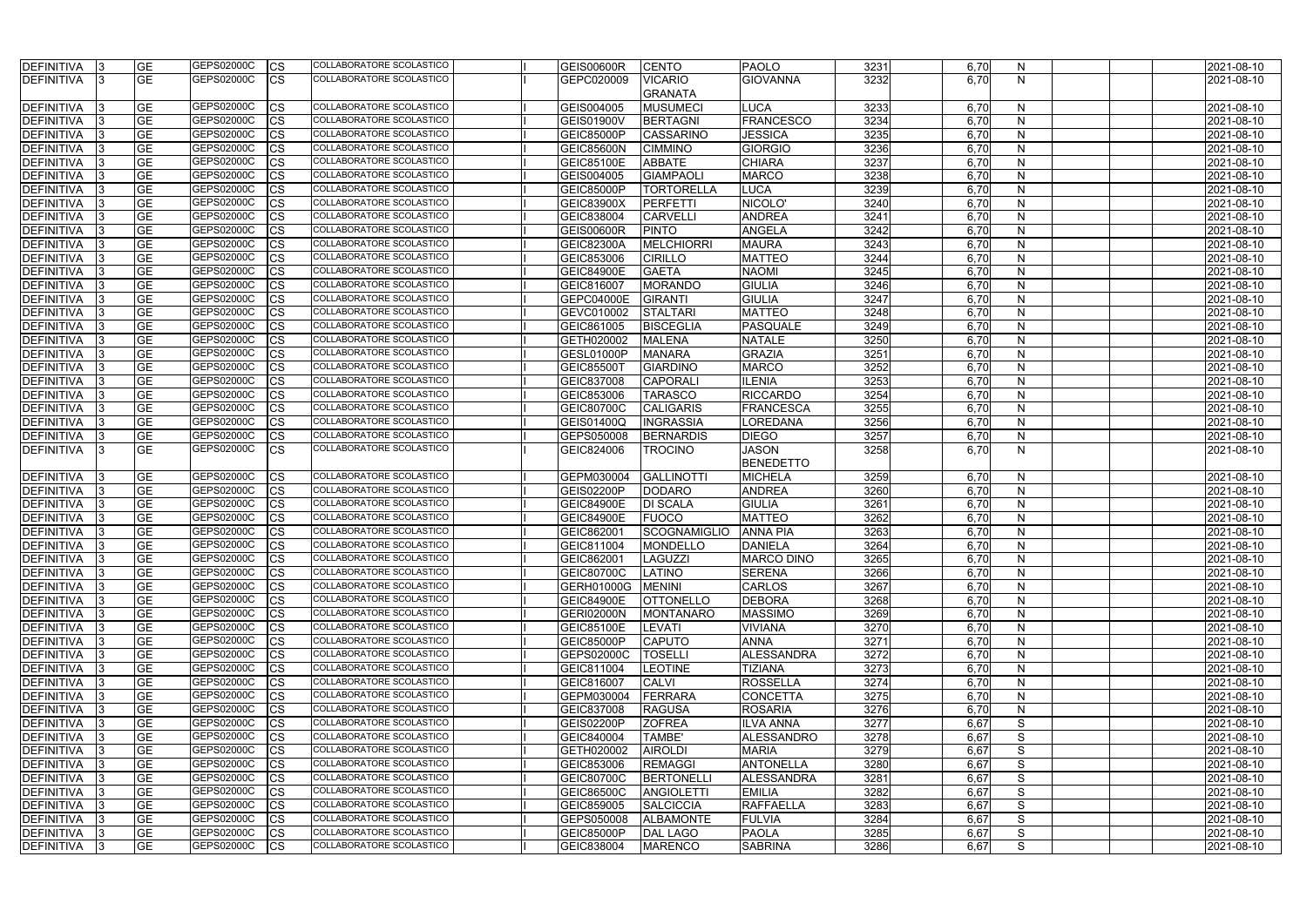| DEFINITIVA        | <b>GE</b>       | GEPS02000C<br><b>CS</b>  | COLLABORATORE SCOLASTICO        | GETD03000V        | <b>PURI</b>         | <b>GIORGIA</b>       | 3287  | 6,67 | S            | 2021-08-10 |
|-------------------|-----------------|--------------------------|---------------------------------|-------------------|---------------------|----------------------|-------|------|--------------|------------|
| <b>DEFINITIVA</b> | <b>GE</b>       | GEPS02000C<br>CS         | COLLABORATORE SCOLASTICO        | <b>GEIC81200X</b> | PIVETTI             | <b>CHIARA</b>        | 3288  | 6,67 | S            | 2021-08-10 |
| DEFINITIVA        | <b>GE</b>       | <b>GEPS02000C</b><br>CS  | COLLABORATORE SCOLASTICO        | GEIC853006        | <b>CAPAIA</b>       | <b>MATTEO GINO</b>   | 3289  | 6,67 | S            | 2021-08-10 |
|                   |                 |                          |                                 |                   |                     | LINO                 |       |      |              |            |
| <b>DEFINITIVA</b> | <b>GE</b>       | GEPS02000C<br>CS         | COLLABORATORE SCOLASTICO        | GEIC861005        | <b>BRESCIANI</b>    | <b>NICOLETTA</b>     | 3290  | 6,67 | S            | 2021-08-10 |
| <b>DEFINITIVA</b> | <b>GE</b>       | GEPS02000C<br>CS         | COLLABORATORE SCOLASTICO        | GEIC833001        | <b>MANCUSO</b>      | <b>FABIO ATTILIO</b> | 3291  | 6,67 | S            | 2021-08-10 |
| <b>DEFINITIVA</b> | <b>GE</b>       | GEPS02000C<br>СS         | COLLABORATORE SCOLASTICO        | GEIC81900P        | <b>SEMINO</b>       | <b>CRISTINA</b>      | 3292  | 6,67 | S            | 2021-08-10 |
| <b>DEFINITIVA</b> | <b>GE</b>       | GEPS02000C<br>CS         | <b>COLLABORATORE SCOLASTICO</b> | GEIC804001        | <b>MARROCU</b>      | <b>PATRIZIA</b>      | 3293  | 6,67 | S            | 2021-08-10 |
| <b>DEFINITIVA</b> | <b>GE</b>       | GEPS02000C<br>CS         | <b>COLLABORATORE SCOLASTICO</b> | GEIS01400Q        | PERASSOLO           | <b>ENRICO</b>        | 3294  | 6,67 | $\mathsf{N}$ | 2021-08-10 |
| <b>DEFINITIVA</b> | <b>GE</b>       | GEPS02000C<br>СS         | COLLABORATORE SCOLASTICO        | GEIC84300G        | <b>CANEVARI</b>     | <b>SAMANTA</b>       | 3295  | 6,67 | N            | 2021-08-10 |
| <b>DEFINITIVA</b> | $\overline{GE}$ | GEPS02000C<br>СS         | <b>COLLABORATORE SCOLASTICO</b> | <b>GEIC80700C</b> | <b>BENELLI</b>      | <b>MICHELA</b>       | 3296  | 6,67 | $\mathsf{N}$ | 2021-08-10 |
| <b>DEFINITIVA</b> | <b>GE</b>       | GEPS02000C<br>CS         | COLLABORATORE SCOLASTICO        | <b>GEIC83000D</b> | <b>DE RISO</b>      | <b>MAURO</b>         | 3297  | 6,67 | $\mathsf{N}$ | 2021-08-10 |
| DEFINITIVA        | <b>GE</b>       | GEPS02000C<br>СS         | COLLABORATORE SCOLASTICO        | GEIC837008        | <b>IERARDI</b>      | <b>MARIA</b>         | 3298  | 6,67 | N            | 2021-08-10 |
| <b>DEFINITIVA</b> | <b>GE</b>       | GEPS02000C<br>СS         | COLLABORATORE SCOLASTICO        | GEIC862001        | <b>POMATA</b>       | <b>ALICE</b>         | 3299  | 6,67 | $\mathsf{N}$ | 2021-08-10 |
| <b>DEFINITIVA</b> | <b>GE</b>       | GEPS02000C<br>СS         | COLLABORATORE SCOLASTICO        | <b>GEIC82000V</b> | <b>CARIA</b>        | <b>ESTER</b>         | 3300  | 6,67 | $\mathsf{N}$ | 2021-08-10 |
| <b>DEFINITIVA</b> | <b>GE</b>       | GEPS02000C<br>СS         | COLLABORATORE SCOLASTICO        | <b>GEIC85200A</b> | <b>LA PORTA</b>     | <b>ANGELA</b>        | 3301  | 6,67 | N            | 2021-08-10 |
| <b>DEFINITIVA</b> | <b>GE</b>       | GEPS02000C<br>СS         | COLLABORATORE SCOLASTICO        | <b>GEIC81200X</b> | <b>BONADIO</b>      | <b>ALESSIO</b>       | 3302  | 6,67 | N            | 2021-08-10 |
| <b>DEFINITIVA</b> | <b>GE</b>       | GEPS02000C<br>СS         | COLLABORATORE SCOLASTICO        | <b>GEIC85200A</b> | <b>FIOR</b>         | <b>SIMONA</b>        | 3303  | 6,67 | N            | 2021-08-10 |
| DEFINITIVA        | <b>GE</b>       | GEPS02000C<br>CS         | COLLABORATORE SCOLASTICO        | GEIC82700N        | <b>FEMIA</b>        | <b>GIUSEPPE</b>      | 3304  | 6,67 | N            | 2021-08-10 |
| <b>DEFINITIVA</b> | <b>GE</b>       | GEPS02000C<br>СS         | <b>COLLABORATORE SCOLASTICO</b> | <b>GEIC85100E</b> | <b>BOLLETTINI</b>   | <b>DONATELLA</b>     | 3305  | 6,67 | N            | 2021-08-10 |
| <b>DEFINITIVA</b> | <b>GE</b>       | GEPS02000C<br>СS         | <b>COLLABORATORE SCOLASTICO</b> | GEIC840004        | PALAMARA            | <b>ANNA</b>          | 3306  | 6,67 | $\mathsf{N}$ | 2021-08-10 |
| DEFINITIVA        | <b>GE</b>       | GEPS02000C<br>CS         | COLLABORATORE SCOLASTICO        | <b>GEIC83900X</b> | <b>GHERSINICH</b>   | <b>ROSSANA</b>       | 3307  | 6,67 | $\mathsf{N}$ | 2021-08-10 |
| <b>DEFINITIVA</b> | <b>GE</b>       | GEPS02000C<br>СS         | COLLABORATORE SCOLASTICO        | GEPC04000E        | <b>CALASCIBETTA</b> | LOREDANA             | 3308  | 6,67 | $\mathsf{N}$ | 2021-08-10 |
| <b>DEFINITIVA</b> | <b>GE</b>       | GEPS02000C<br>CS         | COLLABORATORE SCOLASTICO        | <b>GEIS02200P</b> | <b>CARROZZA</b>     | <b>ROSSANA</b>       | 3309  | 6,67 | $\mathsf{N}$ | 2021-08-10 |
| <b>DEFINITIVA</b> | <b>GE</b>       | GEPS02000C<br>СS         | <b>COLLABORATORE SCOLASTICO</b> | <b>GEIC82000V</b> | <b>CRESTA</b>       | <b>ROSAMARIA</b>     | 3310  | 6,67 | $\mathsf{N}$ | 2021-08-10 |
| DEFINITIVA        | <b>GE</b>       | GEPS02000C<br>СS         | COLLABORATORE SCOLASTICO        | GEIC829009        | <b>ORSETTI</b>      | <b>GIUSEPPE</b>      | 3311  | 6,67 | N            | 2021-08-10 |
| <b>DEFINITIVA</b> | <b>GE</b>       | GEPS02000C<br>СS         | COLLABORATORE SCOLASTICO        | <b>GEIS02200P</b> | <b>COLAMOREA</b>    | <b>ANTONIO EROS</b>  | 3312  | 6,67 | $\mathsf{N}$ | 2021-08-10 |
| DEFINITIVA        | <b>GE</b>       | GEPS02000C<br>СS         | COLLABORATORE SCOLASTICO        | GEIC83400R        | FIASCHI             | <b>ALESSANDRA</b>    | 3313  | 6,67 | N            | 2021-08-10 |
| <b>DEFINITIVA</b> | <b>GE</b>       | GEPS02000C<br>СS         | COLLABORATORE SCOLASTICO        | GEIC817003        | <b>MONTALDO</b>     | <b>MONICA</b>        | 3314  | 6,67 | N            | 2021-08-10 |
| <b>DEFINITIVA</b> | <b>GE</b>       | GEPS02000C<br>СS         | COLLABORATORE SCOLASTICO        | GEIS004005        | <b>MOSCHILLO</b>    | <b>PATRIZIA</b>      | 3315  | 6,67 | $\mathsf{N}$ | 2021-08-10 |
| <b>DEFINITIVA</b> | <b>GE</b>       | GEPS02000C<br>СS         | COLLABORATORE SCOLASTICO        | <b>GEIC84900E</b> | <b>CANEPA</b>       | <b>PAOLA</b>         | 3316  | 6,67 | N            | 2021-08-10 |
| <b>DEFINITIVA</b> | <b>GE</b>       | GEPS02000C<br>CS         | COLLABORATORE SCOLASTICO        | GEIS012004        | <b>CISTERNA</b>     | <b>GIAMBATTISTA</b>  | 3317  | 6,67 | N            | 2021-08-10 |
|                   |                 |                          |                                 |                   |                     | <b>ROSARIO</b>       |       |      |              |            |
| DEFINITIVA        | <b>GE</b>       | GEPS02000C<br><b>CS</b>  | COLLABORATORE SCOLASTICO        | <b>GEIC85200A</b> | <b>CARROZZA</b>     | PIERANGELA           | 3318  | 6,67 | N            | 2021-08-10 |
| <b>DEFINITIVA</b> | <b>GE</b>       | GEPS02000C<br>СS         | COLLABORATORE SCOLASTICO        | GEIS01600B        | <b>LUCCHI</b>       | <b>GIORGIO</b>       | 3319  | 6,67 | N            | 2021-08-10 |
| DEFINITIVA        | <b>GE</b>       | GEPS02000C<br>Ics        | COLLABORATORE SCOLASTICO        | <b>GEIC85100E</b> | <b>DI CASA</b>      | <b>STEFANO</b>       | 3320  | 6,67 | N            | 2021-08-10 |
| DEFINITIVA  3     | <b>GE</b>       | GEPS02000C<br><b>CS</b>  | COLLABORATORE SCOLASTICO        | GEIC840004        | <b>TOSCANO</b>      | <b>GIUSEPPINA</b>    | 3321  | 6,67 | N            | 2021-08-10 |
| DEFINITIVA        | <b>GE</b>       | GEPS02000C<br><b>CS</b>  | COLLABORATORE SCOLASTICO        | GEIC81900P        | GUIDO               | <b>PAOLO</b>         | 3322  | 6,67 | N            | 2021-08-10 |
| DEFINITIVA        | <b>GE</b>       | GEPS02000C<br><b>CS</b>  | COLLABORATORE SCOLASTICO        | GEIC811004        | <b>SACCO</b>        | <b>PAOLA</b>         | 3323  | 6,67 | $\mathsf{N}$ | 2021-08-10 |
| DEFINITIVA        | <b>GE</b>       | GEPS02000C<br><b>CS</b>  | <b>COLLABORATORE SCOLASTICO</b> | GEIC840004        | <b>ABBATE</b>       | <b>LUISELLA</b>      | 3324  | 6,67 | $\mathsf{N}$ | 2021-08-10 |
| DEFINITIVA        | <b>GE</b>       | GEPS02000C<br>СS         | COLLABORATORE SCOLASTICO        | GEIC81300Q        | <b>CASALEGGIO</b>   | <b>TANIA</b>         | 3325  | 6,67 | N            | 2021-08-10 |
| <b>DEFINITIVA</b> | <b>GE</b>       | GEPS02000C<br>CS         | COLLABORATORE SCOLASTICO        | GEIC817003        | FOSSATI             | <b>GRAZIELLA</b>     | 3326  | 6,67 | $\mathsf{N}$ | 2021-08-10 |
| DEFINITIVA        | <b>GE</b>       | GEPS02000C<br><b>ICS</b> | COLLABORATORE SCOLASTICO        | GEIC831009        | <b>ZANGRILLO</b>    | <b>ALESSANDRO</b>    | 3327  | 6,67 | N            | 2021-08-10 |
| <b>DEFINITIVA</b> | <b>GE</b>       | GEPS02000C<br><b>CS</b>  | <b>COLLABORATORE SCOLASTICO</b> | <b>GEIC82600T</b> | <b>SACCO</b>        | <b>CLAUDIA</b>       | 3328  | 6,67 | N            | 2021-08-10 |
| <b>DEFINITIVA</b> | <b>GE</b>       | GEPS02000C<br><b>CS</b>  | COLLABORATORE SCOLASTICO        | GEIC86400L        | <b>SCIUTTO</b>      | <b>BARBARA</b>       | 3329  | 6,67 | N            | 2021-08-10 |
| DEFINITIVA        | <b>GE</b>       | GEPS02000C<br><b>CS</b>  | COLLABORATORE SCOLASTICO        | GEIC817003        | <b>STABILE</b>      | <b>MAURA</b>         | 3330  | 6,67 | N            | 2021-08-10 |
| DEFINITIVA        | <b>GE</b>       | GEPS02000C<br><b>CS</b>  | COLLABORATORE SCOLASTICO        | <b>GEIC82300A</b> | <b>CORTESIA</b>     | <b>FABIO</b>         | 3331  | 6,66 | N            | 2021-08-10 |
| DEFINITIVA        | <b>GE</b>       | GEPS02000C<br><b>CS</b>  | COLLABORATORE SCOLASTICO        | <b>GEIC85100E</b> | <b>BRUZZONE</b>     | <b>MARIA ROSA</b>    | 3332  | 6,66 | N            | 2021-08-10 |
| DEFINITIVA        | <b>GE</b>       | GEPS02000C<br><b>ICS</b> | COLLABORATORE SCOLASTICO        | <b>GEIC85100E</b> | <b>VEGGI</b>        | <b>ORNELLA</b>       | 3333  | 6,65 | S            | 2021-08-10 |
| DEFINITIVA        | <b>GE</b>       | GEPS02000C<br>CS         | COLLABORATORE SCOLASTICO        | <b>GEIS01400Q</b> | <b>VENZA</b>        | <b>VALERIO</b>       | 3334  | 6,65 | N            | 2021-08-10 |
| DEFINITIVA        | <b>GE</b>       | GEPS02000C<br><b>CS</b>  | COLLABORATORE SCOLASTICO        | GEIC817003        | <b>FAZIO</b>        | <b>ALESSANDRO</b>    | 3335  | 6,65 | N            | 2021-08-10 |
| DEFINITIVA        | <b>GE</b>       | GEPS02000C<br>СS         | COLLABORATORE SCOLASTICO        | GERH01000G        | <b>RISO</b>         | <b>RAMONA</b>        | 3336  | 6,65 | $\mathsf{N}$ | 2021-08-10 |
| DEFINITIVA        | <b>GE</b>       | GEPS02000C<br>СS         | COLLABORATORE SCOLASTICO        | GEIC824006        | <b>NONNIS</b>       | <b>CLAUDIO</b>       | 3337  | 6,65 | N            | 2021-08-10 |
| DEFINITIVA        | <b>GE</b>       | GEPS02000C<br>СS         | COLLABORATORE SCOLASTICO        | <b>GEIC81200X</b> | <b>REMAGGI</b>      | <b>VIVIANA</b>       | 3338  | 6,64 | N            | 2021-08-10 |
| <b>DEFINITIVA</b> | <b>GE</b>       | GEPS02000C<br><b>CS</b>  | COLLABORATORE SCOLASTICO        | GEPS050008        | <b>ESPOSITO</b>     | <b>ANNA</b>          | 3339  | 6,63 | S            | 2021-08-10 |
| DEFINITIVA        | <b>GE</b>       | GEPS02000C<br><b>CS</b>  | COLLABORATORE SCOLASTICO        | GEPS080004        | GIORDANO            | <b>ROSARIO</b>       | 3340  | 6,63 | N            | 2021-08-10 |
| <b>DEFINITIVA</b> | <b>GE</b>       | GEPS02000C<br><b>CS</b>  | COLLABORATORE SCOLASTICO        | <b>GEIC81300Q</b> | <b>SIRI</b>         | <b>SOLANGE</b>       | 3341  | 6,63 | N            | 2021-08-10 |
| <b>DEFINITIVA</b> | <b>GE</b>       | GEPS02000C<br><b>ICS</b> | COLLABORATORE SCOLASTICO        | GERH020006        | <b>MORABITO</b>     | <b>RICCARDO</b>      | 3342S | 6,61 | $\mathsf{N}$ | 2021-08-10 |
|                   |                 |                          |                                 |                   |                     |                      |       |      |              |            |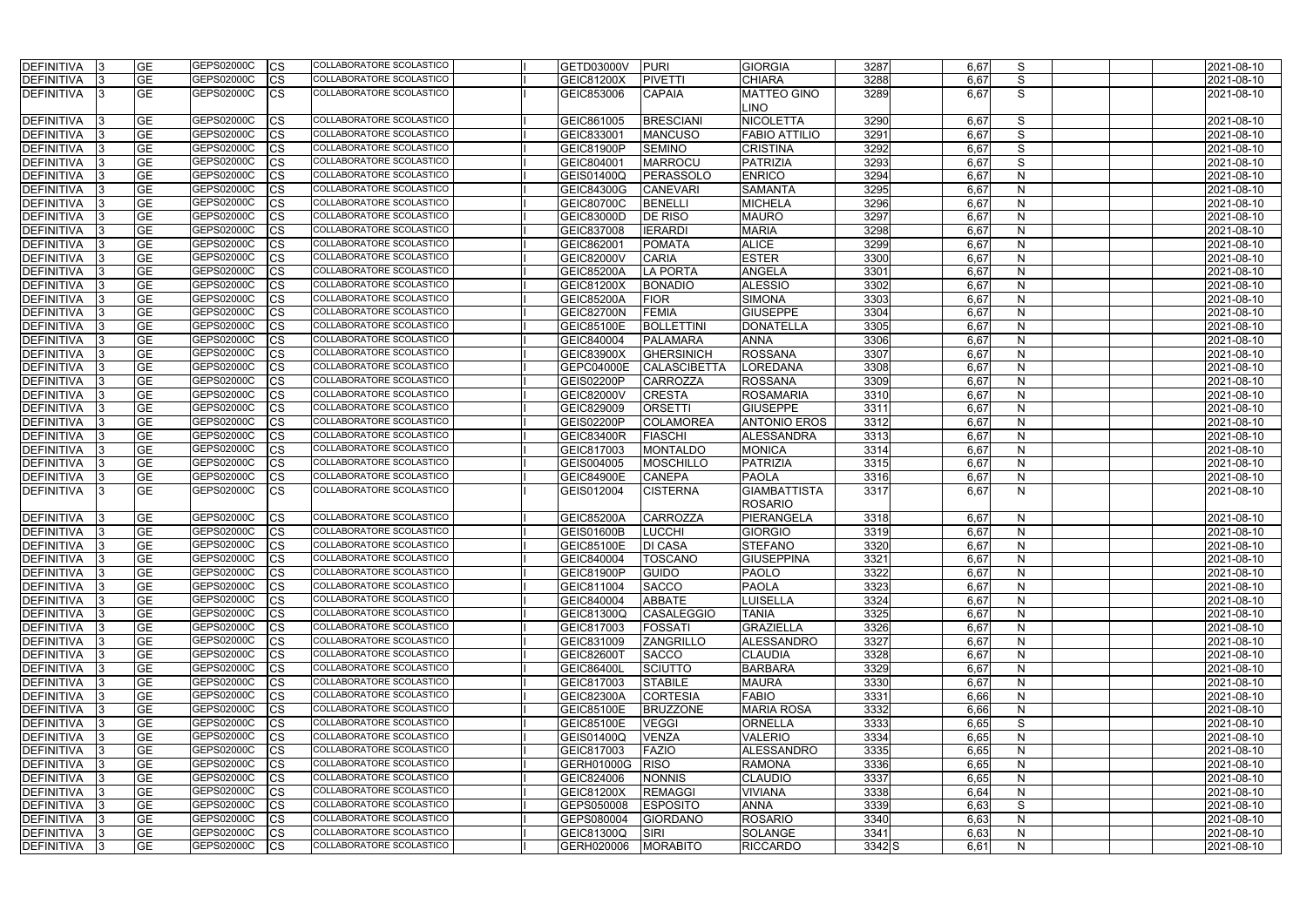| <b>DEFINITIVA</b> | <b>GE</b> | GEPS02000C | <b>CS</b>  | COLLABORATORE SCOLASTICO                             | GEIC831009        | <b>ABATE</b>       | <b>MICHELE</b>     | 3343 | 6,61 | N.           |    | 2021-08-10 |
|-------------------|-----------|------------|------------|------------------------------------------------------|-------------------|--------------------|--------------------|------|------|--------------|----|------------|
| <b>DEFINITIVA</b> | <b>GE</b> | GEPS02000C | <b>CS</b>  | COLLABORATORE SCOLASTICO                             | GEIC84900E        | <b>MUSANTE</b>     | <b>MATTIA</b>      | 3344 | 6,60 | S            |    | 2021-08-10 |
| <b>DEFINITIVA</b> | <b>GE</b> | GEPS02000C | <b>CS</b>  | COLLABORATORE SCOLASTICO                             | <b>GEIC82600T</b> | COZZOLINO          | <b>PAMELA</b>      | 3345 | 6,60 | S            |    | 2021-08-10 |
| DEFINITIVA        | <b>GE</b> | GEPS02000C | CS         | COLLABORATORE SCOLASTICO                             | GEIS018003        | MERCORELLA         | <b>TERESA</b>      | 3346 | 6,60 | S            |    | 2021-08-10 |
| <b>DEFINITIVA</b> | GE        | GEPS02000C | <b>CS</b>  | COLLABORATORE SCOLASTICO                             | <b>GEIC82200E</b> | <b>GIUSTO</b>      | <b>SERENA</b>      | 3347 | 6,60 | S            |    | 2021-08-10 |
| DEFINITIVA        | <b>GE</b> | GEPS02000C | <b>CS</b>  | COLLABORATORE SCOLASTICO                             | GEIC82100P        | PERO               | <b>CLAUDIA</b>     | 3348 | 6,60 | S            |    | 2021-08-10 |
| DEFINITIVA        | <b>GE</b> | GEPS02000C | <b>CS</b>  | COLLABORATORE SCOLASTICO                             | <b>GERH01000G</b> | <b>BLASI</b>       | <b>PASQUALE</b>    | 3349 | 6,60 | S            |    | 2021-08-10 |
| <b>DEFINITIVA</b> | <b>GE</b> | GEPS02000C | <b>CS</b>  | COLLABORATORE SCOLASTICO                             | <b>GEIC85000P</b> | VESCOVELLI         | <b>DAVIDE</b>      | 3350 | 6,60 | S            |    | 2021-08-10 |
| <b>DEFINITIVA</b> | <b>GE</b> | GEPS02000C | CS         | COLLABORATORE SCOLASTICO                             | <b>GEIC84200Q</b> | <b>RISSO</b>       | <b>MIRKO</b>       | 3351 | 6,60 | S            |    | 2021-08-10 |
| <b>DEFINITIVA</b> | <b>GE</b> | GEPS02000C | CS         | COLLABORATORE SCOLASTICO                             | GEPC020009        | <b>BADO</b>        | <b>STEFANIA</b>    | 3352 | 6,60 | S            |    | 2021-08-10 |
| <b>DEFINITIVA</b> | GЕ        | GEPS02000C | CS         | COLLABORATORE SCOLASTICO                             | GEPS02000C        | <b>CHIAPPARINO</b> | <b>EMANUELA</b>    | 3353 | 6,60 | S            |    | 2021-08-10 |
| <b>DEFINITIVA</b> | <b>GE</b> | GEPS02000C | <b>CS</b>  | COLLABORATORE SCOLASTICO                             | <b>GEIS00600R</b> | <b>FAYE</b>        | <b>ROSE MARIE</b>  | 3354 | 6,60 | S            |    | 2021-08-10 |
|                   |           |            |            |                                                      |                   |                    | <b>SIGA</b>        |      |      |              |    |            |
| <b>DEFINITIVA</b> | GE        | GEPS02000C | CS         | COLLABORATORE SCOLASTICO                             | <b>GEIC84900E</b> | <b>GAMBERO</b>     | <b>ELEONORA</b>    | 3355 | 6,60 | S            |    | 2021-08-10 |
| <b>DEFINITIVA</b> | GЕ        | GEPS02000C | CS         | COLLABORATORE SCOLASTICO                             | <b>GEIC85200A</b> | <b>TRAVERSO</b>    | <b>LINDA</b>       | 3356 | 6,60 | S            |    | 2021-08-10 |
| <b>DEFINITIVA</b> | <b>GE</b> | GEPS02000C | <b>CS</b>  | COLLABORATORE SCOLASTICO                             | GEIC808008        | <b>MALBERTI</b>    | <b>EUGENIA</b>     | 3357 | 6,60 | S            |    | 2021-08-10 |
| <b>DEFINITIVA</b> | GЕ        | GEPS02000C | CS         | COLLABORATORE SCOLASTICO                             | <b>GEIC85200A</b> | <b>DI PIETRO</b>   | <b>GIUSEPPE</b>    | 3358 | 6,60 | S            |    | 2021-08-10 |
| <b>DEFINITIVA</b> | <b>GE</b> | GEPS02000C | <b>CS</b>  | COLLABORATORE SCOLASTICO                             | GEIC816007        | <b>GALLEANO</b>    | <b>IVO</b>         | 3359 | 6,60 | S            |    | 2021-08-10 |
| <b>DEFINITIVA</b> | <b>GE</b> | GEPS02000C | <b>CS</b>  | COLLABORATORE SCOLASTICO                             | GEIC804001        | <b>PANE</b>        | <b>ILARY</b>       | 3360 | 6,60 | S            |    | 2021-08-10 |
| <b>DEFINITIVA</b> | <b>GE</b> | GEPS02000C | <b>CS</b>  | COLLABORATORE SCOLASTICO                             | GEIC82300A        | <b>TRAVERSO</b>    | <b>DARIO</b>       | 3361 | 6,60 | N            |    | 2021-08-10 |
| <b>DEFINITIVA</b> | <b>GE</b> | GEPS02000C | <b>CS</b>  | COLLABORATORE SCOLASTICO                             | GEIC816007        | <b>TRAINO</b>      | <b>MARIANNA</b>    | 3362 | 6,60 | N            |    | 2021-08-10 |
| <b>DEFINITIVA</b> | <b>GE</b> | GEPS02000C | <b>CS</b>  | COLLABORATORE SCOLASTICO                             | GEIS01400Q        | <b>DRAGO</b>       | <b>REBECCA</b>     | 3363 | 6,60 | N            |    | 2021-08-10 |
| <b>DEFINITIVA</b> | GE        | GEPS02000C | CS         | COLLABORATORE SCOLASTICO                             | GEIC804001        | <b>MAGGIAL</b>     | <b>JACOPO</b>      | 3364 | 6,60 | N            |    | 2021-08-10 |
| DEFINITIVA        | GЕ        | GEPS02000C | CS         | COLLABORATORE SCOLASTICO                             | GEIC83600C        | <b>POGGI</b>       | <b>SOFIA</b>       | 3365 | 6,60 | N            |    | 2021-08-10 |
| <b>DEFINITIVA</b> | <b>GE</b> | GEPS02000C | <b>CS</b>  | COLLABORATORE SCOLASTICO                             | <b>GEIC84700V</b> | LOMBARDI           | <b>FRANCESCO</b>   | 3366 | 6,60 | N            |    | 2021-08-10 |
|                   |           |            |            |                                                      |                   |                    | <b>DANIELE</b>     |      |      |              |    |            |
| <b>DEFINITIVA</b> | GЕ        | GEPS02000C | <b>CS</b>  | COLLABORATORE SCOLASTICO                             | GEIC85000P        | POLIDORO           | <b>EDOARDO</b>     | 3367 | 6,60 | N            |    | 2021-08-10 |
| <b>DEFINITIVA</b> | <b>GE</b> | GEPS02000C | CS         | COLLABORATORE SCOLASTICO                             | <b>GEIC84900E</b> | CAVICCHIOLI        | <b>SIMONE</b>      | 3368 | 6,60 | N            |    | 2021-08-10 |
| <b>DEFINITIVA</b> | GЕ        | GEPS02000C | <b>CS</b>  | COLLABORATORE SCOLASTICO                             | GEIC811004        | <b>RATTI</b>       | <b>DANIELE</b>     | 3369 | 6,60 | N            |    | 2021-08-10 |
| <b>DEFINITIVA</b> | GE        | GEPS02000C | CS         | COLLABORATORE SCOLASTICO                             | GEIC840004        | <b>ALLOISIO</b>    | <b>LORENZO</b>     | 3370 | 6,60 | N            |    | 2021-08-10 |
| <b>DEFINITIVA</b> | <b>GE</b> | GEPS02000C | <b>CS</b>  | COLLABORATORE SCOLASTICO                             | GEPC020009        | <b>BORRELLO</b>    | <b>DAVIDE</b>      | 3371 | 6,60 | N            |    | 2021-08-10 |
| <b>DEFINITIVA</b> | GE        | GEPS02000C | <b>CS</b>  | COLLABORATORE SCOLASTICO                             | GERH020006        | BORAGINA           | <b>LINDA</b>       | 3372 | 6,60 | N            |    | 2021-08-10 |
| <b>DEFINITIVA</b> | <b>GE</b> | GEPS02000C | <b>CS</b>  | COLLABORATORE SCOLASTICO                             | <b>GEIS01600B</b> | <b>VISCARDI</b>    | <b>LUCA</b>        | 3373 | 6,60 | N            |    | 2021-08-10 |
| <b>DEFINITIVA</b> | <b>GE</b> | GEPS02000C | <b>CS</b>  | COLLABORATORE SCOLASTICO                             | GEIC85200A        | PASQUALE           | <b>FEDERICO</b>    | 3374 | 6,60 | N            |    | 2021-08-10 |
| <b>DEFINITIVA</b> | GЕ        | GEPS02000C | CS         | COLLABORATORE SCOLASTICO                             | GEIC81900P        | <b>DE LUCA</b>     | <b>GIOVANNI</b>    | 3375 | 6,60 | N            |    | 2021-08-10 |
| <b>DEFINITIVA</b> | <b>GE</b> | GEPS02000C | <b>CS</b>  | COLLABORATORE SCOLASTICO                             | GEMM18500G NICORA |                    | <b>LINDA</b>       | 3376 | 6.60 | N            |    | 2021-08-10 |
| DEFINITIVA        | <b>GE</b> | GEPS02000C | <b>ICS</b> | COLLABORATORE SCOLASTICO                             | GEIC817003        | BARBIERI           | <b>RICCARDO</b>    | 3377 | 6,60 | N.           |    | 2021-08-10 |
| <b>DEFINITIVA</b> | <b>GE</b> | GEPS02000C | <b>CS</b>  | COLLABORATORE SCOLASTICO                             | <b>GEIC85100E</b> | <b>AMATO</b>       | <b>FABIANA</b>     | 3378 | 6,60 | N            |    | 2021-08-10 |
| DEFINITIVA        | <b>GE</b> | GEPS02000C | <b>ICS</b> | COLLABORATORE SCOLASTICO                             | <b>GEIS00700L</b> | <b>FUSARO</b>      | <b>ANTONELLO</b>   | 3379 | 6,60 | N            |    | 2021-08-10 |
| <b>DEFINITIVA</b> | <b>GE</b> | GEPS02000C | <b>CS</b>  | COLLABORATORE SCOLASTICO                             | <b>GEIC85100E</b> | PICCARDO           | <b>FEDERICA</b>    | 3380 | 6,60 | N            | 'S | 2021-08-10 |
| <b>DEFINITIVA</b> | <b>GE</b> | GEPS02000C | <b>CS</b>  | COLLABORATORE SCOLASTICO                             | <b>GEIC80700C</b> | <b>SPARACINO</b>   | <b>GIAMPIERO</b>   | 3381 | 6,60 | $\mathsf{N}$ |    | 2021-08-10 |
| <b>DEFINITIVA</b> | <b>GE</b> | GEPS02000C | <b>CS</b>  | COLLABORATORE SCOLASTICO                             | GEIC85600N        | <b>IDE GROSSI</b>  | <b>LUCA</b>        | 3382 | 6,60 | N            |    | 2021-08-10 |
| <b>DEFINITIVA</b> | <b>GE</b> | GEPS02000C | <b>CS</b>  | COLLABORATORE SCOLASTICO                             | GEIC853006        | <b>VALLARINO</b>   | <b>LORENZO</b>     | 3383 | 6,60 | N            |    | 2021-08-10 |
| <b>DEFINITIVA</b> | <b>GE</b> | GEPS02000C | <b>ICS</b> | COLLABORATORE SCOLASTICO                             | <b>GEIS01400Q</b> | <b>ROSASPINI</b>   | <b>SIMONE</b>      | 3384 | 6,60 | $\mathsf{N}$ |    | 2021-08-10 |
| DEFINITIVA        | <b>GE</b> | GEPS02000C | <b>CS</b>  | COLLABORATORE SCOLASTICO                             | GEIC837008        | <b>STILO</b>       | <b>DOMENICO</b>    | 3385 | 6,60 | N            |    | 2021-08-10 |
| <b>DEFINITIVA</b> | <b>GE</b> | GEPS02000C | <b>CS</b>  | COLLABORATORE SCOLASTICO                             | <b>GEIC86300R</b> | FERRARO            | <b>GIUSEPPE</b>    | 3386 | 6,60 | N            |    | 2021-08-10 |
| <b>DEFINITIVA</b> | <b>GE</b> | GEPS02000C | <b>CS</b>  | COLLABORATORE SCOLASTICO                             | <b>GEIC84400B</b> | ROLANDELLI         | <b>ANNA</b>        | 3387 | 6,60 | $\mathsf{N}$ |    | 2021-08-10 |
| <b>DEFINITIVA</b> | <b>GE</b> | GEPS02000C | <b>CS</b>  | COLLABORATORE SCOLASTICO                             | GEIC804001        | FERRARI            | <b>DANIELE</b>     | 3388 | 6,60 | N            |    | 2021-08-10 |
| <b>DEFINITIVA</b> | <b>GE</b> | GEPS02000C | CS         | COLLABORATORE SCOLASTICO                             | GEIC809004        | PALERMO            | <b>LAURA</b>       | 3389 | 6,60 | N            |    | 2021-08-10 |
| <b>DEFINITIVA</b> | <b>GE</b> | GEPS02000C | <b>CS</b>  | COLLABORATORE SCOLASTICO                             | <b>GEIS01400Q</b> | <b>OLLANO</b>      | <b>SERENA</b>      | 3390 | 6,60 | $\mathsf{N}$ |    | 2021-08-10 |
| DEFINITIVA        | <b>GE</b> | GEPS02000C | <b>CS</b>  | COLLABORATORE SCOLASTICO                             | GEPM030004        | <b>TRUCCO</b>      | <b>ILARIA</b>      | 3391 | 6,60 | N            |    | 2021-08-10 |
| DEFINITIVA        | <b>GE</b> | GEPS02000C | <b>CS</b>  | COLLABORATORE SCOLASTICO                             | GEVC010002        | <b>SCIBETTA</b>    | <b>NICHOLAS</b>    | 3392 | 6,60 | N            |    | 2021-08-10 |
| <b>DEFINITIVA</b> | <b>GE</b> | GEPS02000C | <b>ICS</b> | COLLABORATORE SCOLASTICO                             | GEIC808008        | <b>CHIARELLO</b>   | <b>DANIELE</b>     | 3393 | 6,60 | N            |    | 2021-08-10 |
| <b>DEFINITIVA</b> | <b>GE</b> | GEPS02000C | <b>ICS</b> | COLLABORATORE SCOLASTICO                             | <b>GEIC85200A</b> | <b>DI BELLO</b>    | ALESSANDRA         | 3394 | 6,60 | N            |    | 2021-08-10 |
| <b>DEFINITIVA</b> | <b>GE</b> | GEPS02000C | <b>CS</b>  | COLLABORATORE SCOLASTICO<br>COLLABORATORE SCOLASTICO | GEIC81200X        | <b>URBINA CRUZ</b> | <b>ANGIE LEILA</b> | 3395 | 6,60 | N            |    | 2021-08-10 |
| <b>DEFINITIVA</b> | <b>GE</b> | GEPS02000C | <b>CS</b>  | COLLABORATORE SCOLASTICO                             | GEIC861005        | <b>DI SAPIO</b>    | <b>RICCARDO</b>    | 3396 | 6,60 | $\mathsf{N}$ |    | 2021-08-10 |
| <b>DEFINITIVA</b> | <b>GE</b> | GEPS02000C | <b>ICS</b> | COLLABORATORE SCOLASTICO                             | GEIC837008        | LAZZATI            | <b>FLAVIA</b>      | 3397 | 6,60 | N            |    | 2021-08-10 |
| <b>DEFINITIVA</b> | <b>GE</b> | GEPS02000C | <b>CS</b>  |                                                      | GEIC82700N        | CONIGLIARO         | <b>PAOLA</b>       | 3398 | 6,60 | N            |    | 2021-08-10 |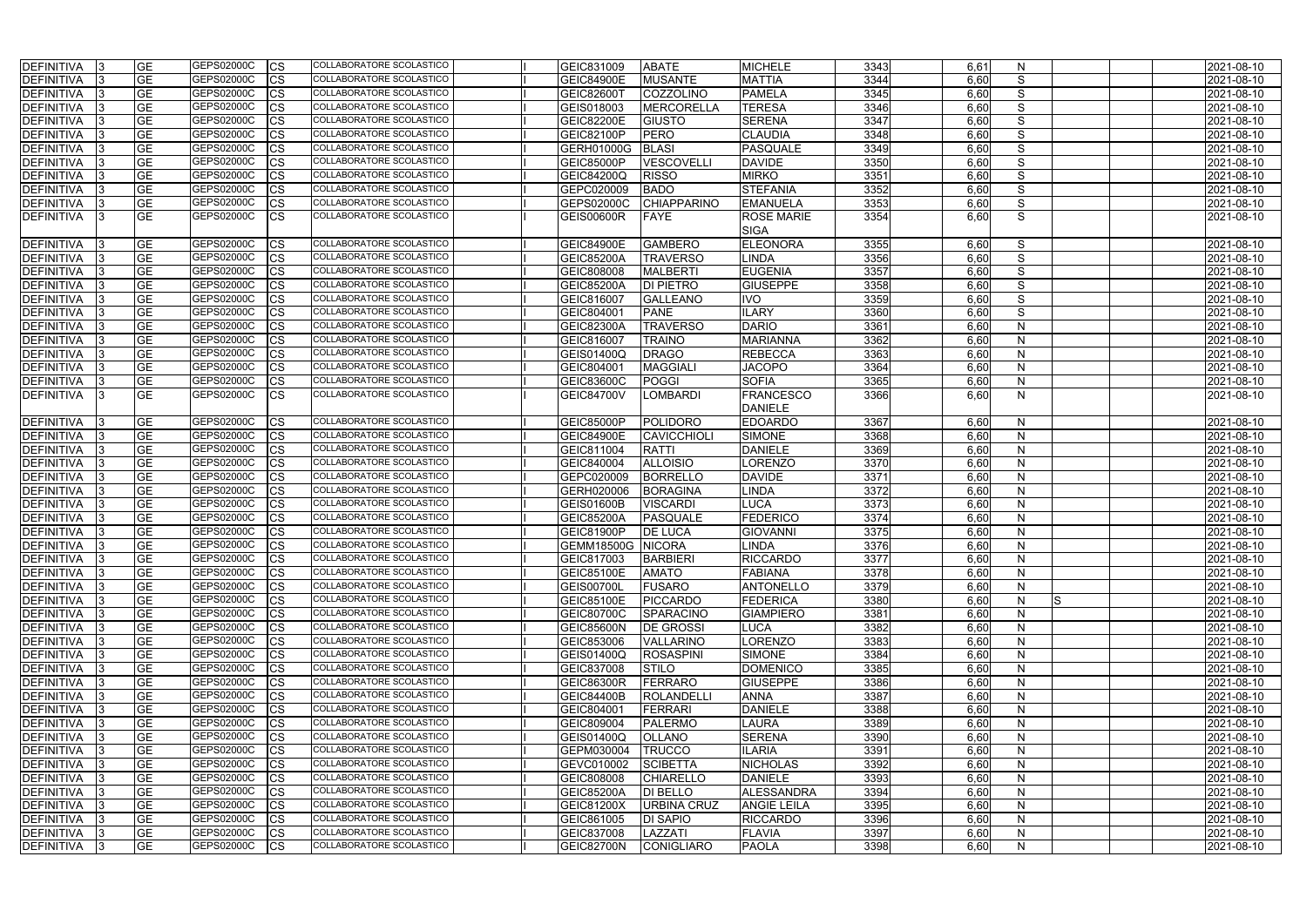| <b>GE</b><br>GEPS02000C<br>CS<br>COLLABORATORE SCOLASTICO<br><b>GUASTI</b><br><b>ALESSANDRO</b><br>3400<br>6,60<br>$\mathsf{N}$<br>DEFINITIVA<br>GERH020006<br>2021-08-10<br><b>GE</b><br>GEPS02000C<br>6,60<br>$\mathsf{N}$<br><b>DEFINITIVA</b><br>СS<br>COLLABORATORE SCOLASTICO<br>GEIC83400R<br>3401<br>2021-08-10<br><b>PASTORINO</b><br><b>MICHELA</b><br><b>GE</b><br>GEPS02000C<br><b>DEFINITIVA</b><br>СS<br>COLLABORATORE SCOLASTICO<br>GEIC83500L<br><b>ALESSANDRA</b><br>3402<br>6,60<br>2021-08-10<br><b>SIRI</b><br>N<br><b>GE</b><br>GEPS02000C<br><b>DEFINITIVA</b><br>CS<br>COLLABORATORE SCOLASTICO<br>GEIS00600R<br><b>LAGRECA</b><br>3403<br>6,60<br>$\mathsf{N}$<br>2021-08-10<br><b>ANNA</b><br><b>GE</b><br>GEPS02000C<br><b>COLLABORATORE SCOLASTICO</b><br><b>ALESSANDRO</b><br>6,60<br>2021-08-10<br>DEFINITIVA<br>CS<br>GEIC838004<br><b>BONI</b><br>3404<br>N<br><b>GE</b><br>GEPS02000C<br>COLLABORATORE SCOLASTICO<br>DEFINITIVA<br>GETH020002<br>GIOVIA<br><b>GIUSEPPE</b><br>3405<br>6,60<br>2021-08-10<br>СS<br>N<br><b>GE</b><br>GEPS02000C<br><b>COLLABORATORE SCOLASTICO</b><br>DEFINITIVA<br>CS<br>GEIS004005<br><b>CORRAO</b><br><b>ANDREA</b><br>3406<br>6,60<br>$\mathsf{N}$<br>2021-08-10<br><b>GE</b><br>GEPS02000C<br>COLLABORATORE SCOLASTICO<br>LUCA<br>3407<br>6,60<br>$\mathsf{N}$<br>2021-08-10<br><b>DEFINITIVA</b><br>CS<br>GEIC861005<br><b>VOLPIN</b><br><b>GE</b><br>GEPS02000C<br><b>COLLABORATORE SCOLASTICO</b><br><b>CIPOLLINA</b><br><b>ANDREA</b><br>3408<br>6,60<br><b>DEFINITIVA</b><br>СS<br>GEIC831009<br>N<br>2021-08-10<br>$\overline{GE}$<br>GEPS02000C<br><b>COLLABORATORE SCOLASTICO</b><br><b>VIRZI</b><br><b>VALENTINA</b><br>3409<br>$\mathsf{N}$<br><b>DEFINITIVA</b><br>СS<br><b>GEIC83900X</b><br>6,60<br>2021-08-10<br><b>GE</b><br>GEPS02000C<br>COLLABORATORE SCOLASTICO<br>PORRATA<br>3410<br>6,60<br>$\mathsf{N}$<br><b>DEFINITIVA</b><br>CS<br><b>GEIC83400R</b><br><b>BARBARA</b><br>2021-08-10<br><b>GE</b><br>GEPS02000C<br>CS<br>LAMANNA<br>3411<br>6,60<br>DEFINITIVA<br>COLLABORATORE SCOLASTICO<br><b>GEIC83500L</b><br><b>ANGELA</b><br>N<br>2021-08-10<br><b>GE</b><br>GEPS02000C<br>3412<br>6,60<br>$\mathsf{N}$<br><b>DEFINITIVA</b><br>СS<br>COLLABORATORE SCOLASTICO<br><b>GEIC82100P</b><br><b>RINDONE</b><br><b>VALERIO</b><br>2021-08-10<br><b>GE</b><br>GEPS02000C<br>COLLABORATORE SCOLASTICO<br>6,60<br><b>DEFINITIVA</b><br>СS<br><b>GEIC82300A</b><br><b>CECERE</b><br><b>VALENTINA</b><br>3413<br>N<br>2021-08-10<br><b>GE</b><br>GEPS02000C<br>COLLABORATORE SCOLASTICO<br>3414<br>6,60<br><b>DEFINITIVA</b><br>СS<br>GERH020006<br><b>CANIFFI</b><br><b>SERGIO</b><br>N<br>2021-08-10<br><b>GE</b><br>GEPS02000C<br><b>CHRISTIAN</b><br>3415<br><b>DEFINITIVA</b><br>СS<br>COLLABORATORE SCOLASTICO<br><b>GEIC84900E</b><br><b>ANATELLA</b><br>6,60<br>N<br>2021-08-10<br><b>GE</b><br>GEPS02000C<br><b>DEFINITIVA</b><br>СS<br>COLLABORATORE SCOLASTICO<br><b>GEIS00600R</b><br>PASTORINO<br><b>CHIARA</b><br>3416<br>6,60<br>N<br>2021-08-10<br><b>GE</b><br>GEPS02000C<br>COLLABORATORE SCOLASTICO<br>DEFINITIVA<br>CS<br><b>MASI</b><br>3417<br><b>GEIC85100E</b><br><b>ELISA</b><br>6,60<br>N<br>2021-08-10<br><b>GE</b><br>GEPS02000C<br>COLLABORATORE SCOLASTICO<br>PURCARO<br><b>VALENTINA</b><br><b>DEFINITIVA</b><br>СS<br>GEIS003009<br>3418<br>6,60<br>N<br>2021-08-10<br><b>GE</b><br>GEPS02000C<br>COLLABORATORE SCOLASTICO<br>3419<br>6,60<br>$\mathsf{N}$<br><b>DEFINITIVA</b><br>СS<br><b>GEIC85500T</b><br><b>BALDUCCI</b><br><b>ROMINA</b><br>2021-08-10<br><b>GE</b><br>GEPS02000C<br>COLLABORATORE SCOLASTICO<br>CS<br>GEIC83600C<br>PICCARDO<br><b>LUCA</b><br>3420<br>6,60<br>$\mathsf{N}$<br><b>DEFINITIVA</b><br>2021-08-10<br><b>GE</b><br>GEPS02000C<br><b>COLLABORATORE SCOLASTICO</b><br><b>VELARDI</b><br>3421<br><b>DEFINITIVA</b><br>СS<br><b>GEIC80700C</b><br><b>IARA NELY</b><br>6,60<br>N<br>2021-08-10<br><b>GE</b><br>GEPS02000C<br>COLLABORATORE SCOLASTICO<br>SICILIANO<br><b>DAVIDE</b><br>3422<br>6,60<br>$\mathsf{N}$<br><b>DEFINITIVA</b><br>CS<br><b>GEIS00700L</b><br>2021-08-10<br><b>GE</b><br>GEPS02000C<br><b>COLLABORATORE SCOLASTICO</b><br>CS<br><b>ADRIANA</b><br>3423<br>6,60<br>$\mathsf{N}$<br><b>DEFINITIVA</b><br><b>GEIC80600L</b><br><b>SORACE</b><br>2021-08-10<br><b>GE</b><br>GEPS02000C<br>COLLABORATORE SCOLASTICO<br>3424<br>6,60<br>СS<br><b>MILETO</b><br><b>GIUSEPPE</b><br>N<br>2021-08-10<br>DEFINITIVA<br>GEIC81200X<br><b>GE</b><br>GEPS02000C<br>3425<br>6,60<br><b>DEFINITIVA</b><br>СS<br>COLLABORATORE SCOLASTICO<br>GEIS003009<br><b>BONARRIGO</b><br><b>FRANCESCO</b><br>N<br>2021-08-10<br><b>GE</b><br>GEPS02000C<br>6,60<br>СS<br>COLLABORATORE SCOLASTICO<br><b>GEIS01900V</b><br><b>STEFANO</b><br>3426<br>N<br>2021-08-10<br>DEFINITIVA<br><b>PALUMBO</b><br><b>GE</b><br>GEPS02000C<br>COLLABORATORE SCOLASTICO<br>3427<br>2021-08-10<br><b>DEFINITIVA</b><br>СS<br>GEIC838004<br><b>SQUILLACE</b><br><b>STEFANIA</b><br>6,58<br>N<br><b>GE</b><br>GEPS02000C<br><b>DEFINITIVA</b><br>COLLABORATORE SCOLASTICO<br><b>BUZZI</b><br><b>ALESSANDRO</b><br>3428<br>6,58<br>2021-08-10<br>СS<br>GEIS018003<br>N<br><b>GE</b><br>GEPS02000C<br><b>COLLABORATORE SCOLASTICO</b><br>3429<br><b>DEFINITIVA</b><br>СS<br><b>GERI07000P</b><br><b>COSIMO</b><br><b>ROSARIO</b><br>6,58<br>N<br>2021-08-10<br><b>GE</b><br>GEPS02000C<br>COLLABORATORE SCOLASTICO<br>СS<br><b>GEIC85000P</b><br><b>GRANDEPPIENO</b><br>3430<br>6,58<br>N<br>2021-08-10<br><b>DEFINITIVA</b><br><b>FINA</b><br><b>GE</b><br>COLLABORATORE SCOLASTICO<br><b>GEPS02000C</b><br><b>CS</b><br><b>MARIA</b><br>6,57<br><b>GEIC83500L</b><br><b>TORRENO</b><br>3431<br>N<br>2021-08-10<br><b>DEFINITIVA</b><br><b>CASTILLO</b><br><b>DOLORES</b><br><b>GE</b><br>GEPS02000C<br>COLLABORATORE SCOLASTICO<br>DEFINITIVA<br><b>GEPC01000P</b><br><b>NAPOLI</b><br><b>DOMENICO</b><br>3432<br>6,55<br>S<br>2021-08-10<br>CS<br><b>DEFINITIVA</b><br><b>GE</b><br>GEPS02000C<br>COLLABORATORE SCOLASTICO<br>3433<br><b>I</b> CS<br><b>MASALA</b><br>6,55<br>GEIC804001<br><b>MIRKO</b><br>N<br>2021-08-10<br>DEFINITIVA 3<br><b>GE</b><br>GEPS02000C<br><b>CS</b><br><b>COLLABORATORE SCOLASTICO</b><br><b>CORSO</b><br>3434<br>6,55<br>GEIS00600R<br><b>PASQUALINA</b><br>2021-08-10<br>N<br><b>GE</b><br>GEPS02000C<br>COLLABORATORE SCOLASTICO<br>DEFINITIVA<br><b>CS</b><br><b>GEIC81400G</b><br>SILVESTRI<br><b>MARTINA</b><br>3435<br>6,55<br>N<br>2021-08-10<br><b>GE</b><br>GEPS02000C<br>COLLABORATORE SCOLASTICO<br>3436<br>6,55<br><b>CS</b><br><b>GRASSIA</b><br><b>SALVATORE</b><br>$\mathsf{N}$<br>DEFINITIVA<br><b>GEIC86300R</b><br>2021-08-10<br><b>GE</b><br>GEPS02000C<br>COLLABORATORE SCOLASTICO<br><b>ALICE</b><br>3437<br>6,54<br>S<br>DEFINITIVA<br><b>CS</b><br><b>GEIC85600N</b><br><b>ROSSI</b><br>2021-08-10<br><b>GE</b><br>GEPS02000C<br>COLLABORATORE SCOLASTICO<br>GEIC82300A<br>3438<br>6,51<br>DEFINITIVA<br>СS<br><b>CHIMERA</b><br><b>DOMENICO</b><br>N<br>2021-08-10<br><b>GE</b><br><b>DEFINITIVA</b><br>GEPS02000C<br>COLLABORATORE SCOLASTICO<br><b>SAMUELE</b><br>3439<br>6,51<br>$\mathsf{N}$<br>2021-08-10<br>CS<br><b>GEIS01400Q</b><br><b>PAIATO</b><br>DEFINITIVA<br><b>GE</b><br>GEPS02000C<br>COLLABORATORE SCOLASTICO<br><b>ANGELO</b><br>3440<br>6,51<br>2021-08-10<br><b>ICS</b><br><b>GEIS00700L</b><br><b>DE ROSA</b><br>N<br><b>DEFINITIVA</b><br><b>GE</b><br>GEPS02000C<br>COLLABORATORE SCOLASTICO<br><b>ANNUNZIATA</b><br>3441<br>6,50<br>S<br><b>CS</b><br>GEIC838004<br><b>IENARO</b><br>2021-08-10<br><b>DEFINITIVA</b><br><b>GE</b><br>GEPS02000C<br>COLLABORATORE SCOLASTICO<br>6,50<br>S<br>GEIC85000P<br><b>ANNA MARIA</b><br>3442<br>2021-08-10<br><b>CS</b><br><b>BARBARITO</b><br>GEPS02000C<br><b>GE</b><br>COLLABORATORE SCOLASTICO<br>S<br><b>DEFINITIVA</b><br>3443<br>6,50<br><b>CS</b><br>GEIC860009<br><b>BENVENUTO</b><br><b>LAURA</b><br>2021-08-10<br>GEPS02000C<br>COLLABORATORE SCOLASTICO<br><b>DEFINITIVA</b><br><b>GE</b><br>S<br><b>GEIC82200E</b><br><b>SIMONA</b><br>3444<br>6,50<br><b>CS</b><br><b>MOMETTI</b><br>2021-08-10<br><b>GE</b><br>GEPS02000C<br>COLLABORATORE SCOLASTICO<br>S<br>DEFINITIVA<br>GERH01000G<br><b>ALBERTO</b><br>3445<br>6,50<br><b>CS</b><br><b>DE ANGELIS</b><br>2021-08-10<br><b>GE</b><br>S<br>DEFINITIVA<br>GEPS02000C<br>COLLABORATORE SCOLASTICO<br><b>MIRIAM</b><br>3446<br>6,50<br><b>CS</b><br>GEIS018003<br>PARRINELLI<br>2021-08-10<br><b>GE</b><br>GEPS02000C<br>COLLABORATORE SCOLASTICO<br>CS<br><b>FRANCESCA</b><br>S<br>DEFINITIVA<br><b>GEIC82000V</b><br><b>RUATTI</b><br>3447<br>6,50<br>2021-08-10<br><b>GE</b><br>S<br>GEPS02000C<br>COLLABORATORE SCOLASTICO<br>3448<br>6,50<br>DEFINITIVA<br><b>CS</b><br>GETH020002<br>LA ROSA<br><b>DARIO</b><br>2021-08-10<br><b>GE</b><br>6,50<br>S<br>GEPS02000C<br>COLLABORATORE SCOLASTICO<br><b>GEIS00600R</b><br>3449<br>DEFINITIVA<br>СS<br><b>BECCIU</b><br><b>SARA</b><br>2021-08-10<br><b>GE</b><br>GEPS02000C<br>COLLABORATORE SCOLASTICO<br>S<br>3450<br>6,50<br>DEFINITIVA<br>CS<br>GETH020002<br><b>GRASSI</b><br><b>STEFANIA</b><br>2021-08-10<br><b>GE</b><br>GEPS02000C<br>COLLABORATORE SCOLASTICO<br>S<br>3451<br>6,50<br>DEFINITIVA<br><b>CS</b><br><b>GEIC81200X</b><br><b>SIMONE</b><br>2021-08-10<br><b>SARDINA</b><br><b>GIORGIO</b><br><b>DEFINITIVA</b><br>GEPS02000C<br>COLLABORATORE SCOLASTICO<br><b>GE</b><br><b>CS</b><br>FRATTINI<br><b>MANUELA</b><br>3452<br>6,50<br>S<br>2021-08-10<br>GEIS017007<br><b>DEFINITIVA</b><br><b>GE</b><br>GEPS02000C<br>COLLABORATORE SCOLASTICO<br>GEIC83900X<br><b>CRISTINA</b><br>3453<br>6,50<br>S<br>2021-08-10<br><b>CS</b><br><b>PIPINO</b><br><b>DEFINITIVA</b><br><b>GE</b><br>GEPS02000C<br>COLLABORATORE SCOLASTICO<br>6,50<br>S<br><b>CS</b><br>GEPC01000P<br><b>GRASSO</b><br><b>RAFFAELE</b><br>3454<br>2021-08-10 | <b>DEFINITIVA</b> | <b>GE</b> | <b>GEPS02000C</b><br>CS | COLLABORATORE SCOLASTICO | GEIC816007 | <b>AMENTA</b> | <b>ALESSIA</b> | 3399 | 6,60 | <sub>N</sub> | 2021-08-10 |
|--------------------------------------------------------------------------------------------------------------------------------------------------------------------------------------------------------------------------------------------------------------------------------------------------------------------------------------------------------------------------------------------------------------------------------------------------------------------------------------------------------------------------------------------------------------------------------------------------------------------------------------------------------------------------------------------------------------------------------------------------------------------------------------------------------------------------------------------------------------------------------------------------------------------------------------------------------------------------------------------------------------------------------------------------------------------------------------------------------------------------------------------------------------------------------------------------------------------------------------------------------------------------------------------------------------------------------------------------------------------------------------------------------------------------------------------------------------------------------------------------------------------------------------------------------------------------------------------------------------------------------------------------------------------------------------------------------------------------------------------------------------------------------------------------------------------------------------------------------------------------------------------------------------------------------------------------------------------------------------------------------------------------------------------------------------------------------------------------------------------------------------------------------------------------------------------------------------------------------------------------------------------------------------------------------------------------------------------------------------------------------------------------------------------------------------------------------------------------------------------------------------------------------------------------------------------------------------------------------------------------------------------------------------------------------------------------------------------------------------------------------------------------------------------------------------------------------------------------------------------------------------------------------------------------------------------------------------------------------------------------------------------------------------------------------------------------------------------------------------------------------------------------------------------------------------------------------------------------------------------------------------------------------------------------------------------------------------------------------------------------------------------------------------------------------------------------------------------------------------------------------------------------------------------------------------------------------------------------------------------------------------------------------------------------------------------------------------------------------------------------------------------------------------------------------------------------------------------------------------------------------------------------------------------------------------------------------------------------------------------------------------------------------------------------------------------------------------------------------------------------------------------------------------------------------------------------------------------------------------------------------------------------------------------------------------------------------------------------------------------------------------------------------------------------------------------------------------------------------------------------------------------------------------------------------------------------------------------------------------------------------------------------------------------------------------------------------------------------------------------------------------------------------------------------------------------------------------------------------------------------------------------------------------------------------------------------------------------------------------------------------------------------------------------------------------------------------------------------------------------------------------------------------------------------------------------------------------------------------------------------------------------------------------------------------------------------------------------------------------------------------------------------------------------------------------------------------------------------------------------------------------------------------------------------------------------------------------------------------------------------------------------------------------------------------------------------------------------------------------------------------------------------------------------------------------------------------------------------------------------------------------------------------------------------------------------------------------------------------------------------------------------------------------------------------------------------------------------------------------------------------------------------------------------------------------------------------------------------------------------------------------------------------------------------------------------------------------------------------------------------------------------------------------------------------------------------------------------------------------------------------------------------------------------------------------------------------------------------------------------------------------------------------------------------------------------------------------------------------------------------------------------------------------------------------------------------------------------------------------------------------------------------------------------------------------------------------------------------------------------------------------------------------------------------------------------------------------------------------------------------------------------------------------------------------------------------------------------------------------------------------------------------------------------------------------------------------------------------------------------------------------------------------------------------------------------------------------------------------------------------------------------------------------------------------------------------------------------------------------------------------------------------------------------------------------------------------------------------------------------------------------------------------------------------------------------------------------------------------------------------------------------------------------------------------------------------------------------------------------------------------------------------------------------------------------------------------------------------------------------------------------------------------------------------------------------------------------------------------------------------------------------------------------------------------------------------------------------------------------------------------------------------------------------------------------------------------------------------------------------------------------------------------------------------------------------------------------------------------------------------------------------------------------------------------------------------------------------------------------------------------------------------------------------------------------------------------------------------------------------------------------------------------------------------------------------------------------------------------------------------------------------------------------------------------------------------------------------------------------------------------------------------------------------------------------------------------------------------------------------------------------------------------------------------------------------------------------------------------------------------------------------------------------------------------------------------------------------------------------------------------------------------------------------------------------------------------------------------------------------------------------------------------------------------------------------------------------------------------------------------------------------------------------------------------------------------------------------------------------------------------------------------------------------------------------|-------------------|-----------|-------------------------|--------------------------|------------|---------------|----------------|------|------|--------------|------------|
|                                                                                                                                                                                                                                                                                                                                                                                                                                                                                                                                                                                                                                                                                                                                                                                                                                                                                                                                                                                                                                                                                                                                                                                                                                                                                                                                                                                                                                                                                                                                                                                                                                                                                                                                                                                                                                                                                                                                                                                                                                                                                                                                                                                                                                                                                                                                                                                                                                                                                                                                                                                                                                                                                                                                                                                                                                                                                                                                                                                                                                                                                                                                                                                                                                                                                                                                                                                                                                                                                                                                                                                                                                                                                                                                                                                                                                                                                                                                                                                                                                                                                                                                                                                                                                                                                                                                                                                                                                                                                                                                                                                                                                                                                                                                                                                                                                                                                                                                                                                                                                                                                                                                                                                                                                                                                                                                                                                                                                                                                                                                                                                                                                                                                                                                                                                                                                                                                                                                                                                                                                                                                                                                                                                                                                                                                                                                                                                                                                                                                                                                                                                                                                                                                                                                                                                                                                                                                                                                                                                                                                                                                                                                                                                                                                                                                                                                                                                                                                                                                                                                                                                                                                                                                                                                                                                                                                                                                                                                                                                                                                                                                                                                                                                                                                                                                                                                                                                                                                                                                                                                                                                                                                                                                                                                                                                                                                                                                                                                                                                                                                                                                                                                                                                                                                                                                                                                                                                                                                                                                                                                                                                                                                                                                                                                                                                                                                                                                                                                      |                   |           |                         |                          |            |               |                |      |      |              |            |
|                                                                                                                                                                                                                                                                                                                                                                                                                                                                                                                                                                                                                                                                                                                                                                                                                                                                                                                                                                                                                                                                                                                                                                                                                                                                                                                                                                                                                                                                                                                                                                                                                                                                                                                                                                                                                                                                                                                                                                                                                                                                                                                                                                                                                                                                                                                                                                                                                                                                                                                                                                                                                                                                                                                                                                                                                                                                                                                                                                                                                                                                                                                                                                                                                                                                                                                                                                                                                                                                                                                                                                                                                                                                                                                                                                                                                                                                                                                                                                                                                                                                                                                                                                                                                                                                                                                                                                                                                                                                                                                                                                                                                                                                                                                                                                                                                                                                                                                                                                                                                                                                                                                                                                                                                                                                                                                                                                                                                                                                                                                                                                                                                                                                                                                                                                                                                                                                                                                                                                                                                                                                                                                                                                                                                                                                                                                                                                                                                                                                                                                                                                                                                                                                                                                                                                                                                                                                                                                                                                                                                                                                                                                                                                                                                                                                                                                                                                                                                                                                                                                                                                                                                                                                                                                                                                                                                                                                                                                                                                                                                                                                                                                                                                                                                                                                                                                                                                                                                                                                                                                                                                                                                                                                                                                                                                                                                                                                                                                                                                                                                                                                                                                                                                                                                                                                                                                                                                                                                                                                                                                                                                                                                                                                                                                                                                                                                                                                                                                                      |                   |           |                         |                          |            |               |                |      |      |              |            |
|                                                                                                                                                                                                                                                                                                                                                                                                                                                                                                                                                                                                                                                                                                                                                                                                                                                                                                                                                                                                                                                                                                                                                                                                                                                                                                                                                                                                                                                                                                                                                                                                                                                                                                                                                                                                                                                                                                                                                                                                                                                                                                                                                                                                                                                                                                                                                                                                                                                                                                                                                                                                                                                                                                                                                                                                                                                                                                                                                                                                                                                                                                                                                                                                                                                                                                                                                                                                                                                                                                                                                                                                                                                                                                                                                                                                                                                                                                                                                                                                                                                                                                                                                                                                                                                                                                                                                                                                                                                                                                                                                                                                                                                                                                                                                                                                                                                                                                                                                                                                                                                                                                                                                                                                                                                                                                                                                                                                                                                                                                                                                                                                                                                                                                                                                                                                                                                                                                                                                                                                                                                                                                                                                                                                                                                                                                                                                                                                                                                                                                                                                                                                                                                                                                                                                                                                                                                                                                                                                                                                                                                                                                                                                                                                                                                                                                                                                                                                                                                                                                                                                                                                                                                                                                                                                                                                                                                                                                                                                                                                                                                                                                                                                                                                                                                                                                                                                                                                                                                                                                                                                                                                                                                                                                                                                                                                                                                                                                                                                                                                                                                                                                                                                                                                                                                                                                                                                                                                                                                                                                                                                                                                                                                                                                                                                                                                                                                                                                                                      |                   |           |                         |                          |            |               |                |      |      |              |            |
|                                                                                                                                                                                                                                                                                                                                                                                                                                                                                                                                                                                                                                                                                                                                                                                                                                                                                                                                                                                                                                                                                                                                                                                                                                                                                                                                                                                                                                                                                                                                                                                                                                                                                                                                                                                                                                                                                                                                                                                                                                                                                                                                                                                                                                                                                                                                                                                                                                                                                                                                                                                                                                                                                                                                                                                                                                                                                                                                                                                                                                                                                                                                                                                                                                                                                                                                                                                                                                                                                                                                                                                                                                                                                                                                                                                                                                                                                                                                                                                                                                                                                                                                                                                                                                                                                                                                                                                                                                                                                                                                                                                                                                                                                                                                                                                                                                                                                                                                                                                                                                                                                                                                                                                                                                                                                                                                                                                                                                                                                                                                                                                                                                                                                                                                                                                                                                                                                                                                                                                                                                                                                                                                                                                                                                                                                                                                                                                                                                                                                                                                                                                                                                                                                                                                                                                                                                                                                                                                                                                                                                                                                                                                                                                                                                                                                                                                                                                                                                                                                                                                                                                                                                                                                                                                                                                                                                                                                                                                                                                                                                                                                                                                                                                                                                                                                                                                                                                                                                                                                                                                                                                                                                                                                                                                                                                                                                                                                                                                                                                                                                                                                                                                                                                                                                                                                                                                                                                                                                                                                                                                                                                                                                                                                                                                                                                                                                                                                                                                      |                   |           |                         |                          |            |               |                |      |      |              |            |
|                                                                                                                                                                                                                                                                                                                                                                                                                                                                                                                                                                                                                                                                                                                                                                                                                                                                                                                                                                                                                                                                                                                                                                                                                                                                                                                                                                                                                                                                                                                                                                                                                                                                                                                                                                                                                                                                                                                                                                                                                                                                                                                                                                                                                                                                                                                                                                                                                                                                                                                                                                                                                                                                                                                                                                                                                                                                                                                                                                                                                                                                                                                                                                                                                                                                                                                                                                                                                                                                                                                                                                                                                                                                                                                                                                                                                                                                                                                                                                                                                                                                                                                                                                                                                                                                                                                                                                                                                                                                                                                                                                                                                                                                                                                                                                                                                                                                                                                                                                                                                                                                                                                                                                                                                                                                                                                                                                                                                                                                                                                                                                                                                                                                                                                                                                                                                                                                                                                                                                                                                                                                                                                                                                                                                                                                                                                                                                                                                                                                                                                                                                                                                                                                                                                                                                                                                                                                                                                                                                                                                                                                                                                                                                                                                                                                                                                                                                                                                                                                                                                                                                                                                                                                                                                                                                                                                                                                                                                                                                                                                                                                                                                                                                                                                                                                                                                                                                                                                                                                                                                                                                                                                                                                                                                                                                                                                                                                                                                                                                                                                                                                                                                                                                                                                                                                                                                                                                                                                                                                                                                                                                                                                                                                                                                                                                                                                                                                                                                                      |                   |           |                         |                          |            |               |                |      |      |              |            |
|                                                                                                                                                                                                                                                                                                                                                                                                                                                                                                                                                                                                                                                                                                                                                                                                                                                                                                                                                                                                                                                                                                                                                                                                                                                                                                                                                                                                                                                                                                                                                                                                                                                                                                                                                                                                                                                                                                                                                                                                                                                                                                                                                                                                                                                                                                                                                                                                                                                                                                                                                                                                                                                                                                                                                                                                                                                                                                                                                                                                                                                                                                                                                                                                                                                                                                                                                                                                                                                                                                                                                                                                                                                                                                                                                                                                                                                                                                                                                                                                                                                                                                                                                                                                                                                                                                                                                                                                                                                                                                                                                                                                                                                                                                                                                                                                                                                                                                                                                                                                                                                                                                                                                                                                                                                                                                                                                                                                                                                                                                                                                                                                                                                                                                                                                                                                                                                                                                                                                                                                                                                                                                                                                                                                                                                                                                                                                                                                                                                                                                                                                                                                                                                                                                                                                                                                                                                                                                                                                                                                                                                                                                                                                                                                                                                                                                                                                                                                                                                                                                                                                                                                                                                                                                                                                                                                                                                                                                                                                                                                                                                                                                                                                                                                                                                                                                                                                                                                                                                                                                                                                                                                                                                                                                                                                                                                                                                                                                                                                                                                                                                                                                                                                                                                                                                                                                                                                                                                                                                                                                                                                                                                                                                                                                                                                                                                                                                                                                                                      |                   |           |                         |                          |            |               |                |      |      |              |            |
|                                                                                                                                                                                                                                                                                                                                                                                                                                                                                                                                                                                                                                                                                                                                                                                                                                                                                                                                                                                                                                                                                                                                                                                                                                                                                                                                                                                                                                                                                                                                                                                                                                                                                                                                                                                                                                                                                                                                                                                                                                                                                                                                                                                                                                                                                                                                                                                                                                                                                                                                                                                                                                                                                                                                                                                                                                                                                                                                                                                                                                                                                                                                                                                                                                                                                                                                                                                                                                                                                                                                                                                                                                                                                                                                                                                                                                                                                                                                                                                                                                                                                                                                                                                                                                                                                                                                                                                                                                                                                                                                                                                                                                                                                                                                                                                                                                                                                                                                                                                                                                                                                                                                                                                                                                                                                                                                                                                                                                                                                                                                                                                                                                                                                                                                                                                                                                                                                                                                                                                                                                                                                                                                                                                                                                                                                                                                                                                                                                                                                                                                                                                                                                                                                                                                                                                                                                                                                                                                                                                                                                                                                                                                                                                                                                                                                                                                                                                                                                                                                                                                                                                                                                                                                                                                                                                                                                                                                                                                                                                                                                                                                                                                                                                                                                                                                                                                                                                                                                                                                                                                                                                                                                                                                                                                                                                                                                                                                                                                                                                                                                                                                                                                                                                                                                                                                                                                                                                                                                                                                                                                                                                                                                                                                                                                                                                                                                                                                                                                      |                   |           |                         |                          |            |               |                |      |      |              |            |
|                                                                                                                                                                                                                                                                                                                                                                                                                                                                                                                                                                                                                                                                                                                                                                                                                                                                                                                                                                                                                                                                                                                                                                                                                                                                                                                                                                                                                                                                                                                                                                                                                                                                                                                                                                                                                                                                                                                                                                                                                                                                                                                                                                                                                                                                                                                                                                                                                                                                                                                                                                                                                                                                                                                                                                                                                                                                                                                                                                                                                                                                                                                                                                                                                                                                                                                                                                                                                                                                                                                                                                                                                                                                                                                                                                                                                                                                                                                                                                                                                                                                                                                                                                                                                                                                                                                                                                                                                                                                                                                                                                                                                                                                                                                                                                                                                                                                                                                                                                                                                                                                                                                                                                                                                                                                                                                                                                                                                                                                                                                                                                                                                                                                                                                                                                                                                                                                                                                                                                                                                                                                                                                                                                                                                                                                                                                                                                                                                                                                                                                                                                                                                                                                                                                                                                                                                                                                                                                                                                                                                                                                                                                                                                                                                                                                                                                                                                                                                                                                                                                                                                                                                                                                                                                                                                                                                                                                                                                                                                                                                                                                                                                                                                                                                                                                                                                                                                                                                                                                                                                                                                                                                                                                                                                                                                                                                                                                                                                                                                                                                                                                                                                                                                                                                                                                                                                                                                                                                                                                                                                                                                                                                                                                                                                                                                                                                                                                                                                                      |                   |           |                         |                          |            |               |                |      |      |              |            |
|                                                                                                                                                                                                                                                                                                                                                                                                                                                                                                                                                                                                                                                                                                                                                                                                                                                                                                                                                                                                                                                                                                                                                                                                                                                                                                                                                                                                                                                                                                                                                                                                                                                                                                                                                                                                                                                                                                                                                                                                                                                                                                                                                                                                                                                                                                                                                                                                                                                                                                                                                                                                                                                                                                                                                                                                                                                                                                                                                                                                                                                                                                                                                                                                                                                                                                                                                                                                                                                                                                                                                                                                                                                                                                                                                                                                                                                                                                                                                                                                                                                                                                                                                                                                                                                                                                                                                                                                                                                                                                                                                                                                                                                                                                                                                                                                                                                                                                                                                                                                                                                                                                                                                                                                                                                                                                                                                                                                                                                                                                                                                                                                                                                                                                                                                                                                                                                                                                                                                                                                                                                                                                                                                                                                                                                                                                                                                                                                                                                                                                                                                                                                                                                                                                                                                                                                                                                                                                                                                                                                                                                                                                                                                                                                                                                                                                                                                                                                                                                                                                                                                                                                                                                                                                                                                                                                                                                                                                                                                                                                                                                                                                                                                                                                                                                                                                                                                                                                                                                                                                                                                                                                                                                                                                                                                                                                                                                                                                                                                                                                                                                                                                                                                                                                                                                                                                                                                                                                                                                                                                                                                                                                                                                                                                                                                                                                                                                                                                                                      |                   |           |                         |                          |            |               |                |      |      |              |            |
|                                                                                                                                                                                                                                                                                                                                                                                                                                                                                                                                                                                                                                                                                                                                                                                                                                                                                                                                                                                                                                                                                                                                                                                                                                                                                                                                                                                                                                                                                                                                                                                                                                                                                                                                                                                                                                                                                                                                                                                                                                                                                                                                                                                                                                                                                                                                                                                                                                                                                                                                                                                                                                                                                                                                                                                                                                                                                                                                                                                                                                                                                                                                                                                                                                                                                                                                                                                                                                                                                                                                                                                                                                                                                                                                                                                                                                                                                                                                                                                                                                                                                                                                                                                                                                                                                                                                                                                                                                                                                                                                                                                                                                                                                                                                                                                                                                                                                                                                                                                                                                                                                                                                                                                                                                                                                                                                                                                                                                                                                                                                                                                                                                                                                                                                                                                                                                                                                                                                                                                                                                                                                                                                                                                                                                                                                                                                                                                                                                                                                                                                                                                                                                                                                                                                                                                                                                                                                                                                                                                                                                                                                                                                                                                                                                                                                                                                                                                                                                                                                                                                                                                                                                                                                                                                                                                                                                                                                                                                                                                                                                                                                                                                                                                                                                                                                                                                                                                                                                                                                                                                                                                                                                                                                                                                                                                                                                                                                                                                                                                                                                                                                                                                                                                                                                                                                                                                                                                                                                                                                                                                                                                                                                                                                                                                                                                                                                                                                                                                      |                   |           |                         |                          |            |               |                |      |      |              |            |
|                                                                                                                                                                                                                                                                                                                                                                                                                                                                                                                                                                                                                                                                                                                                                                                                                                                                                                                                                                                                                                                                                                                                                                                                                                                                                                                                                                                                                                                                                                                                                                                                                                                                                                                                                                                                                                                                                                                                                                                                                                                                                                                                                                                                                                                                                                                                                                                                                                                                                                                                                                                                                                                                                                                                                                                                                                                                                                                                                                                                                                                                                                                                                                                                                                                                                                                                                                                                                                                                                                                                                                                                                                                                                                                                                                                                                                                                                                                                                                                                                                                                                                                                                                                                                                                                                                                                                                                                                                                                                                                                                                                                                                                                                                                                                                                                                                                                                                                                                                                                                                                                                                                                                                                                                                                                                                                                                                                                                                                                                                                                                                                                                                                                                                                                                                                                                                                                                                                                                                                                                                                                                                                                                                                                                                                                                                                                                                                                                                                                                                                                                                                                                                                                                                                                                                                                                                                                                                                                                                                                                                                                                                                                                                                                                                                                                                                                                                                                                                                                                                                                                                                                                                                                                                                                                                                                                                                                                                                                                                                                                                                                                                                                                                                                                                                                                                                                                                                                                                                                                                                                                                                                                                                                                                                                                                                                                                                                                                                                                                                                                                                                                                                                                                                                                                                                                                                                                                                                                                                                                                                                                                                                                                                                                                                                                                                                                                                                                                                                      |                   |           |                         |                          |            |               |                |      |      |              |            |
|                                                                                                                                                                                                                                                                                                                                                                                                                                                                                                                                                                                                                                                                                                                                                                                                                                                                                                                                                                                                                                                                                                                                                                                                                                                                                                                                                                                                                                                                                                                                                                                                                                                                                                                                                                                                                                                                                                                                                                                                                                                                                                                                                                                                                                                                                                                                                                                                                                                                                                                                                                                                                                                                                                                                                                                                                                                                                                                                                                                                                                                                                                                                                                                                                                                                                                                                                                                                                                                                                                                                                                                                                                                                                                                                                                                                                                                                                                                                                                                                                                                                                                                                                                                                                                                                                                                                                                                                                                                                                                                                                                                                                                                                                                                                                                                                                                                                                                                                                                                                                                                                                                                                                                                                                                                                                                                                                                                                                                                                                                                                                                                                                                                                                                                                                                                                                                                                                                                                                                                                                                                                                                                                                                                                                                                                                                                                                                                                                                                                                                                                                                                                                                                                                                                                                                                                                                                                                                                                                                                                                                                                                                                                                                                                                                                                                                                                                                                                                                                                                                                                                                                                                                                                                                                                                                                                                                                                                                                                                                                                                                                                                                                                                                                                                                                                                                                                                                                                                                                                                                                                                                                                                                                                                                                                                                                                                                                                                                                                                                                                                                                                                                                                                                                                                                                                                                                                                                                                                                                                                                                                                                                                                                                                                                                                                                                                                                                                                                                                      |                   |           |                         |                          |            |               |                |      |      |              |            |
|                                                                                                                                                                                                                                                                                                                                                                                                                                                                                                                                                                                                                                                                                                                                                                                                                                                                                                                                                                                                                                                                                                                                                                                                                                                                                                                                                                                                                                                                                                                                                                                                                                                                                                                                                                                                                                                                                                                                                                                                                                                                                                                                                                                                                                                                                                                                                                                                                                                                                                                                                                                                                                                                                                                                                                                                                                                                                                                                                                                                                                                                                                                                                                                                                                                                                                                                                                                                                                                                                                                                                                                                                                                                                                                                                                                                                                                                                                                                                                                                                                                                                                                                                                                                                                                                                                                                                                                                                                                                                                                                                                                                                                                                                                                                                                                                                                                                                                                                                                                                                                                                                                                                                                                                                                                                                                                                                                                                                                                                                                                                                                                                                                                                                                                                                                                                                                                                                                                                                                                                                                                                                                                                                                                                                                                                                                                                                                                                                                                                                                                                                                                                                                                                                                                                                                                                                                                                                                                                                                                                                                                                                                                                                                                                                                                                                                                                                                                                                                                                                                                                                                                                                                                                                                                                                                                                                                                                                                                                                                                                                                                                                                                                                                                                                                                                                                                                                                                                                                                                                                                                                                                                                                                                                                                                                                                                                                                                                                                                                                                                                                                                                                                                                                                                                                                                                                                                                                                                                                                                                                                                                                                                                                                                                                                                                                                                                                                                                                                                      |                   |           |                         |                          |            |               |                |      |      |              |            |
|                                                                                                                                                                                                                                                                                                                                                                                                                                                                                                                                                                                                                                                                                                                                                                                                                                                                                                                                                                                                                                                                                                                                                                                                                                                                                                                                                                                                                                                                                                                                                                                                                                                                                                                                                                                                                                                                                                                                                                                                                                                                                                                                                                                                                                                                                                                                                                                                                                                                                                                                                                                                                                                                                                                                                                                                                                                                                                                                                                                                                                                                                                                                                                                                                                                                                                                                                                                                                                                                                                                                                                                                                                                                                                                                                                                                                                                                                                                                                                                                                                                                                                                                                                                                                                                                                                                                                                                                                                                                                                                                                                                                                                                                                                                                                                                                                                                                                                                                                                                                                                                                                                                                                                                                                                                                                                                                                                                                                                                                                                                                                                                                                                                                                                                                                                                                                                                                                                                                                                                                                                                                                                                                                                                                                                                                                                                                                                                                                                                                                                                                                                                                                                                                                                                                                                                                                                                                                                                                                                                                                                                                                                                                                                                                                                                                                                                                                                                                                                                                                                                                                                                                                                                                                                                                                                                                                                                                                                                                                                                                                                                                                                                                                                                                                                                                                                                                                                                                                                                                                                                                                                                                                                                                                                                                                                                                                                                                                                                                                                                                                                                                                                                                                                                                                                                                                                                                                                                                                                                                                                                                                                                                                                                                                                                                                                                                                                                                                                                                      |                   |           |                         |                          |            |               |                |      |      |              |            |
|                                                                                                                                                                                                                                                                                                                                                                                                                                                                                                                                                                                                                                                                                                                                                                                                                                                                                                                                                                                                                                                                                                                                                                                                                                                                                                                                                                                                                                                                                                                                                                                                                                                                                                                                                                                                                                                                                                                                                                                                                                                                                                                                                                                                                                                                                                                                                                                                                                                                                                                                                                                                                                                                                                                                                                                                                                                                                                                                                                                                                                                                                                                                                                                                                                                                                                                                                                                                                                                                                                                                                                                                                                                                                                                                                                                                                                                                                                                                                                                                                                                                                                                                                                                                                                                                                                                                                                                                                                                                                                                                                                                                                                                                                                                                                                                                                                                                                                                                                                                                                                                                                                                                                                                                                                                                                                                                                                                                                                                                                                                                                                                                                                                                                                                                                                                                                                                                                                                                                                                                                                                                                                                                                                                                                                                                                                                                                                                                                                                                                                                                                                                                                                                                                                                                                                                                                                                                                                                                                                                                                                                                                                                                                                                                                                                                                                                                                                                                                                                                                                                                                                                                                                                                                                                                                                                                                                                                                                                                                                                                                                                                                                                                                                                                                                                                                                                                                                                                                                                                                                                                                                                                                                                                                                                                                                                                                                                                                                                                                                                                                                                                                                                                                                                                                                                                                                                                                                                                                                                                                                                                                                                                                                                                                                                                                                                                                                                                                                                                      |                   |           |                         |                          |            |               |                |      |      |              |            |
|                                                                                                                                                                                                                                                                                                                                                                                                                                                                                                                                                                                                                                                                                                                                                                                                                                                                                                                                                                                                                                                                                                                                                                                                                                                                                                                                                                                                                                                                                                                                                                                                                                                                                                                                                                                                                                                                                                                                                                                                                                                                                                                                                                                                                                                                                                                                                                                                                                                                                                                                                                                                                                                                                                                                                                                                                                                                                                                                                                                                                                                                                                                                                                                                                                                                                                                                                                                                                                                                                                                                                                                                                                                                                                                                                                                                                                                                                                                                                                                                                                                                                                                                                                                                                                                                                                                                                                                                                                                                                                                                                                                                                                                                                                                                                                                                                                                                                                                                                                                                                                                                                                                                                                                                                                                                                                                                                                                                                                                                                                                                                                                                                                                                                                                                                                                                                                                                                                                                                                                                                                                                                                                                                                                                                                                                                                                                                                                                                                                                                                                                                                                                                                                                                                                                                                                                                                                                                                                                                                                                                                                                                                                                                                                                                                                                                                                                                                                                                                                                                                                                                                                                                                                                                                                                                                                                                                                                                                                                                                                                                                                                                                                                                                                                                                                                                                                                                                                                                                                                                                                                                                                                                                                                                                                                                                                                                                                                                                                                                                                                                                                                                                                                                                                                                                                                                                                                                                                                                                                                                                                                                                                                                                                                                                                                                                                                                                                                                                                                      |                   |           |                         |                          |            |               |                |      |      |              |            |
|                                                                                                                                                                                                                                                                                                                                                                                                                                                                                                                                                                                                                                                                                                                                                                                                                                                                                                                                                                                                                                                                                                                                                                                                                                                                                                                                                                                                                                                                                                                                                                                                                                                                                                                                                                                                                                                                                                                                                                                                                                                                                                                                                                                                                                                                                                                                                                                                                                                                                                                                                                                                                                                                                                                                                                                                                                                                                                                                                                                                                                                                                                                                                                                                                                                                                                                                                                                                                                                                                                                                                                                                                                                                                                                                                                                                                                                                                                                                                                                                                                                                                                                                                                                                                                                                                                                                                                                                                                                                                                                                                                                                                                                                                                                                                                                                                                                                                                                                                                                                                                                                                                                                                                                                                                                                                                                                                                                                                                                                                                                                                                                                                                                                                                                                                                                                                                                                                                                                                                                                                                                                                                                                                                                                                                                                                                                                                                                                                                                                                                                                                                                                                                                                                                                                                                                                                                                                                                                                                                                                                                                                                                                                                                                                                                                                                                                                                                                                                                                                                                                                                                                                                                                                                                                                                                                                                                                                                                                                                                                                                                                                                                                                                                                                                                                                                                                                                                                                                                                                                                                                                                                                                                                                                                                                                                                                                                                                                                                                                                                                                                                                                                                                                                                                                                                                                                                                                                                                                                                                                                                                                                                                                                                                                                                                                                                                                                                                                                                                      |                   |           |                         |                          |            |               |                |      |      |              |            |
|                                                                                                                                                                                                                                                                                                                                                                                                                                                                                                                                                                                                                                                                                                                                                                                                                                                                                                                                                                                                                                                                                                                                                                                                                                                                                                                                                                                                                                                                                                                                                                                                                                                                                                                                                                                                                                                                                                                                                                                                                                                                                                                                                                                                                                                                                                                                                                                                                                                                                                                                                                                                                                                                                                                                                                                                                                                                                                                                                                                                                                                                                                                                                                                                                                                                                                                                                                                                                                                                                                                                                                                                                                                                                                                                                                                                                                                                                                                                                                                                                                                                                                                                                                                                                                                                                                                                                                                                                                                                                                                                                                                                                                                                                                                                                                                                                                                                                                                                                                                                                                                                                                                                                                                                                                                                                                                                                                                                                                                                                                                                                                                                                                                                                                                                                                                                                                                                                                                                                                                                                                                                                                                                                                                                                                                                                                                                                                                                                                                                                                                                                                                                                                                                                                                                                                                                                                                                                                                                                                                                                                                                                                                                                                                                                                                                                                                                                                                                                                                                                                                                                                                                                                                                                                                                                                                                                                                                                                                                                                                                                                                                                                                                                                                                                                                                                                                                                                                                                                                                                                                                                                                                                                                                                                                                                                                                                                                                                                                                                                                                                                                                                                                                                                                                                                                                                                                                                                                                                                                                                                                                                                                                                                                                                                                                                                                                                                                                                                                                      |                   |           |                         |                          |            |               |                |      |      |              |            |
|                                                                                                                                                                                                                                                                                                                                                                                                                                                                                                                                                                                                                                                                                                                                                                                                                                                                                                                                                                                                                                                                                                                                                                                                                                                                                                                                                                                                                                                                                                                                                                                                                                                                                                                                                                                                                                                                                                                                                                                                                                                                                                                                                                                                                                                                                                                                                                                                                                                                                                                                                                                                                                                                                                                                                                                                                                                                                                                                                                                                                                                                                                                                                                                                                                                                                                                                                                                                                                                                                                                                                                                                                                                                                                                                                                                                                                                                                                                                                                                                                                                                                                                                                                                                                                                                                                                                                                                                                                                                                                                                                                                                                                                                                                                                                                                                                                                                                                                                                                                                                                                                                                                                                                                                                                                                                                                                                                                                                                                                                                                                                                                                                                                                                                                                                                                                                                                                                                                                                                                                                                                                                                                                                                                                                                                                                                                                                                                                                                                                                                                                                                                                                                                                                                                                                                                                                                                                                                                                                                                                                                                                                                                                                                                                                                                                                                                                                                                                                                                                                                                                                                                                                                                                                                                                                                                                                                                                                                                                                                                                                                                                                                                                                                                                                                                                                                                                                                                                                                                                                                                                                                                                                                                                                                                                                                                                                                                                                                                                                                                                                                                                                                                                                                                                                                                                                                                                                                                                                                                                                                                                                                                                                                                                                                                                                                                                                                                                                                                                      |                   |           |                         |                          |            |               |                |      |      |              |            |
|                                                                                                                                                                                                                                                                                                                                                                                                                                                                                                                                                                                                                                                                                                                                                                                                                                                                                                                                                                                                                                                                                                                                                                                                                                                                                                                                                                                                                                                                                                                                                                                                                                                                                                                                                                                                                                                                                                                                                                                                                                                                                                                                                                                                                                                                                                                                                                                                                                                                                                                                                                                                                                                                                                                                                                                                                                                                                                                                                                                                                                                                                                                                                                                                                                                                                                                                                                                                                                                                                                                                                                                                                                                                                                                                                                                                                                                                                                                                                                                                                                                                                                                                                                                                                                                                                                                                                                                                                                                                                                                                                                                                                                                                                                                                                                                                                                                                                                                                                                                                                                                                                                                                                                                                                                                                                                                                                                                                                                                                                                                                                                                                                                                                                                                                                                                                                                                                                                                                                                                                                                                                                                                                                                                                                                                                                                                                                                                                                                                                                                                                                                                                                                                                                                                                                                                                                                                                                                                                                                                                                                                                                                                                                                                                                                                                                                                                                                                                                                                                                                                                                                                                                                                                                                                                                                                                                                                                                                                                                                                                                                                                                                                                                                                                                                                                                                                                                                                                                                                                                                                                                                                                                                                                                                                                                                                                                                                                                                                                                                                                                                                                                                                                                                                                                                                                                                                                                                                                                                                                                                                                                                                                                                                                                                                                                                                                                                                                                                                                      |                   |           |                         |                          |            |               |                |      |      |              |            |
|                                                                                                                                                                                                                                                                                                                                                                                                                                                                                                                                                                                                                                                                                                                                                                                                                                                                                                                                                                                                                                                                                                                                                                                                                                                                                                                                                                                                                                                                                                                                                                                                                                                                                                                                                                                                                                                                                                                                                                                                                                                                                                                                                                                                                                                                                                                                                                                                                                                                                                                                                                                                                                                                                                                                                                                                                                                                                                                                                                                                                                                                                                                                                                                                                                                                                                                                                                                                                                                                                                                                                                                                                                                                                                                                                                                                                                                                                                                                                                                                                                                                                                                                                                                                                                                                                                                                                                                                                                                                                                                                                                                                                                                                                                                                                                                                                                                                                                                                                                                                                                                                                                                                                                                                                                                                                                                                                                                                                                                                                                                                                                                                                                                                                                                                                                                                                                                                                                                                                                                                                                                                                                                                                                                                                                                                                                                                                                                                                                                                                                                                                                                                                                                                                                                                                                                                                                                                                                                                                                                                                                                                                                                                                                                                                                                                                                                                                                                                                                                                                                                                                                                                                                                                                                                                                                                                                                                                                                                                                                                                                                                                                                                                                                                                                                                                                                                                                                                                                                                                                                                                                                                                                                                                                                                                                                                                                                                                                                                                                                                                                                                                                                                                                                                                                                                                                                                                                                                                                                                                                                                                                                                                                                                                                                                                                                                                                                                                                                                                      |                   |           |                         |                          |            |               |                |      |      |              |            |
|                                                                                                                                                                                                                                                                                                                                                                                                                                                                                                                                                                                                                                                                                                                                                                                                                                                                                                                                                                                                                                                                                                                                                                                                                                                                                                                                                                                                                                                                                                                                                                                                                                                                                                                                                                                                                                                                                                                                                                                                                                                                                                                                                                                                                                                                                                                                                                                                                                                                                                                                                                                                                                                                                                                                                                                                                                                                                                                                                                                                                                                                                                                                                                                                                                                                                                                                                                                                                                                                                                                                                                                                                                                                                                                                                                                                                                                                                                                                                                                                                                                                                                                                                                                                                                                                                                                                                                                                                                                                                                                                                                                                                                                                                                                                                                                                                                                                                                                                                                                                                                                                                                                                                                                                                                                                                                                                                                                                                                                                                                                                                                                                                                                                                                                                                                                                                                                                                                                                                                                                                                                                                                                                                                                                                                                                                                                                                                                                                                                                                                                                                                                                                                                                                                                                                                                                                                                                                                                                                                                                                                                                                                                                                                                                                                                                                                                                                                                                                                                                                                                                                                                                                                                                                                                                                                                                                                                                                                                                                                                                                                                                                                                                                                                                                                                                                                                                                                                                                                                                                                                                                                                                                                                                                                                                                                                                                                                                                                                                                                                                                                                                                                                                                                                                                                                                                                                                                                                                                                                                                                                                                                                                                                                                                                                                                                                                                                                                                                                                      |                   |           |                         |                          |            |               |                |      |      |              |            |
|                                                                                                                                                                                                                                                                                                                                                                                                                                                                                                                                                                                                                                                                                                                                                                                                                                                                                                                                                                                                                                                                                                                                                                                                                                                                                                                                                                                                                                                                                                                                                                                                                                                                                                                                                                                                                                                                                                                                                                                                                                                                                                                                                                                                                                                                                                                                                                                                                                                                                                                                                                                                                                                                                                                                                                                                                                                                                                                                                                                                                                                                                                                                                                                                                                                                                                                                                                                                                                                                                                                                                                                                                                                                                                                                                                                                                                                                                                                                                                                                                                                                                                                                                                                                                                                                                                                                                                                                                                                                                                                                                                                                                                                                                                                                                                                                                                                                                                                                                                                                                                                                                                                                                                                                                                                                                                                                                                                                                                                                                                                                                                                                                                                                                                                                                                                                                                                                                                                                                                                                                                                                                                                                                                                                                                                                                                                                                                                                                                                                                                                                                                                                                                                                                                                                                                                                                                                                                                                                                                                                                                                                                                                                                                                                                                                                                                                                                                                                                                                                                                                                                                                                                                                                                                                                                                                                                                                                                                                                                                                                                                                                                                                                                                                                                                                                                                                                                                                                                                                                                                                                                                                                                                                                                                                                                                                                                                                                                                                                                                                                                                                                                                                                                                                                                                                                                                                                                                                                                                                                                                                                                                                                                                                                                                                                                                                                                                                                                                                                      |                   |           |                         |                          |            |               |                |      |      |              |            |
|                                                                                                                                                                                                                                                                                                                                                                                                                                                                                                                                                                                                                                                                                                                                                                                                                                                                                                                                                                                                                                                                                                                                                                                                                                                                                                                                                                                                                                                                                                                                                                                                                                                                                                                                                                                                                                                                                                                                                                                                                                                                                                                                                                                                                                                                                                                                                                                                                                                                                                                                                                                                                                                                                                                                                                                                                                                                                                                                                                                                                                                                                                                                                                                                                                                                                                                                                                                                                                                                                                                                                                                                                                                                                                                                                                                                                                                                                                                                                                                                                                                                                                                                                                                                                                                                                                                                                                                                                                                                                                                                                                                                                                                                                                                                                                                                                                                                                                                                                                                                                                                                                                                                                                                                                                                                                                                                                                                                                                                                                                                                                                                                                                                                                                                                                                                                                                                                                                                                                                                                                                                                                                                                                                                                                                                                                                                                                                                                                                                                                                                                                                                                                                                                                                                                                                                                                                                                                                                                                                                                                                                                                                                                                                                                                                                                                                                                                                                                                                                                                                                                                                                                                                                                                                                                                                                                                                                                                                                                                                                                                                                                                                                                                                                                                                                                                                                                                                                                                                                                                                                                                                                                                                                                                                                                                                                                                                                                                                                                                                                                                                                                                                                                                                                                                                                                                                                                                                                                                                                                                                                                                                                                                                                                                                                                                                                                                                                                                                                                      |                   |           |                         |                          |            |               |                |      |      |              |            |
|                                                                                                                                                                                                                                                                                                                                                                                                                                                                                                                                                                                                                                                                                                                                                                                                                                                                                                                                                                                                                                                                                                                                                                                                                                                                                                                                                                                                                                                                                                                                                                                                                                                                                                                                                                                                                                                                                                                                                                                                                                                                                                                                                                                                                                                                                                                                                                                                                                                                                                                                                                                                                                                                                                                                                                                                                                                                                                                                                                                                                                                                                                                                                                                                                                                                                                                                                                                                                                                                                                                                                                                                                                                                                                                                                                                                                                                                                                                                                                                                                                                                                                                                                                                                                                                                                                                                                                                                                                                                                                                                                                                                                                                                                                                                                                                                                                                                                                                                                                                                                                                                                                                                                                                                                                                                                                                                                                                                                                                                                                                                                                                                                                                                                                                                                                                                                                                                                                                                                                                                                                                                                                                                                                                                                                                                                                                                                                                                                                                                                                                                                                                                                                                                                                                                                                                                                                                                                                                                                                                                                                                                                                                                                                                                                                                                                                                                                                                                                                                                                                                                                                                                                                                                                                                                                                                                                                                                                                                                                                                                                                                                                                                                                                                                                                                                                                                                                                                                                                                                                                                                                                                                                                                                                                                                                                                                                                                                                                                                                                                                                                                                                                                                                                                                                                                                                                                                                                                                                                                                                                                                                                                                                                                                                                                                                                                                                                                                                                                                      |                   |           |                         |                          |            |               |                |      |      |              |            |
|                                                                                                                                                                                                                                                                                                                                                                                                                                                                                                                                                                                                                                                                                                                                                                                                                                                                                                                                                                                                                                                                                                                                                                                                                                                                                                                                                                                                                                                                                                                                                                                                                                                                                                                                                                                                                                                                                                                                                                                                                                                                                                                                                                                                                                                                                                                                                                                                                                                                                                                                                                                                                                                                                                                                                                                                                                                                                                                                                                                                                                                                                                                                                                                                                                                                                                                                                                                                                                                                                                                                                                                                                                                                                                                                                                                                                                                                                                                                                                                                                                                                                                                                                                                                                                                                                                                                                                                                                                                                                                                                                                                                                                                                                                                                                                                                                                                                                                                                                                                                                                                                                                                                                                                                                                                                                                                                                                                                                                                                                                                                                                                                                                                                                                                                                                                                                                                                                                                                                                                                                                                                                                                                                                                                                                                                                                                                                                                                                                                                                                                                                                                                                                                                                                                                                                                                                                                                                                                                                                                                                                                                                                                                                                                                                                                                                                                                                                                                                                                                                                                                                                                                                                                                                                                                                                                                                                                                                                                                                                                                                                                                                                                                                                                                                                                                                                                                                                                                                                                                                                                                                                                                                                                                                                                                                                                                                                                                                                                                                                                                                                                                                                                                                                                                                                                                                                                                                                                                                                                                                                                                                                                                                                                                                                                                                                                                                                                                                                                                      |                   |           |                         |                          |            |               |                |      |      |              |            |
|                                                                                                                                                                                                                                                                                                                                                                                                                                                                                                                                                                                                                                                                                                                                                                                                                                                                                                                                                                                                                                                                                                                                                                                                                                                                                                                                                                                                                                                                                                                                                                                                                                                                                                                                                                                                                                                                                                                                                                                                                                                                                                                                                                                                                                                                                                                                                                                                                                                                                                                                                                                                                                                                                                                                                                                                                                                                                                                                                                                                                                                                                                                                                                                                                                                                                                                                                                                                                                                                                                                                                                                                                                                                                                                                                                                                                                                                                                                                                                                                                                                                                                                                                                                                                                                                                                                                                                                                                                                                                                                                                                                                                                                                                                                                                                                                                                                                                                                                                                                                                                                                                                                                                                                                                                                                                                                                                                                                                                                                                                                                                                                                                                                                                                                                                                                                                                                                                                                                                                                                                                                                                                                                                                                                                                                                                                                                                                                                                                                                                                                                                                                                                                                                                                                                                                                                                                                                                                                                                                                                                                                                                                                                                                                                                                                                                                                                                                                                                                                                                                                                                                                                                                                                                                                                                                                                                                                                                                                                                                                                                                                                                                                                                                                                                                                                                                                                                                                                                                                                                                                                                                                                                                                                                                                                                                                                                                                                                                                                                                                                                                                                                                                                                                                                                                                                                                                                                                                                                                                                                                                                                                                                                                                                                                                                                                                                                                                                                                                                      |                   |           |                         |                          |            |               |                |      |      |              |            |
|                                                                                                                                                                                                                                                                                                                                                                                                                                                                                                                                                                                                                                                                                                                                                                                                                                                                                                                                                                                                                                                                                                                                                                                                                                                                                                                                                                                                                                                                                                                                                                                                                                                                                                                                                                                                                                                                                                                                                                                                                                                                                                                                                                                                                                                                                                                                                                                                                                                                                                                                                                                                                                                                                                                                                                                                                                                                                                                                                                                                                                                                                                                                                                                                                                                                                                                                                                                                                                                                                                                                                                                                                                                                                                                                                                                                                                                                                                                                                                                                                                                                                                                                                                                                                                                                                                                                                                                                                                                                                                                                                                                                                                                                                                                                                                                                                                                                                                                                                                                                                                                                                                                                                                                                                                                                                                                                                                                                                                                                                                                                                                                                                                                                                                                                                                                                                                                                                                                                                                                                                                                                                                                                                                                                                                                                                                                                                                                                                                                                                                                                                                                                                                                                                                                                                                                                                                                                                                                                                                                                                                                                                                                                                                                                                                                                                                                                                                                                                                                                                                                                                                                                                                                                                                                                                                                                                                                                                                                                                                                                                                                                                                                                                                                                                                                                                                                                                                                                                                                                                                                                                                                                                                                                                                                                                                                                                                                                                                                                                                                                                                                                                                                                                                                                                                                                                                                                                                                                                                                                                                                                                                                                                                                                                                                                                                                                                                                                                                                                      |                   |           |                         |                          |            |               |                |      |      |              |            |
|                                                                                                                                                                                                                                                                                                                                                                                                                                                                                                                                                                                                                                                                                                                                                                                                                                                                                                                                                                                                                                                                                                                                                                                                                                                                                                                                                                                                                                                                                                                                                                                                                                                                                                                                                                                                                                                                                                                                                                                                                                                                                                                                                                                                                                                                                                                                                                                                                                                                                                                                                                                                                                                                                                                                                                                                                                                                                                                                                                                                                                                                                                                                                                                                                                                                                                                                                                                                                                                                                                                                                                                                                                                                                                                                                                                                                                                                                                                                                                                                                                                                                                                                                                                                                                                                                                                                                                                                                                                                                                                                                                                                                                                                                                                                                                                                                                                                                                                                                                                                                                                                                                                                                                                                                                                                                                                                                                                                                                                                                                                                                                                                                                                                                                                                                                                                                                                                                                                                                                                                                                                                                                                                                                                                                                                                                                                                                                                                                                                                                                                                                                                                                                                                                                                                                                                                                                                                                                                                                                                                                                                                                                                                                                                                                                                                                                                                                                                                                                                                                                                                                                                                                                                                                                                                                                                                                                                                                                                                                                                                                                                                                                                                                                                                                                                                                                                                                                                                                                                                                                                                                                                                                                                                                                                                                                                                                                                                                                                                                                                                                                                                                                                                                                                                                                                                                                                                                                                                                                                                                                                                                                                                                                                                                                                                                                                                                                                                                                                                      |                   |           |                         |                          |            |               |                |      |      |              |            |
|                                                                                                                                                                                                                                                                                                                                                                                                                                                                                                                                                                                                                                                                                                                                                                                                                                                                                                                                                                                                                                                                                                                                                                                                                                                                                                                                                                                                                                                                                                                                                                                                                                                                                                                                                                                                                                                                                                                                                                                                                                                                                                                                                                                                                                                                                                                                                                                                                                                                                                                                                                                                                                                                                                                                                                                                                                                                                                                                                                                                                                                                                                                                                                                                                                                                                                                                                                                                                                                                                                                                                                                                                                                                                                                                                                                                                                                                                                                                                                                                                                                                                                                                                                                                                                                                                                                                                                                                                                                                                                                                                                                                                                                                                                                                                                                                                                                                                                                                                                                                                                                                                                                                                                                                                                                                                                                                                                                                                                                                                                                                                                                                                                                                                                                                                                                                                                                                                                                                                                                                                                                                                                                                                                                                                                                                                                                                                                                                                                                                                                                                                                                                                                                                                                                                                                                                                                                                                                                                                                                                                                                                                                                                                                                                                                                                                                                                                                                                                                                                                                                                                                                                                                                                                                                                                                                                                                                                                                                                                                                                                                                                                                                                                                                                                                                                                                                                                                                                                                                                                                                                                                                                                                                                                                                                                                                                                                                                                                                                                                                                                                                                                                                                                                                                                                                                                                                                                                                                                                                                                                                                                                                                                                                                                                                                                                                                                                                                                                                                      |                   |           |                         |                          |            |               |                |      |      |              |            |
|                                                                                                                                                                                                                                                                                                                                                                                                                                                                                                                                                                                                                                                                                                                                                                                                                                                                                                                                                                                                                                                                                                                                                                                                                                                                                                                                                                                                                                                                                                                                                                                                                                                                                                                                                                                                                                                                                                                                                                                                                                                                                                                                                                                                                                                                                                                                                                                                                                                                                                                                                                                                                                                                                                                                                                                                                                                                                                                                                                                                                                                                                                                                                                                                                                                                                                                                                                                                                                                                                                                                                                                                                                                                                                                                                                                                                                                                                                                                                                                                                                                                                                                                                                                                                                                                                                                                                                                                                                                                                                                                                                                                                                                                                                                                                                                                                                                                                                                                                                                                                                                                                                                                                                                                                                                                                                                                                                                                                                                                                                                                                                                                                                                                                                                                                                                                                                                                                                                                                                                                                                                                                                                                                                                                                                                                                                                                                                                                                                                                                                                                                                                                                                                                                                                                                                                                                                                                                                                                                                                                                                                                                                                                                                                                                                                                                                                                                                                                                                                                                                                                                                                                                                                                                                                                                                                                                                                                                                                                                                                                                                                                                                                                                                                                                                                                                                                                                                                                                                                                                                                                                                                                                                                                                                                                                                                                                                                                                                                                                                                                                                                                                                                                                                                                                                                                                                                                                                                                                                                                                                                                                                                                                                                                                                                                                                                                                                                                                                                                      |                   |           |                         |                          |            |               |                |      |      |              |            |
|                                                                                                                                                                                                                                                                                                                                                                                                                                                                                                                                                                                                                                                                                                                                                                                                                                                                                                                                                                                                                                                                                                                                                                                                                                                                                                                                                                                                                                                                                                                                                                                                                                                                                                                                                                                                                                                                                                                                                                                                                                                                                                                                                                                                                                                                                                                                                                                                                                                                                                                                                                                                                                                                                                                                                                                                                                                                                                                                                                                                                                                                                                                                                                                                                                                                                                                                                                                                                                                                                                                                                                                                                                                                                                                                                                                                                                                                                                                                                                                                                                                                                                                                                                                                                                                                                                                                                                                                                                                                                                                                                                                                                                                                                                                                                                                                                                                                                                                                                                                                                                                                                                                                                                                                                                                                                                                                                                                                                                                                                                                                                                                                                                                                                                                                                                                                                                                                                                                                                                                                                                                                                                                                                                                                                                                                                                                                                                                                                                                                                                                                                                                                                                                                                                                                                                                                                                                                                                                                                                                                                                                                                                                                                                                                                                                                                                                                                                                                                                                                                                                                                                                                                                                                                                                                                                                                                                                                                                                                                                                                                                                                                                                                                                                                                                                                                                                                                                                                                                                                                                                                                                                                                                                                                                                                                                                                                                                                                                                                                                                                                                                                                                                                                                                                                                                                                                                                                                                                                                                                                                                                                                                                                                                                                                                                                                                                                                                                                                                                      |                   |           |                         |                          |            |               |                |      |      |              |            |
|                                                                                                                                                                                                                                                                                                                                                                                                                                                                                                                                                                                                                                                                                                                                                                                                                                                                                                                                                                                                                                                                                                                                                                                                                                                                                                                                                                                                                                                                                                                                                                                                                                                                                                                                                                                                                                                                                                                                                                                                                                                                                                                                                                                                                                                                                                                                                                                                                                                                                                                                                                                                                                                                                                                                                                                                                                                                                                                                                                                                                                                                                                                                                                                                                                                                                                                                                                                                                                                                                                                                                                                                                                                                                                                                                                                                                                                                                                                                                                                                                                                                                                                                                                                                                                                                                                                                                                                                                                                                                                                                                                                                                                                                                                                                                                                                                                                                                                                                                                                                                                                                                                                                                                                                                                                                                                                                                                                                                                                                                                                                                                                                                                                                                                                                                                                                                                                                                                                                                                                                                                                                                                                                                                                                                                                                                                                                                                                                                                                                                                                                                                                                                                                                                                                                                                                                                                                                                                                                                                                                                                                                                                                                                                                                                                                                                                                                                                                                                                                                                                                                                                                                                                                                                                                                                                                                                                                                                                                                                                                                                                                                                                                                                                                                                                                                                                                                                                                                                                                                                                                                                                                                                                                                                                                                                                                                                                                                                                                                                                                                                                                                                                                                                                                                                                                                                                                                                                                                                                                                                                                                                                                                                                                                                                                                                                                                                                                                                                                                      |                   |           |                         |                          |            |               |                |      |      |              |            |
|                                                                                                                                                                                                                                                                                                                                                                                                                                                                                                                                                                                                                                                                                                                                                                                                                                                                                                                                                                                                                                                                                                                                                                                                                                                                                                                                                                                                                                                                                                                                                                                                                                                                                                                                                                                                                                                                                                                                                                                                                                                                                                                                                                                                                                                                                                                                                                                                                                                                                                                                                                                                                                                                                                                                                                                                                                                                                                                                                                                                                                                                                                                                                                                                                                                                                                                                                                                                                                                                                                                                                                                                                                                                                                                                                                                                                                                                                                                                                                                                                                                                                                                                                                                                                                                                                                                                                                                                                                                                                                                                                                                                                                                                                                                                                                                                                                                                                                                                                                                                                                                                                                                                                                                                                                                                                                                                                                                                                                                                                                                                                                                                                                                                                                                                                                                                                                                                                                                                                                                                                                                                                                                                                                                                                                                                                                                                                                                                                                                                                                                                                                                                                                                                                                                                                                                                                                                                                                                                                                                                                                                                                                                                                                                                                                                                                                                                                                                                                                                                                                                                                                                                                                                                                                                                                                                                                                                                                                                                                                                                                                                                                                                                                                                                                                                                                                                                                                                                                                                                                                                                                                                                                                                                                                                                                                                                                                                                                                                                                                                                                                                                                                                                                                                                                                                                                                                                                                                                                                                                                                                                                                                                                                                                                                                                                                                                                                                                                                                                      |                   |           |                         |                          |            |               |                |      |      |              |            |
|                                                                                                                                                                                                                                                                                                                                                                                                                                                                                                                                                                                                                                                                                                                                                                                                                                                                                                                                                                                                                                                                                                                                                                                                                                                                                                                                                                                                                                                                                                                                                                                                                                                                                                                                                                                                                                                                                                                                                                                                                                                                                                                                                                                                                                                                                                                                                                                                                                                                                                                                                                                                                                                                                                                                                                                                                                                                                                                                                                                                                                                                                                                                                                                                                                                                                                                                                                                                                                                                                                                                                                                                                                                                                                                                                                                                                                                                                                                                                                                                                                                                                                                                                                                                                                                                                                                                                                                                                                                                                                                                                                                                                                                                                                                                                                                                                                                                                                                                                                                                                                                                                                                                                                                                                                                                                                                                                                                                                                                                                                                                                                                                                                                                                                                                                                                                                                                                                                                                                                                                                                                                                                                                                                                                                                                                                                                                                                                                                                                                                                                                                                                                                                                                                                                                                                                                                                                                                                                                                                                                                                                                                                                                                                                                                                                                                                                                                                                                                                                                                                                                                                                                                                                                                                                                                                                                                                                                                                                                                                                                                                                                                                                                                                                                                                                                                                                                                                                                                                                                                                                                                                                                                                                                                                                                                                                                                                                                                                                                                                                                                                                                                                                                                                                                                                                                                                                                                                                                                                                                                                                                                                                                                                                                                                                                                                                                                                                                                                                                      |                   |           |                         |                          |            |               |                |      |      |              |            |
|                                                                                                                                                                                                                                                                                                                                                                                                                                                                                                                                                                                                                                                                                                                                                                                                                                                                                                                                                                                                                                                                                                                                                                                                                                                                                                                                                                                                                                                                                                                                                                                                                                                                                                                                                                                                                                                                                                                                                                                                                                                                                                                                                                                                                                                                                                                                                                                                                                                                                                                                                                                                                                                                                                                                                                                                                                                                                                                                                                                                                                                                                                                                                                                                                                                                                                                                                                                                                                                                                                                                                                                                                                                                                                                                                                                                                                                                                                                                                                                                                                                                                                                                                                                                                                                                                                                                                                                                                                                                                                                                                                                                                                                                                                                                                                                                                                                                                                                                                                                                                                                                                                                                                                                                                                                                                                                                                                                                                                                                                                                                                                                                                                                                                                                                                                                                                                                                                                                                                                                                                                                                                                                                                                                                                                                                                                                                                                                                                                                                                                                                                                                                                                                                                                                                                                                                                                                                                                                                                                                                                                                                                                                                                                                                                                                                                                                                                                                                                                                                                                                                                                                                                                                                                                                                                                                                                                                                                                                                                                                                                                                                                                                                                                                                                                                                                                                                                                                                                                                                                                                                                                                                                                                                                                                                                                                                                                                                                                                                                                                                                                                                                                                                                                                                                                                                                                                                                                                                                                                                                                                                                                                                                                                                                                                                                                                                                                                                                                                                      |                   |           |                         |                          |            |               |                |      |      |              |            |
|                                                                                                                                                                                                                                                                                                                                                                                                                                                                                                                                                                                                                                                                                                                                                                                                                                                                                                                                                                                                                                                                                                                                                                                                                                                                                                                                                                                                                                                                                                                                                                                                                                                                                                                                                                                                                                                                                                                                                                                                                                                                                                                                                                                                                                                                                                                                                                                                                                                                                                                                                                                                                                                                                                                                                                                                                                                                                                                                                                                                                                                                                                                                                                                                                                                                                                                                                                                                                                                                                                                                                                                                                                                                                                                                                                                                                                                                                                                                                                                                                                                                                                                                                                                                                                                                                                                                                                                                                                                                                                                                                                                                                                                                                                                                                                                                                                                                                                                                                                                                                                                                                                                                                                                                                                                                                                                                                                                                                                                                                                                                                                                                                                                                                                                                                                                                                                                                                                                                                                                                                                                                                                                                                                                                                                                                                                                                                                                                                                                                                                                                                                                                                                                                                                                                                                                                                                                                                                                                                                                                                                                                                                                                                                                                                                                                                                                                                                                                                                                                                                                                                                                                                                                                                                                                                                                                                                                                                                                                                                                                                                                                                                                                                                                                                                                                                                                                                                                                                                                                                                                                                                                                                                                                                                                                                                                                                                                                                                                                                                                                                                                                                                                                                                                                                                                                                                                                                                                                                                                                                                                                                                                                                                                                                                                                                                                                                                                                                                                                      |                   |           |                         |                          |            |               |                |      |      |              |            |
|                                                                                                                                                                                                                                                                                                                                                                                                                                                                                                                                                                                                                                                                                                                                                                                                                                                                                                                                                                                                                                                                                                                                                                                                                                                                                                                                                                                                                                                                                                                                                                                                                                                                                                                                                                                                                                                                                                                                                                                                                                                                                                                                                                                                                                                                                                                                                                                                                                                                                                                                                                                                                                                                                                                                                                                                                                                                                                                                                                                                                                                                                                                                                                                                                                                                                                                                                                                                                                                                                                                                                                                                                                                                                                                                                                                                                                                                                                                                                                                                                                                                                                                                                                                                                                                                                                                                                                                                                                                                                                                                                                                                                                                                                                                                                                                                                                                                                                                                                                                                                                                                                                                                                                                                                                                                                                                                                                                                                                                                                                                                                                                                                                                                                                                                                                                                                                                                                                                                                                                                                                                                                                                                                                                                                                                                                                                                                                                                                                                                                                                                                                                                                                                                                                                                                                                                                                                                                                                                                                                                                                                                                                                                                                                                                                                                                                                                                                                                                                                                                                                                                                                                                                                                                                                                                                                                                                                                                                                                                                                                                                                                                                                                                                                                                                                                                                                                                                                                                                                                                                                                                                                                                                                                                                                                                                                                                                                                                                                                                                                                                                                                                                                                                                                                                                                                                                                                                                                                                                                                                                                                                                                                                                                                                                                                                                                                                                                                                                                                      |                   |           |                         |                          |            |               |                |      |      |              |            |
|                                                                                                                                                                                                                                                                                                                                                                                                                                                                                                                                                                                                                                                                                                                                                                                                                                                                                                                                                                                                                                                                                                                                                                                                                                                                                                                                                                                                                                                                                                                                                                                                                                                                                                                                                                                                                                                                                                                                                                                                                                                                                                                                                                                                                                                                                                                                                                                                                                                                                                                                                                                                                                                                                                                                                                                                                                                                                                                                                                                                                                                                                                                                                                                                                                                                                                                                                                                                                                                                                                                                                                                                                                                                                                                                                                                                                                                                                                                                                                                                                                                                                                                                                                                                                                                                                                                                                                                                                                                                                                                                                                                                                                                                                                                                                                                                                                                                                                                                                                                                                                                                                                                                                                                                                                                                                                                                                                                                                                                                                                                                                                                                                                                                                                                                                                                                                                                                                                                                                                                                                                                                                                                                                                                                                                                                                                                                                                                                                                                                                                                                                                                                                                                                                                                                                                                                                                                                                                                                                                                                                                                                                                                                                                                                                                                                                                                                                                                                                                                                                                                                                                                                                                                                                                                                                                                                                                                                                                                                                                                                                                                                                                                                                                                                                                                                                                                                                                                                                                                                                                                                                                                                                                                                                                                                                                                                                                                                                                                                                                                                                                                                                                                                                                                                                                                                                                                                                                                                                                                                                                                                                                                                                                                                                                                                                                                                                                                                                                                                      |                   |           |                         |                          |            |               |                |      |      |              |            |
|                                                                                                                                                                                                                                                                                                                                                                                                                                                                                                                                                                                                                                                                                                                                                                                                                                                                                                                                                                                                                                                                                                                                                                                                                                                                                                                                                                                                                                                                                                                                                                                                                                                                                                                                                                                                                                                                                                                                                                                                                                                                                                                                                                                                                                                                                                                                                                                                                                                                                                                                                                                                                                                                                                                                                                                                                                                                                                                                                                                                                                                                                                                                                                                                                                                                                                                                                                                                                                                                                                                                                                                                                                                                                                                                                                                                                                                                                                                                                                                                                                                                                                                                                                                                                                                                                                                                                                                                                                                                                                                                                                                                                                                                                                                                                                                                                                                                                                                                                                                                                                                                                                                                                                                                                                                                                                                                                                                                                                                                                                                                                                                                                                                                                                                                                                                                                                                                                                                                                                                                                                                                                                                                                                                                                                                                                                                                                                                                                                                                                                                                                                                                                                                                                                                                                                                                                                                                                                                                                                                                                                                                                                                                                                                                                                                                                                                                                                                                                                                                                                                                                                                                                                                                                                                                                                                                                                                                                                                                                                                                                                                                                                                                                                                                                                                                                                                                                                                                                                                                                                                                                                                                                                                                                                                                                                                                                                                                                                                                                                                                                                                                                                                                                                                                                                                                                                                                                                                                                                                                                                                                                                                                                                                                                                                                                                                                                                                                                                                                      |                   |           |                         |                          |            |               |                |      |      |              |            |
|                                                                                                                                                                                                                                                                                                                                                                                                                                                                                                                                                                                                                                                                                                                                                                                                                                                                                                                                                                                                                                                                                                                                                                                                                                                                                                                                                                                                                                                                                                                                                                                                                                                                                                                                                                                                                                                                                                                                                                                                                                                                                                                                                                                                                                                                                                                                                                                                                                                                                                                                                                                                                                                                                                                                                                                                                                                                                                                                                                                                                                                                                                                                                                                                                                                                                                                                                                                                                                                                                                                                                                                                                                                                                                                                                                                                                                                                                                                                                                                                                                                                                                                                                                                                                                                                                                                                                                                                                                                                                                                                                                                                                                                                                                                                                                                                                                                                                                                                                                                                                                                                                                                                                                                                                                                                                                                                                                                                                                                                                                                                                                                                                                                                                                                                                                                                                                                                                                                                                                                                                                                                                                                                                                                                                                                                                                                                                                                                                                                                                                                                                                                                                                                                                                                                                                                                                                                                                                                                                                                                                                                                                                                                                                                                                                                                                                                                                                                                                                                                                                                                                                                                                                                                                                                                                                                                                                                                                                                                                                                                                                                                                                                                                                                                                                                                                                                                                                                                                                                                                                                                                                                                                                                                                                                                                                                                                                                                                                                                                                                                                                                                                                                                                                                                                                                                                                                                                                                                                                                                                                                                                                                                                                                                                                                                                                                                                                                                                                                                      |                   |           |                         |                          |            |               |                |      |      |              |            |
|                                                                                                                                                                                                                                                                                                                                                                                                                                                                                                                                                                                                                                                                                                                                                                                                                                                                                                                                                                                                                                                                                                                                                                                                                                                                                                                                                                                                                                                                                                                                                                                                                                                                                                                                                                                                                                                                                                                                                                                                                                                                                                                                                                                                                                                                                                                                                                                                                                                                                                                                                                                                                                                                                                                                                                                                                                                                                                                                                                                                                                                                                                                                                                                                                                                                                                                                                                                                                                                                                                                                                                                                                                                                                                                                                                                                                                                                                                                                                                                                                                                                                                                                                                                                                                                                                                                                                                                                                                                                                                                                                                                                                                                                                                                                                                                                                                                                                                                                                                                                                                                                                                                                                                                                                                                                                                                                                                                                                                                                                                                                                                                                                                                                                                                                                                                                                                                                                                                                                                                                                                                                                                                                                                                                                                                                                                                                                                                                                                                                                                                                                                                                                                                                                                                                                                                                                                                                                                                                                                                                                                                                                                                                                                                                                                                                                                                                                                                                                                                                                                                                                                                                                                                                                                                                                                                                                                                                                                                                                                                                                                                                                                                                                                                                                                                                                                                                                                                                                                                                                                                                                                                                                                                                                                                                                                                                                                                                                                                                                                                                                                                                                                                                                                                                                                                                                                                                                                                                                                                                                                                                                                                                                                                                                                                                                                                                                                                                                                                                      |                   |           |                         |                          |            |               |                |      |      |              |            |
|                                                                                                                                                                                                                                                                                                                                                                                                                                                                                                                                                                                                                                                                                                                                                                                                                                                                                                                                                                                                                                                                                                                                                                                                                                                                                                                                                                                                                                                                                                                                                                                                                                                                                                                                                                                                                                                                                                                                                                                                                                                                                                                                                                                                                                                                                                                                                                                                                                                                                                                                                                                                                                                                                                                                                                                                                                                                                                                                                                                                                                                                                                                                                                                                                                                                                                                                                                                                                                                                                                                                                                                                                                                                                                                                                                                                                                                                                                                                                                                                                                                                                                                                                                                                                                                                                                                                                                                                                                                                                                                                                                                                                                                                                                                                                                                                                                                                                                                                                                                                                                                                                                                                                                                                                                                                                                                                                                                                                                                                                                                                                                                                                                                                                                                                                                                                                                                                                                                                                                                                                                                                                                                                                                                                                                                                                                                                                                                                                                                                                                                                                                                                                                                                                                                                                                                                                                                                                                                                                                                                                                                                                                                                                                                                                                                                                                                                                                                                                                                                                                                                                                                                                                                                                                                                                                                                                                                                                                                                                                                                                                                                                                                                                                                                                                                                                                                                                                                                                                                                                                                                                                                                                                                                                                                                                                                                                                                                                                                                                                                                                                                                                                                                                                                                                                                                                                                                                                                                                                                                                                                                                                                                                                                                                                                                                                                                                                                                                                                                      |                   |           |                         |                          |            |               |                |      |      |              |            |
|                                                                                                                                                                                                                                                                                                                                                                                                                                                                                                                                                                                                                                                                                                                                                                                                                                                                                                                                                                                                                                                                                                                                                                                                                                                                                                                                                                                                                                                                                                                                                                                                                                                                                                                                                                                                                                                                                                                                                                                                                                                                                                                                                                                                                                                                                                                                                                                                                                                                                                                                                                                                                                                                                                                                                                                                                                                                                                                                                                                                                                                                                                                                                                                                                                                                                                                                                                                                                                                                                                                                                                                                                                                                                                                                                                                                                                                                                                                                                                                                                                                                                                                                                                                                                                                                                                                                                                                                                                                                                                                                                                                                                                                                                                                                                                                                                                                                                                                                                                                                                                                                                                                                                                                                                                                                                                                                                                                                                                                                                                                                                                                                                                                                                                                                                                                                                                                                                                                                                                                                                                                                                                                                                                                                                                                                                                                                                                                                                                                                                                                                                                                                                                                                                                                                                                                                                                                                                                                                                                                                                                                                                                                                                                                                                                                                                                                                                                                                                                                                                                                                                                                                                                                                                                                                                                                                                                                                                                                                                                                                                                                                                                                                                                                                                                                                                                                                                                                                                                                                                                                                                                                                                                                                                                                                                                                                                                                                                                                                                                                                                                                                                                                                                                                                                                                                                                                                                                                                                                                                                                                                                                                                                                                                                                                                                                                                                                                                                                                                      |                   |           |                         |                          |            |               |                |      |      |              |            |
|                                                                                                                                                                                                                                                                                                                                                                                                                                                                                                                                                                                                                                                                                                                                                                                                                                                                                                                                                                                                                                                                                                                                                                                                                                                                                                                                                                                                                                                                                                                                                                                                                                                                                                                                                                                                                                                                                                                                                                                                                                                                                                                                                                                                                                                                                                                                                                                                                                                                                                                                                                                                                                                                                                                                                                                                                                                                                                                                                                                                                                                                                                                                                                                                                                                                                                                                                                                                                                                                                                                                                                                                                                                                                                                                                                                                                                                                                                                                                                                                                                                                                                                                                                                                                                                                                                                                                                                                                                                                                                                                                                                                                                                                                                                                                                                                                                                                                                                                                                                                                                                                                                                                                                                                                                                                                                                                                                                                                                                                                                                                                                                                                                                                                                                                                                                                                                                                                                                                                                                                                                                                                                                                                                                                                                                                                                                                                                                                                                                                                                                                                                                                                                                                                                                                                                                                                                                                                                                                                                                                                                                                                                                                                                                                                                                                                                                                                                                                                                                                                                                                                                                                                                                                                                                                                                                                                                                                                                                                                                                                                                                                                                                                                                                                                                                                                                                                                                                                                                                                                                                                                                                                                                                                                                                                                                                                                                                                                                                                                                                                                                                                                                                                                                                                                                                                                                                                                                                                                                                                                                                                                                                                                                                                                                                                                                                                                                                                                                                                      |                   |           |                         |                          |            |               |                |      |      |              |            |
|                                                                                                                                                                                                                                                                                                                                                                                                                                                                                                                                                                                                                                                                                                                                                                                                                                                                                                                                                                                                                                                                                                                                                                                                                                                                                                                                                                                                                                                                                                                                                                                                                                                                                                                                                                                                                                                                                                                                                                                                                                                                                                                                                                                                                                                                                                                                                                                                                                                                                                                                                                                                                                                                                                                                                                                                                                                                                                                                                                                                                                                                                                                                                                                                                                                                                                                                                                                                                                                                                                                                                                                                                                                                                                                                                                                                                                                                                                                                                                                                                                                                                                                                                                                                                                                                                                                                                                                                                                                                                                                                                                                                                                                                                                                                                                                                                                                                                                                                                                                                                                                                                                                                                                                                                                                                                                                                                                                                                                                                                                                                                                                                                                                                                                                                                                                                                                                                                                                                                                                                                                                                                                                                                                                                                                                                                                                                                                                                                                                                                                                                                                                                                                                                                                                                                                                                                                                                                                                                                                                                                                                                                                                                                                                                                                                                                                                                                                                                                                                                                                                                                                                                                                                                                                                                                                                                                                                                                                                                                                                                                                                                                                                                                                                                                                                                                                                                                                                                                                                                                                                                                                                                                                                                                                                                                                                                                                                                                                                                                                                                                                                                                                                                                                                                                                                                                                                                                                                                                                                                                                                                                                                                                                                                                                                                                                                                                                                                                                                                      |                   |           |                         |                          |            |               |                |      |      |              |            |
|                                                                                                                                                                                                                                                                                                                                                                                                                                                                                                                                                                                                                                                                                                                                                                                                                                                                                                                                                                                                                                                                                                                                                                                                                                                                                                                                                                                                                                                                                                                                                                                                                                                                                                                                                                                                                                                                                                                                                                                                                                                                                                                                                                                                                                                                                                                                                                                                                                                                                                                                                                                                                                                                                                                                                                                                                                                                                                                                                                                                                                                                                                                                                                                                                                                                                                                                                                                                                                                                                                                                                                                                                                                                                                                                                                                                                                                                                                                                                                                                                                                                                                                                                                                                                                                                                                                                                                                                                                                                                                                                                                                                                                                                                                                                                                                                                                                                                                                                                                                                                                                                                                                                                                                                                                                                                                                                                                                                                                                                                                                                                                                                                                                                                                                                                                                                                                                                                                                                                                                                                                                                                                                                                                                                                                                                                                                                                                                                                                                                                                                                                                                                                                                                                                                                                                                                                                                                                                                                                                                                                                                                                                                                                                                                                                                                                                                                                                                                                                                                                                                                                                                                                                                                                                                                                                                                                                                                                                                                                                                                                                                                                                                                                                                                                                                                                                                                                                                                                                                                                                                                                                                                                                                                                                                                                                                                                                                                                                                                                                                                                                                                                                                                                                                                                                                                                                                                                                                                                                                                                                                                                                                                                                                                                                                                                                                                                                                                                                                                      |                   |           |                         |                          |            |               |                |      |      |              |            |
|                                                                                                                                                                                                                                                                                                                                                                                                                                                                                                                                                                                                                                                                                                                                                                                                                                                                                                                                                                                                                                                                                                                                                                                                                                                                                                                                                                                                                                                                                                                                                                                                                                                                                                                                                                                                                                                                                                                                                                                                                                                                                                                                                                                                                                                                                                                                                                                                                                                                                                                                                                                                                                                                                                                                                                                                                                                                                                                                                                                                                                                                                                                                                                                                                                                                                                                                                                                                                                                                                                                                                                                                                                                                                                                                                                                                                                                                                                                                                                                                                                                                                                                                                                                                                                                                                                                                                                                                                                                                                                                                                                                                                                                                                                                                                                                                                                                                                                                                                                                                                                                                                                                                                                                                                                                                                                                                                                                                                                                                                                                                                                                                                                                                                                                                                                                                                                                                                                                                                                                                                                                                                                                                                                                                                                                                                                                                                                                                                                                                                                                                                                                                                                                                                                                                                                                                                                                                                                                                                                                                                                                                                                                                                                                                                                                                                                                                                                                                                                                                                                                                                                                                                                                                                                                                                                                                                                                                                                                                                                                                                                                                                                                                                                                                                                                                                                                                                                                                                                                                                                                                                                                                                                                                                                                                                                                                                                                                                                                                                                                                                                                                                                                                                                                                                                                                                                                                                                                                                                                                                                                                                                                                                                                                                                                                                                                                                                                                                                                                      |                   |           |                         |                          |            |               |                |      |      |              |            |
|                                                                                                                                                                                                                                                                                                                                                                                                                                                                                                                                                                                                                                                                                                                                                                                                                                                                                                                                                                                                                                                                                                                                                                                                                                                                                                                                                                                                                                                                                                                                                                                                                                                                                                                                                                                                                                                                                                                                                                                                                                                                                                                                                                                                                                                                                                                                                                                                                                                                                                                                                                                                                                                                                                                                                                                                                                                                                                                                                                                                                                                                                                                                                                                                                                                                                                                                                                                                                                                                                                                                                                                                                                                                                                                                                                                                                                                                                                                                                                                                                                                                                                                                                                                                                                                                                                                                                                                                                                                                                                                                                                                                                                                                                                                                                                                                                                                                                                                                                                                                                                                                                                                                                                                                                                                                                                                                                                                                                                                                                                                                                                                                                                                                                                                                                                                                                                                                                                                                                                                                                                                                                                                                                                                                                                                                                                                                                                                                                                                                                                                                                                                                                                                                                                                                                                                                                                                                                                                                                                                                                                                                                                                                                                                                                                                                                                                                                                                                                                                                                                                                                                                                                                                                                                                                                                                                                                                                                                                                                                                                                                                                                                                                                                                                                                                                                                                                                                                                                                                                                                                                                                                                                                                                                                                                                                                                                                                                                                                                                                                                                                                                                                                                                                                                                                                                                                                                                                                                                                                                                                                                                                                                                                                                                                                                                                                                                                                                                                                                      |                   |           |                         |                          |            |               |                |      |      |              |            |
|                                                                                                                                                                                                                                                                                                                                                                                                                                                                                                                                                                                                                                                                                                                                                                                                                                                                                                                                                                                                                                                                                                                                                                                                                                                                                                                                                                                                                                                                                                                                                                                                                                                                                                                                                                                                                                                                                                                                                                                                                                                                                                                                                                                                                                                                                                                                                                                                                                                                                                                                                                                                                                                                                                                                                                                                                                                                                                                                                                                                                                                                                                                                                                                                                                                                                                                                                                                                                                                                                                                                                                                                                                                                                                                                                                                                                                                                                                                                                                                                                                                                                                                                                                                                                                                                                                                                                                                                                                                                                                                                                                                                                                                                                                                                                                                                                                                                                                                                                                                                                                                                                                                                                                                                                                                                                                                                                                                                                                                                                                                                                                                                                                                                                                                                                                                                                                                                                                                                                                                                                                                                                                                                                                                                                                                                                                                                                                                                                                                                                                                                                                                                                                                                                                                                                                                                                                                                                                                                                                                                                                                                                                                                                                                                                                                                                                                                                                                                                                                                                                                                                                                                                                                                                                                                                                                                                                                                                                                                                                                                                                                                                                                                                                                                                                                                                                                                                                                                                                                                                                                                                                                                                                                                                                                                                                                                                                                                                                                                                                                                                                                                                                                                                                                                                                                                                                                                                                                                                                                                                                                                                                                                                                                                                                                                                                                                                                                                                                                                      |                   |           |                         |                          |            |               |                |      |      |              |            |
|                                                                                                                                                                                                                                                                                                                                                                                                                                                                                                                                                                                                                                                                                                                                                                                                                                                                                                                                                                                                                                                                                                                                                                                                                                                                                                                                                                                                                                                                                                                                                                                                                                                                                                                                                                                                                                                                                                                                                                                                                                                                                                                                                                                                                                                                                                                                                                                                                                                                                                                                                                                                                                                                                                                                                                                                                                                                                                                                                                                                                                                                                                                                                                                                                                                                                                                                                                                                                                                                                                                                                                                                                                                                                                                                                                                                                                                                                                                                                                                                                                                                                                                                                                                                                                                                                                                                                                                                                                                                                                                                                                                                                                                                                                                                                                                                                                                                                                                                                                                                                                                                                                                                                                                                                                                                                                                                                                                                                                                                                                                                                                                                                                                                                                                                                                                                                                                                                                                                                                                                                                                                                                                                                                                                                                                                                                                                                                                                                                                                                                                                                                                                                                                                                                                                                                                                                                                                                                                                                                                                                                                                                                                                                                                                                                                                                                                                                                                                                                                                                                                                                                                                                                                                                                                                                                                                                                                                                                                                                                                                                                                                                                                                                                                                                                                                                                                                                                                                                                                                                                                                                                                                                                                                                                                                                                                                                                                                                                                                                                                                                                                                                                                                                                                                                                                                                                                                                                                                                                                                                                                                                                                                                                                                                                                                                                                                                                                                                                                                      |                   |           |                         |                          |            |               |                |      |      |              |            |
|                                                                                                                                                                                                                                                                                                                                                                                                                                                                                                                                                                                                                                                                                                                                                                                                                                                                                                                                                                                                                                                                                                                                                                                                                                                                                                                                                                                                                                                                                                                                                                                                                                                                                                                                                                                                                                                                                                                                                                                                                                                                                                                                                                                                                                                                                                                                                                                                                                                                                                                                                                                                                                                                                                                                                                                                                                                                                                                                                                                                                                                                                                                                                                                                                                                                                                                                                                                                                                                                                                                                                                                                                                                                                                                                                                                                                                                                                                                                                                                                                                                                                                                                                                                                                                                                                                                                                                                                                                                                                                                                                                                                                                                                                                                                                                                                                                                                                                                                                                                                                                                                                                                                                                                                                                                                                                                                                                                                                                                                                                                                                                                                                                                                                                                                                                                                                                                                                                                                                                                                                                                                                                                                                                                                                                                                                                                                                                                                                                                                                                                                                                                                                                                                                                                                                                                                                                                                                                                                                                                                                                                                                                                                                                                                                                                                                                                                                                                                                                                                                                                                                                                                                                                                                                                                                                                                                                                                                                                                                                                                                                                                                                                                                                                                                                                                                                                                                                                                                                                                                                                                                                                                                                                                                                                                                                                                                                                                                                                                                                                                                                                                                                                                                                                                                                                                                                                                                                                                                                                                                                                                                                                                                                                                                                                                                                                                                                                                                                                                      |                   |           |                         |                          |            |               |                |      |      |              |            |
|                                                                                                                                                                                                                                                                                                                                                                                                                                                                                                                                                                                                                                                                                                                                                                                                                                                                                                                                                                                                                                                                                                                                                                                                                                                                                                                                                                                                                                                                                                                                                                                                                                                                                                                                                                                                                                                                                                                                                                                                                                                                                                                                                                                                                                                                                                                                                                                                                                                                                                                                                                                                                                                                                                                                                                                                                                                                                                                                                                                                                                                                                                                                                                                                                                                                                                                                                                                                                                                                                                                                                                                                                                                                                                                                                                                                                                                                                                                                                                                                                                                                                                                                                                                                                                                                                                                                                                                                                                                                                                                                                                                                                                                                                                                                                                                                                                                                                                                                                                                                                                                                                                                                                                                                                                                                                                                                                                                                                                                                                                                                                                                                                                                                                                                                                                                                                                                                                                                                                                                                                                                                                                                                                                                                                                                                                                                                                                                                                                                                                                                                                                                                                                                                                                                                                                                                                                                                                                                                                                                                                                                                                                                                                                                                                                                                                                                                                                                                                                                                                                                                                                                                                                                                                                                                                                                                                                                                                                                                                                                                                                                                                                                                                                                                                                                                                                                                                                                                                                                                                                                                                                                                                                                                                                                                                                                                                                                                                                                                                                                                                                                                                                                                                                                                                                                                                                                                                                                                                                                                                                                                                                                                                                                                                                                                                                                                                                                                                                                                      |                   |           |                         |                          |            |               |                |      |      |              |            |
|                                                                                                                                                                                                                                                                                                                                                                                                                                                                                                                                                                                                                                                                                                                                                                                                                                                                                                                                                                                                                                                                                                                                                                                                                                                                                                                                                                                                                                                                                                                                                                                                                                                                                                                                                                                                                                                                                                                                                                                                                                                                                                                                                                                                                                                                                                                                                                                                                                                                                                                                                                                                                                                                                                                                                                                                                                                                                                                                                                                                                                                                                                                                                                                                                                                                                                                                                                                                                                                                                                                                                                                                                                                                                                                                                                                                                                                                                                                                                                                                                                                                                                                                                                                                                                                                                                                                                                                                                                                                                                                                                                                                                                                                                                                                                                                                                                                                                                                                                                                                                                                                                                                                                                                                                                                                                                                                                                                                                                                                                                                                                                                                                                                                                                                                                                                                                                                                                                                                                                                                                                                                                                                                                                                                                                                                                                                                                                                                                                                                                                                                                                                                                                                                                                                                                                                                                                                                                                                                                                                                                                                                                                                                                                                                                                                                                                                                                                                                                                                                                                                                                                                                                                                                                                                                                                                                                                                                                                                                                                                                                                                                                                                                                                                                                                                                                                                                                                                                                                                                                                                                                                                                                                                                                                                                                                                                                                                                                                                                                                                                                                                                                                                                                                                                                                                                                                                                                                                                                                                                                                                                                                                                                                                                                                                                                                                                                                                                                                                                      |                   |           |                         |                          |            |               |                |      |      |              |            |
|                                                                                                                                                                                                                                                                                                                                                                                                                                                                                                                                                                                                                                                                                                                                                                                                                                                                                                                                                                                                                                                                                                                                                                                                                                                                                                                                                                                                                                                                                                                                                                                                                                                                                                                                                                                                                                                                                                                                                                                                                                                                                                                                                                                                                                                                                                                                                                                                                                                                                                                                                                                                                                                                                                                                                                                                                                                                                                                                                                                                                                                                                                                                                                                                                                                                                                                                                                                                                                                                                                                                                                                                                                                                                                                                                                                                                                                                                                                                                                                                                                                                                                                                                                                                                                                                                                                                                                                                                                                                                                                                                                                                                                                                                                                                                                                                                                                                                                                                                                                                                                                                                                                                                                                                                                                                                                                                                                                                                                                                                                                                                                                                                                                                                                                                                                                                                                                                                                                                                                                                                                                                                                                                                                                                                                                                                                                                                                                                                                                                                                                                                                                                                                                                                                                                                                                                                                                                                                                                                                                                                                                                                                                                                                                                                                                                                                                                                                                                                                                                                                                                                                                                                                                                                                                                                                                                                                                                                                                                                                                                                                                                                                                                                                                                                                                                                                                                                                                                                                                                                                                                                                                                                                                                                                                                                                                                                                                                                                                                                                                                                                                                                                                                                                                                                                                                                                                                                                                                                                                                                                                                                                                                                                                                                                                                                                                                                                                                                                                                      |                   |           |                         |                          |            |               |                |      |      |              |            |
|                                                                                                                                                                                                                                                                                                                                                                                                                                                                                                                                                                                                                                                                                                                                                                                                                                                                                                                                                                                                                                                                                                                                                                                                                                                                                                                                                                                                                                                                                                                                                                                                                                                                                                                                                                                                                                                                                                                                                                                                                                                                                                                                                                                                                                                                                                                                                                                                                                                                                                                                                                                                                                                                                                                                                                                                                                                                                                                                                                                                                                                                                                                                                                                                                                                                                                                                                                                                                                                                                                                                                                                                                                                                                                                                                                                                                                                                                                                                                                                                                                                                                                                                                                                                                                                                                                                                                                                                                                                                                                                                                                                                                                                                                                                                                                                                                                                                                                                                                                                                                                                                                                                                                                                                                                                                                                                                                                                                                                                                                                                                                                                                                                                                                                                                                                                                                                                                                                                                                                                                                                                                                                                                                                                                                                                                                                                                                                                                                                                                                                                                                                                                                                                                                                                                                                                                                                                                                                                                                                                                                                                                                                                                                                                                                                                                                                                                                                                                                                                                                                                                                                                                                                                                                                                                                                                                                                                                                                                                                                                                                                                                                                                                                                                                                                                                                                                                                                                                                                                                                                                                                                                                                                                                                                                                                                                                                                                                                                                                                                                                                                                                                                                                                                                                                                                                                                                                                                                                                                                                                                                                                                                                                                                                                                                                                                                                                                                                                                                                      |                   |           |                         |                          |            |               |                |      |      |              |            |
|                                                                                                                                                                                                                                                                                                                                                                                                                                                                                                                                                                                                                                                                                                                                                                                                                                                                                                                                                                                                                                                                                                                                                                                                                                                                                                                                                                                                                                                                                                                                                                                                                                                                                                                                                                                                                                                                                                                                                                                                                                                                                                                                                                                                                                                                                                                                                                                                                                                                                                                                                                                                                                                                                                                                                                                                                                                                                                                                                                                                                                                                                                                                                                                                                                                                                                                                                                                                                                                                                                                                                                                                                                                                                                                                                                                                                                                                                                                                                                                                                                                                                                                                                                                                                                                                                                                                                                                                                                                                                                                                                                                                                                                                                                                                                                                                                                                                                                                                                                                                                                                                                                                                                                                                                                                                                                                                                                                                                                                                                                                                                                                                                                                                                                                                                                                                                                                                                                                                                                                                                                                                                                                                                                                                                                                                                                                                                                                                                                                                                                                                                                                                                                                                                                                                                                                                                                                                                                                                                                                                                                                                                                                                                                                                                                                                                                                                                                                                                                                                                                                                                                                                                                                                                                                                                                                                                                                                                                                                                                                                                                                                                                                                                                                                                                                                                                                                                                                                                                                                                                                                                                                                                                                                                                                                                                                                                                                                                                                                                                                                                                                                                                                                                                                                                                                                                                                                                                                                                                                                                                                                                                                                                                                                                                                                                                                                                                                                                                                                      |                   |           |                         |                          |            |               |                |      |      |              |            |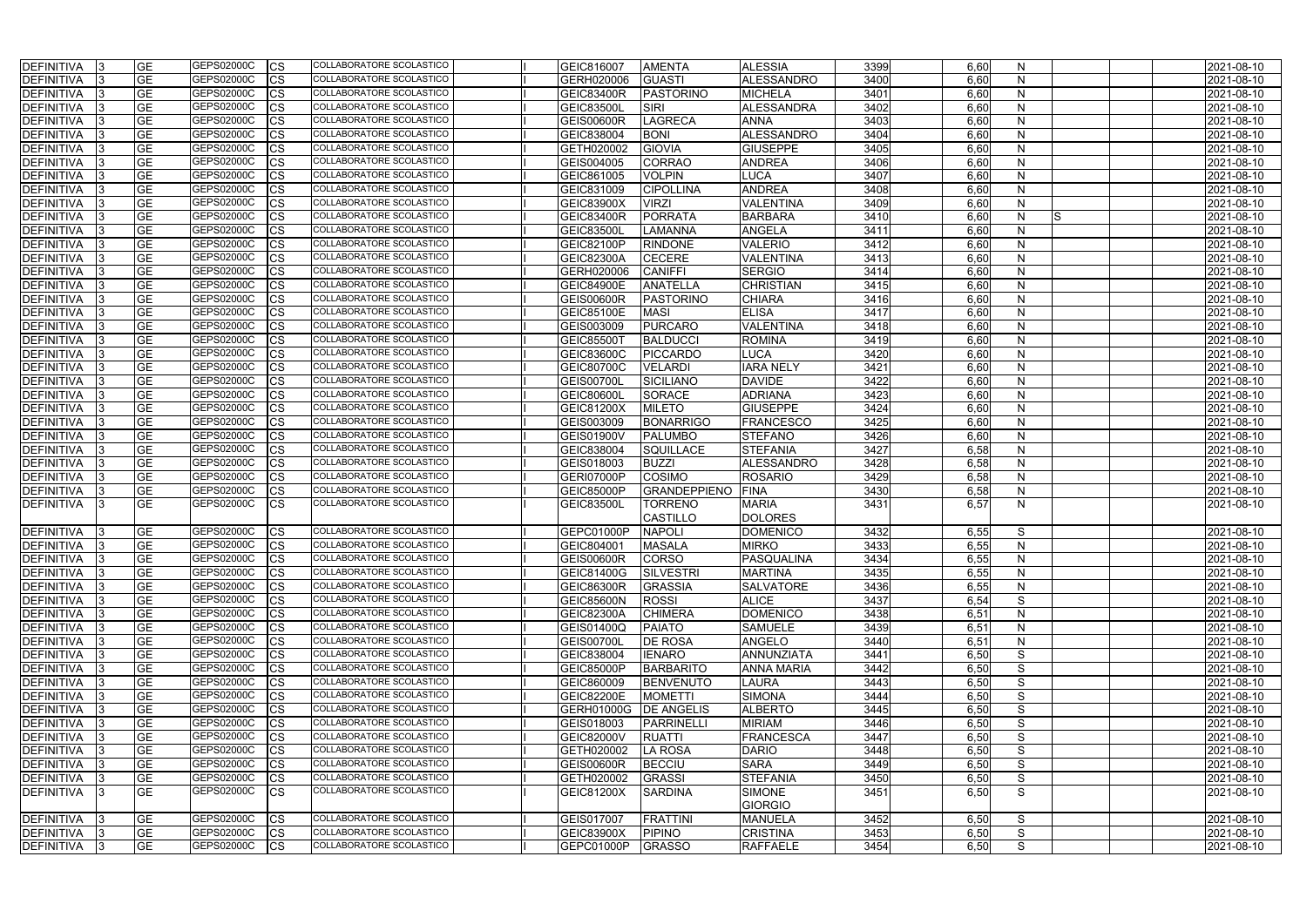| <b>DEFINITIVA</b> | <b>GE</b>  | GEPS02000C        | <b>CS</b>   | COLLABORATORE SCOLASTICO        | GEIC862001        | <b>ROCCA</b>       | <b>GIULIANO</b>      | 3455 | 6,50 | S            |  | 2021-08-10 |
|-------------------|------------|-------------------|-------------|---------------------------------|-------------------|--------------------|----------------------|------|------|--------------|--|------------|
| <b>DEFINITIVA</b> | <b>GE</b>  | GEPS02000C        | <b>CS</b>   | COLLABORATORE SCOLASTICO        | <b>GEIC86500C</b> | <b>DE DIO</b>      | <b>ANTONELLA</b>     | 3456 | 6,50 | S            |  | 2021-08-10 |
| DEFINITIVA        | <b>GE</b>  | GEPS02000C        | <b>CS</b>   | COLLABORATORE SCOLASTICO        | GEPM04000P        | PERONI             | <b>IRENE</b>         | 3457 | 6,50 | S            |  | 2021-08-10 |
| DEFINITIVA        | <b>GE</b>  | GEPS02000C        | <b>CS</b>   | COLLABORATORE SCOLASTICO        | <b>GEIC85000P</b> | BACHEROTTI         | <b>GERMANA</b>       | 3458 | 6,50 | S            |  | 2021-08-10 |
| DEFINITIVA        | <b>GE</b>  | GEPS02000C        | <b>CS</b>   | COLLABORATORE SCOLASTICO        | <b>GEIC83600C</b> | <b>SANTINO</b>     | <b>VALENTINA</b>     | 3459 | 6,50 | S            |  | 2021-08-10 |
| DEFINITIVA        | <b>IGE</b> | GEPS02000C        | <b>CS</b>   | COLLABORATORE SCOLASTICO        | <b>GEIC83600C</b> | GRECO              | <b>GIULIANA</b>      | 3460 | 6,50 | S            |  | 2021-08-10 |
| <b>DEFINITIVA</b> | <b>GE</b>  | GEPS02000C        | <b>CS</b>   | COLLABORATORE SCOLASTICO        | GERI07000P        | <b>TOLA</b>        | <b>PAOLA</b>         | 3461 | 6,50 | S            |  | 2021-08-10 |
| <b>DEFINITIVA</b> | <b>GE</b>  | GEPS02000C        | <b>CS</b>   | COLLABORATORE SCOLASTICO        | GERH020006        | <b>PANNO</b>       | <b>ALESSANDRO</b>    | 3462 | 6,50 | S            |  | 2021-08-10 |
| <b>DEFINITIVA</b> | <b>GE</b>  | GEPS02000C        | <b>CS</b>   | <b>COLLABORATORE SCOLASTICO</b> | <b>GEMM18600B</b> | PASQUALI           | <b>ERNESTO</b>       | 3463 | 6,50 | S            |  | 2021-08-10 |
| <b>DEFINITIVA</b> | <b>GE</b>  | GEPS02000C        | <b>CS</b>   | <b>COLLABORATORE SCOLASTICO</b> | GEPS02000C        | <b>SANTARSIERE</b> | <b>GIULIA</b>        | 3464 | 6,50 | S            |  | 2021-08-10 |
| <b>DEFINITIVA</b> | <b>GE</b>  | GEPS02000C        | <b>CS</b>   | COLLABORATORE SCOLASTICO        | <b>GEIC82100P</b> | FERRANDO           | <b>MARCO</b>         | 3465 | 6,50 | S            |  | 2021-08-10 |
| <b>DEFINITIVA</b> | <b>GE</b>  | GEPS02000C        | <b>CS</b>   | COLLABORATORE SCOLASTICO        | GEIC831009        | <b>IMPROTA</b>     | <b>AGOSTINO</b>      | 3466 | 6,50 | S            |  | 2021-08-10 |
| <b>DEFINITIVA</b> | <b>GE</b>  | GEPS02000C        | <b>CS</b>   | <b>COLLABORATORE SCOLASTICO</b> | <b>GEIC82000V</b> | <b>REGGIARDO</b>   | <b>FRANCESCA</b>     | 3467 | 6,50 | $\mathsf{N}$ |  | 2021-08-10 |
| <b>DEFINITIVA</b> | <b>GE</b>  | GEPS02000C        | <b>CS</b>   | COLLABORATORE SCOLASTICO        | GEPS030003        | <b>GALLERI</b>     | <b>SIMONE</b>        | 3468 | 6,50 | $\mathsf{N}$ |  | 2021-08-10 |
| <b>DEFINITIVA</b> | <b>GE</b>  | GEPS02000C        | <b>CS</b>   | COLLABORATORE SCOLASTICO        | <b>GEIC80700C</b> | <b>PULVIRENTI</b>  | <b>ANDREA</b>        | 3469 | 6,50 | N            |  | 2021-08-10 |
| DEFINITIVA        | <b>GE</b>  | GEPS02000C        | <b>CS</b>   | COLLABORATORE SCOLASTICO        | <b>GEIC82100P</b> | MEZZASALMA         | <b>SIMONE</b>        | 3470 | 6,50 | N            |  | 2021-08-10 |
| DEFINITIVA        | <b>GE</b>  | GEPS02000C        | <b>CS</b>   | COLLABORATORE SCOLASTICO        | GEPS080004        | <b>MAIZZA</b>      | <b>ALESSIO</b>       | 3471 | 6,50 | N            |  | 2021-08-10 |
| DEFINITIVA        | <b>GE</b>  | GEPS02000C        | <b>CS</b>   | COLLABORATORE SCOLASTICO        | GEIC817003        | <b>DI RUOCCO</b>   | NICOLO'              | 3472 | 6,50 | N            |  | 2021-08-10 |
| <b>DEFINITIVA</b> | <b>GE</b>  | GEPS02000C        | <b>CS</b>   | COLLABORATORE SCOLASTICO        | GEIS003009        | <b>BRENNA</b>      | <b>PHOEBE</b>        | 3473 | 6,50 | N            |  | 2021-08-10 |
| DEFINITIVA        | <b>GE</b>  | GEPS02000C        | <b>CS</b>   | <b>COLLABORATORE SCOLASTICO</b> | <b>GERI02000N</b> | SPOSITO            | <b>PASQUALE</b>      | 3474 | 6,50 | N            |  | 2021-08-10 |
| <b>DEFINITIVA</b> | <b>GE</b>  | GEPS02000C        | <b>CS</b>   | COLLABORATORE SCOLASTICO        | GEIC831009        | LAROSA             | <b>AGNESE</b>        | 3475 | 6,50 | N            |  | 2021-08-10 |
| <b>DEFINITIVA</b> | <b>GE</b>  | <b>GEPS02000C</b> | <b>CS</b>   | COLLABORATORE SCOLASTICO        | <b>GEIS02200P</b> | <b>NOBILE</b>      | <b>MARCO</b>         | 3476 | 6,50 | N            |  | 2021-08-10 |
| <b>DEFINITIVA</b> | <b>GE</b>  | GEPS02000C        | <b>CS</b>   | COLLABORATORE SCOLASTICO        | GEIC860009        | <b>FERLAZZO</b>    | <b>ELIO</b>          | 3477 | 6,50 | N            |  | 2021-08-10 |
| <b>DEFINITIVA</b> | <b>GE</b>  | GEPS02000C        | <b>CS</b>   | COLLABORATORE SCOLASTICO        | GEIS012004        | <b>AMIRI</b>       | <b>STEFANO</b>       | 3478 | 6,50 | $\mathsf{N}$ |  | 2021-08-10 |
| <b>DEFINITIVA</b> | <b>GE</b>  | GEPS02000C        | <b>CS</b>   | COLLABORATORE SCOLASTICO        | GEIC84200Q        | <b>CONTI</b>       | <b>ANTONELLA</b>     | 3479 | 6,50 | N            |  | 2021-08-10 |
| DEFINITIVA        | <b>GE</b>  | GEPS02000C        | <b>CS</b>   | COLLABORATORE SCOLASTICO        | <b>GEIC81400G</b> | <b>RAVERA</b>      | <b>CAMILLA</b>       | 3480 | 6,50 | N            |  | 2021-08-10 |
| <b>DEFINITIVA</b> | <b>GE</b>  | GEPS02000C        | <b>CS</b>   | COLLABORATORE SCOLASTICO        | <b>GEIC84900E</b> | <b>DI DIO</b>      | <b>ENRICO GIOELE</b> | 3481 | 6,50 | $\mathsf{N}$ |  | 2021-08-10 |
| DEFINITIVA        | <b>GE</b>  | GEPS02000C        | <b>CS</b>   | COLLABORATORE SCOLASTICO        | GETH020002        | <b>ANDRONACO</b>   | <b>MARIANNA</b>      | 3482 | 6,50 | N            |  | 2021-08-10 |
| DEFINITIVA        | <b>GE</b>  | GEPS02000C        | <b>CS</b>   | COLLABORATORE SCOLASTICO        | <b>GEIC85100E</b> | <b>CARDAMONE</b>   | <b>SEBASTIANO</b>    | 3483 | 6,50 | N            |  | 2021-08-10 |
| DEFINITIVA        | <b>GE</b>  | GEPS02000C        | <b>CS</b>   | COLLABORATORE SCOLASTICO        | GERH020006        | <b>TASSO</b>       | <b>ERIKA</b>         | 3484 | 6,50 | N            |  | 2021-08-10 |
| <b>DEFINITIVA</b> | <b>GE</b>  | GEPS02000C        | <b>CS</b>   | COLLABORATORE SCOLASTICO        | GEIC825002        | <b>COGONI</b>      | <b>MATTEO</b>        | 3485 | 6,50 | N            |  | 2021-08-10 |
| DEFINITIVA        | <b>GE</b>  | GEPS02000C        | <b>CS</b>   | COLLABORATORE SCOLASTICO        | GEIC81300Q        | PATRONE            | <b>ALESSANDRO</b>    | 3486 | 6,50 | N            |  | 2021-08-10 |
| <b>DEFINITIVA</b> | <b>GE</b>  | GEPS02000C        | <b>CS</b>   | COLLABORATORE SCOLASTICO        | GEIC816007        | <b>CERNELL</b>     | <b>VITO</b>          | 3487 | 6,50 | N            |  | 2021-08-10 |
| DEFINITIVA        | <b>GE</b>  | GEPS02000C        | <b>CS</b>   | COLLABORATORE SCOLASTICO        | <b>GEIS01600B</b> | LOGUERCIO          | <b>FABIO</b>         | 3488 | 6,50 | N            |  | 2021-08-10 |
| <b>DEFINITIVA</b> | <b>GE</b>  | GEPS02000C        | <b>CS</b>   | COLLABORATORE SCOLASTICO        | <b>GEIC85200A</b> | <b>GOLOTTA</b>     | <b>GIUSEPPE</b>      | 3489 | 6,50 | N            |  | 2021-08-10 |
| DEFINITIVA        | <b>GE</b>  | GEPS02000C        | <b>CS</b>   | COLLABORATORE SCOLASTICO        | GEIC82100P        | <b>BRAJA</b>       | <b>MATTEO</b>        | 3490 | 6,50 | N.           |  | 2021-08-10 |
| DEFINITIVA  3     | <b>GE</b>  | GEPS02000C        | $ {\rm CS}$ | COLLABORATORE SCOLASTICO        | GEIC81900P        | <b>VITALE</b>      | <b>MICAELA</b>       | 3491 | 6,50 | N            |  | 2021-08-10 |
| DEFINITIVA 3      | <b>GE</b>  | GEPS02000C        | <b>CS</b>   | COLLABORATORE SCOLASTICO        | <b>GEIS01300X</b> | ROMANO             | <b>MATTEO</b>        | 3492 | 6,50 | N            |  | 2021-08-10 |
| DEFINITIVA  3     | <b>GE</b>  | GEPS02000C        | <b>CS</b>   | COLLABORATORE SCOLASTICO        | GEPS07000D        | <b>VARESI</b>      | <b>VALENTINA</b>     | 3493 | 6,50 | $\mathsf{N}$ |  | 2021-08-10 |
| DEFINITIVA 3      | <b>GE</b>  | GEPS02000C        | <b>CS</b>   | COLLABORATORE SCOLASTICO        | GEIC854002        | RODINO'            | <b>MARIASOLE</b>     | 3494 | 6,50 | $\mathsf{N}$ |  | 2021-08-10 |
| DEFINITIVA 3      | <b>GE</b>  | GEPS02000C        | <b>CS</b>   | COLLABORATORE SCOLASTICO        | GEIC82700N        | FORNACIARI         | <b>CHIARA</b>        | 3495 | 6,50 | N            |  | 2021-08-10 |
| DEFINITIVA 3      | <b>GE</b>  | GEPS02000C        | <b>CS</b>   | COLLABORATORE SCOLASTICO        | GEIC840004        | <b>TERRANOVA</b>   | <b>PIETRO</b>        | 3496 | 6,50 | $\mathsf{N}$ |  | 2021-08-10 |
| DEFINITIVA 3      | <b>GE</b>  | GEPS02000C        | <b>CS</b>   | COLLABORATORE SCOLASTICO        | GEIS00700L        | <b>AVERSANO</b>    | <b>EDUARDO</b>       | 3497 | 6,50 | N            |  | 2021-08-10 |
| DEFINITIVA 3      | <b>GE</b>  | GEPS02000C        | <b>CS</b>   | COLLABORATORE SCOLASTICO        | GEIC840004        | <b>ROSPO</b>       | <b>VALENTINA</b>     | 3498 | 6,50 | N            |  | 2021-08-10 |
| DEFINITIVA 3      | <b>GE</b>  | GEPS02000C        | <b>CS</b>   | COLLABORATORE SCOLASTICO        | GEIC838004        | PISERA'            | <b>GIUSEPPE</b>      | 3499 | 6,50 | N            |  | 2021-08-10 |
| DEFINITIVA        | <b>GE</b>  | GEPS02000C        | <b>CS</b>   | COLLABORATORE SCOLASTICO        | <b>GEIC80700C</b> | <b>CAVALLARO</b>   | <b>ALESSIA</b>       | 3500 | 6,50 | N            |  | 2021-08-10 |
| DEFINITIVA        | <b>GE</b>  | GEPS02000C        | <b>CS</b>   | COLLABORATORE SCOLASTICO        | GEPS02000C        | <b>VECCHIO</b>     | <b>RICCARDO</b>      | 3501 | 6,50 | N            |  | 2021-08-10 |
| DEFINITIVA 3      | <b>GE</b>  | GEPS02000C        | <b>CS</b>   | COLLABORATORE SCOLASTICO        | GEIC838004        | <b>MORANI</b>      | <b>CLAUDIA</b>       | 3502 | 6,50 | N            |  | 2021-08-10 |
| DEFINITIVA 3      | <b>GE</b>  | GEPS02000C        | <b>CS</b>   | COLLABORATORE SCOLASTICO        | GETH020002        | <b>RICCI</b>       | <b>ANTONIO</b>       | 3503 | 6,50 | N            |  | 2021-08-10 |
| DEFINITIVA 3      | <b>GE</b>  | GEPS02000C        | <b>CS</b>   | COLLABORATORE SCOLASTICO        | GEIS003009        | SORRENTINO         | NUNZIO               | 3504 | 6,50 | N            |  | 2021-08-10 |
| DEFINITIVA 3      | <b>GE</b>  | GEPS02000C        | <b>CS</b>   | COLLABORATORE SCOLASTICO        | GEIC808008        | <b>ARRICO</b>      | <b>ILARIA</b>        | 3505 | 6,50 | N            |  | 2021-08-10 |
| DEFINITIVA 3      | <b>GE</b>  | GEPS02000C        | <b>CS</b>   | COLLABORATORE SCOLASTICO        | <b>GEIS00600R</b> | SICLARI            | <b>VINCENZO</b>      | 3506 | 6,50 | $\mathsf{N}$ |  | 2021-08-10 |
| DEFINITIVA 3      | <b>GE</b>  | GEPS02000C        | <b>CS</b>   | COLLABORATORE SCOLASTICO        | <b>GEIS00600R</b> | <b>MELI</b>        | <b>DEBORA</b>        | 3507 | 6,50 | N            |  | 2021-08-10 |
| DEFINITIVA 3      | <b>GE</b>  | GEPS02000C        | <b>CS</b>   | COLLABORATORE SCOLASTICO        | GEIC81300Q        | PICCHIA            | <b>MARTINA</b>       | 3508 | 6,50 | N            |  | 2021-08-10 |
| DEFINITIVA 3      | <b>GE</b>  | GEPS02000C        | <b>CS</b>   | COLLABORATORE SCOLASTICO        | GEIS02200P        | <b>FRANCONE</b>    | <b>ISABELLA</b>      | 3509 | 6,50 | $\mathsf{N}$ |  | 2021-08-10 |
| DEFINITIVA 3      | <b>GE</b>  | GEPS02000C        | <b>ICS</b>  | COLLABORATORE SCOLASTICO        | GEPC04000E        | <b>MERELLO</b>     | <b>GABRIELE</b>      | 3510 | 6,50 | N            |  | 2021-08-10 |
| DEFINITIVA 3      | <b>GE</b>  | GEPS02000C        | <b>ICS</b>  | COLLABORATORE SCOLASTICO        | <b>GEIC83900X</b> | <b>BONSANO</b>     | <b>MASSIMO</b>       | 3511 | 6,50 | N            |  | 2021-08-10 |
| DEFINITIVA 3      | <b>GE</b>  | GEPS02000C        | <b>CS</b>   | COLLABORATORE SCOLASTICO        | GEIC838004        | <b>RADAELLI</b>    | <b>VERONICA</b>      | 3512 | 6,50 | $\mathsf{N}$ |  | 2021-08-10 |
|                   |            |                   |             |                                 |                   |                    |                      |      |      |              |  |            |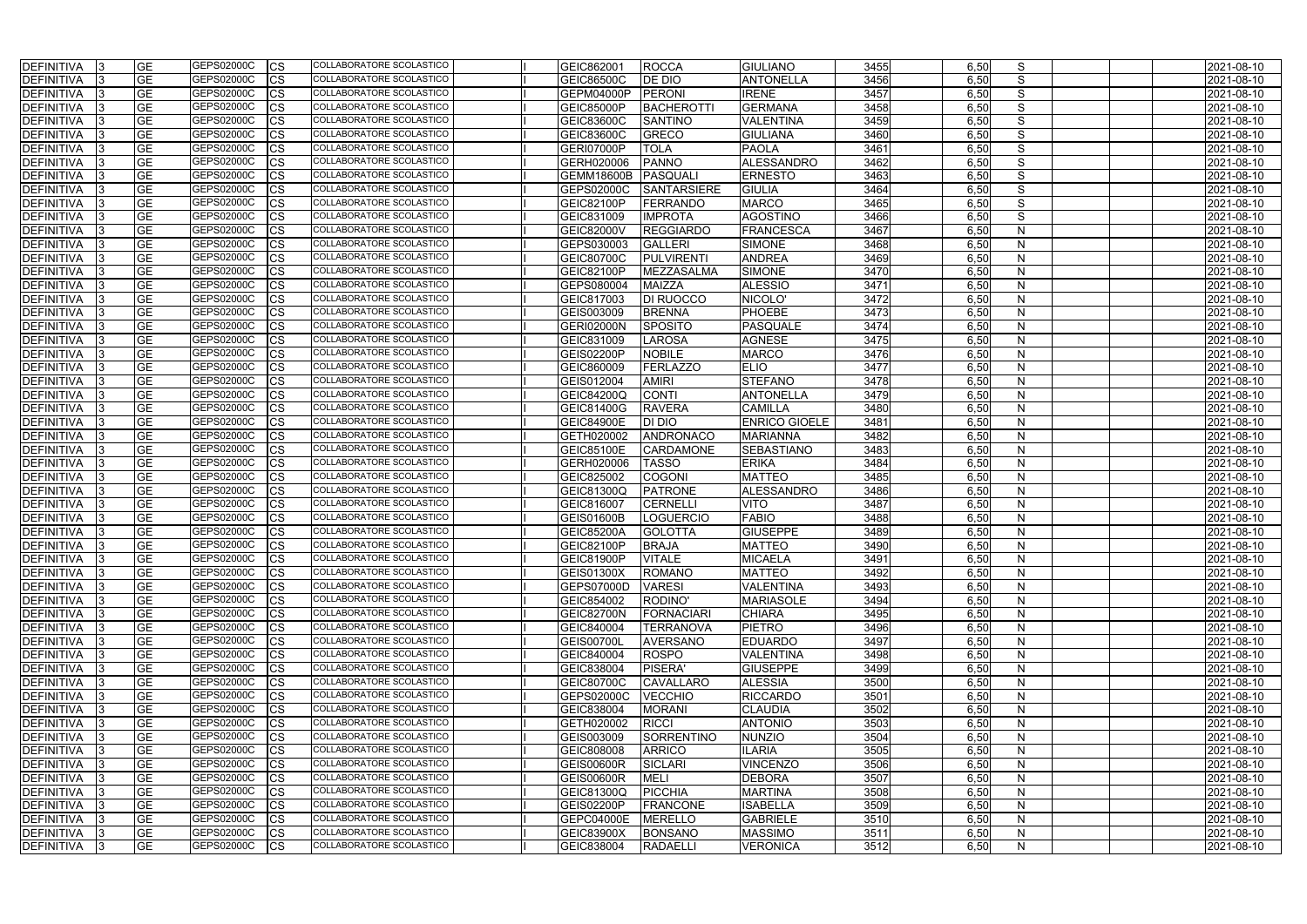| <b>GE</b><br>GEPS02000C<br>CS<br>COLLABORATORE SCOLASTICO<br><b>DEFINITIVA</b><br>GEIC808008<br><b>ACCOMANDO</b><br><b>ELEONORA</b><br>3514<br>6,50<br>N<br>2021-08-10<br><b>GE</b><br>3515<br>GEPS02000C<br>СS<br>COLLABORATORE SCOLASTICO<br>GEIC840004<br><b>SECHI</b><br><b>STEFANIA</b><br>6,50<br>N<br>2021-08-10<br><b>DEFINITIVA</b><br><b>GE</b><br>GEPS02000C<br>3516<br><b>DEFINITIVA</b><br>СS<br>COLLABORATORE SCOLASTICO<br><b>GEIC82200E</b><br><b>PORATI</b><br><b>FEDERICA</b><br>6,50<br>N<br>2021-08-10<br><b>GE</b><br><b>GEPS02000C</b><br>COLLABORATORE SCOLASTICO<br><b>SUAREZ</b><br><b>DEFINITIVA</b><br>CS<br><b>ADRIANA ISABEL</b><br>3517<br>6,50<br>N<br>2021-08-10<br><b>GEIC81400G</b><br><b>MONTESDEOCA</b><br><b>GE</b><br><b>DEFINITIVA</b><br>GEPS02000C<br><b>CS</b><br>COLLABORATORE SCOLASTICO<br>GESD010008<br><b>ELISABETH</b><br>2021-08-10<br><b>CERAVOLO</b><br>3518<br>6,50<br>N<br><b>EDEMELZA</b><br><b>DEFINITIVA</b><br>GEPS02000C<br><b>COLLABORATORE SCOLASTICO</b><br><b>ERACLE</b><br><b>GE</b><br>GEIC838004<br><b>MOZZI</b><br>3519<br>2021-08-10<br>CS<br>6,50<br>N.<br><b>GE</b><br>GEPS02000C<br>COLLABORATORE SCOLASTICO<br>PENSABENE<br>3520<br>6,50<br>DEFINITIVA<br>СS<br><b>GEIC85100E</b><br><b>PAOLO</b><br>N<br>2021-08-10<br><b>GE</b><br>3521<br>6,50<br>$\mathsf{N}$<br><b>DEFINITIVA</b><br>GEPS02000C<br>CS<br>COLLABORATORE SCOLASTICO<br><b>MOLINARI</b><br><b>YLENIA</b><br>2021-08-10<br><b>GEIC82600T</b><br><b>GE</b><br>GEPS02000C<br>COLLABORATORE SCOLASTICO<br><b>CARIA</b><br>3522<br><b>DEFINITIVA</b><br>СS<br>GEIC804001<br><b>SIMONA</b><br>6,50<br>N<br>2021-08-10<br><b>GE</b><br>GEPS02000C<br><b>GANCITANO</b><br>3523<br>6,50<br>СS<br>COLLABORATORE SCOLASTICO<br>GETH020002<br>LEONARDO<br>N<br>2021-08-10<br>DEFINITIVA<br><b>GE</b><br>GEPS02000C<br>3524<br>6,50<br>$\mathsf{N}$<br><b>DEFINITIVA</b><br>СS<br>COLLABORATORE SCOLASTICO<br>MACCIO'<br><b>ANNA</b><br>2021-08-10<br><b>GEIC81400G</b><br><b>GE</b><br>GEPS02000C<br>COLLABORATORE SCOLASTICO<br>3525<br>6,50<br><b>DEFINITIVA</b><br>СS<br><b>GEIC85100E</b><br>LOLI<br><b>DEBORA</b><br>N<br>2021-08-10<br><b>GE</b><br>GEPS02000C<br>COLLABORATORE SCOLASTICO<br>SQUADRITO<br>3526<br><b>DEFINITIVA</b><br>СS<br><b>GEIC84900E</b><br><b>IVANO</b><br>6,50<br>N<br>2021-08-10<br><b>GE</b><br>GEPS02000C<br>3527<br><b>DEFINITIVA</b><br>CS<br>COLLABORATORE SCOLASTICO<br>MARZAIOLI<br><b>ERIKA</b><br>6,50<br>$\mathsf{N}$<br>2021-08-10<br>GEIC804001<br><b>GE</b><br>GEPS02000C<br><b>COLLABORATORE SCOLASTICO</b><br>3528<br>6,50<br>DEFINITIVA<br>СS<br><b>GEIS00600R</b><br>PARISSI<br><b>DANIELE</b><br>2021-08-10<br>N<br><b>GE</b><br>GEPS02000C<br>COLLABORATORE SCOLASTICO<br><b>GEIC85000P</b><br><b>VALLI</b><br><b>SERENA</b><br>3529<br>6,50<br><b>DEFINITIVA</b><br>СS<br>2021-08-10<br>N<br><b>GE</b><br>GEPS02000C<br>3530<br>6,50<br>CS<br><b>COLLABORATORE SCOLASTICO</b><br><b>IMPERATO</b><br><b>PASQUALE</b><br>$\mathsf{N}$<br>2021-08-10<br>DEFINITIVA<br><b>GEIC80700C</b><br><b>GE</b><br>GEPS02000C<br>COLLABORATORE SCOLASTICO<br>3531<br>6,50<br><b>DEFINITIVA</b><br>СS<br><b>GEIC84900E</b><br><b>DIMINICH</b><br><b>ERIKA</b><br>N<br>2021-08-10<br><b>GE</b><br>GEPS02000C<br><b>COLLABORATORE SCOLASTICO</b><br>GEIC840004<br><b>VALENTINA</b><br>3532<br>6,50<br><b>DEFINITIVA</b><br>СS<br><b>CENTENARI</b><br>N<br>2021-08-10<br><b>GE</b><br>GEPS02000C<br><b>COLLABORATORE SCOLASTICO</b><br>3533<br>CS<br><b>CRISALLI</b><br><b>ILARIA</b><br>6,50<br>$\mathsf{N}$<br>2021-08-10<br><b>DEFINITIVA</b><br>GEIS01400Q<br><b>GE</b><br>GEPS02000C<br><b>EMMA</b><br>3534<br>6,50<br>$\mathsf{N}$<br><b>DEFINITIVA</b><br>CS<br>COLLABORATORE SCOLASTICO<br>GEIC837008<br><b>DEL FABBRO</b><br>2021-08-10<br><b>GE</b><br><b>GEPS02000C</b><br>COLLABORATORE SCOLASTICO<br><b>BEATRICE</b><br>3535<br>6,50<br><b>DEFINITIVA</b><br>СS<br>GEIC840004<br><b>SABBADINI</b><br>N<br>2021-08-10<br><b>GE</b><br>GEPS02000C<br>3536<br>6,50<br>CS<br>COLLABORATORE SCOLASTICO<br>$\mathsf{N}$<br>2021-08-10<br><b>DEFINITIVA</b><br>GEIC859005<br><b>VENTURATO</b><br><b>NICOLA</b><br><b>GE</b><br>GEPS02000C<br>3537<br>6,50<br>N<br><b>DEFINITIVA</b><br>СS<br>COLLABORATORE SCOLASTICO<br>GEPC020009<br><b>DE PAOLA</b><br><b>CINZIA</b><br>2021-08-10<br><b>GE</b><br>GEPS02000C<br>3538<br><b>DEFINITIVA</b><br>СS<br>COLLABORATORE SCOLASTICO<br><b>GEIC85100E</b><br>6,50<br>2021-08-10<br><b>FIORILLO</b><br><b>ELVIRA</b><br>N<br><b>GE</b><br>GEPS02000C<br><b>DEFINITIVA</b><br>CS<br>COLLABORATORE SCOLASTICO<br><b>CAMBIASO</b><br><b>ELENA</b><br>3539<br>6,50<br>$\mathsf{N}$<br>2021-08-10<br>GEIC816007<br><b>GE</b><br>GEPS02000C<br>COLLABORATORE SCOLASTICO<br>3540<br>6,50<br>$\mathsf{N}$<br><b>DEFINITIVA</b><br>CS<br><b>GEIS01400Q</b><br><b>SUMMO</b><br><b>SONIA</b><br>2021-08-10<br><b>GE</b><br>COLLABORATORE SCOLASTICO<br>DEFINITIVA<br>GEPS02000C<br>СS<br>GEPS050008<br><b>VERUSIO</b><br><b>MARCELLO</b><br>3541<br>6,50<br>2021-08-10<br>N<br><b>GE</b><br>GEPS02000C<br>COLLABORATORE SCOLASTICO<br>6,50<br>DEFINITIVA<br>CS<br><b>VIDA</b><br><b>SARA</b><br>3542<br>$\mathsf{N}$<br>2021-08-10<br><b>GEIC81200X</b><br><b>GE</b><br>GEPS02000C<br>COLLABORATORE SCOLASTICO<br><b>BURATTI</b><br><b>RICCARDO</b><br>3543<br>6,50<br>$\mathsf{N}$<br>2021-08-10<br>СS<br><b>GEIC83400R</b><br><b>DEFINITIVA</b><br><b>GE</b><br>GEPS02000C<br>COLLABORATORE SCOLASTICO<br><b>TERESA MARIA</b><br>3544<br>6,50<br><b>DEFINITIVA</b><br>СS<br><b>GEIC85200A</b><br><b>DONNARUMMA</b><br>N<br>2021-08-10<br>$\overline{GE}$<br><b>COLLABORATORE SCOLASTICO</b><br><b>BINDI</b><br>3545<br>N<br>GEPS02000C<br>СS<br><b>MARINA</b><br>6,50<br>2021-08-10<br><b>DEFINITIVA</b><br>GEIC860009<br><b>GE</b><br>GEPS02000C<br>COLLABORATORE SCOLASTICO<br><b>I</b> CS<br>SIGNORINI<br><b>SERGIO</b><br>3546<br>6.50<br>DEFINITIVA<br>GEIC83400R<br>N<br>2021-08-10<br>DEFINITIVA<br><b>GE</b><br>GEPS02000C<br><b>CS</b><br><b>COLLABORATORE SCOLASTICO</b><br>FRIGERIO<br>6,50<br><b>GEIC84900E</b><br><b>NADIA ERIKA</b><br>3547<br>2021-08-10<br>N<br><b>GE</b><br>6,50<br>DEFINITIVA<br>GEPS02000C<br>COLLABORATORE SCOLASTICO<br>3548<br>$\mathsf{N}$<br><b>CS</b><br>GEIC808008<br><b>MARULLA</b><br><b>EMANUELA</b><br>2021-08-10<br><b>GE</b><br>GEPS02000C<br>COLLABORATORE SCOLASTICO<br>6,50<br>3549<br>$\mathsf{N}$<br>DEFINITIVA<br><b>CS</b><br><b>GEIC85100E</b><br><b>NEGRO</b><br><b>VALERIA</b><br>2021-08-10<br><b>GE</b><br>GEPS02000C<br>COLLABORATORE SCOLASTICO<br><b>ABDELAZIZ</b><br>3550<br>6,50<br>DEFINITIVA<br>СS<br><b>GEIC83600C</b><br><b>ILKES</b><br>N<br>2021-08-10<br><b>GE</b><br>DEFINITIVA<br>GEPS02000C<br>COLLABORATORE SCOLASTICO<br><b>LOREDANA</b><br>3551<br>CS<br>GEIC837008<br><b>TUMOLO</b><br>6,50<br>N<br>2021-08-10<br>DEFINITIVA<br><b>GE</b><br>GEPS02000C<br>COLLABORATORE SCOLASTICO<br>3552<br><b>CS</b><br>GERH020006<br><b>SALVATORE</b><br><b>BEATRICE</b><br>6,50<br>N<br>2021-08-10<br><b>DEFINITIVA</b><br><b>GE</b><br>GEPS02000C<br>COLLABORATORE SCOLASTICO<br><b>MARCO</b><br>3553<br>6,50<br><b>CS</b><br>GEPM030004<br>SIGNORINI<br>N<br>2021-08-10<br>GEPS02000C<br><b>DEFINITIVA</b><br><b>GE</b><br><b>COLLABORATORE SCOLASTICO</b><br><b>RAIMONDA</b><br>3554<br><b>CS</b><br>GEIC83400R<br><b>LAURIA</b><br>6,50<br>N<br>2021-08-10<br><b>GE</b><br>GEPS02000C<br>COLLABORATORE SCOLASTICO<br>3555<br>6,50<br><b>DEFINITIVA</b><br><b>CS</b><br><b>GEIS01900V</b><br><b>LIGURSO</b><br><b>ANTONIETTA</b><br>N<br>2021-08-10<br><b>GE</b><br>GEPS02000C<br>COLLABORATORE SCOLASTICO<br>3556<br><b>DEFINITIVA</b><br><b>CS</b><br><b>MILENA</b><br>6,50<br><b>GEIC85200A</b><br>FILANTI<br>N<br>2021-08-10<br><b>GE</b><br>GEPS02000C<br>COLLABORATORE SCOLASTICO<br><b>BOCCARDO</b><br>3557<br><b>DEFINITIVA</b><br><b>CS</b><br>GEIC808008<br><b>PAOLA</b><br>6,50<br>N<br>2021-08-10<br><b>GE</b><br>GEPS02000C<br>COLLABORATORE SCOLASTICO<br><b>MILENA</b><br>3558<br>6,50<br>$\mathsf{N}$<br><b>DEFINITIVA</b><br><b>CS</b><br>GEIC840004<br><b>RATTO</b><br>2021-08-10<br><b>GE</b><br>GEPS02000C<br>COLLABORATORE SCOLASTICO<br><b>MARCO</b><br>3559<br><b>DEFINITIVA</b><br><b>CS</b><br>GEPS02000C<br>LO BIUNDO<br>6,50<br>N<br>2021-08-10<br><b>GE</b><br>GEPS02000C<br>COLLABORATORE SCOLASTICO<br>CS<br><b>CATALANO</b><br><b>REMO</b><br>3560<br>6,50<br>N<br>DEFINITIVA<br><b>GEIC80700C</b><br>2021-08-10<br><b>GE</b><br>GEPS02000C<br>COLLABORATORE SCOLASTICO<br>3561<br>6,50<br>DEFINITIVA<br>CS<br>PARODI<br><b>MILENA</b><br>N<br>2021-08-10<br><b>GEIC81300Q</b><br><b>GE</b><br>GEPS02000C<br>COLLABORATORE SCOLASTICO<br>3562<br>6,50<br>DEFINITIVA<br>СS<br>GEIC809004<br><b>STEFANO</b><br>N<br>2021-08-10<br>PARODI<br><b>GE</b><br>GEPS02000C<br>COLLABORATORE SCOLASTICO<br>DEFINITIVA<br>GEPS02000C<br><b>MARIELLA</b><br>3563<br>6,50<br>СS<br><b>LISENA</b><br>N<br>2021-08-10<br><b>GE</b><br>GEPS02000C<br>COLLABORATORE SCOLASTICO<br>DEFINITIVA<br>PAZZANO<br><b>DOMENICO</b><br>3564<br>6,50<br>$\mathsf{N}$<br>2021-08-10<br>CS<br>GEIC837008<br><b>GE</b><br>GEPS02000C<br>COLLABORATORE SCOLASTICO<br><b>CARUSO</b><br><b>LORETA</b><br>3565<br>6,50<br>ICS<br>GEIC808008<br>N<br>2021-08-10<br><b>DEFINITIVA</b><br><b>GE</b><br>GEPS02000C<br>COLLABORATORE SCOLASTICO<br>GEIC825002<br>3566<br>6,50<br><b>CS</b><br><b>ALVARINO</b><br><b>CLAUDIA</b><br>N<br>2021-08-10<br>COLLABORATORE SCOLASTICO<br><b>DEFINITIVA</b><br><b>GE</b><br>GEPS02000C<br><b>ICS</b><br><b>GUIDA</b><br><b>CINZIA</b><br>3567<br>6,50<br>2021-08-10<br>GEIC81900P<br>N<br>DEFINITIVA<br><b>GE</b><br>COLLABORATORE SCOLASTICO<br>GEPS02000C<br><b>MARIA DONATA</b><br>3568<br>$\mathsf{N}$<br><b>CS</b><br>GEIC825002<br><b>IORIO</b><br>6,50<br>2021-08-10 | <b>DEFINITIVA</b> | <b>GE</b> | GEPS02000C<br>CS | COLLABORATORE SCOLASTICO | GEIC840004 | <b>MORABITO</b> | <b>LUCIA</b> | 3513 | 6,50 | N | 2021-08-10 |
|-------------------------------------------------------------------------------------------------------------------------------------------------------------------------------------------------------------------------------------------------------------------------------------------------------------------------------------------------------------------------------------------------------------------------------------------------------------------------------------------------------------------------------------------------------------------------------------------------------------------------------------------------------------------------------------------------------------------------------------------------------------------------------------------------------------------------------------------------------------------------------------------------------------------------------------------------------------------------------------------------------------------------------------------------------------------------------------------------------------------------------------------------------------------------------------------------------------------------------------------------------------------------------------------------------------------------------------------------------------------------------------------------------------------------------------------------------------------------------------------------------------------------------------------------------------------------------------------------------------------------------------------------------------------------------------------------------------------------------------------------------------------------------------------------------------------------------------------------------------------------------------------------------------------------------------------------------------------------------------------------------------------------------------------------------------------------------------------------------------------------------------------------------------------------------------------------------------------------------------------------------------------------------------------------------------------------------------------------------------------------------------------------------------------------------------------------------------------------------------------------------------------------------------------------------------------------------------------------------------------------------------------------------------------------------------------------------------------------------------------------------------------------------------------------------------------------------------------------------------------------------------------------------------------------------------------------------------------------------------------------------------------------------------------------------------------------------------------------------------------------------------------------------------------------------------------------------------------------------------------------------------------------------------------------------------------------------------------------------------------------------------------------------------------------------------------------------------------------------------------------------------------------------------------------------------------------------------------------------------------------------------------------------------------------------------------------------------------------------------------------------------------------------------------------------------------------------------------------------------------------------------------------------------------------------------------------------------------------------------------------------------------------------------------------------------------------------------------------------------------------------------------------------------------------------------------------------------------------------------------------------------------------------------------------------------------------------------------------------------------------------------------------------------------------------------------------------------------------------------------------------------------------------------------------------------------------------------------------------------------------------------------------------------------------------------------------------------------------------------------------------------------------------------------------------------------------------------------------------------------------------------------------------------------------------------------------------------------------------------------------------------------------------------------------------------------------------------------------------------------------------------------------------------------------------------------------------------------------------------------------------------------------------------------------------------------------------------------------------------------------------------------------------------------------------------------------------------------------------------------------------------------------------------------------------------------------------------------------------------------------------------------------------------------------------------------------------------------------------------------------------------------------------------------------------------------------------------------------------------------------------------------------------------------------------------------------------------------------------------------------------------------------------------------------------------------------------------------------------------------------------------------------------------------------------------------------------------------------------------------------------------------------------------------------------------------------------------------------------------------------------------------------------------------------------------------------------------------------------------------------------------------------------------------------------------------------------------------------------------------------------------------------------------------------------------------------------------------------------------------------------------------------------------------------------------------------------------------------------------------------------------------------------------------------------------------------------------------------------------------------------------------------------------------------------------------------------------------------------------------------------------------------------------------------------------------------------------------------------------------------------------------------------------------------------------------------------------------------------------------------------------------------------------------------------------------------------------------------------------------------------------------------------------------------------------------------------------------------------------------------------------------------------------------------------------------------------------------------------------------------------------------------------------------------------------------------------------------------------------------------------------------------------------------------------------------------------------------------------------------------------------------------------------------------------------------------------------------------------------------------------------------------------------------------------------------------------------------------------------------------------------------------------------------------------------------------------------------------------------------------------------------------------------------------------------------------------------------------------------------------------------------------------------------------------------------------------------------------------------------------------------------------------------------------------------------------------------------------------------------------------------------------------------------------------------------------------------------------------------------------------------------------------------------------------------------------------------------------------------------------------------------------------------------------------------------------------------------------------------------------------------------------------------------------------------------------------------------------------------------------------------------------------------------------------------------------------------------------------------------------------------------------------------------------------------------------------------------------------------------------------------------------------------------------------------------------------------------------------------------------------------------------------------------------------------------------------------------------------------------------------------------------------------------------------------------------------------------------------------------------------------------|-------------------|-----------|------------------|--------------------------|------------|-----------------|--------------|------|------|---|------------|
|                                                                                                                                                                                                                                                                                                                                                                                                                                                                                                                                                                                                                                                                                                                                                                                                                                                                                                                                                                                                                                                                                                                                                                                                                                                                                                                                                                                                                                                                                                                                                                                                                                                                                                                                                                                                                                                                                                                                                                                                                                                                                                                                                                                                                                                                                                                                                                                                                                                                                                                                                                                                                                                                                                                                                                                                                                                                                                                                                                                                                                                                                                                                                                                                                                                                                                                                                                                                                                                                                                                                                                                                                                                                                                                                                                                                                                                                                                                                                                                                                                                                                                                                                                                                                                                                                                                                                                                                                                                                                                                                                                                                                                                                                                                                                                                                                                                                                                                                                                                                                                                                                                                                                                                                                                                                                                                                                                                                                                                                                                                                                                                                                                                                                                                                                                                                                                                                                                                                                                                                                                                                                                                                                                                                                                                                                                                                                                                                                                                                                                                                                                                                                                                                                                                                                                                                                                                                                                                                                                                                                                                                                                                                                                                                                                                                                                                                                                                                                                                                                                                                                                                                                                                                                                                                                                                                                                                                                                                                                                                                                                                                                                                                                                                                                                                                                                                                                                                                                                                                                                                                                                                                                                                                                                                                                                                                                                                                                                                                                                                                                                                                                                                                                                                                                                                                                                                                                                                                                                                                                                                                                                                                                                                                                                                                                                                                                                                                                           |                   |           |                  |                          |            |                 |              |      |      |   |            |
|                                                                                                                                                                                                                                                                                                                                                                                                                                                                                                                                                                                                                                                                                                                                                                                                                                                                                                                                                                                                                                                                                                                                                                                                                                                                                                                                                                                                                                                                                                                                                                                                                                                                                                                                                                                                                                                                                                                                                                                                                                                                                                                                                                                                                                                                                                                                                                                                                                                                                                                                                                                                                                                                                                                                                                                                                                                                                                                                                                                                                                                                                                                                                                                                                                                                                                                                                                                                                                                                                                                                                                                                                                                                                                                                                                                                                                                                                                                                                                                                                                                                                                                                                                                                                                                                                                                                                                                                                                                                                                                                                                                                                                                                                                                                                                                                                                                                                                                                                                                                                                                                                                                                                                                                                                                                                                                                                                                                                                                                                                                                                                                                                                                                                                                                                                                                                                                                                                                                                                                                                                                                                                                                                                                                                                                                                                                                                                                                                                                                                                                                                                                                                                                                                                                                                                                                                                                                                                                                                                                                                                                                                                                                                                                                                                                                                                                                                                                                                                                                                                                                                                                                                                                                                                                                                                                                                                                                                                                                                                                                                                                                                                                                                                                                                                                                                                                                                                                                                                                                                                                                                                                                                                                                                                                                                                                                                                                                                                                                                                                                                                                                                                                                                                                                                                                                                                                                                                                                                                                                                                                                                                                                                                                                                                                                                                                                                                                                                           |                   |           |                  |                          |            |                 |              |      |      |   |            |
|                                                                                                                                                                                                                                                                                                                                                                                                                                                                                                                                                                                                                                                                                                                                                                                                                                                                                                                                                                                                                                                                                                                                                                                                                                                                                                                                                                                                                                                                                                                                                                                                                                                                                                                                                                                                                                                                                                                                                                                                                                                                                                                                                                                                                                                                                                                                                                                                                                                                                                                                                                                                                                                                                                                                                                                                                                                                                                                                                                                                                                                                                                                                                                                                                                                                                                                                                                                                                                                                                                                                                                                                                                                                                                                                                                                                                                                                                                                                                                                                                                                                                                                                                                                                                                                                                                                                                                                                                                                                                                                                                                                                                                                                                                                                                                                                                                                                                                                                                                                                                                                                                                                                                                                                                                                                                                                                                                                                                                                                                                                                                                                                                                                                                                                                                                                                                                                                                                                                                                                                                                                                                                                                                                                                                                                                                                                                                                                                                                                                                                                                                                                                                                                                                                                                                                                                                                                                                                                                                                                                                                                                                                                                                                                                                                                                                                                                                                                                                                                                                                                                                                                                                                                                                                                                                                                                                                                                                                                                                                                                                                                                                                                                                                                                                                                                                                                                                                                                                                                                                                                                                                                                                                                                                                                                                                                                                                                                                                                                                                                                                                                                                                                                                                                                                                                                                                                                                                                                                                                                                                                                                                                                                                                                                                                                                                                                                                                                                           |                   |           |                  |                          |            |                 |              |      |      |   |            |
|                                                                                                                                                                                                                                                                                                                                                                                                                                                                                                                                                                                                                                                                                                                                                                                                                                                                                                                                                                                                                                                                                                                                                                                                                                                                                                                                                                                                                                                                                                                                                                                                                                                                                                                                                                                                                                                                                                                                                                                                                                                                                                                                                                                                                                                                                                                                                                                                                                                                                                                                                                                                                                                                                                                                                                                                                                                                                                                                                                                                                                                                                                                                                                                                                                                                                                                                                                                                                                                                                                                                                                                                                                                                                                                                                                                                                                                                                                                                                                                                                                                                                                                                                                                                                                                                                                                                                                                                                                                                                                                                                                                                                                                                                                                                                                                                                                                                                                                                                                                                                                                                                                                                                                                                                                                                                                                                                                                                                                                                                                                                                                                                                                                                                                                                                                                                                                                                                                                                                                                                                                                                                                                                                                                                                                                                                                                                                                                                                                                                                                                                                                                                                                                                                                                                                                                                                                                                                                                                                                                                                                                                                                                                                                                                                                                                                                                                                                                                                                                                                                                                                                                                                                                                                                                                                                                                                                                                                                                                                                                                                                                                                                                                                                                                                                                                                                                                                                                                                                                                                                                                                                                                                                                                                                                                                                                                                                                                                                                                                                                                                                                                                                                                                                                                                                                                                                                                                                                                                                                                                                                                                                                                                                                                                                                                                                                                                                                                                           |                   |           |                  |                          |            |                 |              |      |      |   |            |
|                                                                                                                                                                                                                                                                                                                                                                                                                                                                                                                                                                                                                                                                                                                                                                                                                                                                                                                                                                                                                                                                                                                                                                                                                                                                                                                                                                                                                                                                                                                                                                                                                                                                                                                                                                                                                                                                                                                                                                                                                                                                                                                                                                                                                                                                                                                                                                                                                                                                                                                                                                                                                                                                                                                                                                                                                                                                                                                                                                                                                                                                                                                                                                                                                                                                                                                                                                                                                                                                                                                                                                                                                                                                                                                                                                                                                                                                                                                                                                                                                                                                                                                                                                                                                                                                                                                                                                                                                                                                                                                                                                                                                                                                                                                                                                                                                                                                                                                                                                                                                                                                                                                                                                                                                                                                                                                                                                                                                                                                                                                                                                                                                                                                                                                                                                                                                                                                                                                                                                                                                                                                                                                                                                                                                                                                                                                                                                                                                                                                                                                                                                                                                                                                                                                                                                                                                                                                                                                                                                                                                                                                                                                                                                                                                                                                                                                                                                                                                                                                                                                                                                                                                                                                                                                                                                                                                                                                                                                                                                                                                                                                                                                                                                                                                                                                                                                                                                                                                                                                                                                                                                                                                                                                                                                                                                                                                                                                                                                                                                                                                                                                                                                                                                                                                                                                                                                                                                                                                                                                                                                                                                                                                                                                                                                                                                                                                                                                                           |                   |           |                  |                          |            |                 |              |      |      |   |            |
|                                                                                                                                                                                                                                                                                                                                                                                                                                                                                                                                                                                                                                                                                                                                                                                                                                                                                                                                                                                                                                                                                                                                                                                                                                                                                                                                                                                                                                                                                                                                                                                                                                                                                                                                                                                                                                                                                                                                                                                                                                                                                                                                                                                                                                                                                                                                                                                                                                                                                                                                                                                                                                                                                                                                                                                                                                                                                                                                                                                                                                                                                                                                                                                                                                                                                                                                                                                                                                                                                                                                                                                                                                                                                                                                                                                                                                                                                                                                                                                                                                                                                                                                                                                                                                                                                                                                                                                                                                                                                                                                                                                                                                                                                                                                                                                                                                                                                                                                                                                                                                                                                                                                                                                                                                                                                                                                                                                                                                                                                                                                                                                                                                                                                                                                                                                                                                                                                                                                                                                                                                                                                                                                                                                                                                                                                                                                                                                                                                                                                                                                                                                                                                                                                                                                                                                                                                                                                                                                                                                                                                                                                                                                                                                                                                                                                                                                                                                                                                                                                                                                                                                                                                                                                                                                                                                                                                                                                                                                                                                                                                                                                                                                                                                                                                                                                                                                                                                                                                                                                                                                                                                                                                                                                                                                                                                                                                                                                                                                                                                                                                                                                                                                                                                                                                                                                                                                                                                                                                                                                                                                                                                                                                                                                                                                                                                                                                                                                           |                   |           |                  |                          |            |                 |              |      |      |   |            |
|                                                                                                                                                                                                                                                                                                                                                                                                                                                                                                                                                                                                                                                                                                                                                                                                                                                                                                                                                                                                                                                                                                                                                                                                                                                                                                                                                                                                                                                                                                                                                                                                                                                                                                                                                                                                                                                                                                                                                                                                                                                                                                                                                                                                                                                                                                                                                                                                                                                                                                                                                                                                                                                                                                                                                                                                                                                                                                                                                                                                                                                                                                                                                                                                                                                                                                                                                                                                                                                                                                                                                                                                                                                                                                                                                                                                                                                                                                                                                                                                                                                                                                                                                                                                                                                                                                                                                                                                                                                                                                                                                                                                                                                                                                                                                                                                                                                                                                                                                                                                                                                                                                                                                                                                                                                                                                                                                                                                                                                                                                                                                                                                                                                                                                                                                                                                                                                                                                                                                                                                                                                                                                                                                                                                                                                                                                                                                                                                                                                                                                                                                                                                                                                                                                                                                                                                                                                                                                                                                                                                                                                                                                                                                                                                                                                                                                                                                                                                                                                                                                                                                                                                                                                                                                                                                                                                                                                                                                                                                                                                                                                                                                                                                                                                                                                                                                                                                                                                                                                                                                                                                                                                                                                                                                                                                                                                                                                                                                                                                                                                                                                                                                                                                                                                                                                                                                                                                                                                                                                                                                                                                                                                                                                                                                                                                                                                                                                                                           |                   |           |                  |                          |            |                 |              |      |      |   |            |
|                                                                                                                                                                                                                                                                                                                                                                                                                                                                                                                                                                                                                                                                                                                                                                                                                                                                                                                                                                                                                                                                                                                                                                                                                                                                                                                                                                                                                                                                                                                                                                                                                                                                                                                                                                                                                                                                                                                                                                                                                                                                                                                                                                                                                                                                                                                                                                                                                                                                                                                                                                                                                                                                                                                                                                                                                                                                                                                                                                                                                                                                                                                                                                                                                                                                                                                                                                                                                                                                                                                                                                                                                                                                                                                                                                                                                                                                                                                                                                                                                                                                                                                                                                                                                                                                                                                                                                                                                                                                                                                                                                                                                                                                                                                                                                                                                                                                                                                                                                                                                                                                                                                                                                                                                                                                                                                                                                                                                                                                                                                                                                                                                                                                                                                                                                                                                                                                                                                                                                                                                                                                                                                                                                                                                                                                                                                                                                                                                                                                                                                                                                                                                                                                                                                                                                                                                                                                                                                                                                                                                                                                                                                                                                                                                                                                                                                                                                                                                                                                                                                                                                                                                                                                                                                                                                                                                                                                                                                                                                                                                                                                                                                                                                                                                                                                                                                                                                                                                                                                                                                                                                                                                                                                                                                                                                                                                                                                                                                                                                                                                                                                                                                                                                                                                                                                                                                                                                                                                                                                                                                                                                                                                                                                                                                                                                                                                                                                                           |                   |           |                  |                          |            |                 |              |      |      |   |            |
|                                                                                                                                                                                                                                                                                                                                                                                                                                                                                                                                                                                                                                                                                                                                                                                                                                                                                                                                                                                                                                                                                                                                                                                                                                                                                                                                                                                                                                                                                                                                                                                                                                                                                                                                                                                                                                                                                                                                                                                                                                                                                                                                                                                                                                                                                                                                                                                                                                                                                                                                                                                                                                                                                                                                                                                                                                                                                                                                                                                                                                                                                                                                                                                                                                                                                                                                                                                                                                                                                                                                                                                                                                                                                                                                                                                                                                                                                                                                                                                                                                                                                                                                                                                                                                                                                                                                                                                                                                                                                                                                                                                                                                                                                                                                                                                                                                                                                                                                                                                                                                                                                                                                                                                                                                                                                                                                                                                                                                                                                                                                                                                                                                                                                                                                                                                                                                                                                                                                                                                                                                                                                                                                                                                                                                                                                                                                                                                                                                                                                                                                                                                                                                                                                                                                                                                                                                                                                                                                                                                                                                                                                                                                                                                                                                                                                                                                                                                                                                                                                                                                                                                                                                                                                                                                                                                                                                                                                                                                                                                                                                                                                                                                                                                                                                                                                                                                                                                                                                                                                                                                                                                                                                                                                                                                                                                                                                                                                                                                                                                                                                                                                                                                                                                                                                                                                                                                                                                                                                                                                                                                                                                                                                                                                                                                                                                                                                                                                           |                   |           |                  |                          |            |                 |              |      |      |   |            |
|                                                                                                                                                                                                                                                                                                                                                                                                                                                                                                                                                                                                                                                                                                                                                                                                                                                                                                                                                                                                                                                                                                                                                                                                                                                                                                                                                                                                                                                                                                                                                                                                                                                                                                                                                                                                                                                                                                                                                                                                                                                                                                                                                                                                                                                                                                                                                                                                                                                                                                                                                                                                                                                                                                                                                                                                                                                                                                                                                                                                                                                                                                                                                                                                                                                                                                                                                                                                                                                                                                                                                                                                                                                                                                                                                                                                                                                                                                                                                                                                                                                                                                                                                                                                                                                                                                                                                                                                                                                                                                                                                                                                                                                                                                                                                                                                                                                                                                                                                                                                                                                                                                                                                                                                                                                                                                                                                                                                                                                                                                                                                                                                                                                                                                                                                                                                                                                                                                                                                                                                                                                                                                                                                                                                                                                                                                                                                                                                                                                                                                                                                                                                                                                                                                                                                                                                                                                                                                                                                                                                                                                                                                                                                                                                                                                                                                                                                                                                                                                                                                                                                                                                                                                                                                                                                                                                                                                                                                                                                                                                                                                                                                                                                                                                                                                                                                                                                                                                                                                                                                                                                                                                                                                                                                                                                                                                                                                                                                                                                                                                                                                                                                                                                                                                                                                                                                                                                                                                                                                                                                                                                                                                                                                                                                                                                                                                                                                                                           |                   |           |                  |                          |            |                 |              |      |      |   |            |
|                                                                                                                                                                                                                                                                                                                                                                                                                                                                                                                                                                                                                                                                                                                                                                                                                                                                                                                                                                                                                                                                                                                                                                                                                                                                                                                                                                                                                                                                                                                                                                                                                                                                                                                                                                                                                                                                                                                                                                                                                                                                                                                                                                                                                                                                                                                                                                                                                                                                                                                                                                                                                                                                                                                                                                                                                                                                                                                                                                                                                                                                                                                                                                                                                                                                                                                                                                                                                                                                                                                                                                                                                                                                                                                                                                                                                                                                                                                                                                                                                                                                                                                                                                                                                                                                                                                                                                                                                                                                                                                                                                                                                                                                                                                                                                                                                                                                                                                                                                                                                                                                                                                                                                                                                                                                                                                                                                                                                                                                                                                                                                                                                                                                                                                                                                                                                                                                                                                                                                                                                                                                                                                                                                                                                                                                                                                                                                                                                                                                                                                                                                                                                                                                                                                                                                                                                                                                                                                                                                                                                                                                                                                                                                                                                                                                                                                                                                                                                                                                                                                                                                                                                                                                                                                                                                                                                                                                                                                                                                                                                                                                                                                                                                                                                                                                                                                                                                                                                                                                                                                                                                                                                                                                                                                                                                                                                                                                                                                                                                                                                                                                                                                                                                                                                                                                                                                                                                                                                                                                                                                                                                                                                                                                                                                                                                                                                                                                                           |                   |           |                  |                          |            |                 |              |      |      |   |            |
|                                                                                                                                                                                                                                                                                                                                                                                                                                                                                                                                                                                                                                                                                                                                                                                                                                                                                                                                                                                                                                                                                                                                                                                                                                                                                                                                                                                                                                                                                                                                                                                                                                                                                                                                                                                                                                                                                                                                                                                                                                                                                                                                                                                                                                                                                                                                                                                                                                                                                                                                                                                                                                                                                                                                                                                                                                                                                                                                                                                                                                                                                                                                                                                                                                                                                                                                                                                                                                                                                                                                                                                                                                                                                                                                                                                                                                                                                                                                                                                                                                                                                                                                                                                                                                                                                                                                                                                                                                                                                                                                                                                                                                                                                                                                                                                                                                                                                                                                                                                                                                                                                                                                                                                                                                                                                                                                                                                                                                                                                                                                                                                                                                                                                                                                                                                                                                                                                                                                                                                                                                                                                                                                                                                                                                                                                                                                                                                                                                                                                                                                                                                                                                                                                                                                                                                                                                                                                                                                                                                                                                                                                                                                                                                                                                                                                                                                                                                                                                                                                                                                                                                                                                                                                                                                                                                                                                                                                                                                                                                                                                                                                                                                                                                                                                                                                                                                                                                                                                                                                                                                                                                                                                                                                                                                                                                                                                                                                                                                                                                                                                                                                                                                                                                                                                                                                                                                                                                                                                                                                                                                                                                                                                                                                                                                                                                                                                                                                           |                   |           |                  |                          |            |                 |              |      |      |   |            |
|                                                                                                                                                                                                                                                                                                                                                                                                                                                                                                                                                                                                                                                                                                                                                                                                                                                                                                                                                                                                                                                                                                                                                                                                                                                                                                                                                                                                                                                                                                                                                                                                                                                                                                                                                                                                                                                                                                                                                                                                                                                                                                                                                                                                                                                                                                                                                                                                                                                                                                                                                                                                                                                                                                                                                                                                                                                                                                                                                                                                                                                                                                                                                                                                                                                                                                                                                                                                                                                                                                                                                                                                                                                                                                                                                                                                                                                                                                                                                                                                                                                                                                                                                                                                                                                                                                                                                                                                                                                                                                                                                                                                                                                                                                                                                                                                                                                                                                                                                                                                                                                                                                                                                                                                                                                                                                                                                                                                                                                                                                                                                                                                                                                                                                                                                                                                                                                                                                                                                                                                                                                                                                                                                                                                                                                                                                                                                                                                                                                                                                                                                                                                                                                                                                                                                                                                                                                                                                                                                                                                                                                                                                                                                                                                                                                                                                                                                                                                                                                                                                                                                                                                                                                                                                                                                                                                                                                                                                                                                                                                                                                                                                                                                                                                                                                                                                                                                                                                                                                                                                                                                                                                                                                                                                                                                                                                                                                                                                                                                                                                                                                                                                                                                                                                                                                                                                                                                                                                                                                                                                                                                                                                                                                                                                                                                                                                                                                                                           |                   |           |                  |                          |            |                 |              |      |      |   |            |
|                                                                                                                                                                                                                                                                                                                                                                                                                                                                                                                                                                                                                                                                                                                                                                                                                                                                                                                                                                                                                                                                                                                                                                                                                                                                                                                                                                                                                                                                                                                                                                                                                                                                                                                                                                                                                                                                                                                                                                                                                                                                                                                                                                                                                                                                                                                                                                                                                                                                                                                                                                                                                                                                                                                                                                                                                                                                                                                                                                                                                                                                                                                                                                                                                                                                                                                                                                                                                                                                                                                                                                                                                                                                                                                                                                                                                                                                                                                                                                                                                                                                                                                                                                                                                                                                                                                                                                                                                                                                                                                                                                                                                                                                                                                                                                                                                                                                                                                                                                                                                                                                                                                                                                                                                                                                                                                                                                                                                                                                                                                                                                                                                                                                                                                                                                                                                                                                                                                                                                                                                                                                                                                                                                                                                                                                                                                                                                                                                                                                                                                                                                                                                                                                                                                                                                                                                                                                                                                                                                                                                                                                                                                                                                                                                                                                                                                                                                                                                                                                                                                                                                                                                                                                                                                                                                                                                                                                                                                                                                                                                                                                                                                                                                                                                                                                                                                                                                                                                                                                                                                                                                                                                                                                                                                                                                                                                                                                                                                                                                                                                                                                                                                                                                                                                                                                                                                                                                                                                                                                                                                                                                                                                                                                                                                                                                                                                                                                                           |                   |           |                  |                          |            |                 |              |      |      |   |            |
|                                                                                                                                                                                                                                                                                                                                                                                                                                                                                                                                                                                                                                                                                                                                                                                                                                                                                                                                                                                                                                                                                                                                                                                                                                                                                                                                                                                                                                                                                                                                                                                                                                                                                                                                                                                                                                                                                                                                                                                                                                                                                                                                                                                                                                                                                                                                                                                                                                                                                                                                                                                                                                                                                                                                                                                                                                                                                                                                                                                                                                                                                                                                                                                                                                                                                                                                                                                                                                                                                                                                                                                                                                                                                                                                                                                                                                                                                                                                                                                                                                                                                                                                                                                                                                                                                                                                                                                                                                                                                                                                                                                                                                                                                                                                                                                                                                                                                                                                                                                                                                                                                                                                                                                                                                                                                                                                                                                                                                                                                                                                                                                                                                                                                                                                                                                                                                                                                                                                                                                                                                                                                                                                                                                                                                                                                                                                                                                                                                                                                                                                                                                                                                                                                                                                                                                                                                                                                                                                                                                                                                                                                                                                                                                                                                                                                                                                                                                                                                                                                                                                                                                                                                                                                                                                                                                                                                                                                                                                                                                                                                                                                                                                                                                                                                                                                                                                                                                                                                                                                                                                                                                                                                                                                                                                                                                                                                                                                                                                                                                                                                                                                                                                                                                                                                                                                                                                                                                                                                                                                                                                                                                                                                                                                                                                                                                                                                                                                           |                   |           |                  |                          |            |                 |              |      |      |   |            |
|                                                                                                                                                                                                                                                                                                                                                                                                                                                                                                                                                                                                                                                                                                                                                                                                                                                                                                                                                                                                                                                                                                                                                                                                                                                                                                                                                                                                                                                                                                                                                                                                                                                                                                                                                                                                                                                                                                                                                                                                                                                                                                                                                                                                                                                                                                                                                                                                                                                                                                                                                                                                                                                                                                                                                                                                                                                                                                                                                                                                                                                                                                                                                                                                                                                                                                                                                                                                                                                                                                                                                                                                                                                                                                                                                                                                                                                                                                                                                                                                                                                                                                                                                                                                                                                                                                                                                                                                                                                                                                                                                                                                                                                                                                                                                                                                                                                                                                                                                                                                                                                                                                                                                                                                                                                                                                                                                                                                                                                                                                                                                                                                                                                                                                                                                                                                                                                                                                                                                                                                                                                                                                                                                                                                                                                                                                                                                                                                                                                                                                                                                                                                                                                                                                                                                                                                                                                                                                                                                                                                                                                                                                                                                                                                                                                                                                                                                                                                                                                                                                                                                                                                                                                                                                                                                                                                                                                                                                                                                                                                                                                                                                                                                                                                                                                                                                                                                                                                                                                                                                                                                                                                                                                                                                                                                                                                                                                                                                                                                                                                                                                                                                                                                                                                                                                                                                                                                                                                                                                                                                                                                                                                                                                                                                                                                                                                                                                                                           |                   |           |                  |                          |            |                 |              |      |      |   |            |
|                                                                                                                                                                                                                                                                                                                                                                                                                                                                                                                                                                                                                                                                                                                                                                                                                                                                                                                                                                                                                                                                                                                                                                                                                                                                                                                                                                                                                                                                                                                                                                                                                                                                                                                                                                                                                                                                                                                                                                                                                                                                                                                                                                                                                                                                                                                                                                                                                                                                                                                                                                                                                                                                                                                                                                                                                                                                                                                                                                                                                                                                                                                                                                                                                                                                                                                                                                                                                                                                                                                                                                                                                                                                                                                                                                                                                                                                                                                                                                                                                                                                                                                                                                                                                                                                                                                                                                                                                                                                                                                                                                                                                                                                                                                                                                                                                                                                                                                                                                                                                                                                                                                                                                                                                                                                                                                                                                                                                                                                                                                                                                                                                                                                                                                                                                                                                                                                                                                                                                                                                                                                                                                                                                                                                                                                                                                                                                                                                                                                                                                                                                                                                                                                                                                                                                                                                                                                                                                                                                                                                                                                                                                                                                                                                                                                                                                                                                                                                                                                                                                                                                                                                                                                                                                                                                                                                                                                                                                                                                                                                                                                                                                                                                                                                                                                                                                                                                                                                                                                                                                                                                                                                                                                                                                                                                                                                                                                                                                                                                                                                                                                                                                                                                                                                                                                                                                                                                                                                                                                                                                                                                                                                                                                                                                                                                                                                                                                                           |                   |           |                  |                          |            |                 |              |      |      |   |            |
|                                                                                                                                                                                                                                                                                                                                                                                                                                                                                                                                                                                                                                                                                                                                                                                                                                                                                                                                                                                                                                                                                                                                                                                                                                                                                                                                                                                                                                                                                                                                                                                                                                                                                                                                                                                                                                                                                                                                                                                                                                                                                                                                                                                                                                                                                                                                                                                                                                                                                                                                                                                                                                                                                                                                                                                                                                                                                                                                                                                                                                                                                                                                                                                                                                                                                                                                                                                                                                                                                                                                                                                                                                                                                                                                                                                                                                                                                                                                                                                                                                                                                                                                                                                                                                                                                                                                                                                                                                                                                                                                                                                                                                                                                                                                                                                                                                                                                                                                                                                                                                                                                                                                                                                                                                                                                                                                                                                                                                                                                                                                                                                                                                                                                                                                                                                                                                                                                                                                                                                                                                                                                                                                                                                                                                                                                                                                                                                                                                                                                                                                                                                                                                                                                                                                                                                                                                                                                                                                                                                                                                                                                                                                                                                                                                                                                                                                                                                                                                                                                                                                                                                                                                                                                                                                                                                                                                                                                                                                                                                                                                                                                                                                                                                                                                                                                                                                                                                                                                                                                                                                                                                                                                                                                                                                                                                                                                                                                                                                                                                                                                                                                                                                                                                                                                                                                                                                                                                                                                                                                                                                                                                                                                                                                                                                                                                                                                                                                           |                   |           |                  |                          |            |                 |              |      |      |   |            |
|                                                                                                                                                                                                                                                                                                                                                                                                                                                                                                                                                                                                                                                                                                                                                                                                                                                                                                                                                                                                                                                                                                                                                                                                                                                                                                                                                                                                                                                                                                                                                                                                                                                                                                                                                                                                                                                                                                                                                                                                                                                                                                                                                                                                                                                                                                                                                                                                                                                                                                                                                                                                                                                                                                                                                                                                                                                                                                                                                                                                                                                                                                                                                                                                                                                                                                                                                                                                                                                                                                                                                                                                                                                                                                                                                                                                                                                                                                                                                                                                                                                                                                                                                                                                                                                                                                                                                                                                                                                                                                                                                                                                                                                                                                                                                                                                                                                                                                                                                                                                                                                                                                                                                                                                                                                                                                                                                                                                                                                                                                                                                                                                                                                                                                                                                                                                                                                                                                                                                                                                                                                                                                                                                                                                                                                                                                                                                                                                                                                                                                                                                                                                                                                                                                                                                                                                                                                                                                                                                                                                                                                                                                                                                                                                                                                                                                                                                                                                                                                                                                                                                                                                                                                                                                                                                                                                                                                                                                                                                                                                                                                                                                                                                                                                                                                                                                                                                                                                                                                                                                                                                                                                                                                                                                                                                                                                                                                                                                                                                                                                                                                                                                                                                                                                                                                                                                                                                                                                                                                                                                                                                                                                                                                                                                                                                                                                                                                                                           |                   |           |                  |                          |            |                 |              |      |      |   |            |
|                                                                                                                                                                                                                                                                                                                                                                                                                                                                                                                                                                                                                                                                                                                                                                                                                                                                                                                                                                                                                                                                                                                                                                                                                                                                                                                                                                                                                                                                                                                                                                                                                                                                                                                                                                                                                                                                                                                                                                                                                                                                                                                                                                                                                                                                                                                                                                                                                                                                                                                                                                                                                                                                                                                                                                                                                                                                                                                                                                                                                                                                                                                                                                                                                                                                                                                                                                                                                                                                                                                                                                                                                                                                                                                                                                                                                                                                                                                                                                                                                                                                                                                                                                                                                                                                                                                                                                                                                                                                                                                                                                                                                                                                                                                                                                                                                                                                                                                                                                                                                                                                                                                                                                                                                                                                                                                                                                                                                                                                                                                                                                                                                                                                                                                                                                                                                                                                                                                                                                                                                                                                                                                                                                                                                                                                                                                                                                                                                                                                                                                                                                                                                                                                                                                                                                                                                                                                                                                                                                                                                                                                                                                                                                                                                                                                                                                                                                                                                                                                                                                                                                                                                                                                                                                                                                                                                                                                                                                                                                                                                                                                                                                                                                                                                                                                                                                                                                                                                                                                                                                                                                                                                                                                                                                                                                                                                                                                                                                                                                                                                                                                                                                                                                                                                                                                                                                                                                                                                                                                                                                                                                                                                                                                                                                                                                                                                                                                                           |                   |           |                  |                          |            |                 |              |      |      |   |            |
|                                                                                                                                                                                                                                                                                                                                                                                                                                                                                                                                                                                                                                                                                                                                                                                                                                                                                                                                                                                                                                                                                                                                                                                                                                                                                                                                                                                                                                                                                                                                                                                                                                                                                                                                                                                                                                                                                                                                                                                                                                                                                                                                                                                                                                                                                                                                                                                                                                                                                                                                                                                                                                                                                                                                                                                                                                                                                                                                                                                                                                                                                                                                                                                                                                                                                                                                                                                                                                                                                                                                                                                                                                                                                                                                                                                                                                                                                                                                                                                                                                                                                                                                                                                                                                                                                                                                                                                                                                                                                                                                                                                                                                                                                                                                                                                                                                                                                                                                                                                                                                                                                                                                                                                                                                                                                                                                                                                                                                                                                                                                                                                                                                                                                                                                                                                                                                                                                                                                                                                                                                                                                                                                                                                                                                                                                                                                                                                                                                                                                                                                                                                                                                                                                                                                                                                                                                                                                                                                                                                                                                                                                                                                                                                                                                                                                                                                                                                                                                                                                                                                                                                                                                                                                                                                                                                                                                                                                                                                                                                                                                                                                                                                                                                                                                                                                                                                                                                                                                                                                                                                                                                                                                                                                                                                                                                                                                                                                                                                                                                                                                                                                                                                                                                                                                                                                                                                                                                                                                                                                                                                                                                                                                                                                                                                                                                                                                                                                           |                   |           |                  |                          |            |                 |              |      |      |   |            |
|                                                                                                                                                                                                                                                                                                                                                                                                                                                                                                                                                                                                                                                                                                                                                                                                                                                                                                                                                                                                                                                                                                                                                                                                                                                                                                                                                                                                                                                                                                                                                                                                                                                                                                                                                                                                                                                                                                                                                                                                                                                                                                                                                                                                                                                                                                                                                                                                                                                                                                                                                                                                                                                                                                                                                                                                                                                                                                                                                                                                                                                                                                                                                                                                                                                                                                                                                                                                                                                                                                                                                                                                                                                                                                                                                                                                                                                                                                                                                                                                                                                                                                                                                                                                                                                                                                                                                                                                                                                                                                                                                                                                                                                                                                                                                                                                                                                                                                                                                                                                                                                                                                                                                                                                                                                                                                                                                                                                                                                                                                                                                                                                                                                                                                                                                                                                                                                                                                                                                                                                                                                                                                                                                                                                                                                                                                                                                                                                                                                                                                                                                                                                                                                                                                                                                                                                                                                                                                                                                                                                                                                                                                                                                                                                                                                                                                                                                                                                                                                                                                                                                                                                                                                                                                                                                                                                                                                                                                                                                                                                                                                                                                                                                                                                                                                                                                                                                                                                                                                                                                                                                                                                                                                                                                                                                                                                                                                                                                                                                                                                                                                                                                                                                                                                                                                                                                                                                                                                                                                                                                                                                                                                                                                                                                                                                                                                                                                                                           |                   |           |                  |                          |            |                 |              |      |      |   |            |
|                                                                                                                                                                                                                                                                                                                                                                                                                                                                                                                                                                                                                                                                                                                                                                                                                                                                                                                                                                                                                                                                                                                                                                                                                                                                                                                                                                                                                                                                                                                                                                                                                                                                                                                                                                                                                                                                                                                                                                                                                                                                                                                                                                                                                                                                                                                                                                                                                                                                                                                                                                                                                                                                                                                                                                                                                                                                                                                                                                                                                                                                                                                                                                                                                                                                                                                                                                                                                                                                                                                                                                                                                                                                                                                                                                                                                                                                                                                                                                                                                                                                                                                                                                                                                                                                                                                                                                                                                                                                                                                                                                                                                                                                                                                                                                                                                                                                                                                                                                                                                                                                                                                                                                                                                                                                                                                                                                                                                                                                                                                                                                                                                                                                                                                                                                                                                                                                                                                                                                                                                                                                                                                                                                                                                                                                                                                                                                                                                                                                                                                                                                                                                                                                                                                                                                                                                                                                                                                                                                                                                                                                                                                                                                                                                                                                                                                                                                                                                                                                                                                                                                                                                                                                                                                                                                                                                                                                                                                                                                                                                                                                                                                                                                                                                                                                                                                                                                                                                                                                                                                                                                                                                                                                                                                                                                                                                                                                                                                                                                                                                                                                                                                                                                                                                                                                                                                                                                                                                                                                                                                                                                                                                                                                                                                                                                                                                                                                                           |                   |           |                  |                          |            |                 |              |      |      |   |            |
|                                                                                                                                                                                                                                                                                                                                                                                                                                                                                                                                                                                                                                                                                                                                                                                                                                                                                                                                                                                                                                                                                                                                                                                                                                                                                                                                                                                                                                                                                                                                                                                                                                                                                                                                                                                                                                                                                                                                                                                                                                                                                                                                                                                                                                                                                                                                                                                                                                                                                                                                                                                                                                                                                                                                                                                                                                                                                                                                                                                                                                                                                                                                                                                                                                                                                                                                                                                                                                                                                                                                                                                                                                                                                                                                                                                                                                                                                                                                                                                                                                                                                                                                                                                                                                                                                                                                                                                                                                                                                                                                                                                                                                                                                                                                                                                                                                                                                                                                                                                                                                                                                                                                                                                                                                                                                                                                                                                                                                                                                                                                                                                                                                                                                                                                                                                                                                                                                                                                                                                                                                                                                                                                                                                                                                                                                                                                                                                                                                                                                                                                                                                                                                                                                                                                                                                                                                                                                                                                                                                                                                                                                                                                                                                                                                                                                                                                                                                                                                                                                                                                                                                                                                                                                                                                                                                                                                                                                                                                                                                                                                                                                                                                                                                                                                                                                                                                                                                                                                                                                                                                                                                                                                                                                                                                                                                                                                                                                                                                                                                                                                                                                                                                                                                                                                                                                                                                                                                                                                                                                                                                                                                                                                                                                                                                                                                                                                                                                           |                   |           |                  |                          |            |                 |              |      |      |   |            |
|                                                                                                                                                                                                                                                                                                                                                                                                                                                                                                                                                                                                                                                                                                                                                                                                                                                                                                                                                                                                                                                                                                                                                                                                                                                                                                                                                                                                                                                                                                                                                                                                                                                                                                                                                                                                                                                                                                                                                                                                                                                                                                                                                                                                                                                                                                                                                                                                                                                                                                                                                                                                                                                                                                                                                                                                                                                                                                                                                                                                                                                                                                                                                                                                                                                                                                                                                                                                                                                                                                                                                                                                                                                                                                                                                                                                                                                                                                                                                                                                                                                                                                                                                                                                                                                                                                                                                                                                                                                                                                                                                                                                                                                                                                                                                                                                                                                                                                                                                                                                                                                                                                                                                                                                                                                                                                                                                                                                                                                                                                                                                                                                                                                                                                                                                                                                                                                                                                                                                                                                                                                                                                                                                                                                                                                                                                                                                                                                                                                                                                                                                                                                                                                                                                                                                                                                                                                                                                                                                                                                                                                                                                                                                                                                                                                                                                                                                                                                                                                                                                                                                                                                                                                                                                                                                                                                                                                                                                                                                                                                                                                                                                                                                                                                                                                                                                                                                                                                                                                                                                                                                                                                                                                                                                                                                                                                                                                                                                                                                                                                                                                                                                                                                                                                                                                                                                                                                                                                                                                                                                                                                                                                                                                                                                                                                                                                                                                                                           |                   |           |                  |                          |            |                 |              |      |      |   |            |
|                                                                                                                                                                                                                                                                                                                                                                                                                                                                                                                                                                                                                                                                                                                                                                                                                                                                                                                                                                                                                                                                                                                                                                                                                                                                                                                                                                                                                                                                                                                                                                                                                                                                                                                                                                                                                                                                                                                                                                                                                                                                                                                                                                                                                                                                                                                                                                                                                                                                                                                                                                                                                                                                                                                                                                                                                                                                                                                                                                                                                                                                                                                                                                                                                                                                                                                                                                                                                                                                                                                                                                                                                                                                                                                                                                                                                                                                                                                                                                                                                                                                                                                                                                                                                                                                                                                                                                                                                                                                                                                                                                                                                                                                                                                                                                                                                                                                                                                                                                                                                                                                                                                                                                                                                                                                                                                                                                                                                                                                                                                                                                                                                                                                                                                                                                                                                                                                                                                                                                                                                                                                                                                                                                                                                                                                                                                                                                                                                                                                                                                                                                                                                                                                                                                                                                                                                                                                                                                                                                                                                                                                                                                                                                                                                                                                                                                                                                                                                                                                                                                                                                                                                                                                                                                                                                                                                                                                                                                                                                                                                                                                                                                                                                                                                                                                                                                                                                                                                                                                                                                                                                                                                                                                                                                                                                                                                                                                                                                                                                                                                                                                                                                                                                                                                                                                                                                                                                                                                                                                                                                                                                                                                                                                                                                                                                                                                                                                                           |                   |           |                  |                          |            |                 |              |      |      |   |            |
|                                                                                                                                                                                                                                                                                                                                                                                                                                                                                                                                                                                                                                                                                                                                                                                                                                                                                                                                                                                                                                                                                                                                                                                                                                                                                                                                                                                                                                                                                                                                                                                                                                                                                                                                                                                                                                                                                                                                                                                                                                                                                                                                                                                                                                                                                                                                                                                                                                                                                                                                                                                                                                                                                                                                                                                                                                                                                                                                                                                                                                                                                                                                                                                                                                                                                                                                                                                                                                                                                                                                                                                                                                                                                                                                                                                                                                                                                                                                                                                                                                                                                                                                                                                                                                                                                                                                                                                                                                                                                                                                                                                                                                                                                                                                                                                                                                                                                                                                                                                                                                                                                                                                                                                                                                                                                                                                                                                                                                                                                                                                                                                                                                                                                                                                                                                                                                                                                                                                                                                                                                                                                                                                                                                                                                                                                                                                                                                                                                                                                                                                                                                                                                                                                                                                                                                                                                                                                                                                                                                                                                                                                                                                                                                                                                                                                                                                                                                                                                                                                                                                                                                                                                                                                                                                                                                                                                                                                                                                                                                                                                                                                                                                                                                                                                                                                                                                                                                                                                                                                                                                                                                                                                                                                                                                                                                                                                                                                                                                                                                                                                                                                                                                                                                                                                                                                                                                                                                                                                                                                                                                                                                                                                                                                                                                                                                                                                                                                           |                   |           |                  |                          |            |                 |              |      |      |   |            |
|                                                                                                                                                                                                                                                                                                                                                                                                                                                                                                                                                                                                                                                                                                                                                                                                                                                                                                                                                                                                                                                                                                                                                                                                                                                                                                                                                                                                                                                                                                                                                                                                                                                                                                                                                                                                                                                                                                                                                                                                                                                                                                                                                                                                                                                                                                                                                                                                                                                                                                                                                                                                                                                                                                                                                                                                                                                                                                                                                                                                                                                                                                                                                                                                                                                                                                                                                                                                                                                                                                                                                                                                                                                                                                                                                                                                                                                                                                                                                                                                                                                                                                                                                                                                                                                                                                                                                                                                                                                                                                                                                                                                                                                                                                                                                                                                                                                                                                                                                                                                                                                                                                                                                                                                                                                                                                                                                                                                                                                                                                                                                                                                                                                                                                                                                                                                                                                                                                                                                                                                                                                                                                                                                                                                                                                                                                                                                                                                                                                                                                                                                                                                                                                                                                                                                                                                                                                                                                                                                                                                                                                                                                                                                                                                                                                                                                                                                                                                                                                                                                                                                                                                                                                                                                                                                                                                                                                                                                                                                                                                                                                                                                                                                                                                                                                                                                                                                                                                                                                                                                                                                                                                                                                                                                                                                                                                                                                                                                                                                                                                                                                                                                                                                                                                                                                                                                                                                                                                                                                                                                                                                                                                                                                                                                                                                                                                                                                                                           |                   |           |                  |                          |            |                 |              |      |      |   |            |
|                                                                                                                                                                                                                                                                                                                                                                                                                                                                                                                                                                                                                                                                                                                                                                                                                                                                                                                                                                                                                                                                                                                                                                                                                                                                                                                                                                                                                                                                                                                                                                                                                                                                                                                                                                                                                                                                                                                                                                                                                                                                                                                                                                                                                                                                                                                                                                                                                                                                                                                                                                                                                                                                                                                                                                                                                                                                                                                                                                                                                                                                                                                                                                                                                                                                                                                                                                                                                                                                                                                                                                                                                                                                                                                                                                                                                                                                                                                                                                                                                                                                                                                                                                                                                                                                                                                                                                                                                                                                                                                                                                                                                                                                                                                                                                                                                                                                                                                                                                                                                                                                                                                                                                                                                                                                                                                                                                                                                                                                                                                                                                                                                                                                                                                                                                                                                                                                                                                                                                                                                                                                                                                                                                                                                                                                                                                                                                                                                                                                                                                                                                                                                                                                                                                                                                                                                                                                                                                                                                                                                                                                                                                                                                                                                                                                                                                                                                                                                                                                                                                                                                                                                                                                                                                                                                                                                                                                                                                                                                                                                                                                                                                                                                                                                                                                                                                                                                                                                                                                                                                                                                                                                                                                                                                                                                                                                                                                                                                                                                                                                                                                                                                                                                                                                                                                                                                                                                                                                                                                                                                                                                                                                                                                                                                                                                                                                                                                                           |                   |           |                  |                          |            |                 |              |      |      |   |            |
|                                                                                                                                                                                                                                                                                                                                                                                                                                                                                                                                                                                                                                                                                                                                                                                                                                                                                                                                                                                                                                                                                                                                                                                                                                                                                                                                                                                                                                                                                                                                                                                                                                                                                                                                                                                                                                                                                                                                                                                                                                                                                                                                                                                                                                                                                                                                                                                                                                                                                                                                                                                                                                                                                                                                                                                                                                                                                                                                                                                                                                                                                                                                                                                                                                                                                                                                                                                                                                                                                                                                                                                                                                                                                                                                                                                                                                                                                                                                                                                                                                                                                                                                                                                                                                                                                                                                                                                                                                                                                                                                                                                                                                                                                                                                                                                                                                                                                                                                                                                                                                                                                                                                                                                                                                                                                                                                                                                                                                                                                                                                                                                                                                                                                                                                                                                                                                                                                                                                                                                                                                                                                                                                                                                                                                                                                                                                                                                                                                                                                                                                                                                                                                                                                                                                                                                                                                                                                                                                                                                                                                                                                                                                                                                                                                                                                                                                                                                                                                                                                                                                                                                                                                                                                                                                                                                                                                                                                                                                                                                                                                                                                                                                                                                                                                                                                                                                                                                                                                                                                                                                                                                                                                                                                                                                                                                                                                                                                                                                                                                                                                                                                                                                                                                                                                                                                                                                                                                                                                                                                                                                                                                                                                                                                                                                                                                                                                                                                           |                   |           |                  |                          |            |                 |              |      |      |   |            |
|                                                                                                                                                                                                                                                                                                                                                                                                                                                                                                                                                                                                                                                                                                                                                                                                                                                                                                                                                                                                                                                                                                                                                                                                                                                                                                                                                                                                                                                                                                                                                                                                                                                                                                                                                                                                                                                                                                                                                                                                                                                                                                                                                                                                                                                                                                                                                                                                                                                                                                                                                                                                                                                                                                                                                                                                                                                                                                                                                                                                                                                                                                                                                                                                                                                                                                                                                                                                                                                                                                                                                                                                                                                                                                                                                                                                                                                                                                                                                                                                                                                                                                                                                                                                                                                                                                                                                                                                                                                                                                                                                                                                                                                                                                                                                                                                                                                                                                                                                                                                                                                                                                                                                                                                                                                                                                                                                                                                                                                                                                                                                                                                                                                                                                                                                                                                                                                                                                                                                                                                                                                                                                                                                                                                                                                                                                                                                                                                                                                                                                                                                                                                                                                                                                                                                                                                                                                                                                                                                                                                                                                                                                                                                                                                                                                                                                                                                                                                                                                                                                                                                                                                                                                                                                                                                                                                                                                                                                                                                                                                                                                                                                                                                                                                                                                                                                                                                                                                                                                                                                                                                                                                                                                                                                                                                                                                                                                                                                                                                                                                                                                                                                                                                                                                                                                                                                                                                                                                                                                                                                                                                                                                                                                                                                                                                                                                                                                                                           |                   |           |                  |                          |            |                 |              |      |      |   |            |
|                                                                                                                                                                                                                                                                                                                                                                                                                                                                                                                                                                                                                                                                                                                                                                                                                                                                                                                                                                                                                                                                                                                                                                                                                                                                                                                                                                                                                                                                                                                                                                                                                                                                                                                                                                                                                                                                                                                                                                                                                                                                                                                                                                                                                                                                                                                                                                                                                                                                                                                                                                                                                                                                                                                                                                                                                                                                                                                                                                                                                                                                                                                                                                                                                                                                                                                                                                                                                                                                                                                                                                                                                                                                                                                                                                                                                                                                                                                                                                                                                                                                                                                                                                                                                                                                                                                                                                                                                                                                                                                                                                                                                                                                                                                                                                                                                                                                                                                                                                                                                                                                                                                                                                                                                                                                                                                                                                                                                                                                                                                                                                                                                                                                                                                                                                                                                                                                                                                                                                                                                                                                                                                                                                                                                                                                                                                                                                                                                                                                                                                                                                                                                                                                                                                                                                                                                                                                                                                                                                                                                                                                                                                                                                                                                                                                                                                                                                                                                                                                                                                                                                                                                                                                                                                                                                                                                                                                                                                                                                                                                                                                                                                                                                                                                                                                                                                                                                                                                                                                                                                                                                                                                                                                                                                                                                                                                                                                                                                                                                                                                                                                                                                                                                                                                                                                                                                                                                                                                                                                                                                                                                                                                                                                                                                                                                                                                                                                                           |                   |           |                  |                          |            |                 |              |      |      |   |            |
|                                                                                                                                                                                                                                                                                                                                                                                                                                                                                                                                                                                                                                                                                                                                                                                                                                                                                                                                                                                                                                                                                                                                                                                                                                                                                                                                                                                                                                                                                                                                                                                                                                                                                                                                                                                                                                                                                                                                                                                                                                                                                                                                                                                                                                                                                                                                                                                                                                                                                                                                                                                                                                                                                                                                                                                                                                                                                                                                                                                                                                                                                                                                                                                                                                                                                                                                                                                                                                                                                                                                                                                                                                                                                                                                                                                                                                                                                                                                                                                                                                                                                                                                                                                                                                                                                                                                                                                                                                                                                                                                                                                                                                                                                                                                                                                                                                                                                                                                                                                                                                                                                                                                                                                                                                                                                                                                                                                                                                                                                                                                                                                                                                                                                                                                                                                                                                                                                                                                                                                                                                                                                                                                                                                                                                                                                                                                                                                                                                                                                                                                                                                                                                                                                                                                                                                                                                                                                                                                                                                                                                                                                                                                                                                                                                                                                                                                                                                                                                                                                                                                                                                                                                                                                                                                                                                                                                                                                                                                                                                                                                                                                                                                                                                                                                                                                                                                                                                                                                                                                                                                                                                                                                                                                                                                                                                                                                                                                                                                                                                                                                                                                                                                                                                                                                                                                                                                                                                                                                                                                                                                                                                                                                                                                                                                                                                                                                                                                           |                   |           |                  |                          |            |                 |              |      |      |   |            |
|                                                                                                                                                                                                                                                                                                                                                                                                                                                                                                                                                                                                                                                                                                                                                                                                                                                                                                                                                                                                                                                                                                                                                                                                                                                                                                                                                                                                                                                                                                                                                                                                                                                                                                                                                                                                                                                                                                                                                                                                                                                                                                                                                                                                                                                                                                                                                                                                                                                                                                                                                                                                                                                                                                                                                                                                                                                                                                                                                                                                                                                                                                                                                                                                                                                                                                                                                                                                                                                                                                                                                                                                                                                                                                                                                                                                                                                                                                                                                                                                                                                                                                                                                                                                                                                                                                                                                                                                                                                                                                                                                                                                                                                                                                                                                                                                                                                                                                                                                                                                                                                                                                                                                                                                                                                                                                                                                                                                                                                                                                                                                                                                                                                                                                                                                                                                                                                                                                                                                                                                                                                                                                                                                                                                                                                                                                                                                                                                                                                                                                                                                                                                                                                                                                                                                                                                                                                                                                                                                                                                                                                                                                                                                                                                                                                                                                                                                                                                                                                                                                                                                                                                                                                                                                                                                                                                                                                                                                                                                                                                                                                                                                                                                                                                                                                                                                                                                                                                                                                                                                                                                                                                                                                                                                                                                                                                                                                                                                                                                                                                                                                                                                                                                                                                                                                                                                                                                                                                                                                                                                                                                                                                                                                                                                                                                                                                                                                                                           |                   |           |                  |                          |            |                 |              |      |      |   |            |
|                                                                                                                                                                                                                                                                                                                                                                                                                                                                                                                                                                                                                                                                                                                                                                                                                                                                                                                                                                                                                                                                                                                                                                                                                                                                                                                                                                                                                                                                                                                                                                                                                                                                                                                                                                                                                                                                                                                                                                                                                                                                                                                                                                                                                                                                                                                                                                                                                                                                                                                                                                                                                                                                                                                                                                                                                                                                                                                                                                                                                                                                                                                                                                                                                                                                                                                                                                                                                                                                                                                                                                                                                                                                                                                                                                                                                                                                                                                                                                                                                                                                                                                                                                                                                                                                                                                                                                                                                                                                                                                                                                                                                                                                                                                                                                                                                                                                                                                                                                                                                                                                                                                                                                                                                                                                                                                                                                                                                                                                                                                                                                                                                                                                                                                                                                                                                                                                                                                                                                                                                                                                                                                                                                                                                                                                                                                                                                                                                                                                                                                                                                                                                                                                                                                                                                                                                                                                                                                                                                                                                                                                                                                                                                                                                                                                                                                                                                                                                                                                                                                                                                                                                                                                                                                                                                                                                                                                                                                                                                                                                                                                                                                                                                                                                                                                                                                                                                                                                                                                                                                                                                                                                                                                                                                                                                                                                                                                                                                                                                                                                                                                                                                                                                                                                                                                                                                                                                                                                                                                                                                                                                                                                                                                                                                                                                                                                                                                                           |                   |           |                  |                          |            |                 |              |      |      |   |            |
|                                                                                                                                                                                                                                                                                                                                                                                                                                                                                                                                                                                                                                                                                                                                                                                                                                                                                                                                                                                                                                                                                                                                                                                                                                                                                                                                                                                                                                                                                                                                                                                                                                                                                                                                                                                                                                                                                                                                                                                                                                                                                                                                                                                                                                                                                                                                                                                                                                                                                                                                                                                                                                                                                                                                                                                                                                                                                                                                                                                                                                                                                                                                                                                                                                                                                                                                                                                                                                                                                                                                                                                                                                                                                                                                                                                                                                                                                                                                                                                                                                                                                                                                                                                                                                                                                                                                                                                                                                                                                                                                                                                                                                                                                                                                                                                                                                                                                                                                                                                                                                                                                                                                                                                                                                                                                                                                                                                                                                                                                                                                                                                                                                                                                                                                                                                                                                                                                                                                                                                                                                                                                                                                                                                                                                                                                                                                                                                                                                                                                                                                                                                                                                                                                                                                                                                                                                                                                                                                                                                                                                                                                                                                                                                                                                                                                                                                                                                                                                                                                                                                                                                                                                                                                                                                                                                                                                                                                                                                                                                                                                                                                                                                                                                                                                                                                                                                                                                                                                                                                                                                                                                                                                                                                                                                                                                                                                                                                                                                                                                                                                                                                                                                                                                                                                                                                                                                                                                                                                                                                                                                                                                                                                                                                                                                                                                                                                                                                           |                   |           |                  |                          |            |                 |              |      |      |   |            |
|                                                                                                                                                                                                                                                                                                                                                                                                                                                                                                                                                                                                                                                                                                                                                                                                                                                                                                                                                                                                                                                                                                                                                                                                                                                                                                                                                                                                                                                                                                                                                                                                                                                                                                                                                                                                                                                                                                                                                                                                                                                                                                                                                                                                                                                                                                                                                                                                                                                                                                                                                                                                                                                                                                                                                                                                                                                                                                                                                                                                                                                                                                                                                                                                                                                                                                                                                                                                                                                                                                                                                                                                                                                                                                                                                                                                                                                                                                                                                                                                                                                                                                                                                                                                                                                                                                                                                                                                                                                                                                                                                                                                                                                                                                                                                                                                                                                                                                                                                                                                                                                                                                                                                                                                                                                                                                                                                                                                                                                                                                                                                                                                                                                                                                                                                                                                                                                                                                                                                                                                                                                                                                                                                                                                                                                                                                                                                                                                                                                                                                                                                                                                                                                                                                                                                                                                                                                                                                                                                                                                                                                                                                                                                                                                                                                                                                                                                                                                                                                                                                                                                                                                                                                                                                                                                                                                                                                                                                                                                                                                                                                                                                                                                                                                                                                                                                                                                                                                                                                                                                                                                                                                                                                                                                                                                                                                                                                                                                                                                                                                                                                                                                                                                                                                                                                                                                                                                                                                                                                                                                                                                                                                                                                                                                                                                                                                                                                                                           |                   |           |                  |                          |            |                 |              |      |      |   |            |
|                                                                                                                                                                                                                                                                                                                                                                                                                                                                                                                                                                                                                                                                                                                                                                                                                                                                                                                                                                                                                                                                                                                                                                                                                                                                                                                                                                                                                                                                                                                                                                                                                                                                                                                                                                                                                                                                                                                                                                                                                                                                                                                                                                                                                                                                                                                                                                                                                                                                                                                                                                                                                                                                                                                                                                                                                                                                                                                                                                                                                                                                                                                                                                                                                                                                                                                                                                                                                                                                                                                                                                                                                                                                                                                                                                                                                                                                                                                                                                                                                                                                                                                                                                                                                                                                                                                                                                                                                                                                                                                                                                                                                                                                                                                                                                                                                                                                                                                                                                                                                                                                                                                                                                                                                                                                                                                                                                                                                                                                                                                                                                                                                                                                                                                                                                                                                                                                                                                                                                                                                                                                                                                                                                                                                                                                                                                                                                                                                                                                                                                                                                                                                                                                                                                                                                                                                                                                                                                                                                                                                                                                                                                                                                                                                                                                                                                                                                                                                                                                                                                                                                                                                                                                                                                                                                                                                                                                                                                                                                                                                                                                                                                                                                                                                                                                                                                                                                                                                                                                                                                                                                                                                                                                                                                                                                                                                                                                                                                                                                                                                                                                                                                                                                                                                                                                                                                                                                                                                                                                                                                                                                                                                                                                                                                                                                                                                                                                                           |                   |           |                  |                          |            |                 |              |      |      |   |            |
|                                                                                                                                                                                                                                                                                                                                                                                                                                                                                                                                                                                                                                                                                                                                                                                                                                                                                                                                                                                                                                                                                                                                                                                                                                                                                                                                                                                                                                                                                                                                                                                                                                                                                                                                                                                                                                                                                                                                                                                                                                                                                                                                                                                                                                                                                                                                                                                                                                                                                                                                                                                                                                                                                                                                                                                                                                                                                                                                                                                                                                                                                                                                                                                                                                                                                                                                                                                                                                                                                                                                                                                                                                                                                                                                                                                                                                                                                                                                                                                                                                                                                                                                                                                                                                                                                                                                                                                                                                                                                                                                                                                                                                                                                                                                                                                                                                                                                                                                                                                                                                                                                                                                                                                                                                                                                                                                                                                                                                                                                                                                                                                                                                                                                                                                                                                                                                                                                                                                                                                                                                                                                                                                                                                                                                                                                                                                                                                                                                                                                                                                                                                                                                                                                                                                                                                                                                                                                                                                                                                                                                                                                                                                                                                                                                                                                                                                                                                                                                                                                                                                                                                                                                                                                                                                                                                                                                                                                                                                                                                                                                                                                                                                                                                                                                                                                                                                                                                                                                                                                                                                                                                                                                                                                                                                                                                                                                                                                                                                                                                                                                                                                                                                                                                                                                                                                                                                                                                                                                                                                                                                                                                                                                                                                                                                                                                                                                                                                           |                   |           |                  |                          |            |                 |              |      |      |   |            |
|                                                                                                                                                                                                                                                                                                                                                                                                                                                                                                                                                                                                                                                                                                                                                                                                                                                                                                                                                                                                                                                                                                                                                                                                                                                                                                                                                                                                                                                                                                                                                                                                                                                                                                                                                                                                                                                                                                                                                                                                                                                                                                                                                                                                                                                                                                                                                                                                                                                                                                                                                                                                                                                                                                                                                                                                                                                                                                                                                                                                                                                                                                                                                                                                                                                                                                                                                                                                                                                                                                                                                                                                                                                                                                                                                                                                                                                                                                                                                                                                                                                                                                                                                                                                                                                                                                                                                                                                                                                                                                                                                                                                                                                                                                                                                                                                                                                                                                                                                                                                                                                                                                                                                                                                                                                                                                                                                                                                                                                                                                                                                                                                                                                                                                                                                                                                                                                                                                                                                                                                                                                                                                                                                                                                                                                                                                                                                                                                                                                                                                                                                                                                                                                                                                                                                                                                                                                                                                                                                                                                                                                                                                                                                                                                                                                                                                                                                                                                                                                                                                                                                                                                                                                                                                                                                                                                                                                                                                                                                                                                                                                                                                                                                                                                                                                                                                                                                                                                                                                                                                                                                                                                                                                                                                                                                                                                                                                                                                                                                                                                                                                                                                                                                                                                                                                                                                                                                                                                                                                                                                                                                                                                                                                                                                                                                                                                                                                                                           |                   |           |                  |                          |            |                 |              |      |      |   |            |
|                                                                                                                                                                                                                                                                                                                                                                                                                                                                                                                                                                                                                                                                                                                                                                                                                                                                                                                                                                                                                                                                                                                                                                                                                                                                                                                                                                                                                                                                                                                                                                                                                                                                                                                                                                                                                                                                                                                                                                                                                                                                                                                                                                                                                                                                                                                                                                                                                                                                                                                                                                                                                                                                                                                                                                                                                                                                                                                                                                                                                                                                                                                                                                                                                                                                                                                                                                                                                                                                                                                                                                                                                                                                                                                                                                                                                                                                                                                                                                                                                                                                                                                                                                                                                                                                                                                                                                                                                                                                                                                                                                                                                                                                                                                                                                                                                                                                                                                                                                                                                                                                                                                                                                                                                                                                                                                                                                                                                                                                                                                                                                                                                                                                                                                                                                                                                                                                                                                                                                                                                                                                                                                                                                                                                                                                                                                                                                                                                                                                                                                                                                                                                                                                                                                                                                                                                                                                                                                                                                                                                                                                                                                                                                                                                                                                                                                                                                                                                                                                                                                                                                                                                                                                                                                                                                                                                                                                                                                                                                                                                                                                                                                                                                                                                                                                                                                                                                                                                                                                                                                                                                                                                                                                                                                                                                                                                                                                                                                                                                                                                                                                                                                                                                                                                                                                                                                                                                                                                                                                                                                                                                                                                                                                                                                                                                                                                                                                                           |                   |           |                  |                          |            |                 |              |      |      |   |            |
|                                                                                                                                                                                                                                                                                                                                                                                                                                                                                                                                                                                                                                                                                                                                                                                                                                                                                                                                                                                                                                                                                                                                                                                                                                                                                                                                                                                                                                                                                                                                                                                                                                                                                                                                                                                                                                                                                                                                                                                                                                                                                                                                                                                                                                                                                                                                                                                                                                                                                                                                                                                                                                                                                                                                                                                                                                                                                                                                                                                                                                                                                                                                                                                                                                                                                                                                                                                                                                                                                                                                                                                                                                                                                                                                                                                                                                                                                                                                                                                                                                                                                                                                                                                                                                                                                                                                                                                                                                                                                                                                                                                                                                                                                                                                                                                                                                                                                                                                                                                                                                                                                                                                                                                                                                                                                                                                                                                                                                                                                                                                                                                                                                                                                                                                                                                                                                                                                                                                                                                                                                                                                                                                                                                                                                                                                                                                                                                                                                                                                                                                                                                                                                                                                                                                                                                                                                                                                                                                                                                                                                                                                                                                                                                                                                                                                                                                                                                                                                                                                                                                                                                                                                                                                                                                                                                                                                                                                                                                                                                                                                                                                                                                                                                                                                                                                                                                                                                                                                                                                                                                                                                                                                                                                                                                                                                                                                                                                                                                                                                                                                                                                                                                                                                                                                                                                                                                                                                                                                                                                                                                                                                                                                                                                                                                                                                                                                                                                           |                   |           |                  |                          |            |                 |              |      |      |   |            |
|                                                                                                                                                                                                                                                                                                                                                                                                                                                                                                                                                                                                                                                                                                                                                                                                                                                                                                                                                                                                                                                                                                                                                                                                                                                                                                                                                                                                                                                                                                                                                                                                                                                                                                                                                                                                                                                                                                                                                                                                                                                                                                                                                                                                                                                                                                                                                                                                                                                                                                                                                                                                                                                                                                                                                                                                                                                                                                                                                                                                                                                                                                                                                                                                                                                                                                                                                                                                                                                                                                                                                                                                                                                                                                                                                                                                                                                                                                                                                                                                                                                                                                                                                                                                                                                                                                                                                                                                                                                                                                                                                                                                                                                                                                                                                                                                                                                                                                                                                                                                                                                                                                                                                                                                                                                                                                                                                                                                                                                                                                                                                                                                                                                                                                                                                                                                                                                                                                                                                                                                                                                                                                                                                                                                                                                                                                                                                                                                                                                                                                                                                                                                                                                                                                                                                                                                                                                                                                                                                                                                                                                                                                                                                                                                                                                                                                                                                                                                                                                                                                                                                                                                                                                                                                                                                                                                                                                                                                                                                                                                                                                                                                                                                                                                                                                                                                                                                                                                                                                                                                                                                                                                                                                                                                                                                                                                                                                                                                                                                                                                                                                                                                                                                                                                                                                                                                                                                                                                                                                                                                                                                                                                                                                                                                                                                                                                                                                                                           |                   |           |                  |                          |            |                 |              |      |      |   |            |
|                                                                                                                                                                                                                                                                                                                                                                                                                                                                                                                                                                                                                                                                                                                                                                                                                                                                                                                                                                                                                                                                                                                                                                                                                                                                                                                                                                                                                                                                                                                                                                                                                                                                                                                                                                                                                                                                                                                                                                                                                                                                                                                                                                                                                                                                                                                                                                                                                                                                                                                                                                                                                                                                                                                                                                                                                                                                                                                                                                                                                                                                                                                                                                                                                                                                                                                                                                                                                                                                                                                                                                                                                                                                                                                                                                                                                                                                                                                                                                                                                                                                                                                                                                                                                                                                                                                                                                                                                                                                                                                                                                                                                                                                                                                                                                                                                                                                                                                                                                                                                                                                                                                                                                                                                                                                                                                                                                                                                                                                                                                                                                                                                                                                                                                                                                                                                                                                                                                                                                                                                                                                                                                                                                                                                                                                                                                                                                                                                                                                                                                                                                                                                                                                                                                                                                                                                                                                                                                                                                                                                                                                                                                                                                                                                                                                                                                                                                                                                                                                                                                                                                                                                                                                                                                                                                                                                                                                                                                                                                                                                                                                                                                                                                                                                                                                                                                                                                                                                                                                                                                                                                                                                                                                                                                                                                                                                                                                                                                                                                                                                                                                                                                                                                                                                                                                                                                                                                                                                                                                                                                                                                                                                                                                                                                                                                                                                                                                                           |                   |           |                  |                          |            |                 |              |      |      |   |            |
|                                                                                                                                                                                                                                                                                                                                                                                                                                                                                                                                                                                                                                                                                                                                                                                                                                                                                                                                                                                                                                                                                                                                                                                                                                                                                                                                                                                                                                                                                                                                                                                                                                                                                                                                                                                                                                                                                                                                                                                                                                                                                                                                                                                                                                                                                                                                                                                                                                                                                                                                                                                                                                                                                                                                                                                                                                                                                                                                                                                                                                                                                                                                                                                                                                                                                                                                                                                                                                                                                                                                                                                                                                                                                                                                                                                                                                                                                                                                                                                                                                                                                                                                                                                                                                                                                                                                                                                                                                                                                                                                                                                                                                                                                                                                                                                                                                                                                                                                                                                                                                                                                                                                                                                                                                                                                                                                                                                                                                                                                                                                                                                                                                                                                                                                                                                                                                                                                                                                                                                                                                                                                                                                                                                                                                                                                                                                                                                                                                                                                                                                                                                                                                                                                                                                                                                                                                                                                                                                                                                                                                                                                                                                                                                                                                                                                                                                                                                                                                                                                                                                                                                                                                                                                                                                                                                                                                                                                                                                                                                                                                                                                                                                                                                                                                                                                                                                                                                                                                                                                                                                                                                                                                                                                                                                                                                                                                                                                                                                                                                                                                                                                                                                                                                                                                                                                                                                                                                                                                                                                                                                                                                                                                                                                                                                                                                                                                                                                           |                   |           |                  |                          |            |                 |              |      |      |   |            |
|                                                                                                                                                                                                                                                                                                                                                                                                                                                                                                                                                                                                                                                                                                                                                                                                                                                                                                                                                                                                                                                                                                                                                                                                                                                                                                                                                                                                                                                                                                                                                                                                                                                                                                                                                                                                                                                                                                                                                                                                                                                                                                                                                                                                                                                                                                                                                                                                                                                                                                                                                                                                                                                                                                                                                                                                                                                                                                                                                                                                                                                                                                                                                                                                                                                                                                                                                                                                                                                                                                                                                                                                                                                                                                                                                                                                                                                                                                                                                                                                                                                                                                                                                                                                                                                                                                                                                                                                                                                                                                                                                                                                                                                                                                                                                                                                                                                                                                                                                                                                                                                                                                                                                                                                                                                                                                                                                                                                                                                                                                                                                                                                                                                                                                                                                                                                                                                                                                                                                                                                                                                                                                                                                                                                                                                                                                                                                                                                                                                                                                                                                                                                                                                                                                                                                                                                                                                                                                                                                                                                                                                                                                                                                                                                                                                                                                                                                                                                                                                                                                                                                                                                                                                                                                                                                                                                                                                                                                                                                                                                                                                                                                                                                                                                                                                                                                                                                                                                                                                                                                                                                                                                                                                                                                                                                                                                                                                                                                                                                                                                                                                                                                                                                                                                                                                                                                                                                                                                                                                                                                                                                                                                                                                                                                                                                                                                                                                                                           |                   |           |                  |                          |            |                 |              |      |      |   |            |
|                                                                                                                                                                                                                                                                                                                                                                                                                                                                                                                                                                                                                                                                                                                                                                                                                                                                                                                                                                                                                                                                                                                                                                                                                                                                                                                                                                                                                                                                                                                                                                                                                                                                                                                                                                                                                                                                                                                                                                                                                                                                                                                                                                                                                                                                                                                                                                                                                                                                                                                                                                                                                                                                                                                                                                                                                                                                                                                                                                                                                                                                                                                                                                                                                                                                                                                                                                                                                                                                                                                                                                                                                                                                                                                                                                                                                                                                                                                                                                                                                                                                                                                                                                                                                                                                                                                                                                                                                                                                                                                                                                                                                                                                                                                                                                                                                                                                                                                                                                                                                                                                                                                                                                                                                                                                                                                                                                                                                                                                                                                                                                                                                                                                                                                                                                                                                                                                                                                                                                                                                                                                                                                                                                                                                                                                                                                                                                                                                                                                                                                                                                                                                                                                                                                                                                                                                                                                                                                                                                                                                                                                                                                                                                                                                                                                                                                                                                                                                                                                                                                                                                                                                                                                                                                                                                                                                                                                                                                                                                                                                                                                                                                                                                                                                                                                                                                                                                                                                                                                                                                                                                                                                                                                                                                                                                                                                                                                                                                                                                                                                                                                                                                                                                                                                                                                                                                                                                                                                                                                                                                                                                                                                                                                                                                                                                                                                                                                                           |                   |           |                  |                          |            |                 |              |      |      |   |            |
|                                                                                                                                                                                                                                                                                                                                                                                                                                                                                                                                                                                                                                                                                                                                                                                                                                                                                                                                                                                                                                                                                                                                                                                                                                                                                                                                                                                                                                                                                                                                                                                                                                                                                                                                                                                                                                                                                                                                                                                                                                                                                                                                                                                                                                                                                                                                                                                                                                                                                                                                                                                                                                                                                                                                                                                                                                                                                                                                                                                                                                                                                                                                                                                                                                                                                                                                                                                                                                                                                                                                                                                                                                                                                                                                                                                                                                                                                                                                                                                                                                                                                                                                                                                                                                                                                                                                                                                                                                                                                                                                                                                                                                                                                                                                                                                                                                                                                                                                                                                                                                                                                                                                                                                                                                                                                                                                                                                                                                                                                                                                                                                                                                                                                                                                                                                                                                                                                                                                                                                                                                                                                                                                                                                                                                                                                                                                                                                                                                                                                                                                                                                                                                                                                                                                                                                                                                                                                                                                                                                                                                                                                                                                                                                                                                                                                                                                                                                                                                                                                                                                                                                                                                                                                                                                                                                                                                                                                                                                                                                                                                                                                                                                                                                                                                                                                                                                                                                                                                                                                                                                                                                                                                                                                                                                                                                                                                                                                                                                                                                                                                                                                                                                                                                                                                                                                                                                                                                                                                                                                                                                                                                                                                                                                                                                                                                                                                                                                           |                   |           |                  |                          |            |                 |              |      |      |   |            |
|                                                                                                                                                                                                                                                                                                                                                                                                                                                                                                                                                                                                                                                                                                                                                                                                                                                                                                                                                                                                                                                                                                                                                                                                                                                                                                                                                                                                                                                                                                                                                                                                                                                                                                                                                                                                                                                                                                                                                                                                                                                                                                                                                                                                                                                                                                                                                                                                                                                                                                                                                                                                                                                                                                                                                                                                                                                                                                                                                                                                                                                                                                                                                                                                                                                                                                                                                                                                                                                                                                                                                                                                                                                                                                                                                                                                                                                                                                                                                                                                                                                                                                                                                                                                                                                                                                                                                                                                                                                                                                                                                                                                                                                                                                                                                                                                                                                                                                                                                                                                                                                                                                                                                                                                                                                                                                                                                                                                                                                                                                                                                                                                                                                                                                                                                                                                                                                                                                                                                                                                                                                                                                                                                                                                                                                                                                                                                                                                                                                                                                                                                                                                                                                                                                                                                                                                                                                                                                                                                                                                                                                                                                                                                                                                                                                                                                                                                                                                                                                                                                                                                                                                                                                                                                                                                                                                                                                                                                                                                                                                                                                                                                                                                                                                                                                                                                                                                                                                                                                                                                                                                                                                                                                                                                                                                                                                                                                                                                                                                                                                                                                                                                                                                                                                                                                                                                                                                                                                                                                                                                                                                                                                                                                                                                                                                                                                                                                                                           |                   |           |                  |                          |            |                 |              |      |      |   |            |
|                                                                                                                                                                                                                                                                                                                                                                                                                                                                                                                                                                                                                                                                                                                                                                                                                                                                                                                                                                                                                                                                                                                                                                                                                                                                                                                                                                                                                                                                                                                                                                                                                                                                                                                                                                                                                                                                                                                                                                                                                                                                                                                                                                                                                                                                                                                                                                                                                                                                                                                                                                                                                                                                                                                                                                                                                                                                                                                                                                                                                                                                                                                                                                                                                                                                                                                                                                                                                                                                                                                                                                                                                                                                                                                                                                                                                                                                                                                                                                                                                                                                                                                                                                                                                                                                                                                                                                                                                                                                                                                                                                                                                                                                                                                                                                                                                                                                                                                                                                                                                                                                                                                                                                                                                                                                                                                                                                                                                                                                                                                                                                                                                                                                                                                                                                                                                                                                                                                                                                                                                                                                                                                                                                                                                                                                                                                                                                                                                                                                                                                                                                                                                                                                                                                                                                                                                                                                                                                                                                                                                                                                                                                                                                                                                                                                                                                                                                                                                                                                                                                                                                                                                                                                                                                                                                                                                                                                                                                                                                                                                                                                                                                                                                                                                                                                                                                                                                                                                                                                                                                                                                                                                                                                                                                                                                                                                                                                                                                                                                                                                                                                                                                                                                                                                                                                                                                                                                                                                                                                                                                                                                                                                                                                                                                                                                                                                                                                                           |                   |           |                  |                          |            |                 |              |      |      |   |            |
|                                                                                                                                                                                                                                                                                                                                                                                                                                                                                                                                                                                                                                                                                                                                                                                                                                                                                                                                                                                                                                                                                                                                                                                                                                                                                                                                                                                                                                                                                                                                                                                                                                                                                                                                                                                                                                                                                                                                                                                                                                                                                                                                                                                                                                                                                                                                                                                                                                                                                                                                                                                                                                                                                                                                                                                                                                                                                                                                                                                                                                                                                                                                                                                                                                                                                                                                                                                                                                                                                                                                                                                                                                                                                                                                                                                                                                                                                                                                                                                                                                                                                                                                                                                                                                                                                                                                                                                                                                                                                                                                                                                                                                                                                                                                                                                                                                                                                                                                                                                                                                                                                                                                                                                                                                                                                                                                                                                                                                                                                                                                                                                                                                                                                                                                                                                                                                                                                                                                                                                                                                                                                                                                                                                                                                                                                                                                                                                                                                                                                                                                                                                                                                                                                                                                                                                                                                                                                                                                                                                                                                                                                                                                                                                                                                                                                                                                                                                                                                                                                                                                                                                                                                                                                                                                                                                                                                                                                                                                                                                                                                                                                                                                                                                                                                                                                                                                                                                                                                                                                                                                                                                                                                                                                                                                                                                                                                                                                                                                                                                                                                                                                                                                                                                                                                                                                                                                                                                                                                                                                                                                                                                                                                                                                                                                                                                                                                                                                           |                   |           |                  |                          |            |                 |              |      |      |   |            |
|                                                                                                                                                                                                                                                                                                                                                                                                                                                                                                                                                                                                                                                                                                                                                                                                                                                                                                                                                                                                                                                                                                                                                                                                                                                                                                                                                                                                                                                                                                                                                                                                                                                                                                                                                                                                                                                                                                                                                                                                                                                                                                                                                                                                                                                                                                                                                                                                                                                                                                                                                                                                                                                                                                                                                                                                                                                                                                                                                                                                                                                                                                                                                                                                                                                                                                                                                                                                                                                                                                                                                                                                                                                                                                                                                                                                                                                                                                                                                                                                                                                                                                                                                                                                                                                                                                                                                                                                                                                                                                                                                                                                                                                                                                                                                                                                                                                                                                                                                                                                                                                                                                                                                                                                                                                                                                                                                                                                                                                                                                                                                                                                                                                                                                                                                                                                                                                                                                                                                                                                                                                                                                                                                                                                                                                                                                                                                                                                                                                                                                                                                                                                                                                                                                                                                                                                                                                                                                                                                                                                                                                                                                                                                                                                                                                                                                                                                                                                                                                                                                                                                                                                                                                                                                                                                                                                                                                                                                                                                                                                                                                                                                                                                                                                                                                                                                                                                                                                                                                                                                                                                                                                                                                                                                                                                                                                                                                                                                                                                                                                                                                                                                                                                                                                                                                                                                                                                                                                                                                                                                                                                                                                                                                                                                                                                                                                                                                                                           | <b>DEFINITIVA</b> |           |                  |                          |            |                 |              |      |      |   |            |
|                                                                                                                                                                                                                                                                                                                                                                                                                                                                                                                                                                                                                                                                                                                                                                                                                                                                                                                                                                                                                                                                                                                                                                                                                                                                                                                                                                                                                                                                                                                                                                                                                                                                                                                                                                                                                                                                                                                                                                                                                                                                                                                                                                                                                                                                                                                                                                                                                                                                                                                                                                                                                                                                                                                                                                                                                                                                                                                                                                                                                                                                                                                                                                                                                                                                                                                                                                                                                                                                                                                                                                                                                                                                                                                                                                                                                                                                                                                                                                                                                                                                                                                                                                                                                                                                                                                                                                                                                                                                                                                                                                                                                                                                                                                                                                                                                                                                                                                                                                                                                                                                                                                                                                                                                                                                                                                                                                                                                                                                                                                                                                                                                                                                                                                                                                                                                                                                                                                                                                                                                                                                                                                                                                                                                                                                                                                                                                                                                                                                                                                                                                                                                                                                                                                                                                                                                                                                                                                                                                                                                                                                                                                                                                                                                                                                                                                                                                                                                                                                                                                                                                                                                                                                                                                                                                                                                                                                                                                                                                                                                                                                                                                                                                                                                                                                                                                                                                                                                                                                                                                                                                                                                                                                                                                                                                                                                                                                                                                                                                                                                                                                                                                                                                                                                                                                                                                                                                                                                                                                                                                                                                                                                                                                                                                                                                                                                                                                                           |                   |           |                  |                          |            |                 |              |      |      |   |            |
|                                                                                                                                                                                                                                                                                                                                                                                                                                                                                                                                                                                                                                                                                                                                                                                                                                                                                                                                                                                                                                                                                                                                                                                                                                                                                                                                                                                                                                                                                                                                                                                                                                                                                                                                                                                                                                                                                                                                                                                                                                                                                                                                                                                                                                                                                                                                                                                                                                                                                                                                                                                                                                                                                                                                                                                                                                                                                                                                                                                                                                                                                                                                                                                                                                                                                                                                                                                                                                                                                                                                                                                                                                                                                                                                                                                                                                                                                                                                                                                                                                                                                                                                                                                                                                                                                                                                                                                                                                                                                                                                                                                                                                                                                                                                                                                                                                                                                                                                                                                                                                                                                                                                                                                                                                                                                                                                                                                                                                                                                                                                                                                                                                                                                                                                                                                                                                                                                                                                                                                                                                                                                                                                                                                                                                                                                                                                                                                                                                                                                                                                                                                                                                                                                                                                                                                                                                                                                                                                                                                                                                                                                                                                                                                                                                                                                                                                                                                                                                                                                                                                                                                                                                                                                                                                                                                                                                                                                                                                                                                                                                                                                                                                                                                                                                                                                                                                                                                                                                                                                                                                                                                                                                                                                                                                                                                                                                                                                                                                                                                                                                                                                                                                                                                                                                                                                                                                                                                                                                                                                                                                                                                                                                                                                                                                                                                                                                                                                           |                   |           |                  |                          |            |                 |              |      |      |   |            |
|                                                                                                                                                                                                                                                                                                                                                                                                                                                                                                                                                                                                                                                                                                                                                                                                                                                                                                                                                                                                                                                                                                                                                                                                                                                                                                                                                                                                                                                                                                                                                                                                                                                                                                                                                                                                                                                                                                                                                                                                                                                                                                                                                                                                                                                                                                                                                                                                                                                                                                                                                                                                                                                                                                                                                                                                                                                                                                                                                                                                                                                                                                                                                                                                                                                                                                                                                                                                                                                                                                                                                                                                                                                                                                                                                                                                                                                                                                                                                                                                                                                                                                                                                                                                                                                                                                                                                                                                                                                                                                                                                                                                                                                                                                                                                                                                                                                                                                                                                                                                                                                                                                                                                                                                                                                                                                                                                                                                                                                                                                                                                                                                                                                                                                                                                                                                                                                                                                                                                                                                                                                                                                                                                                                                                                                                                                                                                                                                                                                                                                                                                                                                                                                                                                                                                                                                                                                                                                                                                                                                                                                                                                                                                                                                                                                                                                                                                                                                                                                                                                                                                                                                                                                                                                                                                                                                                                                                                                                                                                                                                                                                                                                                                                                                                                                                                                                                                                                                                                                                                                                                                                                                                                                                                                                                                                                                                                                                                                                                                                                                                                                                                                                                                                                                                                                                                                                                                                                                                                                                                                                                                                                                                                                                                                                                                                                                                                                                                           |                   |           |                  |                          |            |                 |              |      |      |   |            |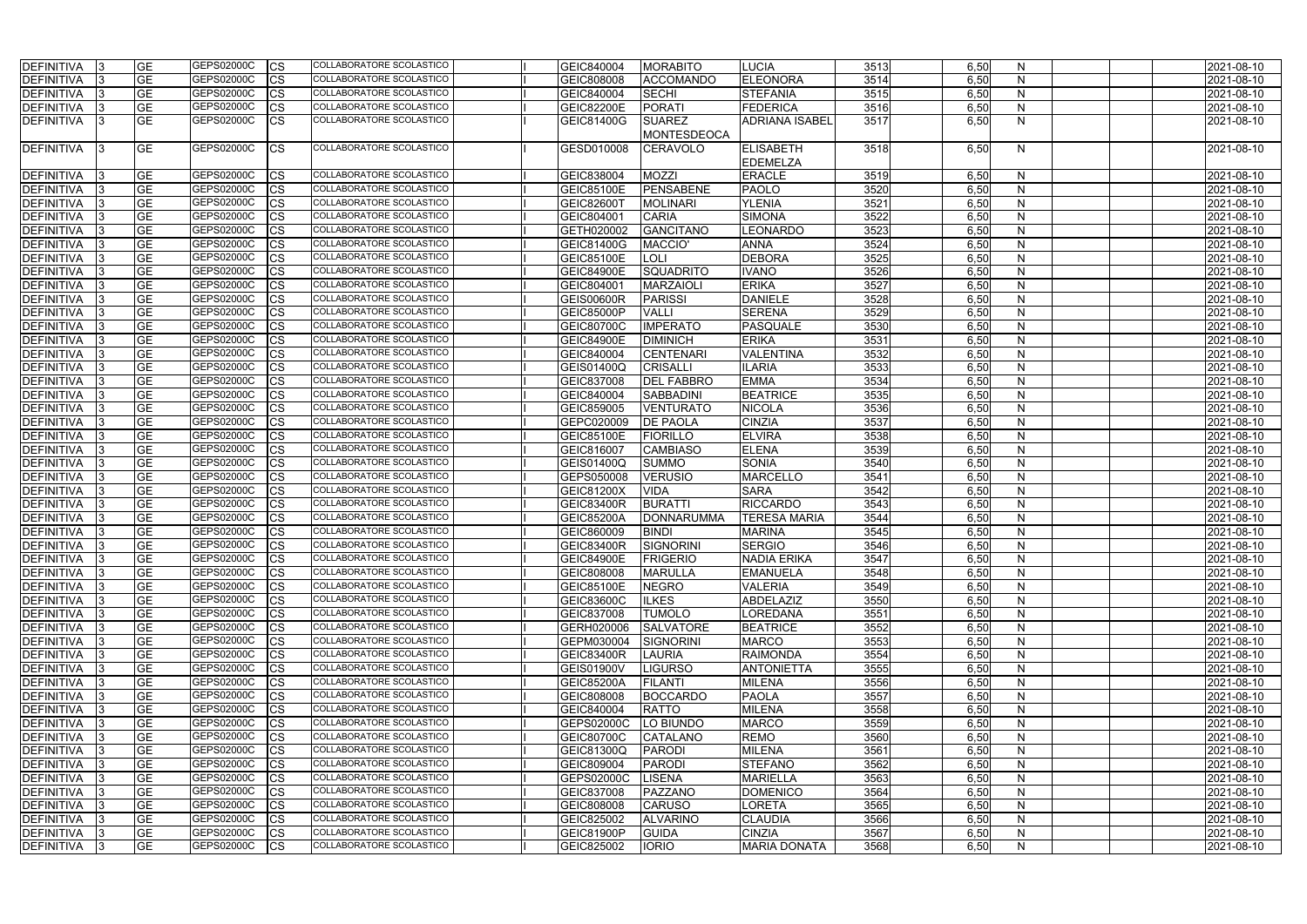| DEFINITIVA        | <b>GE</b>       | GEPS02000C<br>CS          | COLLABORATORE SCOLASTICO        | <b>GEIC85000P</b> | <b>BURGASSI</b>       | <b>CINZIA</b>       | 3569 | 6,48 | S            | 2021-08-10 |
|-------------------|-----------------|---------------------------|---------------------------------|-------------------|-----------------------|---------------------|------|------|--------------|------------|
| <b>DEFINITIVA</b> | <b>GE</b>       | GEPS02000C<br>CS          | COLLABORATORE SCOLASTICO        | <b>GEIS00600R</b> | GUERZONI              | <b>ELEONORA</b>     | 3570 | 6,48 | S            | 2021-08-10 |
| <b>DEFINITIVA</b> | <b>GE</b>       | GEPS02000C<br>СS          | COLLABORATORE SCOLASTICO        | GEIC824006        | <b>LA VALLE</b>       | <b>CALOGERA</b>     | 3571 | 6,47 | S            | 2021-08-10 |
| DEFINITIVA        | <b>GE</b>       | GEPS02000C<br>СS          | COLLABORATORE SCOLASTICO        | GEIS003009        | <b>ROMANO</b>         | <b>GIUSEPPE</b>     | 3572 | 6,47 | S            | 2021-08-10 |
|                   |                 |                           |                                 |                   |                       | <b>MIRCO</b>        |      |      |              |            |
| <b>DEFINITIVA</b> | <b>GE</b>       | GEPS02000C<br>CS          | COLLABORATORE SCOLASTICO        | GEIC854002        | <b>MORELLI</b>        | <b>FABIO</b>        | 3573 | 6,47 | N            | 2021-08-10 |
| <b>DEFINITIVA</b> | <b>GE</b>       | GEPS02000C<br>CS          | COLLABORATORE SCOLASTICO        | GEIS004005        | <b>ADDINO</b>         | <b>LAURA</b>        | 3574 | 6,47 | $\mathsf{N}$ | 2021-08-10 |
| <b>DEFINITIVA</b> | <b>GE</b>       | GEPS02000C<br>CS          | COLLABORATORE SCOLASTICO        | <b>GEIC85000P</b> | <b>TRAVERSO</b>       | <b>ROBERTA</b>      | 3575 | 6,47 | $\mathsf{N}$ | 2021-08-10 |
| DEFINITIVA        | <b>GE</b>       | GEPS02000C<br>СS          | COLLABORATORE SCOLASTICO        | <b>GEIC83600C</b> | <b>LIVOTI</b>         | <b>ORIETTA</b>      | 3576 | 6,45 | S            | 2021-08-10 |
| <b>DEFINITIVA</b> | <b>GE</b>       | GEPS02000C<br>СS          | COLLABORATORE SCOLASTICO        | GEIS012004        | SERRENTINO            | <b>FRANCESCO</b>    | 3577 | 6,45 | $\mathsf{N}$ | 2021-08-10 |
| <b>DEFINITIVA</b> | <b>GE</b>       | GEPS02000C<br>CS          | COLLABORATORE SCOLASTICO        | <b>GEIS00600R</b> | <b>PISTONE</b>        | <b>GIUSEPPE</b>     | 3578 | 6,45 | $\mathsf{N}$ | 2021-08-10 |
| <b>DEFINITIVA</b> | <b>GE</b>       | GEPS02000C<br>CS          | COLLABORATORE SCOLASTICO        | GETH020002        | <b>CUFFARI</b>        | <b>MATTIA</b>       | 3579 | 6,45 | N            | 2021-08-10 |
| DEFINITIVA        | <b>GE</b>       | <b>GEPS02000C</b><br>CS   | COLLABORATORE SCOLASTICO        | <b>GEIS02200P</b> | GIORDANO              | <b>ROSARIO</b>      | 3580 | 6,45 | $\mathsf{N}$ | 2021-08-10 |
| <b>DEFINITIVA</b> | <b>GE</b>       | GEPS02000C<br>СS          | COLLABORATORE SCOLASTICO        | GEIC862001        | PARDINI               | <b>VERONICA</b>     | 3581 | 6,45 | $\mathsf{N}$ | 2021-08-10 |
|                   |                 |                           |                                 |                   |                       | <b>EDITH</b>        |      |      |              |            |
| DEFINITIVA        | <b>GE</b>       | GEPS02000C<br>СS          | COLLABORATORE SCOLASTICO        | GEIS003009        | <b>BELLANOTTE</b>     | <b>ELISABETTA</b>   | 3582 | 6,45 | N            | 2021-08-10 |
| <b>DEFINITIVA</b> | <b>GE</b>       | GEPS02000C<br>CS          | COLLABORATORE SCOLASTICO        | GEIC816007        | <b>CAPONETTO</b>      | <b>ROBERTA</b>      | 3583 | 6,45 | $\mathsf{N}$ | 2021-08-10 |
| <b>DEFINITIVA</b> | <b>GE</b>       | GEPS02000C<br>СS          | COLLABORATORE SCOLASTICO        | GEIC837008        | <b>GAVA</b>           | <b>RICCARDO</b>     | 3584 | 6,44 | S            | 2021-08-10 |
| <b>DEFINITIVA</b> | <b>GE</b>       | GEPS02000C<br>CS          | COLLABORATORE SCOLASTICO        | <b>GEIC84900E</b> | <b>BRUZZONE</b>       | <b>GIORGIO</b>      | 3585 | 6,43 | N            | 2021-08-10 |
| <b>DEFINITIVA</b> | <b>GE</b>       | GEPS02000C<br><b>CS</b>   | COLLABORATORE SCOLASTICO        | <b>GEIC81300Q</b> | <b>CONTE</b>          | <b>VALENTINA</b>    | 3586 | 6,42 | $\mathsf{N}$ | 2021-08-10 |
|                   |                 |                           |                                 |                   |                       | <b>VALERIA</b>      |      |      |              |            |
| DEFINITIVA        | <b>GE</b>       | GEPS02000C<br>CS          | <b>COLLABORATORE SCOLASTICO</b> | <b>GEIC83500L</b> | PIROZZI               | <b>MARIANO TINO</b> | 3587 | 6,42 | N            | 2021-08-10 |
| <b>DEFINITIVA</b> | <b>GE</b>       | GEPS02000C<br>CS          | <b>COLLABORATORE SCOLASTICO</b> | <b>GEPC04000E</b> | <b>MAMELI</b>         | <b>SELENE</b>       | 3588 | 6,42 | ${\sf N}$    | 2021-08-10 |
| <b>DEFINITIVA</b> | <b>GE</b>       | GEPS02000C<br>CS          | COLLABORATORE SCOLASTICO        | GERI07000P        | <b>DANOVARO</b>       | <b>FRANCESCO</b>    | 3589 | 6,41 | $\mathsf{N}$ | 2021-08-10 |
| <b>DEFINITIVA</b> | <b>GE</b>       | GEPS02000C<br>CS          | COLLABORATORE SCOLASTICO        | GEPC01000P        | <b>MOSCATO</b>        | NICOLO'             | 3590 | 6,41 | N            | 2021-08-10 |
| <b>DEFINITIVA</b> | <b>GE</b>       | GEPS02000C<br>CS          | COLLABORATORE SCOLASTICO        | GEPC01000P        | <b>AIELLO</b>         | <b>MARIA</b>        | 3591 | 6,41 | $\mathsf{N}$ | 2021-08-10 |
| <b>DEFINITIVA</b> | <b>GE</b>       | GEPS02000C<br>CS          | COLLABORATORE SCOLASTICO        | GEIC804001        | <b>BONZANI BONSI</b>  | <b>ALICE</b>        | 3592 | 6,40 | S            | 2021-08-10 |
| DEFINITIVA        | <b>GE</b>       | GEPS02000C<br>СS          | COLLABORATORE SCOLASTICO        | <b>GEIC84900E</b> | <b>BIACCHESSI</b>     | <b>FRANCESCA</b>    | 3593 | 6,40 | S            | 2021-08-10 |
|                   |                 |                           |                                 |                   |                       | <b>ILARIA</b>       |      |      |              |            |
| <b>DEFINITIVA</b> | <b>GE</b>       | GEPS02000C<br>Ics         | COLLABORATORE SCOLASTICO        | GEPS02000C        | <b>TARDANICO</b>      | <b>ANDREA</b>       | 3594 | 6,40 | S            | 2021-08-10 |
| <b>DEFINITIVA</b> | <b>GE</b>       | GEPS02000C<br>СS          | COLLABORATORE SCOLASTICO        | <b>GEIC80700C</b> | <b>TOSCANO</b>        | <b>FRANCESCO</b>    | 3595 | 6,40 | S            | 2021-08-10 |
| DEFINITIVA        | <b>GE</b>       | GEPS02000C<br>CS          | <b>COLLABORATORE SCOLASTICO</b> | <b>GEIC83600C</b> | PELLICONE             | <b>SARA</b>         | 3596 | 6,40 | S            | 2021-08-10 |
| DEFINITIVA        | <b>GE</b>       | GEPS02000C<br>CS          | <b>COLLABORATORE SCOLASTICO</b> | <b>GEIC85000P</b> | <b>SCALI PANARISI</b> | <b>ANNA VANESSA</b> | 3597 | 6,40 | S            | 2021-08-10 |
| <b>DEFINITIVA</b> | <b>GE</b>       | GEPS02000C<br>СS          | COLLABORATORE SCOLASTICO        | <b>GEIS01600B</b> | <b>CALASCIBETTA</b>   | <b>ANDREA</b>       | 3598 | 6,40 | S            | 2021-08-10 |
| <b>DEFINITIVA</b> | $\overline{GE}$ | GEPS02000C<br>СS          | <b>COLLABORATORE SCOLASTICO</b> | GEIC804001        | <b>MANENTI</b>        | <b>FEDERICO</b>     | 3599 | 6,40 | S            | 2021-08-10 |
| DEFINITIVA        | <b>GE</b>       | GEPS02000C<br><b>I</b> CS | COLLABORATORE SCOLASTICO        | GEPC01000P        | RUPPINO               | <b>DANIELA</b>      | 3600 | 6.40 | S            | 2021-08-10 |
| DEFINITIVA        | <b>GE</b>       | GEPS02000C<br><b>CS</b>   | COLLABORATORE SCOLASTICO        | <b>GEIC84200Q</b> | PARISI                | <b>FINA</b>         | 3601 | 6,40 | S            | 2021-08-10 |
| DEFINITIVA        | <b>GE</b>       | GEPS02000C<br><b>CS</b>   | COLLABORATORE SCOLASTICO        | GEIS018003        | <b>MULTARI</b>        | <b>CRISTIAN</b>     | 3602 | 6,40 | $\mathsf{N}$ | 2021-08-10 |
| DEFINITIVA        | <b>GE</b>       | GEPS02000C<br><b>CS</b>   | COLLABORATORE SCOLASTICO        | GERI07000P        | <b>STRANO</b>         | <b>SAMUEL</b>       | 3603 | 6,40 | $\mathsf{N}$ | 2021-08-10 |
| DEFINITIVA        | <b>GE</b>       | GEPS02000C<br>СS          | COLLABORATORE SCOLASTICO        | GEIC85000P        | <b>CERVETTO</b>       | NICOLO'             | 3604 | 6,40 | N            | 2021-08-10 |
| DEFINITIVA        | <b>GE</b>       | GEPS02000C<br>CS          | COLLABORATORE SCOLASTICO        | GERH01000G        | <b>MITTICA</b>        | <b>ROBERTA</b>      | 3605 | 6,40 | N            | 2021-08-10 |
| DEFINITIVA        | <b>GE</b>       | GEPS02000C<br><b>CS</b>   | COLLABORATORE SCOLASTICO        | GEPC04000E        | <b>MUZIO</b>          | <b>MARTA</b>        | 3606 | 6,40 | N            | 2021-08-10 |
| <b>DEFINITIVA</b> | <b>GE</b>       | GEPS02000C<br><b>CS</b>   | COLLABORATORE SCOLASTICO        | GEIC840004        | <b>MAZZEI</b>         | <b>GIANLUCA</b>     | 3607 | 6,40 | N            | 2021-08-10 |
| DEFINITIVA        | <b>GE</b>       | GEPS02000C<br><b>CS</b>   | <b>COLLABORATORE SCOLASTICO</b> | GEVC010002        | <b>DE BIASE</b>       | <b>GABRIELE</b>     | 3608 | 6,40 | N            | 2021-08-10 |
| <b>DEFINITIVA</b> | <b>GE</b>       | GEPS02000C<br><b>CS</b>   | COLLABORATORE SCOLASTICO        | <b>GEIC81400G</b> | GREPPI                | <b>MATTEO</b>       | 3609 | 6,40 | N            | 2021-08-10 |
| <b>DEFINITIVA</b> | <b>GE</b>       | GEPS02000C<br><b>CS</b>   | COLLABORATORE SCOLASTICO        | GEIC84400B        | <b>GIANELLI</b>       | <b>GABRIELE</b>     | 3610 | 6,40 | N            | 2021-08-10 |
| <b>DEFINITIVA</b> | <b>GE</b>       | GEPS02000C<br>CS          | COLLABORATORE SCOLASTICO        | <b>GEIC81300Q</b> | <b>LAVIOSA</b>        | <b>SOFIA</b>        | 3611 | 6,40 | N            | 2021-08-10 |
| <b>DEFINITIVA</b> | <b>GE</b>       | GEPS02000C<br><b>CS</b>   | COLLABORATORE SCOLASTICO        | GEVC010002        | <b>IERARDI</b>        | <b>CRISTIANO</b>    | 3612 | 6,40 | $\mathsf{N}$ | 2021-08-10 |
| <b>DEFINITIVA</b> | <b>GE</b>       | GEPS02000C<br><b>CS</b>   | COLLABORATORE SCOLASTICO        | GEIC81900P        | PALETTA               | <b>ILARIA</b>       | 3613 | 6,40 | N            | 2021-08-10 |
| DEFINITIVA        | <b>GE</b>       | GEPS02000C<br>CS          | COLLABORATORE SCOLASTICO        | <b>GEIS00600R</b> | <b>CIVILE</b>         | <b>ALESSIA</b>      | 3614 | 6,40 | N            | 2021-08-10 |
| DEFINITIVA        | <b>GE</b>       | GEPS02000C<br>CS          | COLLABORATORE SCOLASTICO        | <b>GEIC81200X</b> | PENNESE               | <b>ARIANNA</b>      | 3615 | 6,40 | N            | 2021-08-10 |
| DEFINITIVA        | <b>GE</b>       | GEPS02000C<br>СS          | COLLABORATORE SCOLASTICO        | GEIC808008        | <b>CREMISI</b>        | <b>GIUSEPPE</b>     | 3616 | 6,40 | N            | 2021-08-10 |
| DEFINITIVA        | <b>GE</b>       | GEPS02000C<br>СS          | COLLABORATORE SCOLASTICO        | GEIC808008        | <b>MONTELEONE</b>     | <b>DOMENICO</b>     | 3617 | 6,40 | N            | 2021-08-10 |
| DEFINITIVA        | <b>GE</b>       | GEPS02000C<br>CS          | COLLABORATORE SCOLASTICO        | GERH01000G        | <b>MANGIONE</b>       | <b>ROBERTO</b>      | 3618 | 6,40 | $\mathsf{N}$ | 2021-08-10 |
| <b>DEFINITIVA</b> | <b>GE</b>       | GEPS02000C<br>ICS         | COLLABORATORE SCOLASTICO        | GEPS02000C        | <b>FIORE</b>          | <b>LUIGI</b>        | 3619 | 6,40 | N            | 2021-08-10 |
| DEFINITIVA        | <b>GE</b>       | GEPS02000C<br><b>CS</b>   | COLLABORATORE SCOLASTICO        | GEIS004005        | <b>CARNEVALI</b>      | <b>VALENTINA</b>    | 3620 | 6,40 | N            | 2021-08-10 |
| <b>DEFINITIVA</b> | <b>GE</b>       | GEPS02000C<br><b>ICS</b>  | COLLABORATORE SCOLASTICO        | <b>GEIC83600C</b> | <b>ROSATI</b>         | <b>FRANCESCA</b>    | 3621 | 6,40 | N            | 2021-08-10 |
| DEFINITIVA        | <b>GE</b>       | GEPS02000C<br><b>CS</b>   | COLLABORATORE SCOLASTICO        | <b>GEIS01400Q</b> | <b>CANEPA</b>         | <b>SARAH</b>        | 3622 | 6,40 | N            | 2021-08-10 |
|                   |                 |                           |                                 |                   |                       |                     |      |      |              |            |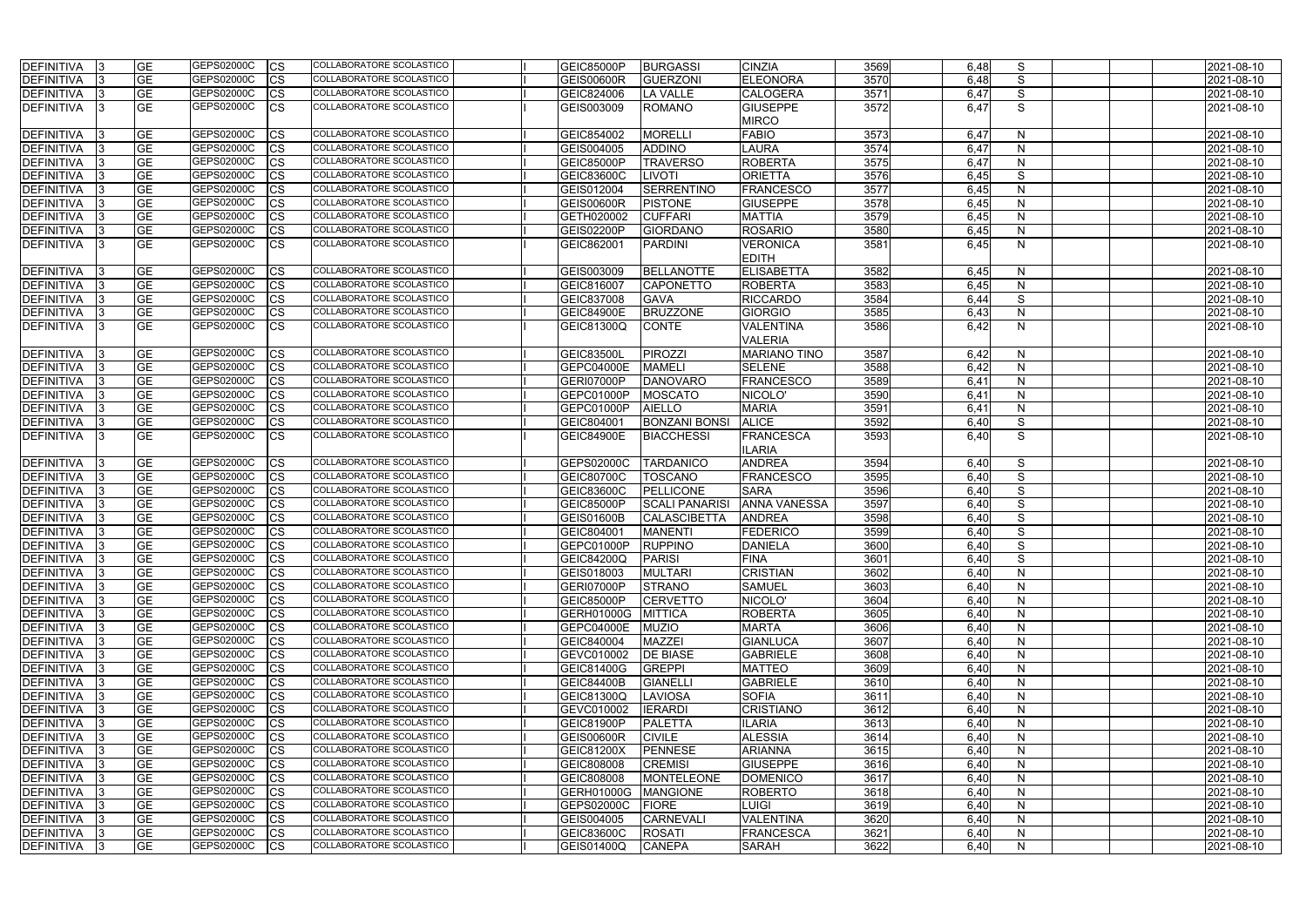| <b>DEFINITIVA</b>           |     | <b>GE</b> | GEPS02000C        | <b>CS</b>    | COLLABORATORE SCOLASTICO                             | <b>GEIC82600T</b>      | <b>CUCELI</b>       | <b>CARLO</b>                    | 3623 | 6,40 | N            | 2021-08-10 |
|-----------------------------|-----|-----------|-------------------|--------------|------------------------------------------------------|------------------------|---------------------|---------------------------------|------|------|--------------|------------|
|                             |     |           |                   |              |                                                      |                        |                     | <b>EPIFANIO</b>                 |      |      |              |            |
| DEFINITIVA                  |     | <b>GE</b> | GEPS02000C        | <b>CS</b>    | COLLABORATORE SCOLASTICO                             | GEIC861005             | <b>REA</b>          | <b>ELISA</b>                    | 3624 | 6,40 | N            | 2021-08-10 |
| <b>DEFINITIVA</b>           |     | <b>GE</b> | GEPS02000C        | <b>CS</b>    | COLLABORATORE SCOLASTICO                             | <b>GETD03000V</b>      | FERRARA             | <b>ALEX</b>                     | 3625 | 6,40 | N            | 2021-08-10 |
| DEFINITIVA                  |     | <b>GE</b> | GEPS02000C        | <b>CS</b>    | <b>COLLABORATORE SCOLASTICO</b>                      | GEPM04000P             | BERTOLINO           | <b>EMANUELE</b><br><b>AMATO</b> | 3626 | 6,40 | $\mathsf{N}$ | 2021-08-10 |
| <b>DEFINITIVA</b>           |     | <b>GE</b> | GEPS02000C        | <b>CS</b>    | COLLABORATORE SCOLASTICO                             | <b>GEIC84200Q</b>      | <b>COSSO</b>        | <b>VERONICA</b>                 | 3627 | 6,40 | N            | 2021-08-10 |
| DEFINITIVA                  |     | <b>GE</b> | <b>GEPS02000C</b> | <b>CS</b>    | COLLABORATORE SCOLASTICO                             | <b>GEIS02200P</b>      | <b>LOMBARDO</b>     | <b>ANDREA</b>                   | 3628 | 6,40 | N            | 2021-08-10 |
| DEFINITIVA                  |     | <b>GE</b> | GEPS02000C        | <b>CS</b>    | COLLABORATORE SCOLASTICO                             | GEIC85000P             | <b>MARONGIU</b>     | <b>ELENA</b>                    | 3629 | 6,40 | $\mathsf{N}$ | 2021-08-10 |
| DEFINITIVA                  |     | <b>GE</b> | GEPS02000C        | <b>CS</b>    | COLLABORATORE SCOLASTICO                             | GEIC81300Q             | <b>PATRONE</b>      | <b>GIORGIA</b>                  | 3630 | 6,40 | $\mathsf{N}$ | 2021-08-10 |
| DEFINITIVA                  |     | <b>GE</b> | GEPS02000C        | <b>CS</b>    | COLLABORATORE SCOLASTICO                             | <b>GEIC85000P</b>      | <b>MARZANI</b>      | <b>ILARIA</b>                   | 3631 | 6,40 | $\mathsf{N}$ | 2021-08-10 |
| DEFINITIVA                  |     | <b>GE</b> | GEPS02000C        | <b>CS</b>    | COLLABORATORE SCOLASTICO                             | GEIC862001             | SANSALONE           | <b>LEONARDO</b>                 | 3632 | 6,40 | $\mathsf{N}$ | 2021-08-10 |
|                             |     |           |                   |              |                                                      |                        |                     | <b>GRAZIANO</b>                 |      |      |              |            |
| <b>DEFINITIVA</b>           |     | <b>GE</b> | GEPS02000C        | <b>CS</b>    | COLLABORATORE SCOLASTICO                             | GEIS01400Q             | <b>CURCIO</b>       | <b>SARA</b>                     | 3633 | 6,40 | N            | 2021-08-10 |
| DEFINITIVA                  |     | <b>GE</b> | GEPS02000C        | <b>CS</b>    | COLLABORATORE SCOLASTICO                             | GEIC816007             | BERNAGOZZI          | <b>GIULIA</b>                   | 3634 | 6,40 | N            | 2021-08-10 |
| DEFINITIVA                  |     | <b>GE</b> | GEPS02000C        | <b>CS</b>    | COLLABORATORE SCOLASTICO                             | <b>GEIC84100X</b>      | <b>RASORE</b>       | <b>GIULIA</b>                   | 3635 | 6,40 | N            | 2021-08-10 |
| DEFINITIVA                  |     | <b>GE</b> | GEPS02000C        | <b>CS</b>    | COLLABORATORE SCOLASTICO                             | GEIC85000P             | <b>SANFILIPPO</b>   | <b>SARA</b>                     | 3636 | 6,40 | $\mathsf{N}$ | 2021-08-10 |
| DEFINITIVA                  |     | <b>GE</b> | GEPS02000C        | <b>CS</b>    | COLLABORATORE SCOLASTICO                             | GEIC853006             | <b>DE MAGISTRIS</b> | <b>UMBERTO</b>                  | 3637 | 6,40 | N            | 2021-08-10 |
| DEFINITIVA                  |     | <b>GE</b> | GEPS02000C        | <b>CS</b>    | COLLABORATORE SCOLASTICO                             | <b>GEIC85100E</b>      | <b>CECCANTI</b>     | <b>GIULIA</b>                   | 3638 | 6,40 | $\mathsf{N}$ | 2021-08-10 |
| DEFINITIVA                  |     | <b>GE</b> | GEPS02000C        | <b>CS</b>    | COLLABORATORE SCOLASTICO                             | GEIC838004             | <b>PAISSA</b>       | FRANCESCA                       | 3639 | 6,40 | $\mathsf{N}$ | 2021-08-10 |
| DEFINITIVA                  |     | <b>GE</b> | GEPS02000C        | <b>CS</b>    | COLLABORATORE SCOLASTICO                             | GEIC837008             | <b>NAITANA</b>      | <b>VALENTINA</b>                | 3640 | 6,40 | N            | 2021-08-10 |
| DEFINITIVA                  |     | <b>GE</b> | GEPS02000C        | <b>CS</b>    | COLLABORATORE SCOLASTICO                             | GEIC817003             | <b>REBORA</b>       | <b>FEDERICO</b>                 | 3641 | 6,40 | $\mathsf{N}$ | 2021-08-10 |
| DEFINITIVA                  |     | <b>GE</b> | GEPS02000C        | <b>CS</b>    | COLLABORATORE SCOLASTICO                             | GEIS018003             | <b>SARUBBI</b>      | <b>CATERINA</b>                 | 3642 | 6,40 | $\mathsf{N}$ | 2021-08-10 |
| DEFINITIVA                  |     | <b>GE</b> | GEPS02000C        | <b>CS</b>    | COLLABORATORE SCOLASTICO                             | <b>GEIC84200Q</b>      | <b>CORSO</b>        | <b>FEDERICO</b>                 | 3643 | 6,40 | N            | 2021-08-10 |
| DEFINITIVA                  |     | <b>GE</b> | GEPS02000C        | <b>CS</b>    | COLLABORATORE SCOLASTICO                             | <b>GEIC83400R</b>      | <b>RACCO</b>        | <b>RAMONA</b>                   | 3644 | 6,40 | $\mathsf{N}$ | 2021-08-10 |
| DEFINITIVA                  |     | <b>GE</b> | GEPS02000C        | <b>CS</b>    | COLLABORATORE SCOLASTICO                             | <b>GERI02000N</b>      | <b>COLACE</b>       | <b>STEFANO</b>                  | 3645 | 6,40 | N            | 2021-08-10 |
| DEFINITIVA                  |     | <b>GE</b> | GEPS02000C        | <b>CS</b>    | COLLABORATORE SCOLASTICO                             | <b>GEIC84700V</b>      | <b>ASCIUTTO</b>     | <b>RITA</b>                     | 3646 | 6,40 | N            | 2021-08-10 |
| DEFINITIVA                  |     | <b>GE</b> | GEPS02000C        | <b>CS</b>    | COLLABORATORE SCOLASTICO                             | GEIC85000P             | <b>NICOSIA</b>      | <b>BEATRICE</b>                 | 3647 | 6,40 | N            | 2021-08-10 |
| DEFINITIVA                  |     | <b>GE</b> | GEPS02000C        | <b>CS</b>    | COLLABORATORE SCOLASTICO                             | <b>GEIC82700N</b>      | COSTIGLIOLO         | <b>GABRIELE</b>                 | 3648 | 6,40 | $\mathsf{N}$ | 2021-08-10 |
| DEFINITIVA                  |     | <b>GE</b> | GEPS02000C        | <b>CS</b>    | COLLABORATORE SCOLASTICO                             | <b>GEIC84900E</b>      | <b>PESSINA</b>      | <b>PAOLA</b>                    | 3649 | 6,40 | N            | 2021-08-10 |
| DEFINITIVA                  |     | <b>GE</b> | GEPS02000C        | <b>CS</b>    | COLLABORATORE SCOLASTICO                             | <b>GEIS00600R</b>      | <b>MARCECA</b>      | FRANCESCA                       | 3650 | 6,40 | $\mathsf{N}$ | 2021-08-10 |
| <b>DEFINITIVA</b>           |     | <b>GE</b> | GEPS02000C        | <b>CS</b>    | COLLABORATORE SCOLASTICO                             | GERH020006             | <b>ONOFRIO</b>      | <b>ANTONIO</b>                  | 3651 | 6,40 | $\mathsf{N}$ | 2021-08-10 |
| <b>DEFINITIVA</b>           |     | <b>GE</b> | GEPS02000C        | <b>CS</b>    | COLLABORATORE SCOLASTICO                             | <b>GEIC81200X</b>      | <b>BALZANO</b>      | <b>COLOMBA</b>                  | 3652 | 6,40 | N            | 2021-08-10 |
| DEFINITIVA                  |     | <b>GE</b> | GEPS02000C        | <b>CS</b>    | COLLABORATORE SCOLASTICO                             | GEIC83400R             | FEDELE              | COSTANTINO<br><b>ANTONIO</b>    | 3653 | 6,35 | N            | 2021-08-10 |
| DEFINITIVA  3               |     | <b>GE</b> | GEPS02000C        | <b>ICS</b>   | COLLABORATORE SCOLASTICO                             | GEPS07000D PIGNATIELLO |                     | <b>SILVIA</b>                   | 3654 | 6.35 | N.           | 2021-08-10 |
| DEFINITIVA 3                |     | <b>GE</b> | GEPS02000C        | $ {\rm CS} $ | <b>COLLABORATORE SCOLASTICO</b>                      | GEPS07000D             | <b>ZANTEDESCHI</b>  | <b>ANDREA</b>                   | 3655 | 6,35 | N.           | 2021-08-10 |
| DEFINITIVA 3                |     | <b>GE</b> | GEPS02000C        | <b>CS</b>    | COLLABORATORE SCOLASTICO                             | GEIC831009             | <b>GRASSO</b>       | <b>CARLA</b>                    | 3656 | 6,33 | S            | 2021-08-10 |
| DEFINITIVA 3                |     | <b>GE</b> | GEPS02000C        | <b>CS</b>    | COLLABORATORE SCOLASTICO                             | GEIC838004             | <b>CASCINI</b>      | <b>CRISTINA</b>                 | 3657 | 6,33 | S            | 2021-08-10 |
| DEFINITIVA 3                |     | <b>GE</b> | GEPS02000C        | <b>CS</b>    | COLLABORATORE SCOLASTICO                             | <b>GEIC81200X</b>      | STANCANELLI         | <b>DEBORAH</b>                  | 3658 | 6,33 | S            | 2021-08-10 |
| DEFINITIVA 3                |     | <b>GE</b> | GEPS02000C        | <b>CS</b>    | COLLABORATORE SCOLASTICO                             | GEIC838004             | <b>DI CAPUA</b>     | <b>NICOLA</b>                   | 3659 | 6,33 | S            | 2021-08-10 |
| DEFINITIVA 3                |     | <b>GE</b> | GEPS02000C        | <b>CS</b>    | COLLABORATORE SCOLASTICO                             | GEIC83900X             | <b>GUASTI</b>       | <b>RAFFAELLA</b>                | 3660 | 6,33 | S            | 2021-08-10 |
| DEFINITIVA                  | -13 | <b>GE</b> | GEPS02000C        | <b>CS</b>    | COLLABORATORE SCOLASTICO                             | <b>GEIC85200A</b>      | <b>BORDONI</b>      | <b>MASSIMILIANO</b>             | 3661 | 6,33 | S            | 2021-08-10 |
| DEFINITIVA                  | -13 | <b>GE</b> | GEPS02000C        | <b>CS</b>    | COLLABORATORE SCOLASTICO                             | <b>GEIS01400Q</b>      | <b>CARACCIOLO</b>   | <b>ERMINIA</b>                  | 3662 | 6,33 | S            | 2021-08-10 |
| DEFINITIVA                  |     | <b>GE</b> | <b>GEPS02000C</b> | <b>CS</b>    | COLLABORATORE SCOLASTICO                             | GEIC82000V             | <b>LIGRONE</b>      | <b>ANNA MARIA</b>               | 3663 | 6,33 | S            | 2021-08-10 |
| DEFINITIVA                  |     | <b>GE</b> | GEPS02000C        | <b>CS</b>    | COLLABORATORE SCOLASTICO                             | <b>GEIC82300A</b>      | <b>CATALANO</b>     | <b>SALVATORE</b>                | 3664 | 6,33 | S            | 2021-08-10 |
| DEFINITIVA 3                |     | <b>GE</b> | GEPS02000C        | <b>CS</b>    | COLLABORATORE SCOLASTICO                             | <b>GEIS01600B</b>      | <b>VITELLARO</b>    | <b>CRISTOFARO</b>               | 3665 | 6,33 | S            | 2021-08-10 |
| DEFINITIVA                  |     | <b>GE</b> | GEPS02000C        | <b>CS</b>    | COLLABORATORE SCOLASTICO                             | GEPS07000D             | PENCO               | <b>CHIARA</b>                   | 3666 | 6,33 | S            | 2021-08-10 |
| DEFINITIVA 3                |     | <b>GE</b> | GEPS02000C        | <b>CS</b>    | COLLABORATORE SCOLASTICO                             | GEIC85100E             | <b>ANTONELLI</b>    | DANIELA                         | 3667 | 6,33 | S            | 2021-08-10 |
| DEFINITIVA 3                |     | <b>GE</b> | GEPS02000C        | <b>CS</b>    | COLLABORATORE SCOLASTICO                             | <b>GEIC85200A</b>      | <b>INTERLANDO</b>   | <b>GABRIELLA</b>                | 3668 | 6,33 | S            | 2021-08-10 |
| DEFINITIVA 3                |     | <b>GE</b> | GEPS02000C        | <b>CS</b>    | COLLABORATORE SCOLASTICO                             | GEIC82100P             | <b>BARONE</b>       | <b>GIADA</b>                    | 3669 | 6,33 | S            | 2021-08-10 |
| $DEFINITIVA$ $\overline{3}$ |     | <b>GE</b> | GEPS02000C        | <b>CS</b>    | COLLABORATORE SCOLASTICO                             | GEPS07000D             | <b>SCALVENZI</b>    | <b>CORRADO</b>                  | 3670 | 6,33 | S            | 2021-08-10 |
| DEFINITIVA 3                |     | <b>GE</b> | GEPS02000C        | <b>CS</b>    | COLLABORATORE SCOLASTICO                             | GEIC825002             | <b>REGAZZO</b>      | <b>LAURA</b>                    | 3671 | 6,33 | S            | 2021-08-10 |
| DEFINITIVA                  |     | <b>GE</b> | GEPS02000C        | <b>CS</b>    | COLLABORATORE SCOLASTICO                             | GEIC838004             | <b>LOMBARDO</b>     | <b>FRANCESCA</b>                | 3672 | 6,33 | $\mathsf{N}$ | 2021-08-10 |
| <b>DEFINITIVA</b>           |     | <b>GE</b> | GEPS02000C        | <b>CS</b>    | COLLABORATORE SCOLASTICO                             | GEVC010002             | <b>ASIOLI</b>       | <b>ANDREA</b>                   | 3673 | 6,33 | N            | 2021-08-10 |
| DEFINITIVA                  |     | <b>GE</b> | GEPS02000C        | <b>CS</b>    | COLLABORATORE SCOLASTICO<br>COLLABORATORE SCOLASTICO | <b>GEIC84900E</b>      | <b>COLOMBARI</b>    | <b>ELISABETTA</b>               | 3674 | 6,33 | $\mathsf{N}$ | 2021-08-10 |
| DEFINITIVA                  |     | <b>GE</b> | GEPS02000C        | <b>CS</b>    | COLLABORATORE SCOLASTICO                             | GEPS17000A             | <b>CARFI</b>        | <b>CLAUDIA</b>                  | 3675 | 6,33 | N            | 2021-08-10 |
| DEFINITIVA                  | 13  | <b>GE</b> | GEPS02000C        | <b>CS</b>    |                                                      | GEIC831009             | <b>MARRAMA</b>      | <b>ILENIA</b>                   | 3676 | 6,33 | N            | 2021-08-10 |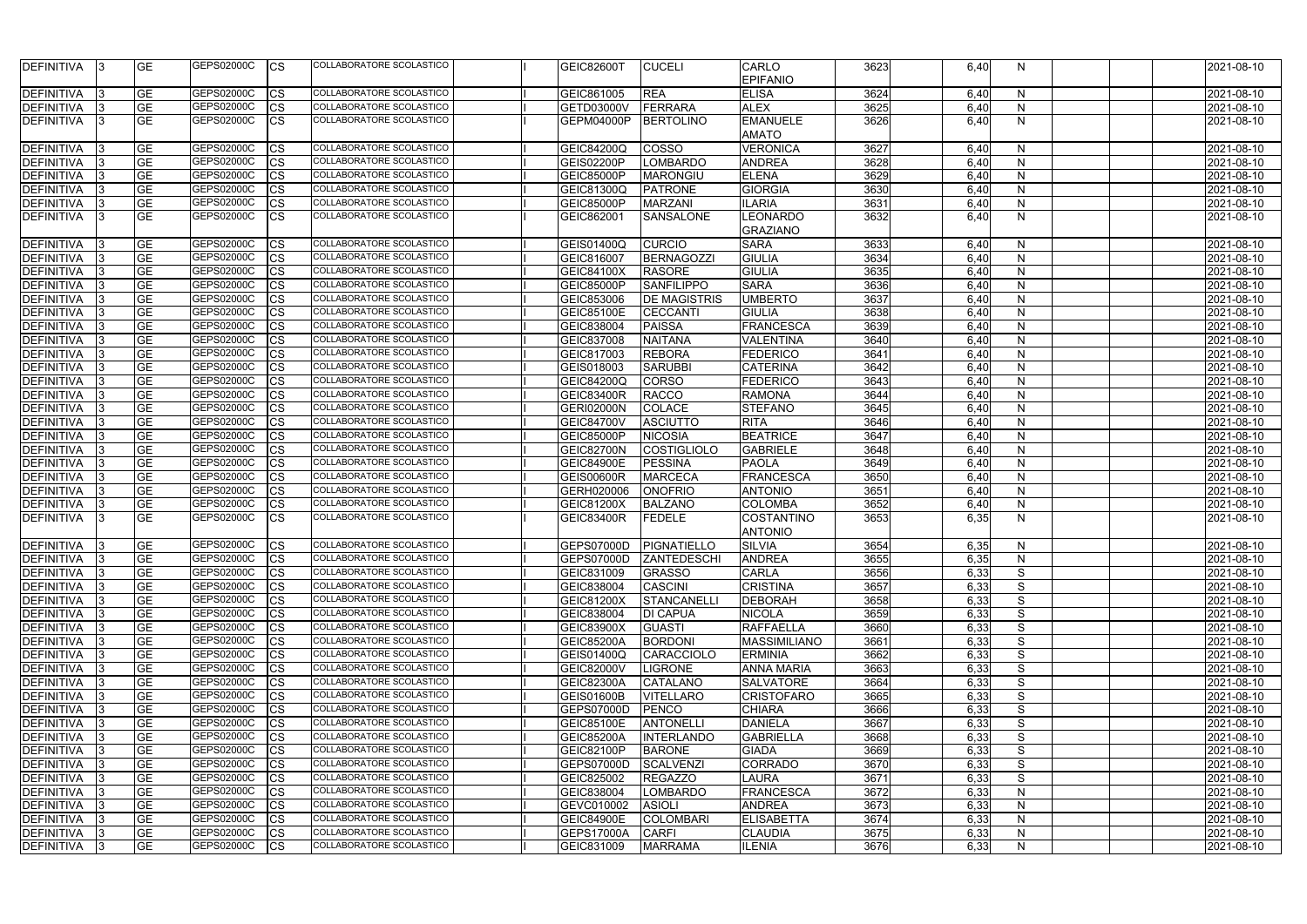| <b>DEFINITIVA</b> | <b>GE</b>       | <b>GEPS02000C</b><br>CS        | COLLABORATORE SCOLASTICO        | GEIC831009        | PEZZERA             | <b>ENZA</b>                     | 3677 | 6,33 | <sub>N</sub> | 2021-08-10 |
|-------------------|-----------------|--------------------------------|---------------------------------|-------------------|---------------------|---------------------------------|------|------|--------------|------------|
| <b>DEFINITIVA</b> | <b>GE</b>       | GEPS02000C<br>CS               | COLLABORATORE SCOLASTICO        | GEIC831009        | <b>TORTONESI</b>    | LAURA                           | 3678 | 6,33 | N            | 2021-08-10 |
| <b>DEFINITIVA</b> | <b>GE</b>       | <b>GEPS02000C</b><br>СS        | COLLABORATORE SCOLASTICO        | GEIS003009        | <b>SCALINI</b>      | <b>MONICA</b>                   | 3679 | 6,33 | N            | 2021-08-10 |
| <b>DEFINITIVA</b> | <b>GE</b>       | <b>GEPS02000C</b><br>СS        | COLLABORATORE SCOLASTICO        | <b>GEIC84900E</b> | <b>TALOTTA</b>      | <b>SIMONA</b>                   | 3680 | 6,33 | N            | 2021-08-10 |
| DEFINITIVA        | <b>GE</b>       | GEPS02000C<br>CS               | COLLABORATORE SCOLASTICO        | <b>GEIC83900X</b> | <b>BARBERA</b>      | <b>MASSIMILIANO</b>             | 3681 | 6,33 | $\mathsf{N}$ | 2021-08-10 |
| <b>DEFINITIVA</b> | <b>GE</b>       | GEPS02000C<br>CS               | COLLABORATORE SCOLASTICO        | <b>GEIC85100E</b> | AMBROSINO           | <b>PATRIZIA</b>                 | 3682 | 6,33 | N            | 2021-08-10 |
| DEFINITIVA        | <b>GE</b>       | GEPS02000C<br>СS               | COLLABORATORE SCOLASTICO        | GEIC825002        | <b>ASCHERI</b>      | <b>FRANCESCA</b>                | 3683 | 6,33 | N            | 2021-08-10 |
| <b>DEFINITIVA</b> | <b>GE</b>       | GEPS02000C<br>CS               | COLLABORATORE SCOLASTICO        | GEPS02000C        | <b>GRAVILI</b>      | <b>FERNANDA</b>                 | 3684 | 6,33 | N            | 2021-08-10 |
| <b>DEFINITIVA</b> | <b>GE</b>       | GEPS02000C<br>СS               | COLLABORATORE SCOLASTICO        | GEIC831009        | <b>BISSO</b>        | <b>PAOLO</b>                    | 3685 | 6,33 | $\mathsf{N}$ | 2021-08-10 |
| <b>DEFINITIVA</b> | <b>GE</b>       | GEPS02000C<br>СS               | <b>COLLABORATORE SCOLASTICO</b> | GEPC04000E        | <b>LEDDA</b>        | LIANA                           | 3686 | 6,33 | N            | 2021-08-10 |
| <b>DEFINITIVA</b> | $\overline{GE}$ | GEPS02000C<br>СS               | <b>COLLABORATORE SCOLASTICO</b> | <b>GEIS00600R</b> | <b>VACCARO</b>      | <b>FRANCESCA</b>                | 3687 | 6,33 | $\mathsf{N}$ | 2021-08-10 |
| <b>DEFINITIVA</b> | <b>GE</b>       | GEPS02000C<br>CS               | COLLABORATORE SCOLASTICO        | <b>GEIC82100P</b> | <b>MASSOCCO</b>     | <b>CRISTINA</b>                 | 3688 | 6,33 | $\mathsf{N}$ | 2021-08-10 |
| DEFINITIVA        | <b>GE</b>       | GEPS02000C<br>CS               | COLLABORATORE SCOLASTICO        | GEIC854002        | <b>ARIU</b>         | <b>PAOLA</b>                    | 3689 | 6,33 | N            | 2021-08-10 |
| <b>DEFINITIVA</b> | <b>GE</b>       | GEPS02000C<br>СS               | COLLABORATORE SCOLASTICO        | <b>GEIC83500L</b> | <b>PATRONE</b>      | <b>GABRIELLA</b>                | 3690 | 6,33 | $\mathsf{N}$ | 2021-08-10 |
| <b>DEFINITIVA</b> | <b>GE</b>       | GEPS02000C<br>СS               | COLLABORATORE SCOLASTICO        | GEPS030003        | <b>D'ALESSANDRO</b> | <b>ANNA MARIA</b>               | 3691 | 6,33 | N            | 2021-08-10 |
| <b>DEFINITIVA</b> | <b>GE</b>       | <b>GEPS02000C</b><br><b>CS</b> | COLLABORATORE SCOLASTICO        | <b>GEIS02200P</b> | <b>SCARANARI</b>    | <b>ERIO</b>                     | 3692 | 6,33 | N            | 2021-08-10 |
| <b>DEFINITIVA</b> | <b>GE</b>       | GEPS02000C<br>СS               | <b>COLLABORATORE SCOLASTICO</b> | <b>GEIC83900X</b> | <b>CARROZZINO</b>   | <b>MIRELLA</b>                  | 3693 | 6,33 | N            | 2021-08-10 |
| <b>DEFINITIVA</b> | <b>GE</b>       | GEPS02000C<br>СS               | COLLABORATORE SCOLASTICO        | <b>GEIS01400Q</b> | <b>MUNDO</b>        | <b>TERESA</b>                   | 3694 | 6,33 | N            | 2021-08-10 |
|                   |                 |                                | COLLABORATORE SCOLASTICO        |                   |                     |                                 |      |      |              |            |
| <b>DEFINITIVA</b> | <b>GE</b>       | GEPS02000C<br>СS               | COLLABORATORE SCOLASTICO        | GEPS02000C        | <b>PLATONI</b>      | <b>PAOLA</b>                    | 3695 | 6,33 | N            | 2021-08-10 |
| DEFINITIVA        | <b>GE</b>       | GEPS02000C<br>СS               |                                 | GEIC804001        | <b>OBERTI</b>       | <b>ROSA</b>                     | 3696 | 6,33 | N            | 2021-08-10 |
| DEFINITIVA        | <b>GE</b>       | GEPS02000C<br>СS               | COLLABORATORE SCOLASTICO        | <b>GEIC83600C</b> | <b>MANCINI</b>      | <b>SONIA</b>                    | 3697 | 6,33 | $\mathsf{N}$ | 2021-08-10 |
| <b>DEFINITIVA</b> | <b>GE</b>       | GEPS02000C<br>CS               | COLLABORATORE SCOLASTICO        | <b>GEIC82200E</b> | <b>BONOTTO</b>      | <b>MARIA GRAZIA</b>             | 3698 | 6,33 | $\mathsf{N}$ | 2021-08-10 |
| DEFINITIVA        | <b>GE</b>       | GEPS02000C<br>СS               | <b>COLLABORATORE SCOLASTICO</b> | <b>GEIC85000P</b> | <b>TAMBONE</b>      | <b>CECILIA</b>                  | 3699 | 6,33 | N            | 2021-08-10 |
| <b>DEFINITIVA</b> | <b>GE</b>       | GEPS02000C<br>СS               | COLLABORATORE SCOLASTICO        | <b>GEIC83900X</b> | <b>RISSO</b>        | <b>MARIO</b>                    | 3700 | 6,33 | $\mathsf{N}$ | 2021-08-10 |
| <b>DEFINITIVA</b> | <b>GE</b>       | GEPS02000C<br>CS               | COLLABORATORE SCOLASTICO        | <b>GEIC85000P</b> | <b>RAVERA</b>       | <b>FEDERICA</b>                 | 3701 | 6,33 | $\mathsf{N}$ | 2021-08-10 |
| DEFINITIVA        | <b>GE</b>       | GEPS02000C<br>СS               | COLLABORATORE SCOLASTICO        | GEIC862001        | PELIZZA             | <b>BARBARA</b>                  | 3702 | 6,33 | N            | 2021-08-10 |
| <b>DEFINITIVA</b> | <b>GE</b>       | GEPS02000C<br>СS               | COLLABORATORE SCOLASTICO        | GEIC838004        | <b>GALLO</b>        | <b>LUIGI</b>                    | 3703 | 6,33 | N            | 2021-08-10 |
| DEFINITIVA        | <b>GE</b>       | GEPS02000C<br>СS               | COLLABORATORE SCOLASTICO        | GEPS07000D        | <b>TARDIOLI</b>     | <b>FABIANO</b>                  | 3704 | 6,33 | N            | 2021-08-10 |
| <b>DEFINITIVA</b> | <b>GE</b>       | GEPS02000C<br>СS               | COLLABORATORE SCOLASTICO        | <b>GEIC85100E</b> | <b>CAVIGGIA</b>     | <b>LAURA</b>                    | 3705 | 6,33 | N            | 2021-08-10 |
| <b>DEFINITIVA</b> | <b>GE</b>       | <b>GEPS02000C</b><br>CS        | COLLABORATORE SCOLASTICO        | <b>GEIC85200A</b> | PERDOMI             | <b>RENATA</b><br><b>CLAUDIA</b> | 3706 | 6,33 | N            | 2021-08-10 |
| DEFINITIVA        | <b>GE</b>       | GEPS02000C<br>CS               | COLLABORATORE SCOLASTICO        | GEIC808008        | SERRENTINO          | ILENIA                          | 3707 | 6,31 | N            | 2021-08-10 |
| DEFINITIVA        | <b>GE</b>       | GEPS02000C                     | COLLABORATORE SCOLASTICO        | <b>GEIC81200X</b> | <b>SAGLIMBENI</b>   | <b>DANIELE</b>                  | 3708 | 6,30 | S            | 2021-08-10 |
|                   |                 | СS<br>GEPS02000C               | <b>COLLABORATORE SCOLASTICO</b> |                   |                     |                                 |      |      |              |            |
| DEFINITIVA        | <b>GE</b>       | СS                             |                                 | <b>GEIC84900E</b> | <b>SCALI</b>        | <b>MARTINA</b>                  | 3709 | 6,30 | S            | 2021-08-10 |
| DEFINITIVA        | <b>GE</b>       | GEPS02000C<br>СS               | COLLABORATORE SCOLASTICO        | GEIC808008        | <b>MIELE</b>        | <b>MARIA ANNA</b>               | 3710 | 6,30 | S            | 2021-08-10 |
| DEFINITIVA        | <b>GE</b>       | GEPS02000C<br><b>CS</b>        | COLLABORATORE SCOLASTICO        | GEIC85000P        | <b>MORABITO</b>     | <b>ANTONELLA</b>                | 3711 | 6,30 | S            | 2021-08-10 |
| DEFINITIVA 3      | <b>GE</b>       | GEPS02000C<br><b>CS</b>        | COLLABORATORE SCOLASTICO        | GEIC816007        | BARONIO             | <b>LARA</b>                     | 3712 | 6,30 | S            | 2021-08-10 |
| DEFINITIVA        | <b>GE</b>       | GEPS02000C<br><b>CS</b>        | COLLABORATORE SCOLASTICO        | GEPS080004        | <b>ALECCE</b>       | <b>BRUNO</b>                    | 3713 | 6,30 | S            | 2021-08-10 |
| DEFINITIVA        | <b>GE</b>       | GEPS02000C<br><b>CS</b>        | COLLABORATORE SCOLASTICO        | GEIC82100P        | PALAZZO             | <b>MONICA</b>                   | 3714 | 6,30 | S            | 2021-08-10 |
| DEFINITIVA        | <b>GE</b>       | GEPS02000C<br><b>CS</b>        | COLLABORATORE SCOLASTICO        | <b>GEIS01400Q</b> | <b>VIRGALLITA</b>   | <b>GIULIA</b>                   | 3715 | 6,30 | S            | 2021-08-10 |
| DEFINITIVA        | <b>GE</b>       | GEPS02000C<br>СS               | COLLABORATORE SCOLASTICO        | GEIC82100P        | <b>BARTOLO</b>      | <b>ELEONORA</b>                 | 3716 | 6,30 | S            | 2021-08-10 |
| DEFINITIVA        | <b>GE</b>       | GEPS02000C<br>CS               | COLLABORATORE SCOLASTICO        | <b>GEIC84900E</b> | <b>RUPNIK</b>       | <b>FABIO</b>                    | 3717 | 6,30 | S            | 2021-08-10 |
| DEFINITIVA        | <b>GE</b>       | GEPS02000C<br><b>ICS</b>       | COLLABORATORE SCOLASTICO        | GEIC831009        | <b>MARTINASCO</b>   | <b>ELENA</b>                    | 3718 | 6,30 | S            | 2021-08-10 |
| <b>DEFINITIVA</b> | <b>GE</b>       | GEPS02000C<br><b>CS</b>        | COLLABORATORE SCOLASTICO        | <b>GEIC83900X</b> | GRANARA             | <b>SIMONA</b>                   | 3719 | 6,30 | S            | 2021-08-10 |
| <b>DEFINITIVA</b> | <b>GE</b>       | GEPS02000C<br><b>CS</b>        | COLLABORATORE SCOLASTICO        | GEPM030004        | FORTE               | <b>RAFFAELLA</b>                | 3720 | 6,30 | S            | 2021-08-10 |
| <b>DEFINITIVA</b> | <b>GE</b>       | GEPS02000C<br><b>CS</b>        | COLLABORATORE SCOLASTICO        | <b>GEIC85200A</b> | FERRERI             | <b>SIMONE</b>                   | 3721 | 6,30 | S            | 2021-08-10 |
| DEFINITIVA        | <b>GE</b>       | GEPS02000C<br><b>CS</b>        | COLLABORATORE SCOLASTICO        | <b>GEIC83500L</b> | <b>ASPETTATI</b>    | <b>NICOLA</b>                   | 3722 | 6,30 | S            | 2021-08-10 |
|                   |                 |                                |                                 |                   | <b>AVUNTI</b>       |                                 |      |      |              |            |
| <b>DEFINITIVA</b> | <b>GE</b>       | GEPS02000C<br><b>CS</b>        | COLLABORATORE SCOLASTICO        | GEIS004005        | <b>BASILE</b>       | <b>DONATO</b>                   | 3723 | 6,30 | S            | 2021-08-10 |
| DEFINITIVA        | <b>GE</b>       | GEPS02000C<br><b>CS</b>        | COLLABORATORE SCOLASTICO        | GETH020002        | SERRETIELLO         | <b>MARCO</b>                    | 3724 | 6,30 | N            | 2021-08-10 |
| DEFINITIVA        | <b>GE</b>       | GEPS02000C<br><b>CS</b>        | COLLABORATORE SCOLASTICO        | GEIC811004        | <b>COSTA</b>        | <b>ELEONORA</b>                 | 3725 | 6,30 | N            | 2021-08-10 |
| DEFINITIVA        | <b>GE</b>       | GEPS02000C<br>СS               | COLLABORATORE SCOLASTICO        | <b>GEIC83900X</b> | <b>LIGI BARBONI</b> | <b>MATILDE</b>                  | 3726 | 6,30 | $\mathsf{N}$ | 2021-08-10 |
| <b>DEFINITIVA</b> | <b>GE</b>       | GEPS02000C<br>СS               | COLLABORATORE SCOLASTICO        | GETH020002        | FAZIO               | <b>CLAUDIO</b>                  | 3727 | 6,30 | N            | 2021-08-10 |
| DEFINITIVA        | <b>GE</b>       | GEPS02000C<br>СS               | COLLABORATORE SCOLASTICO        | GEIC82600T        | <b>PAVONE</b>       | <b>STEFANO</b>                  | 3728 | 6,30 | N            | 2021-08-10 |
| <b>DEFINITIVA</b> | <b>GE</b>       | GEPS02000C<br><b>CS</b>        | COLLABORATORE SCOLASTICO        | <b>GEIC80700C</b> | <b>ESPOSITO</b>     | <b>SALVATORE</b>                | 3729 | 6,30 | $\mathsf{N}$ | 2021-08-10 |
| <b>DEFINITIVA</b> | <b>GE</b>       | GEPS02000C<br><b>CS</b>        | COLLABORATORE SCOLASTICO        | <b>GEIS00700L</b> | <b>VALLE</b>        | <b>SIMONE</b>                   | 3730 |      |              | 2021-08-10 |
| DEFINITIVA        | <b>GE</b>       | GEPS02000C<br><b>CS</b>        | COLLABORATORE SCOLASTICO        | GEIC82100P        | <b>IACOBUCCI</b>    | <b>GIUSI</b>                    | 3731 | 6,30 | N            | 2021-08-10 |
|                   |                 | GEPS02000C                     | COLLABORATORE SCOLASTICO        |                   |                     |                                 |      | 6,30 | N            |            |
| <b>DEFINITIVA</b> | <b>GE</b>       | <b>CS</b>                      |                                 | GEIC860009        | FANARA              | <b>FRANCESCO</b>                | 3732 | 6,30 | $\mathsf{N}$ | 2021-08-10 |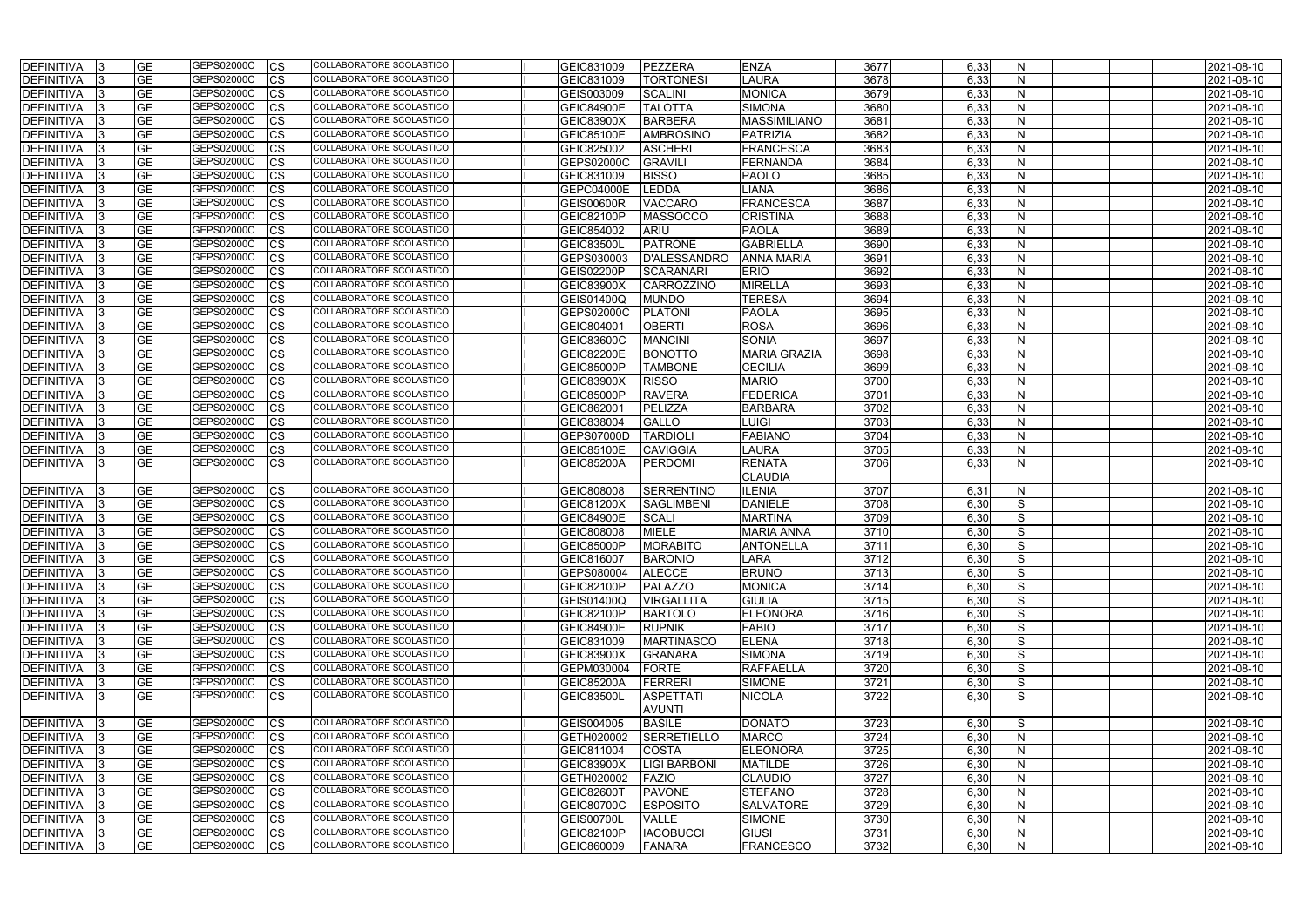| <b>DEFINITIVA</b> | <b>GE</b>  | GEPS02000C | <b>ICS</b>  | COLLABORATORE SCOLASTICO        | <b>GEIS01600B</b> | PAPAIANNI           | <b>MATTEO</b>                         | 3733 | 6,30 | N            | 2021-08-10 |
|-------------------|------------|------------|-------------|---------------------------------|-------------------|---------------------|---------------------------------------|------|------|--------------|------------|
| <b>DEFINITIVA</b> | <b>GE</b>  | GEPS02000C | <b>CS</b>   | COLLABORATORE SCOLASTICO        | GEIC840004        | <b>PAPALIA</b>      | ILARIA                                | 3734 | 6,30 | N            | 2021-08-10 |
| <b>DEFINITIVA</b> | <b>GE</b>  | GEPS02000C | <b>CS</b>   | COLLABORATORE SCOLASTICO        | GEPM030004        | <b>ROCCA</b>        | <b>GIOVANNI</b>                       | 3735 | 6,30 | N            | 2021-08-10 |
| <b>DEFINITIVA</b> | <b>GE</b>  | GEPS02000C | CS          | COLLABORATORE SCOLASTICO        | GERI07000P        | <b>MANGANARO</b>    | <b>NAOMI MARIA</b>                    | 3736 | 6,30 | N            | 2021-08-10 |
| <b>DEFINITIVA</b> | <b>GE</b>  | GEPS02000C | CS          | COLLABORATORE SCOLASTICO        | <b>GEIC86400L</b> | <b>LORENZOTTI</b>   | <b>IRENE</b>                          | 3737 | 6,30 | N            | 2021-08-10 |
| <b>DEFINITIVA</b> | <b>GE</b>  | GEPS02000C | <b>CS</b>   | COLLABORATORE SCOLASTICO        | GERH01000G        | MANNINO             | <b>PIERO</b>                          | 3738 | 6,30 | N            | 2021-08-10 |
| <b>DEFINITIVA</b> | <b>GE</b>  | GEPS02000C | <b>CS</b>   | COLLABORATORE SCOLASTICO        | GETH020002        | <b>ROMANO</b>       | <b>GAETANO</b>                        | 3739 | 6,30 | N            | 2021-08-10 |
| DEFINITIVA        | <b>GE</b>  | GEPS02000C | <b>CS</b>   | COLLABORATORE SCOLASTICO        | GEPS030003        | <b>D'ALTERIO</b>    | <b>NUNZIO</b>                         | 3740 | 6,30 | N            | 2021-08-10 |
| <b>DEFINITIVA</b> | <b>GE</b>  | GEPS02000C | <b>CS</b>   | COLLABORATORE SCOLASTICO        | <b>GEIC82700N</b> | <b>DE PASQUALE</b>  | <b>GIUSEPPE</b>                       | 3741 | 6,30 | N            | 2021-08-10 |
| <b>DEFINITIVA</b> | <b>GE</b>  | GEPS02000C | <b>CS</b>   | COLLABORATORE SCOLASTICO        | <b>GEIC85100E</b> | <b>SALIS</b>        | <b>ELEONORA</b>                       | 3742 | 6,30 | N            | 2021-08-10 |
| <b>DEFINITIVA</b> | <b>GE</b>  | GEPS02000C | <b>CS</b>   | COLLABORATORE SCOLASTICO        | GEIC860009        | <b>TRIOLO</b>       | <b>IGNAZIO</b>                        | 3743 | 6,30 | $\mathsf{N}$ | 2021-08-10 |
| DEFINITIVA        | <b>GE</b>  | GEPS02000C | CS          | COLLABORATORE SCOLASTICO        | GEIS017007        | <b>MIGNONE</b>      | <b>SIMONE</b>                         | 3744 | 6,30 | N            | 2021-08-10 |
| <b>DEFINITIVA</b> | <b>GE</b>  | GEPS02000C | <b>CS</b>   | COLLABORATORE SCOLASTICO        | <b>GEIC82300A</b> | <b>DI LEO</b>       | <b>ELENA</b>                          | 3745 | 6,30 | N            | 2021-08-10 |
| <b>DEFINITIVA</b> | <b>GE</b>  | GEPS02000C | CS          | COLLABORATORE SCOLASTICO        | GEIC838004        | <b>MAZZA</b>        | <b>ALESSANDRA</b>                     | 3746 | 6,30 | N            | 2021-08-10 |
| <b>DEFINITIVA</b> | <b>GE</b>  | GEPS02000C | <b>CS</b>   | COLLABORATORE SCOLASTICO        | GEIC811004        | <b>NOBILE</b>       | <b>DAVIDE</b>                         | 3747 | 6,30 | N            | 2021-08-10 |
| <b>DEFINITIVA</b> | <b>GE</b>  | GEPS02000C | CS          | COLLABORATORE SCOLASTICO        | GERH01000G        | <b>IANNUZZI</b>     | <b>GIANFRANCO</b>                     | 3748 | 6,30 | N            | 2021-08-10 |
| <b>DEFINITIVA</b> | <b>GE</b>  | GEPS02000C | <b>CS</b>   | <b>COLLABORATORE SCOLASTICO</b> | GEIS018003        | <b>RIZZO</b>        | <b>GIORGIA</b>                        | 3749 | 6,30 | N            | 2021-08-10 |
| <b>DEFINITIVA</b> | <b>GE</b>  | GEPS02000C | CS          | COLLABORATORE SCOLASTICO        | <b>GEIC85000P</b> | <b>MURGIA</b>       | <b>ALBERTO</b>                        | 3750 | 6,30 | N            | 2021-08-10 |
| <b>DEFINITIVA</b> | <b>GE</b>  | GEPS02000C | <b>CS</b>   | <b>COLLABORATORE SCOLASTICO</b> | GEIC83600C        | <b>PUNTORIERI</b>   | <b>ELISA</b>                          | 3751 | 6,30 | <sub>N</sub> | 2021-08-10 |
| <b>DEFINITIVA</b> | <b>GE</b>  | GEPS02000C | <b>CS</b>   | COLLABORATORE SCOLASTICO        | GEIC837008        | <b>FALBO</b>        | <b>CATERINA</b>                       | 3752 | 6,30 | N            | 2021-08-10 |
|                   | <b>GE</b>  | GEPS02000C | <b>CS</b>   | COLLABORATORE SCOLASTICO        | GEIC81300Q        | <b>D'AGOSTINO</b>   | <b>ROSA</b>                           | 3753 | 6,30 |              | 2021-08-10 |
| <b>DEFINITIVA</b> |            | GEPS02000C |             | COLLABORATORE SCOLASTICO        |                   |                     |                                       |      |      | N            |            |
| <b>DEFINITIVA</b> | <b>GE</b>  | GEPS02000C | <b>CS</b>   | COLLABORATORE SCOLASTICO        | GEVC010002        | CHIUZZI             | <b>ARIANNA</b><br><b>MASSIMILIANO</b> | 3754 | 6,30 | N            | 2021-08-10 |
| <b>DEFINITIVA</b> | <b>GE</b>  |            | <b>CS</b>   | COLLABORATORE SCOLASTICO        | GEIS003009        | PATANE              |                                       | 3755 | 6,30 | $\mathsf{N}$ | 2021-08-10 |
| <b>DEFINITIVA</b> | <b>GE</b>  | GEPS02000C | <b>CS</b>   |                                 | <b>GEIC85000P</b> | <b>BARBIERI</b>     | <b>STEFANIA</b>                       | 3756 | 6,30 | $\mathsf{N}$ | 2021-08-10 |
| DEFINITIVA        | <b>GE</b>  | GEPS02000C | <b>CS</b>   | COLLABORATORE SCOLASTICO        | <b>GEIC85600N</b> | <b>CAFFARENA</b>    | <b>GAJA</b>                           | 3757 | 6,30 | N            | 2021-08-10 |
| <b>DEFINITIVA</b> | <b>GE</b>  | GEPS02000C | <b>CS</b>   | COLLABORATORE SCOLASTICO        | GEIC804001        | <b>COSTANZO</b>     | <b>MARCO</b>                          | 3758 | 6,30 | N            | 2021-08-10 |
| <b>DEFINITIVA</b> | <b>GE</b>  | GEPS02000C | <b>CS</b>   | COLLABORATORE SCOLASTICO        | GERH01000G        | <b>AMMENDOLA</b>    | <b>GIUSEPPE</b>                       | 3759 | 6,30 | N            | 2021-08-10 |
|                   |            |            |             |                                 |                   |                     | <b>SALVATORE</b>                      |      |      |              |            |
| <b>DEFINITIVA</b> | <b>GE</b>  | GEPS02000C | <b>CS</b>   | COLLABORATORE SCOLASTICO        | GEIC82100P        | PORTALE             | <b>PAMELA</b>                         | 3760 | 6,30 | N            | 2021-08-10 |
| <b>DEFINITIVA</b> | <b>GE</b>  | GEPS02000C | <b>CS</b>   | COLLABORATORE SCOLASTICO        | <b>GEIC81200X</b> | <b>GIOVAGNOL</b>    | <b>MARTA</b>                          | 3761 | 6,30 | N            | 2021-08-10 |
| <b>DEFINITIVA</b> | <b>GE</b>  | GEPS02000C | ICS.        | COLLABORATORE SCOLASTICO        | <b>GEIC80700C</b> | <b>MAZZITELLO</b>   | <b>DOMENICO</b>                       | 3762 | 6,30 | <sub>N</sub> | 2021-08-10 |
| <b>DEFINITIVA</b> | <b>GE</b>  | GEPS02000C | <b>CS</b>   | COLLABORATORE SCOLASTICO        | GEVC010002        | <b>DI DOMENICO</b>  | <b>IVAN</b>                           | 3763 | 6,30 | N            | 2021-08-10 |
| DEFINITIVA        | <b>GE</b>  | GEPS02000C | <b>CS</b>   | COLLABORATORE SCOLASTICO        | <b>GEIS02200P</b> | <b>LEPORI</b>       | <b>DEBORAH</b>                        | 3764 | 6,30 | N            | 2021-08-10 |
| <b>DEFINITIVA</b> | <b>GE</b>  | GEPS02000C | CS          | <b>COLLABORATORE SCOLASTICO</b> | GEIC817003        | UGHE'               | <b>DIEGO RAFAEL</b>                   | 3765 | 6,30 | N            | 2021-08-10 |
| <b>DEFINITIVA</b> | <b>GE</b>  | GEPS02000C | CS          | COLLABORATORE SCOLASTICO        | GERI07000P        | <b>FABBRICATORE</b> | ALESSANDRA                            | 3766 | 6,30 | N            | 2021-08-10 |
| <b>DEFINITIVA</b> | <b>IGE</b> | GEPS02000C | <b>ICS</b>  | COLLABORATORE SCOLASTICO        | <b>GEIS01400Q</b> | PETITO              | <b>CLAUDIASSUNT</b>                   | 3767 | 6.30 | N            | 2021-08-10 |
|                   |            |            |             |                                 |                   |                     |                                       |      |      |              |            |
| <b>DEFINITIVA</b> | <b>GE</b>  | GEPS02000C | <b>ICS</b>  | COLLABORATORE SCOLASTICO        | <b>GEIC86500C</b> | BONARRIGO           | <b>RITA</b>                           | 3768 | 6,30 | N            | 2021-08-10 |
| <b>DEFINITIVA</b> | <b>GE</b>  | GEPS02000C | <b>CS</b>   | COLLABORATORE SCOLASTICO        | <b>GEIC84900E</b> | <b>VERDOLIVO</b>    | <b>KATIA</b>                          | 3769 | 6,30 | N            | 2021-08-10 |
| <b>DEFINITIVA</b> | <b>GE</b>  | GEPS02000C | <b>CS</b>   | COLLABORATORE SCOLASTICO        | <b>GEIC82600T</b> | <b>VACCARELLO</b>   | <b>ALFONSO</b>                        | 3770 | 6,30 | N            | 2021-08-10 |
| DEFINITIVA        | <b>GE</b>  | GEPS02000C | <b>CS</b>   | COLLABORATORE SCOLASTICO        | GEIS01400Q        | <b>FABIO</b>        | <b>CHIARA</b>                         | 3771 | 6,30 | N            | 2021-08-10 |
| DEFINITIVA        | <b>GE</b>  | GEPS02000C | <b>ICS</b>  | COLLABORATORE SCOLASTICO        | GEIC808008        | D'ANTONA            | DANIELA                               | 3772 | 6,30 | N            | 2021-08-10 |
| <b>DEFINITIVA</b> | <b>GE</b>  | GEPS02000C | <b>CS</b>   | COLLABORATORE SCOLASTICO        | GEPS07000D        | <b>ALESCIO</b>      | <b>ALESSANDRO</b>                     | 3773 | 6,30 | N            | 2021-08-10 |
| <b>DEFINITIVA</b> | <b>GE</b>  | GEPS02000C | <b>CS</b>   | COLLABORATORE SCOLASTICO        | GEIC861005        | <b>SANSONE</b>      | <b>FRANCESCO</b>                      | 3774 | 6,30 | N            | 2021-08-10 |
|                   |            |            |             |                                 |                   |                     | <b>PAOLO</b>                          |      |      |              |            |
| <b>DEFINITIVA</b> | <b>GE</b>  | GEPS02000C | <b>I</b> CS | <b>COLLABORATORE SCOLASTICO</b> | GEIC859005        | <b>DI CROCE</b>     | <b>GIADA</b>                          | 3775 | 6,30 | N            | 2021-08-10 |
| <b>DEFINITIVA</b> | <b>GE</b>  | GEPS02000C | <b>CS</b>   | COLLABORATORE SCOLASTICO        | <b>GEIS01400Q</b> | <b>TAVANO</b>       | <b>VINCENZO</b>                       | 3776 | 6,30 | N            | 2021-08-10 |
| <b>DEFINITIVA</b> | <b>GE</b>  | GEPS02000C | <b>ICS</b>  | COLLABORATORE SCOLASTICO        | <b>GEIC85200A</b> | <b>PIRINO</b>       | <b>MARTA</b>                          | 3777 | 6,30 | $\mathsf{N}$ | 2021-08-10 |
| <b>DEFINITIVA</b> | <b>GE</b>  | GEPS02000C | <b>CS</b>   | COLLABORATORE SCOLASTICO        | <b>GEIC85100E</b> | LAI                 | <b>LAURA</b>                          | 3778 | 6,30 | N            | 2021-08-10 |
| <b>DEFINITIVA</b> | <b>GE</b>  | GEPS02000C | <b>CS</b>   | COLLABORATORE SCOLASTICO        | GEIC859005        | <b>RISSOTTO</b>     | <b>MARCO</b>                          | 3779 | 6,30 | N            | 2021-08-10 |
| <b>DEFINITIVA</b> | <b>GE</b>  | GEPS02000C | <b>CS</b>   | COLLABORATORE SCOLASTICO        | <b>GEIC85100E</b> | <b>TORRIELLI</b>    | <b>ALESSIO</b>                        | 3780 | 6,30 | N            | 2021-08-10 |
| <b>DEFINITIVA</b> | <b>GE</b>  | GEPS02000C | <b>CS</b>   | COLLABORATORE SCOLASTICO        | GEPC01000P        | <b>SCHEPIS</b>      | <b>SALVATORE</b>                      | 3781 | 6,30 | N            | 2021-08-10 |
| <b>DEFINITIVA</b> | <b>GE</b>  | GEPS02000C | <b>CS</b>   | COLLABORATORE SCOLASTICO        | GEIC83400R        | <b>RESINI</b>       | GIANCARLO                             | 3782 | 6,30 | N            | 2021-08-10 |
| <b>DEFINITIVA</b> | <b>GE</b>  | GEPS02000C | <b>CS</b>   | COLLABORATORE SCOLASTICO        | GEIC84200Q        | <b>ATZORI</b>       | <b>BEATRICE</b>                       | 3783 | 6,30 | N            | 2021-08-10 |
| <b>DEFINITIVA</b> | <b>GE</b>  | GEPS02000C | <b>CS</b>   | COLLABORATORE SCOLASTICO        | <b>GEIS02200P</b> | <b>MAUGERI</b>      | <b>CINZIA</b>                         | 3784 | 6,30 | N            | 2021-08-10 |
| <b>DEFINITIVA</b> | <b>GE</b>  | GEPS02000C | <b>ICS</b>  | COLLABORATORE SCOLASTICO        | <b>GEIC85100E</b> | <b>IDINI</b>        | <b>GABRIELLA</b>                      | 3785 | 6,30 | N            | 2021-08-10 |
| <b>DEFINITIVA</b> | <b>GE</b>  | GEPS02000C | <b>ICS</b>  | COLLABORATORE SCOLASTICO        | GEIC860009        | PIERI               | <b>MARIA CRISTINA</b>                 | 3786 | 6,30 | N            | 2021-08-10 |
| DEFINITIVA        | <b>GE</b>  | GEPS02000C | <b>ICS</b>  | COLLABORATORE SCOLASTICO        | <b>GEIS01600B</b> | FARALLI             | <b>MILENA</b>                         | 3787 | 6,30 | N            | 2021-08-10 |
|                   |            |            |             |                                 |                   |                     |                                       |      |      |              |            |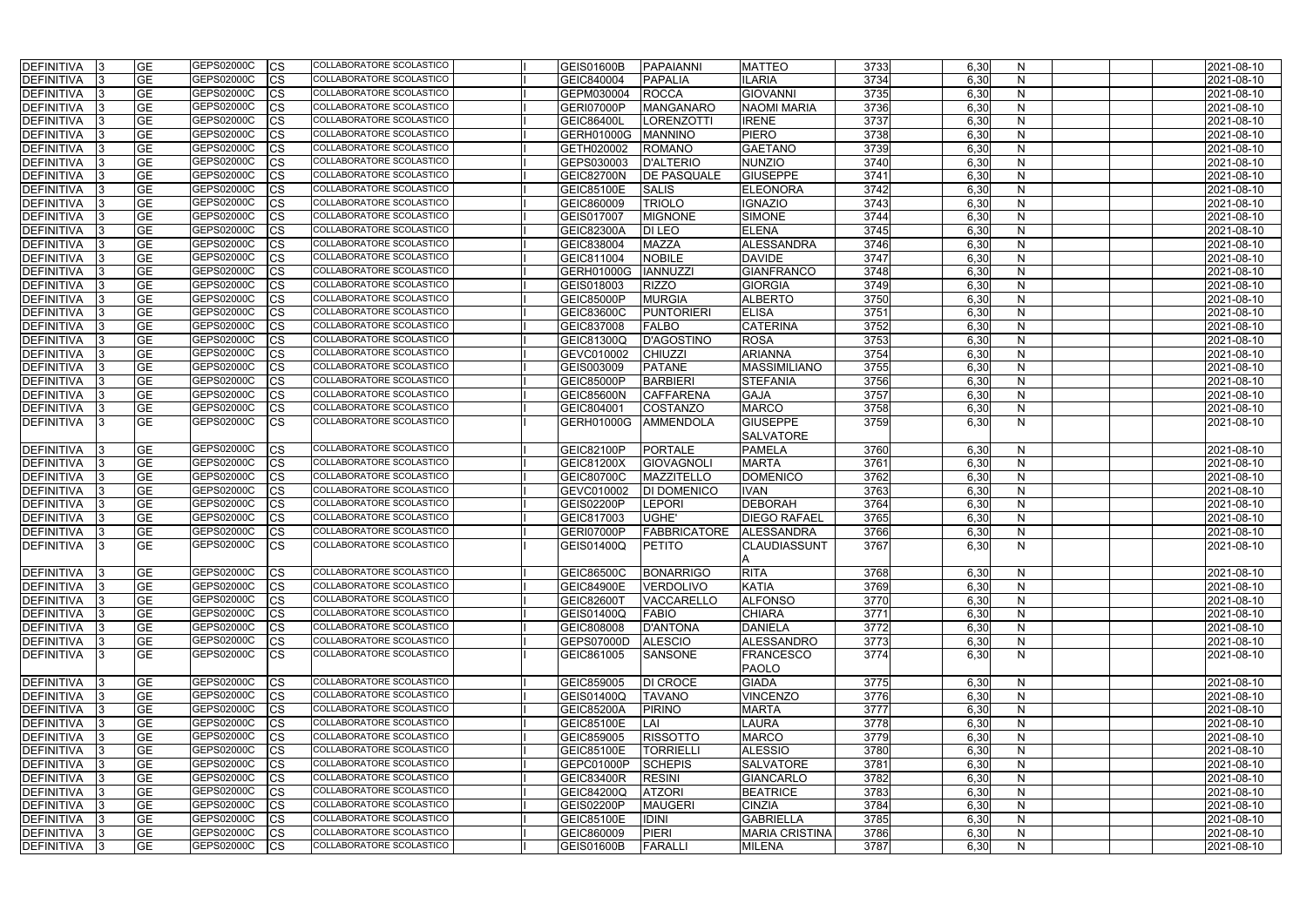| <b>DEFINITIVA</b> | <b>GE</b> | GEPS02000C | CS        | COLLABORATORE SCOLASTICO        | GEIC811004        | <b>GHIBAUDO</b>  | <b>SARA</b>          | 3788 | 6,28 | N            | 2021-08-10 |
|-------------------|-----------|------------|-----------|---------------------------------|-------------------|------------------|----------------------|------|------|--------------|------------|
| <b>DEFINITIVA</b> | <b>GE</b> | GEPS02000C | <b>CS</b> | COLLABORATORE SCOLASTICO        | <b>GEIS01600B</b> | <b>COSSO</b>     | <b>LUCA</b>          | 3789 | 6,28 | N            | 2021-08-10 |
|                   |           |            |           | COLLABORATORE SCOLASTICO        |                   |                  |                      |      |      |              |            |
| DEFINITIVA        | <b>GE</b> | GEPS02000C | <b>CS</b> |                                 | <b>GEIC82300A</b> | <b>TIRONE</b>    | <b>ALBERTO</b>       | 3790 | 6,25 | N            | 2021-08-10 |
| <b>DEFINITIVA</b> | <b>GE</b> | GEPS02000C | CS        | COLLABORATORE SCOLASTICO        | GEPS02000C        | <b>TRAVERSA</b>  | <b>DOMENICO</b>      | 3791 | 6,25 | N            | 2021-08-10 |
| <b>DEFINITIVA</b> | <b>GE</b> | GEPS02000C | <b>CS</b> | COLLABORATORE SCOLASTICO        | <b>GEIC81200X</b> | <b>FORINO</b>    | <b>DAVIDE</b>        | 3792 | 6,25 | N            | 2021-08-10 |
| DEFINITIVA        | <b>GE</b> | GEPS02000C | CS        | COLLABORATORE SCOLASTICO        | GEIC83900X        | <b>CHILLEMI</b>  | <b>ROBERTA</b>       | 3793 | 6,25 | N            | 2021-08-10 |
| <b>DEFINITIVA</b> | <b>GE</b> | GEPS02000C | CS        | COLLABORATORE SCOLASTICO        | GEIS018003        | <b>ASARO</b>     | <b>IVAN</b>          | 3794 | 6,25 | N            | 2021-08-10 |
|                   |           |            |           |                                 |                   |                  | <b>ARCANGELO</b>     |      |      |              |            |
|                   |           |            |           |                                 |                   |                  | <b>SALVATORE</b>     |      |      |              |            |
| <b>DEFINITIVA</b> | <b>GE</b> | GEPS02000C | <b>CS</b> | COLLABORATORE SCOLASTICO        | GEIC816007        | <b>SALAMONE</b>  | <b>CARMELINA</b>     | 3795 | 6,25 | N            | 2021-08-10 |
| <b>DEFINITIVA</b> | <b>GE</b> | GEPS02000C | CS        | COLLABORATORE SCOLASTICO        | GEIS01400Q        | <b>GOBBI</b>     | PIETRO GIANNI        | 3796 | 6,25 | $\mathsf{N}$ | 2021-08-10 |
| <b>DEFINITIVA</b> | <b>GE</b> | GEPS02000C | СS        | COLLABORATORE SCOLASTICO        | GEIC816007        | <b>CRIVELLO</b>  | <b>ANNA MARIA</b>    | 3797 | 6,25 | N            | 2021-08-10 |
| <b>DEFINITIVA</b> | <b>GE</b> | GEPS02000C | СS        | COLLABORATORE SCOLASTICO        | <b>GEIC86400L</b> | <b>ORLANDO</b>   | <b>SIMONE</b>        | 3798 | 6,25 | N            | 2021-08-10 |
| <b>DEFINITIVA</b> | <b>GE</b> | GEPS02000C | СS        | COLLABORATORE SCOLASTICO        | <b>GEPC04000E</b> | <b>BOTTINO</b>   | <b>NICOLA</b>        | 3799 | 6,25 | N            | 2021-08-10 |
| <b>DEFINITIVA</b> | <b>GE</b> | GEPS02000C | CS        | COLLABORATORE SCOLASTICO        | <b>GEIS00600R</b> | <b>MORELLI</b>   | <b>LUCA</b>          | 3800 | 6,25 | N            | 2021-08-10 |
|                   |           | GEPS02000C |           | COLLABORATORE SCOLASTICO        |                   |                  |                      |      |      |              |            |
| <b>DEFINITIVA</b> | <b>GE</b> |            | CS        |                                 | GEIS004005        | <b>CRISTEA</b>   | <b>ANETA CARMEN</b>  | 3801 | 6,25 | N            | 2021-08-10 |
| DEFINITIVA        | <b>GE</b> | GEPS02000C | CS        | COLLABORATORE SCOLASTICO        | GEIC81300Q        | <b>FORMISANO</b> | <b>CONCETTA</b>      | 3802 | 6,25 | N            | 2021-08-10 |
| <b>DEFINITIVA</b> | <b>GE</b> | GEPS02000C | <b>CS</b> | COLLABORATORE SCOLASTICO        | GEIC861005        | <b>CARLINI</b>   | <b>ROBERTO</b>       | 3803 | 6,22 | N            | 2021-08-10 |
| DEFINITIVA        | <b>GE</b> | GEPS02000C | <b>CS</b> | COLLABORATORE SCOLASTICO        | GEIS003009        | <b>MANNO</b>     | <b>DANIELE</b>       | 3804 | 6,21 | N            | 2021-08-10 |
| <b>DEFINITIVA</b> | <b>GE</b> | GEPS02000C | CS        | <b>COLLABORATORE SCOLASTICO</b> | <b>GERI07000P</b> | <b>BUCCI</b>     | <b>MAURIZIO</b>      | 3805 | 6,20 | S            | 2021-08-10 |
| <b>DEFINITIVA</b> | <b>GE</b> | GEPS02000C | <b>CS</b> | COLLABORATORE SCOLASTICO        | <b>GEIC81500B</b> | <b>GARGIULO</b>  | <b>MARTINA</b>       | 3806 | 6,20 | S            | 2021-08-10 |
| <b>DEFINITIVA</b> | <b>GE</b> | GEPS02000C | CS        | COLLABORATORE SCOLASTICO        | GEIC81200X        | CANGIAMILA       | <b>NOEMI</b>         | 3807 | 6,20 | S            | 2021-08-10 |
| <b>DEFINITIVA</b> | <b>GE</b> | GEPS02000C | CS        | COLLABORATORE SCOLASTICO        | <b>GEIC82700N</b> | <b>TOCCO</b>     | <b>ROSSELLA</b>      | 3808 | 6,20 | S            | 2021-08-10 |
| <b>DEFINITIVA</b> | <b>GE</b> | GEPS02000C | CS        | COLLABORATORE SCOLASTICO        | <b>GEIC85000P</b> | <b>GAGGERO</b>   | <b>CHIARA</b>        | 3809 | 6,20 | S            | 2021-08-10 |
| <b>DEFINITIVA</b> | <b>GE</b> | GEPS02000C | СS        | COLLABORATORE SCOLASTICO        | <b>GERI02000N</b> | <b>IAVARONE</b>  | <b>MIRKO</b>         | 3810 | 6,20 | S            | 2021-08-10 |
| <b>DEFINITIVA</b> | <b>GE</b> | GEPS02000C | СS        | COLLABORATORE SCOLASTICO        | <b>GEIC82300A</b> | <b>ROSSI</b>     | <b>SILVIA</b>        | 3811 | 6,20 | S            | 2021-08-10 |
| <b>DEFINITIVA</b> | <b>GE</b> | GEPS02000C | CS        | COLLABORATORE SCOLASTICO        | <b>GEIC84900E</b> | <b>RIZZI</b>     | <b>DOMENICO</b>      | 3812 | 6,20 | S            | 2021-08-10 |
| <b>DEFINITIVA</b> | <b>GE</b> | GEPS02000C | CS        | COLLABORATORE SCOLASTICO        | <b>GEIC83400R</b> | <b>FLOREA</b>    | <b>ADRIANA</b>       | 3813 | 6,20 | S            | 2021-08-10 |
|                   |           |            |           |                                 |                   |                  | <b>CLAUDIA</b>       |      |      |              |            |
|                   |           | GEPS02000C |           | COLLABORATORE SCOLASTICO        |                   | <b>FORELLA</b>   | <b>SERENA</b>        |      |      |              |            |
| <b>DEFINITIVA</b> | <b>GE</b> |            | <b>CS</b> |                                 | GEIC837008        |                  |                      | 3814 | 6,20 | S            | 2021-08-10 |
| <b>DEFINITIVA</b> | <b>GE</b> | GEPS02000C | CS        | COLLABORATORE SCOLASTICO        | <b>GEIC83900X</b> | PERRI            | <b>ALESSANDRO</b>    | 3815 | 6,20 | S            | 2021-08-10 |
| DEFINITIVA        | <b>GE</b> | GEPS02000C | <b>CS</b> | COLLABORATORE SCOLASTICO        | GEIC860009        | <b>ALUNNO</b>    | <b>FRANCESCA</b>     | 3816 | 6,20 | N            | 2021-08-10 |
|                   |           |            |           |                                 |                   |                  | <b>IRENE</b>         |      |      |              |            |
| <b>DEFINITIVA</b> | <b>GE</b> | GEPS02000C | <b>CS</b> | COLLABORATORE SCOLASTICO        | GERH020006        | SANSALONE        | <b>DOMENICO</b>      | 3817 | 6,20 | $\mathsf{N}$ | 2021-08-10 |
| <b>DEFINITIVA</b> | <b>GE</b> | GEPS02000C | CS        | COLLABORATORE SCOLASTICO        | GEIC833001        | <b>MACRI</b>     | ANDREA               | 3818 | 6,20 | N            | 2021-08-10 |
| DEFINITIVA        | <b>GE</b> | GEPS02000C | <b>CS</b> | COLLABORATORE SCOLASTICO        | <b>GEIC85000P</b> | <b>BAROTTINO</b> | <b>SARA</b>          | 3819 | 6.20 | N            | 2021-08-10 |
| <b>DEFINITIVA</b> | <b>GE</b> | GEPS02000C | <b>CS</b> | COLLABORATORE SCOLASTICO        | GEPS02000C        | <b>MUSCI</b>     | <b>REBECCA</b>       | 3820 | 6,20 | N            | 2021-08-10 |
| DEFINITIVA        | <b>GE</b> | GEPS02000C | <b>CS</b> | COLLABORATORE SCOLASTICO        | GEPS07000D        | <b>RANDAZZO</b>  | <b>CONSUELO</b>      | 3821 | 6,20 | N            | 2021-08-10 |
| <b>DEFINITIVA</b> | <b>GE</b> | GEPS02000C | <b>CS</b> | COLLABORATORE SCOLASTICO        | GEIC808008        | <b>RIZZUTO</b>   | <b>NICOLE</b>        | 3822 | 6,20 | $\mathsf{N}$ | 2021-08-10 |
| <b>DEFINITIVA</b> | <b>GE</b> | GEPS02000C | <b>CS</b> | COLLABORATORE SCOLASTICO        | <b>GEIC85100E</b> | <b>ROSSI</b>     | <b>DARIO</b>         | 3823 | 6,20 | $\mathsf{N}$ | 2021-08-10 |
| <b>DEFINITIVA</b> | <b>GE</b> | GEPS02000C | <b>CS</b> | <b>COLLABORATORE SCOLASTICO</b> | GEIC81400G        | <b>VERGARI</b>   | <b>DANIELA</b>       | 3824 | 6,20 | N            | 2021-08-10 |
| <b>DEFINITIVA</b> | <b>GE</b> | GEPS02000C | <b>CS</b> | <b>COLLABORATORE SCOLASTICO</b> | <b>GEIC81200X</b> | <b>BRESSANI</b>  | <b>EMANUELE</b>      | 3825 | 6,20 | $\mathsf{N}$ | 2021-08-10 |
| <b>DEFINITIVA</b> | <b>GE</b> | GEPS02000C | <b>CS</b> | COLLABORATORE SCOLASTICO        | GEIS01400Q        | <b>OTTONELLO</b> | <b>STEFANO</b>       | 3826 | 6,20 | N            | 2021-08-10 |
| DEFINITIVA        | <b>GE</b> | GEPS02000C | <b>CS</b> | <b>COLLABORATORE SCOLASTICO</b> | GEIC81300Q        | PICCARDO         | <b>MANUEL</b>        | 3827 | 6,20 | $\mathsf{N}$ | 2021-08-10 |
| <b>DEFINITIVA</b> | <b>GE</b> | GEPS02000C | <b>CS</b> | COLLABORATORE SCOLASTICO        | GERH01000G        | SICARI           | <b>RAFFAELE</b>      | 3828 | 6,20 | $\mathsf{N}$ | 2021-08-10 |
|                   |           |            |           |                                 |                   |                  |                      |      |      |              |            |
| <b>DEFINITIVA</b> | <b>GE</b> | GEPS02000C | <b>CS</b> | COLLABORATORE SCOLASTICO        | GEPC020009        | <b>LONGO</b>     | NICOLO'              | 3829 | 6,20 | $\mathsf{N}$ | 2021-08-10 |
| DEFINITIVA        | <b>GE</b> | GEPS02000C | <b>CS</b> | COLLABORATORE SCOLASTICO        | GEIC81300Q        | <b>SCOTTO</b>    | <b>SVEVA</b>         | 3830 | 6,20 | $\mathsf{N}$ | 2021-08-10 |
| DEFINITIVA        | <b>GE</b> | GEPS02000C | <b>CS</b> | COLLABORATORE SCOLASTICO        | GEPS030003        | <b>MOLLICA</b>   | <b>MATTEO</b>        | 3831 | 6,20 | $\mathsf{N}$ | 2021-08-10 |
| DEFINITIVA        | <b>GE</b> | GEPS02000C | <b>CS</b> | COLLABORATORE SCOLASTICO        | <b>GEIC84200Q</b> | <b>BORTOLATO</b> | <b>MARTINA PALMA</b> | 3832 | 6,20 | $\mathsf{N}$ | 2021-08-10 |
| DEFINITIVA        | <b>GE</b> | GEPS02000C | <b>CS</b> | COLLABORATORE SCOLASTICO        | <b>GEIC85000P</b> | <b>CHIUSANO</b>  | <b>PIETRO</b>        | 3833 | 6,20 | $\mathsf{N}$ | 2021-08-10 |
| DEFINITIVA        | <b>GE</b> | GEPS02000C | <b>CS</b> | COLLABORATORE SCOLASTICO        | <b>GEIS00600R</b> | <b>RUSSO</b>     | <b>ROSANNA</b>       | 3834 | 6,20 | N            | 2021-08-10 |
| <b>DEFINITIVA</b> | <b>GE</b> | GEPS02000C | <b>CS</b> | COLLABORATORE SCOLASTICO        | <b>GEIC82600T</b> | <b>PAVONE</b>    | <b>MARCO</b>         | 3835 | 6,20 | N            | 2021-08-10 |
| <b>DEFINITIVA</b> | <b>GE</b> | GEPS02000C | <b>CS</b> | COLLABORATORE SCOLASTICO        | <b>GEIC86300R</b> | <b>CAPIZZI</b>   | <b>PAOLA</b>         | 3836 | 6,20 | $\mathsf{N}$ | 2021-08-10 |
| <b>DEFINITIVA</b> | <b>GE</b> | GEPS02000C | <b>CS</b> | COLLABORATORE SCOLASTICO        | <b>GEIC82700N</b> | <b>MURTAS</b>    | <b>ELISA</b>         | 3837 | 6,20 | $\mathsf{N}$ | 2021-08-10 |
| <b>DEFINITIVA</b> | <b>GE</b> | GEPS02000C | <b>CS</b> | COLLABORATORE SCOLASTICO        | GEPC020009        | SORRENTINO       | <b>ROBERTO</b>       | 3838 | 6,20 | $\mathsf{N}$ | 2021-08-10 |
| <b>DEFINITIVA</b> | <b>GE</b> | GEPS02000C | <b>CS</b> | COLLABORATORE SCOLASTICO        | <b>GEIS00600R</b> | <b>DI NOIA</b>   | <b>MARIA</b>         | 3839 | 6,20 | N            | 2021-08-10 |
|                   |           |            |           |                                 |                   |                  | <b>IMMACOLATA</b>    |      |      |              |            |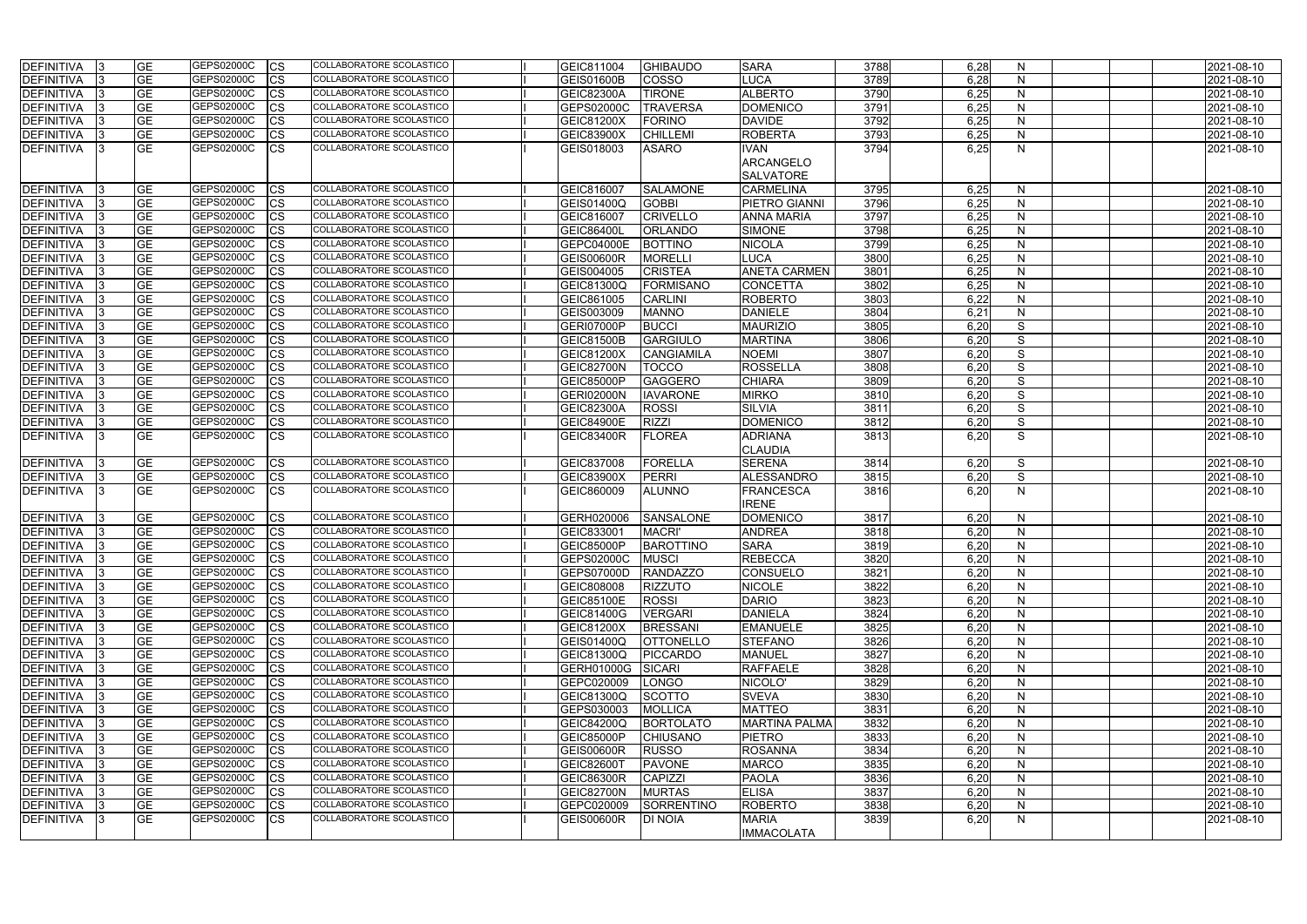| <b>DEFINITIVA</b> | <b>GE</b>       | <b>GEPS02000C</b><br><b>ICS</b> | COLLABORATORE SCOLASTICO        | GEPS050008        | <b>MERA MENDOZA</b> | <b>CARLOS ADRIAN</b> | 3840 | 6,20 | N.           | 2021-08-10 |
|-------------------|-----------------|---------------------------------|---------------------------------|-------------------|---------------------|----------------------|------|------|--------------|------------|
| <b>DEFINITIVA</b> | <b>GE</b>       | GEPS02000C<br>СS                | COLLABORATORE SCOLASTICO        | <b>GEIC85100E</b> | <b>REPETTO</b>      | <b>ANDREA</b>        | 3841 | 6,20 | N            | 2021-08-10 |
| <b>DEFINITIVA</b> | <b>GE</b>       | <b>GEPS02000C</b><br>СS         | COLLABORATORE SCOLASTICO        | GEIC825002        | ZUCCALA'            | <b>GIANLUCA</b>      | 3842 | 6,20 | N            | 2021-08-10 |
| <b>DEFINITIVA</b> | <b>GE</b>       | GEPS02000C<br>CS                | COLLABORATORE SCOLASTICO        | GEIC854002        | PICCOLO             | <b>NICHOLAS</b>      | 3843 | 6,20 | $\mathsf{N}$ | 2021-08-10 |
| DEFINITIVA        | <b>GE</b>       | GEPS02000C<br>CS                | COLLABORATORE SCOLASTICO        | <b>GEIC85100E</b> | <b>AMATO</b>        | <b>MARCO</b>         | 3844 | 6,20 | N            | 2021-08-10 |
| DEFINITIVA        | <b>GE</b>       | GEPS02000C<br>СS                | COLLABORATORE SCOLASTICO        | <b>GEIC81300Q</b> | <b>FIGUS</b>        | <b>FABIANA</b>       | 3845 | 6,20 | N            | 2021-08-10 |
| DEFINITIVA        | <b>GE</b>       | GEPS02000C<br>CS                | COLLABORATORE SCOLASTICO        | GEPS02000C        | <b>CHIAPPARINO</b>  | <b>STEFANIA</b>      | 3846 | 6,20 | $\mathsf{N}$ | 2021-08-10 |
| DEFINITIVA        | <b>GE</b>       | GEPS02000C<br>CS                | <b>COLLABORATORE SCOLASTICO</b> | <b>GEIC81400G</b> | PARODI              | <b>ELOISA</b>        | 3847 | 6,20 | $\mathsf{N}$ | 2021-08-10 |
| <b>DEFINITIVA</b> | <b>GE</b>       | GEPS02000C<br>СS                | COLLABORATORE SCOLASTICO        | GEIS018003        | <b>NERVI</b>        | NICOLO'              | 3848 | 6,20 | N            | 2021-08-10 |
| <b>DEFINITIVA</b> | $\overline{GE}$ | GEPS02000C<br>СS                | <b>COLLABORATORE SCOLASTICO</b> | <b>GEIS00700L</b> | <b>SCALA</b>        | <b>FRANCESCA</b>     | 3849 | 6,20 | $\mathsf{N}$ | 2021-08-10 |
| <b>DEFINITIVA</b> | <b>GE</b>       | GEPS02000C<br>CS                | COLLABORATORE SCOLASTICO        | GEIC824006        | <b>MORANDO</b>      | <b>MICHELA</b>       | 3850 | 6,20 | $\mathsf{N}$ | 2021-08-10 |
| DEFINITIVA        | <b>GE</b>       | GEPS02000C<br>CS                | COLLABORATORE SCOLASTICO        | <b>GEIC85100E</b> | <b>DE FRANCESCO</b> | <b>ALESSIA</b>       | 3851 | 6,20 | N            | 2021-08-10 |
| <b>DEFINITIVA</b> | <b>GE</b>       | GEPS02000C<br>СS                | COLLABORATORE SCOLASTICO        | <b>GEIC82000V</b> | <b>PERASSO</b>      | <b>GLORIA</b>        | 3852 | 6,20 | $\mathsf{N}$ | 2021-08-10 |
| <b>DEFINITIVA</b> | <b>GE</b>       | GEPS02000C<br>СS                | COLLABORATORE SCOLASTICO        | GEIC811004        | <b>ZAMPIERI</b>     | <b>MASSIMILIANO</b>  | 3853 | 6,20 | $\mathsf{N}$ | 2021-08-10 |
| <b>DEFINITIVA</b> | <b>GE</b>       | GEPS02000C<br>СS                | COLLABORATORE SCOLASTICO        | <b>GEIC81300Q</b> | <b>BRUZZONE</b>     | <b>GIAN PAOLO</b>    | 3854 | 6,20 | N            | 2021-08-10 |
| <b>DEFINITIVA</b> | <b>GE</b>       | GEPS02000C<br>СS                | COLLABORATORE SCOLASTICO        | GEIC82300A        | FERRARI             | <b>RICCARDO</b>      | 3855 | 6,20 | N            | 2021-08-10 |
| <b>DEFINITIVA</b> | <b>GE</b>       | GEPS02000C<br>СS                | COLLABORATORE SCOLASTICO        | GETH020002        | <b>ESTERO</b>       | <b>MARIA GRAZIA</b>  | 3856 | 6,20 | N            | 2021-08-10 |
|                   |                 | GEPS02000C                      | COLLABORATORE SCOLASTICO        |                   |                     |                      |      |      |              |            |
| DEFINITIVA        | <b>GE</b>       | CS                              | <b>COLLABORATORE SCOLASTICO</b> | GEIC808008        | <b>BONO</b>         | <b>SAMANTHA</b>      | 3857 | 6,20 | N            | 2021-08-10 |
| DEFINITIVA        | <b>GE</b>       | GEPS02000C<br>СS                |                                 | GEIC838004        | <b>DIRANNO</b>      | LUCA                 | 3858 | 6,20 | N            | 2021-08-10 |
| DEFINITIVA        | <b>GE</b>       | GEPS02000C<br>СS                | COLLABORATORE SCOLASTICO        | <b>GEIC84200Q</b> | <b>CORSO</b>        | <b>GABRIELE</b>      | 3859 | 6,20 | $\mathsf{N}$ | 2021-08-10 |
| <b>DEFINITIVA</b> | <b>GE</b>       | GEPS02000C<br>CS                | COLLABORATORE SCOLASTICO        | GEPS080004        | <b>SCIMONE</b>      | <b>VITTORIO</b>      | 3860 | 6,20 | $\mathsf{N}$ | 2021-08-10 |
| DEFINITIVA        | <b>GE</b>       | GEPS02000C<br>СS                | COLLABORATORE SCOLASTICO        | <b>GEPM04000P</b> | <b>BOTTIGLIERO</b>  | <b>MATTIA</b>        | 3861 | 6,20 | $\mathsf{N}$ | 2021-08-10 |
| DEFINITIVA        | <b>GE</b>       | GEPS02000C<br>CS                | COLLABORATORE SCOLASTICO        | <b>GEIC85000P</b> | <b>BORNETO</b>      | <b>ERIKA</b>         | 3862 | 6,20 | $\mathsf{N}$ | 2021-08-10 |
| <b>DEFINITIVA</b> | <b>GE</b>       | GEPS02000C<br>СS                | COLLABORATORE SCOLASTICO        | GEIC811004        | SCARPATI            | <b>VALENTINA</b>     | 3863 | 6,20 | $\mathsf{N}$ | 2021-08-10 |
| DEFINITIVA        | <b>GE</b>       | GEPS02000C<br>СS                | COLLABORATORE SCOLASTICO        | <b>GEIC82100P</b> | <b>FANINI</b>       | <b>MARCO</b>         | 3864 | 6,20 | N            | 2021-08-10 |
| DEFINITIVA        | <b>GE</b>       | GEPS02000C<br>СS                | COLLABORATORE SCOLASTICO        | GEPS030003        | <b>RUFFINO</b>      | <b>ANDREA</b>        | 3865 | 6,20 | $\mathsf{N}$ | 2021-08-10 |
| DEFINITIVA        | <b>GE</b>       | GEPS02000C<br>СS                | COLLABORATORE SCOLASTICO        | GEPS02000C        | FRISA               | <b>CLAUDIA</b>       | 3866 | 6,20 | N            | 2021-08-10 |
| <b>DEFINITIVA</b> | <b>GE</b>       | GEPS02000C<br>СS                | COLLABORATORE SCOLASTICO        | <b>GEIC83900X</b> | <b>GIANNONE</b>     | <b>ELISIANA</b>      | 3867 | 6,20 | N            | 2021-08-10 |
| <b>DEFINITIVA</b> | <b>GE</b>       | GEPS02000C<br>СS                | COLLABORATORE SCOLASTICO        | <b>GEIC84900E</b> | <b>NARDINI</b>      | <b>ILARIA</b>        | 3868 | 6,20 | N            | 2021-08-10 |
| <b>DEFINITIVA</b> | <b>GE</b>       | GEPS02000C<br>СS                | COLLABORATORE SCOLASTICO        | GEIC817003        | PUCCIA              | <b>ELENA</b>         | 3869 | 6,20 | N            | 2021-08-10 |
| DEFINITIVA        | <b>GE</b>       | GEPS02000C<br>СS                | COLLABORATORE SCOLASTICO        | GEIS017007        | <b>CHIARELLO</b>    | <b>DENISE</b>        | 3870 | 6,20 | N            | 2021-08-10 |
| <b>DEFINITIVA</b> | <b>GE</b>       | GEPS02000C<br>CS                | COLLABORATORE SCOLASTICO        | <b>GEIS00600R</b> | <b>ROZZI</b>        | <b>CESARE</b>        | 3871 | 6,20 | $\mathsf{N}$ | 2021-08-10 |
| DEFINITIVA        | <b>GE</b>       | GEPS02000C<br>СS                | COLLABORATORE SCOLASTICO        | GEPS030003        | <b>DI MARTINO</b>   | <b>ANDREA</b>        | 3872 | 6,20 | $\mathsf{N}$ | 2021-08-10 |
| DEFINITIVA        | <b>GE</b>       | GEPS02000C<br>СS                | COLLABORATORE SCOLASTICO        | <b>GERI02000N</b> | <b>DE ANGELIS</b>   | <b>EMANUELE</b>      | 3873 | 6,20 | N            | 2021-08-10 |
| <b>DEFINITIVA</b> | <b>GE</b>       | GEPS02000C<br><b>CS</b>         | COLLABORATORE SCOLASTICO        | GEPS02000C        | <b>LOMBARDI</b>     | <b>LUCA</b>          | 3874 | 6,20 | N            | 2021-08-10 |
| DEFINITIVA 3      | <b>GE</b>       | GEPS02000C<br><b>CS</b>         | COLLABORATORE SCOLASTICO        | GEIC85100E        | <b>MARCHESI</b>     | <b>DAVIDE</b>        | 3875 | 6,20 | N            | 2021-08-10 |
| <b>DEFINITIVA</b> | <b>GE</b>       | GEPS02000C<br><b>CS</b>         | COLLABORATORE SCOLASTICO        | <b>GEIS02200P</b> | <b>TROILO</b>       | <b>PASQUALE</b>      | 3876 | 6,20 | N            | 2021-08-10 |
| DEFINITIVA        | <b>GE</b>       | GEPS02000C<br><b>CS</b>         | COLLABORATORE SCOLASTICO        | GEIS003009        | <b>CISTARO</b>      | <b>ANTONIO</b>       | 3877 | 6,20 | $\mathsf{N}$ | 2021-08-10 |
| DEFINITIVA        | <b>GE</b>       | GEPS02000C<br><b>CS</b>         | COLLABORATORE SCOLASTICO        | <b>GEIC84100X</b> | <b>SALZANO</b>      | <b>DANIELA</b>       | 3878 | 6,20 | $\mathsf{N}$ | 2021-08-10 |
| DEFINITIVA        | <b>GE</b>       | GEPS02000C<br>СS                | COLLABORATORE SCOLASTICO        | GEIS012004        | <b>BORTOLUZZI</b>   | <b>MARCO</b>         | 3879 | 6,20 | N            | 2021-08-10 |
| DEFINITIVA        | <b>GE</b>       | GEPS02000C<br>CS                | COLLABORATORE SCOLASTICO        | GEIC83500L        | <b>MOSSA</b>        | <b>SIMONA</b>        | 3880 | 6,20 | $\mathsf{N}$ | 2021-08-10 |
| DEFINITIVA        | <b>GE</b>       | GEPS02000C<br>ICS               | COLLABORATORE SCOLASTICO        | <b>GEIC83500L</b> | FERRARI             | <b>SIMONE</b>        | 3881 | 6,20 | N            | 2021-08-10 |
| <b>DEFINITIVA</b> | <b>GE</b>       | GEPS02000C<br>CS                | COLLABORATORE SCOLASTICO        | GEIC837008        | <b>BENCIVENGA</b>   | <b>ANTONIO</b>       | 3882 | 6,20 | N            | 2021-08-10 |
| <b>DEFINITIVA</b> | <b>GE</b>       | GEPS02000C<br><b>CS</b>         | COLLABORATORE SCOLASTICO        | GEIC82700N        | <b>RASO</b>         | <b>CONCETTA</b>      | 3883 | 6,20 | N            | 2021-08-10 |
| <b>DEFINITIVA</b> | <b>GE</b>       | GEPS02000C<br><b>CS</b>         | COLLABORATORE SCOLASTICO        | GERH020006        | <b>BASCIU</b>       | <b>LAURA</b>         | 3884 | 6,20 | N            | 2021-08-10 |
| DEFINITIVA        | <b>GE</b>       | GEPS02000C<br><b>CS</b>         | COLLABORATORE SCOLASTICO        | GEIC85000P        | <b>SERPE</b>        | <b>VALENTINA</b>     | 3885 | 6,20 | N            | 2021-08-10 |
| DEFINITIVA        | <b>GE</b>       | GEPS02000C<br><b>CS</b>         | COLLABORATORE SCOLASTICO        | GEIC85500T        | GRIGOLI             | <b>SILVIA</b>        | 3886 | 6,20 | N            | 2021-08-10 |
| DEFINITIVA        | <b>GE</b>       | GEPS02000C<br><b>CS</b>         | COLLABORATORE SCOLASTICO        | <b>GERI02000N</b> | <b>CAMBREA</b>      | <b>ANTONINO</b>      | 3887 | 6,20 | $\mathsf{N}$ | 2021-08-10 |
| <b>DEFINITIVA</b> | <b>GE</b>       | GEPS02000C<br>CS                | COLLABORATORE SCOLASTICO        | <b>GEIS02200P</b> | <b>IOZZI</b>        | <b>BRUNELLA</b>      | 3888 | 6,20 | N            | 2021-08-10 |
| <b>DEFINITIVA</b> | <b>GE</b>       | GEPS02000C<br><b>CS</b>         | COLLABORATORE SCOLASTICO        | GEIC816007        | <b>DEMASI</b>       | <b>STEFANIA</b>      | 3889 | 6,20 | N            | 2021-08-10 |
| <b>DEFINITIVA</b> | <b>GE</b>       | GEPS02000C<br><b>CS</b>         | COLLABORATORE SCOLASTICO        | GEPS080004        | <b>BONAVITA</b>     | <b>MARIA</b>         | 3890 | 6,20 | $\mathsf{N}$ | 2021-08-10 |
|                   |                 |                                 |                                 |                   |                     | <b>FRANCESCA</b>     |      |      |              |            |
| <b>DEFINITIVA</b> | <b>GE</b>       | GEPS02000C<br><b>CS</b>         | COLLABORATORE SCOLASTICO        | GEIC85500T        | <b>DAL BEN</b>      | <b>ROBERTO</b>       | 3891 | 6,20 | N            | 2021-08-10 |
|                   |                 |                                 |                                 |                   |                     | <b>DARIO</b>         |      |      |              |            |
| <b>DEFINITIVA</b> | <b>GE</b>       | GEPS02000C<br><b>ICS</b>        | COLLABORATORE SCOLASTICO        | GEIC85000P        | <b>BELMONTE</b>     | <b>MAURIZIO</b>      | 3892 | 6,20 | N            | 2021-08-10 |
| <b>DEFINITIVA</b> | <b>GE</b>       | GEPS02000C<br><b>CS</b>         | COLLABORATORE SCOLASTICO        | GEIC825002        | <b>CONGIU</b>       | <b>DANIELA</b>       | 3893 | 6,20 | N            | 2021-08-10 |
|                   | <b>GE</b>       | GEPS02000C                      | COLLABORATORE SCOLASTICO        |                   |                     |                      |      |      |              |            |
| <b>DEFINITIVA</b> |                 | <b>CS</b>                       |                                 | GERH020006        | <b>RAFFAELE</b>     | <b>VINCENZO</b>      | 3894 | 6,20 | $\mathsf{N}$ | 2021-08-10 |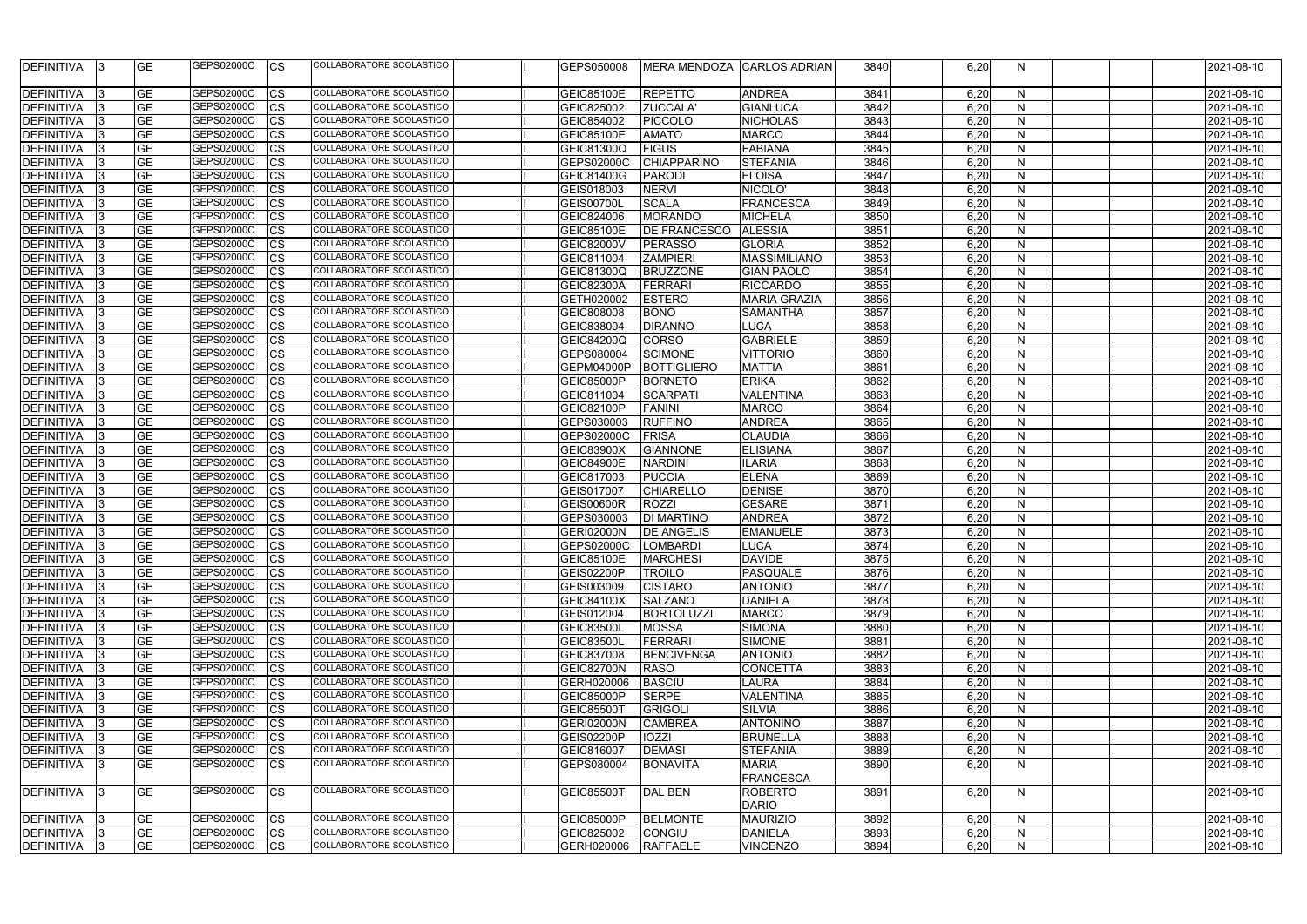| DEFINITIVA        | <b>GE</b> | GEPS02000C<br>CS        | COLLABORATORE SCOLASTICO        | GEIC831009        | <b>IBERTI</b>       | <b>MAURIZIO</b>      | 3895 | 6,20  | N            |  | 2021-08-10 |
|-------------------|-----------|-------------------------|---------------------------------|-------------------|---------------------|----------------------|------|-------|--------------|--|------------|
| <b>DEFINITIVA</b> | <b>GE</b> | GEPS02000C<br>СS        | COLLABORATORE SCOLASTICO        | GEMM18500G        | <b>DAZIALE</b>      | <b>FEDERICA</b>      | 3896 | 6,20  | N            |  | 2021-08-10 |
| <b>DEFINITIVA</b> | <b>GE</b> | GEPS02000C<br>СS        | COLLABORATORE SCOLASTICO        | GEIC853006        | <b>MONTEFUSCO</b>   | <b>KATIA</b>         | 3897 | 6,20  | N            |  | 2021-08-10 |
| <b>DEFINITIVA</b> | <b>GE</b> | GEPS02000C<br>СS        | COLLABORATORE SCOLASTICO        | GEIC840004        | <b>MEROLA</b>       | NUNZIATA             | 3898 | 6,20  | N            |  | 2021-08-10 |
| <b>DEFINITIVA</b> | <b>GE</b> | GEPS02000C<br>СS        | COLLABORATORE SCOLASTICO        | GEPC020009        | <b>MACCHI</b>       | <b>BARBARA</b>       | 3899 | 6,18  | N            |  | 2021-08-10 |
| <b>DEFINITIVA</b> | <b>GE</b> | GEPS02000C<br>СS        | COLLABORATORE SCOLASTICO        | GEIC862001        | <b>CERSOSIMO</b>    | <b>BARBARA</b>       | 3900 | 6,17  | S            |  | 2021-08-10 |
| <b>DEFINITIVA</b> | <b>GE</b> | GEPS02000C<br>СS        | COLLABORATORE SCOLASTICO        | GEIC817003        | <b>BRUZZO</b>       | <b>ELEONORA</b>      | 3901 | 6,17  | S            |  | 2021-08-10 |
| <b>DEFINITIVA</b> | <b>GE</b> | GEPS02000C<br>СS        | COLLABORATORE SCOLASTICO        | GEIC83500L        | <b>BUCCINO</b>      | <b>ARIANNA</b>       | 3902 | 6,17  | S            |  | 2021-08-10 |
| <b>DEFINITIVA</b> | <b>GE</b> | GEPS02000C<br>СS        | COLLABORATORE SCOLASTICO        | GEIC862001        | <b>GALLUZZO</b>     | <b>DENISE</b>        | 3903 | 6,17  | S            |  | 2021-08-10 |
| <b>DEFINITIVA</b> | <b>GE</b> | GEPS02000C<br>СS        | COLLABORATORE SCOLASTICO        | <b>GEIC84900E</b> | <b>ZUCCO</b>        | <b>SIMONE</b>        | 3904 | 6,17  | S            |  | 2021-08-10 |
| <b>DEFINITIVA</b> | <b>GE</b> | GEPS02000C<br>CS        | COLLABORATORE SCOLASTICO        | GEIC82300A        | <b>DOMINA</b>       | <b>DANIELA KATJA</b> | 3905 | 6,17  | S            |  | 2021-08-10 |
| <b>DEFINITIVA</b> | <b>GE</b> | GEPS02000C<br>СS        | COLLABORATORE SCOLASTICO        | <b>GEIC82200E</b> | <b>VERDINI</b>      | <b>SHARON</b>        | 3906 | 6,17  | S            |  | 2021-08-10 |
| <b>DEFINITIVA</b> | <b>GE</b> | GEPS02000C<br>СS        | COLLABORATORE SCOLASTICO        | GEIC85100E        | <b>DE MARZIO</b>    | <b>GENNARO</b>       | 3907 | 6,17  | S            |  | 2021-08-10 |
| <b>DEFINITIVA</b> | <b>GE</b> | GEPS02000C<br>СS        | COLLABORATORE SCOLASTICO        | GEIS017007        | <b>LORENZONI</b>    | <b>PAOLA</b>         | 3908 | 6,17  | S            |  | 2021-08-10 |
| <b>DEFINITIVA</b> | <b>GE</b> | GEPS02000C<br>СS        | COLLABORATORE SCOLASTICO        | GEIC854002        | <b>NOTARO</b>       | <b>VALERIA</b>       | 3909 | 6,17  | N            |  | 2021-08-10 |
| <b>DEFINITIVA</b> | <b>GE</b> | GEPS02000C<br>СS        | COLLABORATORE SCOLASTICO        | <b>GEIC82300A</b> | <b>CANALE</b>       | <b>SAMANTHA</b>      | 3910 | 6,17  | N            |  | 2021-08-10 |
| <b>DEFINITIVA</b> | <b>GE</b> | GEPS02000C<br>СS        | COLLABORATORE SCOLASTICO        | GEIC859005        | <b>DE GIOIA</b>     | <b>ANDROMEDA</b>     | 3911 | 6,17  | $\mathsf{N}$ |  | 2021-08-10 |
| <b>DEFINITIVA</b> | <b>GE</b> | GEPS02000C<br>СS        | COLLABORATORE SCOLASTICO        | <b>GEIC81200X</b> | <b>PRESTIA</b>      | <b>EMANUELE</b>      | 3912 | 6,17  | N.           |  | 2021-08-10 |
| DEFINITIVA        | <b>GE</b> | GEPS02000C<br>СS        | COLLABORATORE SCOLASTICO        | GEPS080004        | <b>ROSSI</b>        | <b>ROBERTA</b>       | 3913 | 6,17  | N            |  | 2021-08-10 |
| DEFINITIVA        | <b>GE</b> | GEPS02000C<br>СS        | COLLABORATORE SCOLASTICO        | GEIC81300Q        | <b>MENGOTTI</b>     | <b>TERESA</b>        | 3914 | 6,17  | $\mathsf{N}$ |  | 2021-08-10 |
| <b>DEFINITIVA</b> | <b>GE</b> | GEPS02000C<br>СS        | COLLABORATORE SCOLASTICO        | <b>GEIC84900E</b> | <b>RUGGIERO</b>     | <b>DANIELA</b>       | 3915 | 6,17  | N            |  | 2021-08-10 |
| <b>DEFINITIVA</b> | <b>GE</b> | GEPS02000C<br>СS        | COLLABORATORE SCOLASTICO        | GEIC867004        | <b>VIZZA</b>        | <b>MONICA ANNA</b>   | 3916 | 6,17  | N            |  | 2021-08-10 |
| <b>DEFINITIVA</b> | <b>GE</b> | GEPS02000C<br>CS        | COLLABORATORE SCOLASTICO        | GEIS01600B        | <b>CANTORE</b>      | <b>ANNA</b>          | 3917 | 6,17  | N            |  | 2021-08-10 |
| <b>DEFINITIVA</b> | <b>GE</b> | GEPS02000C<br>СS        | COLLABORATORE SCOLASTICO        | GEIC838004        | <b>MARASCO</b>      | LOREDANA             | 3918 | 6,17  | $\mathsf{N}$ |  | 2021-08-10 |
| <b>DEFINITIVA</b> | <b>GE</b> | GEPS02000C<br>СS        | COLLABORATORE SCOLASTICO        | GEIC83500L        | <b>BACCINO</b>      | <b>MATTEO</b>        | 3919 | 6,17  | N            |  | 2021-08-10 |
| <b>DEFINITIVA</b> | <b>GE</b> | GEPS02000C<br>CS        | COLLABORATORE SCOLASTICO        | <b>GEIC85000P</b> | <b>CLAVAREZZA</b>   | <b>BARBARA</b>       | 3920 | 6,17  | $\mathsf{N}$ |  | 2021-08-10 |
| <b>DEFINITIVA</b> | <b>GE</b> | GEPS02000C<br>СS        | COLLABORATORE SCOLASTICO        | <b>GEPC01000P</b> | <b>BIRARDI</b>      | <b>ANGELO</b>        | 3921 | 6,17  | $\mathsf{N}$ |  | 2021-08-10 |
| <b>DEFINITIVA</b> | <b>GE</b> | <b>GEPS02000C</b><br>СS | COLLABORATORE SCOLASTICO        | GEPS02000C        | <b>BAGNASCO</b>     | <b>CHIARA</b>        | 3922 | 6,17  | N            |  | 2021-08-10 |
| <b>DEFINITIVA</b> | <b>GE</b> | GEPS02000C<br>CS        | COLLABORATORE SCOLASTICO        | GETD03000V        | <b>BRIZZOLARA</b>   | <b>MONICA</b>        | 3923 | 6,17  | $\mathsf{N}$ |  | 2021-08-10 |
| <b>DEFINITIVA</b> | <b>GE</b> | GEPS02000C<br>СS        | COLLABORATORE SCOLASTICO        | GEIC83600C        | <b>RUSSO</b>        | LAURA                | 3924 | 6,17  | $\mathsf{N}$ |  | 2021-08-10 |
| <b>DEFINITIVA</b> | <b>GE</b> | GEPS02000C<br>СS        | COLLABORATORE SCOLASTICO        | GEPC020009        | <b>MATTAZZI</b>     | MONICA               | 3925 | 6,17  | N.           |  | 2021-08-10 |
| DEFINITIVA        | <b>GE</b> | GEPS02000C<br>CS        | COLLABORATORE SCOLASTICO        | GEIC86300R        | <b>LEVERATO</b>     | <b>TAMARA</b>        | 3926 | 6,16  | S            |  | 2021-08-10 |
| <b>DEFINITIVA</b> | <b>GE</b> | GEPS02000C<br>СS        | COLLABORATORE SCOLASTICO        | GERH01000G        | <b>ROBIGLIO</b>     | <b>FRANCESCO</b>     | 3927 | 6,16  | N            |  | 2021-08-10 |
| <b>DEFINITIVA</b> | <b>GE</b> | GEPS02000C<br>СS        | <b>COLLABORATORE SCOLASTICO</b> | GEIC817003        | PARRINI             | <b>ROBERTA</b>       | 3928 | 6,15  | S            |  | 2021-08-10 |
| <b>DEFINITIVA</b> | <b>GE</b> | GEPS02000C<br>СS        | COLLABORATORE SCOLASTICO        | GERI02000N        | <b>ROGGERONE</b>    | <b>BEATRICE</b>      | 3929 | 6.15  | $\mathsf{N}$ |  | 2021-08-10 |
| DEFINITIVA        | <b>GE</b> | GEPS02000C<br>Ics       | COLLABORATORE SCOLASTICO        | GEIC853006        | <b>VALGUARNERA</b>  | <b>MARIA LUISA</b>   | 3930 | 6.15  | N            |  | 2021-08-10 |
| <b>DEFINITIVA</b> | <b>GE</b> | GEPS02000C<br><b>CS</b> | COLLABORATORE SCOLASTICO        | GEIC854002        | BOMBACI             | <b>ROSA</b>          | 3931 | 6, 15 | N.           |  | 2021-08-10 |
| <b>DEFINITIVA</b> | <b>GE</b> | GEPS02000C<br><b>CS</b> | COLLABORATORE SCOLASTICO        | GEIC838004        | <b>DAMATO</b>       | <b>FABIO</b>         | 3932 | 6,10  | S            |  | 2021-08-10 |
| DEFINITIVA        | <b>GE</b> | GEPS02000C<br><b>CS</b> | COLLABORATORE SCOLASTICO        | <b>GEIC83000D</b> | <b>DANZANI</b>      | <b>VALENTINA</b>     | 3933 | 6,10  | S            |  | 2021-08-10 |
| <b>DEFINITIVA</b> | <b>GE</b> | GEPS02000C<br><b>CS</b> | COLLABORATORE SCOLASTICO        | GEIS004005        | <b>ARMANI</b>       | LILIA                | 3934 | 6, 10 | S            |  | 2021-08-10 |
|                   |           |                         |                                 |                   |                     | <b>FRANCESCA</b>     |      |       |              |  |            |
| <b>DEFINITIVA</b> | <b>GE</b> | GEPS02000C<br><b>CS</b> | <b>COLLABORATORE SCOLASTICO</b> | GERI07000P        | <b>PARODI</b>       | <b>FRANCESCA</b>     | 3935 | 6,10  | N            |  | 2021-08-10 |
| <b>DEFINITIVA</b> | <b>GE</b> | GEPS02000C<br>CS        | COLLABORATORE SCOLASTICO        | <b>GEIC85100E</b> | <b>BUSSALINO</b>    | <b>ANDREA</b>        | 3936 | 6, 10 | $\mathsf{N}$ |  | 2021-08-10 |
| DEFINITIVA        | <b>GE</b> | GEPS02000C<br><b>CS</b> | COLLABORATORE SCOLASTICO        | GEIC837008        | <b>PIZZAFERRI</b>   | <b>MATTEO</b>        | 3937 | 6, 10 | $\mathsf{N}$ |  | 2021-08-10 |
| <b>DEFINITIVA</b> | <b>GE</b> | GEPS02000C<br><b>CS</b> | COLLABORATORE SCOLASTICO        | GEIS00100N        | <b>LAGOMARSINO</b>  | <b>FRANCESCO</b>     | 3938 | 6,10  | $\mathsf{N}$ |  | 2021-08-10 |
| DEFINITIVA        | <b>GE</b> | GEPS02000C<br>CS        | <b>COLLABORATORE SCOLASTICO</b> | <b>GERH01000G</b> | <b>BISCEGLIA</b>    | <b>GIANMARCO</b>     | 3939 | 6,10  | N            |  | 2021-08-10 |
| DEFINITIVA        | <b>GE</b> | GEPS02000C<br>CS        | COLLABORATORE SCOLASTICO        | <b>GEIS01600B</b> | <b>LISSANDRELLO</b> | <b>CARMELO</b>       | 3940 | 6,10  | N            |  | 2021-08-10 |
| DEFINITIVA        | <b>GE</b> | GEPS02000C<br><b>CS</b> | COLLABORATORE SCOLASTICO        | <b>GEIC84100X</b> | <b>PIERI</b>        | <b>CAMILLA</b>       | 3941 | 6,10  | $\mathsf{N}$ |  | 2021-08-10 |
|                   | <b>GE</b> | GEPS02000C              | COLLABORATORE SCOLASTICO        |                   |                     |                      |      |       |              |  |            |
| DEFINITIVA        | <b>GE</b> | CS<br>GEPS02000C        | COLLABORATORE SCOLASTICO        | GEPS02000C        | <b>ALLEGRETTI</b>   | <b>DIEGO</b>         | 3942 | 6,10  | $\mathsf{N}$ |  | 2021-08-10 |
| DEFINITIVA        | <b>GE</b> | CS<br>GEPS02000C        | COLLABORATORE SCOLASTICO        | GEIC853006        | <b>TAPPINO</b>      | <b>REGINA</b>        | 3943 | 6,10  | $\mathsf{N}$ |  | 2021-08-10 |
| DEFINITIVA        |           | CS<br>GEPS02000C        | <b>COLLABORATORE SCOLASTICO</b> | <b>GEIC82300A</b> | <b>VESCHI</b>       | <b>SARA</b>          | 3944 | 6,10  | $\mathsf{N}$ |  | 2021-08-10 |
| DEFINITIVA        | <b>GE</b> | СS<br>GEPS02000C        | <b>COLLABORATORE SCOLASTICO</b> | GERH01000G        | <b>IERMANO</b>      | <b>GABRIELLA</b>     | 3945 | 6,10  | $\mathsf{N}$ |  | 2021-08-10 |
| DEFINITIVA        | <b>GE</b> | СS<br>GEPS02000C        | COLLABORATORE SCOLASTICO        | GEIC83400R        | <b>TUCCI</b>        | <b>MAURIZIO</b>      | 3946 | 6,10  | $\mathsf{N}$ |  | 2021-08-10 |
| DEFINITIVA        | <b>GE</b> | CS<br>GEPS02000C        | COLLABORATORE SCOLASTICO        | <b>GEIS01400Q</b> | <b>PUGLIESE</b>     | <b>ROBERTO</b>       | 3947 | 6, 10 | $\mathsf{N}$ |  | 2021-08-10 |
| <b>DEFINITIVA</b> | <b>GE</b> | CS                      | COLLABORATORE SCOLASTICO        | <b>GEIS01600B</b> | <b>AMOROSO</b>      | <b>FABIAN</b>        | 3948 | 6, 10 | N            |  | 2021-08-10 |
| <b>DEFINITIVA</b> | <b>GE</b> | GEPS02000C<br><b>CS</b> | COLLABORATORE SCOLASTICO        | <b>GEIC83600C</b> | <b>VIOSI</b>        | <b>SARA</b>          | 3949 | 6, 10 | $\mathsf{N}$ |  | 2021-08-10 |
| <b>DEFINITIVA</b> | <b>GE</b> | GEPS02000C<br><b>CS</b> |                                 | <b>GEIC80700C</b> | <b>RAIMONDO</b>     | <b>LUCA</b>          | 3950 | 6,10  | N            |  | 2021-08-10 |
| DEFINITIVA        | <b>GE</b> | GEPS02000C<br><b>CS</b> | COLLABORATORE SCOLASTICO        | <b>GEIC85100E</b> | <b>RUSSO</b>        | <b>FRANCESCA</b>     | 3951 | 6, 10 | $\mathsf{N}$ |  | 2021-08-10 |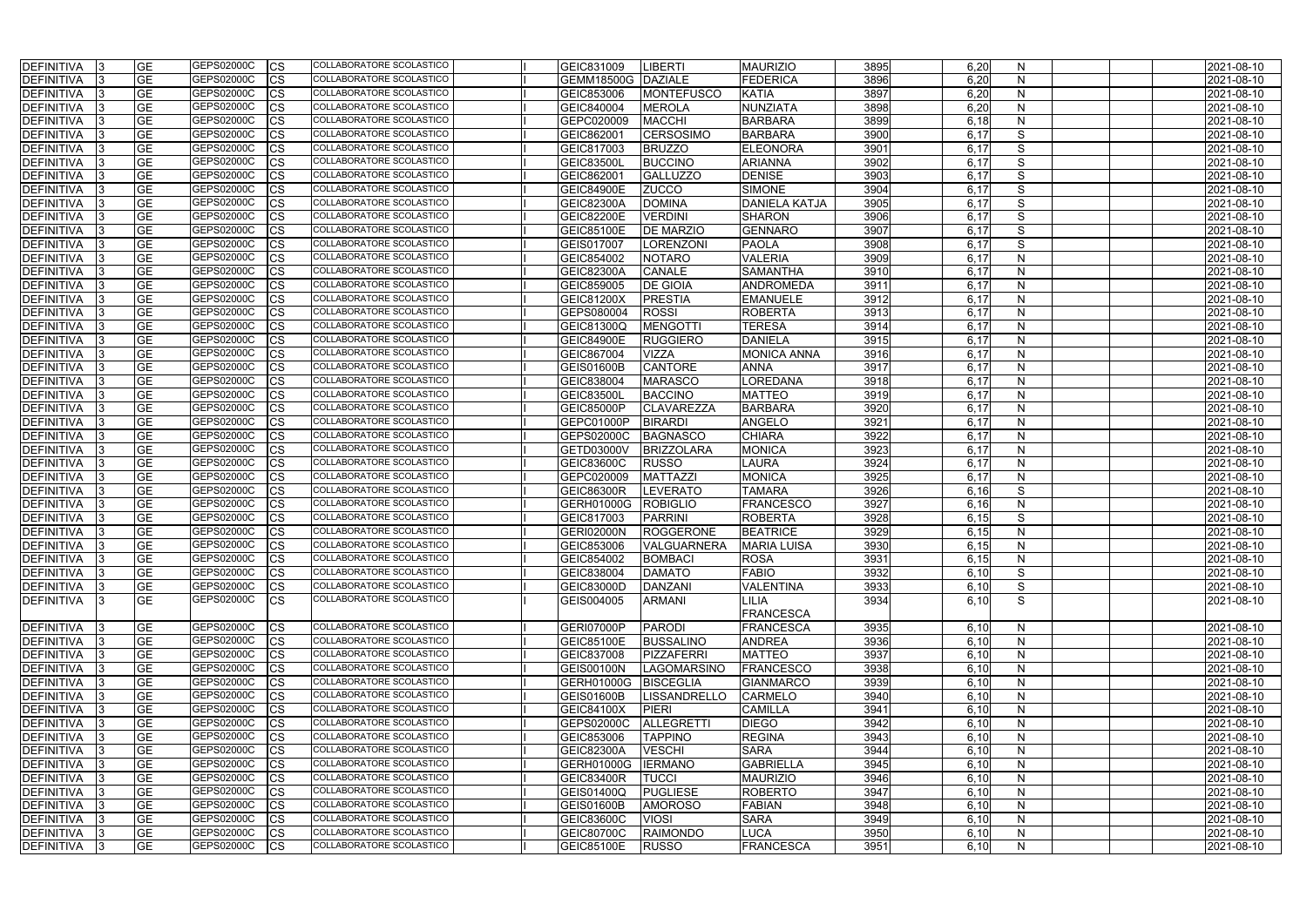| <b>DEFINITIVA</b>         |     | <b>GE</b> | GEPS02000C               | <b>CS</b>              | COLLABORATORE SCOLASTICO        | GEPM04000P        | <b>SCANDALE</b>    | <b>EMILIO</b>         | 3952  | 6, 10 | <sub>N</sub> |  | 2021-08-10 |
|---------------------------|-----|-----------|--------------------------|------------------------|---------------------------------|-------------------|--------------------|-----------------------|-------|-------|--------------|--|------------|
| <b>DEFINITIVA</b>         |     | <b>GE</b> | GEPS02000C               | <b>CS</b>              | COLLABORATORE SCOLASTICO        | <b>GEIC83500L</b> | <b>BESANA</b>      | <b>SILVIA</b>         | 3953  | 6,10  | $\mathsf{N}$ |  | 2021-08-10 |
| DEFINITIVA                |     | <b>GE</b> | GEPS02000C               | <b>CS</b>              | COLLABORATORE SCOLASTICO        | GEIC83400R        | <b>OLONDI</b>      | <b>STEFANIA</b>       | 3954  | 6,10  | N            |  | 2021-08-10 |
| DEFINITIVA                |     | <b>GE</b> | GEPS02000C               | <b>CS</b>              | COLLABORATORE SCOLASTICO        | GERI02000N        | PASTORINO          | <b>CHIARA</b>         | 3955  | 6,10  | N            |  | 2021-08-10 |
| DEFINITIVA                |     | <b>GE</b> | GEPS02000C               | <b>CS</b>              | COLLABORATORE SCOLASTICO        | <b>GEIC85000P</b> | <b>MELISSARI</b>   | <b>MARCO</b>          | 3956  | 6, 10 | $\mathsf{N}$ |  | 2021-08-10 |
| <b>DEFINITIVA</b>         |     | <b>GE</b> | GEPS02000C               | <b>CS</b>              | COLLABORATORE SCOLASTICO        | <b>GEIC85000P</b> | <b>SCHIFF</b>      | <b>DANIELE</b>        | 3957  | 6, 10 | N            |  | 2021-08-10 |
| <b>DEFINITIVA</b>         |     | <b>GE</b> | GEPS02000C               | <b>CS</b>              | COLLABORATORE SCOLASTICO        | <b>GEIC85100E</b> | <b>USAI</b>        | <b>MONICA</b>         | 3958  | 6, 10 | N            |  | 2021-08-10 |
| <b>DEFINITIVA</b>         |     | <b>GE</b> | GEPS02000C               | <b>CS</b>              | COLLABORATORE SCOLASTICO        | GEIC866008        | PETROSINO          | <b>ROBERTA</b>        | 3959  | 6, 10 | $\mathsf{N}$ |  | 2021-08-10 |
| <b>DEFINITIVA</b>         |     | <b>GE</b> | GEPS02000C               | <b>CS</b>              | <b>COLLABORATORE SCOLASTICO</b> | <b>GEIC85100E</b> | BARBERA            | <b>MARIO</b>          | 3960  | 6,10  | $\mathsf{N}$ |  | 2021-08-10 |
| <b>DEFINITIVA</b>         |     | <b>GE</b> | GEPS02000C               | <b>CS</b>              | <b>COLLABORATORE SCOLASTICO</b> | GEIC840004        | <b>MAINIERO</b>    | <b>ROMINA</b>         | 3961  | 6,09  | S            |  | 2021-08-10 |
| <b>DEFINITIVA</b>         |     | <b>GE</b> | <b>GEPS02000C</b>        | <b>CS</b>              | COLLABORATORE SCOLASTICO        | <b>GEIC84200Q</b> | <b>RITONDO</b>     | <b>BARBARA</b>        | 3962  | 6,09  | N            |  | 2021-08-10 |
| <b>DEFINITIVA</b>         |     | <b>GE</b> | GEPS02000C               | <b>CS</b>              | COLLABORATORE SCOLASTICO        | GEIS003009        | <b>SORIGA</b>      | <b>LUCA</b>           | 3963  | 6,01  | $\mathsf{N}$ |  | 2021-08-10 |
| <b>DEFINITIVA</b>         |     | <b>GE</b> | GEPS02000C               | <b>CS</b>              | <b>COLLABORATORE SCOLASTICO</b> | <b>GEMM18500G</b> | SCARFONE           | <b>NICOLAS</b>        | 3964  | 6,01  | N            |  | 2021-08-10 |
| <b>DEFINITIVA</b>         |     | <b>GE</b> | GEPS02000C               | <b>CS</b>              | COLLABORATORE SCOLASTICO        | GERH020006        | PRESSENDA          | <b>MILENA</b>         | 3965S | 6,01  | $\mathsf{N}$ |  | 2021-08-10 |
| <b>DEFINITIVA</b>         |     | <b>GE</b> | GEPS02000C               | <b>CS</b>              | COLLABORATORE SCOLASTICO        | GEIC83600C        | <b>CONTI</b>       | <b>VALENTINA</b>      | 3966  | 6,01  | N            |  | 2021-08-10 |
| DEFINITIVA                |     | <b>GE</b> | GEPS02000C               | <b>CS</b>              | COLLABORATORE SCOLASTICO        | GEIC829009        | <b>TRICHILO</b>    | <b>FRANCESCO</b>      | 3967  | 6,01  | N            |  | 2021-08-10 |
| DEFINITIVA                |     | <b>GE</b> | GEPS02000C               | <b>CS</b>              | COLLABORATORE SCOLASTICO        | <b>GEIC85000P</b> | PARODI             | <b>ILARIA</b>         | 3968  |       | S            |  | 2021-08-10 |
| DEFINITIVA                |     | <b>GE</b> | GEPS02000C               | <b>CS</b>              | COLLABORATORE SCOLASTICO        | GEIC804001        | ARGHITTU           | <b>FRANCESCA</b>      | 3969  |       | S            |  | 2021-08-10 |
| <b>DEFINITIVA</b>         |     | <b>GE</b> | GEPS02000C               | <b>CS</b>              | <b>COLLABORATORE SCOLASTICO</b> | GEIC837008        | <b>ALTIERI</b>     | <b>ROSANNA</b>        | 3970  |       | S            |  | 2021-08-10 |
| DEFINITIVA                |     | <b>GE</b> | GEPS02000C               | <b>CS</b>              | <b>COLLABORATORE SCOLASTICO</b> | <b>GEIC82600T</b> | <b>PONTE</b>       | LIVIA                 | 3971  |       | S            |  | 2021-08-10 |
| <b>DEFINITIVA</b>         |     | <b>GE</b> | GEPS02000C               | <b>CS</b>              | COLLABORATORE SCOLASTICO        | GEIS012004        | <b>TUTINO</b>      | <b>ROSARIO</b>        | 3972  |       | S            |  | 2021-08-10 |
| <b>DEFINITIVA</b>         |     | <b>GE</b> | <b>GEPS02000C</b>        | <b>CS</b>              | COLLABORATORE SCOLASTICO        | <b>GEIC82300A</b> | <b>Ι</b> τοιοττο   | <b>ELENA</b>          | 3973  |       | S            |  | 2021-08-10 |
| <b>DEFINITIVA</b>         |     | <b>GE</b> | GEPS02000C               | <b>CS</b>              | COLLABORATORE SCOLASTICO        | GEIC817003        | CASSANO            | LUDOVICA              | 3974  |       | S            |  | 2021-08-10 |
| <b>DEFINITIVA</b>         |     | <b>GE</b> | GEPS02000C               | <b>CS</b>              | COLLABORATORE SCOLASTICO        | GEIS017007        | <b>FUSCO</b>       | <b>FRANCESCA</b>      | 3975  |       | S            |  | 2021-08-10 |
| DEFINITIVA                |     | <b>GE</b> | GEPS02000C               | <b>CS</b>              | COLLABORATORE SCOLASTICO        | GERH01000G        | FAZZARI            | <b>DANIELE</b>        | 3976  |       | S            |  | 2021-08-10 |
|                           |     | <b>GE</b> | GEPS02000C               |                        | COLLABORATORE SCOLASTICO        | <b>GEIS02200P</b> | <b>BORTINI</b>     |                       | 3977  |       | S            |  |            |
| DEFINITIVA                |     | <b>GE</b> | GEPS02000C               | <b>CS</b><br><b>CS</b> | COLLABORATORE SCOLASTICO        |                   |                    | <b>LICIA</b>          | 3978  |       | S            |  | 2021-08-10 |
| <b>DEFINITIVA</b>         |     | <b>GE</b> | GEPS02000C               |                        | COLLABORATORE SCOLASTICO        | GEIC831009        | <b>GUIDA</b>       | <b>VALENTINA</b>      | 3979  |       | S            |  | 2021-08-10 |
| DEFINITIVA                |     |           |                          | <b>CS</b>              | COLLABORATORE SCOLASTICO        | <b>GEIC83600C</b> | PASTORINO          | <b>ERIKA</b>          |       |       |              |  | 2021-08-10 |
| DEFINITIVA                |     | <b>GE</b> | GEPS02000C<br>GEPS02000C | <b>CS</b>              | COLLABORATORE SCOLASTICO        | GEIC861005        | <b>ROSSELLINI</b>  | <b>ROBERTO</b>        | 3980  |       | S            |  | 2021-08-10 |
| DEFINITIVA                |     | <b>GE</b> |                          | <b>CS</b>              |                                 | GEIS012004        | <b>AGOSTA</b>      | <b>SALVATORE</b>      | 3981  |       | S            |  | 2021-08-10 |
| <b>DEFINITIVA</b>         |     | <b>GE</b> | GEPS02000C               | <b>CS</b>              | COLLABORATORE SCOLASTICO        | <b>GEIC84200Q</b> | <b>MONTANARI</b>   | <b>VALENTINA</b>      | 3982  |       | S            |  | 2021-08-10 |
| DEFINITIVA                |     | <b>GE</b> | GEPS02000C               | <b>CS</b>              | COLLABORATORE SCOLASTICO        | <b>GEPS17000A</b> | <b>RIZZO</b>       | <b>FRANCESCO</b>      | 3983  |       | S            |  | 2021-08-10 |
| <b>DEFINITIVA</b>         |     | <b>GE</b> | GEPS02000C               | <b>CS</b>              | COLLABORATORE SCOLASTICO        | <b>GERI07000P</b> | <b>BOMBARDIERI</b> | <b>DANIELA</b>        | 3984  |       | S            |  | 2021-08-10 |
| DEFINITIVA                |     | <b>GE</b> | GEPS02000C               | <b>CS</b>              | COLLABORATORE SCOLASTICO        | GEPS02000C        | <b>TRISTANO</b>    | <b>FRANCESCO</b>      | 3985  |       | S            |  | 2021-08-10 |
| <b>DEFINITIVA</b>         |     | <b>GE</b> | GEPS02000C               | <b>CS</b>              | COLLABORATORE SCOLASTICO        | GEIS018003        | <b>MONTI</b>       | <b>MARCELLO</b>       | 3986  |       | S            |  | 2021-08-10 |
| DEFINITIVA                |     | <b>GE</b> | GEPS02000C               | <b>CS</b>              | COLLABORATORE SCOLASTICO        | <b>GEIC81200X</b> | <b>SALVI</b>       | <b>EMILIA DANIELA</b> | 3987  |       | S            |  | 2021-08-10 |
| DEFINITIVA 3              |     | <b>GE</b> | GEPS02000C               | $ {\rm CS}$            | COLLABORATORE SCOLASTICO        | <b>GEIC84900E</b> | FRANCHETTI         | <b>LUCA</b>           | 3988  |       | S            |  | 2021-08-10 |
| DEFINITIVA 3              |     | <b>GE</b> | GEPS02000C               | <b>CS</b>              | COLLABORATORE SCOLASTICO        | GESL01000P        | <b>BALBI</b>       | <b>SARA</b>           | 3989  |       | S            |  | 2021-08-10 |
| DEFINITIVA 3              |     | <b>GE</b> | GEPS02000C               | <b>CS</b>              | COLLABORATORE SCOLASTICO        | GEIC811004        | <b>VIAZZI</b>      | <b>ALESSANDRA</b>     | 3990  |       | S            |  | 2021-08-10 |
| DEFINITIVA 3              |     | <b>GE</b> | GEPS02000C               | <b>CS</b>              | COLLABORATORE SCOLASTICO        | <b>GEIC81200X</b> | SIMIOLI            | <b>MARGHERITA</b>     | 3991  |       | S            |  | 2021-08-10 |
| DEFINITIVA 3              |     | <b>GE</b> | GEPS02000C               | <b>CS</b>              | COLLABORATORE SCOLASTICO        | GEIS003009        | <b>DONATO</b>      | <b>NICOLA</b>         | 3992  |       | S            |  | 2021-08-10 |
| DEFINITIVA 3              |     | <b>GE</b> | GEPS02000C               | <b>CS</b>              | COLLABORATORE SCOLASTICO        | GEIC804001        | <b>ANIANO</b>      | <b>ANGELO</b>         | 3993  |       | S            |  | 2021-08-10 |
| DEFINITIVA 3              |     | <b>GE</b> | GEPS02000C               | <b>CS</b>              | COLLABORATORE SCOLASTICO        | <b>GEIC86400L</b> | PLACIDILLI         | <b>FEDERICO</b>       | 3994  |       | S            |  | 2021-08-10 |
| DEFINITIVA 3              |     | <b>GE</b> | GEPS02000C               | <b>CS</b>              | COLLABORATORE SCOLASTICO        | GETH020002        | <b>PORCU</b>       | <b>LORENZO</b>        | 3995  |       | S            |  | 2021-08-10 |
| DEFINITIVA 3              |     | <b>GE</b> | GEPS02000C               | <b>CS</b>              | COLLABORATORE SCOLASTICO        | GESL01000P        | <b>MACARIO</b>     | <b>VALENTINA</b>      | 3996  |       | S            |  | 2021-08-10 |
| DEFINITIVA                |     | <b>GE</b> | <b>GEPS02000C</b>        | <b>CS</b>              | COLLABORATORE SCOLASTICO        | <b>GEIC83500L</b> | PASQUALI           | <b>BARBARA</b>        | 3997  |       | S            |  | 2021-08-10 |
| DEFINITIVA                |     | <b>GE</b> | GEPS02000C               | <b>CS</b>              | COLLABORATORE SCOLASTICO        | <b>GEIS01400Q</b> | ZUANAZZI           | <b>FRANCESCA</b>      | 3998  |       | S            |  | 2021-08-10 |
| DEFINITIVA 3              |     | <b>GE</b> | GEPS02000C               | <b>CS</b>              | COLLABORATORE SCOLASTICO        | <b>GEIC83500L</b> | <b>DI VENDRA</b>   | <b>CLAUDIA</b>        | 3999  |       | S            |  | 2021-08-10 |
| DEFINITIVA                | 13  | <b>GE</b> | GEPS02000C               | <b>CS</b>              | COLLABORATORE SCOLASTICO        | GEIC85000P        | <b>BONANNO</b>     | <b>ALESSIA ANNA</b>   | 4000  |       | S            |  | 2021-08-10 |
|                           |     |           |                          |                        |                                 |                   |                    | <b>MARIA</b>          |       |       |              |  |            |
| DEFINITIVA 3              |     | <b>GE</b> | GEPS02000C               | <b>CS</b>              | COLLABORATORE SCOLASTICO        | <b>GEIC82200E</b> | <b>BRASACCHIO</b>  | <b>LUCREZIA</b>       | 4001  |       | S            |  | 2021-08-10 |
| DEFINITIVA                | -13 | <b>GE</b> | GEPS02000C               | <b>CS</b>              | COLLABORATORE SCOLASTICO        | GEIC867004        | <b>BINASCO</b>     | <b>ANNA PAOLA</b>     | 4002  |       | S            |  | 2021-08-10 |
|                           |     |           |                          |                        |                                 |                   |                    | <b>IDA</b>            |       |       |              |  |            |
| DEFINITIVA $\overline{3}$ |     | <b>GE</b> | <b>GEPS02000C</b>        | <b>CS</b>              | COLLABORATORE SCOLASTICO        | GEIC81900P        | PIAZZI             | <b>MARA</b>           | 4003  |       | S            |  | 2021-08-10 |
| DEFINITIVA 3              |     | <b>GE</b> | GEPS02000C               | <b>CS</b>              | COLLABORATORE SCOLASTICO        | <b>GEIC81200X</b> | MINNELLI           | <b>CAROLA</b>         | 4004  |       | S            |  | 2021-08-10 |
| DEFINITIVA 3              |     | <b>GE</b> | GEPS02000C               | <b>ICS</b>             | COLLABORATORE SCOLASTICO        | GEIS017007        | <b>PASTORINO</b>   | <b>ANDREA</b>         | 4005  |       | S            |  | 2021-08-10 |
| DEFINITIVA 3              |     | <b>GE</b> | GEPS02000C               | <b>CS</b>              | COLLABORATORE SCOLASTICO        | GEIC81200X        | POLITANO'          | <b>STEFANIA</b>       | 4006  |       | S            |  | 2021-08-10 |
| DEFINITIVA 3              |     | <b>GE</b> | GEPS02000C               | <b>CS</b>              | COLLABORATORE SCOLASTICO        | GEIC83600C        | <b>VITELLI</b>     | <b>ANDREA</b>         | 4007  | 6     | S            |  | 2021-08-10 |
|                           |     |           |                          |                        |                                 |                   |                    |                       |       |       |              |  |            |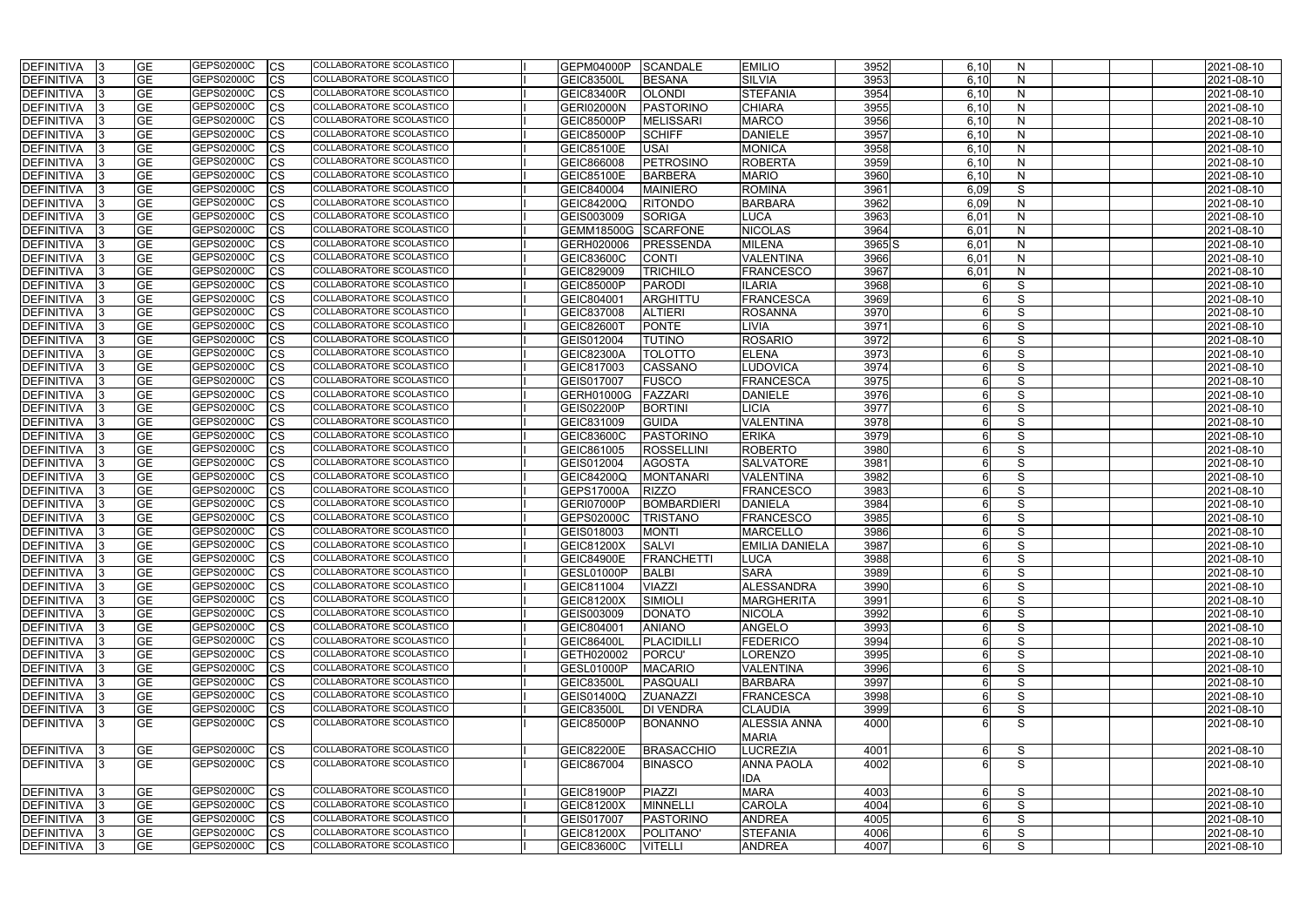| <b>DEFINITIVA</b>                 | <b>GE</b>              | GEPS02000C               | <b>CS</b>         | COLLABORATORE SCOLASTICO                                    | GEPS02000C               | <b>CAMINITI</b>                    | <b>VITTORIA</b>                    | 4008         |   | S      | 2021-08-10               |
|-----------------------------------|------------------------|--------------------------|-------------------|-------------------------------------------------------------|--------------------------|------------------------------------|------------------------------------|--------------|---|--------|--------------------------|
| DEFINITIVA                        | <b>GE</b>              | GEPS02000C               | <b>CS</b>         | COLLABORATORE SCOLASTICO                                    | <b>GEIS01400Q</b>        | <b>POLOSA</b>                      | <b>ANNARITA</b><br><b>CLELIA</b>   | 4009         |   | S      | 2021-08-10               |
| DEFINITIVA                        | <b>GE</b>              | GEPS02000C               | СS                | COLLABORATORE SCOLASTICO                                    | <b>GEIC80700C</b>        | <b>GEMEI</b>                       | <b>GIOVANNA</b>                    | 4010         |   | S      | 2021-08-10               |
| <b>DEFINITIVA</b>                 | <b>GE</b>              | GEPS02000C               | <b>CS</b>         | COLLABORATORE SCOLASTICO                                    | GEIC838004               | <b>COSTA</b>                       | <b>FRANCESCA</b>                   | 4011         |   | S      | 2021-08-10               |
|                                   |                        |                          |                   |                                                             |                          |                                    | <b>TERESA</b>                      |              |   |        |                          |
| <b>DEFINITIVA</b>                 | <b>GE</b>              | GEPS02000C               | СS                | COLLABORATORE SCOLASTICO                                    | <b>GEIC85100E</b>        | <b>SINISI</b>                      | LUIGI                              | 4012         |   | S      | 2021-08-10               |
| <b>DEFINITIVA</b>                 | <b>GE</b>              | GEPS02000C               | <b>CS</b>         | COLLABORATORE SCOLASTICO                                    | GEIC825002               | <b>AMMENDOLIA</b>                  | <b>SUSANNA</b>                     | 4013         |   | S      | 2021-08-10               |
| <b>DEFINITIVA</b>                 | <b>GE</b>              | GEPS02000C               | <b>CS</b>         | <b>COLLABORATORE SCOLASTICO</b>                             | <b>GEIC82100P</b>        | <b>CHIRAFISI</b>                   | <b>MARIE SYLVIE</b>                | 4014         |   | S      | 2021-08-10               |
|                                   |                        |                          |                   |                                                             |                          |                                    | LYDIE                              |              |   |        |                          |
| <b>DEFINITIVA</b>                 | <b>GE</b>              | GEPS02000C               | CS                | COLLABORATORE SCOLASTICO                                    | <b>GEIC85100E</b>        | <b>MUNI</b>                        | <b>MARCO</b>                       | 4015         |   | S      | 2021-08-10               |
| <b>DEFINITIVA</b>                 | <b>GE</b>              | GEPS02000C               | CS                | COLLABORATORE SCOLASTICO                                    | GEIC840004               | <b>VICARIO</b>                     | <b>GABRIELE</b>                    | 4016         |   | S      | 2021-08-10               |
| DEFINITIVA                        | <b>GE</b>              | GEPS02000C               | CS                | COLLABORATORE SCOLASTICO                                    | GEIC831009               | <b>PRONESTI</b>                    | <b>FRANCESCA</b>                   | 4017         |   | S      | 2021-08-10               |
| <b>DEFINITIVA</b>                 | <b>GE</b>              | GEPS02000C               | СS                | COLLABORATORE SCOLASTICO                                    | GEIC840004               | <b>MACRI'</b>                      | <b>ROBERTA</b>                     | 4018         |   | S      | 2021-08-10               |
| <b>DEFINITIVA</b>                 | <b>GE</b>              | GEPS02000C               | CS                | COLLABORATORE SCOLASTICO                                    | GEIC838004               | <b>BAROTTINO</b>                   | <b>ARIANNA</b>                     | 4019         |   | S      | 2021-08-10               |
| <b>DEFINITIVA</b>                 | <b>GE</b>              | GEPS02000C               | CS                | COLLABORATORE SCOLASTICO                                    | GEIC817003               | <b>TUCCI</b>                       | <b>LUCIA</b>                       | 4020         |   | S      | 2021-08-10               |
| <b>DEFINITIVA</b>                 | <b>GE</b>              | GEPS02000C               | СS                | COLLABORATORE SCOLASTICO                                    | <b>GERH01000G</b>        | <b>LOMBARDO</b>                    | <b>MARCO</b>                       | 4021         |   | S      | 2021-08-10               |
| <b>DEFINITIVA</b>                 | <b>GE</b>              | GEPS02000C               | CS                | COLLABORATORE SCOLASTICO                                    | GERH020006               | <b>CAMERA</b>                      | <b>GIAMPAOLO</b>                   | 4022         |   | S      | 2021-08-10               |
|                                   |                        |                          |                   |                                                             |                          |                                    | <b>ANGELO</b>                      |              |   |        |                          |
| <b>DEFINITIVA</b>                 | <b>GE</b>              | GEPS02000C               | CS                | <b>COLLABORATORE SCOLASTICO</b>                             | GERH020006               | SANTAGATA                          | <b>SARA</b>                        | 4023         |   | N      | 2021-08-10               |
| <b>DEFINITIVA</b>                 | $\overline{GE}$        | GEPS02000C<br>GEPS02000C | CS                | <b>COLLABORATORE SCOLASTICO</b>                             | GEIS017007               | <b>GARAVENTA</b>                   | <b>ROBERTA</b>                     | 4024         |   | N      | 2021-08-10               |
| <b>DEFINITIVA</b>                 | <b>GE</b>              | GEPS02000C               | CS                | COLLABORATORE SCOLASTICO<br>COLLABORATORE SCOLASTICO        | GEPS02000C               | GULLI                              | <b>FABIO</b>                       | 4025         |   | N      | 2021-08-10               |
| <b>DEFINITIVA</b>                 | <b>GE</b><br><b>GE</b> | GEPS02000C               | СS                | COLLABORATORE SCOLASTICO                                    | <b>GEIC82300A</b>        | <b>BARRESI</b><br>PENNAFORT        | <b>DANIELE</b><br><b>VALENTINA</b> | 4026<br>4027 |   | N<br>N | 2021-08-10               |
| <b>DEFINITIVA</b><br>DEFINITIVA   | <b>GE</b>              | GEPS02000C               | CS<br>СS          | COLLABORATORE SCOLASTICO                                    | GEIC840004<br>GEIC840004 | <b>FLORI</b>                       | <b>STEFANO</b>                     | 4028         |   | N      | 2021-08-10<br>2021-08-10 |
| DEFINITIVA                        | <b>GE</b>              | GEPS02000C               | СS                | COLLABORATORE SCOLASTICO                                    | <b>GEIC82000V</b>        | <b>COSSO</b>                       | <b>CHRISTIAN</b>                   | 4029         |   | N      | 2021-08-10               |
|                                   |                        |                          |                   |                                                             |                          |                                    | <b>MASSIMO</b>                     |              |   |        |                          |
| DEFINITIVA                        | <b>GE</b>              | GEPS02000C               | <b>CS</b>         | COLLABORATORE SCOLASTICO                                    | GEIC808008               | <b>TALARICO</b>                    | <b>MARIA</b>                       | 4030         |   | N      | 2021-08-10               |
| <b>DEFINITIVA</b>                 | <b>GE</b>              | GEPS02000C               | СS                | COLLABORATORE SCOLASTICO                                    | GETH020002               | <b>LAMONICA</b>                    | LORENZO                            | 4031         |   | N      | 2021-08-10               |
|                                   |                        |                          |                   |                                                             |                          | <b>MIRAGLIO</b>                    |                                    |              |   |        |                          |
| <b>DEFINITIVA</b>                 | <b>GE</b>              | GEPS02000C               | CS                | COLLABORATORE SCOLASTICO                                    | GEIS01400Q               | <b>TANZABEL</b>                    | <b>RICCARDO</b>                    | 4032         |   | N      | 2021-08-10               |
| <b>DEFINITIVA</b>                 | <b>GE</b>              | GEPS02000C               | СS                | COLLABORATORE SCOLASTICO                                    | <b>GEIC82300A</b>        | <b>CASTELLINO</b>                  | <b>ALESSIA</b>                     | 4033         |   | N      | 2021-08-10               |
| <b>DEFINITIVA</b>                 | <b>GE</b>              | GEPS02000C               | <b>CS</b>         | <b>COLLABORATORE SCOLASTICO</b><br>COLLABORATORE SCOLASTICO | <b>GEIS00600R</b>        | <b>LANATA</b>                      | <b>GIORGIO</b>                     | 4034         |   | N      | 2021-08-10               |
| <b>DEFINITIVA</b>                 | <b>GE</b>              | GEPS02000C               | СS                |                                                             | <b>GEIC83900X</b>        | VERNAGALLO                         | <b>NICOLA</b>                      | 4035         |   | N      | 2021-08-10               |
| <b>DEFINITIVA</b>                 | <b>GE</b><br><b>GE</b> | GEPS02000C<br>GEPS02000C | СS<br><b>I</b> CS | COLLABORATORE SCOLASTICO<br>COLLABORATORE SCOLASTICO        | <b>GEIS02200P</b>        | <b>AGROSI</b>                      | <b>GIULIA</b>                      | 4036         |   | N<br>N | 2021-08-10               |
| <b>DEFINITIVA</b><br>DEFINITIVA 3 |                        | GEPS02000C               | <b>CS</b>         | <b>COLLABORATORE SCOLASTICO</b>                             | GEIS02200P               | <b>OTTONELLO</b><br><b>SFAMENI</b> | <b>ALICE</b>                       | 4037         |   |        | 2021-08-10               |
| DEFINITIVA                        | <b>GE</b><br><b>GE</b> | GEPS02000C               | <b>CS</b>         | COLLABORATORE SCOLASTICO                                    | GETH020002<br>GEIC82100P | <b>OLIVA</b>                       | ELIANA<br><b>MIRIAM</b>            | 4038<br>4039 |   | N<br>N | 2021-08-10<br>2021-08-10 |
| DEFINITIVA                        | <b>GE</b>              | GEPS02000C               | <b>CS</b>         | COLLABORATORE SCOLASTICO                                    | GEPM030004               | <b>DE STEFANO</b>                  | <b>ANTONIO</b>                     | 4040         |   | N      | 2021-08-10               |
| DEFINITIVA                        | <b>GE</b>              | GEPS02000C               | <b>CS</b>         | <b>COLLABORATORE SCOLASTICO</b>                             | <b>GEIC82300A</b>        | <b>ALESSI DI VANNI</b>             | <b>EUGENIA</b>                     | 4041         |   | N      | 2021-08-10               |
| DEFINITIVA                        | <b>GE</b>              | GEPS02000C               | СS                | COLLABORATORE SCOLASTICO                                    | GEPS02000C               | <b>BARDUCCO</b>                    | <b>CHRISTIAN</b>                   | 4042         |   | N      | 2021-08-10               |
| <b>DEFINITIVA</b>                 | <b>GE</b>              | GEPS02000C               | CS                | COLLABORATORE SCOLASTICO                                    | GEIS012004               | <b>MARINO</b>                      | <b>MATTEO</b>                      | 4043         |   | N      | 2021-08-10               |
| DEFINITIVA                        | <b>GE</b>              | GEPS02000C               | <b>ICS</b>        | COLLABORATORE SCOLASTICO                                    | GEIC831009               | <b>PERUGINI</b>                    | <b>MARIACHIARA</b>                 | 4044         |   | N      | 2021-08-10               |
| <b>DEFINITIVA</b>                 | <b>GE</b>              | GEPS02000C               | <b>CS</b>         | COLLABORATORE SCOLASTICO                                    | GEIC861005               | <b>FUCENTESE</b>                   | <b>ANTONIO</b>                     | 4045         |   | N      | 2021-08-10               |
| <b>DEFINITIVA</b>                 | <b>GE</b>              | GEPS02000C               | <b>CS</b>         | COLLABORATORE SCOLASTICO                                    | GEIC840004               | <b>LORIA</b>                       | <b>FEDERICA</b>                    | 4046         |   | N      | 2021-08-10               |
| DEFINITIVA                        | <b>GE</b>              | GEPS02000C               | <b>CS</b>         | COLLABORATORE SCOLASTICO                                    | GEIS017007               | <b>ER RACHIDI</b>                  | <b>SALMA</b>                       | 4047         |   | N      | 2021-08-10               |
| DEFINITIVA                        | <b>GE</b>              | GEPS02000C               | <b>CS</b>         | COLLABORATORE SCOLASTICO                                    | GEIC831009               | <b>FESTUCO</b>                     | <b>LUCIA</b>                       | 4048         |   | N      | 2021-08-10               |
| DEFINITIVA                        | <b>GE</b>              | GEPS02000C               | <b>CS</b>         | COLLABORATORE SCOLASTICO                                    | GEVC010002               | <b>BOGGIANO</b>                    | <b>SIMONE</b>                      | 4049         |   | N      | 2021-08-10               |
| DEFINITIVA                        | <b>GE</b>              | GEPS02000C               | <b>ICS</b>        | COLLABORATORE SCOLASTICO                                    | GEIS018003               | <b>MAGNO</b>                       | <b>ROCCO</b>                       | 4050         |   | N      | 2021-08-10               |
| DEFINITIVA                        | <b>GE</b>              | GEPS02000C               | CS                | COLLABORATORE SCOLASTICO                                    | <b>GEIS02200P</b>        | GAGGIOLI                           | <b>GABRIELE</b>                    | 4051         |   | N      | 2021-08-10               |
| DEFINITIVA                        | <b>GE</b>              | GEPS02000C               | <b>CS</b>         | COLLABORATORE SCOLASTICO                                    | GEIC862001               | <b>SEGALERBA</b>                   | <b>ARIANNA</b>                     | 4052         |   | N      | 2021-08-10               |
| DEFINITIVA                        | <b>GE</b>              | GEPS02000C               | СS                | COLLABORATORE SCOLASTICO                                    | <b>GEIS01400Q</b>        | <b>MERINGOLO</b>                   | <b>PASQUALE</b>                    | 4053         |   | N      | 2021-08-10               |
| <b>DEFINITIVA</b>                 | <b>GE</b>              | GEPS02000C               | СS                | COLLABORATORE SCOLASTICO                                    | GEIS00600R               | <b>NOCETI</b>                      | <b>ALBERTO</b>                     | 4054         |   | N      | 2021-08-10               |
| DEFINITIVA                        | <b>GE</b>              | GEPS02000C               | СS                | COLLABORATORE SCOLASTICO                                    | <b>GEIC85200A</b>        | PASQUALINO                         | <b>VINCENZO</b>                    | 4055         |   | N      | 2021-08-10               |
| DEFINITIVA                        | <b>GE</b>              | GEPS02000C               | <b>CS</b>         | COLLABORATORE SCOLASTICO                                    | GERI07000P               | <b>SALVI</b>                       | <b>MIRIANA</b>                     | 4056         |   | N      | 2021-08-10               |
| <b>DEFINITIVA</b>                 | <b>GE</b>              | GEPS02000C               | CS                | COLLABORATORE SCOLASTICO                                    | GEPC020009               | <b>DE NICOLO</b>                   | <b>LETIZIA</b>                     | 4057         |   | N      | 2021-08-10               |
| DEFINITIVA                        | <b>GE</b>              | GEPS02000C               | <b>CS</b>         | COLLABORATORE SCOLASTICO                                    | GEIC85000P               | <b>BARBIERI</b>                    | <b>ANNA MARTINA</b>                | 4058         |   | N      | 2021-08-10               |
| <b>DEFINITIVA</b>                 | <b>GE</b>              | GEPS02000C               | <b>ICS</b>        | COLLABORATORE SCOLASTICO                                    | GEIS018003               | LA DONNA                           | <b>MICHAEL</b>                     | 4059         | 6 | N      | 2021-08-10               |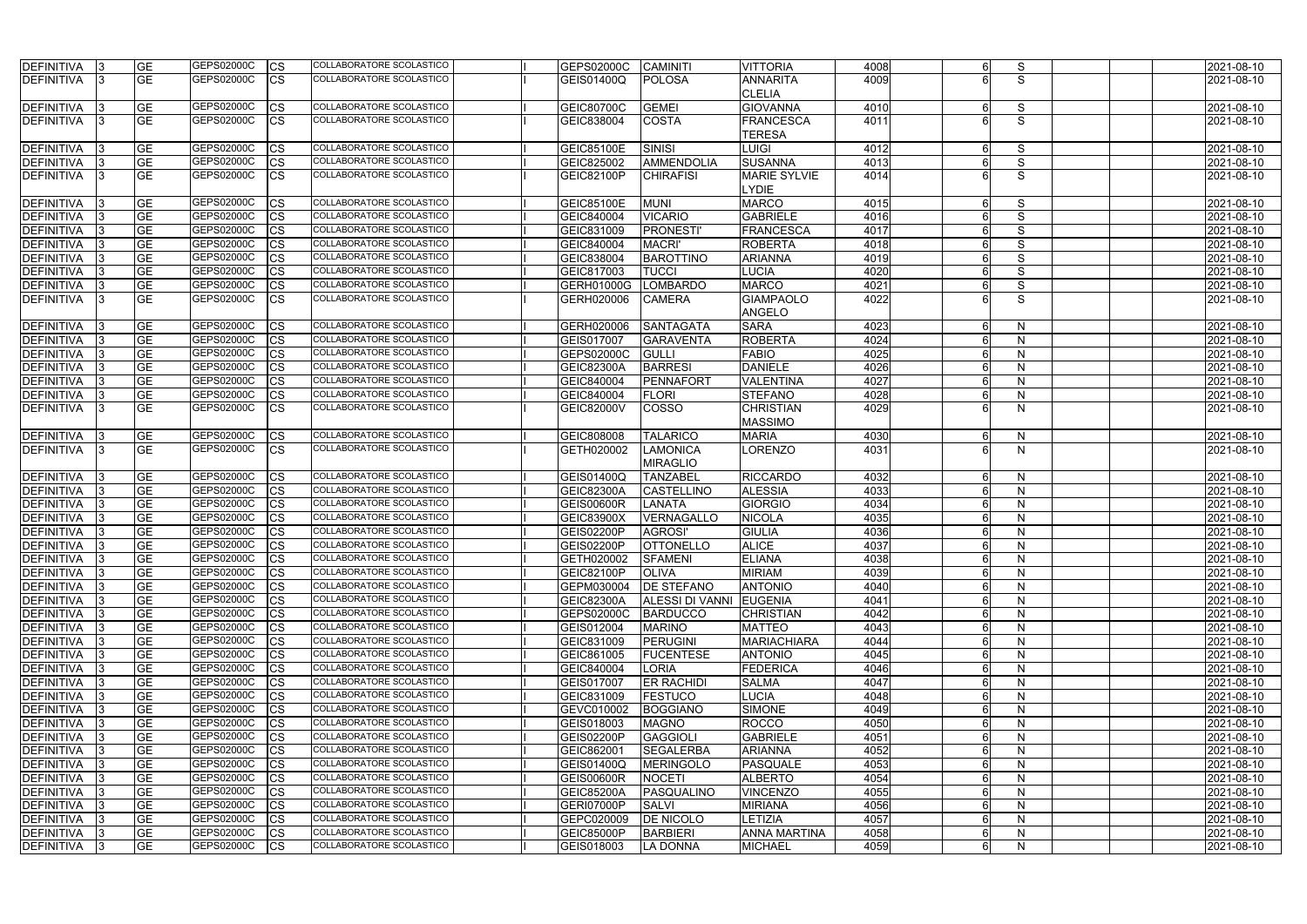| <b>DEFINITIVA</b> | <b>GE</b>                           | GEPS02000C | <b>ICS</b>  | COLLABORATORE SCOLASTICO        | GEIS004005        | <b>DI TOMASI</b>      | <b>LUCREZIA</b>      | 4060 |          | <sub>N</sub> |  | 2021-08-10 |
|-------------------|-------------------------------------|------------|-------------|---------------------------------|-------------------|-----------------------|----------------------|------|----------|--------------|--|------------|
| <b>DEFINITIVA</b> | <b>GE</b>                           | GEPS02000C | <b>CS</b>   | COLLABORATORE SCOLASTICO        | GEIC808008        | <b>TORTORELLA</b>     | <b>LORENZO</b>       | 4061 |          | N            |  | 2021-08-10 |
| <b>DEFINITIVA</b> | <b>GE</b>                           | GEPS02000C | <b>CS</b>   | COLLABORATORE SCOLASTICO        | <b>GEIC83600C</b> | <b>VALENTI POPITA</b> | <b>CECILIA</b>       | 4062 |          | N            |  | 2021-08-10 |
| <b>DEFINITIVA</b> | GЕ                                  | GEPS02000C | CS          | COLLABORATORE SCOLASTICO        | GERI02000N        | <b>SABBATINI</b>      | <b>GIULIA</b>        | 4063 |          | N            |  | 2021-08-10 |
| <b>DEFINITIVA</b> | GЕ                                  | GEPS02000C | <b>CS</b>   | COLLABORATORE SCOLASTICO        | GEPS07000D        | <b>GARINO</b>         | ALESSANDRO           | 4064 |          | N            |  | 2021-08-10 |
| <b>DEFINITIVA</b> | GЕ                                  | GEPS02000C | <b>ICS</b>  | COLLABORATORE SCOLASTICO        | GEIS01400Q        | <b>PROFUMO</b>        | <b>LUCA</b>          | 4065 |          | N            |  | 2021-08-10 |
| <b>DEFINITIVA</b> | GЕ                                  | GEPS02000C | CS          | COLLABORATORE SCOLASTICO        | <b>GEIC80700C</b> | <b>TALARICO</b>       | <b>GIOVANNI</b>      | 4066 |          | <sub>N</sub> |  | 2021-08-10 |
| DEFINITIVA        | <b>GE</b>                           | GEPS02000C | <b>CS</b>   | COLLABORATORE SCOLASTICO        | <b>GEIC82700N</b> | <b>MURTAS</b>         | <b>LUCA</b>          | 4067 |          | N            |  | 2021-08-10 |
| DEFINITIVA        | <b>GE</b>                           | GEPS02000C | <b>CS</b>   | COLLABORATORE SCOLASTICO        | <b>GEPS07000D</b> | <b>FARINA</b>         | <b>MARIA</b>         | 4068 |          | N            |  | 2021-08-10 |
| <b>DEFINITIVA</b> | <b>GE</b>                           | GEPS02000C | CS          | COLLABORATORE SCOLASTICO        | <b>GEIC85200A</b> | <b>TEODORI</b>        | <b>FEDERICA</b>      | 4069 |          | N            |  | 2021-08-10 |
| <b>DEFINITIVA</b> | <b>GE</b>                           | GEPS02000C | <b>CS</b>   | <b>COLLABORATORE SCOLASTICO</b> | GEIS01400Q        | <b>MARTUCCELL</b>     | <b>ELISA</b>         | 4070 |          | N            |  | 2021-08-10 |
| <b>DEFINITIVA</b> | GЕ                                  | GEPS02000C | CS          | <b>COLLABORATORE SCOLASTICO</b> | GERH01000G        | <b>TARDITO</b>        | <b>ENRICO</b>        | 4071 |          | N            |  | 2021-08-10 |
| <b>DEFINITIVA</b> | GЕ                                  | GEPS02000C | CS          | <b>COLLABORATORE SCOLASTICO</b> | <b>GEIS02200P</b> | <b>MINOPOL</b>        | <b>CAMILLA</b>       | 4072 |          | N            |  | 2021-08-10 |
| <b>DEFINITIVA</b> | $\overline{\overline{\mathsf{GE}}}$ | GEPS02000C | CS          | COLLABORATORE SCOLASTICO        | GEIC831009        | <b>SURACE</b>         | <b>FRANCESCA</b>     | 4073 |          | N            |  | 2021-08-10 |
| <b>DEFINITIVA</b> | <b>GE</b>                           | GEPS02000C | <b>CS</b>   | COLLABORATORE SCOLASTICO        | GEPS02000C        | <b>NAVARRA</b>        | <b>ERIKA</b>         | 4074 |          | N            |  | 2021-08-10 |
| <b>DEFINITIVA</b> | GЕ                                  | GEPS02000C | <b>CS</b>   | COLLABORATORE SCOLASTICO        | GEIC860009        | PACINI                | <b>JESSICA</b>       | 4075 |          | N            |  | 2021-08-10 |
| <b>DEFINITIVA</b> | GЕ                                  | GEPS02000C | CS          | COLLABORATORE SCOLASTICO        | GEIC837008        | GRASSI                | <b>MARCO</b>         | 4076 |          | N            |  | 2021-08-10 |
| <b>DEFINITIVA</b> | GЕ                                  | GEPS02000C | <b>CS</b>   | COLLABORATORE SCOLASTICO        | GEPC01000P        | <b>MANIACI</b>        | <b>MARA</b>          | 4077 |          | N            |  | 2021-08-10 |
| <b>DEFINITIVA</b> | GЕ                                  | GEPS02000C | <b>CS</b>   | COLLABORATORE SCOLASTICO        | <b>GEIC81300Q</b> | GAGGIOL               | <b>ERIKA</b>         | 4078 |          | N            |  | 2021-08-10 |
| <b>DEFINITIVA</b> | GE                                  | GEPS02000C | <b>CS</b>   | COLLABORATORE SCOLASTICO        | <b>GEIC81400G</b> | <b>ROSSI</b>          | <b>STEFANO</b>       | 4079 |          | N            |  | 2021-08-10 |
| DEFINITIVA        | <b>GE</b>                           | GEPS02000C | <b>CS</b>   | COLLABORATORE SCOLASTICO        | GEPS080004        | <b>TORINO</b>         | <b>GIORGIA</b>       | 4080 |          | N            |  | 2021-08-10 |
| <b>DEFINITIVA</b> | <b>GE</b>                           | GEPS02000C | CS          | COLLABORATORE SCOLASTICO        | <b>GEIS02200P</b> | <b>COLOMBO</b>        | <b>CHRISTIAN</b>     | 4081 |          | N            |  | 2021-08-10 |
| <b>DEFINITIVA</b> | <b>GE</b>                           | GEPS02000C | <b>CS</b>   | COLLABORATORE SCOLASTICO        | GEIC81400G        | MACCIO'               | <b>LUCIA</b>         | 4082 |          | N            |  | 2021-08-10 |
| <b>DEFINITIVA</b> | <b>GE</b>                           | GEPS02000C | <b>CS</b>   | COLLABORATORE SCOLASTICO        | <b>GEIC85000P</b> | <b>BARBIERI</b>       | <b>LORIS</b>         | 4083 |          | N            |  | 2021-08-10 |
| DEFINITIVA        | <b>GE</b>                           | GEPS02000C | <b>CS</b>   | <b>COLLABORATORE SCOLASTICO</b> | GEIC840004        | <b>ALABISO</b>        | <b>MARTINA</b>       | 4084 |          | N            |  | 2021-08-10 |
|                   |                                     |            |             |                                 |                   | VEZZELLI              |                      |      |          |              |  |            |
| <b>DEFINITIVA</b> | <b>GE</b>                           | GEPS02000C | <b>CS</b>   | COLLABORATORE SCOLASTICO        | GEIC82300A        | <b>DEL GUERCIO</b>    | <b>ANGELA</b>        | 4085 |          | N            |  | 2021-08-10 |
|                   |                                     |            |             |                                 |                   | <b>PETITO</b>         |                      |      |          |              |  |            |
| <b>DEFINITIVA</b> | GЕ                                  | GEPS02000C | <b>CS</b>   | COLLABORATORE SCOLASTICO        | GEIS00600R        | <b>IMMORDINO</b>      | <b>GIUSY</b>         | 4086 |          | N.           |  | 2021-08-10 |
| <b>DEFINITIVA</b> | GЕ                                  | GEPS02000C | <b>ICS</b>  | COLLABORATORE SCOLASTICO        | GEIC82700N        | <b>CASTAGNA</b>       | <b>ALESSIA</b>       | 4087 |          | N            |  | 2021-08-10 |
| <b>DEFINITIVA</b> | GЕ                                  | GEPS02000C | CS          | COLLABORATORE SCOLASTICO        | <b>GEIC83500L</b> | <b>ZELO</b>           | <b>LUCA</b>          | 4088 |          | N            |  | 2021-08-10 |
| DEFINITIVA        | GE                                  | GEPS02000C | <b>CS</b>   | COLLABORATORE SCOLASTICO        | <b>GEIC84200Q</b> | <b>BARBIROGLIO</b>    | STEFANO              | 4089 |          | N            |  | 2021-08-10 |
| DEFINITIVA        | <b>GE</b>                           | GEPS02000C | <b>CS</b>   | COLLABORATORE SCOLASTICO        | <b>GEIC84400B</b> | <b>DE MORO</b>        | <b>CARMELO</b>       | 4090 |          | N            |  | 2021-08-10 |
| DEFINITIVA        | <b>GE</b>                           | GEPS02000C | <b>CS</b>   | COLLABORATORE SCOLASTICO        | GEIC840004        | <b>PEPE</b>           | <b>ROBERTA</b>       | 4091 |          | N            |  | 2021-08-10 |
| <b>DEFINITIVA</b> | GЕ                                  | GEPS02000C | CS          | COLLABORATORE SCOLASTICO        | GEIC80700C        | <b>FRASCOGNA</b>      | <b>FRANCESCO</b>     | 4092 |          | N            |  | 2021-08-10 |
| <b>DEFINITIVA</b> | <b>GE</b>                           | GEPS02000C | <b>ICS</b>  | COLLABORATORE SCOLASTICO        | GEIC862001        | <b>CROCE</b>          | <b>GIULIA</b>        | 4093 |          | N            |  | 2021-08-10 |
| DEFINITIVA 3      | GE                                  | GEPS02000C | <b>CS</b>   | COLLABORATORE SCOLASTICO        | <b>GEIC84100X</b> | <b>RASORE</b>         | <b>MARCO</b>         | 4094 |          | N            |  | 2021-08-10 |
| DEFINITIVA 3      | <b>GE</b>                           | GEPS02000C | <b>CS</b>   | COLLABORATORE SCOLASTICO        | <b>GEIC82300A</b> | <b>SPINELLA</b>       | <b>MICOL</b>         | 4095 |          | N            |  | 2021-08-10 |
| DEFINITIVA 3      | <b>GE</b>                           | GEPS02000C | <b>CS</b>   | COLLABORATORE SCOLASTICO        | GETH020002        | <b>NOLI</b>           | <b>FABIANO</b>       | 4096 |          | $\mathsf{N}$ |  | 2021-08-10 |
| DEFINITIVA        | <b>GE</b>                           | GEPS02000C | <b>CS</b>   | COLLABORATORE SCOLASTICO        | GEIC809004        | LA ROSA               | <b>ELIA VITTORIO</b> | 4097 |          | N            |  | 2021-08-10 |
| DEFINITIVA        | <b>GE</b>                           | GEPS02000C | <b>CS</b>   | COLLABORATORE SCOLASTICO        | GEPC020009        | <b>CANDIDO</b>        | <b>ANNA RITA</b>     | 4098 |          | N            |  | 2021-08-10 |
| DEFINITIVA        | GЕ                                  | GEPS02000C | <b>CS</b>   | COLLABORATORE SCOLASTICO        | GEIC86500C        | <b>PANAJA</b>         | <b>MARCO</b>         | 4099 |          | N            |  | 2021-08-10 |
| <b>DEFINITIVA</b> | GE                                  | GEPS02000C | <b>ICS</b>  | COLLABORATORE SCOLASTICO        | GEIC80700C        | LOPARDO               | <b>SANDRO</b>        | 4100 |          | N            |  | 2021-08-10 |
| <b>DEFINITIVA</b> | GE                                  | GEPS02000C | <b>CS</b>   | COLLABORATORE SCOLASTICO        | GEIC82700N        | <b>TICHOUDAD</b>      | <b>VALERIA</b>       | 4101 |          | N            |  | 2021-08-10 |
| <b>DEFINITIVA</b> | <b>GE</b>                           | GEPS02000C | <b>CS</b>   | COLLABORATORE SCOLASTICO        | GERI07000P        | <b>PELUSO</b>         | <b>NATALE</b>        | 4102 |          | N            |  | 2021-08-10 |
| <b>DEFINITIVA</b> | <b>GE</b>                           | GEPS02000C | <b>CS</b>   | COLLABORATORE SCOLASTICO        | <b>GEIS00600R</b> | <b>RAMETTA</b>        | <b>MARIA</b>         | 4103 |          | N            |  | 2021-08-10 |
|                   |                                     |            |             |                                 |                   |                       | VALENTINA            |      |          |              |  |            |
| DEFINITIVA        | <b>GE</b>                           | GEPS02000C | <b>CS</b>   | COLLABORATORE SCOLASTICO        | <b>GEIC81200X</b> | <b>TERSITE</b>        | <b>MICHELA</b>       | 4104 |          | N            |  | 2021-08-10 |
|                   |                                     |            |             |                                 |                   |                       | <b>ANTONELLA</b>     |      |          |              |  |            |
| DEFINITIVA 3      | <b>GE</b>                           | GEPS02000C | <b>I</b> CS | COLLABORATORE SCOLASTICO        | GEIC831009        | <b>CICCARELLO</b>     | LEANDRO              | 4105 |          | <sub>N</sub> |  | 2021-08-10 |
| DEFINITIVA 3      | <b>GE</b>                           | GEPS02000C | <b>CS</b>   | COLLABORATORE SCOLASTICO        | <b>GEPC04000E</b> | FARINELLI             | <b>FRANCESCO</b>     | 4106 |          | N            |  | 2021-08-10 |
| DEFINITIVA 3      | <b>GE</b>                           | GEPS02000C | <b>CS</b>   | COLLABORATORE SCOLASTICO        | GEIC840004        | <b>CARUSO</b>         | <b>SEFORA</b>        | 4107 |          | N            |  | 2021-08-10 |
| DEFINITIVA        | <b>GE</b>                           | GEPS02000C | <b>ICS</b>  | COLLABORATORE SCOLASTICO        | <b>GEIC84900E</b> | <b>BIASE</b>          | <b>SILVIA</b>        | 4108 |          | N            |  | 2021-08-10 |
| DEFINITIVA        | GЕ                                  | GEPS02000C | <b>ICS</b>  | COLLABORATORE SCOLASTICO        | GEIC838004        | <b>TALLARITA</b>      | <b>ALESSIO</b>       | 4109 |          | N            |  | 2021-08-10 |
| <b>DEFINITIVA</b> | GЕ                                  | GEPS02000C | <b>ICS</b>  | COLLABORATORE SCOLASTICO        | GEPS02000C        | <b>RANIERI</b>        | <b>ELISA</b>         | 4110 |          | $\mathsf{N}$ |  | 2021-08-10 |
| <b>DEFINITIVA</b> | GЕ                                  | GEPS02000C | <b>CS</b>   | COLLABORATORE SCOLASTICO        | GEIS004005        | <b>MONDINI</b>        | <b>ANDREA</b>        | 4111 |          | N            |  | 2021-08-10 |
| DEFINITIVA        | GE                                  | GEPS02000C | <b>CS</b>   | COLLABORATORE SCOLASTICO        | GEIS003009        | <b>GUELFO</b>         | <b>ANDREA</b>        | 4112 |          | N            |  | 2021-08-10 |
| DEFINITIVA<br>-13 | <b>GE</b>                           | GEPS02000C | <b>CS</b>   | COLLABORATORE SCOLASTICO        | GEPS02000C        | <b>MARCHESE</b>       | <b>ILARIA</b>        | 4113 | $6 \mid$ | N            |  | 2021-08-10 |
|                   |                                     |            |             |                                 |                   |                       |                      |      |          |              |  |            |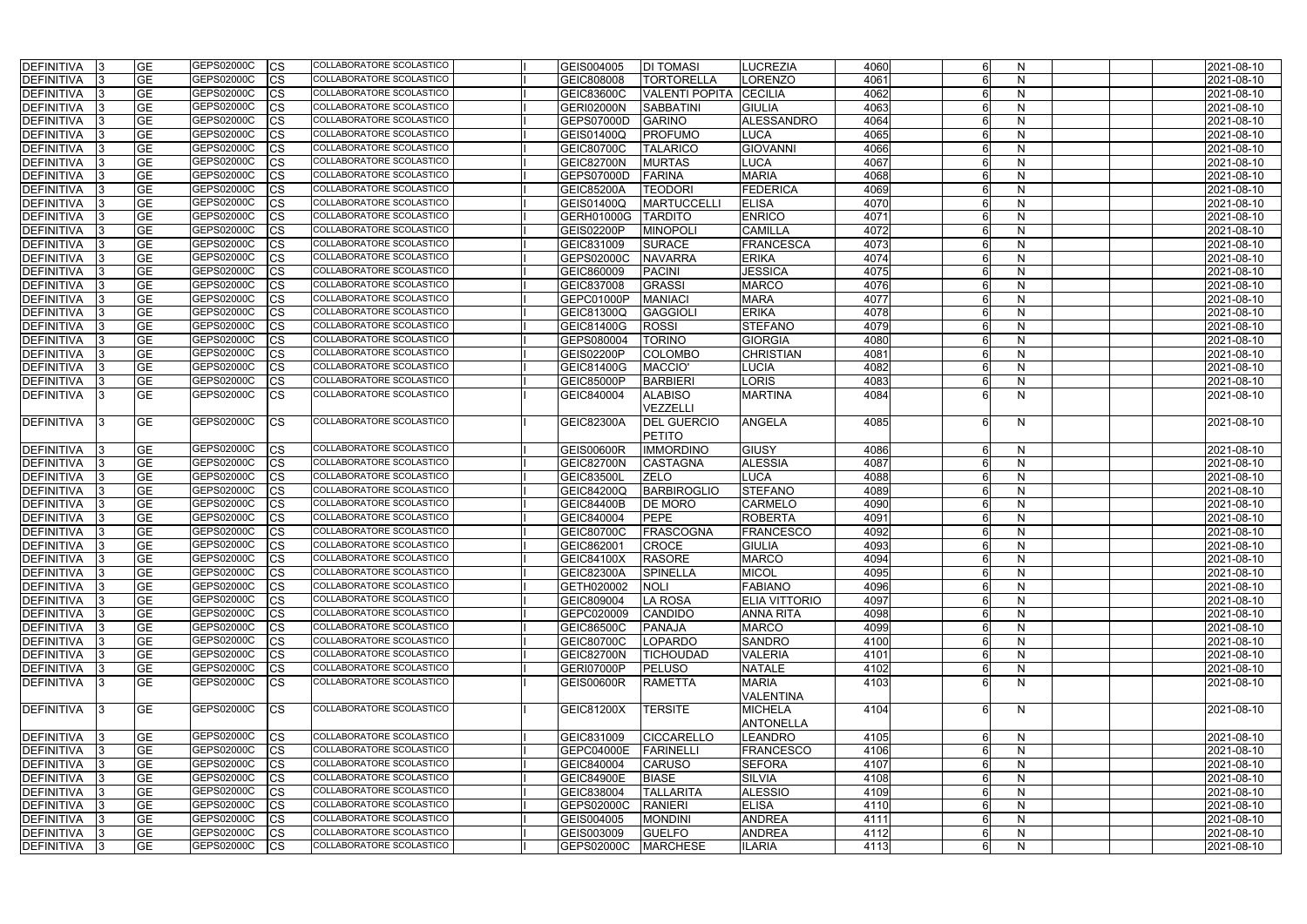| DEFINITIVA 3       | <b>GE</b>  | GEPS02000C        | <b>CS</b>  | COLLABORATORE SCOLASTICO        | <b>GEIC81200X</b> | LUMIA               | <b>SILVIA</b>       | 4114  |   | N            |  | 2021-08-10 |
|--------------------|------------|-------------------|------------|---------------------------------|-------------------|---------------------|---------------------|-------|---|--------------|--|------------|
| DEFINITIVA         | <b>GE</b>  | GEPS02000C        | <b>CS</b>  | COLLABORATORE SCOLASTICO        | GEIC81200X        | <b>TUFANO</b>       | <b>SILVIA</b>       | 4115  |   | N            |  | 2021-08-10 |
| DEFINITIVA         | <b>GE</b>  | GEPS02000C        | <b>CS</b>  | COLLABORATORE SCOLASTICO        | GERI07000P        | <b>ANELLI</b>       | <b>DEBORA</b>       | 4116  |   | N            |  | 2021-08-10 |
| DEFINITIVA         | <b>GE</b>  | GEPS02000C        | <b>CS</b>  | COLLABORATORE SCOLASTICO        | GEPS02000C        | <b>PISERA'</b>      | <b>FRANCESCA</b>    | 4117  |   | N            |  | 2021-08-10 |
| <b>DEFINITIVA</b>  | <b>GE</b>  | GEPS02000C        | <b>CS</b>  | COLLABORATORE SCOLASTICO        | <b>GEIC84100X</b> | FAZZALARI           | <b>FEDERICA</b>     | 4118  |   | N            |  | 2021-08-10 |
| DEFINITIVA         | <b>GE</b>  | GEPS02000C        | <b>CS</b>  | COLLABORATORE SCOLASTICO        | <b>GEIC83400R</b> | FONTANA             | <b>GLORIA</b>       | 4119  |   | N            |  | 2021-08-10 |
| DEFINITIVA         | <b>GE</b>  | GEPS02000C        | <b>CS</b>  | COLLABORATORE SCOLASTICO        | GEPS07000D        | <b>GALLO</b>        | <b>GIANLUCA</b>     | 4120  |   | N            |  | 2021-08-10 |
| <b>DEFINITIVA</b>  | <b>GE</b>  | GEPS02000C        | <b>CS</b>  | COLLABORATORE SCOLASTICO        | <b>GEPS07000D</b> | <b>SCAVAZZINI</b>   | <b>DAVIDE</b>       | 4121  |   | N            |  | 2021-08-10 |
| <b>DEFINITIVA</b>  | <b>GE</b>  | GEPS02000C        | <b>CS</b>  | COLLABORATORE SCOLASTICO        | <b>GEIC84100X</b> | <b>CHIANTERA</b>    | <b>ROMINA</b>       | 4122  |   | N            |  | 2021-08-10 |
| <b>DEFINITIVA</b>  | <b>GE</b>  | GEPS02000C        | <b>CS</b>  | COLLABORATORE SCOLASTICO        | <b>GEPS07000D</b> | <b>MANGANO</b>      | <b>MARIA GIULIA</b> | 4123  |   | N            |  | 2021-08-10 |
| <b>DEFINITIVA</b>  | <b>GE</b>  | GEPS02000C        | <b>CS</b>  | <b>COLLABORATORE SCOLASTICO</b> | <b>GEIC82100P</b> | <b>ODICINI</b>      | <b>SONIA</b>        | 4124  |   | N            |  | 2021-08-10 |
| DEFINITIVA         | <b>GE</b>  | GEPS02000C        | <b>CS</b>  | COLLABORATORE SCOLASTICO        | <b>GEIC82700N</b> | LOPRESTE            | <b>MICHELE</b>      | 4125  |   | <sub>N</sub> |  | 2021-08-10 |
| DEFINITIVA         | <b>GE</b>  | GEPS02000C        | <b>CS</b>  | COLLABORATORE SCOLASTICO        | GEIC811004        | <b>BRONDI</b>       | <b>JESSICA</b>      | 4126  |   | N            |  | 2021-08-10 |
| <b>DEFINITIVA</b>  | <b>GE</b>  | GEPS02000C        | <b>CS</b>  | COLLABORATORE SCOLASTICO        | GEIC83600C        | <b>CAMERA</b>       | <b>MONICA</b>       | 4127  |   | N            |  | 2021-08-10 |
| DEFINITIVA         | <b>GE</b>  | GEPS02000C        | <b>CS</b>  | COLLABORATORE SCOLASTICO        | GEIC816007        | <b>ROSSI</b>        | <b>GIULIA</b>       | 4128  |   | N            |  | 2021-08-10 |
| DEFINITIVA         | <b>GE</b>  | GEPS02000C        | <b>CS</b>  | COLLABORATORE SCOLASTICO        | GEIS003009        | <b>BAIG</b>         | <b>IRUM</b>         | 4129S |   | N            |  | 2021-08-10 |
| DEFINITIVA         | <b>GE</b>  | GEPS02000C        | <b>CS</b>  | COLLABORATORE SCOLASTICO        | GEPC04000E        | PARODI              | <b>SERENA</b>       | 4130  |   | N            |  | 2021-08-10 |
| <b>DEFINITIVA</b>  | <b>GE</b>  | GEPS02000C        | <b>CS</b>  | COLLABORATORE SCOLASTICO        | GEIC816007        | <b>CANCELLIERI</b>  | <b>CHIARA</b>       | 4131  |   | <sub>N</sub> |  | 2021-08-10 |
| <b>DEFINITIVA</b>  | <b>GE</b>  | GEPS02000C        | <b>CS</b>  | COLLABORATORE SCOLASTICO        | GEPC04000E        | <b>VARCHETTA</b>    | <b>ARMANDO</b>      | 4132  |   | N            |  | 2021-08-10 |
| DEFINITIVA         | <b>GE</b>  | GEPS02000C        | <b>CS</b>  | COLLABORATORE SCOLASTICO        | GEPC01000P        | <b>AMATUCCI</b>     | <b>ALAN</b>         | 4133  |   | N            |  | 2021-08-10 |
| <b>DEFINITIVA</b>  | <b>GE</b>  | GEPS02000C        | <b>CS</b>  | COLLABORATORE SCOLASTICO        | <b>GEIC83600C</b> | <b>MOSCHETTI</b>    | <b>PAMELA</b>       | 4134  |   | N            |  | 2021-08-10 |
| DEFINITIVA         | <b>GE</b>  | GEPS02000C        | <b>CS</b>  | <b>COLLABORATORE SCOLASTICO</b> | GEIS018003        | <b>BAIAMONTE</b>    | <b>ALESSIO</b>      | 4135  |   | N            |  | 2021-08-10 |
| <b>DEFINITIVA</b>  | <b>GE</b>  | <b>GEPS02000C</b> | <b>CS</b>  | COLLABORATORE SCOLASTICO        | <b>GEIC83600C</b> | <b>MORANI</b>       | <b>DARIO</b>        | 4136  |   | $\mathsf{N}$ |  | 2021-08-10 |
| <b>DEFINITIVA</b>  | <b>GE</b>  | GEPS02000C        | <b>CS</b>  | COLLABORATORE SCOLASTICO        | GEIC808008        | MANGIOLA            | <b>ANGELA</b>       | 4137  |   | N            |  | 2021-08-10 |
| DEFINITIVA         | <b>GE</b>  | GEPS02000C        | <b>CS</b>  | COLLABORATORE SCOLASTICO        | GEIS018003        | <b>BUONO</b>        | <b>GABRIELE</b>     | 4138  |   | N            |  | 2021-08-10 |
| <b>DEFINITIVA</b>  | <b>GE</b>  | GEPS02000C        | <b>CS</b>  | COLLABORATORE SCOLASTICO        | <b>GEIS02200P</b> | PALMIERI            | <b>LETTERIO</b>     | 4139  |   | $\mathsf{N}$ |  | 2021-08-10 |
| DEFINITIVA         | <b>GE</b>  | GEPS02000C        | <b>CS</b>  | COLLABORATORE SCOLASTICO        | <b>GEIC82300A</b> | <b>DONATO</b>       | <b>PAMELA</b>       | 4140  |   | N            |  | 2021-08-10 |
| DEFINITIVA         | <b>GE</b>  | GEPS02000C        | <b>CS</b>  | COLLABORATORE SCOLASTICO        | GERH020006        | <b>CORONA</b>       | <b>DIEGO</b>        | 4141  |   | N            |  | 2021-08-10 |
| DEFINITIVA         | <b>GE</b>  | GEPS02000C        | <b>CS</b>  | COLLABORATORE SCOLASTICO        | GEIS02200P        | <b>DEL GENIO</b>    | <b>MARCO</b>        | 4142  |   | N            |  | 2021-08-10 |
| <b>DEFINITIVA</b>  | <b>GE</b>  | GEPS02000C        | <b>CS</b>  | COLLABORATORE SCOLASTICO        | <b>GEIS01600B</b> | <b>BOTTIGLIERO</b>  | <b>SARAH</b>        | 4143  |   | N            |  | 2021-08-10 |
| DEFINITIVA         | <b>GE</b>  | GEPS02000C        | <b>CS</b>  | COLLABORATORE SCOLASTICO        | GEIS01400Q        | LO STANCO           | <b>MORENA</b>       | 4144  |   | N            |  | 2021-08-10 |
| <b>IDEFINITIVA</b> | <b>GE</b>  | GEPS02000C        | <b>CS</b>  | <b>COLLABORATORE SCOLASTICO</b> | GERH020006        | POIDOMANI           | <b>ANTONIO</b>      | 4145  |   | N            |  | 2021-08-10 |
| DEFINITIVA         | <b>GE</b>  | GEPS02000C        | <b>CS</b>  | <b>COLLABORATORE SCOLASTICO</b> | GEIC861005        | <b>RUSSO</b>        | <b>WALTER</b>       | 4146  |   | N            |  | 2021-08-10 |
| <b>DEFINITIVA</b>  | <b>GE</b>  | GEPS02000C        | <b>CS</b>  | COLLABORATORE SCOLASTICO        | <b>GERI07000P</b> | <b>BUSONERO</b>     | <b>DENISE</b>       | 4147  |   | N            |  | 2021-08-10 |
| DEFINITIVA         | <b>GE</b>  | GEPS02000C        | <b>CS</b>  | COLLABORATORE SCOLASTICO        | GEPS07000D        | SORESI              | <b>ALESSANDRO</b>   | 4148  |   | N            |  | 2021-08-10 |
| <b>DEFINITIVA</b>  | <b>IGE</b> | GEPS02000C        | <b>CS</b>  | COLLABORATORE SCOLASTICO        | <b>GEIC85200A</b> | <b>DI PIETRO</b>    | <b>ANGELA</b>       | 4149  |   | N            |  | 2021-08-10 |
| DEFINITIVA  3      | <b>GE</b>  | GEPS02000C        | <b>CS</b>  | COLLABORATORE SCOLASTICO        | <b>GEIS02200P</b> | <b>RENZO</b>        | <b>DANIELA</b>      | 4150  |   | <sub>N</sub> |  | 2021-08-10 |
| DEFINITIVA 3       | <b>GE</b>  | GEPS02000C        | <b>CS</b>  | COLLABORATORE SCOLASTICO        | GEVC010002        | <b>SESTO</b>        | <b>ROSA ANNA</b>    | 4151  |   | N            |  | 2021-08-10 |
| DEFINITIVA 3       | <b>GE</b>  | GEPS02000C        | <b>CS</b>  | COLLABORATORE SCOLASTICO        | <b>GEIC83000D</b> | <b>PARISI</b>       | <b>ANTONIO</b>      | 4152  |   | $\mathsf{N}$ |  | 2021-08-10 |
| DEFINITIVA         | <b>GE</b>  | GEPS02000C        | <b>CS</b>  | COLLABORATORE SCOLASTICO        | GERI07000P        | D'URBANO            | <b>DAVIDE</b>       | 4153  |   | N            |  | 2021-08-10 |
| DEFINITIVA 3       | <b>GE</b>  | GEPS02000C        | <b>CS</b>  | COLLABORATORE SCOLASTICO        | GEIC853006        | <b>DE BASTIANI</b>  | <b>ALICE</b>        | 4154  |   | N            |  | 2021-08-10 |
| DEFINITIVA         | <b>GE</b>  | GEPS02000C        | <b>CS</b>  | COLLABORATORE SCOLASTICO        | GEIC837008        | FALANGA             | <b>ANNA</b>         | 4155  |   | N            |  | 2021-08-10 |
| DEFINITIVA         | <b>GE</b>  | GEPS02000C        | <b>CS</b>  | COLLABORATORE SCOLASTICO        | GEIC817003        | <b>CARDACI</b>      | <b>CRISTINA</b>     | 4156  |   | N            |  | 2021-08-10 |
| DEFINITIVA<br>-13  | <b>GE</b>  | GEPS02000C        | <b>CS</b>  | COLLABORATORE SCOLASTICO        | GEIC83600C        | BALSAMO             | <b>DANIELA</b>      | 4157  |   | N            |  | 2021-08-10 |
| DEFINITIVA         | <b>GE</b>  | GEPS02000C        | <b>CS</b>  | COLLABORATORE SCOLASTICO        | GEIC809004        | <b>SECCHI</b>       | <b>VALENTINA</b>    | 4158  |   | N            |  | 2021-08-10 |
| <b>DEFINITIVA</b>  | <b>GE</b>  | GEPS02000C        | <b>CS</b>  | COLLABORATORE SCOLASTICO        | <b>GEIS01600B</b> | <b>DE MARIANO</b>   | <b>ROCCO</b>        | 4159  |   | N            |  | 2021-08-10 |
|                    |            |                   |            |                                 |                   |                     | <b>SALVATORE</b>    |       |   |              |  |            |
| DEFINITIVA 3       | <b>GE</b>  | GEPS02000C        | <b>CS</b>  | COLLABORATORE SCOLASTICO        | GEIC80700C        | SCORDO              | <b>DOMENICO</b>     | 4160  |   | N            |  | 2021-08-10 |
| DEFINITIVA<br>- 13 | <b>GE</b>  | GEPS02000C        | <b>CS</b>  | COLLABORATORE SCOLASTICO        | <b>GEIC85200A</b> | PATRONE             | <b>SARA</b>         | 4161  |   | N            |  | 2021-08-10 |
| DEFINITIVA  3      | <b>GE</b>  | GEPS02000C        | <b>CS</b>  | COLLABORATORE SCOLASTICO        | <b>GEIC81200X</b> | PIZZOLATO           | <b>SIMONA</b>       | 4162  |   | N            |  | 2021-08-10 |
| DEFINITIVA  3      | <b>GE</b>  | GEPS02000C        | <b>CS</b>  | COLLABORATORE SCOLASTICO        | <b>GEIC80700C</b> | <b>DACO</b>         | <b>MAURIZIO</b>     | 4163  |   | N            |  | 2021-08-10 |
| DEFINITIVA         | <b>GE</b>  | GEPS02000C        | <b>CS</b>  | COLLABORATORE SCOLASTICO        | GEIC837008        | <b>AURNIA</b>       | <b>GIANCARLO</b>    | 4164  |   | N            |  | 2021-08-10 |
| DEFINITIVA         | <b>GE</b>  | GEPS02000C        | <b>CS</b>  | COLLABORATORE SCOLASTICO        | GEIC83400R        | RACCO               | <b>ANTONINO</b>     | 4165  |   | N            |  | 2021-08-10 |
| DEFINITIVA 3       | <b>GE</b>  | GEPS02000C        | <b>CS</b>  | COLLABORATORE SCOLASTICO        | GEIS018003        | <b>VARRICCHIONE</b> | <b>ALESSIO</b>      | 4166  |   | N            |  | 2021-08-10 |
| DEFINITIVA 3       | <b>GE</b>  | GEPS02000C        | <b>CS</b>  | COLLABORATORE SCOLASTICO        | GEPS07000D        | LO CIGNO            | <b>LUCA</b>         | 4167  |   | N            |  | 2021-08-10 |
| DEFINITIVA 3       | <b>GE</b>  | GEPS02000C        | <b>CS</b>  | COLLABORATORE SCOLASTICO        | GEIC80700C        | <b>GAGLIO</b>       | <b>SALVATORE</b>    | 4168  |   | N            |  | 2021-08-10 |
| DEFINITIVA 3       | <b>GE</b>  | GEPS02000C        | <b>ICS</b> | COLLABORATORE SCOLASTICO        | GEIC811004        | <b>ZODA</b>         | <b>ISABELLA</b>     | 4169  | 6 | N            |  | 2021-08-10 |
| DEFINITIVA 3       | <b>GE</b>  | GEPS02000C        | <b>CS</b>  | COLLABORATORE SCOLASTICO        | GEIS004005        | <b>VINDIGNI</b>     | <b>GIANLUCA</b>     | 4170  | 6 | N            |  | 2021-08-10 |
|                    |            |                   |            |                                 |                   |                     |                     |       |   |              |  |            |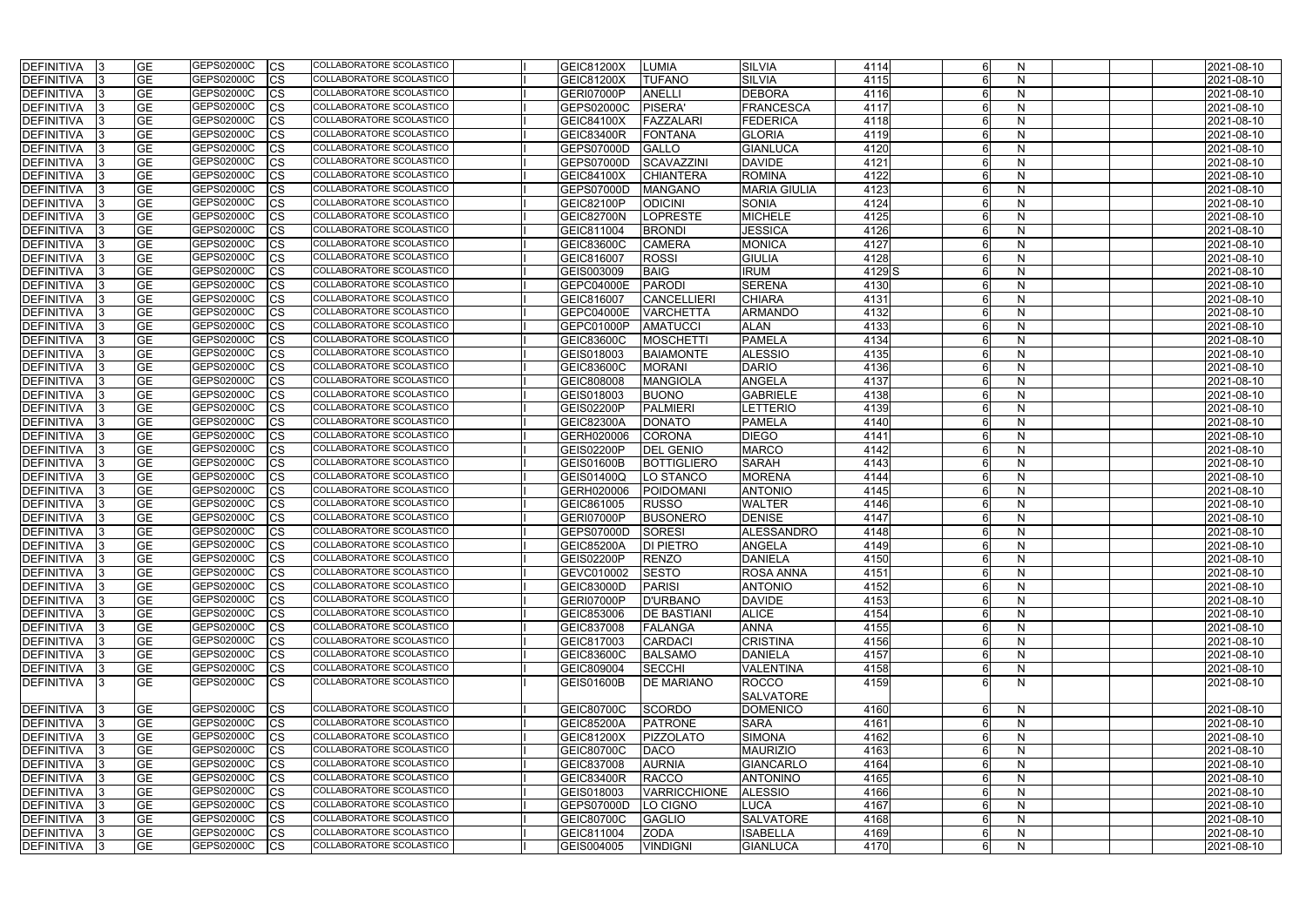| <b>DEFINITIVA</b> | <b>GE</b>       | GEPS02000C<br>CS          | COLLABORATORE SCOLASTICO        | <b>GEIC82000V</b> | <b>CARIA</b>        | <b>FABRIZIO</b>       | 4171      | N  | 2021-08-10 |
|-------------------|-----------------|---------------------------|---------------------------------|-------------------|---------------------|-----------------------|-----------|----|------------|
| <b>DEFINITIVA</b> | <b>GE</b>       | GEPS02000C<br>CS          | COLLABORATORE SCOLASTICO        | GEPS02000C        | <b>BERNO</b>        | <b>SERENA</b>         | 4172      | N  | 2021-08-10 |
| <b>DEFINITIVA</b> | <b>GE</b>       | GEPS02000C<br>СS          | COLLABORATORE SCOLASTICO        | GEPS050008        | <b>MEZZATESTA</b>   | <b>MARILENA</b>       | 4173      | N  | 2021-08-10 |
| <b>DEFINITIVA</b> | <b>GE</b>       | GEPS02000C<br>СS          | COLLABORATORE SCOLASTICO        | <b>GEIC83900X</b> | <b>VITELLARO</b>    | <b>VALENTINA</b>      | 4174      | N  | 2021-08-10 |
| DEFINITIVA        | <b>GE</b>       | GEPS02000C<br><b>CS</b>   | COLLABORATORE SCOLASTICO        | GERH020006        | <b>GERMANA'</b>     | <b>GIOVANNI</b>       | 4175      | N  | 2021-08-10 |
|                   |                 |                           |                                 |                   | <b>POLINO</b>       |                       |           |    |            |
| <b>DEFINITIVA</b> | <b>GE</b>       | GEPS02000C<br><b>CS</b>   | COLLABORATORE SCOLASTICO        | GEIC837008        | <b>ZECEÑA</b>       | <b>ROSA ELVIRA</b>    | 4176S     | N  | 2021-08-10 |
|                   |                 |                           |                                 |                   | LANDAVERDE          |                       |           |    |            |
| <b>DEFINITIVA</b> | <b>GE</b>       | GEPS02000C<br>CS          | COLLABORATORE SCOLASTICO        | GEVC010002        | PALERMO             | <b>MARIA</b>          | 4177      | N. | 2021-08-10 |
| <b>DEFINITIVA</b> | <b>GE</b>       | GEPS02000C<br>CS          | COLLABORATORE SCOLASTICO        | <b>GEIC84900E</b> | NARDINI             | <b>IVANO</b>          | 4178      | N  | 2021-08-10 |
| <b>DEFINITIVA</b> | <b>GE</b>       | GEPS02000C<br><b>CS</b>   | COLLABORATORE SCOLASTICO        | <b>GEPM04000P</b> | <b>ICOCHEA</b>      | <b>JOANNA</b>         | 4179      | N  | 2021-08-10 |
|                   |                 |                           |                                 |                   | <b>MONTORO</b>      | <b>MILAGROS</b>       |           |    |            |
| <b>DEFINITIVA</b> | <b>GE</b>       | GEPS02000C<br>CS          | COLLABORATORE SCOLASTICO        | <b>GEIS02200P</b> | <b>FUSARO</b>       | <b>NUNZIO</b>         | 4180      | N  | 2021-08-10 |
| <b>DEFINITIVA</b> | $\overline{GE}$ | GEPS02000C<br>СS          | COLLABORATORE SCOLASTICO        | GEIS017007        | <b>GENTILE</b>      | <b>STEFANIA</b>       | 4181      | N  | 2021-08-10 |
| <b>DEFINITIVA</b> | <b>GE</b>       | GEPS02000C<br>СS          | COLLABORATORE SCOLASTICO        | GEIS004005        | <b>CORREALE</b>     | <b>DARIO</b>          | 4182      | N  | 2021-08-10 |
| <b>DEFINITIVA</b> | <b>GE</b>       | GEPS02000C<br>СS          | COLLABORATORE SCOLASTICO        | GEIC854002        | <b>DI GIORGIO</b>   | <b>ANTONIO</b>        | 4183      | N  | 2021-08-10 |
| <b>DEFINITIVA</b> | <b>GE</b>       | GEPS02000C<br>CS          | COLLABORATORE SCOLASTICO        | <b>GEIC85100E</b> | <b>MARTE</b>        | <b>CLARA</b>          | 4184      | N  | 2021-08-10 |
| <b>DEFINITIVA</b> | <b>GE</b>       | GEPS02000C<br>СS          | COLLABORATORE SCOLASTICO        | GEIC81900P        | PIAZZA              | <b>MARIANNA</b>       | 4185      | N  | 2021-08-10 |
| <b>DEFINITIVA</b> | <b>GE</b>       | GEPS02000C<br>CS          | <b>COLLABORATORE SCOLASTICO</b> | <b>GEIC82200E</b> | <b>BARBALINARDO</b> | <b>SABRINA</b>        | 4186      | N  | 2021-08-10 |
| <b>DEFINITIVA</b> | <b>GE</b>       | GEPS02000C<br>CS          | COLLABORATORE SCOLASTICO        | <b>GEIC85500T</b> | <b>MURA</b>         | <b>DAVIDE</b>         | 4187      | N  | 2021-08-10 |
| <b>DEFINITIVA</b> | <b>GE</b>       | GEPS02000C<br>СS          | COLLABORATORE SCOLASTICO        | <b>GEIC81300Q</b> | <b>BORDONALI</b>    | <b>JESSICA</b>        | 4188      | N  | 2021-08-10 |
| <b>DEFINITIVA</b> | <b>GE</b>       | GEPS02000C<br>СS          | COLLABORATORE SCOLASTICO        | <b>GEIC85100E</b> | <b>D'AMICO</b>      | <b>DANIELE</b>        | 4189      | N  | 2021-08-10 |
| <b>DEFINITIVA</b> | <b>GE</b>       | GEPS02000C<br>CS          | <b>COLLABORATORE SCOLASTICO</b> | <b>GEIC81200X</b> | <b>CUCCURULLO</b>   | <b>IRENE</b>          | 4190      | N  | 2021-08-10 |
| <b>DEFINITIVA</b> | <b>GE</b>       | GEPS02000C<br>CS          | COLLABORATORE SCOLASTICO        | GEIC840004        | <b>PAGANO</b>       | <b>ELIANA</b>         | 4191      | N  | 2021-08-10 |
| <b>DEFINITIVA</b> | <b>GE</b>       | GEPS02000C<br>CS          | COLLABORATORE SCOLASTICO        | GEVC010002        | <b>CONTIERO</b>     | <b>DEBORAH</b>        | 4192      | N  | 2021-08-10 |
| <b>DEFINITIVA</b> | <b>GE</b>       | GEPS02000C<br>CS          | COLLABORATORE SCOLASTICO        | GEIC831009        | <b>SCACCHETTI</b>   | <b>MICAELA ILARIA</b> | 4193      | N  | 2021-08-10 |
| <b>DEFINITIVA</b> | <b>GE</b>       | GEPS02000C<br>CS          | COLLABORATORE SCOLASTICO        | <b>GEIC84900E</b> | <b>NASSO</b>        | <b>SIMONA</b>         | 4194      | N  | 2021-08-10 |
| <b>DEFINITIVA</b> | <b>GE</b>       | GEPS02000C<br>СS          | COLLABORATORE SCOLASTICO        | GEVC010002        | VERNAZZANO          | <b>VITTORIO</b>       | 4195      | N  | 2021-08-10 |
| <b>DEFINITIVA</b> | <b>GE</b>       | GEPS02000C<br>CS          | COLLABORATORE SCOLASTICO        | <b>GEIC82300A</b> | <b>MARAFIOTI</b>    | <b>ANTONELLA</b>      | 4196      | N  | 2021-08-10 |
| <b>DEFINITIVA</b> | <b>GE</b>       | GEPS02000C<br><b>CS</b>   | COLLABORATORE SCOLASTICO        | GEIS017007        | <b>GALLINO</b>      | <b>CRISTINA</b>       | 4197      | N  | 2021-08-10 |
|                   |                 |                           |                                 |                   |                     | <b>GIUSEPPINA</b>     |           |    |            |
| <b>DEFINITIVA</b> | <b>GE</b>       | GEPS02000C<br>CS          | COLLABORATORE SCOLASTICO        | GEIC804001        | <b>SFERLAZZO</b>    | <b>NADIA</b>          | 4198      | N  | 2021-08-10 |
| DEFINITIVA        | <b>GE</b>       | GEPS02000C<br>CS          | <b>COLLABORATORE SCOLASTICO</b> | <b>GEIC82700N</b> | <b>CARAVELLO</b>    | <b>JAVIER</b>         | 4199      | N  | 2021-08-10 |
| <b>DEFINITIVA</b> | <b>GE</b>       | GEPS02000C<br>СS          | COLLABORATORE SCOLASTICO        | GEIC808008        | <b>BRISIGHELLA</b>  | <b>SILVIA</b>         | 4200      | N  | 2021-08-10 |
| <b>DEFINITIVA</b> | $\overline{GE}$ | GEPS02000C<br>СS          | <b>COLLABORATORE SCOLASTICO</b> | GEIC825002        | LAMBRUSCHINI        | <b>MONICA</b>         | 4201      | N  | 2021-08-10 |
| <b>DEFINITIVA</b> | <b>GE</b>       | GEPS02000C<br><b>I</b> CS | COLLABORATORE SCOLASTICO        | GEIC811004        | COLONNETTA          | <b>MONICA</b>         | 4202      | N  | 2021-08-10 |
| <b>DEFINITIVA</b> | <b>GE</b>       | GEPS02000C<br><b>CS</b>   | <b>COLLABORATORE SCOLASTICO</b> | GEPC020009        | <b>DELUCA</b>       | <b>CATERINA</b>       | 4203      | N  | 2021-08-10 |
| <b>DEFINITIVA</b> | <b>GE</b>       | GEPS02000C<br><b>CS</b>   | COLLABORATORE SCOLASTICO        | GEIC85000P        | <b>GAROFANI</b>     | <b>ALESSANDRO</b>     | 4204      | N  | 2021-08-10 |
| DEFINITIVA        | <b>GE</b>       | GEPS02000C<br><b>CS</b>   | COLLABORATORE SCOLASTICO        | GEIC82600T        | FIANNACCA           | <b>FRANCESCA</b>      | 4205      | N  | 2021-08-10 |
| DEFINITIVA        | <b>GE</b>       | GEPS02000C<br>СS          | <b>COLLABORATORE SCOLASTICO</b> | <b>GEIC85200A</b> | <b>IACOI</b>        | <b>SARA</b>           | 4206      | N  | 2021-08-10 |
| DEFINITIVA        | <b>GE</b>       | GEPS02000C<br>CS          | COLLABORATORE SCOLASTICO        | <b>GEIC83400R</b> | <b>ROMEO</b>        | <b>FEDERICA</b>       | 4207      | N  | 2021-08-10 |
| DEFINITIVA        | <b>GE</b>       | GEPS02000C<br><b>CS</b>   | COLLABORATORE SCOLASTICO        | <b>GEIC82000V</b> | <b>PALMA</b>        | <b>FEDERICA</b>       | 4208      | N  | 2021-08-10 |
| <b>DEFINITIVA</b> | <b>GE</b>       | GEPS02000C<br><b>CS</b>   | COLLABORATORE SCOLASTICO        | GEIC831009        | PEZZATI             | <b>SILVIA</b>         | 4209      | N  | 2021-08-10 |
| <b>DEFINITIVA</b> | <b>GE</b>       | GEPS02000C<br><b>CS</b>   | COLLABORATORE SCOLASTICO        | <b>GEIC83600C</b> | <b>TRABONA</b>      | <b>DANIELA</b>        | 4210      | N  | 2021-08-10 |
| <b>DEFINITIVA</b> | <b>GE</b>       | GEPS02000C<br><b>CS</b>   | COLLABORATORE SCOLASTICO        | GEIS003009        | PINASCO             | <b>MAURA</b>          | 4211      | N  | 2021-08-10 |
| <b>DEFINITIVA</b> | <b>GE</b>       | GEPS02000C<br><b>CS</b>   | COLLABORATORE SCOLASTICO        | GEIC837008        | <b>AGOSTINELLI</b>  | <b>EMANUELA</b>       | 4212      | N  | 2021-08-10 |
| <b>DEFINITIVA</b> | <b>GE</b>       | GEPS02000C<br><b>CS</b>   | COLLABORATORE SCOLASTICO        | <b>GEIC81400G</b> | <b>AVANZO</b>       | <b>NICOLA</b>         | 4213      | N  | 2021-08-10 |
| <b>DEFINITIVA</b> | <b>GE</b>       | GEPS02000C<br><b>CS</b>   | COLLABORATORE SCOLASTICO        | <b>GEIC81300Q</b> | <b>CANEPA</b>       | <b>TIZIANA</b>        | 4214      | N  | 2021-08-10 |
| <b>DEFINITIVA</b> | <b>GE</b>       | GEPS02000C<br><b>CS</b>   | COLLABORATORE SCOLASTICO        | <b>GEIC85200A</b> | GARDELLA            | <b>MIRKO</b>          | 4215      | N  | 2021-08-10 |
| <b>DEFINITIVA</b> | <b>GE</b>       | GEPS02000C<br>CS          | COLLABORATORE SCOLASTICO        | GEIC853006        | <b>INSERRA</b>      | <b>SAMANTA</b>        | 4216      | N  | 2021-08-10 |
| DEFINITIVA        | <b>GE</b>       | GEPS02000C<br>CS          | COLLABORATORE SCOLASTICO        | GEIS004005        | POMPETTI            | <b>DEBORAH</b>        | 4217      | N  | 2021-08-10 |
| DEFINITIVA        | <b>GE</b>       | GEPS02000C<br>СS          | COLLABORATORE SCOLASTICO        | GEIC853006        | PAPIO               | <b>FRANCESCA</b>      | 4218      | N  | 2021-08-10 |
| DEFINITIVA        | <b>GE</b>       | GEPS02000C<br>СS          | COLLABORATORE SCOLASTICO        | GEIC84900E        | <b>FILIPPINI</b>    | <b>VIVIANA</b>        | 4219      | N  | 2021-08-10 |
| <b>DEFINITIVA</b> | <b>GE</b>       | GEPS02000C<br><b>CS</b>   | COLLABORATORE SCOLASTICO        | GEIC808008        | <b>MEMMOLA</b>      | <b>SIMONA</b>         | 4220      | N  | 2021-08-10 |
|                   |                 |                           |                                 |                   |                     | <b>CONCETTA</b>       |           |    |            |
| <b>DEFINITIVA</b> | <b>GE</b>       | GEPS02000C<br><b>CS</b>   | COLLABORATORE SCOLASTICO        | <b>GEIC81200X</b> | <b>SALVATORE</b>    | <b>GIORGIA</b>        | 4221      | N  | 2021-08-10 |
| <b>DEFINITIVA</b> | <b>GE</b>       | GEPS02000C<br><b>CS</b>   | COLLABORATORE SCOLASTICO        | GEIC83400R        | <b>PITTO</b>        | <b>MICHELA</b>        | 4222<br>ĥ | N  | 2021-08-10 |
| DEFINITIVA        | <b>GE</b>       | GEPS02000C<br><b>CS</b>   | COLLABORATORE SCOLASTICO        | GEIC85200A        | <b>PIZZORUSSO</b>   | <b>ANNA</b>           | 4223<br>6 | N  | 2021-08-10 |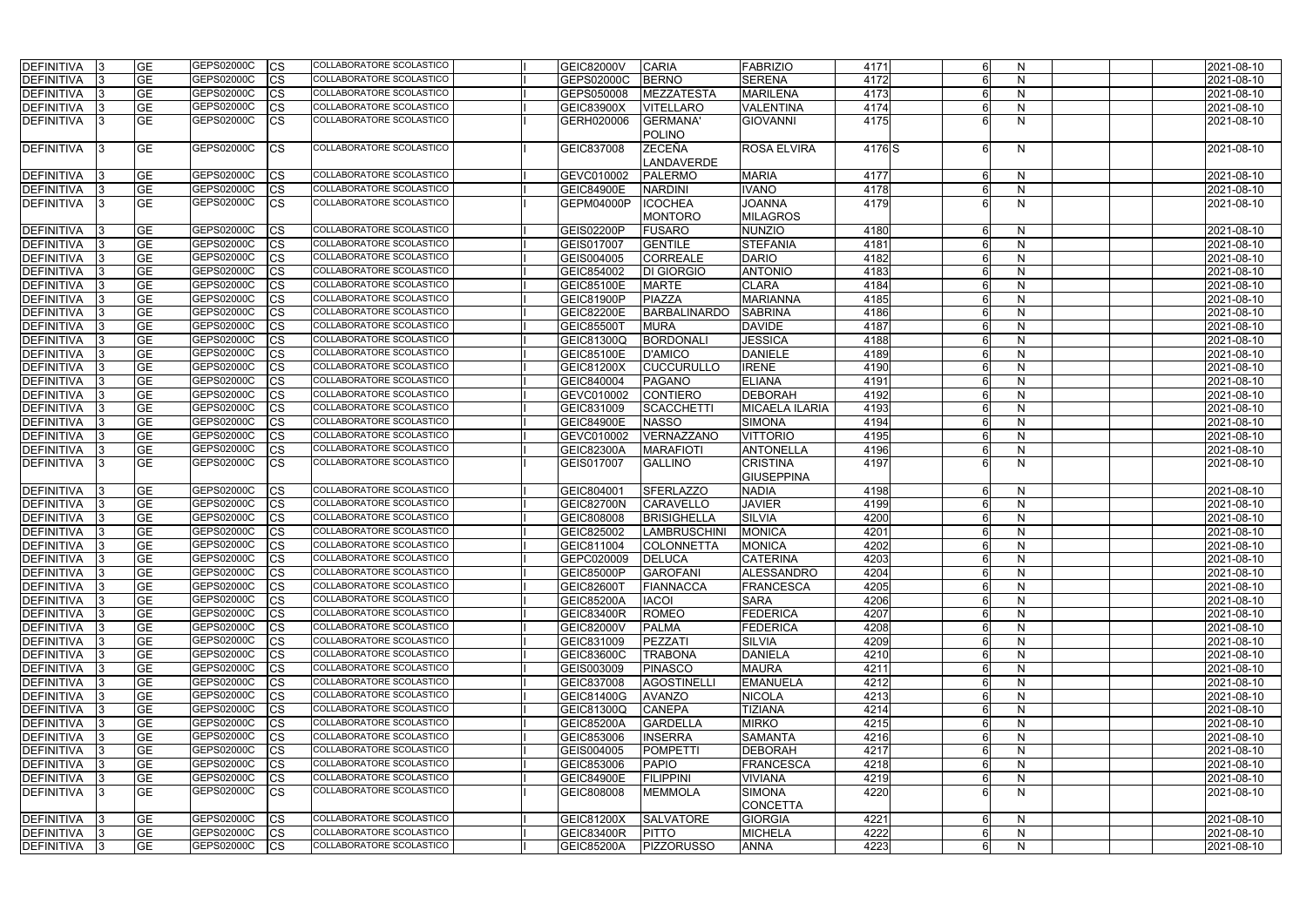| <b>DEFINITIVA</b> | GE                       | GEPS02000C | <b>CS</b>  | COLLABORATORE SCOLASTICO        | GEIC831009        | GRECO              | PATRIZIA             | 4224 |            | N  |  | 2021-08-10 |
|-------------------|--------------------------|------------|------------|---------------------------------|-------------------|--------------------|----------------------|------|------------|----|--|------------|
| <b>DEFINITIVA</b> | GE                       | GEPS02000C | CS         | COLLABORATORE SCOLASTICO        | GEIC82000V        | <b>DOTTI</b>       | <b>ROMINA</b>        | 4225 |            | N  |  | 2021-08-10 |
| DEFINITIVA        | GE                       | GEPS02000C | CS         | COLLABORATORE SCOLASTICO        | GEIC837008        | <b>SASSANO</b>     | <b>DEBORA</b>        | 4226 |            | N  |  | 2021-08-10 |
| <b>DEFINITIVA</b> | GЕ                       | GEPS02000C | CS         | COLLABORATORE SCOLASTICO        | GEIC861005        | <b>GALLINO</b>     | <b>CRISTIANO</b>     | 4227 |            | N  |  | 2021-08-10 |
| <b>DEFINITIVA</b> | GE                       | GEPS02000C | <b>CS</b>  | COLLABORATORE SCOLASTICO        | <b>GEIC83500I</b> | LANGELLA           | <b>BARBARA</b>       | 4228 |            | N  |  | 2021-08-10 |
| <b>DEFINITIVA</b> | GE                       | GEPS02000C | CS         | COLLABORATORE SCOLASTICO        | <b>GEIC83500I</b> | GORZIGLIA          | <b>CATERINA</b>      | 4229 |            | N  |  | 2021-08-10 |
| DEFINITIVA        | GЕ                       | GEPS02000C | CS         | COLLABORATORE SCOLASTICO        | <b>GEIC85100E</b> | AGOSTINO           | <b>CONA</b>          | 4230 |            | N  |  | 2021-08-10 |
| DEFINITIVA        | GE                       | GEPS02000C | <b>CS</b>  | COLLABORATORE SCOLASTICO        | GEIC84200Q        | <b>CAVALERI</b>    | <b>NICOLA</b>        | 4231 |            | N  |  | 2021-08-10 |
| <b>DEFINITIVA</b> | <b>GE</b>                | GEPS02000C | <b>CS</b>  | COLLABORATORE SCOLASTICO        | GEIC825002        | <b>BUDICIN</b>     | PATRIZIA             | 4232 |            | N  |  | 2021-08-10 |
| <b>DEFINITIVA</b> | GЕ                       | GEPS02000C | CS         | COLLABORATORE SCOLASTICO        | <b>GEIS01600B</b> | <b>BALDINO</b>     | <b>ILARIA</b>        | 4233 |            | N  |  | 2021-08-10 |
| <b>DEFINITIVA</b> | GE                       | GEPS02000C | CS         | COLLABORATORE SCOLASTICO        | <b>GEIC85200A</b> | <b>BALDINO</b>     | MARGHERITA           | 4234 |            | N  |  | 2021-08-10 |
| <b>DEFINITIVA</b> | GE                       | GEPS02000C | CS         | <b>COLLABORATORE SCOLASTICO</b> | <b>GEIS02200P</b> | <b>DALLA SANTA</b> | <b>ANDREA</b>        | 4235 |            | N  |  | 2021-08-10 |
| <b>DEFINITIVA</b> | GЕ                       | GEPS02000C | CS         | COLLABORATORE SCOLASTICO        | GEIC81300Q        | SETTEMBRESI        | <b>FRANCESCO</b>     | 4236 |            | N  |  | 2021-08-10 |
| <b>DEFINITIVA</b> | $\overline{\mathsf{GE}}$ | GEPS02000C | CS         | COLLABORATORE SCOLASTICO        | <b>GEIC82300A</b> | <b>DE MARTINO</b>  | <b>PAOLA</b>         | 4237 |            | N  |  | 2021-08-10 |
| <b>DEFINITIVA</b> | GE                       | GEPS02000C | <b>CS</b>  | COLLABORATORE SCOLASTICO        | GEIC817003        | <b>PARODI</b>      | <b>ANNA</b>          | 4238 |            | N  |  | 2021-08-10 |
| <b>DEFINITIVA</b> | GE                       | GEPS02000C | <b>CS</b>  | COLLABORATORE SCOLASTICO        | GERH020006        | <b>RAPISARDA</b>   | <b>DOMENICA</b>      | 4239 |            | N  |  | 2021-08-10 |
| <b>DEFINITIVA</b> | GЕ                       | GEPS02000C | CS         | COLLABORATORE SCOLASTICO        | GEIC804001        | <b>COLELLA</b>     | <b>MONJA</b>         | 4240 |            | N  |  | 2021-08-10 |
| <b>DEFINITIVA</b> | GЕ                       | GEPS02000C | CS         | COLLABORATORE SCOLASTICO        | GEPS050008        | <b>MASSARA</b>     | <b>SANDRO</b>        | 4241 |            | N  |  | 2021-08-10 |
| <b>DEFINITIVA</b> | <b>GE</b>                | GEPS02000C | CS         | COLLABORATORE SCOLASTICO        | <b>GEIS00600R</b> | <b>MANCINI</b>     | <b>MARIA</b>         | 4242 |            | N  |  | 2021-08-10 |
| DEFINITIVA        | GE                       | GEPS02000C | CS         | COLLABORATORE SCOLASTICO        | GEPS030003        | <b>ZANNIN</b>      | BARBARA              | 4243 |            | N  |  | 2021-08-10 |
| DEFINITIVA        | GE                       | GEPS02000C | CS         | COLLABORATORE SCOLASTICO        | <b>GEIS01600B</b> | <b>RONGA</b>       | <b>DOMENICO</b>      | 4244 | ĥ          | N  |  | 2021-08-10 |
| <b>DEFINITIVA</b> | <b>GE</b>                | GEPS02000C | <b>CS</b>  | COLLABORATORE SCOLASTICO        | GEIS01400Q        | <b>AVIGNONE</b>    | <b>ENZINO</b>        | 4245 |            | N  |  | 2021-08-10 |
| <b>DEFINITIVA</b> | GE                       | GEPS02000C | CS         | <b>COLLABORATORE SCOLASTICO</b> | GEIC816007        | PIANA              | <b>BARBARA</b>       | 4246 |            | N  |  | 2021-08-10 |
| <b>DEFINITIVA</b> | GE                       | GEPS02000C | CS         | COLLABORATORE SCOLASTICO        | <b>GEIC84100X</b> | <b>CERVETTO</b>    | <b>MONICA</b>        | 4247 |            | N  |  | 2021-08-10 |
| DEFINITIVA        | GЕ                       | GEPS02000C | CS         | COLLABORATORE SCOLASTICO        | <b>GEIC80700C</b> | <b>MARENCO</b>     | <b>SIMONA</b>        | 4248 |            | N  |  | 2021-08-10 |
| <b>DEFINITIVA</b> | GE                       | GEPS02000C | CS         | COLLABORATORE SCOLASTICO        | GEIC867004        | MUZIO              | <b>MONICA</b>        | 4249 |            | N  |  | 2021-08-10 |
| <b>DEFINITIVA</b> | GE                       | GEPS02000C | CS         | COLLABORATORE SCOLASTICO        | <b>GEIC85100E</b> | <b>SBILORDO</b>    | <b>ISABELLA</b>      | 4250 |            | N  |  | 2021-08-10 |
| DEFINITIVA        | GE                       | GEPS02000C | CS         | COLLABORATORE SCOLASTICO        | GEPM030004        | <b>CABELLA</b>     | <b>DANIELA</b>       | 4251 |            | N  |  | 2021-08-10 |
| <b>DEFINITIVA</b> | GЕ                       | GEPS02000C | CS         | COLLABORATORE SCOLASTICO        | <b>GEIC85100E</b> | <b>ANZALDI</b>     | <b>SARINA</b>        | 4252 |            | N  |  | 2021-08-10 |
| <b>DEFINITIVA</b> | GЕ                       | GEPS02000C | <b>CS</b>  | COLLABORATORE SCOLASTICO        | GEPC04000E        | <b>MADARENA</b>    | <b>MONICA</b>        | 4253 |            | N  |  | 2021-08-10 |
| DEFINITIVA        | GE                       | GEPS02000C | CS         | COLLABORATORE SCOLASTICO        | <b>GEIC84900E</b> | <b>BUZZI</b>       | <b>ALBERTO</b>       | 4254 |            | N  |  | 2021-08-10 |
| <b>DEFINITIVA</b> | GE                       | GEPS02000C | CS         | COLLABORATORE SCOLASTICO        | <b>GEIS01900V</b> | BAJOCCHI           | <b>ELISABETTA</b>    | 4255 |            | N  |  | 2021-08-10 |
| <b>DEFINITIVA</b> | GE                       | GEPS02000C | CS         | COLLABORATORE SCOLASTICO        | <b>GEIC84200Q</b> | <b>MARZOLA</b>     | FERNANDA             | 4256 | ĥ          | N  |  | 2021-08-10 |
| DEFINITIVA        | GE                       | GEPS02000C | CS         | COLLABORATORE SCOLASTICO        | GEIC817003        | <b>GARDELLINI</b>  | <b>BARBARA</b>       | 4257 |            | N  |  | 2021-08-10 |
| <b>DEFINITIVA</b> | GЕ                       | GEPS02000C | CS         | COLLABORATORE SCOLASTICO        | GEIC82100P        | <b>MORO</b>        | <b>MARIA</b>         | 4258 |            | N  |  | 2021-08-10 |
| <b>DEFINITIVA</b> | GE                       | GEPS02000C | <b>CS</b>  | COLLABORATORE SCOLASTICO        | GEIC82700N        | <b>DORE</b>        | <b>SILVANA</b>       | 4259 |            | N  |  | 2021-08-10 |
| DEFINITIVA 3      | GE                       | GEPS02000C | <b>CS</b>  | COLLABORATORE SCOLASTICO        | GEIC816007        | D'ANGELO           | <b>CINZIA</b>        | 4260 |            | N  |  | 2021-08-10 |
| DEFINITIVA  3     | <b>GE</b>                | GEPS02000C | <b>ICS</b> | <b>COLLABORATORE SCOLASTICO</b> | GEIC816007        | <b>CARMINATI</b>   | <b>ROBERTA</b>       | 4261 |            | N  |  | 2021-08-10 |
| DEFINITIVA        | <b>GE</b>                | GEPS02000C | <b>CS</b>  | COLLABORATORE SCOLASTICO        | <b>GEIC84100X</b> | <b>GHIGLIERI</b>   | <b>SIMONA</b>        | 4262 | $\epsilon$ | N  |  | 2021-08-10 |
| <b>DEFINITIVA</b> | <b>GE</b>                | GEPS02000C | <b>ICS</b> | COLLABORATORE SCOLASTICO        | GEPM030004        | <b>LI CHIOVARI</b> | <b>DOMENICA</b>      | 4263 |            | N  |  | 2021-08-10 |
|                   |                          |            |            |                                 |                   | <b>MANGANARO</b>   |                      |      |            |    |  |            |
| DEFINITIVA        | <b>GE</b>                | GEPS02000C | <b>CS</b>  | COLLABORATORE SCOLASTICO        | GEPM04000P        | <b>BONZONI</b>     | <b>PIETRO</b>        | 4264 |            | N  |  | 2021-08-10 |
| <b>DEFINITIVA</b> | GE                       | GEPS02000C | ICS        | COLLABORATORE SCOLASTICO        | GEVC010002        | <b>GARBARINO</b>   | <b>ROBERTO</b>       | 4265 |            | N  |  | 2021-08-10 |
| <b>DEFINITIVA</b> | GE                       | GEPS02000C | <b>ICS</b> | COLLABORATORE SCOLASTICO        | <b>GEIC85100E</b> | <b>MILLACI</b>     | <b>BRUNA</b>         | 4266 |            | N  |  | 2021-08-10 |
| <b>DEFINITIVA</b> | <b>GE</b>                | GEPS02000C | <b>CS</b>  | COLLABORATORE SCOLASTICO        | <b>GEIS01300X</b> | <b>GENUA</b>       | <b>GENNARO</b>       | 4267 |            | N  |  | 2021-08-10 |
| <b>DEFINITIVA</b> | <b>GE</b>                | GEPS02000C | <b>ICS</b> | COLLABORATORE SCOLASTICO        | <b>GEIC81400G</b> | <b>OLIVIERI</b>    | <b>SERAFINA</b>      | 4268 | 6          | N  |  | 2021-08-10 |
| <b>DEFINITIVA</b> | GE                       | GEPS02000C | <b>ICS</b> | COLLABORATORE SCOLASTICO        | GEPC04000E        | <b>DRAGONI</b>     | DAVIDE               | 4269 |            | N. |  | 2021-08-10 |
| <b>DEFINITIVA</b> | <b>GE</b>                | GEPS02000C | <b>CS</b>  | COLLABORATORE SCOLASTICO        | GEIC854002        | <b>BUI SI</b>      | <b>CLAUDE</b>        | 4270 |            | N  |  | 2021-08-10 |
| <b>DEFINITIVA</b> | <b>GE</b>                | GEPS02000C | <b>CS</b>  | COLLABORATORE SCOLASTICO        | GEVC010002        | <b>LATINO</b>      | <b>ANIELLO</b>       | 4271 |            | N  |  | 2021-08-10 |
| <b>DEFINITIVA</b> | GE                       | GEPS02000C | <b>CS</b>  | COLLABORATORE SCOLASTICO        | GEPM04000P        | GUIDO              | <b>GIORGIA</b>       | 4272 |            | N  |  | 2021-08-10 |
| DEFINITIVA        | <b>GE</b>                | GEPS02000C | <b>CS</b>  | COLLABORATORE SCOLASTICO        | <b>GERI02000N</b> | POGGI              | SILVIO               | 4273 |            | N  |  | 2021-08-10 |
| DEFINITIVA 3      | <b>GE</b>                | GEPS02000C | <b>CS</b>  | COLLABORATORE SCOLASTICO        | GEIC811004        | <b>TRINGALE</b>    | <b>ENRICO</b>        | 4274 | 6          | N  |  | 2021-08-10 |
| <b>DEFINITIVA</b> | GE                       | GEPS02000C | Ics        | COLLABORATORE SCOLASTICO        | GEIC83400R        | <b>ZUCCHINI</b>    | <b>PAOLA</b>         | 4275 |            | N  |  | 2021-08-10 |
| <b>DEFINITIVA</b> | GE                       | GEPS02000C | ICS        | COLLABORATORE SCOLASTICO        | <b>GEIC83000D</b> | <b>CERUTTI</b>     | <b>RENATA</b>        | 4276 |            | N  |  | 2021-08-10 |
| <b>DEFINITIVA</b> | GE                       | GEPS02000C | Ics        | COLLABORATORE SCOLASTICO        | GEIC816007        | <b>TRINETTI</b>    | <b>ADRIANA LUISA</b> | 4277 |            | N  |  | 2021-08-10 |
| <b>DEFINITIVA</b> | GE                       | GEPS02000C | ICS.       | COLLABORATORE SCOLASTICO        | GEPS030003        | <b>RENZONI</b>     | <b>ADOLFO</b>        | 4278 |            | N  |  | 2021-08-10 |
| <b>DEFINITIVA</b> | <b>GE</b>                | GEPS02000C | <b>ICS</b> | COLLABORATORE SCOLASTICO        | GERI07000P        | <b>AGOSTINO</b>    | <b>SONIA</b>         | 4279 |            | N  |  | 2021-08-10 |
| <b>DEFINITIVA</b> | <b>GE</b>                | GEPS02000C | <b>ICS</b> | COLLABORATORE SCOLASTICO        | <b>GEIC84900E</b> | BOCCACCIO          | <b>DANIELA</b>       | 4280 | 6          | N  |  | 2021-08-10 |